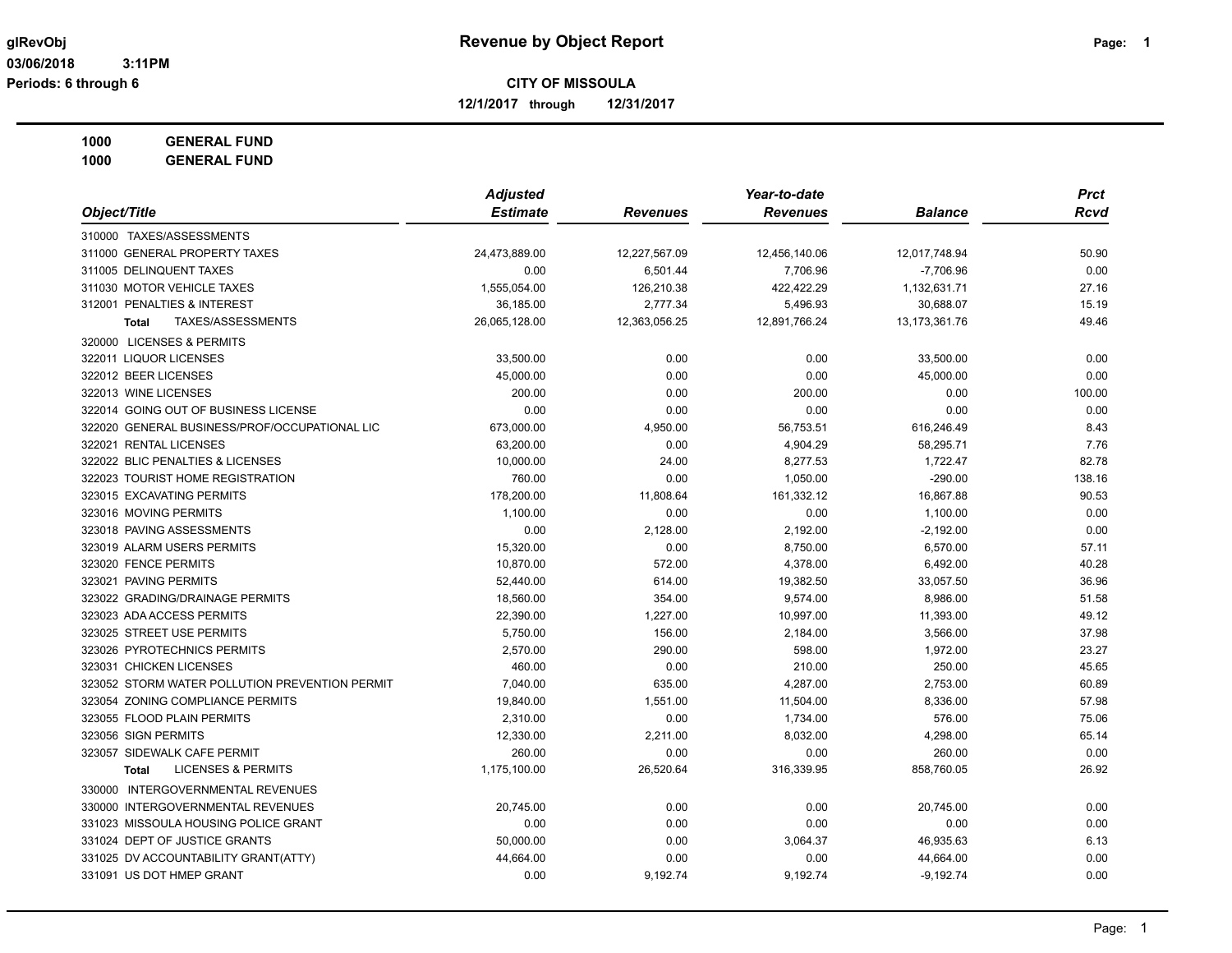**12/1/2017 through 12/31/2017**

**1000 GENERAL FUND**

|                                                   | <b>Adjusted</b> |                 | Year-to-date    |                | <b>Prct</b> |  |
|---------------------------------------------------|-----------------|-----------------|-----------------|----------------|-------------|--|
| Object/Title                                      | <b>Estimate</b> | <b>Revenues</b> | <b>Revenues</b> | <b>Balance</b> | Rcvd        |  |
| 334014 *** Title Not Found ***                    | 0.00            | 0.00            | 0.00            | 0.00           | 0.00        |  |
| 334017 SCHOOL RESOURCE OFFICER                    | 240,000.00      | 0.00            | 77,515.00       | 162,485.00     | 32.30       |  |
| 334121 DNRC GRANT                                 | 6,000.00        | 0.00            | 0.00            | 6,000.00       | 0.00        |  |
| 335075 STATE GAMBLING/VIDEO/KENO/BINGO FEES       | 115,000.00      | 0.00            | 118,082.80      | $-3,082.80$    | 102.68      |  |
| 335210 PERSONAL PROPERTY TAX REIMBURSEMENT        | 435,116.00      | 0.00            | 0.00            | 435,116.00     | 0.00        |  |
| 335230 HB 124 REVENUE                             | 8,117,602.00    | 2,138,179.46    | 4,276,358.92    | 3,841,243.08   | 52.68       |  |
| 336001 MDT REIMBURSEMENTS                         | 0.00            | 0.00            | 0.00            | 0.00           | 0.00        |  |
| 336021 STATE CONTRIB - POLICE RETIREMENT          | 2,567,433.00    | 280,847.92      | 1,247,319.78    | 1,320,113.22   | 48.58       |  |
| 336022 STATE CONTRIB. - FIRE RETIREMENT           | 2,535,872.00    | 275,855.52      | 1,246,752.90    | 1,289,119.10   | 49.16       |  |
| 336023 STATE CONTRIB. - PERS                      | 10,835.00       | 1,383.47        | 7,698.68        | 3,136.32       | 71.05       |  |
| 336027 ON JOB TRAINING - REIMBURSEMENT            | 0.00            | 0.00            | 0.00            | 0.00           | 0.00        |  |
| 337000 LOCAL GRANTS                               | 35,000.00       | 0.00            | 0.00            | 35,000.00      | 0.00        |  |
| 337009 *** Title Not Found ***                    | 0.00            | 0.00            | 0.00            | 0.00           | 0.00        |  |
| 337012 LEGAL SERVICES-CONTRACTED/REIMB.           | 6,000.00        | 0.00            | 7,200.00        | $-1,200.00$    | 120.00      |  |
| 337013 MUTD SIGN MAINTENANCE AGREEMENT            | 279,585.00      | 0.00            | 2,250.00        | 277,335.00     | 0.80        |  |
| 338100 PLANNING MILLS PASSED THRU COUNTY          | 0.00            | 0.00            | 0.00            | 0.00           | 0.00        |  |
| 339000 PAYMENT IN LIEU OF TAXES                   | 30,000.00       | 0.00            | 0.00            | 30,000.00      | 0.00        |  |
| <b>INTERGOVERNMENTAL REVENUES</b><br><b>Total</b> | 14,493,852.00   | 2,705,459.11    | 6,995,435.19    | 7,498,416.81   | 48.26       |  |
| 340000 CHARGES FOR SERVICES                       |                 |                 |                 |                |             |  |
| 341009 BLDG ADMIN FEES                            | 366,035.00      | 183,017.50      | 183,017.50      | 183,017.50     | 50.00       |  |
| 341010 MISCELLANEOUS COLLECTIONS                  | 850.00          | $-31,560.00$    | 5,080.50        | $-4,230.50$    | 597.71      |  |
| 341011 TRANSPORTATION ADMIN FEES                  | 28,947.00       | 14,473.50       | 14,473.50       | 14,473.50      | 50.00       |  |
| 341012 MAYORS PROCLAMATION FEES                   | 0.00            | 0.00            | 0.00            | 0.00           | 0.00        |  |
| 341013 AIR FUND FEES                              | 95.00           | 0.00            | 0.00            | 95.00          | 0.00        |  |
| 341015 SEWER ADMINISTRATION FEES                  | 1,355,940.00    | 677,970.00      | 677,970.00      | 677,970.00     | 50.00       |  |
| 341016 MRA ADMINISTRATION FEES                    | 148,857.00      | 74,428.50       | 74,428.50       | 74,428.50      | 50.00       |  |
| 341017 LIGHTING ADMINISTRATION FEES               | 15,250.00       | 7,625.00        | 7,625.00        | 7,625.00       | 50.00       |  |
| 341018 PARKING COMM ADMIN FEES                    | 199,699.00      | 99,849.50       | 99,849.50       | 99,849.50      | 50.00       |  |
| 341019 *** Title Not Found ***                    | 4.647.00        | 2.323.50        | 2.323.50        | 2.323.50       | 50.00       |  |
| 341021 SID ADMINISTRATION FEES                    | 0.00            | 0.00            | 0.00            | 0.00           | 0.00        |  |
| 341023 PLANNING ADMIN FEES                        | 25,000.00       | 12,500.00       | 12,500.00       | 12,500.00      | 50.00       |  |
| 341024 HOUSING GRANT ADMIN FEES                   | 104,000.00      | 0.00            | 0.00            | 104,000.00     | 0.00        |  |
| 341026 WATER ADMINISTRATION FEES                  | 0.00            | 0.00            | 0.00            | 0.00           | 0.00        |  |
| 341027 STORMWATER ADMINISTRATION FEES             | 26,988.00       | 13,494.00       | 13,494.00       | 13,494.00      | 50.00       |  |
| 341033 TIME PAY COLLECTIONS - MUNI COURT          | 64,482.00       | 0.00            | 0.00            | 64,482.00      | 0.00        |  |
| 341041 SEWER EXTENSION RECORDING FEES             | 3,500.00        | 113.00          | 3,839.00        | $-339.00$      | 109.69      |  |
| 341052 MUNICIPAL COURT FILING FEES                | 330,000.00      | 0.00            | 109,162.22      | 220,837.78     | 33.08       |  |
| 341055 CRIME VICTIM SURCHARGE                     | 1,500.00        | 0.00            | 504.00          | 996.00         | 33.60       |  |
| 341067 SUBDIVISION EXEMPTION AFFIDAVITS           | 5,140.00        | 0.00            | 3,000.00        | 2,140.00       | 58.37       |  |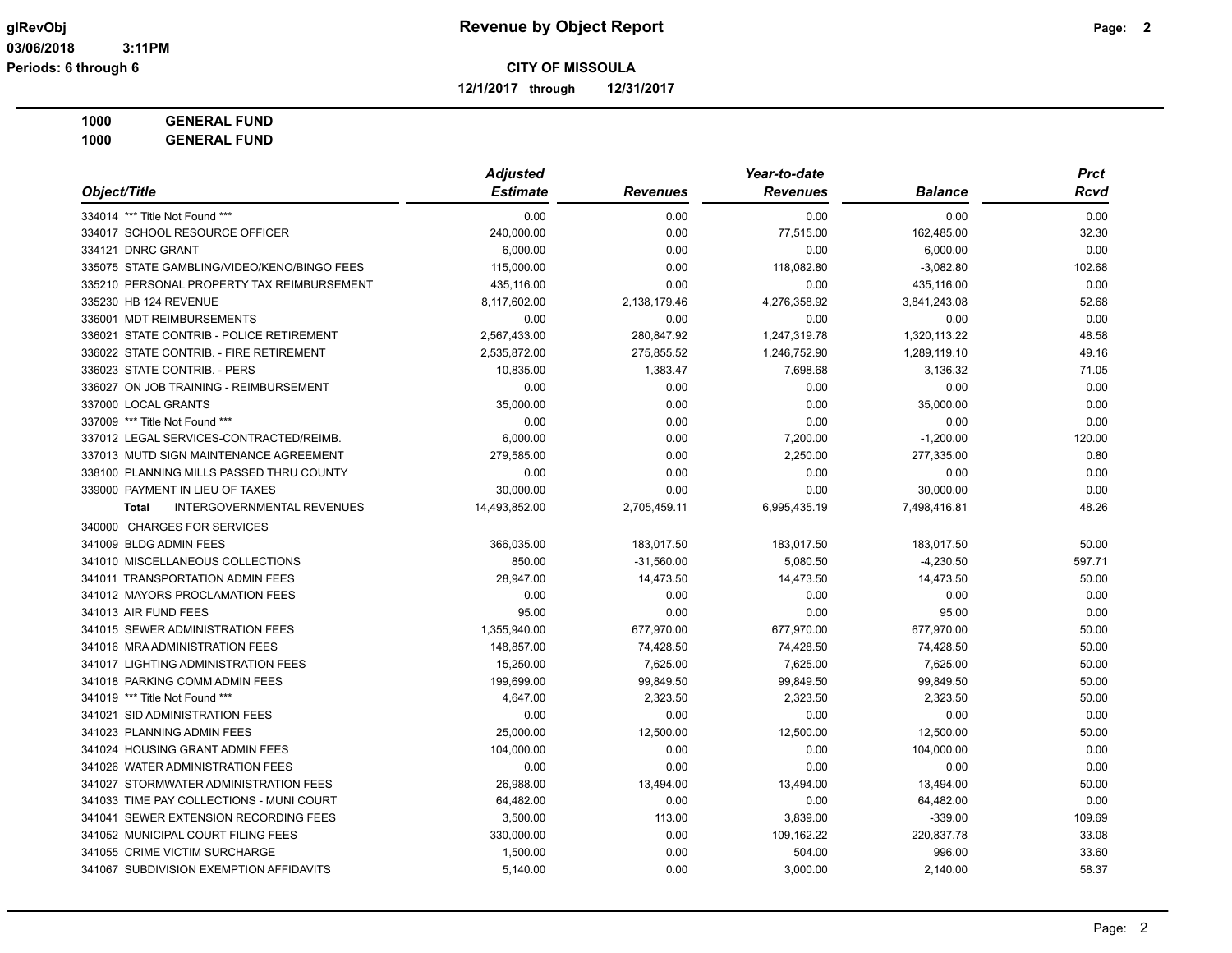**12/1/2017 through 12/31/2017**

# **1000 GENERAL FUND**

|                                           | <b>Adjusted</b> |                 | Year-to-date    |                | <b>Prct</b> |
|-------------------------------------------|-----------------|-----------------|-----------------|----------------|-------------|
| Object/Title                              | <b>Estimate</b> | <b>Revenues</b> | <b>Revenues</b> | <b>Balance</b> | <b>Rcvd</b> |
| 341068 SUBDIVISON FEES                    | 10,280.00       | 0.00            | 4,170.00        | 6,110.00       | 40.56       |
| 341069 REZONING FEES                      | 10,280.00       | 3,220.00        | 8,185.00        | 2,095.00       | 79.62       |
| 341070 DESIGN REVIEW BOARD                | 33,910.00       | 1,919.10        | 16,865.46       | 17,044.54      | 49.74       |
| 341072 FLOOD PLAIN-0THER FEES             | 0.00            | 0.00            | 0.00            | 0.00           | 0.00        |
| 341073 FIRE PLAN CHECK FEES               | 30,830.00       | 4,366.00        | 31,417.00       | $-587.00$      | 101.90      |
| 341074 FIRE INSPECTION FEES               | 55,000.00       | 6,312.00        | 51,102.00       | 3,898.00       | 92.91       |
| 341076 ENGINEERING PLAN CHECK FEES        | 44,700.00       | 2,349.00        | 27,643.00       | 17,057.00      | 61.84       |
| 341078 ENGINEERING MAP FEES               | 210.00          | 20.00           | 45.00           | 165.00         | 21.43       |
| 341079 GREASE INTERCEPTOR APPEAL FEES     | 1,130.00        | 165.00          | 484.50          | 645.50         | 42.88       |
| 341090 STREET VACATION PETITION FEES      | 0.00            | 0.00            | 0.00            | 0.00           | 0.00        |
| 342010 POLICE/BID AGREEMENT               | 45,000.00       | 0.00            | 0.00            | 45,000.00      | 0.00        |
| 342012 PD REIMBURSABLE SERVICES           | 0.00            | 0.00            | 0.00            | 0.00           | 0.00        |
| 342013 SECURITY INVEST FEES               | 11,500.00       | 682.50          | 5,596.56        | 5,903.44       | 48.67       |
| 342014 POLICE DEPARTMENT SERVICE FEES     | 27,568.00       | 1,363.00        | 11,402.00       | 16,166.00      | 41.36       |
| 342015 POLICE OVERTIME FEES               | 100,000.00      | 8,656.38        | 93,750.82       | 6,249.18       | 93.75       |
| 342016 POLICE TRAINING FEES               | 36,000.00       | 0.00            | 12,585.72       | 23,414.28      | 34.96       |
| 342017 CATERING FEES                      | 5,000.00        | 875.00          | 4,126.00        | 874.00         | 82.52       |
| 342018 DESK REPORTS                       | 37,012.00       | 4,194.00        | 16,575.00       | 20,437.00      | 44.78       |
| 342019 ABANDONED VEHICLE REVENUE FEES     | 12,000.00       | 0.00            | 17,880.00       | $-5,880.00$    | 149.00      |
| 342020 FIRE DEPARTMENT FEES               | 550.00          | 0.00            | 85.00           | 465.00         | 15.45       |
| 342021 CPR EDUCATION PROGRAM              | 10,000.00       | 570.00          | 2,730.00        | 7,270.00       | 27.30       |
| 342022 OUTSIDE HIRES                      | 651,341.00      | 114,597.00      | 811,042.71      | $-159,701.71$  | 124.52      |
| 342060 BIKE PROGRAM SALES & FEES          | 0.00            | 399.98          | 1,683.67        | $-1,683.67$    | 0.00        |
| 343000 PW REIMBURSABLE SERVICES           | 35,000.00       | 433.08          | 4,942.46        | 30,057.54      | 14.12       |
| 343001 SIGN FABRICATION & CONTRACTS       | 0.00            | 0.00            | 0.00            | 0.00           | 0.00        |
| 343002 OTHER AGENCIES - VEH MAINT         | 55,000.00       | 186.80          | 40,679.98       | 14,320.02      | 73.96       |
| 343004 SPECIAL STATE CONTRACTS            | 175,000.00      | 0.00            | 55,164.50       | 119,835.50     | 31.52       |
| 343006 OTHER GOVT AGENCY-STREET PROJECTS  | 0.00            | 0.00            | 10,000.00       | $-10,000.00$   | 0.00        |
| 343010 STREET DEPT SALES & SERVICES       | 0.00            | 0.00            | 0.00            | 0.00           | 0.00        |
| 343013 SNOW REMOVAL FEES                  | 1,633.00        | 490.00          | 490.00          | 1,143.00       | 30.01       |
| 343025 *** Title Not Found ***            | 114,100.00      | 7,884.00        | 71,549.00       | 42,551.00      | 62.71       |
| 343033 *** Title Not Found ***            | 255,800.00      | 7,815.00        | 155,074.00      | 100,726.00     | 60.62       |
| 343080 STATE MAINTENANCE CONTRACT         | 550,000.00      | 0.00            | 122,441.75      | 427,558.25     | 22.26       |
| 343084 STREET MAINTENANCE MATERIALS REIMB | 50,000.00       | 0.00            | 0.00            | 50,000.00      | 0.00        |
| 343097 SIDEWALK AND CURB FEES             | 300,000.00      | 43,851.93       | 286,410.47      | 13,589.53      | 95.47       |
| 343311 SALE OF NICHES                     | 0.00            | 0.00            | 0.00            | 0.00           | 0.00        |
| 343320 SALE OF GRAVES                     | 12,870.00       | 350.00          | 6,250.00        | 6,620.00       | 48.56       |
| 343321 FOUNDATIONS                        | 3,500.00        | 175.00          | 2,165.00        | 1,335.00       | 61.86       |
| 343322 FLOWER CARE                        | 4,500.00        | 0.00            | 0.00            | 4,500.00       | 0.00        |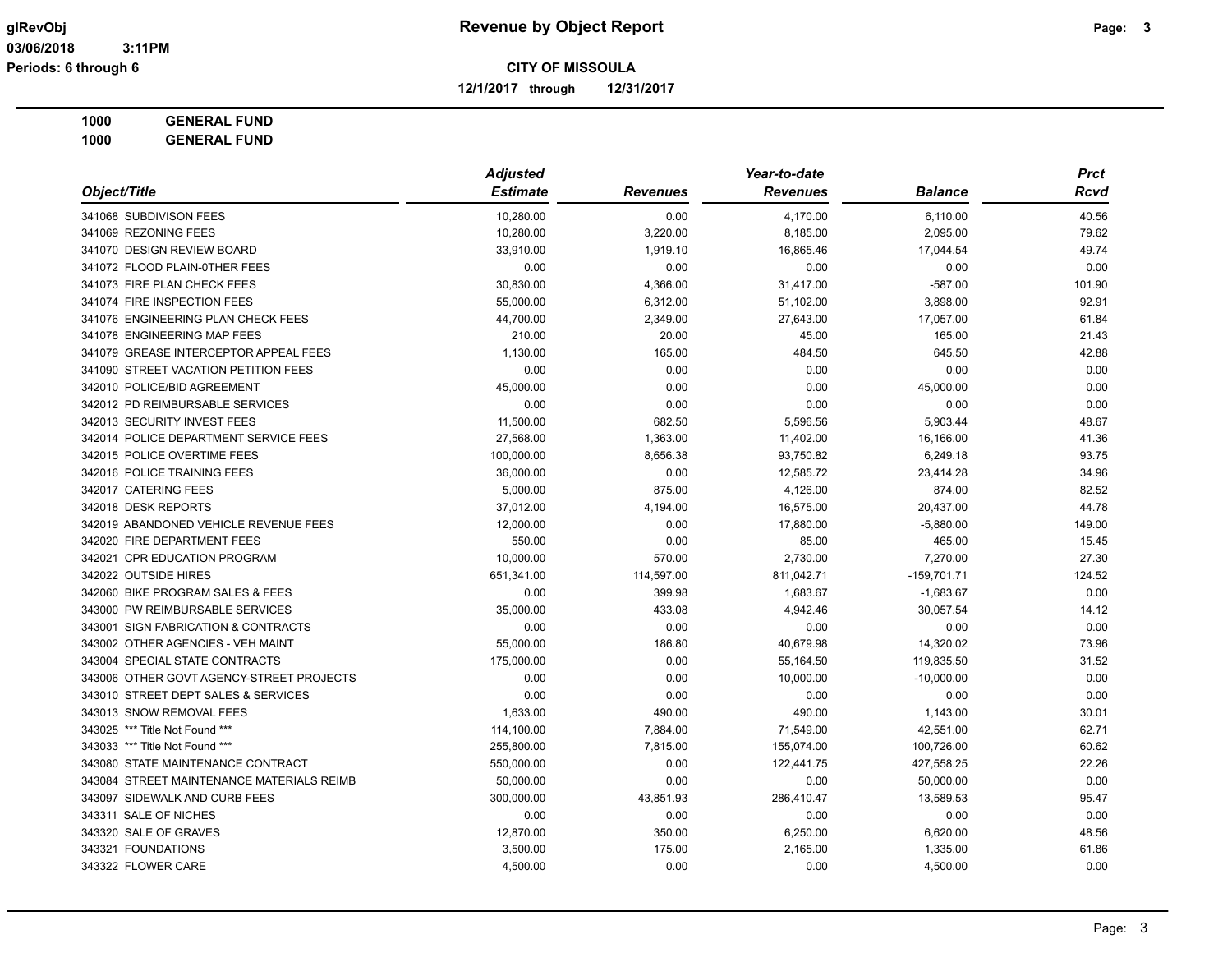**12/1/2017 through 12/31/2017**

### **1000 GENERAL FUND**

|                                                | <b>Adjusted</b> |                 | Year-to-date    |                | <b>Prct</b> |
|------------------------------------------------|-----------------|-----------------|-----------------|----------------|-------------|
| Object/Title                                   | <b>Estimate</b> | <b>Revenues</b> | <b>Revenues</b> | <b>Balance</b> | <b>Rcvd</b> |
| 343323 LINER/ POLYVAULTS/ ACCESS FEES          | 12,000.00       | 0.00            | 2,400.00        | 9,600.00       | 20.00       |
| 343324 OTHER CEMETERY FEES                     | 1,800.00        | 150.00          | 900.00          | 900.00         | 50.00       |
| 343325 2ND INTERMENT RIGHT                     | 2,000.00        | 0.00            | 1,000.00        | 1,000.00       | 50.00       |
| 343327 MONUMENT MAINTENANCE                    | 0.00            | 0.00            | 0.00            | 0.00           | 0.00        |
| 343340 OPENINGS/ CLOSINGS/ DISINTERMENTS       | 13,000.00       | 0.00            | 3,875.00        | 9,125.00       | 29.81       |
| 343341 CEMETERY MONUMENT PERMIT FEE            | 0.00            | 0.00            | 0.00            | 0.00           | 0.00        |
| 343343 CEMETERY OVERTIME SERVICES FEE          | 0.00            | 0.00            | 0.00            | 0.00           | 0.00        |
| 343350 MISCELLANEOUS FEES                      | 29,000.00       | 0.00            | 42.50           | 28,957.50      | 0.15        |
| 343360 WEED CONTROL                            | 2,250.00        | 810.00          | 810.00          | 1,440.00       | 36.00       |
| 346031 OUTDOOR RECREATION - ADULTS             | 317,307.00      | 7,481.82        | 110,999.36      | 206,307.64     | 34.98       |
| 346033 OUTDOOR RECREATION - YOUTH              | 102,950.00      | 295.50          | 26,816.57       | 76,133.43      | 26.05       |
| 346034 GROUNDS MAINTENANCE CONTRACT            | 105,000.00      | 0.00            | 0.00            | 105,000.00     | 0.00        |
| 346036 VENDOR CONCESSION FEES                  | 1,350.00        | 0.00            | 504.00          | 846.00         | 37.33       |
| 346051 MONTANA PARKS/REC CONFERENCE 2012       | 2,500.00        | 0.00            | 1,170.45        | 1,329.55       | 46.82       |
| 346054 PARKS MISC OVERTIME FEES                | 0.00            | 0.00            | 675.64          | $-675.64$      | 0.00        |
| <b>CHARGES FOR SERVICES</b><br><b>Total</b>    | 5,949,801.00    | 1,273,846.59    | 3,228,997.34    | 2,720,803.66   | 54.27       |
| 350000 FINES & FORFEITURES                     |                 |                 |                 |                |             |
| 351022 LAW ENFORCEMENT ACADEMY SURCHARGE #5    | 0.00            | 0.00            | 4,634.81        | $-4,634.81$    | 0.00        |
| 351031 TRAFFIC FINES                           | 1,205,000.00    | 0.00            | 375,431.12      | 829,568.88     | 31.16       |
| 351032 SURCHARGE ON FINES                      | 102,500.00      | 0.00            | 29,380.69       | 73,119.31      | 28.66       |
| 351033 PUBLIC DEFENDER FEES                    | 55,000.00       | 0.00            | 24,537.39       | 30,462.61      | 44.61       |
| 351034 CELLULAR PHONE FINES                    | 80,000.00       | 0.00            | 40,748.45       | 39,251.55      | 50.94       |
| 351035 CELL PHONE FINES: EDUCATION             | 80,000.00       | 0.00            | 40,748.46       | 39,251.54      | 50.94       |
| 355000 FALSE ALARM PENALTY                     | 10,000.00       | 2,288.00        | 4,888.00        | 5,112.00       | 48.88       |
| <b>FINES &amp; FORFEITURES</b><br><b>Total</b> | 1,532,500.00    | 2,288.00        | 520,368.92      | 1,012,131.08   | 33.96       |
| 360000 MISCELLANEOUS REVENUES                  |                 |                 |                 |                |             |
| 360001 COPIES                                  | 2,000.00        | 21.50           | 734.50          | 1,265.50       | 36.73       |
| 360003 MMIA REIMBURSEMENT-ATTORNEY             | 0.00            | 0.00            | 0.00            | 0.00           | 0.00        |
| 360010 MISCELLANEOUS                           | 23,000.00       | 631.00          | 2,802.31        | 20,197.69      | 12.18       |
| 360050 OVER/SHORT                              | 0.00            | 0.00            | 5.00            | $-5.00$        | 0.00        |
| 360100 REFUNDS                                 | 0.00            | 0.00            | 0.00            | 0.00           | 0.00        |
| 362000 OTHER MISCELLANEOUS REVENUE             | 8,000.00        | 0.00            | 0.00            | 8,000.00       | 0.00        |
| 362002 BAD CHECK CHARGES                       | 250.00          | 0.00            | 90.00           | 160.00         | 36.00       |
| 362004 URD III FACADE IMPROVEMENT LOAN REC     | 0.00            | 0.00            | 0.00            | 0.00           | 0.00        |
| 362011 SALE OF UNCLAIMED PROPERTY              | 0.00            | 1,286.25        | 3,277.49        | $-3,277.49$    | 0.00        |
| 362012 REC/GREEN TAG PROGRAM                   | 0.00            | 0.00            | 0.00            | 0.00           | 0.00        |
| 364012 SALE OF SURPLUS PROPERTY                | 25,000.00       | 65,123.25       | 65,123.25       | $-40, 123.25$  | 260.49      |
| 364040 INSURANCE AND DAMAGE RECOVERY           | 25,000.00       | 20,647.66       | 23,682.15       | 1,317.85       | 94.73       |
| 364041 WORKERS COMPENSATION REIMBURSEMENT      | 0.00            | 0.00            | 0.00            | 0.00           | 0.00        |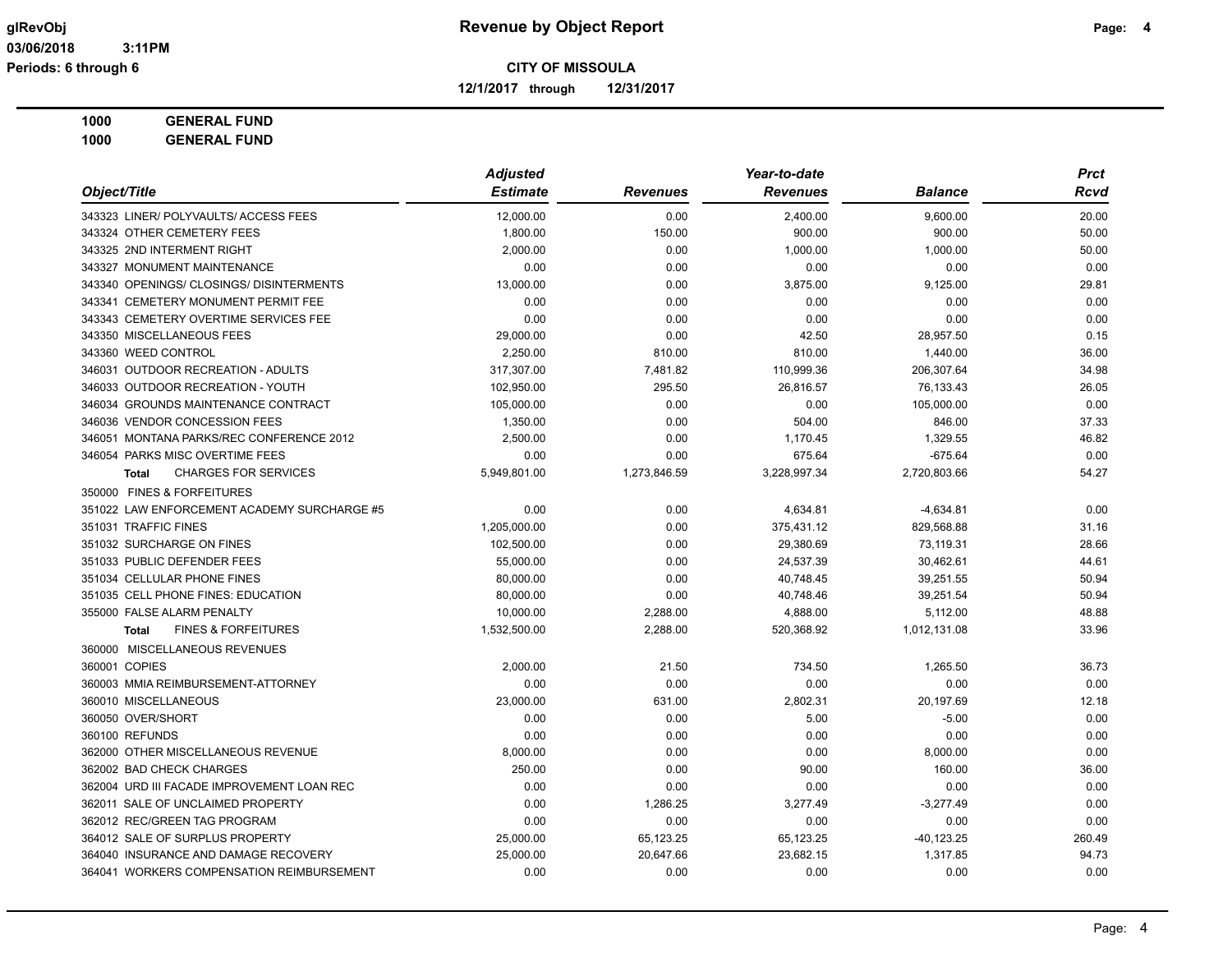**12/1/2017 through 12/31/2017**

### **1000 GENERAL FUND**

|                                                    | <b>Adjusted</b> |                 | Year-to-date    | <b>Prct</b>    |        |
|----------------------------------------------------|-----------------|-----------------|-----------------|----------------|--------|
| Object/Title                                       | <b>Estimate</b> | <b>Revenues</b> | <b>Revenues</b> | <b>Balance</b> | Rcvd   |
| 364042 EXPENDITURE REIMBURSEMENTS                  | 0.00            | 0.00            | 0.00            | 0.00           | 0.00   |
| 364043 RATTLESNAKE CORRIDOR REIMBURSEMENT          | 8,250.00        | 0.00            | 5,148.00        | 3,102.00       | 62.40  |
| 364044 EMERGENCY RESPONSE REIMBURSEMENT            | 0.00            | 0.00            | 0.00            | 0.00           | 0.00   |
| 365000 DONATIONS                                   | 0.00            | 318.00          | 318.00          | $-318.00$      | 0.00   |
| 365001 *** Title Not Found ***                     | 0.00            | 0.00            | 3,043.56        | $-3,043.56$    | 0.00   |
| 365005 CONTRIBUTIONS - PLANNING                    | 0.00            | 64,560.00       | 64,560.00       | $-64,560.00$   | 0.00   |
| 365021 PARKS AND RECS GRANTS & CONTRIBUTIONS       | 0.00            | 0.00            | 0.00            | 0.00           | 0.00   |
| 365027 MISCELLANOUS PRIVATE GRANTS                 | 0.00            | 0.00            | 0.00            | 0.00           | 0.00   |
| MISCELLANEOUS REVENUES<br>Total                    | 91,500.00       | 152,587.66      | 168,784.26      | $-77,284.26$   | 184.46 |
| 370000 INVESTMENTS & ROYALTY EARNINGS              |                 |                 |                 |                |        |
| 371010 INTEREST ON INVESTMENTS                     | 3,000.00        | 0.00            | 275.76          | 2,724.24       | 9.19   |
| 371012 MUNICIPAL COURT BANK INTEREST               | 16,793.00       | 0.00            | 0.00            | 16,793.00      | 0.00   |
| 371020 GAIN/LOSS IN MARKET VALUE OF INVESTMENTS    | 0.00            | 0.00            | 0.00            | 0.00           | 0.00   |
| <b>INVESTMENTS &amp; ROYALTY EARNINGS</b><br>Total | 19,793.00       | 0.00            | 275.76          | 19,517.24      | 1.39   |
| 380000 OTHER FINANCING SOURCES                     |                 |                 |                 |                |        |
| 381090 PROCEEDS FROM CAPITAL LEASE                 | 316,129.00      | 0.00            | 0.00            | 316,129.00     | 0.00   |
| 382010 SALE OF FIXED ASSETS                        | 0.00            | 0.00            | 0.00            | 0.00           | 0.00   |
| 383000 OPERATING TRANSFERS                         | 328,053.00      | 200,791.23      | 200,791.23      | 127,261.77     | 61.21  |
| 383001 TRANS FR FLUSHING DISTRICT                  | 41,000.00       | 20,500.00       | 20,500.00       | 20,500.00      | 50.00  |
| 383002 TRANS FR GAS TAX                            | 564,000.00      | 282,000.00      | 282,000.00      | 282,000.00     | 50.00  |
| 383004 TRANS FR EMPLOYEE HEALTH INSURANCE LEVY     | 5,101,004.00    | 2,550,502.03    | 2,550,502.03    | 2,550,501.97   | 50.00  |
| 383007 TRANS FR CABLE FRANCHISE                    | 301,433.00      | 150,716.50      | 150,716.50      | 150,716.50     | 50.00  |
| 383011 TRANS FR SID REVOLVING                      | 100,000.00      | 0.00            | 0.00            | 100.000.00     | 0.00   |
| 383065 TRANSFER FROM WWTF                          | 50,213.00       | 0.00            | 0.00            | 50,213.00      | 0.00   |
| 383066 TRANSFER FROM WATER UTILITY                 | 28,733.00       | 0.00            | 0.00            | 28,733.00      | 0.00   |
| OTHER FINANCING SOURCES<br>Total                   | 6,830,565.00    | 3,204,509.76    | 3,204,509.76    | 3,626,055.24   | 46.91  |
| <b>INTERNAL SERVICES</b><br>390000                 |                 |                 |                 |                |        |
| 399999 NEW REQUESTS FUNDING                        | 0.00            | 0.00            | 0.00            | 0.00           | 0.00   |
| <b>INTERNAL SERVICES</b><br><b>Total</b>           | 0.00            | 0.00            | 0.00            | 0.00           | 0.00   |
| <b>GENERAL FUND</b><br>Total                       | 56,158,239.00   | 19,728,268.01   | 27.326.477.42   | 28,831,761.58  | 48.66  |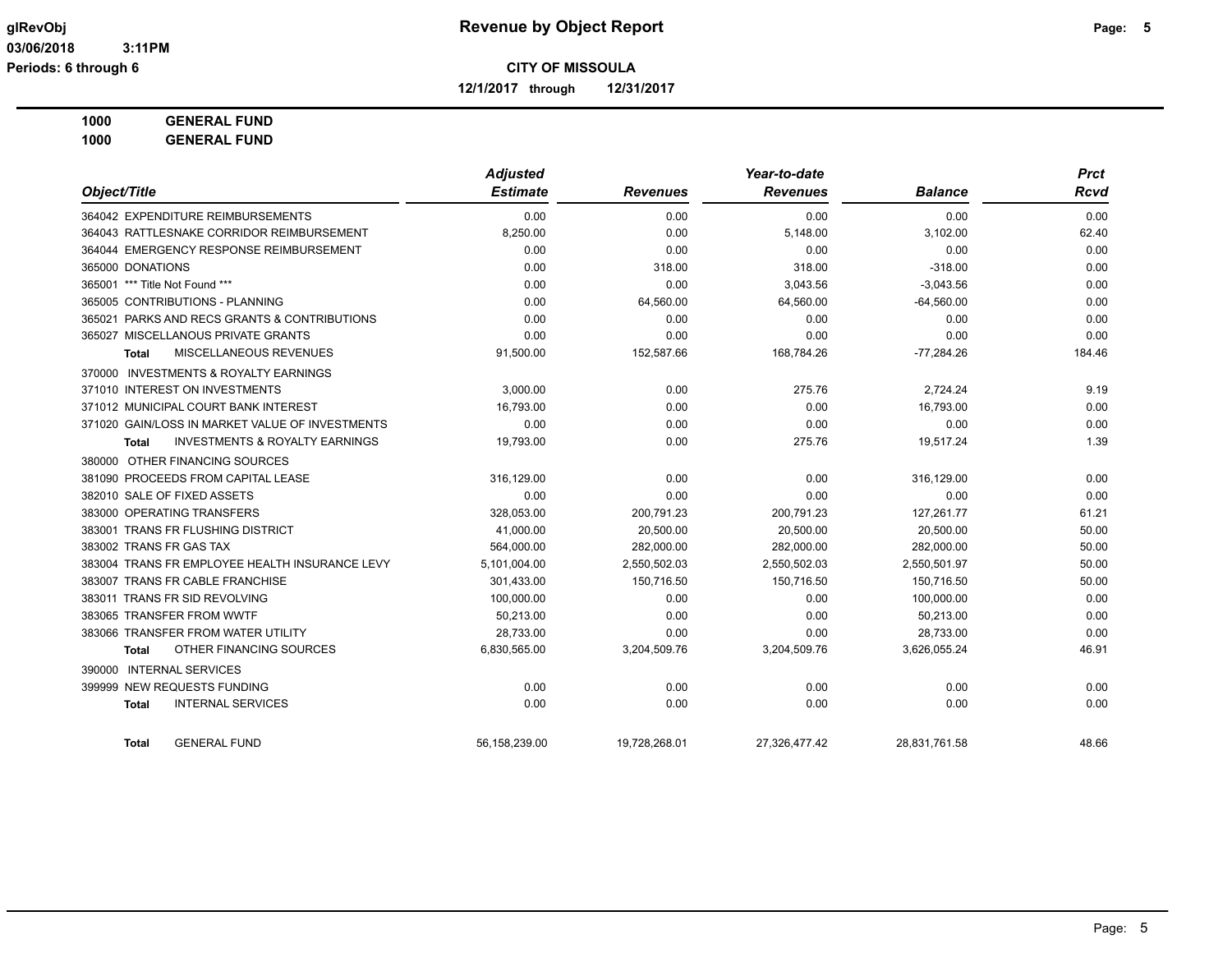**12/1/2017 through 12/31/2017**

|                                               | <b>Adjusted</b> |                 | Year-to-date    | <b>Prct</b>      |        |
|-----------------------------------------------|-----------------|-----------------|-----------------|------------------|--------|
| Object/Title                                  | <b>Estimate</b> | <b>Revenues</b> | <b>Revenues</b> | <b>Balance</b>   | Rcvd   |
| 310000 TAXES/ASSESSMENTS                      |                 |                 |                 |                  |        |
| 311000 GENERAL PROPERTY TAXES                 | 24,473,889.00   | 12,227,567.09   | 12,456,140.06   | 12,017,748.94    | 50.90  |
| 311005 DELINQUENT TAXES                       | 0.00            | 6,501.44        | 7,706.96        | $-7,706.96$      | 0.00   |
| 311030 MOTOR VEHICLE TAXES                    | 1,555,054.00    | 126,210.38      | 422,422.29      | 1,132,631.71     | 27.16  |
| 312001 PENALTIES & INTEREST                   | 36,185.00       | 2,777.34        | 5,496.93        | 30,688.07        | 15.19  |
| <b>Total</b><br>TAXES/ASSESSMENTS             | 26,065,128.00   | 12,363,056.25   | 12,891,766.24   | 13, 173, 361. 76 | 49.46  |
| 320000 LICENSES & PERMITS                     |                 |                 |                 |                  |        |
| 322011 LIQUOR LICENSES                        | 33,500.00       | 0.00            | 0.00            | 33,500.00        | 0.00   |
| 322012 BEER LICENSES                          | 45,000.00       | 0.00            | 0.00            | 45,000.00        | 0.00   |
| 322013 WINE LICENSES                          | 200.00          | 0.00            | 200.00          | 0.00             | 100.00 |
| 322014 GOING OUT OF BUSINESS LICENSE          | 0.00            | 0.00            | 0.00            | 0.00             | 0.00   |
| 322020 GENERAL BUSINESS/PROF/OCCUPATIONAL LIC | 673,000.00      | 4,950.00        | 56,753.51       | 616,246.49       | 8.43   |
| 322021 RENTAL LICENSES                        | 63,200.00       | 0.00            | 4,904.29        | 58,295.71        | 7.76   |
| 322022 BLIC PENALTIES & LICENSES              | 10,000.00       | 24.00           | 8,277.53        | 1,722.47         | 82.78  |
| 322023 TOURIST HOME REGISTRATION              | 760.00          | 0.00            | 1,050.00        | $-290.00$        | 138.16 |
| 323015 EXCAVATING PERMITS                     | 178,200.00      | 11,808.64       | 161,332.12      | 16,867.88        | 90.53  |
| 323016 MOVING PERMITS                         | 1,100.00        | 0.00            | 0.00            | 1,100.00         | 0.00   |
| 323018 PAVING ASSESSMENTS                     | 0.00            | 2,128.00        | 2,192.00        | $-2,192.00$      | 0.00   |
| 323019 ALARM USERS PERMITS                    | 15,320.00       | 0.00            | 8,750.00        | 6,570.00         | 57.11  |
| 323020 FENCE PERMITS                          | 10,870.00       | 572.00          | 4,378.00        | 6,492.00         | 40.28  |
| 323021 PAVING PERMITS                         | 52,440.00       | 614.00          | 19,382.50       | 33,057.50        | 36.96  |
| 323022 GRADING/DRAINAGE PERMITS               | 18,560.00       | 354.00          | 9,574.00        | 8,986.00         | 51.58  |
| 323023 ADA ACCESS PERMITS                     | 22,390.00       | 1,227.00        | 10,997.00       | 11,393.00        | 49.12  |
| 323025 STREET USE PERMITS                     | 5,750.00        | 156.00          | 2,184.00        | 3,566.00         | 37.98  |
| 323026 PYROTECHNICS PERMITS                   | 2,570.00        | 290.00          | 598.00          | 1,972.00         | 23.27  |
| 323031 CHICKEN LICENSES                       | 460.00          | 0.00            | 210.00          | 250.00           | 45.65  |
| 323052 STORM WATER POLLUTION PREVENTION PERM  | 7,040.00        | 635.00          | 4,287.00        | 2,753.00         | 60.89  |
| 323054 ZONING COMPLIANCE PERMITS              | 19,840.00       | 1,551.00        | 11,504.00       | 8,336.00         | 57.98  |
| 323055 FLOOD PLAIN PERMITS                    | 2,310.00        | 0.00            | 1,734.00        | 576.00           | 75.06  |
| 323056 SIGN PERMITS                           | 12,330.00       | 2,211.00        | 8,032.00        | 4,298.00         | 65.14  |
| 323057 SIDEWALK CAFE PERMIT                   | 260.00          | 0.00            | 0.00            | 260.00           | 0.00   |
| <b>LICENSES &amp; PERMITS</b><br><b>Total</b> | 1,175,100.00    | 26,520.64       | 316,339.95      | 858,760.05       | 26.92  |
| 330000 INTERGOVERNMENTAL REVENUES             |                 |                 |                 |                  |        |
| 330000 INTERGOVERNMENTAL REVENUES             | 20,745.00       | 0.00            | 0.00            | 20,745.00        | 0.00   |
| 331023 MISSOULA HOUSING POLICE GRANT          | 0.00            | 0.00            | 0.00            | 0.00             | 0.00   |
| 331024 DEPT OF JUSTICE GRANTS                 | 50,000.00       | 0.00            | 3,064.37        | 46,935.63        | 6.13   |
| 331025 DV ACCOUNTABILITY GRANT(ATTY)          | 44,664.00       | 0.00            | 0.00            | 44,664.00        | 0.00   |
| 331091 US DOT HMEP GRANT                      | 0.00            | 9,192.74        | 9,192.74        | $-9,192.74$      | 0.00   |
| 334014 *** Title Not Found ***                | 0.00            | 0.00            | 0.00            | 0.00             | 0.00   |
| 334017 SCHOOL RESOURCE OFFICER                | 240,000.00      | 0.00            | 77,515.00       | 162,485.00       | 32.30  |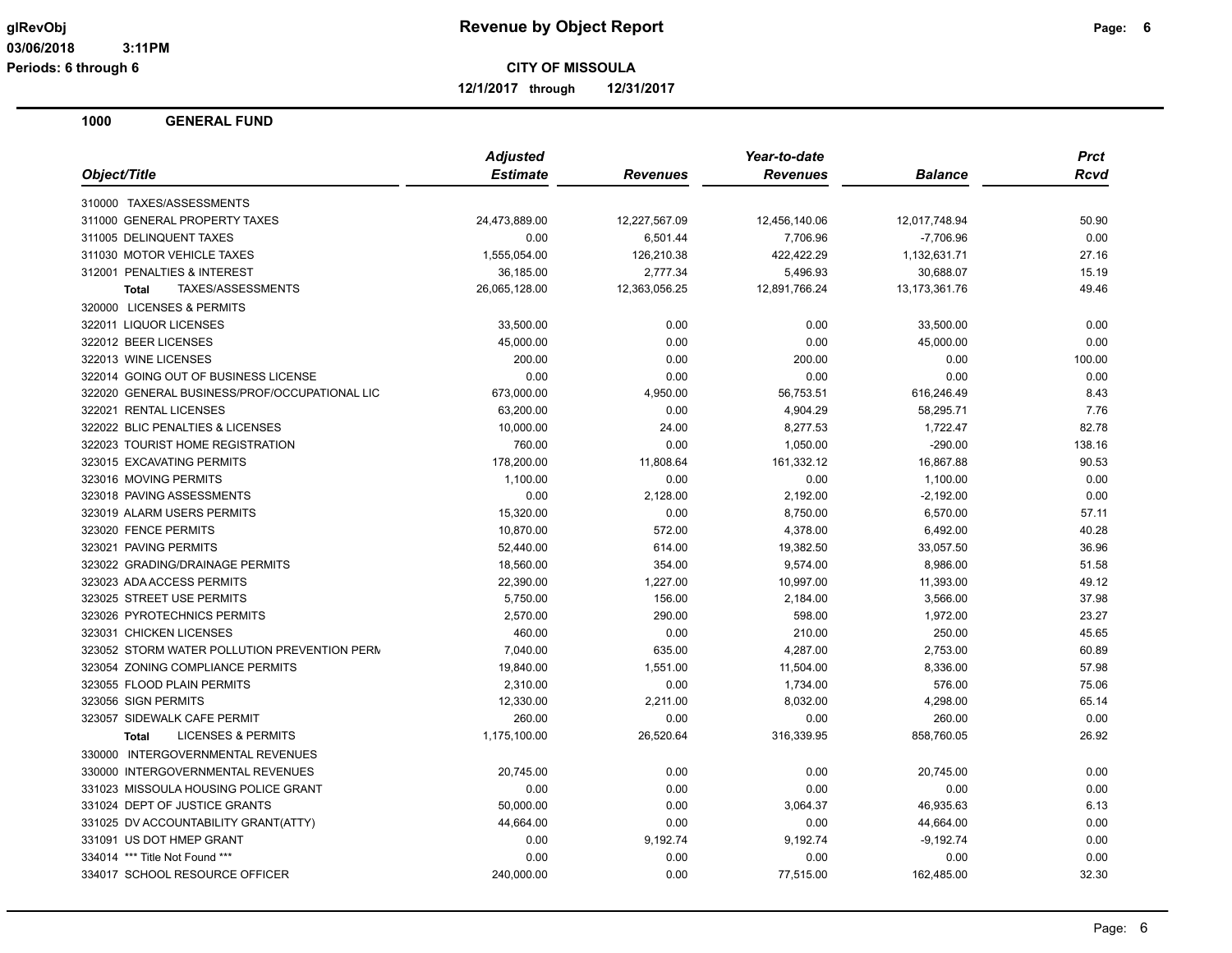**12/1/2017 through 12/31/2017**

| Object/Title                                      | <b>Adjusted</b> |                 | Year-to-date    |                | <b>Prct</b> |
|---------------------------------------------------|-----------------|-----------------|-----------------|----------------|-------------|
|                                                   | <b>Estimate</b> | <b>Revenues</b> | <b>Revenues</b> | <b>Balance</b> | Rcvd        |
| 334121 DNRC GRANT                                 | 6,000.00        | 0.00            | 0.00            | 6,000.00       | 0.00        |
| 335075 STATE GAMBLING/VIDEO/KENO/BINGO FEES       | 115,000.00      | 0.00            | 118,082.80      | $-3,082.80$    | 102.68      |
| 335210 PERSONAL PROPERTY TAX REIMBURSEMENT        | 435,116.00      | 0.00            | 0.00            | 435,116.00     | 0.00        |
| 335230 HB 124 REVENUE                             | 8,117,602.00    | 2,138,179.46    | 4,276,358.92    | 3,841,243.08   | 52.68       |
| 336001 MDT REIMBURSEMENTS                         | 0.00            | 0.00            | 0.00            | 0.00           | 0.00        |
| 336021 STATE CONTRIB - POLICE RETIREMENT          | 2,567,433.00    | 280.847.92      | 1,247,319.78    | 1.320.113.22   | 48.58       |
| 336022 STATE CONTRIB. - FIRE RETIREMENT           | 2,535,872.00    | 275,855.52      | 1,246,752.90    | 1,289,119.10   | 49.16       |
| 336023 STATE CONTRIB. - PERS                      | 10,835.00       | 1,383.47        | 7,698.68        | 3,136.32       | 71.05       |
| 336027 ON JOB TRAINING - REIMBURSEMENT            | 0.00            | 0.00            | 0.00            | 0.00           | 0.00        |
| 337000 LOCAL GRANTS                               | 35,000.00       | 0.00            | 0.00            | 35,000.00      | 0.00        |
| 337009 *** Title Not Found ***                    | 0.00            | 0.00            | 0.00            | 0.00           | 0.00        |
| 337012 LEGAL SERVICES-CONTRACTED/REIMB.           | 6,000.00        | 0.00            | 7,200.00        | $-1,200.00$    | 120.00      |
| 337013 MUTD SIGN MAINTENANCE AGREEMENT            | 279,585.00      | 0.00            | 2,250.00        | 277,335.00     | 0.80        |
| 338100 PLANNING MILLS PASSED THRU COUNTY          | 0.00            | 0.00            | 0.00            | 0.00           | 0.00        |
| 339000 PAYMENT IN LIEU OF TAXES                   | 30,000.00       | 0.00            | 0.00            | 30,000.00      | 0.00        |
| <b>INTERGOVERNMENTAL REVENUES</b><br><b>Total</b> | 14,493,852.00   | 2,705,459.11    | 6,995,435.19    | 7,498,416.81   | 48.26       |
| 340000 CHARGES FOR SERVICES                       |                 |                 |                 |                |             |
| 341009 BLDG ADMIN FEES                            | 366,035.00      | 183,017.50      | 183,017.50      | 183,017.50     | 50.00       |
| 341010 MISCELLANEOUS COLLECTIONS                  | 850.00          | $-31,560.00$    | 5,080.50        | $-4,230.50$    | 597.71      |
| 341011 TRANSPORTATION ADMIN FEES                  | 28,947.00       | 14,473.50       | 14,473.50       | 14,473.50      | 50.00       |
| 341012 MAYORS PROCLAMATION FEES                   | 0.00            | 0.00            | 0.00            | 0.00           | 0.00        |
| 341013 AIR FUND FEES                              | 95.00           | 0.00            | 0.00            | 95.00          | 0.00        |
| 341015 SEWER ADMINISTRATION FEES                  | 1,355,940.00    | 677,970.00      | 677,970.00      | 677,970.00     | 50.00       |
| 341016 MRA ADMINISTRATION FEES                    | 148,857.00      | 74,428.50       | 74,428.50       | 74,428.50      | 50.00       |
| 341017 LIGHTING ADMINISTRATION FEES               | 15,250.00       | 7,625.00        | 7,625.00        | 7,625.00       | 50.00       |
| 341018 PARKING COMM ADMIN FEES                    | 199.699.00      | 99,849.50       | 99,849.50       | 99,849.50      | 50.00       |
| 341019 *** Title Not Found ***                    | 4,647.00        | 2,323.50        | 2,323.50        | 2,323.50       | 50.00       |
| 341021 SID ADMINISTRATION FEES                    | 0.00            | 0.00            | 0.00            | 0.00           | 0.00        |
| 341023 PLANNING ADMIN FEES                        | 25,000.00       | 12,500.00       | 12,500.00       | 12,500.00      | 50.00       |
| 341024 HOUSING GRANT ADMIN FEES                   | 104,000.00      | 0.00            | 0.00            | 104,000.00     | 0.00        |
| 341026 WATER ADMINISTRATION FEES                  | 0.00            | 0.00            | 0.00            | 0.00           | 0.00        |
| 341027 STORMWATER ADMINISTRATION FEES             | 26,988.00       | 13,494.00       | 13,494.00       | 13,494.00      | 50.00       |
| 341033 TIME PAY COLLECTIONS - MUNI COURT          | 64,482.00       | 0.00            | 0.00            | 64,482.00      | 0.00        |
| 341041 SEWER EXTENSION RECORDING FEES             | 3,500.00        | 113.00          | 3,839.00        | $-339.00$      | 109.69      |
| 341052 MUNICIPAL COURT FILING FEES                | 330,000.00      | 0.00            | 109,162.22      | 220,837.78     | 33.08       |
| 341055 CRIME VICTIM SURCHARGE                     | 1,500.00        | 0.00            | 504.00          | 996.00         | 33.60       |
| 341067 SUBDIVISION EXEMPTION AFFIDAVITS           | 5,140.00        | 0.00            | 3,000.00        | 2,140.00       | 58.37       |
| 341068 SUBDIVISON FEES                            | 10,280.00       | 0.00            | 4,170.00        | 6,110.00       | 40.56       |
| 341069 REZONING FEES                              | 10,280.00       | 3,220.00        | 8,185.00        | 2,095.00       | 79.62       |
| 341070 DESIGN REVIEW BOARD                        | 33,910.00       | 1,919.10        | 16,865.46       | 17,044.54      | 49.74       |
|                                                   |                 |                 |                 |                |             |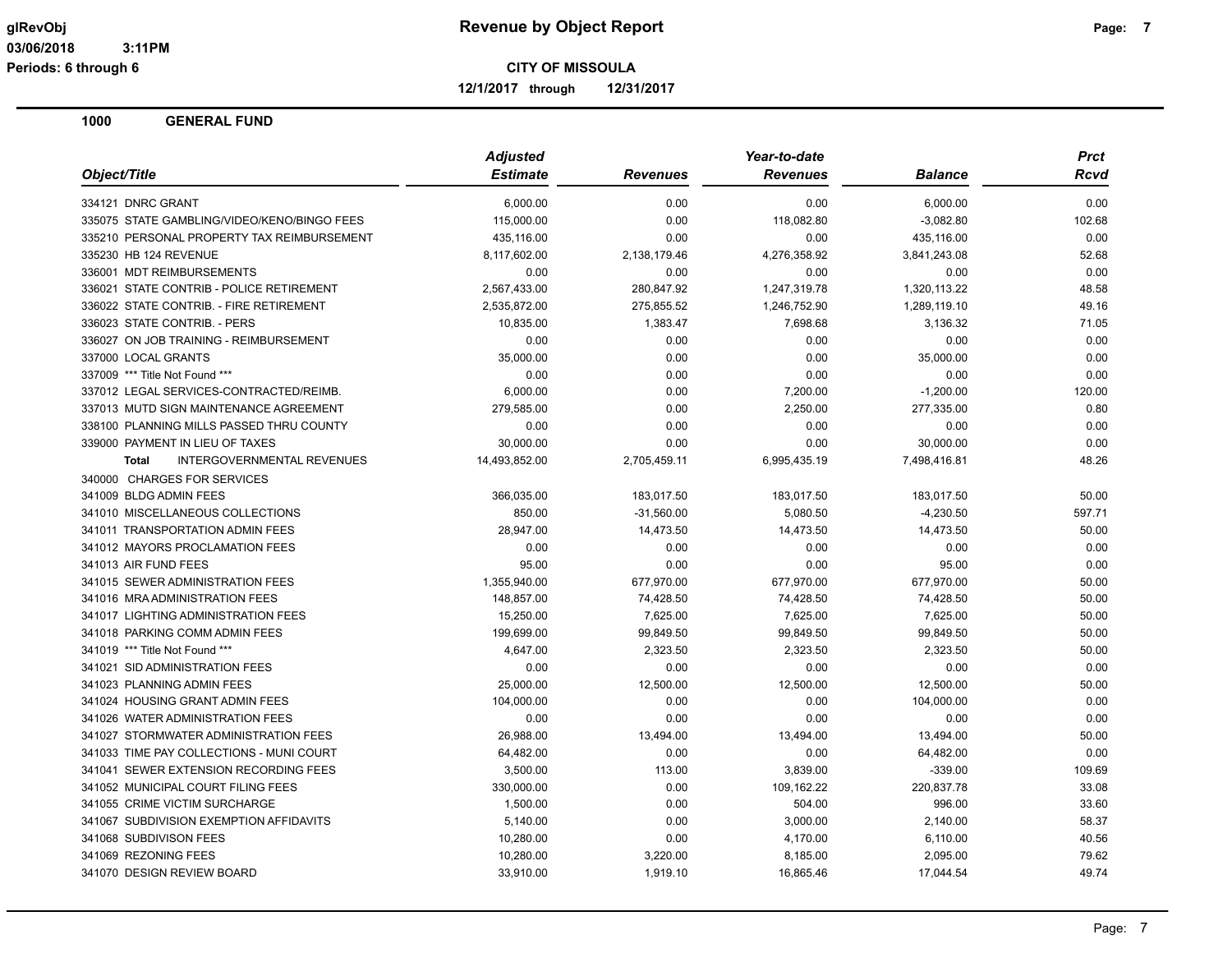**12/1/2017 through 12/31/2017**

| Object/Title                              | <b>Adjusted</b> |                 | Year-to-date    |                | <b>Prct</b> |
|-------------------------------------------|-----------------|-----------------|-----------------|----------------|-------------|
|                                           | <b>Estimate</b> | <b>Revenues</b> | <b>Revenues</b> | <b>Balance</b> | Rcvd        |
| 341072 FLOOD PLAIN-0THER FEES             | 0.00            | 0.00            | 0.00            | 0.00           | 0.00        |
| 341073 FIRE PLAN CHECK FEES               | 30,830.00       | 4,366.00        | 31,417.00       | $-587.00$      | 101.90      |
| 341074 FIRE INSPECTION FEES               | 55,000.00       | 6,312.00        | 51,102.00       | 3,898.00       | 92.91       |
| 341076 ENGINEERING PLAN CHECK FEES        | 44,700.00       | 2,349.00        | 27,643.00       | 17,057.00      | 61.84       |
| 341078 ENGINEERING MAP FEES               | 210.00          | 20.00           | 45.00           | 165.00         | 21.43       |
| 341079 GREASE INTERCEPTOR APPEAL FEES     | 1,130.00        | 165.00          | 484.50          | 645.50         | 42.88       |
| 341090 STREET VACATION PETITION FEES      | 0.00            | 0.00            | 0.00            | 0.00           | 0.00        |
| 342010 POLICE/BID AGREEMENT               | 45,000.00       | 0.00            | 0.00            | 45,000.00      | 0.00        |
| 342012 PD REIMBURSABLE SERVICES           | 0.00            | 0.00            | 0.00            | 0.00           | 0.00        |
| 342013 SECURITY INVEST FEES               | 11,500.00       | 682.50          | 5,596.56        | 5,903.44       | 48.67       |
| 342014 POLICE DEPARTMENT SERVICE FEES     | 27,568.00       | 1,363.00        | 11,402.00       | 16,166.00      | 41.36       |
| 342015 POLICE OVERTIME FEES               | 100,000.00      | 8,656.38        | 93,750.82       | 6,249.18       | 93.75       |
| 342016 POLICE TRAINING FEES               | 36,000.00       | 0.00            | 12,585.72       | 23,414.28      | 34.96       |
| 342017 CATERING FEES                      | 5,000.00        | 875.00          | 4,126.00        | 874.00         | 82.52       |
| 342018 DESK REPORTS                       | 37,012.00       | 4,194.00        | 16,575.00       | 20,437.00      | 44.78       |
| 342019 ABANDONED VEHICLE REVENUE FEES     | 12,000.00       | 0.00            | 17,880.00       | $-5,880.00$    | 149.00      |
| 342020 FIRE DEPARTMENT FEES               | 550.00          | 0.00            | 85.00           | 465.00         | 15.45       |
| 342021 CPR EDUCATION PROGRAM              | 10,000.00       | 570.00          | 2,730.00        | 7,270.00       | 27.30       |
| 342022 OUTSIDE HIRES                      | 651,341.00      | 114,597.00      | 811,042.71      | $-159,701.71$  | 124.52      |
| 342060 BIKE PROGRAM SALES & FEES          | 0.00            | 399.98          | 1,683.67        | $-1,683.67$    | 0.00        |
| 343000 PW REIMBURSABLE SERVICES           | 35,000.00       | 433.08          | 4,942.46        | 30,057.54      | 14.12       |
| 343001 SIGN FABRICATION & CONTRACTS       | 0.00            | 0.00            | 0.00            | 0.00           | 0.00        |
| 343002 OTHER AGENCIES - VEH MAINT         | 55,000.00       | 186.80          | 40,679.98       | 14,320.02      | 73.96       |
| 343004 SPECIAL STATE CONTRACTS            | 175,000.00      | 0.00            | 55,164.50       | 119,835.50     | 31.52       |
| 343006 OTHER GOVT AGENCY-STREET PROJECTS  | 0.00            | 0.00            | 10,000.00       | $-10,000.00$   | 0.00        |
| 343010 STREET DEPT SALES & SERVICES       | 0.00            | 0.00            | 0.00            | 0.00           | 0.00        |
| 343013 SNOW REMOVAL FEES                  | 1,633.00        | 490.00          | 490.00          | 1,143.00       | 30.01       |
| 343025 *** Title Not Found ***            | 114,100.00      | 7,884.00        | 71,549.00       | 42,551.00      | 62.71       |
| 343033 *** Title Not Found ***            | 255,800.00      | 7,815.00        | 155,074.00      | 100,726.00     | 60.62       |
| 343080 STATE MAINTENANCE CONTRACT         | 550,000.00      | 0.00            | 122,441.75      | 427,558.25     | 22.26       |
| 343084 STREET MAINTENANCE MATERIALS REIMB | 50,000.00       | 0.00            | 0.00            | 50,000.00      | 0.00        |
| 343097 SIDEWALK AND CURB FEES             | 300,000.00      | 43,851.93       | 286,410.47      | 13,589.53      | 95.47       |
| 343311 SALE OF NICHES                     | 0.00            | 0.00            | 0.00            | 0.00           | 0.00        |
| 343320 SALE OF GRAVES                     | 12,870.00       | 350.00          | 6,250.00        | 6,620.00       | 48.56       |
| 343321 FOUNDATIONS                        | 3,500.00        | 175.00          | 2,165.00        | 1,335.00       | 61.86       |
| 343322 FLOWER CARE                        | 4,500.00        | 0.00            | 0.00            | 4,500.00       | 0.00        |
| 343323 LINER/ POLYVAULTS/ ACCESS FEES     | 12,000.00       | 0.00            | 2,400.00        | 9,600.00       | 20.00       |
| 343324 OTHER CEMETERY FEES                | 1,800.00        | 150.00          | 900.00          | 900.00         | 50.00       |
| 343325 2ND INTERMENT RIGHT                | 2,000.00        | 0.00            | 1,000.00        | 1,000.00       | 50.00       |
| 343327 MONUMENT MAINTENANCE               | 0.00            | 0.00            | 0.00            | 0.00           | 0.00        |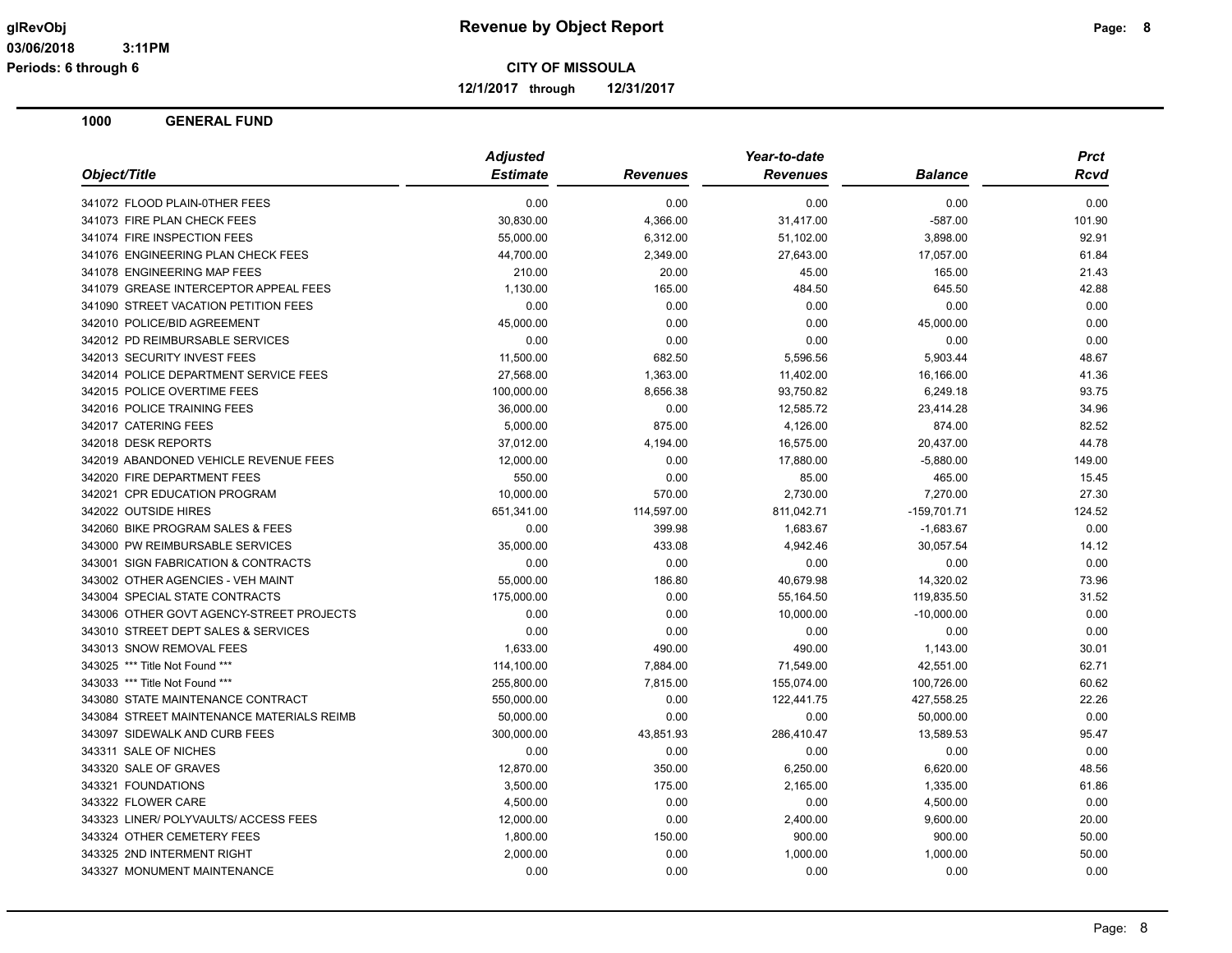**12/1/2017 through 12/31/2017**

| Object/Title                                   | <b>Adjusted</b> |                 | Year-to-date    |                | <b>Prct</b> |
|------------------------------------------------|-----------------|-----------------|-----------------|----------------|-------------|
|                                                | <b>Estimate</b> | <b>Revenues</b> | <b>Revenues</b> | <b>Balance</b> | Rcvd        |
| 343340 OPENINGS/ CLOSINGS/ DISINTERMENTS       | 13,000.00       | 0.00            | 3,875.00        | 9,125.00       | 29.81       |
| 343341 CEMETERY MONUMENT PERMIT FEE            | 0.00            | 0.00            | 0.00            | 0.00           | 0.00        |
| 343343 CEMETERY OVERTIME SERVICES FEE          | 0.00            | 0.00            | 0.00            | 0.00           | 0.00        |
| 343350 MISCELLANEOUS FEES                      | 29,000.00       | 0.00            | 42.50           | 28,957.50      | 0.15        |
| 343360 WEED CONTROL                            | 2,250.00        | 810.00          | 810.00          | 1,440.00       | 36.00       |
| 346031 OUTDOOR RECREATION - ADULTS             | 317,307.00      | 7,481.82        | 110,999.36      | 206,307.64     | 34.98       |
| 346033 OUTDOOR RECREATION - YOUTH              | 102,950.00      | 295.50          | 26,816.57       | 76.133.43      | 26.05       |
| 346034 GROUNDS MAINTENANCE CONTRACT            | 105,000.00      | 0.00            | 0.00            | 105,000.00     | 0.00        |
| 346036 VENDOR CONCESSION FEES                  | 1,350.00        | 0.00            | 504.00          | 846.00         | 37.33       |
| 346051 MONTANA PARKS/REC CONFERENCE 2012       | 2,500.00        | 0.00            | 1,170.45        | 1,329.55       | 46.82       |
| 346054 PARKS MISC OVERTIME FEES                | 0.00            | 0.00            | 675.64          | $-675.64$      | 0.00        |
| <b>CHARGES FOR SERVICES</b><br><b>Total</b>    | 5,949,801.00    | 1,273,846.59    | 3,228,997.34    | 2,720,803.66   | 54.27       |
| 350000 FINES & FORFEITURES                     |                 |                 |                 |                |             |
| 351022 LAW ENFORCEMENT ACADEMY SURCHARGE #!    | 0.00            | 0.00            | 4,634.81        | $-4,634.81$    | 0.00        |
| 351031 TRAFFIC FINES                           | 1,205,000.00    | 0.00            | 375,431.12      | 829,568.88     | 31.16       |
| 351032 SURCHARGE ON FINES                      | 102,500.00      | 0.00            | 29,380.69       | 73,119.31      | 28.66       |
| 351033 PUBLIC DEFENDER FEES                    | 55,000.00       | 0.00            | 24,537.39       | 30,462.61      | 44.61       |
| 351034 CELLULAR PHONE FINES                    | 80,000.00       | 0.00            | 40,748.45       | 39,251.55      | 50.94       |
| 351035 CELL PHONE FINES: EDUCATION             | 80,000.00       | 0.00            | 40,748.46       | 39,251.54      | 50.94       |
| 355000 FALSE ALARM PENALTY                     | 10,000.00       | 2,288.00        | 4,888.00        | 5,112.00       | 48.88       |
| <b>FINES &amp; FORFEITURES</b><br><b>Total</b> | 1,532,500.00    | 2,288.00        | 520,368.92      | 1,012,131.08   | 33.96       |
| 360000 MISCELLANEOUS REVENUES                  |                 |                 |                 |                |             |
| 360001 COPIES                                  | 2,000.00        | 21.50           | 734.50          | 1,265.50       | 36.73       |
| 360003 MMIA REIMBURSEMENT-ATTORNEY             | 0.00            | 0.00            | 0.00            | 0.00           | 0.00        |
| 360010 MISCELLANEOUS                           | 23,000.00       | 631.00          | 2,802.31        | 20,197.69      | 12.18       |
| 360050 OVER/SHORT                              | 0.00            | 0.00            | 5.00            | $-5.00$        | 0.00        |
| 360100 REFUNDS                                 | 0.00            | 0.00            | 0.00            | 0.00           | 0.00        |
| 362000 OTHER MISCELLANEOUS REVENUE             | 8,000.00        | 0.00            | 0.00            | 8,000.00       | 0.00        |
| 362002 BAD CHECK CHARGES                       | 250.00          | 0.00            | 90.00           | 160.00         | 36.00       |
| 362004 URD III FACADE IMPROVEMENT LOAN REC     | 0.00            | 0.00            | 0.00            | 0.00           | 0.00        |
| 362011 SALE OF UNCLAIMED PROPERTY              | 0.00            | 1,286.25        | 3,277.49        | $-3,277.49$    | 0.00        |
| 362012 REC/GREEN TAG PROGRAM                   | 0.00            | 0.00            | 0.00            | 0.00           | 0.00        |
| 364012 SALE OF SURPLUS PROPERTY                | 25,000.00       | 65,123.25       | 65,123.25       | $-40, 123.25$  | 260.49      |
| 364040 INSURANCE AND DAMAGE RECOVERY           | 25,000.00       | 20,647.66       | 23,682.15       | 1,317.85       | 94.73       |
| 364041 WORKERS COMPENSATION REIMBURSEMENT      | 0.00            | 0.00            | 0.00            | 0.00           | 0.00        |
| 364042 EXPENDITURE REIMBURSEMENTS              | 0.00            | 0.00            | 0.00            | 0.00           | 0.00        |
| 364043 RATTLESNAKE CORRIDOR REIMBURSEMENT      | 8,250.00        | 0.00            | 5,148.00        | 3,102.00       | 62.40       |
| 364044 EMERGENCY RESPONSE REIMBURSEMENT        | 0.00            | 0.00            | 0.00            | 0.00           | 0.00        |
| 365000 DONATIONS                               | 0.00            | 318.00          | 318.00          | $-318.00$      | 0.00        |
| 365001 *** Title Not Found ***                 | 0.00            | 0.00            | 3,043.56        | $-3,043.56$    | 0.00        |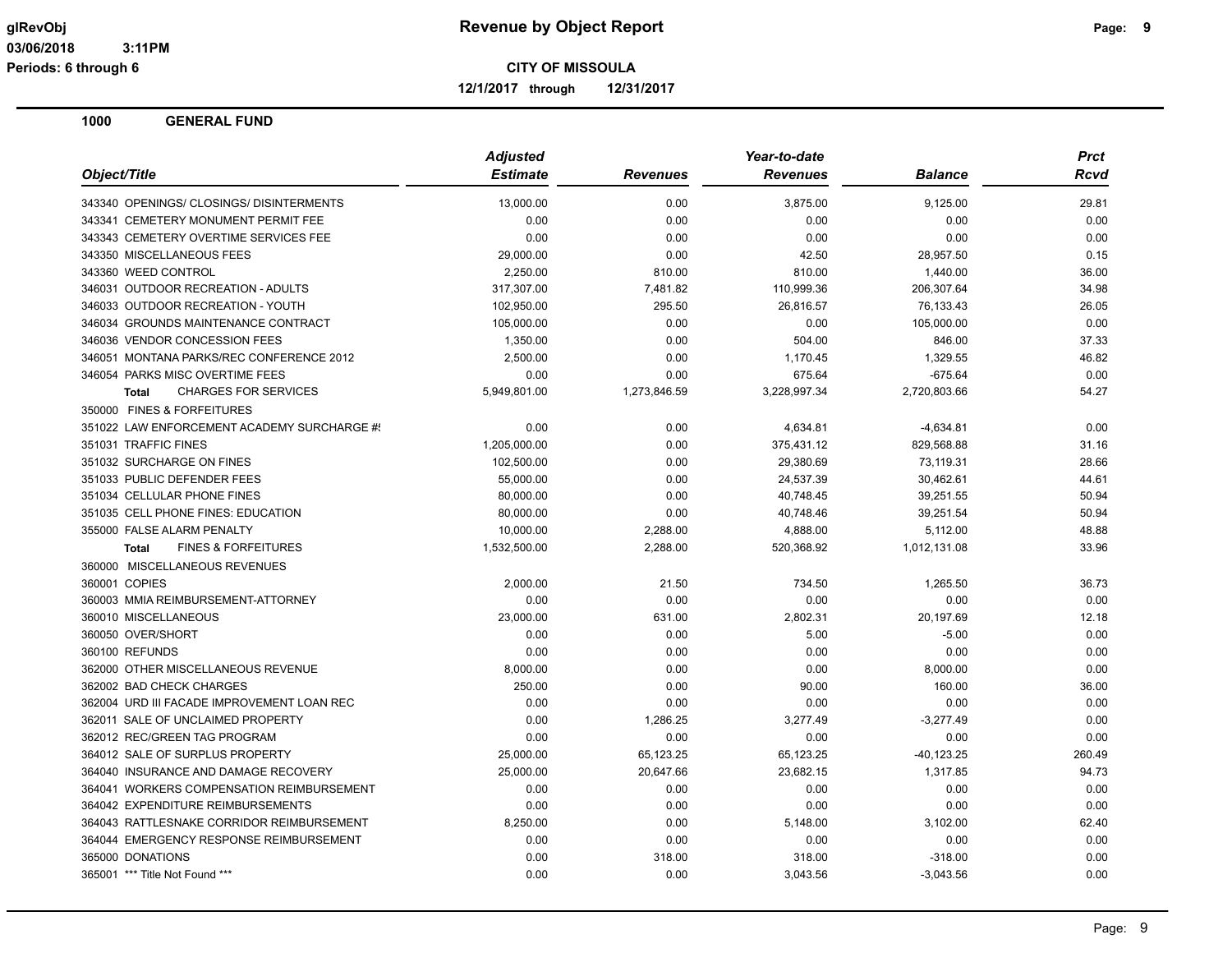**12/1/2017 through 12/31/2017**

|                                                     | <b>Adjusted</b> |                 | Year-to-date    |                | <b>Prct</b> |
|-----------------------------------------------------|-----------------|-----------------|-----------------|----------------|-------------|
| Object/Title                                        | <b>Estimate</b> | <b>Revenues</b> | <b>Revenues</b> | <b>Balance</b> | Rcvd        |
| 365005 CONTRIBUTIONS - PLANNING                     | 0.00            | 64,560.00       | 64,560.00       | $-64,560.00$   | 0.00        |
| 365021 PARKS AND RECS GRANTS & CONTRIBUTIONS        | 0.00            | 0.00            | 0.00            | 0.00           | 0.00        |
| 365027 MISCELLANOUS PRIVATE GRANTS                  | 0.00            | 0.00            | 0.00            | 0.00           | 0.00        |
| <b>MISCELLANEOUS REVENUES</b><br><b>Total</b>       | 91,500.00       | 152,587.66      | 168,784.26      | $-77,284.26$   | 184.46      |
| <b>INVESTMENTS &amp; ROYALTY EARNINGS</b><br>370000 |                 |                 |                 |                |             |
| 371010 INTEREST ON INVESTMENTS                      | 3.000.00        | 0.00            | 275.76          | 2,724.24       | 9.19        |
| 371012 MUNICIPAL COURT BANK INTEREST                | 16,793.00       | 0.00            | 0.00            | 16,793.00      | 0.00        |
| 371020 GAIN/LOSS IN MARKET VALUE OF INVESTMENT      | 0.00            | 0.00            | 0.00            | 0.00           | 0.00        |
| <b>INVESTMENTS &amp; ROYALTY EARNINGS</b><br>Total  | 19,793.00       | 0.00            | 275.76          | 19.517.24      | 1.39        |
| 380000 OTHER FINANCING SOURCES                      |                 |                 |                 |                |             |
| 381090 PROCEEDS FROM CAPITAL LEASE                  | 316,129.00      | 0.00            | 0.00            | 316,129.00     | 0.00        |
| 382010 SALE OF FIXED ASSETS                         | 0.00            | 0.00            | 0.00            | 0.00           | 0.00        |
| 383000 OPERATING TRANSFERS                          | 328.053.00      | 200,791.23      | 200,791.23      | 127,261.77     | 61.21       |
| 383001 TRANS FR FLUSHING DISTRICT                   | 41.000.00       | 20.500.00       | 20.500.00       | 20.500.00      | 50.00       |
| 383002 TRANS FR GAS TAX                             | 564,000.00      | 282,000.00      | 282,000.00      | 282,000.00     | 50.00       |
| 383004 TRANS FR EMPLOYEE HEALTH INSURANCE LEV       | 5,101,004.00    | 2,550,502.03    | 2,550,502.03    | 2,550,501.97   | 50.00       |
| 383007 TRANS FR CABLE FRANCHISE                     | 301,433.00      | 150,716.50      | 150,716.50      | 150,716.50     | 50.00       |
| 383011 TRANS FR SID REVOLVING                       | 100,000.00      | 0.00            | 0.00            | 100,000.00     | 0.00        |
| 383065 TRANSFER FROM WWTF                           | 50,213.00       | 0.00            | 0.00            | 50,213.00      | 0.00        |
| 383066 TRANSFER FROM WATER UTILITY                  | 28,733.00       | 0.00            | 0.00            | 28,733.00      | 0.00        |
| OTHER FINANCING SOURCES<br><b>Total</b>             | 6,830,565.00    | 3,204,509.76    | 3,204,509.76    | 3,626,055.24   | 46.91       |
| 390000 INTERNAL SERVICES                            |                 |                 |                 |                |             |
| 399999 NEW REQUESTS FUNDING                         | 0.00            | 0.00            | 0.00            | 0.00           | 0.00        |
| <b>INTERNAL SERVICES</b><br><b>Total</b>            | 0.00            | 0.00            | 0.00            | 0.00           | 0.00        |
| <b>GENERAL FUND</b><br><b>Total</b>                 | 56,158,239.00   | 19,728,268.01   | 27,326,477.42   | 28,831,761.58  | 48.66       |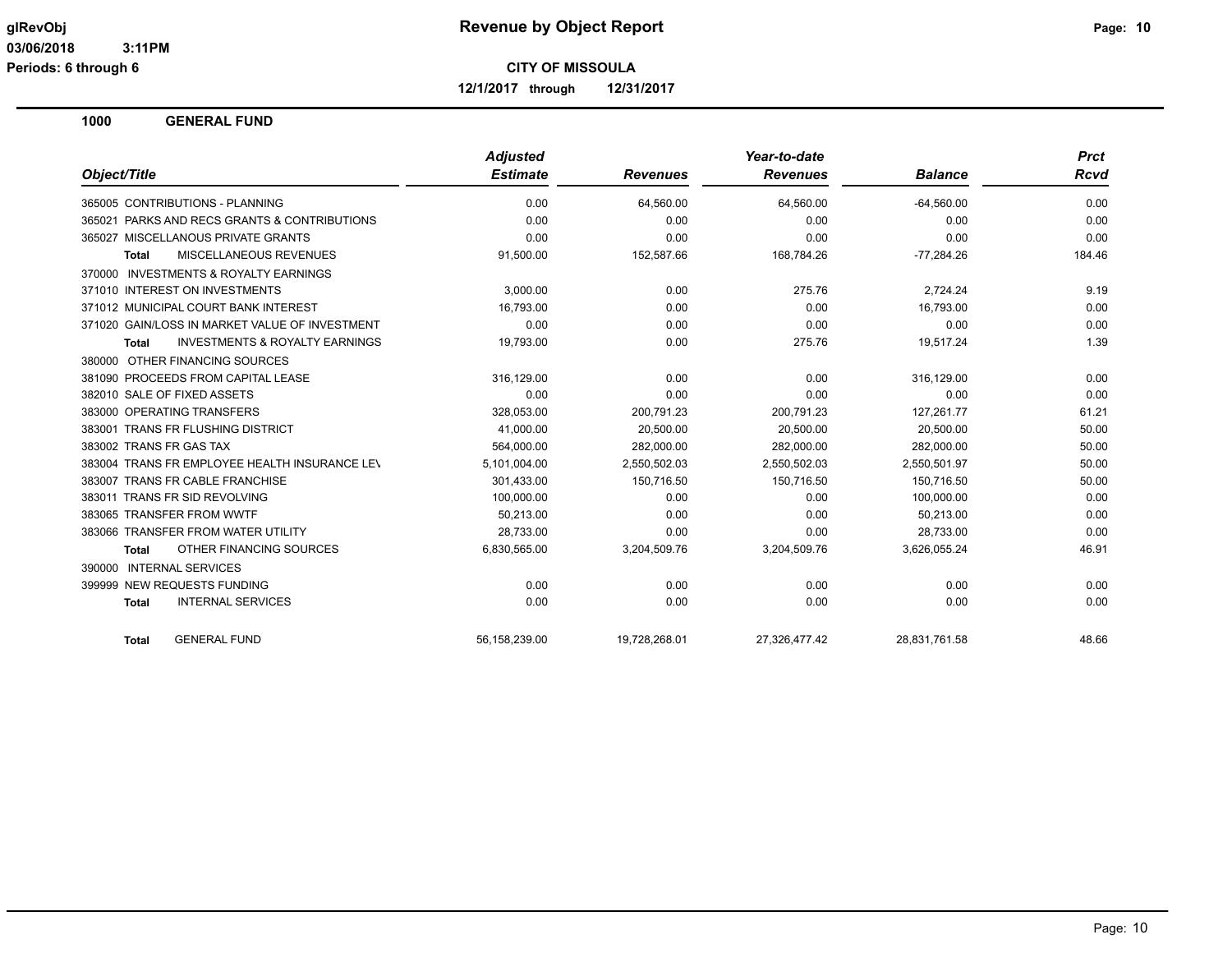**12/1/2017 through 12/31/2017**

## **1211 PARK ACQUISITION & DEVELOPMENT**

#### **1211 PARK ACQUISITION & DEVELOPMENT**

|                                                           | <b>Adjusted</b> |                 | Year-to-date    |                | <b>Prct</b> |
|-----------------------------------------------------------|-----------------|-----------------|-----------------|----------------|-------------|
| Object/Title                                              | <b>Estimate</b> | <b>Revenues</b> | <b>Revenues</b> | <b>Balance</b> | <b>Rcvd</b> |
| 340000 CHARGES FOR SERVICES                               |                 |                 |                 |                |             |
| 346080 PAYMENT IN LIEU OF PARKS                           | 40.000.00       | 6,902.00        | 6,902.00        | 33.098.00      | 17.26       |
| 346082 HIGH PARK EASEMENT EXCHANGE                        | 0.00            | 0.00            | 0.00            | 0.00           | 0.00        |
| <b>CHARGES FOR SERVICES</b><br><b>Total</b>               | 40,000.00       | 6,902.00        | 6,902.00        | 33,098.00      | 17.26       |
| MISCELLANEOUS REVENUES<br>360000                          |                 |                 |                 |                |             |
| 360010 MISCELLANEOUS                                      | 0.00            | 0.00            | 0.00            | 0.00           | 0.00        |
| 360016 LAFRAY PARK DONATIONS                              | 0.00            | 0.00            | 0.00            | 0.00           | 0.00        |
| 360017 PARK PLANS FORFEITURE                              | 0.00            | 0.00            | 0.00            | 0.00           | 0.00        |
| 360020 GREENOUGH PARK ENCROACHMENTS                       | 0.00            | 0.00            | 0.00            | 0.00           | 0.00        |
| 365102 RECREATION YOUTH & ADULT SPORTS                    | 0.00            | 0.00            | 0.00            | 0.00           | 0.00        |
| MISCELLANEOUS REVENUES<br><b>Total</b>                    | 0.00            | 0.00            | 0.00            | 0.00           | 0.00        |
| <b>INVESTMENTS &amp; ROYALTY EARNINGS</b><br>370000       |                 |                 |                 |                |             |
| 371010 INTEREST ON INVESTMENTS                            | 0.00            | 0.00            | 0.00            | 0.00           | 0.00        |
| 371020 GAIN/LOSS IN MARKET VALUE OF INVESTMENTS           | 0.00            | 0.00            | 0.00            | 0.00           | 0.00        |
| <b>INVESTMENTS &amp; ROYALTY EARNINGS</b><br><b>Total</b> | 0.00            | 0.00            | 0.00            | 0.00           | 0.00        |
| OTHER FINANCING SOURCES<br>380000                         |                 |                 |                 |                |             |
| 383000 OPERATING TRANSFERS                                | 0.00            | 0.00            | 0.00            | 0.00           | 0.00        |
| 383029 TRANS FR GENERAL                                   | 0.00            | 0.00            | 0.00            | 0.00           | 0.00        |
| OTHER FINANCING SOURCES<br><b>Total</b>                   | 0.00            | 0.00            | 0.00            | 0.00           | 0.00        |
| PARK ACQUISITION & DEVELOPMENT<br><b>Total</b>            | 40.000.00       | 6.902.00        | 6.902.00        | 33.098.00      | 17.26       |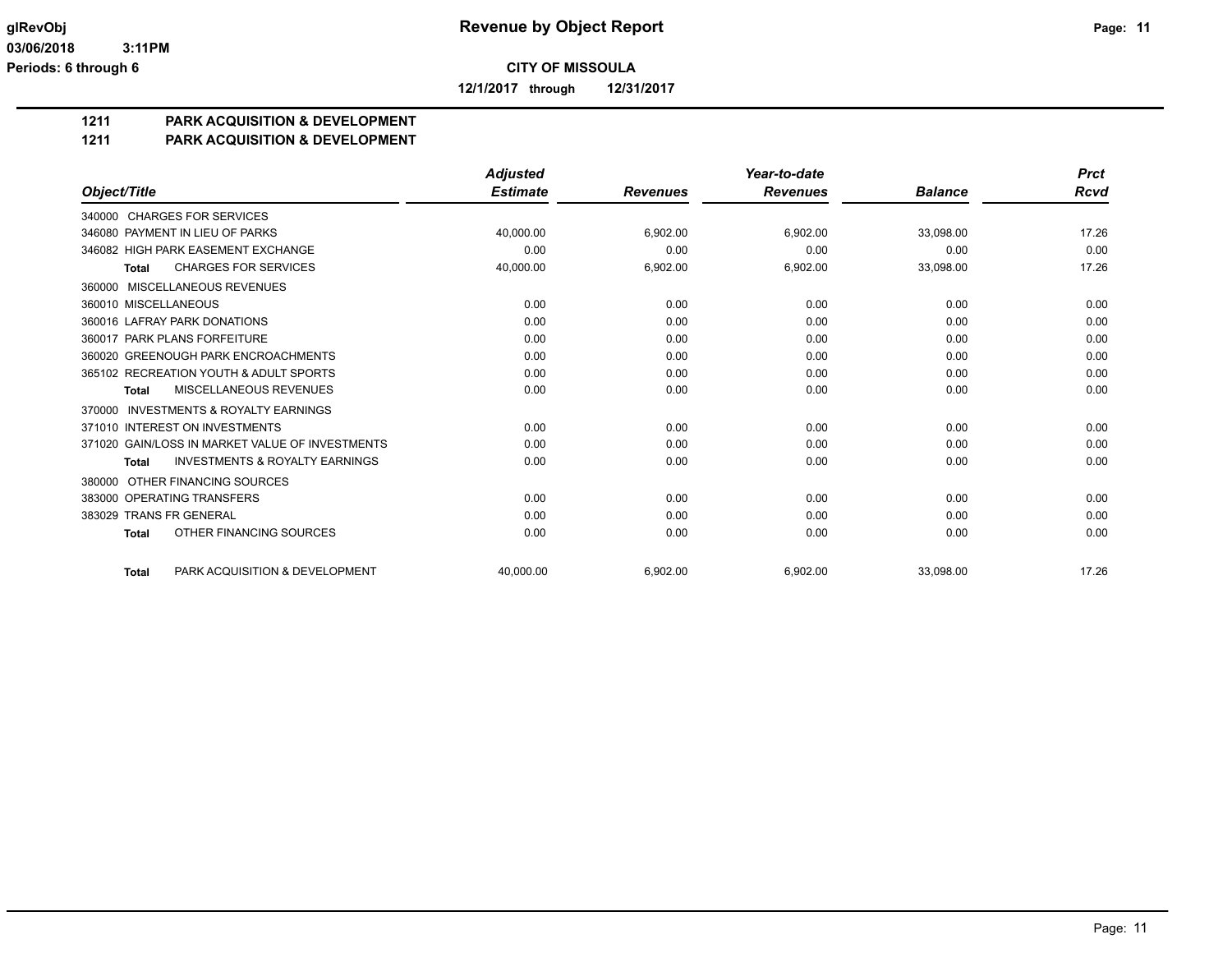**12/1/2017 through 12/31/2017**

## **1211 PARK ACQUISITION & DEVELOPMENT**

|                                                           | <b>Adjusted</b> |                 | Year-to-date    |                | <b>Prct</b> |
|-----------------------------------------------------------|-----------------|-----------------|-----------------|----------------|-------------|
| Object/Title                                              | <b>Estimate</b> | <b>Revenues</b> | <b>Revenues</b> | <b>Balance</b> | <b>Rcvd</b> |
| 340000 CHARGES FOR SERVICES                               |                 |                 |                 |                |             |
| 346080 PAYMENT IN LIEU OF PARKS                           | 40,000.00       | 6,902.00        | 6,902.00        | 33,098.00      | 17.26       |
| 346082 HIGH PARK EASEMENT EXCHANGE                        | 0.00            | 0.00            | 0.00            | 0.00           | 0.00        |
| <b>CHARGES FOR SERVICES</b><br>Total                      | 40,000.00       | 6,902.00        | 6,902.00        | 33,098.00      | 17.26       |
| 360000 MISCELLANEOUS REVENUES                             |                 |                 |                 |                |             |
| 360010 MISCELLANEOUS                                      | 0.00            | 0.00            | 0.00            | 0.00           | 0.00        |
| 360016 LAFRAY PARK DONATIONS                              | 0.00            | 0.00            | 0.00            | 0.00           | 0.00        |
| 360017 PARK PLANS FORFEITURE                              | 0.00            | 0.00            | 0.00            | 0.00           | 0.00        |
| 360020 GREENOUGH PARK ENCROACHMENTS                       | 0.00            | 0.00            | 0.00            | 0.00           | 0.00        |
| 365102 RECREATION YOUTH & ADULT SPORTS                    | 0.00            | 0.00            | 0.00            | 0.00           | 0.00        |
| MISCELLANEOUS REVENUES<br><b>Total</b>                    | 0.00            | 0.00            | 0.00            | 0.00           | 0.00        |
| <b>INVESTMENTS &amp; ROYALTY EARNINGS</b><br>370000       |                 |                 |                 |                |             |
| 371010 INTEREST ON INVESTMENTS                            | 0.00            | 0.00            | 0.00            | 0.00           | 0.00        |
| 371020 GAIN/LOSS IN MARKET VALUE OF INVESTMENT            | 0.00            | 0.00            | 0.00            | 0.00           | 0.00        |
| <b>INVESTMENTS &amp; ROYALTY EARNINGS</b><br><b>Total</b> | 0.00            | 0.00            | 0.00            | 0.00           | 0.00        |
| OTHER FINANCING SOURCES<br>380000                         |                 |                 |                 |                |             |
| 383000 OPERATING TRANSFERS                                | 0.00            | 0.00            | 0.00            | 0.00           | 0.00        |
| 383029 TRANS FR GENERAL                                   | 0.00            | 0.00            | 0.00            | 0.00           | 0.00        |
| OTHER FINANCING SOURCES<br><b>Total</b>                   | 0.00            | 0.00            | 0.00            | 0.00           | 0.00        |
| PARK ACQUISITION & DEVELOPMENT<br><b>Total</b>            | 40.000.00       | 6,902.00        | 6,902.00        | 33.098.00      | 17.26       |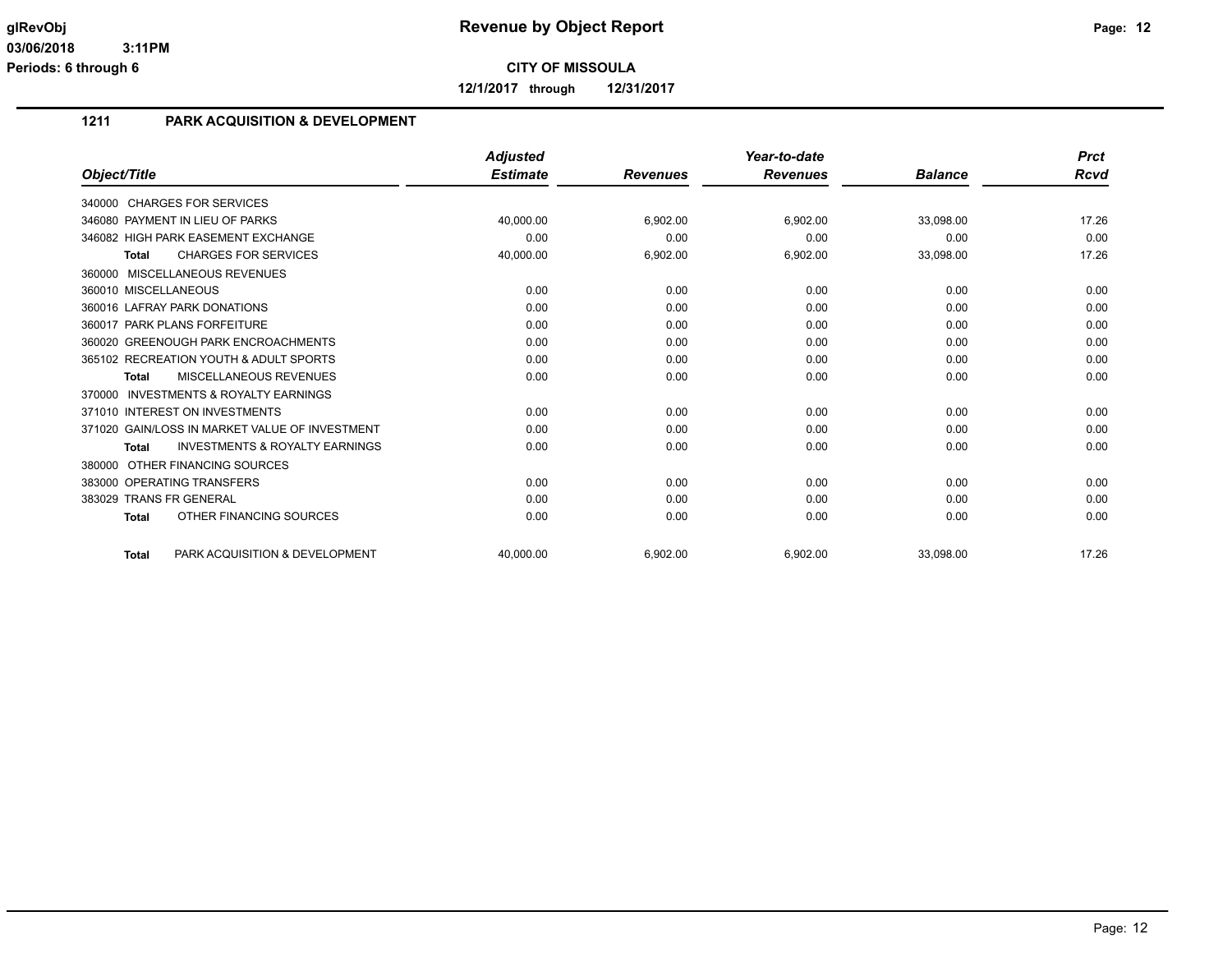**12/1/2017 through 12/31/2017**

#### **1212 PARK ENTERPRISE FUND**

#### **1212 PARK ENTERPRISE FUND**

|                                                           | <b>Adjusted</b> |                 | Year-to-date    |                | <b>Prct</b> |
|-----------------------------------------------------------|-----------------|-----------------|-----------------|----------------|-------------|
| Object/Title                                              | <b>Estimate</b> | <b>Revenues</b> | <b>Revenues</b> | <b>Balance</b> | Rcvd        |
| 340000 CHARGES FOR SERVICES                               |                 |                 |                 |                |             |
| 346000 FEES                                               | 68,200.00       | 984.98          | 26,302.66       | 41,897.34      | 38.57       |
| 346001 TENNIS FEE                                         | 0.00            | 0.00            | 990.00          | $-990.00$      | 0.00        |
| 346030 SWIMMING POOL FEES                                 | 0.00            | 0.00            | 0.00            | 0.00           | 0.00        |
| 346040 MCCORMICK SWIMMING POOL                            | 0.00            | 0.00            | 0.00            | 0.00           | 0.00        |
| 346056 PICNIC SITE FEES                                   | 0.00            | 0.00            | 0.00            | 0.00           | 0.00        |
| 346060 CURRENTS SWIMMING FACILITY                         | 0.00            | 0.00            | 0.00            | 0.00           | 0.00        |
| <b>CHARGES FOR SERVICES</b><br>Total                      | 68,200.00       | 984.98          | 27,292.66       | 40,907.34      | 40.02       |
| MISCELLANEOUS REVENUES<br>360000                          |                 |                 |                 |                |             |
| 360010 MISCELLANEOUS                                      | 0.00            | 0.00            | 0.00            | 0.00           | 0.00        |
| <b>MISCELLANEOUS REVENUES</b><br>Total                    | 0.00            | 0.00            | 0.00            | 0.00           | 0.00        |
| INVESTMENTS & ROYALTY EARNINGS<br>370000                  |                 |                 |                 |                |             |
| 371010 INTEREST ON INVESTMENTS                            | 0.00            | 0.00            | 0.00            | 0.00           | 0.00        |
| 371020 GAIN/LOSS IN MARKET VALUE OF INVESTMENTS           | 0.00            | 0.00            | 0.00            | 0.00           | 0.00        |
| <b>INVESTMENTS &amp; ROYALTY EARNINGS</b><br><b>Total</b> | 0.00            | 0.00            | 0.00            | 0.00           | 0.00        |
| OTHER FINANCING SOURCES<br>380000                         |                 |                 |                 |                |             |
| 383042 TRANSFERS FROM OTHER FUNDS                         | 0.00            | 0.00            | 19,560.00       | $-19,560.00$   | 0.00        |
| OTHER FINANCING SOURCES<br><b>Total</b>                   | 0.00            | 0.00            | 19,560.00       | $-19,560.00$   | 0.00        |
| PARK ENTERPRISE FUND<br><b>Total</b>                      | 68,200.00       | 984.98          | 46,852.66       | 21,347.34      | 68.70       |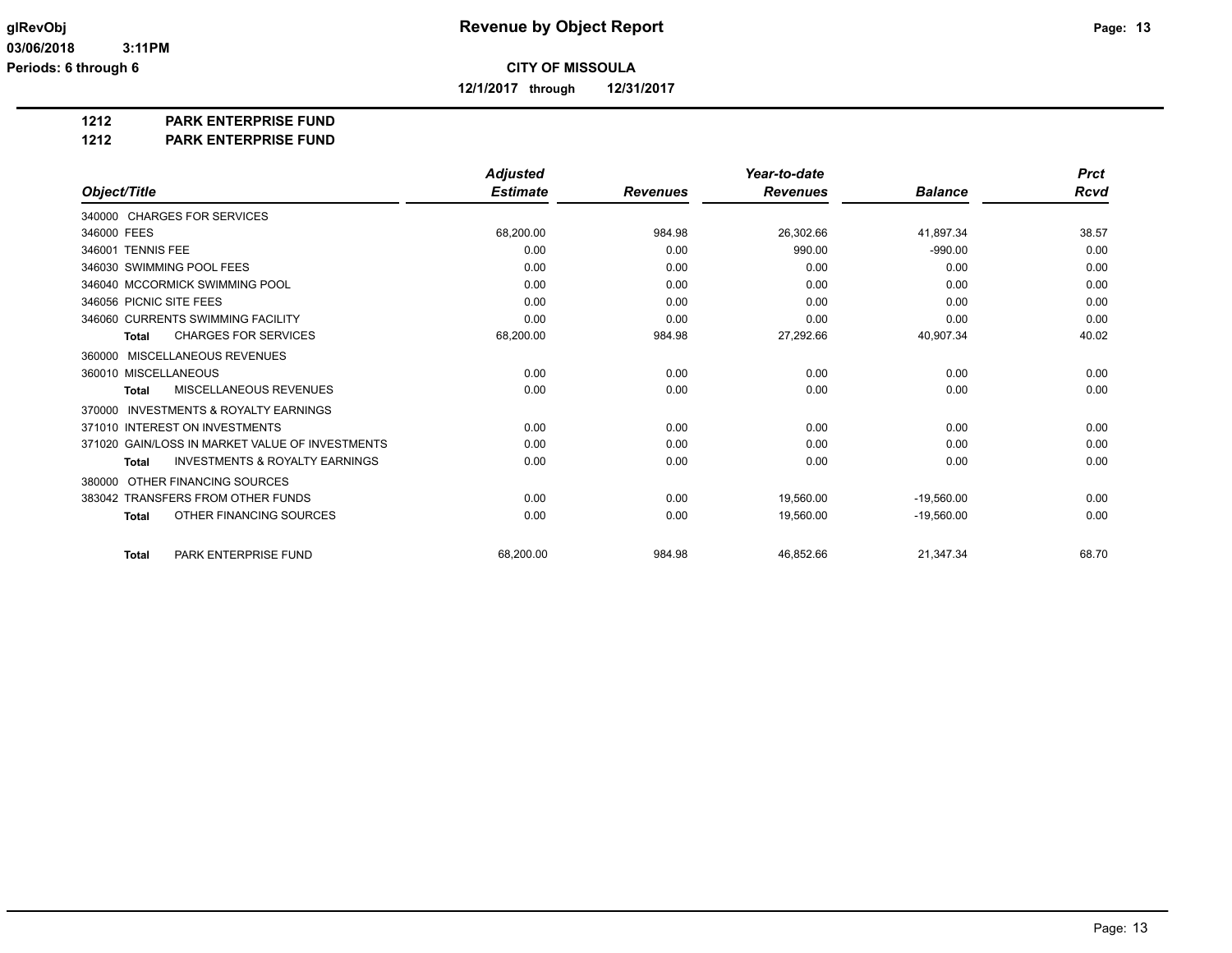**12/1/2017 through 12/31/2017**

### **1212 PARK ENTERPRISE FUND**

|                                                           | <b>Adjusted</b> |                 | Year-to-date    |                | <b>Prct</b> |
|-----------------------------------------------------------|-----------------|-----------------|-----------------|----------------|-------------|
| Object/Title                                              | <b>Estimate</b> | <b>Revenues</b> | <b>Revenues</b> | <b>Balance</b> | <b>Rcvd</b> |
| 340000 CHARGES FOR SERVICES                               |                 |                 |                 |                |             |
| 346000 FEES                                               | 68,200.00       | 984.98          | 26,302.66       | 41,897.34      | 38.57       |
| 346001 TENNIS FEE                                         | 0.00            | 0.00            | 990.00          | $-990.00$      | 0.00        |
| 346030 SWIMMING POOL FEES                                 | 0.00            | 0.00            | 0.00            | 0.00           | 0.00        |
| 346040 MCCORMICK SWIMMING POOL                            | 0.00            | 0.00            | 0.00            | 0.00           | 0.00        |
| 346056 PICNIC SITE FEES                                   | 0.00            | 0.00            | 0.00            | 0.00           | 0.00        |
| 346060 CURRENTS SWIMMING FACILITY                         | 0.00            | 0.00            | 0.00            | 0.00           | 0.00        |
| <b>CHARGES FOR SERVICES</b><br>Total                      | 68,200.00       | 984.98          | 27,292.66       | 40,907.34      | 40.02       |
| 360000 MISCELLANEOUS REVENUES                             |                 |                 |                 |                |             |
| 360010 MISCELLANEOUS                                      | 0.00            | 0.00            | 0.00            | 0.00           | 0.00        |
| <b>MISCELLANEOUS REVENUES</b><br>Total                    | 0.00            | 0.00            | 0.00            | 0.00           | 0.00        |
| <b>INVESTMENTS &amp; ROYALTY EARNINGS</b><br>370000       |                 |                 |                 |                |             |
| 371010 INTEREST ON INVESTMENTS                            | 0.00            | 0.00            | 0.00            | 0.00           | 0.00        |
| 371020 GAIN/LOSS IN MARKET VALUE OF INVESTMENT            | 0.00            | 0.00            | 0.00            | 0.00           | 0.00        |
| <b>INVESTMENTS &amp; ROYALTY EARNINGS</b><br><b>Total</b> | 0.00            | 0.00            | 0.00            | 0.00           | 0.00        |
| 380000 OTHER FINANCING SOURCES                            |                 |                 |                 |                |             |
| 383042 TRANSFERS FROM OTHER FUNDS                         | 0.00            | 0.00            | 19.560.00       | $-19,560.00$   | 0.00        |
| OTHER FINANCING SOURCES<br><b>Total</b>                   | 0.00            | 0.00            | 19,560.00       | $-19,560.00$   | 0.00        |
| PARK ENTERPRISE FUND<br><b>Total</b>                      | 68,200.00       | 984.98          | 46,852.66       | 21,347.34      | 68.70       |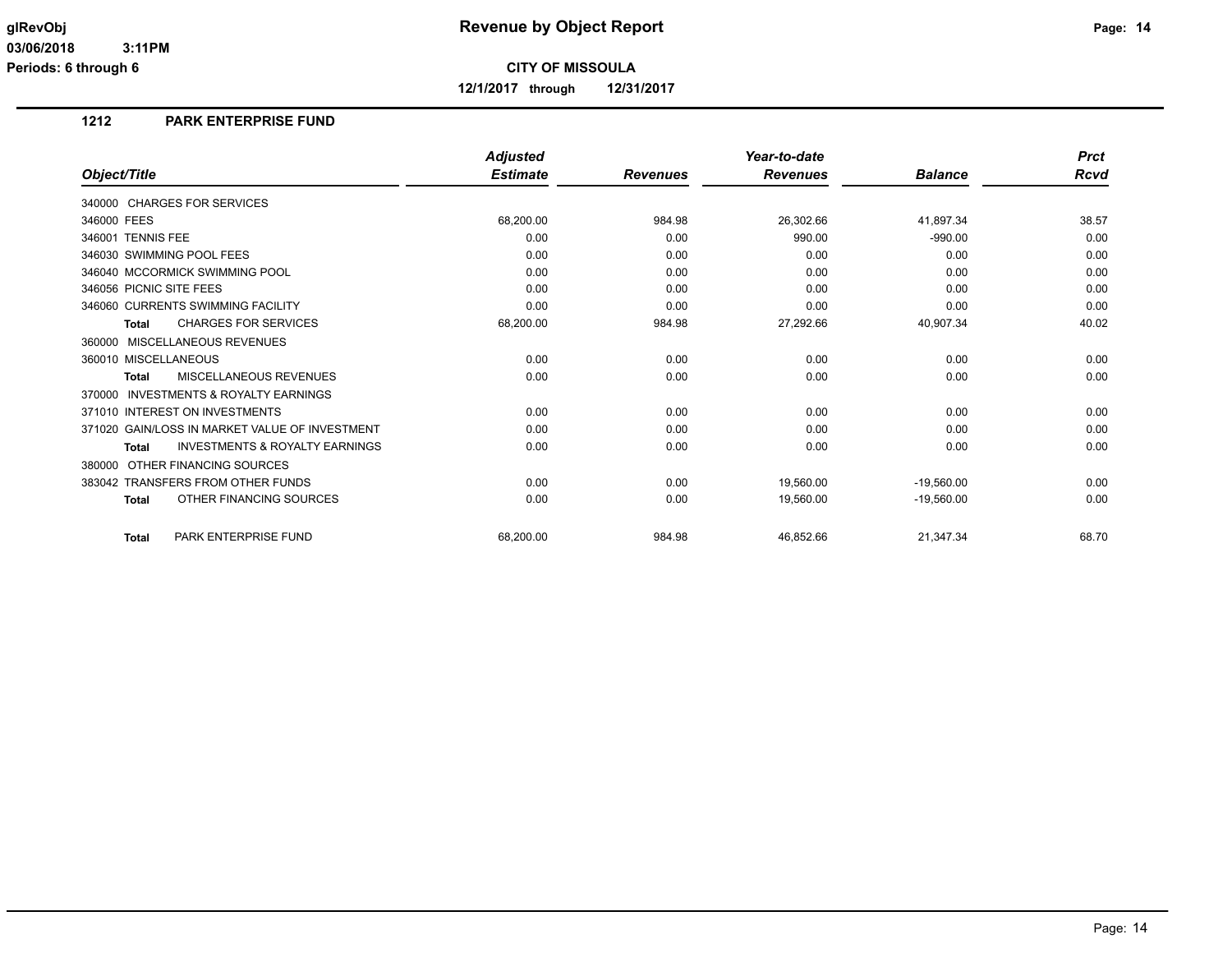**12/1/2017 through 12/31/2017**

**1216 PARKS & REC TRAILS, DEV**

|                                             | <b>Adjusted</b> |                 | Year-to-date    |                | <b>Prct</b> |
|---------------------------------------------|-----------------|-----------------|-----------------|----------------|-------------|
| Object/Title                                | <b>Estimate</b> | <b>Revenues</b> | <b>Revenues</b> | <b>Balance</b> | <b>Rcvd</b> |
| 330000 INTERGOVERNMENTAL REVENUES           |                 |                 |                 |                |             |
| 331013 NORTHSIDE PED BRIDGE ARRA GRANT      | 0.00            | 0.00            | 0.00            | 0.00           | 0.00        |
| 331014 WHITE PINE PLAYGROUND-CDBG GRANT     | 69,650.00       | 0.00            | 0.00            | 69,650.00      | 0.00        |
| 334025 COUNTY WEED                          | 15,000.00       | 0.00            | 15,525.00       | $-525.00$      | 103.50      |
| 334026 FOREST HEALTH GRANT                  | 0.00            | 0.00            | 0.00            | 0.00           | 0.00        |
| 334028 DEPT OF AG INTERN GRANT              | 0.00            | 0.00            | 0.00            | 0.00           | 0.00        |
| 334121 DNRC GRANT                           | 67,450.00       | 0.00            | 0.00            | 67,450.00      | 0.00        |
| 334122 RENEWABLE RESOURCE GRANTS            | 0.00            | 0.00            | 0.00            | 0.00           | 0.00        |
| 334125 FWP GRANT                            | 0.00            | 0.00            | 0.00            | 0.00           | 0.00        |
| 334251 RTP/TAP STATE GRANTS                 | 50,000.00       | 0.00            | 0.00            | 50,000.00      | 0.00        |
| 336023 STATE CONTRIB. - PERS                | 0.00            | 0.00            | 0.00            | 0.00           | 0.00        |
| 337001 *** Title Not Found ***              | 0.00            | 5,304.23        | 5,304.23        | $-5,304.23$    | 0.00        |
| INTERGOVERNMENTAL REVENUES<br><b>Total</b>  | 202,100.00      | 5,304.23        | 20,829.23       | 181,270.77     | 10.31       |
| 340000 CHARGES FOR SERVICES                 |                 |                 |                 |                |             |
| 343036 *** Title Not Found ***              | 0.00            | 0.00            | 0.00            | 0.00           | 0.00        |
| 343302 PARKS SOIL PROJECT                   | 0.00            | 0.00            | 0.00            | 0.00           | 0.00        |
| 346034 GROUNDS MAINTENANCE CONTRACT         | 0.00            | 0.00            | 0.00            | 0.00           | 0.00        |
| 346051 MONTANA PARKS/REC CONFERENCE 2012    | 0.00            | $-278.00$       | 0.00            | 0.00           | 0.00        |
| 346052 PLAYGROUND SAFETY TRAINING           | 0.00            | 0.00            | 4,080.00        | $-4,080.00$    | 0.00        |
| 346055 COUNTY PARK SUPPORT                  | 0.00            | 0.00            | 0.00            | 0.00           | 0.00        |
| <b>CHARGES FOR SERVICES</b><br><b>Total</b> | 0.00            | $-278.00$       | 4,080.00        | $-4,080.00$    | 0.00        |
| 360000 MISCELLANEOUS REVENUES               |                 |                 |                 |                |             |
| 360000 MISCELLANEOUS REVENUES               | 0.00            | 0.00            | 0.00            | 0.00           | 0.00        |
| 360010 MISCELLANEOUS                        | 0.00            | 0.00            | 0.00            | 0.00           | 0.00        |
| 361000 RATTLESNAKE LAND LEASES              | 0.00            | 0.00            | 0.00            | 0.00           | 0.00        |
| 361003 CARAS PARK CONCERT REVENUE           | 0.00            | 0.00            | 0.00            | 0.00           | 0.00        |
| 364040 INSURANCE AND DAMAGE RECOVERY        | 0.00            | 150.00          | 821.78          | $-821.78$      | 0.00        |
| 365000 DONATIONS                            | 260,100.00      | $-54,438.63$    | 0.00            | 260,100.00     | 0.00        |
| 365001 *** Title Not Found ***              | 0.00            | 0.00            | 0.00            | 0.00           | 0.00        |
| 365002 OTHER RECREATION DONATIONS           | 130,000.00      | $-2,950.00$     | 3,241.00        | 126,759.00     | 2.49        |
| 365003 DONATIONS - SMOKE ALARMS             | 0.00            | 0.00            | 0.00            | 0.00           | 0.00        |
| 365004 GRANT CR TRAIL ASSN DONATION         | 0.00            | 0.00            | 0.00            | 0.00           | 0.00        |
| 365005 CONTRIBUTIONS - PLANNING             | 0.00            | 0.00            | 0.00            | 0.00           | 0.00        |
| 365009 DONATIONS - BASKETBALL/TENNIS COURT  | 45,000.00       | 0.00            | 0.00            | 45,000.00      | 0.00        |
| 365010 FRIENDS OF MISSOULA PARKS DONATION   | 0.00            | 5,058.63        | 5,058.63        | $-5,058.63$    | 0.00        |
| 365011 *** Title Not Found ***              | 0.00            | 50,400.00       | 50,400.00       | $-50,400.00$   | 0.00        |
| 365012 *** Title Not Found ***              | 0.00            | 0.00            | 0.00            | 0.00           | 0.00        |
| 365013 *** Title Not Found ***              | 0.00            | 0.00            | 0.00            | 0.00           | 0.00        |
| 365014 *** Title Not Found ***              | 0.00            | 0.00            | 0.00            | 0.00           | 0.00        |
|                                             |                 |                 |                 |                |             |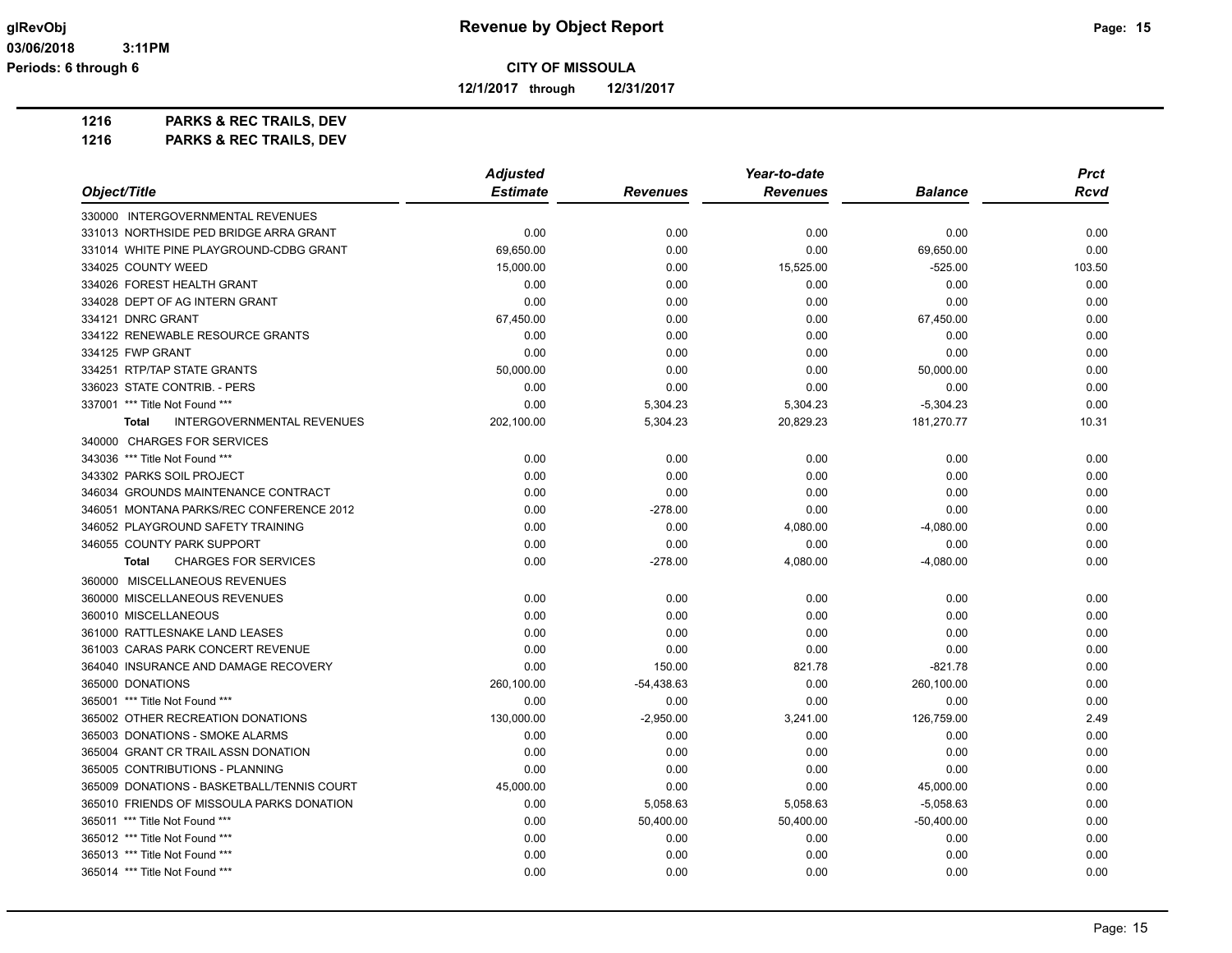**12/1/2017 through 12/31/2017**

**1216 PARKS & REC TRAILS, DEV**

|                                                           | <b>Adjusted</b> |                 | Year-to-date    |                | <b>Prct</b> |
|-----------------------------------------------------------|-----------------|-----------------|-----------------|----------------|-------------|
| Object/Title                                              | <b>Estimate</b> | <b>Revenues</b> | <b>Revenues</b> | <b>Balance</b> | Rcvd        |
| 365015 *** Title Not Found ***                            | 0.00            | 0.00            | 0.00            | 0.00           | 0.00        |
| 365016 *** Title Not Found ***                            | 0.00            | 0.00            | 0.00            | 0.00           | 0.00        |
| 365017 *** Title Not Found ***                            | 0.00            | 0.00            | 0.00            | 0.00           | 0.00        |
| 365018 *** Title Not Found ***                            | 0.00            | 1,278.00        | 1,278.00        | $-1,278.00$    | 0.00        |
| 365019 *** Title Not Found ***                            | 0.00            | 4,738.15        | 24,282.12       | $-24,282.12$   | 0.00        |
| 365020 OPEN SPACE DONATIONS                               | 0.00            | 0.00            | 0.00            | 0.00           | 0.00        |
| 365100 RECREATION OUTDOOR                                 | 0.00            | 0.00            | 1,975.00        | $-1,975.00$    | 0.00        |
| 365101 RECREATION SCHOLARSHIP                             | 0.00            | 789.00          | 2,025.72        | $-2,025.72$    | 0.00        |
| 365102 RECREATION YOUTH & ADULT SPORTS                    | 0.00            | 0.00            | 400.00          | $-400.00$      | 0.00        |
| 365103 URBAN FORESTRY PROGRAMS                            | 75,000.00       | 114.35          | 3,964.35        | 71,035.65      | 5.29        |
| 365109 CONSERVATION LANDS DONATIONS                       | 0.00            | 0.00            | 0.00            | 0.00           | 0.00        |
| MISCELLANEOUS REVENUES<br><b>Total</b>                    | 510,100.00      | 5,139.50        | 93,446.60       | 416,653.40     | 18.32       |
| 370000 INVESTMENTS & ROYALTY EARNINGS                     |                 |                 |                 |                |             |
| 371010 INTEREST ON INVESTMENTS                            | 0.00            | 0.00            | 0.00            | 0.00           | 0.00        |
| 371020 GAIN/LOSS IN MARKET VALUE OF INVESTMENTS           | 0.00            | 0.00            | 0.00            | 0.00           | 0.00        |
| <b>INVESTMENTS &amp; ROYALTY EARNINGS</b><br><b>Total</b> | 0.00            | 0.00            | 0.00            | 0.00           | 0.00        |
| 380000 OTHER FINANCING SOURCES                            |                 |                 |                 |                |             |
| 383000 OPERATING TRANSFERS                                | 10,000.00       | 0.00            | 0.00            | 10,000.00      | 0.00        |
| 383001 TRANS FR FLUSHING DISTRICT                         | 0.00            | 0.00            | 0.00            | 0.00           | 0.00        |
| 383026 TRANS FR CDBG                                      | 0.00            | 0.00            | 0.00            | 0.00           | 0.00        |
| 383043 TRANSFERS FROM IMPACT FEES                         | 0.00            | 0.00            | 0.00            | 0.00           | 0.00        |
| <b>OTHER FINANCING SOURCES</b><br><b>Total</b>            | 10,000.00       | 0.00            | 0.00            | 10,000.00      | 0.00        |
| PARKS & REC TRAILS, DEV<br><b>Total</b>                   | 722,200.00      | 10,165.73       | 118,355.83      | 603,844.17     | 16.39       |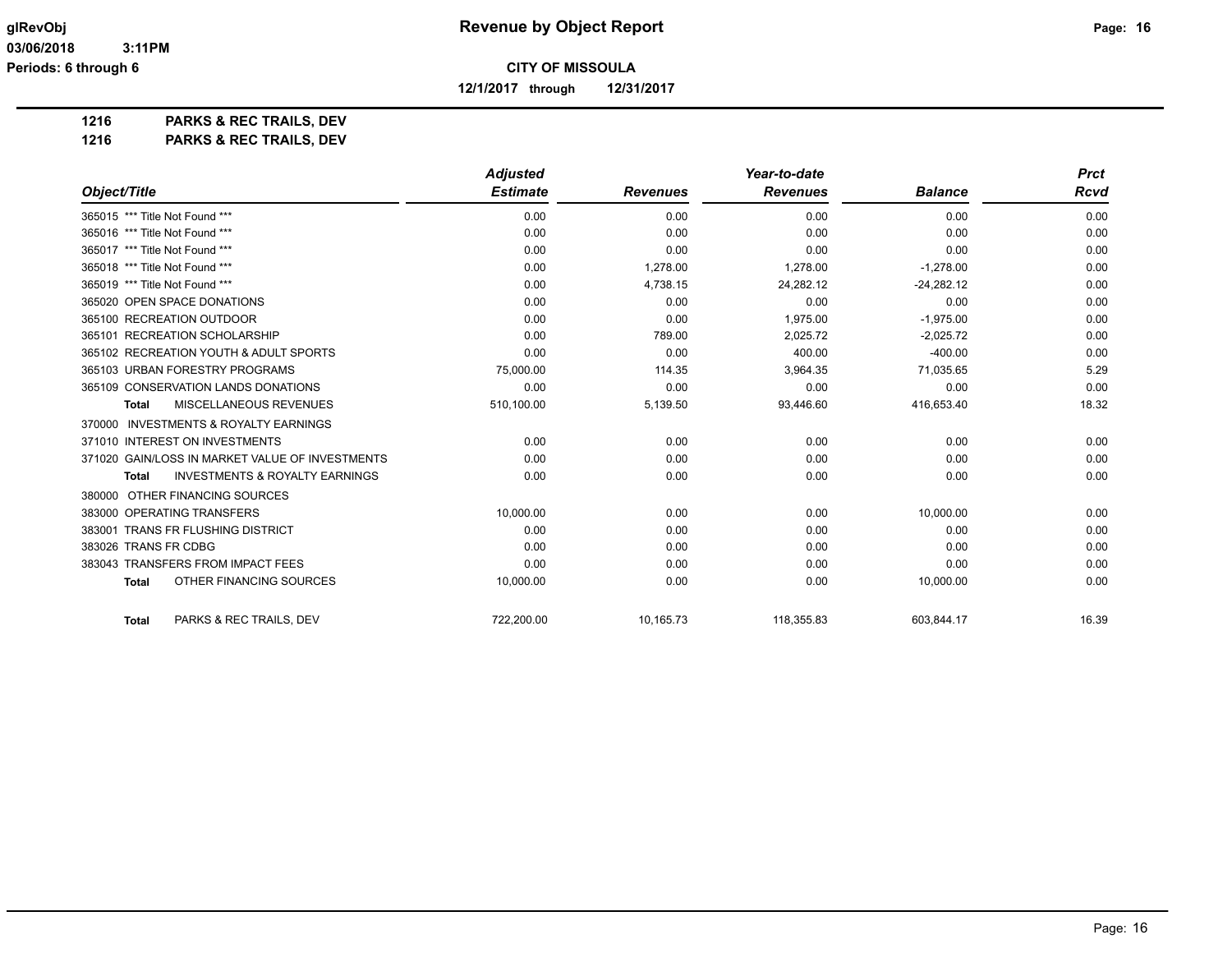**12/1/2017 through 12/31/2017**

|                                                   | <b>Adjusted</b> |                 | Year-to-date    | <b>Prct</b>    |        |
|---------------------------------------------------|-----------------|-----------------|-----------------|----------------|--------|
| Object/Title                                      | <b>Estimate</b> | <b>Revenues</b> | <b>Revenues</b> | <b>Balance</b> | Rcvd   |
| 330000 INTERGOVERNMENTAL REVENUES                 |                 |                 |                 |                |        |
| 331013 NORTHSIDE PED BRIDGE ARRA GRANT            | 0.00            | 0.00            | 0.00            | 0.00           | 0.00   |
| 331014 WHITE PINE PLAYGROUND-CDBG GRANT           | 69,650.00       | 0.00            | 0.00            | 69,650.00      | 0.00   |
| 334025 COUNTY WEED                                | 15,000.00       | 0.00            | 15,525.00       | $-525.00$      | 103.50 |
| 334026 FOREST HEALTH GRANT                        | 0.00            | 0.00            | 0.00            | 0.00           | 0.00   |
| 334028 DEPT OF AG INTERN GRANT                    | 0.00            | 0.00            | 0.00            | 0.00           | 0.00   |
| 334121 DNRC GRANT                                 | 67,450.00       | 0.00            | 0.00            | 67,450.00      | 0.00   |
| 334122 RENEWABLE RESOURCE GRANTS                  | 0.00            | 0.00            | 0.00            | 0.00           | 0.00   |
| 334125 FWP GRANT                                  | 0.00            | 0.00            | 0.00            | 0.00           | 0.00   |
| 334251 RTP/TAP STATE GRANTS                       | 50,000.00       | 0.00            | 0.00            | 50,000.00      | 0.00   |
| 336023 STATE CONTRIB. - PERS                      | 0.00            | 0.00            | 0.00            | 0.00           | 0.00   |
| 337001 *** Title Not Found ***                    | 0.00            | 5,304.23        | 5,304.23        | $-5,304.23$    | 0.00   |
| <b>INTERGOVERNMENTAL REVENUES</b><br><b>Total</b> | 202,100.00      | 5,304.23        | 20,829.23       | 181,270.77     | 10.31  |
| 340000 CHARGES FOR SERVICES                       |                 |                 |                 |                |        |
| 343036 *** Title Not Found ***                    | 0.00            | 0.00            | 0.00            | 0.00           | 0.00   |
| 343302 PARKS SOIL PROJECT                         | 0.00            | 0.00            | 0.00            | 0.00           | 0.00   |
| 346034 GROUNDS MAINTENANCE CONTRACT               | 0.00            | 0.00            | 0.00            | 0.00           | 0.00   |
| 346051 MONTANA PARKS/REC CONFERENCE 2012          | 0.00            | $-278.00$       | 0.00            | 0.00           | 0.00   |
| 346052 PLAYGROUND SAFETY TRAINING                 | 0.00            | 0.00            | 4,080.00        | $-4,080.00$    | 0.00   |
| 346055 COUNTY PARK SUPPORT                        | 0.00            | 0.00            | 0.00            | 0.00           | 0.00   |
| <b>CHARGES FOR SERVICES</b><br>Total              | 0.00            | $-278.00$       | 4,080.00        | $-4,080.00$    | 0.00   |
| 360000 MISCELLANEOUS REVENUES                     |                 |                 |                 |                |        |
| 360000 MISCELLANEOUS REVENUES                     | 0.00            | 0.00            | 0.00            | 0.00           | 0.00   |
| 360010 MISCELLANEOUS                              | 0.00            | 0.00            | 0.00            | 0.00           | 0.00   |
| 361000 RATTLESNAKE LAND LEASES                    | 0.00            | 0.00            | 0.00            | 0.00           | 0.00   |
| 361003 CARAS PARK CONCERT REVENUE                 | 0.00            | 0.00            | 0.00            | 0.00           | 0.00   |
| 364040 INSURANCE AND DAMAGE RECOVERY              | 0.00            | 150.00          | 821.78          | $-821.78$      | 0.00   |
| 365000 DONATIONS                                  | 260,100.00      | $-54,438.63$    | 0.00            | 260,100.00     | 0.00   |
| 365001 *** Title Not Found ***                    | 0.00            | 0.00            | 0.00            | 0.00           | 0.00   |
| 365002 OTHER RECREATION DONATIONS                 | 130,000.00      | $-2,950.00$     | 3,241.00        | 126,759.00     | 2.49   |
| 365003 DONATIONS - SMOKE ALARMS                   | 0.00            | 0.00            | 0.00            | 0.00           | 0.00   |
| 365004 GRANT CR TRAIL ASSN DONATION               | 0.00            | 0.00            | 0.00            | 0.00           | 0.00   |
| 365005 CONTRIBUTIONS - PLANNING                   | 0.00            | 0.00            | 0.00            | 0.00           | 0.00   |
| 365009 DONATIONS - BASKETBALL/TENNIS COURT        | 45,000.00       | 0.00            | 0.00            | 45,000.00      | 0.00   |
| 365010 FRIENDS OF MISSOULA PARKS DONATION         | 0.00            | 5,058.63        | 5,058.63        | $-5,058.63$    | 0.00   |
| 365011 *** Title Not Found ***                    | 0.00            | 50,400.00       | 50,400.00       | $-50,400.00$   | 0.00   |
| 365012 *** Title Not Found ***                    | 0.00            | 0.00            | 0.00            | 0.00           | 0.00   |
| 365013 *** Title Not Found ***                    | 0.00            | 0.00            | 0.00            | 0.00           | 0.00   |
| 365014 *** Title Not Found ***                    | 0.00            | 0.00            | 0.00            | 0.00           | 0.00   |
| 365015 *** Title Not Found ***                    | 0.00            | 0.00            | 0.00            | 0.00           | 0.00   |
|                                                   |                 |                 |                 |                |        |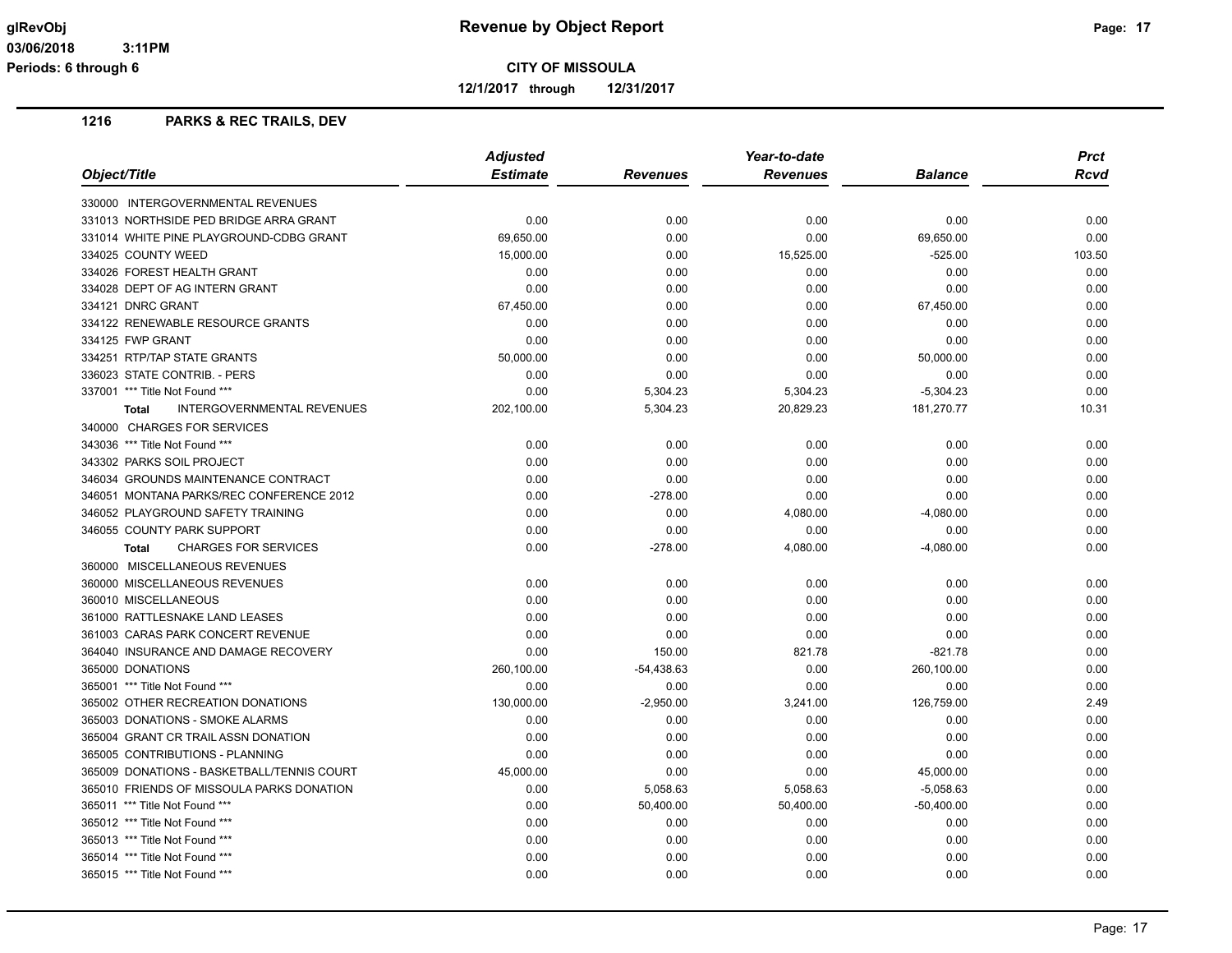**12/1/2017 through 12/31/2017**

|                                                           | <b>Adjusted</b> |                 | Year-to-date    |                | <b>Prct</b> |
|-----------------------------------------------------------|-----------------|-----------------|-----------------|----------------|-------------|
| Object/Title                                              | <b>Estimate</b> | <b>Revenues</b> | <b>Revenues</b> | <b>Balance</b> | Rcvd        |
| 365016 *** Title Not Found ***                            | 0.00            | 0.00            | 0.00            | 0.00           | 0.00        |
| 365017 *** Title Not Found ***                            | 0.00            | 0.00            | 0.00            | 0.00           | 0.00        |
| 365018 *** Title Not Found ***                            | 0.00            | 1,278.00        | 1,278.00        | $-1,278.00$    | 0.00        |
| 365019 *** Title Not Found ***                            | 0.00            | 4,738.15        | 24,282.12       | $-24,282.12$   | 0.00        |
| 365020 OPEN SPACE DONATIONS                               | 0.00            | 0.00            | 0.00            | 0.00           | 0.00        |
| 365100 RECREATION OUTDOOR                                 | 0.00            | 0.00            | 1,975.00        | $-1,975.00$    | 0.00        |
| 365101 RECREATION SCHOLARSHIP                             | 0.00            | 789.00          | 2,025.72        | $-2,025.72$    | 0.00        |
| 365102 RECREATION YOUTH & ADULT SPORTS                    | 0.00            | 0.00            | 400.00          | $-400.00$      | 0.00        |
| 365103 URBAN FORESTRY PROGRAMS                            | 75,000.00       | 114.35          | 3.964.35        | 71,035.65      | 5.29        |
| 365109 CONSERVATION LANDS DONATIONS                       | 0.00            | 0.00            | 0.00            | 0.00           | 0.00        |
| <b>MISCELLANEOUS REVENUES</b><br><b>Total</b>             | 510,100.00      | 5,139.50        | 93,446.60       | 416,653.40     | 18.32       |
| 370000 INVESTMENTS & ROYALTY EARNINGS                     |                 |                 |                 |                |             |
| 371010 INTEREST ON INVESTMENTS                            | 0.00            | 0.00            | 0.00            | 0.00           | 0.00        |
| 371020 GAIN/LOSS IN MARKET VALUE OF INVESTMENT            | 0.00            | 0.00            | 0.00            | 0.00           | 0.00        |
| <b>INVESTMENTS &amp; ROYALTY EARNINGS</b><br><b>Total</b> | 0.00            | 0.00            | 0.00            | 0.00           | 0.00        |
| 380000 OTHER FINANCING SOURCES                            |                 |                 |                 |                |             |
| 383000 OPERATING TRANSFERS                                | 10,000.00       | 0.00            | 0.00            | 10,000.00      | 0.00        |
| 383001 TRANS FR FLUSHING DISTRICT                         | 0.00            | 0.00            | 0.00            | 0.00           | 0.00        |
| 383026 TRANS FR CDBG                                      | 0.00            | 0.00            | 0.00            | 0.00           | 0.00        |
| 383043 TRANSFERS FROM IMPACT FEES                         | 0.00            | 0.00            | 0.00            | 0.00           | 0.00        |
| OTHER FINANCING SOURCES<br><b>Total</b>                   | 10,000.00       | 0.00            | 0.00            | 10,000.00      | 0.00        |
| <b>PARKS &amp; REC TRAILS, DEV</b><br><b>Total</b>        | 722,200.00      | 10,165.73       | 118,355.83      | 603,844.17     | 16.39       |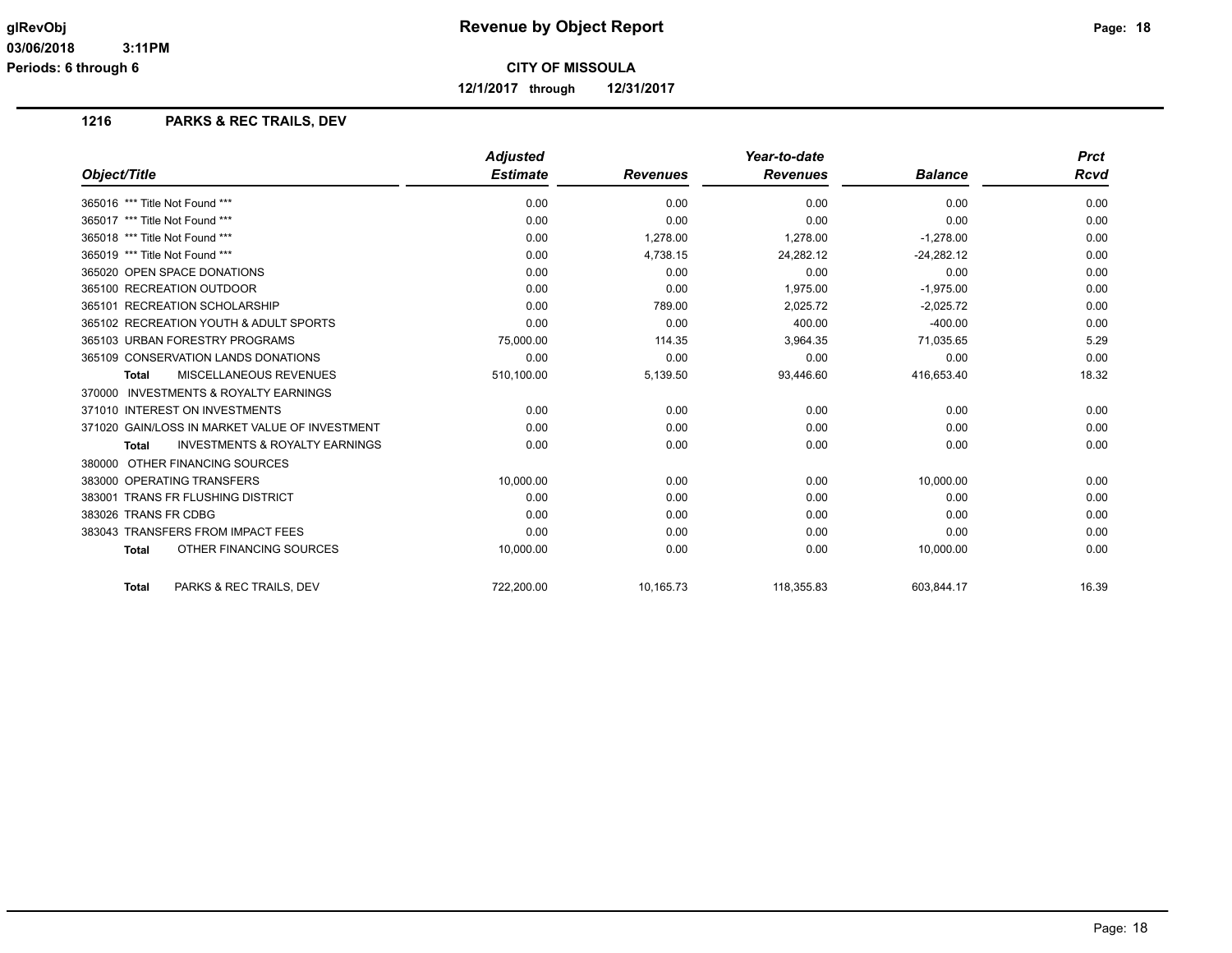**12/1/2017 through 12/31/2017**

#### **1217 PARKS CITY LIFE GYM LEASE**

**1217 PARKS CITY LIFE GYM LEASE**

|                                                   | <b>Adjusted</b> |                 | Year-to-date    |                | <b>Prct</b> |
|---------------------------------------------------|-----------------|-----------------|-----------------|----------------|-------------|
| Object/Title                                      | <b>Estimate</b> | <b>Revenues</b> | <b>Revenues</b> | <b>Balance</b> | <b>Rcvd</b> |
| <b>INTERGOVERNMENTAL REVENUES</b><br>330000       |                 |                 |                 |                |             |
| 336023 STATE CONTRIB. - PERS                      | 0.00            | 7.03            | 7.03            | $-7.03$        | 0.00        |
| <b>INTERGOVERNMENTAL REVENUES</b><br><b>Total</b> | 0.00            | 7.03            | 7.03            | $-7.03$        | 0.00        |
| 340000 CHARGES FOR SERVICES                       |                 |                 |                 |                |             |
| 346031 OUTDOOR RECREATION - ADULTS                | 2,000.00        | 5,754.75        | 18,251.00       | $-16,251.00$   | 912.55      |
| 346032 *** Title Not Found ***                    | 22,000.00       | 0.00            | 0.00            | 22,000.00      | 0.00        |
| 346033 OUTDOOR RECREATION - YOUTH                 | 17,000.00       | 0.00            | 0.00            | 17,000.00      | 0.00        |
| 346038 RECREATION CENTER FEES                     | 500.00          | 0.00            | 0.00            | 500.00         | 0.00        |
| 346053 CITY LIFE PROGRAMS                         | 9,000.00        | 2,295.00        | 5,072.00        | 3,928.00       | 56.36       |
| <b>CHARGES FOR SERVICES</b><br>Total              | 50,500.00       | 8,049.75        | 23,323.00       | 27,177.00      | 46.18       |
| 360000 MISCELLANEOUS REVENUES                     |                 |                 |                 |                |             |
| 365019 *** Title Not Found ***                    | 0.00            | 0.00            | 0.00            | 0.00           | 0.00        |
| MISCELLANEOUS REVENUES<br><b>Total</b>            | 0.00            | 0.00            | 0.00            | 0.00           | 0.00        |
| PARKS CITY LIFE GYM LEASE<br><b>Total</b>         | 50,500.00       | 8,056.78        | 23,330.03       | 27,169.97      | 46.20       |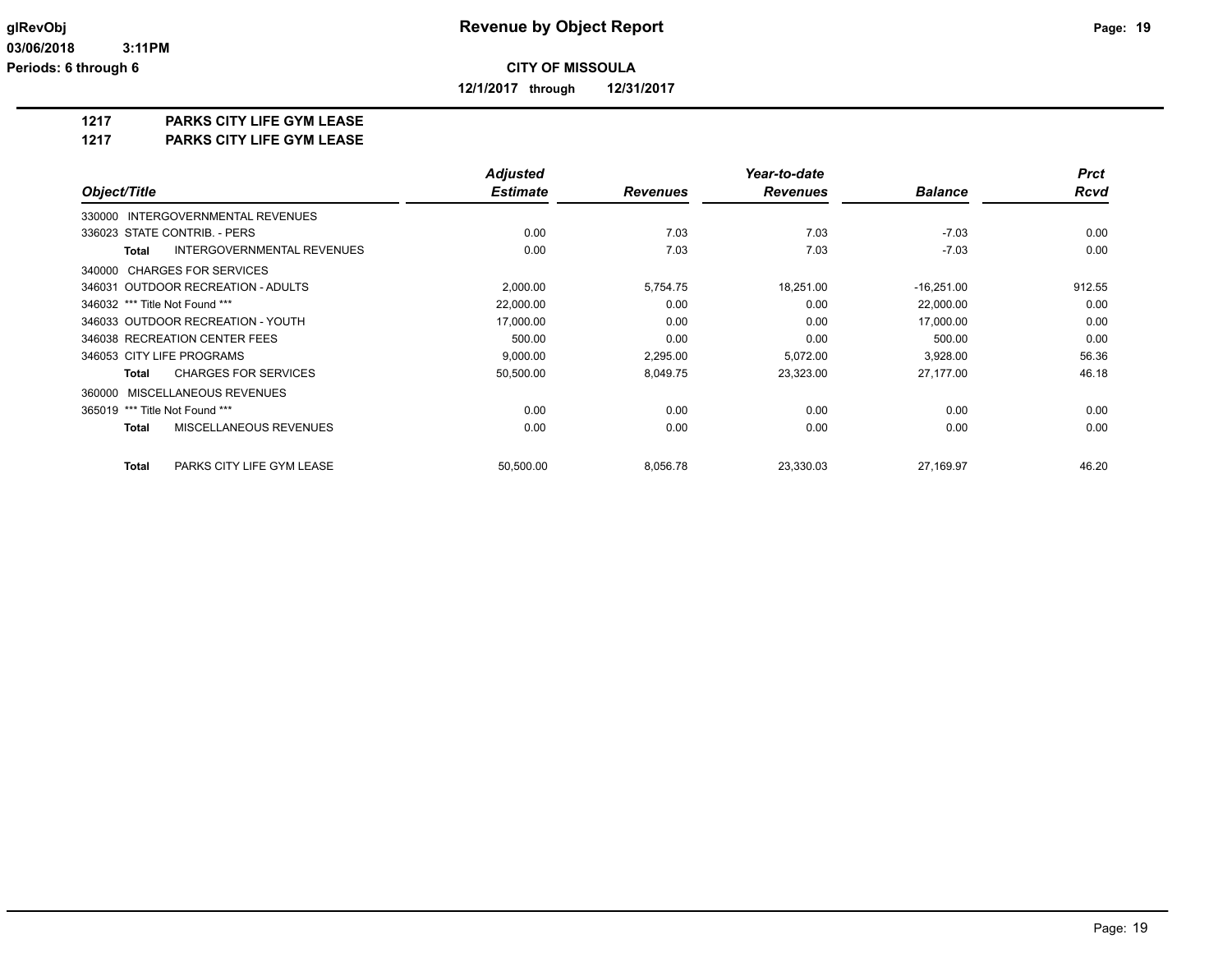**12/1/2017 through 12/31/2017**

# **1217 PARKS CITY LIFE GYM LEASE**

| Object/Title                                      | <b>Adjusted</b><br><b>Estimate</b> | <b>Revenues</b> | Year-to-date<br><b>Revenues</b> | <b>Balance</b> | <b>Prct</b><br><b>Rcvd</b> |
|---------------------------------------------------|------------------------------------|-----------------|---------------------------------|----------------|----------------------------|
| 330000 INTERGOVERNMENTAL REVENUES                 |                                    |                 |                                 |                |                            |
| 336023 STATE CONTRIB. - PERS                      | 0.00                               | 7.03            | 7.03                            | $-7.03$        | 0.00                       |
| <b>INTERGOVERNMENTAL REVENUES</b><br><b>Total</b> | 0.00                               | 7.03            | 7.03                            | $-7.03$        | 0.00                       |
| 340000 CHARGES FOR SERVICES                       |                                    |                 |                                 |                |                            |
| 346031 OUTDOOR RECREATION - ADULTS                | 2,000.00                           | 5,754.75        | 18,251.00                       | $-16,251.00$   | 912.55                     |
| 346032 *** Title Not Found ***                    | 22,000.00                          | 0.00            | 0.00                            | 22,000.00      | 0.00                       |
| 346033 OUTDOOR RECREATION - YOUTH                 | 17,000.00                          | 0.00            | 0.00                            | 17,000.00      | 0.00                       |
| 346038 RECREATION CENTER FEES                     | 500.00                             | 0.00            | 0.00                            | 500.00         | 0.00                       |
| 346053 CITY LIFE PROGRAMS                         | 9,000.00                           | 2,295.00        | 5,072.00                        | 3,928.00       | 56.36                      |
| <b>CHARGES FOR SERVICES</b><br><b>Total</b>       | 50,500.00                          | 8,049.75        | 23,323.00                       | 27,177.00      | 46.18                      |
| 360000 MISCELLANEOUS REVENUES                     |                                    |                 |                                 |                |                            |
| 365019 *** Title Not Found ***                    | 0.00                               | 0.00            | 0.00                            | 0.00           | 0.00                       |
| MISCELLANEOUS REVENUES<br><b>Total</b>            | 0.00                               | 0.00            | 0.00                            | 0.00           | 0.00                       |
| PARKS CITY LIFE GYM LEASE<br><b>Total</b>         | 50,500.00                          | 8,056.78        | 23,330.03                       | 27.169.97      | 46.20                      |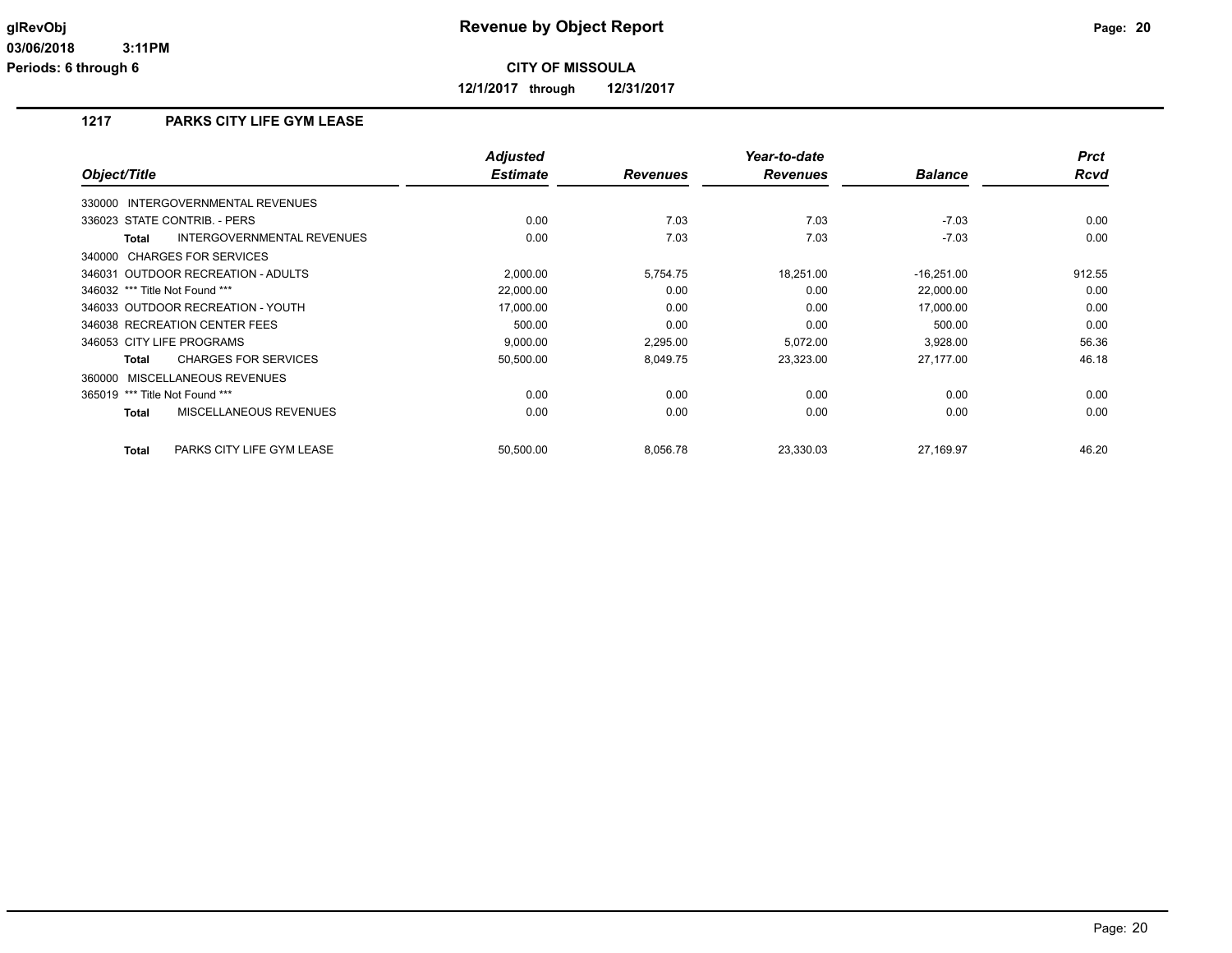**12/1/2017 through 12/31/2017**

#### **1218 ALL ABILITIES PLAYGROUND**

**1218 ALL ABILITIES PLAYGROUND**

|                                          | <b>Adjusted</b> |                 | Year-to-date    |                | <b>Prct</b> |
|------------------------------------------|-----------------|-----------------|-----------------|----------------|-------------|
| Object/Title                             | <b>Estimate</b> | <b>Revenues</b> | <b>Revenues</b> | <b>Balance</b> | <b>Rcvd</b> |
| 360000 MISCELLANEOUS REVENUES            |                 |                 |                 |                |             |
| 365019 *** Title Not Found ***           | 0.00            | 0.00            | 0.00            | 0.00           | 0.00        |
| MISCELLANEOUS REVENUES<br>Total          | 0.00            | 0.00            | 0.00            | 0.00           | 0.00        |
| 380000 OTHER FINANCING SOURCES           |                 |                 |                 |                |             |
| 383010 TRANS FR CIP                      | 0.00            | 0.00            | 0.00            | 0.00           | 0.00        |
| OTHER FINANCING SOURCES<br><b>Total</b>  | 0.00            | 0.00            | 0.00            | 0.00           | 0.00        |
|                                          |                 |                 |                 |                |             |
| <b>Total</b><br>ALL ABILITIES PLAYGROUND | 0.00            | 0.00            | 0.00            | 0.00           | 0.00        |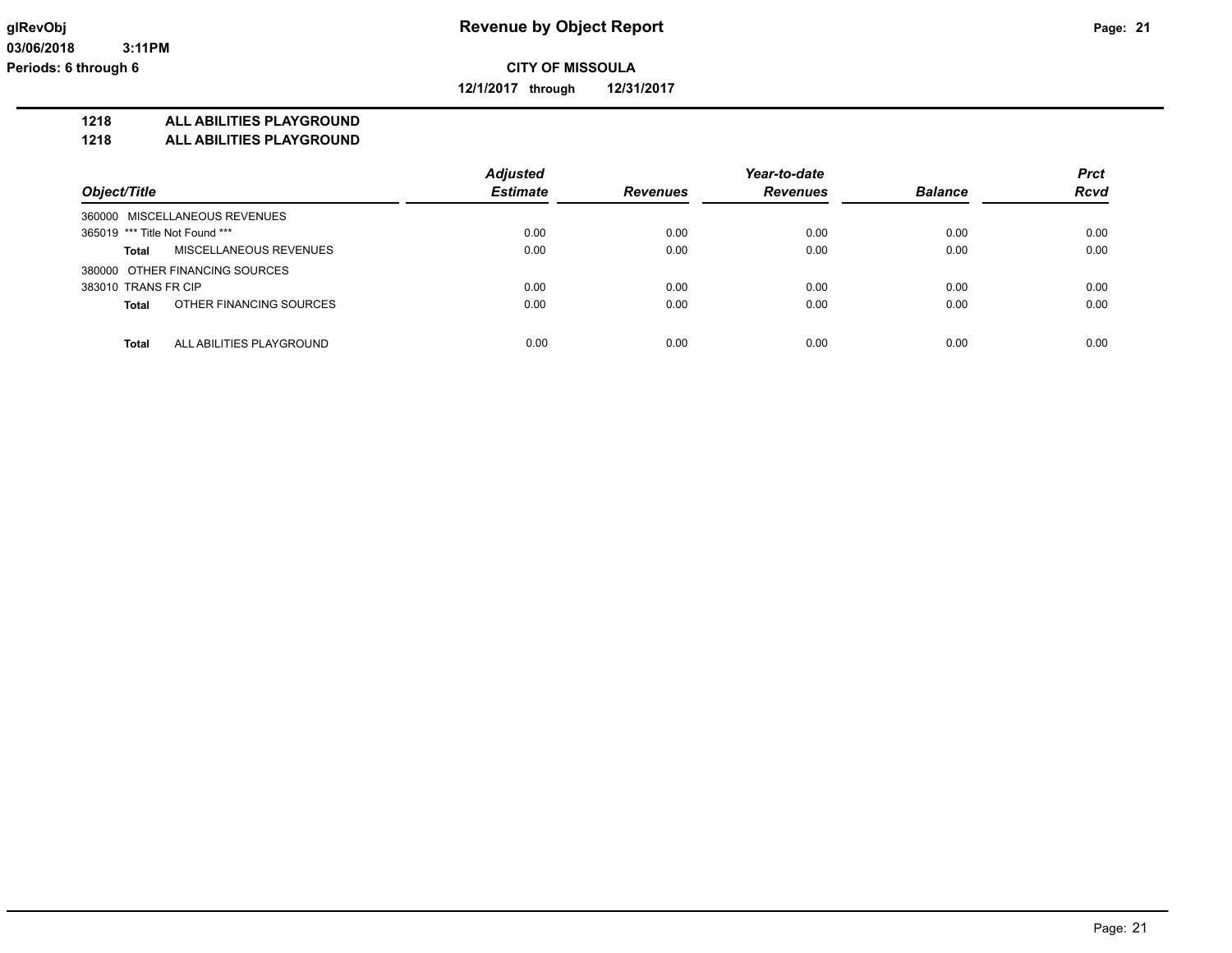**12/1/2017 through 12/31/2017**

## **1218 ALL ABILITIES PLAYGROUND**

| Object/Title                             | <b>Adjusted</b><br><b>Estimate</b> | <b>Revenues</b> | Year-to-date<br><b>Revenues</b> | <b>Balance</b> | <b>Prct</b><br>Rcvd |
|------------------------------------------|------------------------------------|-----------------|---------------------------------|----------------|---------------------|
| 360000 MISCELLANEOUS REVENUES            |                                    |                 |                                 |                |                     |
| 365019 *** Title Not Found ***           | 0.00                               | 0.00            | 0.00                            | 0.00           | 0.00                |
| <b>MISCELLANEOUS REVENUES</b><br>Total   | 0.00                               | 0.00            | 0.00                            | 0.00           | 0.00                |
| 380000 OTHER FINANCING SOURCES           |                                    |                 |                                 |                |                     |
| 383010 TRANS FR CIP                      | 0.00                               | 0.00            | 0.00                            | 0.00           | 0.00                |
| OTHER FINANCING SOURCES<br><b>Total</b>  | 0.00                               | 0.00            | 0.00                            | 0.00           | 0.00                |
|                                          |                                    |                 |                                 |                |                     |
| ALL ABILITIES PLAYGROUND<br><b>Total</b> | 0.00                               | 0.00            | 0.00                            | 0.00           | 0.00                |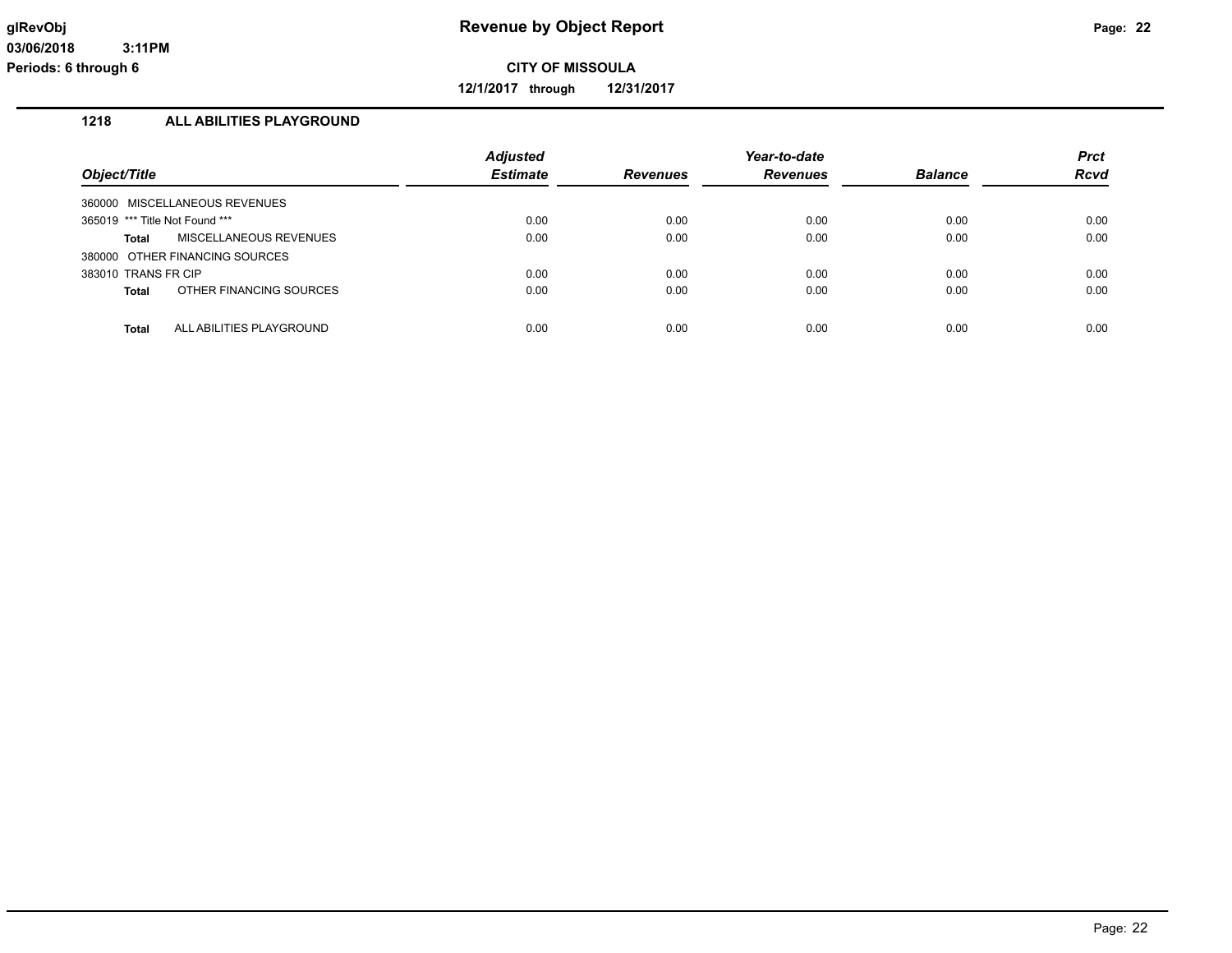**12/1/2017 through 12/31/2017**

**1219 FT MISSOULA REGIONAL PARK**

| Object/Title                                    | <b>Adjusted</b> |                 | Year-to-date    |                | <b>Prct</b> |
|-------------------------------------------------|-----------------|-----------------|-----------------|----------------|-------------|
|                                                 | <b>Estimate</b> | <b>Revenues</b> | <b>Revenues</b> | <b>Balance</b> | <b>Rcvd</b> |
| 330000 INTERGOVERNMENTAL REVENUES               |                 |                 |                 |                |             |
| 330000 INTERGOVERNMENTAL REVENUES               | 162,883.00      | 0.00            | 0.00            | 162,883.00     | 0.00        |
| 336023 STATE CONTRIB. - PERS                    | 0.00            | 23.80           | 141.48          | $-141.48$      | 0.00        |
| 337041 FMRP COUNTY MAINTENANCE AGREEMENT        | 0.00            | 0.00            | 0.00            | 0.00           | 0.00        |
| INTERGOVERNMENTAL REVENUES<br><b>Total</b>      | 162,883.00      | 23.80           | 141.48          | 162,741.52     | 0.09        |
| 340000 CHARGES FOR SERVICES                     |                 |                 |                 |                |             |
| 346031 OUTDOOR RECREATION - ADULTS              | 101,000.00      | 763.74          | 29,921.91       | 71,078.09      | 29.63       |
| 346033 OUTDOOR RECREATION - YOUTH               | 34,000.00       | 2.636.33        | 20.510.19       | 13.489.81      | 60.32       |
| 346034 GROUNDS MAINTENANCE CONTRACT             | 0.00            | 0.00            | 48,368.00       | -48,368.00     | 0.00        |
| 346035 SPECIAL USE PERMITS                      | 0.00            | 0.00            | 0.00            | 0.00           | 0.00        |
| 346036 VENDOR CONCESSION FEES                   | 93,770.00       | 200.00          | 1,981.50        | 91,788.50      | 2.11        |
| 346037 PARK MERCHANDISE                         | 0.00            | 0.00            | 0.00            | 0.00           | 0.00        |
| 346039 VENDOR CONCESSIONS                       | 0.00            | 0.00            | 0.00            | 0.00           | 0.00        |
| 346050 COUNTY PLAYGROUND CONTRACT               | 0.00            | 0.00            | 0.00            | 0.00           | 0.00        |
| 346061 RENTAL - COURT SPORTS                    | 0.00            | 0.00            | 0.00            | 0.00           | 0.00        |
| 346063 RENTAL - SHELTERS/ PAVILIONS/ PLAZAS     | 0.00            | 0.00            | 0.00            | 0.00           | 0.00        |
| 346065 RENTAL - DIAMOND FIELDS                  | 0.00            | 0.00            | 0.00            | 0.00           | 0.00        |
| 346066 RENTAL - RUGBY                           | 0.00            | 0.00            | 0.00            | 0.00           | 0.00        |
| 346067 RENTAL - SYNTHETIC FIELDS                | 0.00            | 0.00            | 0.00            | 0.00           | 0.00        |
| 346068 RENTAL - MULTI-USE                       | 0.00            | 0.00            | 0.00            | 0.00           | 0.00        |
| 346069 RENTAL - MISCELLANEOUS                   | 0.00            | 0.00            | 0.00            | 0.00           | 0.00        |
| 346431 ENT - RENTAL - COURT SPORTS              | 0.00            | 0.00            | 0.00            | 0.00           | 0.00        |
| 346433 ENT-RENTAL - SHELTERS/ PAVILIONS/ PLAZAS | 0.00            | 0.00            | 0.00            | 0.00           | 0.00        |
| 346531 ENT-RENTAL - MISCELLANEOUS               | 0.00            | 0.00            | 0.00            | 0.00           | 0.00        |
| 346533 ENT-RENTAL - SYNTHETIC FIELDS            | 0.00            | 0.00            | 0.00            | 0.00           | 0.00        |
| 346631 ENT-RENTAL - DIAMOND FIELDS              | 0.00            | 0.00            | 0.00            | 0.00           | 0.00        |
| 346633 ENT-RENTAL - RUGBY                       | 0.00            | 0.00            | 0.00            | 0.00           | 0.00        |
| 346635 ENT-RENTAL - MULTI-USE                   | 0.00            | 0.00            | 0.00            | 0.00           | 0.00        |
| <b>CHARGES FOR SERVICES</b><br>Total            | 228,770.00      | 3,600.07        | 100,781.60      | 127,988.40     | 44.05       |
| 360000 MISCELLANEOUS REVENUES                   |                 |                 |                 |                |             |
| 360010 MISCELLANEOUS                            | 0.00            | 0.00            | 0.00            | 0.00           | 0.00        |
| 365000 DONATIONS                                | 0.00            | 0.00            | 153.00          | $-153.00$      | 0.00        |
| 365011 SPONSORSHIP - SPECIAL EVENTS             | 0.00            | 0.00            | 0.00            | 0.00           | 0.00        |
| 365013 SPONSORSHIP - RECREATION PROGRAMS        | 0.00            | 0.00            | 0.00            | 0.00           | 0.00        |
| 365015 LEAF A LEGACY - DONATIONS                | 0.00            | 0.00            | 0.00            | 0.00           | 0.00        |
| 365019 MISC FMRP DONATIONS                      | 0.00            | 0.00            | 2,169.91        | $-2,169.91$    | 0.00        |
| 368060 PARKS CAPITAL CONTRIBUTIONS              | 0.00            | 0.00            | 0.00            | 0.00           | 0.00        |
| MISCELLANEOUS REVENUES<br><b>Total</b>          | 0.00            | 0.00            | 2,322.91        | $-2,322.91$    | 0.00        |
| 380000 OTHER FINANCING SOURCES                  |                 |                 |                 |                |             |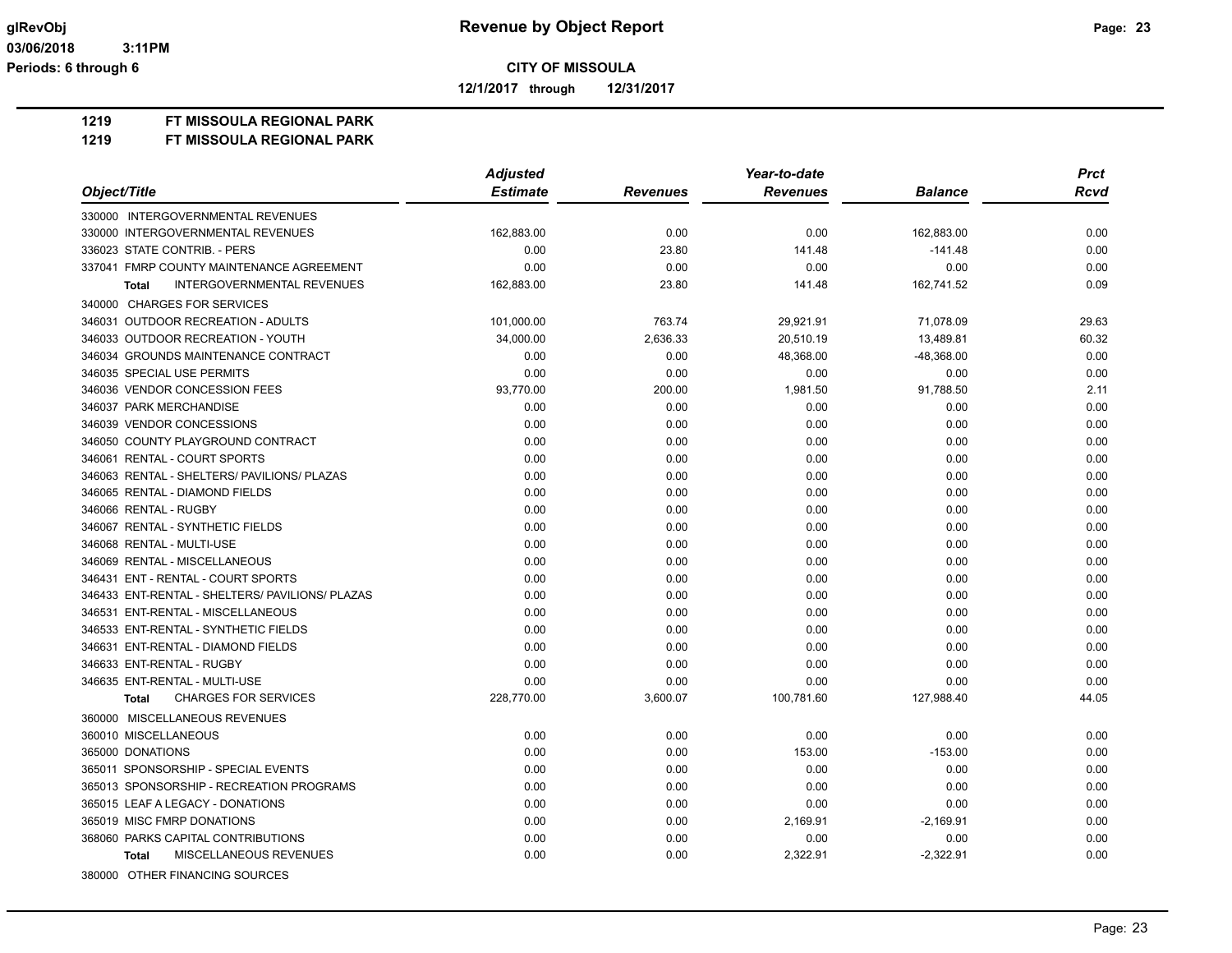**12/1/2017 through 12/31/2017**

#### **1219 FT MISSOULA REGIONAL PARK**

|                      |                                  | <b>Adjusted</b> | Year-to-date    |                 |                | Prct        |
|----------------------|----------------------------------|-----------------|-----------------|-----------------|----------------|-------------|
| Object/Title         |                                  | <b>Estimate</b> | <b>Revenues</b> | <b>Revenues</b> | <b>Balance</b> | <b>Rcvd</b> |
| 381010 BOND PROCEEDS |                                  | 53.064.00       | 0.00            | 0.00            | 53.064.00      | 0.00        |
|                      | 383000 OPERATING TRANSFERS       | 320,695.00      | 172.166.00      | 172.166.00      | 148.529.00     | 53.69       |
|                      | 383050 TRANSFER FROM IMPACT FEES | 0.00            | 0.00            | 0.00            | 0.00           | 0.00        |
| Total                | OTHER FINANCING SOURCES          | 373.759.00      | 172.166.00      | 172.166.00      | 201.593.00     | 46.06       |
| <b>Total</b>         | FT MISSOULA REGIONAL PARK        | 765.412.00      | 175.789.87      | 275.411.99      | 490.000.01     | 35.98       |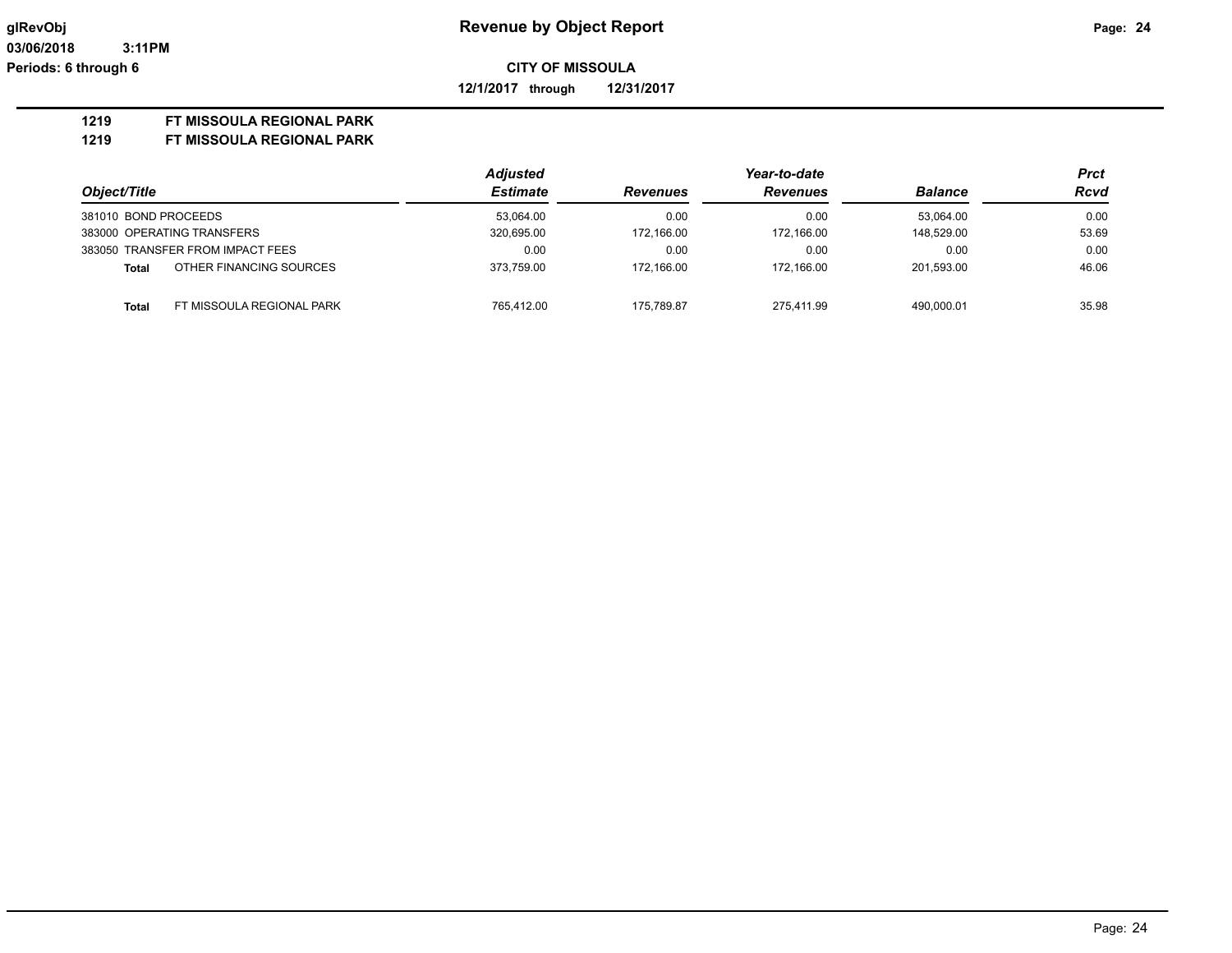**12/1/2017 through 12/31/2017**

|                                                   | <b>Adjusted</b> |                 | Year-to-date    |                | <b>Prct</b> |
|---------------------------------------------------|-----------------|-----------------|-----------------|----------------|-------------|
| Object/Title                                      | <b>Estimate</b> | <b>Revenues</b> | <b>Revenues</b> | <b>Balance</b> | Rcvd        |
| 330000 INTERGOVERNMENTAL REVENUES                 |                 |                 |                 |                |             |
| 330000 INTERGOVERNMENTAL REVENUES                 | 162,883.00      | 0.00            | 0.00            | 162,883.00     | 0.00        |
| 336023 STATE CONTRIB. - PERS                      | 0.00            | 23.80           | 141.48          | $-141.48$      | 0.00        |
| 337041 FMRP COUNTY MAINTENANCE AGREEMENT          | 0.00            | 0.00            | 0.00            | 0.00           | 0.00        |
| <b>INTERGOVERNMENTAL REVENUES</b><br><b>Total</b> | 162,883.00      | 23.80           | 141.48          | 162,741.52     | 0.09        |
| 340000 CHARGES FOR SERVICES                       |                 |                 |                 |                |             |
| 346031 OUTDOOR RECREATION - ADULTS                | 101,000.00      | 763.74          | 29,921.91       | 71,078.09      | 29.63       |
| 346033 OUTDOOR RECREATION - YOUTH                 | 34,000.00       | 2,636.33        | 20,510.19       | 13,489.81      | 60.32       |
| 346034 GROUNDS MAINTENANCE CONTRACT               | 0.00            | 0.00            | 48,368.00       | -48,368.00     | 0.00        |
| 346035 SPECIAL USE PERMITS                        | 0.00            | 0.00            | 0.00            | 0.00           | 0.00        |
| 346036 VENDOR CONCESSION FEES                     | 93,770.00       | 200.00          | 1,981.50        | 91,788.50      | 2.11        |
| 346037 PARK MERCHANDISE                           | 0.00            | 0.00            | 0.00            | 0.00           | 0.00        |
| 346039 VENDOR CONCESSIONS                         | 0.00            | 0.00            | 0.00            | 0.00           | 0.00        |
| 346050 COUNTY PLAYGROUND CONTRACT                 | 0.00            | 0.00            | 0.00            | 0.00           | 0.00        |
| 346061 RENTAL - COURT SPORTS                      | 0.00            | 0.00            | 0.00            | 0.00           | 0.00        |
| 346063 RENTAL - SHELTERS/ PAVILIONS/ PLAZAS       | 0.00            | 0.00            | 0.00            | 0.00           | 0.00        |
| 346065 RENTAL - DIAMOND FIELDS                    | 0.00            | 0.00            | 0.00            | 0.00           | 0.00        |
| 346066 RENTAL - RUGBY                             | 0.00            | 0.00            | 0.00            | 0.00           | 0.00        |
| 346067 RENTAL - SYNTHETIC FIELDS                  | 0.00            | 0.00            | 0.00            | 0.00           | 0.00        |
| 346068 RENTAL - MULTI-USE                         | 0.00            | 0.00            | 0.00            | 0.00           | 0.00        |
| 346069 RENTAL - MISCELLANEOUS                     | 0.00            | 0.00            | 0.00            | 0.00           | 0.00        |
| 346431 ENT - RENTAL - COURT SPORTS                | 0.00            | 0.00            | 0.00            | 0.00           | 0.00        |
| 346433 ENT-RENTAL - SHELTERS/ PAVILIONS/ PLAZAS   | 0.00            | 0.00            | 0.00            | 0.00           | 0.00        |
| 346531 ENT-RENTAL - MISCELLANEOUS                 | 0.00            | 0.00            | 0.00            | 0.00           | 0.00        |
| 346533 ENT-RENTAL - SYNTHETIC FIELDS              | 0.00            | 0.00            | 0.00            | 0.00           | 0.00        |
| 346631 ENT-RENTAL - DIAMOND FIELDS                | 0.00            | 0.00            | 0.00            | 0.00           | 0.00        |
| 346633 ENT-RENTAL - RUGBY                         | 0.00            | 0.00            | 0.00            | 0.00           | 0.00        |
| 346635 ENT-RENTAL - MULTI-USE                     | 0.00            | 0.00            | 0.00            | 0.00           | 0.00        |
| <b>CHARGES FOR SERVICES</b><br><b>Total</b>       | 228,770.00      | 3,600.07        | 100,781.60      | 127,988.40     | 44.05       |
| 360000 MISCELLANEOUS REVENUES                     |                 |                 |                 |                |             |
| 360010 MISCELLANEOUS                              | 0.00            | 0.00            | 0.00            | 0.00           | 0.00        |
| 365000 DONATIONS                                  | 0.00            | 0.00            | 153.00          | $-153.00$      | 0.00        |
| 365011 SPONSORSHIP - SPECIAL EVENTS               | 0.00            | 0.00            | 0.00            | 0.00           | 0.00        |
| 365013 SPONSORSHIP - RECREATION PROGRAMS          | 0.00            | 0.00            | 0.00            | 0.00           | 0.00        |
| 365015 LEAF A LEGACY - DONATIONS                  | 0.00            | 0.00            | 0.00            | 0.00           | 0.00        |
| 365019 MISC FMRP DONATIONS                        | 0.00            | 0.00            | 2,169.91        | $-2,169.91$    | 0.00        |
| 368060 PARKS CAPITAL CONTRIBUTIONS                | 0.00            | 0.00            | 0.00            | 0.00           | 0.00        |
| MISCELLANEOUS REVENUES<br><b>Total</b>            | 0.00            | 0.00            | 2,322.91        | $-2,322.91$    | 0.00        |
| 380000 OTHER FINANCING SOURCES                    |                 |                 |                 |                |             |
| 381010 BOND PROCEEDS                              | 53,064.00       | 0.00            | 0.00            | 53,064.00      | 0.00        |
|                                                   |                 |                 |                 |                |             |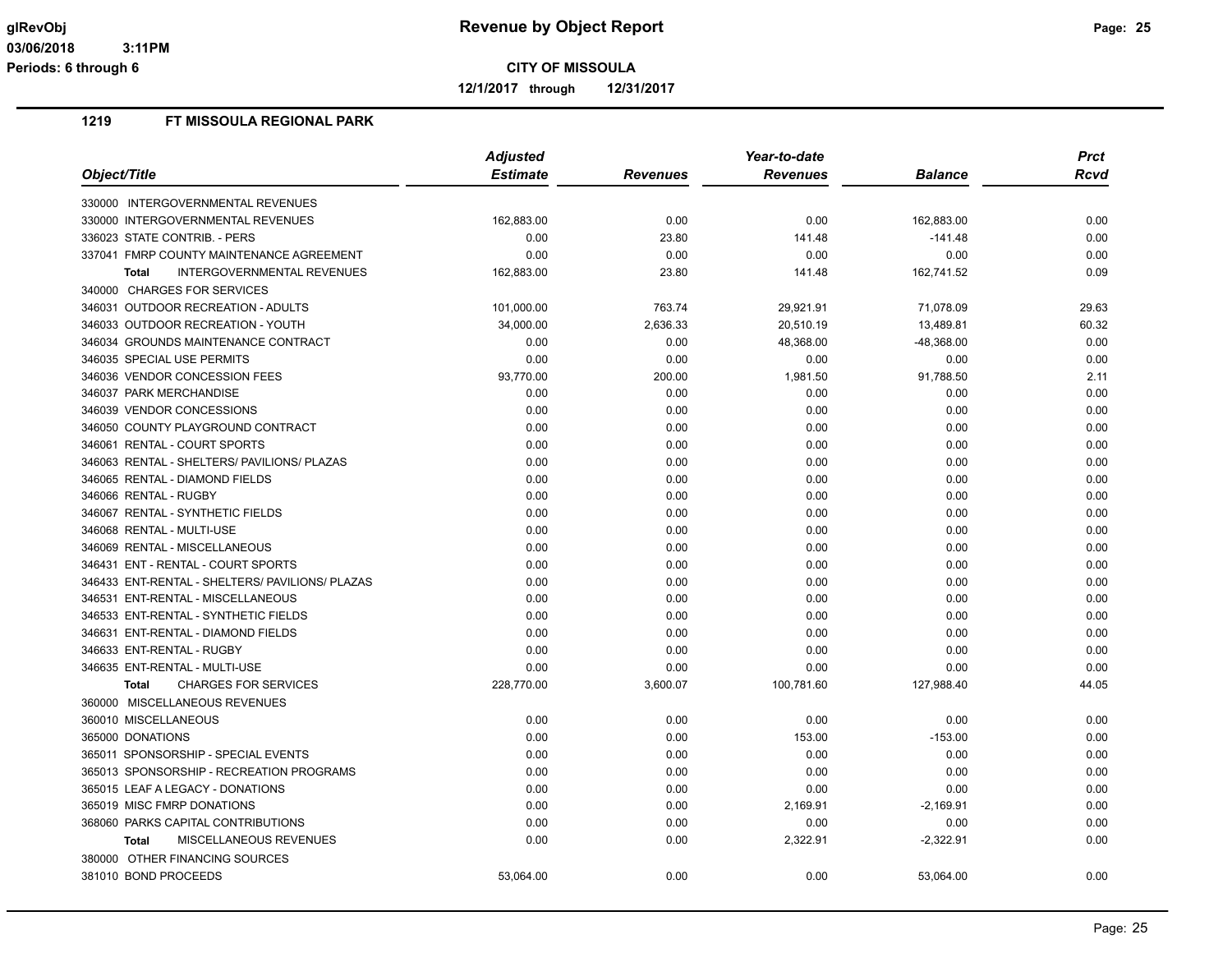**12/1/2017 through 12/31/2017**

|                                         | <b>Adjusted</b> |                 | Year-to-date    |                | <b>Prct</b> |
|-----------------------------------------|-----------------|-----------------|-----------------|----------------|-------------|
| Object/Title                            | <b>Estimate</b> | <b>Revenues</b> | <b>Revenues</b> | <b>Balance</b> | Rcvd        |
| 383000 OPERATING TRANSFERS              | 320,695.00      | 172,166.00      | 172.166.00      | 148.529.00     | 53.69       |
| 383050 TRANSFER FROM IMPACT FEES        | 0.00            | 0.00            | 0.00            | 0.00           | 0.00        |
| OTHER FINANCING SOURCES<br><b>Total</b> | 373.759.00      | 172.166.00      | 172.166.00      | 201,593.00     | 46.06       |
| FT MISSOULA REGIONAL PARK<br>Total      | 765.412.00      | 175,789.87      | 275.411.99      | 490,000.01     | 35.98       |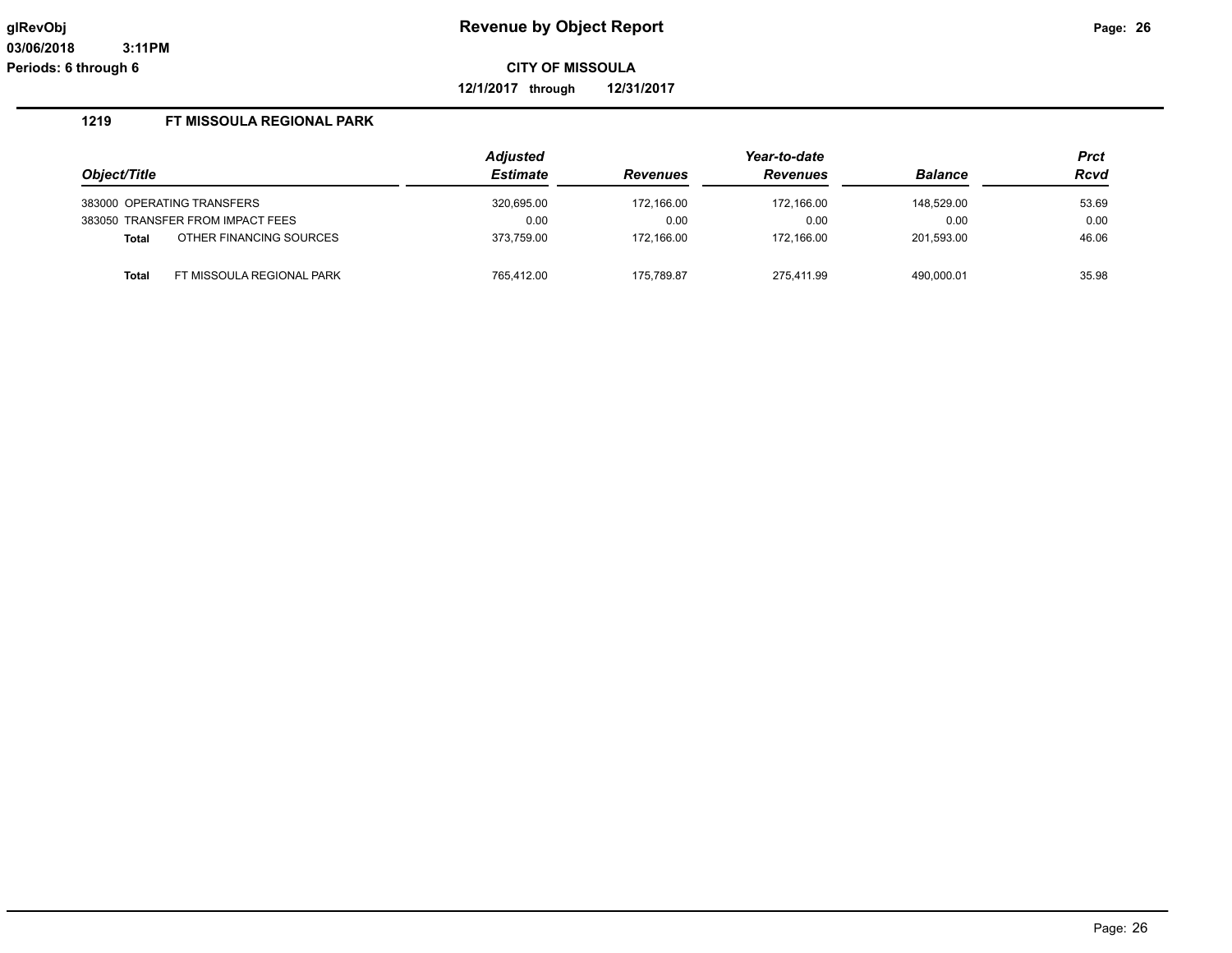**12/1/2017 through 12/31/2017**

## **1241 CEMETERY CREMAIN WALL FUND**

#### **1241 CEMETERY CREMAIN WALL FUND**

|                    |                                         | <b>Adjusted</b> |                 | Year-to-date    |                | <b>Prct</b> |
|--------------------|-----------------------------------------|-----------------|-----------------|-----------------|----------------|-------------|
| Object/Title       |                                         | <b>Estimate</b> | <b>Revenues</b> | <b>Revenues</b> | <b>Balance</b> | <b>Rcvd</b> |
|                    | 340000 CHARGES FOR SERVICES             |                 |                 |                 |                |             |
|                    | 343310 SALE OF NICHE NAMEPLATES & VASES | 0.00            | 1.000.00        | 18.400.00       | $-18.400.00$   | 0.00        |
| 343322 FLOWER CARE |                                         | 10,000.00       | 0.00            | 0.00            | 10.000.00      | 0.00        |
| Total              | <b>CHARGES FOR SERVICES</b>             | 10.000.00       | 1.000.00        | 18.400.00       | $-8.400.00$    | 184.00      |
| <b>Total</b>       | CEMETERY CREMAIN WALL FUND              | 10.000.00       | 1.000.00        | 18.400.00       | $-8.400.00$    | 184.00      |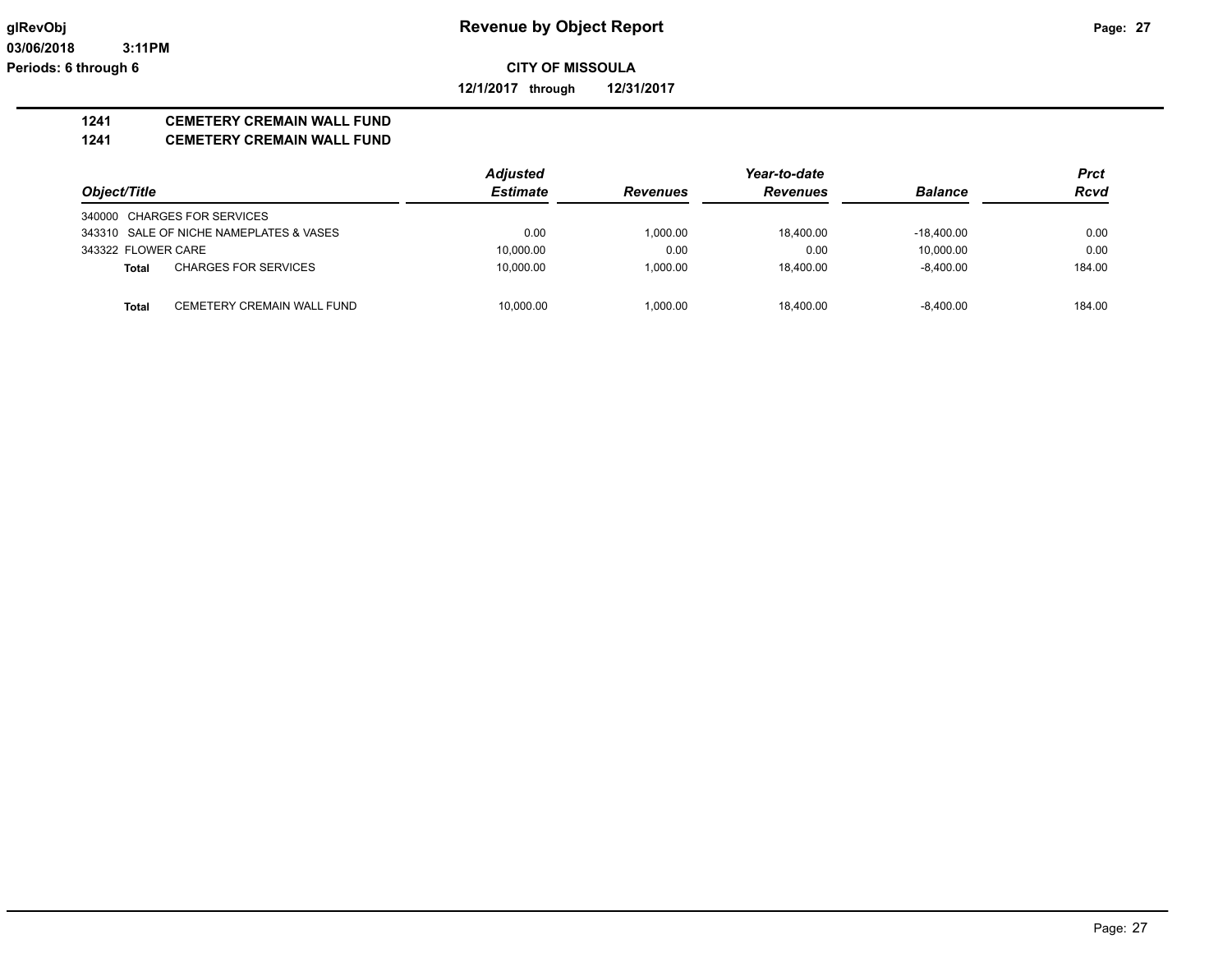**12/1/2017 through 12/31/2017**

### **1241 CEMETERY CREMAIN WALL FUND**

|                    |                                         | <b>Adjusted</b> |                 | Year-to-date    |                | <b>Prct</b> |
|--------------------|-----------------------------------------|-----------------|-----------------|-----------------|----------------|-------------|
| Object/Title       |                                         | <b>Estimate</b> | <b>Revenues</b> | <b>Revenues</b> | <b>Balance</b> | <b>Rcvd</b> |
|                    | 340000 CHARGES FOR SERVICES             |                 |                 |                 |                |             |
|                    | 343310 SALE OF NICHE NAMEPLATES & VASES | 0.00            | 1.000.00        | 18.400.00       | $-18.400.00$   | 0.00        |
| 343322 FLOWER CARE |                                         | 10,000.00       | 0.00            | 0.00            | 10.000.00      | 0.00        |
| <b>Total</b>       | <b>CHARGES FOR SERVICES</b>             | 10,000.00       | 1.000.00        | 18.400.00       | $-8.400.00$    | 184.00      |
|                    |                                         |                 |                 |                 |                |             |
| Total              | CEMETERY CREMAIN WALL FUND              | 10.000.00       | 1.000.00        | 18.400.00       | -8.400.00      | 184.00      |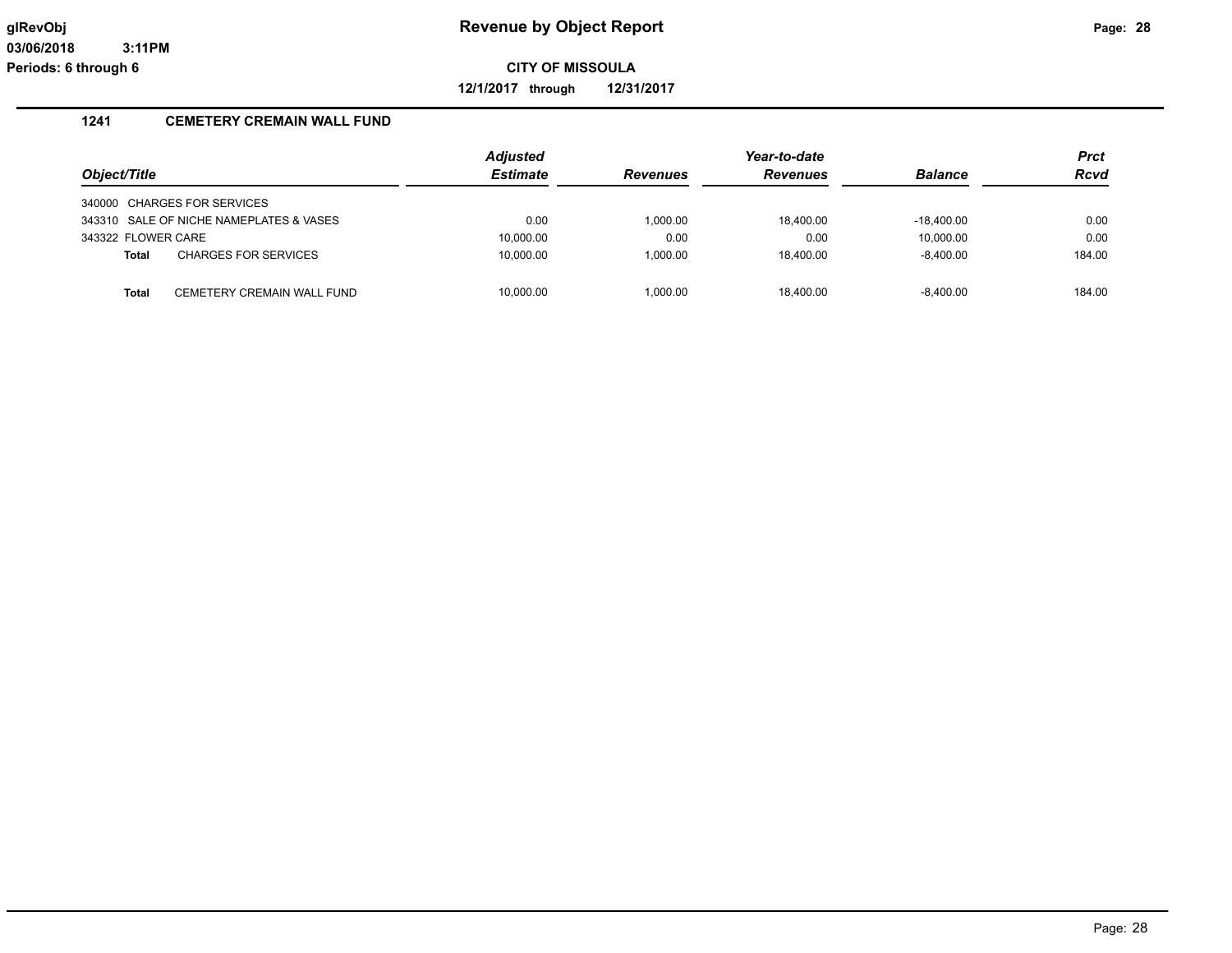**12/1/2017 through 12/31/2017**

## **1242 CEMETERY CAPITAL RESERVE FUND**

#### **1242 CEMETERY CAPITAL RESERVE FUND**

|                                               | <b>Adjusted</b> |                 | Year-to-date    |                | Prct  |
|-----------------------------------------------|-----------------|-----------------|-----------------|----------------|-------|
| Object/Title                                  | <b>Estimate</b> | <b>Revenues</b> | <b>Revenues</b> | <b>Balance</b> | Rcvd  |
| 340000 CHARGES FOR SERVICES                   |                 |                 |                 |                |       |
| 343320 SALE OF GRAVES                         | 14,230.00       | 350.00          | 6,250.00        | 7,980.00       | 43.92 |
| 343321 FOUNDATIONS                            | 3,560.00        | 175.00          | 2,165.00        | 1,395.00       | 60.81 |
| 343322 FLOWER CARE                            | 4,150.00        | 0.00            | 0.00            | 4,150.00       | 0.00  |
| 343323 LINER/ POLYVAULTS/ ACCESS FEES         | 12,530.00       | 0.00            | 2,400.00        | 10,130.00      | 19.15 |
| 343324 OTHER CEMETERY FEES                    | 1,920.00        | 150.00          | 900.00          | 1,020.00       | 46.88 |
| 343325 2ND INTERMENT RIGHT                    | 3,840.00        | 0.00            | 1,000.00        | 2,840.00       | 26.04 |
| 343327 MONUMENT MAINTENANCE                   | 0.00            | 0.00            | 0.00            | 0.00           | 0.00  |
| 343340 OPENINGS/ CLOSINGS/ DISINTERMENTS      | 14,770.00       | 0.00            | 3,875.00        | 10,895.00      | 26.24 |
| 343341 CEMETERY MONUMENT PERMIT FEE           | 0.00            | 0.00            | 0.00            | 0.00           | 0.00  |
| 343343 CEMETERY OVERTIME SERVICES FEE         | 0.00            | 0.00            | 0.00            | 0.00           | 0.00  |
| 343350 MISCELLANEOUS FEES                     | 0.00            | 0.00            | 42.50           | $-42.50$       | 0.00  |
| <b>CHARGES FOR SERVICES</b><br>Total          | 55,000.00       | 675.00          | 16,632.50       | 38,367.50      | 30.24 |
| CEMETERY CAPITAL RESERVE FUND<br><b>Total</b> | 55,000.00       | 675.00          | 16,632.50       | 38,367.50      | 30.24 |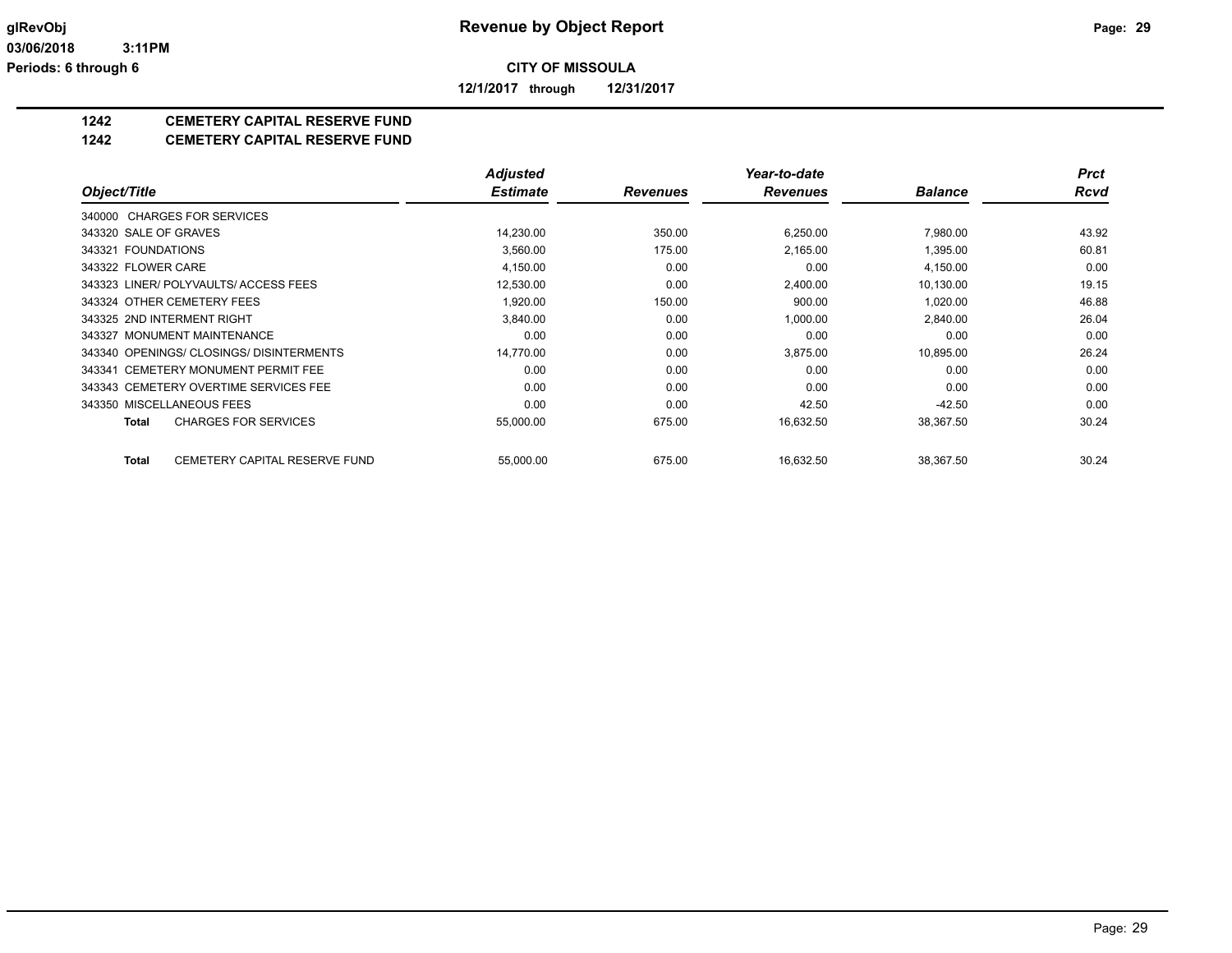**12/1/2017 through 12/31/2017**

## **1242 CEMETERY CAPITAL RESERVE FUND**

|                                          | <b>Adjusted</b> |                 | Year-to-date    |                | <b>Prct</b> |
|------------------------------------------|-----------------|-----------------|-----------------|----------------|-------------|
| Object/Title                             | <b>Estimate</b> | <b>Revenues</b> | <b>Revenues</b> | <b>Balance</b> | <b>Rcvd</b> |
| 340000 CHARGES FOR SERVICES              |                 |                 |                 |                |             |
| 343320 SALE OF GRAVES                    | 14,230.00       | 350.00          | 6,250.00        | 7,980.00       | 43.92       |
| 343321 FOUNDATIONS                       | 3,560.00        | 175.00          | 2,165.00        | 1,395.00       | 60.81       |
| 343322 FLOWER CARE                       | 4,150.00        | 0.00            | 0.00            | 4,150.00       | 0.00        |
| 343323 LINER/ POLYVAULTS/ ACCESS FEES    | 12,530.00       | 0.00            | 2.400.00        | 10,130.00      | 19.15       |
| 343324 OTHER CEMETERY FEES               | 1.920.00        | 150.00          | 900.00          | 1,020.00       | 46.88       |
| 343325 2ND INTERMENT RIGHT               | 3,840.00        | 0.00            | 1,000.00        | 2,840.00       | 26.04       |
| 343327 MONUMENT MAINTENANCE              | 0.00            | 0.00            | 0.00            | 0.00           | 0.00        |
| 343340 OPENINGS/ CLOSINGS/ DISINTERMENTS | 14,770.00       | 0.00            | 3,875.00        | 10,895.00      | 26.24       |
| 343341 CEMETERY MONUMENT PERMIT FEE      | 0.00            | 0.00            | 0.00            | 0.00           | 0.00        |
| 343343 CEMETERY OVERTIME SERVICES FEE    | 0.00            | 0.00            | 0.00            | 0.00           | 0.00        |
| 343350 MISCELLANEOUS FEES                | 0.00            | 0.00            | 42.50           | $-42.50$       | 0.00        |
| <b>CHARGES FOR SERVICES</b><br>Total     | 55,000.00       | 675.00          | 16,632.50       | 38,367.50      | 30.24       |
| CEMETERY CAPITAL RESERVE FUND<br>Total   | 55,000.00       | 675.00          | 16,632.50       | 38,367.50      | 30.24       |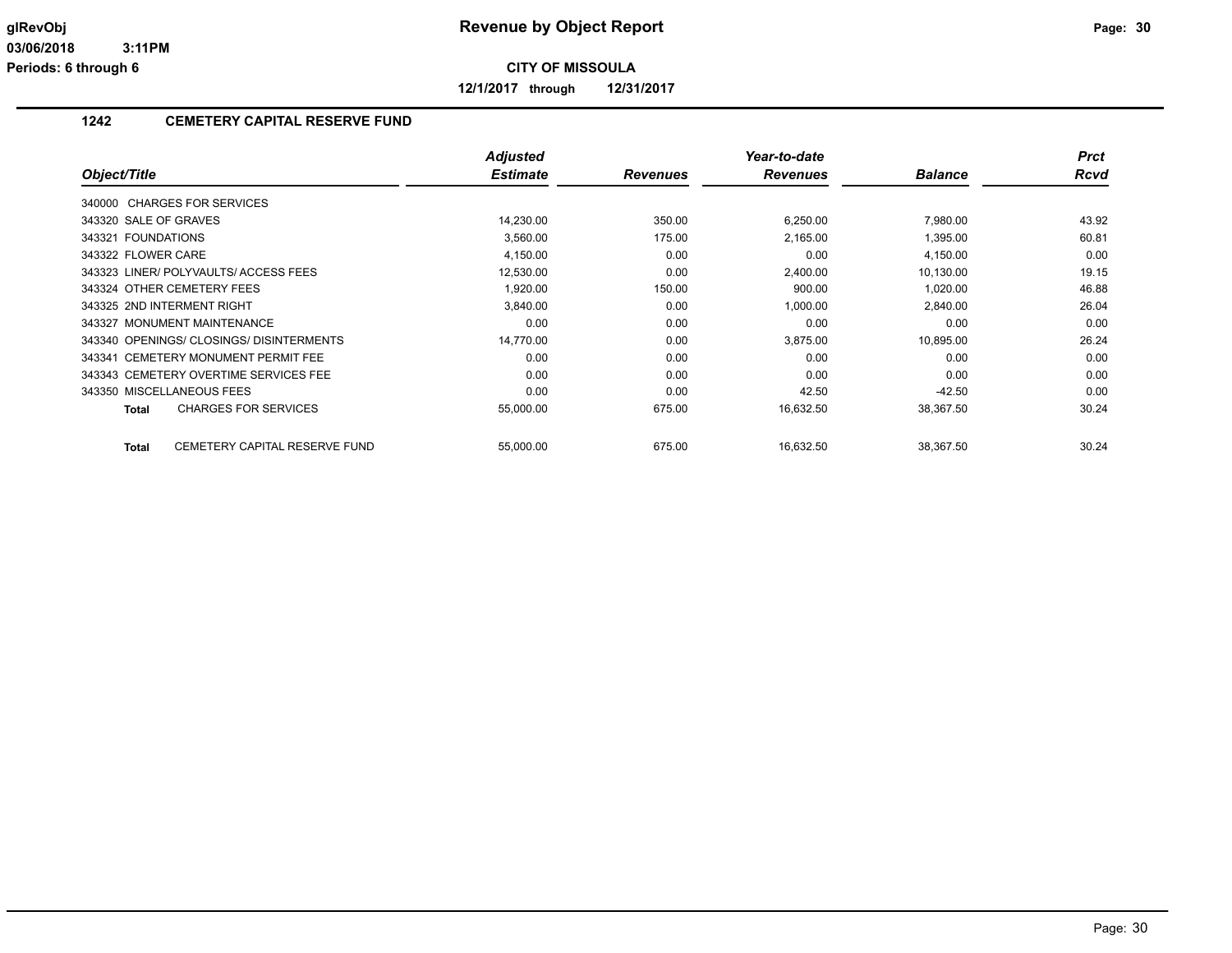**12/1/2017 through 12/31/2017**

#### **1243 CEMETERY MEMORIAL FUND**

**1243 CEMETERY MEMORIAL FUND**

|                      |                               | <b>Adjusted</b> |                 | Year-to-date    |                | <b>Prct</b> |
|----------------------|-------------------------------|-----------------|-----------------|-----------------|----------------|-------------|
| Object/Title         |                               | <b>Estimate</b> | <b>Revenues</b> | <b>Revenues</b> | <b>Balance</b> | <b>Rcvd</b> |
|                      | 360000 MISCELLANEOUS REVENUES |                 |                 |                 |                |             |
| 360010 MISCELLANEOUS |                               | 0.00            | 0.00            | 0.00            | 0.00           | 0.00        |
| 365000 DONATIONS     |                               | 1.500.00        | 0.00            | 2,090.50        | $-590.50$      | 139.37      |
| <b>Total</b>         | MISCELLANEOUS REVENUES        | 1.500.00        | 0.00            | 2,090.50        | $-590.50$      | 139.37      |
|                      | CEMETERY MEMORIAL FUND        | 1.500.00        | 0.00            | 2.090.50        | $-590.50$      | 139.37      |
| <b>Total</b>         |                               |                 |                 |                 |                |             |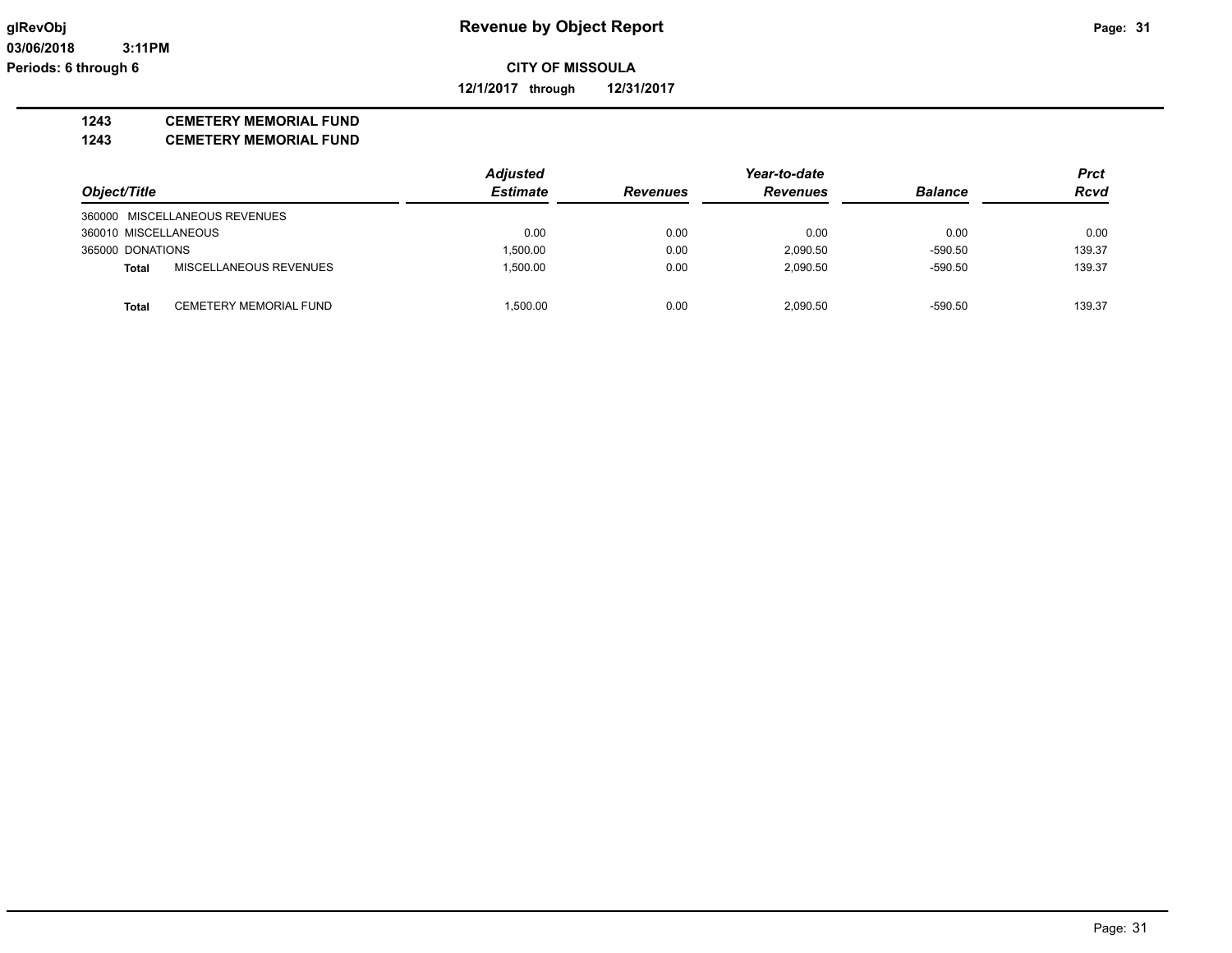**12/1/2017 through 12/31/2017**

### **1243 CEMETERY MEMORIAL FUND**

|                      |                               | <b>Adjusted</b> |                 | Year-to-date    |                | Prct        |
|----------------------|-------------------------------|-----------------|-----------------|-----------------|----------------|-------------|
| Object/Title         |                               | <b>Estimate</b> | <b>Revenues</b> | <b>Revenues</b> | <b>Balance</b> | <b>Rcvd</b> |
|                      | 360000 MISCELLANEOUS REVENUES |                 |                 |                 |                |             |
| 360010 MISCELLANEOUS |                               | 0.00            | 0.00            | 0.00            | 0.00           | 0.00        |
| 365000 DONATIONS     |                               | 1.500.00        | 0.00            | 2.090.50        | $-590.50$      | 139.37      |
| <b>Total</b>         | MISCELLANEOUS REVENUES        | 1.500.00        | 0.00            | 2.090.50        | $-590.50$      | 139.37      |
| <b>Total</b>         | <b>CEMETERY MEMORIAL FUND</b> | 1.500.00        | 0.00            | 2.090.50        | $-590.50$      | 139.37      |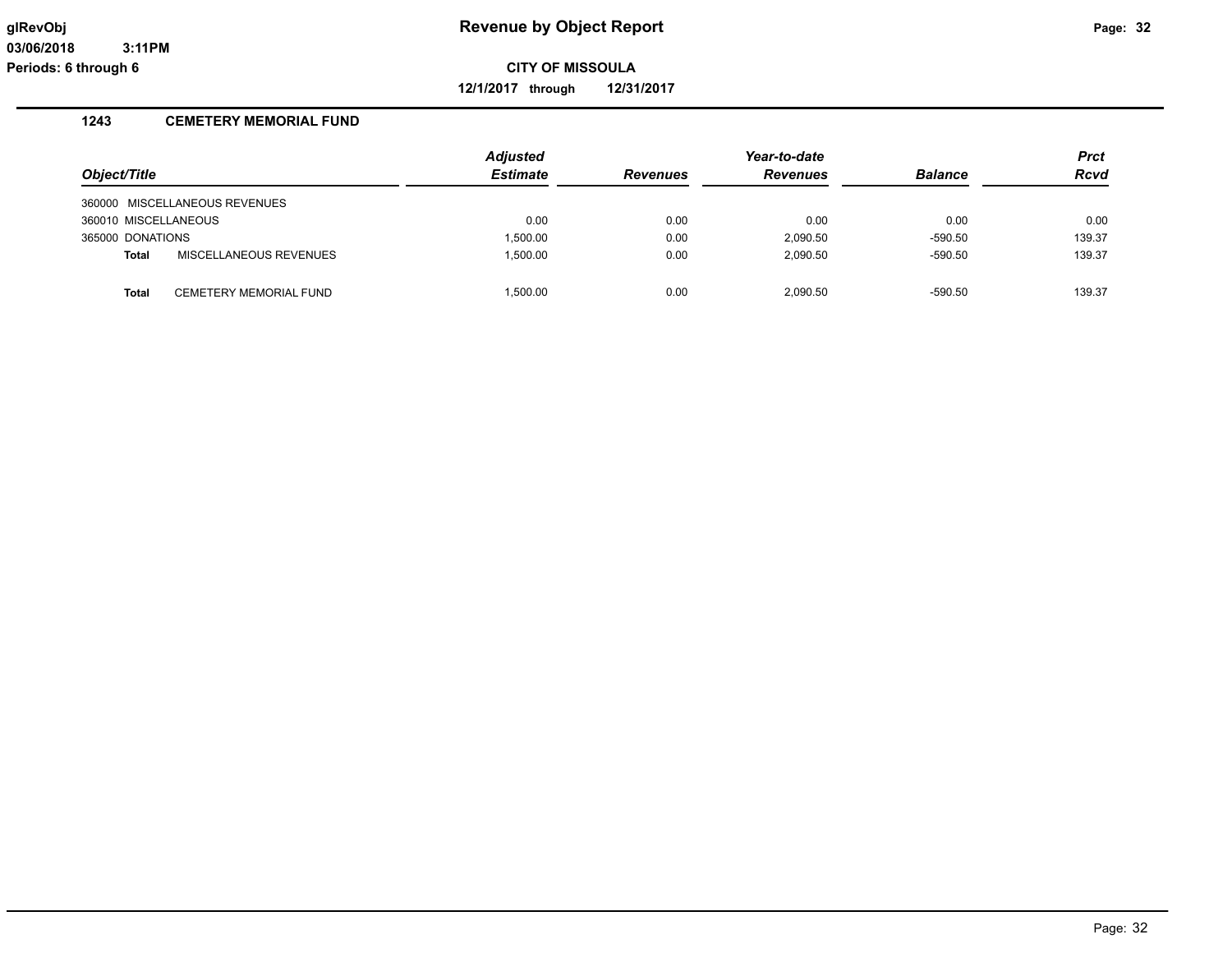**12/1/2017 through 12/31/2017**

#### **1251 JOHNSON ST PROPERTY RENTAL**

**1251 JOHNSON ST PROPERTY RENTAL**

|                                                           | <b>Adjusted</b> |                 | Year-to-date    |                | <b>Prct</b> |
|-----------------------------------------------------------|-----------------|-----------------|-----------------|----------------|-------------|
| Object/Title                                              | <b>Estimate</b> | <b>Revenues</b> | <b>Revenues</b> | <b>Balance</b> | <b>Rcvd</b> |
| 360000 MISCELLANEOUS REVENUES                             |                 |                 |                 |                |             |
| 360010 MISCELLANEOUS                                      | 0.00            | 0.00            | 0.00            | 0.00           | 0.00        |
| 361005 JOHNSON ST RENTAL INCOME                           | 109.467.00      | 4.375.00        | 57,988.00       | 51.479.00      | 52.97       |
| MISCELLANEOUS REVENUES<br>Total                           | 109,467.00      | 4,375.00        | 57,988.00       | 51,479.00      | 52.97       |
| 370000 INVESTMENTS & ROYALTY EARNINGS                     |                 |                 |                 |                |             |
| 371010 INTEREST ON INVESTMENTS                            | 0.00            | 0.00            | 0.00            | 0.00           | 0.00        |
| 371020 GAIN/LOSS IN MARKET VALUE OF INVESTMENTS           | 0.00            | 0.00            | 0.00            | 0.00           | 0.00        |
| <b>INVESTMENTS &amp; ROYALTY EARNINGS</b><br><b>Total</b> | 0.00            | 0.00            | 0.00            | 0.00           | 0.00        |
| 380000 OTHER FINANCING SOURCES                            |                 |                 |                 |                |             |
| 383000 OPERATING TRANSFERS                                | 0.00            | 0.00            | 0.00            | 0.00           | 0.00        |
| 383029 TRANS FR GENERAL                                   | 0.00            | 0.00            | 0.00            | 0.00           | 0.00        |
| OTHER FINANCING SOURCES<br>Total                          | 0.00            | 0.00            | 0.00            | 0.00           | 0.00        |
| JOHNSON ST PROPERTY RENTAL<br>Total                       | 109,467.00      | 4,375.00        | 57,988.00       | 51,479.00      | 52.97       |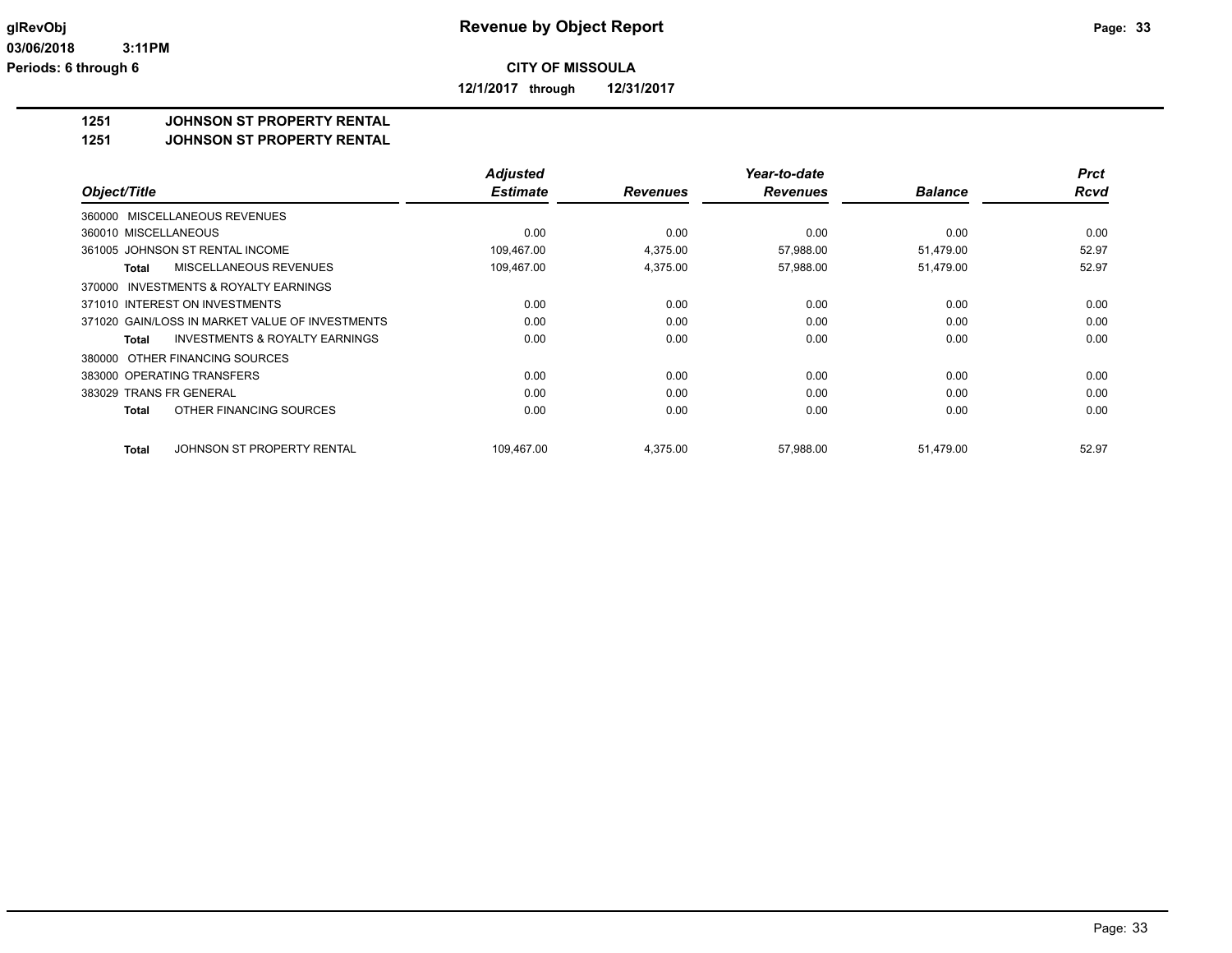**12/1/2017 through 12/31/2017**

## **1251 JOHNSON ST PROPERTY RENTAL**

| Object/Title                                        | <b>Adjusted</b><br><b>Estimate</b> | <b>Revenues</b> | Year-to-date<br><b>Revenues</b> | <b>Balance</b> | <b>Prct</b><br><b>Rcvd</b> |
|-----------------------------------------------------|------------------------------------|-----------------|---------------------------------|----------------|----------------------------|
|                                                     |                                    |                 |                                 |                |                            |
| 360000 MISCELLANEOUS REVENUES                       |                                    |                 |                                 |                |                            |
| 360010 MISCELLANEOUS                                | 0.00                               | 0.00            | 0.00                            | 0.00           | 0.00                       |
| 361005 JOHNSON ST RENTAL INCOME                     | 109,467.00                         | 4.375.00        | 57,988.00                       | 51,479.00      | 52.97                      |
| <b>MISCELLANEOUS REVENUES</b><br>Total              | 109,467.00                         | 4,375.00        | 57,988.00                       | 51,479.00      | 52.97                      |
| <b>INVESTMENTS &amp; ROYALTY EARNINGS</b><br>370000 |                                    |                 |                                 |                |                            |
| 371010 INTEREST ON INVESTMENTS                      | 0.00                               | 0.00            | 0.00                            | 0.00           | 0.00                       |
| 371020 GAIN/LOSS IN MARKET VALUE OF INVESTMENT      | 0.00                               | 0.00            | 0.00                            | 0.00           | 0.00                       |
| <b>INVESTMENTS &amp; ROYALTY EARNINGS</b><br>Total  | 0.00                               | 0.00            | 0.00                            | 0.00           | 0.00                       |
| 380000 OTHER FINANCING SOURCES                      |                                    |                 |                                 |                |                            |
| 383000 OPERATING TRANSFERS                          | 0.00                               | 0.00            | 0.00                            | 0.00           | 0.00                       |
| 383029 TRANS FR GENERAL                             | 0.00                               | 0.00            | 0.00                            | 0.00           | 0.00                       |
| OTHER FINANCING SOURCES<br><b>Total</b>             | 0.00                               | 0.00            | 0.00                            | 0.00           | 0.00                       |
| <b>Total</b><br>JOHNSON ST PROPERTY RENTAL          | 109,467.00                         | 4,375.00        | 57,988.00                       | 51,479.00      | 52.97                      |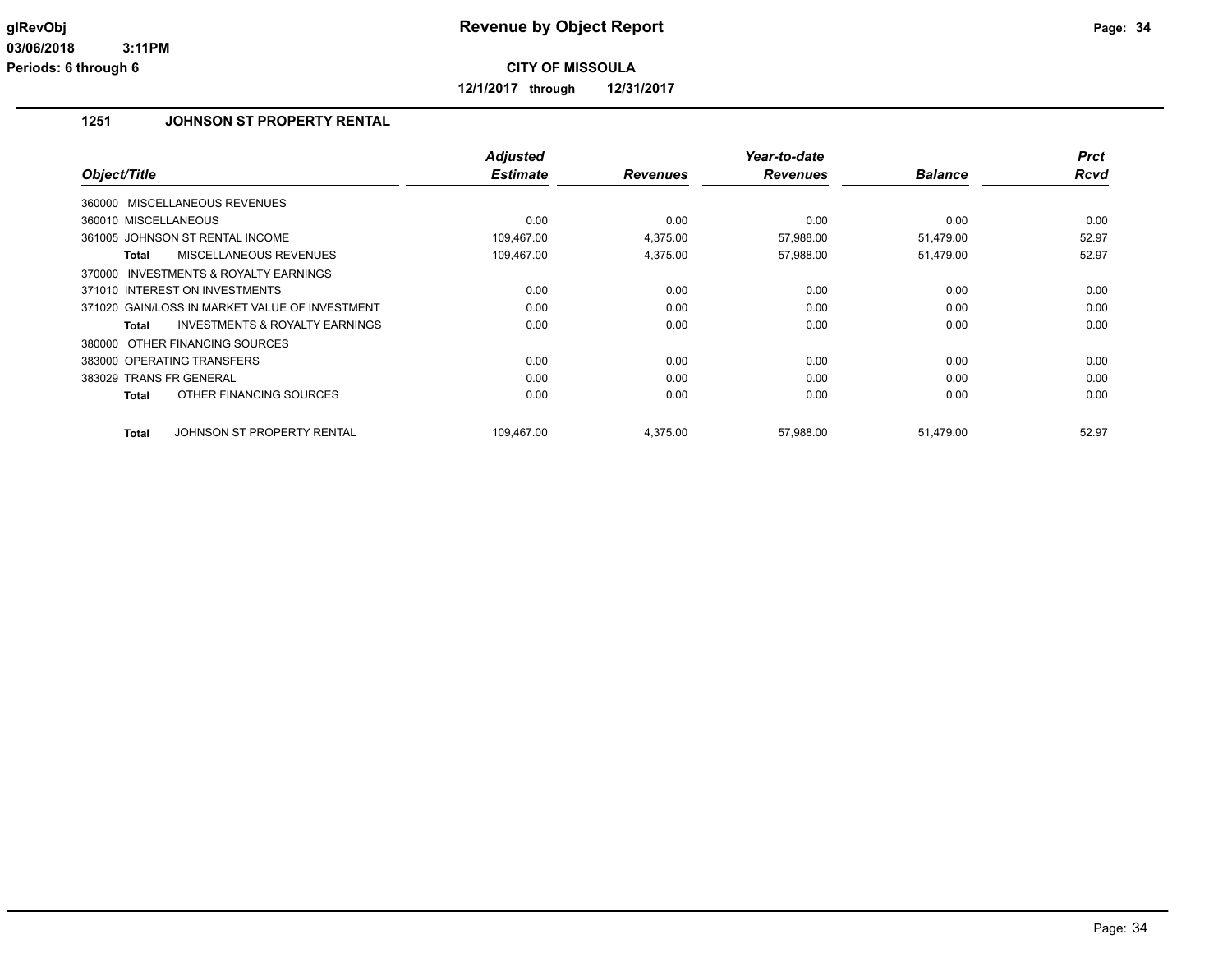**12/1/2017 through 12/31/2017**

**1265 TITLE 1 PROJECTS FUND**

**1265 TITLE 1 PROJECTS FUND**

|                      |                                           | <b>Adjusted</b> |                 | Year-to-date    |                | <b>Prct</b> |
|----------------------|-------------------------------------------|-----------------|-----------------|-----------------|----------------|-------------|
| Object/Title         |                                           | <b>Estimate</b> | <b>Revenues</b> | <b>Revenues</b> | <b>Balance</b> | <b>Rcvd</b> |
|                      | 360000 MISCELLANEOUS REVENUES             |                 |                 |                 |                |             |
| 360010 MISCELLANEOUS |                                           | 0.00            | 0.00            | 0.00            | 0.00           | 0.00        |
| Total                | MISCELLANEOUS REVENUES                    | 0.00            | 0.00            | 0.00            | 0.00           | 0.00        |
|                      | 370000 INVESTMENTS & ROYALTY EARNINGS     |                 |                 |                 |                |             |
|                      | 371010 INTEREST ON INVESTMENTS            | 0.00            | 0.00            | 0.00            | 0.00           | 0.00        |
|                      | 373002 LOAN REPAYMENT - FAMILY SERVICES   | 146.924.00      | 0.00            | 0.00            | 146.924.00     | 0.00        |
|                      | 373006 BURNS ST COMMONS                   | 0.00            | 0.00            | 0.00            | 0.00           | 0.00        |
| Total                | <b>INVESTMENTS &amp; ROYALTY EARNINGS</b> | 146.924.00      | 0.00            | 0.00            | 146.924.00     | 0.00        |
| <b>Total</b>         | TITLE 1 PROJECTS FUND                     | 146.924.00      | 0.00            | 0.00            | 146.924.00     | 0.00        |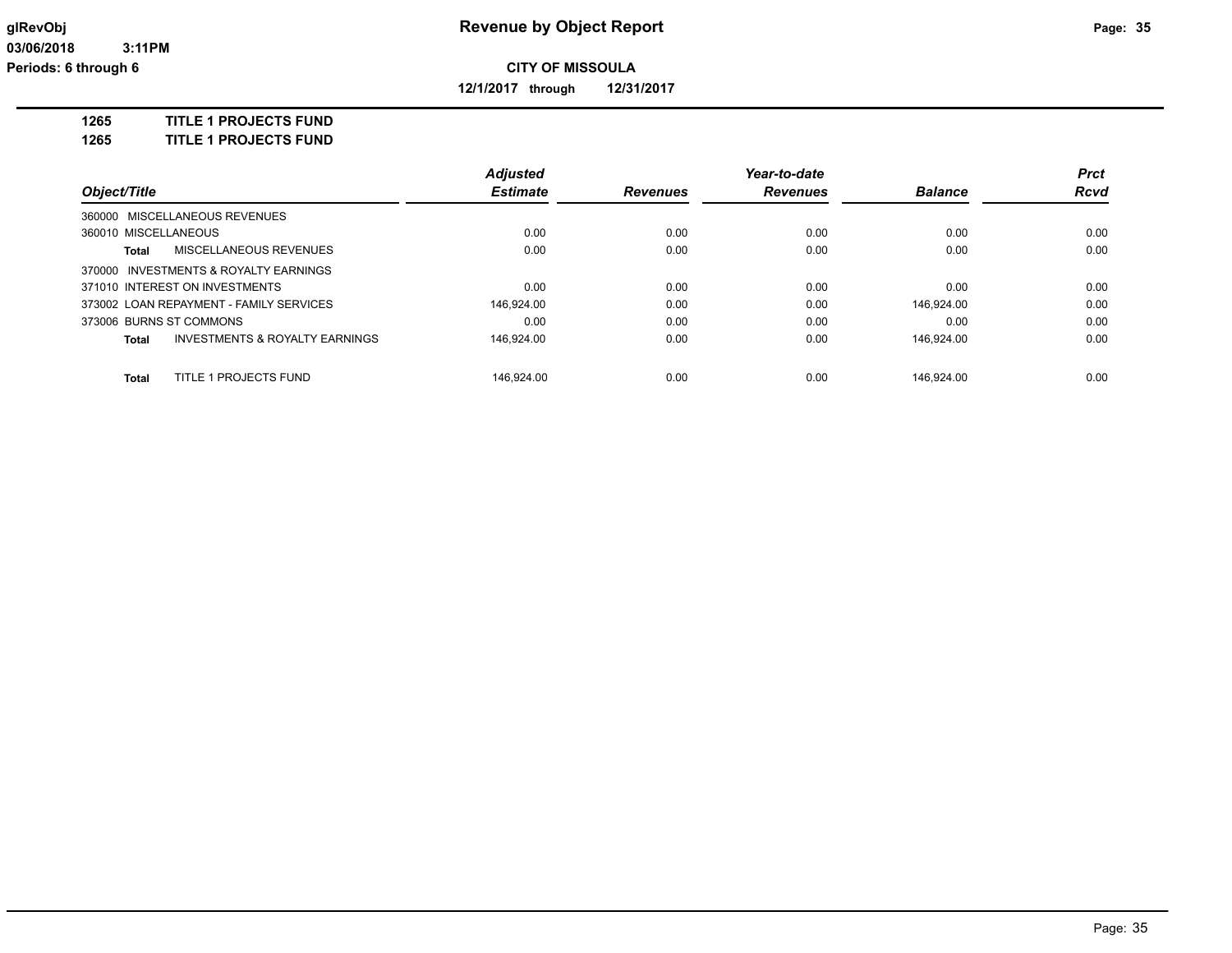**12/1/2017 through 12/31/2017**

## **1265 TITLE 1 PROJECTS FUND**

|                                                    | <b>Adjusted</b> |                 | Year-to-date    |                | <b>Prct</b> |
|----------------------------------------------------|-----------------|-----------------|-----------------|----------------|-------------|
| Object/Title                                       | <b>Estimate</b> | <b>Revenues</b> | <b>Revenues</b> | <b>Balance</b> | <b>Rcvd</b> |
| 360000 MISCELLANEOUS REVENUES                      |                 |                 |                 |                |             |
| 360010 MISCELLANEOUS                               | 0.00            | 0.00            | 0.00            | 0.00           | 0.00        |
| MISCELLANEOUS REVENUES<br>Total                    | 0.00            | 0.00            | 0.00            | 0.00           | 0.00        |
| 370000 INVESTMENTS & ROYALTY EARNINGS              |                 |                 |                 |                |             |
| 371010 INTEREST ON INVESTMENTS                     | 0.00            | 0.00            | 0.00            | 0.00           | 0.00        |
| 373002 LOAN REPAYMENT - FAMILY SERVICES            | 146.924.00      | 0.00            | 0.00            | 146.924.00     | 0.00        |
| 373006 BURNS ST COMMONS                            | 0.00            | 0.00            | 0.00            | 0.00           | 0.00        |
| <b>INVESTMENTS &amp; ROYALTY EARNINGS</b><br>Total | 146.924.00      | 0.00            | 0.00            | 146.924.00     | 0.00        |
| TITLE 1 PROJECTS FUND<br>Total                     | 146.924.00      | 0.00            | 0.00            | 146.924.00     | 0.00        |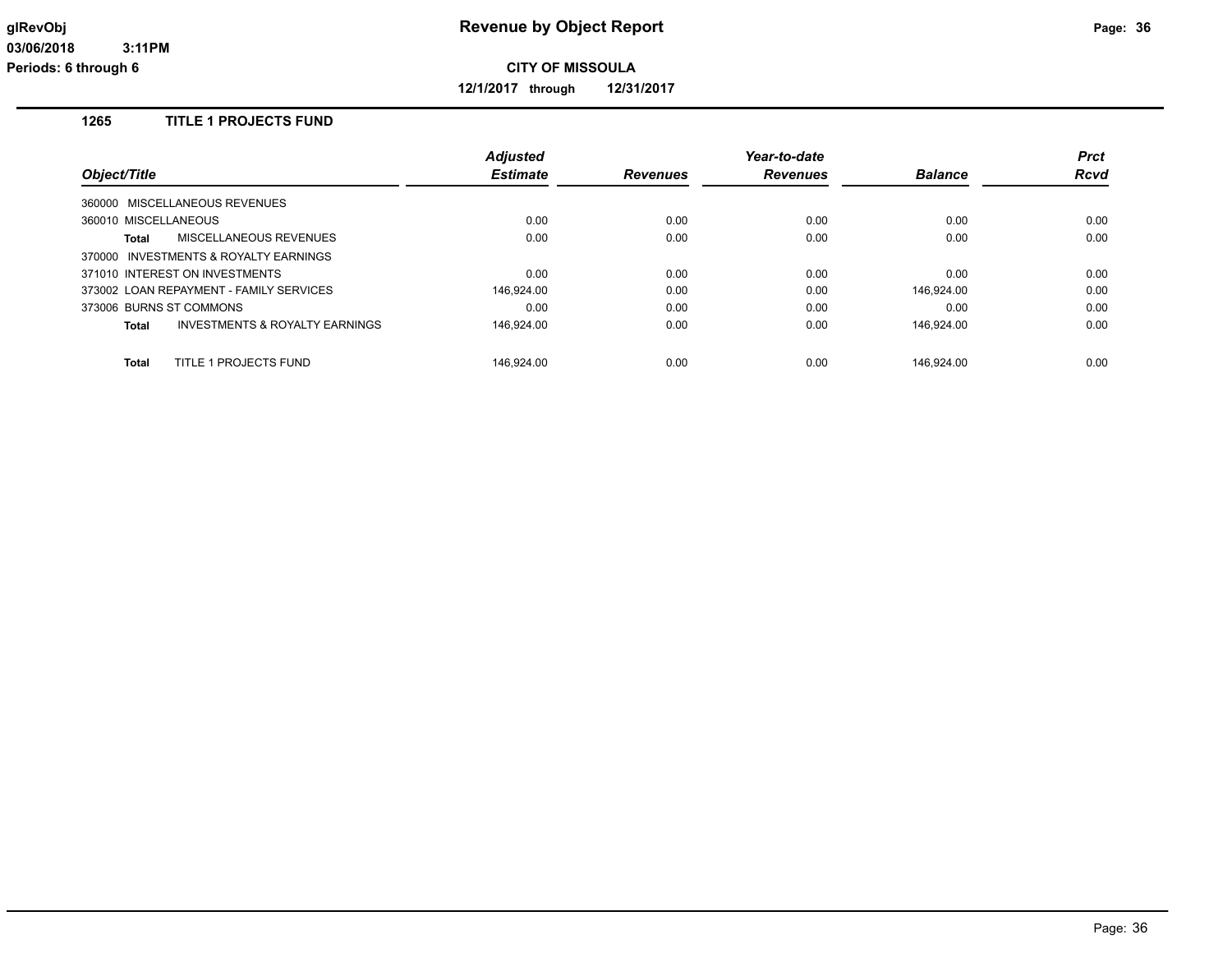**12/1/2017 through 12/31/2017**

#### **1396 PROGRAM INCOME REVOLVING LOAN PROGRAM 1396 PROGRAM INCOME REVOLVING LOAN PROGRAM**

|                                                           | <b>Adjusted</b> |                 | Year-to-date    |                | <b>Prct</b> |
|-----------------------------------------------------------|-----------------|-----------------|-----------------|----------------|-------------|
| Object/Title                                              | <b>Estimate</b> | <b>Revenues</b> | <b>Revenues</b> | <b>Balance</b> | Rcvd        |
| <b>INTERGOVERNMENTAL REVENUES</b><br>330000               |                 |                 |                 |                |             |
| 331010 GRANT - CDBG                                       | 0.00            | 0.00            | 0.00            | 0.00           | 0.00        |
| <b>INTERGOVERNMENTAL REVENUES</b><br>Total                | 0.00            | 0.00            | 0.00            | 0.00           | 0.00        |
| 360000 MISCELLANEOUS REVENUES                             |                 |                 |                 |                |             |
| 360005 LOAN REPAYMENTS                                    | 0.00            | 0.00            | 0.00            | 0.00           | 0.00        |
| 360010 MISCELLANEOUS                                      | 0.00            | 0.00            | 0.00            | 0.00           | 0.00        |
| 360013 REPAYMENT OF SEWER GRANT                           | 7,000.00        | 0.00            | 2,815.00        | 4,185.00       | 40.21       |
| 360014 REPAYMENT OF LOAN/MHA                              | 0.00            | 0.00            | 0.00            | 0.00           | 0.00        |
| 361013 CLOSED GRANT REPAYMENTS                            | 55,439.00       | 0.00            | 0.00            | 55,439.00      | 0.00        |
| MISCELLANEOUS REVENUES<br>Total                           | 62,439.00       | 0.00            | 2,815.00        | 59,624.00      | 4.51        |
| <b>INVESTMENTS &amp; ROYALTY EARNINGS</b><br>370000       |                 |                 |                 |                |             |
| 371010 INTEREST ON INVESTMENTS                            | 0.00            | 0.00            | 0.00            | 0.00           | 0.00        |
| 371020 GAIN/LOSS IN MARKET VALUE OF INVESTMENTS           | 0.00            | 0.00            | 0.00            | 0.00           | 0.00        |
| <b>INVESTMENTS &amp; ROYALTY EARNINGS</b><br><b>Total</b> | 0.00            | 0.00            | 0.00            | 0.00           | 0.00        |
| OTHER FINANCING SOURCES<br>380000                         |                 |                 |                 |                |             |
| 383026 TRANS FR CDBG                                      | 0.00            | 0.00            | 0.00            | 0.00           | 0.00        |
| OTHER FINANCING SOURCES<br>Total                          | 0.00            | 0.00            | 0.00            | 0.00           | 0.00        |
| PROGRAM INCOME REVOLVING LOAN PRO<br><b>Total</b>         | 62,439.00       | 0.00            | 2,815.00        | 59,624.00      | 4.51        |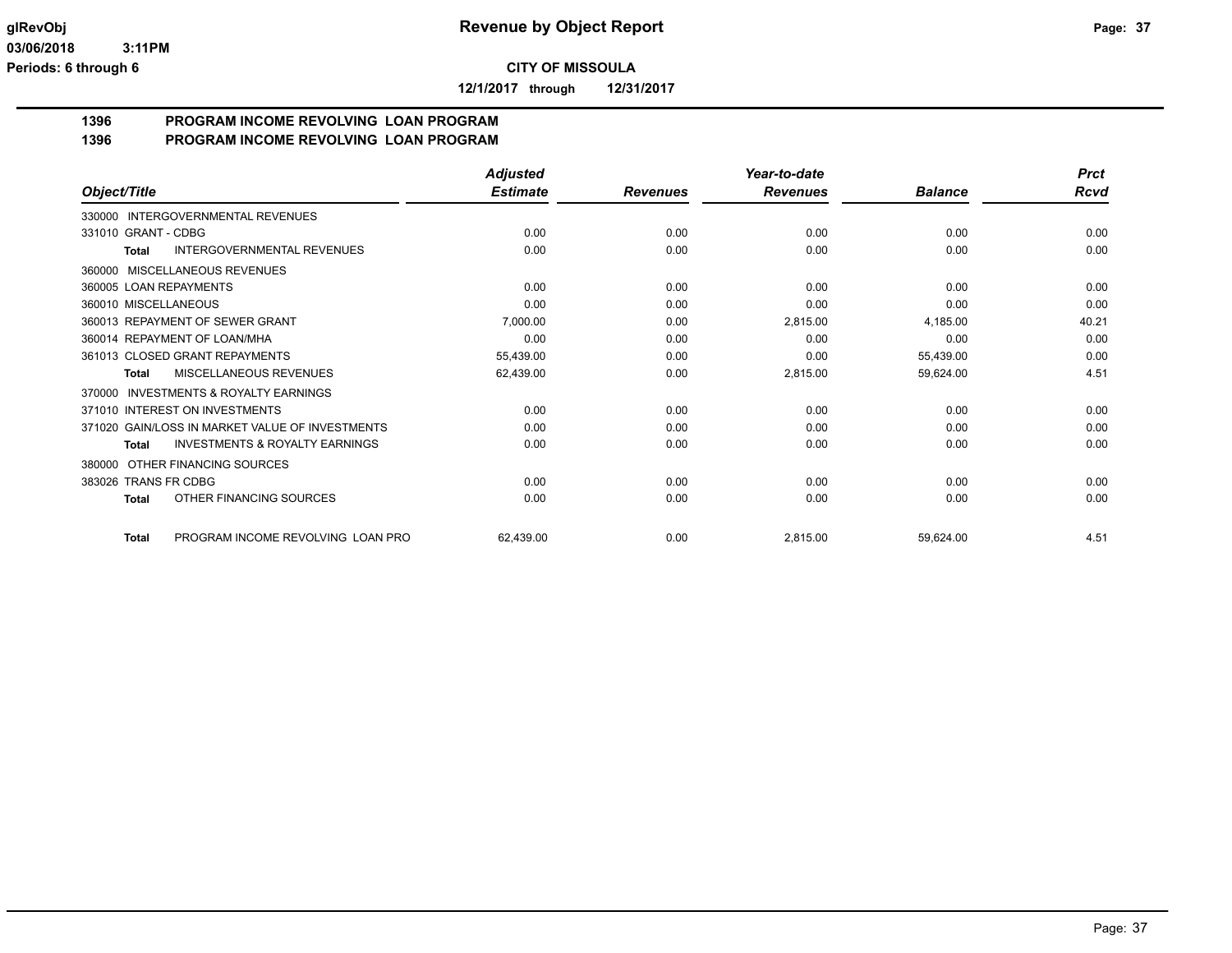**12/1/2017 through 12/31/2017**

## **1396 PROGRAM INCOME REVOLVING LOAN PROGRAM**

|                                                           | <b>Adjusted</b> |                 | Year-to-date    |                | <b>Prct</b> |
|-----------------------------------------------------------|-----------------|-----------------|-----------------|----------------|-------------|
| Object/Title                                              | <b>Estimate</b> | <b>Revenues</b> | <b>Revenues</b> | <b>Balance</b> | Rcvd        |
| INTERGOVERNMENTAL REVENUES<br>330000                      |                 |                 |                 |                |             |
| 331010 GRANT - CDBG                                       | 0.00            | 0.00            | 0.00            | 0.00           | 0.00        |
| <b>INTERGOVERNMENTAL REVENUES</b><br><b>Total</b>         | 0.00            | 0.00            | 0.00            | 0.00           | 0.00        |
| MISCELLANEOUS REVENUES<br>360000                          |                 |                 |                 |                |             |
| 360005 LOAN REPAYMENTS                                    | 0.00            | 0.00            | 0.00            | 0.00           | 0.00        |
| 360010 MISCELLANEOUS                                      | 0.00            | 0.00            | 0.00            | 0.00           | 0.00        |
| 360013 REPAYMENT OF SEWER GRANT                           | 7,000.00        | 0.00            | 2,815.00        | 4,185.00       | 40.21       |
| 360014 REPAYMENT OF LOAN/MHA                              | 0.00            | 0.00            | 0.00            | 0.00           | 0.00        |
| 361013 CLOSED GRANT REPAYMENTS                            | 55,439.00       | 0.00            | 0.00            | 55,439.00      | 0.00        |
| MISCELLANEOUS REVENUES<br><b>Total</b>                    | 62,439.00       | 0.00            | 2,815.00        | 59,624.00      | 4.51        |
| <b>INVESTMENTS &amp; ROYALTY EARNINGS</b><br>370000       |                 |                 |                 |                |             |
| 371010 INTEREST ON INVESTMENTS                            | 0.00            | 0.00            | 0.00            | 0.00           | 0.00        |
| 371020 GAIN/LOSS IN MARKET VALUE OF INVESTMENT            | 0.00            | 0.00            | 0.00            | 0.00           | 0.00        |
| <b>INVESTMENTS &amp; ROYALTY EARNINGS</b><br><b>Total</b> | 0.00            | 0.00            | 0.00            | 0.00           | 0.00        |
| OTHER FINANCING SOURCES<br>380000                         |                 |                 |                 |                |             |
| 383026 TRANS FR CDBG                                      | 0.00            | 0.00            | 0.00            | 0.00           | 0.00        |
| OTHER FINANCING SOURCES<br><b>Total</b>                   | 0.00            | 0.00            | 0.00            | 0.00           | 0.00        |
| PROGRAM INCOME REVOLVING LOAN PRC<br><b>Total</b>         | 62,439.00       | 0.00            | 2,815.00        | 59,624.00      | 4.51        |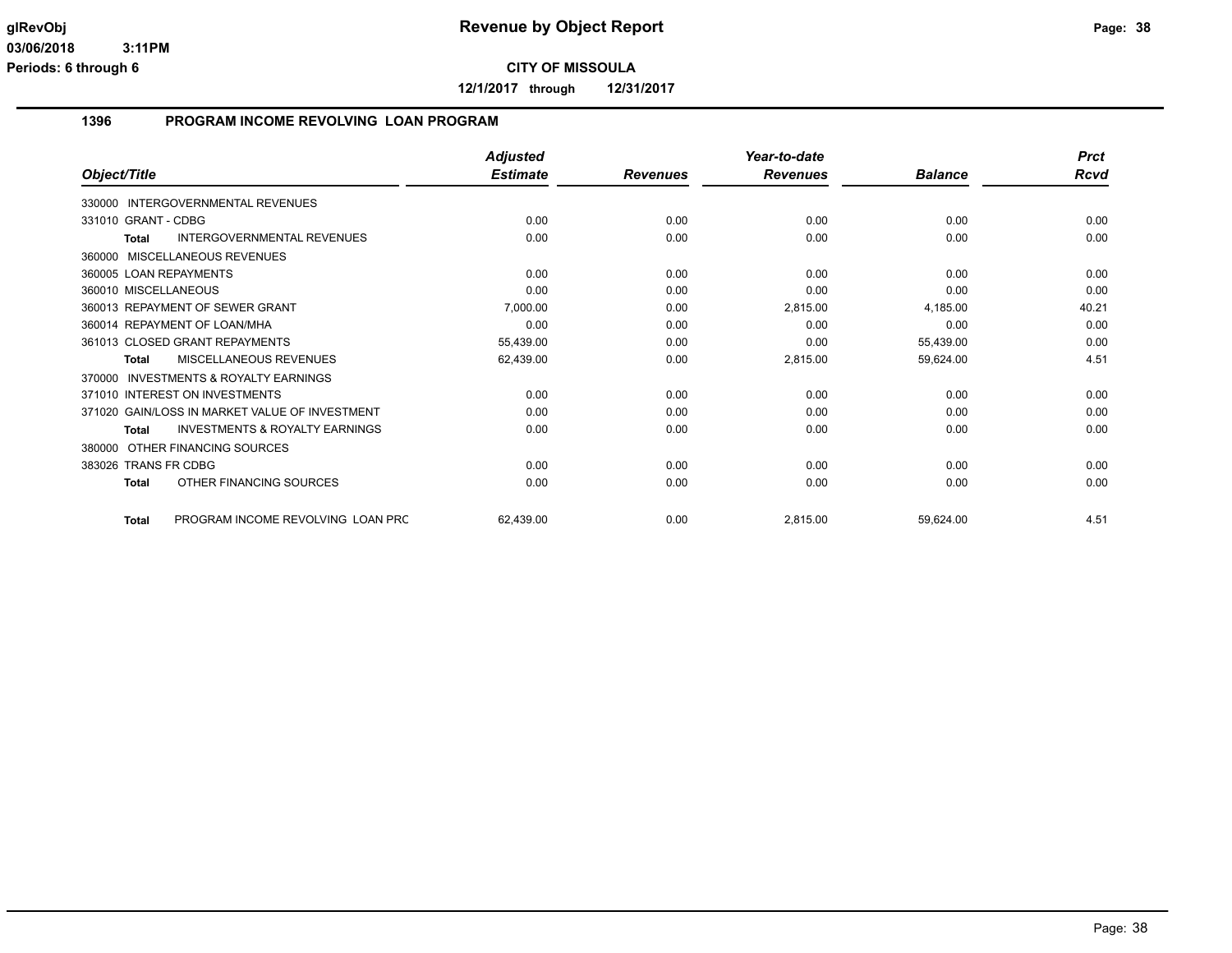**12/1/2017 through 12/31/2017**

#### **1397 STATE HOME PROGRAM INCOME**

#### **1397 STATE HOME PROGRAM INCOME**

|                                                    | <b>Adjusted</b> |                 | Year-to-date    |                | <b>Prct</b> |
|----------------------------------------------------|-----------------|-----------------|-----------------|----------------|-------------|
| Object/Title                                       | <b>Estimate</b> | <b>Revenues</b> | <b>Revenues</b> | <b>Balance</b> | <b>Rcvd</b> |
| 330000 INTERGOVERNMENTAL REVENUES                  |                 |                 |                 |                |             |
| 331003 STATE HOME PROGRAM INCOME                   | 0.00            | 0.00            | 0.00            | 0.00           | 0.00        |
| INTERGOVERNMENTAL REVENUES<br>Total                | 0.00            | 0.00            | 0.00            | 0.00           | 0.00        |
| 360000 MISCELLANEOUS REVENUES                      |                 |                 |                 |                |             |
| 360005 LOAN REPAYMENTS                             | 0.00            | 0.00            | 0.00            | 0.00           | 0.00        |
| MISCELLANEOUS REVENUES<br>Total                    | 0.00            | 0.00            | 0.00            | 0.00           | 0.00        |
| 370000 INVESTMENTS & ROYALTY EARNINGS              |                 |                 |                 |                |             |
| 371010 INTEREST ON INVESTMENTS                     | 0.00            | 0.00            | 0.00            | 0.00           | 0.00        |
| <b>INVESTMENTS &amp; ROYALTY EARNINGS</b><br>Total | 0.00            | 0.00            | 0.00            | 0.00           | 0.00        |
|                                                    |                 |                 |                 |                |             |
| STATE HOME PROGRAM INCOME<br><b>Total</b>          | 0.00            | 0.00            | 0.00            | 0.00           | 0.00        |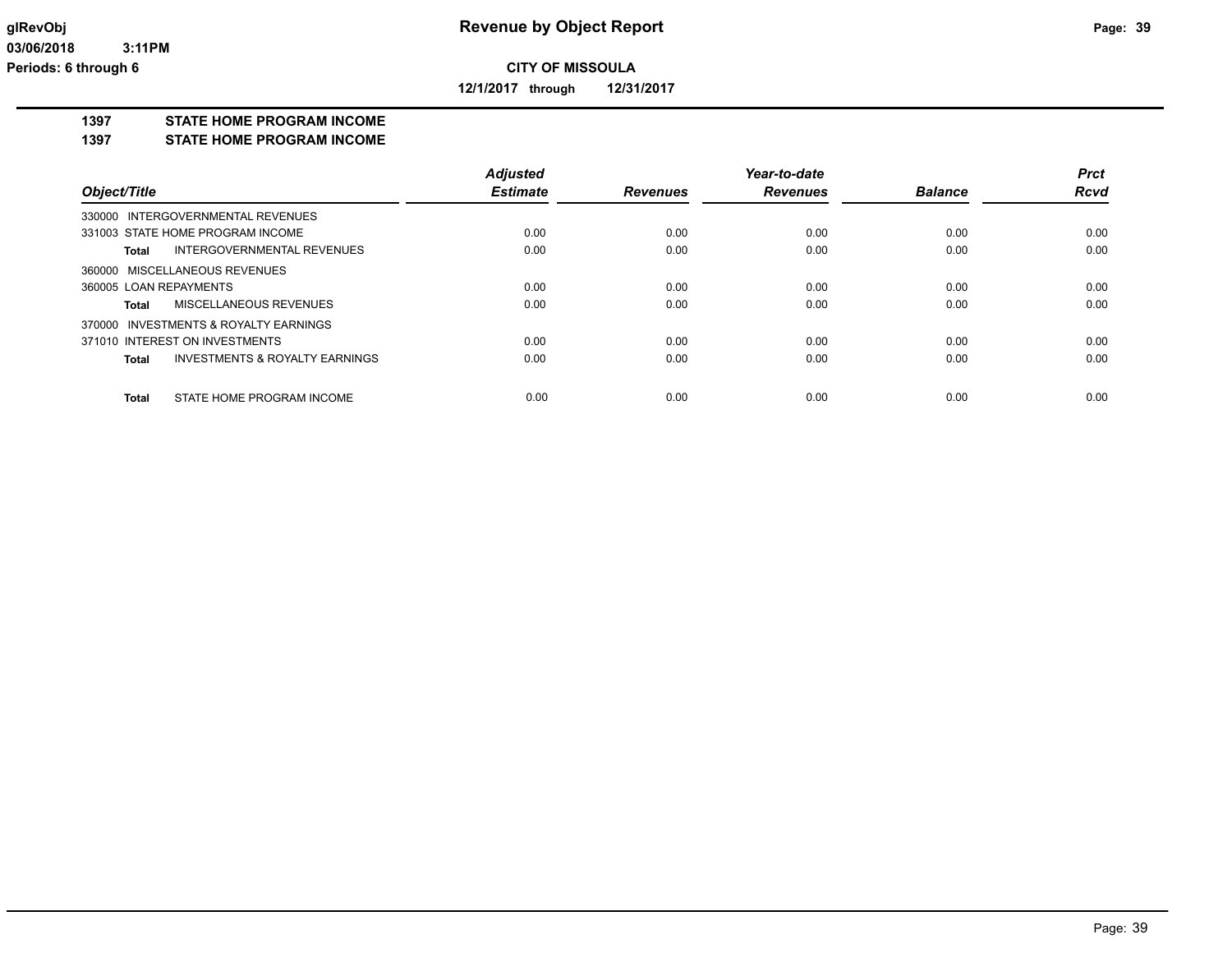**12/1/2017 through 12/31/2017**

# **1397 STATE HOME PROGRAM INCOME**

| Object/Title                                       | <b>Adjusted</b><br><b>Estimate</b> | <b>Revenues</b> | Year-to-date<br><b>Revenues</b> | <b>Balance</b> | <b>Prct</b><br><b>Rcvd</b> |
|----------------------------------------------------|------------------------------------|-----------------|---------------------------------|----------------|----------------------------|
| 330000 INTERGOVERNMENTAL REVENUES                  |                                    |                 |                                 |                |                            |
| 331003 STATE HOME PROGRAM INCOME                   | 0.00                               | 0.00            | 0.00                            | 0.00           | 0.00                       |
| INTERGOVERNMENTAL REVENUES<br>Total                | 0.00                               | 0.00            | 0.00                            | 0.00           | 0.00                       |
| 360000 MISCELLANEOUS REVENUES                      |                                    |                 |                                 |                |                            |
| 360005 LOAN REPAYMENTS                             | 0.00                               | 0.00            | 0.00                            | 0.00           | 0.00                       |
| MISCELLANEOUS REVENUES<br>Total                    | 0.00                               | 0.00            | 0.00                            | 0.00           | 0.00                       |
| 370000 INVESTMENTS & ROYALTY EARNINGS              |                                    |                 |                                 |                |                            |
| 371010 INTEREST ON INVESTMENTS                     | 0.00                               | 0.00            | 0.00                            | 0.00           | 0.00                       |
| <b>INVESTMENTS &amp; ROYALTY EARNINGS</b><br>Total | 0.00                               | 0.00            | 0.00                            | 0.00           | 0.00                       |
| STATE HOME PROGRAM INCOME<br><b>Total</b>          | 0.00                               | 0.00            | 0.00                            | 0.00           | 0.00                       |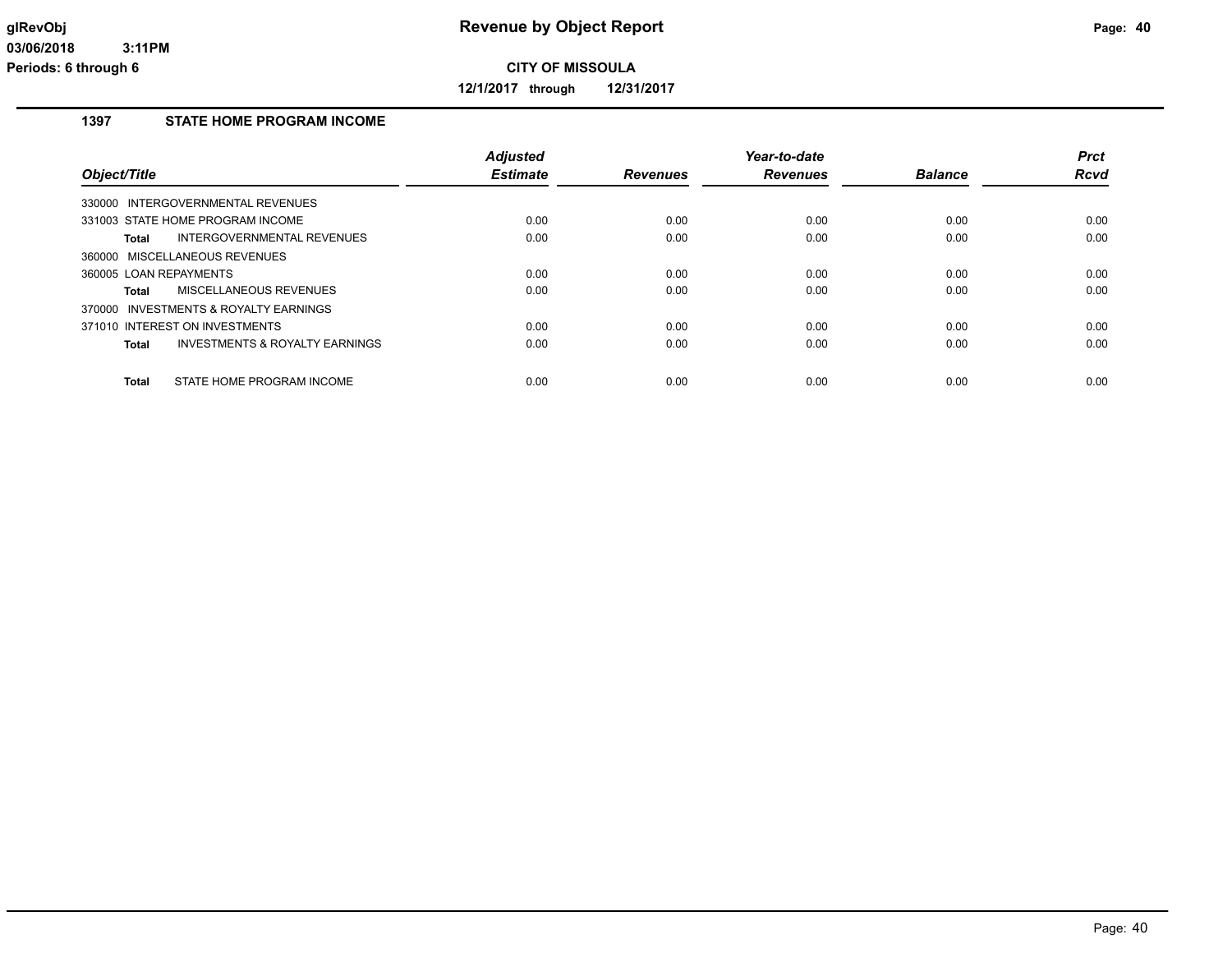**12/1/2017 through 12/31/2017**

# **2250 PLANNING FUND**

**2250 PLANNING FUND**

|                         |                                           | <b>Adjusted</b> |                 | Year-to-date    |                | <b>Prct</b> |
|-------------------------|-------------------------------------------|-----------------|-----------------|-----------------|----------------|-------------|
| Object/Title            |                                           | <b>Estimate</b> | <b>Revenues</b> | <b>Revenues</b> | <b>Balance</b> | <b>Rcvd</b> |
|                         | 330000 INTERGOVERNMENTAL REVENUES         |                 |                 |                 |                |             |
| 331055 FTA GRANT        |                                           | 0.00            | 0.00            | 0.00            | 0.00           | 0.00        |
| 331056 MDT FEDERAL CMAQ |                                           | 0.00            | 0.00            | 0.00            | 0.00           | 0.00        |
|                         | 331170 HISTORICAL PRESERVATION GRANT      | 5,500.00        | 0.00            | 5,500.00        | 0.00           | 100.00      |
|                         | 336023 STATE CONTRIB. - PERS              | 0.00            | 36.48           | 174.42          | $-174.42$      | 0.00        |
|                         | 338100 PLANNING MILLS PASSED THRU COUNTY  | 324,069.00      | 300,000.00      | 300,000.00      | 24,069.00      | 92.57       |
| <b>Total</b>            | <b>INTERGOVERNMENTAL REVENUES</b>         | 329,569.00      | 300,036.48      | 305,674.42      | 23,894.58      | 92.75       |
| 370000                  | INVESTMENTS & ROYALTY EARNINGS            |                 |                 |                 |                |             |
|                         | 371010 INTEREST ON INVESTMENTS            | 0.00            | 0.00            | 0.00            | 0.00           | 0.00        |
| <b>Total</b>            | <b>INVESTMENTS &amp; ROYALTY EARNINGS</b> | 0.00            | 0.00            | 0.00            | 0.00           | 0.00        |
| 380000                  | OTHER FINANCING SOURCES                   |                 |                 |                 |                |             |
| 383029 TRANS FR GENERAL |                                           | 121,989.00      | 60,994.50       | 60,994.50       | 60,994.50      | 50.00       |
| <b>Total</b>            | OTHER FINANCING SOURCES                   | 121,989.00      | 60,994.50       | 60,994.50       | 60,994.50      | 50.00       |
| <b>Total</b>            | <b>PLANNING FUND</b>                      | 451,558.00      | 361,030.98      | 366,668.92      | 84,889.08      | 81.20       |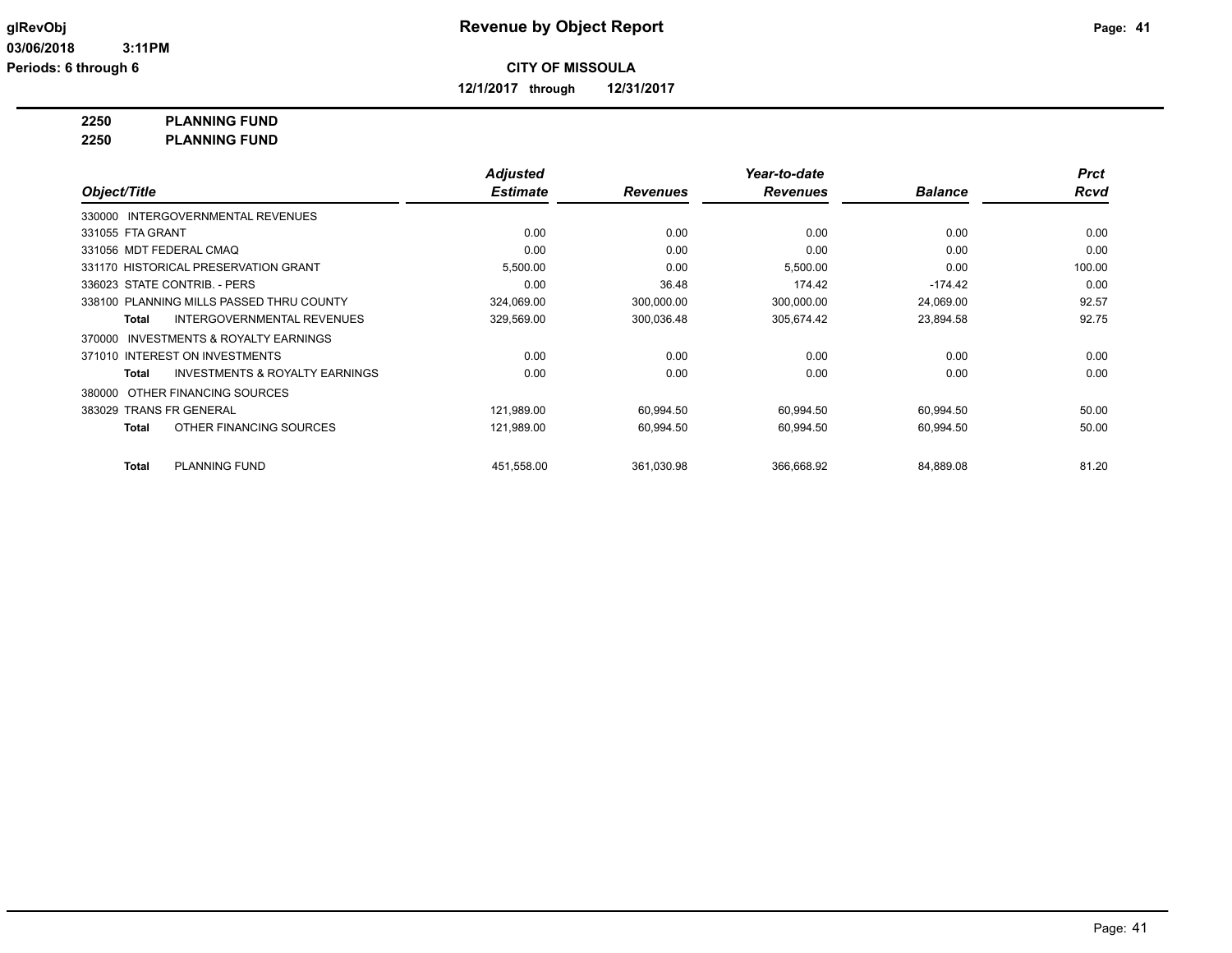**12/1/2017 through 12/31/2017**

#### **2250 PLANNING FUND**

| Object/Title     |                                          | <b>Adjusted</b><br><b>Estimate</b> | <b>Revenues</b> | Year-to-date<br><b>Revenues</b> | <b>Balance</b> | <b>Prct</b><br><b>Rcvd</b> |
|------------------|------------------------------------------|------------------------------------|-----------------|---------------------------------|----------------|----------------------------|
|                  | 330000 INTERGOVERNMENTAL REVENUES        |                                    |                 |                                 |                |                            |
| 331055 FTA GRANT |                                          | 0.00                               | 0.00            | 0.00                            | 0.00           | 0.00                       |
|                  | 331056 MDT FEDERAL CMAQ                  | 0.00                               | 0.00            | 0.00                            | 0.00           | 0.00                       |
|                  | 331170 HISTORICAL PRESERVATION GRANT     | 5,500.00                           | 0.00            | 5,500.00                        | 0.00           | 100.00                     |
|                  | 336023 STATE CONTRIB. - PERS             | 0.00                               | 36.48           | 174.42                          | $-174.42$      | 0.00                       |
|                  | 338100 PLANNING MILLS PASSED THRU COUNTY | 324,069.00                         | 300,000.00      | 300,000.00                      | 24,069.00      | 92.57                      |
| Total            | INTERGOVERNMENTAL REVENUES               | 329,569.00                         | 300,036.48      | 305,674.42                      | 23,894.58      | 92.75                      |
| 370000           | INVESTMENTS & ROYALTY EARNINGS           |                                    |                 |                                 |                |                            |
|                  | 371010 INTEREST ON INVESTMENTS           | 0.00                               | 0.00            | 0.00                            | 0.00           | 0.00                       |
| <b>Total</b>     | INVESTMENTS & ROYALTY EARNINGS           | 0.00                               | 0.00            | 0.00                            | 0.00           | 0.00                       |
| 380000           | OTHER FINANCING SOURCES                  |                                    |                 |                                 |                |                            |
|                  | 383029 TRANS FR GENERAL                  | 121,989.00                         | 60,994.50       | 60,994.50                       | 60,994.50      | 50.00                      |
| <b>Total</b>     | OTHER FINANCING SOURCES                  | 121,989.00                         | 60,994.50       | 60,994.50                       | 60,994.50      | 50.00                      |
| <b>Total</b>     | <b>PLANNING FUND</b>                     | 451.558.00                         | 361.030.98      | 366.668.92                      | 84,889.08      | 81.20                      |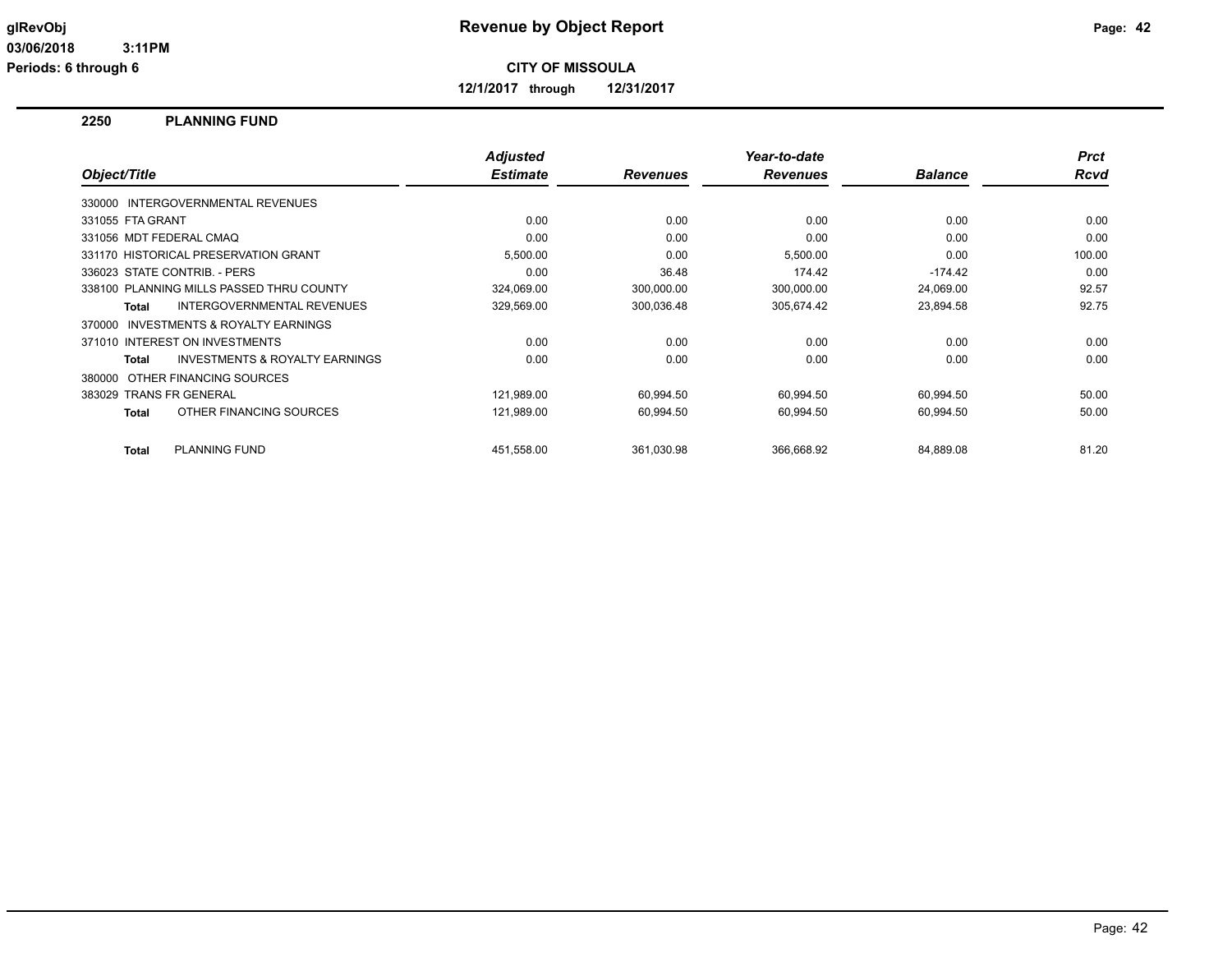**12/1/2017 through 12/31/2017**

# **2310 PUBLIC SAFETY INFORMATION SYSTEMS**

# **2310 PUBLIC SAFETY INFORMATION SYSTEMS**

|                                                   | <b>Adjusted</b> |                 | Year-to-date    |                | <b>Prct</b> |
|---------------------------------------------------|-----------------|-----------------|-----------------|----------------|-------------|
| Object/Title                                      | <b>Estimate</b> | <b>Revenues</b> | <b>Revenues</b> | <b>Balance</b> | <b>Rcvd</b> |
| 330000 INTERGOVERNMENTAL REVENUES                 |                 |                 |                 |                |             |
| 330000 INTERGOVERNMENTAL REVENUES                 | 18.000.00       | 9.300.00        | 18.000.00       | 0.00           | 100.00      |
| INTERGOVERNMENTAL REVENUES<br>Total               | 18.000.00       | 9.300.00        | 18.000.00       | 0.00           | 100.00      |
| 380000 OTHER FINANCING SOURCES                    |                 |                 |                 |                |             |
| 383029 TRANS FR GENERAL                           | 6.000.00        | 6,000.00        | 6.000.00        | 0.00           | 100.00      |
| OTHER FINANCING SOURCES<br>Total                  | 6,000.00        | 6,000.00        | 6,000.00        | 0.00           | 100.00      |
|                                                   |                 |                 |                 |                |             |
| <b>Total</b><br>PUBLIC SAFETY INFORMATION SYSTEMS | 24,000.00       | 15.300.00       | 24.000.00       | 0.00           | 100.00      |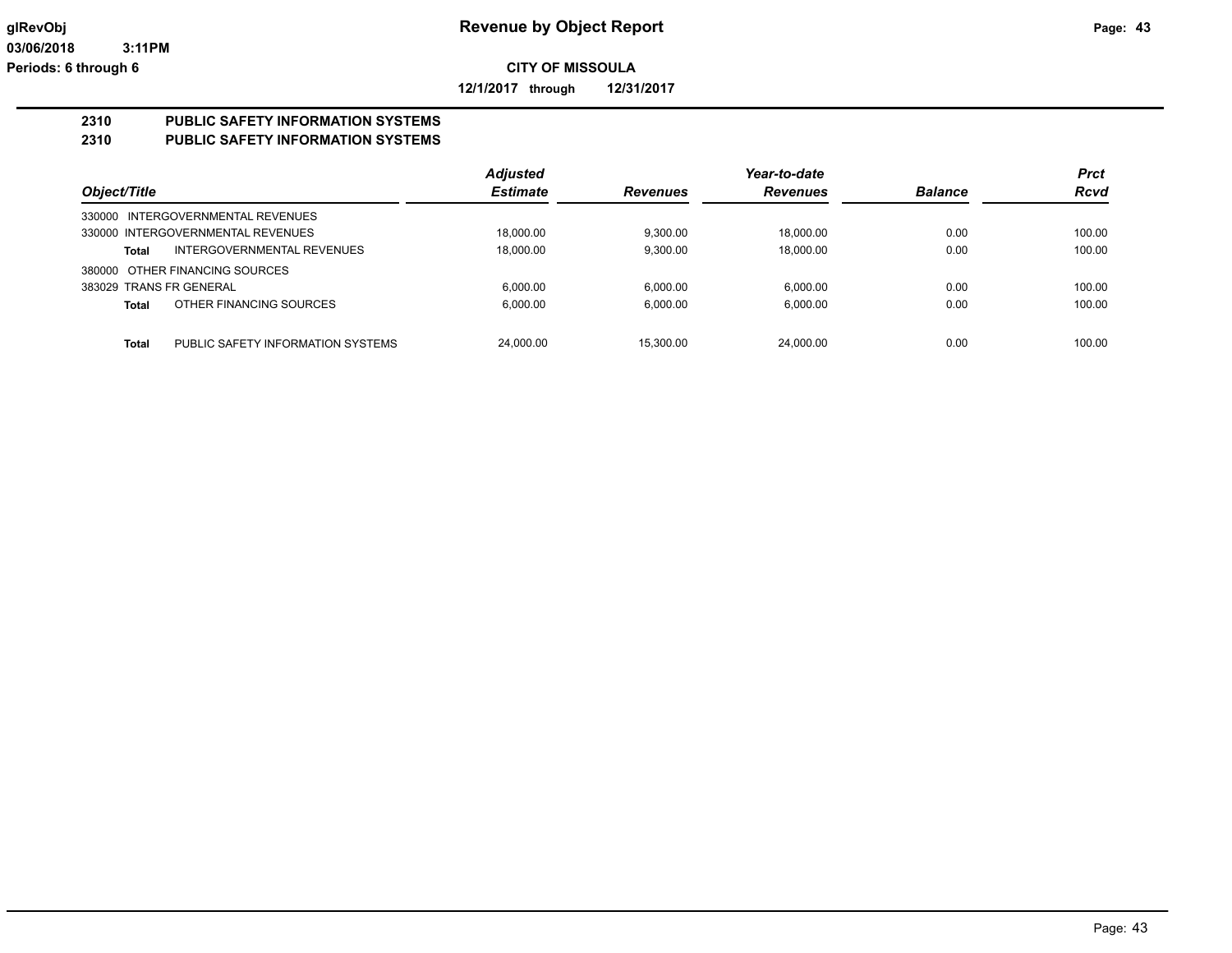**12/1/2017 through 12/31/2017**

# **2310 PUBLIC SAFETY INFORMATION SYSTEMS**

|                         |                                   | <b>Adjusted</b> |                 | Year-to-date    |                | <b>Prct</b> |
|-------------------------|-----------------------------------|-----------------|-----------------|-----------------|----------------|-------------|
| Object/Title            |                                   | <b>Estimate</b> | <b>Revenues</b> | <b>Revenues</b> | <b>Balance</b> | <b>Rcvd</b> |
|                         | 330000 INTERGOVERNMENTAL REVENUES |                 |                 |                 |                |             |
|                         | 330000 INTERGOVERNMENTAL REVENUES | 18.000.00       | 9.300.00        | 18.000.00       | 0.00           | 100.00      |
| Total                   | INTERGOVERNMENTAL REVENUES        | 18.000.00       | 9.300.00        | 18.000.00       | 0.00           | 100.00      |
|                         | 380000 OTHER FINANCING SOURCES    |                 |                 |                 |                |             |
| 383029 TRANS FR GENERAL |                                   | 6.000.00        | 6.000.00        | 6.000.00        | 0.00           | 100.00      |
| <b>Total</b>            | OTHER FINANCING SOURCES           | 6.000.00        | 6.000.00        | 6.000.00        | 0.00           | 100.00      |
| <b>Total</b>            | PUBLIC SAFETY INFORMATION SYSTEMS | 24.000.00       | 15.300.00       | 24.000.00       | 0.00           | 100.00      |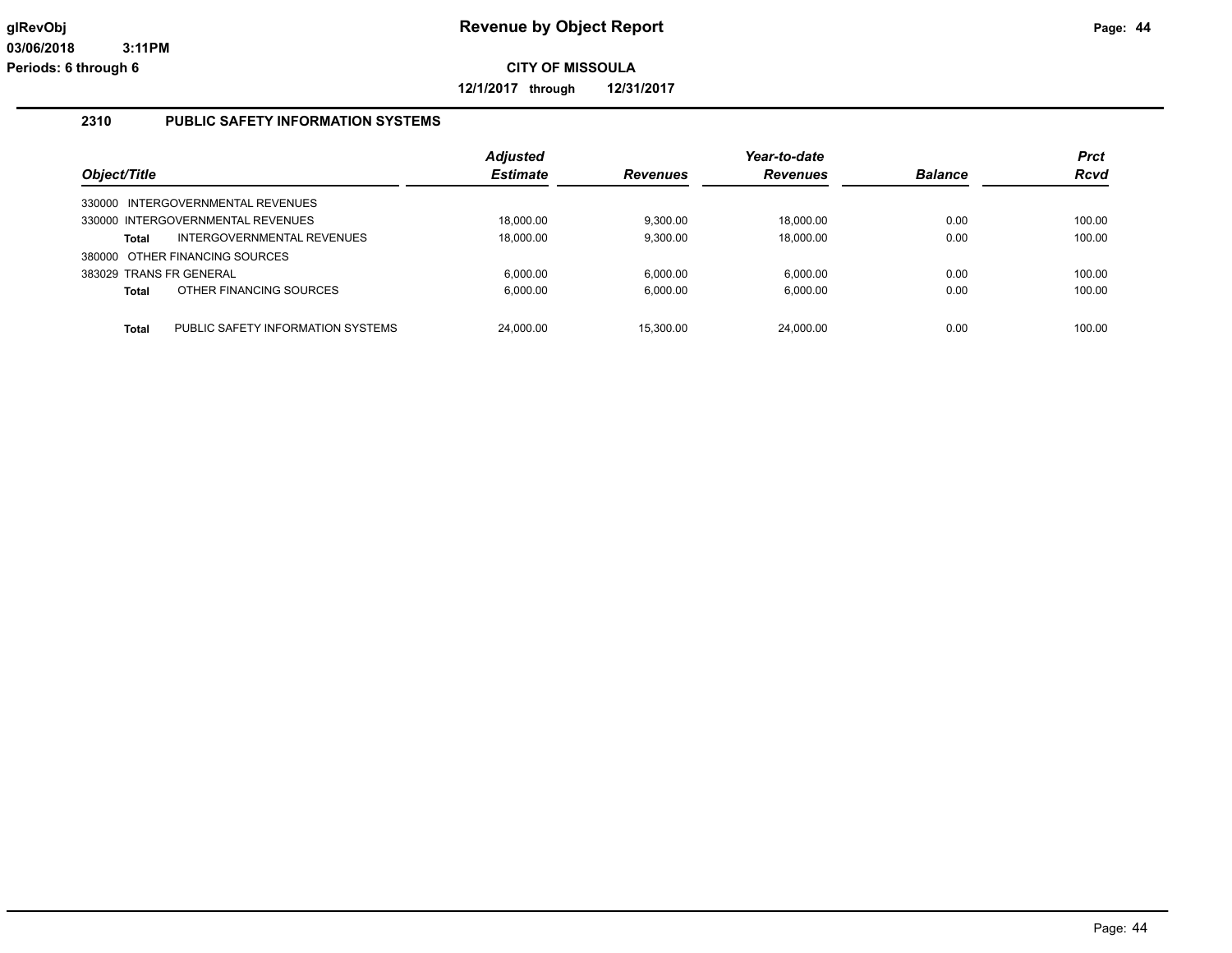**12/1/2017 through 12/31/2017**

**2321 IMPACT FEE FUND**

**2321 IMPACT FEE FUND**

|                                                     | <b>Adjusted</b> |                 | Year-to-date    |                 | <b>Prct</b> |
|-----------------------------------------------------|-----------------|-----------------|-----------------|-----------------|-------------|
| Object/Title                                        | <b>Estimate</b> | <b>Revenues</b> | <b>Revenues</b> | <b>Balance</b>  | <b>Rcvd</b> |
| 340000 CHARGES FOR SERVICES                         |                 |                 |                 |                 |             |
| 341032 IMPACT FEE CLEARING ACCOUNT                  | 0.00            | 116,376.34      | 1.163.052.31    | $-1,163,052.31$ | 0.00        |
| 341033 IMPACT FEES-PARKS SHARE                      | 299,000.00      | 0.00            | 0.00            | 299,000.00      | 0.00        |
| 341034 IMPACT FEES-FIRE SHARE                       | 110,000.00      | 0.00            | 0.00            | 110,000.00      | 0.00        |
| 341035 IMPACT FEES-POLICE SHARE                     | 19.000.00       | 0.00            | 0.00            | 19.000.00       | 0.00        |
| 341036 IMPACT FEES-COMMUNITY SERVICE SHARE          | 236,000.00      | 0.00            | 0.00            | 236,000.00      | 0.00        |
| 341037 IMPACT FEE-ROAD SHARE                        | 1,136,000.00    | 0.00            | 0.00            | 1,136,000.00    | 0.00        |
| <b>CHARGES FOR SERVICES</b><br>Total                | 1,800,000.00    | 116,376.34      | 1,163,052.31    | 636,947.69      | 64.61       |
| <b>INVESTMENTS &amp; ROYALTY EARNINGS</b><br>370000 |                 |                 |                 |                 |             |
| 371010 INTEREST ON INVESTMENTS                      | 0.00            | 0.00            | 0.00            | 0.00            | 0.00        |
| <b>INVESTMENTS &amp; ROYALTY EARNINGS</b><br>Total  | 0.00            | 0.00            | 0.00            | 0.00            | 0.00        |
| <b>IMPACT FEE FUND</b><br>Total                     | 1,800,000.00    | 116,376.34      | 1,163,052.31    | 636,947.69      | 64.61       |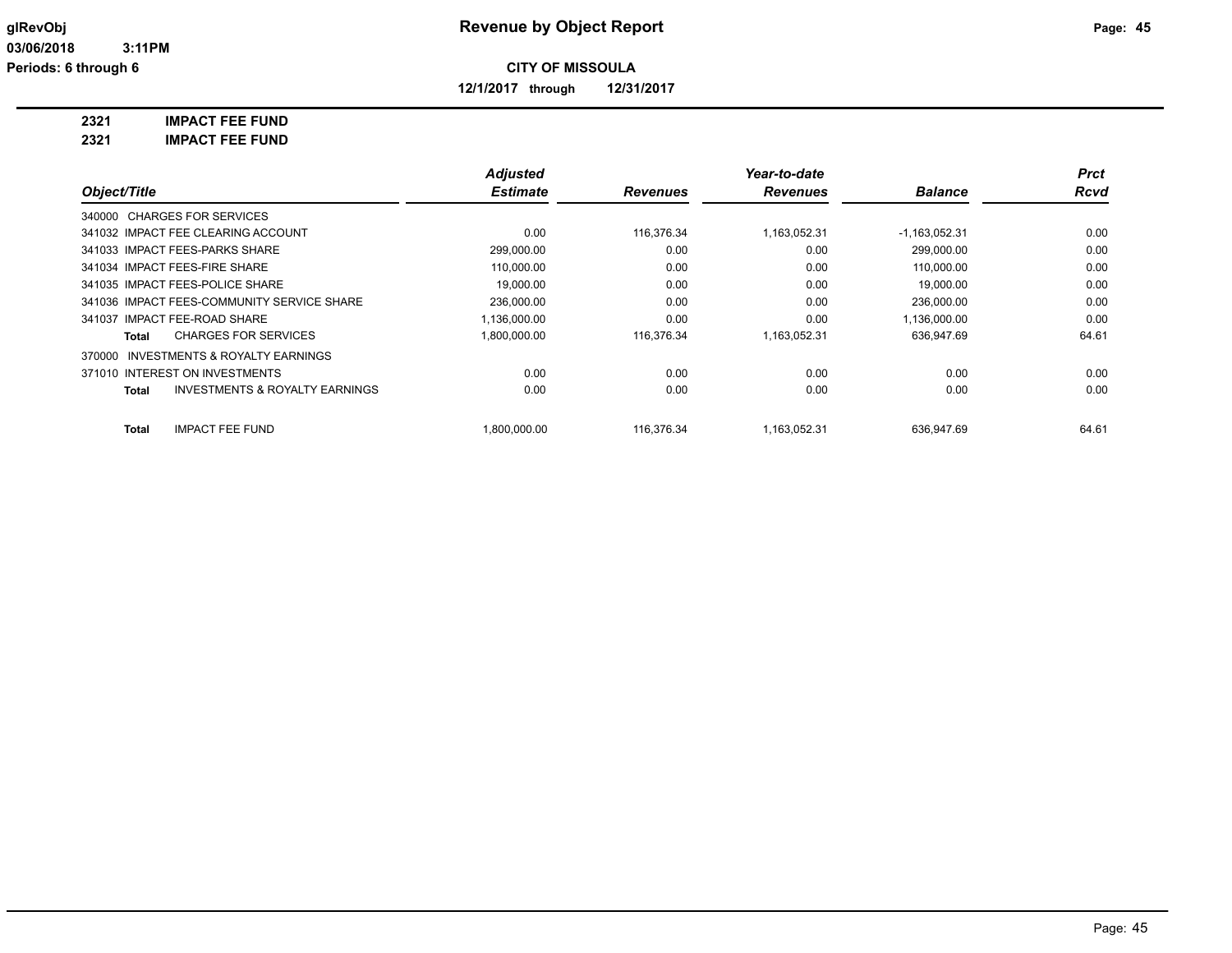**12/1/2017 through 12/31/2017**

#### **2321 IMPACT FEE FUND**

|                                                    | <b>Adjusted</b> |                 | Year-to-date    |                 | <b>Prct</b> |
|----------------------------------------------------|-----------------|-----------------|-----------------|-----------------|-------------|
| Object/Title                                       | <b>Estimate</b> | <b>Revenues</b> | <b>Revenues</b> | <b>Balance</b>  | <b>Rcvd</b> |
| 340000 CHARGES FOR SERVICES                        |                 |                 |                 |                 |             |
| 341032 IMPACT FEE CLEARING ACCOUNT                 | 0.00            | 116,376.34      | 1,163,052.31    | $-1,163,052.31$ | 0.00        |
| 341033 IMPACT FEES-PARKS SHARE                     | 299.000.00      | 0.00            | 0.00            | 299.000.00      | 0.00        |
| 341034 IMPACT FEES-FIRE SHARE                      | 110.000.00      | 0.00            | 0.00            | 110.000.00      | 0.00        |
| 341035 IMPACT FEES-POLICE SHARE                    | 19.000.00       | 0.00            | 0.00            | 19.000.00       | 0.00        |
| 341036 IMPACT FEES-COMMUNITY SERVICE SHARE         | 236,000.00      | 0.00            | 0.00            | 236,000.00      | 0.00        |
| 341037 IMPACT FEE-ROAD SHARE                       | 1,136,000.00    | 0.00            | 0.00            | 1,136,000.00    | 0.00        |
| <b>CHARGES FOR SERVICES</b><br>Total               | 1,800,000.00    | 116,376.34      | 1,163,052.31    | 636,947.69      | 64.61       |
| 370000 INVESTMENTS & ROYALTY EARNINGS              |                 |                 |                 |                 |             |
| 371010 INTEREST ON INVESTMENTS                     | 0.00            | 0.00            | 0.00            | 0.00            | 0.00        |
| <b>INVESTMENTS &amp; ROYALTY EARNINGS</b><br>Total | 0.00            | 0.00            | 0.00            | 0.00            | 0.00        |
| <b>IMPACT FEE FUND</b><br>Total                    | 1.800.000.00    | 116.376.34      | 1.163.052.31    | 636.947.69      | 64.61       |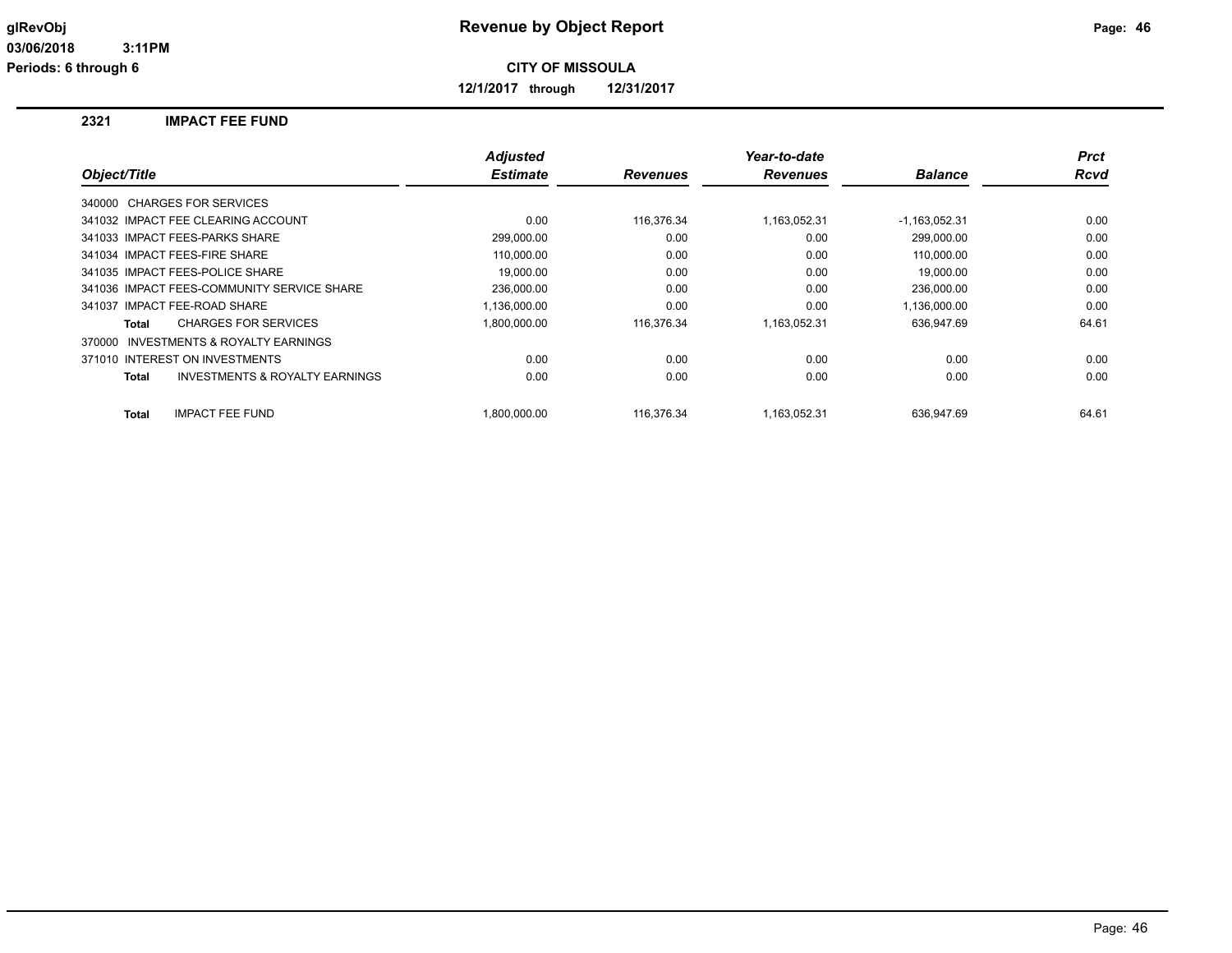**12/1/2017 through 12/31/2017**

#### **2322 GEORGE ELMER/CATTLE DR INTERSECTION 2322 GEORGE ELMER/CATTLE DR INTERSECTION**

|              |                                            | <b>Adjusted</b> |                 | Year-to-date    |                | <b>Prct</b> |
|--------------|--------------------------------------------|-----------------|-----------------|-----------------|----------------|-------------|
| Object/Title |                                            | <b>Estimate</b> | <b>Revenues</b> | <b>Revenues</b> | <b>Balance</b> | <b>Rcvd</b> |
|              | 360000 MISCELLANEOUS REVENUES              |                 |                 |                 |                |             |
|              | 365000 DEVELOPER CONRIBUTIONS              | 15,000.00       | 0.00            | 0.00            | 15.000.00      | 0.00        |
| <b>Total</b> | MISCELLANEOUS REVENUES                     | 15.000.00       | 0.00            | 0.00            | 15.000.00      | 0.00        |
| Total        | <b>GEORGE ELMER/CATTLE DR INTERSECTION</b> | 15.000.00       | 0.00            | 0.00            | 15.000.00      | 0.00        |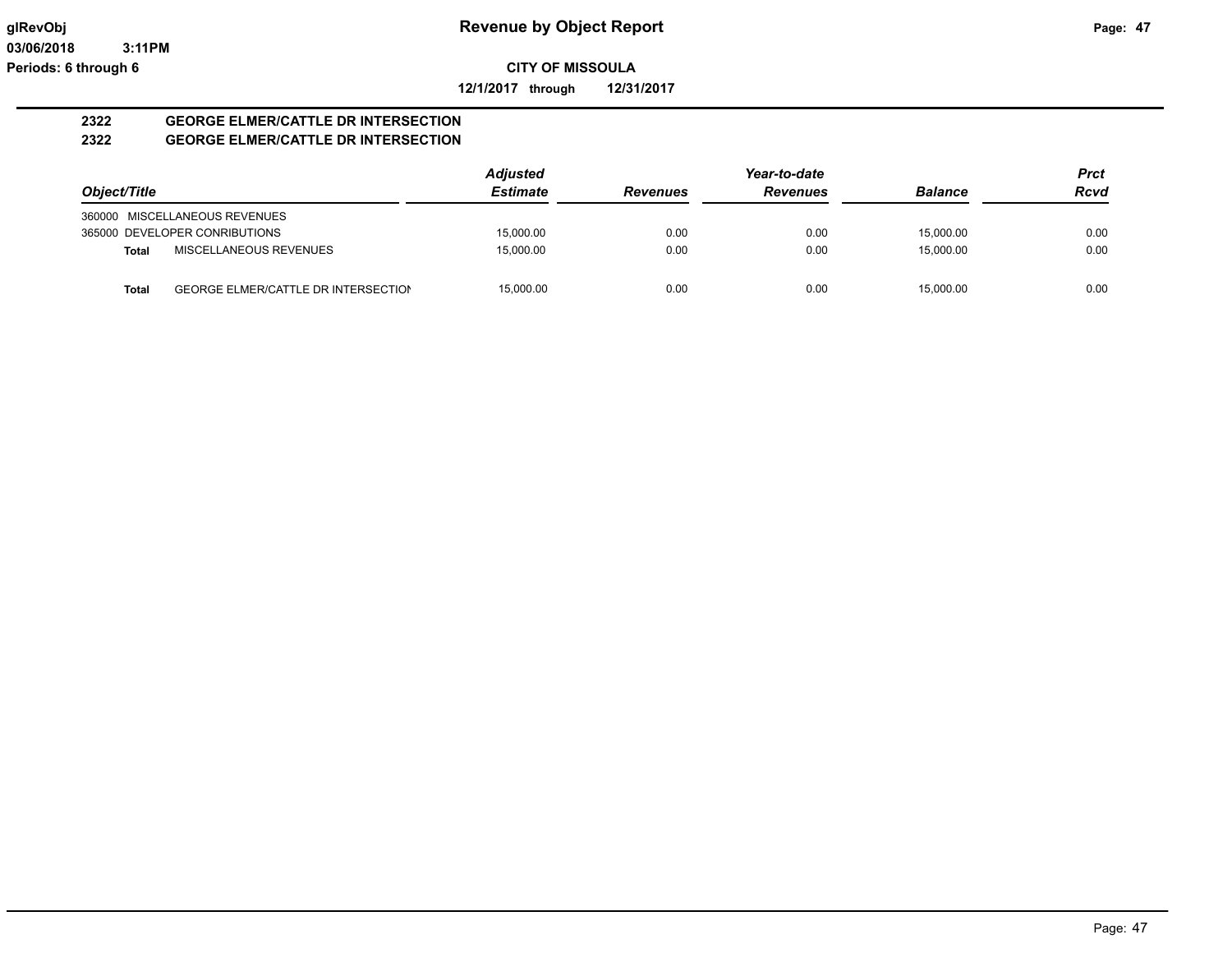**12/1/2017 through 12/31/2017**

## **2322 GEORGE ELMER/CATTLE DR INTERSECTION**

|              |                                            | <b>Adjusted</b> |                 | Year-to-date    |                | Prct |
|--------------|--------------------------------------------|-----------------|-----------------|-----------------|----------------|------|
| Object/Title |                                            | <b>Estimate</b> | <b>Revenues</b> | <b>Revenues</b> | <b>Balance</b> | Rcvd |
|              | 360000 MISCELLANEOUS REVENUES              |                 |                 |                 |                |      |
|              | 365000 DEVELOPER CONRIBUTIONS              | 15,000.00       | 0.00            | 0.00            | 15,000.00      | 0.00 |
| <b>Total</b> | MISCELLANEOUS REVENUES                     | 15,000.00       | 0.00            | 0.00            | 15,000.00      | 0.00 |
| <b>Total</b> | <b>GEORGE ELMER/CATTLE DR INTERSECTIOL</b> | 15,000.00       | 0.00            | 0.00            | 15.000.00      | 0.00 |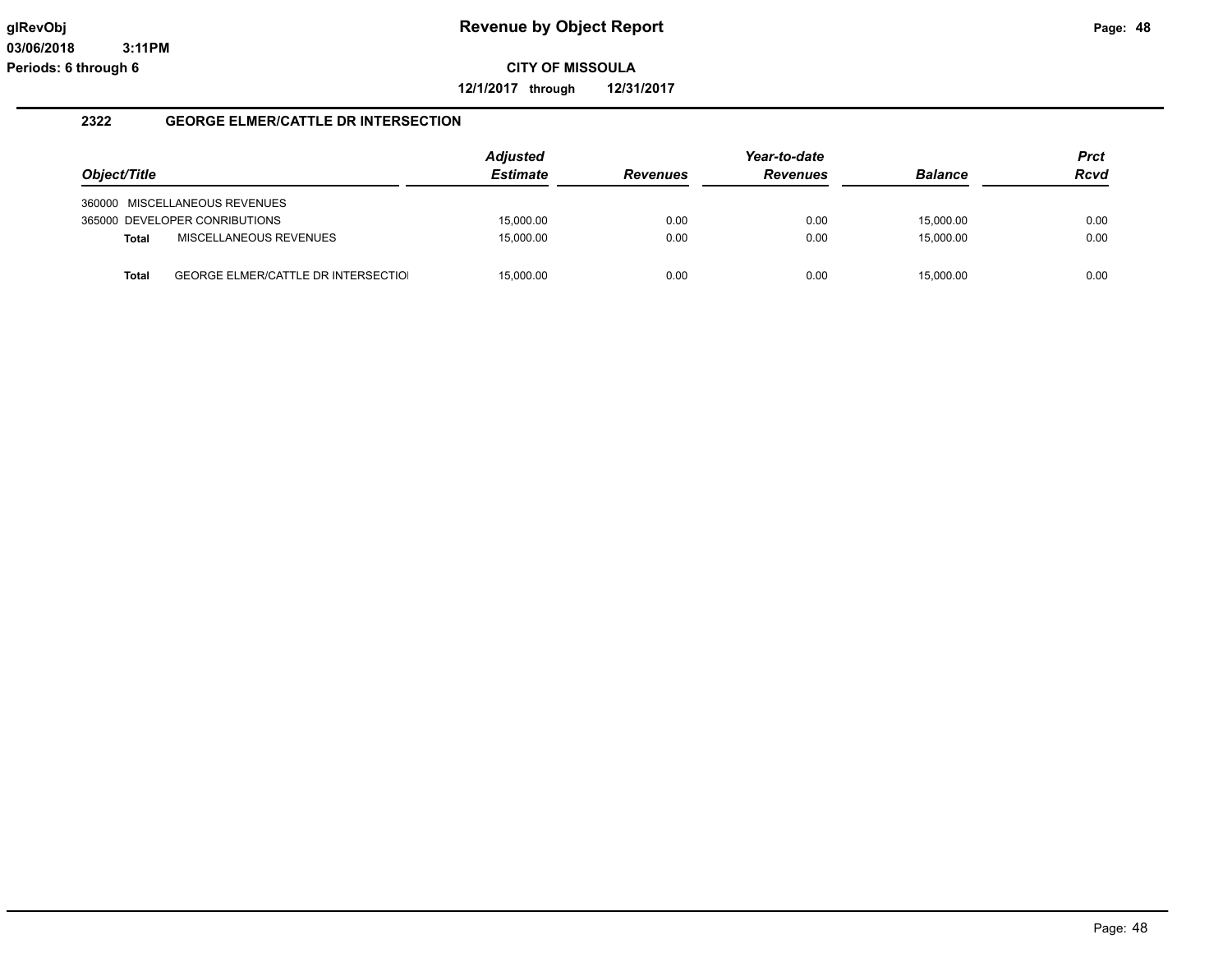**12/1/2017 through 12/31/2017**

# **2365 PUBLIC ART FUND**

**2365 PUBLIC ART FUND**

|                                                   | <b>Adjusted</b> |                 | Year-to-date    |                | <b>Prct</b> |
|---------------------------------------------------|-----------------|-----------------|-----------------|----------------|-------------|
| Object/Title                                      | <b>Estimate</b> | <b>Revenues</b> | <b>Revenues</b> | <b>Balance</b> | <b>Rcvd</b> |
| 330000 INTERGOVERNMENTAL REVENUES                 |                 |                 |                 |                |             |
| 337000 LOCAL GRANTS                               | 7,500.00        | 0.00            | 0.00            | 7,500.00       | 0.00        |
| 337001 NEIGHBORHOOD COUNCIL GRANT/DONATION        | 0.00            | 0.00            | 4,500.00        | $-4,500.00$    | 0.00        |
| 337002 MRA GRANT                                  | 0.00            | 0.00            | 0.00            | 0.00           | 0.00        |
| <b>INTERGOVERNMENTAL REVENUES</b><br><b>Total</b> | 7,500.00        | 0.00            | 4,500.00        | 3,000.00       | 60.00       |
| 360000 MISCELLANEOUS REVENUES                     |                 |                 |                 |                |             |
| 360010 MISCELLANEOUS                              | 0.00            | 0.00            | 0.00            | 0.00           | 0.00        |
| 364040 INSURANCE AND DAMAGE RECOVERY              | 0.00            | 0.00            | 0.00            | 0.00           | 0.00        |
| 365000 DONATIONS                                  | 8,443.00        | 0.00            | 0.00            | 8,443.00       | 0.00        |
| MISCELLANEOUS REVENUES<br><b>Total</b>            | 8,443.00        | 0.00            | 0.00            | 8,443.00       | 0.00        |
| 380000 OTHER FINANCING SOURCES                    |                 |                 |                 |                |             |
| 383000 OPERATING TRANSFERS                        | 0.00            | 0.00            | 0.00            | 0.00           | 0.00        |
| OTHER FINANCING SOURCES<br><b>Total</b>           | 0.00            | 0.00            | 0.00            | 0.00           | 0.00        |
| PUBLIC ART FUND<br><b>Total</b>                   | 15.943.00       | 0.00            | 4,500.00        | 11,443.00      | 28.23       |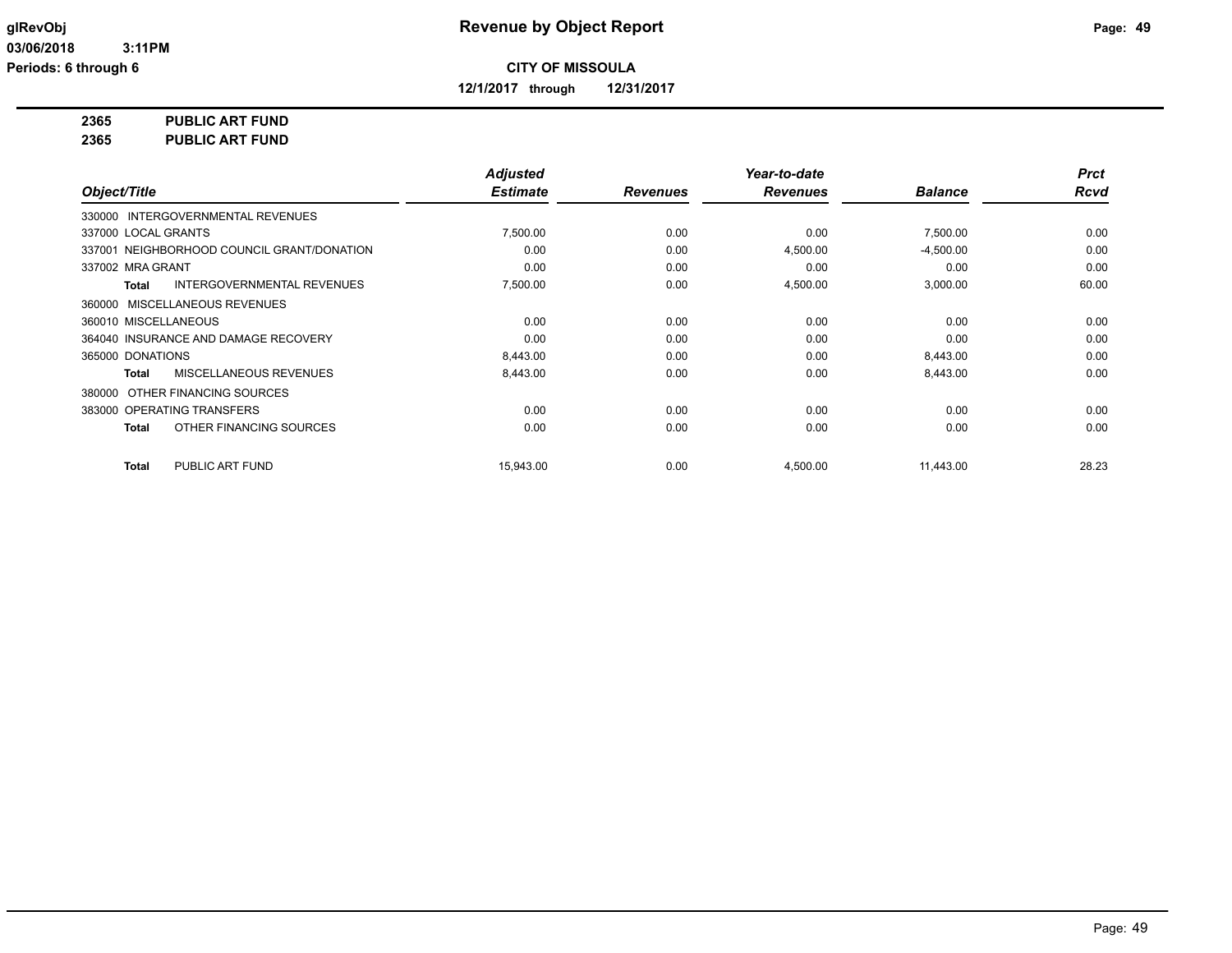**12/1/2017 through 12/31/2017**

#### **2365 PUBLIC ART FUND**

| Object/Title                               | <b>Adjusted</b><br><b>Estimate</b> | <b>Revenues</b> | Year-to-date<br><b>Revenues</b> | <b>Balance</b> | <b>Prct</b><br><b>Rcvd</b> |
|--------------------------------------------|------------------------------------|-----------------|---------------------------------|----------------|----------------------------|
| 330000 INTERGOVERNMENTAL REVENUES          |                                    |                 |                                 |                |                            |
| 337000 LOCAL GRANTS                        | 7,500.00                           | 0.00            | 0.00                            | 7,500.00       | 0.00                       |
| 337001 NEIGHBORHOOD COUNCIL GRANT/DONATION | 0.00                               | 0.00            | 4,500.00                        | $-4,500.00$    | 0.00                       |
| 337002 MRA GRANT                           | 0.00                               | 0.00            | 0.00                            | 0.00           | 0.00                       |
| <b>INTERGOVERNMENTAL REVENUES</b><br>Total | 7,500.00                           | 0.00            | 4,500.00                        | 3,000.00       | 60.00                      |
| 360000 MISCELLANEOUS REVENUES              |                                    |                 |                                 |                |                            |
| 360010 MISCELLANEOUS                       | 0.00                               | 0.00            | 0.00                            | 0.00           | 0.00                       |
| 364040 INSURANCE AND DAMAGE RECOVERY       | 0.00                               | 0.00            | 0.00                            | 0.00           | 0.00                       |
| 365000 DONATIONS                           | 8,443.00                           | 0.00            | 0.00                            | 8,443.00       | 0.00                       |
| MISCELLANEOUS REVENUES<br>Total            | 8,443.00                           | 0.00            | 0.00                            | 8,443.00       | 0.00                       |
| 380000 OTHER FINANCING SOURCES             |                                    |                 |                                 |                |                            |
| 383000 OPERATING TRANSFERS                 | 0.00                               | 0.00            | 0.00                            | 0.00           | 0.00                       |
| OTHER FINANCING SOURCES<br>Total           | 0.00                               | 0.00            | 0.00                            | 0.00           | 0.00                       |
| PUBLIC ART FUND<br>Total                   | 15.943.00                          | 0.00            | 4,500.00                        | 11,443.00      | 28.23                      |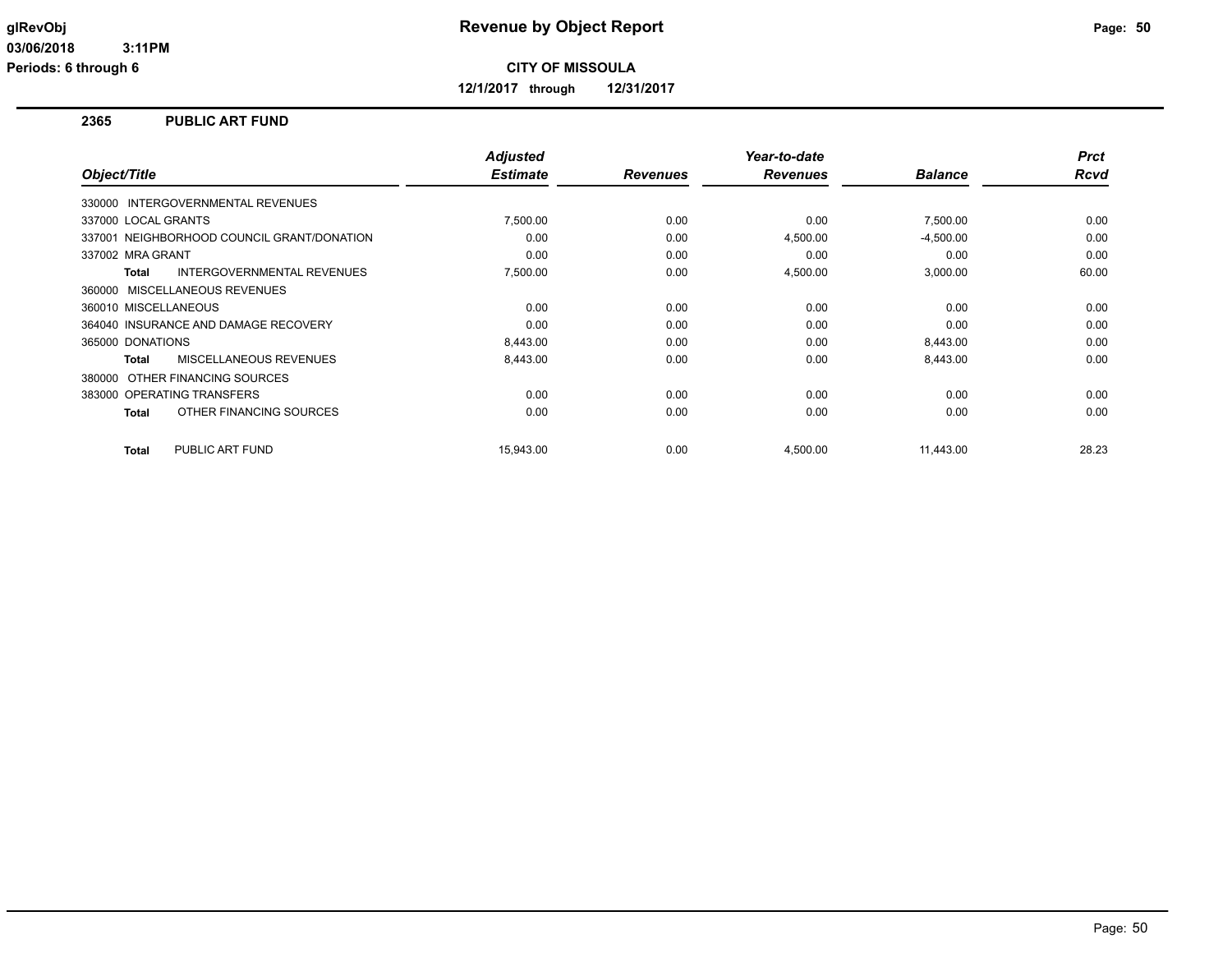**12/1/2017 through 12/31/2017**

# **2371 EMPLOYEE HEALTH INSURANCE LEVY FUND**

# **2371 EMPLOYEE HEALTH INSURANCE LEVY FUND**

|                                                    | <b>Adjusted</b> |                 | Year-to-date    |                | <b>Prct</b> |
|----------------------------------------------------|-----------------|-----------------|-----------------|----------------|-------------|
| Object/Title                                       | <b>Estimate</b> | <b>Revenues</b> | <b>Revenues</b> | <b>Balance</b> | <b>Rcvd</b> |
| 310000 TAXES/ASSESSMENTS                           |                 |                 |                 |                |             |
| 311000 GENERAL PROPERTY TAXES                      | 0.00            | 2.318.25        | 2.392.23        | $-2.392.23$    | 0.00        |
| 312001 PENALTIES & INTEREST                        | 0.00            | 13.89           | 23.74           | $-23.74$       | 0.00        |
| TAXES/ASSESSMENTS<br>Total                         | 0.00            | 2,332.14        | 2.415.97        | $-2.415.97$    | 0.00        |
| INVESTMENTS & ROYALTY EARNINGS<br>370000           |                 |                 |                 |                |             |
| 371010 INTEREST ON INVESTMENTS                     | 0.00            | 0.00            | 0.00            | 0.00           | 0.00        |
| <b>INVESTMENTS &amp; ROYALTY EARNINGS</b><br>Total | 0.00            | 0.00            | 0.00            | 0.00           | 0.00        |
| EMPLOYEE HEALTH INSURANCE LEVY FUNI<br>Total       | 0.00            | 2.332.14        | 2.415.97        | $-2.415.97$    | 0.00        |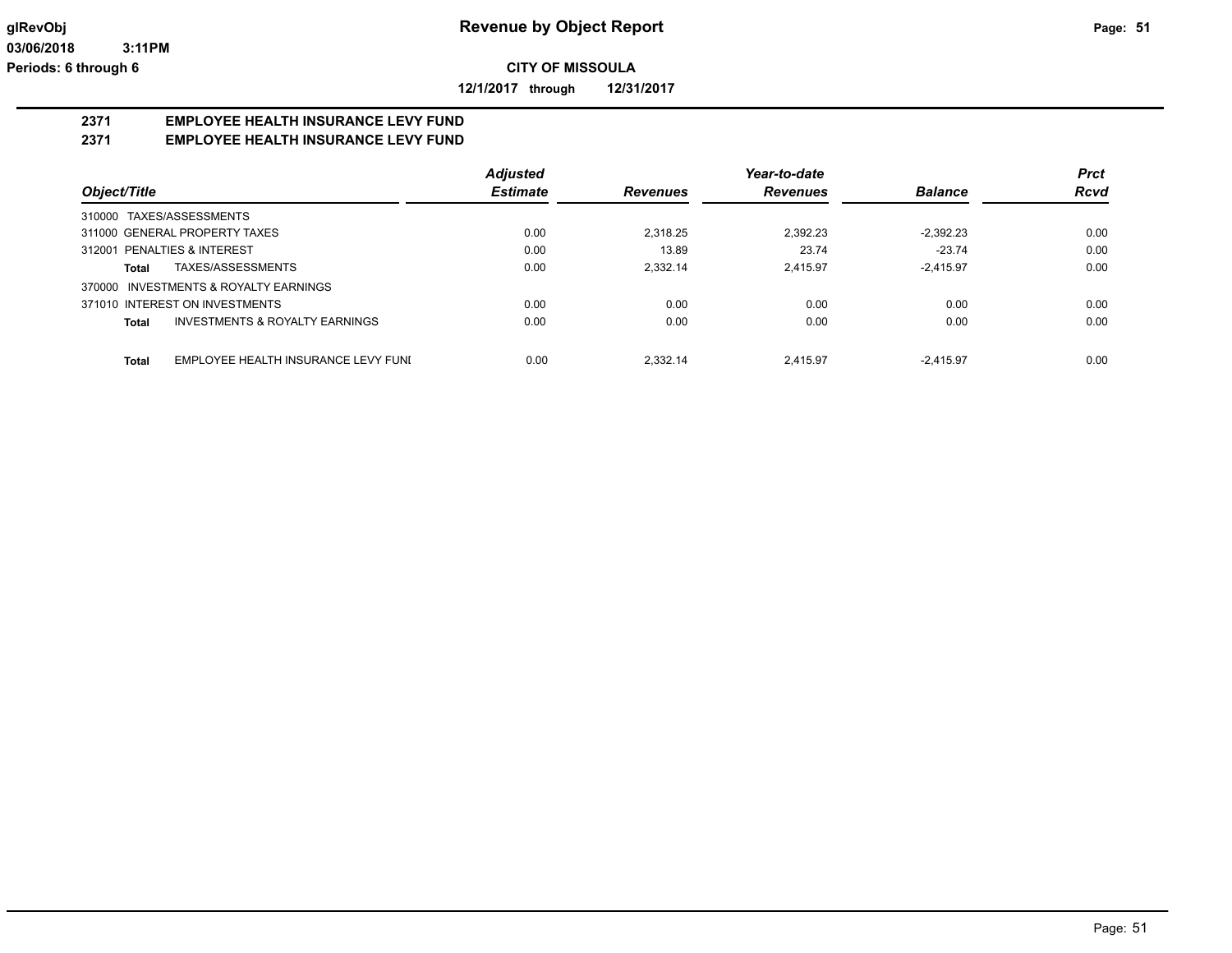**12/1/2017 through 12/31/2017**

# **2371 EMPLOYEE HEALTH INSURANCE LEVY FUND**

|                                                    | <b>Adjusted</b> |                 | Year-to-date    |                | <b>Prct</b> |
|----------------------------------------------------|-----------------|-----------------|-----------------|----------------|-------------|
| Object/Title                                       | <b>Estimate</b> | <b>Revenues</b> | <b>Revenues</b> | <b>Balance</b> | <b>Rcvd</b> |
| 310000 TAXES/ASSESSMENTS                           |                 |                 |                 |                |             |
| 311000 GENERAL PROPERTY TAXES                      | 0.00            | 2.318.25        | 2,392.23        | $-2,392.23$    | 0.00        |
| 312001 PENALTIES & INTEREST                        | 0.00            | 13.89           | 23.74           | $-23.74$       | 0.00        |
| TAXES/ASSESSMENTS<br>Total                         | 0.00            | 2.332.14        | 2.415.97        | $-2.415.97$    | 0.00        |
| 370000 INVESTMENTS & ROYALTY EARNINGS              |                 |                 |                 |                |             |
| 371010 INTEREST ON INVESTMENTS                     | 0.00            | 0.00            | 0.00            | 0.00           | 0.00        |
| <b>INVESTMENTS &amp; ROYALTY EARNINGS</b><br>Total | 0.00            | 0.00            | 0.00            | 0.00           | 0.00        |
|                                                    |                 |                 |                 |                |             |
| EMPLOYEE HEALTH INSURANCE LEVY FUN<br><b>Total</b> | 0.00            | 2.332.14        | 2.415.97        | $-2.415.97$    | 0.00        |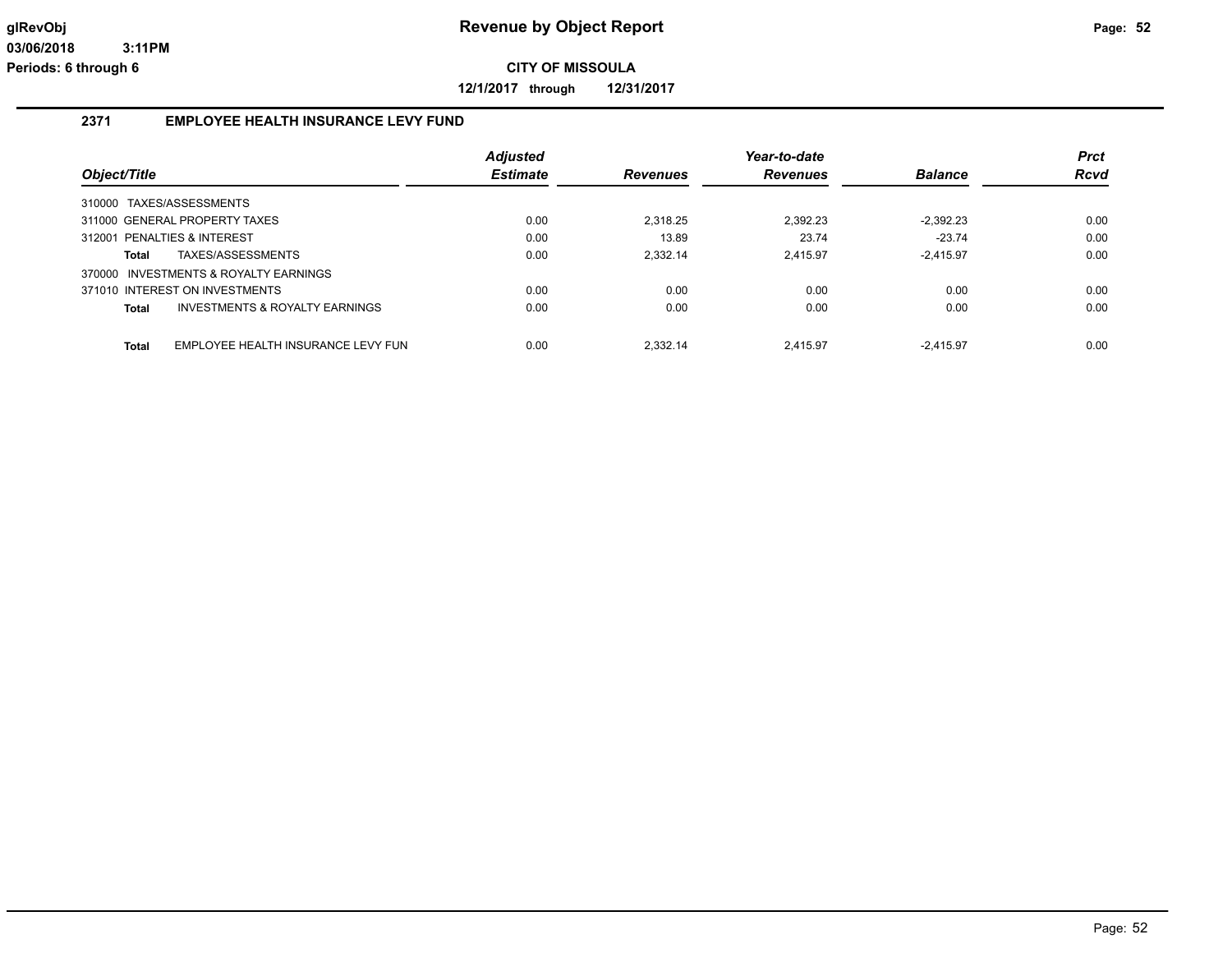**12/1/2017 through 12/31/2017**

#### **2372 PERMISSIVE MEDICAL LEVY**

**2372 PERMISSIVE MEDICAL LEVY**

|                                         | <b>Adjusted</b> |                 | Year-to-date    |                | <b>Prct</b> |
|-----------------------------------------|-----------------|-----------------|-----------------|----------------|-------------|
| Object/Title                            | <b>Estimate</b> | <b>Revenues</b> | <b>Revenues</b> | <b>Balance</b> | <b>Rcvd</b> |
| 310000 TAXES/ASSESSMENTS                |                 |                 |                 |                |             |
| 311000 GENERAL PROPERTY TAXES           | 5,101,004.00    | 2,498,250.75    | 2,545,133.98    | 2,555,870.02   | 49.89       |
| 312001 PENALTIES & INTEREST             | 0.00            | 455.48          | 617.82          | $-617.82$      | 0.00        |
| TAXES/ASSESSMENTS<br>Total              | 5,101,004.00    | 2.498.706.23    | 2.545.751.80    | 2,555,252.20   | 49.91       |
| 370000 INVESTMENTS & ROYALTY EARNINGS   |                 |                 |                 |                |             |
| 371010 INTEREST ON INVESTMENTS          | 0.00            | 0.00            | 0.00            | 0.00           | 0.00        |
| INVESTMENTS & ROYALTY EARNINGS<br>Total | 0.00            | 0.00            | 0.00            | 0.00           | 0.00        |
| PERMISSIVE MEDICAL LEVY<br><b>Total</b> | 5.101.004.00    | 2.498.706.23    | 2.545.751.80    | 2.555.252.20   | 49.91       |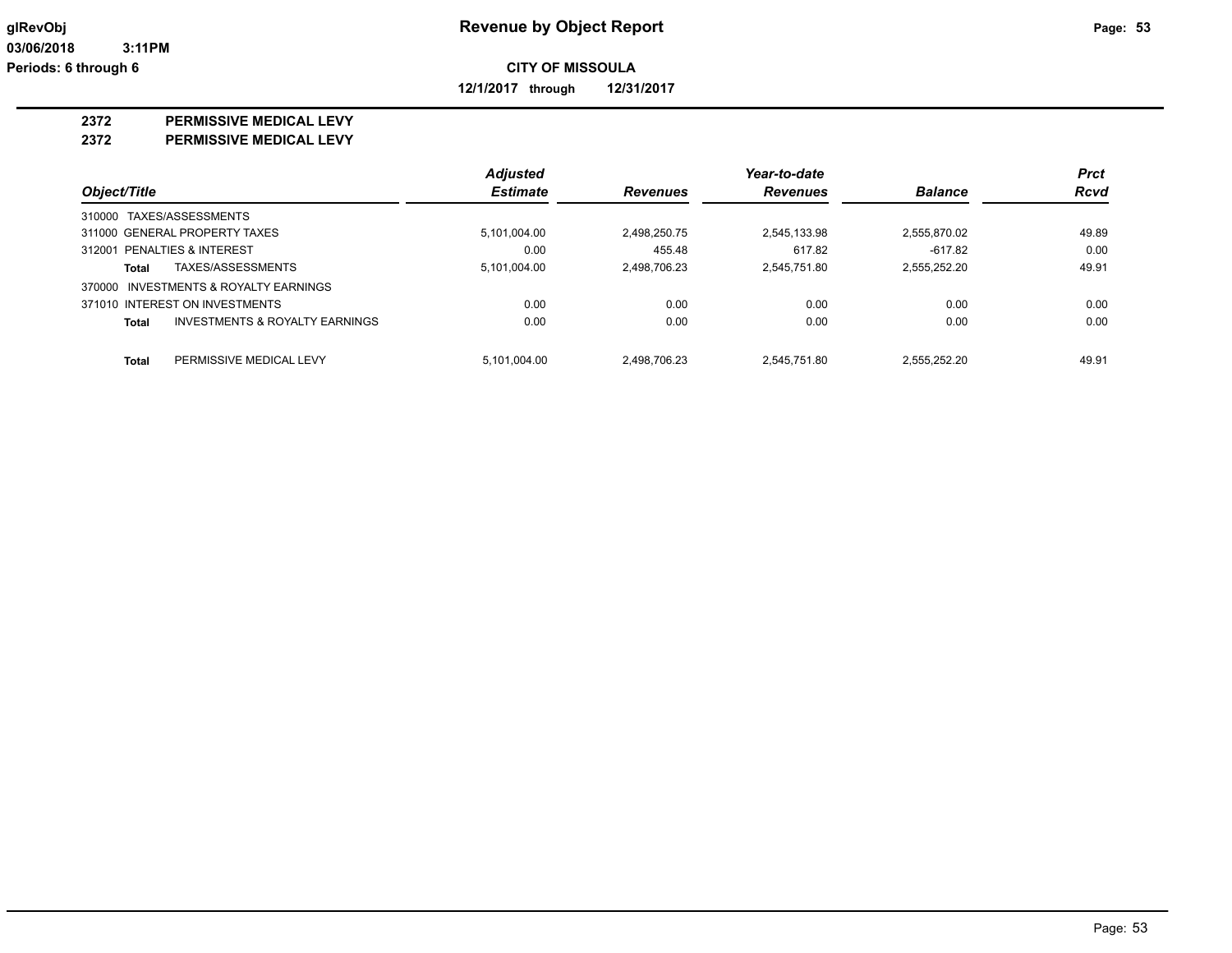**12/1/2017 through 12/31/2017**

# **2372 PERMISSIVE MEDICAL LEVY**

|              |                                       | <b>Adjusted</b> |                 | Year-to-date    |                | <b>Prct</b> |
|--------------|---------------------------------------|-----------------|-----------------|-----------------|----------------|-------------|
| Object/Title |                                       | <b>Estimate</b> | <b>Revenues</b> | <b>Revenues</b> | <b>Balance</b> | <b>Rcvd</b> |
|              | 310000 TAXES/ASSESSMENTS              |                 |                 |                 |                |             |
|              | 311000 GENERAL PROPERTY TAXES         | 5.101.004.00    | 2.498.250.75    | 2.545.133.98    | 2.555.870.02   | 49.89       |
|              | 312001 PENALTIES & INTEREST           | 0.00            | 455.48          | 617.82          | $-617.82$      | 0.00        |
| Total        | TAXES/ASSESSMENTS                     | 5,101,004.00    | 2.498.706.23    | 2,545,751.80    | 2.555.252.20   | 49.91       |
|              | 370000 INVESTMENTS & ROYALTY EARNINGS |                 |                 |                 |                |             |
|              | 371010 INTEREST ON INVESTMENTS        | 0.00            | 0.00            | 0.00            | 0.00           | 0.00        |
| <b>Total</b> | INVESTMENTS & ROYALTY EARNINGS        | 0.00            | 0.00            | 0.00            | 0.00           | 0.00        |
| Total        | PERMISSIVE MEDICAL LEVY               | 5.101.004.00    | 2.498.706.23    | 2.545.751.80    | 2.555.252.20   | 49.91       |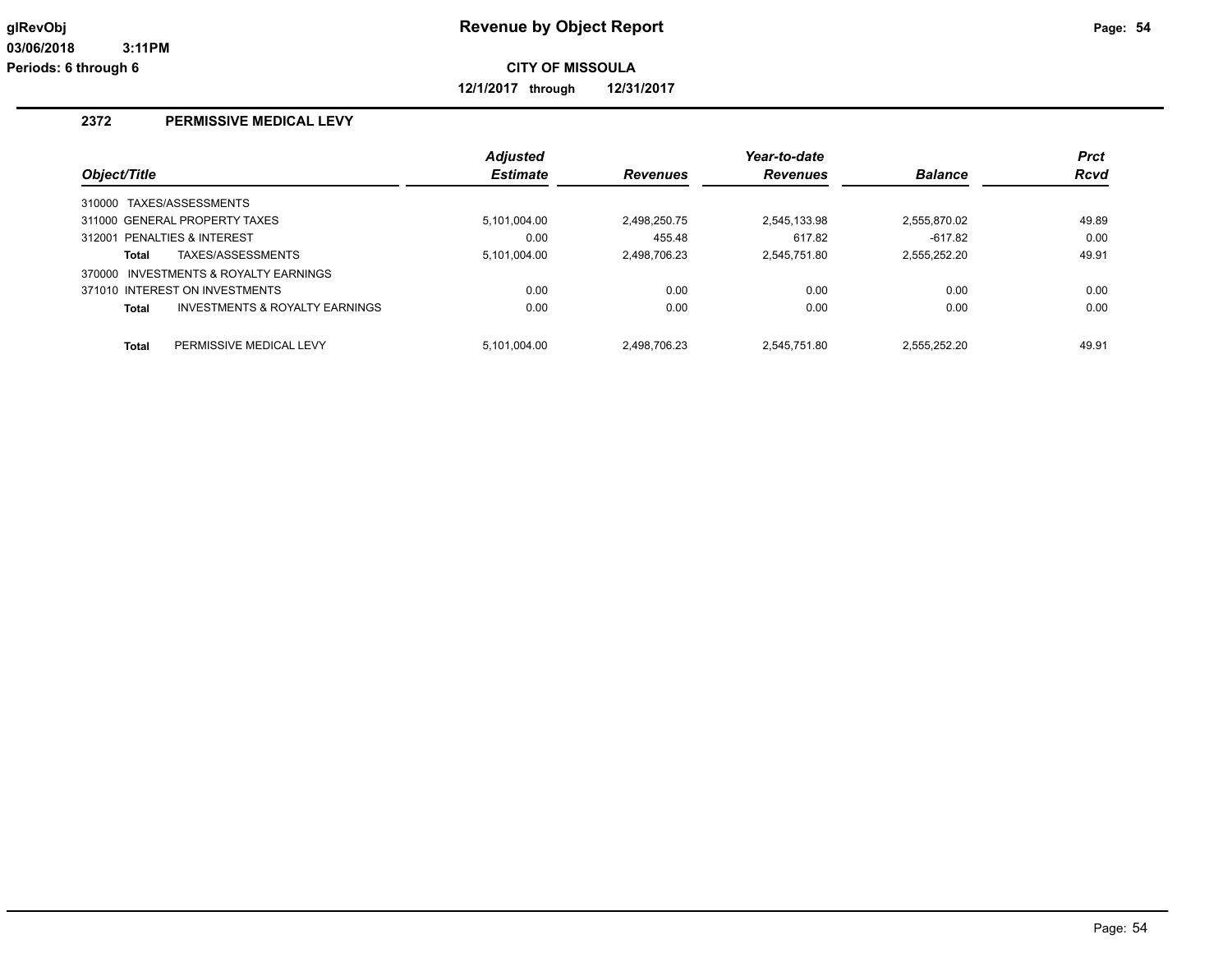**12/1/2017 through 12/31/2017**

# **2389 CABLE TELEVISION FRANCHISE FUND**

## **2389 CABLE TELEVISION FRANCHISE FUND**

|                               |                                 | <b>Adjusted</b> |                 | Year-to-date    |                | <b>Prct</b> |
|-------------------------------|---------------------------------|-----------------|-----------------|-----------------|----------------|-------------|
| Object/Title                  |                                 | <b>Estimate</b> | <b>Revenues</b> | <b>Revenues</b> | <b>Balance</b> | <b>Rcvd</b> |
| 320000 LICENSES & PERMITS     |                                 |                 |                 |                 |                |             |
| 322031 FRANCHISE FEE - AT&T   |                                 | 685,000.00      | 0.00            | 162.144.69      | 522,855.31     | 23.67       |
| 322034 PEG ACCESS             |                                 | 41.856.00       | 0.00            | 9.278.26        | 32.577.74      | 22.17       |
| <b>Total</b>                  | LICENSES & PERMITS              | 726,856.00      | 0.00            | 171.422.95      | 555,433.05     | 23.58       |
| 360000 MISCELLANEOUS REVENUES |                                 |                 |                 |                 |                |             |
| 365000 DONATIONS              |                                 | 0.00            | 0.00            | 0.00            | 0.00           | 0.00        |
| <b>Total</b>                  | MISCELLANEOUS REVENUES          | 0.00            | 0.00            | 0.00            | 0.00           | 0.00        |
| <b>Total</b>                  | CABLE TELEVISION FRANCHISE FUND | 726.856.00      | 0.00            | 171.422.95      | 555.433.05     | 23.58       |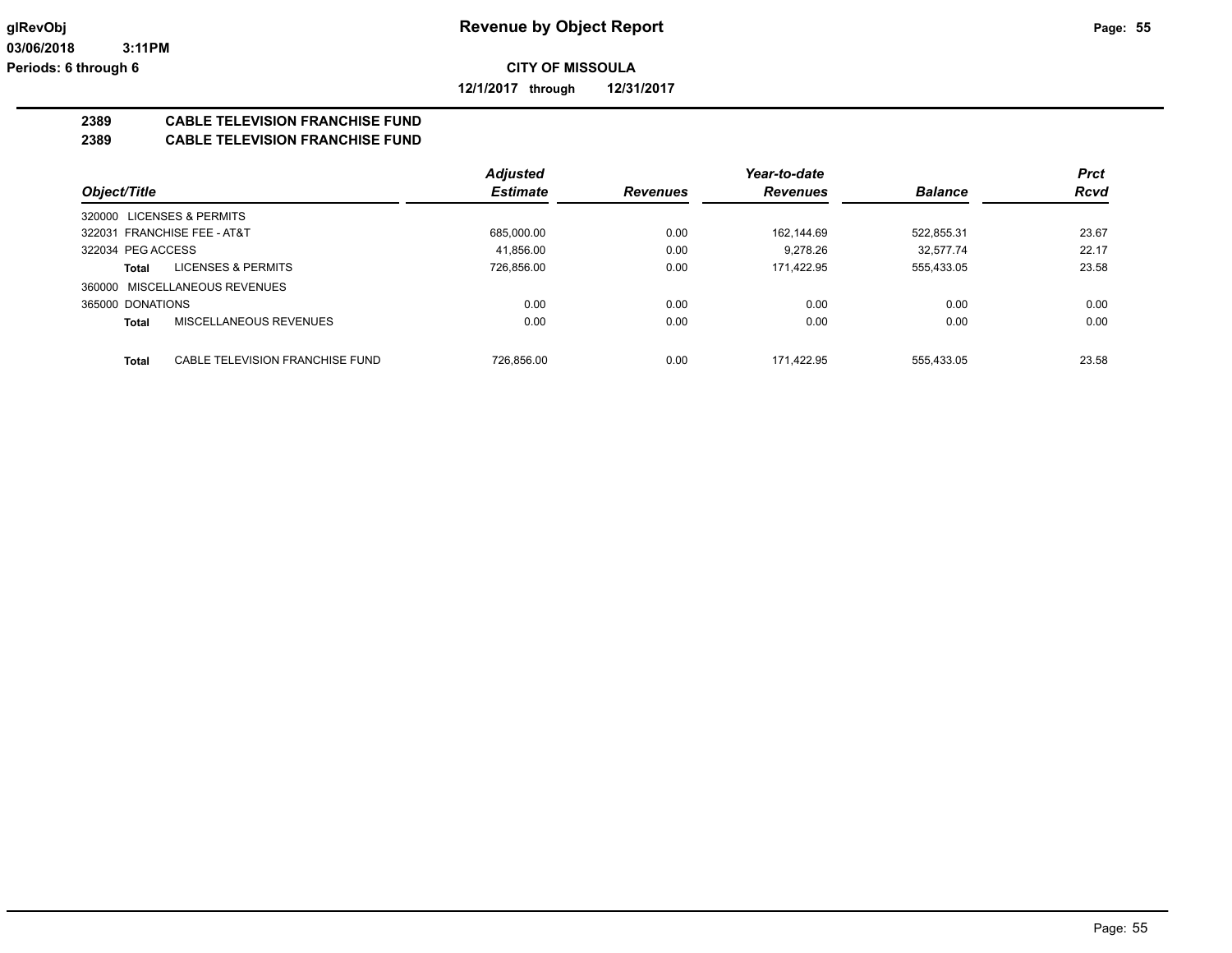**12/1/2017 through 12/31/2017**

#### **2389 CABLE TELEVISION FRANCHISE FUND**

|                   |                                 | <b>Adjusted</b> |                 | Year-to-date    |                | <b>Prct</b> |
|-------------------|---------------------------------|-----------------|-----------------|-----------------|----------------|-------------|
| Object/Title      |                                 | <b>Estimate</b> | <b>Revenues</b> | <b>Revenues</b> | <b>Balance</b> | <b>Rcvd</b> |
|                   | 320000 LICENSES & PERMITS       |                 |                 |                 |                |             |
|                   | 322031 FRANCHISE FEE - AT&T     | 685.000.00      | 0.00            | 162.144.69      | 522.855.31     | 23.67       |
| 322034 PEG ACCESS |                                 | 41.856.00       | 0.00            | 9.278.26        | 32.577.74      | 22.17       |
| Total             | <b>LICENSES &amp; PERMITS</b>   | 726,856.00      | 0.00            | 171,422.95      | 555,433.05     | 23.58       |
|                   | 360000 MISCELLANEOUS REVENUES   |                 |                 |                 |                |             |
| 365000 DONATIONS  |                                 | 0.00            | 0.00            | 0.00            | 0.00           | 0.00        |
| Total             | MISCELLANEOUS REVENUES          | 0.00            | 0.00            | 0.00            | 0.00           | 0.00        |
| Total             | CABLE TELEVISION FRANCHISE FUND | 726.856.00      | 0.00            | 171.422.95      | 555.433.05     | 23.58       |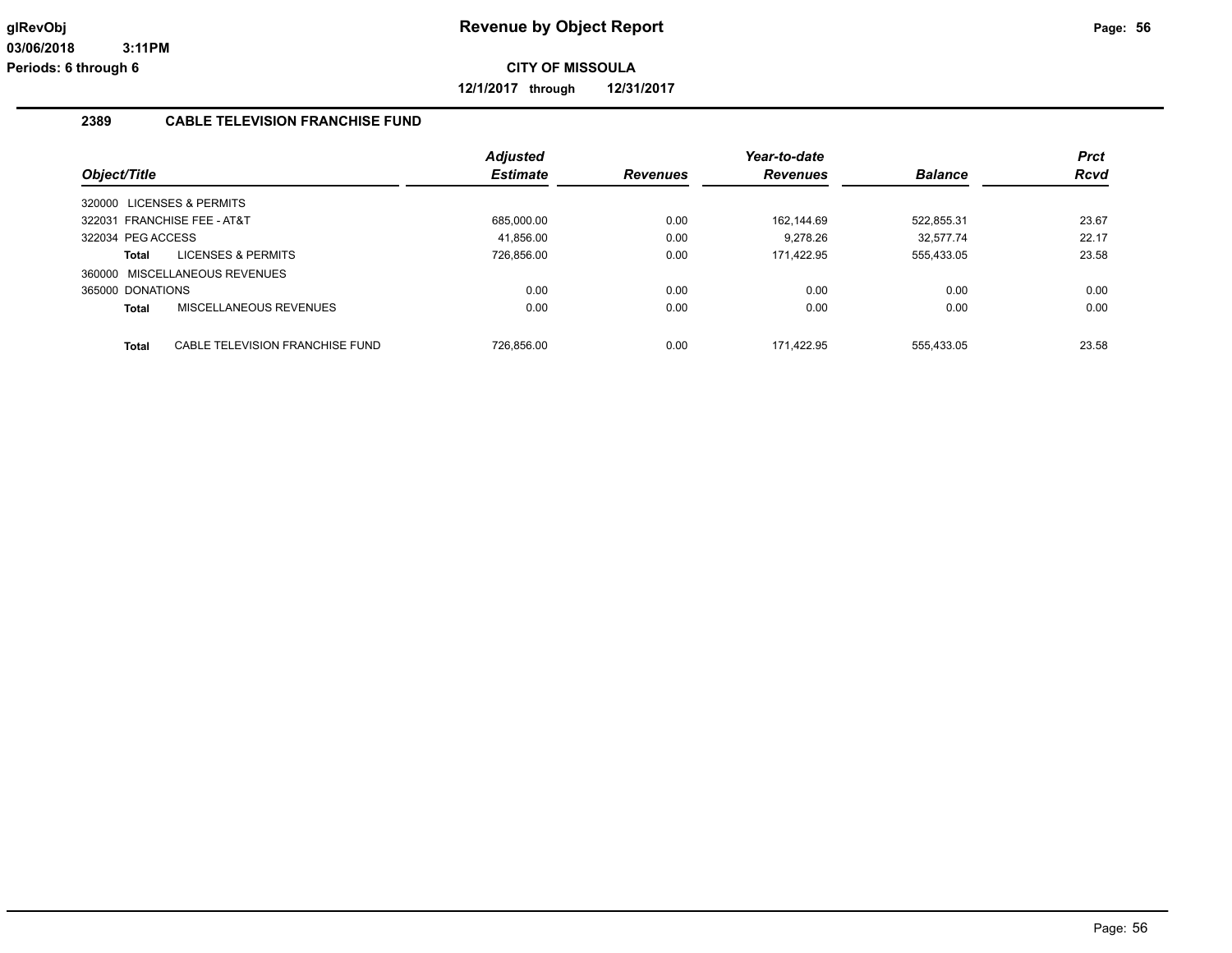**12/1/2017 through 12/31/2017**

#### **2390 DRUG FORFEITURE FUND**

**2390 DRUG FORFEITURE FUND**

|                                                | <b>Adjusted</b> |                 | Year-to-date    |                | <b>Prct</b> |
|------------------------------------------------|-----------------|-----------------|-----------------|----------------|-------------|
| Object/Title                                   | <b>Estimate</b> | <b>Revenues</b> | <b>Revenues</b> | <b>Balance</b> | <b>Rcvd</b> |
| 350000 FINES & FORFEITURES                     |                 |                 |                 |                |             |
| 351013 DRUG FORFEITURES                        | 15.000.00       | 1.33            | 3.797.00        | 11.203.00      | 25.31       |
| <b>FINES &amp; FORFEITURES</b><br>Total        | 15.000.00       | 1.33            | 3.797.00        | 11.203.00      | 25.31       |
| 370000 INVESTMENTS & ROYALTY EARNINGS          |                 |                 |                 |                |             |
| 371010 INTEREST ON INVESTMENTS                 | 0.00            | 0.00            | 0.00            | 0.00           | 0.00        |
| INVESTMENTS & ROYALTY EARNINGS<br><b>Total</b> | 0.00            | 0.00            | 0.00            | 0.00           | 0.00        |
| DRUG FORFEITURE FUND<br>Total                  | 15,000.00       | 1.33            | 3.797.00        | 11.203.00      | 25.31       |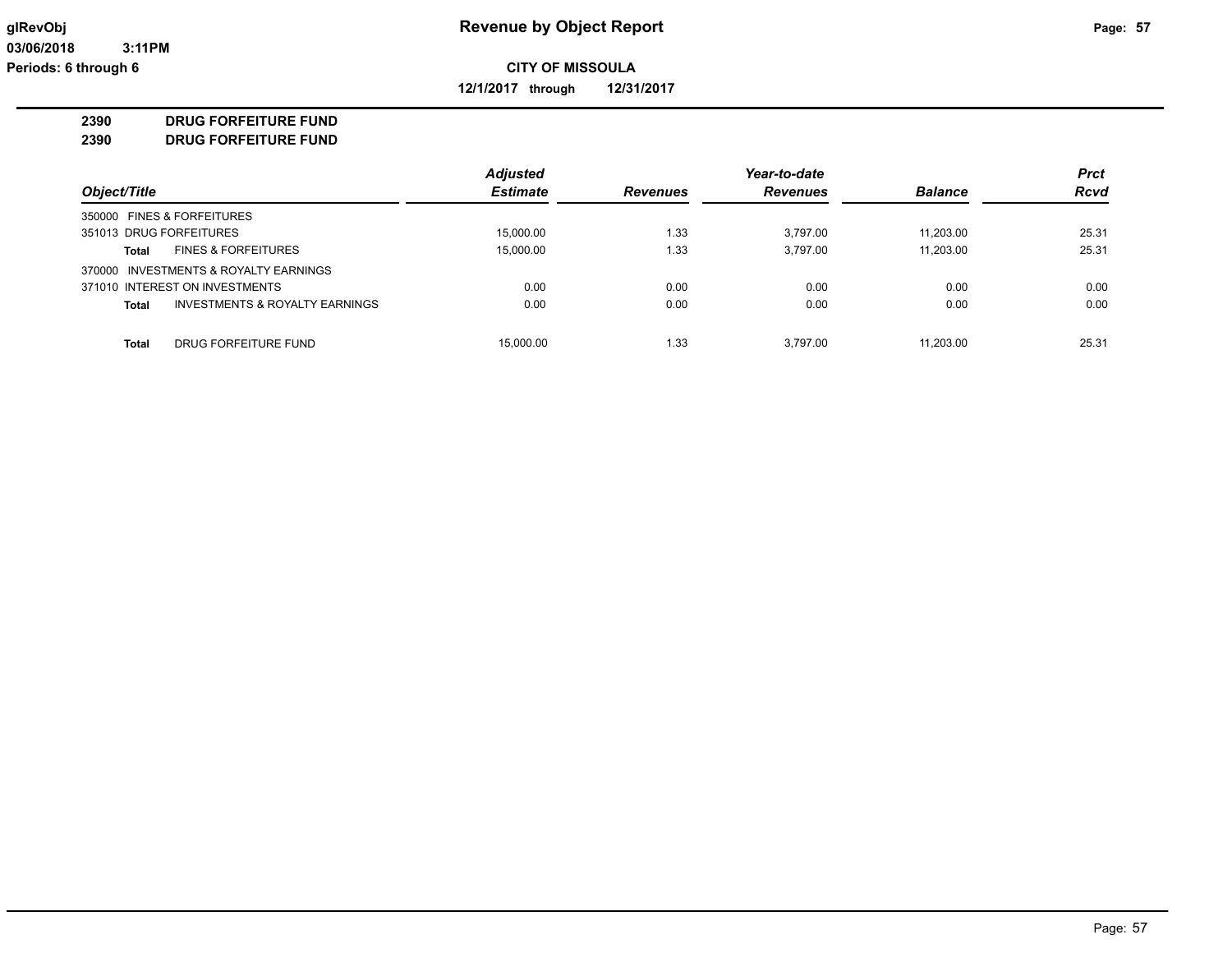**12/1/2017 through 12/31/2017**

## **2390 DRUG FORFEITURE FUND**

| Object/Title            |                                       | <b>Adjusted</b><br><b>Estimate</b> | <b>Revenues</b> | Year-to-date<br><b>Revenues</b> | <b>Balance</b> | <b>Prct</b><br><b>Rcvd</b> |
|-------------------------|---------------------------------------|------------------------------------|-----------------|---------------------------------|----------------|----------------------------|
|                         | 350000 FINES & FORFEITURES            |                                    |                 |                                 |                |                            |
| 351013 DRUG FORFEITURES |                                       | 15.000.00                          | 1.33            | 3.797.00                        | 11.203.00      | 25.31                      |
| Total                   | <b>FINES &amp; FORFEITURES</b>        | 15,000.00                          | 1.33            | 3.797.00                        | 11.203.00      | 25.31                      |
|                         | 370000 INVESTMENTS & ROYALTY EARNINGS |                                    |                 |                                 |                |                            |
|                         | 371010 INTEREST ON INVESTMENTS        | 0.00                               | 0.00            | 0.00                            | 0.00           | 0.00                       |
| <b>Total</b>            | INVESTMENTS & ROYALTY EARNINGS        | 0.00                               | 0.00            | 0.00                            | 0.00           | 0.00                       |
|                         |                                       |                                    |                 |                                 |                |                            |
| <b>Total</b>            | DRUG FORFEITURE FUND                  | 15.000.00                          | 1.33            | 3.797.00                        | 11.203.00      | 25.31                      |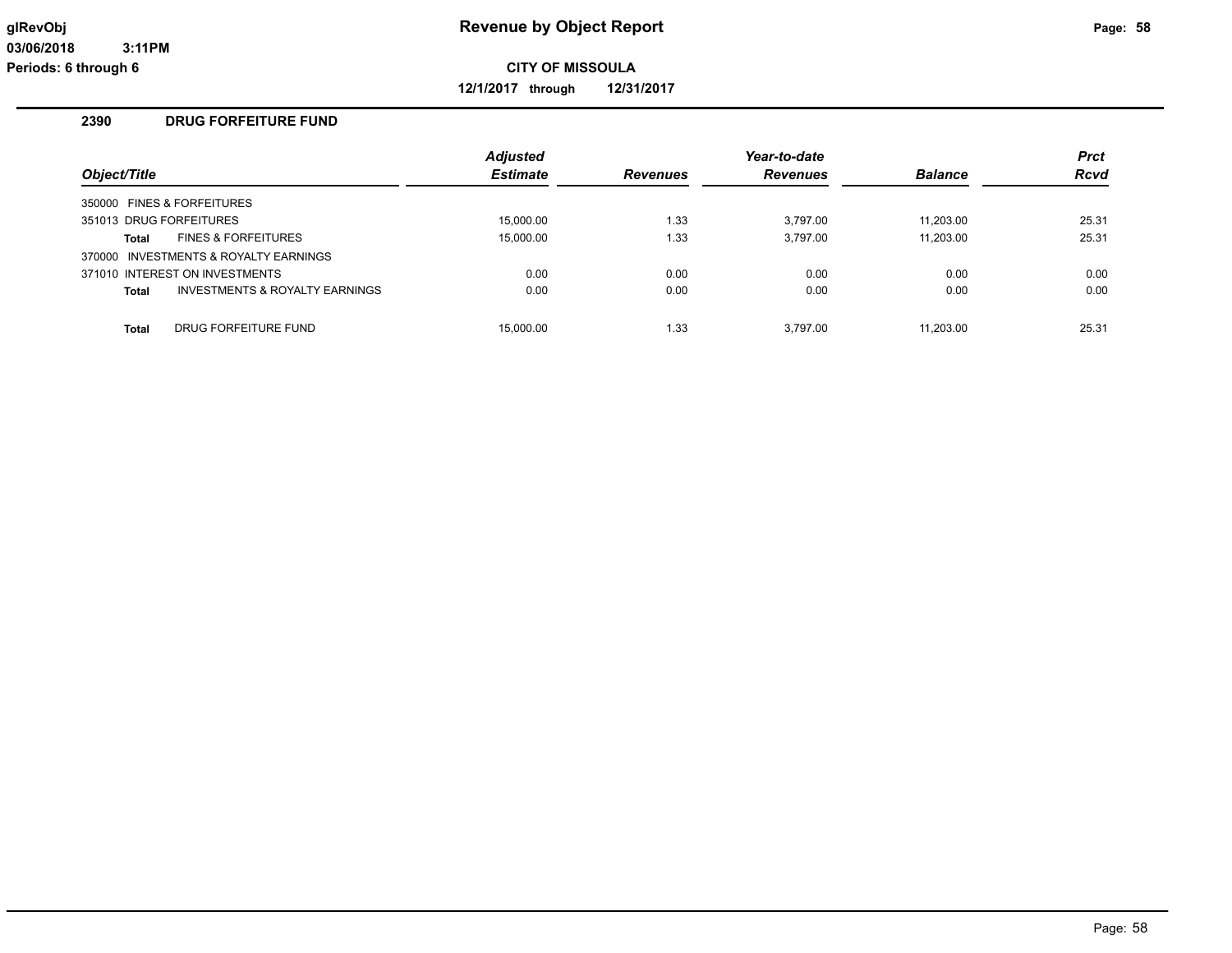**12/1/2017 through 12/31/2017**

#### **2394 BUILDING INSPECTION FUND**

#### **2394 BUILDING INSPECTION FUND**

|                                                           | <b>Adjusted</b> |                 | Year-to-date    |                | <b>Prct</b> |
|-----------------------------------------------------------|-----------------|-----------------|-----------------|----------------|-------------|
| Object/Title                                              | <b>Estimate</b> | <b>Revenues</b> | <b>Revenues</b> | <b>Balance</b> | Rcvd        |
| 320000 LICENSES & PERMITS                                 |                 |                 |                 |                |             |
| 323011 BUILDING PERMITS                                   | 1,258,000.00    | 109.361.89      | 826.626.52      | 431.373.48     | 65.71       |
| 323012 ELECTRICAL PERMITS                                 | 271,000.00      | 23,069.92       | 166.994.80      | 104,005.20     | 61.62       |
| 323013 PLUMBING PERMITS                                   | 155,000.00      | 18,706.00       | 115,889.00      | 39,111.00      | 74.77       |
| 323014 BLDG PERMIT REVIEW FEE                             | 0.00            | 0.00            | 0.00            | 0.00           | 0.00        |
| 323017 MECHANICAL PERMITS                                 | 114,000.00      | 15,924.10       | 75,394.90       | 38,605.10      | 66.14       |
| <b>LICENSES &amp; PERMITS</b><br><b>Total</b>             | 1,798,000.00    | 167,061.91      | 1,184,905.22    | 613,094.78     | 65.90       |
| 330000 INTERGOVERNMENTAL REVENUES                         |                 |                 |                 |                |             |
| 336023 STATE CONTRIB. - PERS                              | 0.00            | 65.40           | 441.96          | $-441.96$      | 0.00        |
| <b>INTERGOVERNMENTAL REVENUES</b><br><b>Total</b>         | 0.00            | 65.40           | 441.96          | $-441.96$      | 0.00        |
| 340000 CHARGES FOR SERVICES                               |                 |                 |                 |                |             |
| 341091 INSPECTION CODE BOOKS & COPIES                     | 2,000.00        | 39.00           | 100.75          | 1,899.25       | 5.04        |
| <b>CHARGES FOR SERVICES</b><br><b>Total</b>               | 2,000.00        | 39.00           | 100.75          | 1,899.25       | 5.04        |
| 360000 MISCELLANEOUS REVENUES                             |                 |                 |                 |                |             |
| 360010 MISCELLANEOUS                                      | 0.00            | 0.00            | 0.00            | 0.00           | 0.00        |
| 360015 CONFERENCE REVENUES - BUILDING                     | 0.00            | 0.00            | 0.00            | 0.00           | 0.00        |
| <b>MISCELLANEOUS REVENUES</b><br>Total                    | 0.00            | 0.00            | 0.00            | 0.00           | 0.00        |
| 370000 INVESTMENTS & ROYALTY EARNINGS                     |                 |                 |                 |                |             |
| 371010 INTEREST ON INVESTMENTS                            | 0.00            | 0.00            | 0.00            | 0.00           | 0.00        |
| 371020 GAIN/LOSS IN MARKET VALUE OF INVESTMENTS           | 0.00            | 0.00            | 0.00            | 0.00           | 0.00        |
| <b>INVESTMENTS &amp; ROYALTY EARNINGS</b><br><b>Total</b> | 0.00            | 0.00            | 0.00            | 0.00           | 0.00        |
| 380000 OTHER FINANCING SOURCES                            |                 |                 |                 |                |             |
| 381090 PROCEEDS FROM CAPITAL LEASE                        | 0.00            | 0.00            | 0.00            | 0.00           | 0.00        |
| 382010 SALE OF FIXED ASSETS                               | 0.00            | 0.00            | 0.00            | 0.00           | 0.00        |
| 383000 OPERATING TRANSFERS                                | 0.00            | 0.00            | 0.00            | 0.00           | 0.00        |
| OTHER FINANCING SOURCES<br><b>Total</b>                   | 0.00            | 0.00            | 0.00            | 0.00           | 0.00        |
| <b>BUILDING INSPECTION FUND</b><br><b>Total</b>           | 1,800,000.00    | 167,166.31      | 1,185,447.93    | 614,552.07     | 65.86       |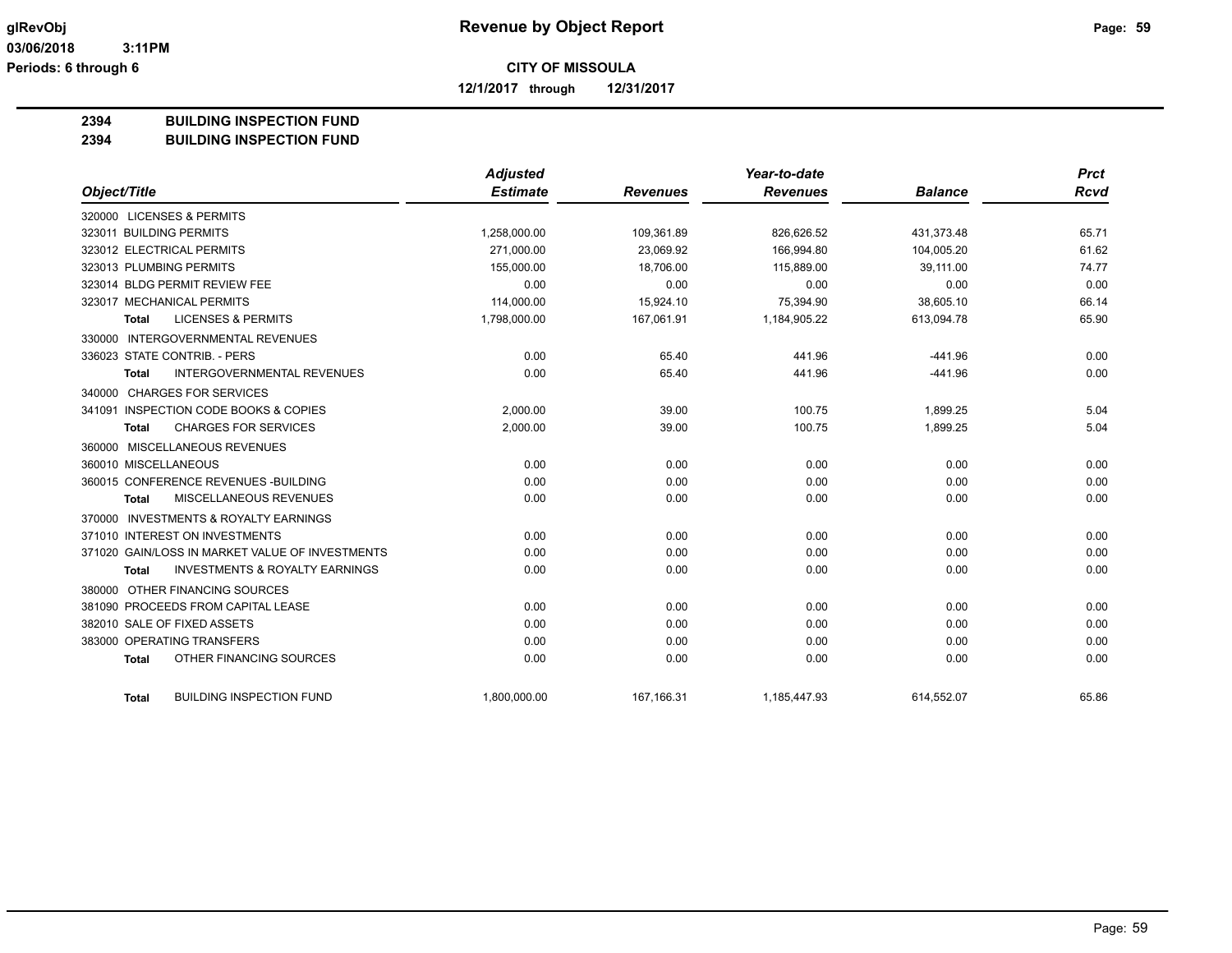**12/1/2017 through 12/31/2017**

# **2394 BUILDING INSPECTION FUND**

|                                                           | <b>Adjusted</b> |                 | Year-to-date    |                | <b>Prct</b> |
|-----------------------------------------------------------|-----------------|-----------------|-----------------|----------------|-------------|
| Object/Title                                              | <b>Estimate</b> | <b>Revenues</b> | <b>Revenues</b> | <b>Balance</b> | <b>Rcvd</b> |
| 320000 LICENSES & PERMITS                                 |                 |                 |                 |                |             |
| 323011 BUILDING PERMITS                                   | 1,258,000.00    | 109,361.89      | 826,626.52      | 431,373.48     | 65.71       |
| 323012 ELECTRICAL PERMITS                                 | 271.000.00      | 23.069.92       | 166.994.80      | 104.005.20     | 61.62       |
| 323013 PLUMBING PERMITS                                   | 155,000.00      | 18,706.00       | 115,889.00      | 39,111.00      | 74.77       |
| 323014 BLDG PERMIT REVIEW FEE                             | 0.00            | 0.00            | 0.00            | 0.00           | 0.00        |
| 323017 MECHANICAL PERMITS                                 | 114,000.00      | 15,924.10       | 75,394.90       | 38,605.10      | 66.14       |
| <b>LICENSES &amp; PERMITS</b><br><b>Total</b>             | 1,798,000.00    | 167,061.91      | 1,184,905.22    | 613,094.78     | 65.90       |
| 330000 INTERGOVERNMENTAL REVENUES                         |                 |                 |                 |                |             |
| 336023 STATE CONTRIB. - PERS                              | 0.00            | 65.40           | 441.96          | $-441.96$      | 0.00        |
| <b>INTERGOVERNMENTAL REVENUES</b><br><b>Total</b>         | 0.00            | 65.40           | 441.96          | $-441.96$      | 0.00        |
| 340000 CHARGES FOR SERVICES                               |                 |                 |                 |                |             |
| 341091 INSPECTION CODE BOOKS & COPIES                     | 2.000.00        | 39.00           | 100.75          | 1.899.25       | 5.04        |
| <b>CHARGES FOR SERVICES</b><br><b>Total</b>               | 2,000.00        | 39.00           | 100.75          | 1,899.25       | 5.04        |
| 360000 MISCELLANEOUS REVENUES                             |                 |                 |                 |                |             |
| 360010 MISCELLANEOUS                                      | 0.00            | 0.00            | 0.00            | 0.00           | 0.00        |
| 360015 CONFERENCE REVENUES - BUILDING                     | 0.00            | 0.00            | 0.00            | 0.00           | 0.00        |
| MISCELLANEOUS REVENUES<br><b>Total</b>                    | 0.00            | 0.00            | 0.00            | 0.00           | 0.00        |
| 370000 INVESTMENTS & ROYALTY EARNINGS                     |                 |                 |                 |                |             |
| 371010 INTEREST ON INVESTMENTS                            | 0.00            | 0.00            | 0.00            | 0.00           | 0.00        |
| 371020 GAIN/LOSS IN MARKET VALUE OF INVESTMENT            | 0.00            | 0.00            | 0.00            | 0.00           | 0.00        |
| <b>INVESTMENTS &amp; ROYALTY EARNINGS</b><br><b>Total</b> | 0.00            | 0.00            | 0.00            | 0.00           | 0.00        |
| 380000 OTHER FINANCING SOURCES                            |                 |                 |                 |                |             |
| 381090 PROCEEDS FROM CAPITAL LEASE                        | 0.00            | 0.00            | 0.00            | 0.00           | 0.00        |
| 382010 SALE OF FIXED ASSETS                               | 0.00            | 0.00            | 0.00            | 0.00           | 0.00        |
| 383000 OPERATING TRANSFERS                                | 0.00            | 0.00            | 0.00            | 0.00           | 0.00        |
| OTHER FINANCING SOURCES<br><b>Total</b>                   | 0.00            | 0.00            | 0.00            | 0.00           | 0.00        |
| <b>BUILDING INSPECTION FUND</b><br>Total                  | 1,800,000.00    | 167, 166. 31    | 1,185,447.93    | 614,552.07     | 65.86       |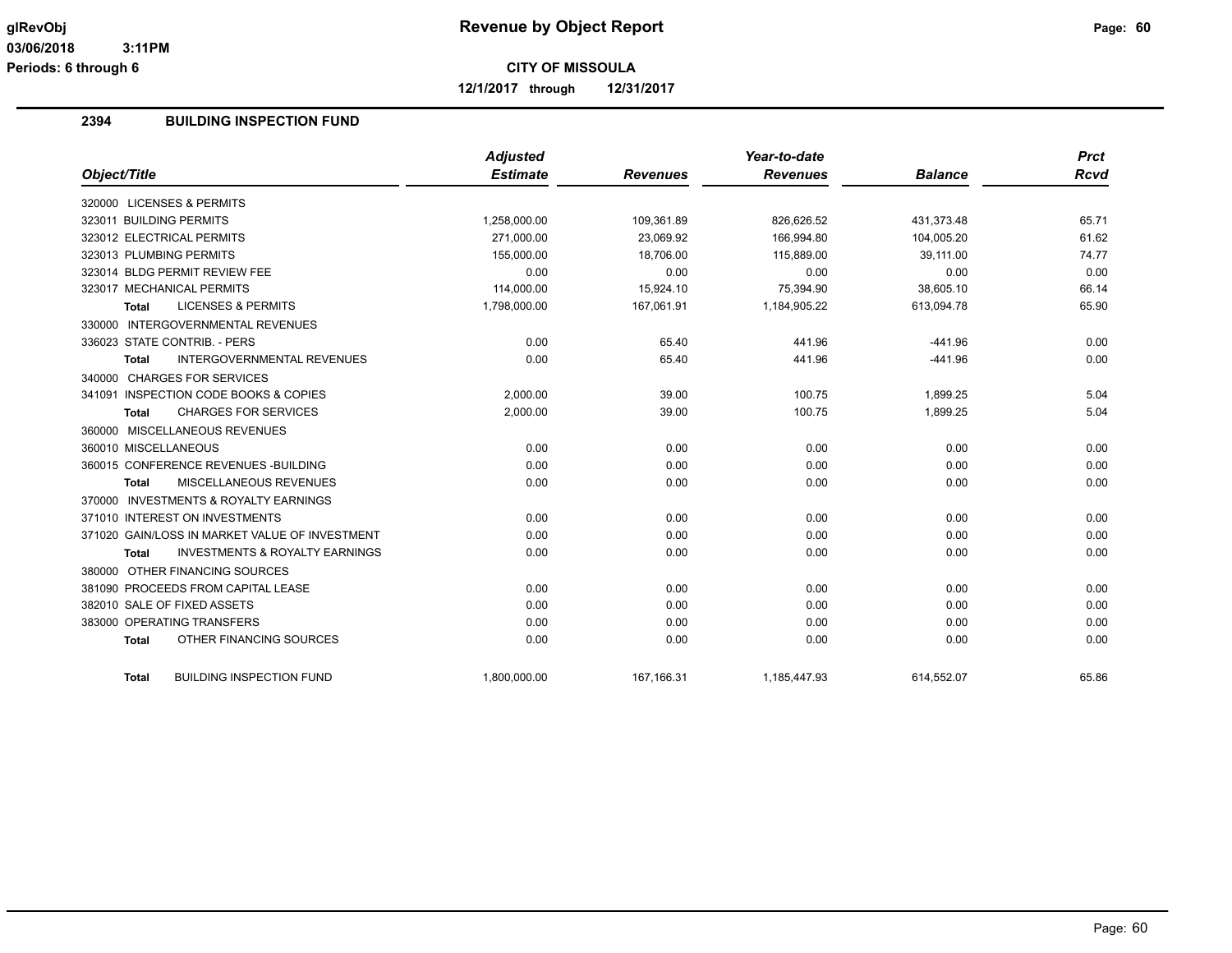**12/1/2017 through 12/31/2017**

# **2395 CITY GRANTS & PROGRAM INCOME FUND**

# **2395 CITY GRANTS & PROGRAM INCOME FUND**

|                                                     | <b>Adjusted</b> |                 | Year-to-date    |                | <b>Prct</b> |
|-----------------------------------------------------|-----------------|-----------------|-----------------|----------------|-------------|
| Object/Title                                        | <b>Estimate</b> | <b>Revenues</b> | <b>Revenues</b> | <b>Balance</b> | Rcvd        |
| 330000 INTERGOVERNMENTAL REVENUES                   |                 |                 |                 |                |             |
| 331010 GRANT - CDBG                                 | 0.00            | 0.00            | 0.00            | 0.00           | 0.00        |
| <b>INTERGOVERNMENTAL REVENUES</b><br>Total          | 0.00            | 0.00            | 0.00            | 0.00           | 0.00        |
| MISCELLANEOUS REVENUES<br>360000                    |                 |                 |                 |                |             |
| 360005 LOAN REPAYMENTS                              | 0.00            | 0.00            | 0.00            | 0.00           | 0.00        |
| 360010 MISCELLANEOUS                                | 0.00            | 0.00            | 0.00            | 0.00           | 0.00        |
| 360013 REPAYMENT OF SEWER GRANT                     | 0.00            | 0.00            | 0.00            | 0.00           | 0.00        |
| 360014 REPAYMENT OF LOAN/MHA                        | 0.00            | 0.00            | 0.00            | 0.00           | 0.00        |
| 362000 OTHER MISCELLANEOUS REVENUE                  | 0.00            | 0.00            | 0.00            | 0.00           | 0.00        |
| MISCELLANEOUS REVENUES<br><b>Total</b>              | 0.00            | 0.00            | 0.00            | 0.00           | 0.00        |
| <b>INVESTMENTS &amp; ROYALTY EARNINGS</b><br>370000 |                 |                 |                 |                |             |
| 371010 INTEREST ON INVESTMENTS                      | 0.00            | 0.00            | 0.00            | 0.00           | 0.00        |
| 371020 GAIN/LOSS IN MARKET VALUE OF INVESTMENTS     | 0.00            | 0.00            | 0.00            | 0.00           | 0.00        |
| <b>INVESTMENTS &amp; ROYALTY EARNINGS</b><br>Total  | 0.00            | 0.00            | 0.00            | 0.00           | 0.00        |
| OTHER FINANCING SOURCES<br>380000                   |                 |                 |                 |                |             |
| 383026 TRANS FR CDBG                                | 0.00            | 0.00            | 0.00            | 0.00           | 0.00        |
| OTHER FINANCING SOURCES<br><b>Total</b>             | 0.00            | 0.00            | 0.00            | 0.00           | 0.00        |
| CITY GRANTS & PROGRAM INCOME FUND<br><b>Total</b>   | 0.00            | 0.00            | 0.00            | 0.00           | 0.00        |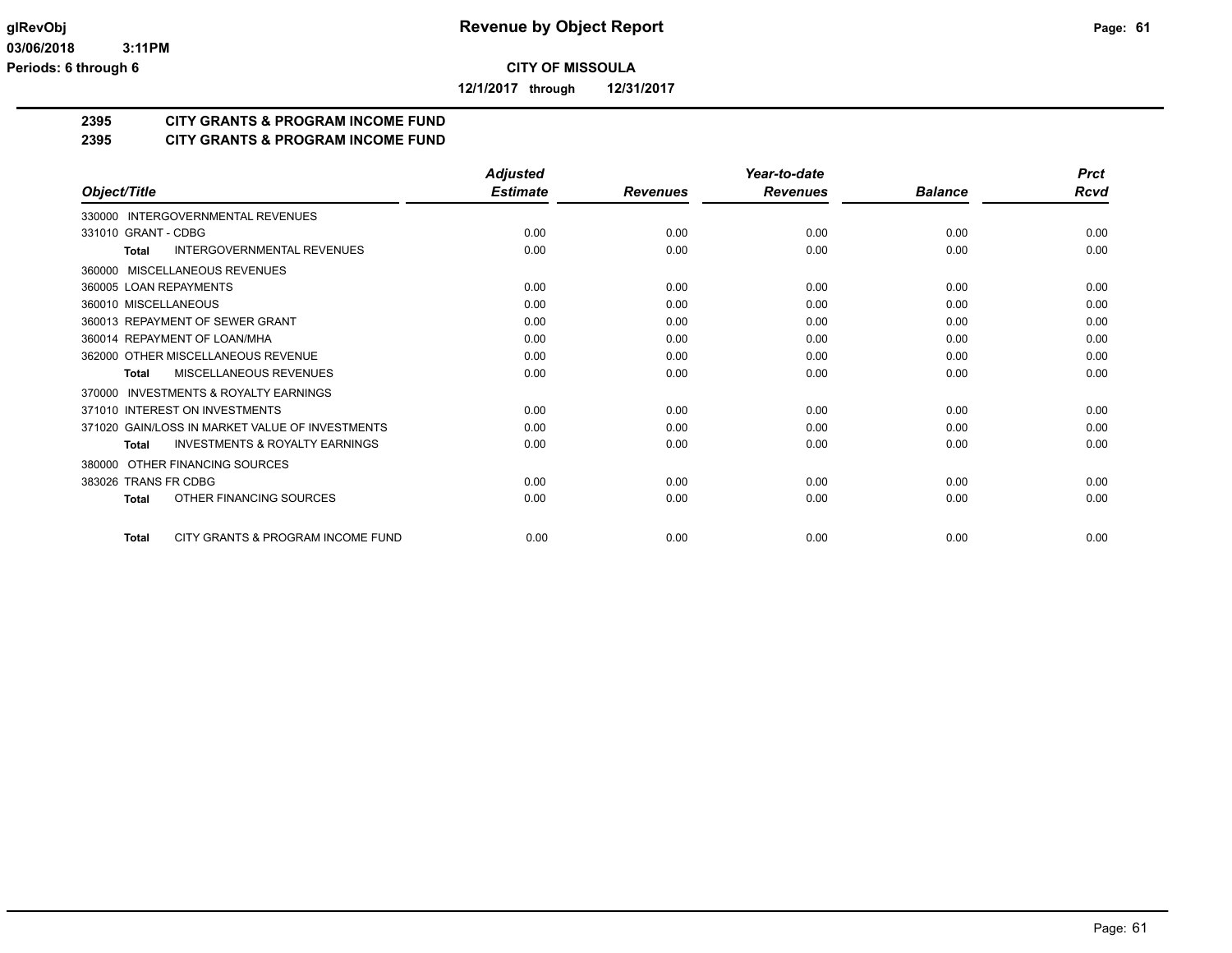**12/1/2017 through 12/31/2017**

#### **2395 CITY GRANTS & PROGRAM INCOME FUND**

|                                                           | <b>Adjusted</b> |                 | Year-to-date    |                | <b>Prct</b> |
|-----------------------------------------------------------|-----------------|-----------------|-----------------|----------------|-------------|
| Object/Title                                              | <b>Estimate</b> | <b>Revenues</b> | <b>Revenues</b> | <b>Balance</b> | Rcvd        |
| 330000 INTERGOVERNMENTAL REVENUES                         |                 |                 |                 |                |             |
| 331010 GRANT - CDBG                                       | 0.00            | 0.00            | 0.00            | 0.00           | 0.00        |
| <b>INTERGOVERNMENTAL REVENUES</b><br><b>Total</b>         | 0.00            | 0.00            | 0.00            | 0.00           | 0.00        |
| <b>MISCELLANEOUS REVENUES</b><br>360000                   |                 |                 |                 |                |             |
| 360005 LOAN REPAYMENTS                                    | 0.00            | 0.00            | 0.00            | 0.00           | 0.00        |
| 360010 MISCELLANEOUS                                      | 0.00            | 0.00            | 0.00            | 0.00           | 0.00        |
| 360013 REPAYMENT OF SEWER GRANT                           | 0.00            | 0.00            | 0.00            | 0.00           | 0.00        |
| 360014 REPAYMENT OF LOAN/MHA                              | 0.00            | 0.00            | 0.00            | 0.00           | 0.00        |
| 362000 OTHER MISCELLANEOUS REVENUE                        | 0.00            | 0.00            | 0.00            | 0.00           | 0.00        |
| MISCELLANEOUS REVENUES<br><b>Total</b>                    | 0.00            | 0.00            | 0.00            | 0.00           | 0.00        |
| <b>INVESTMENTS &amp; ROYALTY EARNINGS</b><br>370000       |                 |                 |                 |                |             |
| 371010 INTEREST ON INVESTMENTS                            | 0.00            | 0.00            | 0.00            | 0.00           | 0.00        |
| 371020 GAIN/LOSS IN MARKET VALUE OF INVESTMENT            | 0.00            | 0.00            | 0.00            | 0.00           | 0.00        |
| <b>INVESTMENTS &amp; ROYALTY EARNINGS</b><br><b>Total</b> | 0.00            | 0.00            | 0.00            | 0.00           | 0.00        |
| OTHER FINANCING SOURCES<br>380000                         |                 |                 |                 |                |             |
| 383026 TRANS FR CDBG                                      | 0.00            | 0.00            | 0.00            | 0.00           | 0.00        |
| OTHER FINANCING SOURCES<br><b>Total</b>                   | 0.00            | 0.00            | 0.00            | 0.00           | 0.00        |
| CITY GRANTS & PROGRAM INCOME FUND<br><b>Total</b>         | 0.00            | 0.00            | 0.00            | 0.00           | 0.00        |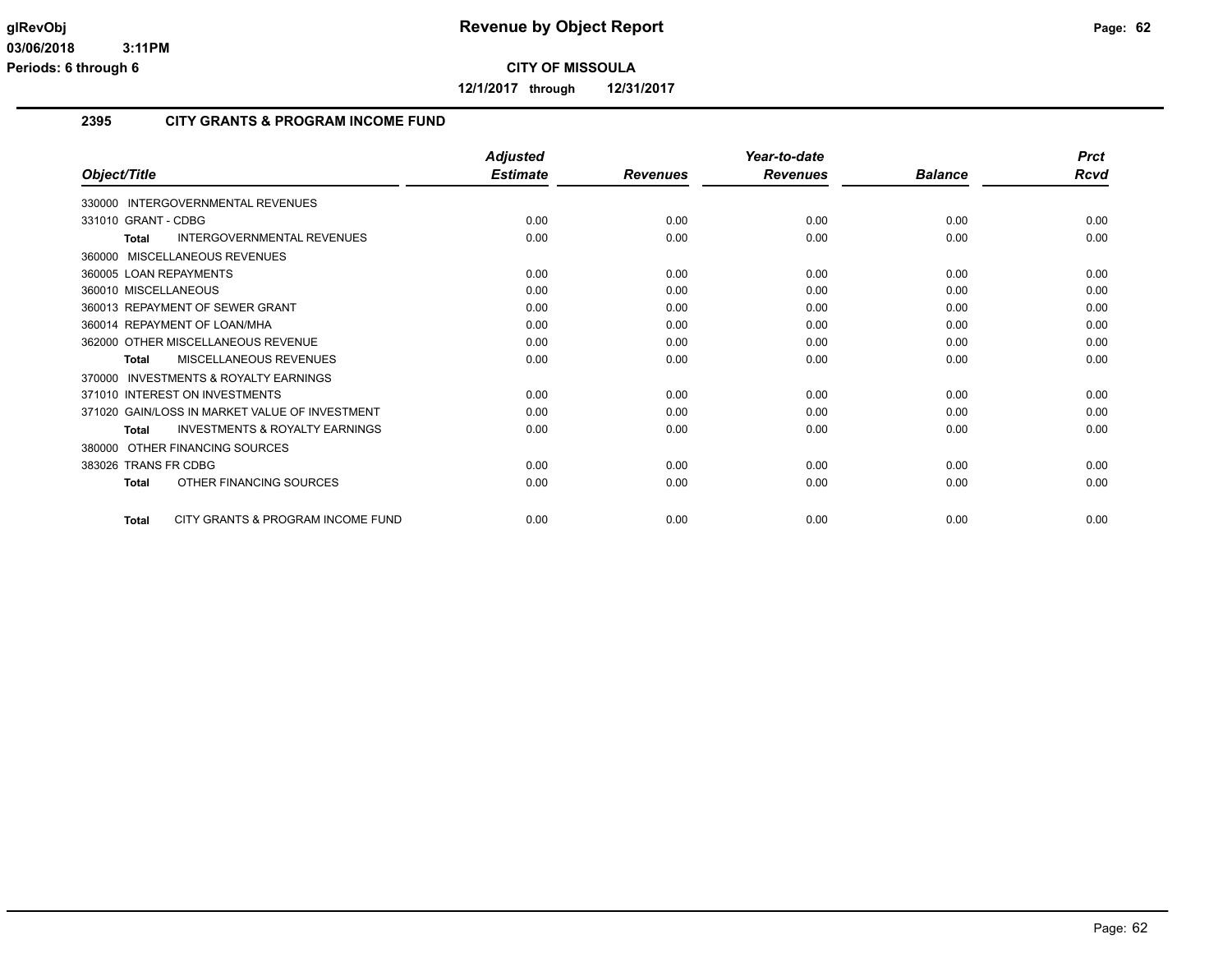**12/1/2017 through 12/31/2017**

#### **2399 DANGEROUS BUILDING DEMOLITION & REPAIR F 2399 DANGEROUS BUILDING DEMOLITION & REPAIR F**

|                         |                                      | <b>Adjusted</b> |                 | Year-to-date    |                | <b>Prct</b> |
|-------------------------|--------------------------------------|-----------------|-----------------|-----------------|----------------|-------------|
| Object/Title            |                                      | <b>Estimate</b> | <b>Revenues</b> | <b>Revenues</b> | <b>Balance</b> | <b>Rcvd</b> |
|                         | 360000 MISCELLANEOUS REVENUES        |                 |                 |                 |                |             |
| 363000 ASSESSMENTS PAID |                                      | 15,000.00       | 0.00            | 0.00            | 15.000.00      | 0.00        |
| Total                   | MISCELLANEOUS REVENUES               | 15,000.00       | 0.00            | 0.00            | 15.000.00      | 0.00        |
| Total                   | DANGEROUS BUILDING DEMOLITION & REP. | 15.000.00       | 0.00            | 0.00            | 15.000.00      | 0.00        |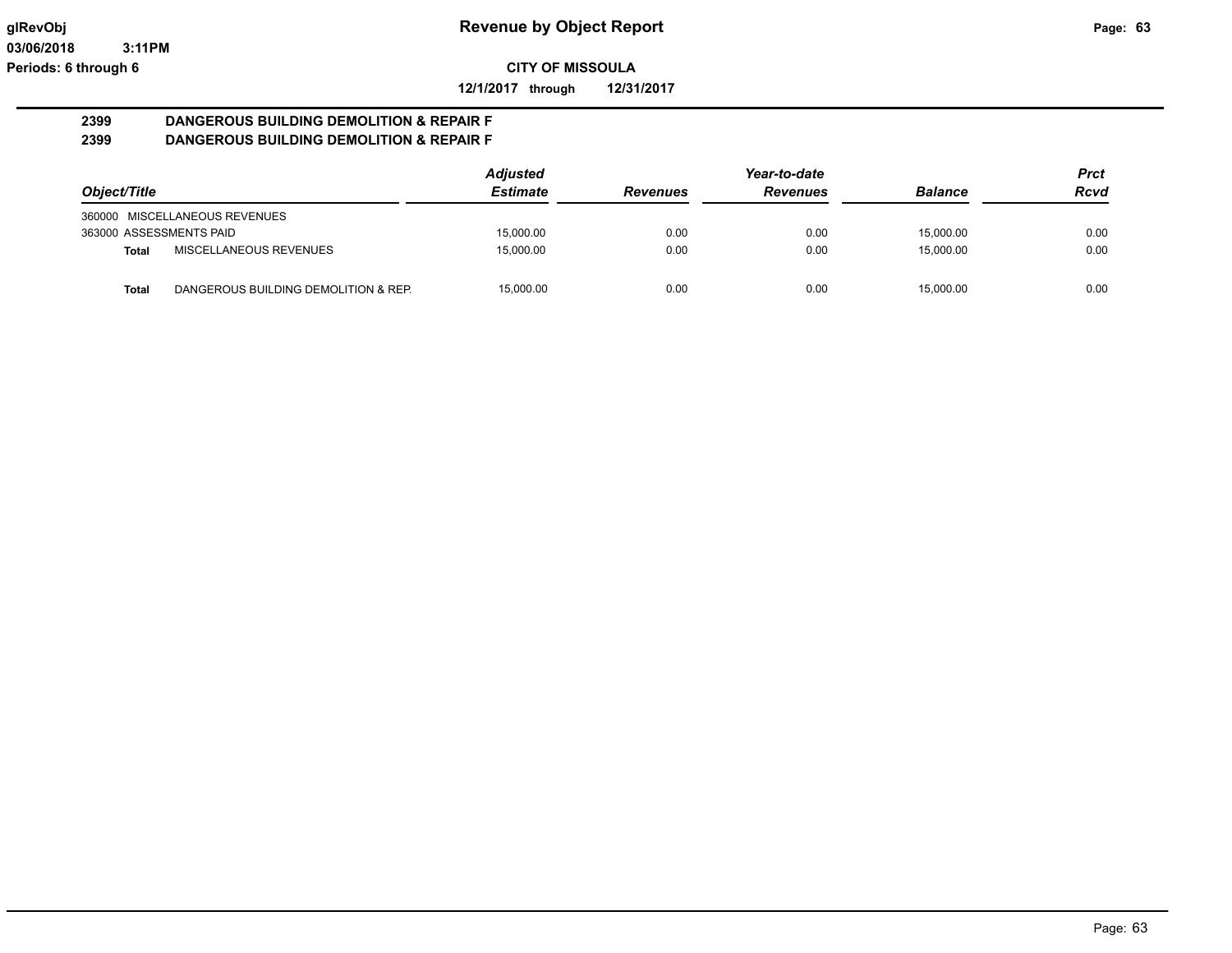**12/1/2017 through 12/31/2017**

#### **2399 DANGEROUS BUILDING DEMOLITION & REPAIR F**

|                         |                                     | <b>Adjusted</b> |                 | Year-to-date    |                | <b>Prct</b> |
|-------------------------|-------------------------------------|-----------------|-----------------|-----------------|----------------|-------------|
| Object/Title            |                                     | <b>Estimate</b> | <b>Revenues</b> | <b>Revenues</b> | <b>Balance</b> | Rcvd        |
|                         | 360000 MISCELLANEOUS REVENUES       |                 |                 |                 |                |             |
| 363000 ASSESSMENTS PAID |                                     | 15,000.00       | 0.00            | 0.00            | 15,000.00      | 0.00        |
| <b>Total</b>            | MISCELLANEOUS REVENUES              | 15,000.00       | 0.00            | 0.00            | 15,000.00      | 0.00        |
| <b>Total</b>            | DANGEROUS BUILDING DEMOLITION & REF | 15,000.00       | 0.00            | 0.00            | 15,000.00      | 0.00        |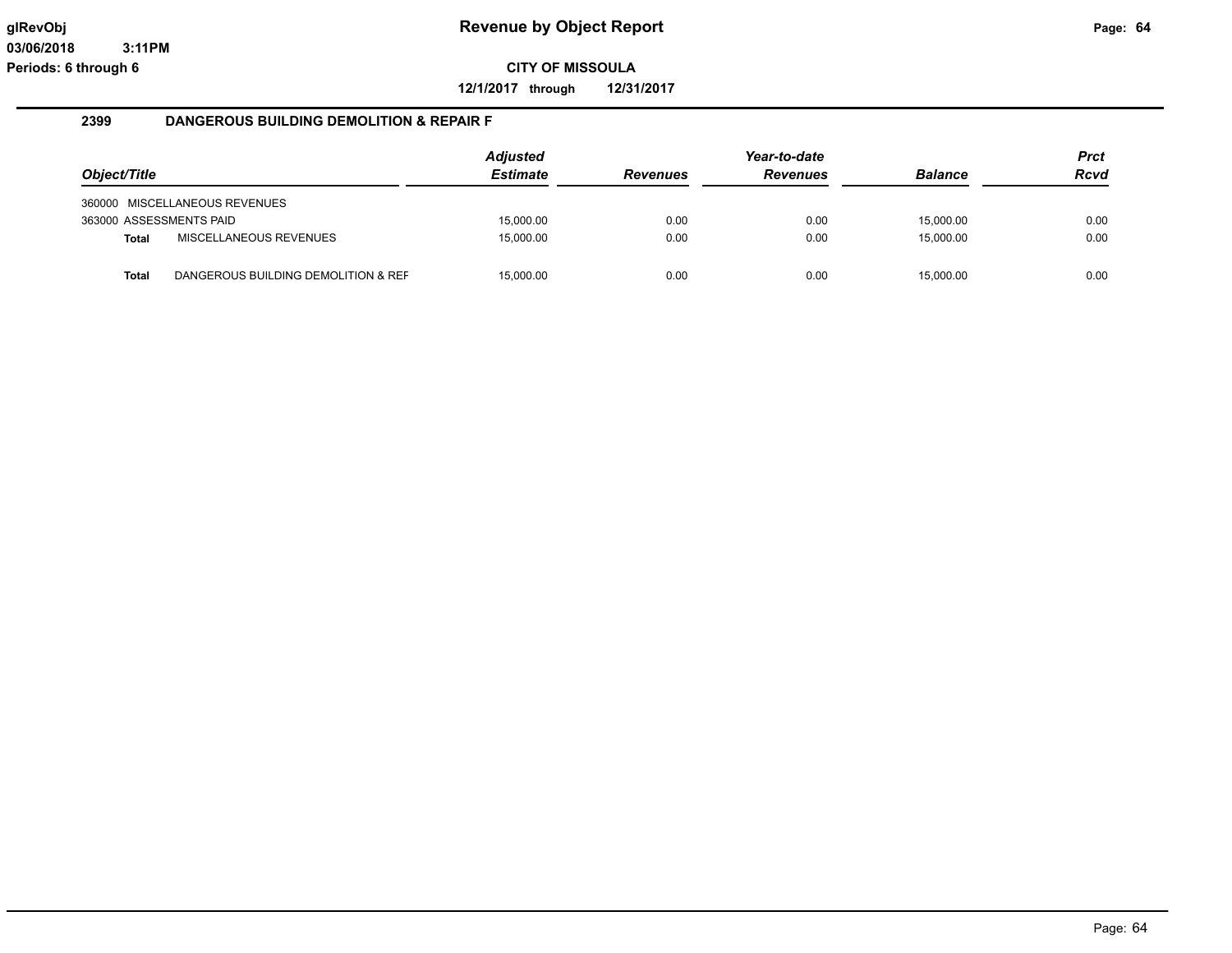**12/1/2017 through 12/31/2017**

# **2400 STREET LIGHTING ASSESSMENTS FUND**

**2400 STREET LIGHTING ASSESSMENTS FUND**

|                                                    | <b>Adjusted</b> |                 | Year-to-date    |                | <b>Prct</b> |
|----------------------------------------------------|-----------------|-----------------|-----------------|----------------|-------------|
| Object/Title                                       | <b>Estimate</b> | <b>Revenues</b> | <b>Revenues</b> | <b>Balance</b> | <b>Rcvd</b> |
| 360000 MISCELLANEOUS REVENUES                      |                 |                 |                 |                |             |
| 360010 MISCELLANEOUS                               | 0.00            | 0.00            | 0.00            | 0.00           | 0.00        |
| 363010 LIGHTING ASSESSMENTS                        | 365.014.00      | 344.433.37      | 350.920.56      | 14.093.44      | 96.14       |
| 363040 PENALTY AND INTEREST                        | 0.00            | 70.12           | 94.42           | $-94.42$       | 0.00        |
| MISCELLANEOUS REVENUES<br>Total                    | 365.014.00      | 344.503.49      | 351.014.98      | 13.999.02      | 96.16       |
| 370000 INVESTMENTS & ROYALTY EARNINGS              |                 |                 |                 |                |             |
| 371010 INTEREST ON INVESTMENTS                     | 0.00            | 0.00            | 0.00            | 0.00           | 0.00        |
| 371020 GAIN/LOSS IN MARKET VALUE OF INVESTMENTS    | 0.00            | 0.00            | 0.00            | 0.00           | 0.00        |
| <b>INVESTMENTS &amp; ROYALTY EARNINGS</b><br>Total | 0.00            | 0.00            | 0.00            | 0.00           | 0.00        |
| STREET LIGHTING ASSESSMENTS FUND<br><b>Total</b>   | 365.014.00      | 344.503.49      | 351.014.98      | 13.999.02      | 96.16       |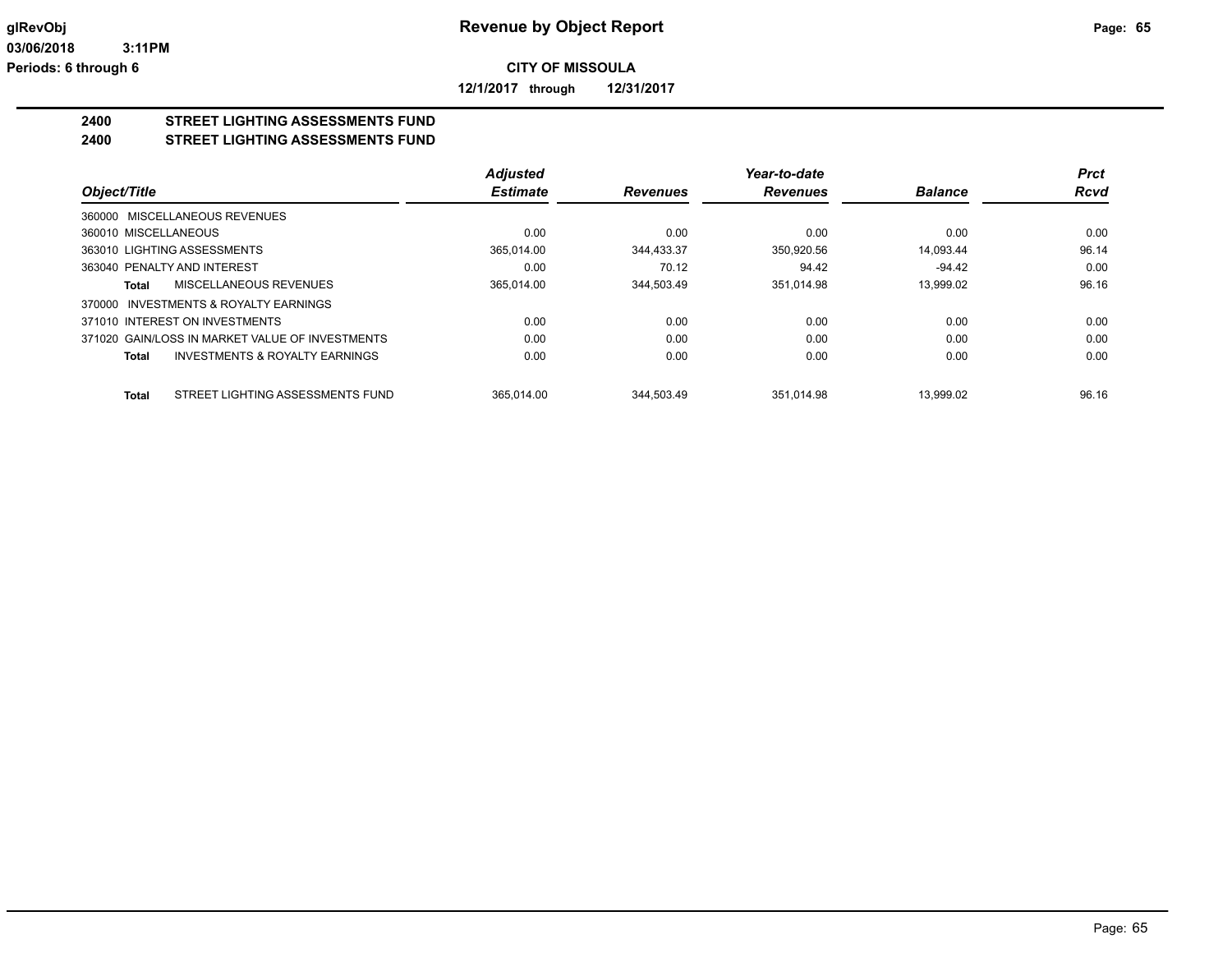**12/1/2017 through 12/31/2017**

#### **2400 STREET LIGHTING ASSESSMENTS FUND**

| Object/Title                                       | <b>Adjusted</b><br><b>Estimate</b> | <b>Revenues</b> | Year-to-date<br><b>Revenues</b> | <b>Balance</b> | <b>Prct</b><br><b>Rcvd</b> |
|----------------------------------------------------|------------------------------------|-----------------|---------------------------------|----------------|----------------------------|
| 360000 MISCELLANEOUS REVENUES                      |                                    |                 |                                 |                |                            |
| 360010 MISCELLANEOUS                               | 0.00                               | 0.00            | 0.00                            | 0.00           | 0.00                       |
| 363010 LIGHTING ASSESSMENTS                        | 365.014.00                         | 344.433.37      | 350.920.56                      | 14.093.44      | 96.14                      |
| 363040 PENALTY AND INTEREST                        | 0.00                               | 70.12           | 94.42                           | $-94.42$       | 0.00                       |
| MISCELLANEOUS REVENUES<br>Total                    | 365,014.00                         | 344,503.49      | 351,014.98                      | 13,999.02      | 96.16                      |
| 370000 INVESTMENTS & ROYALTY EARNINGS              |                                    |                 |                                 |                |                            |
| 371010 INTEREST ON INVESTMENTS                     | 0.00                               | 0.00            | 0.00                            | 0.00           | 0.00                       |
| 371020 GAIN/LOSS IN MARKET VALUE OF INVESTMENT     | 0.00                               | 0.00            | 0.00                            | 0.00           | 0.00                       |
| <b>INVESTMENTS &amp; ROYALTY EARNINGS</b><br>Total | 0.00                               | 0.00            | 0.00                            | 0.00           | 0.00                       |
|                                                    |                                    |                 |                                 |                |                            |
| STREET LIGHTING ASSESSMENTS FUND<br>Total          | 365.014.00                         | 344.503.49      | 351.014.98                      | 13.999.02      | 96.16                      |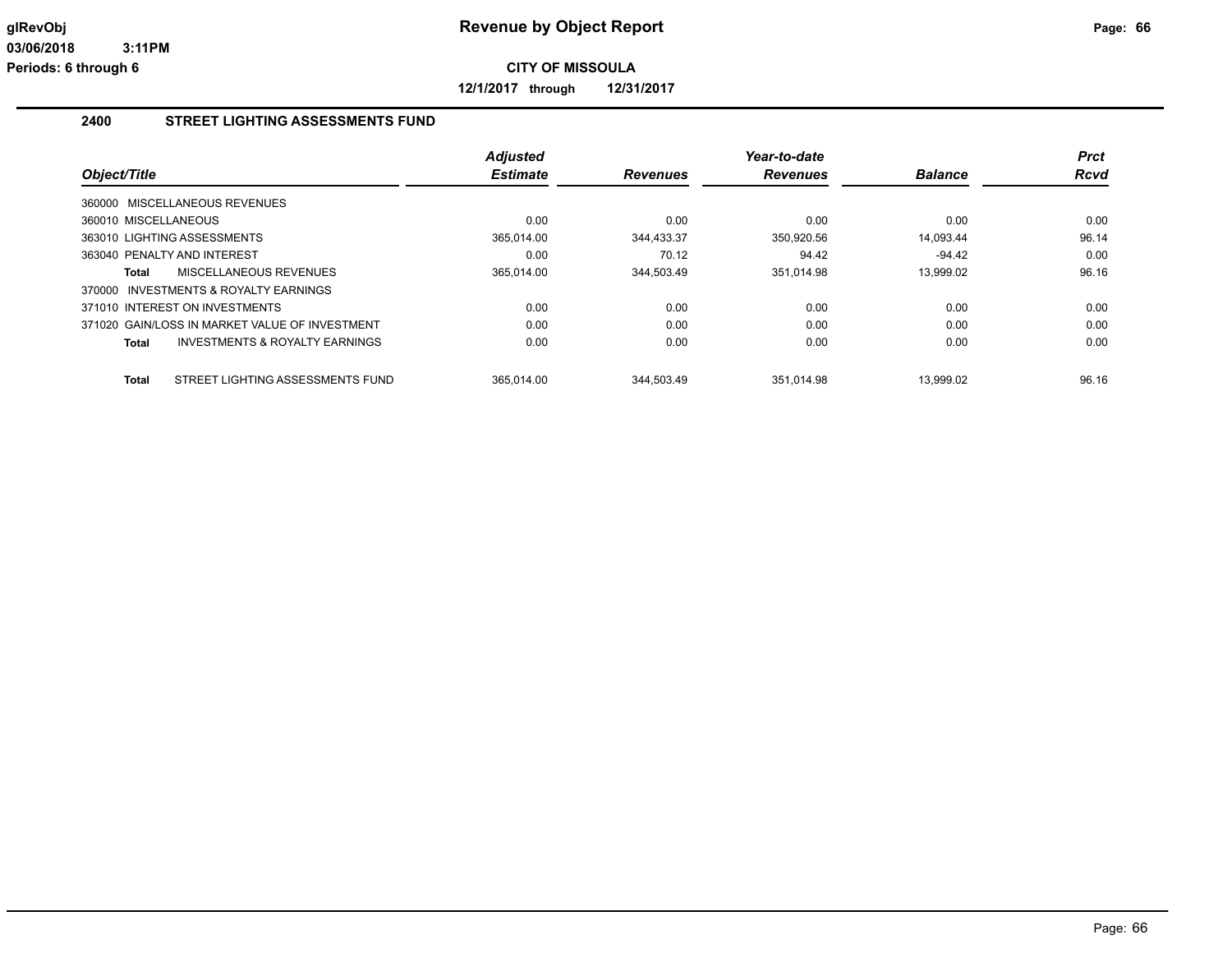**12/1/2017 through 12/31/2017**

#### **2500 STREET MAINTENANCE ASSESSMENT FUND 2500 STREET MAINTENANCE ASSESSMENT FUND**

|                                                           | <b>Adjusted</b> |                 | Year-to-date    |                | <b>Prct</b> |
|-----------------------------------------------------------|-----------------|-----------------|-----------------|----------------|-------------|
| Object/Title                                              | <b>Estimate</b> | <b>Revenues</b> | <b>Revenues</b> | <b>Balance</b> | Rcvd        |
| 360000 MISCELLANEOUS REVENUES                             |                 |                 |                 |                |             |
| 363010 LIGHTING ASSESSMENTS                               | 102,854.00      | 55,397.89       | 56,685.68       | 46,168.32      | 55.11       |
| 363040 PENALTY AND INTEREST                               | 0.00            | 6.68            | 6.68            | $-6.68$        | 0.00        |
| MISCELLANEOUS REVENUES<br>Total                           | 102,854.00      | 55,404.57       | 56,692.36       | 46,161.64      | 55.12       |
| 370000 INVESTMENTS & ROYALTY EARNINGS                     |                 |                 |                 |                |             |
| 371010 INTEREST ON INVESTMENTS                            | 0.00            | 0.00            | 0.00            | 0.00           | 0.00        |
| 371020 GAIN/LOSS IN MARKET VALUE OF INVESTMENTS           | 0.00            | 0.00            | 0.00            | 0.00           | 0.00        |
| <b>INVESTMENTS &amp; ROYALTY EARNINGS</b><br><b>Total</b> | 0.00            | 0.00            | 0.00            | 0.00           | 0.00        |
| 380000 OTHER FINANCING SOURCES                            |                 |                 |                 |                |             |
| 383000 OPERATING TRANSFERS                                | 0.00            | 0.00            | 0.00            | 0.00           | 0.00        |
| OTHER FINANCING SOURCES<br><b>Total</b>                   | 0.00            | 0.00            | 0.00            | 0.00           | 0.00        |
| STREET MAINTENANCE ASSESSMENT FUND<br><b>Total</b>        | 102,854.00      | 55,404.57       | 56,692.36       | 46,161.64      | 55.12       |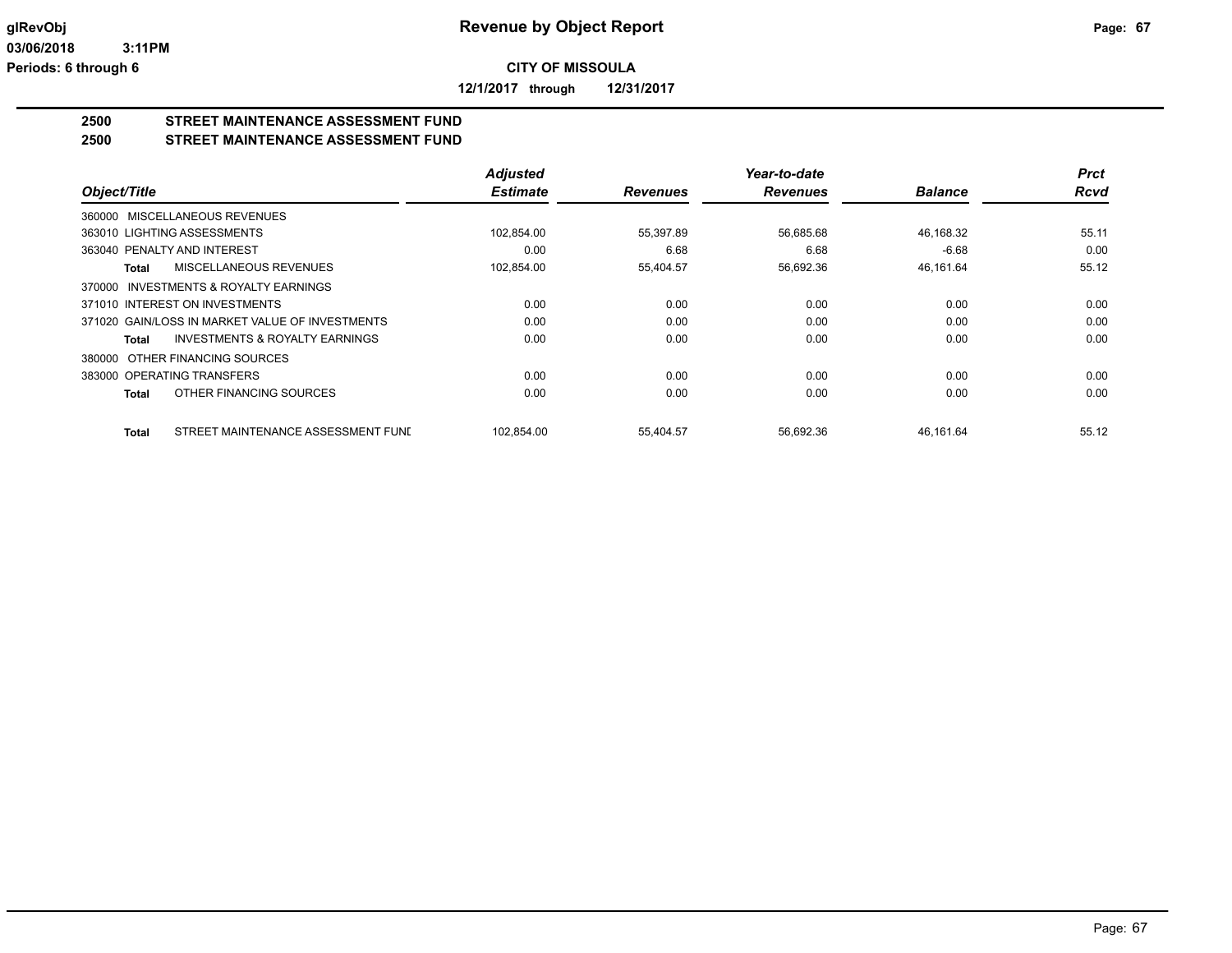**12/1/2017 through 12/31/2017**

#### **2500 STREET MAINTENANCE ASSESSMENT FUND**

|                                                     |                                           | <b>Adjusted</b> |                 | Year-to-date    |                | <b>Prct</b> |
|-----------------------------------------------------|-------------------------------------------|-----------------|-----------------|-----------------|----------------|-------------|
| Object/Title                                        |                                           | <b>Estimate</b> | <b>Revenues</b> | <b>Revenues</b> | <b>Balance</b> | <b>Rcvd</b> |
| 360000 MISCELLANEOUS REVENUES                       |                                           |                 |                 |                 |                |             |
| 363010 LIGHTING ASSESSMENTS                         |                                           | 102,854.00      | 55,397.89       | 56,685.68       | 46,168.32      | 55.11       |
| 363040 PENALTY AND INTEREST                         |                                           | 0.00            | 6.68            | 6.68            | $-6.68$        | 0.00        |
| MISCELLANEOUS REVENUES<br>Total                     |                                           | 102,854.00      | 55,404.57       | 56,692.36       | 46,161.64      | 55.12       |
| <b>INVESTMENTS &amp; ROYALTY EARNINGS</b><br>370000 |                                           |                 |                 |                 |                |             |
| 371010 INTEREST ON INVESTMENTS                      |                                           | 0.00            | 0.00            | 0.00            | 0.00           | 0.00        |
| 371020 GAIN/LOSS IN MARKET VALUE OF INVESTMENT      |                                           | 0.00            | 0.00            | 0.00            | 0.00           | 0.00        |
| Total                                               | <b>INVESTMENTS &amp; ROYALTY EARNINGS</b> | 0.00            | 0.00            | 0.00            | 0.00           | 0.00        |
| 380000 OTHER FINANCING SOURCES                      |                                           |                 |                 |                 |                |             |
| 383000 OPERATING TRANSFERS                          |                                           | 0.00            | 0.00            | 0.00            | 0.00           | 0.00        |
| OTHER FINANCING SOURCES<br>Total                    |                                           | 0.00            | 0.00            | 0.00            | 0.00           | 0.00        |
| Total                                               | STREET MAINTENANCE ASSESSMENT FUNI        | 102.854.00      | 55,404.57       | 56,692.36       | 46,161.64      | 55.12       |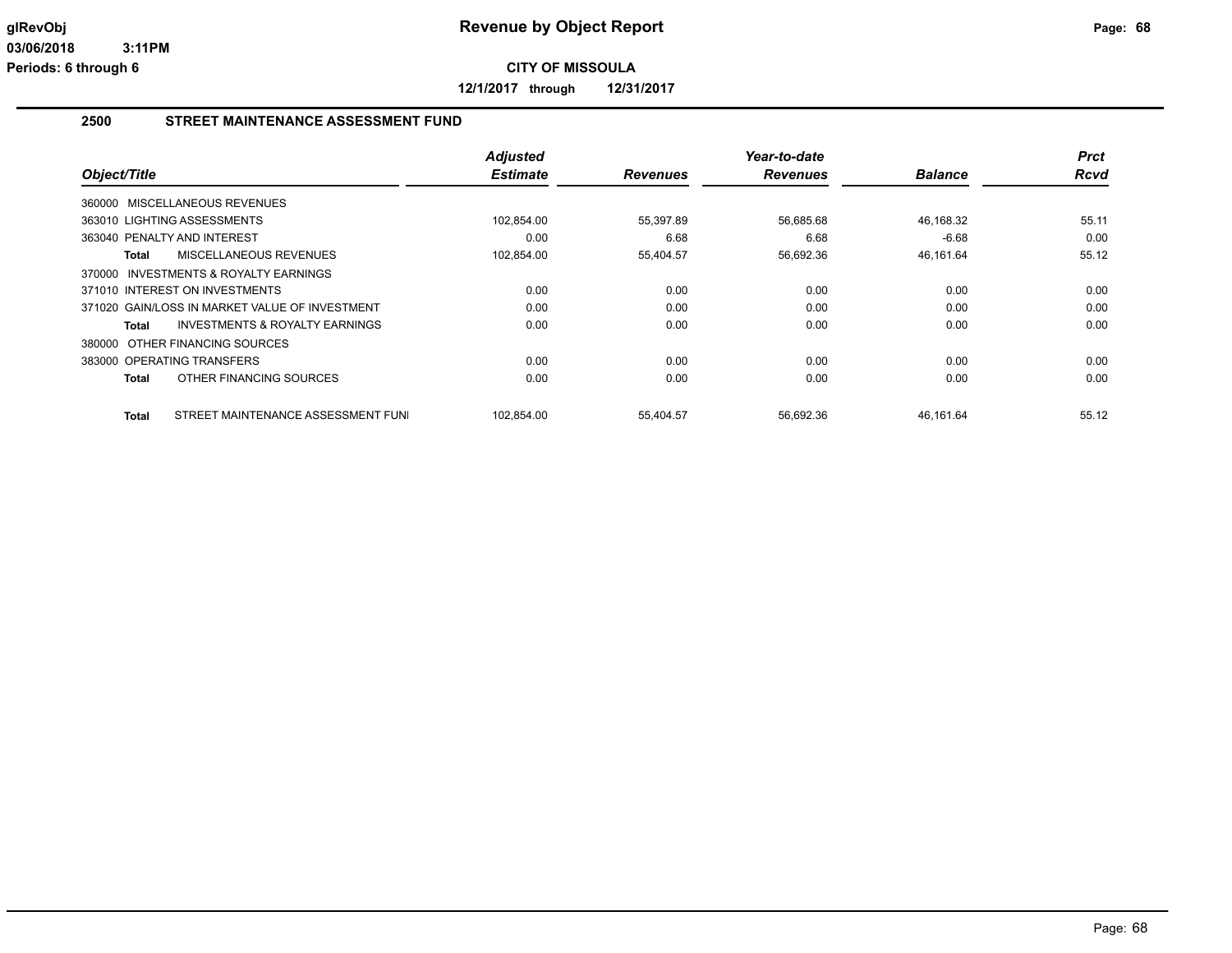**12/1/2017 through 12/31/2017**

# **2512 ROAD DISTRICT #1**

**2512 ROAD DISTRICT #1**

|                                                           | <b>Adjusted</b> |                 | Year-to-date    |                | <b>Prct</b> |
|-----------------------------------------------------------|-----------------|-----------------|-----------------|----------------|-------------|
| Object/Title                                              | <b>Estimate</b> | <b>Revenues</b> | <b>Revenues</b> | <b>Balance</b> | <b>Rcvd</b> |
| <b>INTERGOVERNMENTAL REVENUES</b><br>330000               |                 |                 |                 |                |             |
| 336023 STATE CONTRIB. - PERS                              | 0.00            | 3.67            | 25.39           | $-25.39$       | 0.00        |
| <b>INTERGOVERNMENTAL REVENUES</b><br><b>Total</b>         | 0.00            | 3.67            | 25.39           | $-25.39$       | 0.00        |
| MISCELLANEOUS REVENUES<br>360000                          |                 |                 |                 |                |             |
| 363020 PROPERTY ASSESSMENTS                               | 2,115,064.00    | 1,081,476.79    | 1,102,102.79    | 1,012,961.21   | 52.11       |
| 363040 PENALTY AND INTEREST                               | 0.00            | 220.34          | 318.44          | $-318.44$      | 0.00        |
| MISCELLANEOUS REVENUES<br><b>Total</b>                    | 2,115,064.00    | 1,081,697.13    | 1,102,421.23    | 1,012,642.77   | 52.12       |
| INVESTMENTS & ROYALTY EARNINGS<br>370000                  |                 |                 |                 |                |             |
| 371010 INTEREST ON INVESTMENTS                            | 0.00            | 0.00            | 0.00            | 0.00           | 0.00        |
| <b>INVESTMENTS &amp; ROYALTY EARNINGS</b><br><b>Total</b> | 0.00            | 0.00            | 0.00            | 0.00           | 0.00        |
| OTHER FINANCING SOURCES<br>380000                         |                 |                 |                 |                |             |
| 381090 PROCEEDS FROM CAPITAL LEASE                        | 0.00            | 0.00            | 0.00            | 0.00           | 0.00        |
| OTHER FINANCING SOURCES<br><b>Total</b>                   | 0.00            | 0.00            | 0.00            | 0.00           | 0.00        |
| <b>ROAD DISTRICT#1</b><br><b>Total</b>                    | 2,115,064.00    | 1,081,700.80    | 1,102,446.62    | 1,012,617.38   | 52.12       |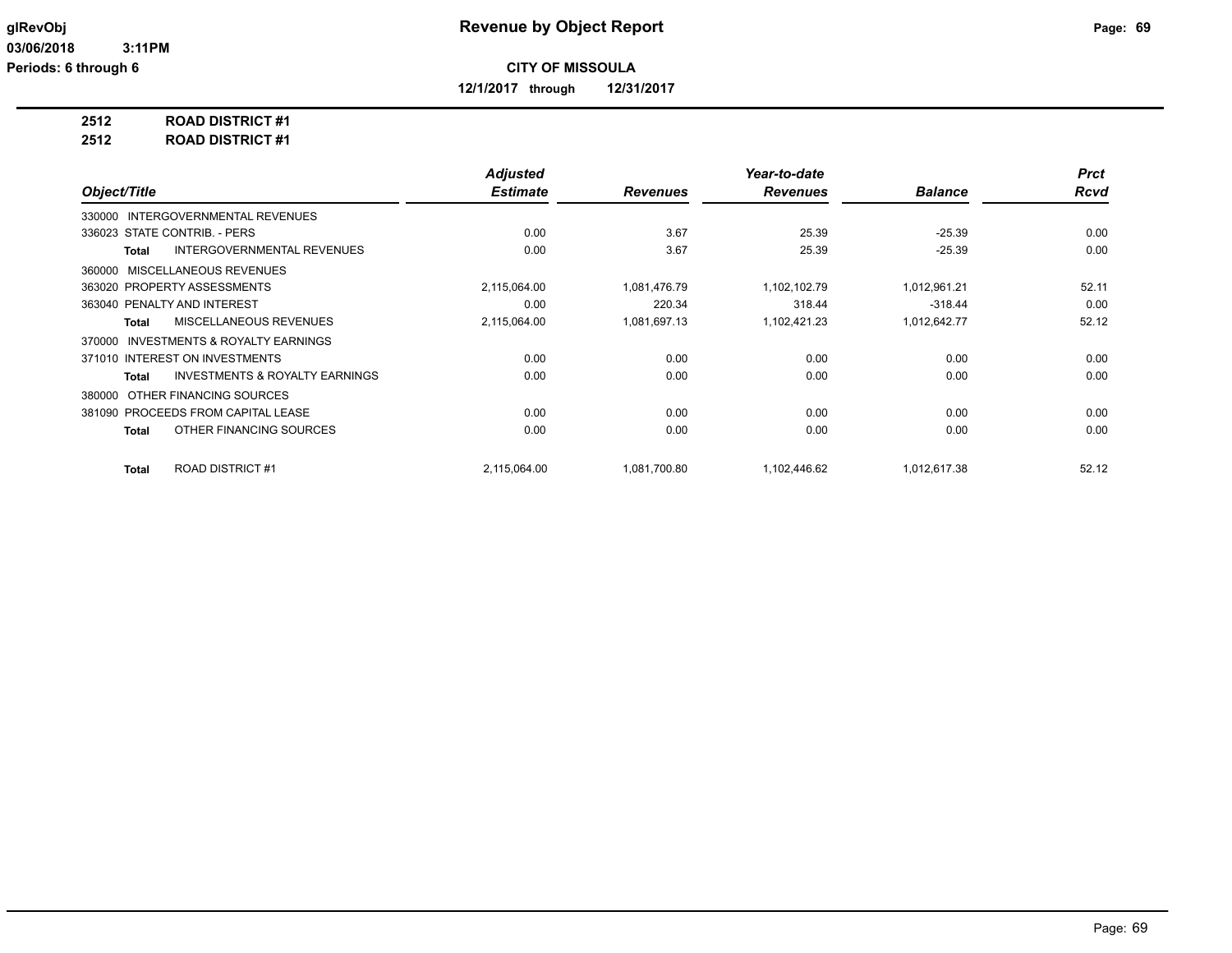**12/1/2017 through 12/31/2017**

#### **2512 ROAD DISTRICT #1**

| Object/Title |                                           | <b>Adjusted</b><br><b>Estimate</b> | <b>Revenues</b> | Year-to-date<br><b>Revenues</b> | <b>Balance</b> | <b>Prct</b><br><b>Rcvd</b> |
|--------------|-------------------------------------------|------------------------------------|-----------------|---------------------------------|----------------|----------------------------|
|              |                                           |                                    |                 |                                 |                |                            |
|              | 330000 INTERGOVERNMENTAL REVENUES         |                                    |                 |                                 |                |                            |
|              | 336023 STATE CONTRIB. - PERS              | 0.00                               | 3.67            | 25.39                           | $-25.39$       | 0.00                       |
| <b>Total</b> | <b>INTERGOVERNMENTAL REVENUES</b>         | 0.00                               | 3.67            | 25.39                           | $-25.39$       | 0.00                       |
|              | 360000 MISCELLANEOUS REVENUES             |                                    |                 |                                 |                |                            |
|              | 363020 PROPERTY ASSESSMENTS               | 2,115,064.00                       | 1.081.476.79    | 1,102,102.79                    | 1,012,961.21   | 52.11                      |
|              | 363040 PENALTY AND INTEREST               | 0.00                               | 220.34          | 318.44                          | $-318.44$      | 0.00                       |
| Total        | MISCELLANEOUS REVENUES                    | 2,115,064.00                       | 1,081,697.13    | 1,102,421.23                    | 1,012,642.77   | 52.12                      |
| 370000       | INVESTMENTS & ROYALTY EARNINGS            |                                    |                 |                                 |                |                            |
|              | 371010 INTEREST ON INVESTMENTS            | 0.00                               | 0.00            | 0.00                            | 0.00           | 0.00                       |
| <b>Total</b> | <b>INVESTMENTS &amp; ROYALTY EARNINGS</b> | 0.00                               | 0.00            | 0.00                            | 0.00           | 0.00                       |
| 380000       | OTHER FINANCING SOURCES                   |                                    |                 |                                 |                |                            |
|              | 381090 PROCEEDS FROM CAPITAL LEASE        | 0.00                               | 0.00            | 0.00                            | 0.00           | 0.00                       |
| <b>Total</b> | OTHER FINANCING SOURCES                   | 0.00                               | 0.00            | 0.00                            | 0.00           | 0.00                       |
| <b>Total</b> | <b>ROAD DISTRICT #1</b>                   | 2,115,064.00                       | 1,081,700.80    | 1,102,446.62                    | 1,012,617.38   | 52.12                      |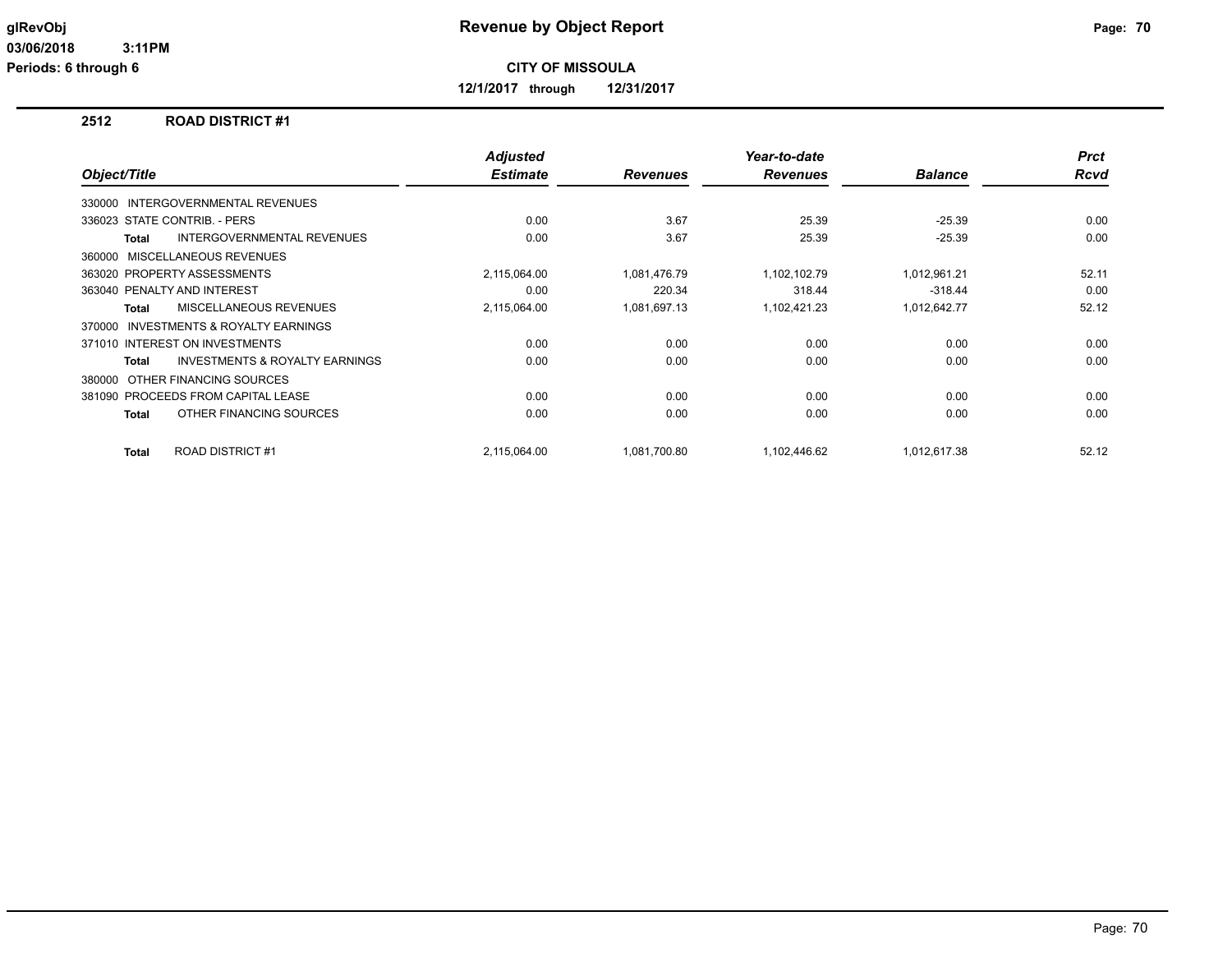**12/1/2017 through 12/31/2017**

## **2513 PARK DISTRICT #1**

**2513 PARK DISTRICT #1**

|                                                           | <b>Adjusted</b> |                 | Year-to-date    |                | <b>Prct</b> |
|-----------------------------------------------------------|-----------------|-----------------|-----------------|----------------|-------------|
| Object/Title                                              | <b>Estimate</b> | <b>Revenues</b> | <b>Revenues</b> | <b>Balance</b> | <b>Rcvd</b> |
| <b>INTERGOVERNMENTAL REVENUES</b><br>330000               |                 |                 |                 |                |             |
| 336023 STATE CONTRIB. - PERS                              | 0.00            | 21.04           | 159.52          | $-159.52$      | 0.00        |
| <b>INTERGOVERNMENTAL REVENUES</b><br><b>Total</b>         | 0.00            | 21.04           | 159.52          | $-159.52$      | 0.00        |
| MISCELLANEOUS REVENUES<br>360000                          |                 |                 |                 |                |             |
| 363020 PROPERTY ASSESSMENTS                               | 1,591,562.00    | 813,778.36      | 829,316.36      | 762,245.64     | 52.11       |
| 363040 PENALTY AND INTEREST                               | 0.00            | 166.26          | 240.94          | $-240.94$      | 0.00        |
| MISCELLANEOUS REVENUES<br><b>Total</b>                    | 1,591,562.00    | 813,944.62      | 829,557.30      | 762,004.70     | 52.12       |
| <b>INVESTMENTS &amp; ROYALTY EARNINGS</b><br>370000       |                 |                 |                 |                |             |
| 371010 INTEREST ON INVESTMENTS                            | 0.00            | 0.00            | 0.00            | 0.00           | 0.00        |
| <b>INVESTMENTS &amp; ROYALTY EARNINGS</b><br><b>Total</b> | 0.00            | 0.00            | 0.00            | 0.00           | 0.00        |
| OTHER FINANCING SOURCES<br>380000                         |                 |                 |                 |                |             |
| 381090 PROCEEDS FROM CAPITAL LEASE                        | 0.00            | 0.00            | 0.00            | 0.00           | 0.00        |
| 383000 OPERATING TRANSFERS                                | 0.00            | 7.810.00        | 7.810.00        | $-7,810.00$    | 0.00        |
| OTHER FINANCING SOURCES<br><b>Total</b>                   | 0.00            | 7,810.00        | 7,810.00        | $-7,810.00$    | 0.00        |
| <b>PARK DISTRICT #1</b><br><b>Total</b>                   | 1,591,562.00    | 821,775.66      | 837,526.82      | 754,035.18     | 52.62       |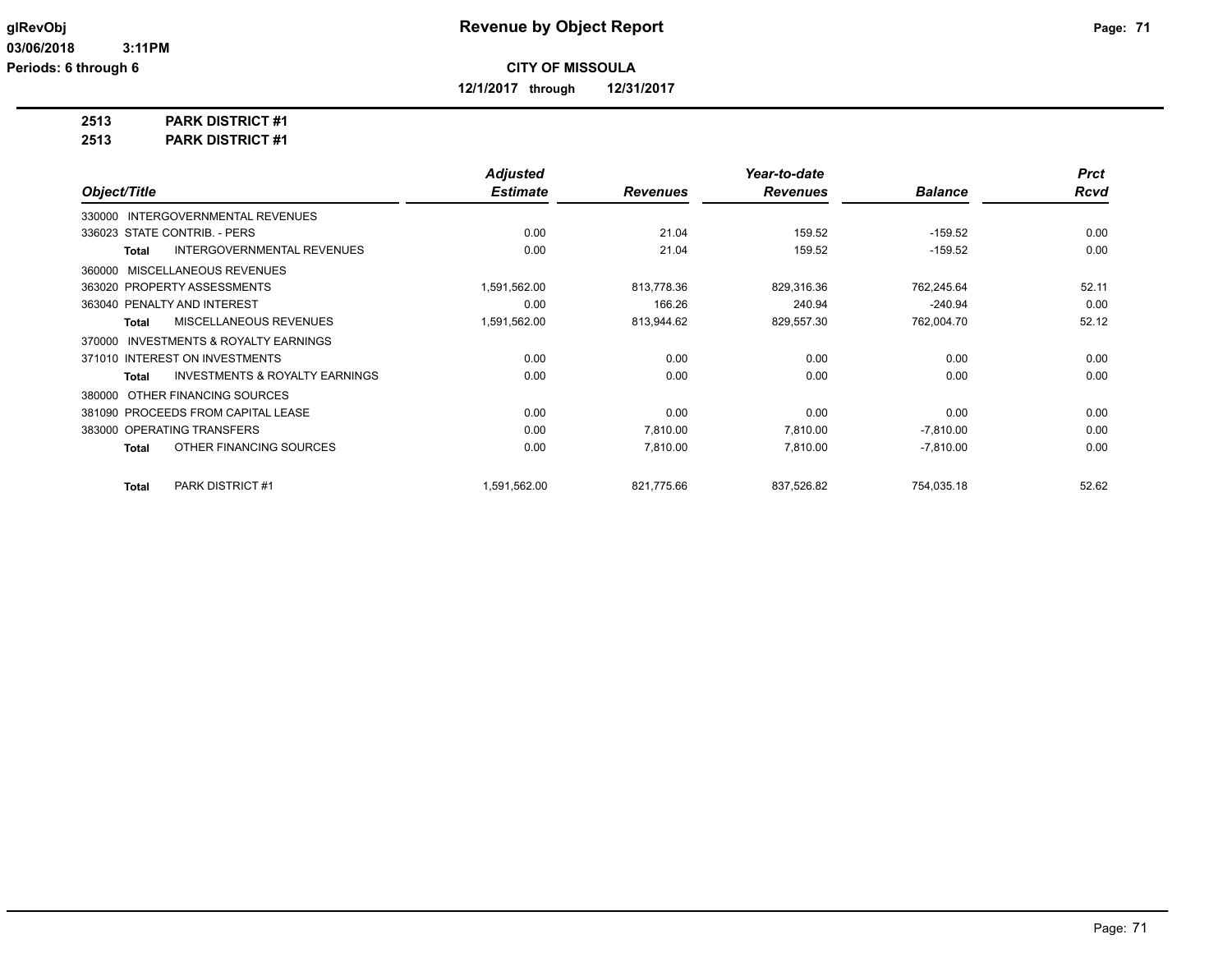**12/1/2017 through 12/31/2017**

#### **2513 PARK DISTRICT #1**

|                                                     | <b>Adjusted</b> |                 | Year-to-date    |                | <b>Prct</b> |
|-----------------------------------------------------|-----------------|-----------------|-----------------|----------------|-------------|
| Object/Title                                        | <b>Estimate</b> | <b>Revenues</b> | <b>Revenues</b> | <b>Balance</b> | <b>Rcvd</b> |
| 330000 INTERGOVERNMENTAL REVENUES                   |                 |                 |                 |                |             |
| 336023 STATE CONTRIB. - PERS                        | 0.00            | 21.04           | 159.52          | $-159.52$      | 0.00        |
| <b>INTERGOVERNMENTAL REVENUES</b><br><b>Total</b>   | 0.00            | 21.04           | 159.52          | $-159.52$      | 0.00        |
| 360000 MISCELLANEOUS REVENUES                       |                 |                 |                 |                |             |
| 363020 PROPERTY ASSESSMENTS                         | 1,591,562.00    | 813,778.36      | 829,316.36      | 762,245.64     | 52.11       |
| 363040 PENALTY AND INTEREST                         | 0.00            | 166.26          | 240.94          | $-240.94$      | 0.00        |
| MISCELLANEOUS REVENUES<br><b>Total</b>              | 1,591,562.00    | 813,944.62      | 829,557.30      | 762,004.70     | 52.12       |
| <b>INVESTMENTS &amp; ROYALTY EARNINGS</b><br>370000 |                 |                 |                 |                |             |
| 371010 INTEREST ON INVESTMENTS                      | 0.00            | 0.00            | 0.00            | 0.00           | 0.00        |
| <b>INVESTMENTS &amp; ROYALTY EARNINGS</b><br>Total  | 0.00            | 0.00            | 0.00            | 0.00           | 0.00        |
| 380000 OTHER FINANCING SOURCES                      |                 |                 |                 |                |             |
| 381090 PROCEEDS FROM CAPITAL LEASE                  | 0.00            | 0.00            | 0.00            | 0.00           | 0.00        |
| 383000 OPERATING TRANSFERS                          | 0.00            | 7,810.00        | 7,810.00        | $-7,810.00$    | 0.00        |
| OTHER FINANCING SOURCES<br><b>Total</b>             | 0.00            | 7,810.00        | 7,810.00        | $-7,810.00$    | 0.00        |
| <b>PARK DISTRICT#1</b><br><b>Total</b>              | 1,591,562.00    | 821.775.66      | 837,526.82      | 754,035.18     | 52.62       |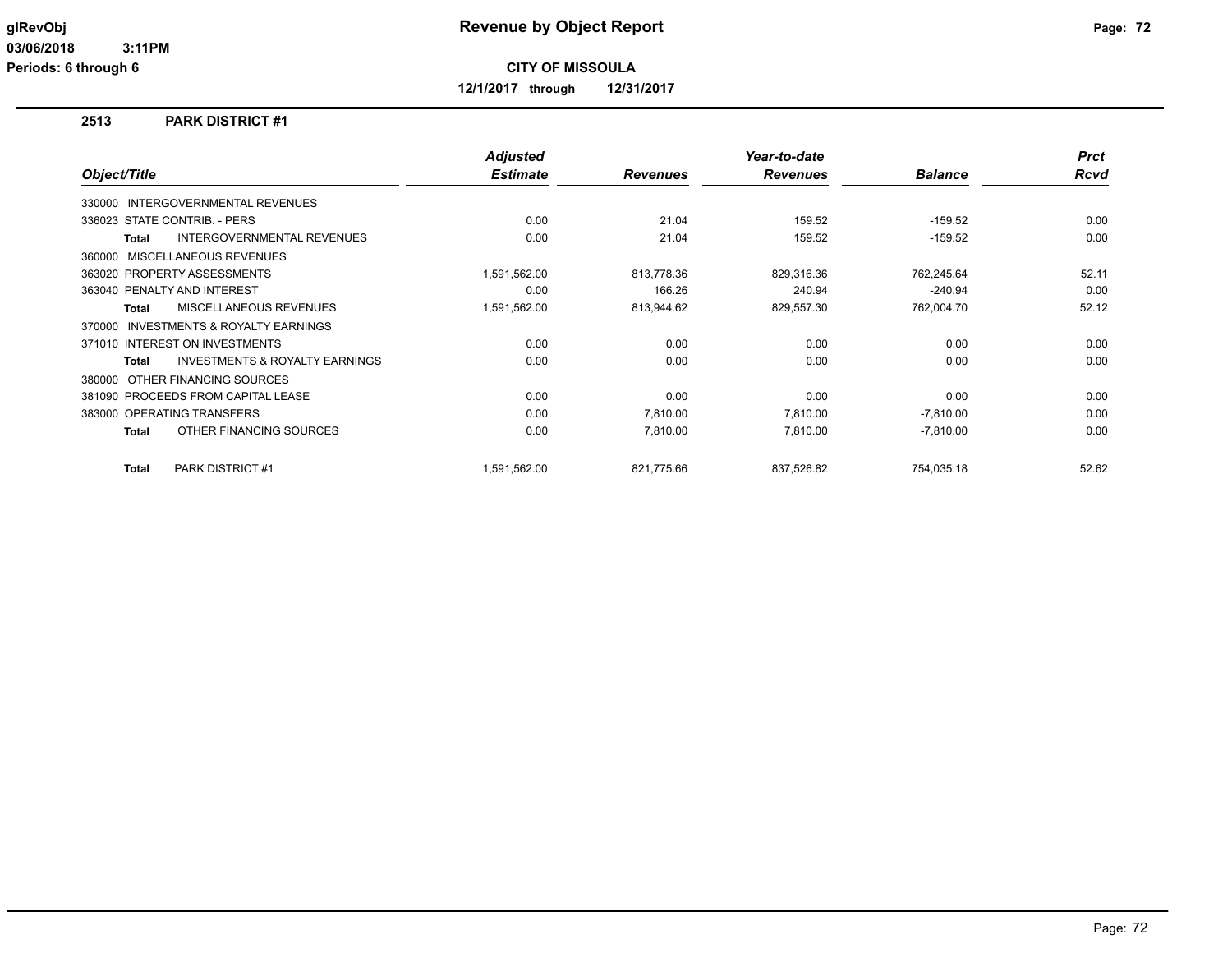**12/1/2017 through 12/31/2017**

**2820 STATE GAS TAX FUND**

**2820 STATE GAS TAX FUND**

|                                            | <b>Adjusted</b> |                 | Year-to-date    |                | <b>Prct</b> |
|--------------------------------------------|-----------------|-----------------|-----------------|----------------|-------------|
| Object/Title                               | <b>Estimate</b> | <b>Revenues</b> | <b>Revenues</b> | <b>Balance</b> | <b>Rcvd</b> |
| 330000 INTERGOVERNMENTAL REVENUES          |                 |                 |                 |                |             |
| 331052 MDT CMAO STRIPING GRANT             | 0.00            | 0.00            | 0.00            | 0.00           | 0.00        |
| 334040 GAS TAX APPORTIONMENT               | 2.044.567.00    | 90.638.74       | 543.832.42      | 1.500.734.58   | 26.60       |
| <b>INTERGOVERNMENTAL REVENUES</b><br>Total | 2.044.567.00    | 90.638.74       | 543.832.42      | 1.500.734.58   | 26.60       |
| 380000 OTHER FINANCING SOURCES             |                 |                 |                 |                |             |
| 383000 OPERATING TRANSFERS                 | 0.00            | 0.00            | 0.00            | 0.00           | 0.00        |
| OTHER FINANCING SOURCES<br>Total           | 0.00            | 0.00            | 0.00            | 0.00           | 0.00        |
| STATE GAS TAX FUND<br><b>Total</b>         | 2.044.567.00    | 90.638.74       | 543.832.42      | 1.500.734.58   | 26.60       |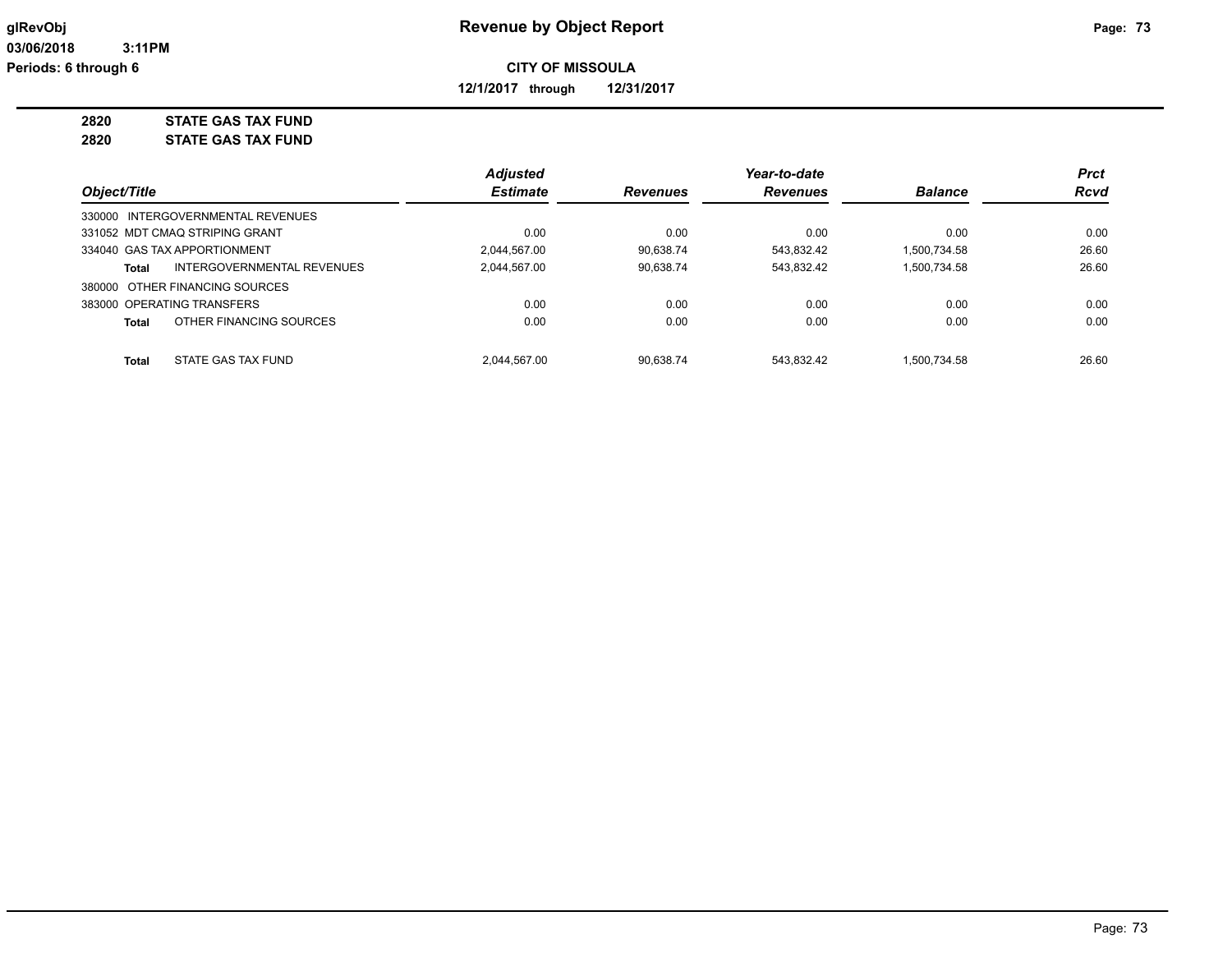**12/1/2017 through 12/31/2017**

#### **2820 STATE GAS TAX FUND**

|              |                                   | <b>Adjusted</b> |                 | Year-to-date   |              | <b>Prct</b> |
|--------------|-----------------------------------|-----------------|-----------------|----------------|--------------|-------------|
| Object/Title | <b>Estimate</b>                   | <b>Revenues</b> | <b>Revenues</b> | <b>Balance</b> | <b>Rcvd</b>  |             |
|              | 330000 INTERGOVERNMENTAL REVENUES |                 |                 |                |              |             |
|              | 331052 MDT CMAQ STRIPING GRANT    | 0.00            | 0.00            | 0.00           | 0.00         | 0.00        |
|              | 334040 GAS TAX APPORTIONMENT      | 2.044.567.00    | 90.638.74       | 543,832.42     | 1,500,734.58 | 26.60       |
| Total        | INTERGOVERNMENTAL REVENUES        | 2.044.567.00    | 90,638.74       | 543,832.42     | 1,500,734.58 | 26.60       |
|              | 380000 OTHER FINANCING SOURCES    |                 |                 |                |              |             |
|              | 383000 OPERATING TRANSFERS        | 0.00            | 0.00            | 0.00           | 0.00         | 0.00        |
| Total        | OTHER FINANCING SOURCES           | 0.00            | 0.00            | 0.00           | 0.00         | 0.00        |
| Total        | STATE GAS TAX FUND                | 2.044.567.00    | 90.638.74       | 543.832.42     | 1.500.734.58 | 26.60       |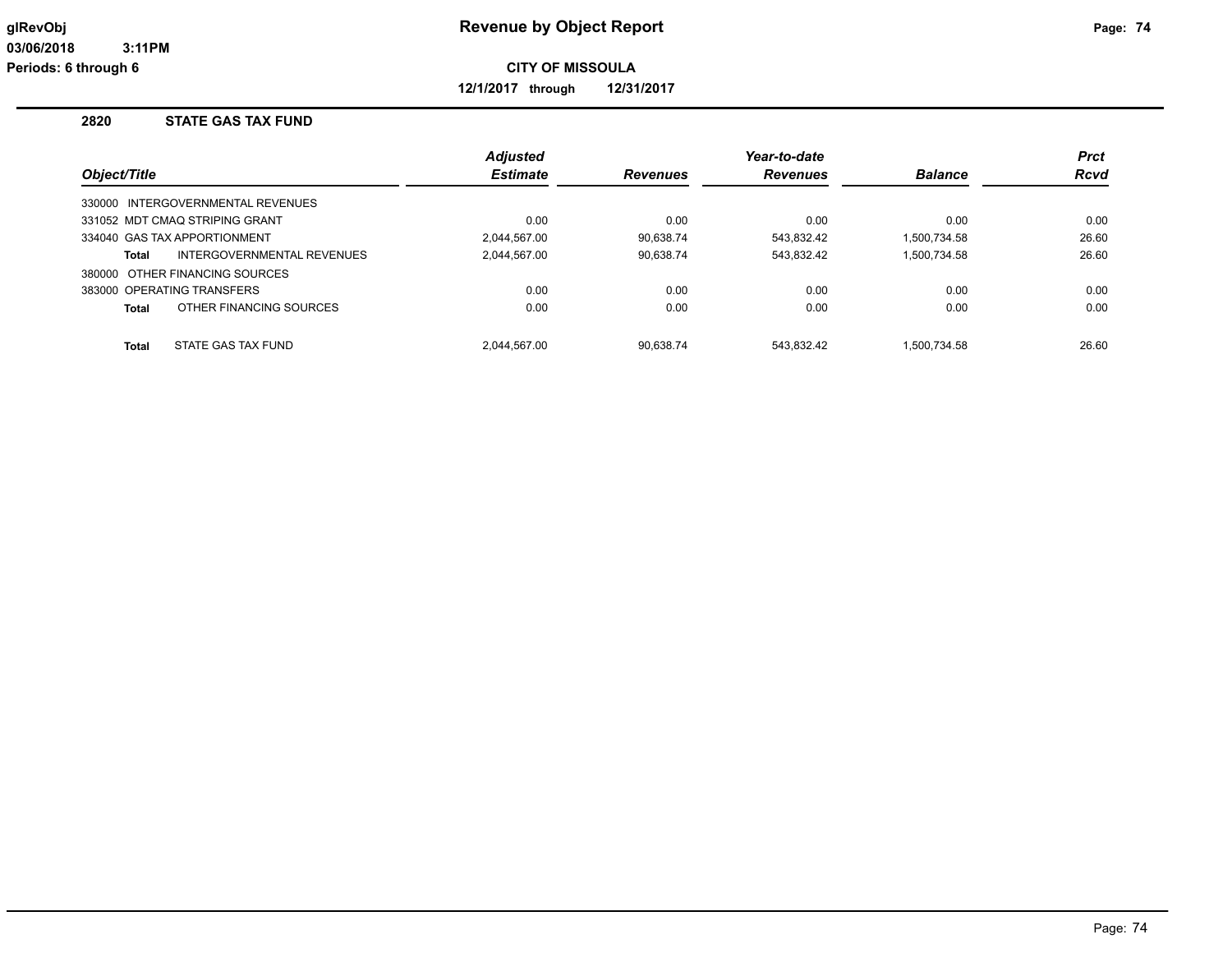**12/1/2017 through 12/31/2017**

# **2918 LAW ENFORCEMENT BLOCK GRANT FUND**

#### **2918 LAW ENFORCEMENT BLOCK GRANT FUND**

|                                                           | <b>Adjusted</b> |                 | Year-to-date    |                | <b>Prct</b> |
|-----------------------------------------------------------|-----------------|-----------------|-----------------|----------------|-------------|
| Object/Title                                              | <b>Estimate</b> | <b>Revenues</b> | <b>Revenues</b> | <b>Balance</b> | Rcvd        |
| 330000 INTERGOVERNMENTAL REVENUES                         |                 |                 |                 |                |             |
| 331000 FEDERAL GRANTS                                     | 0.00            | 0.00            | 0.00            | 0.00           | 0.00        |
| 331001 BYRNE DISCRETIONARY                                | 0.00            | 0.00            | 0.00            | 0.00           | 0.00        |
| 331023 COPS HIRING GRANT 2011                             | 0.00            | 0.00            | 0.00            | 0.00           | 0.00        |
| 331024 DEPT OF JUSTICE GRANTS                             | 0.00            | 0.00            | 0.00            | 0.00           | 0.00        |
| 331026 ICAC GRANT                                         | 0.00            | 0.00            | 0.00            | 0.00           | 0.00        |
| 331027 JAG GRANTS REVENUE                                 | 60,373.00       | 0.00            | 0.00            | 60,373.00      | 0.00        |
| 336021 STATE CONTRIB - POLICE RETIREMENT                  | 0.00            | 0.00            | 0.00            | 0.00           | 0.00        |
| <b>INTERGOVERNMENTAL REVENUES</b><br><b>Total</b>         | 60,373.00       | 0.00            | 0.00            | 60,373.00      | 0.00        |
| <b>CHARGES FOR SERVICES</b><br>340000                     |                 |                 |                 |                |             |
| 342010 POLICE/BID AGREEMENT                               | 0.00            | 0.00            | 0.00            | 0.00           | 0.00        |
| <b>CHARGES FOR SERVICES</b><br>Total                      | 0.00            | 0.00            | 0.00            | 0.00           | 0.00        |
| MISCELLANEOUS REVENUES<br>360000                          |                 |                 |                 |                |             |
| 360010 MISCELLANEOUS                                      | 0.00            | 0.00            | 0.00            | 0.00           | 0.00        |
| MISCELLANEOUS REVENUES<br><b>Total</b>                    | 0.00            | 0.00            | 0.00            | 0.00           | 0.00        |
| <b>INVESTMENTS &amp; ROYALTY EARNINGS</b><br>370000       |                 |                 |                 |                |             |
| 371010 INTEREST ON INVESTMENTS                            | 0.00            | 0.00            | 0.00            | 0.00           | 0.00        |
| 371020 GAIN/LOSS IN MARKET VALUE OF INVESTMENTS           | 0.00            | 0.00            | 0.00            | 0.00           | 0.00        |
| <b>INVESTMENTS &amp; ROYALTY EARNINGS</b><br><b>Total</b> | 0.00            | 0.00            | 0.00            | 0.00           | 0.00        |
| OTHER FINANCING SOURCES<br>380000                         |                 |                 |                 |                |             |
| 383023 TRANS FR DRUG FORFEITURE                           | 0.00            | 0.00            | 0.00            | 0.00           | 0.00        |
| 383036 TRANSFER - GRANT                                   | 0.00            | 0.00            | 0.00            | 0.00           | 0.00        |
| OTHER FINANCING SOURCES<br><b>Total</b>                   | 0.00            | 0.00            | 0.00            | 0.00           | 0.00        |
| LAW ENFORCEMENT BLOCK GRANT FUND<br><b>Total</b>          | 60,373.00       | 0.00            | 0.00            | 60,373.00      | 0.00        |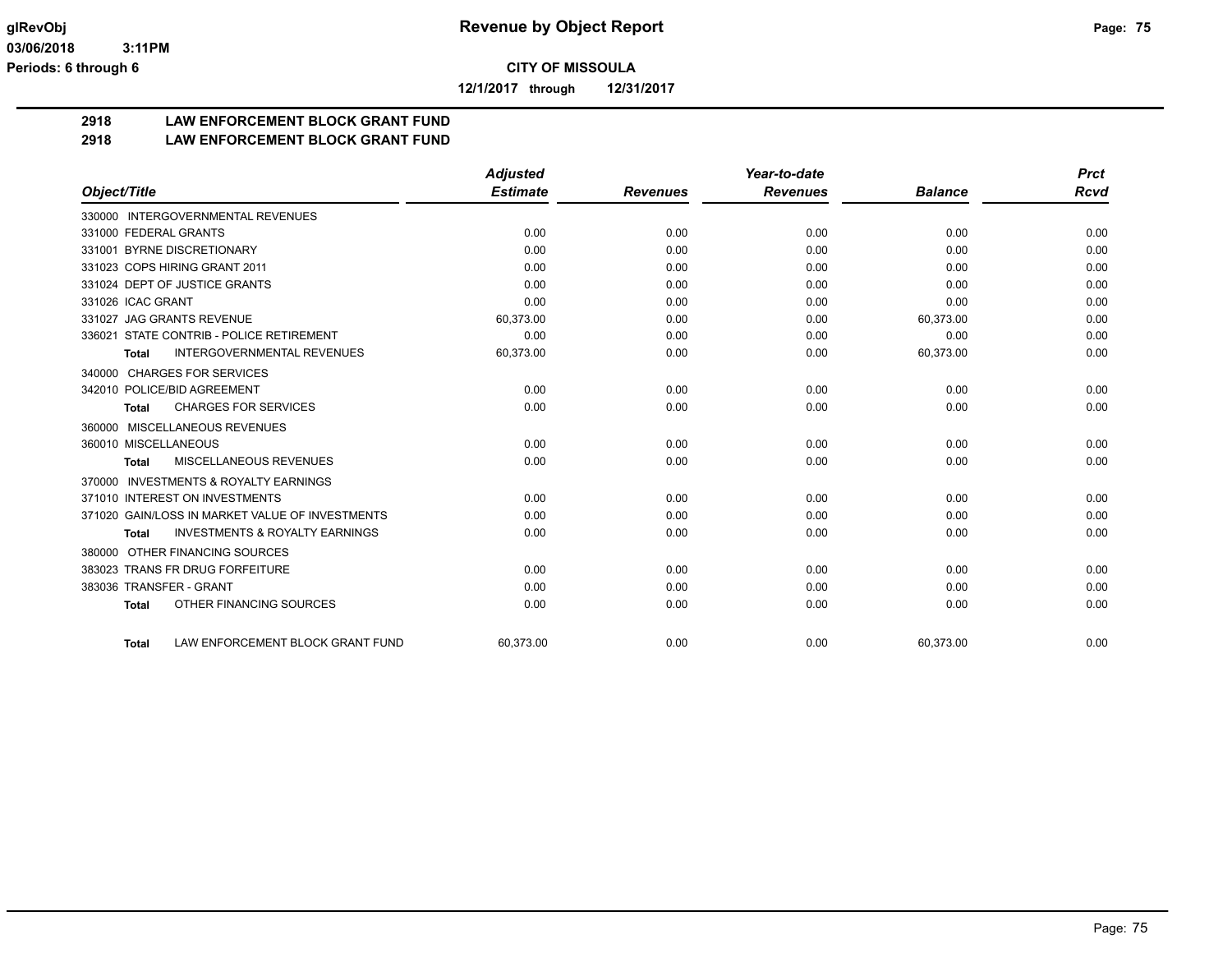**12/1/2017 through 12/31/2017**

#### **2918 LAW ENFORCEMENT BLOCK GRANT FUND**

|                                                           | <b>Adjusted</b> |                 | Year-to-date    |                | <b>Prct</b> |
|-----------------------------------------------------------|-----------------|-----------------|-----------------|----------------|-------------|
| Object/Title                                              | <b>Estimate</b> | <b>Revenues</b> | <b>Revenues</b> | <b>Balance</b> | <b>Rcvd</b> |
| 330000 INTERGOVERNMENTAL REVENUES                         |                 |                 |                 |                |             |
| 331000 FEDERAL GRANTS                                     | 0.00            | 0.00            | 0.00            | 0.00           | 0.00        |
| 331001 BYRNE DISCRETIONARY                                | 0.00            | 0.00            | 0.00            | 0.00           | 0.00        |
| 331023 COPS HIRING GRANT 2011                             | 0.00            | 0.00            | 0.00            | 0.00           | 0.00        |
| 331024 DEPT OF JUSTICE GRANTS                             | 0.00            | 0.00            | 0.00            | 0.00           | 0.00        |
| 331026 ICAC GRANT                                         | 0.00            | 0.00            | 0.00            | 0.00           | 0.00        |
| 331027 JAG GRANTS REVENUE                                 | 60,373.00       | 0.00            | 0.00            | 60,373.00      | 0.00        |
| 336021 STATE CONTRIB - POLICE RETIREMENT                  | 0.00            | 0.00            | 0.00            | 0.00           | 0.00        |
| <b>INTERGOVERNMENTAL REVENUES</b><br><b>Total</b>         | 60,373.00       | 0.00            | 0.00            | 60,373.00      | 0.00        |
| 340000 CHARGES FOR SERVICES                               |                 |                 |                 |                |             |
| 342010 POLICE/BID AGREEMENT                               | 0.00            | 0.00            | 0.00            | 0.00           | 0.00        |
| <b>CHARGES FOR SERVICES</b><br><b>Total</b>               | 0.00            | 0.00            | 0.00            | 0.00           | 0.00        |
| 360000 MISCELLANEOUS REVENUES                             |                 |                 |                 |                |             |
| 360010 MISCELLANEOUS                                      | 0.00            | 0.00            | 0.00            | 0.00           | 0.00        |
| MISCELLANEOUS REVENUES<br><b>Total</b>                    | 0.00            | 0.00            | 0.00            | 0.00           | 0.00        |
| 370000 INVESTMENTS & ROYALTY EARNINGS                     |                 |                 |                 |                |             |
| 371010 INTEREST ON INVESTMENTS                            | 0.00            | 0.00            | 0.00            | 0.00           | 0.00        |
| 371020 GAIN/LOSS IN MARKET VALUE OF INVESTMENT            | 0.00            | 0.00            | 0.00            | 0.00           | 0.00        |
| <b>INVESTMENTS &amp; ROYALTY EARNINGS</b><br><b>Total</b> | 0.00            | 0.00            | 0.00            | 0.00           | 0.00        |
| OTHER FINANCING SOURCES<br>380000                         |                 |                 |                 |                |             |
| 383023 TRANS FR DRUG FORFEITURE                           | 0.00            | 0.00            | 0.00            | 0.00           | 0.00        |
| 383036 TRANSFER - GRANT                                   | 0.00            | 0.00            | 0.00            | 0.00           | 0.00        |
| OTHER FINANCING SOURCES<br><b>Total</b>                   | 0.00            | 0.00            | 0.00            | 0.00           | 0.00        |
| LAW ENFORCEMENT BLOCK GRANT FUND<br><b>Total</b>          | 60.373.00       | 0.00            | 0.00            | 60.373.00      | 0.00        |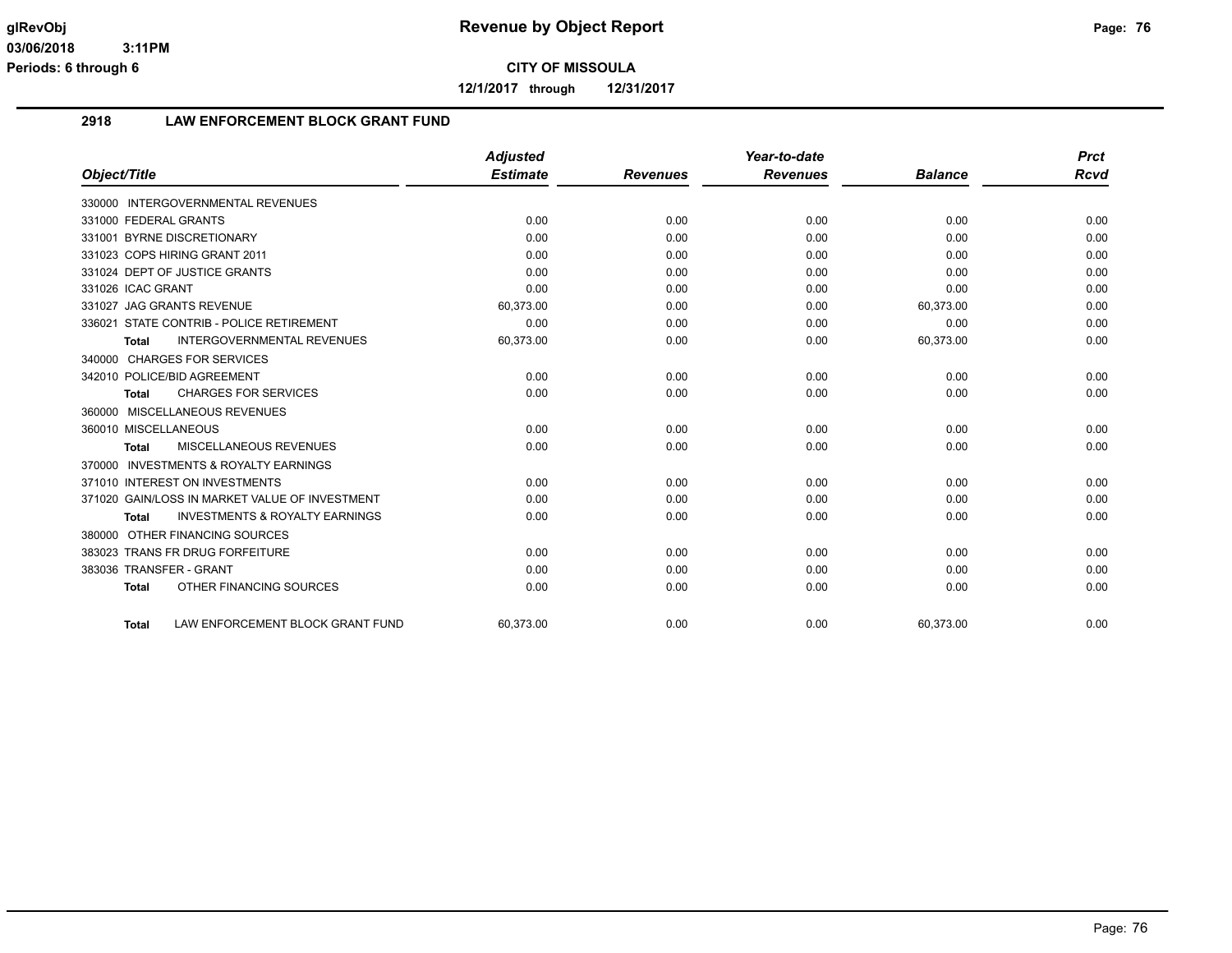**12/1/2017 through 12/31/2017**

# **2919 HIDTA FUND**

**2919 HIDTA FUND**

|                                          |                                           | <b>Adjusted</b> |                 | Year-to-date    |                | <b>Prct</b> |
|------------------------------------------|-------------------------------------------|-----------------|-----------------|-----------------|----------------|-------------|
| Object/Title                             |                                           | <b>Estimate</b> | <b>Revenues</b> | <b>Revenues</b> | <b>Balance</b> | <b>Rcvd</b> |
| 340000 CHARGES FOR SERVICES              |                                           |                 |                 |                 |                |             |
| 342013 SECURITY INVEST FEES              |                                           | 140,600.00      | 7.921.93        | 17.878.51       | 122.721.49     | 12.72       |
| 342014 POLICE DEPARTMENT SERVICE FEES    |                                           | 0.00            | 0.00            | 0.00            | 0.00           | 0.00        |
| <b>Total</b>                             | <b>CHARGES FOR SERVICES</b>               | 140,600.00      | 7.921.93        | 17,878.51       | 122,721.49     | 12.72       |
| 360000 MISCELLANEOUS REVENUES            |                                           |                 |                 |                 |                |             |
| 360010 MISCELLANEOUS                     |                                           | 0.00            | 0.00            | 0.00            | 0.00           | 0.00        |
| <b>Total</b>                             | <b>MISCELLANEOUS REVENUES</b>             | 0.00            | 0.00            | 0.00            | 0.00           | 0.00        |
| INVESTMENTS & ROYALTY EARNINGS<br>370000 |                                           |                 |                 |                 |                |             |
| 371010 INTEREST ON INVESTMENTS           |                                           | 0.00            | 0.00            | 0.00            | 0.00           | 0.00        |
| <b>Total</b>                             | <b>INVESTMENTS &amp; ROYALTY EARNINGS</b> | 0.00            | 0.00            | 0.00            | 0.00           | 0.00        |
| <b>HIDTA FUND</b><br><b>Total</b>        |                                           | 140.600.00      | 7.921.93        | 17.878.51       | 122.721.49     | 12.72       |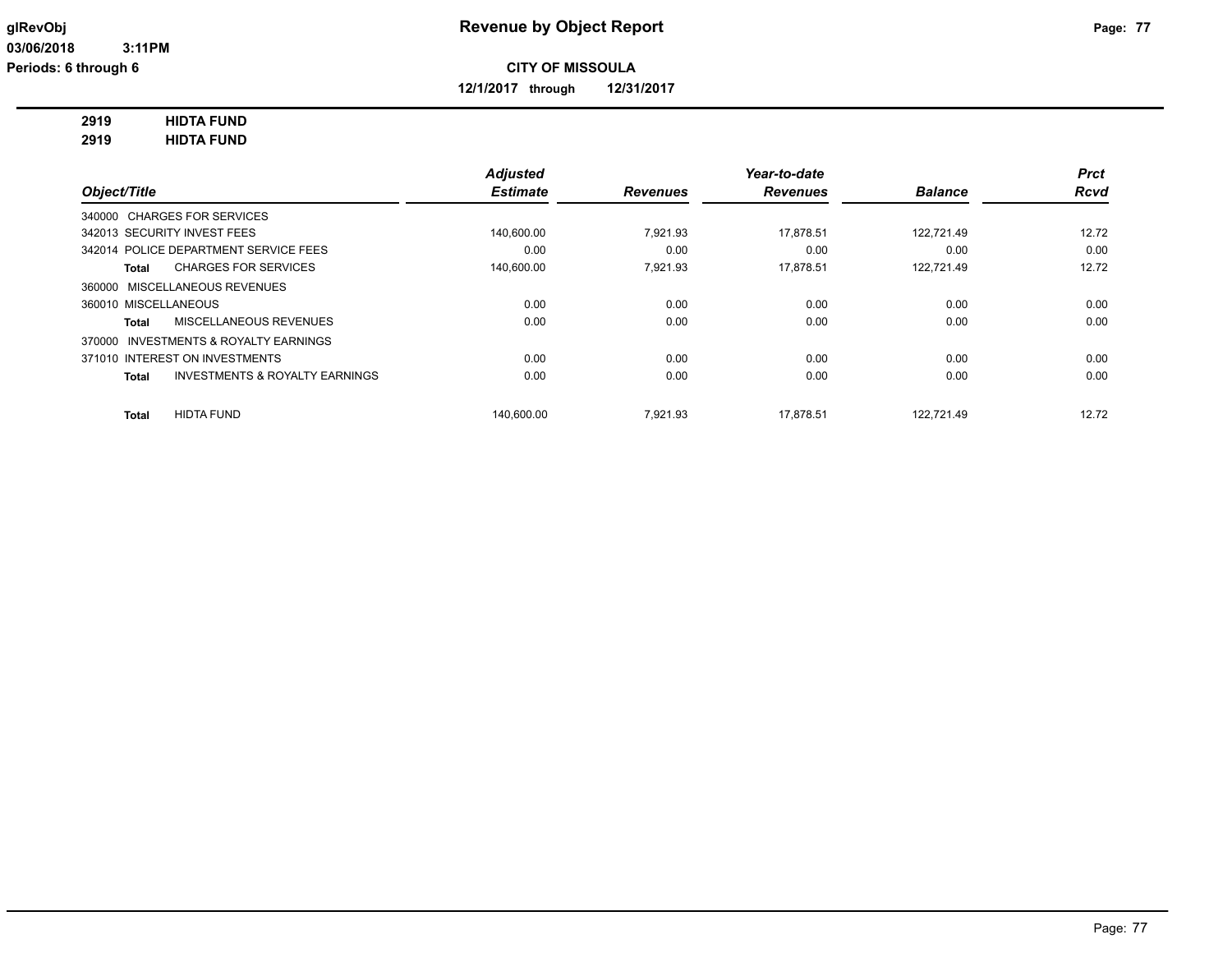**12/1/2017 through 12/31/2017**

**2919 HIDTA FUND**

|                                                    | <b>Adjusted</b> |                 | Year-to-date    |                | <b>Prct</b> |
|----------------------------------------------------|-----------------|-----------------|-----------------|----------------|-------------|
| Object/Title                                       | <b>Estimate</b> | <b>Revenues</b> | <b>Revenues</b> | <b>Balance</b> | Rcvd        |
| 340000 CHARGES FOR SERVICES                        |                 |                 |                 |                |             |
| 342013 SECURITY INVEST FEES                        | 140,600.00      | 7,921.93        | 17,878.51       | 122,721.49     | 12.72       |
| 342014 POLICE DEPARTMENT SERVICE FEES              | 0.00            | 0.00            | 0.00            | 0.00           | 0.00        |
| <b>CHARGES FOR SERVICES</b><br>Total               | 140,600.00      | 7,921.93        | 17,878.51       | 122,721.49     | 12.72       |
| 360000 MISCELLANEOUS REVENUES                      |                 |                 |                 |                |             |
| 360010 MISCELLANEOUS                               | 0.00            | 0.00            | 0.00            | 0.00           | 0.00        |
| MISCELLANEOUS REVENUES<br>Total                    | 0.00            | 0.00            | 0.00            | 0.00           | 0.00        |
| 370000 INVESTMENTS & ROYALTY EARNINGS              |                 |                 |                 |                |             |
| 371010 INTEREST ON INVESTMENTS                     | 0.00            | 0.00            | 0.00            | 0.00           | 0.00        |
| <b>INVESTMENTS &amp; ROYALTY EARNINGS</b><br>Total | 0.00            | 0.00            | 0.00            | 0.00           | 0.00        |
| <b>HIDTA FUND</b><br>Total                         | 140.600.00      | 7.921.93        | 17.878.51       | 122.721.49     | 12.72       |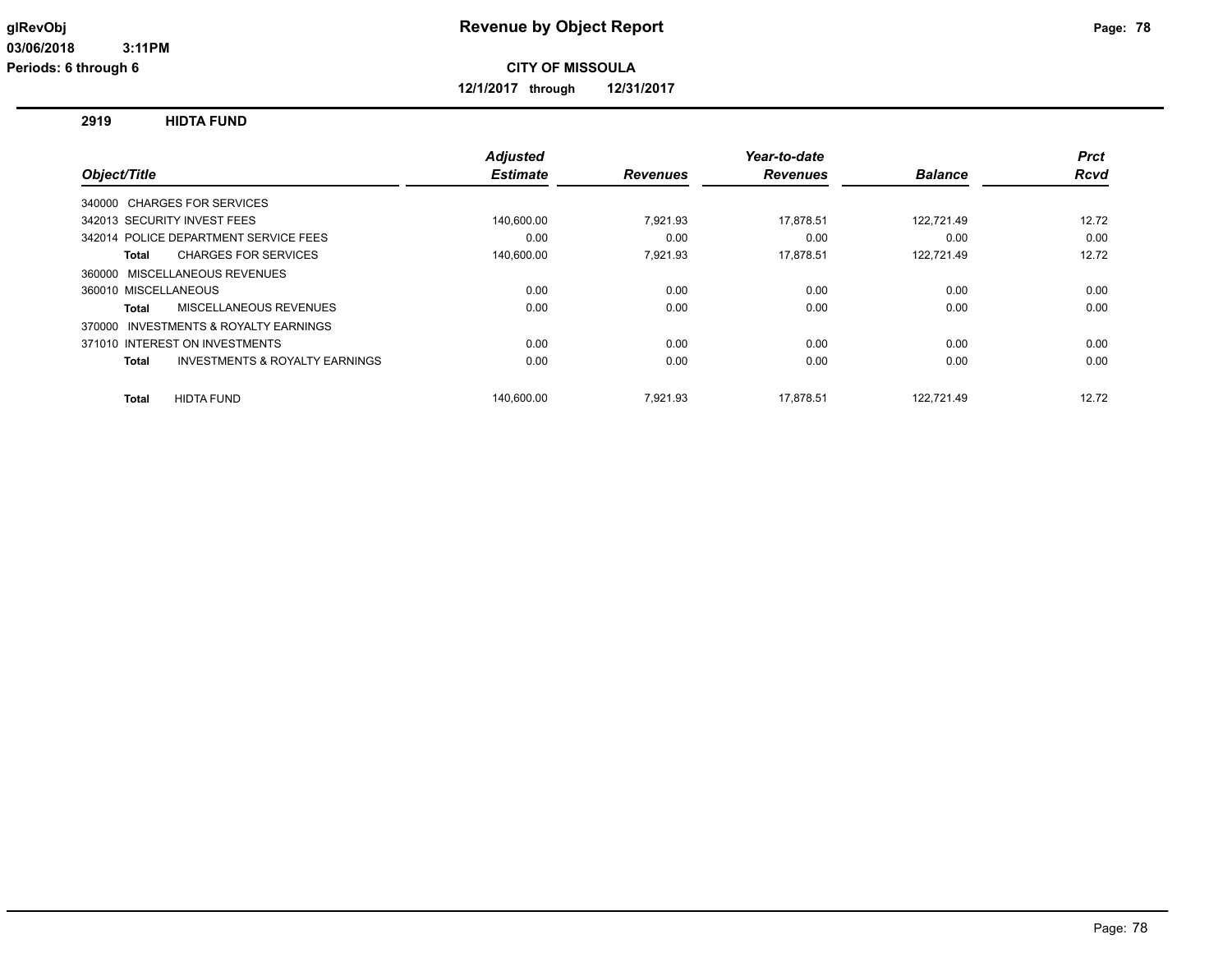**12/1/2017 through 12/31/2017**

#### **2939 CDBG PROGRAM INCOME ACCOUNT**

#### **2939 CDBG PROGRAM INCOME ACCOUNT**

|                                                           | <b>Adjusted</b> |                 | Year-to-date    |                | <b>Prct</b> |
|-----------------------------------------------------------|-----------------|-----------------|-----------------|----------------|-------------|
| Object/Title                                              | <b>Estimate</b> | <b>Revenues</b> | <b>Revenues</b> | <b>Balance</b> | Rcvd        |
| INTERGOVERNMENTAL REVENUES<br>330000                      |                 |                 |                 |                |             |
| 331000 FEDERAL GRANTS                                     | 29,463.00       | 0.00            | 11,083.06       | 18,379.94      | 37.62       |
| <b>INTERGOVERNMENTAL REVENUES</b><br><b>Total</b>         | 29,463.00       | 0.00            | 11,083.06       | 18,379.94      | 37.62       |
| 360000 MISCELLANEOUS REVENUES                             |                 |                 |                 |                |             |
| 360010 MISCELLANEOUS                                      | 0.00            | 0.00            | 0.00            | 0.00           | 0.00        |
| MISCELLANEOUS REVENUES<br><b>Total</b>                    | 0.00            | 0.00            | 0.00            | 0.00           | 0.00        |
| <b>INVESTMENTS &amp; ROYALTY EARNINGS</b><br>370000       |                 |                 |                 |                |             |
| 371010 INTEREST ON INVESTMENTS                            | 0.00            | 0.00            | 0.00            | 0.00           | 0.00        |
| 371020 GAIN/LOSS IN MARKET VALUE OF INVESTMENTS           | 0.00            | 0.00            | 0.00            | 0.00           | 0.00        |
| <b>INVESTMENTS &amp; ROYALTY EARNINGS</b><br><b>Total</b> | 0.00            | 0.00            | 0.00            | 0.00           | 0.00        |
| OTHER FINANCING SOURCES<br>380000                         |                 |                 |                 |                |             |
| 383000 OPERATING TRANSFERS                                | 0.00            | 0.00            | 0.00            | 0.00           | 0.00        |
| 383009 TRANS FR TITLE I                                   | 0.00            | 0.00            | 0.00            | 0.00           | 0.00        |
| OTHER FINANCING SOURCES<br>Total                          | 0.00            | 0.00            | 0.00            | 0.00           | 0.00        |
| CDBG PROGRAM INCOME ACCOUNT<br><b>Total</b>               | 29,463.00       | 0.00            | 11.083.06       | 18,379.94      | 37.62       |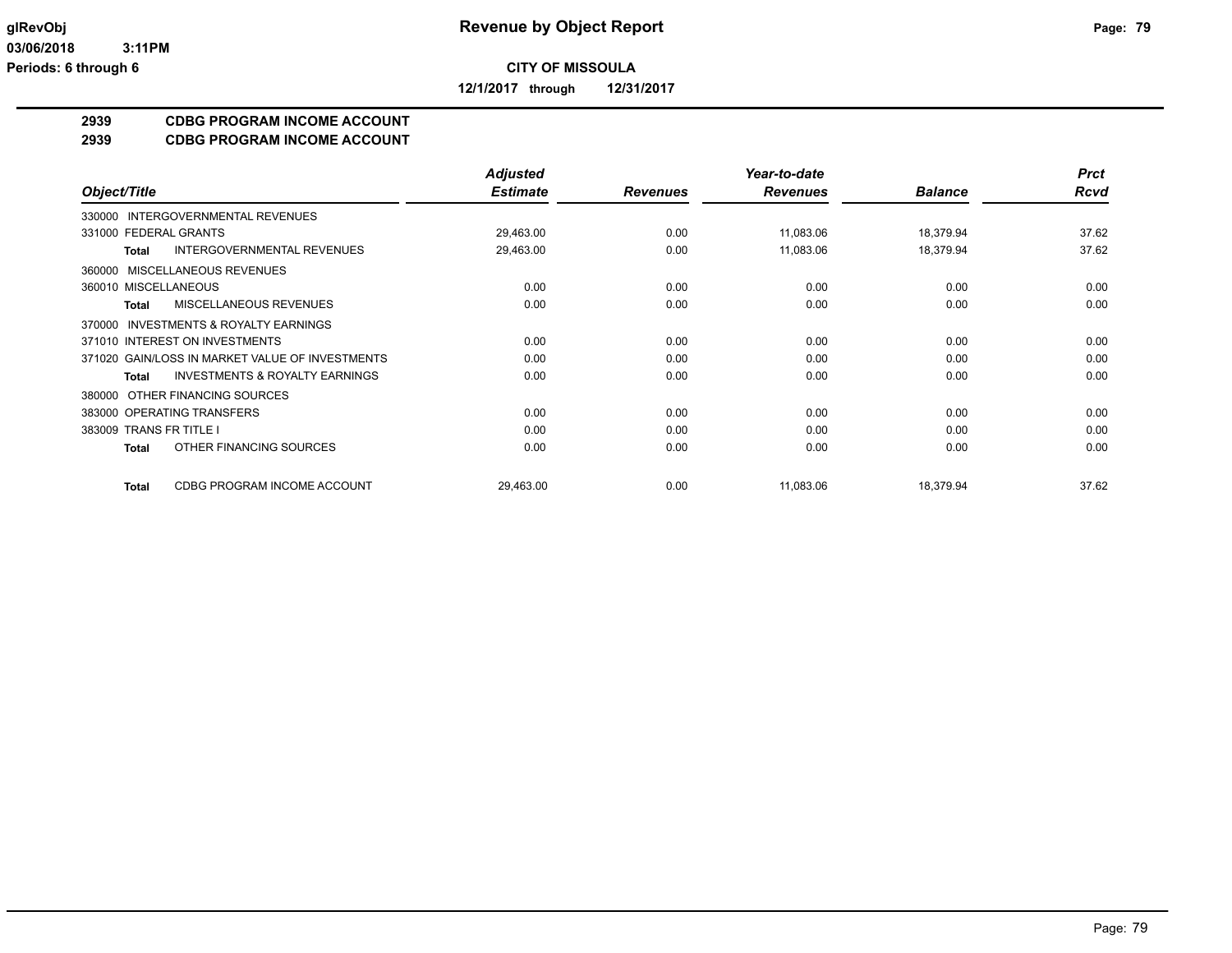**12/1/2017 through 12/31/2017**

#### **2939 CDBG PROGRAM INCOME ACCOUNT**

|                                                           | <b>Adjusted</b> |                 | Year-to-date    |                | <b>Prct</b> |
|-----------------------------------------------------------|-----------------|-----------------|-----------------|----------------|-------------|
| Object/Title                                              | <b>Estimate</b> | <b>Revenues</b> | <b>Revenues</b> | <b>Balance</b> | Rcvd        |
| 330000 INTERGOVERNMENTAL REVENUES                         |                 |                 |                 |                |             |
| 331000 FEDERAL GRANTS                                     | 29,463.00       | 0.00            | 11,083.06       | 18,379.94      | 37.62       |
| <b>Total</b><br><b>INTERGOVERNMENTAL REVENUES</b>         | 29,463.00       | 0.00            | 11,083.06       | 18,379.94      | 37.62       |
| 360000 MISCELLANEOUS REVENUES                             |                 |                 |                 |                |             |
| 360010 MISCELLANEOUS                                      | 0.00            | 0.00            | 0.00            | 0.00           | 0.00        |
| MISCELLANEOUS REVENUES<br><b>Total</b>                    | 0.00            | 0.00            | 0.00            | 0.00           | 0.00        |
| <b>INVESTMENTS &amp; ROYALTY EARNINGS</b><br>370000       |                 |                 |                 |                |             |
| 371010 INTEREST ON INVESTMENTS                            | 0.00            | 0.00            | 0.00            | 0.00           | 0.00        |
| 371020 GAIN/LOSS IN MARKET VALUE OF INVESTMENT            | 0.00            | 0.00            | 0.00            | 0.00           | 0.00        |
| <b>INVESTMENTS &amp; ROYALTY EARNINGS</b><br><b>Total</b> | 0.00            | 0.00            | 0.00            | 0.00           | 0.00        |
| OTHER FINANCING SOURCES<br>380000                         |                 |                 |                 |                |             |
| 383000 OPERATING TRANSFERS                                | 0.00            | 0.00            | 0.00            | 0.00           | 0.00        |
| 383009 TRANS FR TITLE I                                   | 0.00            | 0.00            | 0.00            | 0.00           | 0.00        |
| OTHER FINANCING SOURCES<br><b>Total</b>                   | 0.00            | 0.00            | 0.00            | 0.00           | 0.00        |
| CDBG PROGRAM INCOME ACCOUNT<br><b>Total</b>               | 29,463.00       | 0.00            | 11,083.06       | 18,379.94      | 37.62       |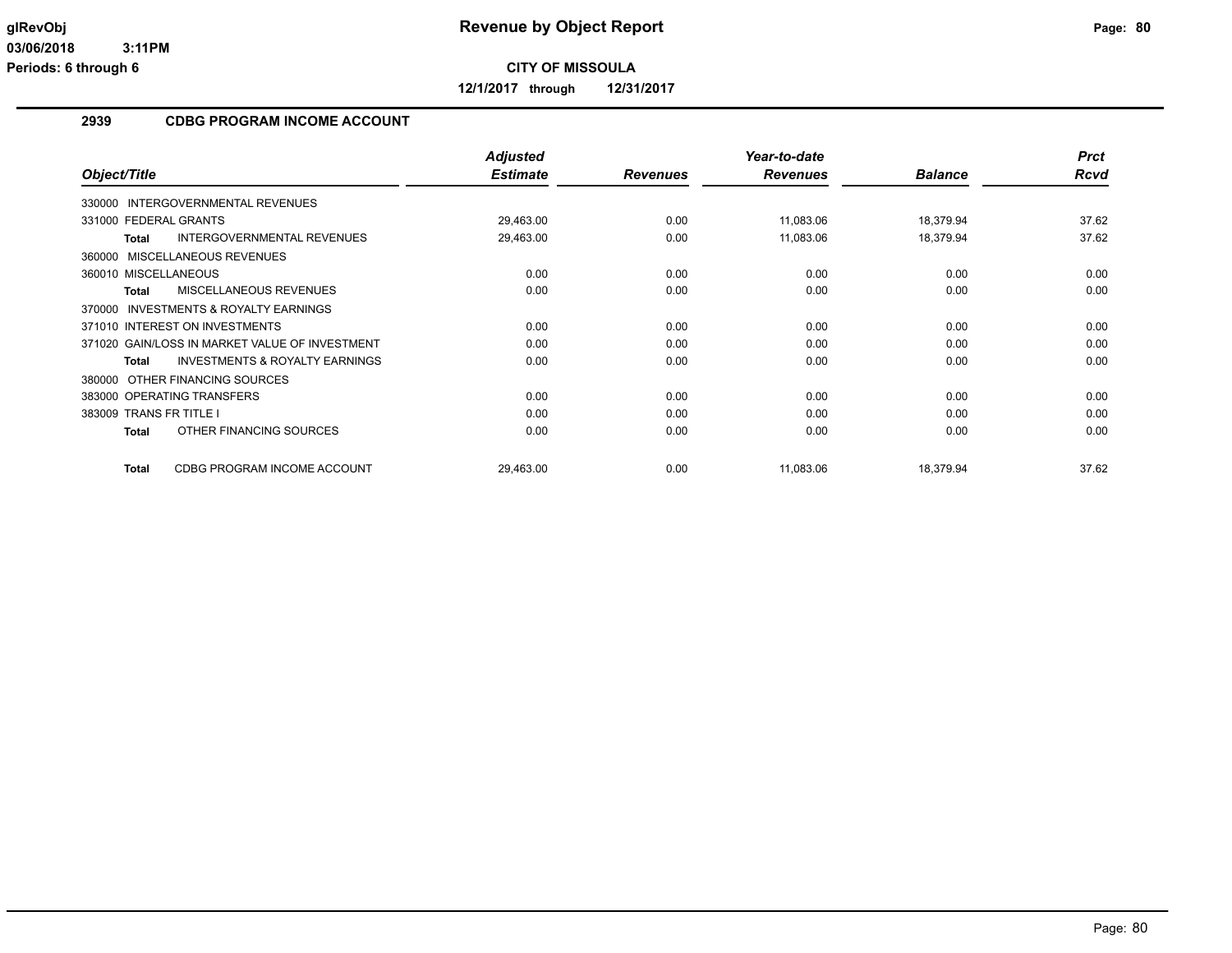**12/1/2017 through 12/31/2017**

#### **2940 CDBG FUND**

**2940 CDBG FUND**

|                                                     | <b>Adjusted</b> |                 | Year-to-date    |                | <b>Prct</b> |
|-----------------------------------------------------|-----------------|-----------------|-----------------|----------------|-------------|
| Object/Title                                        | <b>Estimate</b> | <b>Revenues</b> | <b>Revenues</b> | <b>Balance</b> | Rcvd        |
| 330000 INTERGOVERNMENTAL REVENUES                   |                 |                 |                 |                |             |
| 331010 GRANT - CDBG                                 | 575,247.00      | 16,038.03       | 129,812.27      | 445,434.73     | 22.57       |
| 331012 ARRA/CDBG STIMULUS REVENUE                   | 0.00            | 0.00            | 0.00            | 0.00           | 0.00        |
| INTERGOVERNMENTAL REVENUES<br>Total                 | 575,247.00      | 16,038.03       | 129,812.27      | 445,434.73     | 22.57       |
| 360000 MISCELLANEOUS REVENUES                       |                 |                 |                 |                |             |
| 360010 MISCELLANEOUS                                | 0.00            | 0.00            | 0.00            | 0.00           | 0.00        |
| <b>MISCELLANEOUS REVENUES</b><br>Total              | 0.00            | 0.00            | 0.00            | 0.00           | 0.00        |
| <b>INVESTMENTS &amp; ROYALTY EARNINGS</b><br>370000 |                 |                 |                 |                |             |
| 371010 INTEREST ON INVESTMENTS                      | 0.00            | 0.00            | 0.00            | 0.00           | 0.00        |
| <b>INVESTMENTS &amp; ROYALTY EARNINGS</b><br>Total  | 0.00            | 0.00            | 0.00            | 0.00           | 0.00        |
| OTHER FINANCING SOURCES<br>380000                   |                 |                 |                 |                |             |
| 383000 OPERATING TRANSFERS                          | 0.00            | 0.00            | 0.00            | 0.00           | 0.00        |
| 383009 TRANS FR TITLE I                             | 0.00            | 0.00            | 0.00            | 0.00           | 0.00        |
| OTHER FINANCING SOURCES<br>Total                    | 0.00            | 0.00            | 0.00            | 0.00           | 0.00        |
| <b>CDBG FUND</b><br>Total                           | 575,247.00      | 16,038.03       | 129,812.27      | 445,434.73     | 22.57       |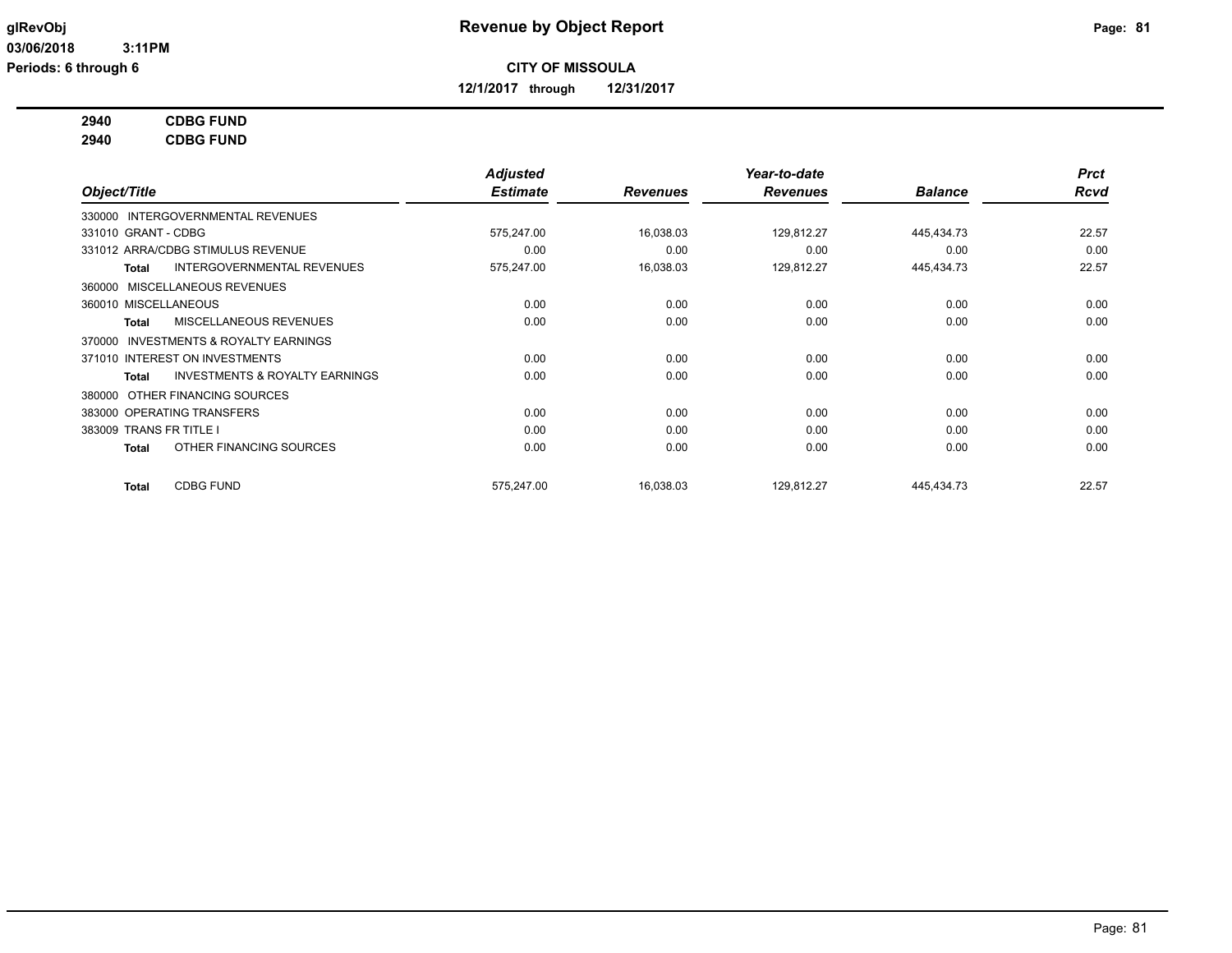**12/1/2017 through 12/31/2017**

**2940 CDBG FUND**

|                                                           | <b>Adjusted</b> |                 | Year-to-date    |                | <b>Prct</b> |
|-----------------------------------------------------------|-----------------|-----------------|-----------------|----------------|-------------|
| Object/Title                                              | <b>Estimate</b> | <b>Revenues</b> | <b>Revenues</b> | <b>Balance</b> | Rcvd        |
| 330000 INTERGOVERNMENTAL REVENUES                         |                 |                 |                 |                |             |
| 331010 GRANT - CDBG                                       | 575,247.00      | 16,038.03       | 129,812.27      | 445,434.73     | 22.57       |
| 331012 ARRA/CDBG STIMULUS REVENUE                         | 0.00            | 0.00            | 0.00            | 0.00           | 0.00        |
| <b>INTERGOVERNMENTAL REVENUES</b><br><b>Total</b>         | 575,247.00      | 16,038.03       | 129,812.27      | 445,434.73     | 22.57       |
| <b>MISCELLANEOUS REVENUES</b><br>360000                   |                 |                 |                 |                |             |
| 360010 MISCELLANEOUS                                      | 0.00            | 0.00            | 0.00            | 0.00           | 0.00        |
| MISCELLANEOUS REVENUES<br><b>Total</b>                    | 0.00            | 0.00            | 0.00            | 0.00           | 0.00        |
| <b>INVESTMENTS &amp; ROYALTY EARNINGS</b><br>370000       |                 |                 |                 |                |             |
| 371010 INTEREST ON INVESTMENTS                            | 0.00            | 0.00            | 0.00            | 0.00           | 0.00        |
| <b>INVESTMENTS &amp; ROYALTY EARNINGS</b><br><b>Total</b> | 0.00            | 0.00            | 0.00            | 0.00           | 0.00        |
| OTHER FINANCING SOURCES<br>380000                         |                 |                 |                 |                |             |
| 383000 OPERATING TRANSFERS                                | 0.00            | 0.00            | 0.00            | 0.00           | 0.00        |
| 383009 TRANS FR TITLE I                                   | 0.00            | 0.00            | 0.00            | 0.00           | 0.00        |
| OTHER FINANCING SOURCES<br><b>Total</b>                   | 0.00            | 0.00            | 0.00            | 0.00           | 0.00        |
| <b>CDBG FUND</b><br><b>Total</b>                          | 575.247.00      | 16,038.03       | 129,812.27      | 445,434.73     | 22.57       |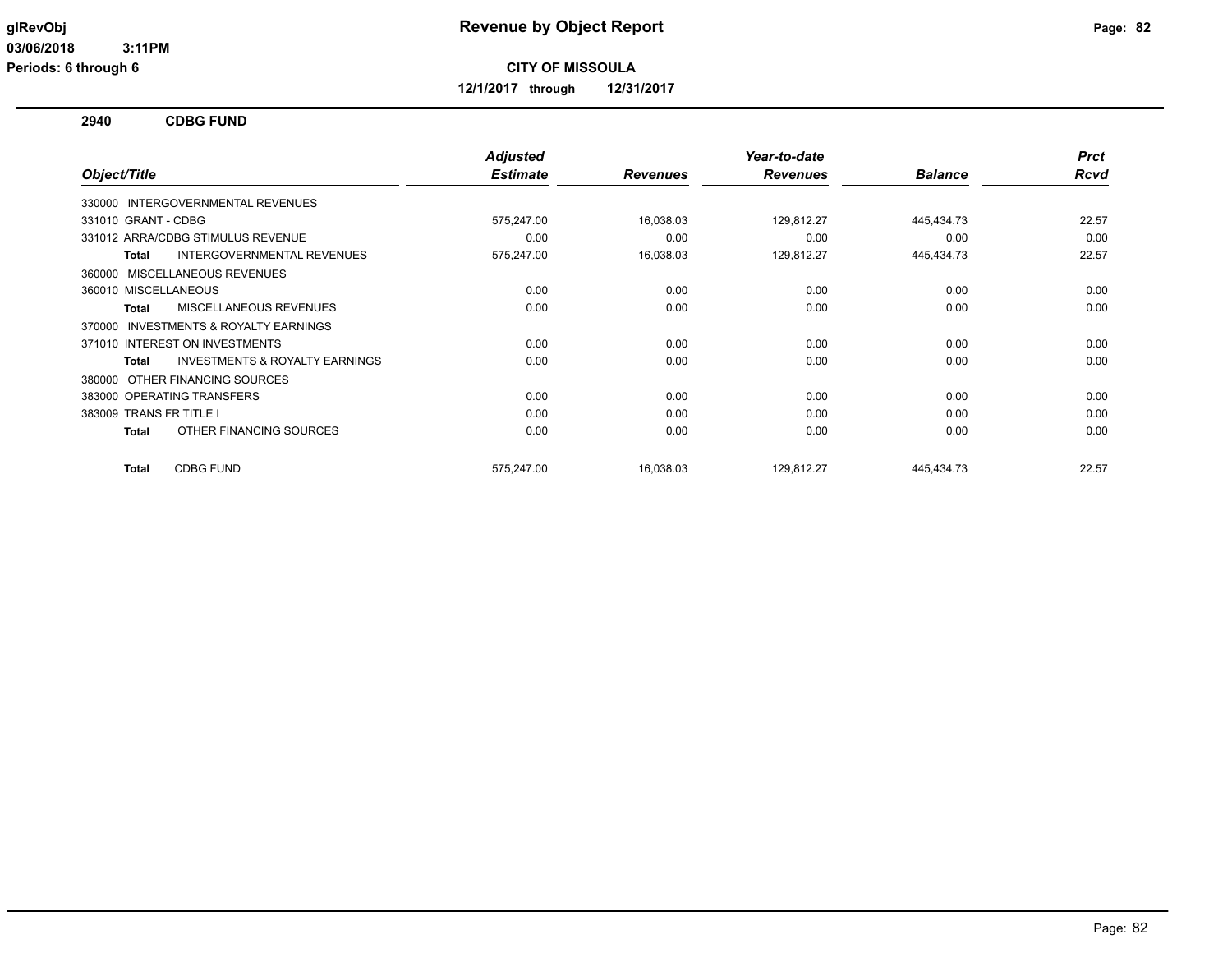**12/1/2017 through 12/31/2017**

## **2941 HOME FUND**

**2941 HOME FUND**

|                                                           | <b>Adjusted</b> |                 | Year-to-date    |                | <b>Prct</b> |
|-----------------------------------------------------------|-----------------|-----------------|-----------------|----------------|-------------|
| Object/Title                                              | <b>Estimate</b> | <b>Revenues</b> | <b>Revenues</b> | <b>Balance</b> | <b>Rcvd</b> |
| 330000 INTERGOVERNMENTAL REVENUES                         |                 |                 |                 |                |             |
| 330000 INTERGOVERNMENTAL REVENUES                         | 0.00            | 0.00            | 0.00            | 0.00           | 0.00        |
| 331016 HOMEWORD 1800 PHILLIPS                             | 0.00            | 0.00            | 0.00            | 0.00           | 0.00        |
| 331033 WORD                                               | 0.00            | 0.00            | 0.00            | 0.00           | 0.00        |
| 334145 WESTERN MT MENTAL HEALTH CTR                       | 0.00            | 0.00            | 0.00            | 0.00           | 0.00        |
| 334149 MISSOULA HOMEOWNERSHIP PROGRAM                     | 0.00            | 0.00            | 0.00            | 0.00           | 0.00        |
| 334153 FY14 DISTRICT XI HRC TBRA                          | 0.00            | 0.00            | 0.00            | 0.00           | 0.00        |
| 334154 HOMEWORD SWEETGRASS                                | 0.00            | 0.00            | 0.00            | 0.00           | 0.00        |
| 334155 FY08 NMCDC                                         | 0.00            | 0.00            | 0.00            | 0.00           | 0.00        |
| 334156 HOME PROGRAM INCOME                                | 406,753.00      | 0.00            | 0.00            | 406,753.00     | 0.00        |
| 334157 FY09 MHA                                           | 0.00            | 0.00            | 0.00            | 0.00           | 0.00        |
| 334159 FY09 HOMEWORD                                      | 0.00            | 0.00            | 0.00            | 0.00           | 0.00        |
| 334160 FY09 NMCDC                                         | 0.00            | 0.00            | 0.00            | 0.00           | 0.00        |
| 334161 FY10 DISTRICT XI HRC                               | 0.00            | 0.00            | 0.00            | 0.00           | 0.00        |
| 334163 FY10 homeWORD/SOLSTICE APT                         | 0.00            | 0.00            | 0.00            | 0.00           | 0.00        |
| <b>INTERGOVERNMENTAL REVENUES</b><br><b>Total</b>         | 406,753.00      | 0.00            | 0.00            | 406,753.00     | 0.00        |
| <b>CHARGES FOR SERVICES</b><br>340000                     |                 |                 |                 |                |             |
| 341450 *** Title Not Found ***                            | 0.00            | 0.00            | 0.00            | 0.00           | 0.00        |
| <b>CHARGES FOR SERVICES</b><br><b>Total</b>               | 0.00            | 0.00            | 0.00            | 0.00           | 0.00        |
| 360000 MISCELLANEOUS REVENUES                             |                 |                 |                 |                |             |
| 360005 LOAN REPAYMENTS                                    | 0.00            | 0.00            | 0.00            | 0.00           | 0.00        |
| 360010 MISCELLANEOUS                                      | 0.00            | 5,678.97        | 15,887.58       | $-15,887.58$   | 0.00        |
| MISCELLANEOUS REVENUES<br><b>Total</b>                    | 0.00            | 5,678.97        | 15,887.58       | $-15,887.58$   | 0.00        |
| <b>INVESTMENTS &amp; ROYALTY EARNINGS</b><br>370000       |                 |                 |                 |                |             |
| 371020 GAIN/LOSS IN MARKET VALUE OF INVESTMENTS           | 0.00            | 0.00            | 0.00            | 0.00           | 0.00        |
| <b>INVESTMENTS &amp; ROYALTY EARNINGS</b><br><b>Total</b> | 0.00            | 0.00            | 0.00            | 0.00           | 0.00        |
| <b>HOME FUND</b><br><b>Total</b>                          | 406,753.00      | 5,678.97        | 15,887.58       | 390,865.42     | 3.91        |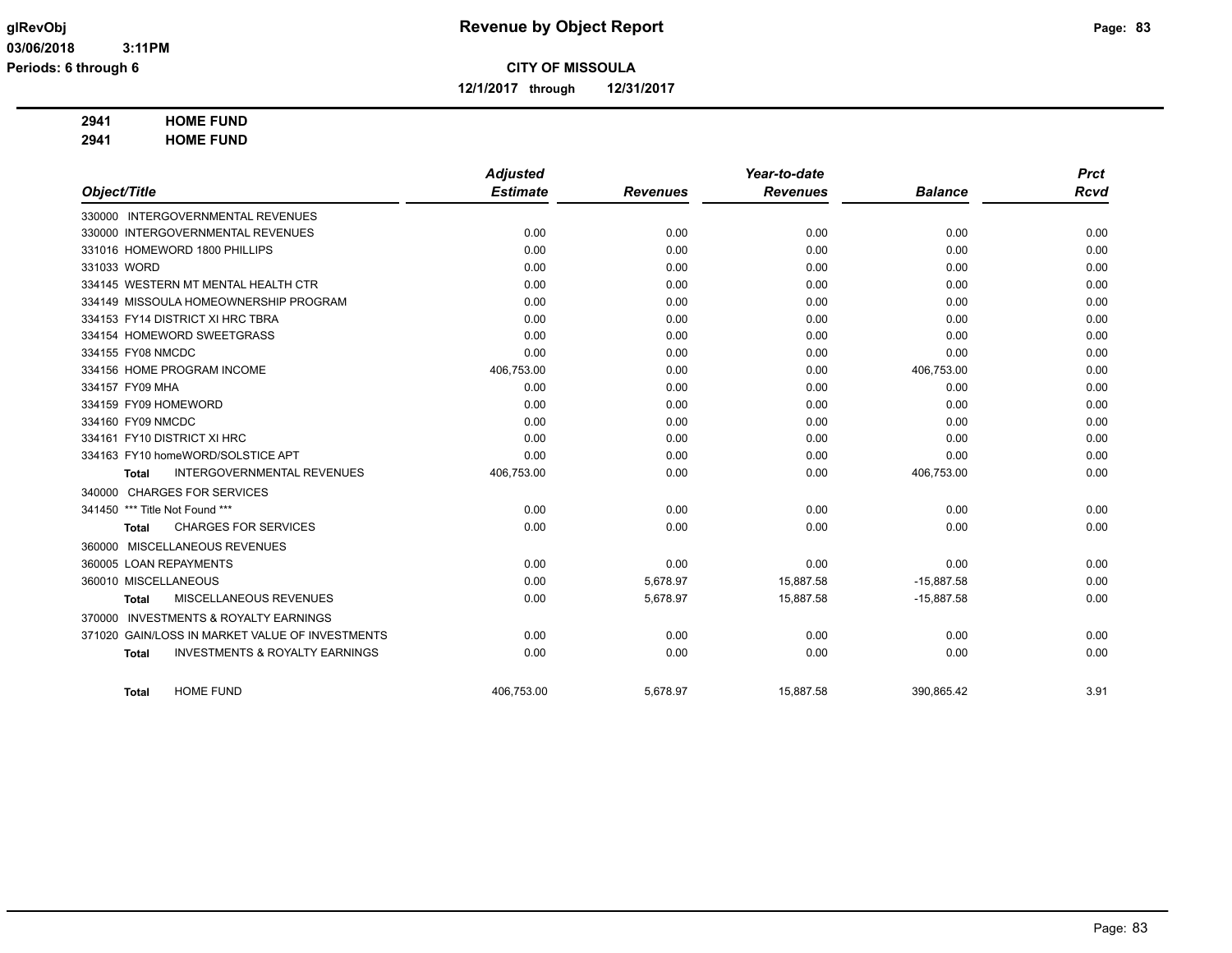**12/1/2017 through 12/31/2017**

**2941 HOME FUND**

|                                                           | <b>Adjusted</b> |                 | Year-to-date    |                | <b>Prct</b> |
|-----------------------------------------------------------|-----------------|-----------------|-----------------|----------------|-------------|
| Object/Title                                              | <b>Estimate</b> | <b>Revenues</b> | <b>Revenues</b> | <b>Balance</b> | <b>Rcvd</b> |
| 330000 INTERGOVERNMENTAL REVENUES                         |                 |                 |                 |                |             |
| 330000 INTERGOVERNMENTAL REVENUES                         | 0.00            | 0.00            | 0.00            | 0.00           | 0.00        |
| 331016 HOMEWORD 1800 PHILLIPS                             | 0.00            | 0.00            | 0.00            | 0.00           | 0.00        |
| 331033 WORD                                               | 0.00            | 0.00            | 0.00            | 0.00           | 0.00        |
| 334145 WESTERN MT MENTAL HEALTH CTR                       | 0.00            | 0.00            | 0.00            | 0.00           | 0.00        |
| 334149 MISSOULA HOMEOWNERSHIP PROGRAM                     | 0.00            | 0.00            | 0.00            | 0.00           | 0.00        |
| 334153 FY14 DISTRICT XI HRC TBRA                          | 0.00            | 0.00            | 0.00            | 0.00           | 0.00        |
| 334154 HOMEWORD SWEETGRASS                                | 0.00            | 0.00            | 0.00            | 0.00           | 0.00        |
| 334155 FY08 NMCDC                                         | 0.00            | 0.00            | 0.00            | 0.00           | 0.00        |
| 334156 HOME PROGRAM INCOME                                | 406,753.00      | 0.00            | 0.00            | 406,753.00     | 0.00        |
| 334157 FY09 MHA                                           | 0.00            | 0.00            | 0.00            | 0.00           | 0.00        |
| 334159 FY09 HOMEWORD                                      | 0.00            | 0.00            | 0.00            | 0.00           | 0.00        |
| 334160 FY09 NMCDC                                         | 0.00            | 0.00            | 0.00            | 0.00           | 0.00        |
| 334161 FY10 DISTRICT XI HRC                               | 0.00            | 0.00            | 0.00            | 0.00           | 0.00        |
| 334163 FY10 homeWORD/SOLSTICE APT                         | 0.00            | 0.00            | 0.00            | 0.00           | 0.00        |
| <b>INTERGOVERNMENTAL REVENUES</b><br><b>Total</b>         | 406,753.00      | 0.00            | 0.00            | 406,753.00     | 0.00        |
| 340000 CHARGES FOR SERVICES                               |                 |                 |                 |                |             |
| 341450 *** Title Not Found ***                            | 0.00            | 0.00            | 0.00            | 0.00           | 0.00        |
| <b>CHARGES FOR SERVICES</b><br><b>Total</b>               | 0.00            | 0.00            | 0.00            | 0.00           | 0.00        |
| MISCELLANEOUS REVENUES<br>360000                          |                 |                 |                 |                |             |
| 360005 LOAN REPAYMENTS                                    | 0.00            | 0.00            | 0.00            | 0.00           | 0.00        |
| 360010 MISCELLANEOUS                                      | 0.00            | 5,678.97        | 15,887.58       | $-15,887.58$   | 0.00        |
| <b>MISCELLANEOUS REVENUES</b><br>Total                    | 0.00            | 5,678.97        | 15,887.58       | $-15,887.58$   | 0.00        |
| <b>INVESTMENTS &amp; ROYALTY EARNINGS</b><br>370000       |                 |                 |                 |                |             |
| 371020 GAIN/LOSS IN MARKET VALUE OF INVESTMENT            | 0.00            | 0.00            | 0.00            | 0.00           | 0.00        |
| <b>INVESTMENTS &amp; ROYALTY EARNINGS</b><br><b>Total</b> | 0.00            | 0.00            | 0.00            | 0.00           | 0.00        |
| <b>HOME FUND</b><br><b>Total</b>                          | 406.753.00      | 5.678.97        | 15.887.58       | 390.865.42     | 3.91        |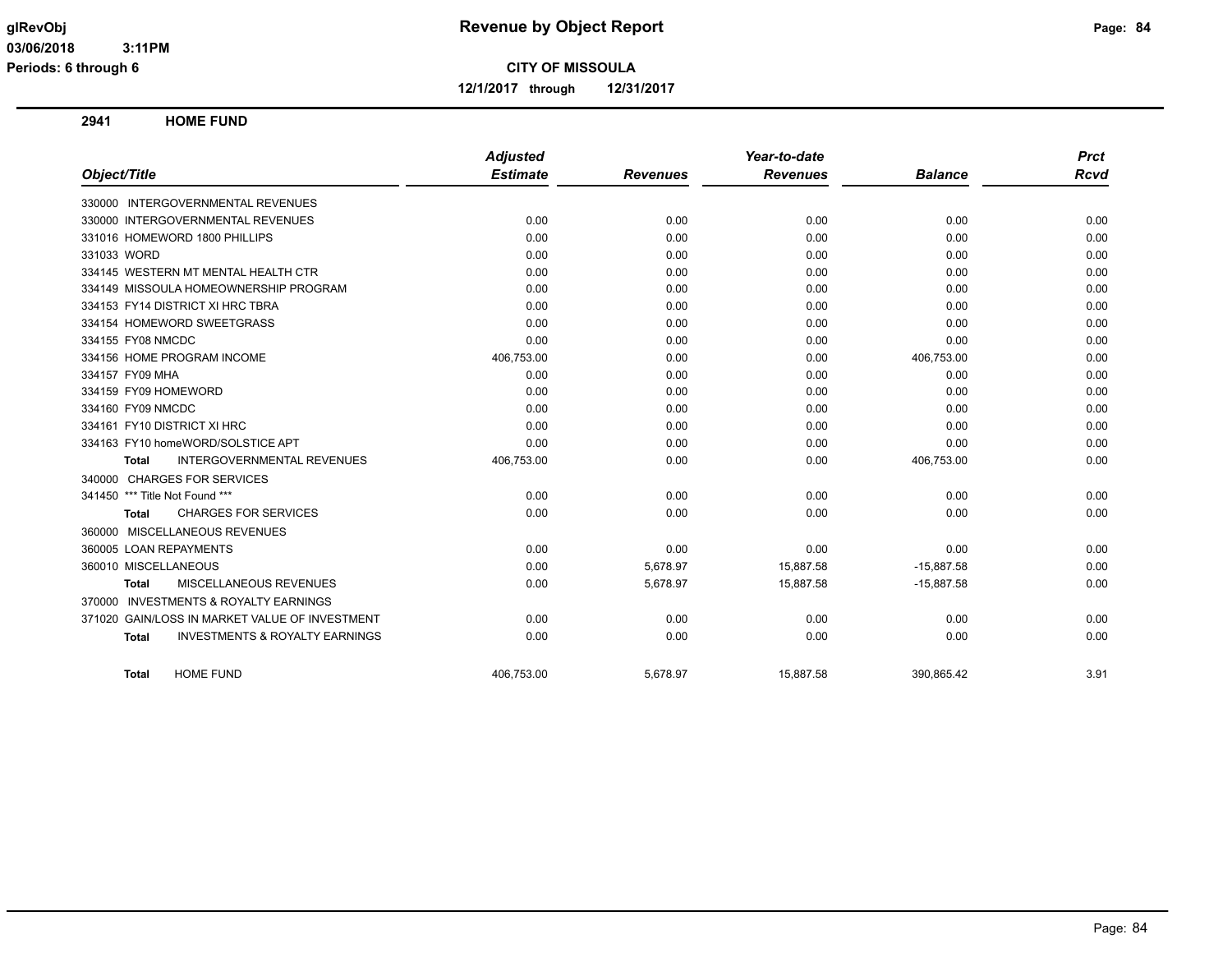**12/1/2017 through 12/31/2017**

### **2942 ADDI PROGRAM**

**2942 ADDI PROGRAM**

|                                                 | <b>Adjusted</b> |                 | Year-to-date    |                | Prct        |
|-------------------------------------------------|-----------------|-----------------|-----------------|----------------|-------------|
| Object/Title                                    | <b>Estimate</b> | <b>Revenues</b> | <b>Revenues</b> | <b>Balance</b> | <b>Rcvd</b> |
| 330000 INTERGOVERNMENTAL REVENUES               |                 |                 |                 |                |             |
| 330000 INTERGOVERNMENTAL REVENUES               | 0.00            | 0.00            | 0.00            | 0.00           | 0.00        |
| 334146 ADDI FUNDS-1ST TIME HOMEBUYERS           | 0.00            | 0.00            | 0.00            | 0.00           | 0.00        |
| INTERGOVERNMENTAL REVENUES<br>Total             | 0.00            | 0.00            | 0.00            | 0.00           | 0.00        |
| 370000 INVESTMENTS & ROYALTY EARNINGS           |                 |                 |                 |                |             |
| 371010 INTEREST ON INVESTMENTS                  | 0.00            | 0.00            | 0.00            | 0.00           | 0.00        |
| 371020 GAIN/LOSS IN MARKET VALUE OF INVESTMENTS | 0.00            | 0.00            | 0.00            | 0.00           | 0.00        |
| INVESTMENTS & ROYALTY EARNINGS<br>Total         | 0.00            | 0.00            | 0.00            | 0.00           | 0.00        |
|                                                 |                 |                 |                 |                |             |
| <b>ADDI PROGRAM</b><br><b>Total</b>             | 0.00            | 0.00            | 0.00            | 0.00           | 0.00        |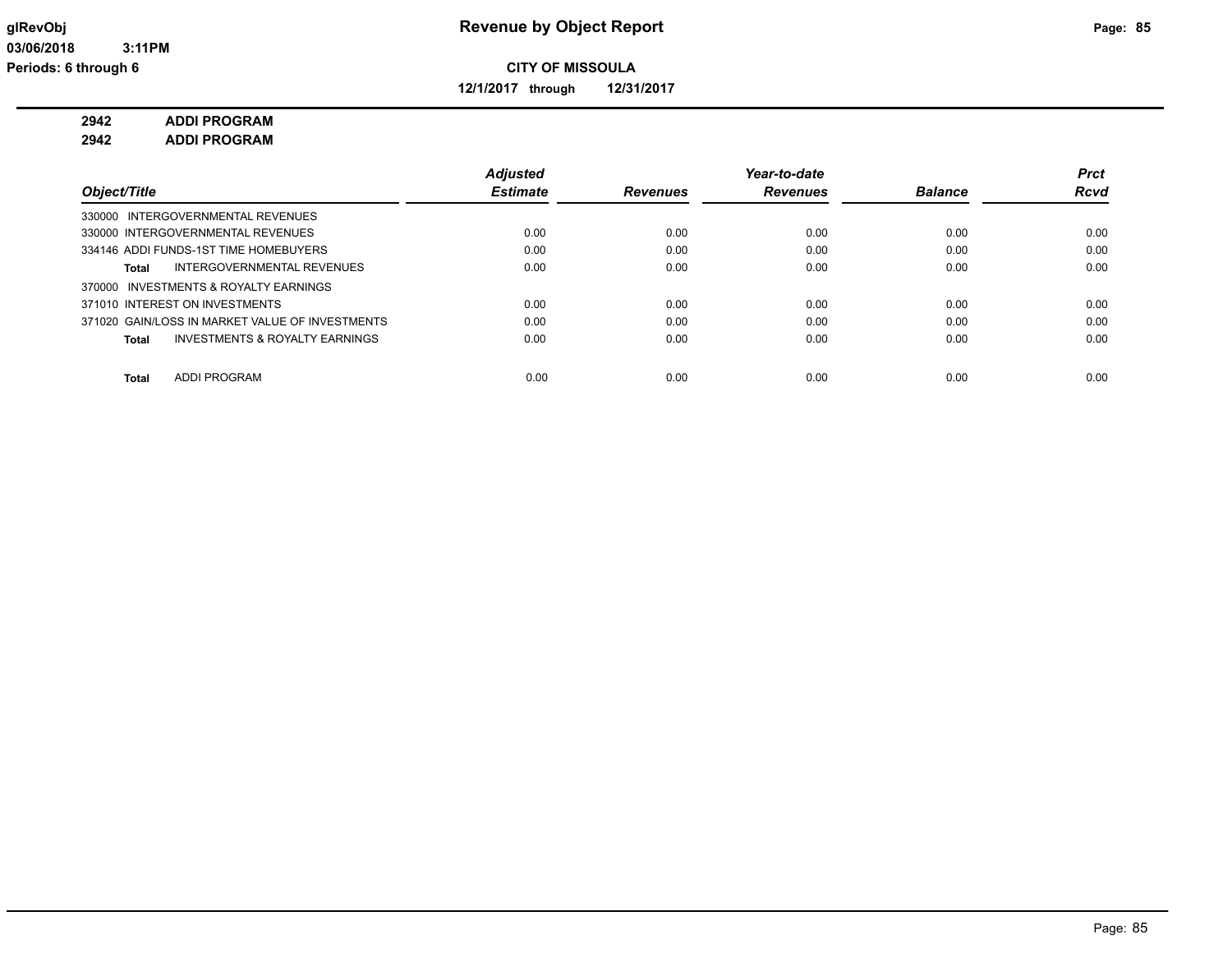**12/1/2017 through 12/31/2017**

#### **2942 ADDI PROGRAM**

|                                                | Adjusted        |                 | Year-to-date    |                | <b>Prct</b> |
|------------------------------------------------|-----------------|-----------------|-----------------|----------------|-------------|
| Object/Title                                   | <b>Estimate</b> | <b>Revenues</b> | <b>Revenues</b> | <b>Balance</b> | Rcvd        |
| 330000 INTERGOVERNMENTAL REVENUES              |                 |                 |                 |                |             |
| 330000 INTERGOVERNMENTAL REVENUES              | 0.00            | 0.00            | 0.00            | 0.00           | 0.00        |
| 334146 ADDI FUNDS-1ST TIME HOMEBUYERS          | 0.00            | 0.00            | 0.00            | 0.00           | 0.00        |
| <b>INTERGOVERNMENTAL REVENUES</b><br>Total     | 0.00            | 0.00            | 0.00            | 0.00           | 0.00        |
| 370000 INVESTMENTS & ROYALTY EARNINGS          |                 |                 |                 |                |             |
| 371010 INTEREST ON INVESTMENTS                 | 0.00            | 0.00            | 0.00            | 0.00           | 0.00        |
| 371020 GAIN/LOSS IN MARKET VALUE OF INVESTMENT | 0.00            | 0.00            | 0.00            | 0.00           | 0.00        |
| INVESTMENTS & ROYALTY EARNINGS<br>Total        | 0.00            | 0.00            | 0.00            | 0.00           | 0.00        |
|                                                |                 |                 |                 |                |             |
| ADDI PROGRAM<br>Total                          | 0.00            | 0.00            | 0.00            | 0.00           | 0.00        |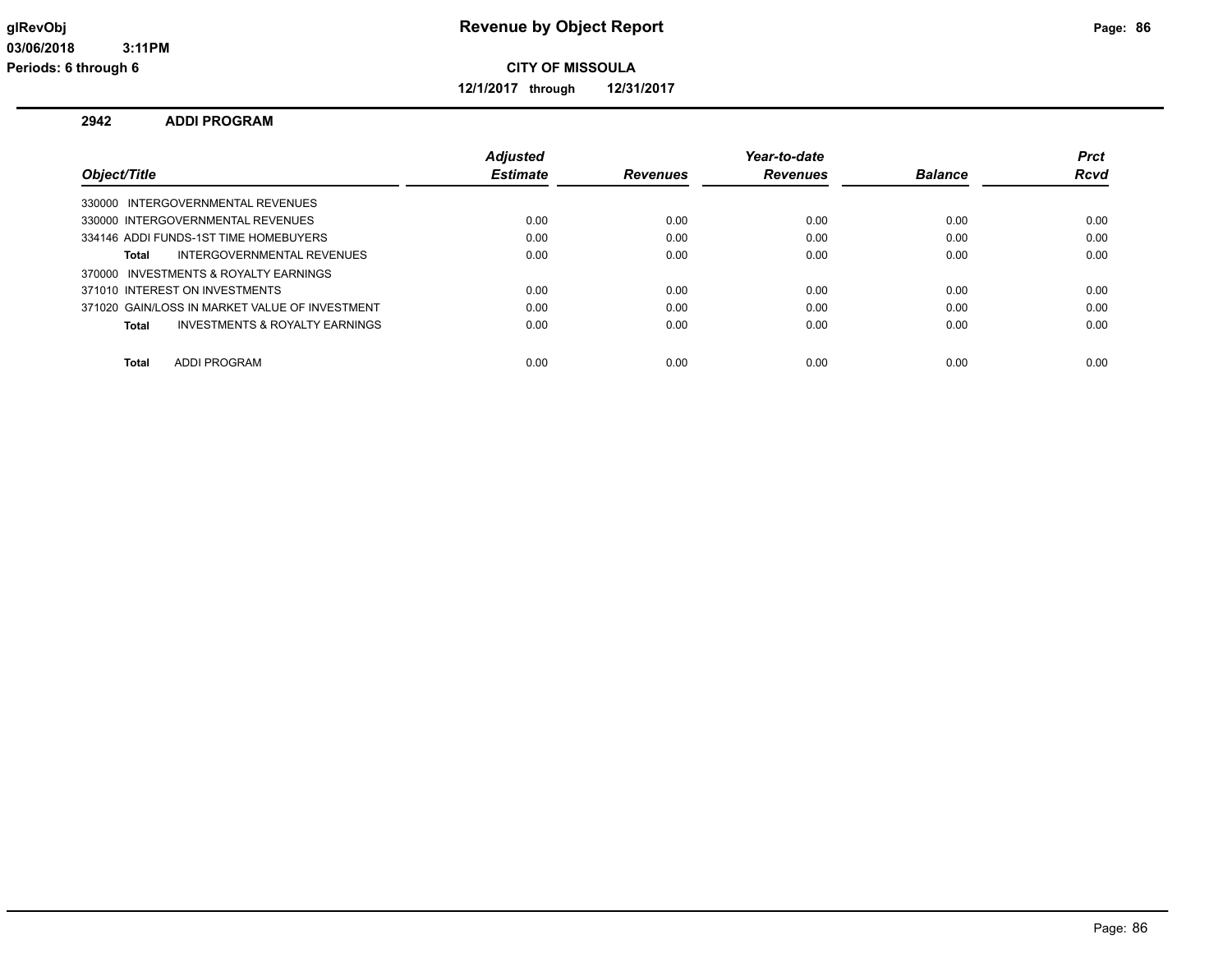**12/1/2017 through 12/31/2017**

#### **2943 CITY HOME PROGRAM INCOME**

**2943 CITY HOME PROGRAM INCOME**

|                                          | <b>Adjusted</b> |                 | Year-to-date    |                | <b>Prct</b> |
|------------------------------------------|-----------------|-----------------|-----------------|----------------|-------------|
| Object/Title                             | <b>Estimate</b> | <b>Revenues</b> | <b>Revenues</b> | <b>Balance</b> | <b>Rcvd</b> |
| 330000 INTERGOVERNMENTAL REVENUES        |                 |                 |                 |                |             |
| 334156 *** Title Not Found ***           | 0.00            | 59,549.34       | 59,549.34       | $-59,549.34$   | 0.00        |
| INTERGOVERNMENTAL REVENUES<br>Total      | 0.00            | 59,549.34       | 59,549.34       | $-59,549.34$   | 0.00        |
| 360000 MISCELLANEOUS REVENUES            |                 |                 |                 |                |             |
| 360005 LOAN REPAYMENTS                   | 25,000.00       | 0.00            | 37.61           | 24,962.39      | 0.15        |
| 360010 MISCELLANEOUS                     | 0.00            | 0.00            | 333.35          | $-333.35$      | 0.00        |
| MISCELLANEOUS REVENUES<br>Total          | 25,000.00       | 0.00            | 370.96          | 24,629.04      | 1.48        |
| 380000 OTHER FINANCING SOURCES           |                 |                 |                 |                |             |
| 383000 OPERATING TRANSFERS               | 0.00            | 0.00            | 0.00            | 0.00           | 0.00        |
| OTHER FINANCING SOURCES<br><b>Total</b>  | 0.00            | 0.00            | 0.00            | 0.00           | 0.00        |
| CITY HOME PROGRAM INCOME<br><b>Total</b> | 25.000.00       | 59.549.34       | 59.920.30       | $-34.920.30$   | 239.68      |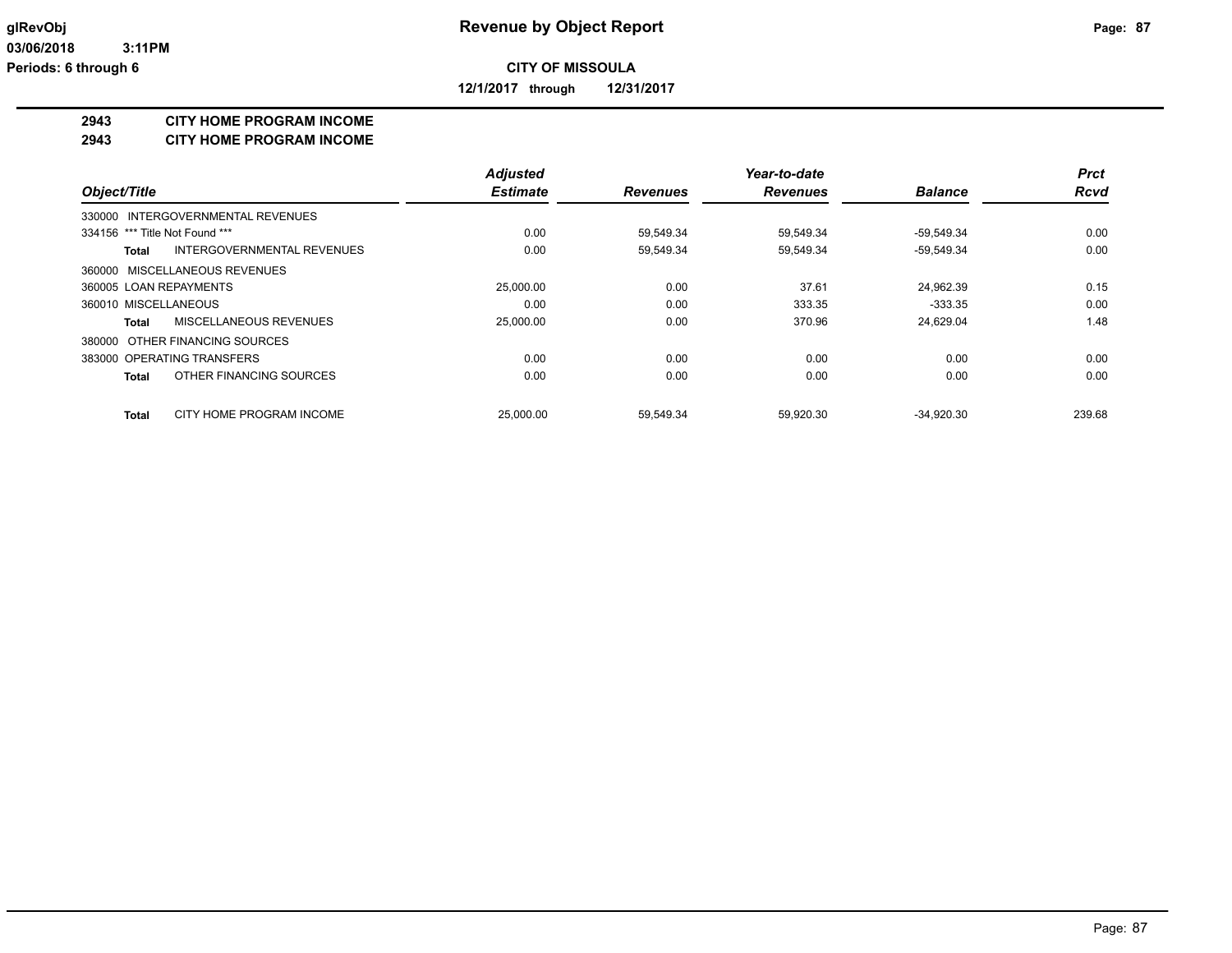**12/1/2017 through 12/31/2017**

#### **2943 CITY HOME PROGRAM INCOME**

|                                |                                   | <b>Adjusted</b> |                 | Year-to-date    |                | <b>Prct</b> |
|--------------------------------|-----------------------------------|-----------------|-----------------|-----------------|----------------|-------------|
| Object/Title                   |                                   | <b>Estimate</b> | <b>Revenues</b> | <b>Revenues</b> | <b>Balance</b> | <b>Rcvd</b> |
|                                | 330000 INTERGOVERNMENTAL REVENUES |                 |                 |                 |                |             |
| 334156 *** Title Not Found *** |                                   | 0.00            | 59.549.34       | 59.549.34       | -59.549.34     | 0.00        |
| <b>Total</b>                   | INTERGOVERNMENTAL REVENUES        | 0.00            | 59,549.34       | 59,549.34       | $-59,549.34$   | 0.00        |
| 360000 MISCELLANEOUS REVENUES  |                                   |                 |                 |                 |                |             |
| 360005 LOAN REPAYMENTS         |                                   | 25,000.00       | 0.00            | 37.61           | 24.962.39      | 0.15        |
| 360010 MISCELLANEOUS           |                                   | 0.00            | 0.00            | 333.35          | $-333.35$      | 0.00        |
| <b>Total</b>                   | MISCELLANEOUS REVENUES            | 25,000.00       | 0.00            | 370.96          | 24,629.04      | 1.48        |
| 380000 OTHER FINANCING SOURCES |                                   |                 |                 |                 |                |             |
| 383000 OPERATING TRANSFERS     |                                   | 0.00            | 0.00            | 0.00            | 0.00           | 0.00        |
| <b>Total</b>                   | OTHER FINANCING SOURCES           | 0.00            | 0.00            | 0.00            | 0.00           | 0.00        |
| <b>Total</b>                   | CITY HOME PROGRAM INCOME          | 25,000.00       | 59.549.34       | 59.920.30       | $-34.920.30$   | 239.68      |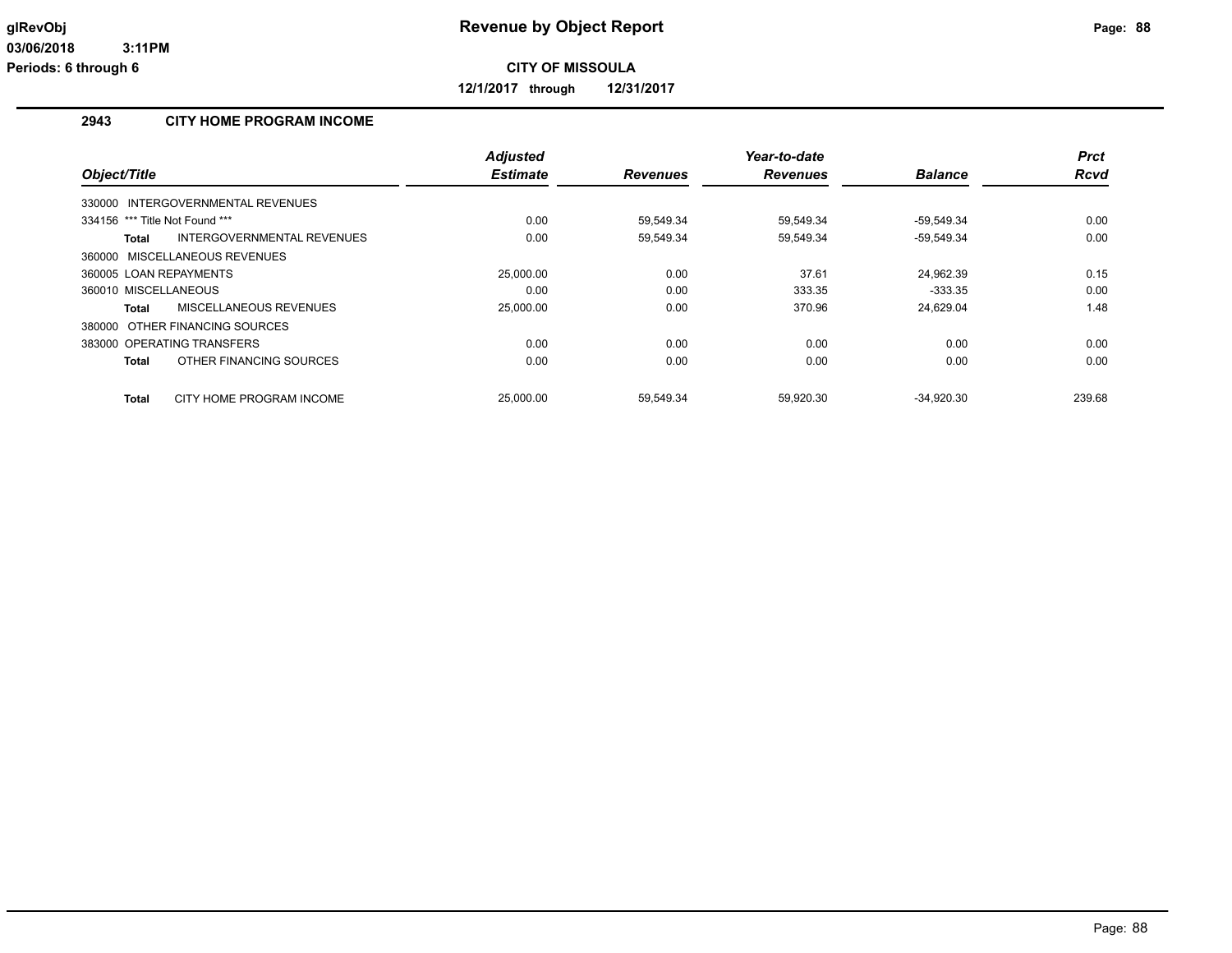**12/1/2017 through 12/31/2017**

#### **2944 NEIGHBORHOOD STABILIZATION PROGRAM 2944 NEIGHBORHOOD STABILIZATION PROGRAM**

|              |                                    | <b>Adjusted</b> |                 | Year-to-date    |                | <b>Prct</b> |
|--------------|------------------------------------|-----------------|-----------------|-----------------|----------------|-------------|
| Object/Title |                                    | <b>Estimate</b> | <b>Revenues</b> | <b>Revenues</b> | <b>Balance</b> | <b>Rcvd</b> |
|              | 330000 INTERGOVERNMENTAL REVENUES  |                 |                 |                 |                |             |
|              | 331011 NSP GRANT/SILVERTIP PROJECT | 599.00          | 0.00            | 0.00            | 599.00         | 0.00        |
|              | 331017 HUD 6.7M/SILVERTIP APTS     | 0.00            | 0.00            | 0.00            | 0.00           | 0.00        |
|              | 331018 MHA 1M/SILVERTIP APTS       | 0.00            | 0.00            | 0.00            | 0.00           | 0.00        |
| Total        | INTERGOVERNMENTAL REVENUES         | 599.00          | 0.00            | 0.00            | 599.00         | 0.00        |
|              |                                    |                 |                 |                 |                |             |
| Total        | NEIGHBORHOOD STABILIZATION PROGRAM | 599.00          | 0.00            | 0.00            | 599.00         | 0.00        |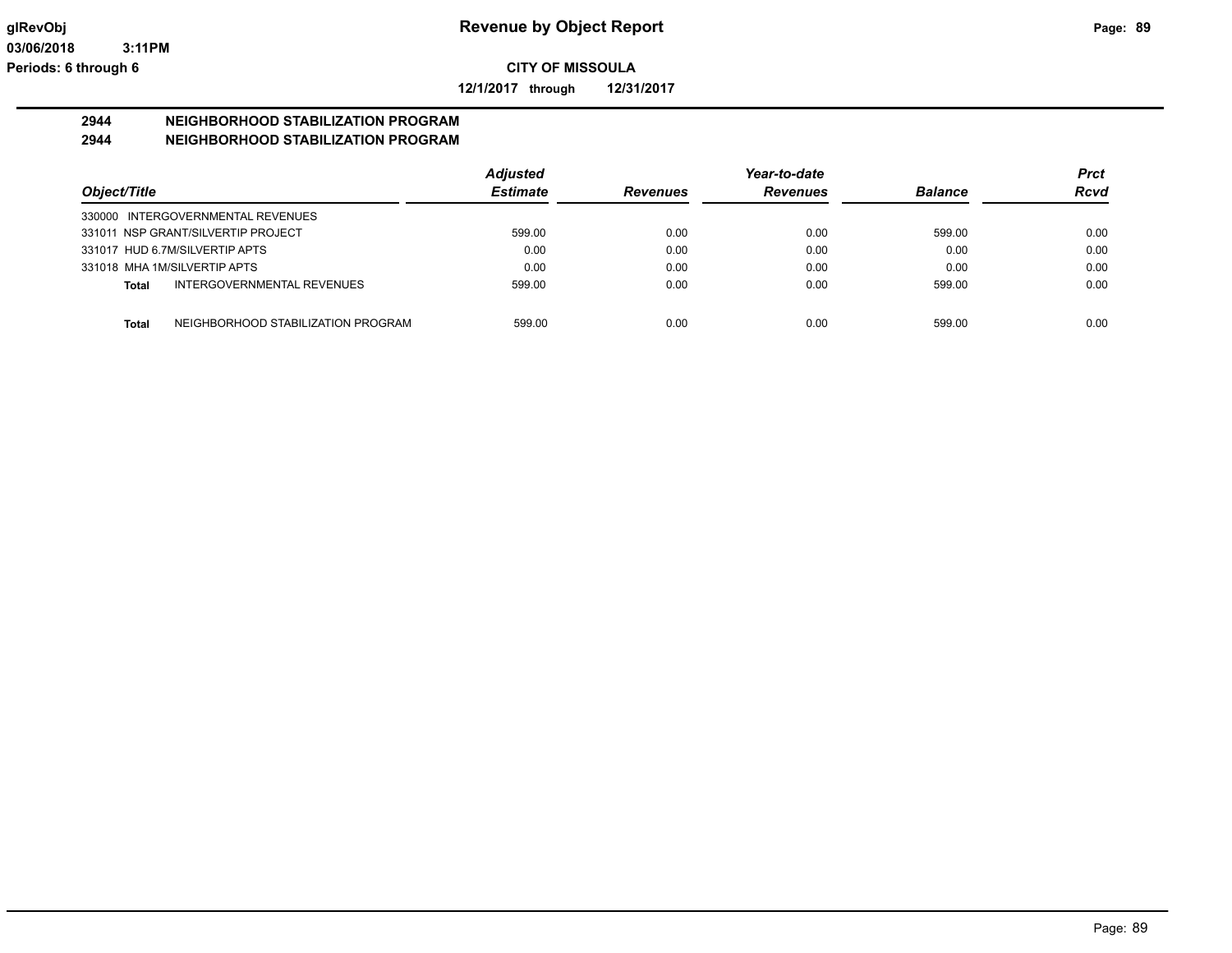**12/1/2017 through 12/31/2017**

#### **2944 NEIGHBORHOOD STABILIZATION PROGRAM**

| Object/Title |                                    | <b>Adjusted</b><br><b>Estimate</b> | <b>Revenues</b> | Year-to-date<br><b>Revenues</b> | <b>Balance</b> | <b>Prct</b><br><b>Rcvd</b> |
|--------------|------------------------------------|------------------------------------|-----------------|---------------------------------|----------------|----------------------------|
|              | 330000 INTERGOVERNMENTAL REVENUES  |                                    |                 |                                 |                |                            |
|              | 331011 NSP GRANT/SILVERTIP PROJECT | 599.00                             | 0.00            | 0.00                            | 599.00         | 0.00                       |
|              | 331017 HUD 6.7M/SILVERTIP APTS     | 0.00                               | 0.00            | 0.00                            | 0.00           | 0.00                       |
|              | 331018 MHA 1M/SILVERTIP APTS       | 0.00                               | 0.00            | 0.00                            | 0.00           | 0.00                       |
| <b>Total</b> | INTERGOVERNMENTAL REVENUES         | 599.00                             | 0.00            | 0.00                            | 599.00         | 0.00                       |
| <b>Total</b> | NEIGHBORHOOD STABILIZATION PROGRAN | 599.00                             | 0.00            | 0.00                            | 599.00         | 0.00                       |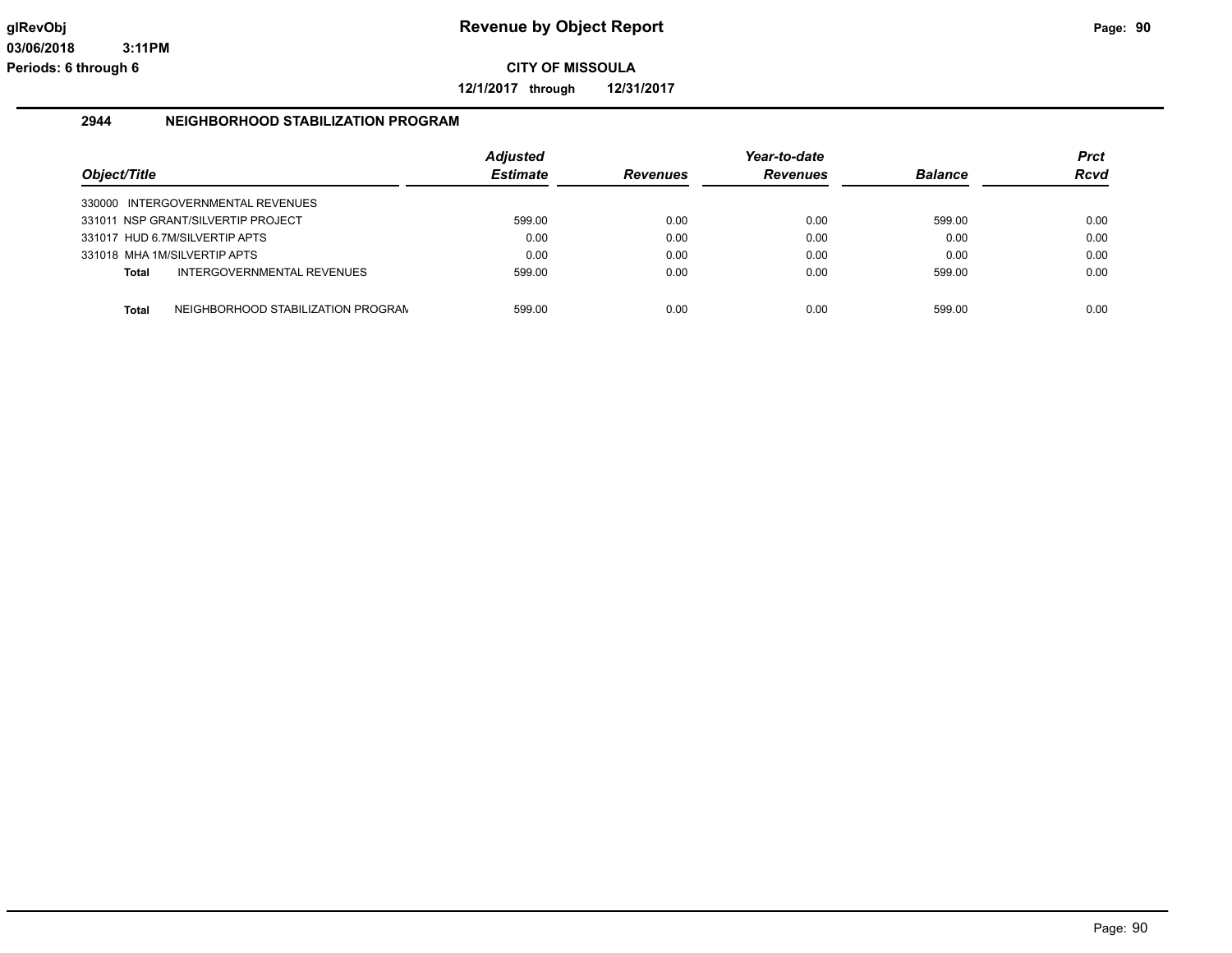**12/1/2017 through 12/31/2017**

**2955 TRANSPORTATION**

**2955 TRANSPORTATION**

|                                                           | <b>Adjusted</b> |                 | Year-to-date    |                | <b>Prct</b> |
|-----------------------------------------------------------|-----------------|-----------------|-----------------|----------------|-------------|
| Object/Title                                              | <b>Estimate</b> | <b>Revenues</b> | <b>Revenues</b> | <b>Balance</b> | <b>Rcvd</b> |
| 330000 INTERGOVERNMENTAL REVENUES                         |                 |                 |                 |                |             |
| 330000 INTERGOVERNMENTAL REVENUES                         | 0.00            | 0.00            | 0.00            | 0.00           | 0.00        |
| 330005 MUTD GRANT ADMIN FEE                               | 0.00            | 0.00            | 0.00            | 0.00           | 0.00        |
| 331054 FHWA PL GRANT                                      | 851,201.00      | 79,638.29       | 79,638.29       | 771,562.71     | 9.36        |
| 331055 FTA GRANT                                          | 166.584.00      | 40,725.75       | 40.725.75       | 125,858.25     | 24.45       |
| 331056 MDT FEDERAL CMAQ                                   | 285,698.00      | 77,215.43       | 77.215.43       | 208.482.57     | 27.03       |
| 336023 STATE CONTRIB. - PERS                              | 0.00            | 42.50           | 252.46          | $-252.46$      | 0.00        |
| 336030 COUNTY CONTRIBUTION                                | 9,900.00        | 0.00            | 0.00            | 9,900.00       | 0.00        |
| <b>INTERGOVERNMENTAL REVENUES</b><br><b>Total</b>         | 1,313,383.00    | 197,621.97      | 197,831.93      | 1,115,551.07   | 15.06       |
| MISCELLANEOUS REVENUES<br>360000                          |                 |                 |                 |                |             |
| 362000 OTHER MISCELLANEOUS REVENUE                        | 10,000.00       | 0.00            | 0.00            | 10,000.00      | 0.00        |
| 362007 *** Title Not Found ***                            | 0.00            | 0.00            | 0.00            | 0.00           | 0.00        |
| 365016 *** Title Not Found ***                            | 30,000.00       | 1,227.00        | 2,727.00        | 27,273.00      | 9.09        |
| <b>MISCELLANEOUS REVENUES</b><br><b>Total</b>             | 40,000.00       | 1,227.00        | 2,727.00        | 37,273.00      | 6.82        |
| <b>INVESTMENTS &amp; ROYALTY EARNINGS</b><br>370000       |                 |                 |                 |                |             |
| 371010 INTEREST ON INVESTMENTS                            | 0.00            | 0.00            | 0.00            | 0.00           | 0.00        |
| <b>INVESTMENTS &amp; ROYALTY EARNINGS</b><br><b>Total</b> | 0.00            | 0.00            | 0.00            | 0.00           | 0.00        |
| OTHER FINANCING SOURCES<br>380000                         |                 |                 |                 |                |             |
| 383000 OPERATING TRANSFERS                                | 82,925.00       | 41,043.00       | 41,043.00       | 41,882.00      | 49.49       |
| 383029 TRANS FR GENERAL                                   | 9.900.00        | 9,900.00        | 9,900.00        | 0.00           | 100.00      |
| OTHER FINANCING SOURCES<br><b>Total</b>                   | 92,825.00       | 50,943.00       | 50,943.00       | 41,882.00      | 54.88       |
| <b>TRANSPORTATION</b><br>Total                            | 1,446,208.00    | 249,791.97      | 251,501.93      | 1,194,706.07   | 17.39       |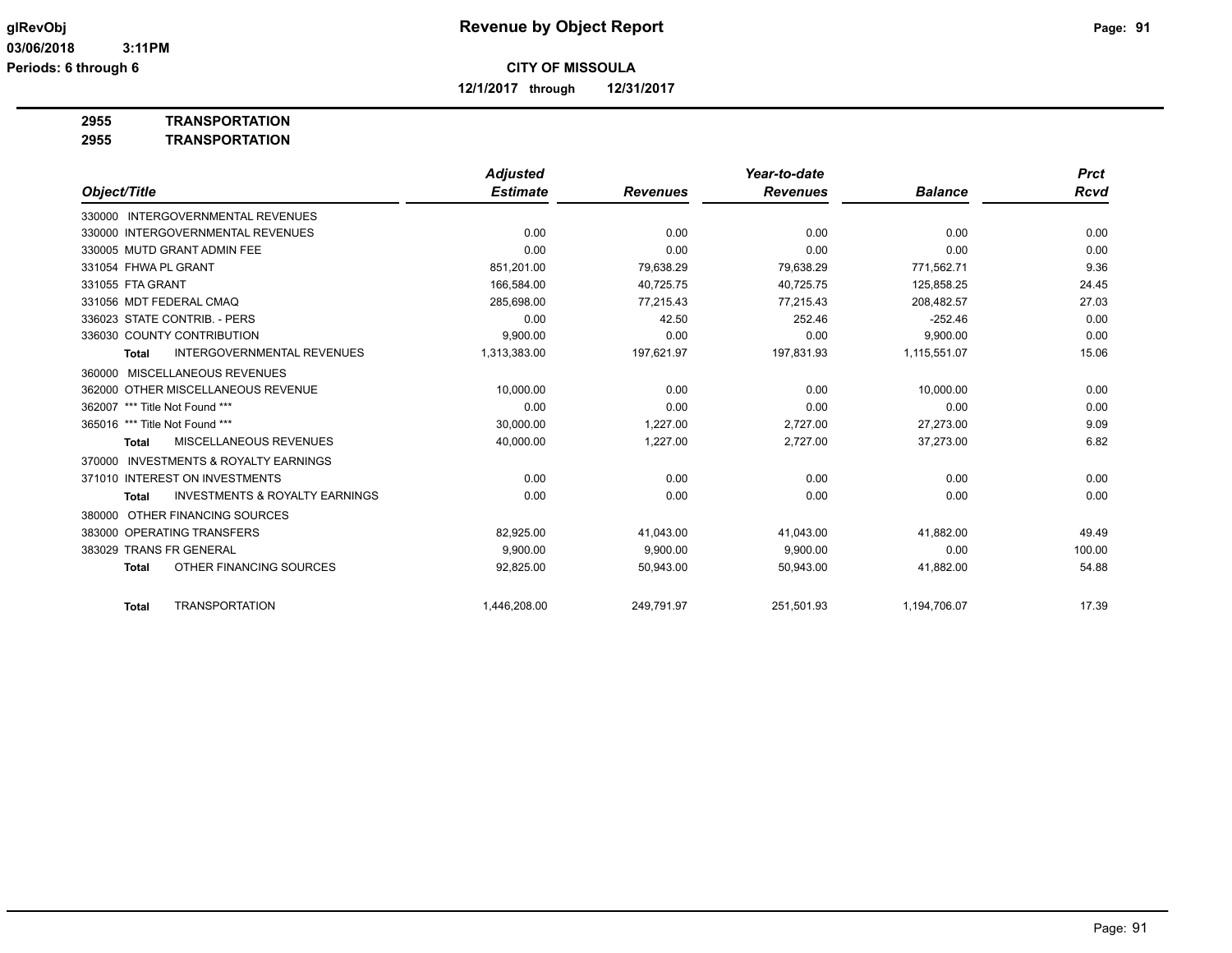**12/1/2017 through 12/31/2017**

#### **2955 TRANSPORTATION**

|                                                           | <b>Adjusted</b> |                 | Year-to-date    |                | <b>Prct</b> |
|-----------------------------------------------------------|-----------------|-----------------|-----------------|----------------|-------------|
| Object/Title                                              | <b>Estimate</b> | <b>Revenues</b> | <b>Revenues</b> | <b>Balance</b> | <b>Rcvd</b> |
| 330000 INTERGOVERNMENTAL REVENUES                         |                 |                 |                 |                |             |
| 330000 INTERGOVERNMENTAL REVENUES                         | 0.00            | 0.00            | 0.00            | 0.00           | 0.00        |
| 330005 MUTD GRANT ADMIN FEE                               | 0.00            | 0.00            | 0.00            | 0.00           | 0.00        |
| 331054 FHWA PL GRANT                                      | 851.201.00      | 79.638.29       | 79.638.29       | 771.562.71     | 9.36        |
| 331055 FTA GRANT                                          | 166,584.00      | 40,725.75       | 40,725.75       | 125,858.25     | 24.45       |
| 331056 MDT FEDERAL CMAQ                                   | 285,698.00      | 77,215.43       | 77,215.43       | 208,482.57     | 27.03       |
| 336023 STATE CONTRIB. - PERS                              | 0.00            | 42.50           | 252.46          | $-252.46$      | 0.00        |
| 336030 COUNTY CONTRIBUTION                                | 9.900.00        | 0.00            | 0.00            | 9,900.00       | 0.00        |
| <b>INTERGOVERNMENTAL REVENUES</b><br><b>Total</b>         | 1,313,383.00    | 197,621.97      | 197,831.93      | 1,115,551.07   | 15.06       |
| 360000 MISCELLANEOUS REVENUES                             |                 |                 |                 |                |             |
| 362000 OTHER MISCELLANEOUS REVENUE                        | 10,000.00       | 0.00            | 0.00            | 10,000.00      | 0.00        |
| 362007 *** Title Not Found ***                            | 0.00            | 0.00            | 0.00            | 0.00           | 0.00        |
| 365016 *** Title Not Found ***                            | 30,000.00       | 1,227.00        | 2,727.00        | 27,273.00      | 9.09        |
| <b>MISCELLANEOUS REVENUES</b><br><b>Total</b>             | 40,000.00       | 1,227.00        | 2,727.00        | 37,273.00      | 6.82        |
| INVESTMENTS & ROYALTY EARNINGS<br>370000                  |                 |                 |                 |                |             |
| 371010 INTEREST ON INVESTMENTS                            | 0.00            | 0.00            | 0.00            | 0.00           | 0.00        |
| <b>INVESTMENTS &amp; ROYALTY EARNINGS</b><br><b>Total</b> | 0.00            | 0.00            | 0.00            | 0.00           | 0.00        |
| OTHER FINANCING SOURCES<br>380000                         |                 |                 |                 |                |             |
| 383000 OPERATING TRANSFERS                                | 82,925.00       | 41,043.00       | 41,043.00       | 41,882.00      | 49.49       |
| 383029 TRANS FR GENERAL                                   | 9.900.00        | 9,900.00        | 9,900.00        | 0.00           | 100.00      |
| OTHER FINANCING SOURCES<br><b>Total</b>                   | 92,825.00       | 50,943.00       | 50,943.00       | 41,882.00      | 54.88       |
|                                                           |                 |                 |                 |                |             |
| <b>TRANSPORTATION</b><br><b>Total</b>                     | 1,446,208.00    | 249,791.97      | 251,501.93      | 1,194,706.07   | 17.39       |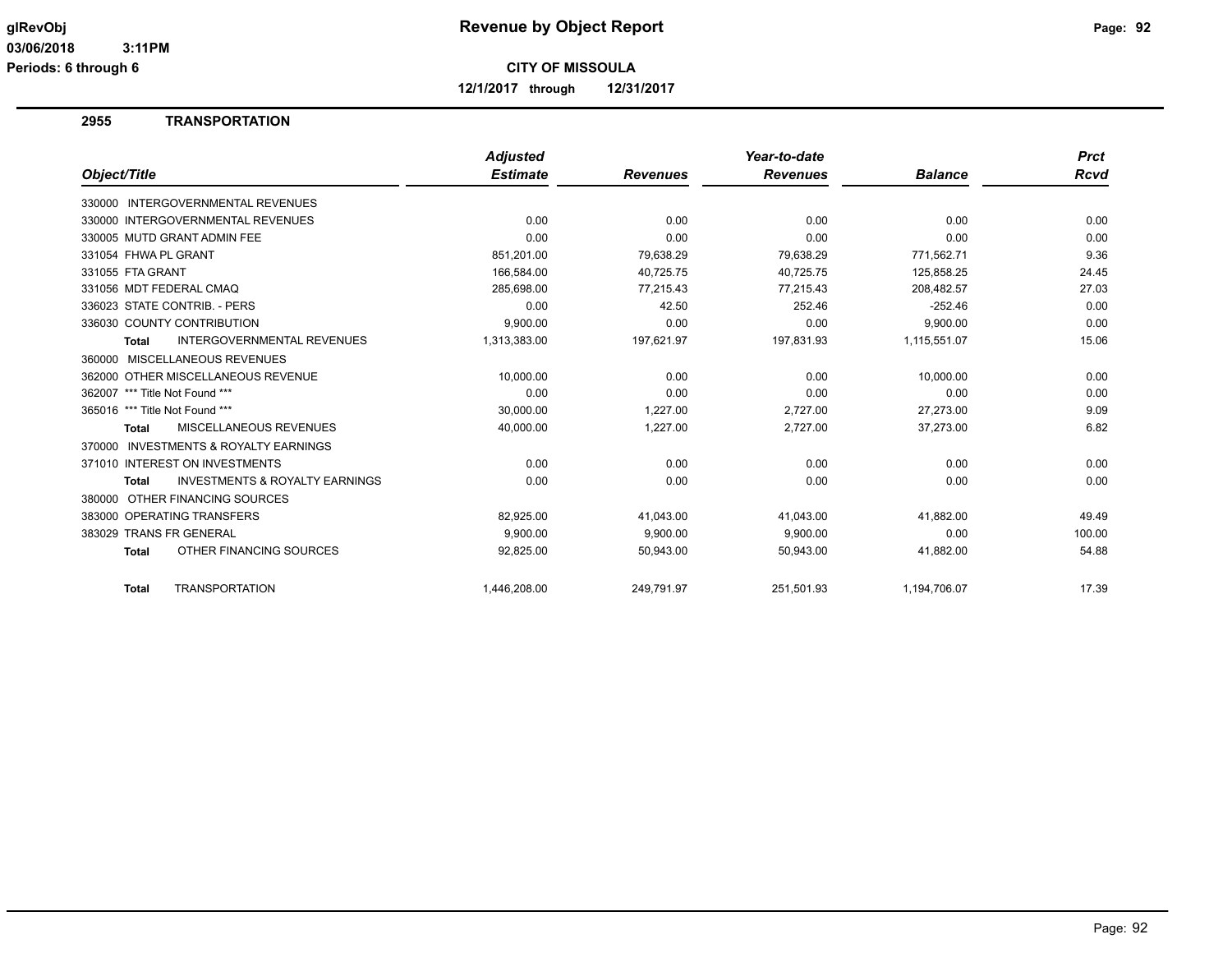**12/1/2017 through 12/31/2017**

## **2987 FEDERAL TRANSPORTATION FUND**

**2987 FEDERAL TRANSPORTATION FUND**

|                                                    | <b>Adjusted</b> |                 | Year-to-date    |                | <b>Prct</b> |
|----------------------------------------------------|-----------------|-----------------|-----------------|----------------|-------------|
| Object/Title                                       | <b>Estimate</b> | <b>Revenues</b> | <b>Revenues</b> | <b>Balance</b> | <b>Rcvd</b> |
| 330000 INTERGOVERNMENTAL REVENUES                  |                 |                 |                 |                |             |
| 331053 CTEP PLAYFAIR                               | 0.00            | 0.00            | $-5,000.00$     | 5,000.00       | 0.00        |
| 331156 CTEP GRANT - S HILLS TRAILS SYSTEM          | 81,964.00       | 0.00            | 0.00            | 81,964.00      | 0.00        |
| 331180 LIBRARY LITERACY GRANT                      | 0.00            | 0.00            | 0.00            | 0.00           | 0.00        |
| 334045 MONTANA DEPARTMENT TRANSPORTATION           | 208,379.00      | 0.00            | 0.00            | 208,379.00     | 0.00        |
| 334125 FWP GRANT                                   | 0.00            | 0.00            | 0.00            | 0.00           | 0.00        |
| 334251 RTP/TAP STATE GRANTS                        | 0.00            | 0.00            | 2,377.70        | $-2,377.70$    | 0.00        |
| 336023 STATE CONTRIB. - PERS                       | 0.00            | 0.00            | 0.00            | 0.00           | 0.00        |
| INTERGOVERNMENTAL REVENUES<br><b>Total</b>         | 290,343.00      | 0.00            | $-2,622.30$     | 292,965.30     | $-0.90$     |
| 340000 CHARGES FOR SERVICES                        |                 |                 |                 |                |             |
| 343011 STREET AND ROADWAY REPAIR CHARGES           | 0.00            | 0.00            | 0.00            | 0.00           | 0.00        |
| <b>CHARGES FOR SERVICES</b><br><b>Total</b>        | 0.00            | 0.00            | 0.00            | 0.00           | 0.00        |
| 360000 MISCELLANEOUS REVENUES                      |                 |                 |                 |                |             |
| 360010 MISCELLANEOUS                               | 0.00            | 0.00            | 0.00            | 0.00           | 0.00        |
| 365000 DONATIONS                                   | 0.00            | 0.00            | 0.00            | 0.00           | 0.00        |
| <b>MISCELLANEOUS REVENUES</b><br><b>Total</b>      | 0.00            | 0.00            | 0.00            | 0.00           | 0.00        |
| 370000 INVESTMENTS & ROYALTY EARNINGS              |                 |                 |                 |                |             |
| 371010 INTEREST ON INVESTMENTS                     | 0.00            | 0.00            | 0.00            | 0.00           | 0.00        |
| 371020 GAIN/LOSS IN MARKET VALUE OF INVESTMENTS    | 0.00            | 0.00            | 0.00            | 0.00           | 0.00        |
| <b>INVESTMENTS &amp; ROYALTY EARNINGS</b><br>Total | 0.00            | 0.00            | 0.00            | 0.00           | 0.00        |
| 380000 OTHER FINANCING SOURCES                     |                 |                 |                 |                |             |
| 381009 TRANSFERS IN-OPEN SPACE BOND                | 0.00            | 0.00            | 0.00            | 0.00           | 0.00        |
| 383000 OPERATING TRANSFERS                         | 0.00            | 0.00            | 0.00            | 0.00           | 0.00        |
| 383002 TRANS FR GAS TAX                            | 0.00            | 0.00            | 0.00            | 0.00           | 0.00        |
| 383010 TRANS FR CIP                                | 0.00            | 0.00            | 0.00            | 0.00           | 0.00        |
| 383014 TRANS FR MRA                                | 0.00            | 0.00            | 0.00            | 0.00           | 0.00        |
| 383021 TRANS FR P&R TRAILS DEVLP                   | 0.00            | 0.00            | 51,136.55       | $-51,136.55$   | 0.00        |
| 383043 TRANSFERS FROM IMPACT FEES                  | 0.00            | 0.00            | 0.00            | 0.00           | 0.00        |
| 383044 TFR FROM PARK REC&TRAIL FUND                | 0.00            | 0.00            | 0.00            | 0.00           | 0.00        |
| OTHER FINANCING SOURCES<br><b>Total</b>            | 0.00            | 0.00            | 51,136.55       | $-51,136.55$   | 0.00        |
| FEDERAL TRANSPORTATION FUND<br><b>Total</b>        | 290.343.00      | 0.00            | 48.514.25       | 241.828.75     | 16.71       |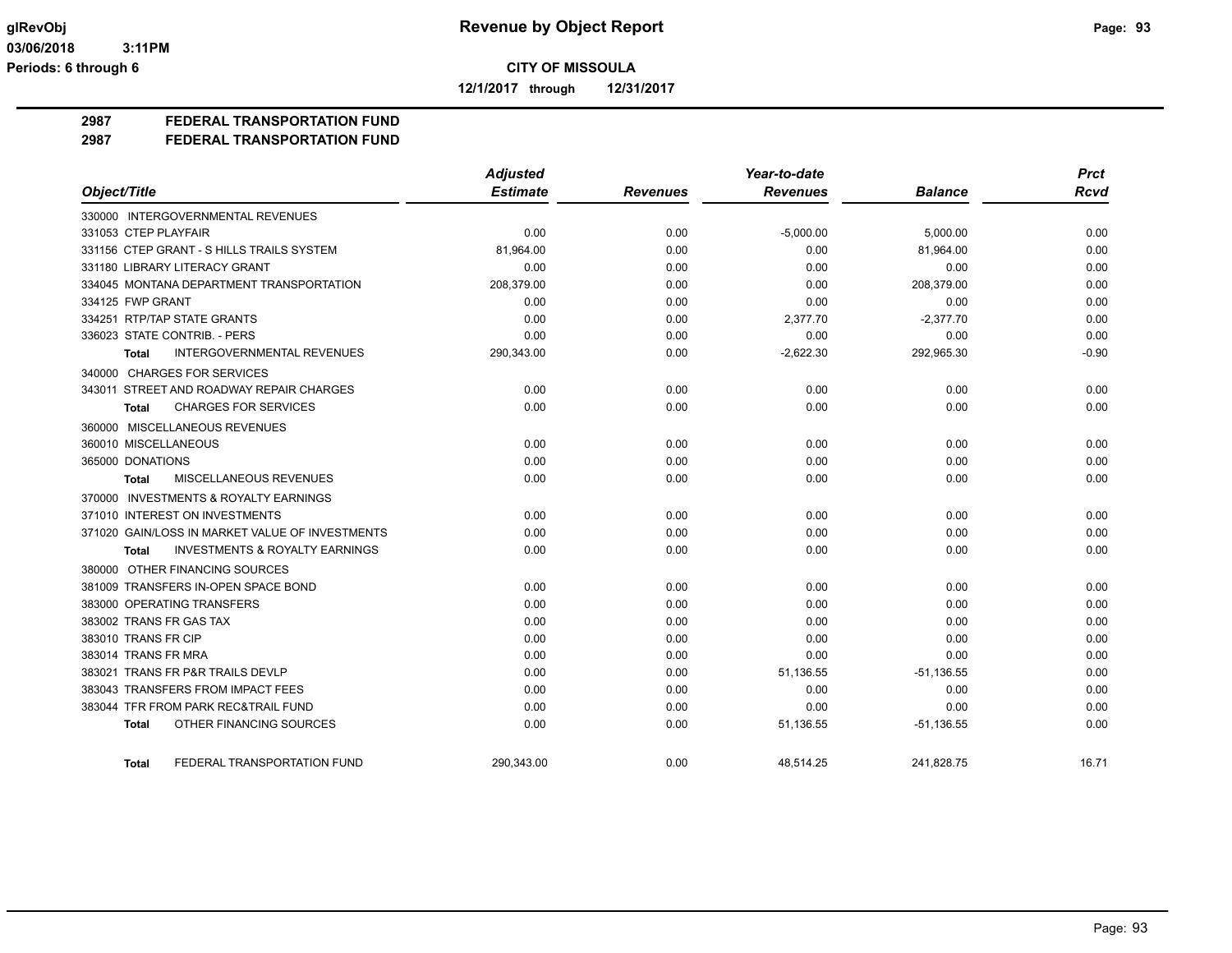**12/1/2017 through 12/31/2017**

#### **2987 FEDERAL TRANSPORTATION FUND**

|                                                           | <b>Adjusted</b><br><b>Estimate</b> |                 | Year-to-date<br><b>Revenues</b> | <b>Balance</b> | <b>Prct</b><br><b>Rcvd</b> |
|-----------------------------------------------------------|------------------------------------|-----------------|---------------------------------|----------------|----------------------------|
| Object/Title                                              |                                    | <b>Revenues</b> |                                 |                |                            |
| 330000 INTERGOVERNMENTAL REVENUES                         |                                    |                 |                                 |                |                            |
| 331053 CTEP PLAYFAIR                                      | 0.00                               | 0.00            | $-5,000.00$                     | 5,000.00       | 0.00                       |
| 331156 CTEP GRANT - S HILLS TRAILS SYSTEM                 | 81,964.00                          | 0.00            | 0.00                            | 81,964.00      | 0.00                       |
| 331180 LIBRARY LITERACY GRANT                             | 0.00                               | 0.00            | 0.00                            | 0.00           | 0.00                       |
| 334045 MONTANA DEPARTMENT TRANSPORTATION                  | 208,379.00                         | 0.00            | 0.00                            | 208,379.00     | 0.00                       |
| 334125 FWP GRANT                                          | 0.00                               | 0.00            | 0.00                            | 0.00           | 0.00                       |
| 334251 RTP/TAP STATE GRANTS                               | 0.00                               | 0.00            | 2,377.70                        | $-2,377.70$    | 0.00                       |
| 336023 STATE CONTRIB. - PERS                              | 0.00                               | 0.00            | 0.00                            | 0.00           | 0.00                       |
| INTERGOVERNMENTAL REVENUES<br><b>Total</b>                | 290,343.00                         | 0.00            | $-2,622.30$                     | 292,965.30     | $-0.90$                    |
| 340000 CHARGES FOR SERVICES                               |                                    |                 |                                 |                |                            |
| 343011 STREET AND ROADWAY REPAIR CHARGES                  | 0.00                               | 0.00            | 0.00                            | 0.00           | 0.00                       |
| <b>CHARGES FOR SERVICES</b><br><b>Total</b>               | 0.00                               | 0.00            | 0.00                            | 0.00           | 0.00                       |
| 360000 MISCELLANEOUS REVENUES                             |                                    |                 |                                 |                |                            |
| 360010 MISCELLANEOUS                                      | 0.00                               | 0.00            | 0.00                            | 0.00           | 0.00                       |
| 365000 DONATIONS                                          | 0.00                               | 0.00            | 0.00                            | 0.00           | 0.00                       |
| <b>MISCELLANEOUS REVENUES</b><br>Total                    | 0.00                               | 0.00            | 0.00                            | 0.00           | 0.00                       |
| 370000 INVESTMENTS & ROYALTY EARNINGS                     |                                    |                 |                                 |                |                            |
| 371010 INTEREST ON INVESTMENTS                            | 0.00                               | 0.00            | 0.00                            | 0.00           | 0.00                       |
| 371020 GAIN/LOSS IN MARKET VALUE OF INVESTMENT            | 0.00                               | 0.00            | 0.00                            | 0.00           | 0.00                       |
| <b>INVESTMENTS &amp; ROYALTY EARNINGS</b><br><b>Total</b> | 0.00                               | 0.00            | 0.00                            | 0.00           | 0.00                       |
| 380000 OTHER FINANCING SOURCES                            |                                    |                 |                                 |                |                            |
| 381009 TRANSFERS IN-OPEN SPACE BOND                       | 0.00                               | 0.00            | 0.00                            | 0.00           | 0.00                       |
| 383000 OPERATING TRANSFERS                                | 0.00                               | 0.00            | 0.00                            | 0.00           | 0.00                       |
| 383002 TRANS FR GAS TAX                                   | 0.00                               | 0.00            | 0.00                            | 0.00           | 0.00                       |
| 383010 TRANS FR CIP                                       | 0.00                               | 0.00            | 0.00                            | 0.00           | 0.00                       |
| 383014 TRANS FR MRA                                       | 0.00                               | 0.00            | 0.00                            | 0.00           | 0.00                       |
| 383021 TRANS FR P&R TRAILS DEVLP                          | 0.00                               | 0.00            | 51,136.55                       | $-51,136.55$   | 0.00                       |
| 383043 TRANSFERS FROM IMPACT FEES                         | 0.00                               | 0.00            | 0.00                            | 0.00           | 0.00                       |
| 383044 TFR FROM PARK REC&TRAIL FUND                       | 0.00                               | 0.00            | 0.00                            | 0.00           | 0.00                       |
| OTHER FINANCING SOURCES<br><b>Total</b>                   | 0.00                               | 0.00            | 51,136.55                       | $-51,136.55$   | 0.00                       |
| FEDERAL TRANSPORTATION FUND<br><b>Total</b>               | 290,343.00                         | 0.00            | 48,514.25                       | 241,828.75     | 16.71                      |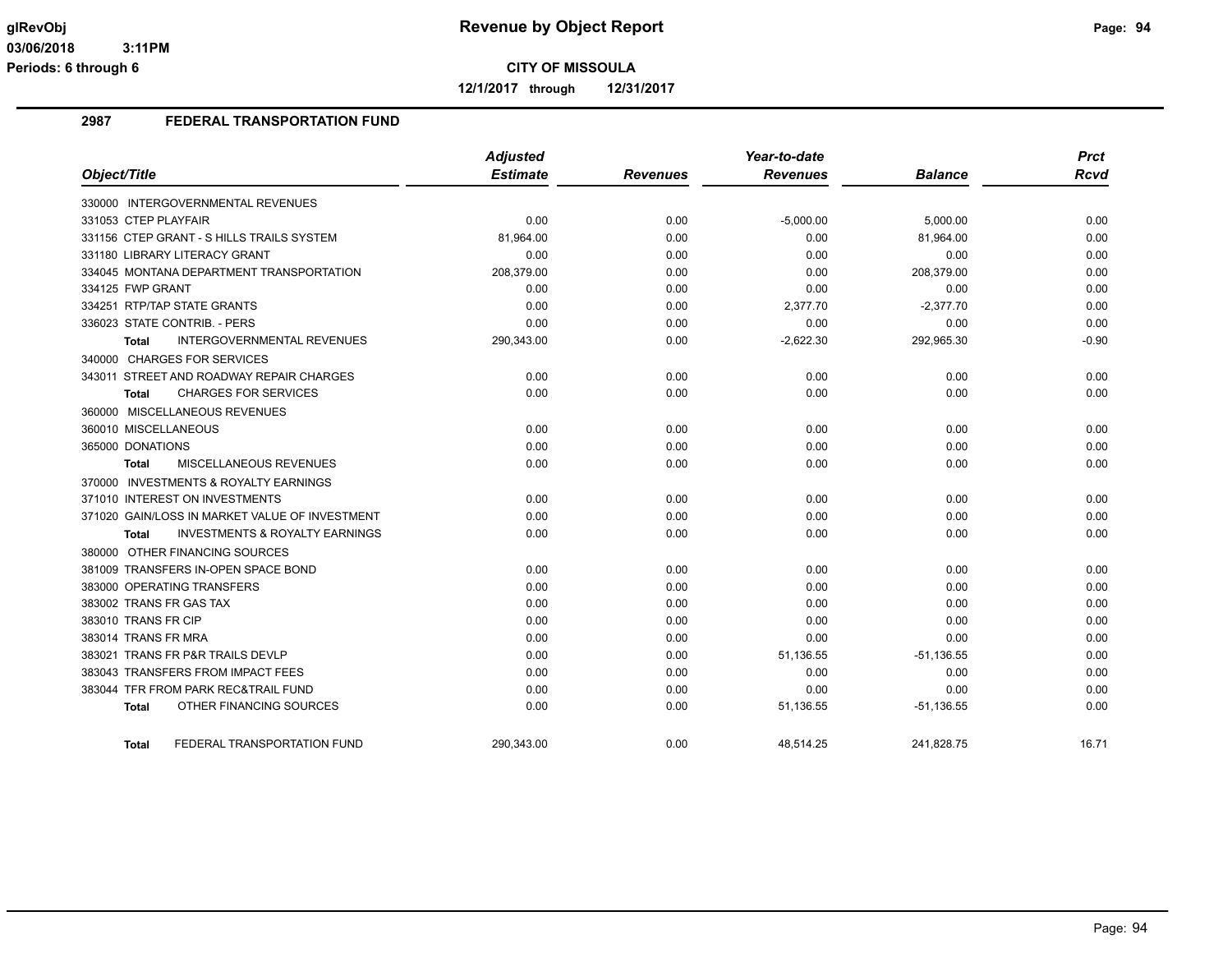**12/1/2017 through 12/31/2017**

**2988 GRANTS & DONATIONS FUND**

**2988 GRANTS & DONATIONS FUND**

|                                                    | <b>Adjusted</b> |                 | Year-to-date    |                | <b>Prct</b> |
|----------------------------------------------------|-----------------|-----------------|-----------------|----------------|-------------|
| Object/Title                                       | <b>Estimate</b> | <b>Revenues</b> | <b>Revenues</b> | <b>Balance</b> | Rcvd        |
| 330000 INTERGOVERNMENTAL REVENUES                  |                 |                 |                 |                |             |
| 331013 NORTHSIDE PED BRIDGE/ARRA-CDBG GRANT        | 0.00            | 0.00            | 0.00            | 0.00           | 0.00        |
| 331014 EECBG GRANT                                 | 0.00            | 0.00            | 0.00            | 0.00           | 0.00        |
| 331022 EQUIPMENT GRANT                             | 0.00            | 0.00            | 0.00            | 0.00           | 0.00        |
| 331025 DV ACCOUNTABILITY PROJECT                   | 0.00            | 0.00            | 0.00            | 0.00           | 0.00        |
| 331038 EPA BROWNSFIELD GRANT                       | 378,075.00      | 0.00            | $-15,730.50$    | 393,805.50     | $-4.16$     |
| 331090 EPA GRANT                                   | 509,603.00      | 0.00            | 4,886.50        | 504,716.50     | 0.96        |
| 331113 *** Title Not Found ***                     | 0.00            | 0.00            | 87,950.75       | $-87,950.75$   | 0.00        |
| 331181 GRANTS/DONATIONS - FORT MISSOULA            | 0.00            | 0.00            | 0.00            | 0.00           | 0.00        |
| 334014 *** Title Not Found ***                     | 0.00            | 0.00            | 0.00            | 0.00           | 0.00        |
| 334018 STATE GRANT - CAPITAL                       | 0.00            | 0.00            | 0.00            | 0.00           | 0.00        |
| 334025 COUNTY WEED                                 | 0.00            | 0.00            | 0.00            | 0.00           | 0.00        |
| 334028 DEPT OF AG INTERN GRANT                     | 0.00            | 0.00            | 0.00            | 0.00           | 0.00        |
| 334076 BIG SKY TRUST FUND GRANTS                   | 0.00            | 0.00            | 0.00            | 0.00           | 0.00        |
| 334121 DNRC-EPA AREA WIDE ASSESSMENT GRANT         | 0.00            | 0.00            | 0.00            | 0.00           | 0.00        |
| 336023 STATE CONTRIB. - PERS                       | 0.00            | 0.00            | 0.00            | 0.00           | 0.00        |
| <b>INTERGOVERNMENTAL REVENUES</b><br><b>Total</b>  | 887,678.00      | 0.00            | 77,106.75       | 810,571.25     | 8.69        |
| 360000 MISCELLANEOUS REVENUES                      |                 |                 |                 |                |             |
| 360010 MISCELLANEOUS                               | 0.00            | 0.00            | 0.00            | 0.00           | 0.00        |
| 365000 DONATIONS                                   | 116,732.00      | 0.00            | 61,080.00       | 55,652.00      | 52.32       |
| 365015 GREEN BLOCK PILOT PROJECT                   | 0.00            | 0.00            | 0.00            | 0.00           | 0.00        |
| 365021 PARKS AND RECS GRANTS & CONTRIBUTIONS       | 0.00            | 0.00            | 0.00            | 0.00           | 0.00        |
| 365025 MISC FIRE GRANTS                            | 0.00            | 0.00            | 0.00            | 0.00           | 0.00        |
| MISCELLANEOUS REVENUES<br><b>Total</b>             | 116,732.00      | 0.00            | 61,080.00       | 55,652.00      | 52.32       |
| 380000 OTHER FINANCING SOURCES                     |                 |                 |                 |                |             |
| 383002 TRANS FR GAS TAX                            | 0.00            | 0.00            | 0.00            | 0.00           | 0.00        |
| 383022 TRANS FR OPEN SPACE BOND                    | 0.00            | 0.00            | 0.00            | 0.00           | 0.00        |
| 383042 TRANSFERS FROM OTHER FUNDS                  | 0.00            | 0.00            | 0.00            | 0.00           | 0.00        |
| OTHER FINANCING SOURCES<br><b>Total</b>            | 0.00            | 0.00            | 0.00            | 0.00           | 0.00        |
| <b>GRANTS &amp; DONATIONS FUND</b><br><b>Total</b> | 1.004.410.00    | 0.00            | 138.186.75      | 866.223.25     | 13.76       |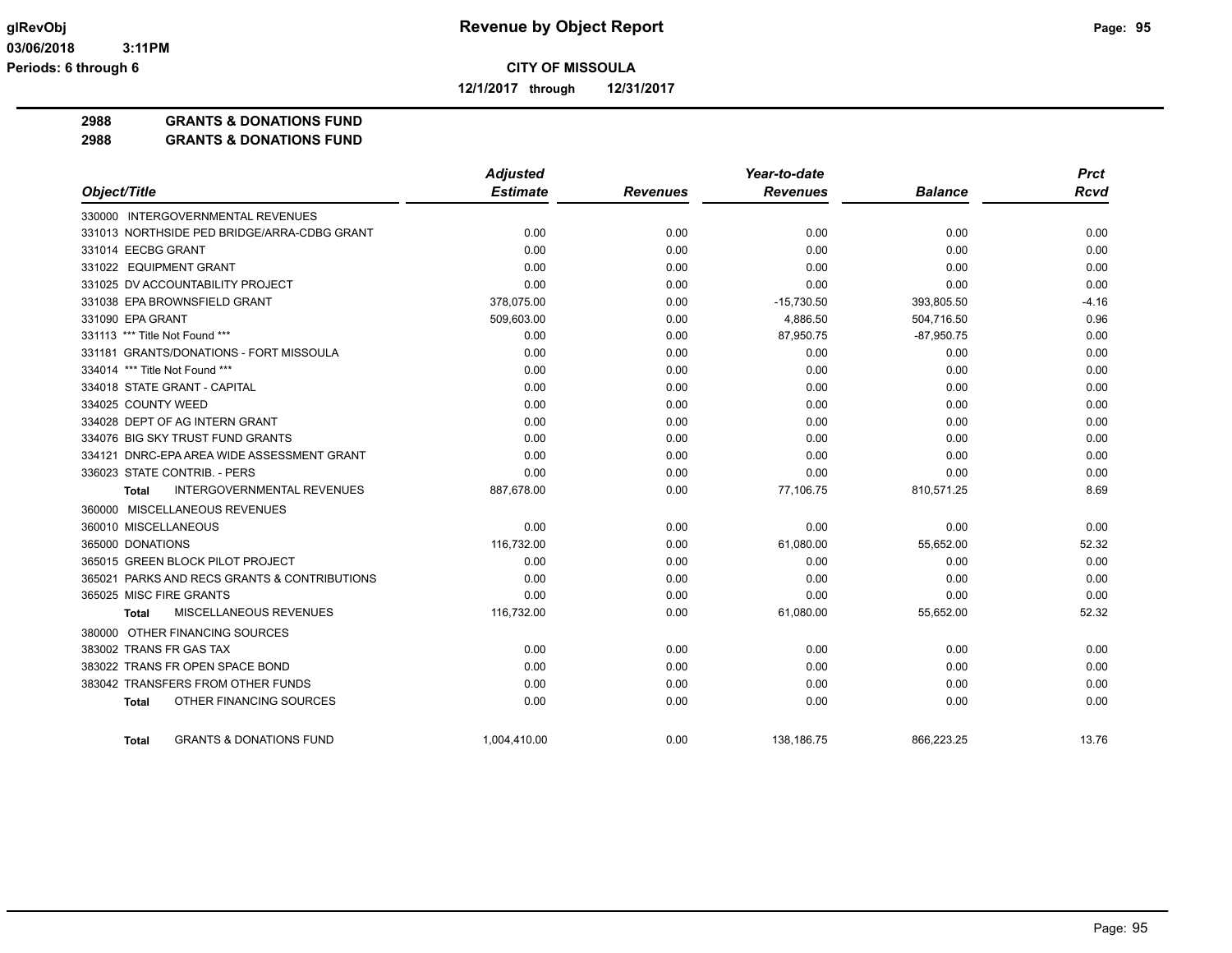**12/1/2017 through 12/31/2017**

#### **2988 GRANTS & DONATIONS FUND**

|                                                   | <b>Adjusted</b> |                 | Year-to-date    |                | <b>Prct</b> |
|---------------------------------------------------|-----------------|-----------------|-----------------|----------------|-------------|
| Object/Title                                      | <b>Estimate</b> | <b>Revenues</b> | <b>Revenues</b> | <b>Balance</b> | <b>Rcvd</b> |
| 330000 INTERGOVERNMENTAL REVENUES                 |                 |                 |                 |                |             |
| 331013 NORTHSIDE PED BRIDGE/ARRA-CDBG GRANT       | 0.00            | 0.00            | 0.00            | 0.00           | 0.00        |
| 331014 EECBG GRANT                                | 0.00            | 0.00            | 0.00            | 0.00           | 0.00        |
| 331022 EQUIPMENT GRANT                            | 0.00            | 0.00            | 0.00            | 0.00           | 0.00        |
| 331025 DV ACCOUNTABILITY PROJECT                  | 0.00            | 0.00            | 0.00            | 0.00           | 0.00        |
| 331038 EPA BROWNSFIELD GRANT                      | 378,075.00      | 0.00            | $-15,730.50$    | 393,805.50     | $-4.16$     |
| 331090 EPA GRANT                                  | 509,603.00      | 0.00            | 4,886.50        | 504,716.50     | 0.96        |
| 331113 *** Title Not Found ***                    | 0.00            | 0.00            | 87,950.75       | $-87,950.75$   | 0.00        |
| 331181 GRANTS/DONATIONS - FORT MISSOULA           | 0.00            | 0.00            | 0.00            | 0.00           | 0.00        |
| 334014 *** Title Not Found ***                    | 0.00            | 0.00            | 0.00            | 0.00           | 0.00        |
| 334018 STATE GRANT - CAPITAL                      | 0.00            | 0.00            | 0.00            | 0.00           | 0.00        |
| 334025 COUNTY WEED                                | 0.00            | 0.00            | 0.00            | 0.00           | 0.00        |
| 334028 DEPT OF AG INTERN GRANT                    | 0.00            | 0.00            | 0.00            | 0.00           | 0.00        |
| 334076 BIG SKY TRUST FUND GRANTS                  | 0.00            | 0.00            | 0.00            | 0.00           | 0.00        |
| 334121 DNRC-EPA AREA WIDE ASSESSMENT GRANT        | 0.00            | 0.00            | 0.00            | 0.00           | 0.00        |
| 336023 STATE CONTRIB. - PERS                      | 0.00            | 0.00            | 0.00            | 0.00           | 0.00        |
| <b>INTERGOVERNMENTAL REVENUES</b><br><b>Total</b> | 887,678.00      | 0.00            | 77,106.75       | 810,571.25     | 8.69        |
| 360000 MISCELLANEOUS REVENUES                     |                 |                 |                 |                |             |
| 360010 MISCELLANEOUS                              | 0.00            | 0.00            | 0.00            | 0.00           | 0.00        |
| 365000 DONATIONS                                  | 116,732.00      | 0.00            | 61,080.00       | 55,652.00      | 52.32       |
| 365015 GREEN BLOCK PILOT PROJECT                  | 0.00            | 0.00            | 0.00            | 0.00           | 0.00        |
| 365021 PARKS AND RECS GRANTS & CONTRIBUTIONS      | 0.00            | 0.00            | 0.00            | 0.00           | 0.00        |
| 365025 MISC FIRE GRANTS                           | 0.00            | 0.00            | 0.00            | 0.00           | 0.00        |
| MISCELLANEOUS REVENUES<br><b>Total</b>            | 116,732.00      | 0.00            | 61,080.00       | 55,652.00      | 52.32       |
| 380000 OTHER FINANCING SOURCES                    |                 |                 |                 |                |             |
| 383002 TRANS FR GAS TAX                           | 0.00            | 0.00            | 0.00            | 0.00           | 0.00        |
| 383022 TRANS FR OPEN SPACE BOND                   | 0.00            | 0.00            | 0.00            | 0.00           | 0.00        |
| 383042 TRANSFERS FROM OTHER FUNDS                 | 0.00            | 0.00            | 0.00            | 0.00           | 0.00        |
| OTHER FINANCING SOURCES<br>Total                  | 0.00            | 0.00            | 0.00            | 0.00           | 0.00        |
| <b>GRANTS &amp; DONATIONS FUND</b><br>Total       | 1.004.410.00    | 0.00            | 138.186.75      | 866.223.25     | 13.76       |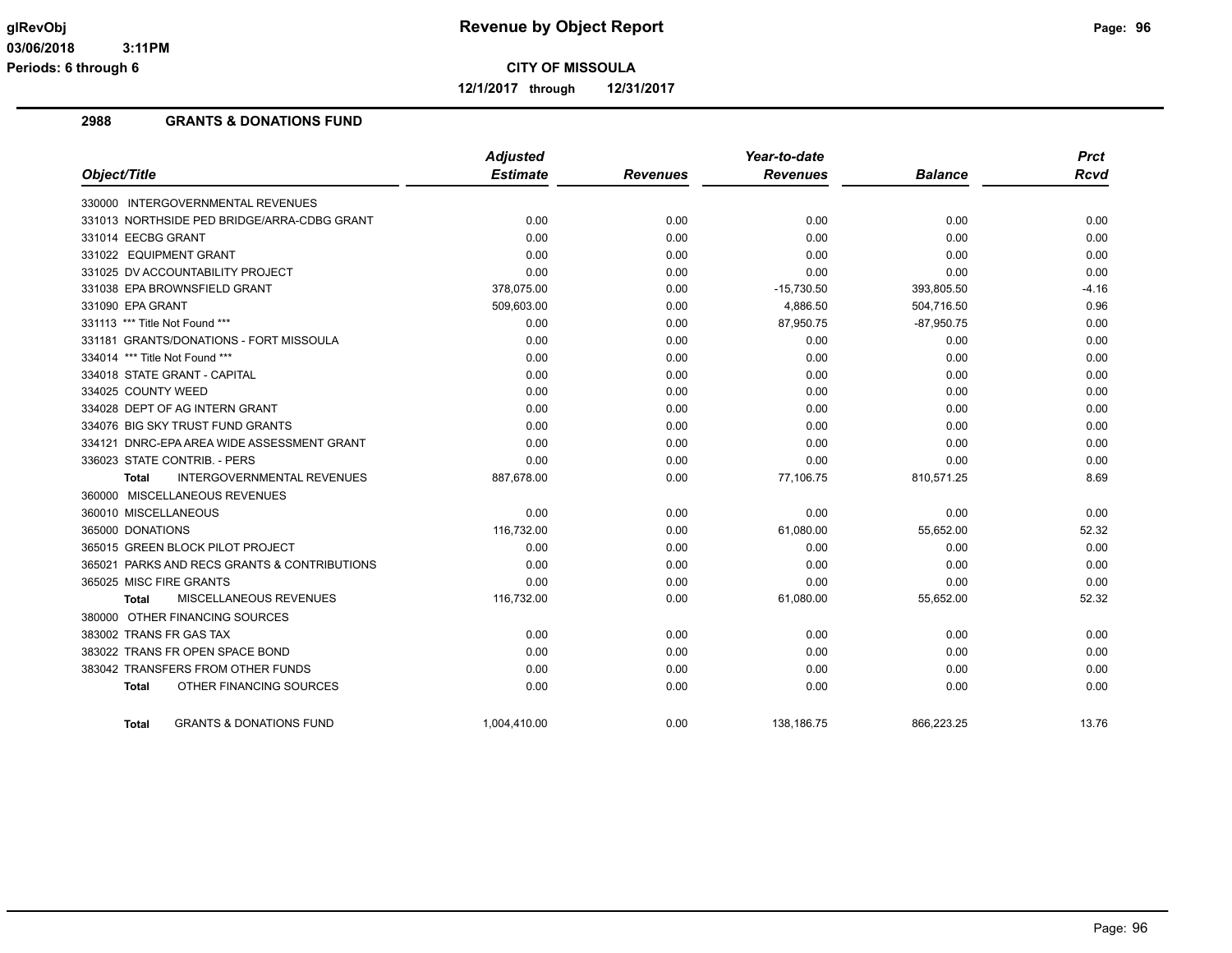**12/1/2017 through 12/31/2017**

#### **2989 POLICE GRANTS & DONATIONS**

#### **2989 POLICE GRANTS & DONATIONS**

|                                                   | <b>Adjusted</b> |                 | Year-to-date    |                | <b>Prct</b> |
|---------------------------------------------------|-----------------|-----------------|-----------------|----------------|-------------|
| Object/Title                                      | <b>Estimate</b> | <b>Revenues</b> | <b>Revenues</b> | <b>Balance</b> | <b>Rcvd</b> |
| INTERGOVERNMENTAL REVENUES<br>330000              |                 |                 |                 |                |             |
| 331022 EQUIPMENT GRANT                            | 44,100.00       | 0.00            | 0.00            | 44,100.00      | 0.00        |
| 331026 ICAC GRANT                                 | 102,019.00      | 21,512.11       | 23,750.37       | 78,268.63      | 23.28       |
| 331028 JAG VII                                    | 5,000.00        | 0.00            | 0.00            | 5,000.00       | 0.00        |
| 334013 STATE GRANT - OT SEATBELT                  | 53,600.00       | 0.00            | 21,713.60       | 31,886.40      | 40.51       |
| 334015 COPS TECHNOLOGY GRANT                      | 298,729.00      | 0.00            | 35,654.17       | 263,074.83     | 11.94       |
| 334016 BULLETPROOF VEST GRANT                     | 28,000.00       | 0.00            | 0.00            | 28,000.00      | 0.00        |
| 334020 UNDERAGE DRINKING GRANT                    | 10,903.00       | 0.00            | 0.00            | 10,903.00      | 0.00        |
| 336021 STATE CONTRIB - POLICE RETIREMENT          | 0.00            | 0.00            | 0.00            | 0.00           | 0.00        |
| <b>INTERGOVERNMENTAL REVENUES</b><br><b>Total</b> | 542,351.00      | 21,512.11       | 81,118.14       | 461,232.86     | 14.96       |
| <b>CHARGES FOR SERVICES</b><br>340000             |                 |                 |                 |                |             |
| *** Title Not Found ***<br>342000                 | 5,000.00        | 0.00            | 0.00            | 5,000.00       | 0.00        |
| <b>CHARGES FOR SERVICES</b><br>Total              | 5,000.00        | 0.00            | 0.00            | 5,000.00       | 0.00        |
| MISCELLANEOUS REVENUES<br>360000                  |                 |                 |                 |                |             |
| 365000 DONATIONS                                  | 20,000.00       | 0.00            | 0.00            | 20,000.00      | 0.00        |
| MISCELLANEOUS REVENUES<br><b>Total</b>            | 20,000.00       | 0.00            | 0.00            | 20,000.00      | 0.00        |
| POLICE GRANTS & DONATIONS<br><b>Total</b>         | 567,351.00      | 21,512.11       | 81,118.14       | 486,232.86     | 14.30       |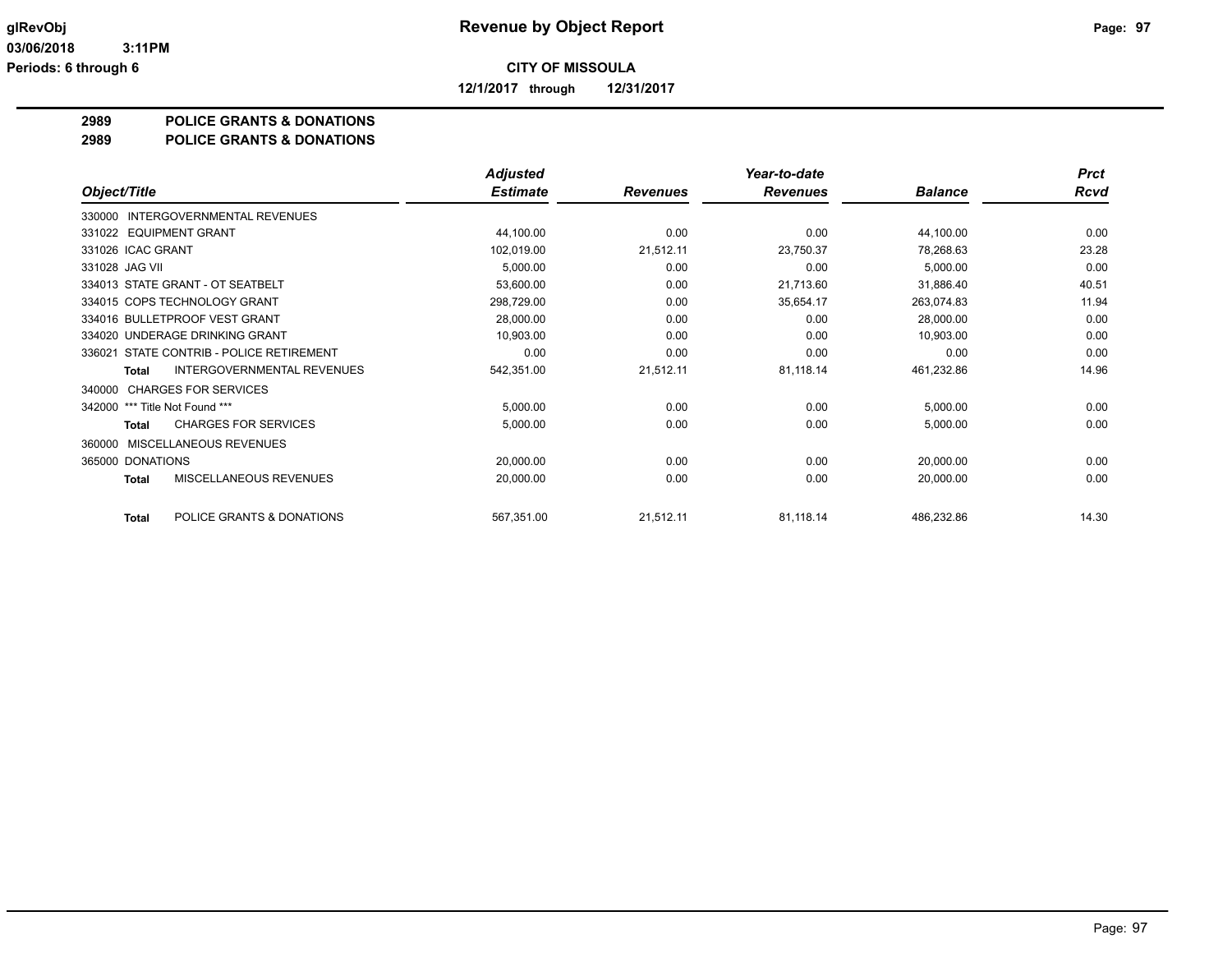**12/1/2017 through 12/31/2017**

### **2989 POLICE GRANTS & DONATIONS**

|                                                   | <b>Adjusted</b> |                 | Year-to-date    |                | <b>Prct</b> |
|---------------------------------------------------|-----------------|-----------------|-----------------|----------------|-------------|
| Object/Title                                      | <b>Estimate</b> | <b>Revenues</b> | <b>Revenues</b> | <b>Balance</b> | <b>Rcvd</b> |
| INTERGOVERNMENTAL REVENUES<br>330000              |                 |                 |                 |                |             |
| 331022 EQUIPMENT GRANT                            | 44,100.00       | 0.00            | 0.00            | 44,100.00      | 0.00        |
| 331026 ICAC GRANT                                 | 102,019.00      | 21,512.11       | 23,750.37       | 78,268.63      | 23.28       |
| 331028 JAG VII                                    | 5,000.00        | 0.00            | 0.00            | 5,000.00       | 0.00        |
| 334013 STATE GRANT - OT SEATBELT                  | 53,600.00       | 0.00            | 21,713.60       | 31,886.40      | 40.51       |
| 334015 COPS TECHNOLOGY GRANT                      | 298,729.00      | 0.00            | 35,654.17       | 263,074.83     | 11.94       |
| 334016 BULLETPROOF VEST GRANT                     | 28,000.00       | 0.00            | 0.00            | 28,000.00      | 0.00        |
| 334020 UNDERAGE DRINKING GRANT                    | 10,903.00       | 0.00            | 0.00            | 10,903.00      | 0.00        |
| 336021 STATE CONTRIB - POLICE RETIREMENT          | 0.00            | 0.00            | 0.00            | 0.00           | 0.00        |
| <b>INTERGOVERNMENTAL REVENUES</b><br><b>Total</b> | 542,351.00      | 21,512.11       | 81,118.14       | 461,232.86     | 14.96       |
| 340000 CHARGES FOR SERVICES                       |                 |                 |                 |                |             |
| 342000 *** Title Not Found ***                    | 5,000.00        | 0.00            | 0.00            | 5,000.00       | 0.00        |
| <b>CHARGES FOR SERVICES</b><br><b>Total</b>       | 5,000.00        | 0.00            | 0.00            | 5,000.00       | 0.00        |
| MISCELLANEOUS REVENUES<br>360000                  |                 |                 |                 |                |             |
| 365000 DONATIONS                                  | 20,000.00       | 0.00            | 0.00            | 20,000.00      | 0.00        |
| <b>MISCELLANEOUS REVENUES</b><br><b>Total</b>     | 20,000.00       | 0.00            | 0.00            | 20,000.00      | 0.00        |
| POLICE GRANTS & DONATIONS<br>Total                | 567,351.00      | 21,512.11       | 81,118.14       | 486,232.86     | 14.30       |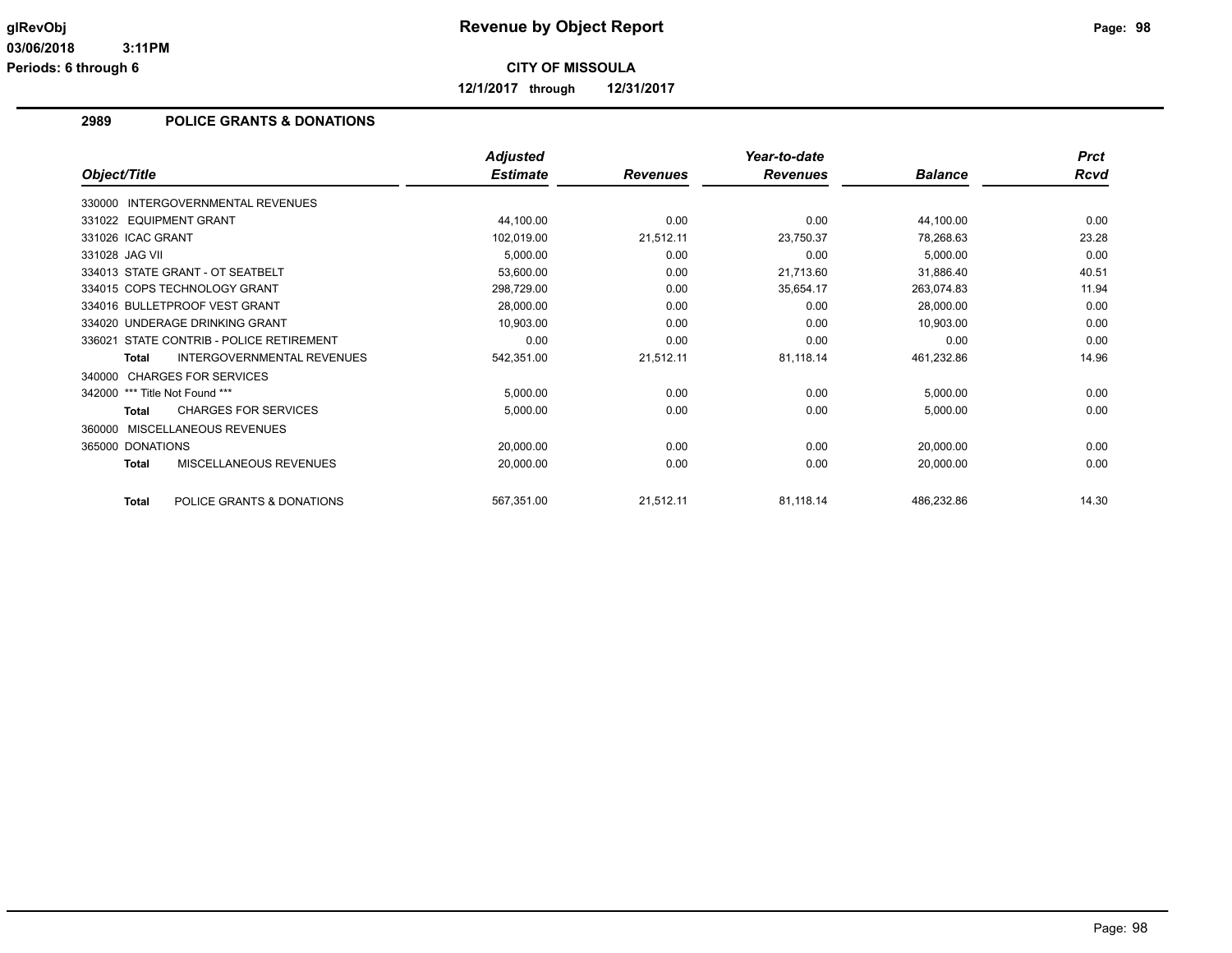**12/1/2017 through 12/31/2017**

# **2991 BROWNFIELDS**

| 2991 | <b>BROWNFIELDS</b> |
|------|--------------------|
|------|--------------------|

|                  |                                   | <b>Adjusted</b> |                 | Year-to-date    |                | <b>Prct</b> |
|------------------|-----------------------------------|-----------------|-----------------|-----------------|----------------|-------------|
| Object/Title     |                                   | <b>Estimate</b> | <b>Revenues</b> | <b>Revenues</b> | <b>Balance</b> | <b>Rcvd</b> |
|                  | 330000 INTERGOVERNMENTAL REVENUES |                 |                 |                 |                |             |
|                  | 331038 EPA BROWNSFIELD GRANT      | 0.00            | 0.00            | 0.00            | 0.00           | 0.00        |
| 331090 EPA GRANT |                                   | 0.00            | 0.00            | 0.00            | 0.00           | 0.00        |
| <b>Total</b>     | INTERGOVERNMENTAL REVENUES        | 0.00            | 0.00            | 0.00            | 0.00           | 0.00        |
|                  |                                   |                 |                 |                 |                |             |
| <b>Total</b>     | <b>BROWNFIELDS</b>                | 0.00            | 0.00            | 0.00            | 0.00           | 0.00        |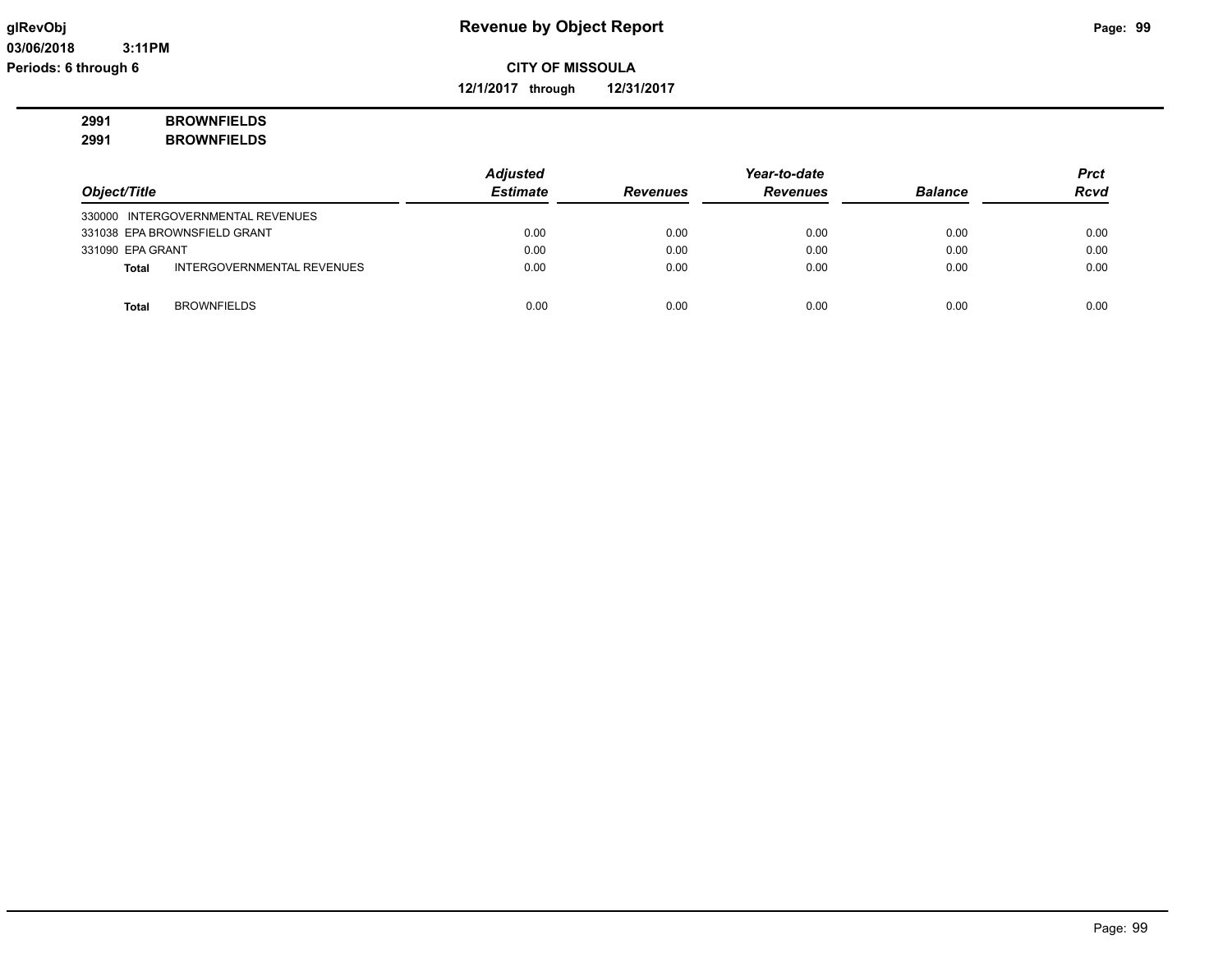**12/1/2017 through 12/31/2017**

#### **2991 BROWNFIELDS**

| Object/Title     |                                   | <b>Adjusted</b><br><b>Estimate</b> | <b>Revenues</b> | Year-to-date<br><b>Revenues</b> | <b>Balance</b> | <b>Prct</b><br><b>Rcvd</b> |
|------------------|-----------------------------------|------------------------------------|-----------------|---------------------------------|----------------|----------------------------|
|                  | 330000 INTERGOVERNMENTAL REVENUES |                                    |                 |                                 |                |                            |
|                  | 331038 EPA BROWNSFIELD GRANT      | 0.00                               | 0.00            | 0.00                            | 0.00           | 0.00                       |
| 331090 EPA GRANT |                                   | 0.00                               | 0.00            | 0.00                            | 0.00           | 0.00                       |
| <b>Total</b>     | INTERGOVERNMENTAL REVENUES        | 0.00                               | 0.00            | 0.00                            | 0.00           | 0.00                       |
|                  |                                   |                                    |                 |                                 |                |                            |
| <b>Total</b>     | <b>BROWNFIELDS</b>                | 0.00                               | 0.00            | 0.00                            | 0.00           | 0.00                       |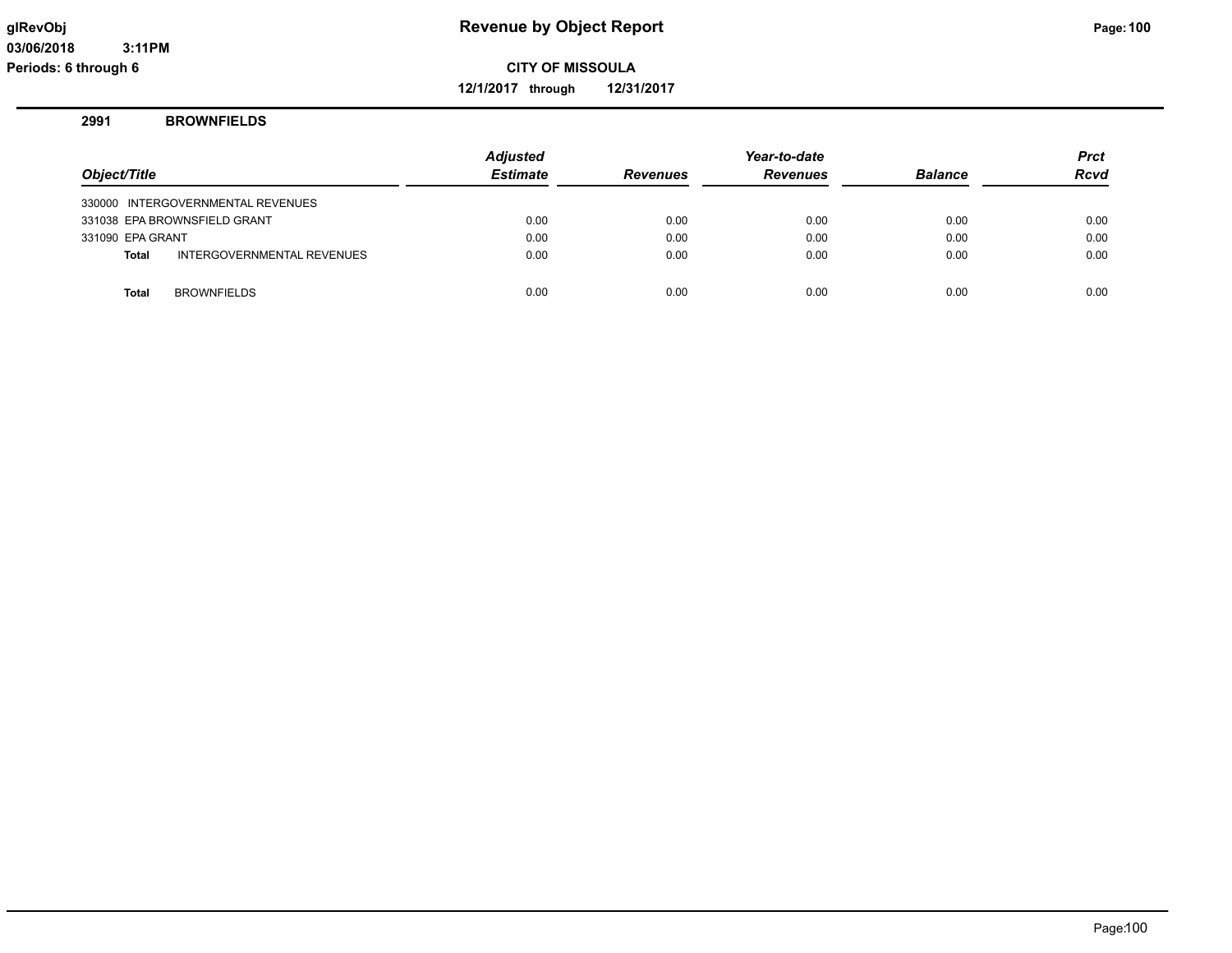**12/1/2017 through 12/31/2017**

**3000 SID REVOLVING FUND**

**3000 SID REVOLVING FUND**

|                                         | <b>Adjusted</b> |                 | Year-to-date    |                | <b>Prct</b> |
|-----------------------------------------|-----------------|-----------------|-----------------|----------------|-------------|
| Object/Title                            | <b>Estimate</b> | <b>Revenues</b> | <b>Revenues</b> | <b>Balance</b> | <b>Rcvd</b> |
| 360000 MISCELLANEOUS REVENUES           |                 |                 |                 |                |             |
| 362000 OTHER MISCELLANEOUS REVENUE      | 0.00            | 0.00            | 0.00            | 0.00           | 0.00        |
| 363041 P&I ON CLOSED ASSESSMENT         | 0.00            | 0.00            | 0.00            | 0.00           | 0.00        |
| MISCELLANEOUS REVENUES<br>Total         | 0.00            | 0.00            | 0.00            | 0.00           | 0.00        |
| 370000 INVESTMENTS & ROYALTY EARNINGS   |                 |                 |                 |                |             |
| 371010 INTEREST ON INVESTMENTS          | 0.00            | 0.00            | 0.00            | 0.00           | 0.00        |
| INVESTMENTS & ROYALTY EARNINGS<br>Total | 0.00            | 0.00            | 0.00            | 0.00           | 0.00        |
| 380000 OTHER FINANCING SOURCES          |                 |                 |                 |                |             |
| 383000 OPERATING TRANSFERS              | 0.00            | 0.00            | 0.00            | 0.00           | 0.00        |
| OTHER FINANCING SOURCES<br>Total        | 0.00            | 0.00            | 0.00            | 0.00           | 0.00        |
| SID REVOLVING FUND<br>Total             | 0.00            | 0.00            | 0.00            | 0.00           | 0.00        |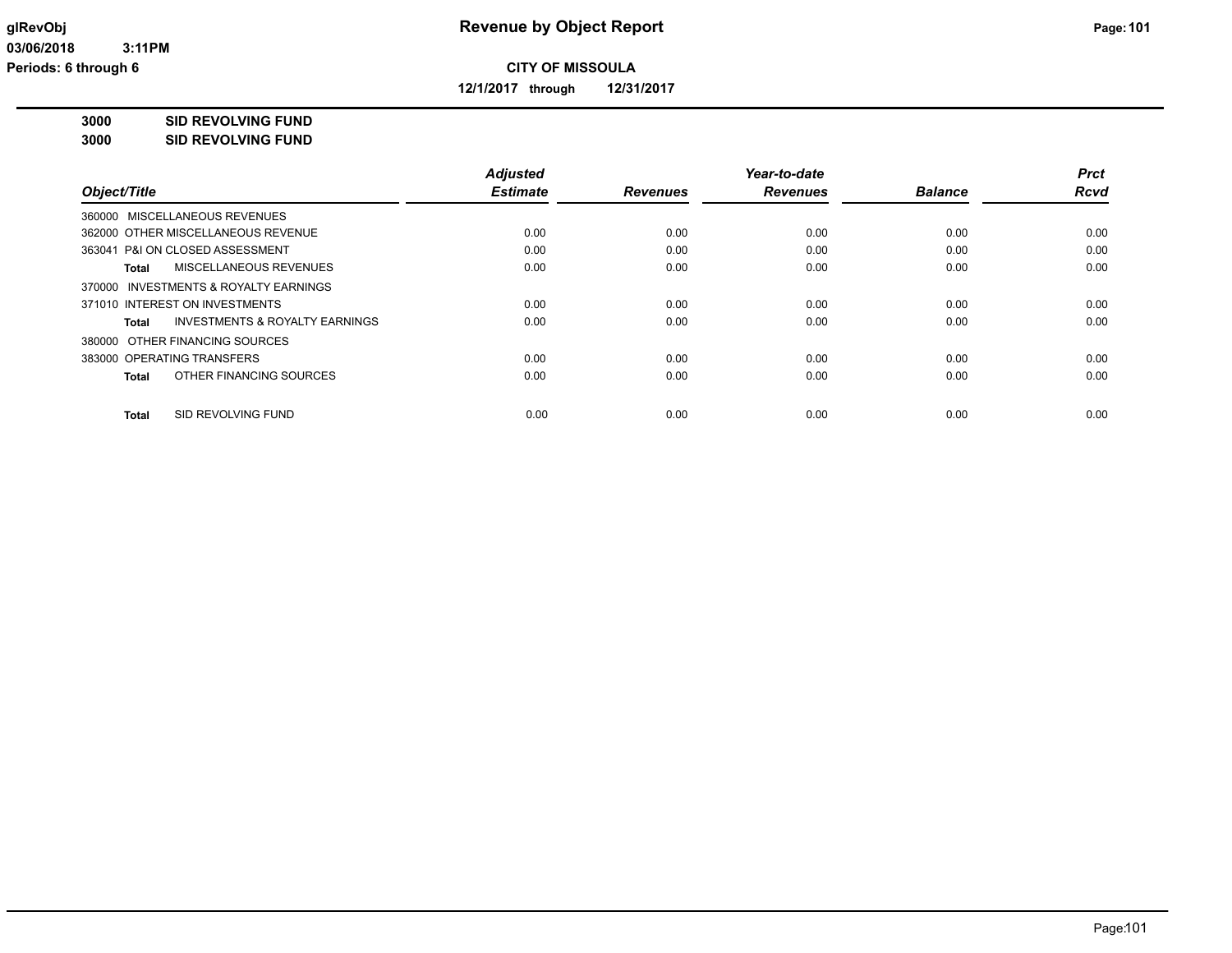**12/1/2017 through 12/31/2017**

#### **3000 SID REVOLVING FUND**

|                                                     | <b>Adjusted</b> |                 | Year-to-date    |                | <b>Prct</b> |
|-----------------------------------------------------|-----------------|-----------------|-----------------|----------------|-------------|
| Object/Title                                        | <b>Estimate</b> | <b>Revenues</b> | <b>Revenues</b> | <b>Balance</b> | <b>Rcvd</b> |
| 360000 MISCELLANEOUS REVENUES                       |                 |                 |                 |                |             |
| 362000 OTHER MISCELLANEOUS REVENUE                  | 0.00            | 0.00            | 0.00            | 0.00           | 0.00        |
| 363041 P&I ON CLOSED ASSESSMENT                     | 0.00            | 0.00            | 0.00            | 0.00           | 0.00        |
| MISCELLANEOUS REVENUES<br>Total                     | 0.00            | 0.00            | 0.00            | 0.00           | 0.00        |
| <b>INVESTMENTS &amp; ROYALTY EARNINGS</b><br>370000 |                 |                 |                 |                |             |
| 371010 INTEREST ON INVESTMENTS                      | 0.00            | 0.00            | 0.00            | 0.00           | 0.00        |
| <b>INVESTMENTS &amp; ROYALTY EARNINGS</b><br>Total  | 0.00            | 0.00            | 0.00            | 0.00           | 0.00        |
| 380000 OTHER FINANCING SOURCES                      |                 |                 |                 |                |             |
| 383000 OPERATING TRANSFERS                          | 0.00            | 0.00            | 0.00            | 0.00           | 0.00        |
| OTHER FINANCING SOURCES<br>Total                    | 0.00            | 0.00            | 0.00            | 0.00           | 0.00        |
|                                                     |                 |                 |                 |                |             |
| SID REVOLVING FUND<br><b>Total</b>                  | 0.00            | 0.00            | 0.00            | 0.00           | 0.00        |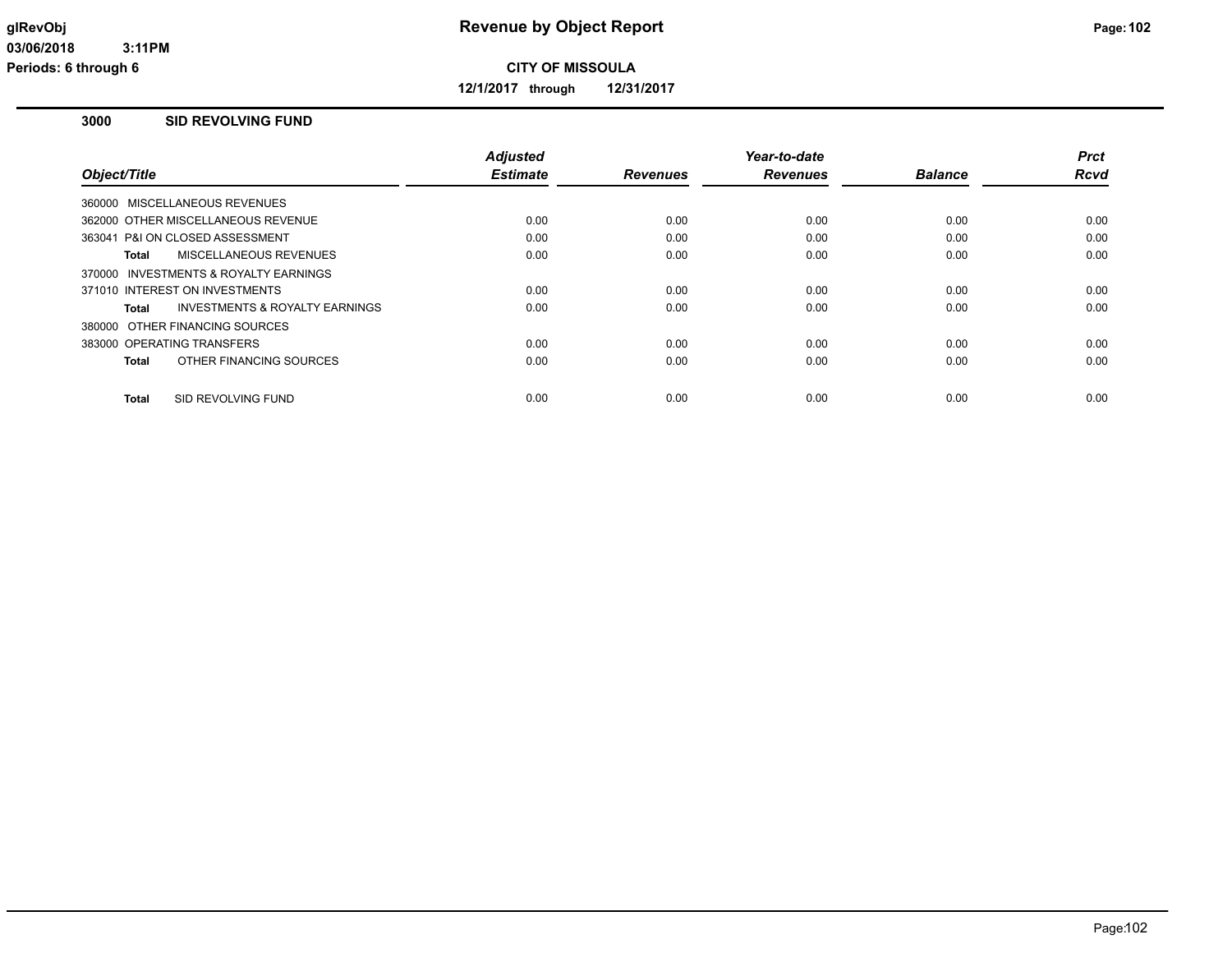**12/1/2017 through 12/31/2017**

**3090 2004 AQUATICS BOND 3090 2004 AQUATICS BOND**

|                                    | <b>Adjusted</b> | Year-to-date    |                 |                | <b>Prct</b> |
|------------------------------------|-----------------|-----------------|-----------------|----------------|-------------|
| Object/Title                       | <b>Estimate</b> | <b>Revenues</b> | <b>Revenues</b> | <b>Balance</b> | <b>Rcvd</b> |
| 310000 TAXES/ASSESSMENTS           |                 |                 |                 |                |             |
| 312001 PENALTIES & INTEREST        | 0.00            | 0.00            | 0.00            | 0.00           | 0.00        |
| TAXES/ASSESSMENTS<br><b>Total</b>  | 0.00            | 0.00            | 0.00            | 0.00           | 0.00        |
| 2004 AQUATICS BOND<br><b>Total</b> | 0.00            | 0.00            | 0.00            | 0.00           | 0.00        |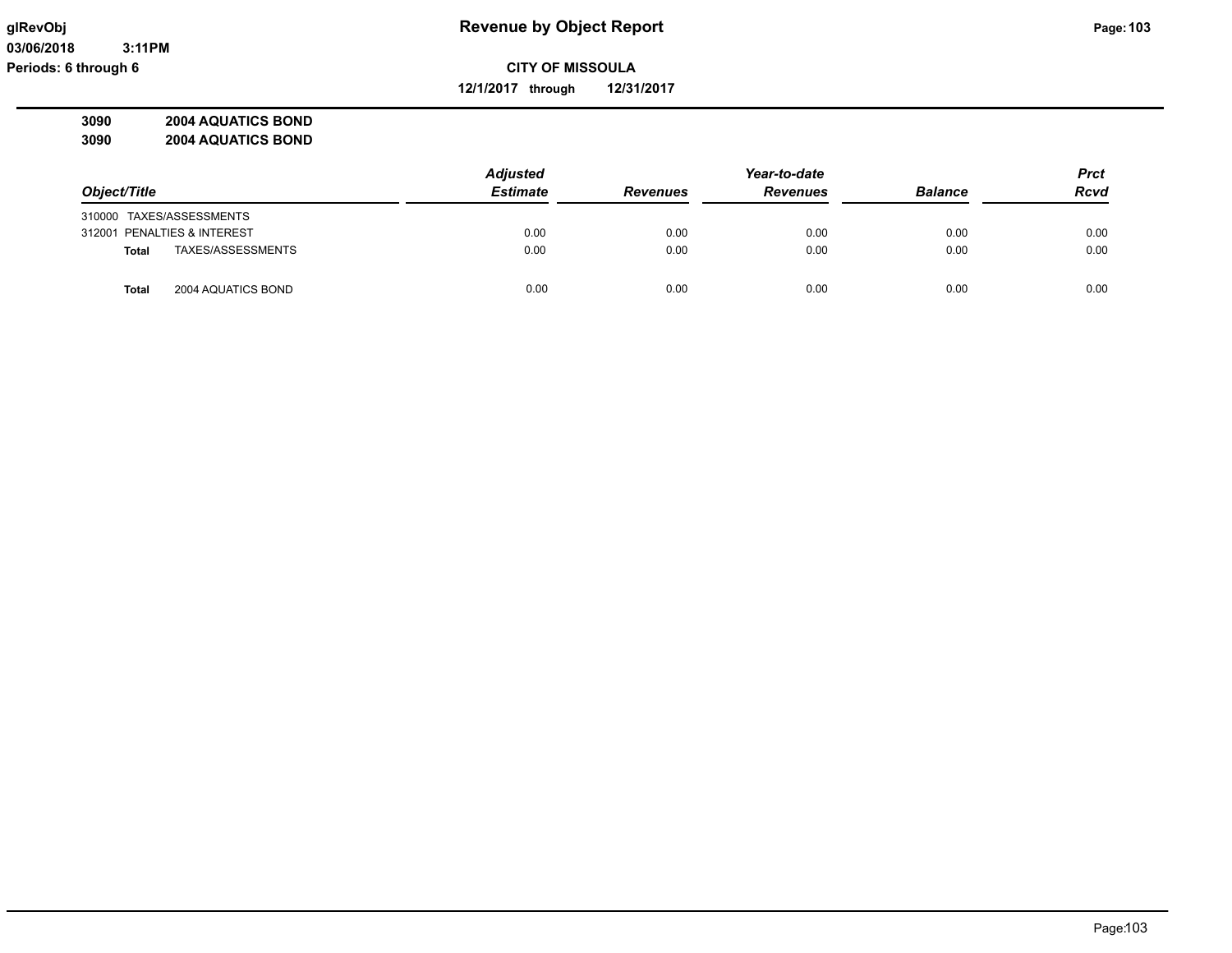**12/1/2017 through 12/31/2017**

#### **3090 2004 AQUATICS BOND**

|                                    | <b>Adjusted</b> |                 | Year-to-date    |                | <b>Prct</b> |
|------------------------------------|-----------------|-----------------|-----------------|----------------|-------------|
| Object/Title                       | <b>Estimate</b> | <b>Revenues</b> | <b>Revenues</b> | <b>Balance</b> | <b>Rcvd</b> |
| 310000 TAXES/ASSESSMENTS           |                 |                 |                 |                |             |
| 312001 PENALTIES & INTEREST        | 0.00            | 0.00            | 0.00            | 0.00           | 0.00        |
| TAXES/ASSESSMENTS<br><b>Total</b>  | 0.00            | 0.00            | 0.00            | 0.00           | 0.00        |
| 2004 AQUATICS BOND<br><b>Total</b> | 0.00            | 0.00            | 0.00            | 0.00           | 0.00        |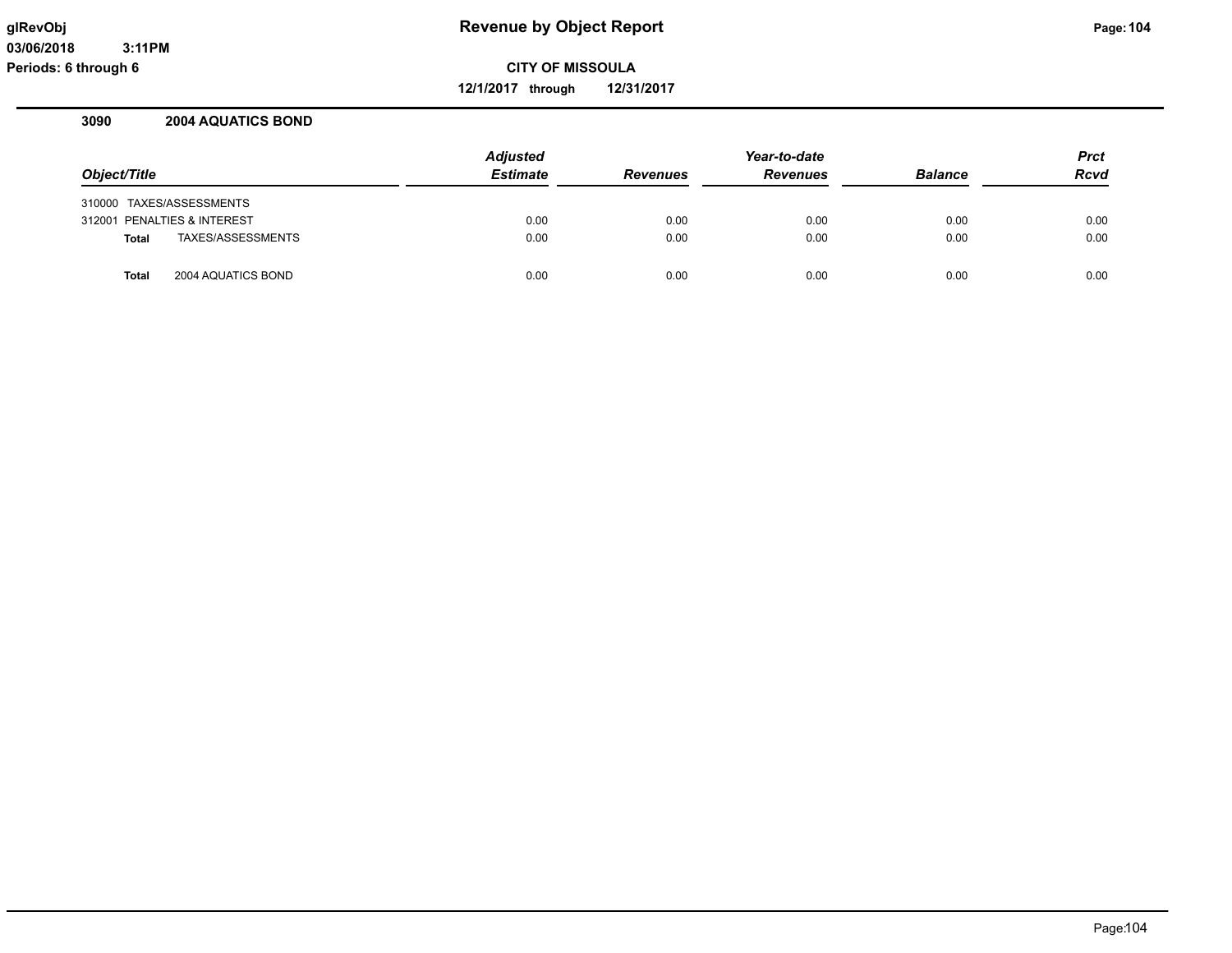**12/1/2017 through 12/31/2017**

# **3091 SERIES 2012A AQUATICS REFUNDING BOND**

**3091 SERIES 2012A AQUATICS REFUNDING BOND**

|                                                      | <b>Adjusted</b> |                 | Year-to-date    |                | <b>Prct</b> |
|------------------------------------------------------|-----------------|-----------------|-----------------|----------------|-------------|
| Object/Title                                         | <b>Estimate</b> | <b>Revenues</b> | <b>Revenues</b> | <b>Balance</b> | <b>Rcvd</b> |
| TAXES/ASSESSMENTS<br>310000                          |                 |                 |                 |                |             |
| 311000 GENERAL PROPERTY TAXES                        | 591.848.00      | 310.802.13      | 316.641.02      | 275.206.98     | 53.50       |
| 312001 PENALTIES & INTEREST                          | 0.00            | 58.90           | 81.19           | $-81.19$       | 0.00        |
| TAXES/ASSESSMENTS<br>Total                           | 591,848.00      | 310,861.03      | 316,722.21      | 275,125.79     | 53.51       |
| 360000 MISCELLANEOUS REVENUES                        |                 |                 |                 |                |             |
| 360010 MISCELLANEOUS                                 | 6,730.00        | 0.00            | 0.00            | 6,730.00       | 0.00        |
| MISCELLANEOUS REVENUES<br>Total                      | 6,730.00        | 0.00            | 0.00            | 6,730.00       | 0.00        |
| 380000 OTHER FINANCING SOURCES                       |                 |                 |                 |                |             |
| 381010 BOND PROCEEDS                                 | 0.00            | 0.00            | 0.00            | 0.00           | 0.00        |
| OTHER FINANCING SOURCES<br>Total                     | 0.00            | 0.00            | 0.00            | 0.00           | 0.00        |
| SERIES 2012A AQUATICS REFUNDING BONI<br><b>Total</b> | 598.578.00      | 310.861.03      | 316.722.21      | 281.855.79     | 52.91       |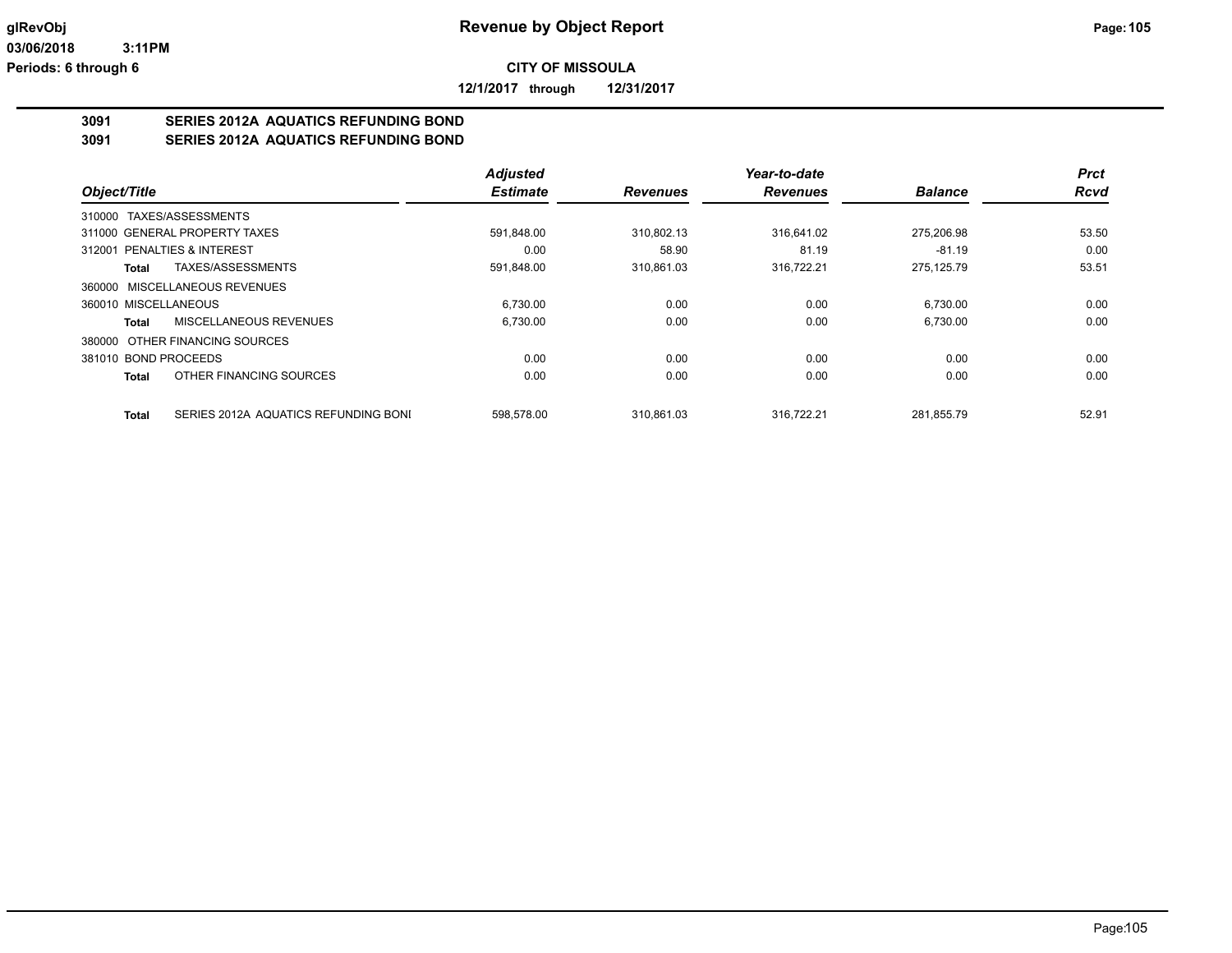**12/1/2017 through 12/31/2017**

#### **3091 SERIES 2012A AQUATICS REFUNDING BOND**

|                      |                                     | <b>Adjusted</b> |                 | Year-to-date    |                | <b>Prct</b> |
|----------------------|-------------------------------------|-----------------|-----------------|-----------------|----------------|-------------|
| Object/Title         |                                     | <b>Estimate</b> | <b>Revenues</b> | <b>Revenues</b> | <b>Balance</b> | <b>Rcvd</b> |
| 310000               | TAXES/ASSESSMENTS                   |                 |                 |                 |                |             |
|                      | 311000 GENERAL PROPERTY TAXES       | 591,848.00      | 310,802.13      | 316.641.02      | 275,206.98     | 53.50       |
|                      | 312001 PENALTIES & INTEREST         | 0.00            | 58.90           | 81.19           | $-81.19$       | 0.00        |
| Total                | TAXES/ASSESSMENTS                   | 591,848.00      | 310,861.03      | 316,722.21      | 275.125.79     | 53.51       |
|                      | 360000 MISCELLANEOUS REVENUES       |                 |                 |                 |                |             |
| 360010 MISCELLANEOUS |                                     | 6,730.00        | 0.00            | 0.00            | 6,730.00       | 0.00        |
| <b>Total</b>         | <b>MISCELLANEOUS REVENUES</b>       | 6,730.00        | 0.00            | 0.00            | 6,730.00       | 0.00        |
|                      | 380000 OTHER FINANCING SOURCES      |                 |                 |                 |                |             |
| 381010 BOND PROCEEDS |                                     | 0.00            | 0.00            | 0.00            | 0.00           | 0.00        |
| Total                | OTHER FINANCING SOURCES             | 0.00            | 0.00            | 0.00            | 0.00           | 0.00        |
| <b>Total</b>         | SERIES 2012A AQUATICS REFUNDING BON | 598.578.00      | 310.861.03      | 316.722.21      | 281.855.79     | 52.91       |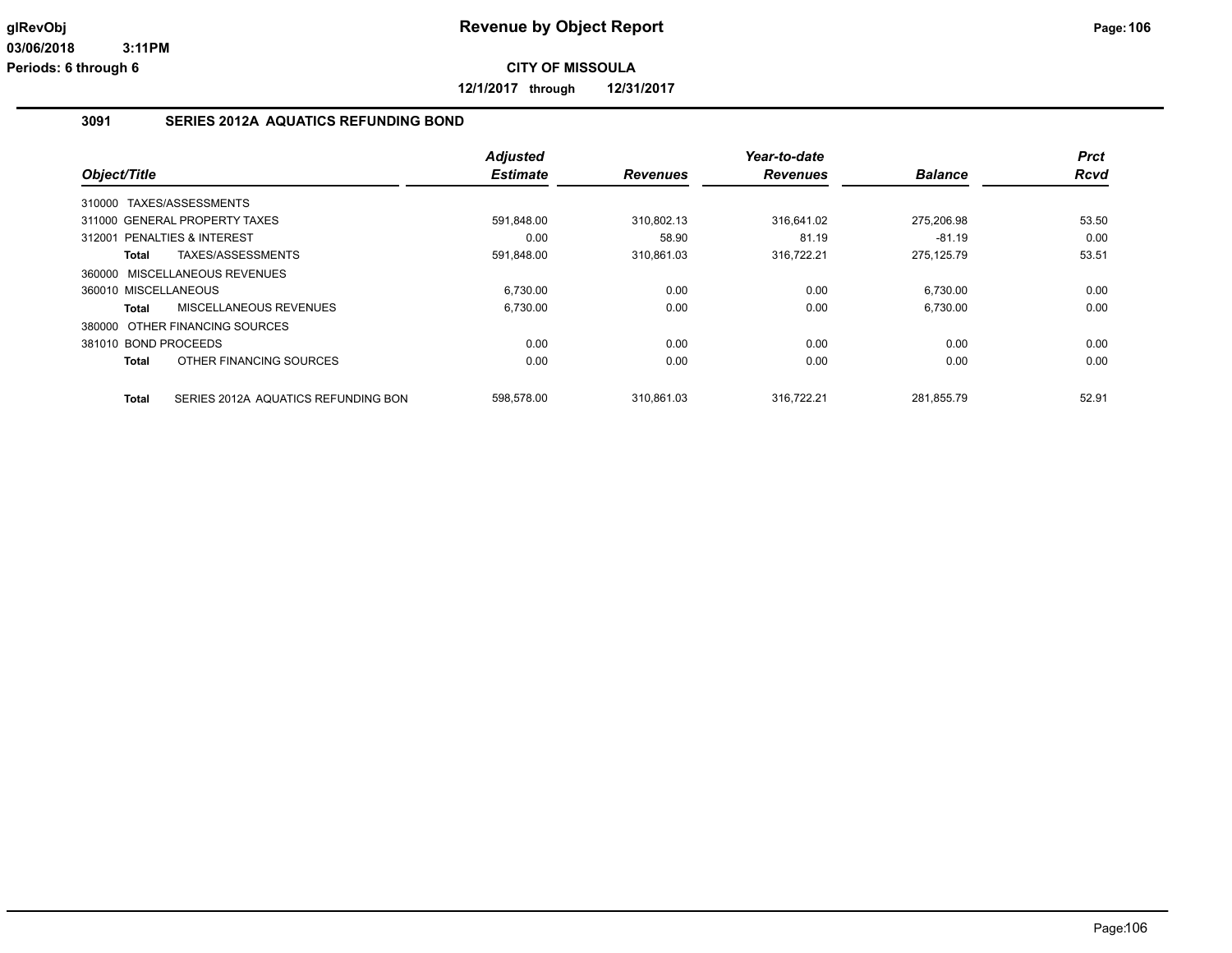**12/1/2017 through 12/31/2017**

#### **3092 Series 2013A GO REFUNDING BONDS**

**3092 Series 2013A GO REFUNDING BONDS**

|                                                 | <b>Adjusted</b> |                 | Year-to-date    |                | <b>Prct</b> |
|-------------------------------------------------|-----------------|-----------------|-----------------|----------------|-------------|
| Object/Title                                    | <b>Estimate</b> | <b>Revenues</b> | <b>Revenues</b> | <b>Balance</b> | <b>Rcvd</b> |
| 310000 TAXES/ASSESSMENTS                        |                 |                 |                 |                |             |
| 311000 GENERAL PROPERTY TAXES                   | 546.780.00      | 351.049.84      | 357.646.63      | 189.133.37     | 65.41       |
| PENALTIES & INTEREST<br>312001                  | 0.00            | 65.32           | 90.67           | $-90.67$       | 0.00        |
| TAXES/ASSESSMENTS<br>Total                      | 546,780.00      | 351,115.16      | 357,737.30      | 189.042.70     | 65.43       |
| 360000 MISCELLANEOUS REVENUES                   |                 |                 |                 |                |             |
| 360010 MISCELLANEOUS                            | 186,834.00      | 0.00            | 0.00            | 186,834.00     | 0.00        |
| MISCELLANEOUS REVENUES<br><b>Total</b>          | 186,834.00      | 0.00            | 0.00            | 186,834.00     | 0.00        |
| 380000 OTHER FINANCING SOURCES                  |                 |                 |                 |                |             |
| 381010 BOND PROCEEDS                            | 0.00            | 0.00            | 0.00            | 0.00           | 0.00        |
| OTHER FINANCING SOURCES<br><b>Total</b>         | 0.00            | 0.00            | 0.00            | 0.00           | 0.00        |
| Series 2013A GO REFUNDING BONDS<br><b>Total</b> | 733.614.00      | 351.115.16      | 357.737.30      | 375.876.70     | 48.76       |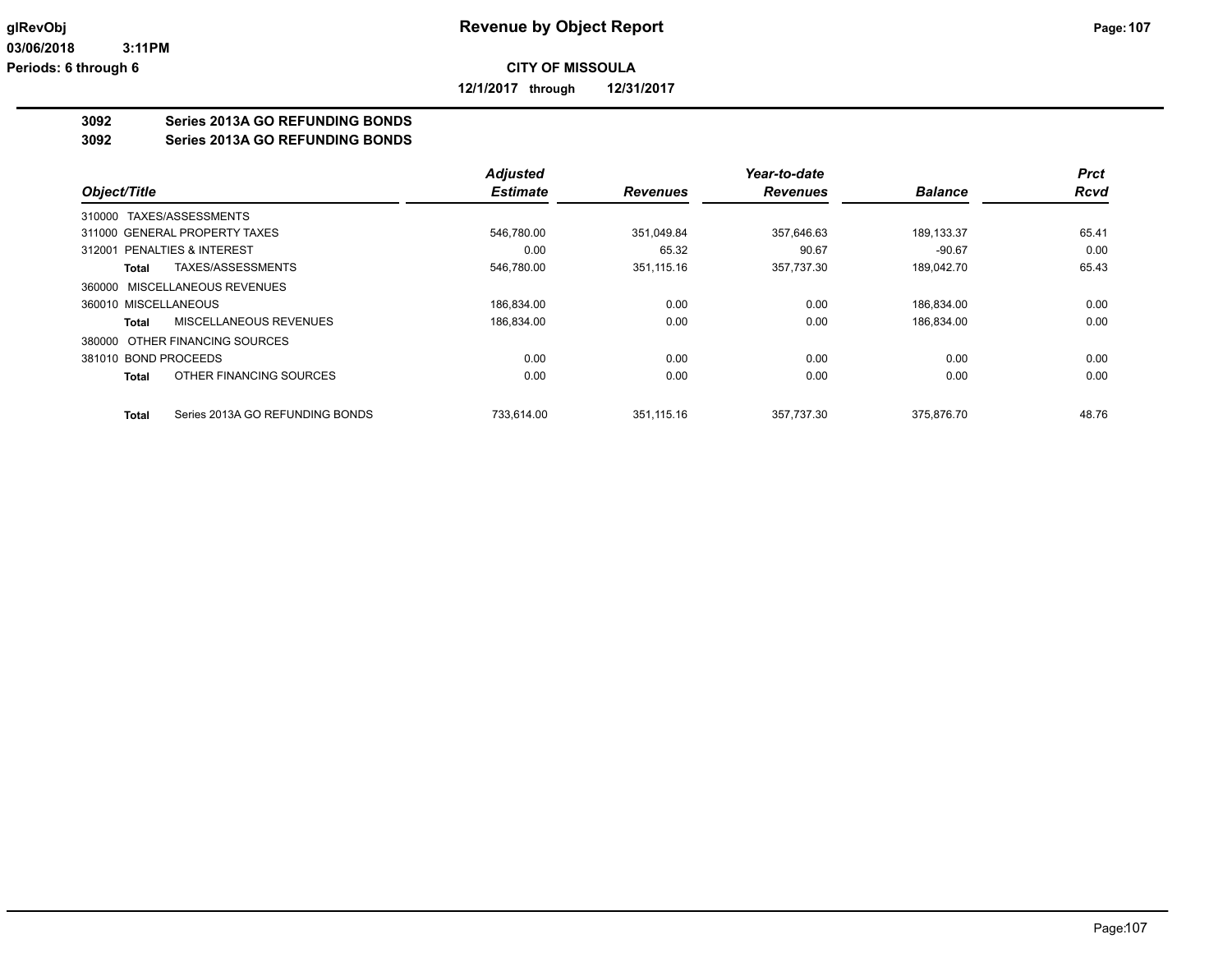**12/1/2017 through 12/31/2017**

#### **3092 Series 2013A GO REFUNDING BONDS**

|                                           | <b>Adjusted</b> |                 | Year-to-date    |                | <b>Prct</b> |
|-------------------------------------------|-----------------|-----------------|-----------------|----------------|-------------|
| Object/Title                              | <b>Estimate</b> | <b>Revenues</b> | <b>Revenues</b> | <b>Balance</b> | Rcvd        |
| 310000 TAXES/ASSESSMENTS                  |                 |                 |                 |                |             |
| 311000 GENERAL PROPERTY TAXES             | 546,780.00      | 351,049.84      | 357,646.63      | 189,133.37     | 65.41       |
| <b>PENALTIES &amp; INTEREST</b><br>312001 | 0.00            | 65.32           | 90.67           | $-90.67$       | 0.00        |
| TAXES/ASSESSMENTS<br>Total                | 546,780.00      | 351.115.16      | 357,737.30      | 189.042.70     | 65.43       |
| 360000 MISCELLANEOUS REVENUES             |                 |                 |                 |                |             |
| 360010 MISCELLANEOUS                      | 186,834.00      | 0.00            | 0.00            | 186,834.00     | 0.00        |
| MISCELLANEOUS REVENUES<br>Total           | 186,834.00      | 0.00            | 0.00            | 186.834.00     | 0.00        |
| 380000 OTHER FINANCING SOURCES            |                 |                 |                 |                |             |
| 381010 BOND PROCEEDS                      | 0.00            | 0.00            | 0.00            | 0.00           | 0.00        |
| OTHER FINANCING SOURCES<br>Total          | 0.00            | 0.00            | 0.00            | 0.00           | 0.00        |
| Series 2013A GO REFUNDING BONDS<br>Total  | 733.614.00      | 351.115.16      | 357.737.30      | 375.876.70     | 48.76       |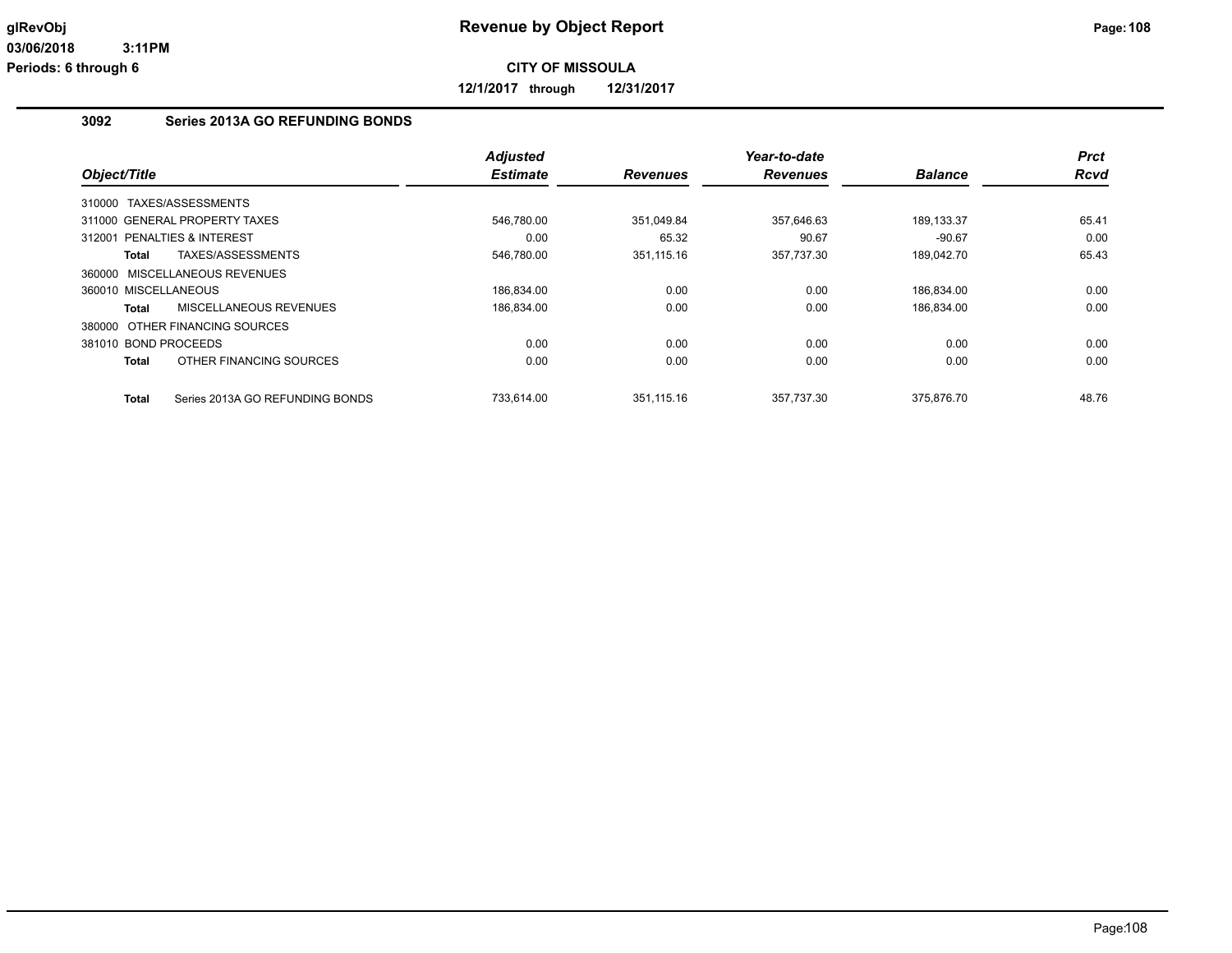**12/1/2017 through 12/31/2017**

# **3095 2004 REFUNDING BONDS DEBT SERVICE**

**3095 2004 REFUNDING BONDS DEBT SERVICE**

|                                            | <b>Adjusted</b> |                 | Year-to-date    |                | <b>Prct</b> |
|--------------------------------------------|-----------------|-----------------|-----------------|----------------|-------------|
| Object/Title                               | <b>Estimate</b> | <b>Revenues</b> | <b>Revenues</b> | <b>Balance</b> | <b>Rcvd</b> |
| 310000 TAXES/ASSESSMENTS                   |                 |                 |                 |                |             |
| 311000 GENERAL PROPERTY TAXES              | 0.00            | 0.02            | 1.47            | $-1.47$        | 0.00        |
| 312001 PENALTIES & INTEREST                | 0.00            | 2.11            | 2.91            | $-2.91$        | 0.00        |
| TAXES/ASSESSMENTS<br>Total                 | 0.00            | 2.13            | 4.38            | $-4.38$        | 0.00        |
| 360000 MISCELLANEOUS REVENUES              |                 |                 |                 |                |             |
| 360010 MISCELLANEOUS                       | 1.498.00        | 0.00            | 0.00            | 1.498.00       | 0.00        |
| MISCELLANEOUS REVENUES<br>Total            | 1,498.00        | 0.00            | 0.00            | 1.498.00       | 0.00        |
| 2004 REFUNDING BONDS DEBT SERVICE<br>Total | 1.498.00        | 2.13            | 4.38            | 1.493.62       | 0.29        |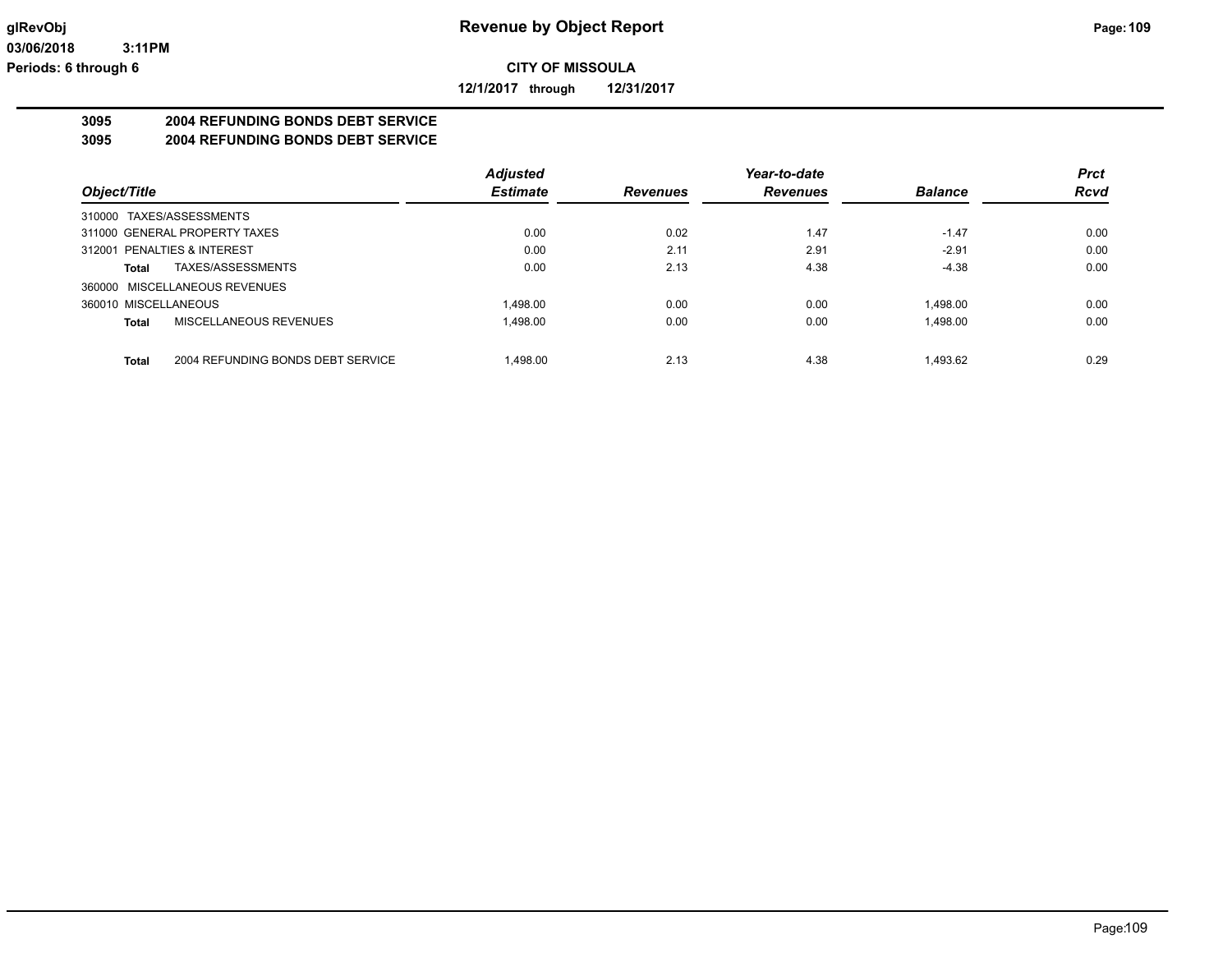**12/1/2017 through 12/31/2017**

# **3095 2004 REFUNDING BONDS DEBT SERVICE**

| Object/Title                                      | <b>Adjusted</b><br><b>Estimate</b> | <b>Revenues</b> | Year-to-date<br><b>Revenues</b> | <b>Balance</b> | <b>Prct</b><br><b>Rcvd</b> |
|---------------------------------------------------|------------------------------------|-----------------|---------------------------------|----------------|----------------------------|
|                                                   |                                    |                 |                                 |                |                            |
| 310000 TAXES/ASSESSMENTS                          |                                    |                 |                                 |                |                            |
| 311000 GENERAL PROPERTY TAXES                     | 0.00                               | 0.02            | 1.47                            | $-1.47$        | 0.00                       |
| 312001 PENALTIES & INTEREST                       | 0.00                               | 2.11            | 2.91                            | $-2.91$        | 0.00                       |
| TAXES/ASSESSMENTS<br>Total                        | 0.00                               | 2.13            | 4.38                            | $-4.38$        | 0.00                       |
| 360000 MISCELLANEOUS REVENUES                     |                                    |                 |                                 |                |                            |
| 360010 MISCELLANEOUS                              | 1.498.00                           | 0.00            | 0.00                            | 1.498.00       | 0.00                       |
| MISCELLANEOUS REVENUES<br><b>Total</b>            | 1.498.00                           | 0.00            | 0.00                            | 1.498.00       | 0.00                       |
|                                                   |                                    |                 |                                 |                |                            |
| 2004 REFUNDING BONDS DEBT SERVICE<br><b>Total</b> | 1.498.00                           | 2.13            | 4.38                            | 1.493.62       | 0.29                       |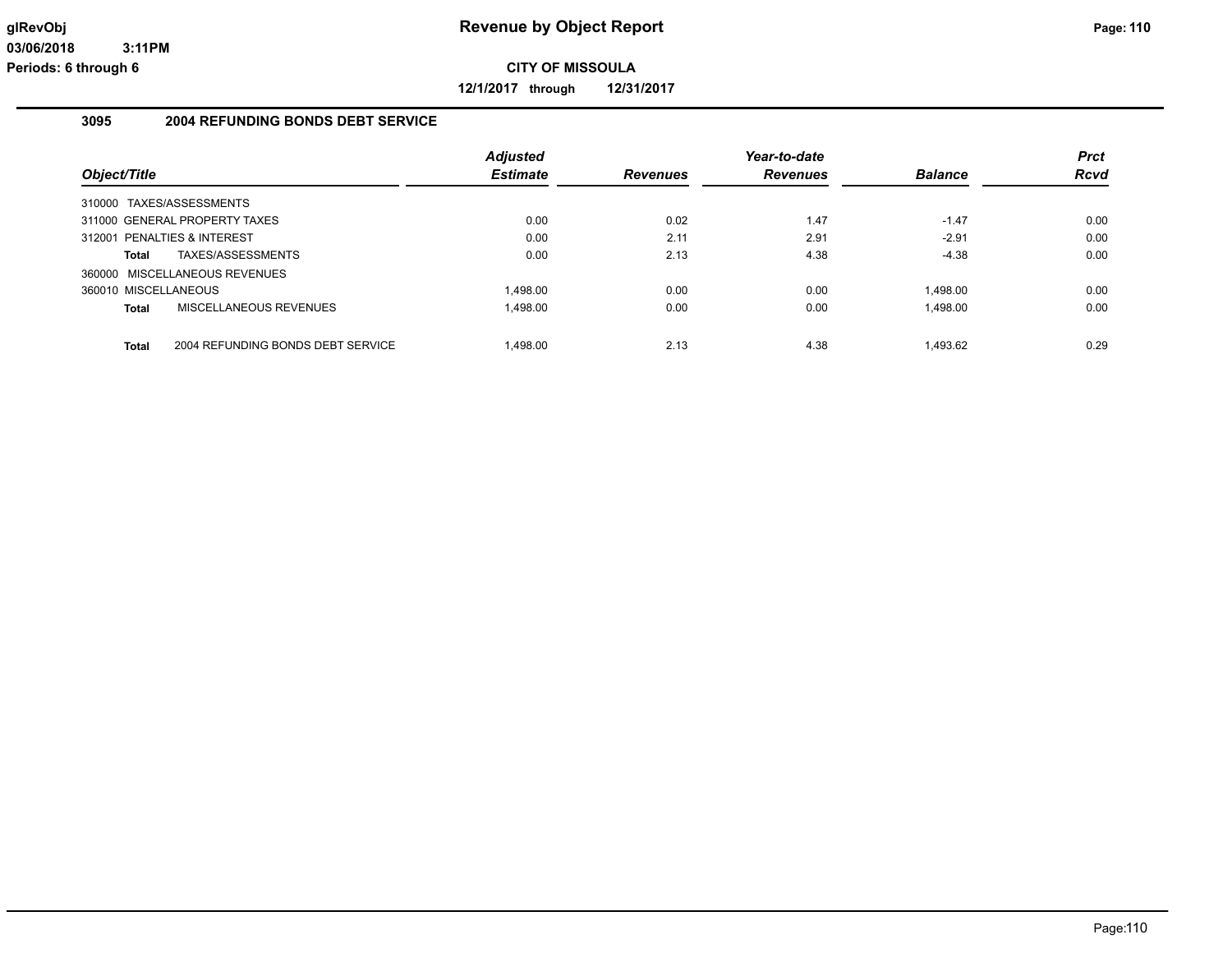**12/1/2017 through 12/31/2017**

### **3096 NEW FIRE STATION GO BOND**

**3096 NEW FIRE STATION GO BOND**

|                                   | Adjusted        |                 | Year-to-date    |                | <b>Prct</b> |
|-----------------------------------|-----------------|-----------------|-----------------|----------------|-------------|
| Object/Title                      | <b>Estimate</b> | <b>Revenues</b> | <b>Revenues</b> | <b>Balance</b> | <b>Rcvd</b> |
| 310000 TAXES/ASSESSMENTS          |                 |                 |                 |                |             |
| 311000 GENERAL PROPERTY TAXES     | 0.00            | $-8.64$         | 1.41            | $-1.41$        | 0.00        |
| 312001 PENALTIES & INTEREST       | 0.00            | 3.67            | 6.25            | $-6.25$        | 0.00        |
| TAXES/ASSESSMENTS<br>Total        | 0.00            | $-4.97$         | 7.66            | $-7.66$        | 0.00        |
| 360000 MISCELLANEOUS REVENUES     |                 |                 |                 |                |             |
| 360010 MISCELLANEOUS              | 154.527.00      | 0.00            | 0.00            | 154.527.00     | 0.00        |
| MISCELLANEOUS REVENUES<br>Total   | 154.527.00      | 0.00            | 0.00            | 154.527.00     | 0.00        |
| NEW FIRE STATION GO BOND<br>Total | 154.527.00      | $-4.97$         | 7.66            | 154.519.34     | 0.00        |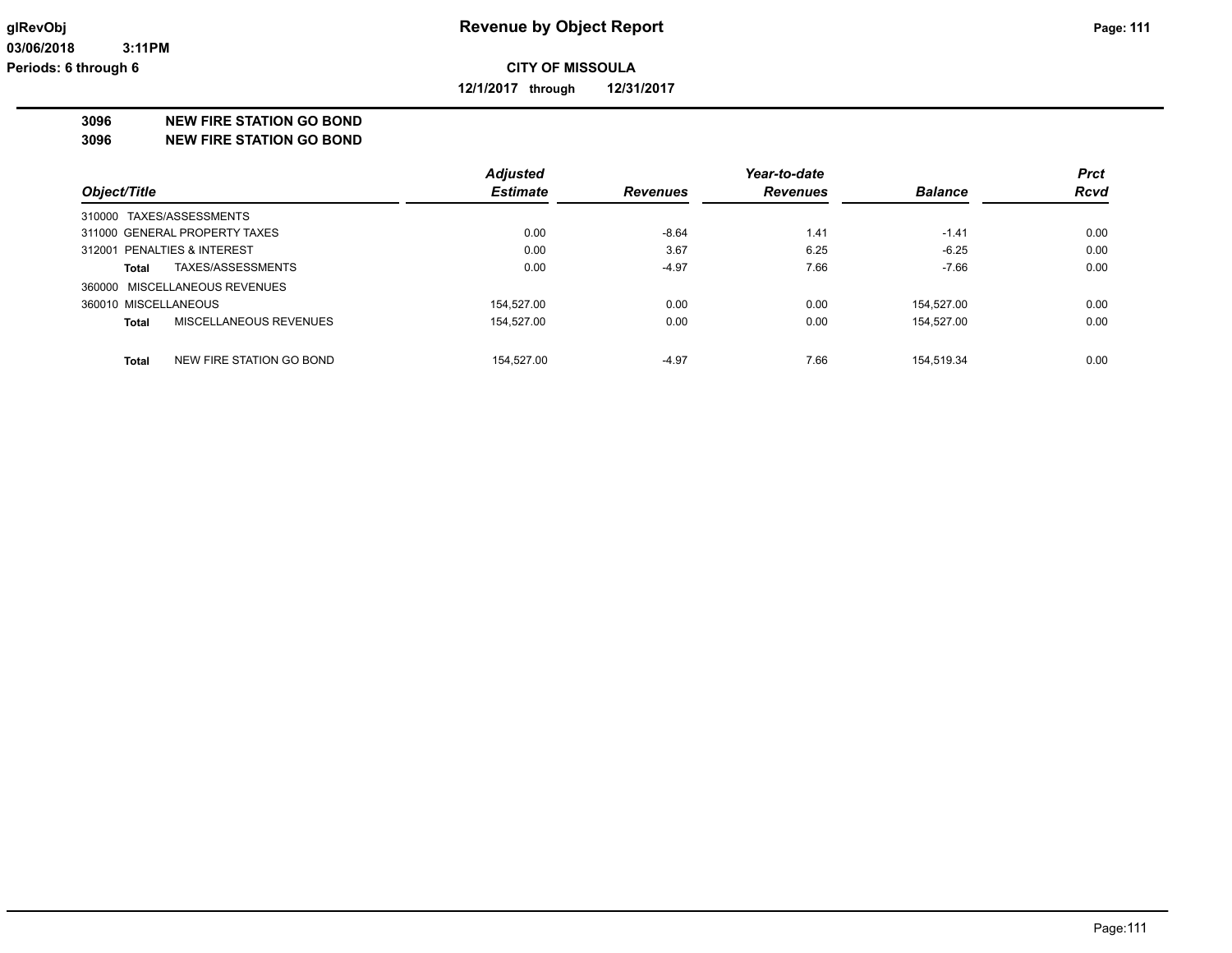**12/1/2017 through 12/31/2017**

# **3096 NEW FIRE STATION GO BOND**

|                                          | <b>Adjusted</b> |                 | Year-to-date    |                | <b>Prct</b> |
|------------------------------------------|-----------------|-----------------|-----------------|----------------|-------------|
| Object/Title                             | <b>Estimate</b> | <b>Revenues</b> | <b>Revenues</b> | <b>Balance</b> | <b>Rcvd</b> |
| 310000 TAXES/ASSESSMENTS                 |                 |                 |                 |                |             |
| 311000 GENERAL PROPERTY TAXES            | 0.00            | $-8.64$         | 1.41            | $-1.41$        | 0.00        |
| 312001 PENALTIES & INTEREST              | 0.00            | 3.67            | 6.25            | $-6.25$        | 0.00        |
| TAXES/ASSESSMENTS<br>Total               | 0.00            | $-4.97$         | 7.66            | $-7.66$        | 0.00        |
| 360000 MISCELLANEOUS REVENUES            |                 |                 |                 |                |             |
| 360010 MISCELLANEOUS                     | 154.527.00      | 0.00            | 0.00            | 154.527.00     | 0.00        |
| MISCELLANEOUS REVENUES<br><b>Total</b>   | 154.527.00      | 0.00            | 0.00            | 154.527.00     | 0.00        |
|                                          |                 |                 |                 |                |             |
| NEW FIRE STATION GO BOND<br><b>Total</b> | 154.527.00      | $-4.97$         | 7.66            | 154.519.34     | 0.00        |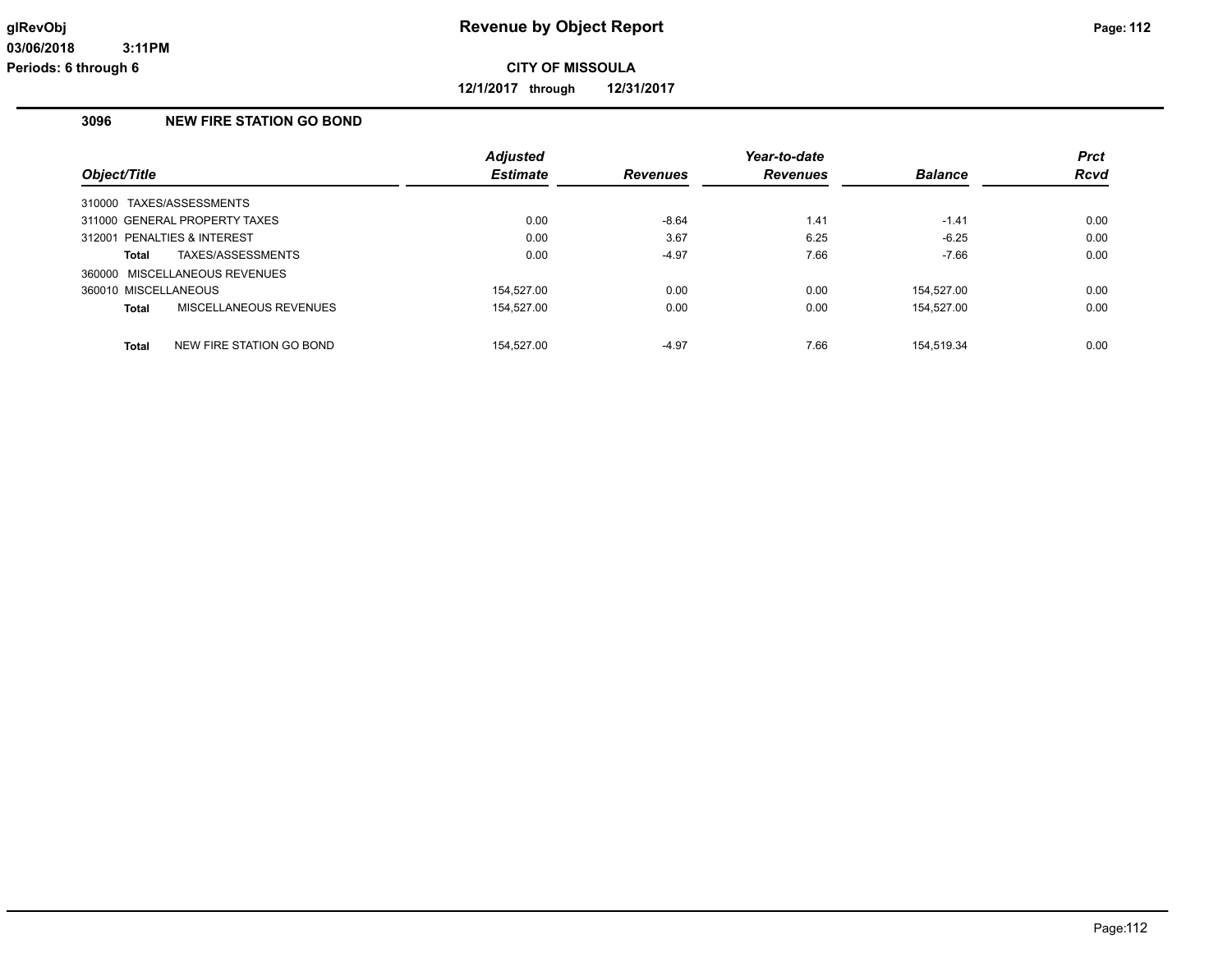**12/1/2017 through 12/31/2017**

# **3100 SIDEWALK & CURB WARRANTS FUND**

**3100 SIDEWALK & CURB WARRANTS FUND**

|                                               | <b>Adjusted</b> |                 | Year-to-date    |                | <b>Prct</b> |
|-----------------------------------------------|-----------------|-----------------|-----------------|----------------|-------------|
| Object/Title                                  | <b>Estimate</b> | <b>Revenues</b> | <b>Revenues</b> | <b>Balance</b> | <b>Rcvd</b> |
| 360000 MISCELLANEOUS REVENUES                 |                 |                 |                 |                |             |
| 363020 PROPERTY ASSESSMENTS                   | 0.00            | 1.323.63        | 1.323.63        | $-1.323.63$    | 0.00        |
| MISCELLANEOUS REVENUES<br><b>Total</b>        | 0.00            | 1.323.63        | 1.323.63        | $-1.323.63$    | 0.00        |
| 380000 OTHER FINANCING SOURCES                |                 |                 |                 |                |             |
| 383042 TRANSFERS FROM OTHER FUNDS             | 0.00            | 0.00            | 0.00            | 0.00           | 0.00        |
| OTHER FINANCING SOURCES<br><b>Total</b>       | 0.00            | 0.00            | 0.00            | 0.00           | 0.00        |
|                                               |                 |                 |                 |                |             |
| <b>Total</b><br>SIDEWALK & CURB WARRANTS FUND | 0.00            | 1.323.63        | 1.323.63        | $-1.323.63$    | 0.00        |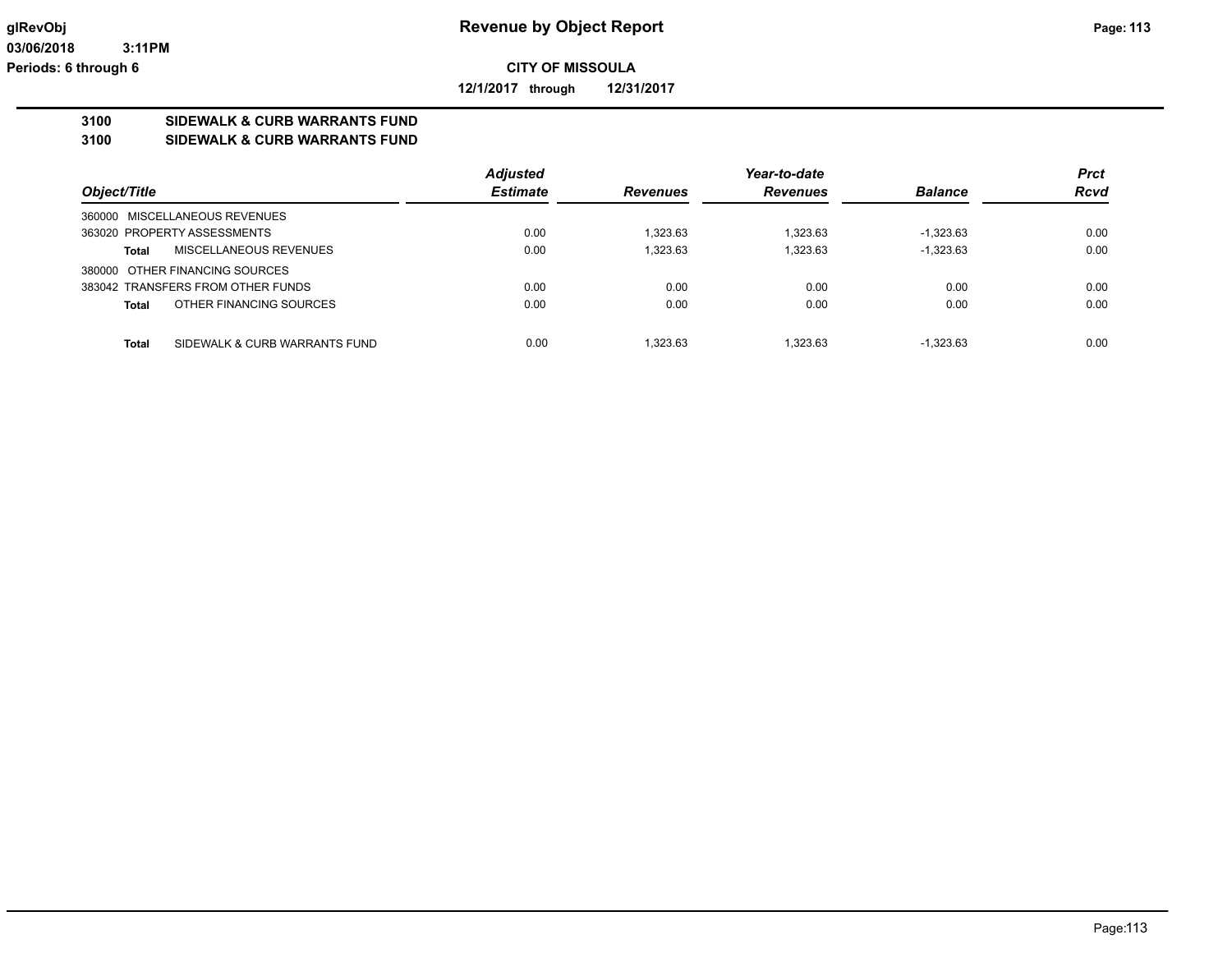**12/1/2017 through 12/31/2017**

### **3100 SIDEWALK & CURB WARRANTS FUND**

| Object/Title                                  | <b>Adjusted</b><br><b>Estimate</b> | <b>Revenues</b> | Year-to-date<br><b>Revenues</b> | <b>Balance</b> | <b>Prct</b><br>Rcvd |
|-----------------------------------------------|------------------------------------|-----------------|---------------------------------|----------------|---------------------|
| 360000 MISCELLANEOUS REVENUES                 |                                    |                 |                                 |                |                     |
| 363020 PROPERTY ASSESSMENTS                   | 0.00                               | 1.323.63        | 1.323.63                        | $-1.323.63$    | 0.00                |
| MISCELLANEOUS REVENUES<br><b>Total</b>        | 0.00                               | 1.323.63        | 1.323.63                        | $-1,323.63$    | 0.00                |
| 380000 OTHER FINANCING SOURCES                |                                    |                 |                                 |                |                     |
| 383042 TRANSFERS FROM OTHER FUNDS             | 0.00                               | 0.00            | 0.00                            | 0.00           | 0.00                |
| OTHER FINANCING SOURCES<br><b>Total</b>       | 0.00                               | 0.00            | 0.00                            | 0.00           | 0.00                |
|                                               |                                    |                 |                                 |                |                     |
| SIDEWALK & CURB WARRANTS FUND<br><b>Total</b> | 0.00                               | 1.323.63        | 1.323.63                        | $-1.323.63$    | 0.00                |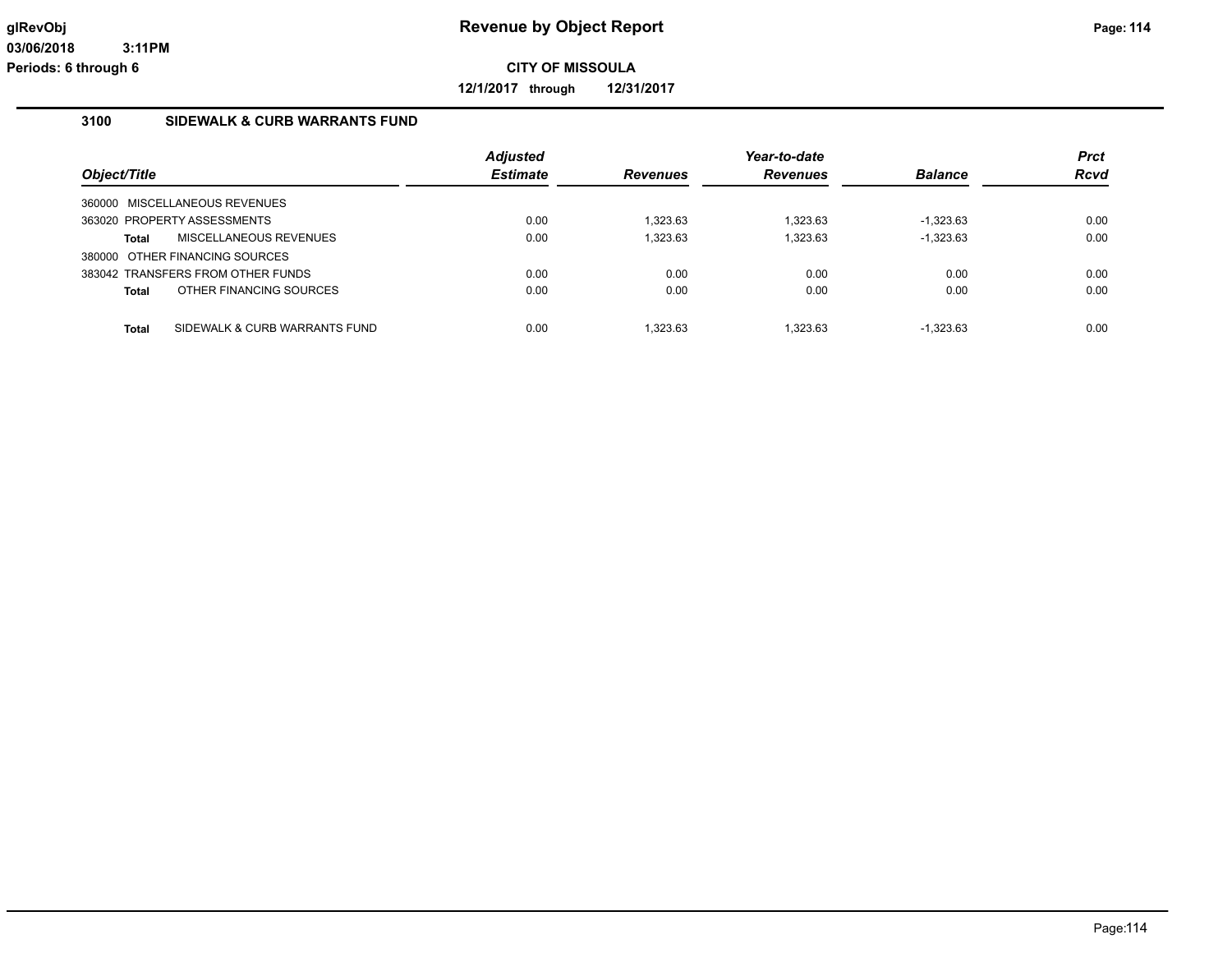**12/1/2017 through 12/31/2017**

**3305 JUDGMENT LEVIES**

| 3305 | <b>JUDGMENT LEVIES</b> |
|------|------------------------|
|      |                        |

|                                        | <b>Adjusted</b> |                 | Year-to-date    |                | <b>Prct</b> |
|----------------------------------------|-----------------|-----------------|-----------------|----------------|-------------|
| Object/Title                           | <b>Estimate</b> | <b>Revenues</b> | <b>Revenues</b> | <b>Balance</b> | <b>Rcvd</b> |
| 310000 TAXES/ASSESSMENTS               |                 |                 |                 |                |             |
| 311000 GENERAL PROPERTY TAXES          | 0.00            | $-2.00$         | $-0.12$         | 0.12           | 0.00        |
| 312001 PENALTIES & INTEREST            | 0.00            | 0.00            | 0.50            | $-0.50$        | 0.00        |
| TAXES/ASSESSMENTS<br><b>Total</b>      | 0.00            | $-2.00$         | 0.38            | $-0.38$        | 0.00        |
| <b>JUDGMENT LEVIES</b><br><b>Total</b> | 0.00            | $-2.00$         | 0.38            | $-0.38$        | 0.00        |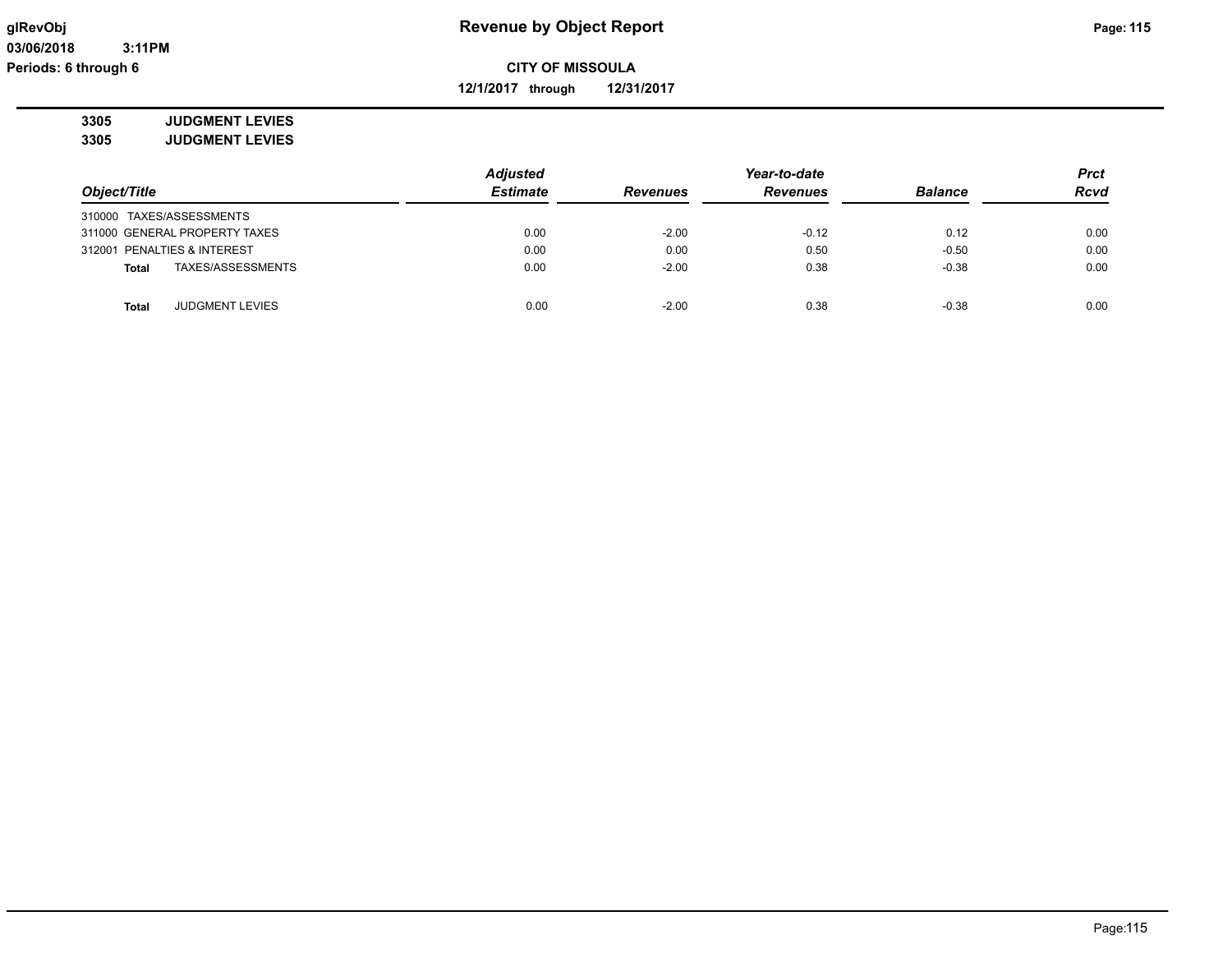**12/1/2017 through 12/31/2017**

### **3305 JUDGMENT LEVIES**

| Object/Title |                               | <b>Adjusted</b><br><b>Estimate</b> | <b>Revenues</b> | Year-to-date<br><b>Revenues</b> | <b>Balance</b> | <b>Prct</b><br><b>Rcvd</b> |
|--------------|-------------------------------|------------------------------------|-----------------|---------------------------------|----------------|----------------------------|
|              |                               |                                    |                 |                                 |                |                            |
|              | 310000 TAXES/ASSESSMENTS      |                                    |                 |                                 |                |                            |
|              | 311000 GENERAL PROPERTY TAXES | 0.00                               | $-2.00$         | $-0.12$                         | 0.12           | 0.00                       |
|              | 312001 PENALTIES & INTEREST   | 0.00                               | 0.00            | 0.50                            | $-0.50$        | 0.00                       |
| <b>Total</b> | TAXES/ASSESSMENTS             | 0.00                               | $-2.00$         | 0.38                            | $-0.38$        | 0.00                       |
|              |                               |                                    |                 |                                 |                |                            |
| <b>Total</b> | <b>JUDGMENT LEVIES</b>        | 0.00                               | $-2.00$         | 0.38                            | $-0.38$        | 0.00                       |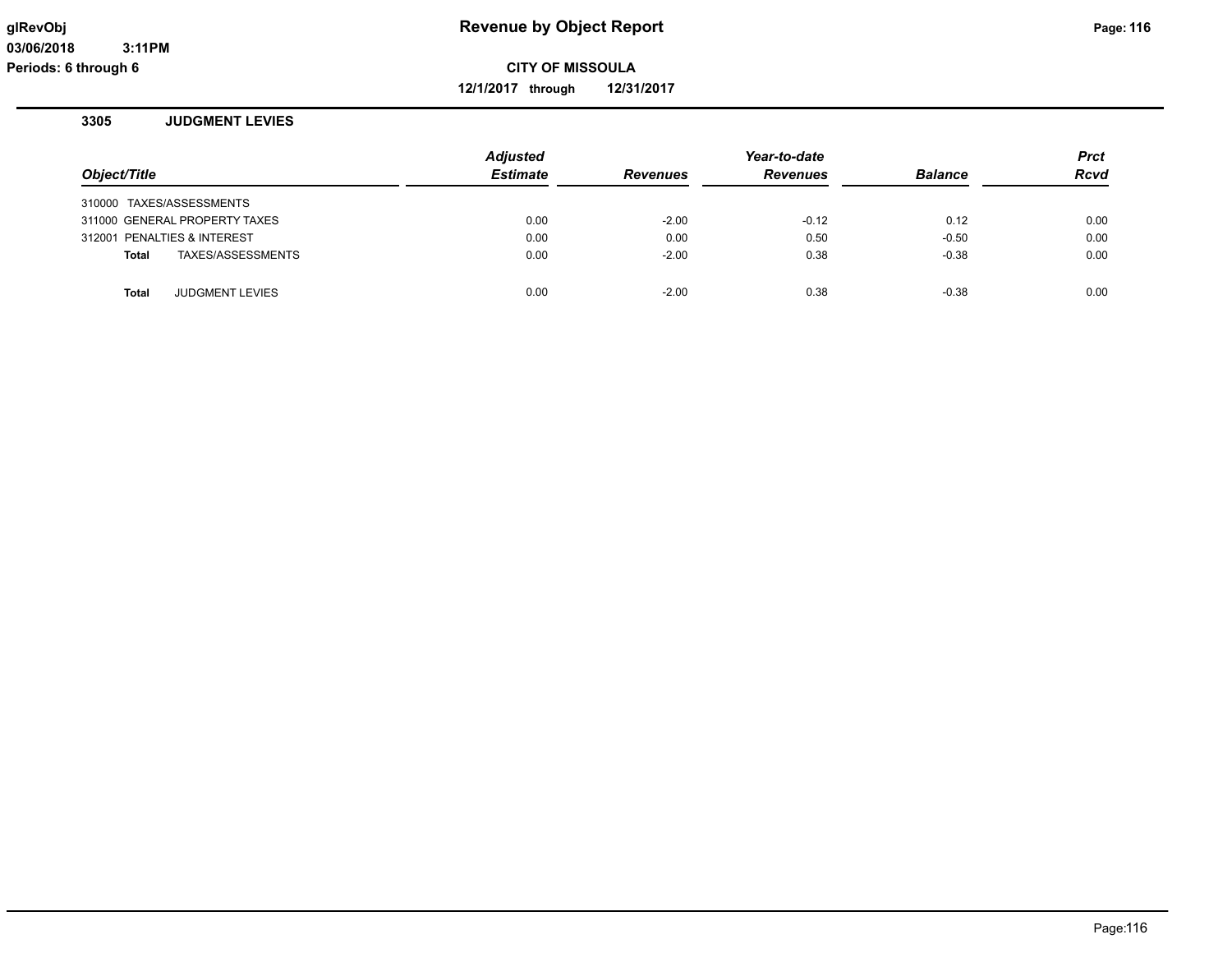**12/1/2017 through 12/31/2017**

#### **3410 FY02 SIDEWALK & CURB DEBT SERVICE FUND 3410 FY02 SIDEWALK & CURB DEBT SERVICE FUND**

|                                       |                                           | <b>Adjusted</b> |                 | Year-to-date    |                | Prct        |
|---------------------------------------|-------------------------------------------|-----------------|-----------------|-----------------|----------------|-------------|
| Object/Title                          |                                           | <b>Estimate</b> | <b>Revenues</b> | <b>Revenues</b> | <b>Balance</b> | <b>Rcvd</b> |
| 370000 INVESTMENTS & ROYALTY EARNINGS |                                           |                 |                 |                 |                |             |
| 371010 INTEREST ON INVESTMENTS        |                                           | 0.00            | 0.00            | 0.00            | 0.00           | 0.00        |
| <b>Total</b>                          | <b>INVESTMENTS &amp; ROYALTY EARNINGS</b> | 0.00            | 0.00            | 0.00            | 0.00           | 0.00        |
| <b>Total</b>                          | FY02 SIDEWALK & CURB DEBT SERVICE FUI     | 0.00            | 0.00            | 0.00            | 0.00           | 0.00        |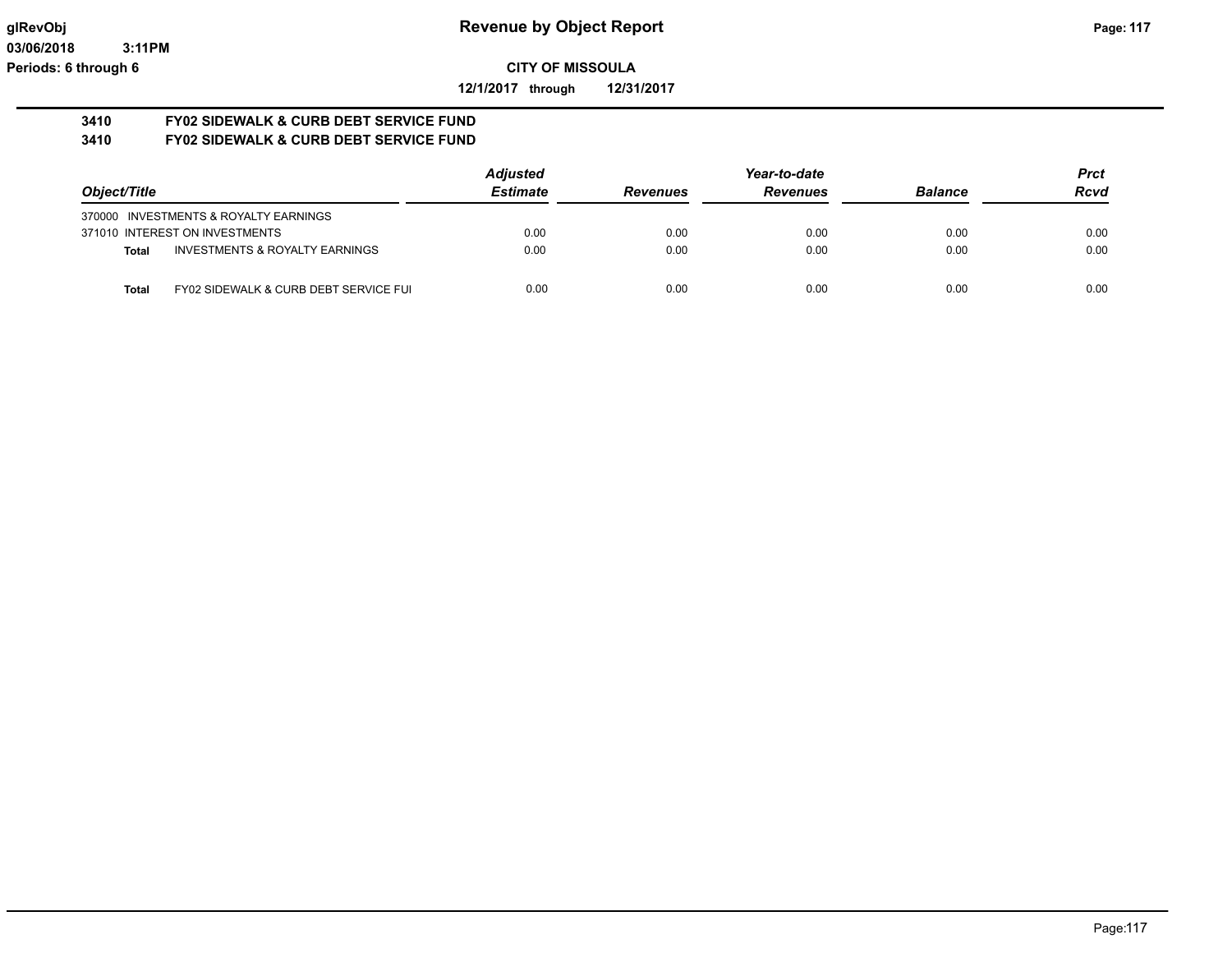**12/1/2017 through 12/31/2017**

### **3410 FY02 SIDEWALK & CURB DEBT SERVICE FUND**

|              |                                       | <b>Adjusted</b> |                 | Year-to-date    |                | Prct |
|--------------|---------------------------------------|-----------------|-----------------|-----------------|----------------|------|
| Object/Title |                                       | <b>Estimate</b> | <b>Revenues</b> | <b>Revenues</b> | <b>Balance</b> | Rcvd |
|              | 370000 INVESTMENTS & ROYALTY EARNINGS |                 |                 |                 |                |      |
|              | 371010 INTEREST ON INVESTMENTS        | 0.00            | 0.00            | 0.00            | 0.00           | 0.00 |
| <b>Total</b> | INVESTMENTS & ROYALTY EARNINGS        | 0.00            | 0.00            | 0.00            | 0.00           | 0.00 |
| Total        | FY02 SIDEWALK & CURB DEBT SERVICE FU  | 0.00            | 0.00            | 0.00            | 0.00           | 0.00 |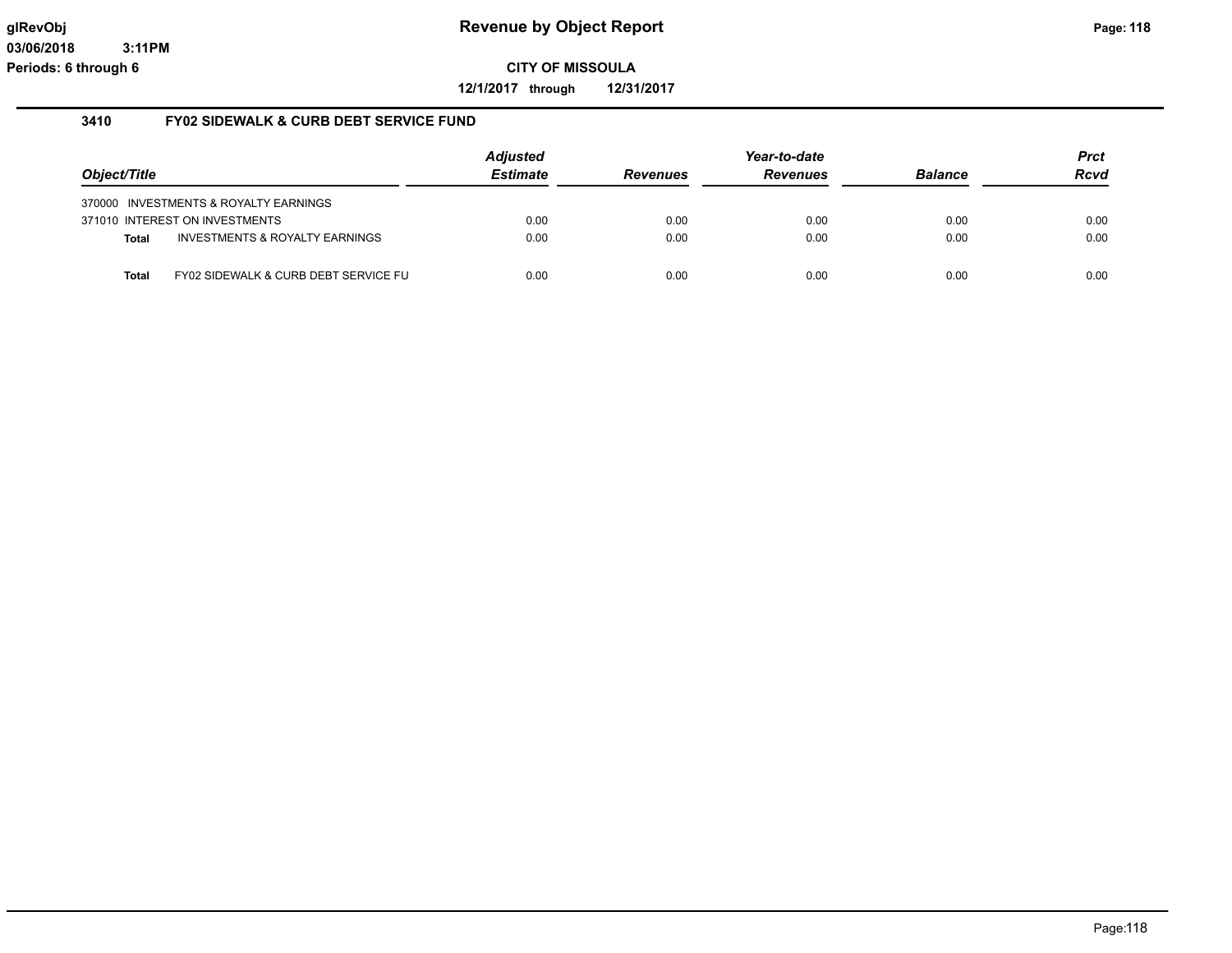**12/1/2017 through 12/31/2017**

# **3430 FY04 SIDEWALK CURB DEBT SERVICE**

**3430 FY04 SIDEWALK CURB DEBT SERVICE**

|                                                        | <b>Adjusted</b> |                 | Year-to-date    |                | <b>Prct</b> |
|--------------------------------------------------------|-----------------|-----------------|-----------------|----------------|-------------|
| Object/Title                                           | <b>Estimate</b> | <b>Revenues</b> | <b>Revenues</b> | <b>Balance</b> | <b>Rcvd</b> |
| 360000 MISCELLANEOUS REVENUES                          |                 |                 |                 |                |             |
| 360010 MISCELLANEOUS                                   | 525.00          | 0.00            | 0.00            | 525.00         | 0.00        |
| 363020 PROPERTY ASSESSMENTS                            | 0.00            | 0.00            | 0.00            | 0.00           | 0.00        |
| 363040 PENALTY AND INTEREST                            | 0.00            | 0.00            | 0.00            | 0.00           | 0.00        |
| MISCELLANEOUS REVENUES<br><b>Total</b>                 | 525.00          | 0.00            | 0.00            | 525.00         | 0.00        |
|                                                        |                 |                 |                 |                |             |
| <b>FY04 SIDEWALK CURB DEBT SERVICE</b><br><b>Total</b> | 525.00          | 0.00            | 0.00            | 525.00         | 0.00        |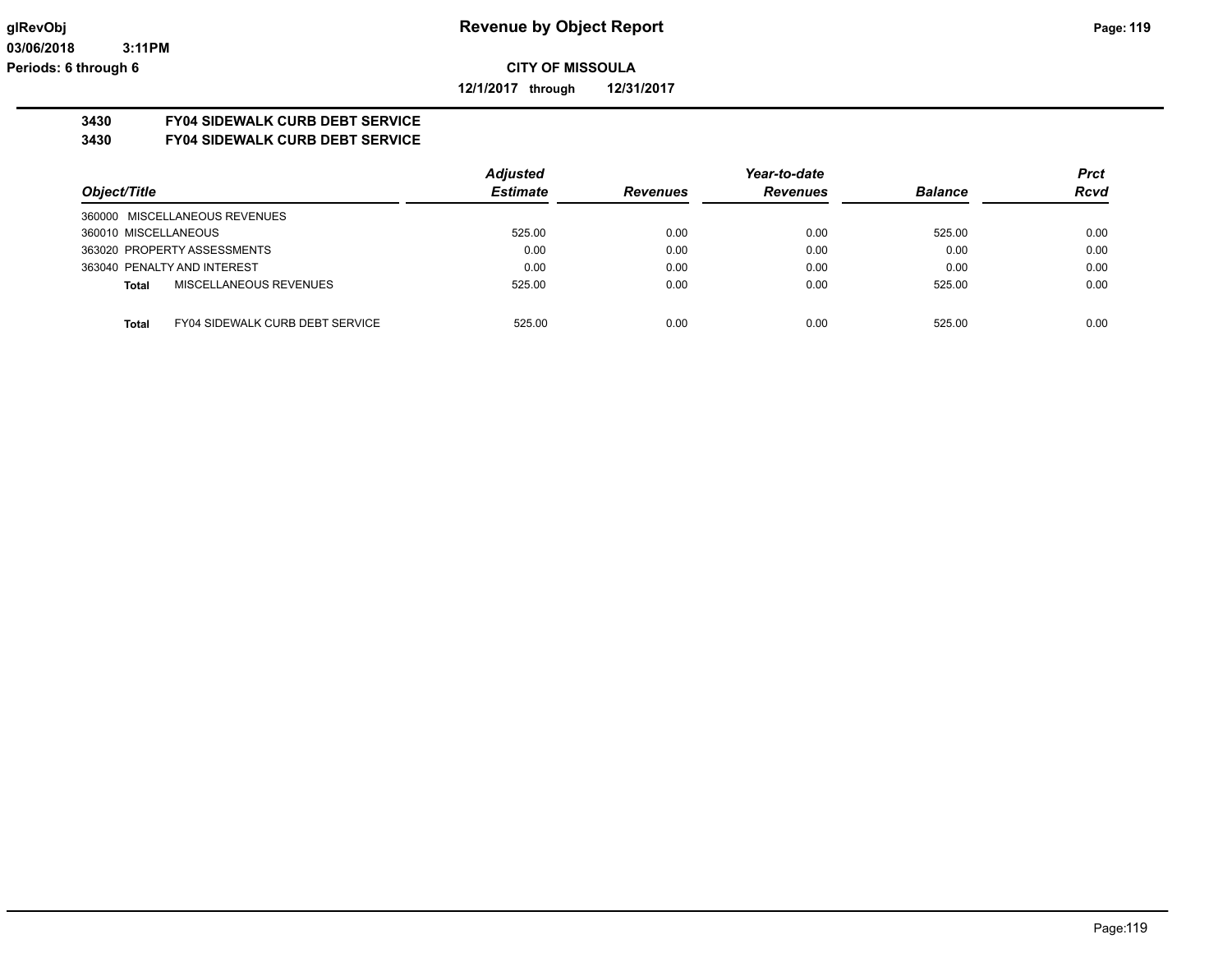**12/1/2017 through 12/31/2017**

### **3430 FY04 SIDEWALK CURB DEBT SERVICE**

| Object/Title                  |                                        | <b>Adjusted</b><br><b>Estimate</b> | <b>Revenues</b> | Year-to-date<br><b>Revenues</b> | <b>Balance</b> | Prct<br><b>Rcvd</b> |
|-------------------------------|----------------------------------------|------------------------------------|-----------------|---------------------------------|----------------|---------------------|
| 360000 MISCELLANEOUS REVENUES |                                        |                                    |                 |                                 |                |                     |
| 360010 MISCELLANEOUS          |                                        | 525.00                             | 0.00            | 0.00                            | 525.00         | 0.00                |
| 363020 PROPERTY ASSESSMENTS   |                                        | 0.00                               | 0.00            | 0.00                            | 0.00           | 0.00                |
| 363040 PENALTY AND INTEREST   |                                        | 0.00                               | 0.00            | 0.00                            | 0.00           | 0.00                |
| Total                         | MISCELLANEOUS REVENUES                 | 525.00                             | 0.00            | 0.00                            | 525.00         | 0.00                |
|                               |                                        |                                    |                 |                                 |                |                     |
| <b>Total</b>                  | <b>FY04 SIDEWALK CURB DEBT SERVICE</b> | 525.00                             | 0.00            | 0.00                            | 525.00         | 0.00                |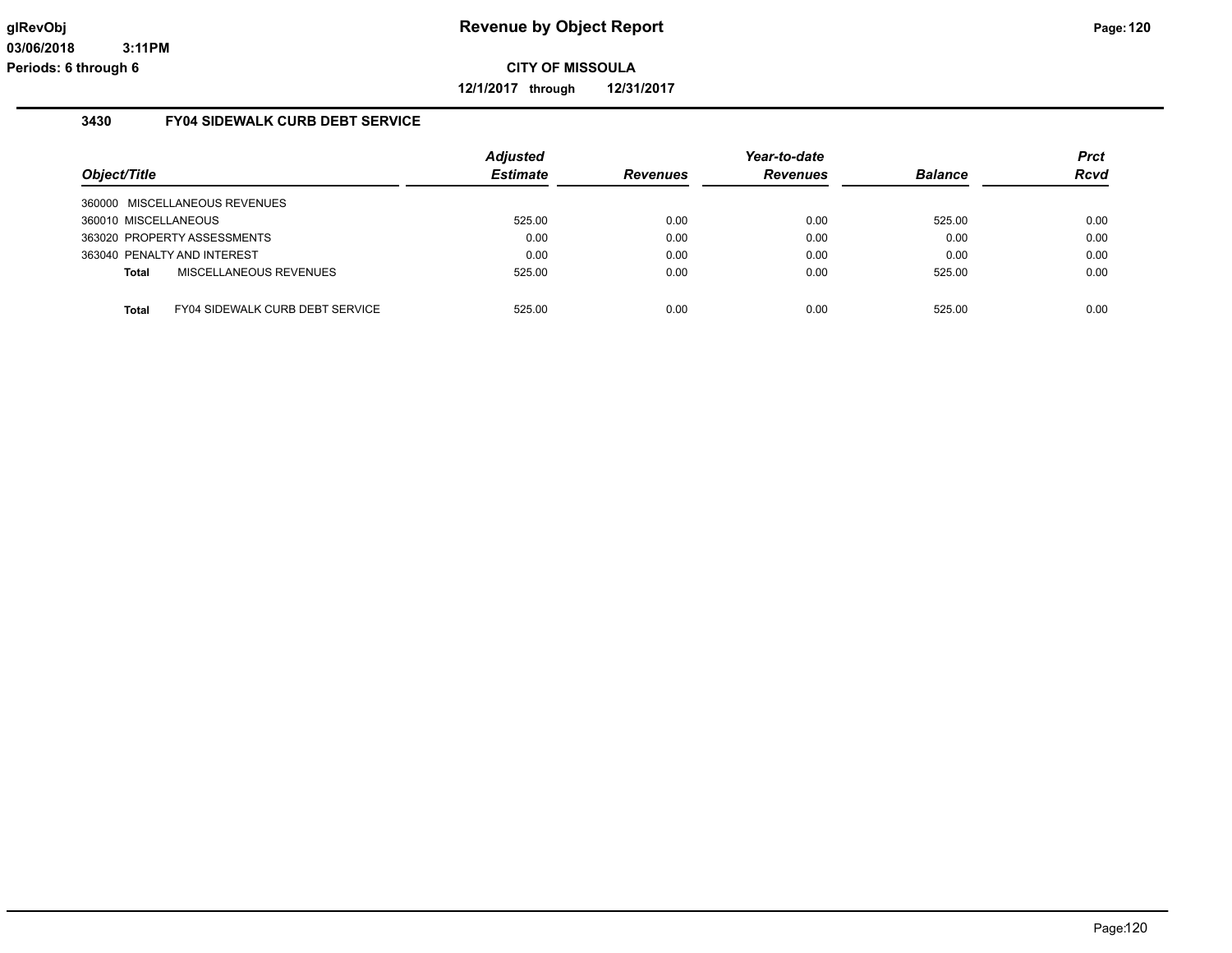**12/1/2017 through 12/31/2017**

**3440 FY05 SIDEWALK AND CURB**

**3440 FY05 SIDEWALK AND CURB**

|                                                    | <b>Adjusted</b> |                 | Year-to-date    |                | <b>Prct</b> |
|----------------------------------------------------|-----------------|-----------------|-----------------|----------------|-------------|
| Object/Title                                       | <b>Estimate</b> | <b>Revenues</b> | <b>Revenues</b> | <b>Balance</b> | <b>Rcvd</b> |
| 360000 MISCELLANEOUS REVENUES                      |                 |                 |                 |                |             |
| 360010 MISCELLANEOUS                               | 0.00            | 0.00            | 0.00            | 0.00           | 0.00        |
| 363020 PROPERTY ASSESSMENTS                        | 0.00            | 0.00            | 0.00            | 0.00           | 0.00        |
| 363021 PAYOFF PRINCIPAL ASSESSMENTS                | 0.00            | 0.00            | 0.00            | 0.00           | 0.00        |
| 363040 PENALTY AND INTEREST                        | 0.00            | 0.00            | 0.00            | 0.00           | 0.00        |
| MISCELLANEOUS REVENUES<br>Total                    | 0.00            | 0.00            | 0.00            | 0.00           | 0.00        |
| 370000 INVESTMENTS & ROYALTY EARNINGS              |                 |                 |                 |                |             |
| 371010 INTEREST ON INVESTMENTS                     | 0.00            | 0.00            | 0.00            | 0.00           | 0.00        |
| <b>INVESTMENTS &amp; ROYALTY EARNINGS</b><br>Total | 0.00            | 0.00            | 0.00            | 0.00           | 0.00        |
| <b>Total</b><br><b>FY05 SIDEWALK AND CURB</b>      | 0.00            | 0.00            | 0.00            | 0.00           | 0.00        |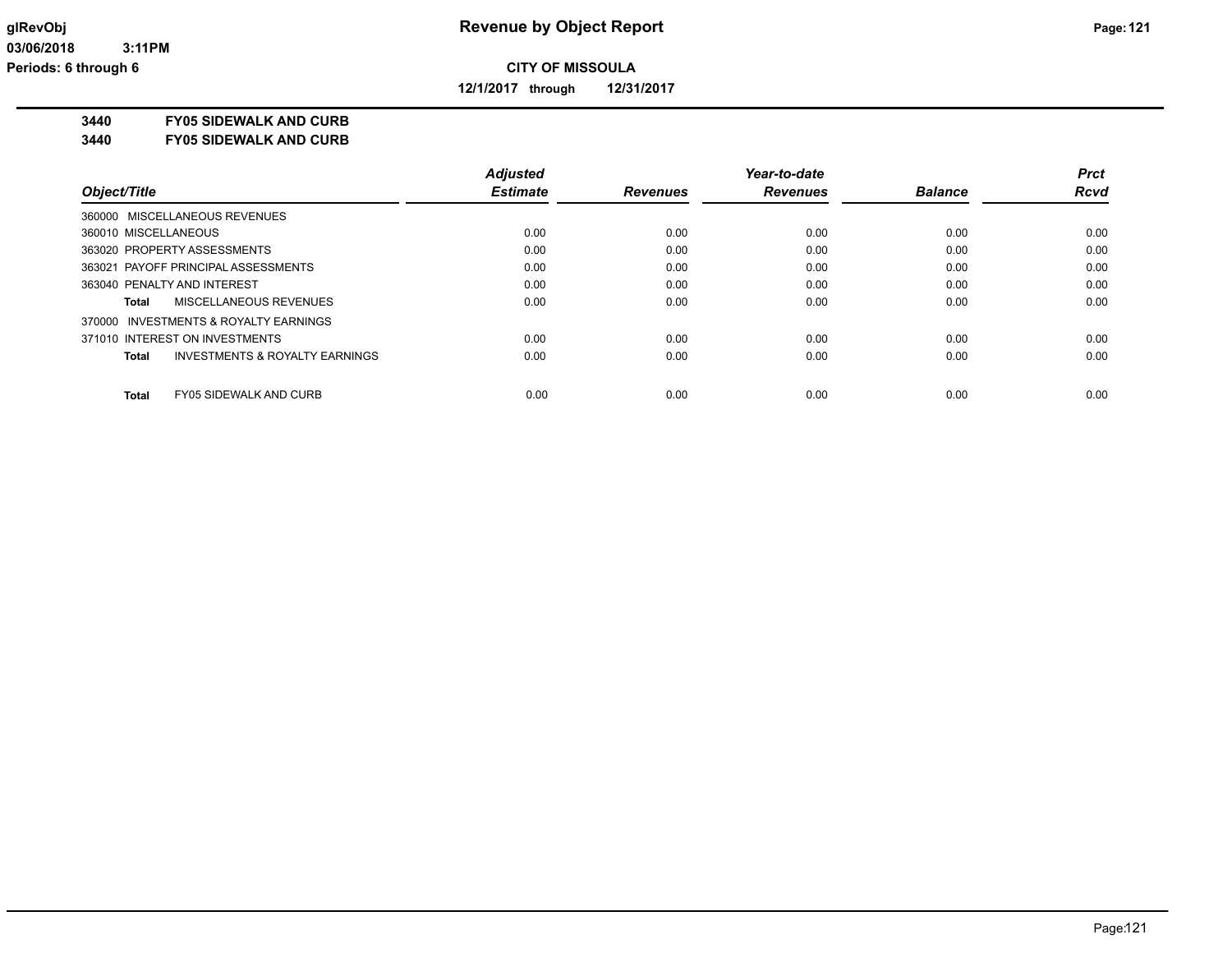**12/1/2017 through 12/31/2017**

# **3440 FY05 SIDEWALK AND CURB**

| <b>Adjusted</b><br><b>Estimate</b> | <b>Revenues</b> | Year-to-date<br><b>Revenues</b> | <b>Balance</b> | <b>Prct</b><br>Rcvd |
|------------------------------------|-----------------|---------------------------------|----------------|---------------------|
|                                    |                 |                                 |                |                     |
| 0.00                               | 0.00            | 0.00                            | 0.00           | 0.00                |
| 0.00                               | 0.00            | 0.00                            | 0.00           | 0.00                |
| 0.00                               | 0.00            | 0.00                            | 0.00           | 0.00                |
| 0.00                               | 0.00            | 0.00                            | 0.00           | 0.00                |
| 0.00                               | 0.00            | 0.00                            | 0.00           | 0.00                |
|                                    |                 |                                 |                |                     |
| 0.00                               | 0.00            | 0.00                            | 0.00           | 0.00                |
| 0.00                               | 0.00            | 0.00                            | 0.00           | 0.00                |
|                                    |                 |                                 |                | 0.00                |
|                                    | 0.00            | 0.00                            | 0.00           | 0.00                |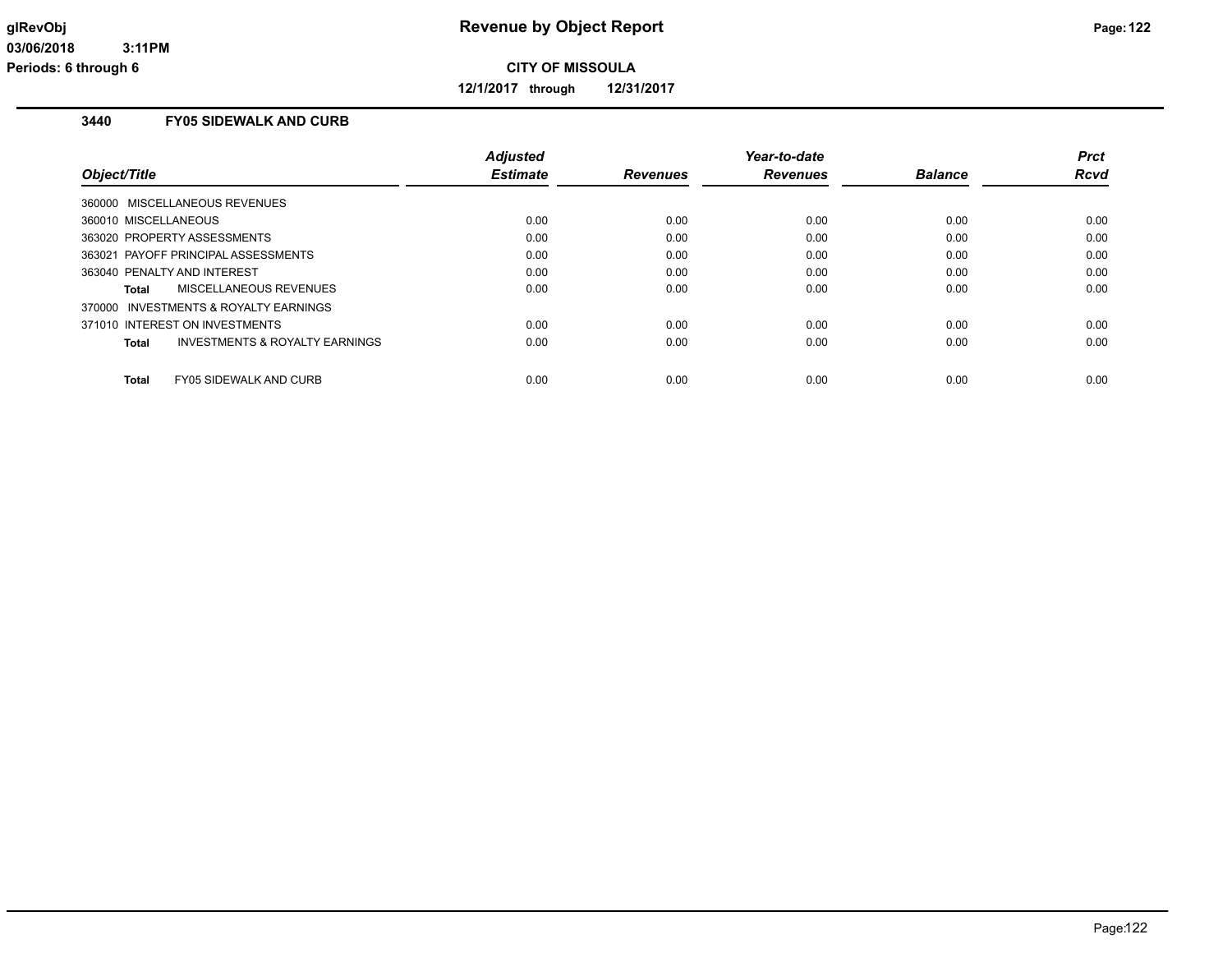**12/1/2017 through 12/31/2017**

#### **3450 FY06 SIDEWALK AND CURB**

**3450 FY06 SIDEWALK AND CURB**

|                                                           | <b>Adjusted</b> |                 | Year-to-date    |                | <b>Prct</b> |
|-----------------------------------------------------------|-----------------|-----------------|-----------------|----------------|-------------|
| Object/Title                                              | <b>Estimate</b> | <b>Revenues</b> | <b>Revenues</b> | <b>Balance</b> | <b>Rcvd</b> |
| 360000 MISCELLANEOUS REVENUES                             |                 |                 |                 |                |             |
| 360010 MISCELLANEOUS                                      | 1.318.00        | 0.00            | 0.00            | 1.318.00       | 0.00        |
| 363020 PROPERTY ASSESSMENTS                               | 26,413.00       | 12,585.93       | 13.078.98       | 13.334.02      | 49.52       |
| 363021 PAYOFF PRINCIPAL ASSESSMENTS                       | 0.00            | 0.00            | 0.00            | 0.00           | 0.00        |
| 363040 PENALTY AND INTEREST                               | 0.00            | 0.00            | 0.00            | 0.00           | 0.00        |
| MISCELLANEOUS REVENUES<br>Total                           | 27.731.00       | 12.585.93       | 13.078.98       | 14.652.02      | 47.16       |
| 370000 INVESTMENTS & ROYALTY EARNINGS                     |                 |                 |                 |                |             |
| 371010 INTEREST ON INVESTMENTS                            | 0.00            | 0.00            | 0.00            | 0.00           | 0.00        |
| <b>INVESTMENTS &amp; ROYALTY EARNINGS</b><br><b>Total</b> | 0.00            | 0.00            | 0.00            | 0.00           | 0.00        |
| <b>FY06 SIDEWALK AND CURB</b><br><b>Total</b>             | 27.731.00       | 12.585.93       | 13.078.98       | 14.652.02      | 47.16       |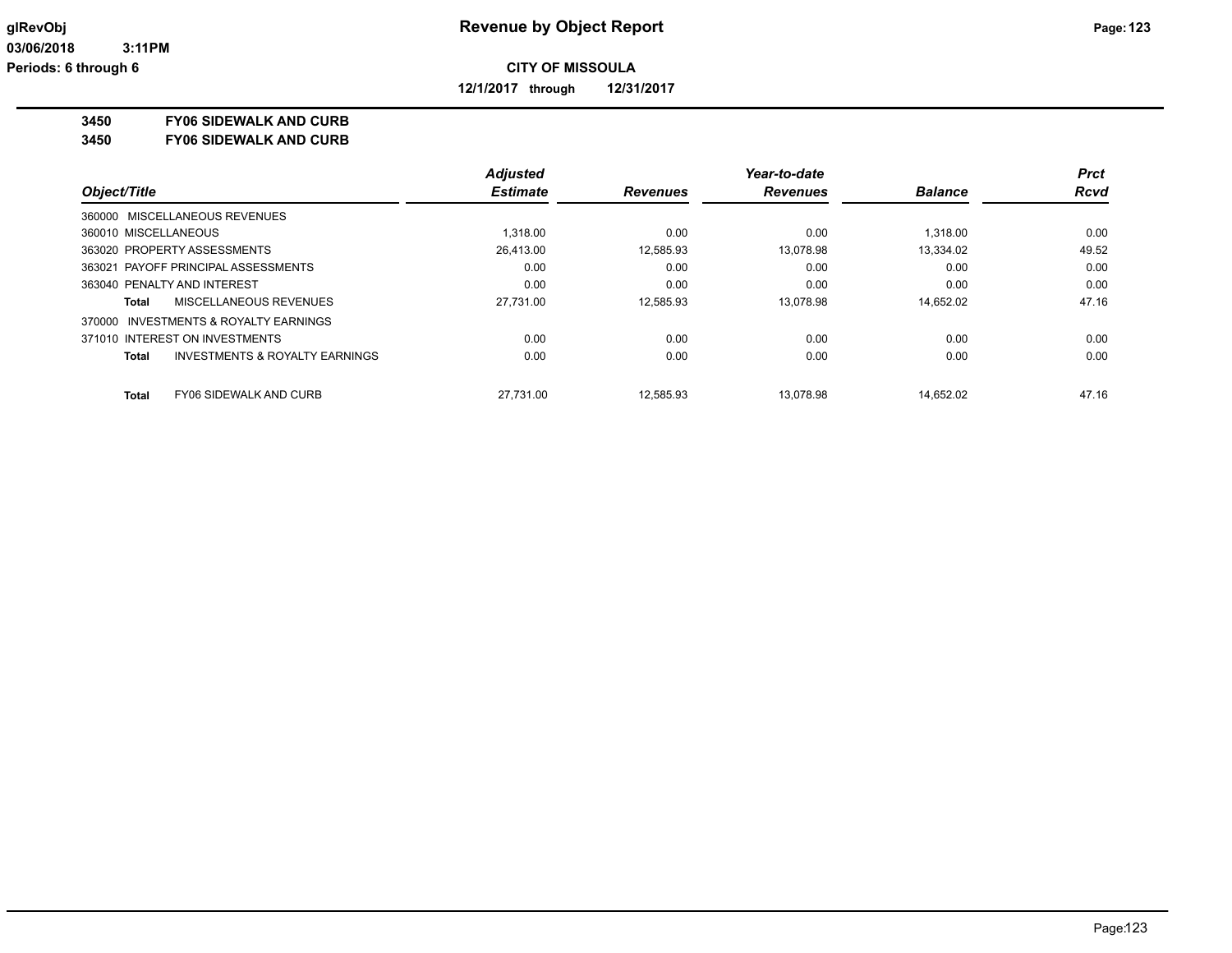**12/1/2017 through 12/31/2017**

# **3450 FY06 SIDEWALK AND CURB**

|                                         | <b>Adjusted</b> |                 | Year-to-date    |                | <b>Prct</b> |
|-----------------------------------------|-----------------|-----------------|-----------------|----------------|-------------|
| Object/Title                            | <b>Estimate</b> | <b>Revenues</b> | <b>Revenues</b> | <b>Balance</b> | <b>Rcvd</b> |
| 360000 MISCELLANEOUS REVENUES           |                 |                 |                 |                |             |
| 360010 MISCELLANEOUS                    | 1.318.00        | 0.00            | 0.00            | 1.318.00       | 0.00        |
| 363020 PROPERTY ASSESSMENTS             | 26.413.00       | 12,585.93       | 13.078.98       | 13,334.02      | 49.52       |
| 363021 PAYOFF PRINCIPAL ASSESSMENTS     | 0.00            | 0.00            | 0.00            | 0.00           | 0.00        |
| 363040 PENALTY AND INTEREST             | 0.00            | 0.00            | 0.00            | 0.00           | 0.00        |
| MISCELLANEOUS REVENUES<br>Total         | 27,731.00       | 12.585.93       | 13.078.98       | 14,652.02      | 47.16       |
| 370000 INVESTMENTS & ROYALTY EARNINGS   |                 |                 |                 |                |             |
| 371010 INTEREST ON INVESTMENTS          | 0.00            | 0.00            | 0.00            | 0.00           | 0.00        |
| INVESTMENTS & ROYALTY EARNINGS<br>Total | 0.00            | 0.00            | 0.00            | 0.00           | 0.00        |
| <b>FY06 SIDEWALK AND CURB</b><br>Total  | 27.731.00       | 12.585.93       | 13.078.98       | 14.652.02      | 47.16       |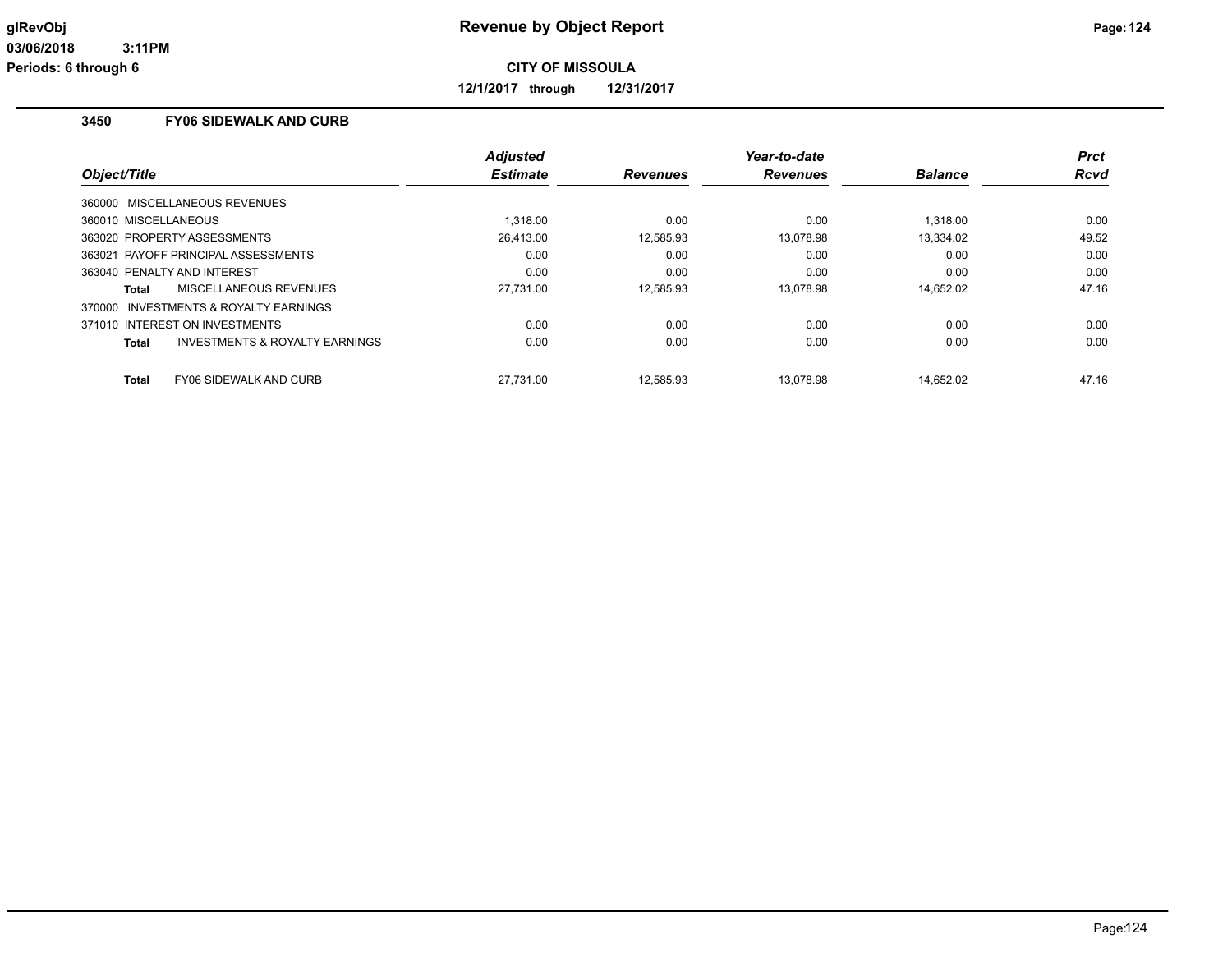**12/1/2017 through 12/31/2017**

### **3460 FY07 SIDEWALK AND CURB DEBT**

**3460 FY07 SIDEWALK AND CURB DEBT**

|                                                    | <b>Adjusted</b> |                 | Year-to-date    |                | Prct        |
|----------------------------------------------------|-----------------|-----------------|-----------------|----------------|-------------|
| Object/Title                                       | <b>Estimate</b> | <b>Revenues</b> | <b>Revenues</b> | <b>Balance</b> | <b>Rcvd</b> |
| 360000 MISCELLANEOUS REVENUES                      |                 |                 |                 |                |             |
| 360010 MISCELLANEOUS                               | 4.002.00        | 0.00            | 0.00            | 4.002.00       | 0.00        |
| 363020 PROPERTY ASSESSMENTS                        | 49.850.00       | 22.847.23       | 23.750.25       | 26.099.75      | 47.64       |
| 363021 PAYOFF PRINCIPAL ASSESSMENTS                | 0.00            | 0.00            | 0.00            | 0.00           | 0.00        |
| 363040 PENALTY AND INTEREST                        | 0.00            | 0.00            | 12.98           | $-12.98$       | 0.00        |
| MISCELLANEOUS REVENUES<br>Total                    | 53,852.00       | 22.847.23       | 23.763.23       | 30.088.77      | 44.13       |
| 370000 INVESTMENTS & ROYALTY EARNINGS              |                 |                 |                 |                |             |
| 371010 INTEREST ON INVESTMENTS                     | 0.00            | 0.00            | 0.00            | 0.00           | 0.00        |
| <b>INVESTMENTS &amp; ROYALTY EARNINGS</b><br>Total | 0.00            | 0.00            | 0.00            | 0.00           | 0.00        |
| <b>FY07 SIDEWALK AND CURB DEBT</b><br><b>Total</b> | 53.852.00       | 22.847.23       | 23.763.23       | 30.088.77      | 44.13       |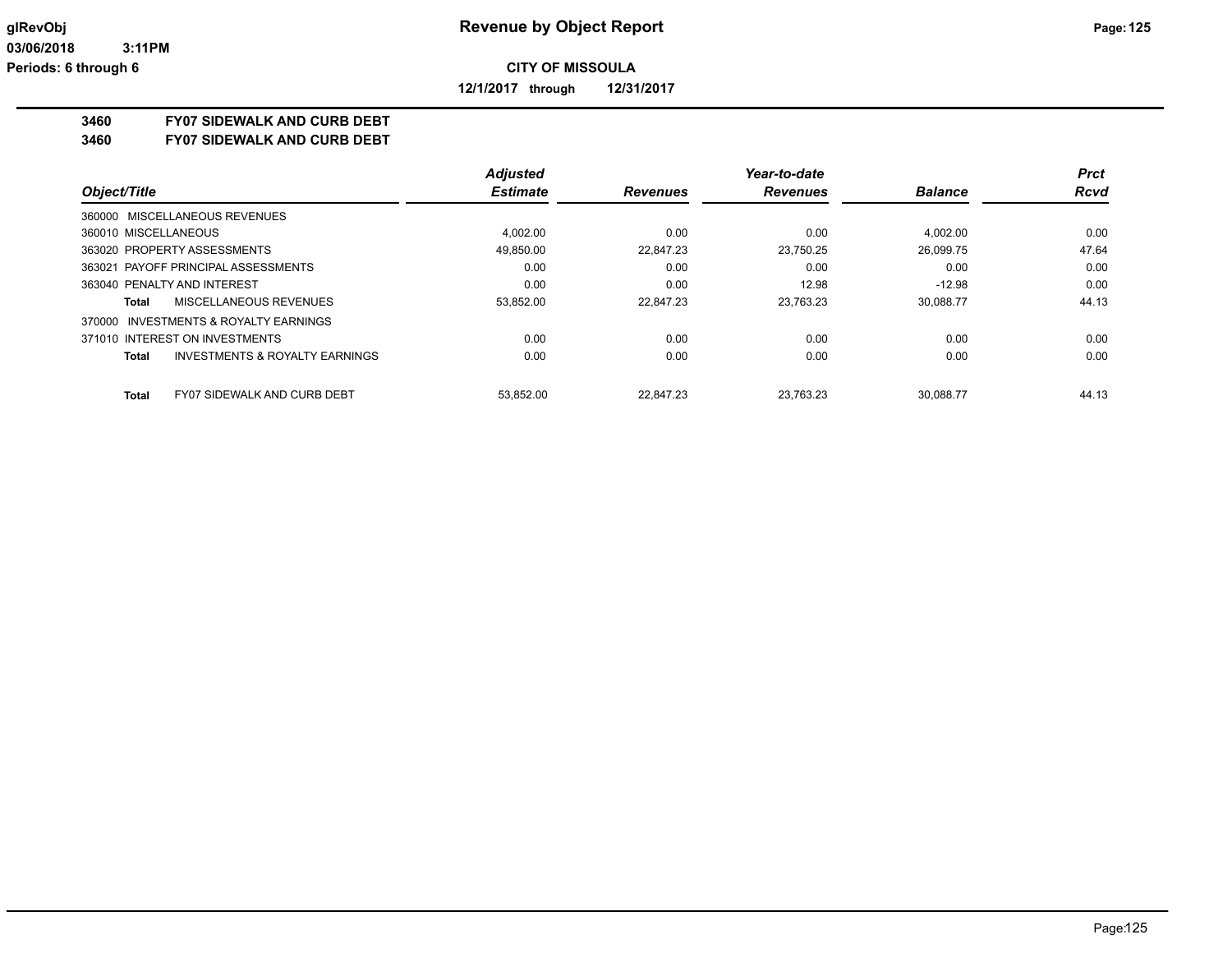**12/1/2017 through 12/31/2017**

# **3460 FY07 SIDEWALK AND CURB DEBT**

| Object/Title                                       | <b>Adjusted</b><br><b>Estimate</b> | <b>Revenues</b> | Year-to-date<br><b>Revenues</b> | <b>Balance</b> | <b>Prct</b><br><b>Rcvd</b> |
|----------------------------------------------------|------------------------------------|-----------------|---------------------------------|----------------|----------------------------|
|                                                    |                                    |                 |                                 |                |                            |
| 360000 MISCELLANEOUS REVENUES                      |                                    |                 |                                 |                |                            |
| 360010 MISCELLANEOUS                               | 4.002.00                           | 0.00            | 0.00                            | 4.002.00       | 0.00                       |
| 363020 PROPERTY ASSESSMENTS                        | 49.850.00                          | 22.847.23       | 23,750.25                       | 26,099.75      | 47.64                      |
| 363021 PAYOFF PRINCIPAL ASSESSMENTS                | 0.00                               | 0.00            | 0.00                            | 0.00           | 0.00                       |
| 363040 PENALTY AND INTEREST                        | 0.00                               | 0.00            | 12.98                           | $-12.98$       | 0.00                       |
| <b>MISCELLANEOUS REVENUES</b><br>Total             | 53,852.00                          | 22.847.23       | 23,763.23                       | 30,088.77      | 44.13                      |
| 370000 INVESTMENTS & ROYALTY EARNINGS              |                                    |                 |                                 |                |                            |
| 371010 INTEREST ON INVESTMENTS                     | 0.00                               | 0.00            | 0.00                            | 0.00           | 0.00                       |
| <b>INVESTMENTS &amp; ROYALTY EARNINGS</b><br>Total | 0.00                               | 0.00            | 0.00                            | 0.00           | 0.00                       |
|                                                    |                                    |                 |                                 |                |                            |
| <b>FY07 SIDEWALK AND CURB DEBT</b><br>Total        | 53.852.00                          | 22.847.23       | 23.763.23                       | 30.088.77      | 44.13                      |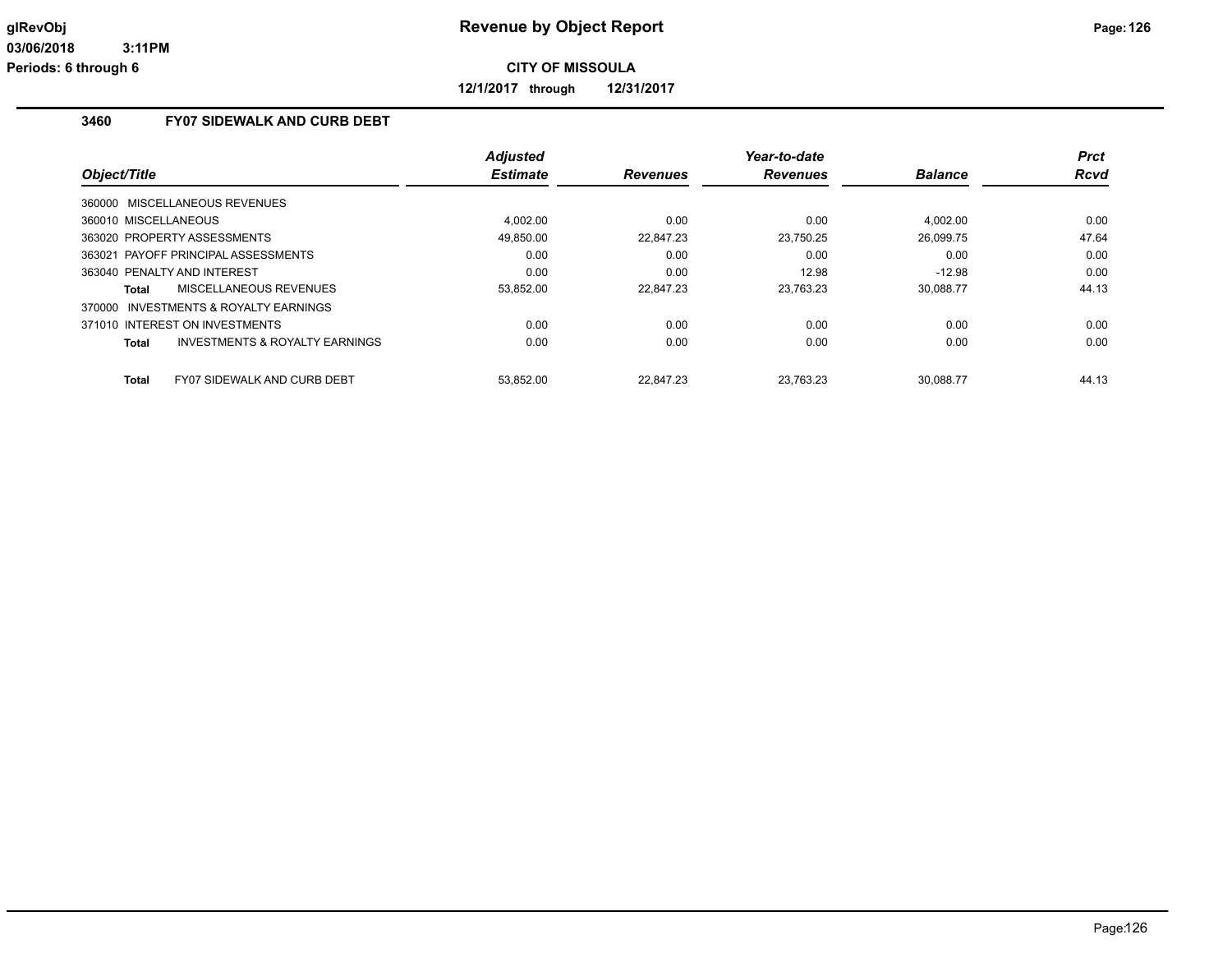**12/1/2017 through 12/31/2017**

# **3461 SERIES 2008A SIDEWALK AND CURB**

**3461 SERIES 2008A SIDEWALK AND CURB**

|                                                           | <b>Adjusted</b> |                 | Year-to-date    |                | <b>Prct</b> |
|-----------------------------------------------------------|-----------------|-----------------|-----------------|----------------|-------------|
| Object/Title                                              | <b>Estimate</b> | <b>Revenues</b> | <b>Revenues</b> | <b>Balance</b> | <b>Rcvd</b> |
| 360000 MISCELLANEOUS REVENUES                             |                 |                 |                 |                |             |
| 360010 MISCELLANEOUS                                      | 0.00            | 0.00            | 0.00            | 0.00           | 0.00        |
| 363020 PROPERTY ASSESSMENTS                               | 26,452.00       | 11.128.27       | 11.128.27       | 15,323.73      | 42.07       |
| 363021 PAYOFF PRINCIPAL ASSESSMENTS                       | 0.00            | 0.00            | 0.00            | 0.00           | 0.00        |
| 363040 PENALTY AND INTEREST                               | 0.00            | 10.91           | 10.91           | $-10.91$       | 0.00        |
| <b>MISCELLANEOUS REVENUES</b><br>Total                    | 26,452.00       | 11,139.18       | 11.139.18       | 15,312.82      | 42.11       |
| 370000 INVESTMENTS & ROYALTY EARNINGS                     |                 |                 |                 |                |             |
| 371010 INTEREST ON INVESTMENTS                            | 0.00            | 0.00            | 0.00            | 0.00           | 0.00        |
| <b>INVESTMENTS &amp; ROYALTY EARNINGS</b><br><b>Total</b> | 0.00            | 0.00            | 0.00            | 0.00           | 0.00        |
| SERIES 2008A SIDEWALK AND CURB<br><b>Total</b>            | 26.452.00       | 11.139.18       | 11.139.18       | 15.312.82      | 42.11       |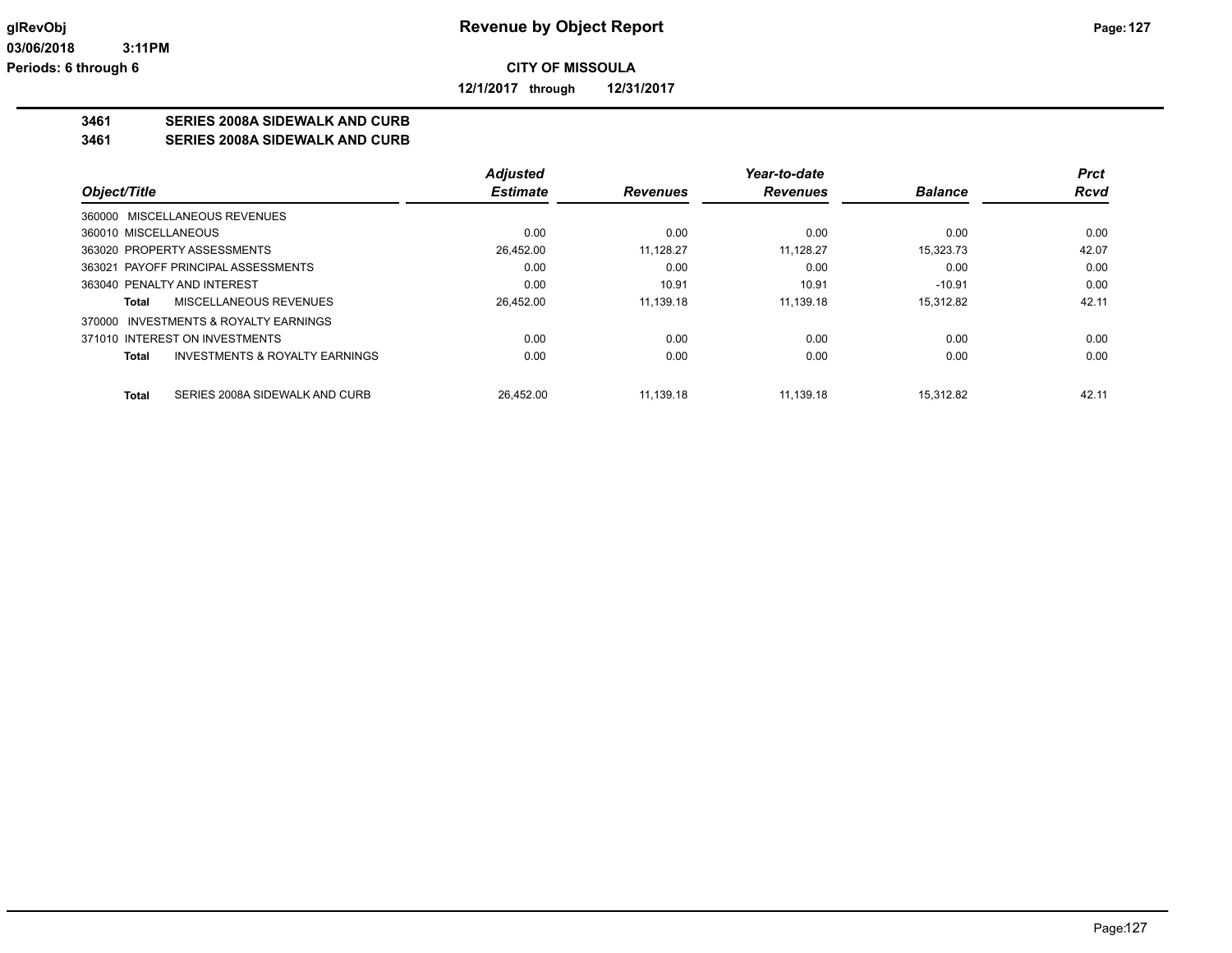**12/1/2017 through 12/31/2017**

### **3461 SERIES 2008A SIDEWALK AND CURB**

|                                                | <b>Adjusted</b> |                 | Year-to-date    |                | <b>Prct</b> |
|------------------------------------------------|-----------------|-----------------|-----------------|----------------|-------------|
| Object/Title                                   | <b>Estimate</b> | <b>Revenues</b> | <b>Revenues</b> | <b>Balance</b> | <b>Rcvd</b> |
| 360000 MISCELLANEOUS REVENUES                  |                 |                 |                 |                |             |
| 360010 MISCELLANEOUS                           | 0.00            | 0.00            | 0.00            | 0.00           | 0.00        |
| 363020 PROPERTY ASSESSMENTS                    | 26,452.00       | 11,128.27       | 11,128.27       | 15,323.73      | 42.07       |
| 363021 PAYOFF PRINCIPAL ASSESSMENTS            | 0.00            | 0.00            | 0.00            | 0.00           | 0.00        |
| 363040 PENALTY AND INTEREST                    | 0.00            | 10.91           | 10.91           | $-10.91$       | 0.00        |
| MISCELLANEOUS REVENUES<br>Total                | 26,452.00       | 11.139.18       | 11.139.18       | 15,312.82      | 42.11       |
| 370000 INVESTMENTS & ROYALTY EARNINGS          |                 |                 |                 |                |             |
| 371010 INTEREST ON INVESTMENTS                 | 0.00            | 0.00            | 0.00            | 0.00           | 0.00        |
| INVESTMENTS & ROYALTY EARNINGS<br>Total        | 0.00            | 0.00            | 0.00            | 0.00           | 0.00        |
|                                                |                 |                 |                 |                |             |
| SERIES 2008A SIDEWALK AND CURB<br><b>Total</b> | 26.452.00       | 11.139.18       | 11.139.18       | 15.312.82      | 42.11       |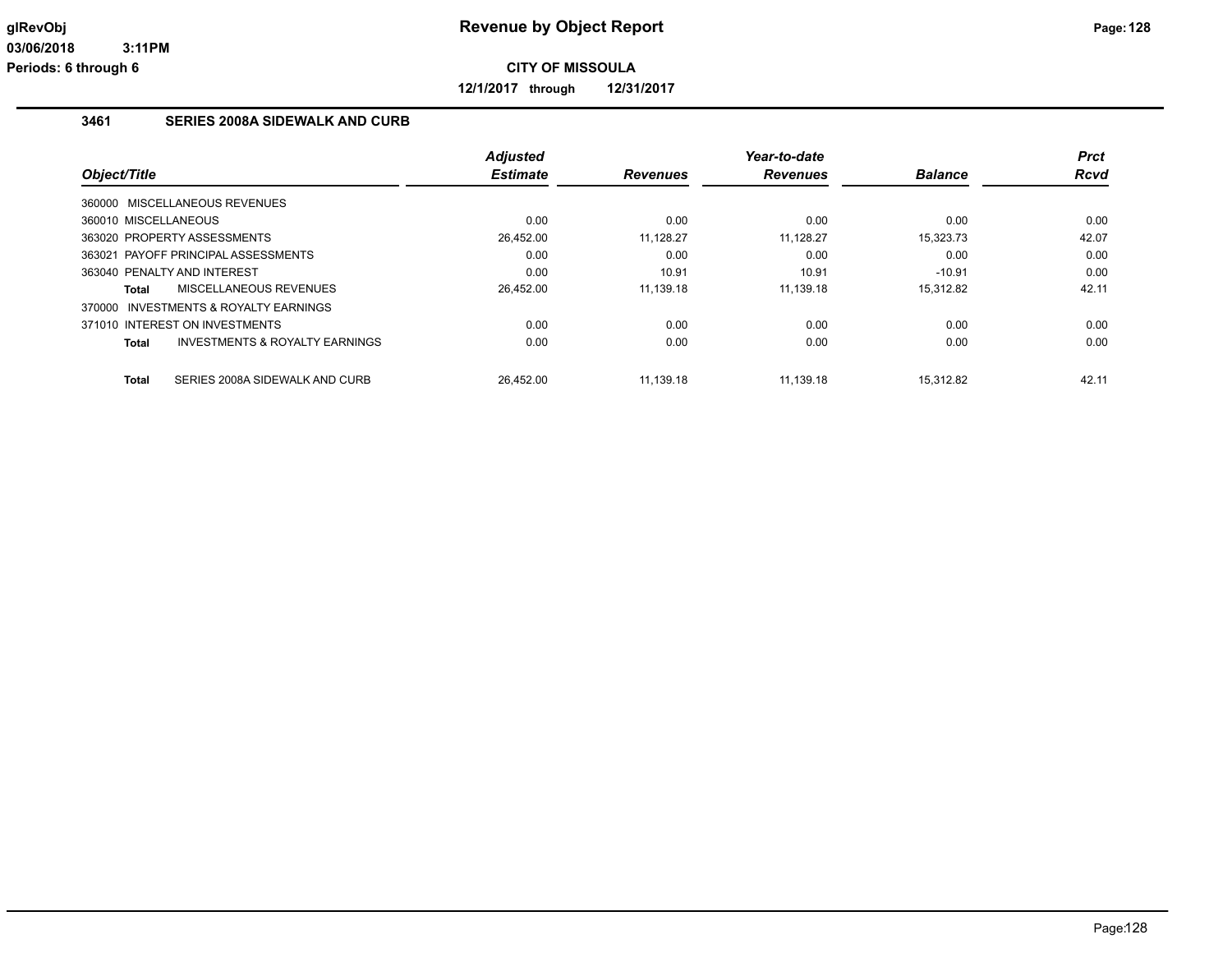**12/1/2017 through 12/31/2017**

# **3462 SERIES 2009 SIDEWALK AND CURB**

**3462 SERIES 2009 SIDEWALK AND CURB**

|                                               | <b>Adjusted</b> |                 | Year-to-date    |                | Prct        |
|-----------------------------------------------|-----------------|-----------------|-----------------|----------------|-------------|
| Object/Title                                  | <b>Estimate</b> | <b>Revenues</b> | <b>Revenues</b> | <b>Balance</b> | <b>Rcvd</b> |
| 360000 MISCELLANEOUS REVENUES                 |                 |                 |                 |                |             |
| 360010 MISCELLANEOUS                          | 5.161.00        | 0.00            | 0.00            | 5.161.00       | 0.00        |
| 363020 PROPERTY ASSESSMENTS                   | 36.018.00       | 21.672.51       | 21.672.51       | 14.345.49      | 60.17       |
| 363021 PAYOFF PRINCIPAL ASSESSMENTS           | 0.00            | 0.00            | 0.00            | 0.00           | 0.00        |
| 363040 PENALTY AND INTEREST                   | 0.00            | 0.00            | 0.00            | 0.00           | 0.00        |
| MISCELLANEOUS REVENUES<br>Total               | 41,179.00       | 21.672.51       | 21.672.51       | 19.506.49      | 52.63       |
| 380000 OTHER FINANCING SOURCES                |                 |                 |                 |                |             |
| 381030 SID BONDS PROCEEDS                     | 0.00            | 0.00            | 0.00            | 0.00           | 0.00        |
| OTHER FINANCING SOURCES<br>Total              | 0.00            | 0.00            | 0.00            | 0.00           | 0.00        |
| <b>Total</b><br>SERIES 2009 SIDEWALK AND CURB | 41.179.00       | 21.672.51       | 21.672.51       | 19.506.49      | 52.63       |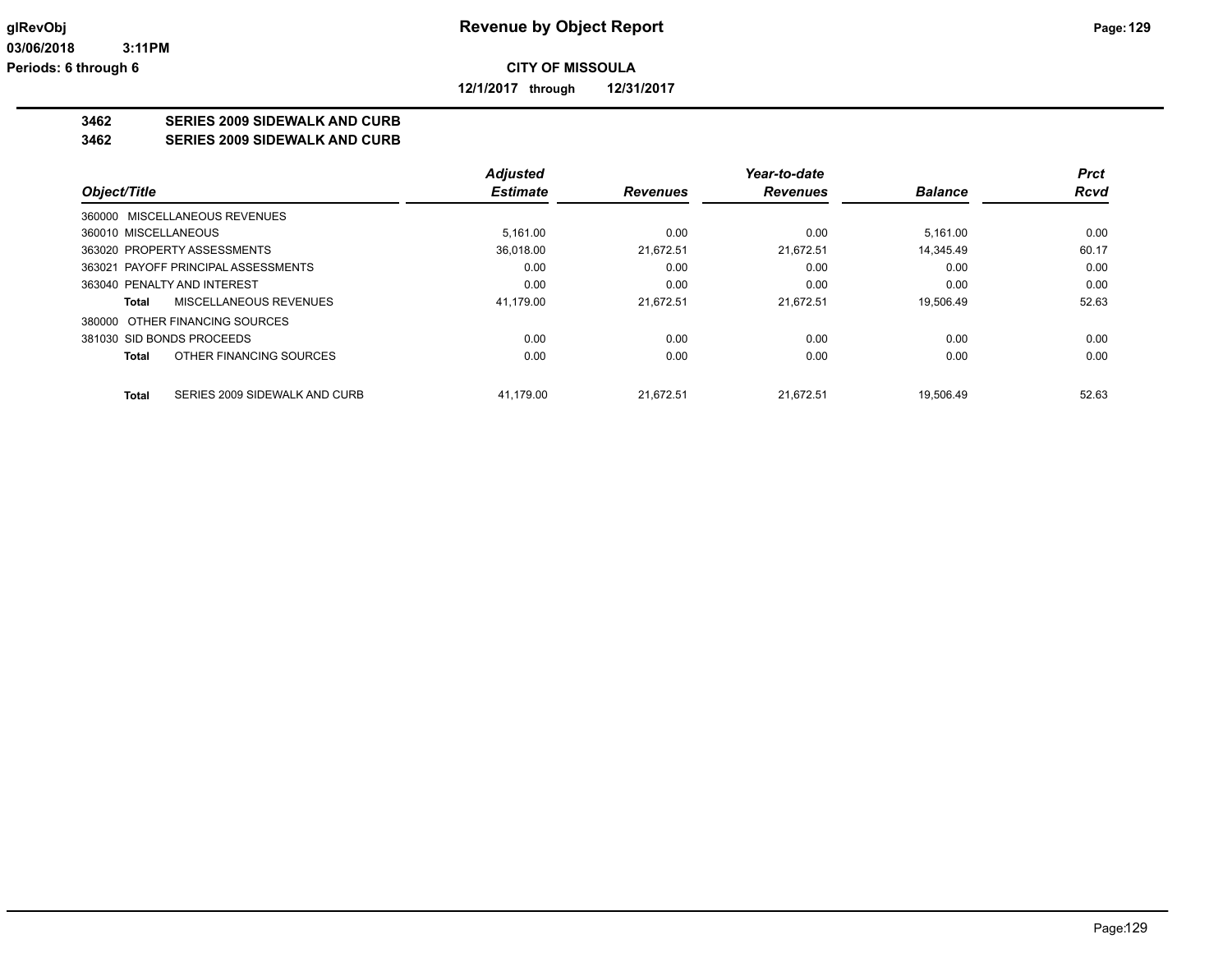**12/1/2017 through 12/31/2017**

# **3462 SERIES 2009 SIDEWALK AND CURB**

| Object/Title                   |                                     | <b>Adjusted</b><br><b>Estimate</b> | <b>Revenues</b> | Year-to-date<br><b>Revenues</b> | <b>Balance</b> | <b>Prct</b><br><b>Rcvd</b> |
|--------------------------------|-------------------------------------|------------------------------------|-----------------|---------------------------------|----------------|----------------------------|
| 360000 MISCELLANEOUS REVENUES  |                                     |                                    |                 |                                 |                |                            |
| 360010 MISCELLANEOUS           |                                     | 5.161.00                           | 0.00            | 0.00                            | 5.161.00       | 0.00                       |
| 363020 PROPERTY ASSESSMENTS    |                                     | 36.018.00                          | 21.672.51       | 21.672.51                       | 14.345.49      | 60.17                      |
|                                | 363021 PAYOFF PRINCIPAL ASSESSMENTS | 0.00                               | 0.00            | 0.00                            | 0.00           | 0.00                       |
| 363040 PENALTY AND INTEREST    |                                     | 0.00                               | 0.00            | 0.00                            | 0.00           | 0.00                       |
| Total                          | <b>MISCELLANEOUS REVENUES</b>       | 41.179.00                          | 21.672.51       | 21.672.51                       | 19.506.49      | 52.63                      |
| 380000 OTHER FINANCING SOURCES |                                     |                                    |                 |                                 |                |                            |
| 381030 SID BONDS PROCEEDS      |                                     | 0.00                               | 0.00            | 0.00                            | 0.00           | 0.00                       |
| Total                          | OTHER FINANCING SOURCES             | 0.00                               | 0.00            | 0.00                            | 0.00           | 0.00                       |
| <b>Total</b>                   | SERIES 2009 SIDEWALK AND CURB       | 41.179.00                          | 21.672.51       | 21.672.51                       | 19.506.49      | 52.63                      |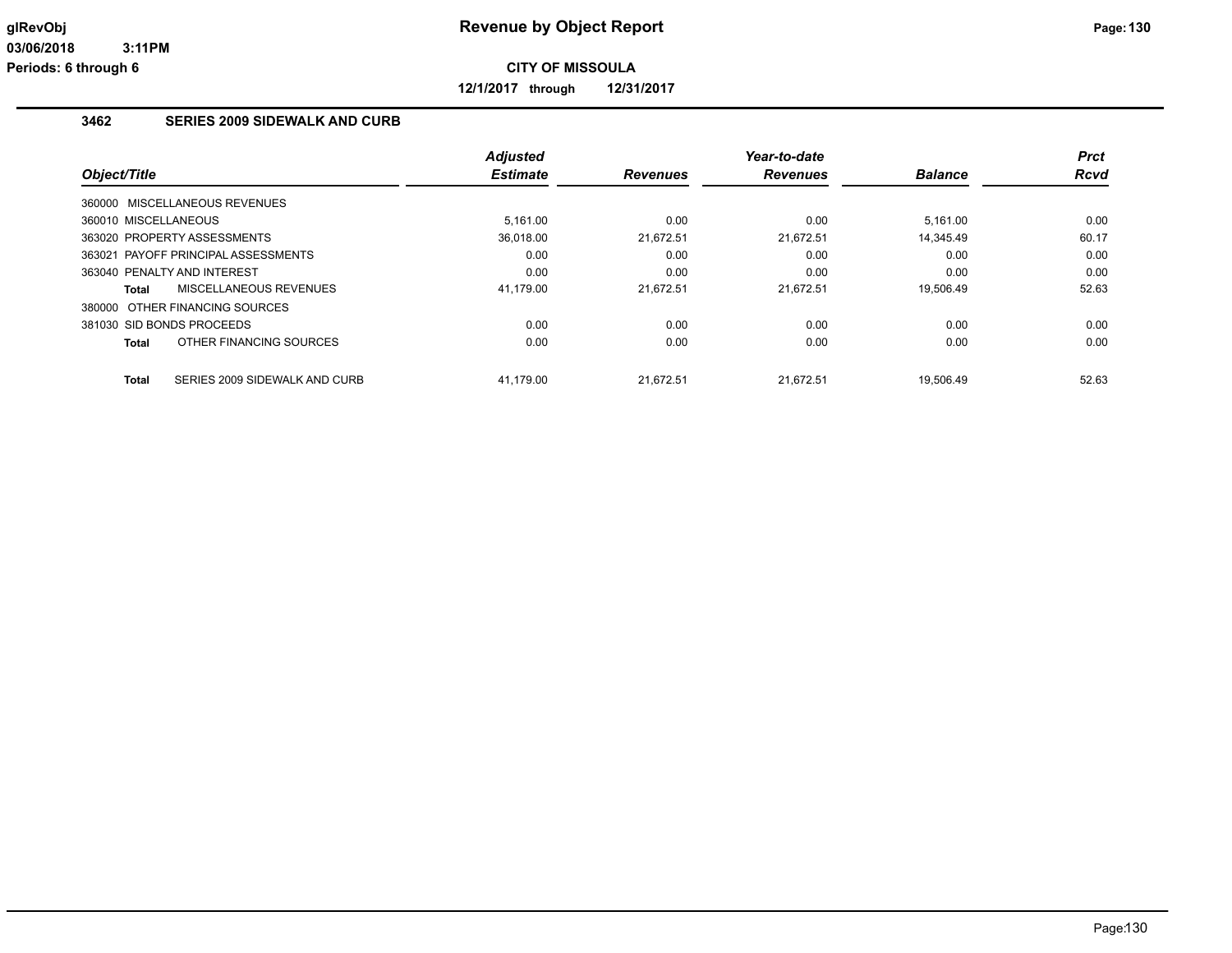**12/1/2017 through 12/31/2017**

# **3463 SERIES 2010 SIDEWALK AND CURB**

**3463 SERIES 2010 SIDEWALK AND CURB**

|                                                    | <b>Adjusted</b> |                 | Year-to-date    |                | <b>Prct</b> |
|----------------------------------------------------|-----------------|-----------------|-----------------|----------------|-------------|
| Object/Title                                       | <b>Estimate</b> | <b>Revenues</b> | <b>Revenues</b> | <b>Balance</b> | <b>Rcvd</b> |
| 360000 MISCELLANEOUS REVENUES                      |                 |                 |                 |                |             |
| 360010 MISCELLANEOUS                               | 3,452.00        | 0.00            | 0.00            | 3.452.00       | 0.00        |
| 363020 PROPERTY ASSESSMENTS                        | 92,938.00       | 34.794.99       | 37.486.47       | 55.451.53      | 40.33       |
| PAYOFF PRINCIPAL ASSESSMENTS<br>363021             | 0.00            | 0.00            | 5,887.36        | $-5,887.36$    | 0.00        |
| 363040 PENALTY AND INTEREST                        | 0.00            | 0.00            | 17.53           | $-17.53$       | 0.00        |
| MISCELLANEOUS REVENUES<br>Total                    | 96,390.00       | 34,794.99       | 43,391.36       | 52,998.64      | 45.02       |
| 370000 INVESTMENTS & ROYALTY EARNINGS              |                 |                 |                 |                |             |
| 371010 INTEREST ON INVESTMENTS                     | 0.00            | 0.00            | 0.00            | 0.00           | 0.00        |
| <b>INVESTMENTS &amp; ROYALTY EARNINGS</b><br>Total | 0.00            | 0.00            | 0.00            | 0.00           | 0.00        |
| OTHER FINANCING SOURCES<br>380000                  |                 |                 |                 |                |             |
| 383042 TRANSFERS FROM OTHER FUNDS                  | 0.00            | 0.00            | 0.00            | 0.00           | 0.00        |
| OTHER FINANCING SOURCES<br>Total                   | 0.00            | 0.00            | 0.00            | 0.00           | 0.00        |
| SERIES 2010 SIDEWALK AND CURB<br><b>Total</b>      | 96,390.00       | 34,794.99       | 43,391.36       | 52,998.64      | 45.02       |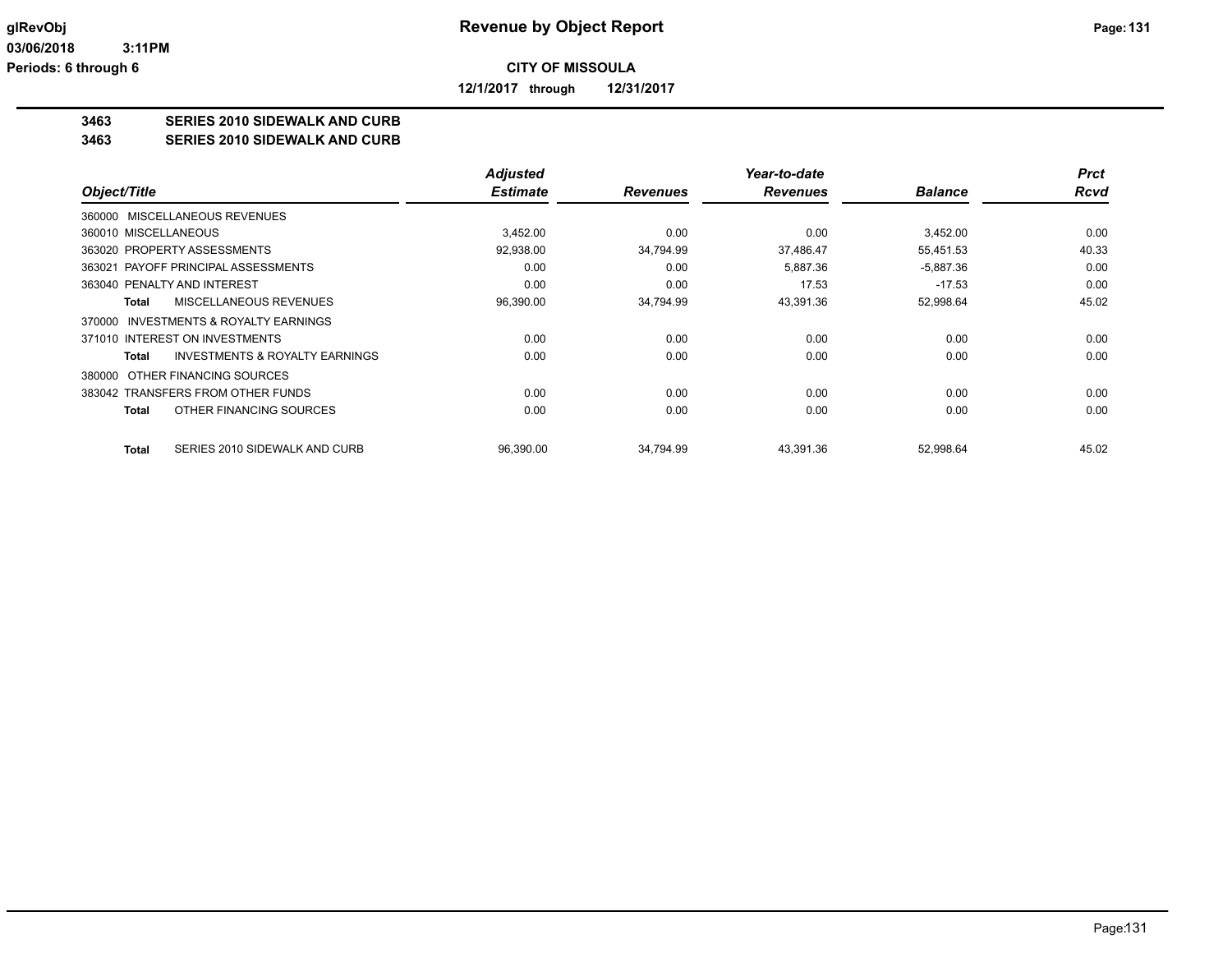**12/1/2017 through 12/31/2017**

### **3463 SERIES 2010 SIDEWALK AND CURB**

| Object/Title                                              | <b>Adjusted</b><br><b>Estimate</b> | <b>Revenues</b> | Year-to-date<br><b>Revenues</b> | <b>Balance</b> | <b>Prct</b><br>Rcvd |
|-----------------------------------------------------------|------------------------------------|-----------------|---------------------------------|----------------|---------------------|
| MISCELLANEOUS REVENUES<br>360000                          |                                    |                 |                                 |                |                     |
| 360010 MISCELLANEOUS                                      | 3,452.00                           | 0.00            | 0.00                            | 3,452.00       | 0.00                |
| 363020 PROPERTY ASSESSMENTS                               | 92,938.00                          | 34,794.99       | 37,486.47                       | 55,451.53      | 40.33               |
| 363021 PAYOFF PRINCIPAL ASSESSMENTS                       | 0.00                               | 0.00            | 5,887.36                        | $-5,887.36$    | 0.00                |
| 363040 PENALTY AND INTEREST                               | 0.00                               | 0.00            | 17.53                           | $-17.53$       | 0.00                |
| <b>MISCELLANEOUS REVENUES</b><br><b>Total</b>             | 96,390.00                          | 34,794.99       | 43,391.36                       | 52,998.64      | 45.02               |
| <b>INVESTMENTS &amp; ROYALTY EARNINGS</b><br>370000       |                                    |                 |                                 |                |                     |
| 371010 INTEREST ON INVESTMENTS                            | 0.00                               | 0.00            | 0.00                            | 0.00           | 0.00                |
| <b>INVESTMENTS &amp; ROYALTY EARNINGS</b><br><b>Total</b> | 0.00                               | 0.00            | 0.00                            | 0.00           | 0.00                |
| 380000 OTHER FINANCING SOURCES                            |                                    |                 |                                 |                |                     |
| 383042 TRANSFERS FROM OTHER FUNDS                         | 0.00                               | 0.00            | 0.00                            | 0.00           | 0.00                |
| OTHER FINANCING SOURCES<br><b>Total</b>                   | 0.00                               | 0.00            | 0.00                            | 0.00           | 0.00                |
| <b>Total</b><br>SERIES 2010 SIDEWALK AND CURB             | 96,390.00                          | 34,794.99       | 43,391.36                       | 52,998.64      | 45.02               |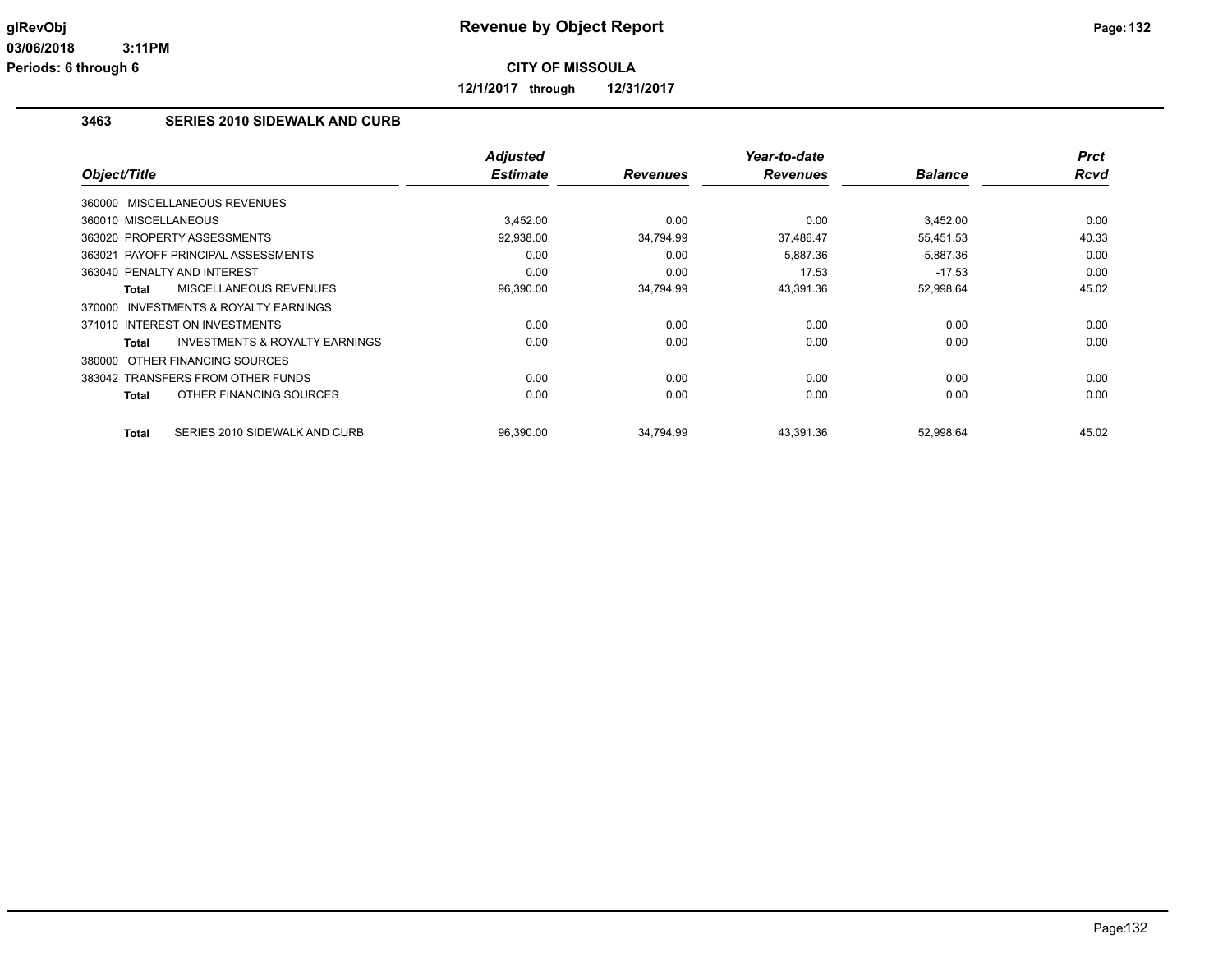**12/1/2017 through 12/31/2017**

#### **3464 FY12 S/C DEBT SERVICE**

**3464 FY12 S/C DEBT SERVICE**

|                                                           | <b>Adjusted</b> |                 | Year-to-date    |                | <b>Prct</b> |
|-----------------------------------------------------------|-----------------|-----------------|-----------------|----------------|-------------|
| Object/Title                                              | <b>Estimate</b> | <b>Revenues</b> | <b>Revenues</b> | <b>Balance</b> | <b>Rcvd</b> |
| 360000 MISCELLANEOUS REVENUES                             |                 |                 |                 |                |             |
| 360010 MISCELLANEOUS                                      | 3.670.00        | 0.00            | 0.00            | 3.670.00       | 0.00        |
| 363020 PROPERTY ASSESSMENTS                               | 64,560.00       | 34,049.42       | 34.362.07       | 30.197.93      | 53.23       |
| 363021 PAYOFF PRINCIPAL ASSESSMENTS                       | 0.00            | 0.00            | 3.214.75        | $-3.214.75$    | 0.00        |
| 363040 PENALTY AND INTEREST                               | 0.00            | 8.89            | 8.89            | $-8.89$        | 0.00        |
| MISCELLANEOUS REVENUES<br>Total                           | 68,230.00       | 34,058.31       | 37.585.71       | 30.644.29      | 55.09       |
| INVESTMENTS & ROYALTY EARNINGS<br>370000                  |                 |                 |                 |                |             |
| 371010 INTEREST ON INVESTMENTS                            | 0.00            | 0.00            | 0.00            | 0.00           | 0.00        |
| <b>INVESTMENTS &amp; ROYALTY EARNINGS</b><br><b>Total</b> | 0.00            | 0.00            | 0.00            | 0.00           | 0.00        |
| FY12 S/C DEBT SERVICE<br>Total                            | 68.230.00       | 34.058.31       | 37.585.71       | 30.644.29      | 55.09       |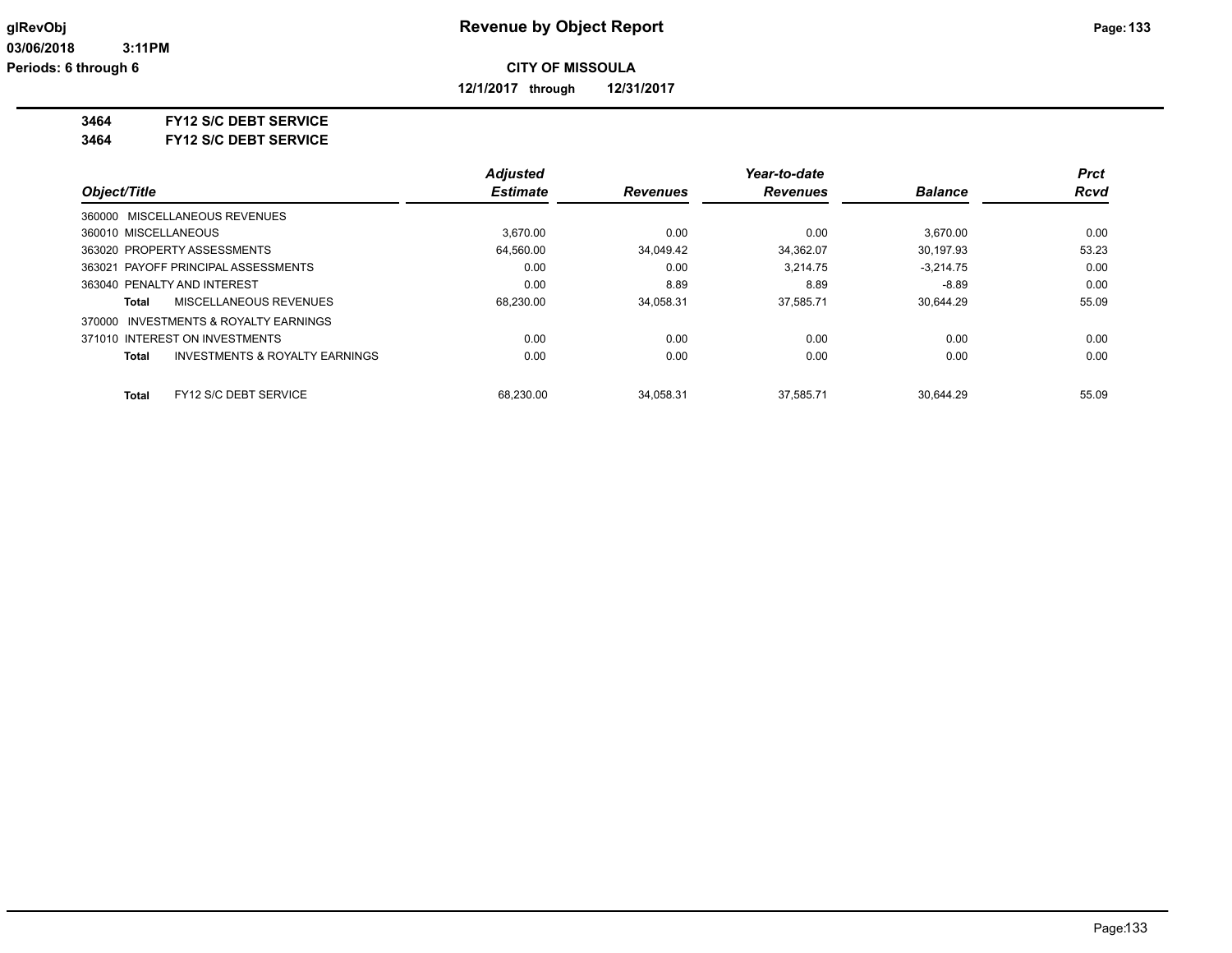**12/1/2017 through 12/31/2017**

# **3464 FY12 S/C DEBT SERVICE**

|                                                           | <b>Adjusted</b> |                 | Year-to-date    |                | <b>Prct</b> |
|-----------------------------------------------------------|-----------------|-----------------|-----------------|----------------|-------------|
| Object/Title                                              | <b>Estimate</b> | <b>Revenues</b> | <b>Revenues</b> | <b>Balance</b> | Rcvd        |
| 360000 MISCELLANEOUS REVENUES                             |                 |                 |                 |                |             |
| 360010 MISCELLANEOUS                                      | 3.670.00        | 0.00            | 0.00            | 3.670.00       | 0.00        |
| 363020 PROPERTY ASSESSMENTS                               | 64,560.00       | 34,049.42       | 34,362.07       | 30.197.93      | 53.23       |
| 363021 PAYOFF PRINCIPAL ASSESSMENTS                       | 0.00            | 0.00            | 3.214.75        | $-3.214.75$    | 0.00        |
| 363040 PENALTY AND INTEREST                               | 0.00            | 8.89            | 8.89            | $-8.89$        | 0.00        |
| MISCELLANEOUS REVENUES<br>Total                           | 68,230.00       | 34,058.31       | 37,585.71       | 30.644.29      | 55.09       |
| 370000 INVESTMENTS & ROYALTY EARNINGS                     |                 |                 |                 |                |             |
| 371010 INTEREST ON INVESTMENTS                            | 0.00            | 0.00            | 0.00            | 0.00           | 0.00        |
| <b>INVESTMENTS &amp; ROYALTY EARNINGS</b><br><b>Total</b> | 0.00            | 0.00            | 0.00            | 0.00           | 0.00        |
|                                                           |                 |                 |                 |                |             |
| FY12 S/C DEBT SERVICE<br><b>Total</b>                     | 68.230.00       | 34.058.31       | 37.585.71       | 30.644.29      | 55.09       |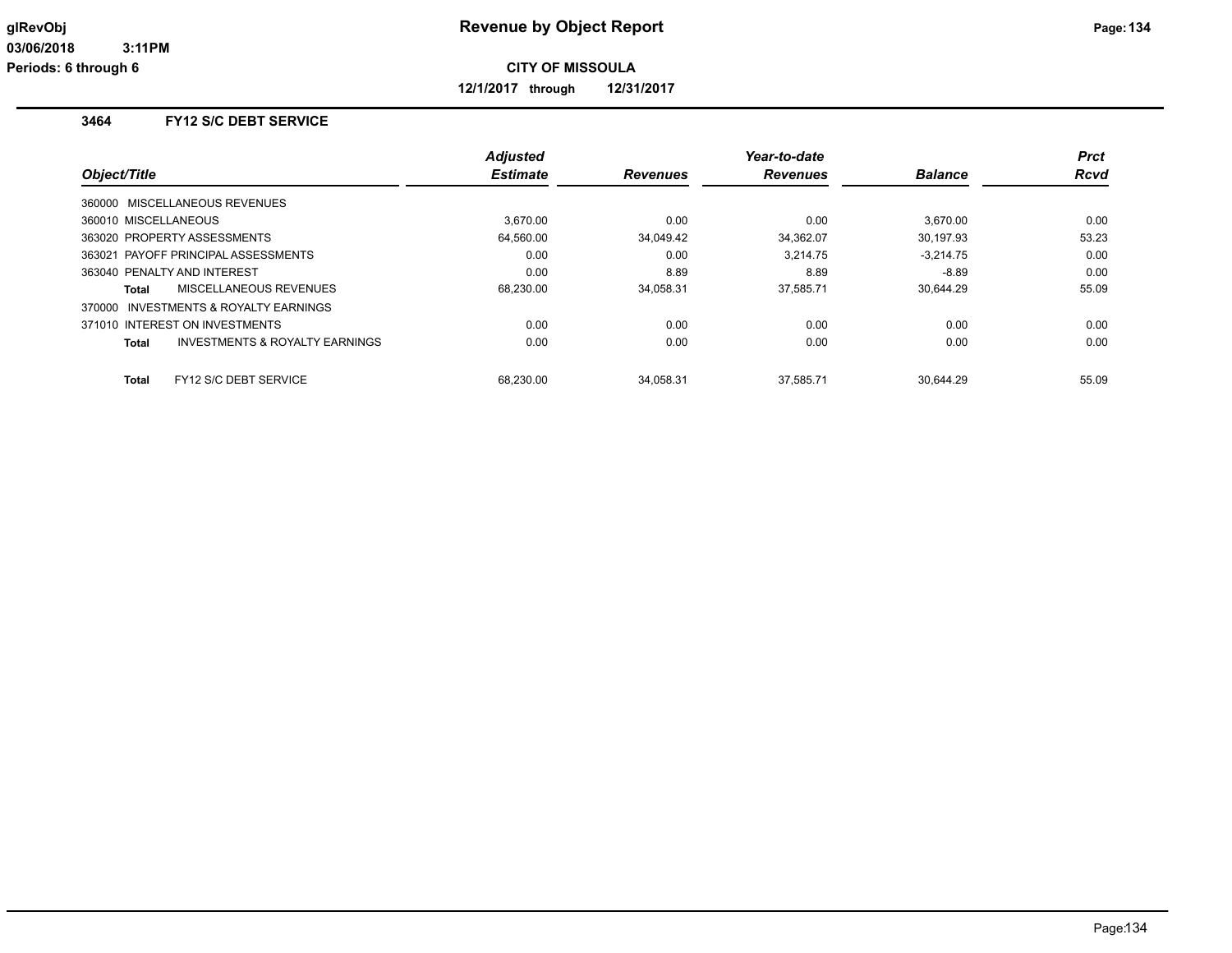**12/1/2017 through 12/31/2017**

### **3465 FY13 SIDEWALK/CURB DEBT SERVICE**

#### **3465 FY13 SIDEWALK/CURB DEBT SERVICE**

|                                                    | <b>Adjusted</b> |                 | Year-to-date    |                | <b>Prct</b> |
|----------------------------------------------------|-----------------|-----------------|-----------------|----------------|-------------|
| Object/Title                                       | <b>Estimate</b> | <b>Revenues</b> | <b>Revenues</b> | <b>Balance</b> | <b>Rcvd</b> |
| 360000 MISCELLANEOUS REVENUES                      |                 |                 |                 |                |             |
| 360010 MISCELLANEOUS                               | 855.00          | 0.00            | 0.00            | 855.00         | 0.00        |
| 363020 PROPERTY ASSESSMENTS                        | 38,113.00       | 19,016.24       | 19,659.61       | 18,453.39      | 51.58       |
| 363021 PAYOFF PRINCIPAL ASSESSMENTS                | 0.00            | 0.00            | 0.00            | 0.00           | 0.00        |
| 363040 PENALTY AND INTEREST                        | 0.00            | 0.00            | 0.00            | 0.00           | 0.00        |
| MISCELLANEOUS REVENUES<br>Total                    | 38,968.00       | 19,016.24       | 19,659.61       | 19,308.39      | 50.45       |
| INVESTMENTS & ROYALTY EARNINGS<br>370000           |                 |                 |                 |                |             |
| 371010 INTEREST ON INVESTMENTS                     | 0.00            | 0.00            | 0.00            | 0.00           | 0.00        |
| <b>INVESTMENTS &amp; ROYALTY EARNINGS</b><br>Total | 0.00            | 0.00            | 0.00            | 0.00           | 0.00        |
| 380000 OTHER FINANCING SOURCES                     |                 |                 |                 |                |             |
| 381030 SID BONDS PROCEEDS                          | 0.00            | 0.00            | 0.00            | 0.00           | 0.00        |
| OTHER FINANCING SOURCES<br>Total                   | 0.00            | 0.00            | 0.00            | 0.00           | 0.00        |
| <b>FY13 SIDEWALK/CURB DEBT SERVICE</b><br>Total    | 38,968.00       | 19.016.24       | 19,659.61       | 19,308.39      | 50.45       |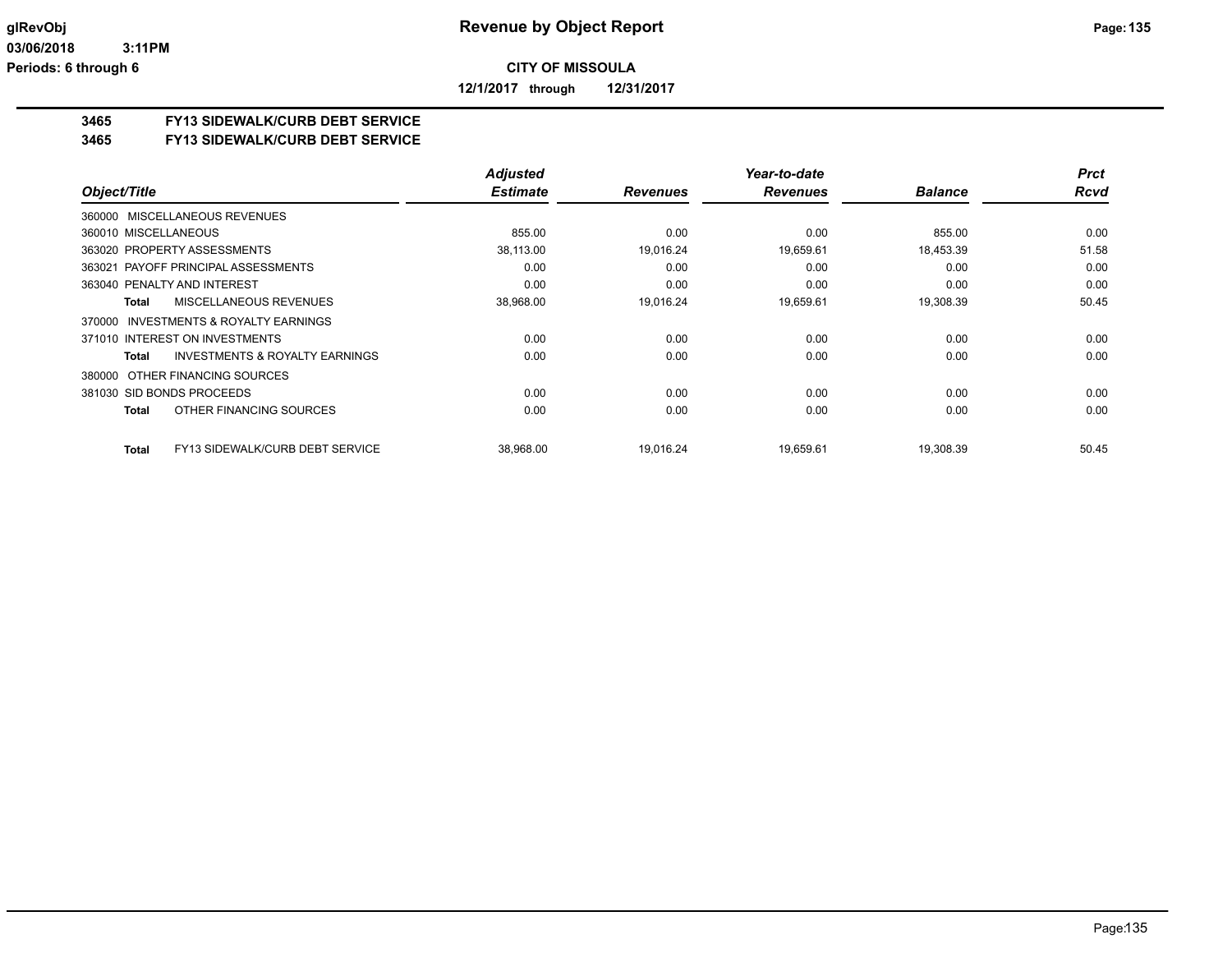**12/1/2017 through 12/31/2017**

# **3465 FY13 SIDEWALK/CURB DEBT SERVICE**

| Object/Title                                              | <b>Adjusted</b><br><b>Estimate</b> | <b>Revenues</b> | Year-to-date<br><b>Revenues</b> | <b>Balance</b> | <b>Prct</b><br>Rcvd |
|-----------------------------------------------------------|------------------------------------|-----------------|---------------------------------|----------------|---------------------|
| 360000 MISCELLANEOUS REVENUES                             |                                    |                 |                                 |                |                     |
| 360010 MISCELLANEOUS                                      | 855.00                             | 0.00            | 0.00                            | 855.00         | 0.00                |
| 363020 PROPERTY ASSESSMENTS                               | 38,113.00                          | 19,016.24       | 19,659.61                       | 18,453.39      | 51.58               |
| 363021 PAYOFF PRINCIPAL ASSESSMENTS                       | 0.00                               | 0.00            | 0.00                            | 0.00           | 0.00                |
| 363040 PENALTY AND INTEREST                               | 0.00                               | 0.00            | 0.00                            | 0.00           | 0.00                |
| MISCELLANEOUS REVENUES<br><b>Total</b>                    | 38,968.00                          | 19.016.24       | 19,659.61                       | 19,308.39      | 50.45               |
| 370000 INVESTMENTS & ROYALTY EARNINGS                     |                                    |                 |                                 |                |                     |
| 371010 INTEREST ON INVESTMENTS                            | 0.00                               | 0.00            | 0.00                            | 0.00           | 0.00                |
| <b>INVESTMENTS &amp; ROYALTY EARNINGS</b><br><b>Total</b> | 0.00                               | 0.00            | 0.00                            | 0.00           | 0.00                |
| 380000 OTHER FINANCING SOURCES                            |                                    |                 |                                 |                |                     |
| 381030 SID BONDS PROCEEDS                                 | 0.00                               | 0.00            | 0.00                            | 0.00           | 0.00                |
| OTHER FINANCING SOURCES<br><b>Total</b>                   | 0.00                               | 0.00            | 0.00                            | 0.00           | 0.00                |
|                                                           |                                    |                 |                                 |                |                     |
| FY13 SIDEWALK/CURB DEBT SERVICE<br><b>Total</b>           | 38,968.00                          | 19.016.24       | 19,659.61                       | 19,308.39      | 50.45               |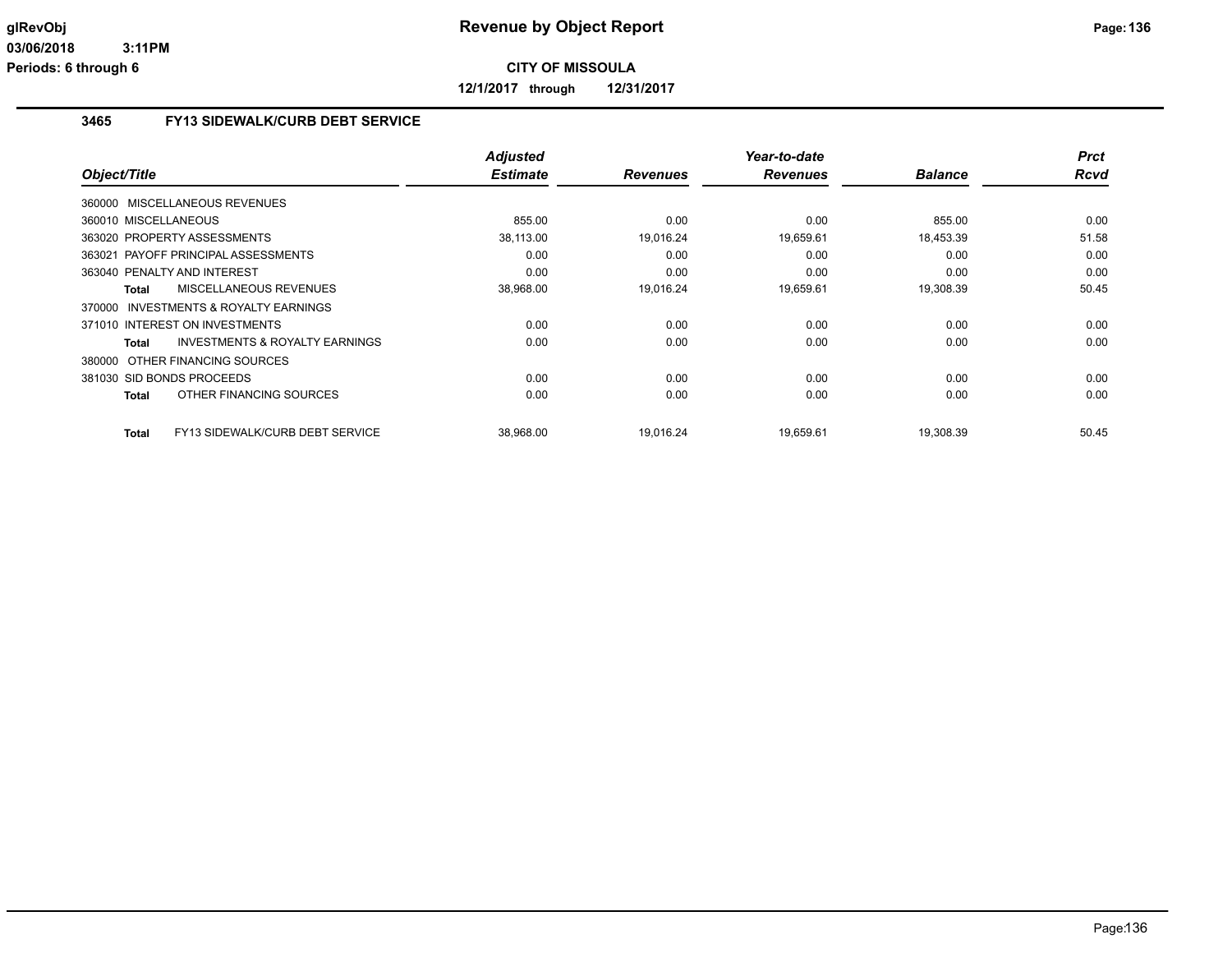**12/1/2017 through 12/31/2017**

### **3466 FY15 SIDEWALK/CURB DEBT SERVICE**

#### **3466 FY15 SIDEWALK/CURB DEBT SERVICE**

|                                                     | <b>Adjusted</b> |                 | Year-to-date    |                | <b>Prct</b> |
|-----------------------------------------------------|-----------------|-----------------|-----------------|----------------|-------------|
| Object/Title                                        | <b>Estimate</b> | <b>Revenues</b> | <b>Revenues</b> | <b>Balance</b> | <b>Rcvd</b> |
| 360000 MISCELLANEOUS REVENUES                       |                 |                 |                 |                |             |
| 360010 MISCELLANEOUS                                | 0.00            | 0.00            | 0.00            | 0.00           | 0.00        |
| 363020 PROPERTY ASSESSMENTS                         | 88,796.00       | 27.772.76       | 28,089.17       | 60,706.83      | 31.63       |
| 363021 PAYOFF PRINCIPAL ASSESSMENTS                 | 0.00            | 0.00            | 0.00            | 0.00           | 0.00        |
| 363040 PENALTY AND INTEREST                         | 0.00            | 3.45            | 3.45            | $-3.45$        | 0.00        |
| MISCELLANEOUS REVENUES<br>Total                     | 88,796.00       | 27.776.21       | 28,092.62       | 60,703.38      | 31.64       |
| <b>INVESTMENTS &amp; ROYALTY EARNINGS</b><br>370000 |                 |                 |                 |                |             |
| 371010 INTEREST ON INVESTMENTS                      | 0.00            | 0.00            | 0.00            | 0.00           | 0.00        |
| <b>INVESTMENTS &amp; ROYALTY EARNINGS</b><br>Total  | 0.00            | 0.00            | 0.00            | 0.00           | 0.00        |
| 380000 OTHER FINANCING SOURCES                      |                 |                 |                 |                |             |
| 381030 SID BONDS PROCEEDS                           | 0.00            | 0.00            | 0.00            | 0.00           | 0.00        |
| 383042 TRANSFERS FROM OTHER FUNDS                   | 0.00            | 0.00            | 0.00            | 0.00           | 0.00        |
| OTHER FINANCING SOURCES<br>Total                    | 0.00            | 0.00            | 0.00            | 0.00           | 0.00        |
| <b>FY15 SIDEWALK/CURB DEBT SERVICE</b><br>Total     | 88,796.00       | 27.776.21       | 28,092.62       | 60,703.38      | 31.64       |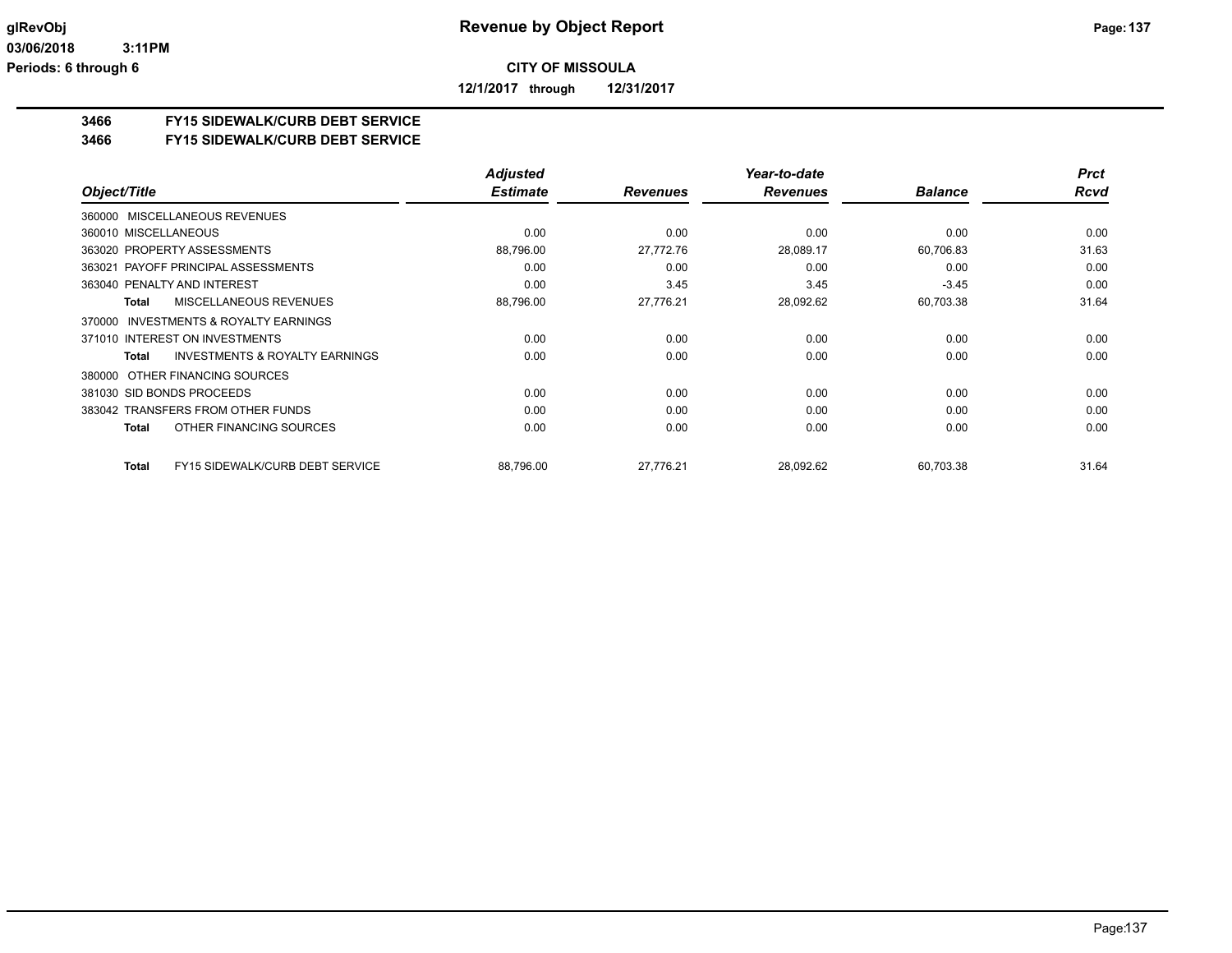**12/1/2017 through 12/31/2017**

# **3466 FY15 SIDEWALK/CURB DEBT SERVICE**

|                                                    | <b>Adjusted</b> |                 | Year-to-date    |                | <b>Prct</b> |
|----------------------------------------------------|-----------------|-----------------|-----------------|----------------|-------------|
| Object/Title                                       | <b>Estimate</b> | <b>Revenues</b> | <b>Revenues</b> | <b>Balance</b> | <b>Rcvd</b> |
| 360000 MISCELLANEOUS REVENUES                      |                 |                 |                 |                |             |
| 360010 MISCELLANEOUS                               | 0.00            | 0.00            | 0.00            | 0.00           | 0.00        |
| 363020 PROPERTY ASSESSMENTS                        | 88,796.00       | 27,772.76       | 28,089.17       | 60,706.83      | 31.63       |
| 363021 PAYOFF PRINCIPAL ASSESSMENTS                | 0.00            | 0.00            | 0.00            | 0.00           | 0.00        |
| 363040 PENALTY AND INTEREST                        | 0.00            | 3.45            | 3.45            | $-3.45$        | 0.00        |
| <b>MISCELLANEOUS REVENUES</b><br><b>Total</b>      | 88,796.00       | 27,776.21       | 28,092.62       | 60,703.38      | 31.64       |
| 370000 INVESTMENTS & ROYALTY EARNINGS              |                 |                 |                 |                |             |
| 371010 INTEREST ON INVESTMENTS                     | 0.00            | 0.00            | 0.00            | 0.00           | 0.00        |
| <b>INVESTMENTS &amp; ROYALTY EARNINGS</b><br>Total | 0.00            | 0.00            | 0.00            | 0.00           | 0.00        |
| 380000 OTHER FINANCING SOURCES                     |                 |                 |                 |                |             |
| 381030 SID BONDS PROCEEDS                          | 0.00            | 0.00            | 0.00            | 0.00           | 0.00        |
| 383042 TRANSFERS FROM OTHER FUNDS                  | 0.00            | 0.00            | 0.00            | 0.00           | 0.00        |
| OTHER FINANCING SOURCES<br><b>Total</b>            | 0.00            | 0.00            | 0.00            | 0.00           | 0.00        |
| FY15 SIDEWALK/CURB DEBT SERVICE<br><b>Total</b>    | 88,796.00       | 27,776.21       | 28,092.62       | 60,703.38      | 31.64       |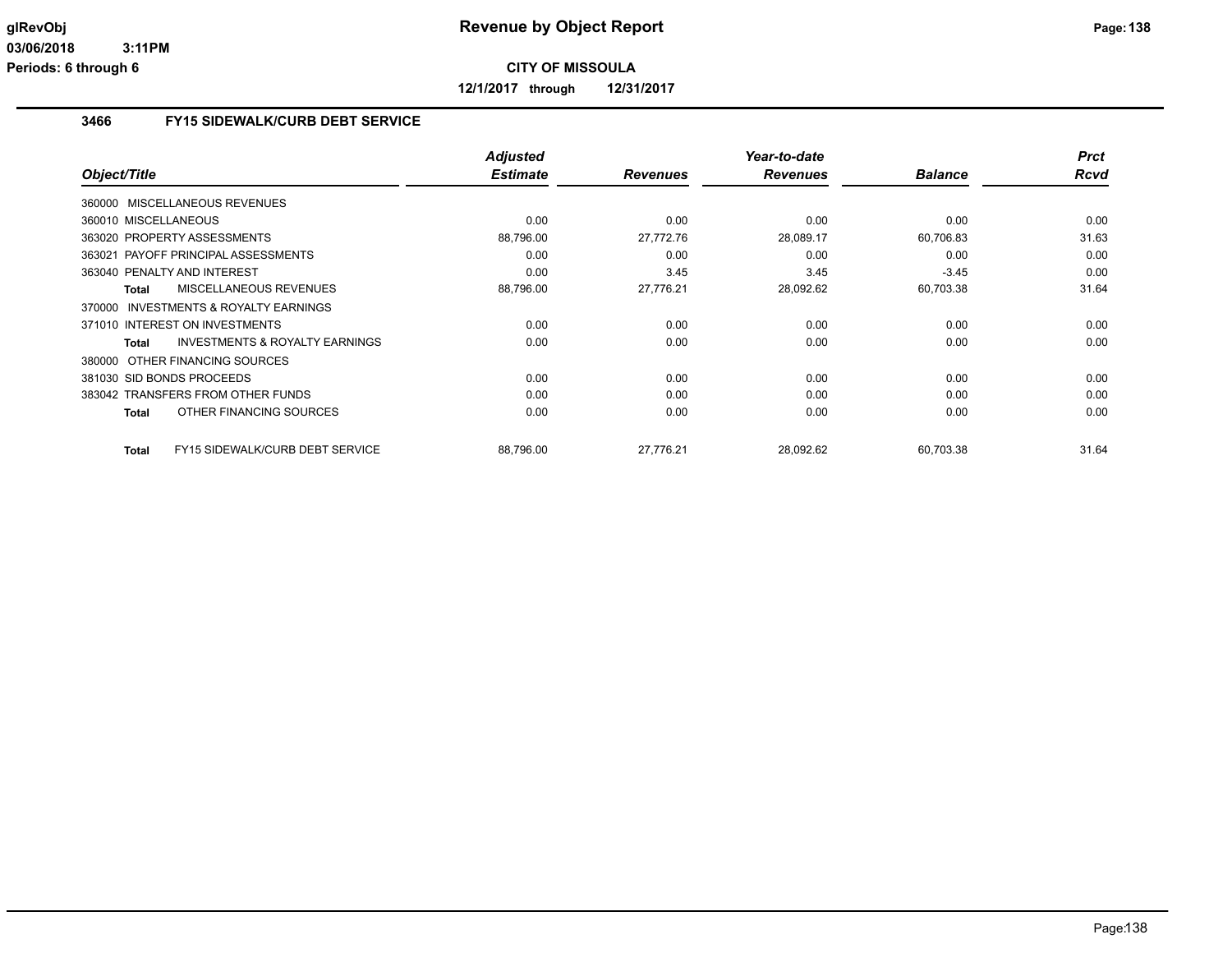**12/1/2017 through 12/31/2017**

### **3467 FY16 SIDEWALK/CURB DEBT SERVICE**

#### **3467 FY16 SIDEWALK/CURB DEBT SERVICE**

|                                                    | <b>Adjusted</b> |                 | Year-to-date    |                | <b>Prct</b> |
|----------------------------------------------------|-----------------|-----------------|-----------------|----------------|-------------|
| Object/Title                                       | <b>Estimate</b> | <b>Revenues</b> | <b>Revenues</b> | <b>Balance</b> | <b>Rcvd</b> |
| 360000 MISCELLANEOUS REVENUES                      |                 |                 |                 |                |             |
| 360010 MISCELLANEOUS                               | 909.00          | 0.00            | 0.00            | 909.00         | 0.00        |
| 363020 PROPERTY ASSESSMENTS                        | 32,970.00       | 15,792.29       | 16,184.96       | 16,785.04      | 49.09       |
| 363021 PAYOFF PRINCIPAL ASSESSMENTS                | 0.00            | 0.00            | 0.00            | 0.00           | 0.00        |
| 363040 PENALTY AND INTEREST                        | 0.00            | 0.84            | 1.42            | $-1.42$        | 0.00        |
| MISCELLANEOUS REVENUES<br><b>Total</b>             | 33,879.00       | 15,793.13       | 16,186.38       | 17,692.62      | 47.78       |
| INVESTMENTS & ROYALTY EARNINGS<br>370000           |                 |                 |                 |                |             |
| 371010 INTEREST ON INVESTMENTS                     | 0.00            | 0.00            | 0.00            | 0.00           | 0.00        |
| <b>INVESTMENTS &amp; ROYALTY EARNINGS</b><br>Total | 0.00            | 0.00            | 0.00            | 0.00           | 0.00        |
| 380000 OTHER FINANCING SOURCES                     |                 |                 |                 |                |             |
| 381030 SID BONDS PROCEEDS                          | 0.00            | 0.00            | 0.00            | 0.00           | 0.00        |
| 383042 TRANSFERS FROM OTHER FUNDS                  | 0.00            | 0.00            | 0.00            | 0.00           | 0.00        |
| OTHER FINANCING SOURCES<br>Total                   | 0.00            | 0.00            | 0.00            | 0.00           | 0.00        |
| FY16 SIDEWALK/CURB DEBT SERVICE<br><b>Total</b>    | 33,879.00       | 15,793.13       | 16,186.38       | 17,692.62      | 47.78       |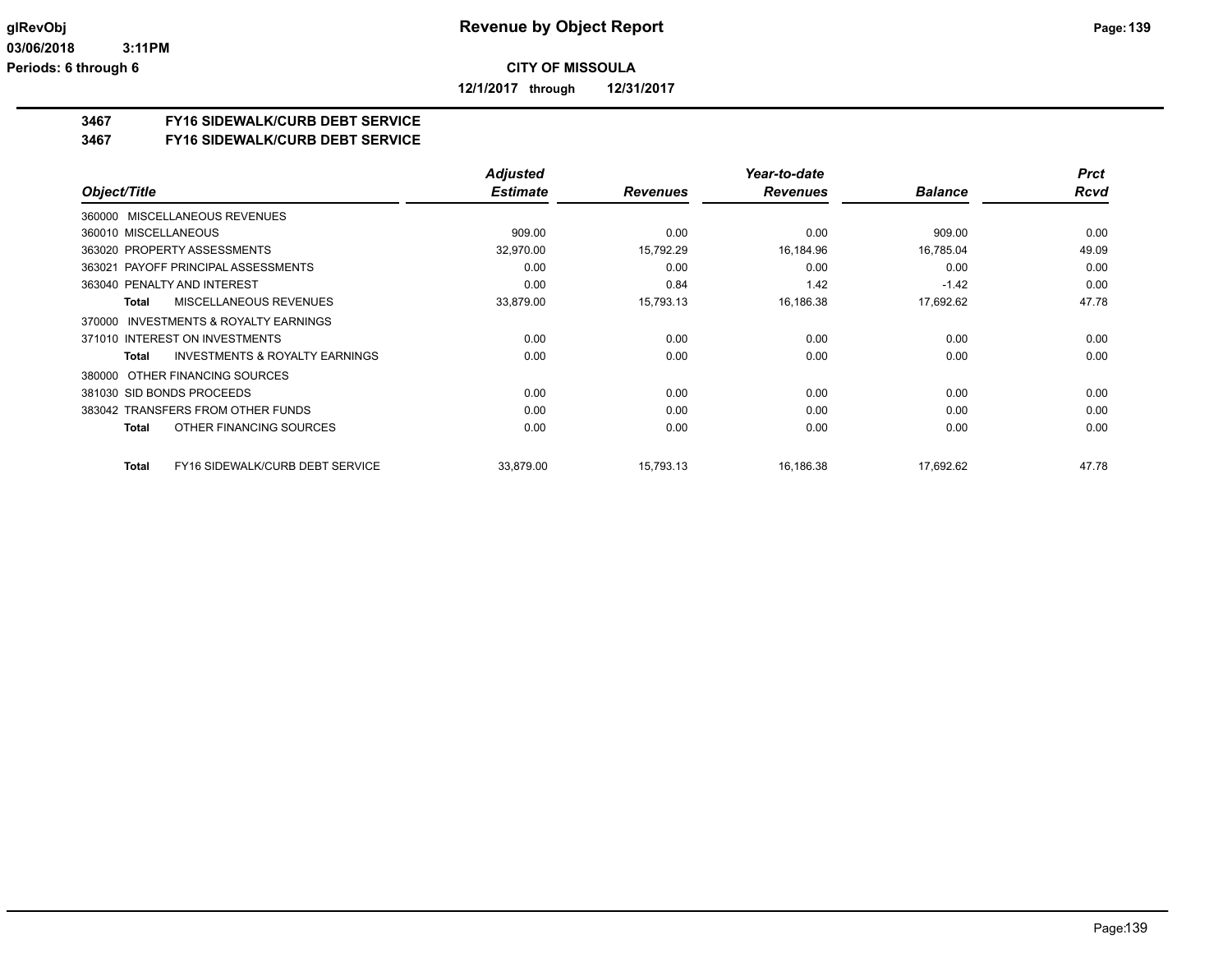**12/1/2017 through 12/31/2017**

# **3467 FY16 SIDEWALK/CURB DEBT SERVICE**

|                                                     | <b>Adjusted</b> |                 | Year-to-date    |                | <b>Prct</b> |
|-----------------------------------------------------|-----------------|-----------------|-----------------|----------------|-------------|
| Object/Title                                        | <b>Estimate</b> | <b>Revenues</b> | <b>Revenues</b> | <b>Balance</b> | <b>Rcvd</b> |
| 360000 MISCELLANEOUS REVENUES                       |                 |                 |                 |                |             |
| 360010 MISCELLANEOUS                                | 909.00          | 0.00            | 0.00            | 909.00         | 0.00        |
| 363020 PROPERTY ASSESSMENTS                         | 32,970.00       | 15,792.29       | 16,184.96       | 16,785.04      | 49.09       |
| 363021 PAYOFF PRINCIPAL ASSESSMENTS                 | 0.00            | 0.00            | 0.00            | 0.00           | 0.00        |
| 363040 PENALTY AND INTEREST                         | 0.00            | 0.84            | 1.42            | $-1.42$        | 0.00        |
| <b>MISCELLANEOUS REVENUES</b><br><b>Total</b>       | 33,879.00       | 15,793.13       | 16,186.38       | 17,692.62      | 47.78       |
| <b>INVESTMENTS &amp; ROYALTY EARNINGS</b><br>370000 |                 |                 |                 |                |             |
| 371010 INTEREST ON INVESTMENTS                      | 0.00            | 0.00            | 0.00            | 0.00           | 0.00        |
| <b>INVESTMENTS &amp; ROYALTY EARNINGS</b><br>Total  | 0.00            | 0.00            | 0.00            | 0.00           | 0.00        |
| 380000 OTHER FINANCING SOURCES                      |                 |                 |                 |                |             |
| 381030 SID BONDS PROCEEDS                           | 0.00            | 0.00            | 0.00            | 0.00           | 0.00        |
| 383042 TRANSFERS FROM OTHER FUNDS                   | 0.00            | 0.00            | 0.00            | 0.00           | 0.00        |
| OTHER FINANCING SOURCES<br><b>Total</b>             | 0.00            | 0.00            | 0.00            | 0.00           | 0.00        |
| FY16 SIDEWALK/CURB DEBT SERVICE<br><b>Total</b>     | 33.879.00       | 15,793.13       | 16,186.38       | 17.692.62      | 47.78       |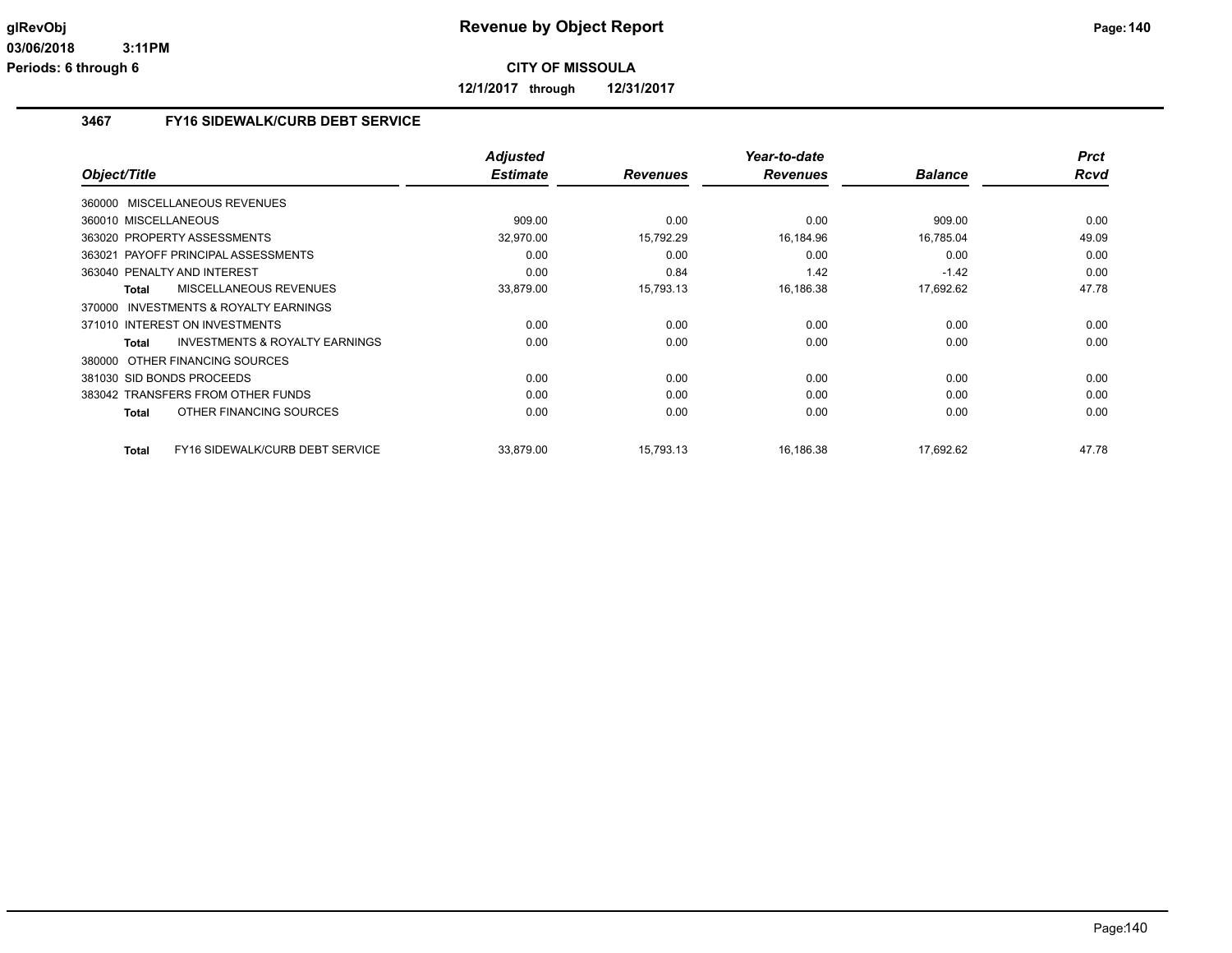**12/1/2017 through 12/31/2017**

### **3468 FY17 SIDEWALK/CURB DEBT SERVICE**

#### **3468 FY17 SIDEWALK/CURB DEBT SERVICE**

|                                                           | <b>Adjusted</b> |                 | Year-to-date    |                | <b>Prct</b> |
|-----------------------------------------------------------|-----------------|-----------------|-----------------|----------------|-------------|
| Object/Title                                              | <b>Estimate</b> | <b>Revenues</b> | <b>Revenues</b> | <b>Balance</b> | <b>Rcvd</b> |
| 360000 MISCELLANEOUS REVENUES                             |                 |                 |                 |                |             |
| 363020 PROPERTY ASSESSMENTS                               | 0.00            | 16,832.54       | 16,832.54       | $-16,832.54$   | 0.00        |
| 363021 PAYOFF PRINCIPAL ASSESSMENTS                       | 0.00            | 0.00            | 0.00            | 0.00           | 0.00        |
| 363040 PENALTY AND INTEREST                               | 0.00            | 3.76            | 3.76            | $-3.76$        | 0.00        |
| MISCELLANEOUS REVENUES<br>Total                           | 0.00            | 16,836.30       | 16,836.30       | $-16,836.30$   | 0.00        |
| <b>INVESTMENTS &amp; ROYALTY EARNINGS</b><br>370000       |                 |                 |                 |                |             |
| 371010 INTEREST ON INVESTMENTS                            | 0.00            | 0.00            | 0.00            | 0.00           | 0.00        |
| <b>INVESTMENTS &amp; ROYALTY EARNINGS</b><br><b>Total</b> | 0.00            | 0.00            | 0.00            | 0.00           | 0.00        |
| 380000 OTHER FINANCING SOURCES                            |                 |                 |                 |                |             |
| 381030 SID BONDS PROCEEDS                                 | 0.00            | 0.00            | 364,013.00      | $-364,013.00$  | 0.00        |
| 383042 TRANSFERS FROM OTHER FUNDS                         | 0.00            | 0.00            | 0.00            | 0.00           | 0.00        |
| OTHER FINANCING SOURCES<br>Total                          | 0.00            | 0.00            | 364,013.00      | $-364,013.00$  | 0.00        |
| <b>FY17 SIDEWALK/CURB DEBT SERVICE</b><br>Total           | 0.00            | 16,836.30       | 380,849.30      | $-380,849.30$  | 0.00        |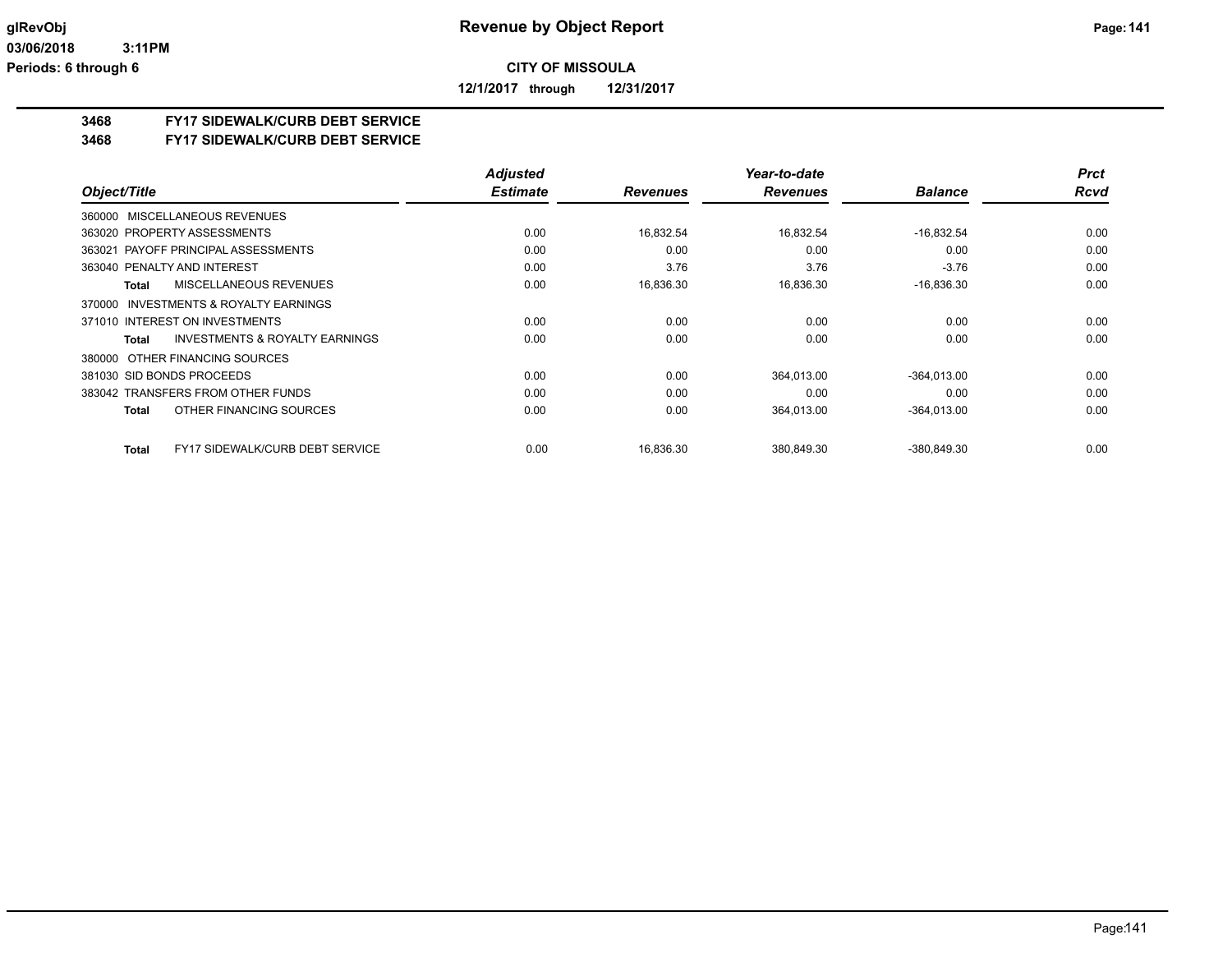**12/1/2017 through 12/31/2017**

# **3468 FY17 SIDEWALK/CURB DEBT SERVICE**

| Object/Title                                       | <b>Adjusted</b><br><b>Estimate</b> | <b>Revenues</b> | Year-to-date<br><b>Revenues</b> | <b>Balance</b> | <b>Prct</b><br>Rcvd |
|----------------------------------------------------|------------------------------------|-----------------|---------------------------------|----------------|---------------------|
| 360000 MISCELLANEOUS REVENUES                      |                                    |                 |                                 |                |                     |
|                                                    |                                    |                 |                                 |                |                     |
| 363020 PROPERTY ASSESSMENTS                        | 0.00                               | 16,832.54       | 16,832.54                       | $-16,832.54$   | 0.00                |
| 363021 PAYOFF PRINCIPAL ASSESSMENTS                | 0.00                               | 0.00            | 0.00                            | 0.00           | 0.00                |
| 363040 PENALTY AND INTEREST                        | 0.00                               | 3.76            | 3.76                            | $-3.76$        | 0.00                |
| MISCELLANEOUS REVENUES<br>Total                    | 0.00                               | 16,836.30       | 16,836.30                       | $-16,836.30$   | 0.00                |
| 370000 INVESTMENTS & ROYALTY EARNINGS              |                                    |                 |                                 |                |                     |
| 371010 INTEREST ON INVESTMENTS                     | 0.00                               | 0.00            | 0.00                            | 0.00           | 0.00                |
| <b>INVESTMENTS &amp; ROYALTY EARNINGS</b><br>Total | 0.00                               | 0.00            | 0.00                            | 0.00           | 0.00                |
| 380000 OTHER FINANCING SOURCES                     |                                    |                 |                                 |                |                     |
| 381030 SID BONDS PROCEEDS                          | 0.00                               | 0.00            | 364,013.00                      | $-364,013.00$  | 0.00                |
| 383042 TRANSFERS FROM OTHER FUNDS                  | 0.00                               | 0.00            | 0.00                            | 0.00           | 0.00                |
| OTHER FINANCING SOURCES<br>Total                   | 0.00                               | 0.00            | 364,013.00                      | $-364,013.00$  | 0.00                |
| FY17 SIDEWALK/CURB DEBT SERVICE<br>Total           | 0.00                               | 16,836.30       | 380,849.30                      | -380,849.30    | 0.00                |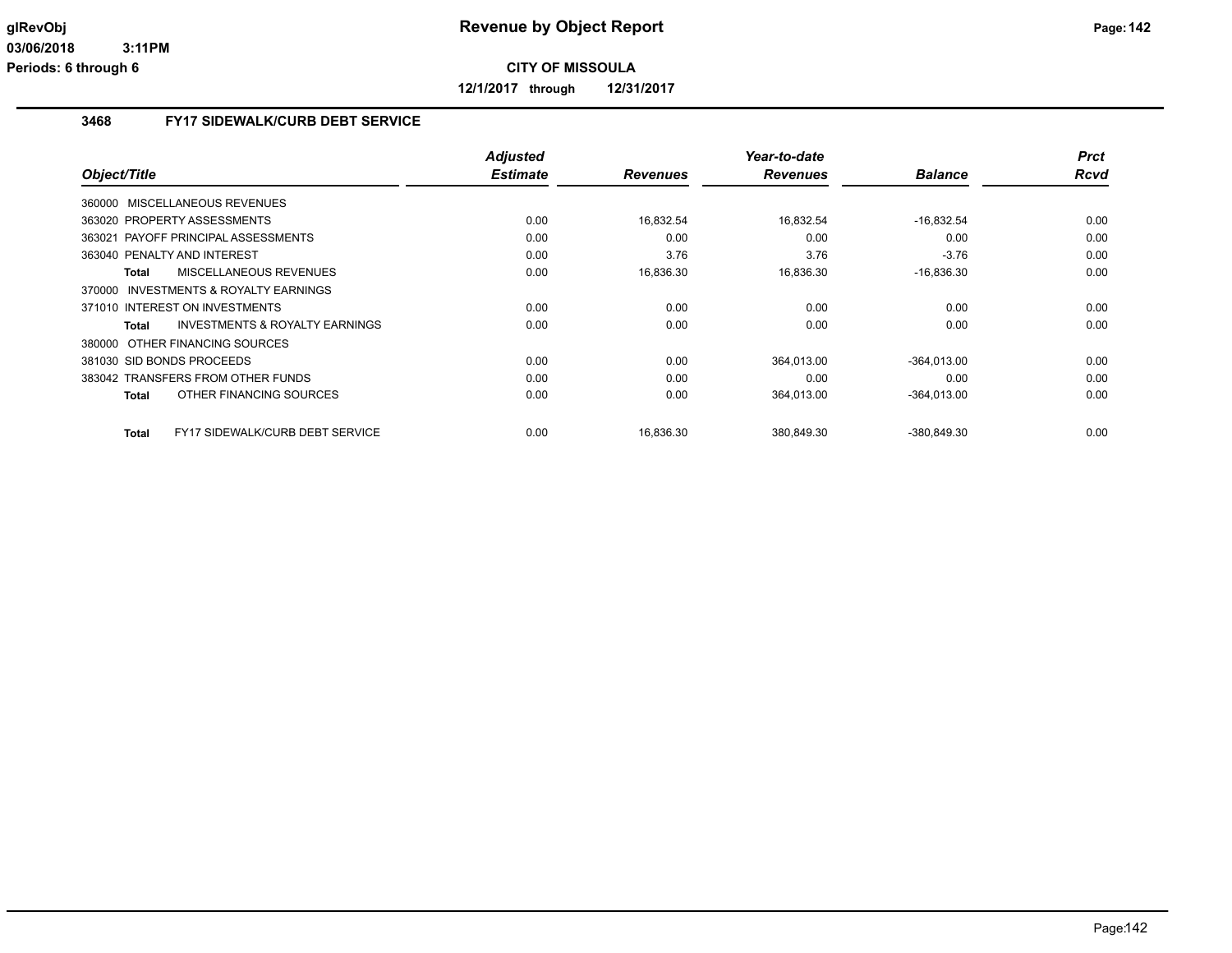**12/1/2017 through 12/31/2017**

### **3510 SID 510 DEBT SERVICE FUND**

**3510 SID 510 DEBT SERVICE FUND**

|              |                                           | <b>Adjusted</b> |                 | <b>Prct</b>     |                |             |
|--------------|-------------------------------------------|-----------------|-----------------|-----------------|----------------|-------------|
| Object/Title |                                           | <b>Estimate</b> | <b>Revenues</b> | <b>Revenues</b> | <b>Balance</b> | <b>Rcvd</b> |
|              | 370000 INVESTMENTS & ROYALTY EARNINGS     |                 |                 |                 |                |             |
|              | 371010 INTEREST ON INVESTMENTS            | 0.00            | 0.00            | 0.00            | 0.00           | 0.00        |
| <b>Total</b> | <b>INVESTMENTS &amp; ROYALTY EARNINGS</b> | 0.00            | 0.00            | 0.00            | 0.00           | 0.00        |
| Total        | SID 510 DEBT SERVICE FUND                 | 0.00            | 0.00            | 0.00            | 0.00           | 0.00        |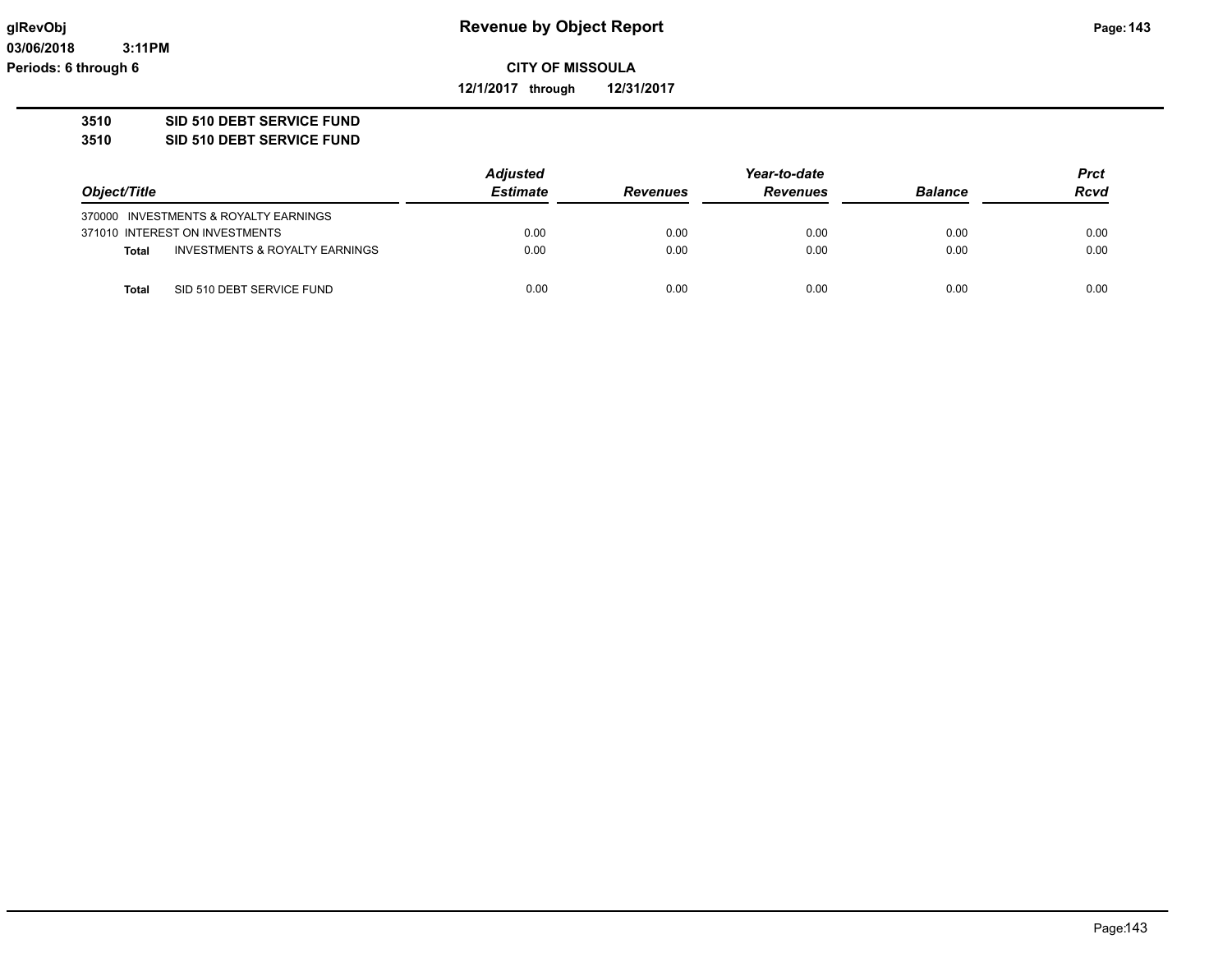**12/1/2017 through 12/31/2017**

#### **3510 SID 510 DEBT SERVICE FUND**

|                                |                                       | <b>Adjusted</b><br><b>Estimate</b> | Year-to-date    |                 |                | Prct |
|--------------------------------|---------------------------------------|------------------------------------|-----------------|-----------------|----------------|------|
| Object/Title                   |                                       |                                    | <b>Revenues</b> | <b>Revenues</b> | <b>Balance</b> | Rcvd |
|                                | 370000 INVESTMENTS & ROYALTY EARNINGS |                                    |                 |                 |                |      |
| 371010 INTEREST ON INVESTMENTS |                                       | 0.00                               | 0.00            | 0.00            | 0.00           | 0.00 |
| <b>Total</b>                   | INVESTMENTS & ROYALTY EARNINGS        | 0.00                               | 0.00            | 0.00            | 0.00           | 0.00 |
| Total                          | SID 510 DEBT SERVICE FUND             | 0.00                               | 0.00            | 0.00            | 0.00           | 0.00 |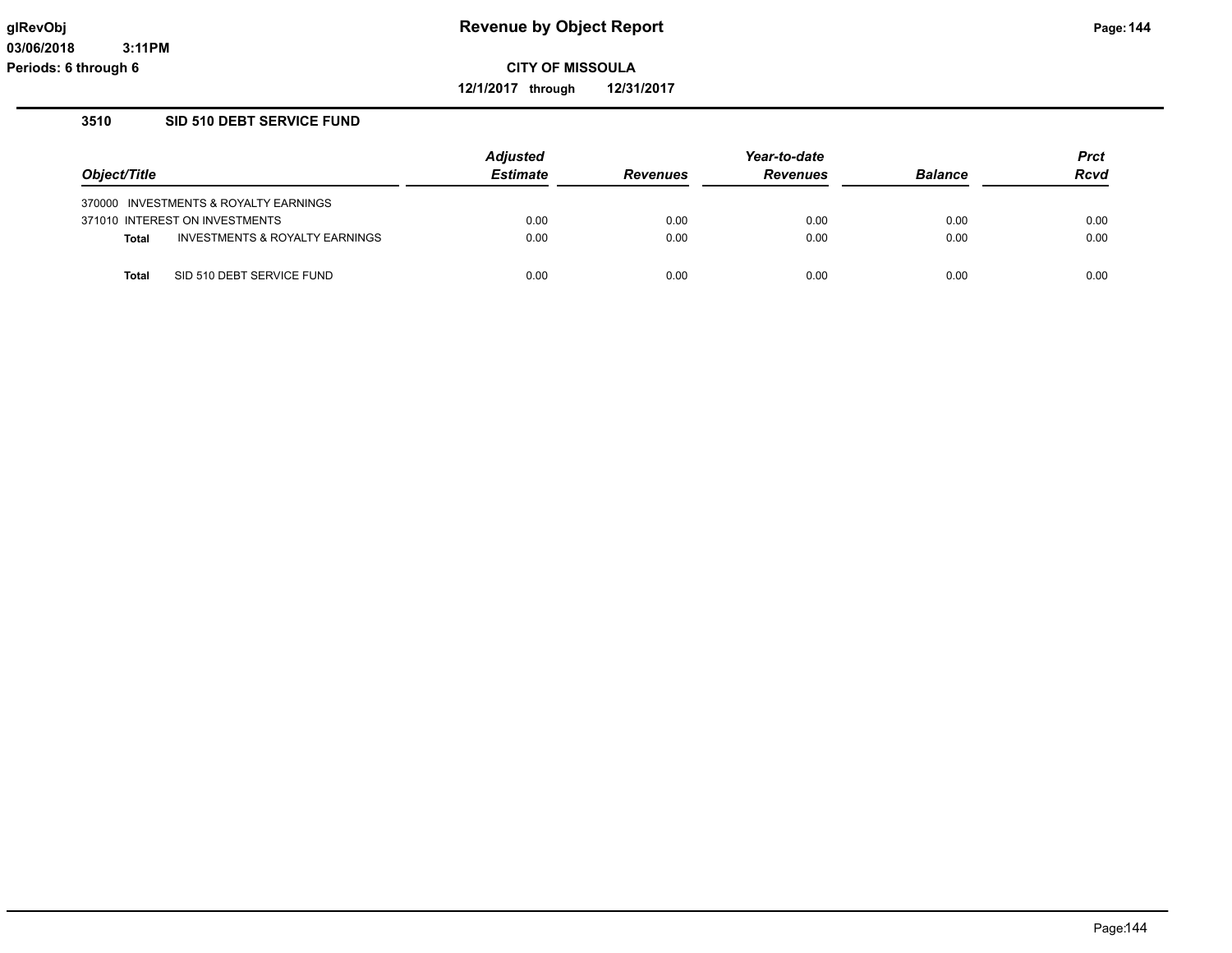**12/1/2017 through 12/31/2017**

### **3512 SID 512 DEBT SERVICE FUND**

### **3512 SID 512 DEBT SERVICE FUND**

|                             |                                       | <b>Adjusted</b> |                 | Year-to-date    |                | <b>Prct</b> |
|-----------------------------|---------------------------------------|-----------------|-----------------|-----------------|----------------|-------------|
| Object/Title                |                                       | <b>Estimate</b> | <b>Revenues</b> | <b>Revenues</b> | <b>Balance</b> | <b>Rcvd</b> |
|                             | 360000 MISCELLANEOUS REVENUES         |                 |                 |                 |                |             |
|                             | 363020 PROPERTY ASSESSMENTS           | 15.614.00       | 39.497.81       | 39.780.55       | $-24.166.55$   | 254.77      |
|                             | 363021 PAYOFF PRINCIPAL ASSESSMENTS   | 0.00            | 0.00            | 0.00            | 0.00           | 0.00        |
| 363040 PENALTY AND INTEREST |                                       | 0.00            | 10.82           | 10.82           | $-10.82$       | 0.00        |
| Total                       | MISCELLANEOUS REVENUES                | 15.614.00       | 39,508.63       | 39.791.37       | $-24.177.37$   | 254.84      |
|                             | 370000 INVESTMENTS & ROYALTY EARNINGS |                 |                 |                 |                |             |
|                             | 371010 INTEREST ON INVESTMENTS        | 0.00            | 0.00            | 0.00            | 0.00           | 0.00        |
| Total                       | INVESTMENTS & ROYALTY EARNINGS        | 0.00            | 0.00            | 0.00            | 0.00           | 0.00        |
| <b>Total</b>                | SID 512 DEBT SERVICE FUND             | 15.614.00       | 39.508.63       | 39.791.37       | $-24.177.37$   | 254.84      |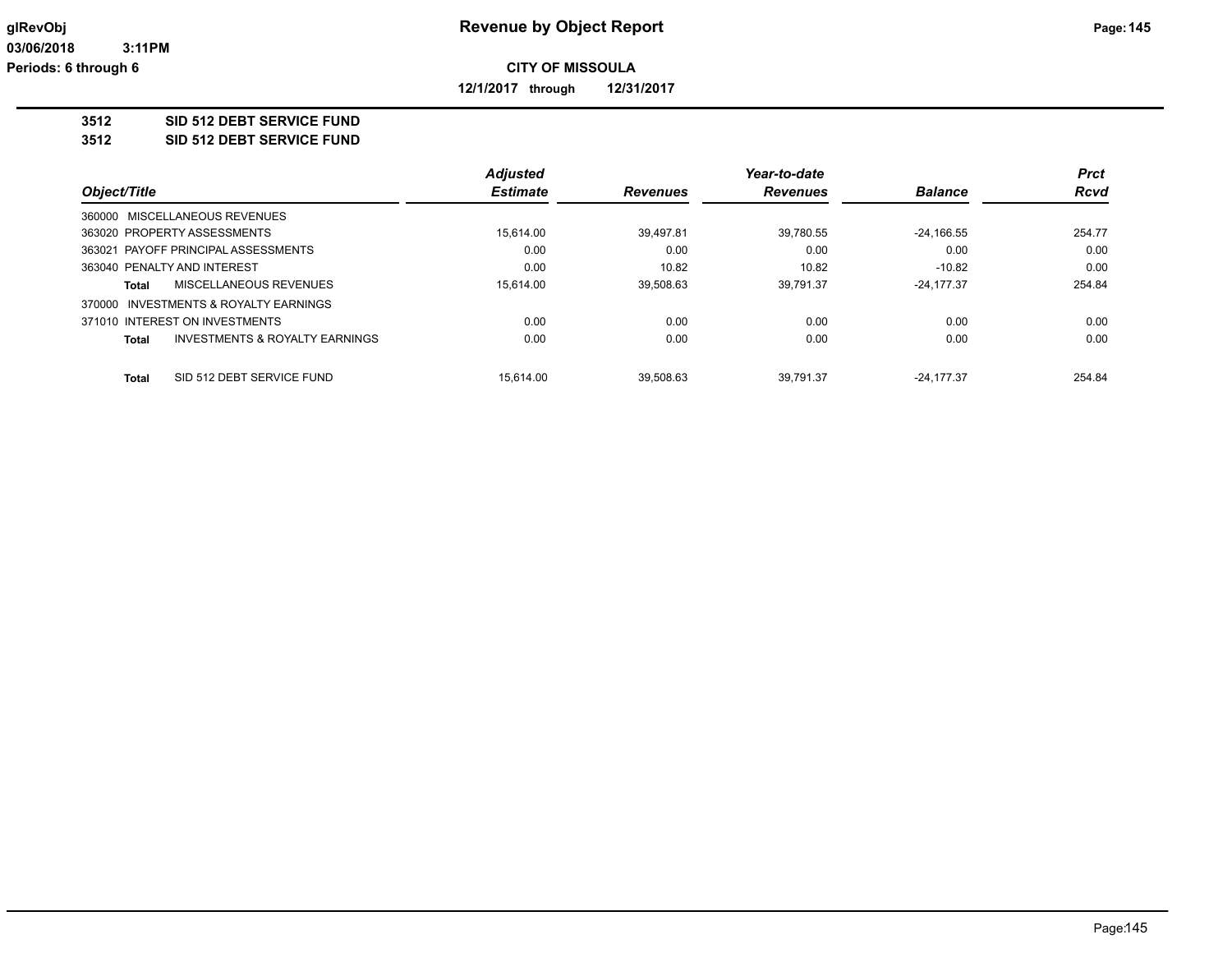**12/1/2017 through 12/31/2017**

# **3512 SID 512 DEBT SERVICE FUND**

|                                           | <b>Adjusted</b> |                 | Year-to-date    |                | <b>Prct</b> |
|-------------------------------------------|-----------------|-----------------|-----------------|----------------|-------------|
| Object/Title                              | <b>Estimate</b> | <b>Revenues</b> | <b>Revenues</b> | <b>Balance</b> | <b>Rcvd</b> |
| 360000 MISCELLANEOUS REVENUES             |                 |                 |                 |                |             |
| 363020 PROPERTY ASSESSMENTS               | 15.614.00       | 39,497.81       | 39,780.55       | $-24,166.55$   | 254.77      |
| 363021 PAYOFF PRINCIPAL ASSESSMENTS       | 0.00            | 0.00            | 0.00            | 0.00           | 0.00        |
| 363040 PENALTY AND INTEREST               | 0.00            | 10.82           | 10.82           | $-10.82$       | 0.00        |
| <b>MISCELLANEOUS REVENUES</b><br>Total    | 15.614.00       | 39.508.63       | 39.791.37       | $-24.177.37$   | 254.84      |
| INVESTMENTS & ROYALTY EARNINGS<br>370000  |                 |                 |                 |                |             |
| 371010 INTEREST ON INVESTMENTS            | 0.00            | 0.00            | 0.00            | 0.00           | 0.00        |
| INVESTMENTS & ROYALTY EARNINGS<br>Total   | 0.00            | 0.00            | 0.00            | 0.00           | 0.00        |
| <b>Total</b><br>SID 512 DEBT SERVICE FUND | 15.614.00       | 39.508.63       | 39.791.37       | $-24.177.37$   | 254.84      |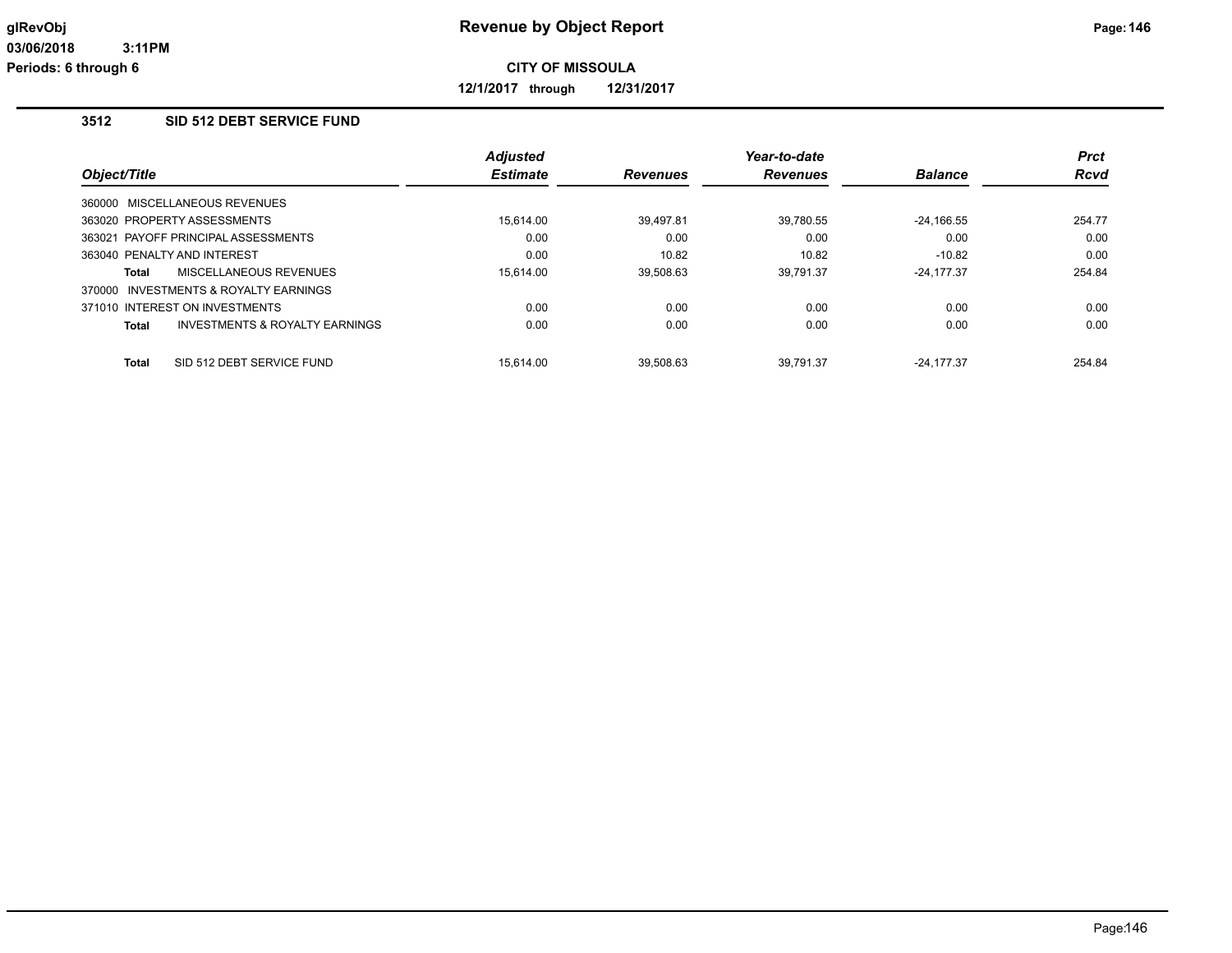**12/1/2017 through 12/31/2017**

## **3520 SID 520 DEBT SERVICE FUND**

**3520 SID 520 DEBT SERVICE FUND**

|                                                    | <b>Adjusted</b> |                 | Year-to-date    |                | <b>Prct</b> |
|----------------------------------------------------|-----------------|-----------------|-----------------|----------------|-------------|
| Object/Title                                       | <b>Estimate</b> | <b>Revenues</b> | <b>Revenues</b> | <b>Balance</b> | <b>Rcvd</b> |
| 360000 MISCELLANEOUS REVENUES                      |                 |                 |                 |                |             |
| 363020 PROPERTY ASSESSMENTS                        | 159,560.00      | 68.410.31       | 70.012.26       | 89,547.74      | 43.88       |
| PAYOFF PRINCIPAL ASSESSMENTS<br>363021             | 0.00            | 160.16          | 648.23          | $-648.23$      | 0.00        |
| 363040 PENALTY AND INTEREST                        | 0.00            | 11.69           | 45.63           | $-45.63$       | 0.00        |
| MISCELLANEOUS REVENUES<br><b>Total</b>             | 159,560.00      | 68,582.16       | 70,706.12       | 88,853.88      | 44.31       |
| 370000 INVESTMENTS & ROYALTY EARNINGS              |                 |                 |                 |                |             |
| 371010 INTEREST ON INVESTMENTS                     | 0.00            | 0.00            | 0.00            | 0.00           | 0.00        |
| <b>INVESTMENTS &amp; ROYALTY EARNINGS</b><br>Total | 0.00            | 0.00            | 0.00            | 0.00           | 0.00        |
| 380000 OTHER FINANCING SOURCES                     |                 |                 |                 |                |             |
| 383000 OPERATING TRANSFERS                         | 0.00            | 0.00            | 0.00            | 0.00           | 0.00        |
| OTHER FINANCING SOURCES<br><b>Total</b>            | 0.00            | 0.00            | 0.00            | 0.00           | 0.00        |
| SID 520 DEBT SERVICE FUND<br><b>Total</b>          | 159,560.00      | 68,582.16       | 70.706.12       | 88,853.88      | 44.31       |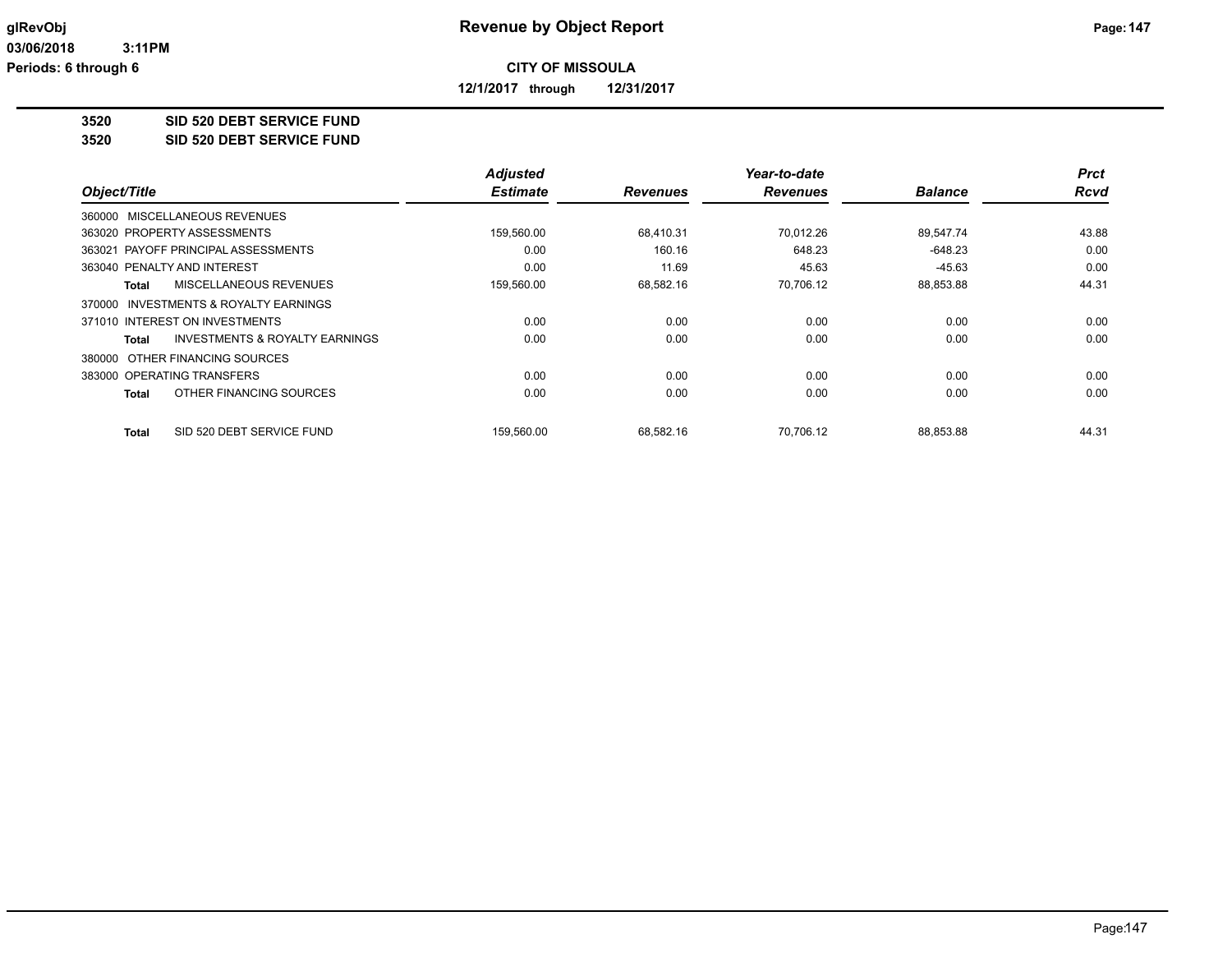**12/1/2017 through 12/31/2017**

## **3520 SID 520 DEBT SERVICE FUND**

|                                                           | <b>Adjusted</b> |                 | Year-to-date    |                | <b>Prct</b> |
|-----------------------------------------------------------|-----------------|-----------------|-----------------|----------------|-------------|
| Object/Title                                              | <b>Estimate</b> | <b>Revenues</b> | <b>Revenues</b> | <b>Balance</b> | Rcvd        |
| 360000 MISCELLANEOUS REVENUES                             |                 |                 |                 |                |             |
| 363020 PROPERTY ASSESSMENTS                               | 159,560.00      | 68,410.31       | 70.012.26       | 89.547.74      | 43.88       |
| 363021 PAYOFF PRINCIPAL ASSESSMENTS                       | 0.00            | 160.16          | 648.23          | $-648.23$      | 0.00        |
| 363040 PENALTY AND INTEREST                               | 0.00            | 11.69           | 45.63           | $-45.63$       | 0.00        |
| MISCELLANEOUS REVENUES<br><b>Total</b>                    | 159,560.00      | 68.582.16       | 70.706.12       | 88,853.88      | 44.31       |
| 370000 INVESTMENTS & ROYALTY EARNINGS                     |                 |                 |                 |                |             |
| 371010 INTEREST ON INVESTMENTS                            | 0.00            | 0.00            | 0.00            | 0.00           | 0.00        |
| <b>INVESTMENTS &amp; ROYALTY EARNINGS</b><br><b>Total</b> | 0.00            | 0.00            | 0.00            | 0.00           | 0.00        |
| 380000 OTHER FINANCING SOURCES                            |                 |                 |                 |                |             |
| 383000 OPERATING TRANSFERS                                | 0.00            | 0.00            | 0.00            | 0.00           | 0.00        |
| OTHER FINANCING SOURCES<br><b>Total</b>                   | 0.00            | 0.00            | 0.00            | 0.00           | 0.00        |
| SID 520 DEBT SERVICE FUND<br><b>Total</b>                 | 159,560.00      | 68,582.16       | 70,706.12       | 88,853.88      | 44.31       |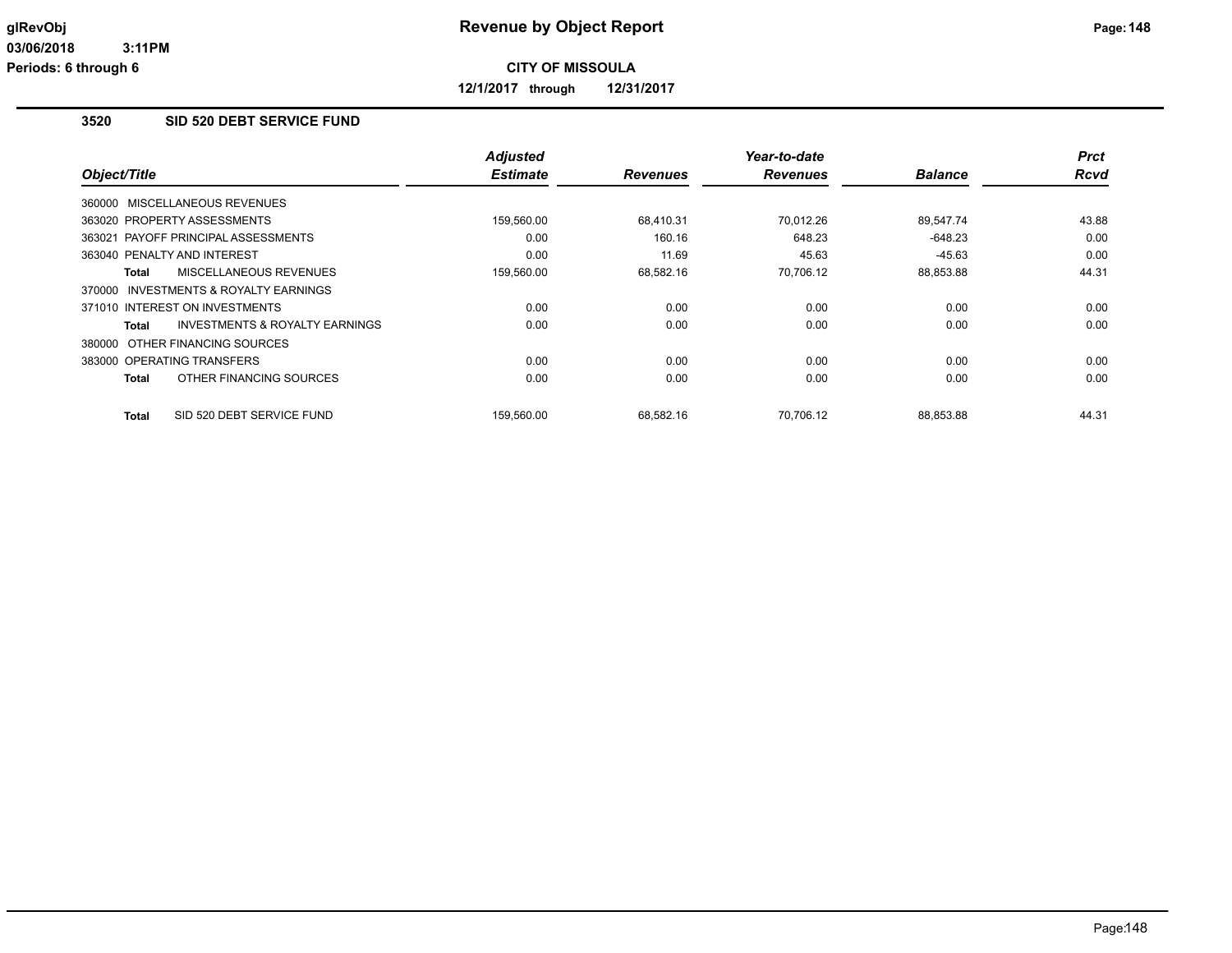**12/1/2017 through 12/31/2017**

**3521 SID 521 DEBT SERVICE FUND**

**3521 SID 521 DEBT SERVICE FUND**

|              |                                           | <b>Adjusted</b> |                 | Year-to-date    |                | <b>Prct</b> |
|--------------|-------------------------------------------|-----------------|-----------------|-----------------|----------------|-------------|
| Object/Title |                                           | <b>Estimate</b> | <b>Revenues</b> | <b>Revenues</b> | <b>Balance</b> | <b>Rcvd</b> |
|              | 360000 MISCELLANEOUS REVENUES             |                 |                 |                 |                |             |
|              | 363020 PROPERTY ASSESSMENTS               | 71.00           | 0.00            | 0.00            | 71.00          | 0.00        |
|              | 363021 PAYOFF PRINCIPAL ASSESSMENTS       | 0.00            | 0.00            | 0.00            | 0.00           | 0.00        |
|              | 363040 PENALTY AND INTEREST               | 0.00            | 0.00            | 0.00            | 0.00           | 0.00        |
| Total        | MISCELLANEOUS REVENUES                    | 71.00           | 0.00            | 0.00            | 71.00          | 0.00        |
|              | 370000 INVESTMENTS & ROYALTY EARNINGS     |                 |                 |                 |                |             |
|              | 371010 INTEREST ON INVESTMENTS            | 0.00            | 0.00            | 0.00            | 0.00           | 0.00        |
| Total        | <b>INVESTMENTS &amp; ROYALTY EARNINGS</b> | 0.00            | 0.00            | 0.00            | 0.00           | 0.00        |
| <b>Total</b> | SID 521 DEBT SERVICE FUND                 | 71.00           | 0.00            | 0.00            | 71.00          | 0.00        |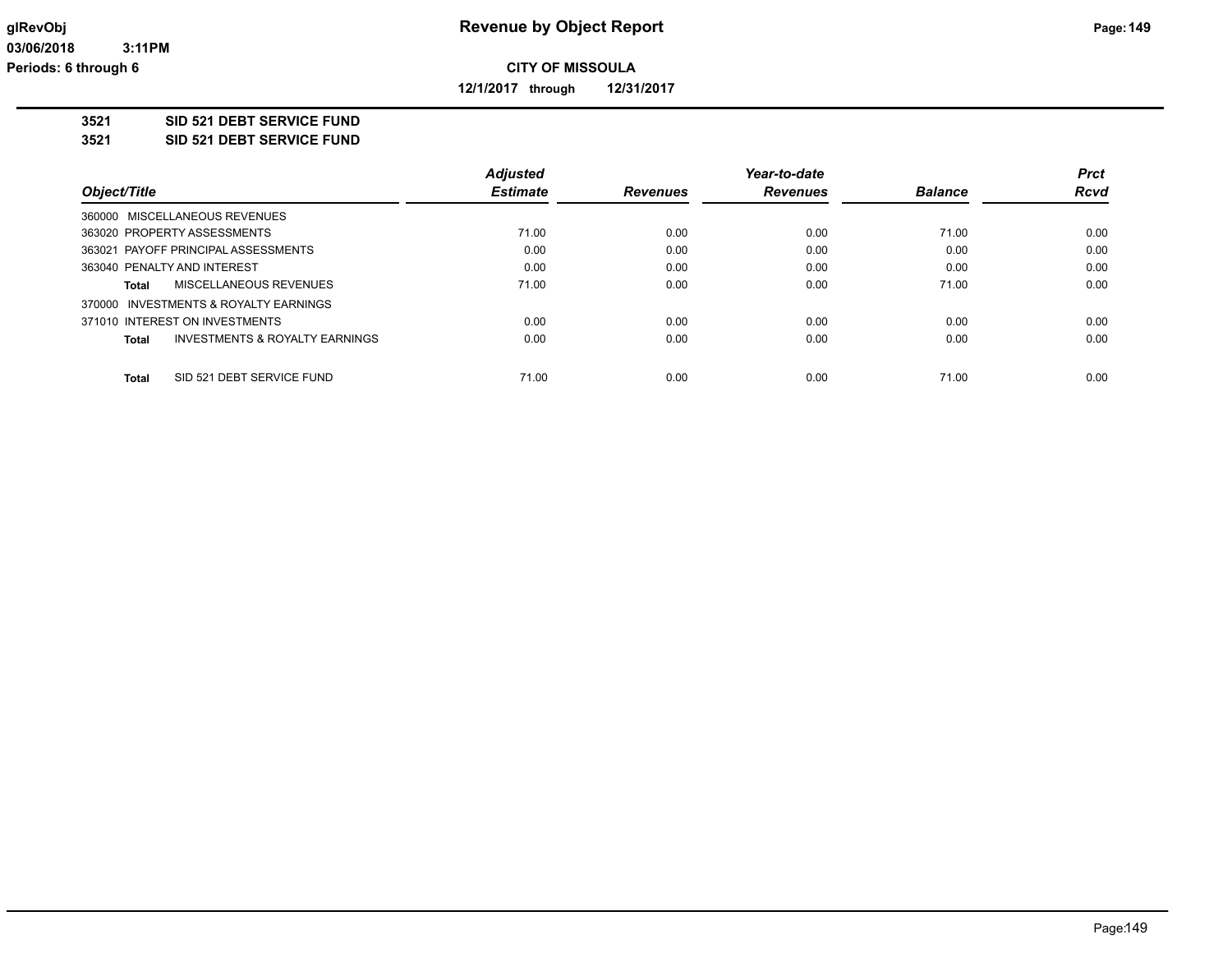**12/1/2017 through 12/31/2017**

# **3521 SID 521 DEBT SERVICE FUND**

|                                                    | <b>Adjusted</b> |                 | Year-to-date    |                | <b>Prct</b> |
|----------------------------------------------------|-----------------|-----------------|-----------------|----------------|-------------|
| Object/Title                                       | <b>Estimate</b> | <b>Revenues</b> | <b>Revenues</b> | <b>Balance</b> | <b>Rcvd</b> |
| 360000 MISCELLANEOUS REVENUES                      |                 |                 |                 |                |             |
| 363020 PROPERTY ASSESSMENTS                        | 71.00           | 0.00            | 0.00            | 71.00          | 0.00        |
| 363021 PAYOFF PRINCIPAL ASSESSMENTS                | 0.00            | 0.00            | 0.00            | 0.00           | 0.00        |
| 363040 PENALTY AND INTEREST                        | 0.00            | 0.00            | 0.00            | 0.00           | 0.00        |
| MISCELLANEOUS REVENUES<br>Total                    | 71.00           | 0.00            | 0.00            | 71.00          | 0.00        |
| 370000 INVESTMENTS & ROYALTY EARNINGS              |                 |                 |                 |                |             |
| 371010 INTEREST ON INVESTMENTS                     | 0.00            | 0.00            | 0.00            | 0.00           | 0.00        |
| <b>INVESTMENTS &amp; ROYALTY EARNINGS</b><br>Total | 0.00            | 0.00            | 0.00            | 0.00           | 0.00        |
| SID 521 DEBT SERVICE FUND<br><b>Total</b>          | 71.00           | 0.00            | 0.00            | 71.00          | 0.00        |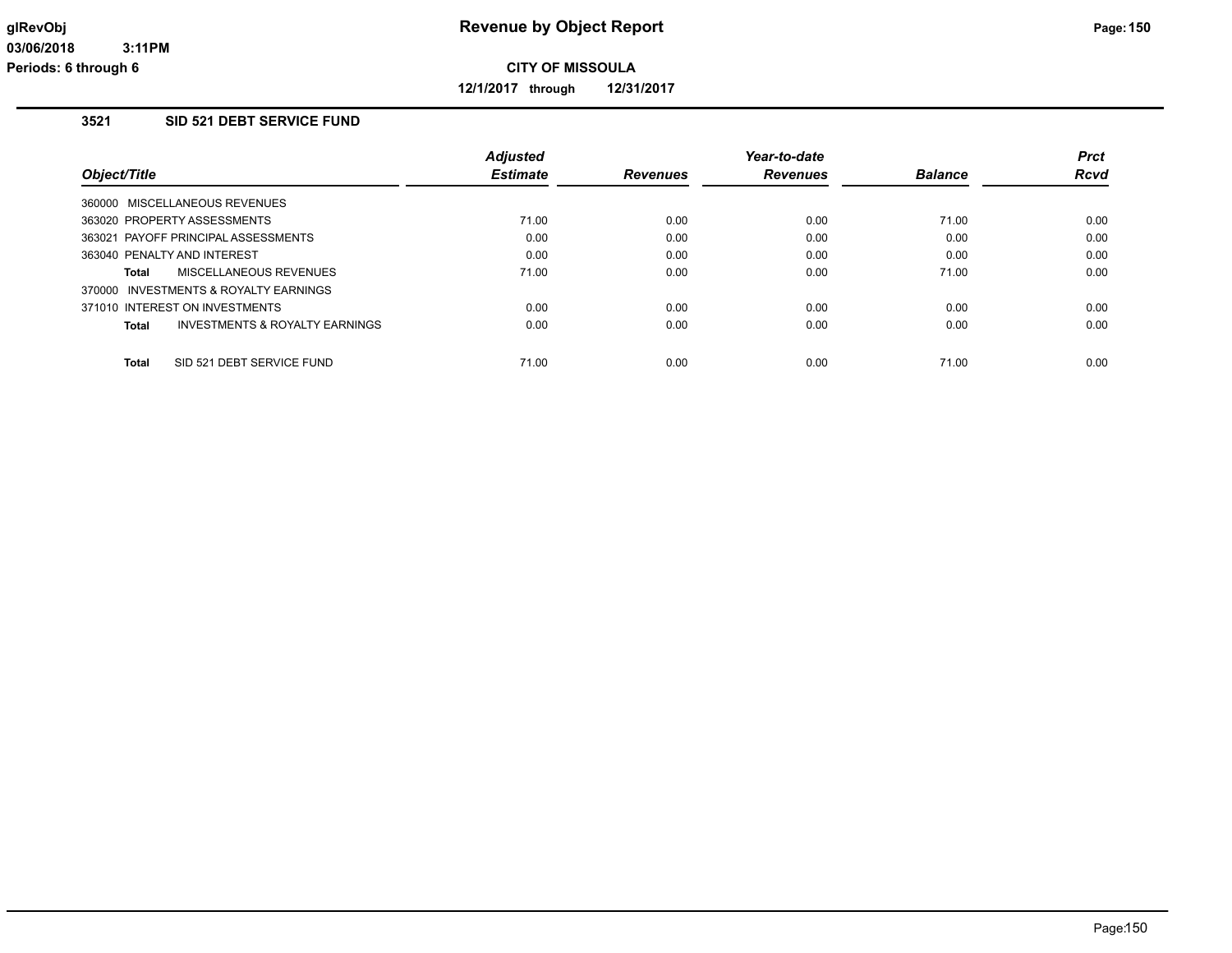**12/1/2017 through 12/31/2017**

### **3522 SID 522 DEBT SERVICE FUND**

**3522 SID 522 DEBT SERVICE FUND**

|                                                    | <b>Adjusted</b> |                 | Year-to-date    |                | <b>Prct</b> |
|----------------------------------------------------|-----------------|-----------------|-----------------|----------------|-------------|
| Object/Title                                       | <b>Estimate</b> | <b>Revenues</b> | <b>Revenues</b> | <b>Balance</b> | <b>Rcvd</b> |
| 360000 MISCELLANEOUS REVENUES                      |                 |                 |                 |                |             |
| 360010 MISCELLANEOUS                               | 414.00          | 0.00            | 0.00            | 414.00         | 0.00        |
| 363020 PROPERTY ASSESSMENTS                        | 103.00          | 0.00            | 0.00            | 103.00         | 0.00        |
| 363021 PAYOFF PRINCIPAL ASSESSMENTS                | 0.00            | 0.00            | 0.00            | 0.00           | 0.00        |
| MISCELLANEOUS REVENUES<br>Total                    | 517.00          | 0.00            | 0.00            | 517.00         | 0.00        |
| 370000 INVESTMENTS & ROYALTY EARNINGS              |                 |                 |                 |                |             |
| 371010 INTEREST ON INVESTMENTS                     | 0.00            | 0.00            | 0.00            | 0.00           | 0.00        |
| <b>INVESTMENTS &amp; ROYALTY EARNINGS</b><br>Total | 0.00            | 0.00            | 0.00            | 0.00           | 0.00        |
| SID 522 DEBT SERVICE FUND<br>Total                 | 517.00          | 0.00            | 0.00            | 517.00         | 0.00        |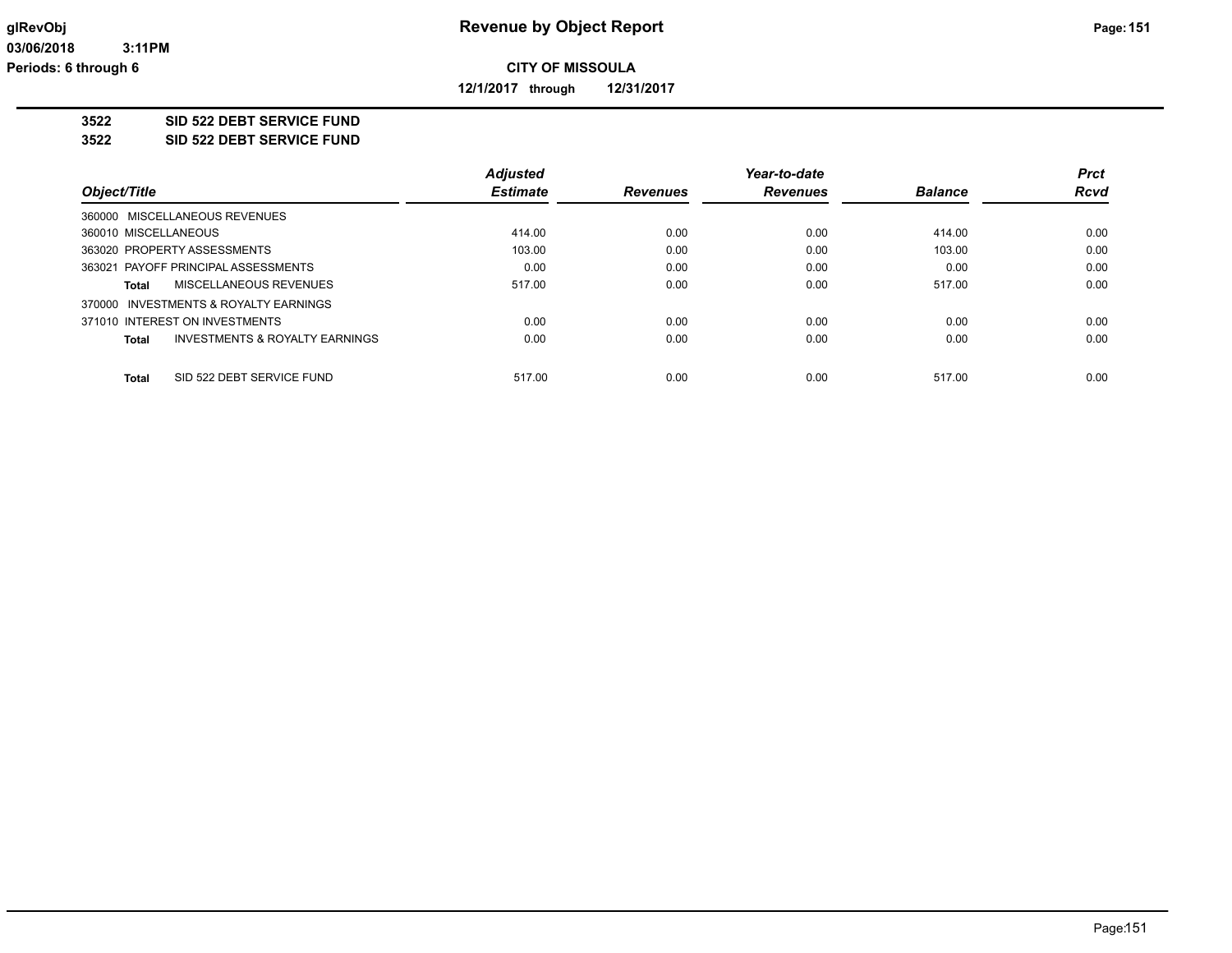**12/1/2017 through 12/31/2017**

# **3522 SID 522 DEBT SERVICE FUND**

|                                                    | <b>Adjusted</b> |                 | Year-to-date    |                | <b>Prct</b> |
|----------------------------------------------------|-----------------|-----------------|-----------------|----------------|-------------|
| Object/Title                                       | <b>Estimate</b> | <b>Revenues</b> | <b>Revenues</b> | <b>Balance</b> | <b>Rcvd</b> |
| 360000 MISCELLANEOUS REVENUES                      |                 |                 |                 |                |             |
| 360010 MISCELLANEOUS                               | 414.00          | 0.00            | 0.00            | 414.00         | 0.00        |
| 363020 PROPERTY ASSESSMENTS                        | 103.00          | 0.00            | 0.00            | 103.00         | 0.00        |
| 363021 PAYOFF PRINCIPAL ASSESSMENTS                | 0.00            | 0.00            | 0.00            | 0.00           | 0.00        |
| MISCELLANEOUS REVENUES<br>Total                    | 517.00          | 0.00            | 0.00            | 517.00         | 0.00        |
| 370000 INVESTMENTS & ROYALTY EARNINGS              |                 |                 |                 |                |             |
| 371010 INTEREST ON INVESTMENTS                     | 0.00            | 0.00            | 0.00            | 0.00           | 0.00        |
| <b>INVESTMENTS &amp; ROYALTY EARNINGS</b><br>Total | 0.00            | 0.00            | 0.00            | 0.00           | 0.00        |
| <b>Total</b><br>SID 522 DEBT SERVICE FUND          | 517.00          | 0.00            | 0.00            | 517.00         | 0.00        |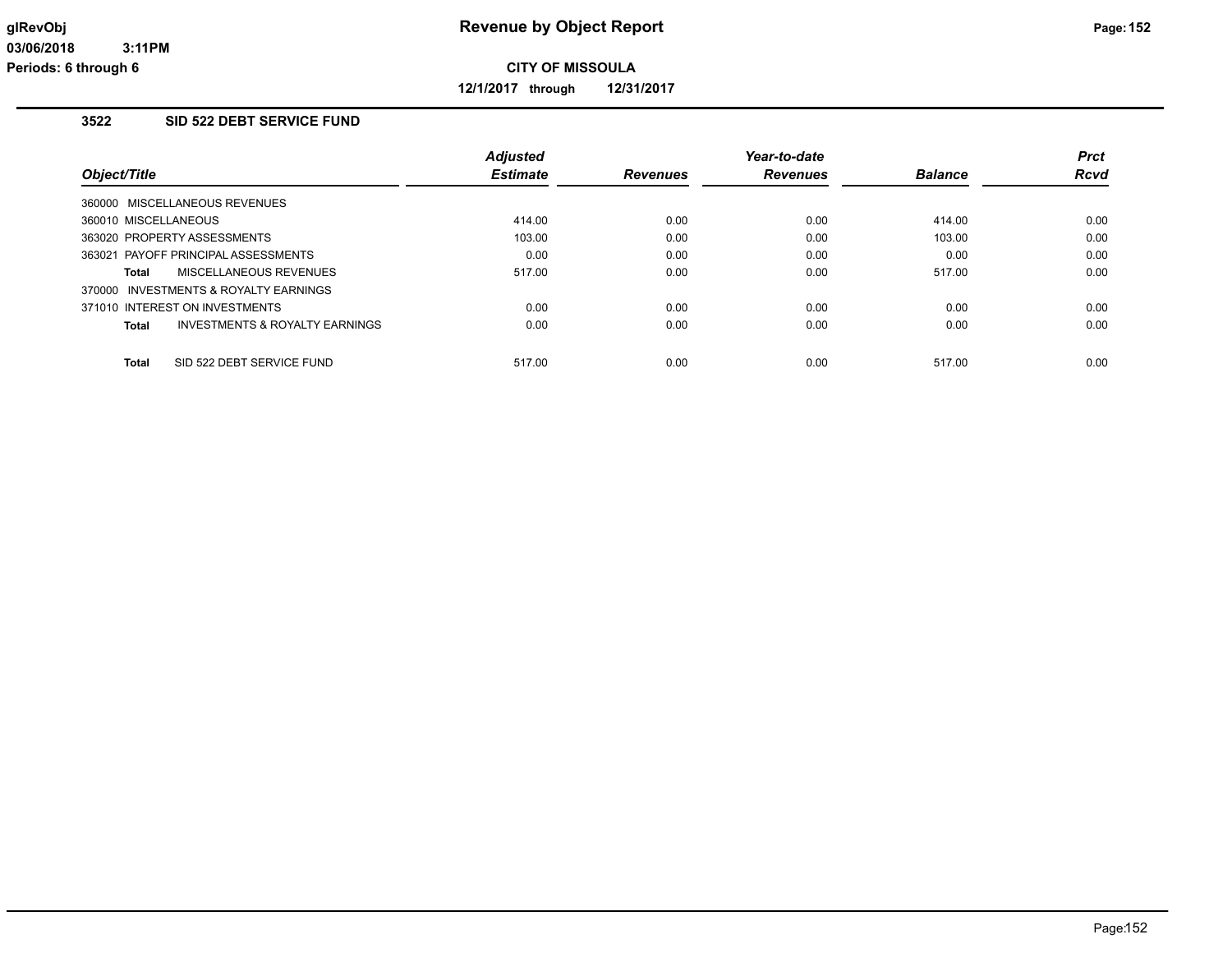**12/1/2017 through 12/31/2017**

**3524 SID 524 DEBT SERVICE FUND**

**3524 SID 524 DEBT SERVICE FUND**

|                                                    | <b>Adjusted</b> |                 | Year-to-date    |                | <b>Prct</b> |
|----------------------------------------------------|-----------------|-----------------|-----------------|----------------|-------------|
| Object/Title                                       | <b>Estimate</b> | <b>Revenues</b> | <b>Revenues</b> | <b>Balance</b> | <b>Rcvd</b> |
| 360000 MISCELLANEOUS REVENUES                      |                 |                 |                 |                |             |
| 363020 PROPERTY ASSESSMENTS                        | 305,160.00      | 121.506.07      | 123,760.62      | 181,399.38     | 40.56       |
| 363021 PAYOFF PRINCIPAL ASSESSMENTS                | 0.00            | 0.00            | 4.515.90        | $-4.515.90$    | 0.00        |
| 363040 PENALTY AND INTEREST                        | 0.00            | 23.67           | 23.67           | $-23.67$       | 0.00        |
| MISCELLANEOUS REVENUES<br>Total                    | 305.160.00      | 121.529.74      | 128.300.19      | 176.859.81     | 42.04       |
| INVESTMENTS & ROYALTY EARNINGS<br>370000           |                 |                 |                 |                |             |
| 371010 INTEREST ON INVESTMENTS                     | 0.00            | 0.00            | 0.00            | 0.00           | 0.00        |
| <b>INVESTMENTS &amp; ROYALTY EARNINGS</b><br>Total | 0.00            | 0.00            | 0.00            | 0.00           | 0.00        |
|                                                    |                 |                 |                 |                |             |
| SID 524 DEBT SERVICE FUND<br>Total                 | 305.160.00      | 121.529.74      | 128.300.19      | 176.859.81     | 42.04       |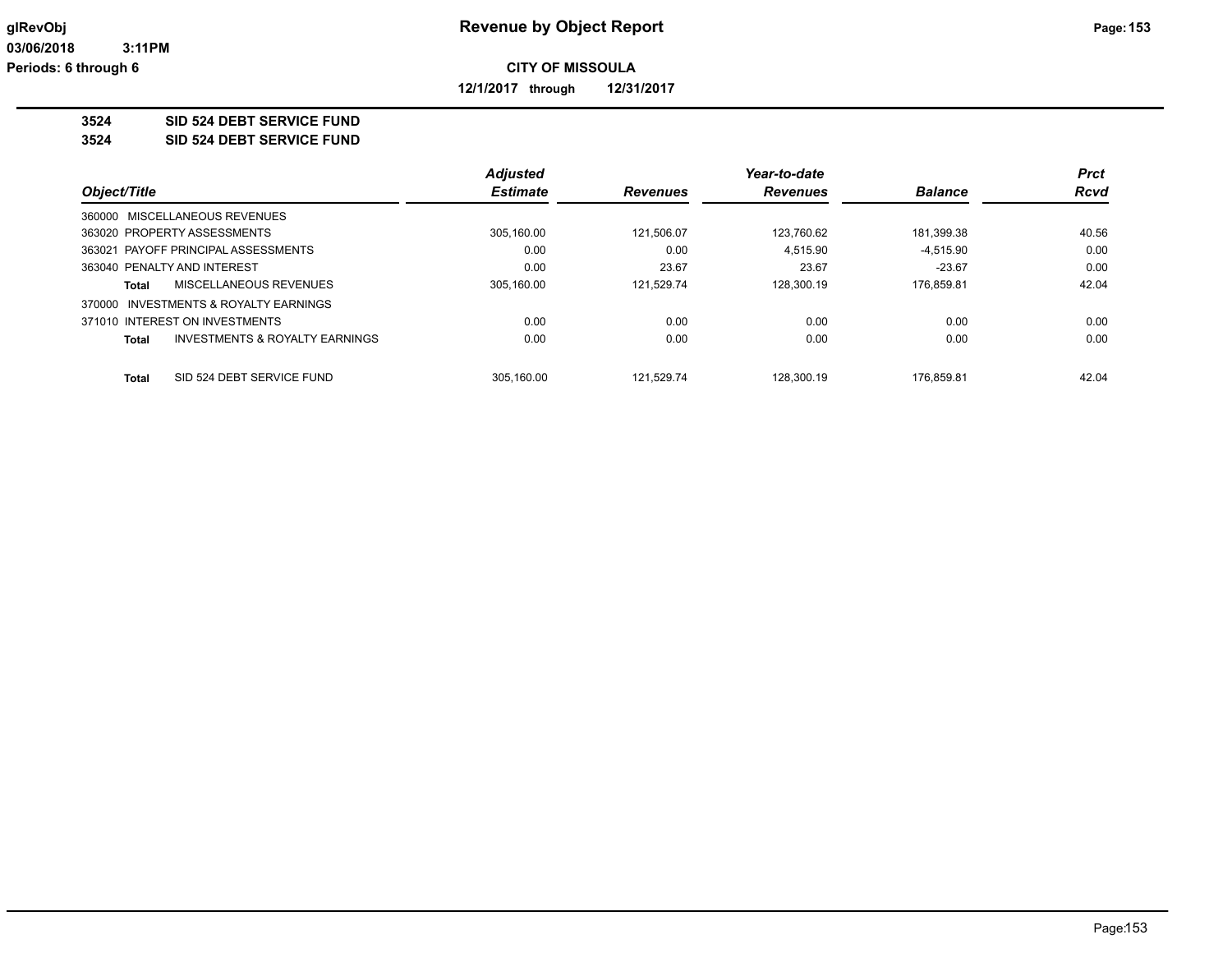**12/1/2017 through 12/31/2017**

# **3524 SID 524 DEBT SERVICE FUND**

|              |                                       | <b>Adjusted</b> |                 | Year-to-date    |                | <b>Prct</b> |
|--------------|---------------------------------------|-----------------|-----------------|-----------------|----------------|-------------|
| Object/Title |                                       | <b>Estimate</b> | <b>Revenues</b> | <b>Revenues</b> | <b>Balance</b> | <b>Rcvd</b> |
|              | 360000 MISCELLANEOUS REVENUES         |                 |                 |                 |                |             |
|              | 363020 PROPERTY ASSESSMENTS           | 305.160.00      | 121.506.07      | 123,760.62      | 181,399.38     | 40.56       |
|              | 363021 PAYOFF PRINCIPAL ASSESSMENTS   | 0.00            | 0.00            | 4.515.90        | $-4.515.90$    | 0.00        |
|              | 363040 PENALTY AND INTEREST           | 0.00            | 23.67           | 23.67           | $-23.67$       | 0.00        |
| Total        | MISCELLANEOUS REVENUES                | 305.160.00      | 121.529.74      | 128.300.19      | 176.859.81     | 42.04       |
|              | 370000 INVESTMENTS & ROYALTY EARNINGS |                 |                 |                 |                |             |
|              | 371010 INTEREST ON INVESTMENTS        | 0.00            | 0.00            | 0.00            | 0.00           | 0.00        |
| <b>Total</b> | INVESTMENTS & ROYALTY EARNINGS        | 0.00            | 0.00            | 0.00            | 0.00           | 0.00        |
| <b>Total</b> | SID 524 DEBT SERVICE FUND             | 305.160.00      | 121.529.74      | 128.300.19      | 176.859.81     | 42.04       |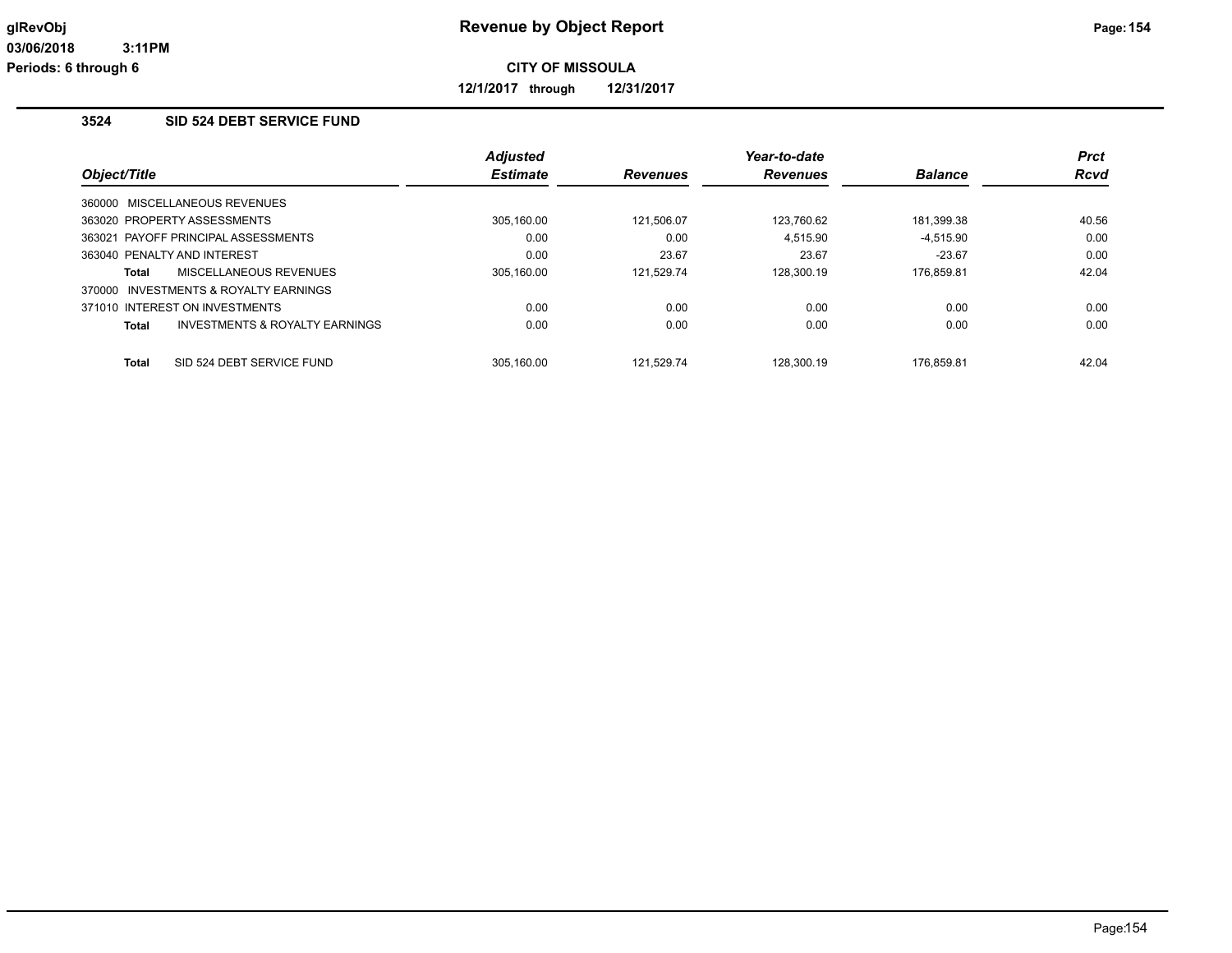**12/1/2017 through 12/31/2017**

## **3525 SID 525 DEBT SERVICE FUND**

**3525 SID 525 DEBT SERVICE FUND**

|                                          | <b>Adjusted</b> |                 | Year-to-date    |                | <b>Prct</b> |
|------------------------------------------|-----------------|-----------------|-----------------|----------------|-------------|
| Object/Title                             | <b>Estimate</b> | <b>Revenues</b> | <b>Revenues</b> | <b>Balance</b> | <b>Rcvd</b> |
| 360000 MISCELLANEOUS REVENUES            |                 |                 |                 |                |             |
| 363020 PROPERTY ASSESSMENTS              | 33,300.00       | 15.558.04       | 15.802.02       | 17.497.98      | 47.45       |
| 363021 PAYOFF PRINCIPAL ASSESSMENTS      | 0.00            | 0.00            | 0.00            | 0.00           | 0.00        |
| 363040 PENALTY AND INTEREST              | 0.00            | 7.94            | 7.94            | $-7.94$        | 0.00        |
| MISCELLANEOUS REVENUES<br>Total          | 33,300.00       | 15.565.98       | 15.809.96       | 17.490.04      | 47.48       |
| INVESTMENTS & ROYALTY EARNINGS<br>370000 |                 |                 |                 |                |             |
| 371010 INTEREST ON INVESTMENTS           | 0.00            | 0.00            | 0.00            | 0.00           | 0.00        |
| INVESTMENTS & ROYALTY EARNINGS<br>Total  | 0.00            | 0.00            | 0.00            | 0.00           | 0.00        |
| SID 525 DEBT SERVICE FUND<br>Total       | 33.300.00       | 15.565.98       | 15.809.96       | 17.490.04      | 47.48       |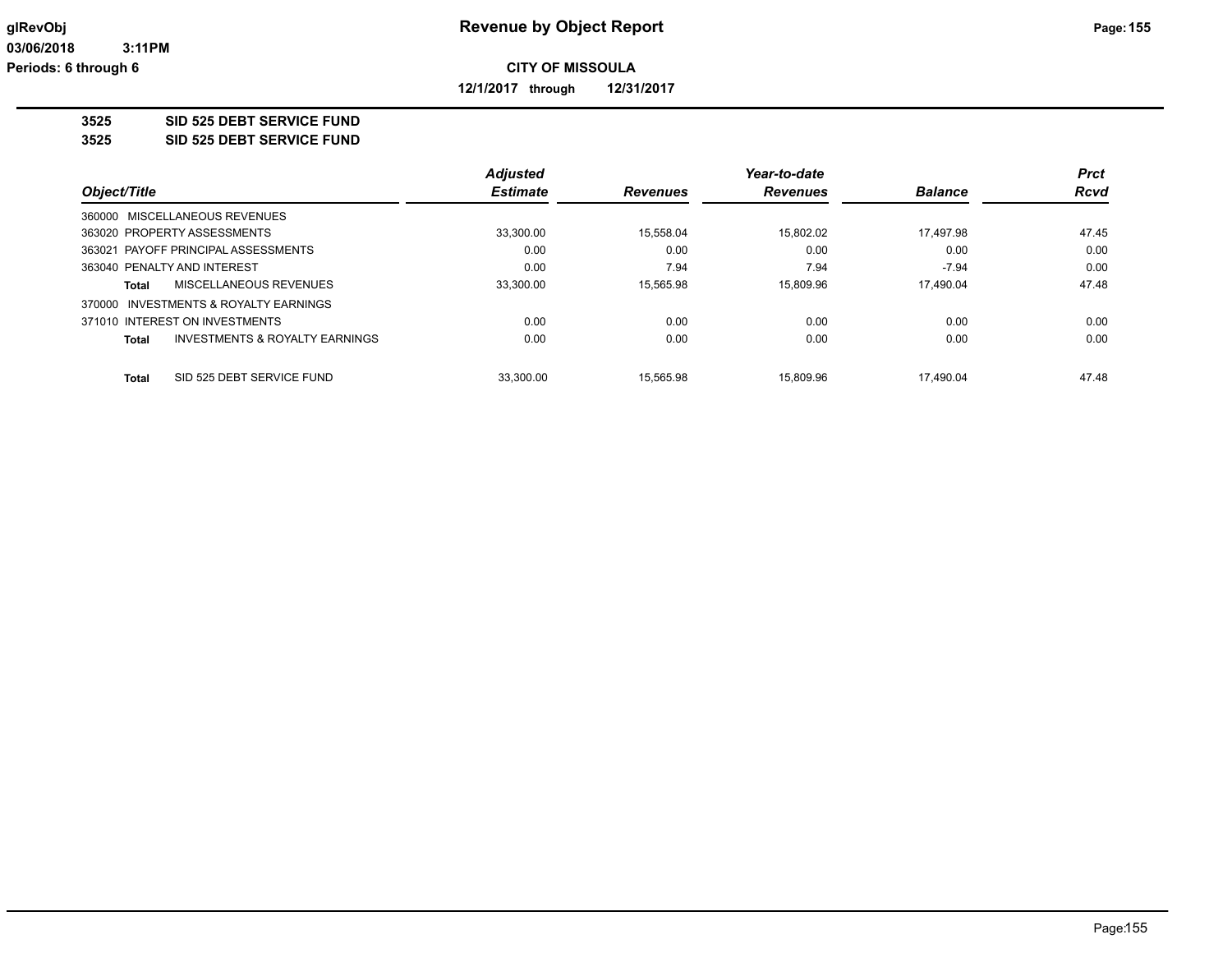**12/1/2017 through 12/31/2017**

## **3525 SID 525 DEBT SERVICE FUND**

|                                                    | <b>Adjusted</b> |                 | Year-to-date    |                | <b>Prct</b> |
|----------------------------------------------------|-----------------|-----------------|-----------------|----------------|-------------|
| Object/Title                                       | <b>Estimate</b> | <b>Revenues</b> | <b>Revenues</b> | <b>Balance</b> | <b>Rcvd</b> |
| 360000 MISCELLANEOUS REVENUES                      |                 |                 |                 |                |             |
| 363020 PROPERTY ASSESSMENTS                        | 33.300.00       | 15.558.04       | 15.802.02       | 17.497.98      | 47.45       |
| 363021 PAYOFF PRINCIPAL ASSESSMENTS                | 0.00            | 0.00            | 0.00            | 0.00           | 0.00        |
| 363040 PENALTY AND INTEREST                        | 0.00            | 7.94            | 7.94            | $-7.94$        | 0.00        |
| MISCELLANEOUS REVENUES<br>Total                    | 33,300.00       | 15.565.98       | 15.809.96       | 17.490.04      | 47.48       |
| 370000 INVESTMENTS & ROYALTY EARNINGS              |                 |                 |                 |                |             |
| 371010 INTEREST ON INVESTMENTS                     | 0.00            | 0.00            | 0.00            | 0.00           | 0.00        |
| <b>INVESTMENTS &amp; ROYALTY EARNINGS</b><br>Total | 0.00            | 0.00            | 0.00            | 0.00           | 0.00        |
| SID 525 DEBT SERVICE FUND<br><b>Total</b>          | 33.300.00       | 15.565.98       | 15.809.96       | 17.490.04      | 47.48       |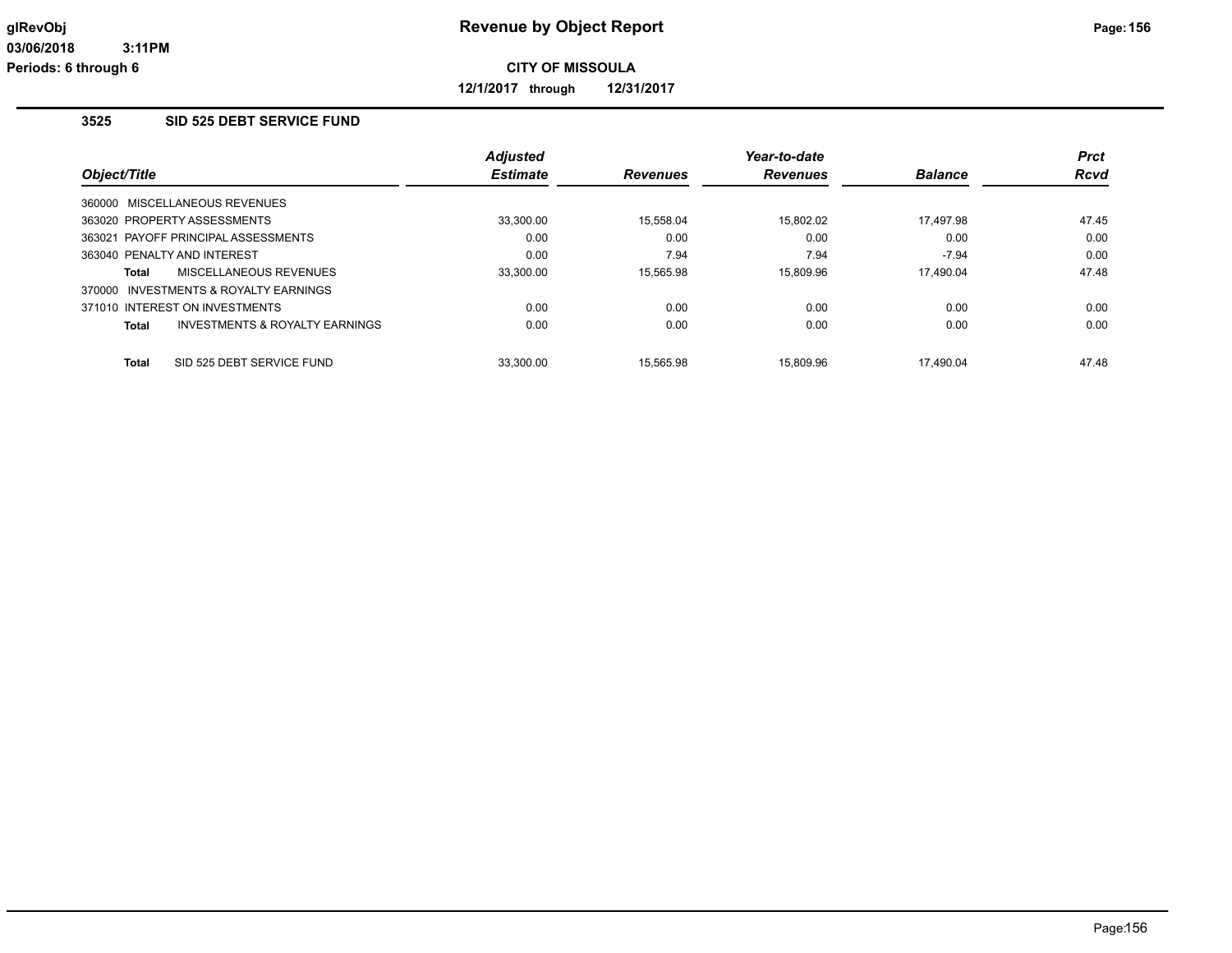**12/1/2017 through 12/31/2017**

# **3526 SID 526 DEBT SERVICE FUND**

**3526 SID 526 DEBT SERVICE FUND**

|                                                           | <b>Adjusted</b> |                 | Year-to-date    |                | <b>Prct</b> |
|-----------------------------------------------------------|-----------------|-----------------|-----------------|----------------|-------------|
| Object/Title                                              | <b>Estimate</b> | <b>Revenues</b> | <b>Revenues</b> | <b>Balance</b> | <b>Rcvd</b> |
| 360000 MISCELLANEOUS REVENUES                             |                 |                 |                 |                |             |
| 363020 PROPERTY ASSESSMENTS                               | 192.640.00      | 56,859.56       | 57.364.05       | 135.275.95     | 29.78       |
| 363021 PAYOFF PRINCIPAL ASSESSMENTS                       | 0.00            | 609.95          | 7.287.45        | $-7,287.45$    | 0.00        |
| 363040 PENALTY AND INTEREST                               | 0.00            | 1.69            | 8.76            | $-8.76$        | 0.00        |
| MISCELLANEOUS REVENUES<br>Total                           | 192.640.00      | 57.471.20       | 64.660.26       | 127.979.74     | 33.57       |
| 370000 INVESTMENTS & ROYALTY EARNINGS                     |                 |                 |                 |                |             |
| 371010 INTEREST ON INVESTMENTS                            | 0.00            | 0.00            | 0.00            | 0.00           | 0.00        |
| <b>INVESTMENTS &amp; ROYALTY EARNINGS</b><br><b>Total</b> | 0.00            | 0.00            | 0.00            | 0.00           | 0.00        |
| SID 526 DEBT SERVICE FUND<br><b>Total</b>                 | 192.640.00      | 57.471.20       | 64.660.26       | 127.979.74     | 33.57       |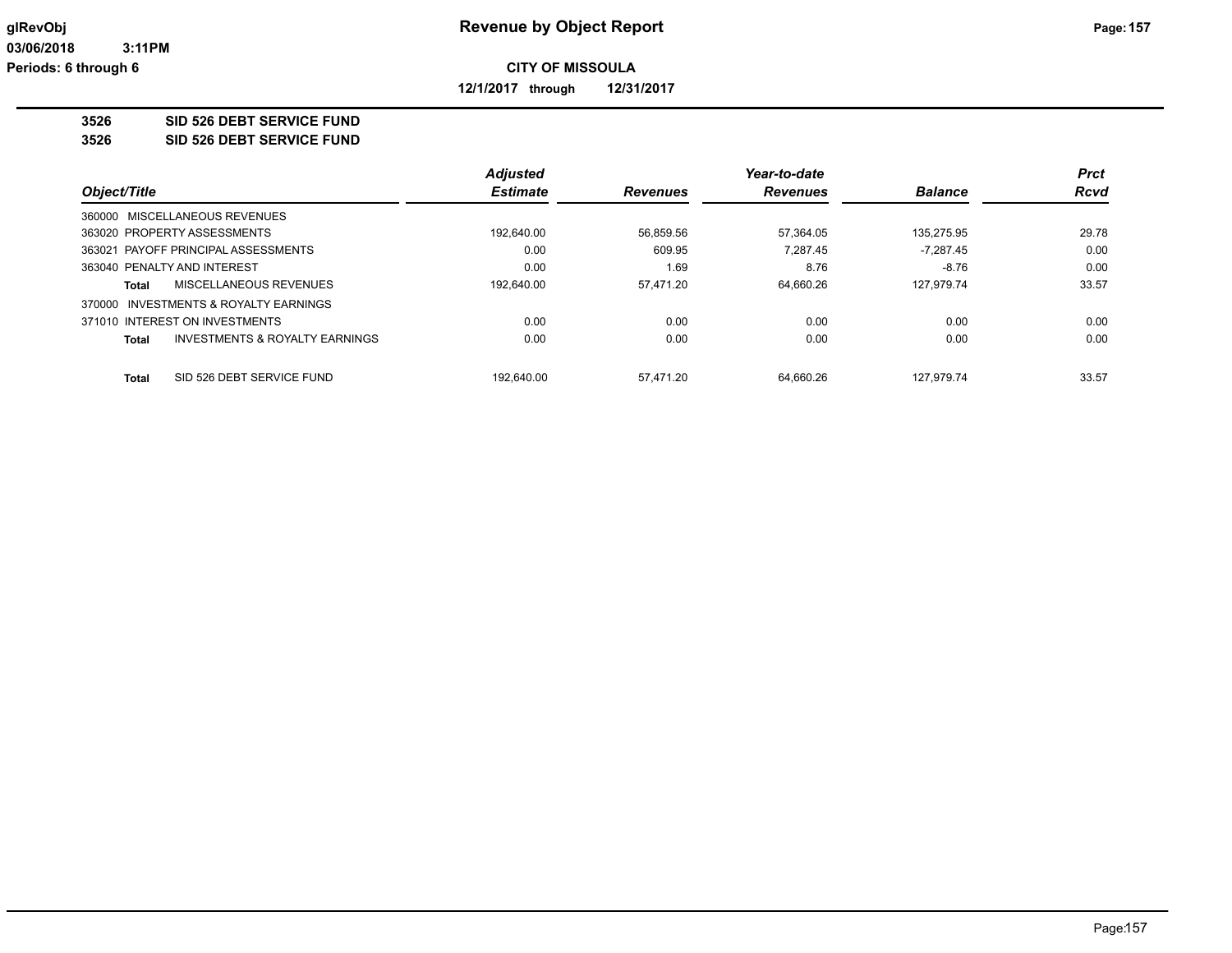**12/1/2017 through 12/31/2017**

## **3526 SID 526 DEBT SERVICE FUND**

|                             |                                       | <b>Adjusted</b> |                 | Year-to-date   |             | <b>Prct</b> |
|-----------------------------|---------------------------------------|-----------------|-----------------|----------------|-------------|-------------|
| Object/Title                | <b>Estimate</b>                       | <b>Revenues</b> | <b>Revenues</b> | <b>Balance</b> | <b>Rcvd</b> |             |
|                             | 360000 MISCELLANEOUS REVENUES         |                 |                 |                |             |             |
|                             | 363020 PROPERTY ASSESSMENTS           | 192,640.00      | 56,859.56       | 57,364.05      | 135,275.95  | 29.78       |
|                             | 363021 PAYOFF PRINCIPAL ASSESSMENTS   | 0.00            | 609.95          | 7.287.45       | $-7.287.45$ | 0.00        |
| 363040 PENALTY AND INTEREST |                                       | 0.00            | 1.69            | 8.76           | $-8.76$     | 0.00        |
| Total                       | <b>MISCELLANEOUS REVENUES</b>         | 192.640.00      | 57.471.20       | 64.660.26      | 127.979.74  | 33.57       |
|                             | 370000 INVESTMENTS & ROYALTY EARNINGS |                 |                 |                |             |             |
|                             | 371010 INTEREST ON INVESTMENTS        | 0.00            | 0.00            | 0.00           | 0.00        | 0.00        |
| Total                       | INVESTMENTS & ROYALTY EARNINGS        | 0.00            | 0.00            | 0.00           | 0.00        | 0.00        |
| <b>Total</b>                | SID 526 DEBT SERVICE FUND             | 192.640.00      | 57.471.20       | 64.660.26      | 127.979.74  | 33.57       |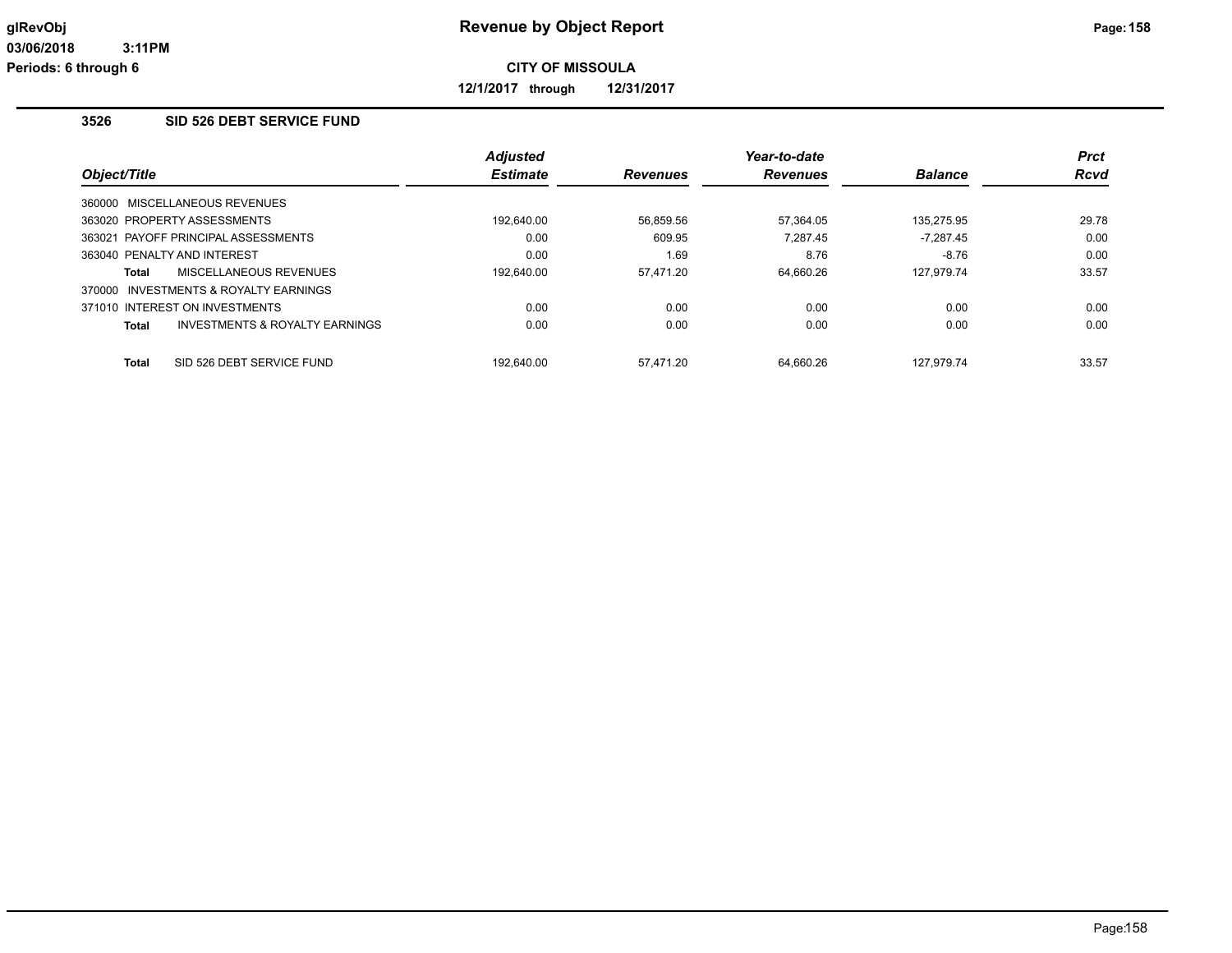**12/1/2017 through 12/31/2017**

**3527 SID 527 DEBT SERVICE FUND**

**3527 SID 527 DEBT SERVICE FUND**

|                                                    | <b>Adjusted</b> |                 | Year-to-date    |                | <b>Prct</b> |
|----------------------------------------------------|-----------------|-----------------|-----------------|----------------|-------------|
| Object/Title                                       | <b>Estimate</b> | <b>Revenues</b> | <b>Revenues</b> | <b>Balance</b> | <b>Rcvd</b> |
| 360000 MISCELLANEOUS REVENUES                      |                 |                 |                 |                |             |
| 363020 PROPERTY ASSESSMENTS                        | 0.00            | 0.00            | 0.00            | 0.00           | 0.00        |
| 363021 PAYOFF PRINCIPAL ASSESSMENTS                | 0.00            | 0.00            | 0.00            | 0.00           | 0.00        |
| 363040 PENALTY AND INTEREST                        | 0.00            | 0.00            | 0.00            | 0.00           | 0.00        |
| MISCELLANEOUS REVENUES<br><b>Total</b>             | 0.00            | 0.00            | 0.00            | 0.00           | 0.00        |
| 370000 INVESTMENTS & ROYALTY EARNINGS              |                 |                 |                 |                |             |
| 371010 INTEREST ON INVESTMENTS                     | 0.00            | 0.00            | 0.00            | 0.00           | 0.00        |
| <b>INVESTMENTS &amp; ROYALTY EARNINGS</b><br>Total | 0.00            | 0.00            | 0.00            | 0.00           | 0.00        |
| 380000 OTHER FINANCING SOURCES                     |                 |                 |                 |                |             |
| 381030 SID BONDS PROCEEDS                          | 0.00            | 0.00            | 0.00            | 0.00           | 0.00        |
| OTHER FINANCING SOURCES<br><b>Total</b>            | 0.00            | 0.00            | 0.00            | 0.00           | 0.00        |
| SID 527 DEBT SERVICE FUND<br>Total                 | 0.00            | 0.00            | 0.00            | 0.00           | 0.00        |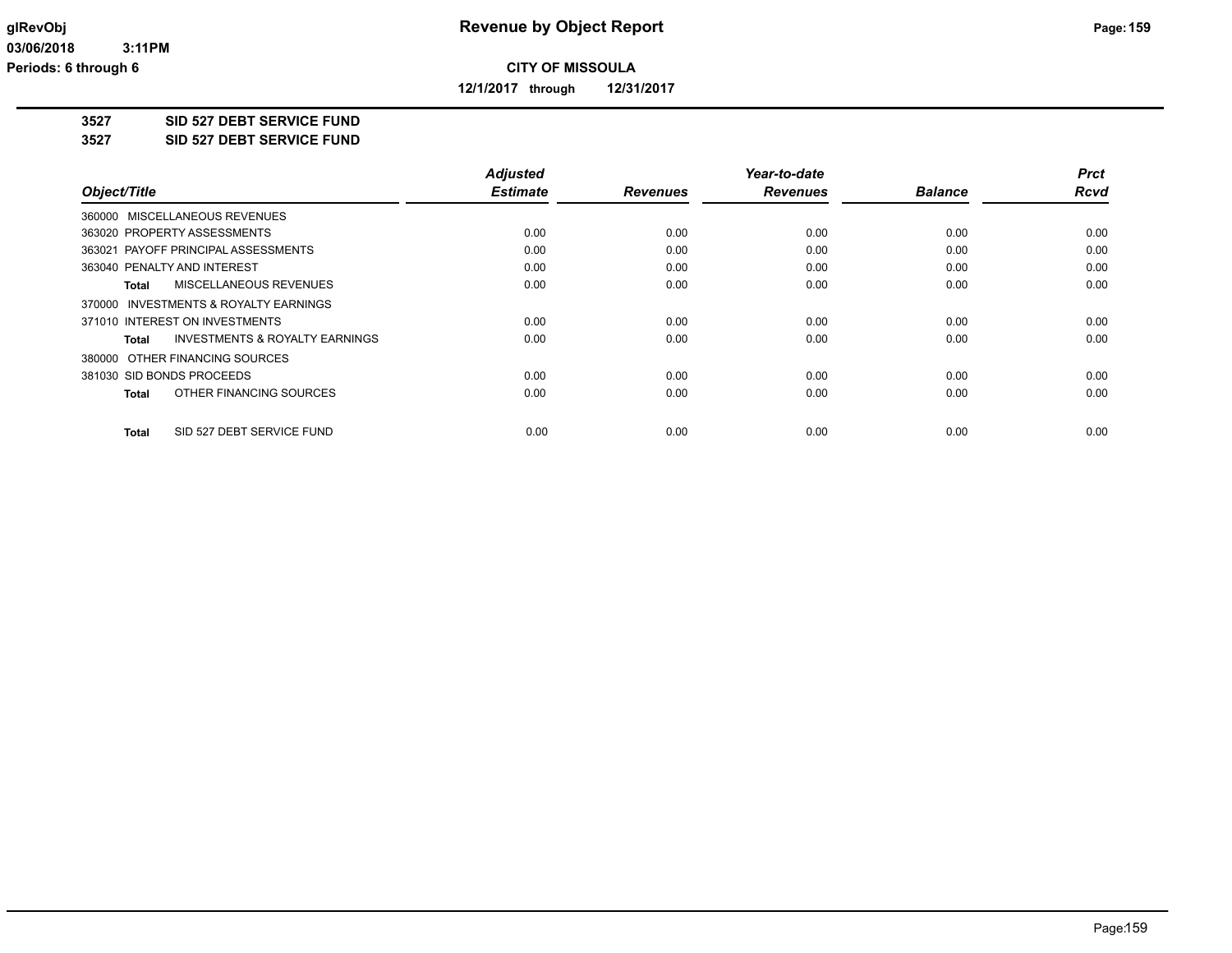**12/1/2017 through 12/31/2017**

# **3527 SID 527 DEBT SERVICE FUND**

| Object/Title                              | <b>Adjusted</b><br><b>Estimate</b> | <b>Revenues</b> | Year-to-date<br><b>Revenues</b> | <b>Balance</b> | <b>Prct</b><br>Rcvd |
|-------------------------------------------|------------------------------------|-----------------|---------------------------------|----------------|---------------------|
|                                           |                                    |                 |                                 |                |                     |
| 360000 MISCELLANEOUS REVENUES             |                                    |                 |                                 |                |                     |
| 363020 PROPERTY ASSESSMENTS               | 0.00                               | 0.00            | 0.00                            | 0.00           | 0.00                |
| 363021 PAYOFF PRINCIPAL ASSESSMENTS       | 0.00                               | 0.00            | 0.00                            | 0.00           | 0.00                |
| 363040 PENALTY AND INTEREST               | 0.00                               | 0.00            | 0.00                            | 0.00           | 0.00                |
| MISCELLANEOUS REVENUES<br>Total           | 0.00                               | 0.00            | 0.00                            | 0.00           | 0.00                |
| 370000 INVESTMENTS & ROYALTY EARNINGS     |                                    |                 |                                 |                |                     |
| 371010 INTEREST ON INVESTMENTS            | 0.00                               | 0.00            | 0.00                            | 0.00           | 0.00                |
| INVESTMENTS & ROYALTY EARNINGS<br>Total   | 0.00                               | 0.00            | 0.00                            | 0.00           | 0.00                |
| 380000 OTHER FINANCING SOURCES            |                                    |                 |                                 |                |                     |
| 381030 SID BONDS PROCEEDS                 | 0.00                               | 0.00            | 0.00                            | 0.00           | 0.00                |
| OTHER FINANCING SOURCES<br><b>Total</b>   | 0.00                               | 0.00            | 0.00                            | 0.00           | 0.00                |
| SID 527 DEBT SERVICE FUND<br><b>Total</b> | 0.00                               | 0.00            | 0.00                            | 0.00           | 0.00                |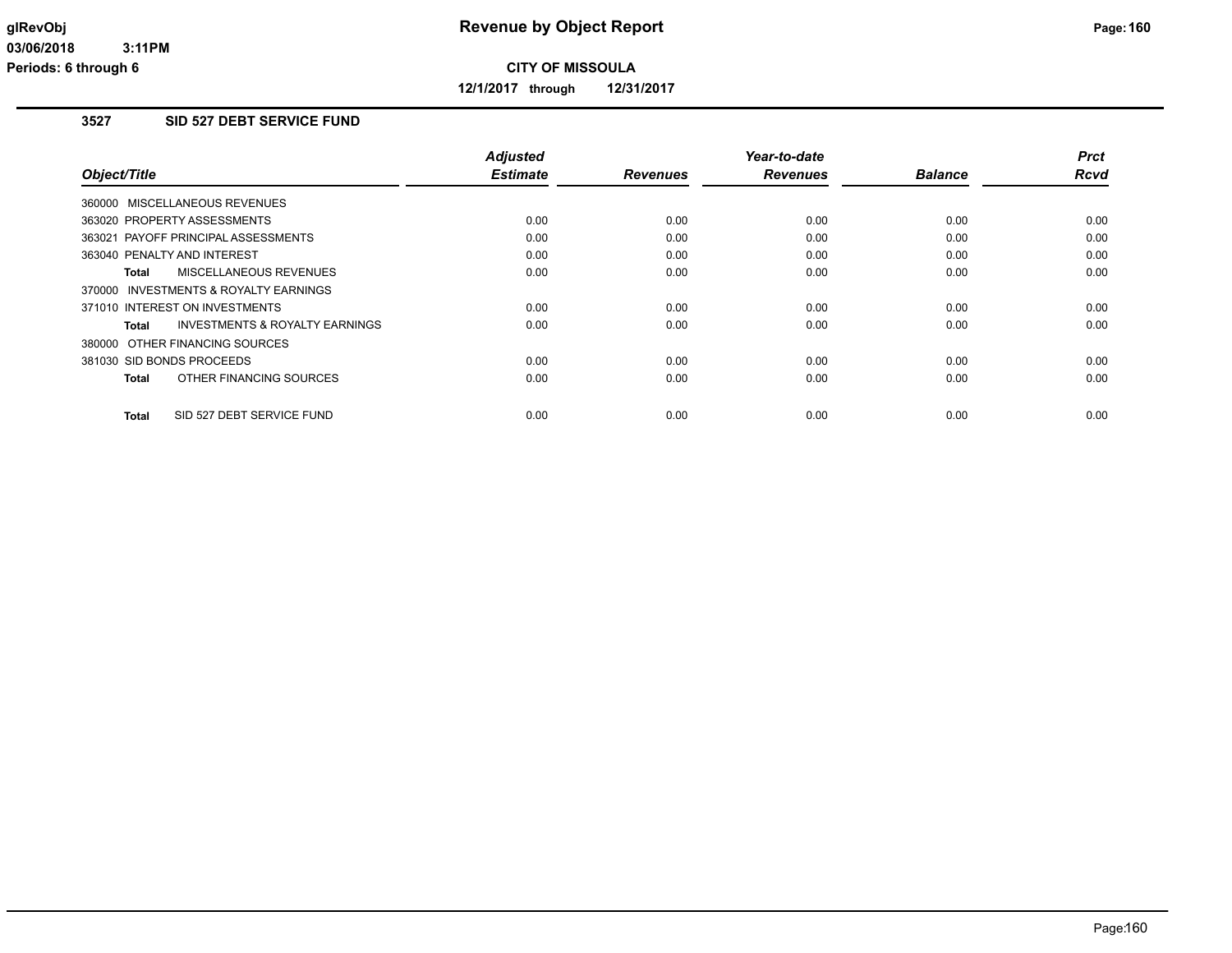**12/1/2017 through 12/31/2017**

**3530 SID 530 DEBT SERVICE FUND**

**3530 SID 530 DEBT SERVICE FUND**

|                                           | <b>Adjusted</b> |                 | Year-to-date    |                | Prct        |
|-------------------------------------------|-----------------|-----------------|-----------------|----------------|-------------|
| Object/Title                              | <b>Estimate</b> | <b>Revenues</b> | <b>Revenues</b> | <b>Balance</b> | <b>Rcvd</b> |
| 360000 MISCELLANEOUS REVENUES             |                 |                 |                 |                |             |
| 360010 MISCELLANEOUS                      | 1.350.00        | 0.00            | 0.00            | 1,350.00       | 0.00        |
| 363020 PROPERTY ASSESSMENTS               | 0.00            | 0.00            | 0.00            | 0.00           | 0.00        |
| 363021 PAYOFF PRINCIPAL ASSESSMENTS       | 0.00            | 0.00            | 0.00            | 0.00           | 0.00        |
| 363040 PENALTY AND INTEREST               | 0.00            | 0.00            | 0.00            | 0.00           | 0.00        |
| MISCELLANEOUS REVENUES<br>Total           | 1.350.00        | 0.00            | 0.00            | 1,350.00       | 0.00        |
| 370000 INVESTMENTS & ROYALTY EARNINGS     |                 |                 |                 |                |             |
| 371010 INTEREST ON INVESTMENTS            | 0.00            | 0.00            | 0.00            | 0.00           | 0.00        |
| INVESTMENTS & ROYALTY EARNINGS<br>Total   | 0.00            | 0.00            | 0.00            | 0.00           | 0.00        |
| <b>Total</b><br>SID 530 DEBT SERVICE FUND | 1.350.00        | 0.00            | 0.00            | 1.350.00       | 0.00        |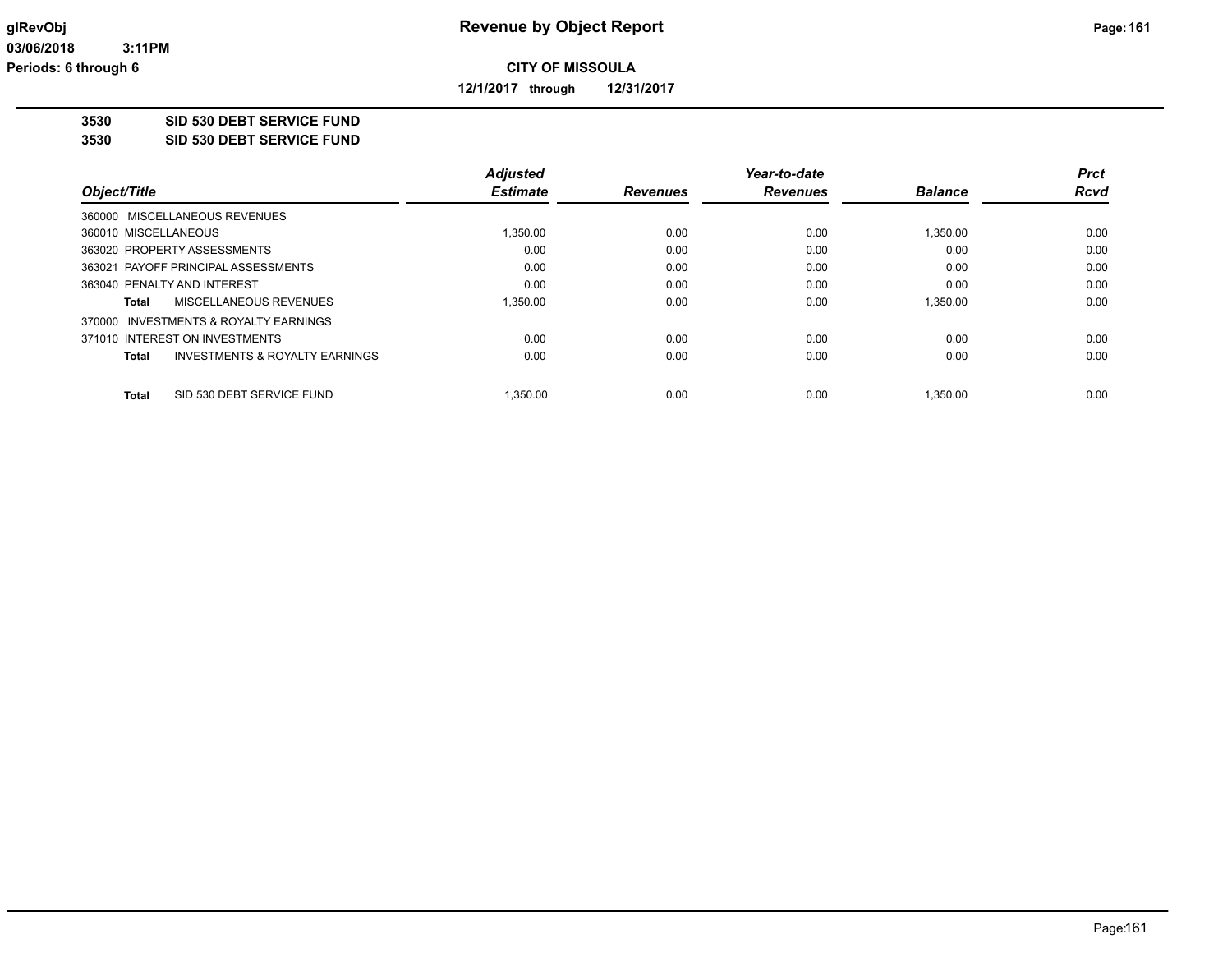**12/1/2017 through 12/31/2017**

## **3530 SID 530 DEBT SERVICE FUND**

| Object/Title                           |                                           | <b>Adjusted</b><br><b>Estimate</b> | <b>Revenues</b> | Year-to-date<br><b>Revenues</b> | <b>Balance</b> | <b>Prct</b><br><b>Rcvd</b> |
|----------------------------------------|-------------------------------------------|------------------------------------|-----------------|---------------------------------|----------------|----------------------------|
| 360000 MISCELLANEOUS REVENUES          |                                           |                                    |                 |                                 |                |                            |
| 360010 MISCELLANEOUS                   |                                           | 1.350.00                           | 0.00            | 0.00                            | 1.350.00       | 0.00                       |
| 363020 PROPERTY ASSESSMENTS            |                                           | 0.00                               | 0.00            | 0.00                            | 0.00           | 0.00                       |
| 363021 PAYOFF PRINCIPAL ASSESSMENTS    |                                           | 0.00                               | 0.00            | 0.00                            | 0.00           | 0.00                       |
| 363040 PENALTY AND INTEREST            |                                           | 0.00                               | 0.00            | 0.00                            | 0.00           | 0.00                       |
| <b>MISCELLANEOUS REVENUES</b><br>Total |                                           | 1.350.00                           | 0.00            | 0.00                            | 1.350.00       | 0.00                       |
| 370000 INVESTMENTS & ROYALTY EARNINGS  |                                           |                                    |                 |                                 |                |                            |
| 371010 INTEREST ON INVESTMENTS         |                                           | 0.00                               | 0.00            | 0.00                            | 0.00           | 0.00                       |
| Total                                  | <b>INVESTMENTS &amp; ROYALTY EARNINGS</b> | 0.00                               | 0.00            | 0.00                            | 0.00           | 0.00                       |
|                                        |                                           |                                    |                 |                                 |                |                            |
| SID 530 DEBT SERVICE FUND<br>Total     |                                           | 1.350.00                           | 0.00            | 0.00                            | 1.350.00       | 0.00                       |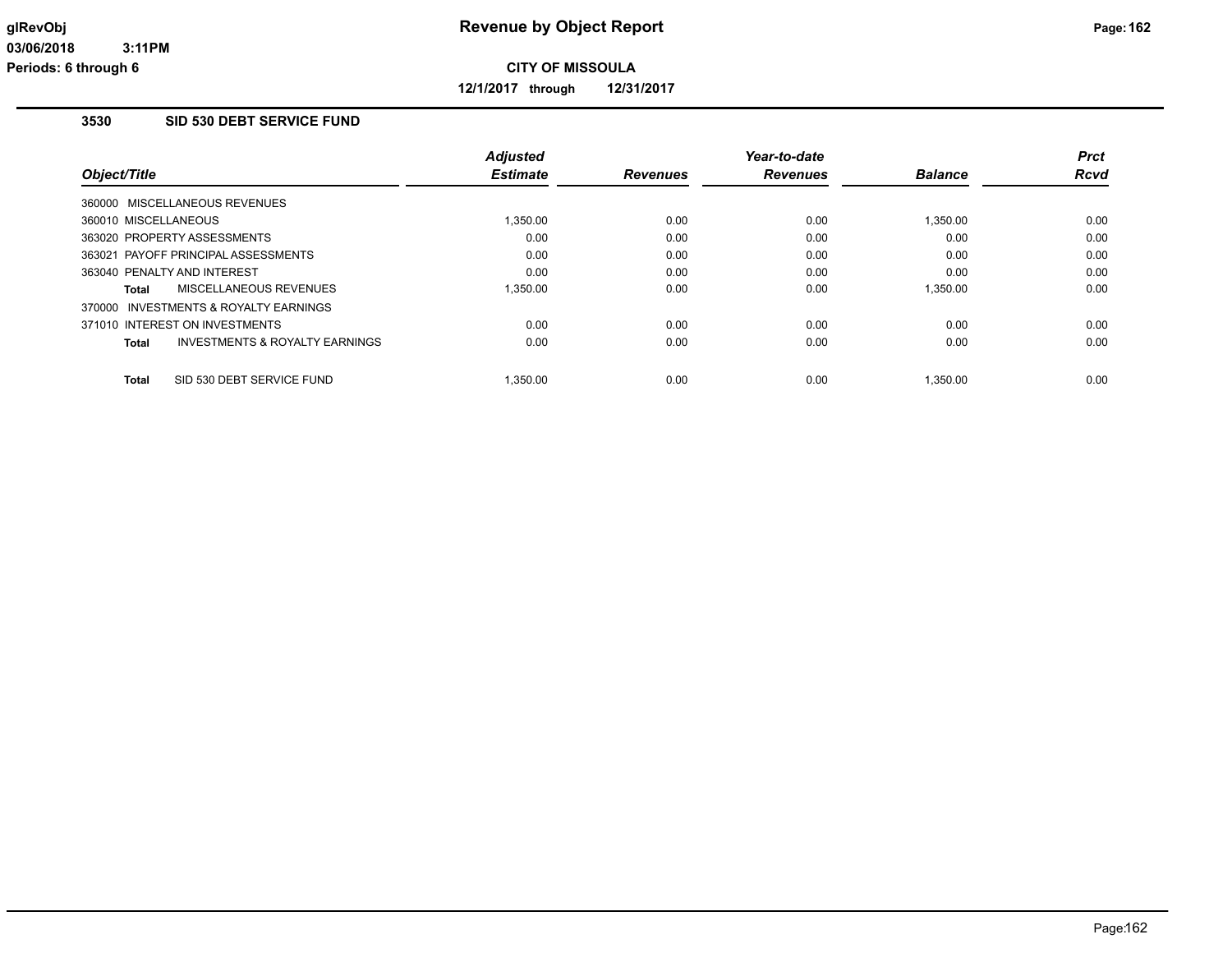**03/06/2018 3:11PM Periods: 6 through 6**

**CITY OF MISSOULA**

**12/1/2017 through 12/31/2017**

## **3531 SID 531 HICKORY ST CALMING**

**3531 SID 531 HICKORY ST CALMING**

|                                               | <b>Adjusted</b> |                 | Year-to-date    |      |             |
|-----------------------------------------------|-----------------|-----------------|-----------------|------|-------------|
| Object/Title                                  | <b>Estimate</b> | <b>Revenues</b> | <b>Revenues</b> |      | <b>Rcvd</b> |
| 360000 MISCELLANEOUS REVENUES                 |                 |                 |                 |      |             |
| 363021 PAYOFF PRINCIPAL ASSESSMENTS           | 0.00            | 0.00            | 0.00            | 0.00 | 0.00        |
| <b>MISCELLANEOUS REVENUES</b><br><b>Total</b> | 0.00            | 0.00            | 0.00            | 0.00 | 0.00        |
| SID 531 HICKORY ST CALMING<br>Total           | 0.00            | 0.00            | 0.00            | 0.00 | 0.00        |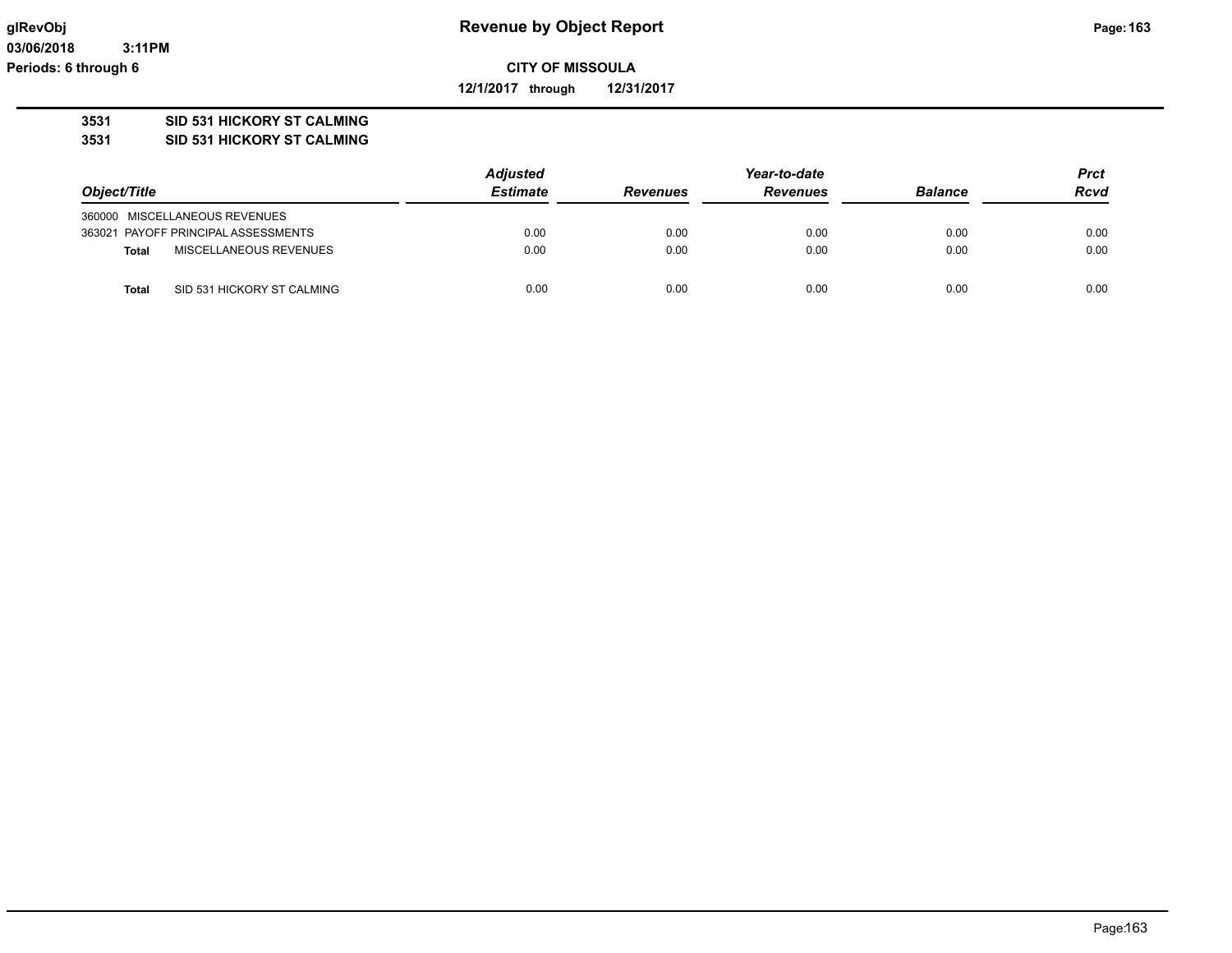**12/1/2017 through 12/31/2017**

# **3531 SID 531 HICKORY ST CALMING**

|                                            | <b>Adjusted</b> |                 |                 | <b>Prct</b>    |      |
|--------------------------------------------|-----------------|-----------------|-----------------|----------------|------|
| Object/Title                               | <b>Estimate</b> | <b>Revenues</b> | <b>Revenues</b> | <b>Balance</b> |      |
| 360000 MISCELLANEOUS REVENUES              |                 |                 |                 |                |      |
| 363021 PAYOFF PRINCIPAL ASSESSMENTS        | 0.00            | 0.00            | 0.00            | 0.00           | 0.00 |
| MISCELLANEOUS REVENUES<br><b>Total</b>     | 0.00            | 0.00            | 0.00            | 0.00           | 0.00 |
| SID 531 HICKORY ST CALMING<br><b>Total</b> | 0.00            | 0.00            | 0.00            | 0.00           | 0.00 |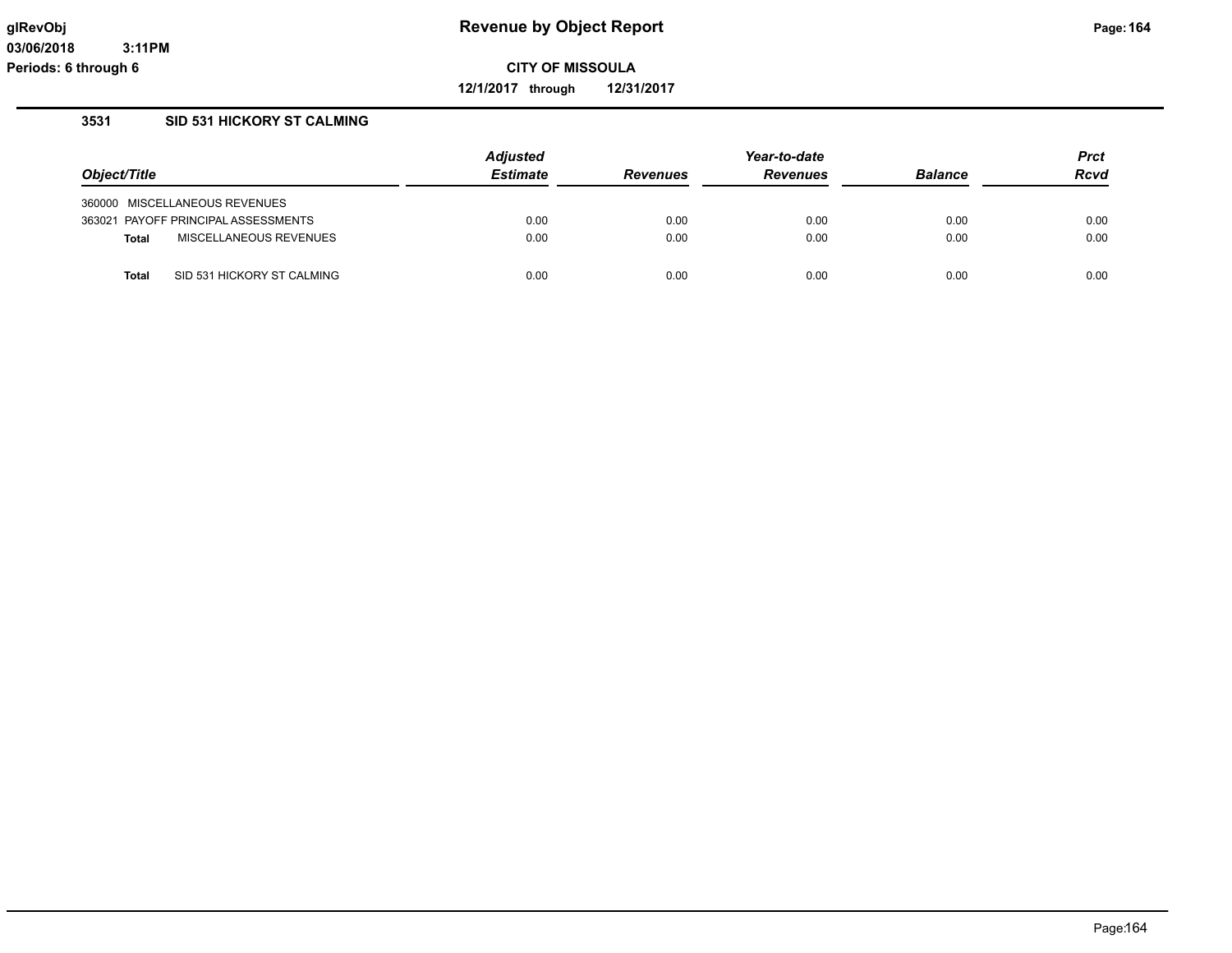**12/1/2017 through 12/31/2017**

### **3532 SID 532 DEBT SERVICE FUND**

**3532 SID 532 DEBT SERVICE FUND**

|                                                           | <b>Adjusted</b> |                 | Year-to-date    |                | <b>Prct</b> |
|-----------------------------------------------------------|-----------------|-----------------|-----------------|----------------|-------------|
| Object/Title<br>360000 MISCELLANEOUS REVENUES             | <b>Estimate</b> | <b>Revenues</b> | <b>Revenues</b> | <b>Balance</b> | <b>Rcvd</b> |
|                                                           |                 |                 |                 |                |             |
| 360010 MISCELLANEOUS                                      | 540.00          | 0.00            | 0.00            | 540.00         | 0.00        |
| 363020 PROPERTY ASSESSMENTS                               | 39,238.00       | 16,103.92       | 16.437.68       | 22,800.32      | 41.89       |
| 363021 PAYOFF PRINCIPAL ASSESSMENTS                       | 0.00            | 0.00            | 0.00            | 0.00           | 0.00        |
| 363040 PENALTY AND INTEREST                               | 0.00            | 1.81            | 1.81            | $-1.81$        | 0.00        |
| MISCELLANEOUS REVENUES<br>Total                           | 39,778.00       | 16.105.73       | 16.439.49       | 23,338.51      | 41.33       |
| 370000 INVESTMENTS & ROYALTY EARNINGS                     |                 |                 |                 |                |             |
| 371010 INTEREST ON INVESTMENTS                            | 0.00            | 0.00            | 0.00            | 0.00           | 0.00        |
| <b>INVESTMENTS &amp; ROYALTY EARNINGS</b><br><b>Total</b> | 0.00            | 0.00            | 0.00            | 0.00           | 0.00        |
| SID 532 DEBT SERVICE FUND<br>Total                        | 39.778.00       | 16.105.73       | 16.439.49       | 23.338.51      | 41.33       |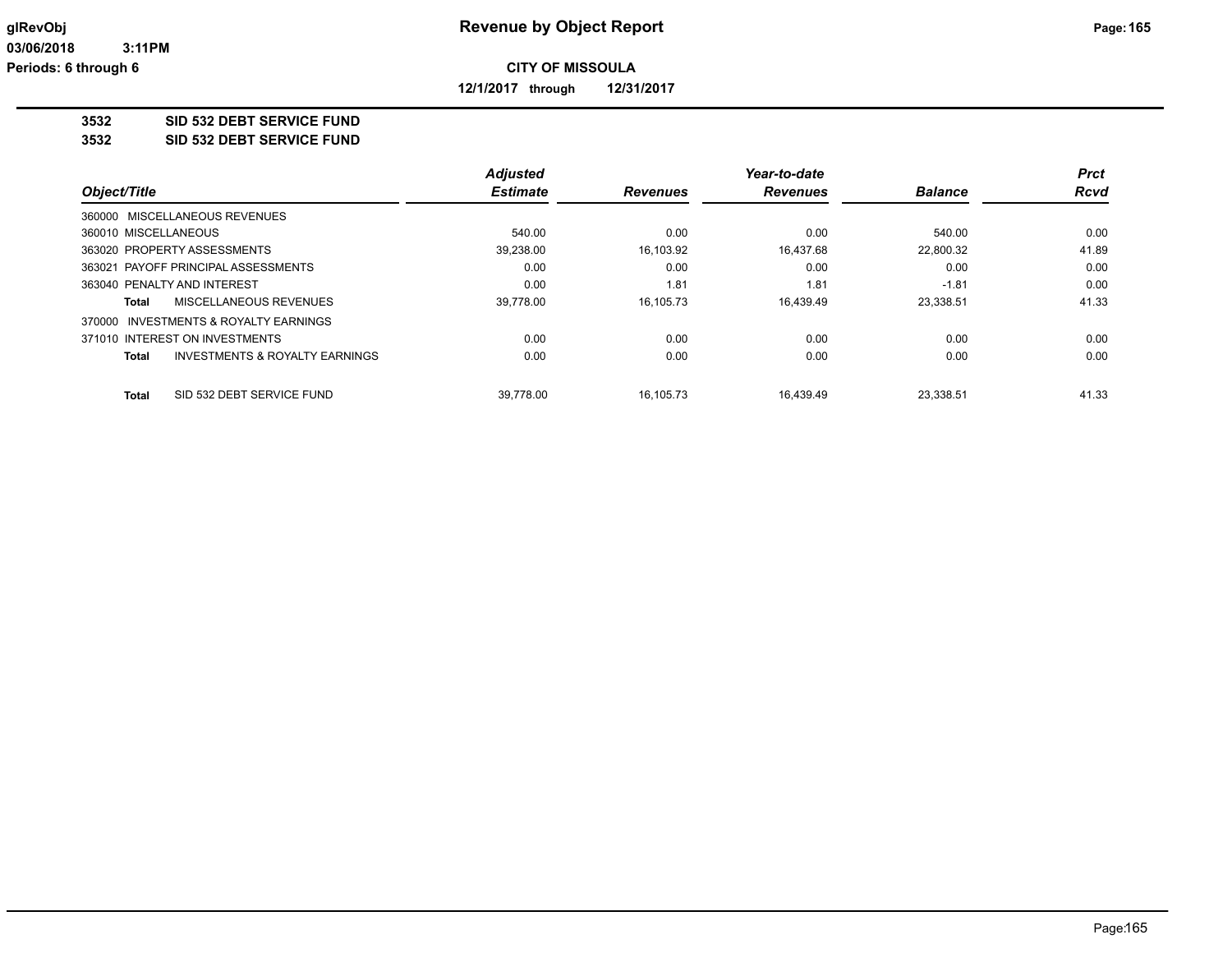**12/1/2017 through 12/31/2017**

# **3532 SID 532 DEBT SERVICE FUND**

|                                         | <b>Adjusted</b> |                 | Year-to-date    |                | <b>Prct</b> |
|-----------------------------------------|-----------------|-----------------|-----------------|----------------|-------------|
| Object/Title                            | <b>Estimate</b> | <b>Revenues</b> | <b>Revenues</b> | <b>Balance</b> | <b>Rcvd</b> |
| 360000 MISCELLANEOUS REVENUES           |                 |                 |                 |                |             |
| 360010 MISCELLANEOUS                    | 540.00          | 0.00            | 0.00            | 540.00         | 0.00        |
| 363020 PROPERTY ASSESSMENTS             | 39,238.00       | 16,103.92       | 16,437.68       | 22,800.32      | 41.89       |
| 363021 PAYOFF PRINCIPAL ASSESSMENTS     | 0.00            | 0.00            | 0.00            | 0.00           | 0.00        |
| 363040 PENALTY AND INTEREST             | 0.00            | 1.81            | 1.81            | $-1.81$        | 0.00        |
| MISCELLANEOUS REVENUES<br>Total         | 39.778.00       | 16.105.73       | 16.439.49       | 23,338.51      | 41.33       |
| 370000 INVESTMENTS & ROYALTY EARNINGS   |                 |                 |                 |                |             |
| 371010 INTEREST ON INVESTMENTS          | 0.00            | 0.00            | 0.00            | 0.00           | 0.00        |
| INVESTMENTS & ROYALTY EARNINGS<br>Total | 0.00            | 0.00            | 0.00            | 0.00           | 0.00        |
|                                         |                 |                 |                 |                |             |
| SID 532 DEBT SERVICE FUND<br>Total      | 39.778.00       | 16.105.73       | 16.439.49       | 23.338.51      | 41.33       |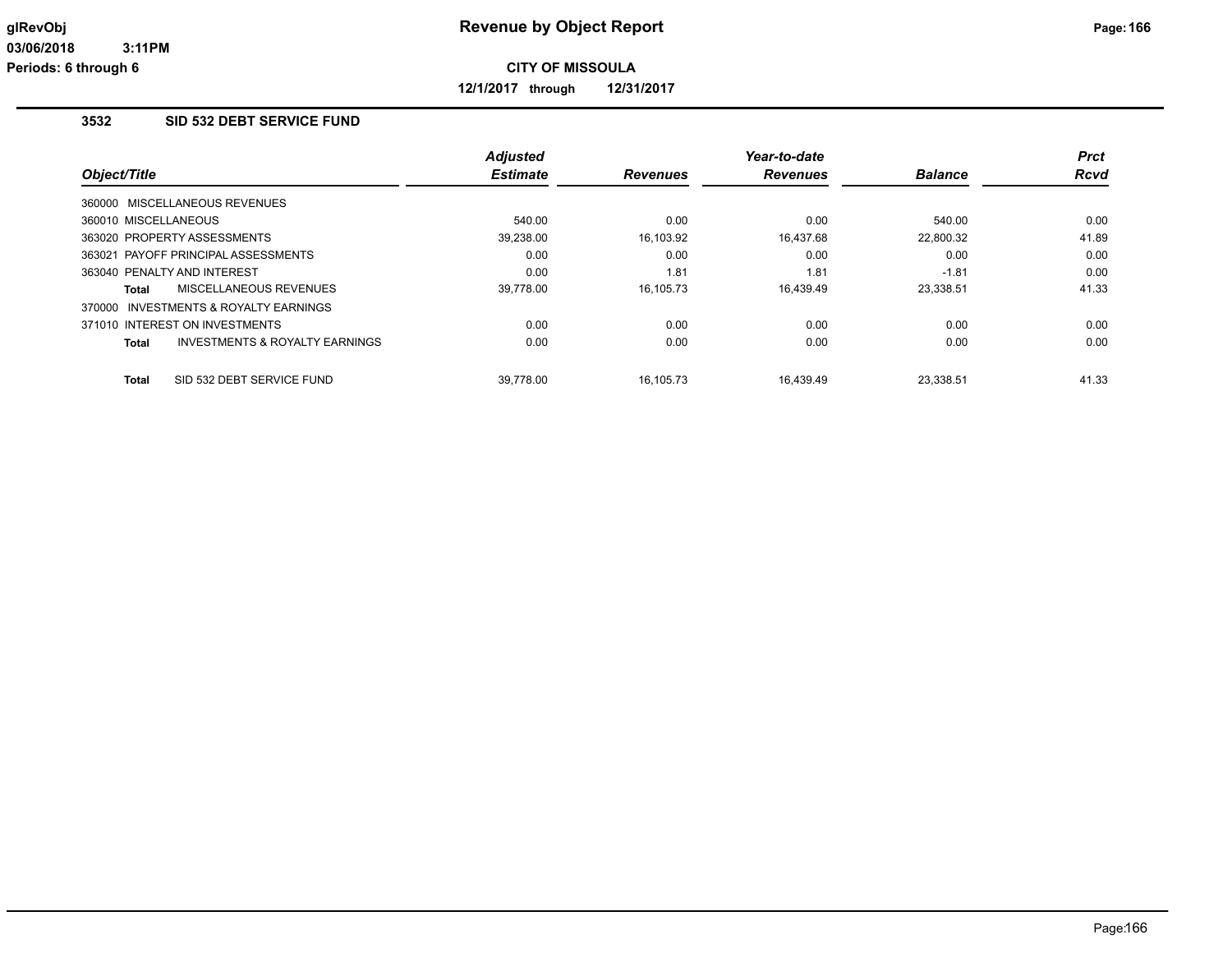**12/1/2017 through 12/31/2017**

# **3533 GILBERT ST SEWER SID DEBT FUND**

**3533 GILBERT ST SEWER SID DEBT FUND**

|                                                    | <b>Adjusted</b> |                 | Year-to-date    |                | <b>Prct</b> |
|----------------------------------------------------|-----------------|-----------------|-----------------|----------------|-------------|
| Object/Title                                       | <b>Estimate</b> | <b>Revenues</b> | <b>Revenues</b> | <b>Balance</b> | <b>Rcvd</b> |
| 360000 MISCELLANEOUS REVENUES                      |                 |                 |                 |                |             |
| 363020 PROPERTY ASSESSMENTS                        | 17,425.00       | 5,969.29        | 5,969.29        | 11,455.71      | 34.26       |
| 363021 PAYOFF PRINCIPAL ASSESSMENTS                | 0.00            | 0.00            | 0.00            | 0.00           | 0.00        |
| 363040 PENALTY AND INTEREST                        | 0.00            | 0.00            | 0.00            | 0.00           | 0.00        |
| MISCELLANEOUS REVENUES<br><b>Total</b>             | 17,425.00       | 5,969.29        | 5,969.29        | 11,455.71      | 34.26       |
| 370000 INVESTMENTS & ROYALTY EARNINGS              |                 |                 |                 |                |             |
| 371010 INTEREST ON INVESTMENTS                     | 0.00            | 0.00            | 0.00            | 0.00           | 0.00        |
| 371020 GAIN/LOSS IN MARKET VALUE OF INVESTMENTS    | 0.00            | 0.00            | 0.00            | 0.00           | 0.00        |
| <b>INVESTMENTS &amp; ROYALTY EARNINGS</b><br>Total | 0.00            | 0.00            | 0.00            | 0.00           | 0.00        |
| 380000 OTHER FINANCING SOURCES                     |                 |                 |                 |                |             |
| 381009 TRANSFERS IN                                | 0.00            | 0.00            | 0.00            | 0.00           | 0.00        |
| OTHER FINANCING SOURCES<br>Total                   | 0.00            | 0.00            | 0.00            | 0.00           | 0.00        |
| GILBERT ST SEWER SID DEBT FUND<br><b>Total</b>     | 17,425.00       | 5,969.29        | 5,969.29        | 11,455.71      | 34.26       |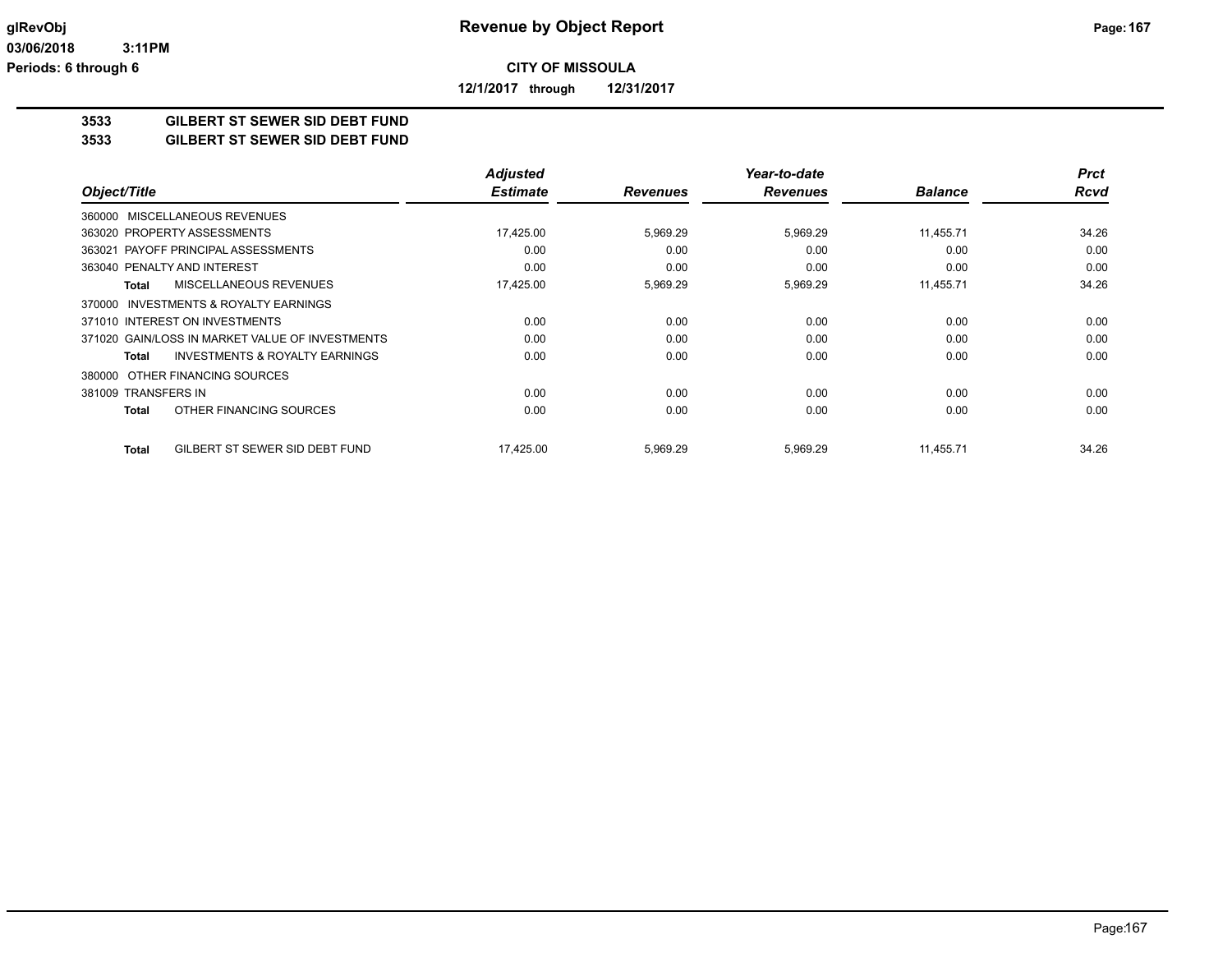**12/1/2017 through 12/31/2017**

## **3533 GILBERT ST SEWER SID DEBT FUND**

| Object/Title                                              | <b>Adjusted</b><br><b>Estimate</b> | <b>Revenues</b> | Year-to-date<br><b>Revenues</b> | <b>Balance</b> | <b>Prct</b><br><b>Rcvd</b> |
|-----------------------------------------------------------|------------------------------------|-----------------|---------------------------------|----------------|----------------------------|
| 360000 MISCELLANEOUS REVENUES                             |                                    |                 |                                 |                |                            |
| 363020 PROPERTY ASSESSMENTS                               | 17,425.00                          | 5,969.29        | 5,969.29                        | 11,455.71      | 34.26                      |
| 363021 PAYOFF PRINCIPAL ASSESSMENTS                       | 0.00                               | 0.00            | 0.00                            | 0.00           | 0.00                       |
| 363040 PENALTY AND INTEREST                               | 0.00                               | 0.00            | 0.00                            | 0.00           | 0.00                       |
| MISCELLANEOUS REVENUES<br>Total                           | 17,425.00                          | 5,969.29        | 5,969.29                        | 11,455.71      | 34.26                      |
| 370000 INVESTMENTS & ROYALTY EARNINGS                     |                                    |                 |                                 |                |                            |
| 371010 INTEREST ON INVESTMENTS                            | 0.00                               | 0.00            | 0.00                            | 0.00           | 0.00                       |
| 371020 GAIN/LOSS IN MARKET VALUE OF INVESTMENT            | 0.00                               | 0.00            | 0.00                            | 0.00           | 0.00                       |
| <b>INVESTMENTS &amp; ROYALTY EARNINGS</b><br><b>Total</b> | 0.00                               | 0.00            | 0.00                            | 0.00           | 0.00                       |
| 380000 OTHER FINANCING SOURCES                            |                                    |                 |                                 |                |                            |
| 381009 TRANSFERS IN                                       | 0.00                               | 0.00            | 0.00                            | 0.00           | 0.00                       |
| OTHER FINANCING SOURCES<br><b>Total</b>                   | 0.00                               | 0.00            | 0.00                            | 0.00           | 0.00                       |
| GILBERT ST SEWER SID DEBT FUND<br><b>Total</b>            | 17,425.00                          | 5,969.29        | 5,969.29                        | 11,455.71      | 34.26                      |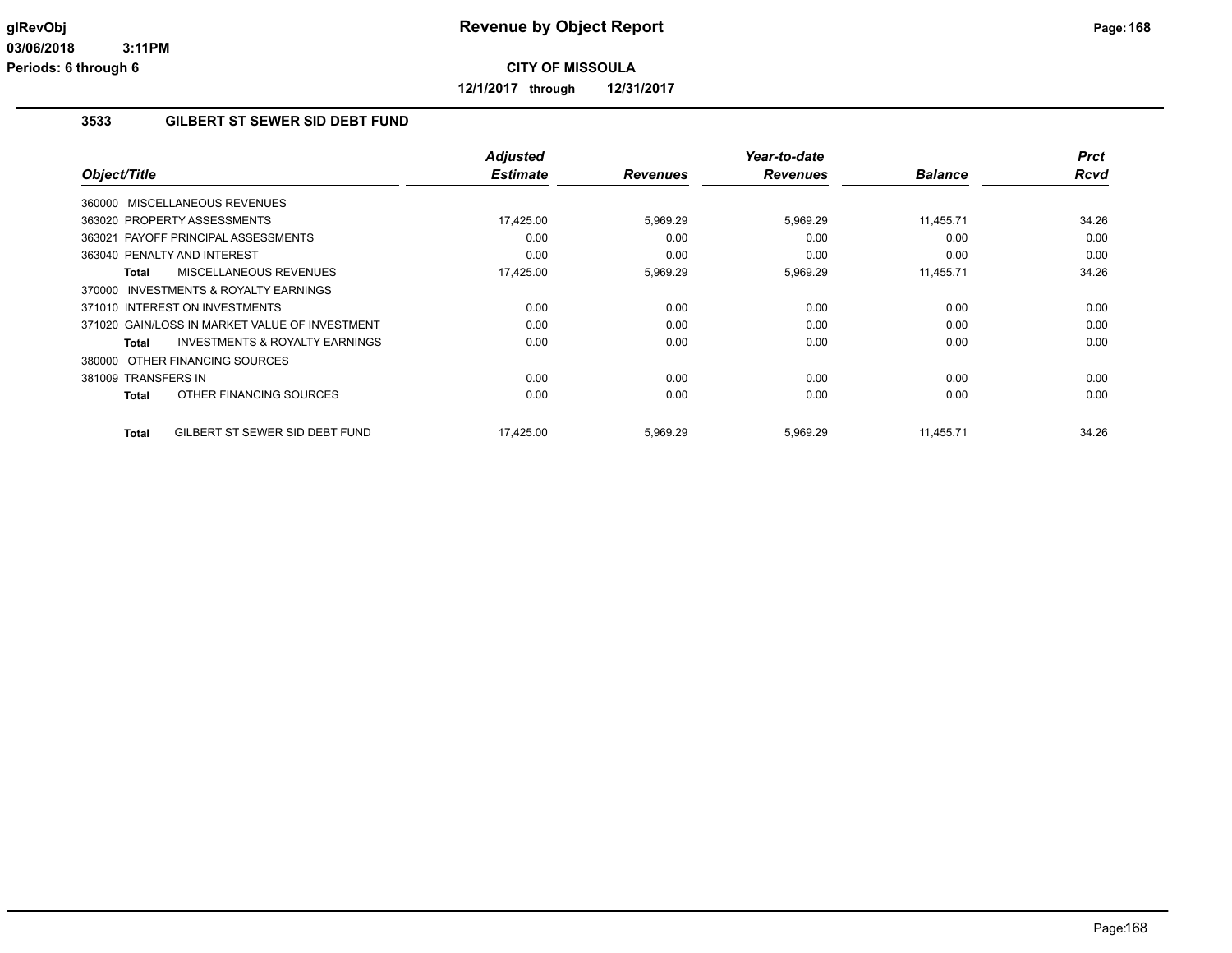**12/1/2017 through 12/31/2017**

### **3534 LINCOLNWOOD SEWER PHASE I**

### **3534 LINCOLNWOOD SEWER PHASE I**

|                                                           | <b>Adjusted</b> |                 | Year-to-date    |                | <b>Prct</b> |
|-----------------------------------------------------------|-----------------|-----------------|-----------------|----------------|-------------|
| Object/Title                                              | <b>Estimate</b> | <b>Revenues</b> | <b>Revenues</b> | <b>Balance</b> | <b>Rcvd</b> |
| TAXES/ASSESSMENTS<br>310000                               |                 |                 |                 |                |             |
| <b>PENALTIES &amp; INTEREST</b><br>312001                 | 0.00            | 0.00            | 0.00            | 0.00           | 0.00        |
| TAXES/ASSESSMENTS<br>Total                                | 0.00            | 0.00            | 0.00            | 0.00           | 0.00        |
| 360000 MISCELLANEOUS REVENUES                             |                 |                 |                 |                |             |
| 363020 PROPERTY ASSESSMENTS                               | 19,044.00       | 6,988.15        | 7.197.90        | 11.846.10      | 37.80       |
| PAYOFF PRINCIPAL ASSESSMENTS<br>363021                    | 0.00            | 0.00            | 0.00            | 0.00           | 0.00        |
| 363040 PENALTY AND INTEREST                               | 0.00            | 0.00            | 0.00            | 0.00           | 0.00        |
| MISCELLANEOUS REVENUES<br><b>Total</b>                    | 19,044.00       | 6,988.15        | 7.197.90        | 11.846.10      | 37.80       |
| 370000 INVESTMENTS & ROYALTY EARNINGS                     |                 |                 |                 |                |             |
| 371010 INTEREST ON INVESTMENTS                            | 0.00            | 0.00            | 0.00            | 0.00           | 0.00        |
| <b>INVESTMENTS &amp; ROYALTY EARNINGS</b><br><b>Total</b> | 0.00            | 0.00            | 0.00            | 0.00           | 0.00        |
| LINCOLNWOOD SEWER PHASE I<br><b>Total</b>                 | 19,044.00       | 6,988.15        | 7.197.90        | 11.846.10      | 37.80       |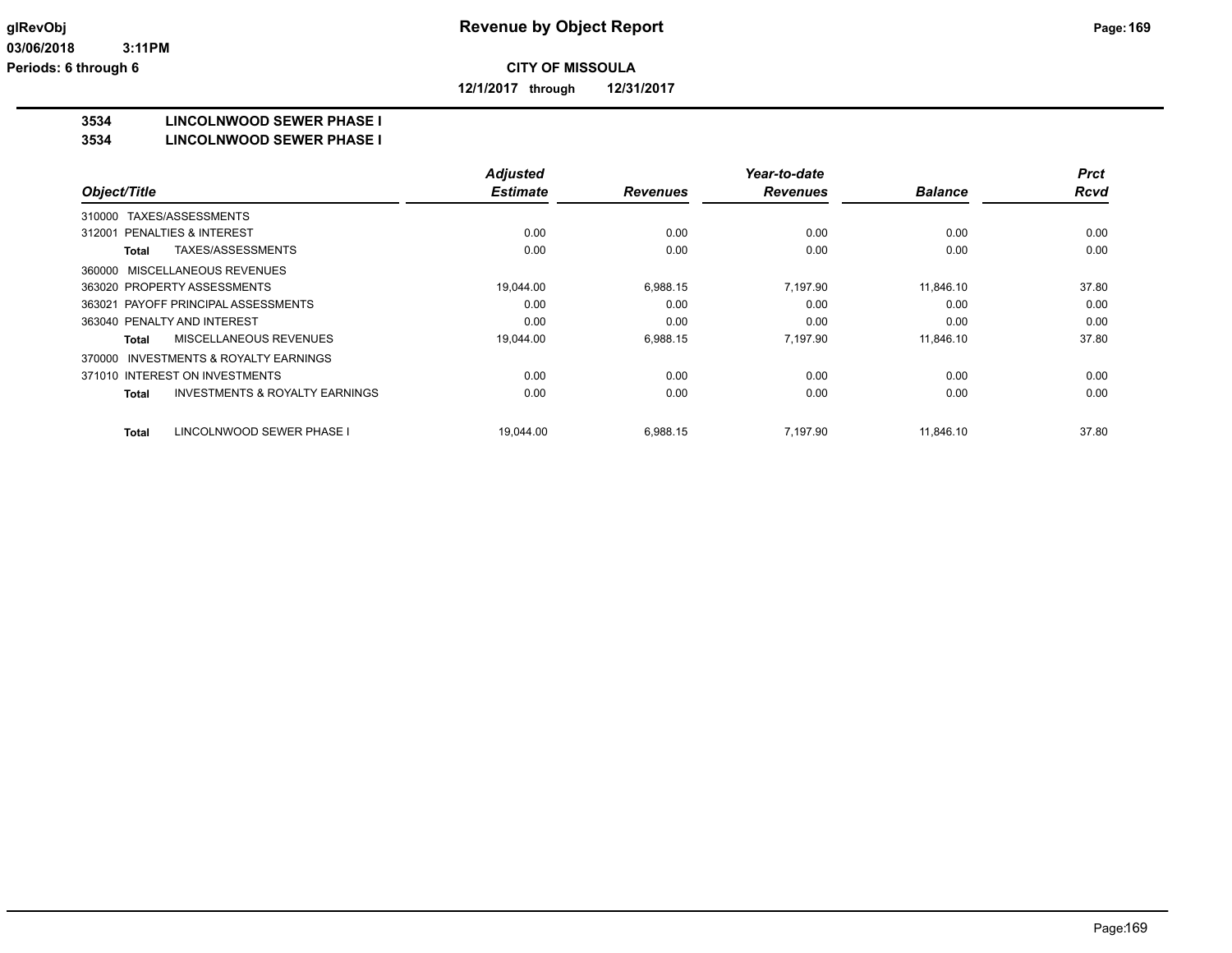**12/1/2017 through 12/31/2017**

# **3534 LINCOLNWOOD SEWER PHASE I**

|                                                           | <b>Adjusted</b> |                 | Year-to-date    |                | <b>Prct</b> |
|-----------------------------------------------------------|-----------------|-----------------|-----------------|----------------|-------------|
| Object/Title                                              | <b>Estimate</b> | <b>Revenues</b> | <b>Revenues</b> | <b>Balance</b> | <b>Rcvd</b> |
| TAXES/ASSESSMENTS<br>310000                               |                 |                 |                 |                |             |
| <b>PENALTIES &amp; INTEREST</b><br>312001                 | 0.00            | 0.00            | 0.00            | 0.00           | 0.00        |
| TAXES/ASSESSMENTS<br>Total                                | 0.00            | 0.00            | 0.00            | 0.00           | 0.00        |
| 360000 MISCELLANEOUS REVENUES                             |                 |                 |                 |                |             |
| 363020 PROPERTY ASSESSMENTS                               | 19.044.00       | 6,988.15        | 7,197.90        | 11.846.10      | 37.80       |
| 363021 PAYOFF PRINCIPAL ASSESSMENTS                       | 0.00            | 0.00            | 0.00            | 0.00           | 0.00        |
| 363040 PENALTY AND INTEREST                               | 0.00            | 0.00            | 0.00            | 0.00           | 0.00        |
| MISCELLANEOUS REVENUES<br>Total                           | 19.044.00       | 6,988.15        | 7,197.90        | 11.846.10      | 37.80       |
| <b>INVESTMENTS &amp; ROYALTY EARNINGS</b><br>370000       |                 |                 |                 |                |             |
| 371010 INTEREST ON INVESTMENTS                            | 0.00            | 0.00            | 0.00            | 0.00           | 0.00        |
| <b>INVESTMENTS &amp; ROYALTY EARNINGS</b><br><b>Total</b> | 0.00            | 0.00            | 0.00            | 0.00           | 0.00        |
| LINCOLNWOOD SEWER PHASE I<br><b>Total</b>                 | 19.044.00       | 6,988.15        | 7,197.90        | 11.846.10      | 37.80       |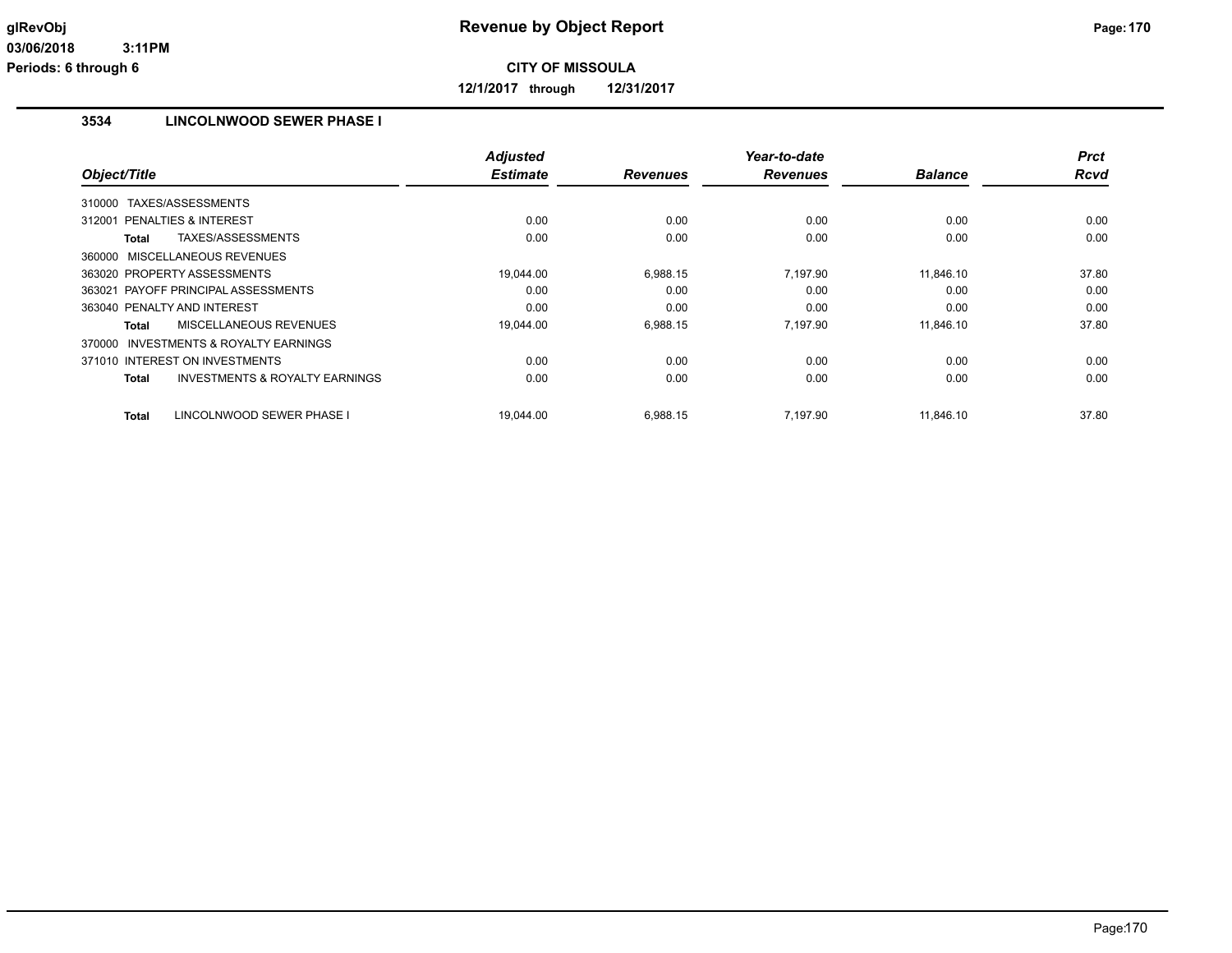**12/1/2017 through 12/31/2017**

# **3535 SLANT STREET TRAFFIC CALMING**

### **3535 SLANT STREET TRAFFIC CALMING**

|                                                           | <b>Adjusted</b> |                 | Year-to-date    |                | <b>Prct</b> |
|-----------------------------------------------------------|-----------------|-----------------|-----------------|----------------|-------------|
| Object/Title                                              | <b>Estimate</b> | <b>Revenues</b> | <b>Revenues</b> | <b>Balance</b> | <b>Rcvd</b> |
| TAXES/ASSESSMENTS<br>310000                               |                 |                 |                 |                |             |
| PENALTIES & INTEREST<br>312001                            | 0.00            | 0.00            | 0.00            | 0.00           | 0.00        |
| TAXES/ASSESSMENTS<br><b>Total</b>                         | 0.00            | 0.00            | 0.00            | 0.00           | 0.00        |
| MISCELLANEOUS REVENUES<br>360000                          |                 |                 |                 |                |             |
| 360010 MISCELLANEOUS                                      | 0.00            | 0.00            | 0.00            | 0.00           | 0.00        |
| 363020 PROPERTY ASSESSMENTS                               | 0.00            | 0.00            | 0.00            | 0.00           | 0.00        |
| 363021 PAYOFF PRINCIPAL ASSESSMENTS                       | 0.00            | 0.00            | 0.00            | 0.00           | 0.00        |
| 363040 PENALTY AND INTEREST                               | 0.00            | 0.00            | 0.00            | 0.00           | 0.00        |
| <b>MISCELLANEOUS REVENUES</b><br>Total                    | 0.00            | 0.00            | 0.00            | 0.00           | 0.00        |
| <b>INVESTMENTS &amp; ROYALTY EARNINGS</b><br>370000       |                 |                 |                 |                |             |
| 371010 INTEREST ON INVESTMENTS                            | 0.00            | 0.00            | 0.00            | 0.00           | 0.00        |
| <b>INVESTMENTS &amp; ROYALTY EARNINGS</b><br><b>Total</b> | 0.00            | 0.00            | 0.00            | 0.00           | 0.00        |
| OTHER FINANCING SOURCES<br>380000                         |                 |                 |                 |                |             |
| 383000 OPERATING TRANSFERS                                | 0.00            | 0.00            | 0.00            | 0.00           | 0.00        |
| OTHER FINANCING SOURCES<br>Total                          | 0.00            | 0.00            | 0.00            | 0.00           | 0.00        |
| SLANT STREET TRAFFIC CALMING<br><b>Total</b>              | 0.00            | 0.00            | 0.00            | 0.00           | 0.00        |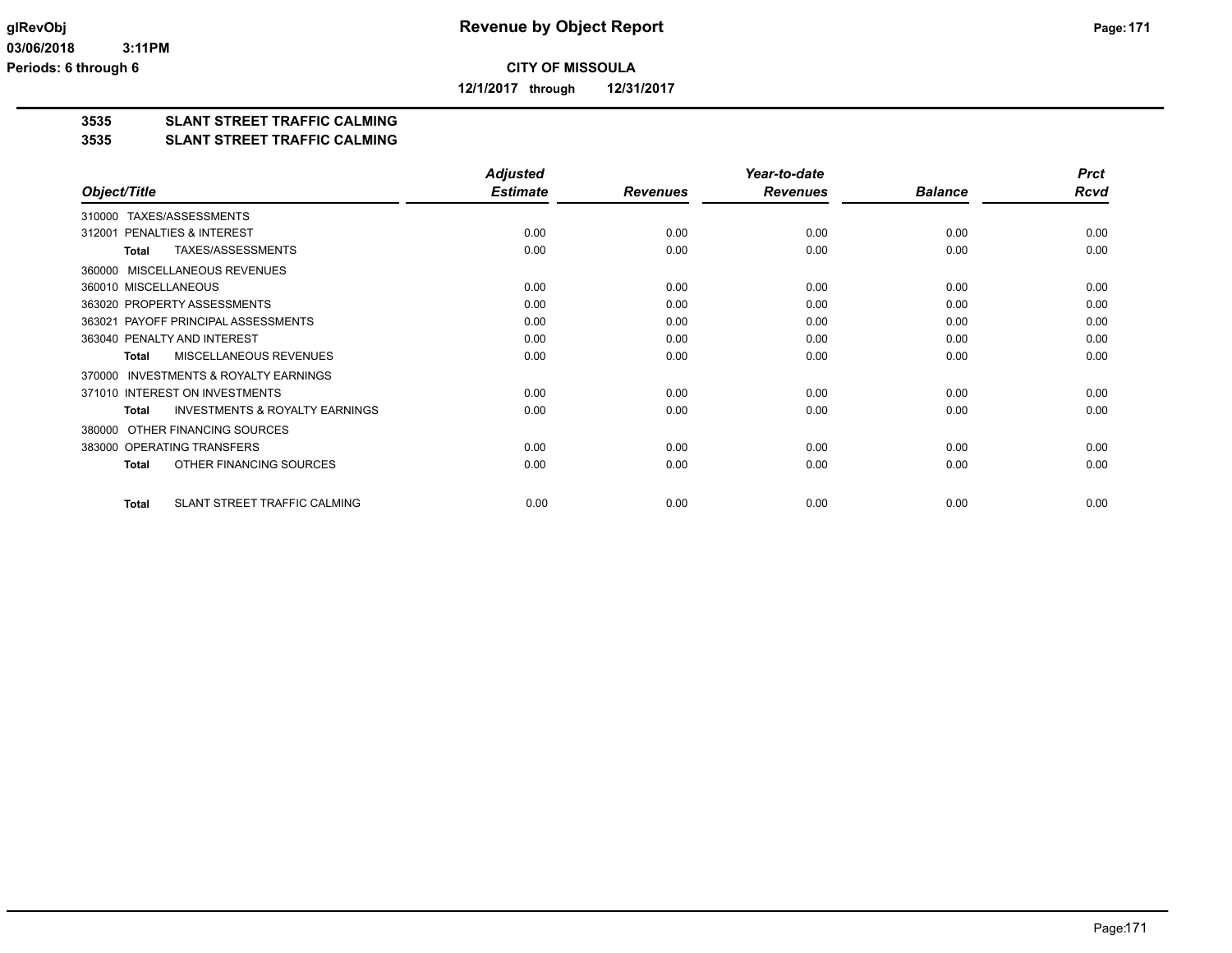**12/1/2017 through 12/31/2017**

## **3535 SLANT STREET TRAFFIC CALMING**

|                                                           | <b>Adjusted</b> |                 | Year-to-date    |                | <b>Prct</b> |
|-----------------------------------------------------------|-----------------|-----------------|-----------------|----------------|-------------|
| Object/Title                                              | <b>Estimate</b> | <b>Revenues</b> | <b>Revenues</b> | <b>Balance</b> | Rcvd        |
| TAXES/ASSESSMENTS<br>310000                               |                 |                 |                 |                |             |
| PENALTIES & INTEREST<br>312001                            | 0.00            | 0.00            | 0.00            | 0.00           | 0.00        |
| TAXES/ASSESSMENTS<br>Total                                | 0.00            | 0.00            | 0.00            | 0.00           | 0.00        |
| 360000 MISCELLANEOUS REVENUES                             |                 |                 |                 |                |             |
| 360010 MISCELLANEOUS                                      | 0.00            | 0.00            | 0.00            | 0.00           | 0.00        |
| 363020 PROPERTY ASSESSMENTS                               | 0.00            | 0.00            | 0.00            | 0.00           | 0.00        |
| 363021 PAYOFF PRINCIPAL ASSESSMENTS                       | 0.00            | 0.00            | 0.00            | 0.00           | 0.00        |
| 363040 PENALTY AND INTEREST                               | 0.00            | 0.00            | 0.00            | 0.00           | 0.00        |
| <b>MISCELLANEOUS REVENUES</b><br>Total                    | 0.00            | 0.00            | 0.00            | 0.00           | 0.00        |
| <b>INVESTMENTS &amp; ROYALTY EARNINGS</b><br>370000       |                 |                 |                 |                |             |
| 371010 INTEREST ON INVESTMENTS                            | 0.00            | 0.00            | 0.00            | 0.00           | 0.00        |
| <b>INVESTMENTS &amp; ROYALTY EARNINGS</b><br><b>Total</b> | 0.00            | 0.00            | 0.00            | 0.00           | 0.00        |
| 380000 OTHER FINANCING SOURCES                            |                 |                 |                 |                |             |
| 383000 OPERATING TRANSFERS                                | 0.00            | 0.00            | 0.00            | 0.00           | 0.00        |
| OTHER FINANCING SOURCES<br><b>Total</b>                   | 0.00            | 0.00            | 0.00            | 0.00           | 0.00        |
| SLANT STREET TRAFFIC CALMING<br><b>Total</b>              | 0.00            | 0.00            | 0.00            | 0.00           | 0.00        |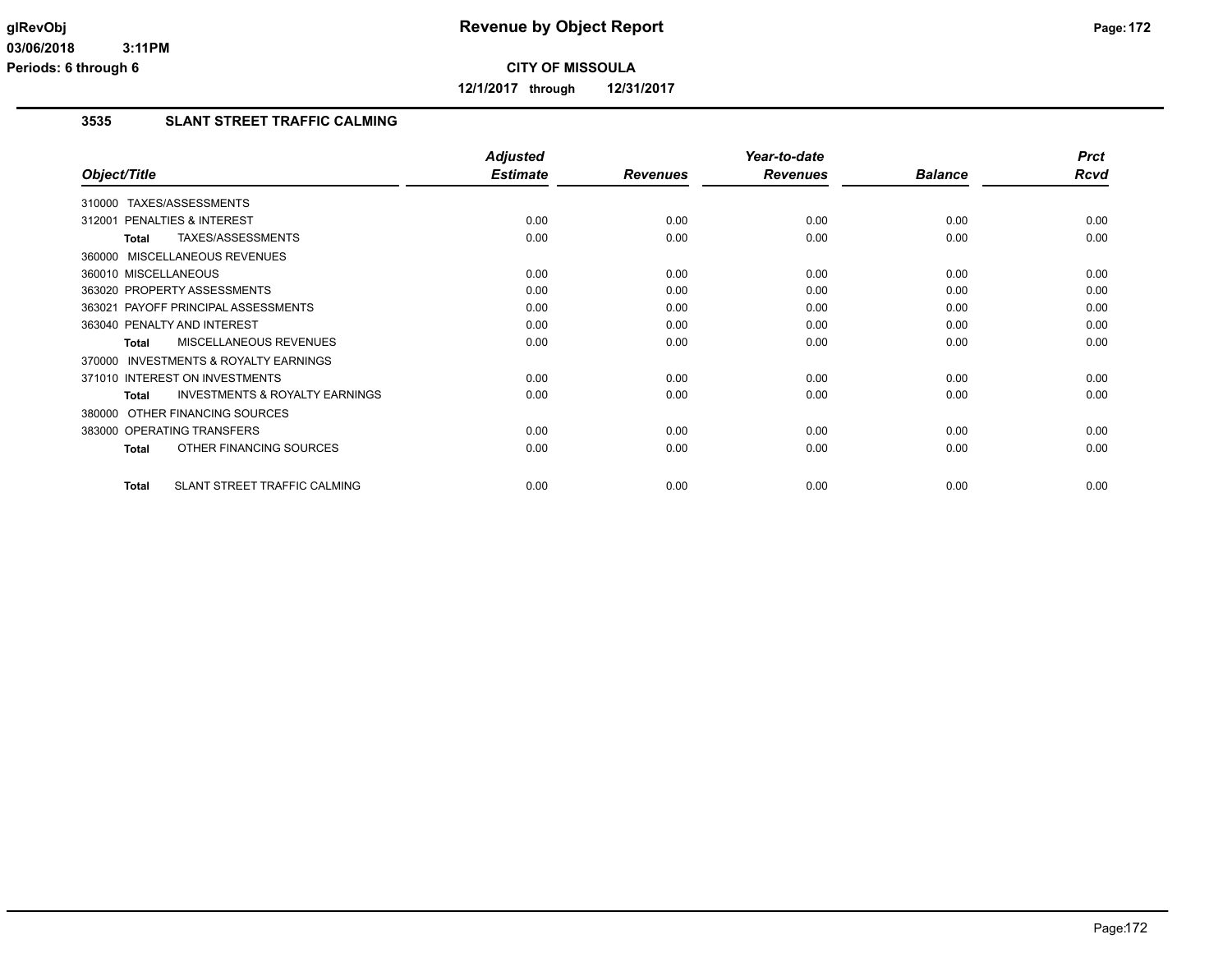**12/1/2017 through 12/31/2017**

### **3536 LINCOLNWOOD SEWER PHASE II**

### **3536 LINCOLNWOOD SEWER PHASE II**

|                                                           | <b>Adjusted</b> |                 | Year-to-date    |                | <b>Prct</b> |
|-----------------------------------------------------------|-----------------|-----------------|-----------------|----------------|-------------|
| Object/Title                                              | <b>Estimate</b> | <b>Revenues</b> | <b>Revenues</b> | <b>Balance</b> | <b>Rcvd</b> |
| TAXES/ASSESSMENTS<br>310000                               |                 |                 |                 |                |             |
| PENALTIES & INTEREST<br>312001                            | 0.00            | 0.00            | 0.00            | 0.00           | 0.00        |
| TAXES/ASSESSMENTS<br>Total                                | 0.00            | 0.00            | 0.00            | 0.00           | 0.00        |
| 360000 MISCELLANEOUS REVENUES                             |                 |                 |                 |                |             |
| 363020 PROPERTY ASSESSMENTS                               | 30,719.00       | 12,619.81       | 13.064.33       | 17,654.67      | 42.53       |
| 363021 PAYOFF PRINCIPAL ASSESSMENTS                       | 0.00            | 0.00            | 0.00            | 0.00           | 0.00        |
| 363040 PENALTY AND INTEREST                               | 0.00            | 0.00            | 0.00            | 0.00           | 0.00        |
| MISCELLANEOUS REVENUES<br>Total                           | 30,719.00       | 12,619.81       | 13,064.33       | 17,654.67      | 42.53       |
| INVESTMENTS & ROYALTY EARNINGS<br>370000                  |                 |                 |                 |                |             |
| 371010 INTEREST ON INVESTMENTS                            | 0.00            | 0.00            | 0.00            | 0.00           | 0.00        |
| <b>INVESTMENTS &amp; ROYALTY EARNINGS</b><br><b>Total</b> | 0.00            | 0.00            | 0.00            | 0.00           | 0.00        |
| LINCOLNWOOD SEWER PHASE II<br>Total                       | 30,719.00       | 12,619.81       | 13,064.33       | 17,654.67      | 42.53       |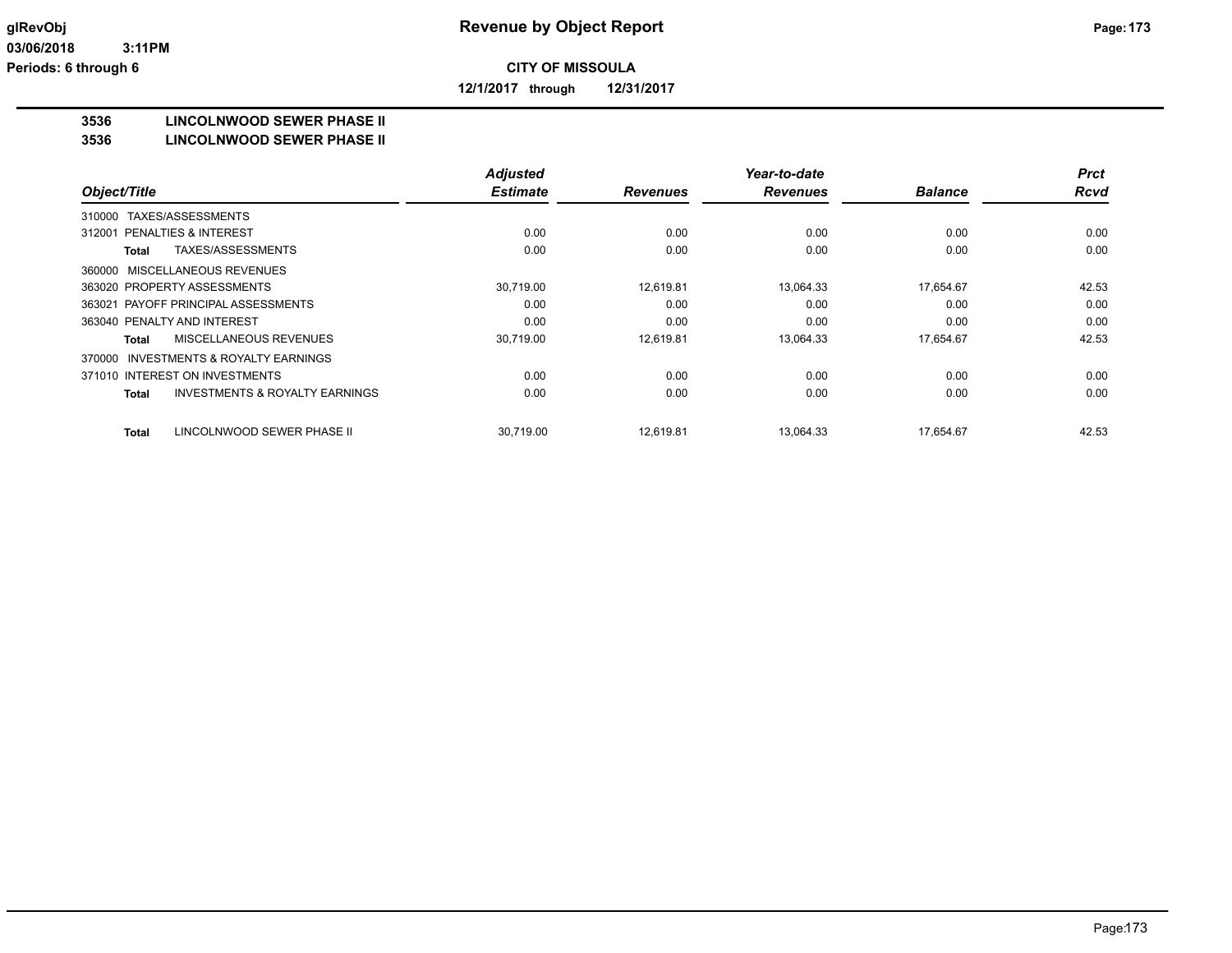**12/1/2017 through 12/31/2017**

# **3536 LINCOLNWOOD SEWER PHASE II**

|                                                    | <b>Adjusted</b> |                 | Year-to-date    |                | <b>Prct</b> |
|----------------------------------------------------|-----------------|-----------------|-----------------|----------------|-------------|
| Object/Title                                       | <b>Estimate</b> | <b>Revenues</b> | <b>Revenues</b> | <b>Balance</b> | Rcvd        |
| TAXES/ASSESSMENTS<br>310000                        |                 |                 |                 |                |             |
| 312001 PENALTIES & INTEREST                        | 0.00            | 0.00            | 0.00            | 0.00           | 0.00        |
| TAXES/ASSESSMENTS<br>Total                         | 0.00            | 0.00            | 0.00            | 0.00           | 0.00        |
| 360000 MISCELLANEOUS REVENUES                      |                 |                 |                 |                |             |
| 363020 PROPERTY ASSESSMENTS                        | 30,719.00       | 12,619.81       | 13,064.33       | 17,654.67      | 42.53       |
| 363021 PAYOFF PRINCIPAL ASSESSMENTS                | 0.00            | 0.00            | 0.00            | 0.00           | 0.00        |
| 363040 PENALTY AND INTEREST                        | 0.00            | 0.00            | 0.00            | 0.00           | 0.00        |
| MISCELLANEOUS REVENUES<br>Total                    | 30,719.00       | 12,619.81       | 13,064.33       | 17,654.67      | 42.53       |
| INVESTMENTS & ROYALTY EARNINGS<br>370000           |                 |                 |                 |                |             |
| 371010 INTEREST ON INVESTMENTS                     | 0.00            | 0.00            | 0.00            | 0.00           | 0.00        |
| <b>INVESTMENTS &amp; ROYALTY EARNINGS</b><br>Total | 0.00            | 0.00            | 0.00            | 0.00           | 0.00        |
| INCOLNWOOD SEWER PHASE II<br><b>Total</b>          | 30,719.00       | 12,619.81       | 13,064.33       | 17.654.67      | 42.53       |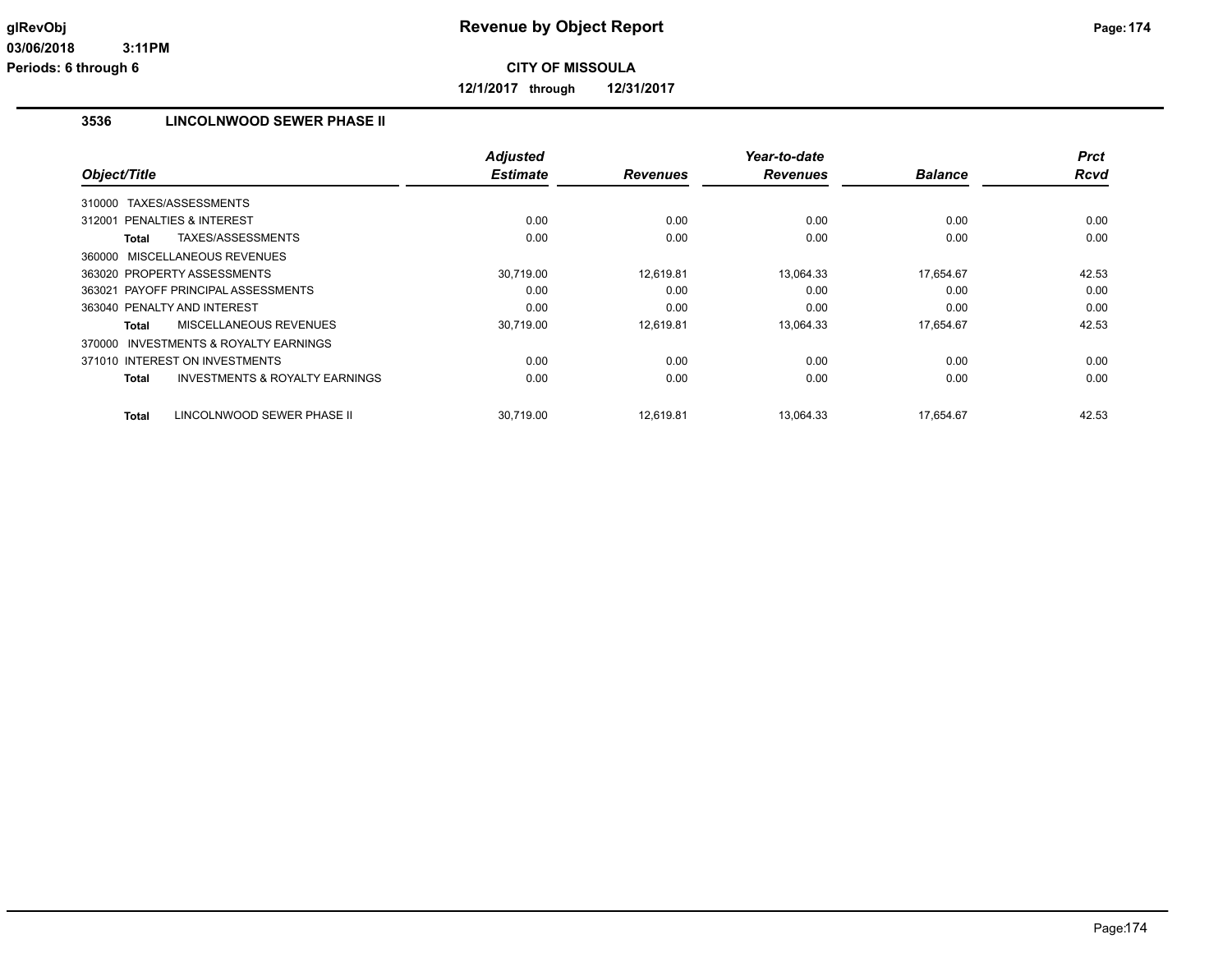**12/1/2017 through 12/31/2017**

## **3539 SOUTH 4TH STREET W TRAFFIC**

### **3539 SOUTH 4TH STREET W TRAFFIC**

|                                            | <b>Adjusted</b> |                 | Year-to-date    |                | Prct        |
|--------------------------------------------|-----------------|-----------------|-----------------|----------------|-------------|
| Object/Title                               | <b>Estimate</b> | <b>Revenues</b> | <b>Revenues</b> | <b>Balance</b> | <b>Rcvd</b> |
| 360000 MISCELLANEOUS REVENUES              |                 |                 |                 |                |             |
| 360010 MISCELLANEOUS                       | 0.00            | 0.00            | 0.00            | 0.00           | 0.00        |
| 363020 PROPERTY ASSESSMENTS                | 0.00            | 0.00            | 0.00            | 0.00           | 0.00        |
| 363021 PAYOFF PRINCIPAL ASSESSMENTS        | 0.00            | 0.00            | 0.00            | 0.00           | 0.00        |
| 363040 PENALTY AND INTEREST                | 0.00            | 0.00            | 0.00            | 0.00           | 0.00        |
| MISCELLANEOUS REVENUES<br>Total            | 0.00            | 0.00            | 0.00            | 0.00           | 0.00        |
| 370000 INVESTMENTS & ROYALTY EARNINGS      |                 |                 |                 |                |             |
| 371010 INTEREST ON INVESTMENTS             | 0.00            | 0.00            | 0.00            | 0.00           | 0.00        |
| INVESTMENTS & ROYALTY EARNINGS<br>Total    | 0.00            | 0.00            | 0.00            | 0.00           | 0.00        |
| SOUTH 4TH STREET W TRAFFIC<br><b>Total</b> | 0.00            | 0.00            | 0.00            | 0.00           | 0.00        |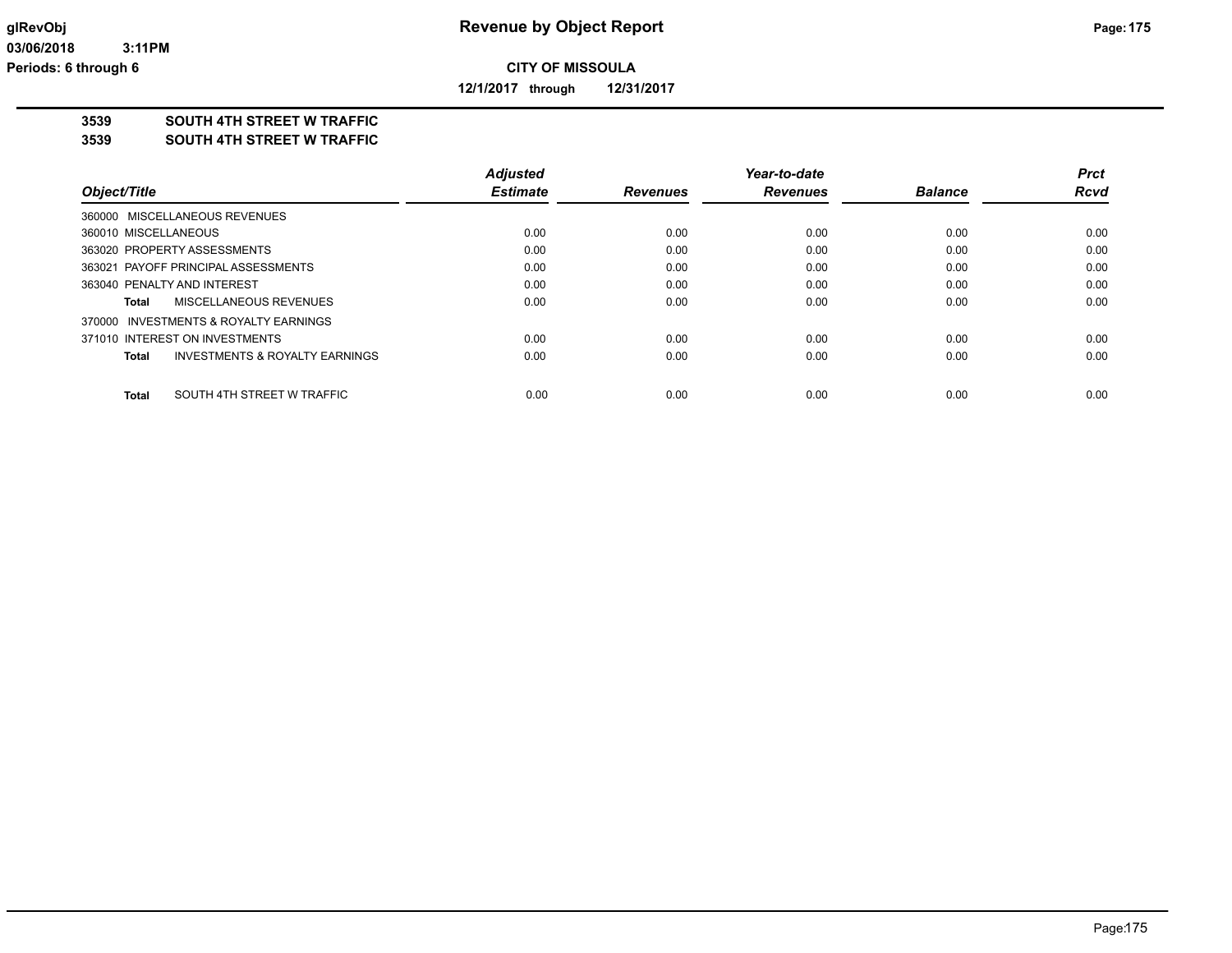**12/1/2017 through 12/31/2017**

## **3539 SOUTH 4TH STREET W TRAFFIC**

| Object/Title                            | <b>Adjusted</b><br><b>Estimate</b> | <b>Revenues</b> | Year-to-date<br><b>Revenues</b> | <b>Balance</b> | <b>Prct</b><br><b>Rcvd</b> |
|-----------------------------------------|------------------------------------|-----------------|---------------------------------|----------------|----------------------------|
| 360000 MISCELLANEOUS REVENUES           |                                    |                 |                                 |                |                            |
| 360010 MISCELLANEOUS                    | 0.00                               | 0.00            | 0.00                            | 0.00           | 0.00                       |
| 363020 PROPERTY ASSESSMENTS             | 0.00                               | 0.00            | 0.00                            | 0.00           | 0.00                       |
| 363021 PAYOFF PRINCIPAL ASSESSMENTS     | 0.00                               | 0.00            | 0.00                            | 0.00           | 0.00                       |
| 363040 PENALTY AND INTEREST             | 0.00                               | 0.00            | 0.00                            | 0.00           | 0.00                       |
| MISCELLANEOUS REVENUES<br>Total         | 0.00                               | 0.00            | 0.00                            | 0.00           | 0.00                       |
| 370000 INVESTMENTS & ROYALTY EARNINGS   |                                    |                 |                                 |                |                            |
| 371010 INTEREST ON INVESTMENTS          | 0.00                               | 0.00            | 0.00                            | 0.00           | 0.00                       |
| INVESTMENTS & ROYALTY EARNINGS<br>Total | 0.00                               | 0.00            | 0.00                            | 0.00           | 0.00                       |
|                                         |                                    |                 |                                 |                |                            |
| SOUTH 4TH STREET W TRAFFIC<br>Total     | 0.00                               | 0.00            | 0.00                            | 0.00           | 0.00                       |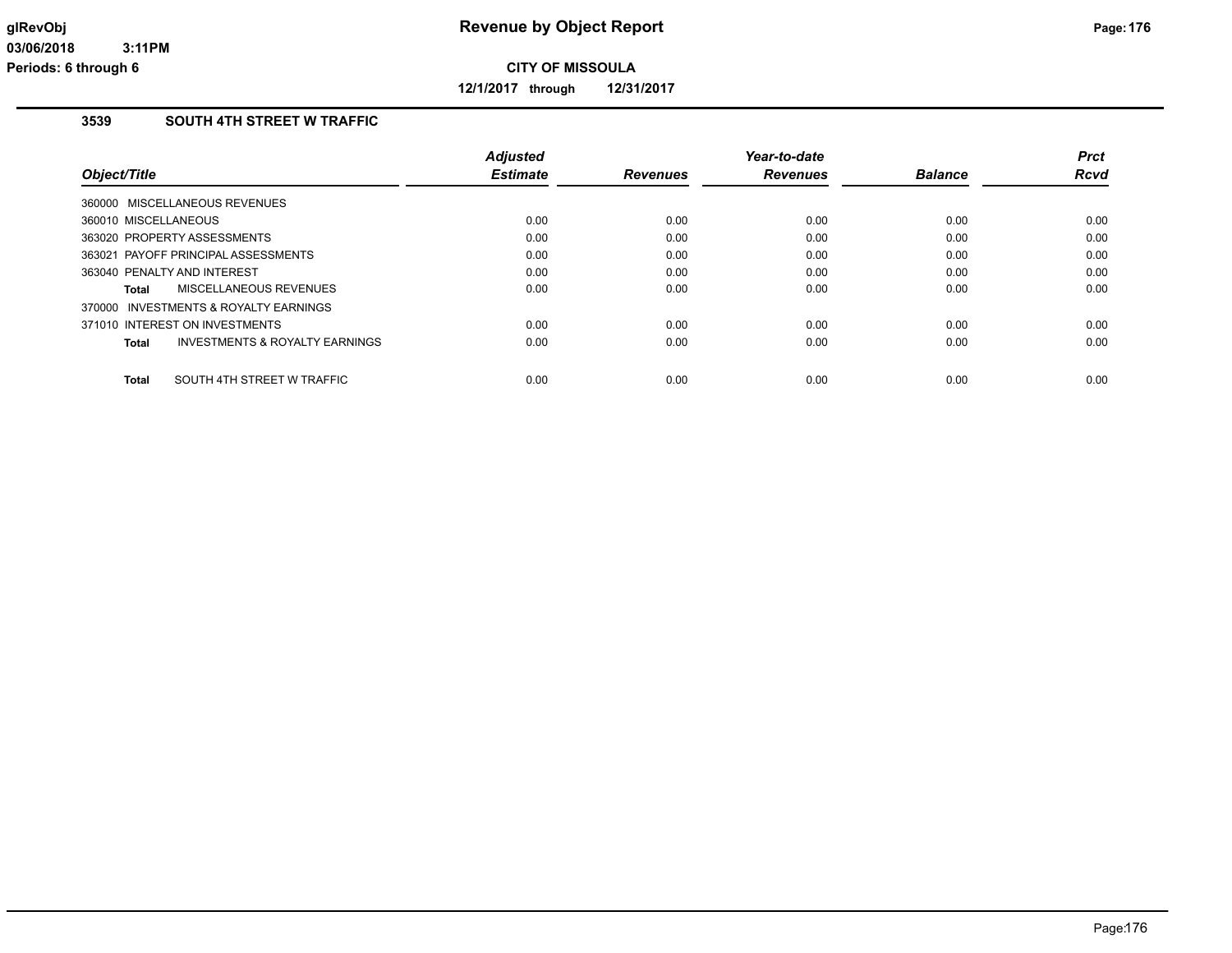**12/1/2017 through 12/31/2017**

### **3540 SID 540 DEBT SERVICE FUND**

**3540 SID 540 DEBT SERVICE FUND**

|                                                           | <b>Adjusted</b> |                 | Year-to-date    |                | Prct        |
|-----------------------------------------------------------|-----------------|-----------------|-----------------|----------------|-------------|
| Object/Title                                              | <b>Estimate</b> | <b>Revenues</b> | <b>Revenues</b> | <b>Balance</b> | <b>Rcvd</b> |
| 360000 MISCELLANEOUS REVENUES                             |                 |                 |                 |                |             |
| 360010 MISCELLANEOUS                                      | 11.316.00       | 0.00            | 0.00            | 11.316.00      | 0.00        |
| 363020 PROPERTY ASSESSMENTS                               | 118,065.00      | 41.720.06       | 43.202.70       | 74.862.30      | 36.59       |
| 363021 PAYOFF PRINCIPAL ASSESSMENTS                       | 0.00            | 1.588.90        | 2.557.96        | $-2,557.96$    | 0.00        |
| 363040 PENALTY AND INTEREST                               | 0.00            | 12.06           | $-6.45$         | 6.45           | 0.00        |
| MISCELLANEOUS REVENUES<br>Total                           | 129.381.00      | 43.321.02       | 45.754.21       | 83.626.79      | 35.36       |
| INVESTMENTS & ROYALTY EARNINGS<br>370000                  |                 |                 |                 |                |             |
| 371010 INTEREST ON INVESTMENTS                            | 0.00            | 0.00            | 0.00            | 0.00           | 0.00        |
| 371500 INTEREST ON INTERFUND LOAN                         | 0.00            | 0.00            | 0.00            | 0.00           | 0.00        |
| <b>INVESTMENTS &amp; ROYALTY EARNINGS</b><br><b>Total</b> | 0.00            | 0.00            | 0.00            | 0.00           | 0.00        |
| SID 540 DEBT SERVICE FUND<br>Total                        | 129.381.00      | 43.321.02       | 45.754.21       | 83.626.79      | 35.36       |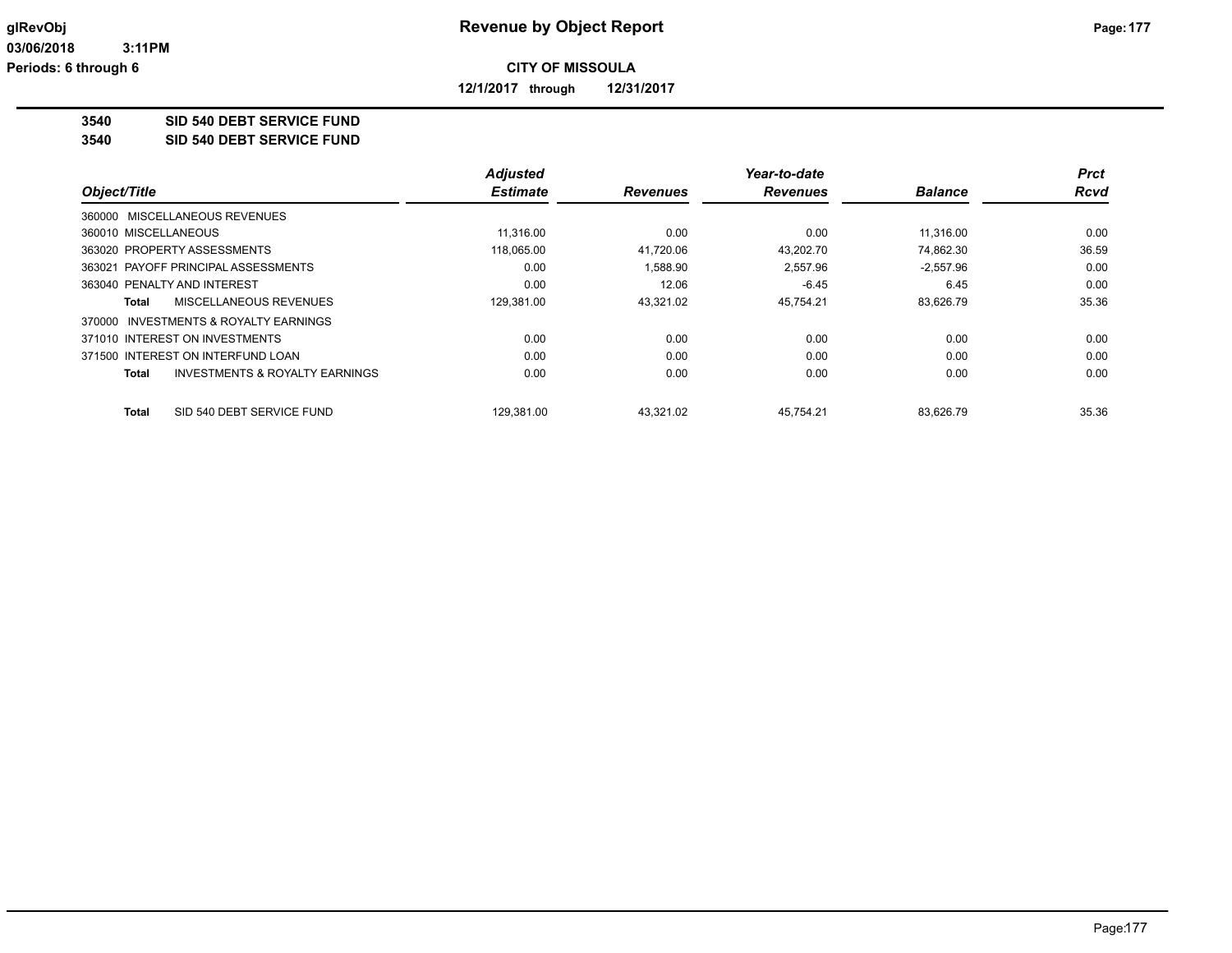**12/1/2017 through 12/31/2017**

## **3540 SID 540 DEBT SERVICE FUND**

|                                         | <b>Adjusted</b> |                 | Year-to-date    |                | <b>Prct</b> |
|-----------------------------------------|-----------------|-----------------|-----------------|----------------|-------------|
| Object/Title                            | <b>Estimate</b> | <b>Revenues</b> | <b>Revenues</b> | <b>Balance</b> | <b>Rcvd</b> |
| 360000 MISCELLANEOUS REVENUES           |                 |                 |                 |                |             |
| 360010 MISCELLANEOUS                    | 11.316.00       | 0.00            | 0.00            | 11.316.00      | 0.00        |
| 363020 PROPERTY ASSESSMENTS             | 118,065.00      | 41,720.06       | 43,202.70       | 74.862.30      | 36.59       |
| 363021 PAYOFF PRINCIPAL ASSESSMENTS     | 0.00            | 1,588.90        | 2,557.96        | $-2,557.96$    | 0.00        |
| 363040 PENALTY AND INTEREST             | 0.00            | 12.06           | $-6.45$         | 6.45           | 0.00        |
| MISCELLANEOUS REVENUES<br>Total         | 129,381.00      | 43,321.02       | 45,754.21       | 83,626.79      | 35.36       |
| 370000 INVESTMENTS & ROYALTY EARNINGS   |                 |                 |                 |                |             |
| 371010 INTEREST ON INVESTMENTS          | 0.00            | 0.00            | 0.00            | 0.00           | 0.00        |
| 371500 INTEREST ON INTERFUND LOAN       | 0.00            | 0.00            | 0.00            | 0.00           | 0.00        |
| INVESTMENTS & ROYALTY EARNINGS<br>Total | 0.00            | 0.00            | 0.00            | 0.00           | 0.00        |
| SID 540 DEBT SERVICE FUND<br>Total      | 129.381.00      | 43.321.02       | 45.754.21       | 83.626.79      | 35.36       |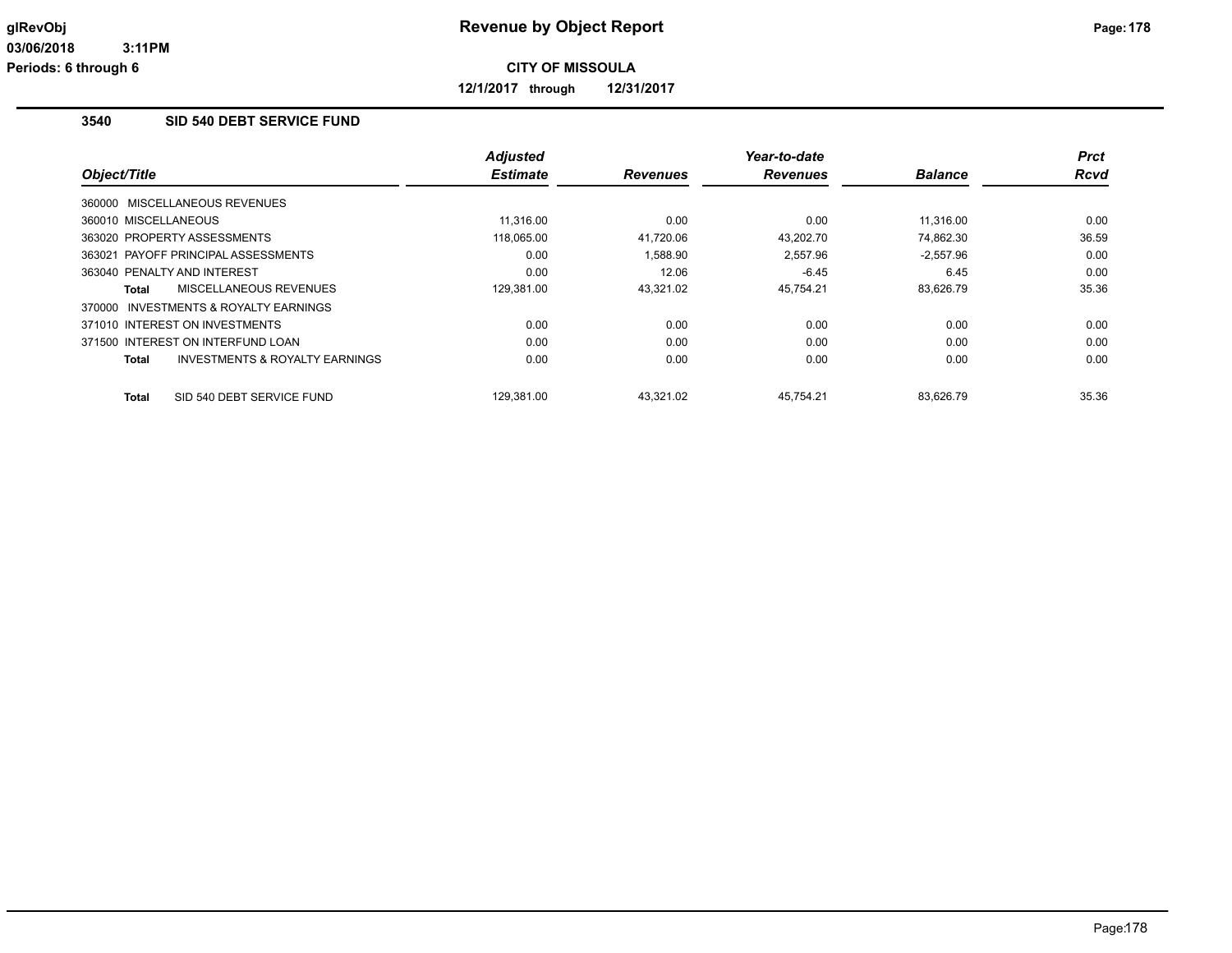**12/1/2017 through 12/31/2017**

**3541 SID 541 DEBT SERVICE**

**3541 SID 541 DEBT SERVICE**

|                                                    | <b>Adjusted</b> |                 | Year-to-date    |                | <b>Prct</b> |
|----------------------------------------------------|-----------------|-----------------|-----------------|----------------|-------------|
| Object/Title                                       | <b>Estimate</b> | <b>Revenues</b> | <b>Revenues</b> | <b>Balance</b> | <b>Rcvd</b> |
| 360000 MISCELLANEOUS REVENUES                      |                 |                 |                 |                |             |
| 363020 PROPERTY ASSESSMENTS                        | 61,918.00       | 27,780.70       | 28.701.18       | 33,216.82      | 46.35       |
| 363021 PAYOFF PRINCIPAL ASSESSMENTS                | 0.00            | 0.00            | 1,756.00        | $-1,756.00$    | 0.00        |
| 363040 PENALTY AND INTEREST                        | 0.00            | 5.49            | 24.00           | $-24.00$       | 0.00        |
| MISCELLANEOUS REVENUES<br>Total                    | 61,918.00       | 27,786.19       | 30,481.18       | 31,436.82      | 49.23       |
| INVESTMENTS & ROYALTY EARNINGS<br>370000           |                 |                 |                 |                |             |
| 371010 INTEREST ON INVESTMENTS                     | 0.00            | 0.00            | 0.00            | 0.00           | 0.00        |
| <b>INVESTMENTS &amp; ROYALTY EARNINGS</b><br>Total | 0.00            | 0.00            | 0.00            | 0.00           | 0.00        |
| 380000 OTHER FINANCING SOURCES                     |                 |                 |                 |                |             |
| 381030 SID BONDS PROCEEDS                          | 0.00            | 0.00            | 0.00            | 0.00           | 0.00        |
| OTHER FINANCING SOURCES<br><b>Total</b>            | 0.00            | 0.00            | 0.00            | 0.00           | 0.00        |
| SID 541 DEBT SERVICE<br><b>Total</b>               | 61,918.00       | 27.786.19       | 30,481.18       | 31,436.82      | 49.23       |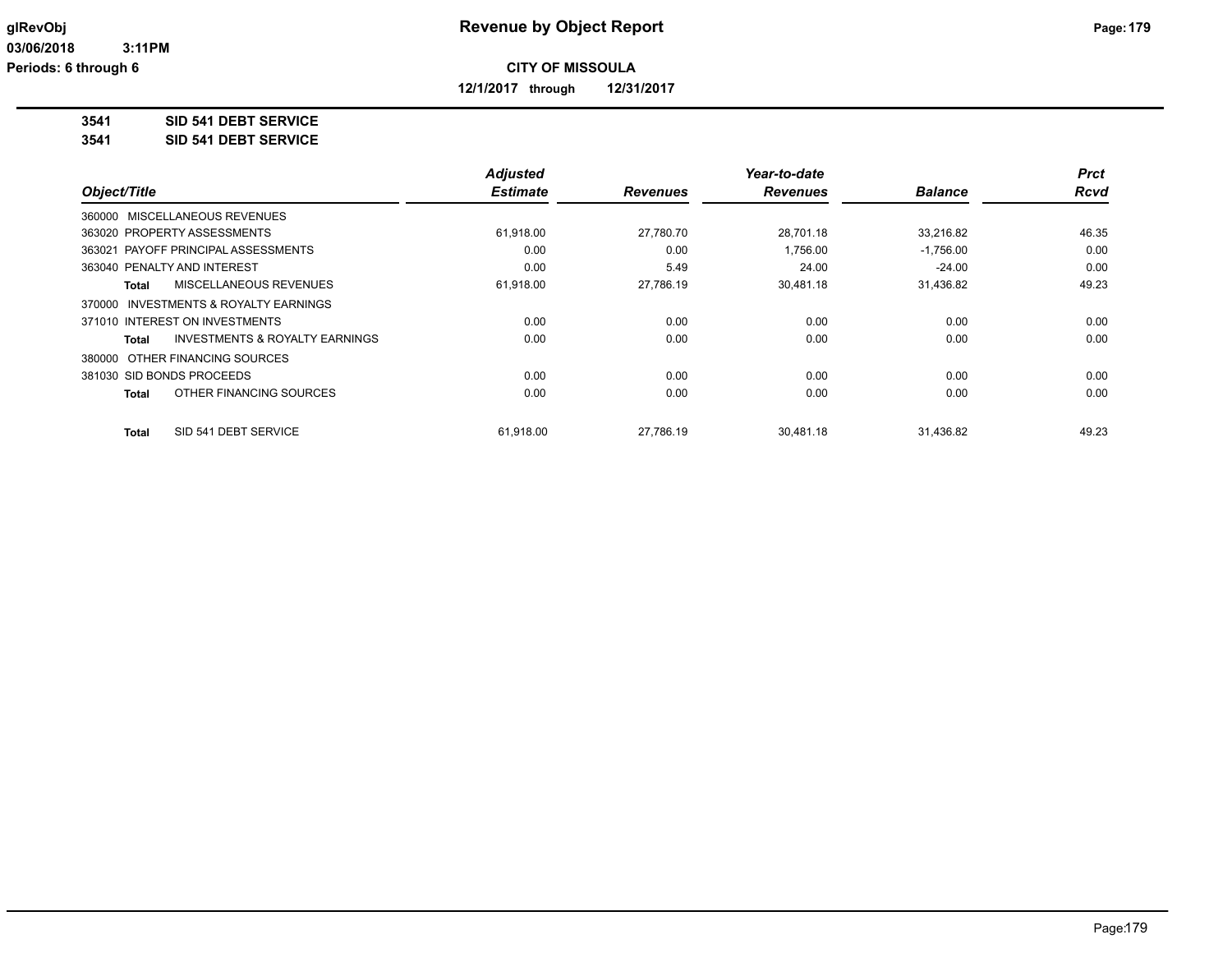**12/1/2017 through 12/31/2017**

# **3541 SID 541 DEBT SERVICE**

|                                                | <b>Adjusted</b> |                 | Year-to-date    |                | <b>Prct</b> |
|------------------------------------------------|-----------------|-----------------|-----------------|----------------|-------------|
| Object/Title                                   | <b>Estimate</b> | <b>Revenues</b> | <b>Revenues</b> | <b>Balance</b> | Rcvd        |
| 360000 MISCELLANEOUS REVENUES                  |                 |                 |                 |                |             |
| 363020 PROPERTY ASSESSMENTS                    | 61,918.00       | 27,780.70       | 28.701.18       | 33,216.82      | 46.35       |
| 363021 PAYOFF PRINCIPAL ASSESSMENTS            | 0.00            | 0.00            | 1,756.00        | $-1,756.00$    | 0.00        |
| 363040 PENALTY AND INTEREST                    | 0.00            | 5.49            | 24.00           | $-24.00$       | 0.00        |
| MISCELLANEOUS REVENUES<br>Total                | 61,918.00       | 27,786.19       | 30,481.18       | 31,436.82      | 49.23       |
| 370000 INVESTMENTS & ROYALTY EARNINGS          |                 |                 |                 |                |             |
| 371010 INTEREST ON INVESTMENTS                 | 0.00            | 0.00            | 0.00            | 0.00           | 0.00        |
| INVESTMENTS & ROYALTY EARNINGS<br><b>Total</b> | 0.00            | 0.00            | 0.00            | 0.00           | 0.00        |
| 380000 OTHER FINANCING SOURCES                 |                 |                 |                 |                |             |
| 381030 SID BONDS PROCEEDS                      | 0.00            | 0.00            | 0.00            | 0.00           | 0.00        |
| OTHER FINANCING SOURCES<br><b>Total</b>        | 0.00            | 0.00            | 0.00            | 0.00           | 0.00        |
| SID 541 DEBT SERVICE<br><b>Total</b>           | 61,918.00       | 27,786.19       | 30.481.18       | 31,436.82      | 49.23       |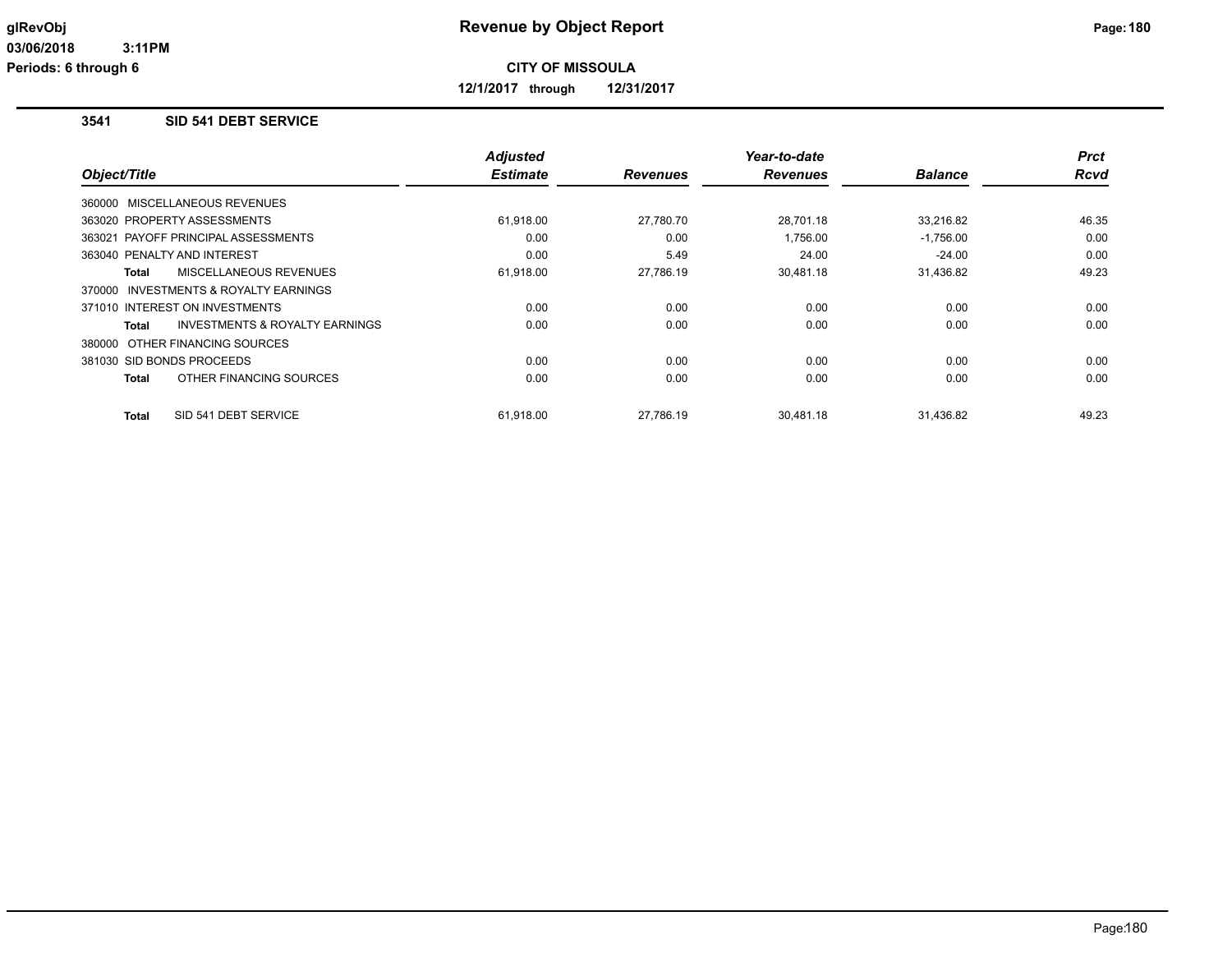**12/1/2017 through 12/31/2017**

**3543 SID 543 DEBT SERVICE**

**3543 SID 543 DEBT SERVICE**

|                                          | <b>Adjusted</b> |                 | Year-to-date    |                | <b>Prct</b> |
|------------------------------------------|-----------------|-----------------|-----------------|----------------|-------------|
| Object/Title                             | <b>Estimate</b> | <b>Revenues</b> | <b>Revenues</b> | <b>Balance</b> | <b>Rcvd</b> |
| 360000 MISCELLANEOUS REVENUES            |                 |                 |                 |                |             |
| 363020 PROPERTY ASSESSMENTS              | 0.00            | 4.245.74        | 4.262.70        | -4.262.70      | 0.00        |
| 363021 PAYOFF PRINCIPAL ASSESSMENTS      | 0.00            | 0.00            | 0.00            | 0.00           | 0.00        |
| 363040 PENALTY AND INTEREST              | 0.00            | 1.12            | 1.12            | $-1.12$        | 0.00        |
| MISCELLANEOUS REVENUES<br>Total          | 0.00            | 4.246.86        | 4.263.82        | $-4,263.82$    | 0.00        |
| INVESTMENTS & ROYALTY EARNINGS<br>370000 |                 |                 |                 |                |             |
| 371010 INTEREST ON INVESTMENTS           | 0.00            | 0.00            | 0.00            | 0.00           | 0.00        |
| INVESTMENTS & ROYALTY EARNINGS<br>Total  | 0.00            | 0.00            | 0.00            | 0.00           | 0.00        |
| SID 543 DEBT SERVICE<br>Total            | 0.00            | 4.246.86        | 4.263.82        | $-4.263.82$    | 0.00        |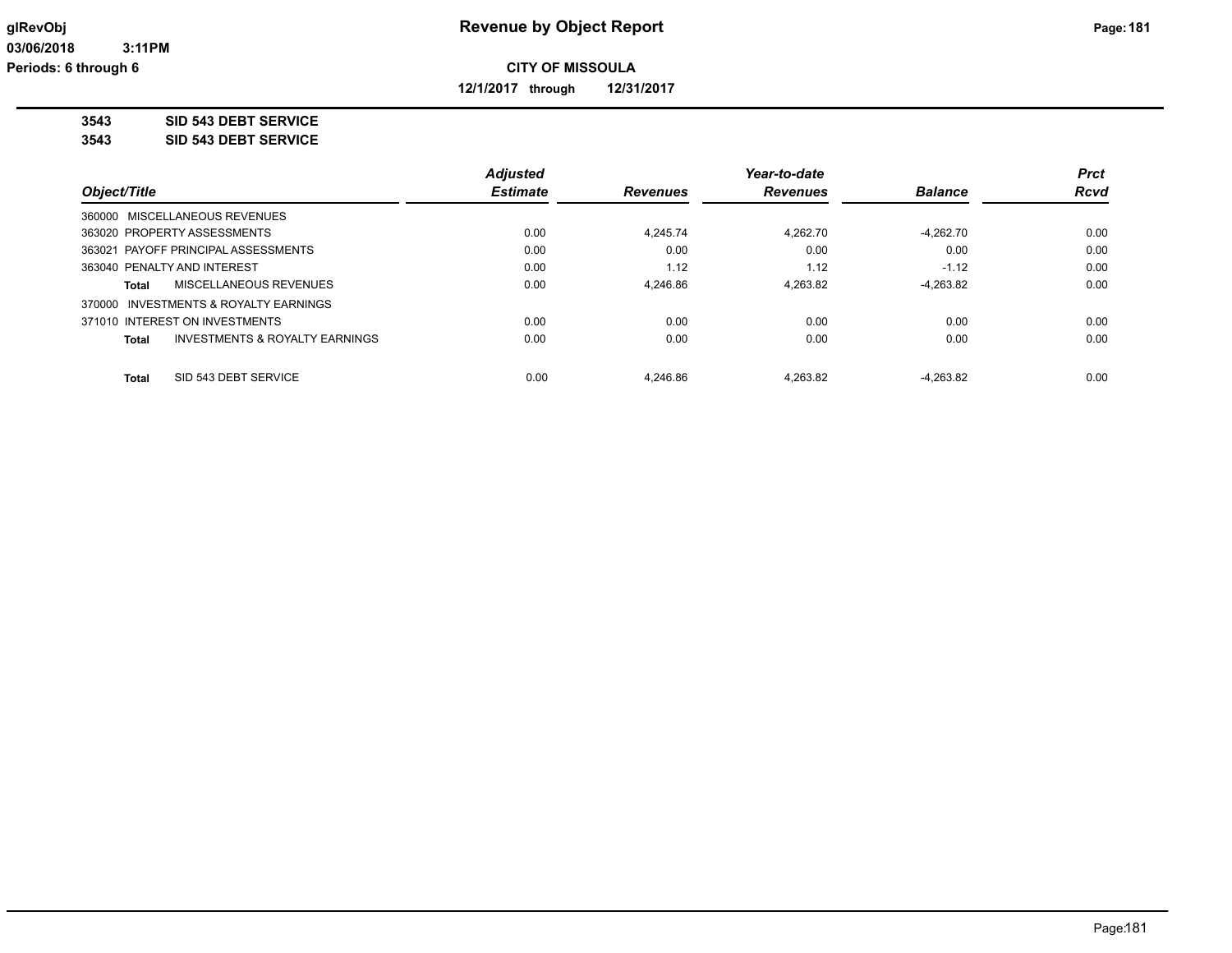**12/1/2017 through 12/31/2017**

#### **3543 SID 543 DEBT SERVICE**

|                                                    | <b>Adjusted</b> |                 | Year-to-date    |                | <b>Prct</b> |
|----------------------------------------------------|-----------------|-----------------|-----------------|----------------|-------------|
| Object/Title                                       | <b>Estimate</b> | <b>Revenues</b> | <b>Revenues</b> | <b>Balance</b> | <b>Rcvd</b> |
| 360000 MISCELLANEOUS REVENUES                      |                 |                 |                 |                |             |
| 363020 PROPERTY ASSESSMENTS                        | 0.00            | 4.245.74        | 4.262.70        | $-4.262.70$    | 0.00        |
| 363021 PAYOFF PRINCIPAL ASSESSMENTS                | 0.00            | 0.00            | 0.00            | 0.00           | 0.00        |
| 363040 PENALTY AND INTEREST                        | 0.00            | 1.12            | 1.12            | $-1.12$        | 0.00        |
| MISCELLANEOUS REVENUES<br>Total                    | 0.00            | 4.246.86        | 4.263.82        | $-4.263.82$    | 0.00        |
| 370000 INVESTMENTS & ROYALTY EARNINGS              |                 |                 |                 |                |             |
| 371010 INTEREST ON INVESTMENTS                     | 0.00            | 0.00            | 0.00            | 0.00           | 0.00        |
| <b>INVESTMENTS &amp; ROYALTY EARNINGS</b><br>Total | 0.00            | 0.00            | 0.00            | 0.00           | 0.00        |
| SID 543 DEBT SERVICE<br>Total                      | 0.00            | 4.246.86        | 4.263.82        | $-4.263.82$    | 0.00        |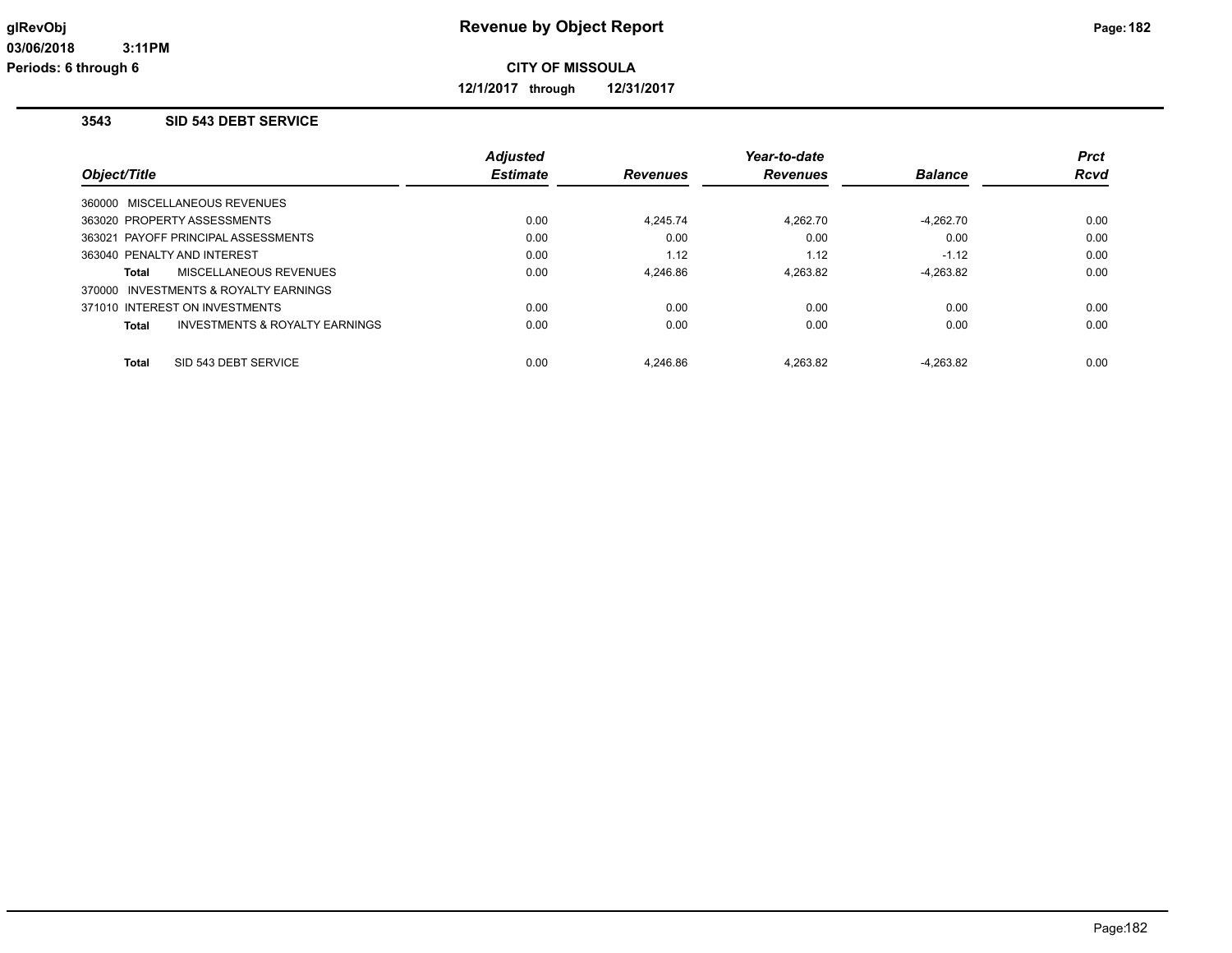**12/1/2017 through 12/31/2017**

## **3544 SID 544 RATTLESNAKE DEBT SERVICE**

#### **3544 SID 544 RATTLESNAKE DEBT SERVICE**

|                                                           | <b>Adjusted</b> |                 | Year-to-date    |                | <b>Prct</b> |
|-----------------------------------------------------------|-----------------|-----------------|-----------------|----------------|-------------|
| Object/Title                                              | <b>Estimate</b> | <b>Revenues</b> | <b>Revenues</b> | <b>Balance</b> | <b>Rcvd</b> |
| 360000 MISCELLANEOUS REVENUES                             |                 |                 |                 |                |             |
| 363020 PROPERTY ASSESSMENTS                               | 141,508.00      | 71.554.43       | 74.801.76       | 66.706.24      | 52.86       |
| 363021 PAYOFF PRINCIPAL ASSESSMENTS                       | 0.00            | 0.00            | 0.00            | 0.00           | 0.00        |
| 363040 PENALTY AND INTEREST                               | 0.00            | 12.12           | 12.12           | $-12.12$       | 0.00        |
| MISCELLANEOUS REVENUES<br>Total                           | 141,508.00      | 71.566.55       | 74.813.88       | 66.694.12      | 52.87       |
| INVESTMENTS & ROYALTY EARNINGS<br>370000                  |                 |                 |                 |                |             |
| 371010 INTEREST ON INVESTMENTS                            | 0.00            | 0.00            | 0.00            | 0.00           | 0.00        |
| <b>INVESTMENTS &amp; ROYALTY EARNINGS</b><br><b>Total</b> | 0.00            | 0.00            | 0.00            | 0.00           | 0.00        |
|                                                           |                 |                 |                 |                |             |
| SID 544 RATTLESNAKE DEBT SERVICE<br><b>Total</b>          | 141.508.00      | 71.566.55       | 74.813.88       | 66.694.12      | 52.87       |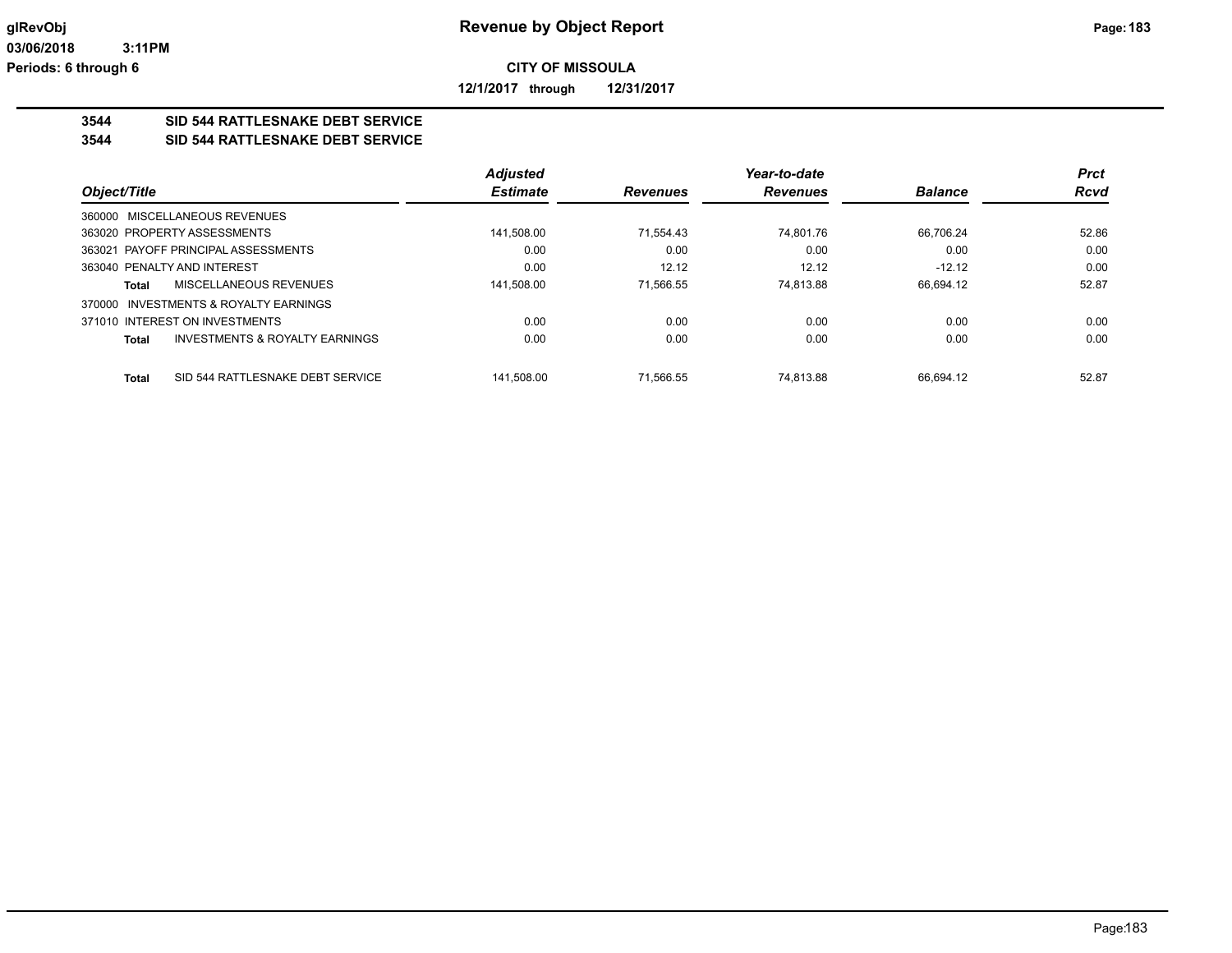**12/1/2017 through 12/31/2017**

#### **3544 SID 544 RATTLESNAKE DEBT SERVICE**

|              |                                           | <b>Adjusted</b> |                 | Year-to-date    |                | <b>Prct</b> |
|--------------|-------------------------------------------|-----------------|-----------------|-----------------|----------------|-------------|
| Object/Title |                                           | <b>Estimate</b> | <b>Revenues</b> | <b>Revenues</b> | <b>Balance</b> | <b>Rcvd</b> |
|              | 360000 MISCELLANEOUS REVENUES             |                 |                 |                 |                |             |
|              | 363020 PROPERTY ASSESSMENTS               | 141.508.00      | 71.554.43       | 74.801.76       | 66,706.24      | 52.86       |
|              | 363021 PAYOFF PRINCIPAL ASSESSMENTS       | 0.00            | 0.00            | 0.00            | 0.00           | 0.00        |
|              | 363040 PENALTY AND INTEREST               | 0.00            | 12.12           | 12.12           | $-12.12$       | 0.00        |
| Total        | MISCELLANEOUS REVENUES                    | 141,508.00      | 71.566.55       | 74.813.88       | 66.694.12      | 52.87       |
|              | 370000 INVESTMENTS & ROYALTY EARNINGS     |                 |                 |                 |                |             |
|              | 371010 INTEREST ON INVESTMENTS            | 0.00            | 0.00            | 0.00            | 0.00           | 0.00        |
| Total        | <b>INVESTMENTS &amp; ROYALTY EARNINGS</b> | 0.00            | 0.00            | 0.00            | 0.00           | 0.00        |
| Total        | SID 544 RATTLESNAKE DEBT SERVICE          | 141.508.00      | 71.566.55       | 74.813.88       | 66.694.12      | 52.87       |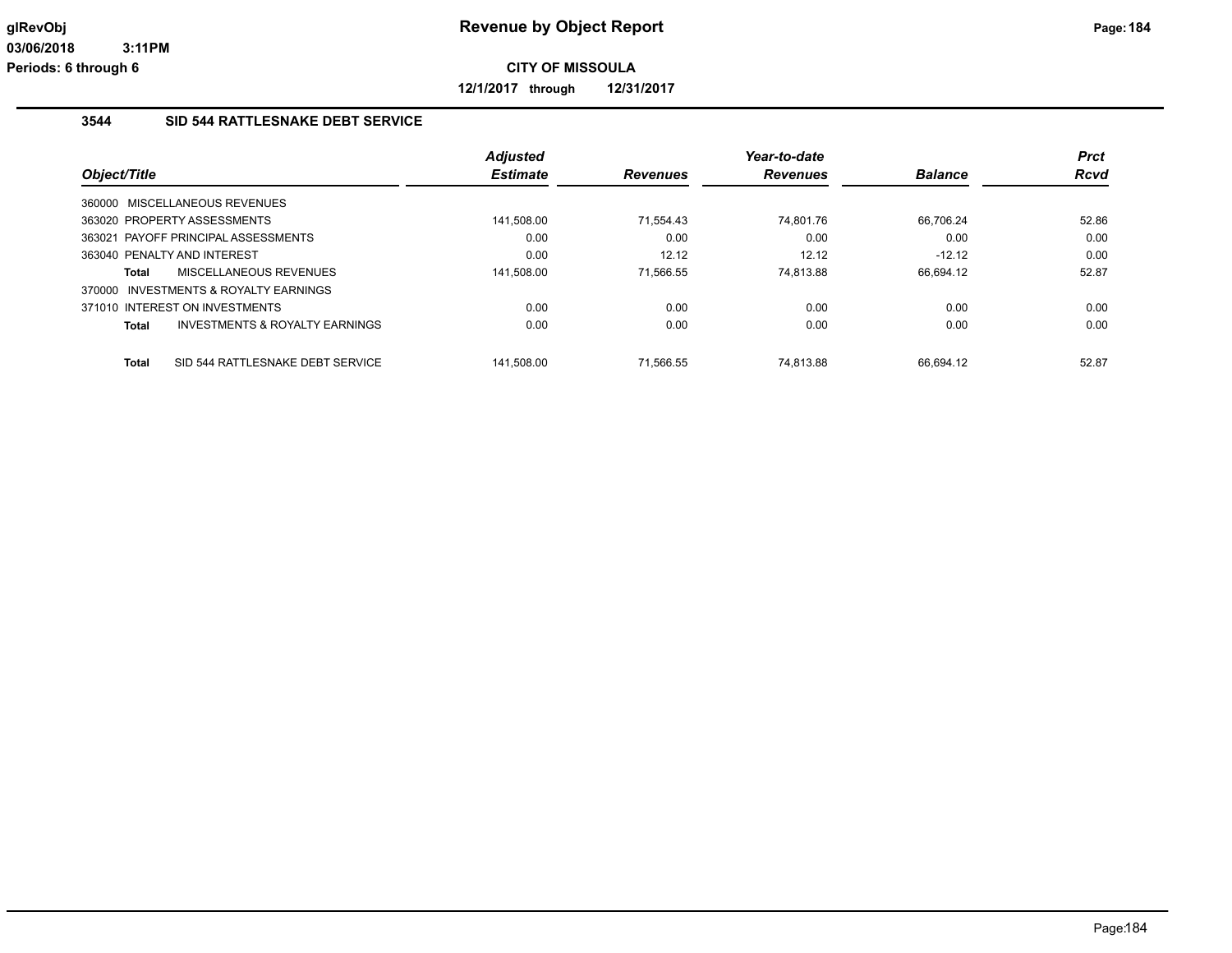**12/1/2017 through 12/31/2017**

**3545 SID 545 DEBT SERVICE**

**3545 SID 545 DEBT SERVICE**

|                                                           | <b>Adjusted</b> |                 | Year-to-date    |                | <b>Prct</b> |
|-----------------------------------------------------------|-----------------|-----------------|-----------------|----------------|-------------|
| Object/Title                                              | <b>Estimate</b> | <b>Revenues</b> | <b>Revenues</b> | <b>Balance</b> | <b>Rcvd</b> |
| 360000 MISCELLANEOUS REVENUES                             |                 |                 |                 |                |             |
| 363020 PROPERTY ASSESSMENTS                               | 0.00            | 932.56          | 932.56          | -932.56        | 0.00        |
| 363021 PAYOFF PRINCIPAL ASSESSMENTS                       | 0.00            | 0.00            | 48.53           | $-48.53$       | 0.00        |
| 363040 PENALTY AND INTEREST                               | 0.00            | 0.00            | 0.00            | 0.00           | 0.00        |
| MISCELLANEOUS REVENUES<br>Total                           | 0.00            | 932.56          | 981.09          | $-981.09$      | 0.00        |
| 370000 INVESTMENTS & ROYALTY EARNINGS                     |                 |                 |                 |                |             |
| 371010 INTEREST ON INVESTMENTS                            | 0.00            | 0.00            | 0.00            | 0.00           | 0.00        |
| <b>INVESTMENTS &amp; ROYALTY EARNINGS</b><br><b>Total</b> | 0.00            | 0.00            | 0.00            | 0.00           | 0.00        |
| SID 545 DEBT SERVICE<br><b>Total</b>                      | 0.00            | 932.56          | 981.09          | $-981.09$      | 0.00        |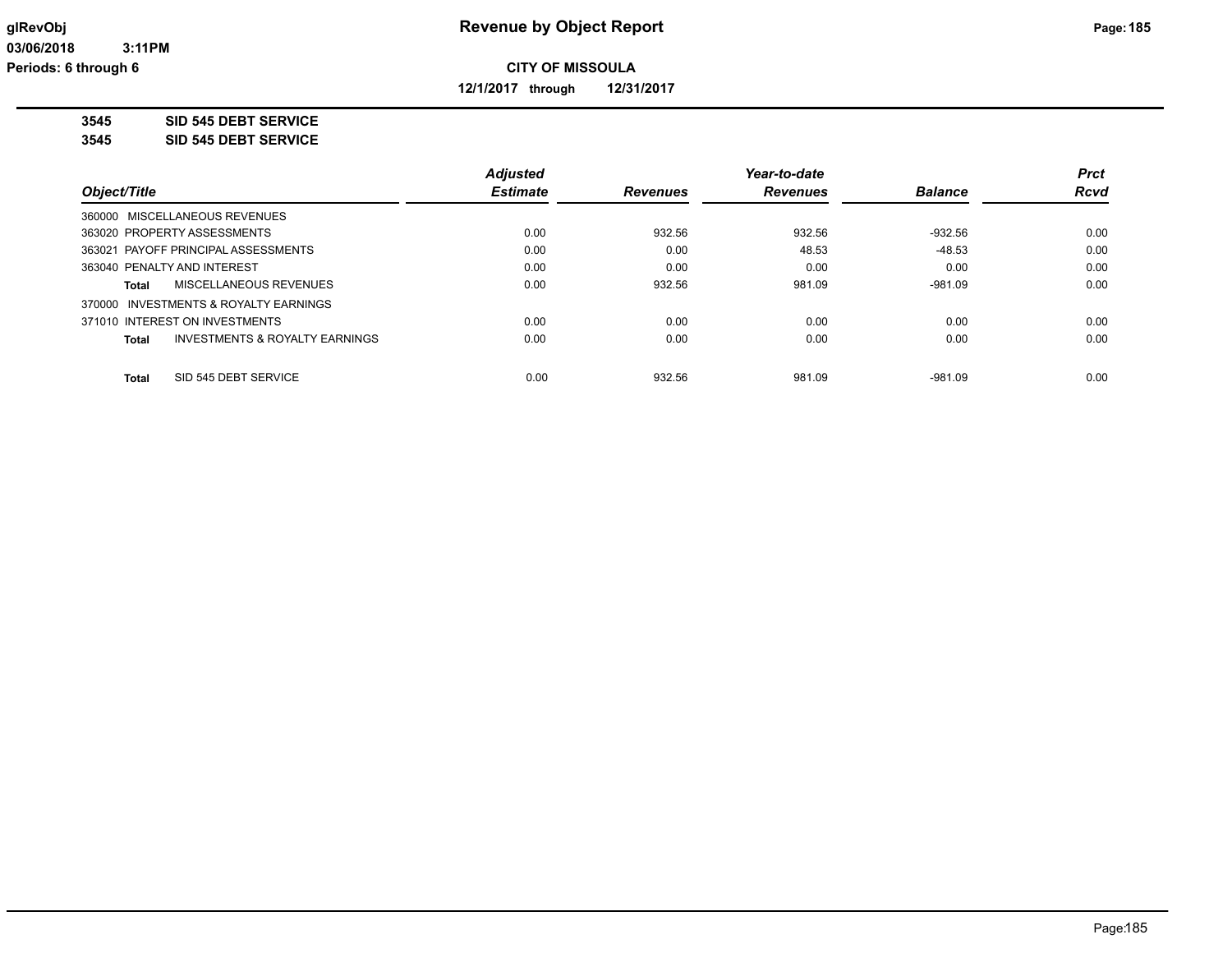**12/1/2017 through 12/31/2017**

### **3545 SID 545 DEBT SERVICE**

|              |                                       | <b>Adjusted</b> |                 | Year-to-date    |                | <b>Prct</b> |
|--------------|---------------------------------------|-----------------|-----------------|-----------------|----------------|-------------|
| Object/Title |                                       | <b>Estimate</b> | <b>Revenues</b> | <b>Revenues</b> | <b>Balance</b> | <b>Rcvd</b> |
|              | 360000 MISCELLANEOUS REVENUES         |                 |                 |                 |                |             |
|              | 363020 PROPERTY ASSESSMENTS           | 0.00            | 932.56          | 932.56          | $-932.56$      | 0.00        |
|              | 363021 PAYOFF PRINCIPAL ASSESSMENTS   | 0.00            | 0.00            | 48.53           | $-48.53$       | 0.00        |
|              | 363040 PENALTY AND INTEREST           | 0.00            | 0.00            | 0.00            | 0.00           | 0.00        |
| Total        | MISCELLANEOUS REVENUES                | 0.00            | 932.56          | 981.09          | $-981.09$      | 0.00        |
|              | 370000 INVESTMENTS & ROYALTY EARNINGS |                 |                 |                 |                |             |
|              | 371010 INTEREST ON INVESTMENTS        | 0.00            | 0.00            | 0.00            | 0.00           | 0.00        |
| Total        | INVESTMENTS & ROYALTY EARNINGS        | 0.00            | 0.00            | 0.00            | 0.00           | 0.00        |
| Total        | SID 545 DEBT SERVICE                  | 0.00            | 932.56          | 981.09          | $-981.09$      | 0.00        |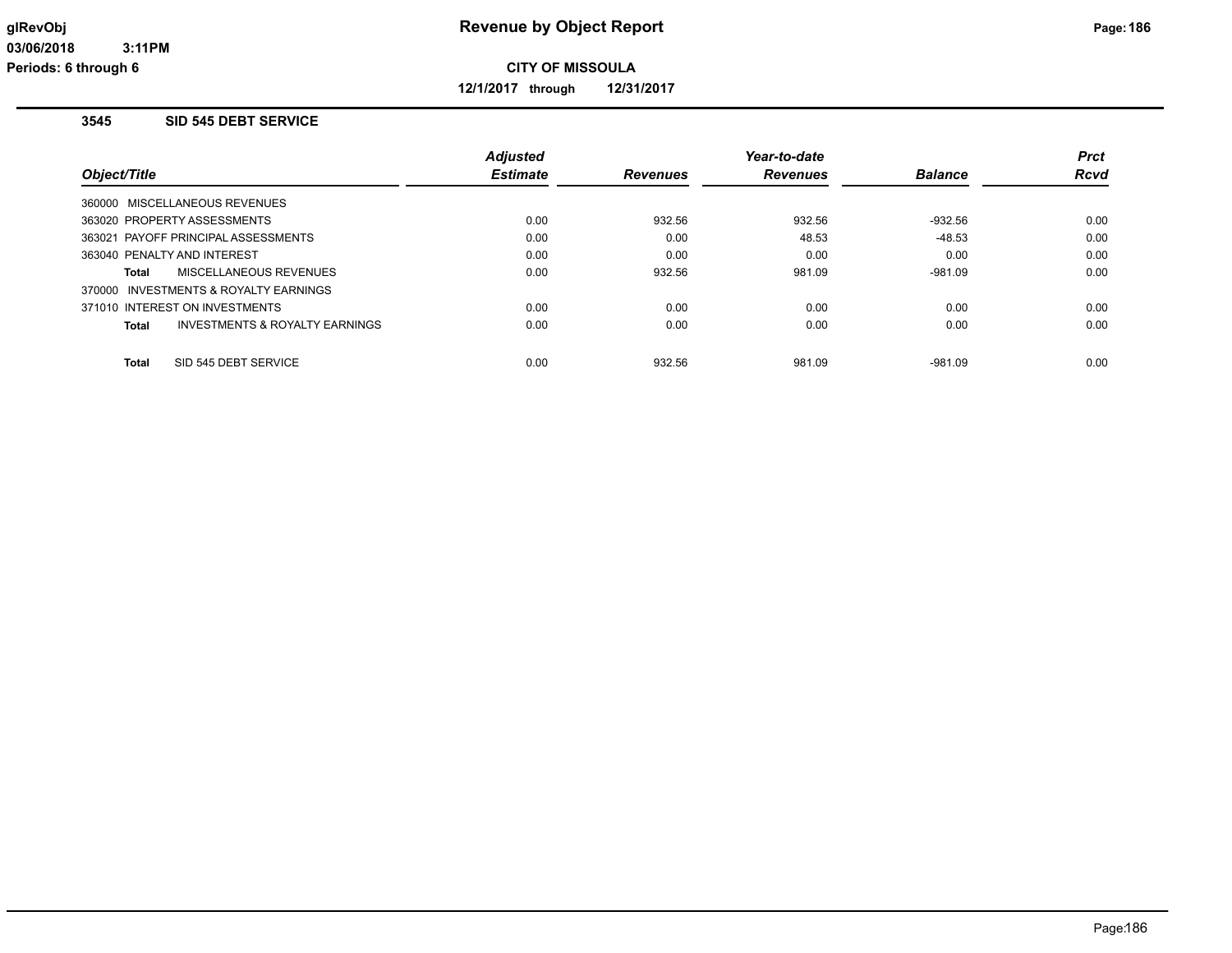**12/1/2017 through 12/31/2017**

**3546 SID 546 DEBT SERVICE**

**3546 SID 546 DEBT SERVICE**

|                                                           | <b>Adjusted</b> |                 | Year-to-date    |                | <b>Prct</b> |
|-----------------------------------------------------------|-----------------|-----------------|-----------------|----------------|-------------|
| Object/Title                                              | <b>Estimate</b> | <b>Revenues</b> | <b>Revenues</b> | <b>Balance</b> | <b>Rcvd</b> |
| 360000 MISCELLANEOUS REVENUES                             |                 |                 |                 |                |             |
| 363020 PROPERTY ASSESSMENTS                               | 0.00            | 815.32          | 831.96          | $-831.96$      | 0.00        |
| 363021 PAYOFF PRINCIPAL ASSESSMENTS                       | 0.00            | 0.00            | 0.00            | 0.00           | 0.00        |
| 363040 PENALTY AND INTEREST                               | 0.00            | 0.00            | 0.00            | 0.00           | 0.00        |
| MISCELLANEOUS REVENUES<br>Total                           | 0.00            | 815.32          | 831.96          | $-831.96$      | 0.00        |
| 370000 INVESTMENTS & ROYALTY EARNINGS                     |                 |                 |                 |                |             |
| 371010 INTEREST ON INVESTMENTS                            | 0.00            | 0.00            | 0.00            | 0.00           | 0.00        |
| <b>INVESTMENTS &amp; ROYALTY EARNINGS</b><br><b>Total</b> | 0.00            | 0.00            | 0.00            | 0.00           | 0.00        |
| SID 546 DEBT SERVICE<br><b>Total</b>                      | 0.00            | 815.32          | 831.96          | $-831.96$      | 0.00        |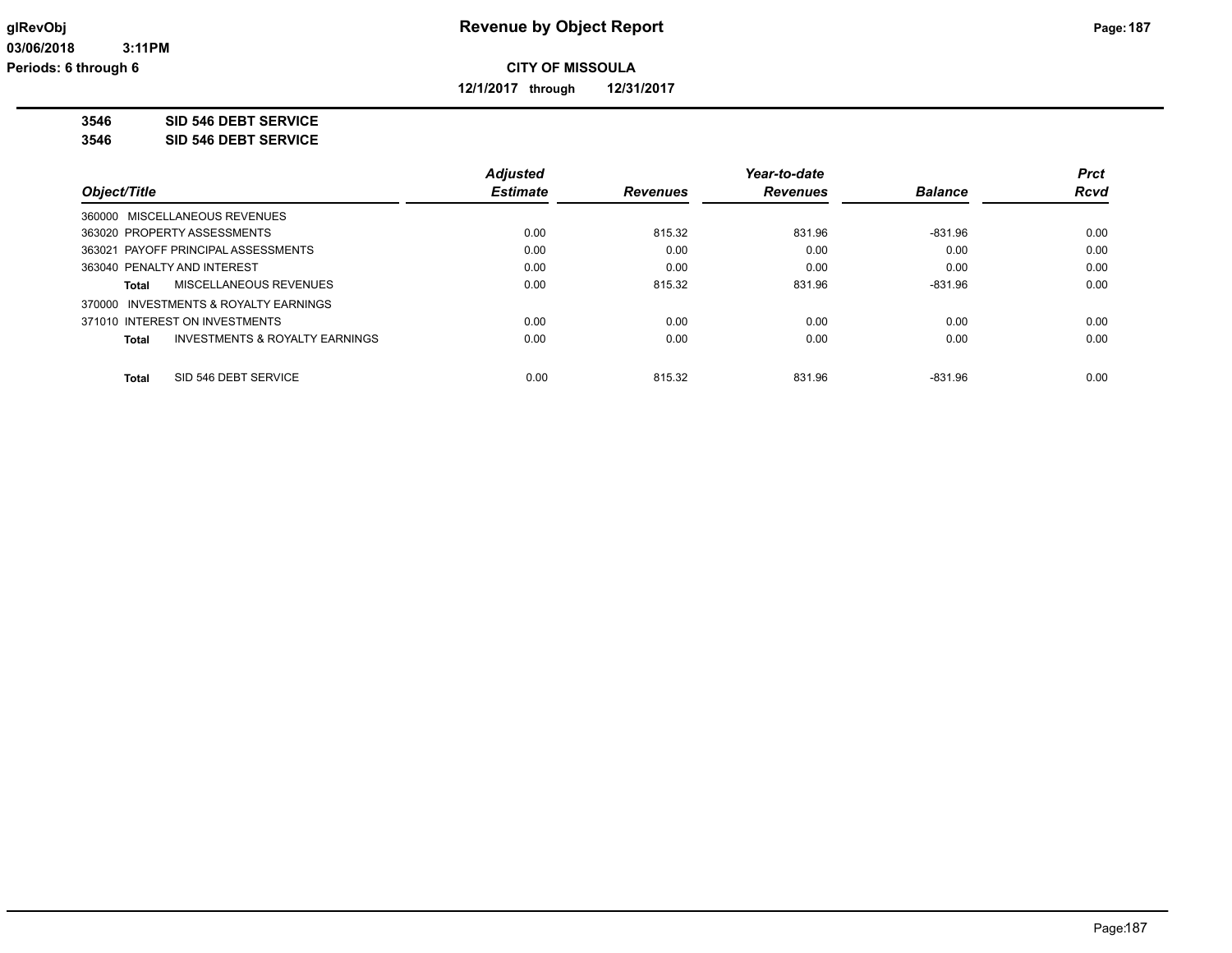**12/1/2017 through 12/31/2017**

#### **3546 SID 546 DEBT SERVICE**

|                             |                                       | <b>Adjusted</b> |                 | Year-to-date    |                | <b>Prct</b> |
|-----------------------------|---------------------------------------|-----------------|-----------------|-----------------|----------------|-------------|
| Object/Title                |                                       | <b>Estimate</b> | <b>Revenues</b> | <b>Revenues</b> | <b>Balance</b> | Rcvd        |
|                             | 360000 MISCELLANEOUS REVENUES         |                 |                 |                 |                |             |
|                             | 363020 PROPERTY ASSESSMENTS           | 0.00            | 815.32          | 831.96          | $-831.96$      | 0.00        |
|                             | 363021 PAYOFF PRINCIPAL ASSESSMENTS   | 0.00            | 0.00            | 0.00            | 0.00           | 0.00        |
| 363040 PENALTY AND INTEREST |                                       | 0.00            | 0.00            | 0.00            | 0.00           | 0.00        |
| Total                       | MISCELLANEOUS REVENUES                | 0.00            | 815.32          | 831.96          | $-831.96$      | 0.00        |
|                             | 370000 INVESTMENTS & ROYALTY EARNINGS |                 |                 |                 |                |             |
|                             | 371010 INTEREST ON INVESTMENTS        | 0.00            | 0.00            | 0.00            | 0.00           | 0.00        |
| Total                       | INVESTMENTS & ROYALTY EARNINGS        | 0.00            | 0.00            | 0.00            | 0.00           | 0.00        |
| Total                       | SID 546 DEBT SERVICE                  | 0.00            | 815.32          | 831.96          | $-831.96$      | 0.00        |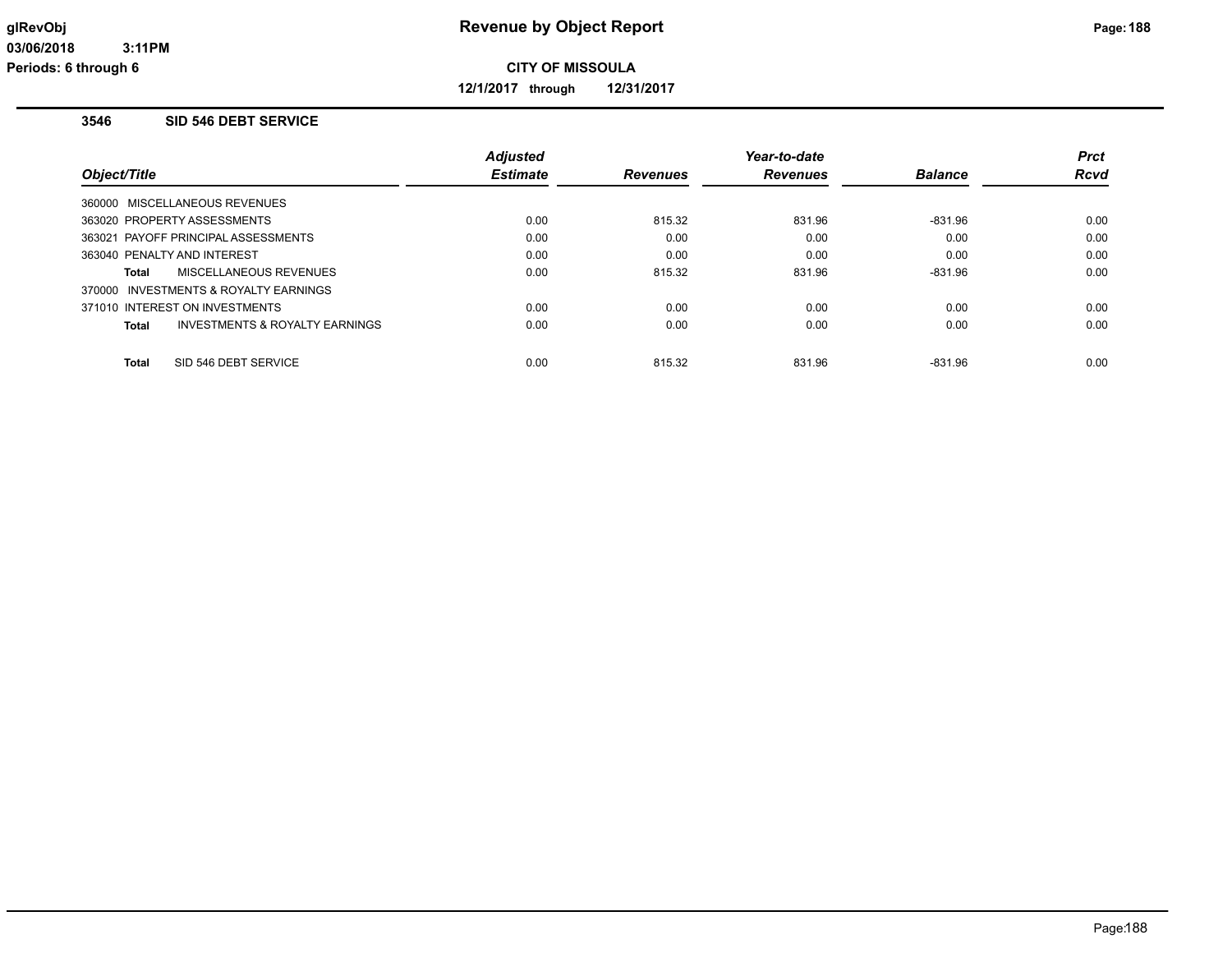**12/1/2017 through 12/31/2017**

**3548 SID 548-5TH, 6TH & ARTHUR**

**3548 SID 548-5TH, 6TH & ARTHUR**

|              |                                       | <b>Adjusted</b> |                 | Year-to-date    |                | <b>Prct</b> |
|--------------|---------------------------------------|-----------------|-----------------|-----------------|----------------|-------------|
| Object/Title |                                       | <b>Estimate</b> | <b>Revenues</b> | <b>Revenues</b> | <b>Balance</b> | <b>Rcvd</b> |
|              | 360000 MISCELLANEOUS REVENUES         |                 |                 |                 |                |             |
|              | 363020 PROPERTY ASSESSMENTS           | 109.750.00      | 0.00            | 23.625.00       | 86.125.00      | 21.53       |
|              | 363021 PAYOFF PRINCIPAL ASSESSMENTS   | 0.00            | 0.00            | 0.00            | 0.00           | 0.00        |
|              | 363040 PENALTY AND INTEREST           | 0.00            | 0.00            | 0.00            | 0.00           | 0.00        |
| Total        | MISCELLANEOUS REVENUES                | 109,750.00      | 0.00            | 23.625.00       | 86.125.00      | 21.53       |
|              | 370000 INVESTMENTS & ROYALTY EARNINGS |                 |                 |                 |                |             |
|              | 371010 INTEREST ON INVESTMENTS        | 0.00            | 0.00            | 0.00            | 0.00           | 0.00        |
| Total        | INVESTMENTS & ROYALTY EARNINGS        | 0.00            | 0.00            | 0.00            | 0.00           | 0.00        |
| <b>Total</b> | SID 548-5TH, 6TH & ARTHUR             | 109.750.00      | 0.00            | 23.625.00       | 86.125.00      | 21.53       |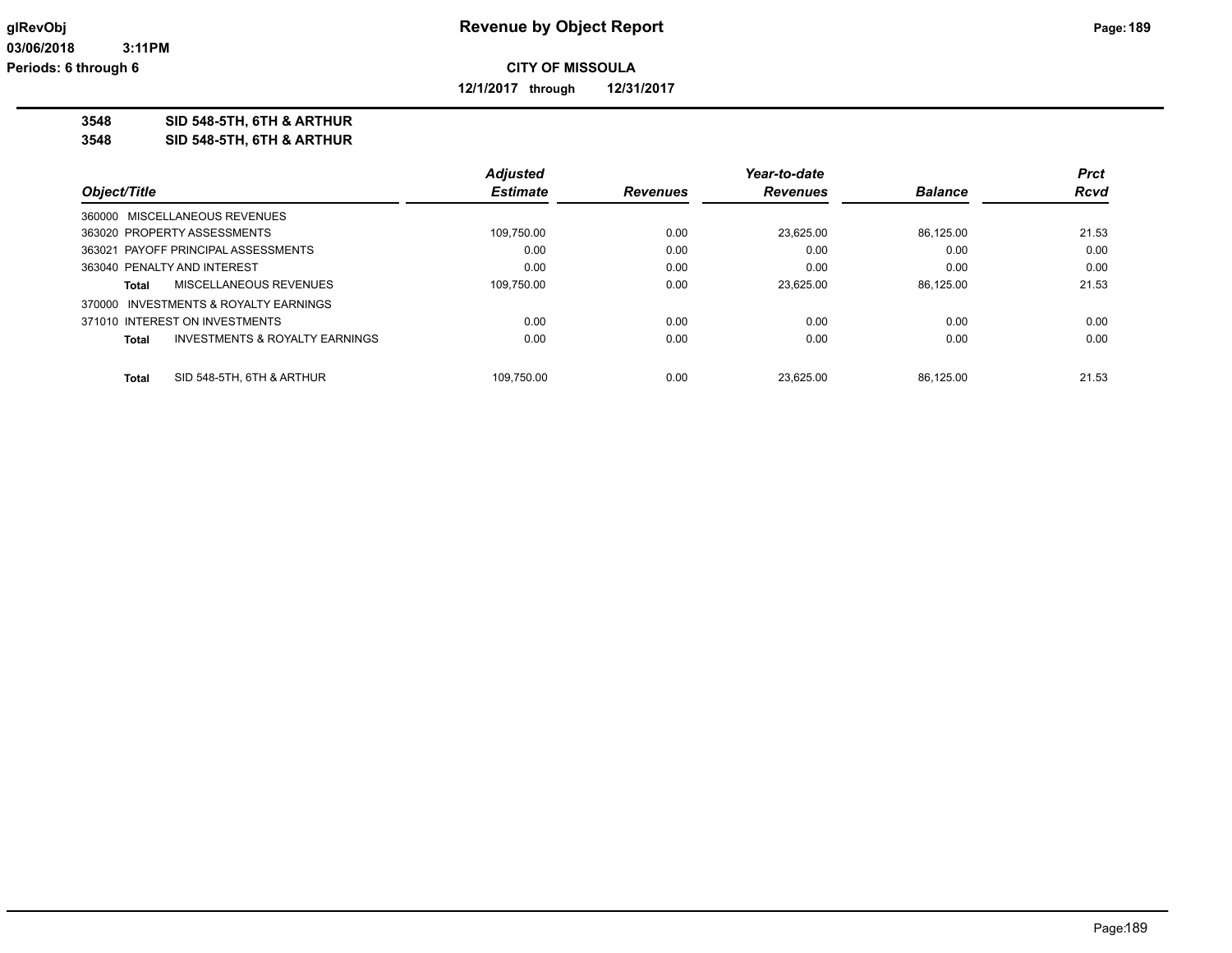**12/1/2017 through 12/31/2017**

#### **3548 SID 548-5TH, 6TH & ARTHUR**

|                                       |                                | <b>Adjusted</b> |                 | Year-to-date    |                | <b>Prct</b> |
|---------------------------------------|--------------------------------|-----------------|-----------------|-----------------|----------------|-------------|
| Object/Title                          |                                | <b>Estimate</b> | <b>Revenues</b> | <b>Revenues</b> | <b>Balance</b> | <b>Rcvd</b> |
| 360000 MISCELLANEOUS REVENUES         |                                |                 |                 |                 |                |             |
| 363020 PROPERTY ASSESSMENTS           |                                | 109,750.00      | 0.00            | 23.625.00       | 86.125.00      | 21.53       |
| 363021 PAYOFF PRINCIPAL ASSESSMENTS   |                                | 0.00            | 0.00            | 0.00            | 0.00           | 0.00        |
| 363040 PENALTY AND INTEREST           |                                | 0.00            | 0.00            | 0.00            | 0.00           | 0.00        |
| Total                                 | <b>MISCELLANEOUS REVENUES</b>  | 109.750.00      | 0.00            | 23.625.00       | 86.125.00      | 21.53       |
| 370000 INVESTMENTS & ROYALTY EARNINGS |                                |                 |                 |                 |                |             |
| 371010 INTEREST ON INVESTMENTS        |                                | 0.00            | 0.00            | 0.00            | 0.00           | 0.00        |
| <b>Total</b>                          | INVESTMENTS & ROYALTY EARNINGS | 0.00            | 0.00            | 0.00            | 0.00           | 0.00        |
| <b>Total</b>                          | SID 548-5TH, 6TH & ARTHUR      | 109.750.00      | 0.00            | 23.625.00       | 86.125.00      | 21.53       |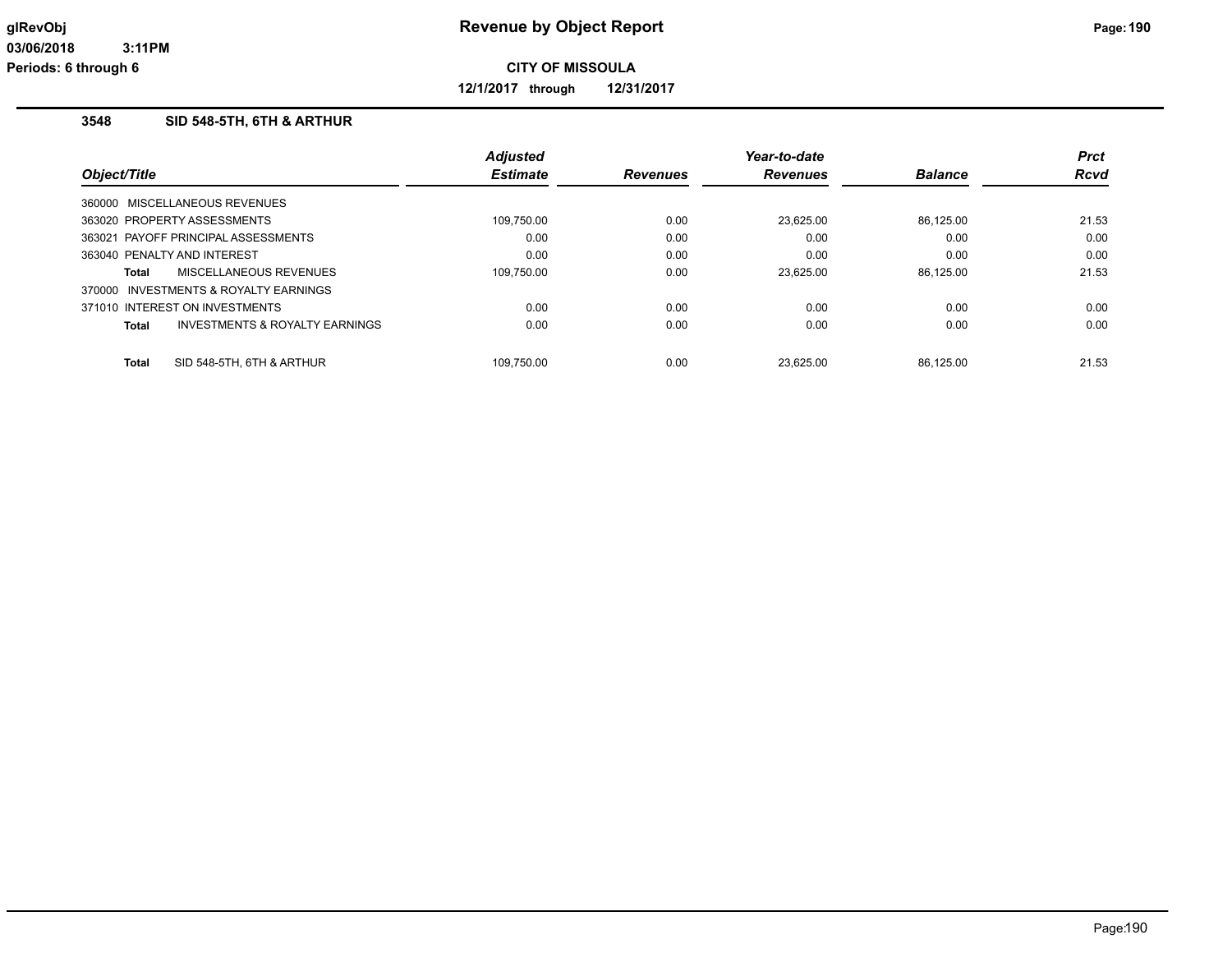**12/1/2017 through 12/31/2017**

#### **3549 SID 549 HILLVIEW WAY**

**3549 SID 549 HILLVIEW WAY**

|              |                                     | <b>Adjusted</b> |                 | Year-to-date    |                | <b>Prct</b> |
|--------------|-------------------------------------|-----------------|-----------------|-----------------|----------------|-------------|
| Object/Title |                                     | <b>Estimate</b> | <b>Revenues</b> | <b>Revenues</b> | <b>Balance</b> | <b>Rcvd</b> |
|              | 360000 MISCELLANEOUS REVENUES       |                 |                 |                 |                |             |
|              | 363020 PROPERTY ASSESSMENTS         | 117.122.00      | 64.677.26       | 65.551.14       | 51.570.86      | 55.97       |
|              | 363021 PAYOFF PRINCIPAL ASSESSMENTS | 0.00            | 3,093.44        | 10.136.23       | $-10, 136.23$  | 0.00        |
|              | 363040 PENALTY AND INTEREST         | 0.00            | 2.73            | 2.73            | $-2.73$        | 0.00        |
| Total        | <b>MISCELLANEOUS REVENUES</b>       | 117,122.00      | 67.773.43       | 75.690.10       | 41,431.90      | 64.63       |
| 370000       | INVESTMENTS & ROYALTY EARNINGS      |                 |                 |                 |                |             |
|              | 371010 INTEREST ON INVESTMENTS      | 0.00            | 0.00            | 0.00            | 0.00           | 0.00        |
| Total        | INVESTMENTS & ROYALTY EARNINGS      | 0.00            | 0.00            | 0.00            | 0.00           | 0.00        |
| Total        | SID 549 HILLVIEW WAY                | 117.122.00      | 67.773.43       | 75.690.10       | 41.431.90      | 64.63       |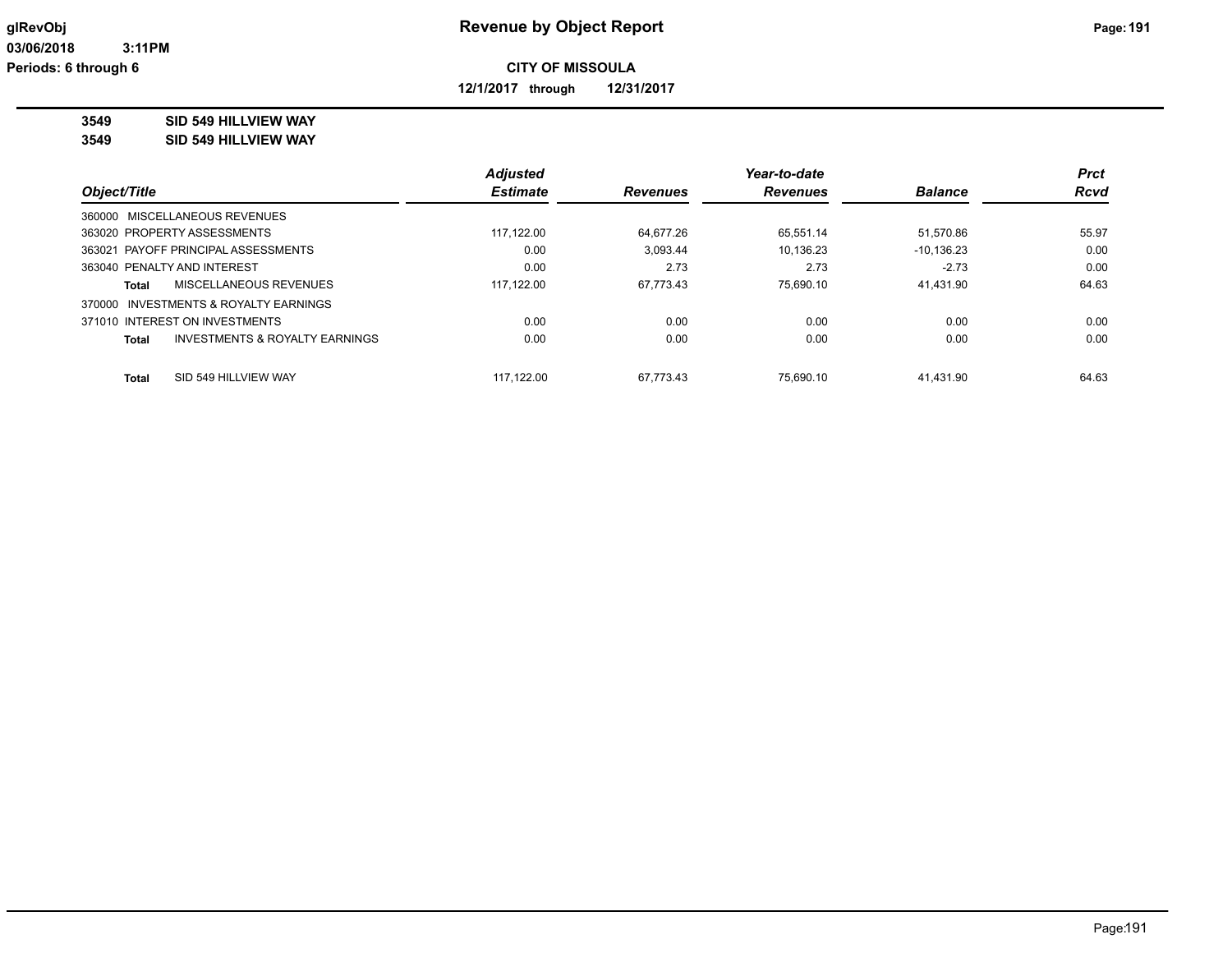**12/1/2017 through 12/31/2017**

### **3549 SID 549 HILLVIEW WAY**

|                                                    | <b>Adjusted</b> |                 | Year-to-date    |                | <b>Prct</b> |
|----------------------------------------------------|-----------------|-----------------|-----------------|----------------|-------------|
| Object/Title                                       | <b>Estimate</b> | <b>Revenues</b> | <b>Revenues</b> | <b>Balance</b> | <b>Rcvd</b> |
| 360000 MISCELLANEOUS REVENUES                      |                 |                 |                 |                |             |
| 363020 PROPERTY ASSESSMENTS                        | 117,122.00      | 64.677.26       | 65,551.14       | 51,570.86      | 55.97       |
| 363021 PAYOFF PRINCIPAL ASSESSMENTS                | 0.00            | 3.093.44        | 10.136.23       | $-10, 136.23$  | 0.00        |
| 363040 PENALTY AND INTEREST                        | 0.00            | 2.73            | 2.73            | $-2.73$        | 0.00        |
| MISCELLANEOUS REVENUES<br>Total                    | 117.122.00      | 67.773.43       | 75.690.10       | 41.431.90      | 64.63       |
| 370000 INVESTMENTS & ROYALTY EARNINGS              |                 |                 |                 |                |             |
| 371010 INTEREST ON INVESTMENTS                     | 0.00            | 0.00            | 0.00            | 0.00           | 0.00        |
| <b>INVESTMENTS &amp; ROYALTY EARNINGS</b><br>Total | 0.00            | 0.00            | 0.00            | 0.00           | 0.00        |
| SID 549 HILLVIEW WAY<br>Total                      | 117.122.00      | 67.773.43       | 75.690.10       | 41.431.90      | 64.63       |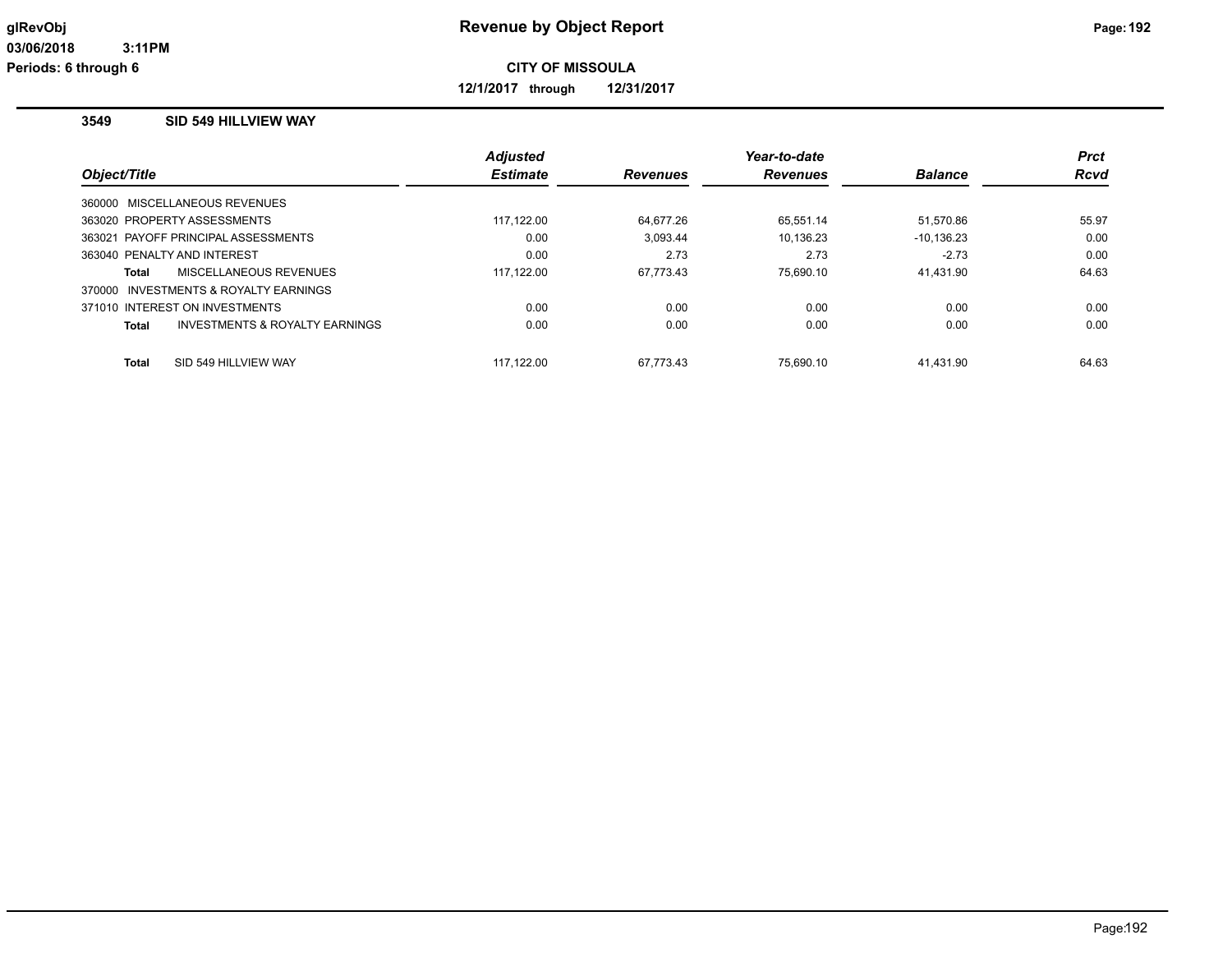**12/1/2017 through 12/31/2017**

# **4060 CAPITAL IMPROVEMENT PROGRAM FUND**

**4060 CAPITAL IMPROVEMENT PROGRAM FUND**

|                                                           | <b>Adjusted</b> |                 | Year-to-date    |                | <b>Prct</b> |
|-----------------------------------------------------------|-----------------|-----------------|-----------------|----------------|-------------|
| Object/Title                                              | <b>Estimate</b> | <b>Revenues</b> | <b>Revenues</b> | <b>Balance</b> | <b>Rcvd</b> |
| 330000 INTERGOVERNMENTAL REVENUES                         |                 |                 |                 |                |             |
| 331010 GRANT - CDBG                                       | 0.00            | 0.00            | 0.00            | 0.00           | 0.00        |
| 334123 MAQI FEDERAL ASSISTANCE                            | 0.00            | 5,115.00        | 5,115.00        | $-5,115.00$    | 0.00        |
| <b>INTERGOVERNMENTAL REVENUES</b><br><b>Total</b>         | 0.00            | 5,115.00        | 5,115.00        | $-5,115.00$    | 0.00        |
| 360000 MISCELLANEOUS REVENUES                             |                 |                 |                 |                |             |
| 360011 YOUTH COUNCIL FUNDS                                | 0.00            | 0.00            | 0.00            | 0.00           | 0.00        |
| 362000 OTHER MISCELLANEOUS REVENUE                        | 0.00            | 0.00            | 0.00            | 0.00           | 0.00        |
| 365000 DONATIONS                                          | 0.00            | 0.00            | 0.00            | 0.00           | 0.00        |
| 365001 *** Title Not Found ***                            | 0.00            | 0.00            | 0.00            | 0.00           | 0.00        |
| <b>MISCELLANEOUS REVENUES</b><br><b>Total</b>             | 0.00            | 0.00            | 0.00            | 0.00           | 0.00        |
| <b>INVESTMENTS &amp; ROYALTY EARNINGS</b><br>370000       |                 |                 |                 |                |             |
| 371010 INTEREST ON INVESTMENTS                            | 0.00            | 0.00            | 0.00            | 0.00           | 0.00        |
| <b>INVESTMENTS &amp; ROYALTY EARNINGS</b><br><b>Total</b> | 0.00            | 0.00            | 0.00            | 0.00           | 0.00        |
| 380000 OTHER FINANCING SOURCES                            |                 |                 |                 |                |             |
| 381000 LOAN PROCEEDS                                      | 0.00            | 0.00            | 0.05            | $-0.05$        | 0.00        |
| 381010 BOND PROCEEDS                                      | 0.00            | 0.00            | 0.00            | 0.00           | 0.00        |
| 381090 PROCEEDS FROM CAPITAL LEASE                        | 9,792,097.00    | 0.00            | 2,478,380.38    | 7,313,716.62   | 25.31       |
| 383014 TRANS FR MRA                                       | 0.00            | 0.00            | 0.00            | 0.00           | 0.00        |
| 383015 TRANS FR MPC                                       | 0.00            | 0.00            | 0.00            | 0.00           | 0.00        |
| 383017 TRANS FR ROAD DISTRICT                             | 0.00            | 0.00            | 0.00            | 0.00           | 0.00        |
| 383020 TRANS FR CEMETERY CARE                             | 0.00            | 0.00            | 0.00            | 0.00           | 0.00        |
| 383025 TRANS FR SEWER R & D                               | 0.00            | 0.00            | 0.00            | 0.00           | 0.00        |
| 383029 TRANS FR GENERAL                                   | 1,404,003.00    | 702,001.50      | 702,001.50      | 702,001.50     | 50.00       |
| 383043 TRANSFERS FROM IMPACT FEES                         | 0.00            | 0.00            | 0.00            | 0.00           | 0.00        |
| 383066 TRANSFER FROM WATER UTILITY                        | 0.00            | 15,318.76       | 15,318.76       | $-15,318.76$   | 0.00        |
| OTHER FINANCING SOURCES<br>Total                          | 11,196,100.00   | 717,320.26      | 3,195,700.69    | 8,000,399.31   | 28.54       |
| CAPITAL IMPROVEMENT PROGRAM FUND<br><b>Total</b>          | 11,196,100.00   | 722.435.26      | 3,200,815.69    | 7,995,284.31   | 28.59       |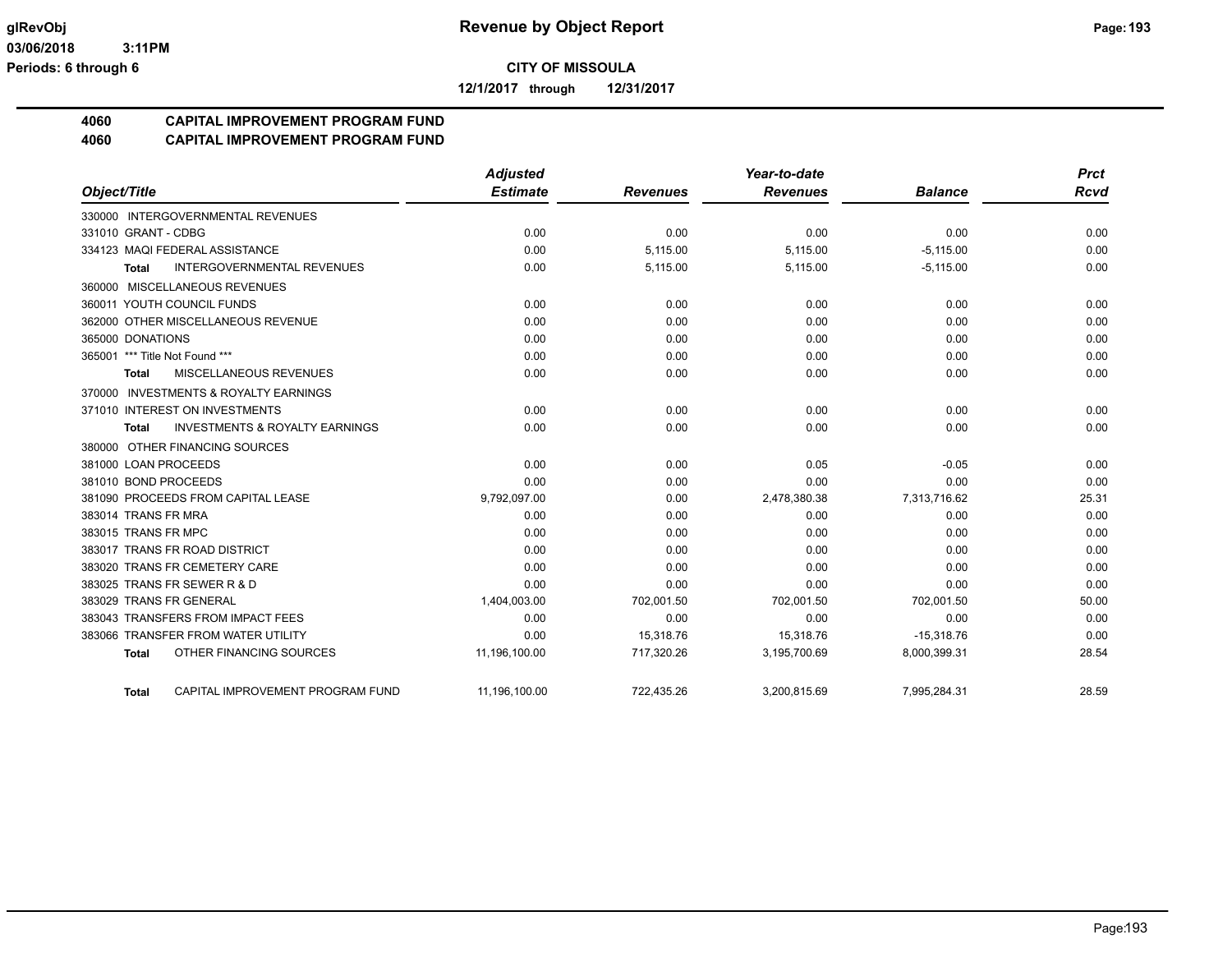**12/1/2017 through 12/31/2017**

#### **4060 CAPITAL IMPROVEMENT PROGRAM FUND**

|                                                           | <b>Adjusted</b> |                 | Year-to-date    |                | <b>Prct</b> |
|-----------------------------------------------------------|-----------------|-----------------|-----------------|----------------|-------------|
| Object/Title                                              | <b>Estimate</b> | <b>Revenues</b> | <b>Revenues</b> | <b>Balance</b> | <b>Rcvd</b> |
| 330000 INTERGOVERNMENTAL REVENUES                         |                 |                 |                 |                |             |
| 331010 GRANT - CDBG                                       | 0.00            | 0.00            | 0.00            | 0.00           | 0.00        |
| 334123 MAQI FEDERAL ASSISTANCE                            | 0.00            | 5,115.00        | 5,115.00        | $-5,115.00$    | 0.00        |
| <b>INTERGOVERNMENTAL REVENUES</b><br><b>Total</b>         | 0.00            | 5,115.00        | 5,115.00        | $-5,115.00$    | 0.00        |
| 360000 MISCELLANEOUS REVENUES                             |                 |                 |                 |                |             |
| 360011 YOUTH COUNCIL FUNDS                                | 0.00            | 0.00            | 0.00            | 0.00           | 0.00        |
| 362000 OTHER MISCELLANEOUS REVENUE                        | 0.00            | 0.00            | 0.00            | 0.00           | 0.00        |
| 365000 DONATIONS                                          | 0.00            | 0.00            | 0.00            | 0.00           | 0.00        |
| 365001 *** Title Not Found ***                            | 0.00            | 0.00            | 0.00            | 0.00           | 0.00        |
| MISCELLANEOUS REVENUES<br><b>Total</b>                    | 0.00            | 0.00            | 0.00            | 0.00           | 0.00        |
| 370000 INVESTMENTS & ROYALTY EARNINGS                     |                 |                 |                 |                |             |
| 371010 INTEREST ON INVESTMENTS                            | 0.00            | 0.00            | 0.00            | 0.00           | 0.00        |
| <b>INVESTMENTS &amp; ROYALTY EARNINGS</b><br><b>Total</b> | 0.00            | 0.00            | 0.00            | 0.00           | 0.00        |
| 380000 OTHER FINANCING SOURCES                            |                 |                 |                 |                |             |
| 381000 LOAN PROCEEDS                                      | 0.00            | 0.00            | 0.05            | $-0.05$        | 0.00        |
| 381010 BOND PROCEEDS                                      | 0.00            | 0.00            | 0.00            | 0.00           | 0.00        |
| 381090 PROCEEDS FROM CAPITAL LEASE                        | 9,792,097.00    | 0.00            | 2,478,380.38    | 7,313,716.62   | 25.31       |
| 383014 TRANS FR MRA                                       | 0.00            | 0.00            | 0.00            | 0.00           | 0.00        |
| 383015 TRANS FR MPC                                       | 0.00            | 0.00            | 0.00            | 0.00           | 0.00        |
| 383017 TRANS FR ROAD DISTRICT                             | 0.00            | 0.00            | 0.00            | 0.00           | 0.00        |
| 383020 TRANS FR CEMETERY CARE                             | 0.00            | 0.00            | 0.00            | 0.00           | 0.00        |
| 383025 TRANS FR SEWER R & D                               | 0.00            | 0.00            | 0.00            | 0.00           | 0.00        |
| 383029 TRANS FR GENERAL                                   | 1,404,003.00    | 702,001.50      | 702,001.50      | 702,001.50     | 50.00       |
| 383043 TRANSFERS FROM IMPACT FEES                         | 0.00            | 0.00            | 0.00            | 0.00           | 0.00        |
| 383066 TRANSFER FROM WATER UTILITY                        | 0.00            | 15,318.76       | 15,318.76       | $-15,318.76$   | 0.00        |
| OTHER FINANCING SOURCES<br><b>Total</b>                   | 11,196,100.00   | 717,320.26      | 3,195,700.69    | 8,000,399.31   | 28.54       |
| CAPITAL IMPROVEMENT PROGRAM FUND<br><b>Total</b>          | 11,196,100.00   | 722.435.26      | 3,200,815.69    | 7,995,284.31   | 28.59       |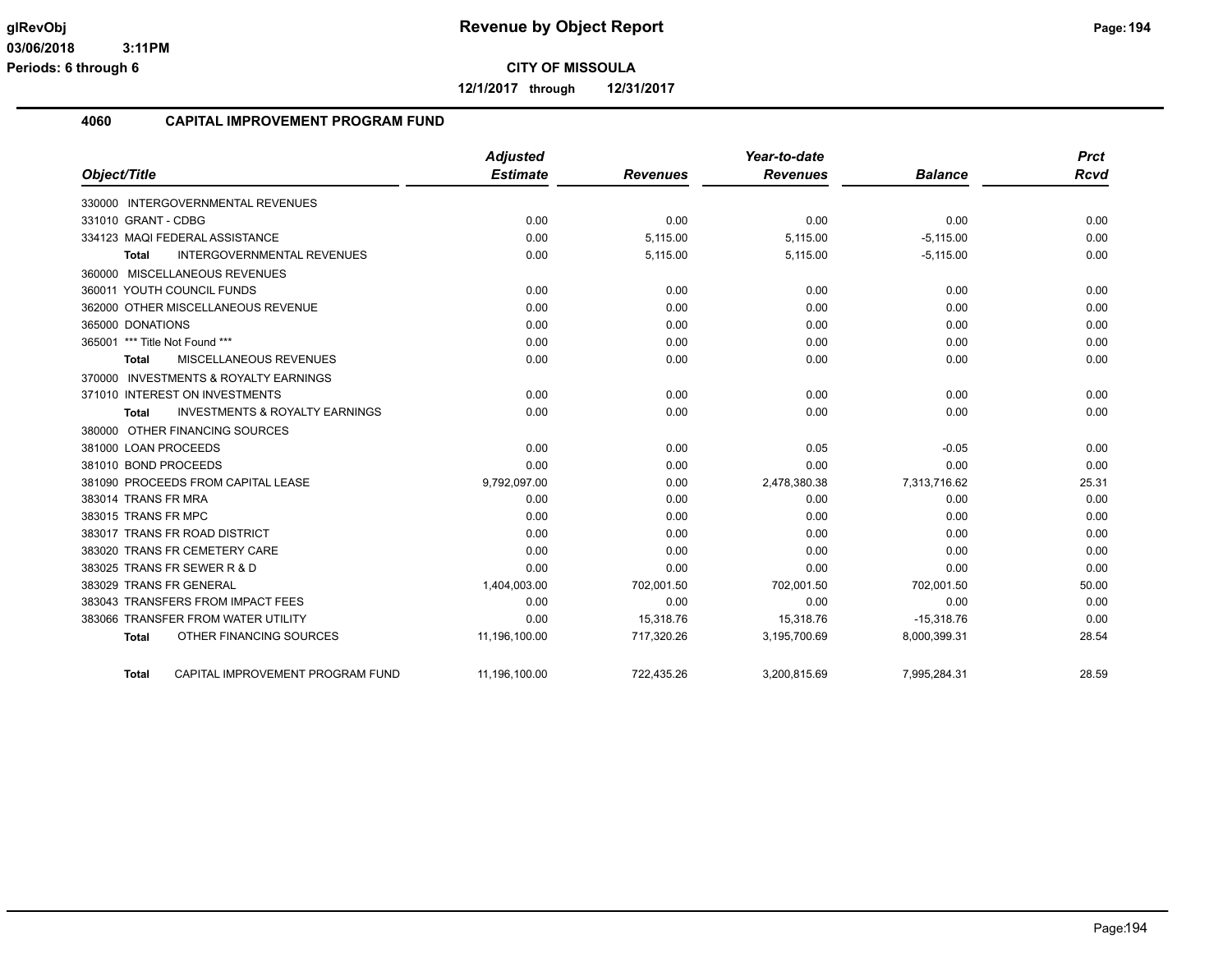**03/06/2018 3:11PM Periods: 6 through 6**

**CITY OF MISSOULA**

**12/1/2017 through 12/31/2017**

#### **4196 NEW FIRE STATION GO BOND**

**4196 NEW FIRE STATION GO BOND**

|                                          | <b>Adjusted</b> |                 | Year-to-date    |                |             |
|------------------------------------------|-----------------|-----------------|-----------------|----------------|-------------|
| Object/Title                             | <b>Estimate</b> | <b>Revenues</b> | <b>Revenues</b> | <b>Balance</b> | <b>Rcvd</b> |
| 360000 MISCELLANEOUS REVENUES            |                 |                 |                 |                |             |
| 365023 NORTHWESTERN ENERGY GRANT         | 1.00            | 0.00            | 0.00            | 1.00           | 0.00        |
| MISCELLANEOUS REVENUES<br><b>Total</b>   | 1.00            | 0.00            | 0.00            | 1.00           | 0.00        |
| NEW FIRE STATION GO BOND<br><b>Total</b> | 1.00            | 0.00            | 0.00            | 1.00           | 0.00        |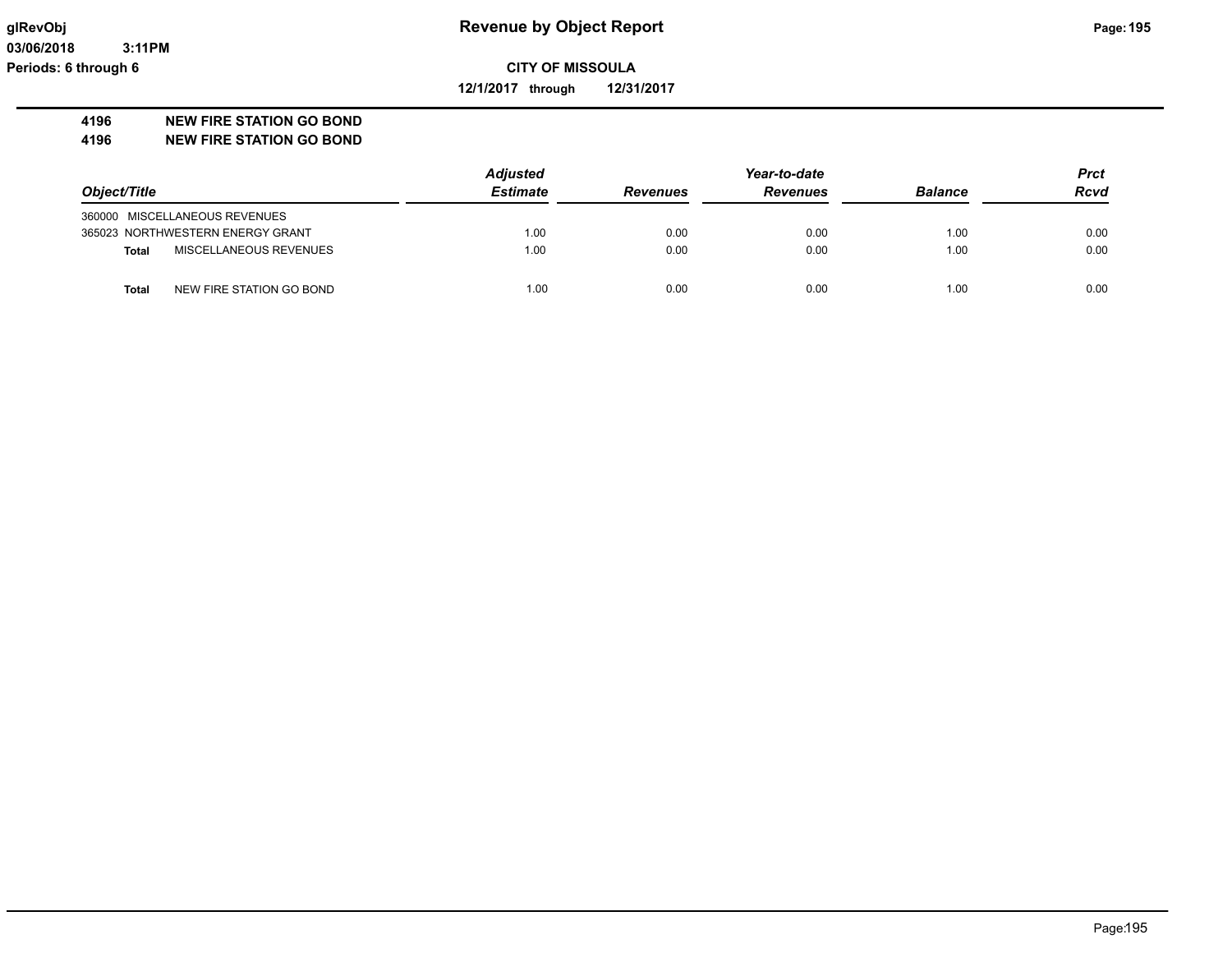**12/1/2017 through 12/31/2017**

#### **4196 NEW FIRE STATION GO BOND**

|                                        | <b>Adjusted</b> |                 | <b>Prct</b>     |                |             |
|----------------------------------------|-----------------|-----------------|-----------------|----------------|-------------|
| Object/Title                           | <b>Estimate</b> | <b>Revenues</b> | <b>Revenues</b> | <b>Balance</b> | <b>Rcvd</b> |
| 360000 MISCELLANEOUS REVENUES          |                 |                 |                 |                |             |
| 365023 NORTHWESTERN ENERGY GRANT       | 1.00            | 0.00            | 0.00            | 1.00           | 0.00        |
| MISCELLANEOUS REVENUES<br><b>Total</b> | 1.00            | 0.00            | 0.00            | 1.00           | 0.00        |
| NEW FIRE STATION GO BOND<br>Total      | 1.00            | 0.00            | 0.00            | 1.00           | 0.00        |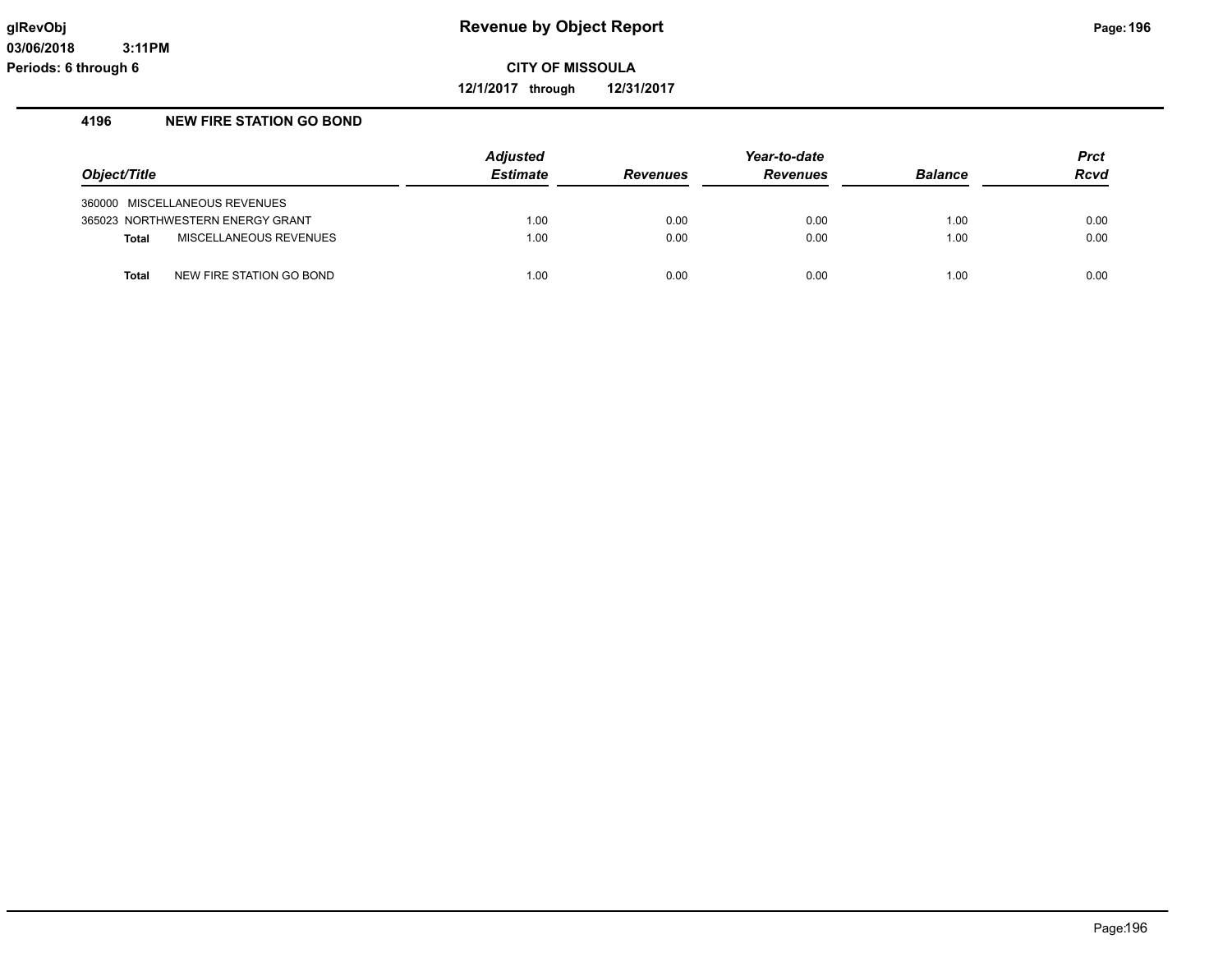**12/1/2017 through 12/31/2017**

## **4460 FY16 SIDEWALK/CURB CONSTRUCTION**

#### **4460 FY16 SIDEWALK/CURB CONSTRUCTION**

|                                                 | <b>Adjusted</b> |                 | Year-to-date    |                | <b>Prct</b> |
|-------------------------------------------------|-----------------|-----------------|-----------------|----------------|-------------|
| Object/Title                                    | <b>Estimate</b> | <b>Revenues</b> | <b>Revenues</b> | <b>Balance</b> | <b>Rcvd</b> |
| 330000 INTERGOVERNMENTAL REVENUES               |                 |                 |                 |                |             |
| 331156 CTEP GRANTS                              | 0.00            | 0.00            | 0.00            | 0.00           | 0.00        |
| INTERGOVERNMENTAL REVENUES<br>Total             | 0.00            | 0.00            | 0.00            | 0.00           | 0.00        |
| 360000 MISCELLANEOUS REVENUES                   |                 |                 |                 |                |             |
| 360010 MISCELLANEOUS                            | 0.00            | 0.00            | 0.00            | 0.00           | 0.00        |
| <b>MISCELLANEOUS REVENUES</b><br>Total          | 0.00            | 0.00            | 0.00            | 0.00           | 0.00        |
| 380000 OTHER FINANCING SOURCES                  |                 |                 |                 |                |             |
| 381030 SID BONDS PROCEEDS                       | 0.00            | 0.00            | 0.00            | 0.00           | 0.00        |
| OTHER FINANCING SOURCES<br>Total                | 0.00            | 0.00            | 0.00            | 0.00           | 0.00        |
|                                                 |                 |                 |                 |                |             |
| <b>FY16 SIDEWALK/CURB CONSTRUCTION</b><br>Total | 0.00            | 0.00            | 0.00            | 0.00           | 0.00        |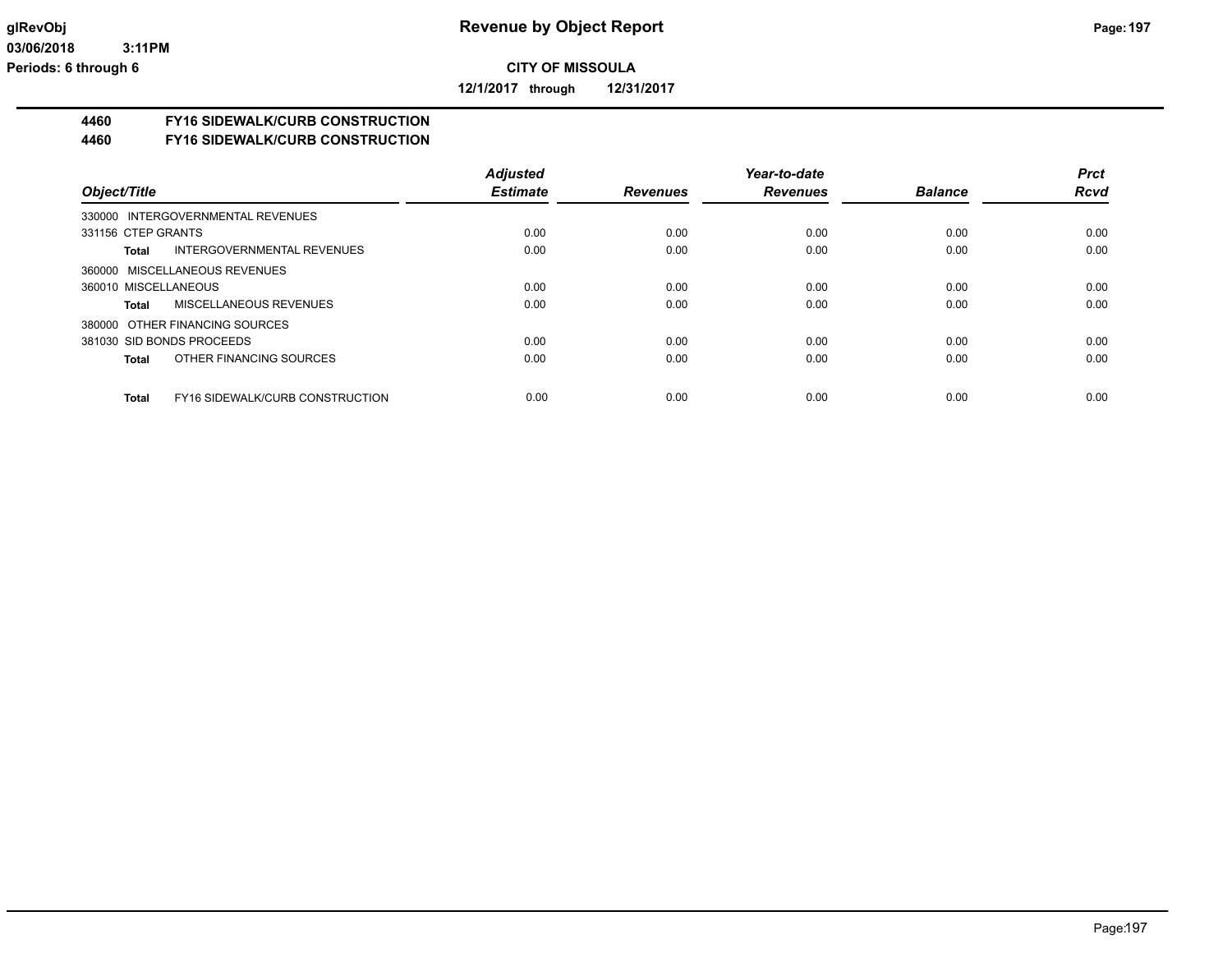**12/1/2017 through 12/31/2017**

#### **4460 FY16 SIDEWALK/CURB CONSTRUCTION**

| Object/Title                                           | <b>Adjusted</b><br><b>Estimate</b> | <b>Revenues</b> | Year-to-date<br><b>Revenues</b> | <b>Balance</b> | <b>Prct</b><br><b>Rcvd</b> |
|--------------------------------------------------------|------------------------------------|-----------------|---------------------------------|----------------|----------------------------|
| 330000 INTERGOVERNMENTAL REVENUES                      |                                    |                 |                                 |                |                            |
| 331156 CTEP GRANTS                                     | 0.00                               | 0.00            | 0.00                            | 0.00           | 0.00                       |
| INTERGOVERNMENTAL REVENUES<br>Total                    | 0.00                               | 0.00            | 0.00                            | 0.00           | 0.00                       |
| 360000 MISCELLANEOUS REVENUES                          |                                    |                 |                                 |                |                            |
| 360010 MISCELLANEOUS                                   | 0.00                               | 0.00            | 0.00                            | 0.00           | 0.00                       |
| MISCELLANEOUS REVENUES<br><b>Total</b>                 | 0.00                               | 0.00            | 0.00                            | 0.00           | 0.00                       |
| 380000 OTHER FINANCING SOURCES                         |                                    |                 |                                 |                |                            |
| 381030 SID BONDS PROCEEDS                              | 0.00                               | 0.00            | 0.00                            | 0.00           | 0.00                       |
| OTHER FINANCING SOURCES<br><b>Total</b>                | 0.00                               | 0.00            | 0.00                            | 0.00           | 0.00                       |
| <b>Total</b><br><b>FY16 SIDEWALK/CURB CONSTRUCTION</b> | 0.00                               | 0.00            | 0.00                            | 0.00           | 0.00                       |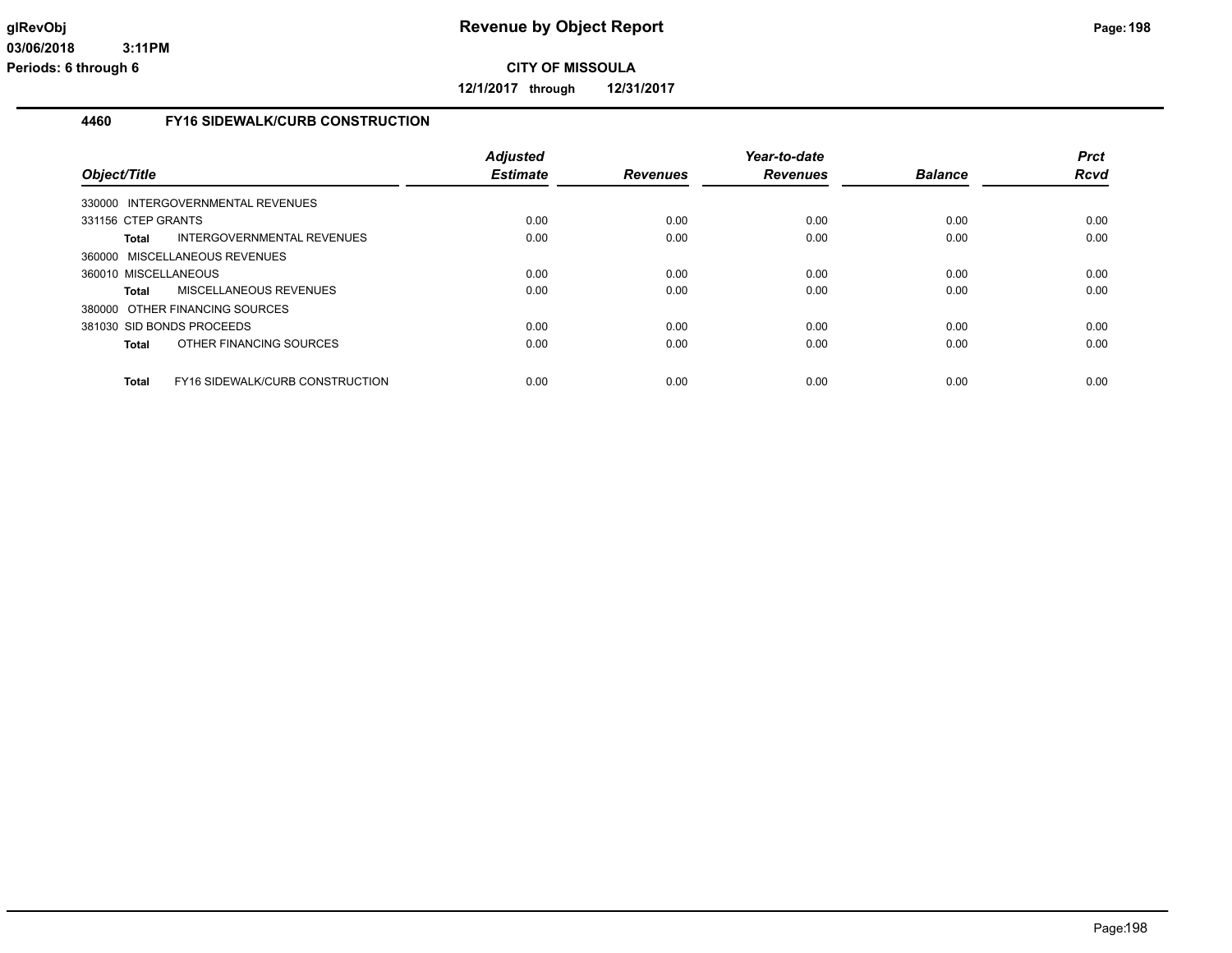**12/1/2017 through 12/31/2017**

## **4461 FY17 SIDEWALK/CURB CONSTRUCTION**

**4461 FY17 SIDEWALK/CURB CONSTRUCTION**

|                                                        | <b>Adjusted</b> |                 | Year-to-date    |                | <b>Prct</b> |
|--------------------------------------------------------|-----------------|-----------------|-----------------|----------------|-------------|
| Object/Title                                           | <b>Estimate</b> | <b>Revenues</b> | <b>Revenues</b> | <b>Balance</b> | <b>Rcvd</b> |
| 330000 INTERGOVERNMENTAL REVENUES                      |                 |                 |                 |                |             |
| 331010 GRANT - CDBG                                    | 0.00            | 0.00            | 0.00            | 0.00           | 0.00        |
| 331156 CTEP GRANTS                                     | 0.00            | 0.00            | 0.00            | 0.00           | 0.00        |
| INTERGOVERNMENTAL REVENUES<br>Total                    | 0.00            | 0.00            | 0.00            | 0.00           | 0.00        |
| 360000 MISCELLANEOUS REVENUES                          |                 |                 |                 |                |             |
| 360010 MISCELLANEOUS                                   | 0.00            | 0.00            | 0.00            | 0.00           | 0.00        |
| MISCELLANEOUS REVENUES<br>Total                        | 0.00            | 0.00            | 0.00            | 0.00           | 0.00        |
| 380000 OTHER FINANCING SOURCES                         |                 |                 |                 |                |             |
| 381030 SID BONDS PROCEEDS                              | 0.00            | 0.00            | 0.00            | 0.00           | 0.00        |
| OTHER FINANCING SOURCES<br><b>Total</b>                | 0.00            | 0.00            | 0.00            | 0.00           | 0.00        |
| <b>FY17 SIDEWALK/CURB CONSTRUCTION</b><br><b>Total</b> | 0.00            | 0.00            | 0.00            | 0.00           | 0.00        |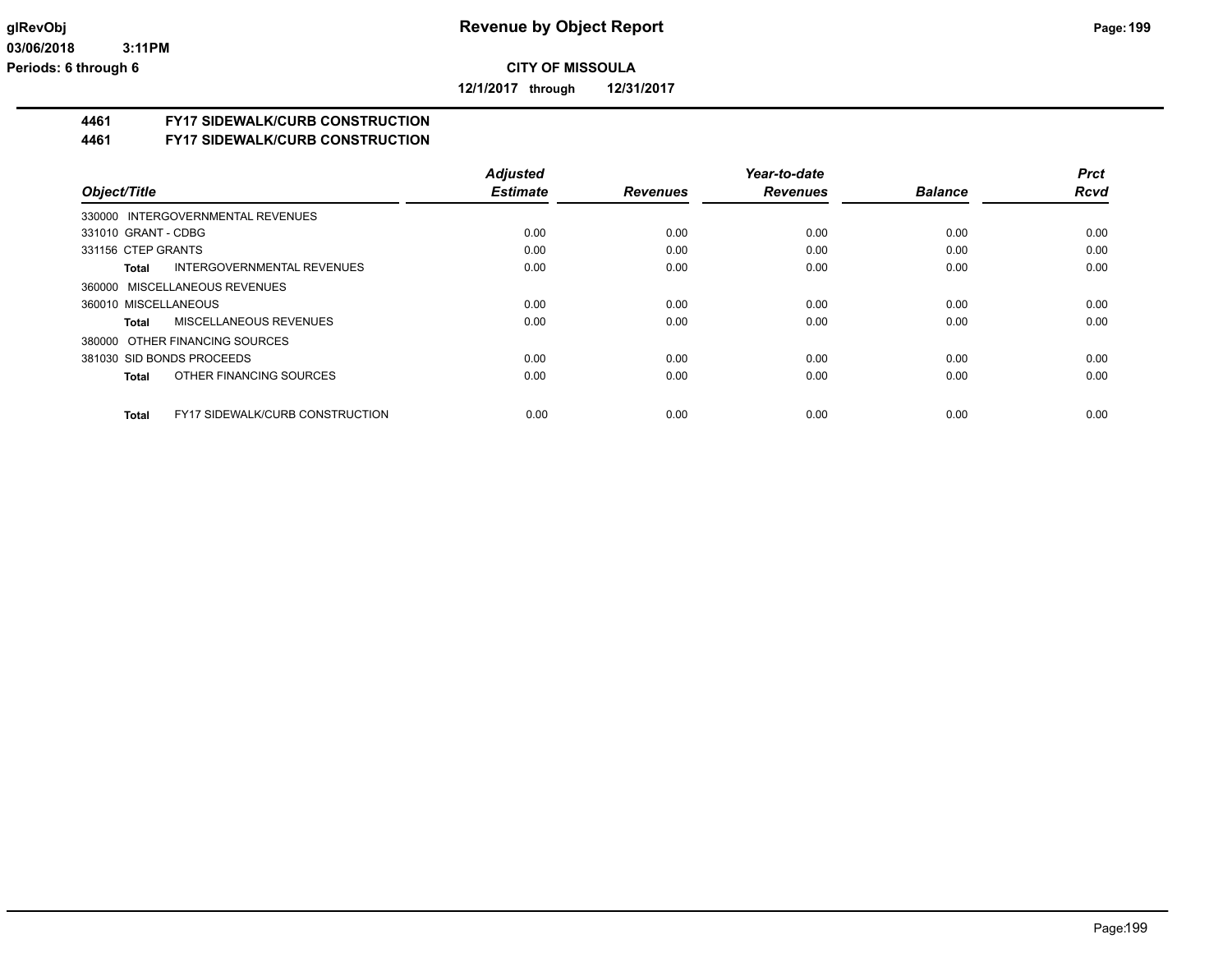**12/1/2017 through 12/31/2017**

#### **4461 FY17 SIDEWALK/CURB CONSTRUCTION**

|                                                        | <b>Adjusted</b> |                 | Year-to-date    |                | <b>Prct</b> |
|--------------------------------------------------------|-----------------|-----------------|-----------------|----------------|-------------|
| Object/Title                                           | <b>Estimate</b> | <b>Revenues</b> | <b>Revenues</b> | <b>Balance</b> | <b>Rcvd</b> |
| 330000 INTERGOVERNMENTAL REVENUES                      |                 |                 |                 |                |             |
| 331010 GRANT - CDBG                                    | 0.00            | 0.00            | 0.00            | 0.00           | 0.00        |
| 331156 CTEP GRANTS                                     | 0.00            | 0.00            | 0.00            | 0.00           | 0.00        |
| INTERGOVERNMENTAL REVENUES<br>Total                    | 0.00            | 0.00            | 0.00            | 0.00           | 0.00        |
| 360000 MISCELLANEOUS REVENUES                          |                 |                 |                 |                |             |
| 360010 MISCELLANEOUS                                   | 0.00            | 0.00            | 0.00            | 0.00           | 0.00        |
| MISCELLANEOUS REVENUES<br>Total                        | 0.00            | 0.00            | 0.00            | 0.00           | 0.00        |
| 380000 OTHER FINANCING SOURCES                         |                 |                 |                 |                |             |
| 381030 SID BONDS PROCEEDS                              | 0.00            | 0.00            | 0.00            | 0.00           | 0.00        |
| OTHER FINANCING SOURCES<br>Total                       | 0.00            | 0.00            | 0.00            | 0.00           | 0.00        |
|                                                        |                 |                 |                 |                |             |
| <b>FY17 SIDEWALK/CURB CONSTRUCTION</b><br><b>Total</b> | 0.00            | 0.00            | 0.00            | 0.00           | 0.00        |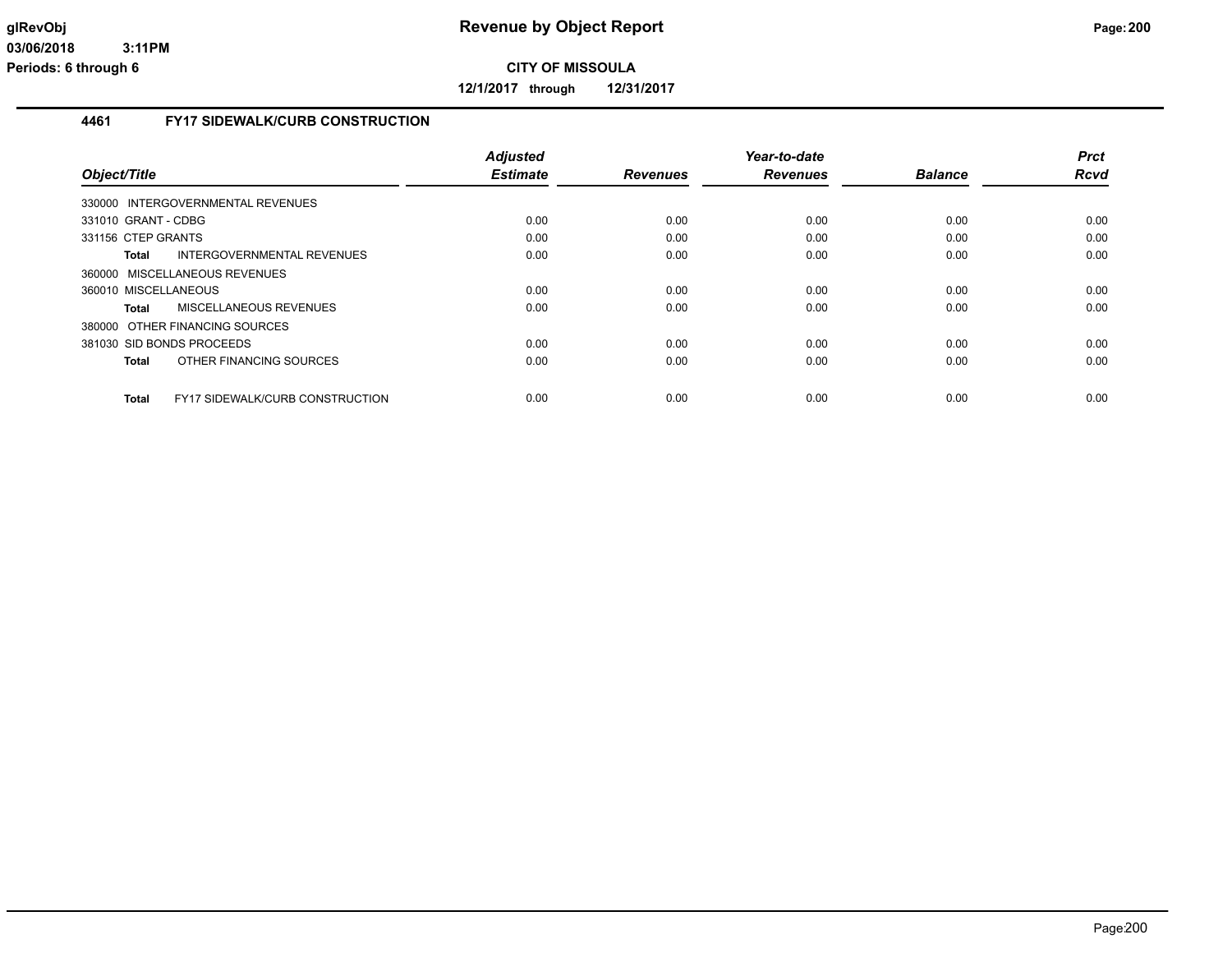**12/1/2017 through 12/31/2017**

## **4462 FY18 SIDEWALK/CURB CONSTRUCTION**

#### **4462 FY18 SIDEWALK/CURB CONSTRUCTION**

|                                                        | <b>Adjusted</b> |                 | Year-to-date    |                | <b>Prct</b> |
|--------------------------------------------------------|-----------------|-----------------|-----------------|----------------|-------------|
| Object/Title                                           | <b>Estimate</b> | <b>Revenues</b> | <b>Revenues</b> | <b>Balance</b> | <b>Rcvd</b> |
| 330000 INTERGOVERNMENTAL REVENUES                      |                 |                 |                 |                |             |
| 331156 CTEP GRANTS                                     | 0.00            | 0.00            | 0.00            | 0.00           | 0.00        |
| INTERGOVERNMENTAL REVENUES<br>Total                    | 0.00            | 0.00            | 0.00            | 0.00           | 0.00        |
| 360000 MISCELLANEOUS REVENUES                          |                 |                 |                 |                |             |
| 360010 MISCELLANEOUS                                   | 0.00            | 37.927.11       | 37.927.11       | $-37.927.11$   | 0.00        |
| MISCELLANEOUS REVENUES<br>Total                        | 0.00            | 37.927.11       | 37.927.11       | $-37,927.11$   | 0.00        |
| 380000 OTHER FINANCING SOURCES                         |                 |                 |                 |                |             |
| 381030 SID BONDS PROCEEDS                              | 0.00            | 0.00            | 0.00            | 0.00           | 0.00        |
| OTHER FINANCING SOURCES<br>Total                       | 0.00            | 0.00            | 0.00            | 0.00           | 0.00        |
| <b>FY18 SIDEWALK/CURB CONSTRUCTION</b><br><b>Total</b> | 0.00            | 37.927.11       | 37.927.11       | $-37.927.11$   | 0.00        |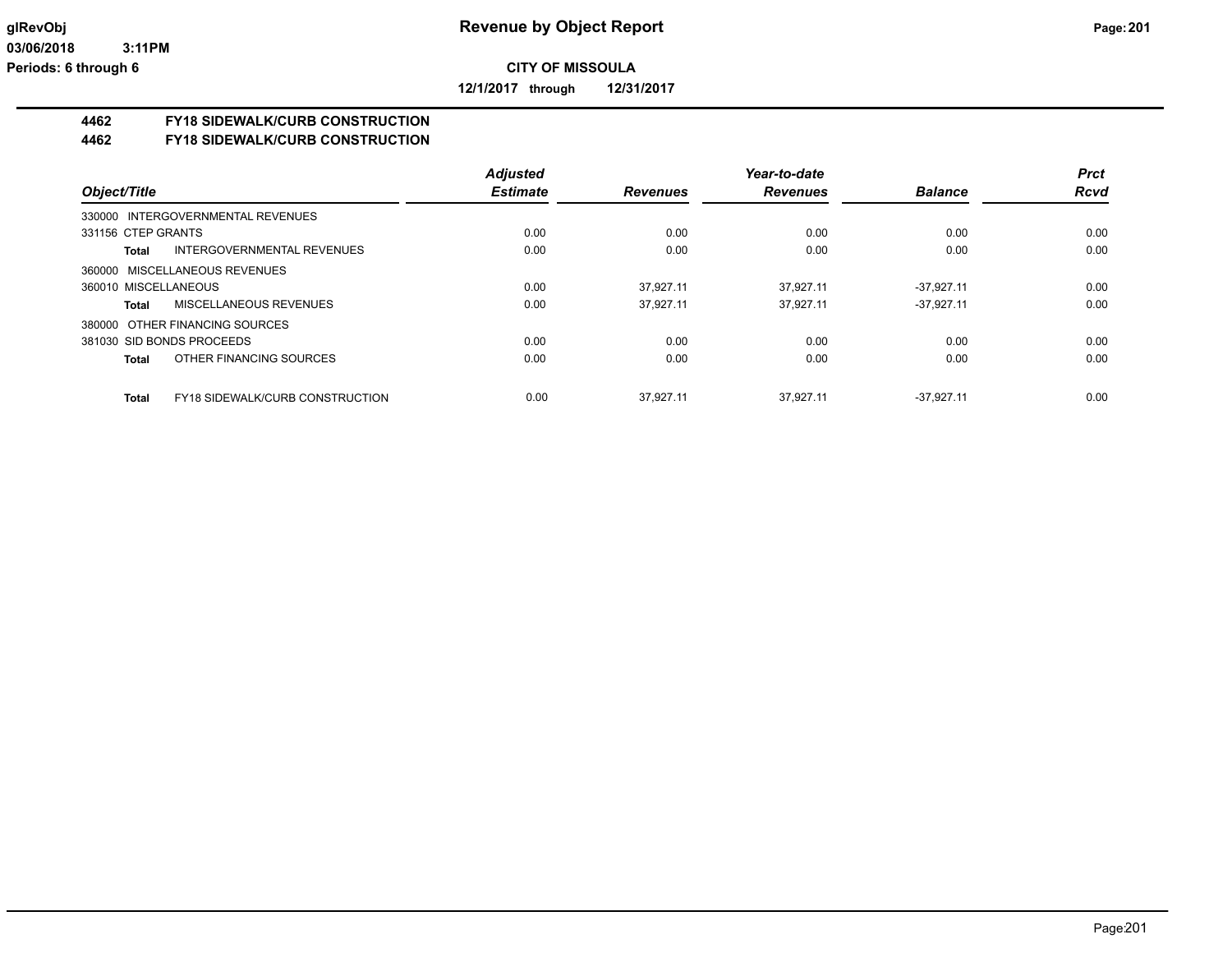**12/1/2017 through 12/31/2017**

#### **4462 FY18 SIDEWALK/CURB CONSTRUCTION**

| Object/Title         |                                        | <b>Adjusted</b><br><b>Estimate</b> | <b>Revenues</b> | Year-to-date<br><b>Revenues</b> | <b>Balance</b> | <b>Prct</b><br>Rcvd |
|----------------------|----------------------------------------|------------------------------------|-----------------|---------------------------------|----------------|---------------------|
|                      | 330000 INTERGOVERNMENTAL REVENUES      |                                    |                 |                                 |                |                     |
| 331156 CTEP GRANTS   |                                        | 0.00                               | 0.00            | 0.00                            | 0.00           | 0.00                |
| Total                | INTERGOVERNMENTAL REVENUES             | 0.00                               | 0.00            | 0.00                            | 0.00           | 0.00                |
|                      | 360000 MISCELLANEOUS REVENUES          |                                    |                 |                                 |                |                     |
| 360010 MISCELLANEOUS |                                        | 0.00                               | 37.927.11       | 37.927.11                       | $-37.927.11$   | 0.00                |
| Total                | <b>MISCELLANEOUS REVENUES</b>          | 0.00                               | 37.927.11       | 37.927.11                       | $-37.927.11$   | 0.00                |
|                      | 380000 OTHER FINANCING SOURCES         |                                    |                 |                                 |                |                     |
|                      | 381030 SID BONDS PROCEEDS              | 0.00                               | 0.00            | 0.00                            | 0.00           | 0.00                |
| Total                | OTHER FINANCING SOURCES                | 0.00                               | 0.00            | 0.00                            | 0.00           | 0.00                |
| <b>Total</b>         | <b>FY18 SIDEWALK/CURB CONSTRUCTION</b> | 0.00                               | 37.927.11       | 37.927.11                       | $-37.927.11$   | 0.00                |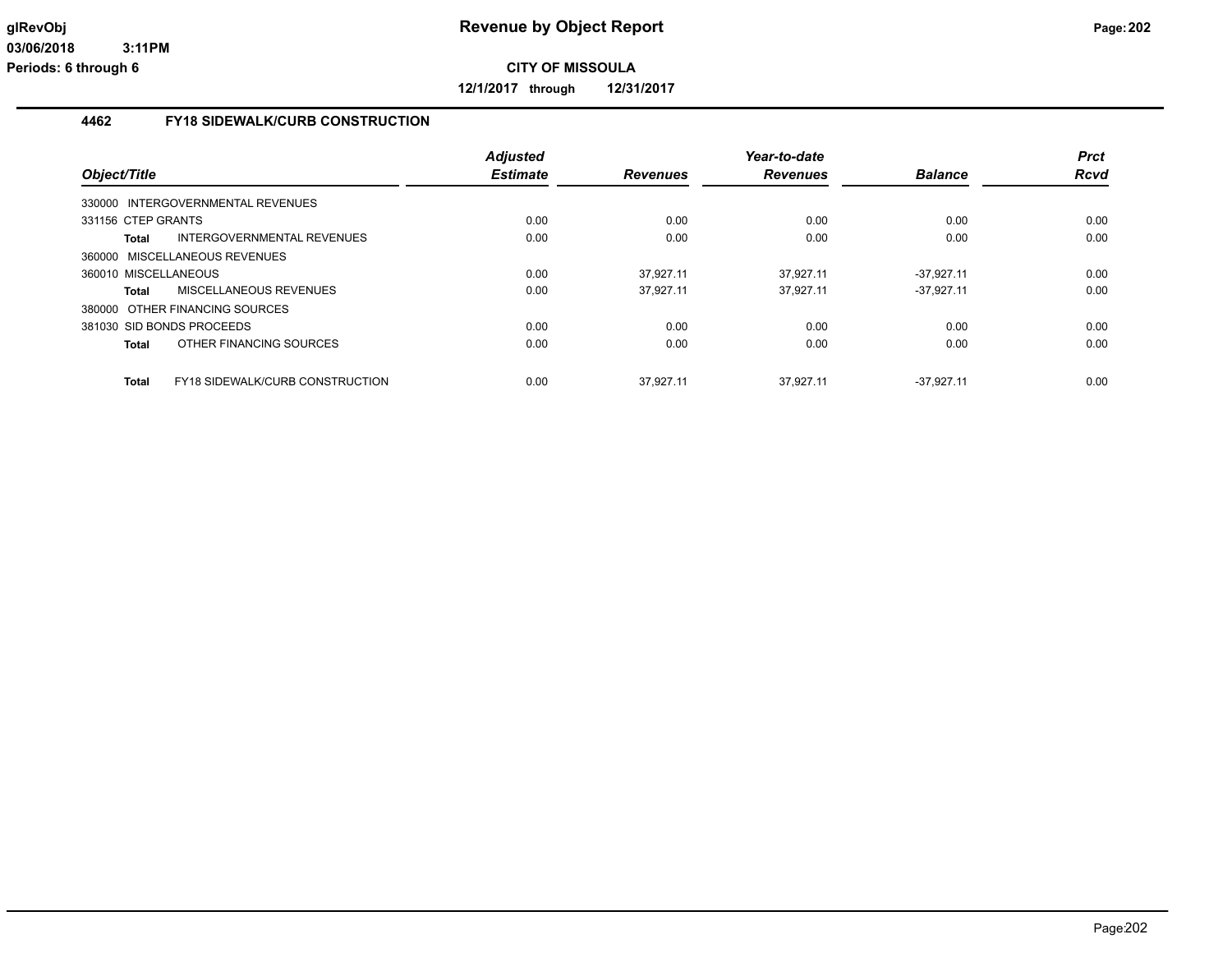**12/1/2017 through 12/31/2017**

### **4542 SID 542 HILLVIEW WAY**

**4542 SID 542 HILLVIEW WAY**

|              |                                | <b>Adjusted</b> |                 | Year-to-date    | <b>Prct</b>    |             |
|--------------|--------------------------------|-----------------|-----------------|-----------------|----------------|-------------|
| Object/Title |                                | <b>Estimate</b> | <b>Revenues</b> | <b>Revenues</b> | <b>Balance</b> | <b>Rcvd</b> |
|              | 380000 OTHER FINANCING SOURCES |                 |                 |                 |                |             |
|              | 383000 OPERATING TRANSFERS     | 0.00            | 0.00            | 0.00            | 0.00           | 0.00        |
| <b>Total</b> | OTHER FINANCING SOURCES        | 0.00            | 0.00            | 0.00            | 0.00           | 0.00        |
| Total        | SID 542 HILLVIEW WAY           | 0.00            | 0.00            | 0.00            | 0.00           | 0.00        |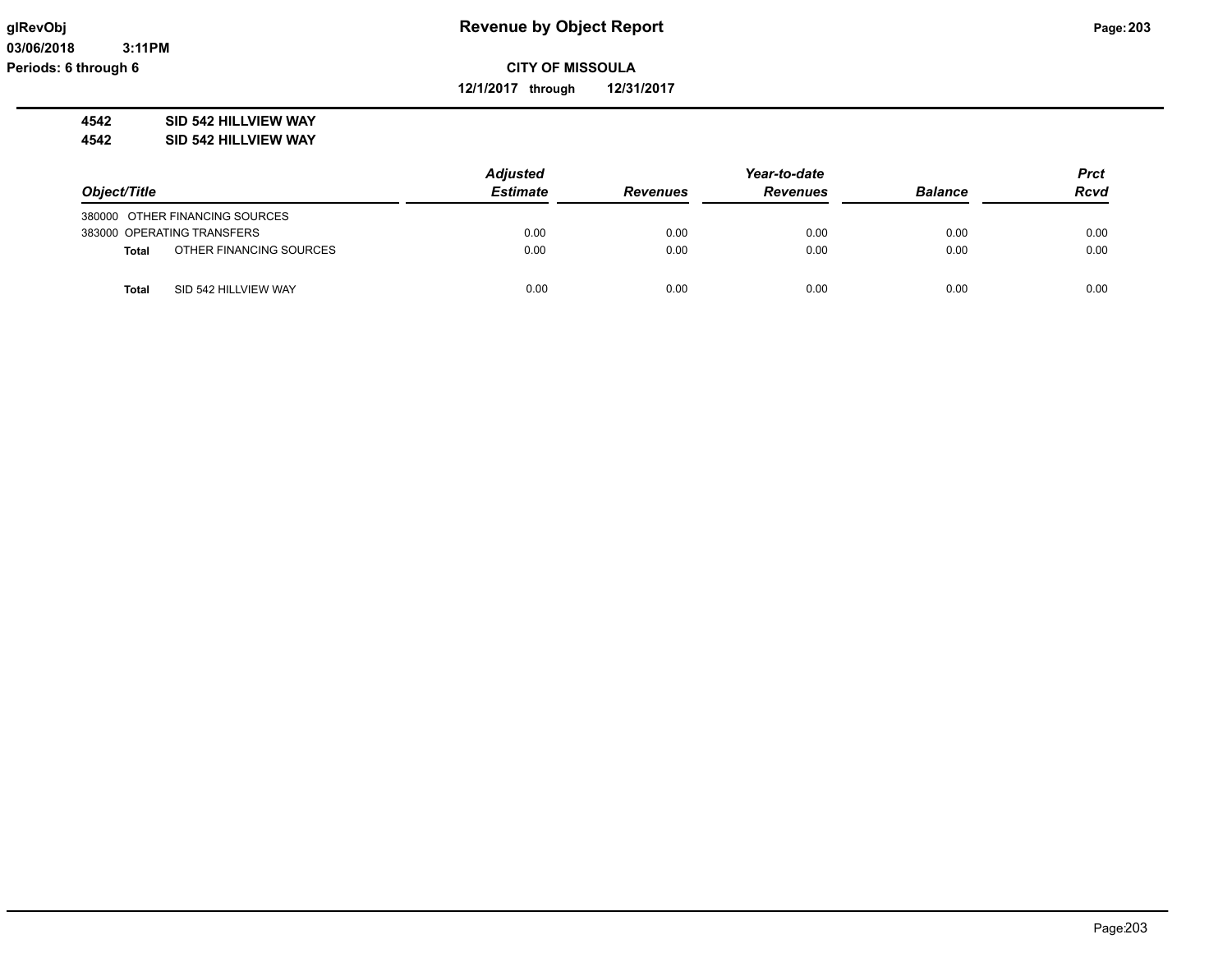**12/1/2017 through 12/31/2017**

#### **4542 SID 542 HILLVIEW WAY**

|              |                                | <b>Adjusted</b> |                 | <b>Prct</b>     |                |             |
|--------------|--------------------------------|-----------------|-----------------|-----------------|----------------|-------------|
| Object/Title |                                | <b>Estimate</b> | <b>Revenues</b> | <b>Revenues</b> | <b>Balance</b> | <b>Rcvd</b> |
|              | 380000 OTHER FINANCING SOURCES |                 |                 |                 |                |             |
|              | 383000 OPERATING TRANSFERS     | 0.00            | 0.00            | 0.00            | 0.00           | 0.00        |
| <b>Total</b> | OTHER FINANCING SOURCES        | 0.00            | 0.00            | 0.00            | 0.00           | 0.00        |
| <b>Total</b> | SID 542 HILLVIEW WAY           | 0.00            | 0.00            | 0.00            | 0.00           | 0.00        |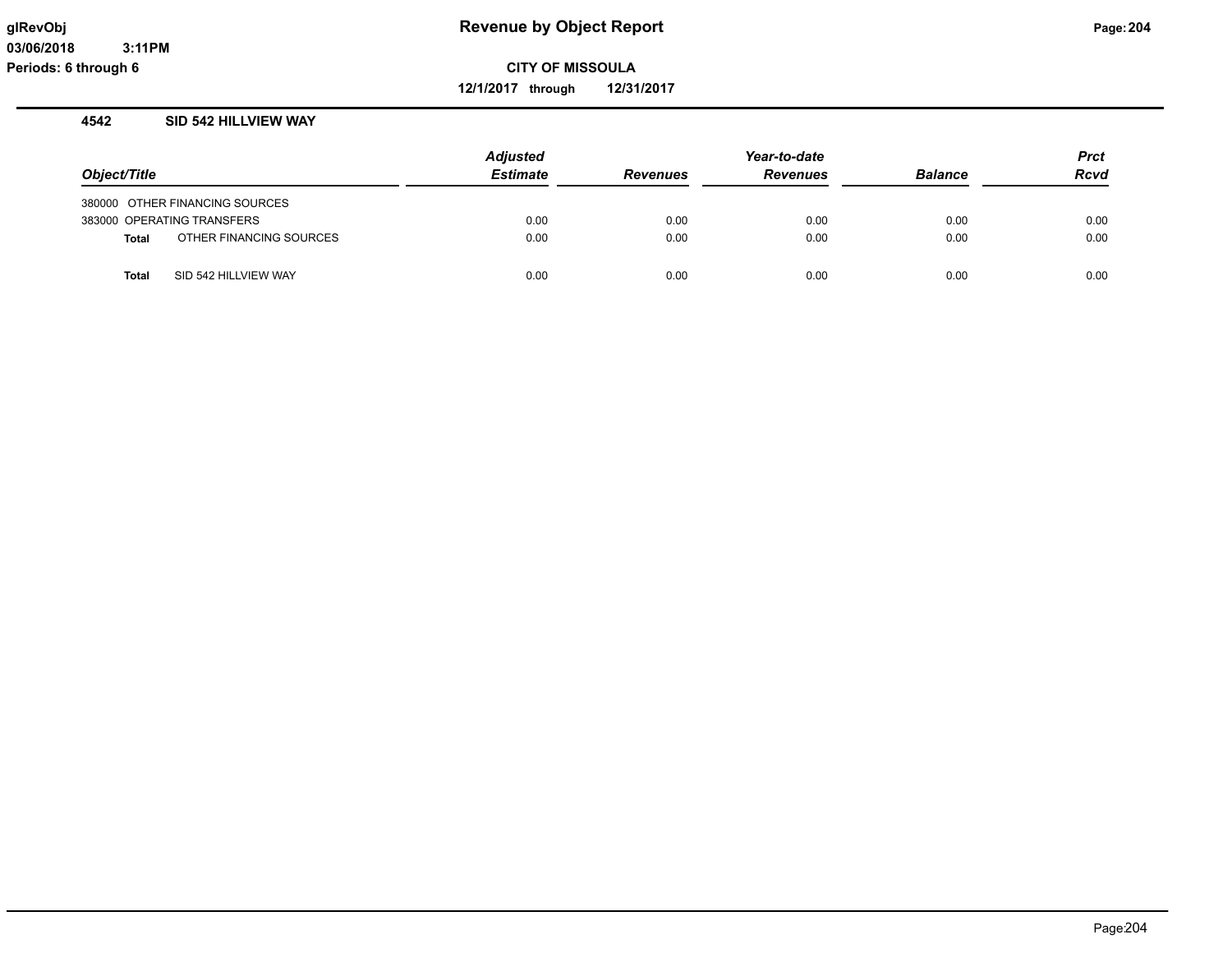**12/1/2017 through 12/31/2017**

#### **4941 HILLVIEW WAY CONSTRUCTION**

#### **4941 HILLVIEW WAY CONSTRUCTION**

|                                               | <b>Adjusted</b> |                 | Year-to-date    |                | <b>Prct</b> |
|-----------------------------------------------|-----------------|-----------------|-----------------|----------------|-------------|
| Object/Title                                  | <b>Estimate</b> | <b>Revenues</b> | <b>Revenues</b> | <b>Balance</b> | <b>Rcvd</b> |
| 360000 MISCELLANEOUS REVENUES                 |                 |                 |                 |                |             |
| 360010 MISCELLANEOUS                          | 0.00            | 0.00            | 0.00            | 0.00           | 0.00        |
| <b>MISCELLANEOUS REVENUES</b><br><b>Total</b> | 0.00            | 0.00            | 0.00            | 0.00           | 0.00        |
| 370000 INVESTMENTS & ROYALTY EARNINGS         |                 |                 |                 |                |             |
| 371010 INTEREST ON INVESTMENTS                | 0.00            | 0.00            | 0.00            | 0.00           | 0.00        |
| INVESTMENTS & ROYALTY EARNINGS<br>Total       | 0.00            | 0.00            | 0.00            | 0.00           | 0.00        |
| 380000 OTHER FINANCING SOURCES                |                 |                 |                 |                |             |
| 381030 SID BONDS PROCEEDS                     | 0.00            | 0.00            | 0.00            | 0.00           | 0.00        |
| OTHER FINANCING SOURCES<br>Total              | 0.00            | 0.00            | 0.00            | 0.00           | 0.00        |
| HILLVIEW WAY CONSTRUCTION<br><b>Total</b>     | 0.00            | 0.00            | 0.00            | 0.00           | 0.00        |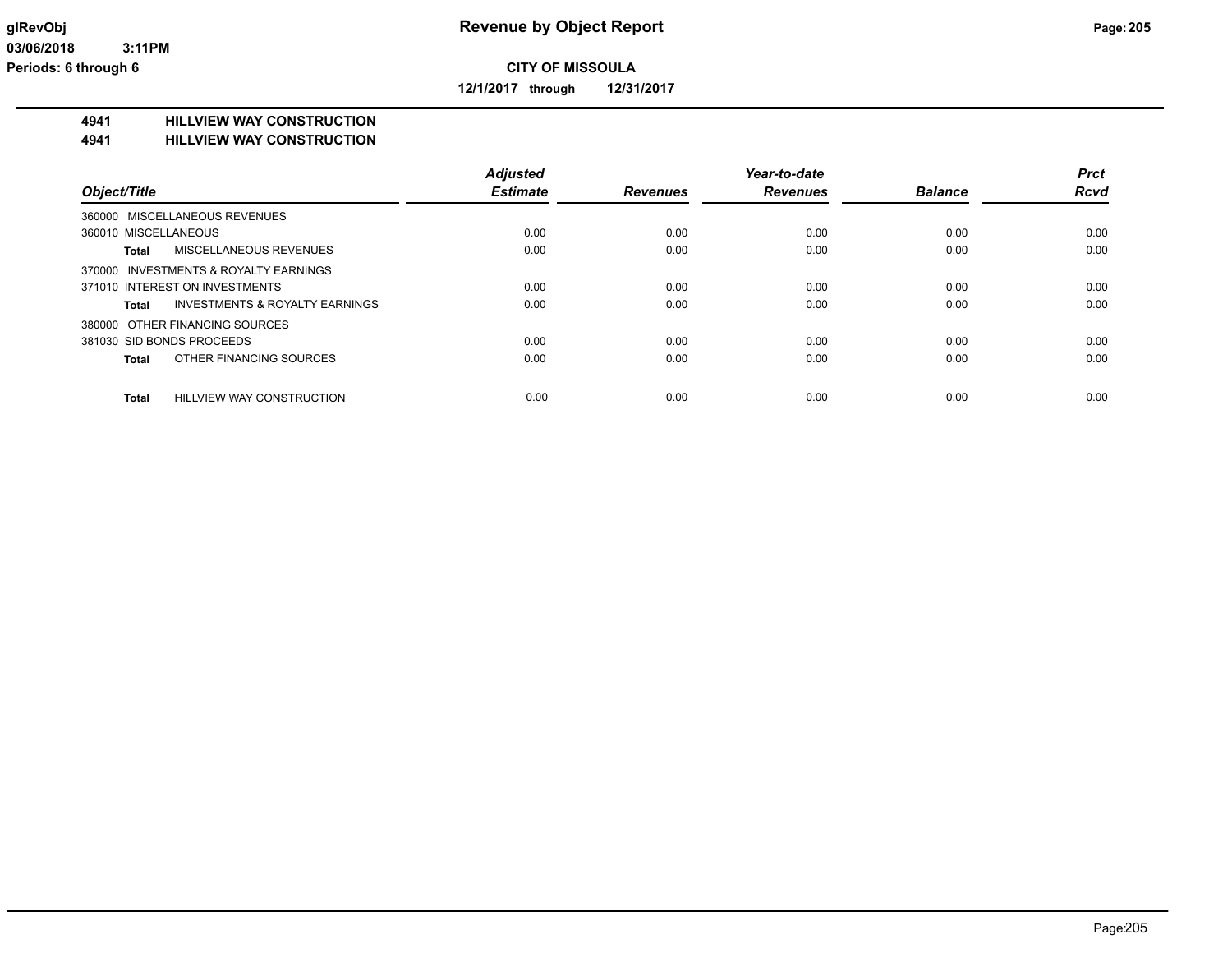**12/1/2017 through 12/31/2017**

#### **4941 HILLVIEW WAY CONSTRUCTION**

| Object/Title              |                                       | <b>Adjusted</b><br><b>Estimate</b> | <b>Revenues</b> | Year-to-date<br><b>Revenues</b> | <b>Balance</b> | <b>Prct</b><br>Rcvd |
|---------------------------|---------------------------------------|------------------------------------|-----------------|---------------------------------|----------------|---------------------|
|                           | 360000 MISCELLANEOUS REVENUES         |                                    |                 |                                 |                |                     |
| 360010 MISCELLANEOUS      |                                       | 0.00                               | 0.00            | 0.00                            | 0.00           | 0.00                |
| Total                     | MISCELLANEOUS REVENUES                | 0.00                               | 0.00            | 0.00                            | 0.00           | 0.00                |
|                           | 370000 INVESTMENTS & ROYALTY EARNINGS |                                    |                 |                                 |                |                     |
|                           | 371010 INTEREST ON INVESTMENTS        | 0.00                               | 0.00            | 0.00                            | 0.00           | 0.00                |
| <b>Total</b>              | INVESTMENTS & ROYALTY EARNINGS        | 0.00                               | 0.00            | 0.00                            | 0.00           | 0.00                |
|                           | 380000 OTHER FINANCING SOURCES        |                                    |                 |                                 |                |                     |
| 381030 SID BONDS PROCEEDS |                                       | 0.00                               | 0.00            | 0.00                            | 0.00           | 0.00                |
| Total                     | OTHER FINANCING SOURCES               | 0.00                               | 0.00            | 0.00                            | 0.00           | 0.00                |
| <b>Total</b>              | HILLVIEW WAY CONSTRUCTION             | 0.00                               | 0.00            | 0.00                            | 0.00           | 0.00                |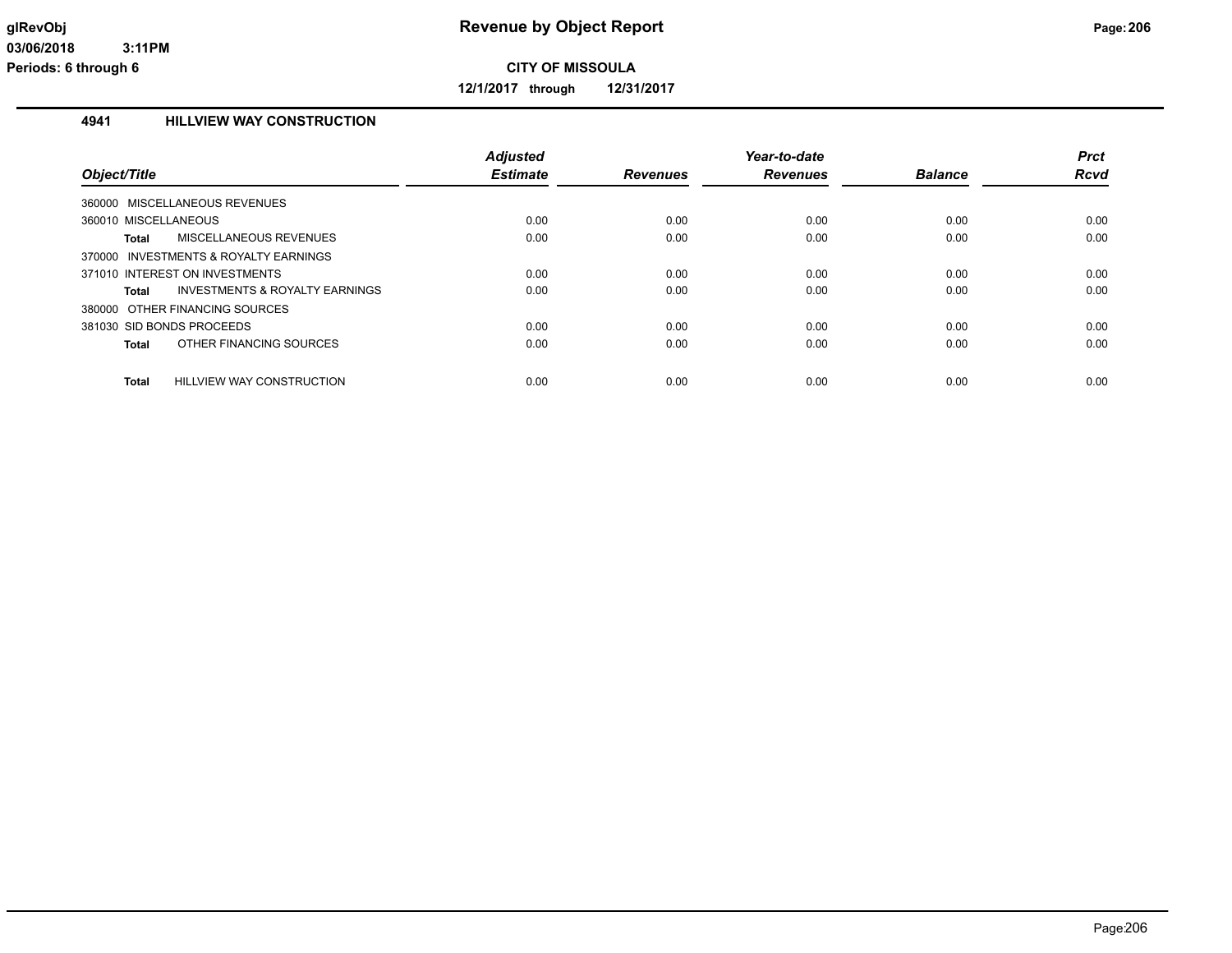**12/1/2017 through 12/31/2017**

### **4945 PHILLIPS ST TRAFFIC CALMING**

**4945 PHILLIPS ST TRAFFIC CALMING**

|                                |                             | <b>Adjusted</b> |                 | Year-to-date    |                |             |  |
|--------------------------------|-----------------------------|-----------------|-----------------|-----------------|----------------|-------------|--|
| Object/Title                   |                             | <b>Estimate</b> | <b>Revenues</b> | <b>Revenues</b> | <b>Balance</b> | <b>Rcvd</b> |  |
| 380000 OTHER FINANCING SOURCES |                             |                 |                 |                 |                |             |  |
| 383000 OPERATING TRANSFERS     |                             | 0.00            | 0.00            | 0.00            | 0.00           | 0.00        |  |
| <b>Total</b>                   | OTHER FINANCING SOURCES     | 0.00            | 0.00            | 0.00            | 0.00           | 0.00        |  |
| Total                          | PHILLIPS ST TRAFFIC CALMING | 0.00            | 0.00            | 0.00            | 0.00           | 0.00        |  |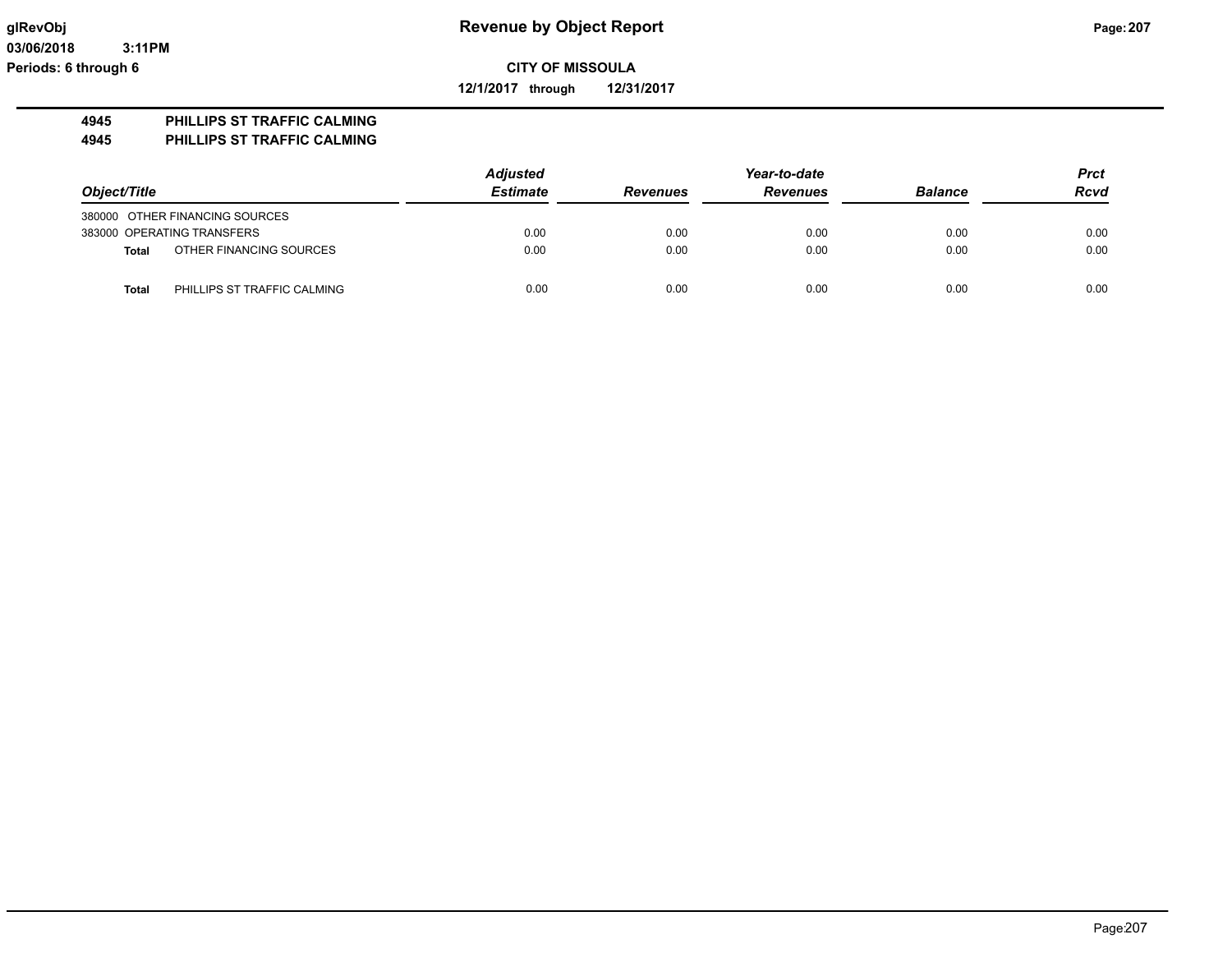**12/1/2017 through 12/31/2017**

#### **4945 PHILLIPS ST TRAFFIC CALMING**

| Object/Title |                                | <b>Adjusted</b><br><b>Estimate</b> | <b>Revenues</b> | Year-to-date<br><b>Revenues</b> | <b>Balance</b> | <b>Prct</b><br><b>Rcvd</b> |
|--------------|--------------------------------|------------------------------------|-----------------|---------------------------------|----------------|----------------------------|
|              |                                |                                    |                 |                                 |                |                            |
|              | 380000 OTHER FINANCING SOURCES |                                    |                 |                                 |                |                            |
|              | 383000 OPERATING TRANSFERS     | 0.00                               | 0.00            | 0.00                            | 0.00           | 0.00                       |
| <b>Total</b> | OTHER FINANCING SOURCES        | 0.00                               | 0.00            | 0.00                            | 0.00           | 0.00                       |
|              |                                |                                    |                 |                                 |                |                            |
| <b>Total</b> | PHILLIPS ST TRAFFIC CALMING    | 0.00                               | 0.00            | 0.00                            | 0.00           | 0.00                       |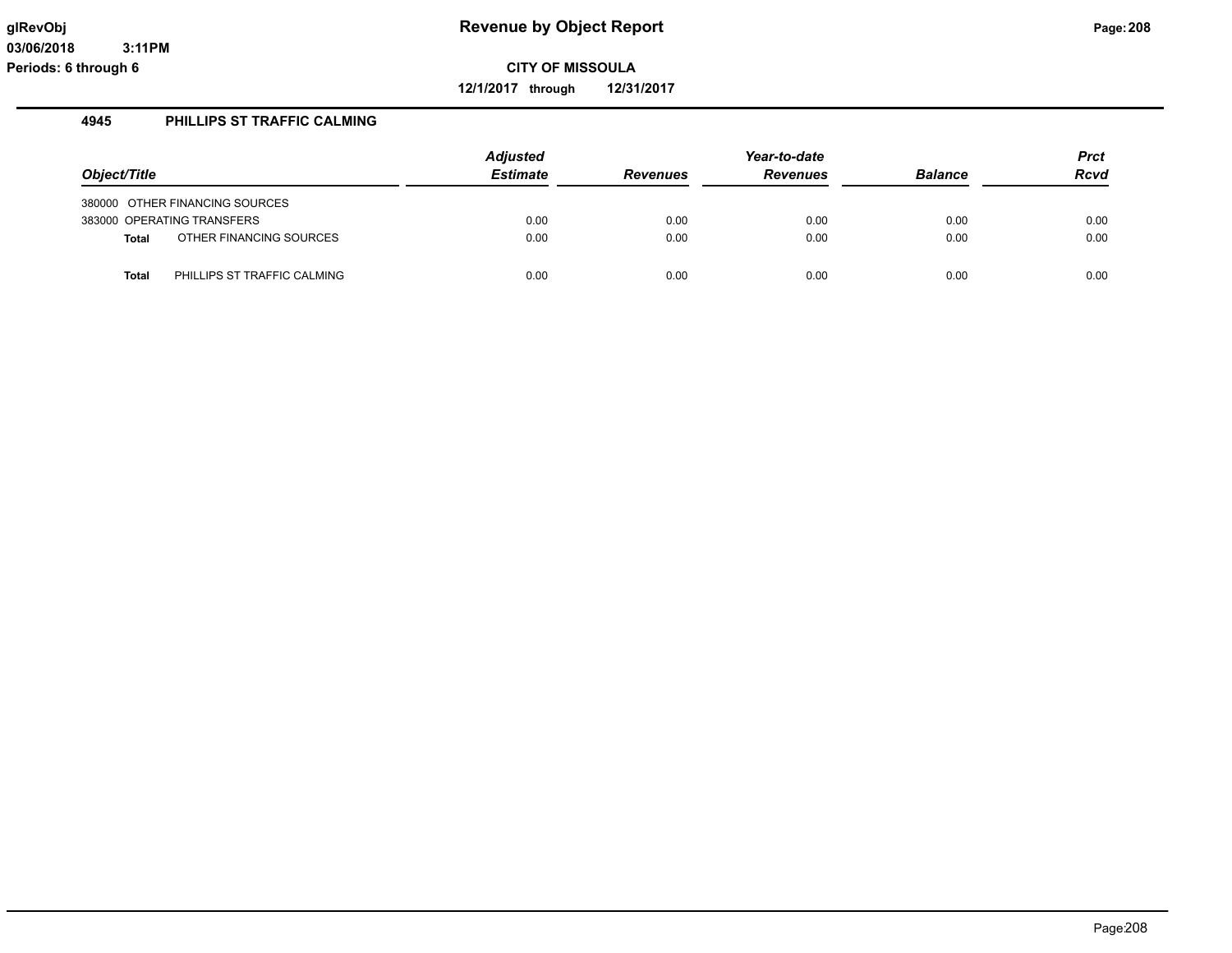**12/1/2017 through 12/31/2017**

#### **4946 PATTEE CREEK DR. TRAFFIC CALMING 4946 PATTEE CREEK DR. TRAFFIC CALMING**

|                                                  | <b>Adjusted</b><br>Year-to-date |                 |                 |                | <b>Prct</b> |
|--------------------------------------------------|---------------------------------|-----------------|-----------------|----------------|-------------|
| Object/Title                                     | <b>Estimate</b>                 | <b>Revenues</b> | <b>Revenues</b> | <b>Balance</b> | <b>Rcvd</b> |
| 380000 OTHER FINANCING SOURCES                   |                                 |                 |                 |                |             |
| 383000 OPERATING TRANSFERS                       | 0.00                            | 0.00            | 0.00            | 0.00           | 0.00        |
| OTHER FINANCING SOURCES<br>Total                 | 0.00                            | 0.00            | 0.00            | 0.00           | 0.00        |
| PATTEE CREEK DR. TRAFFIC CALMING<br><b>Total</b> | 0.00                            | 0.00            | 0.00            | 0.00           | 0.00        |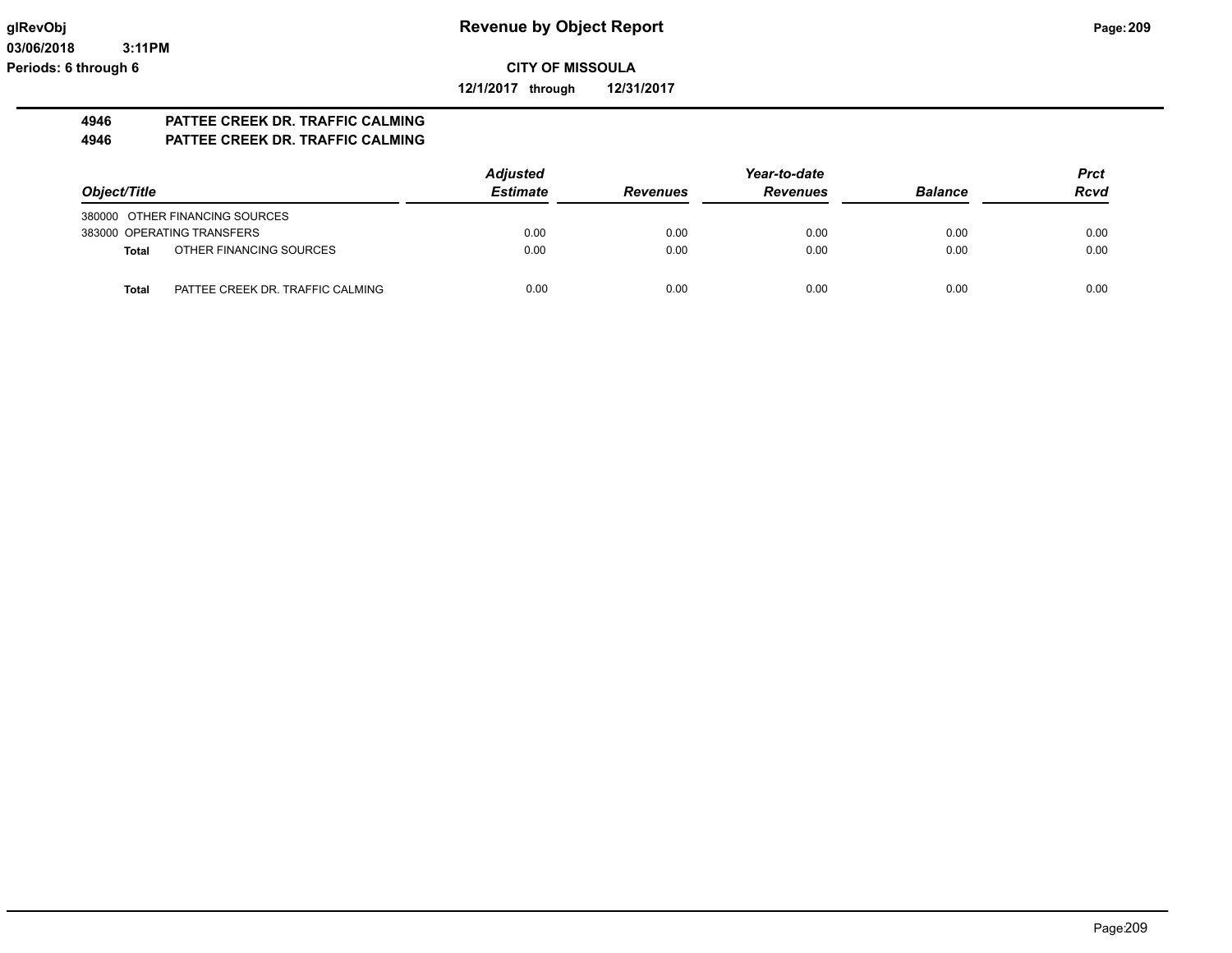**12/1/2017 through 12/31/2017**

### **4946 PATTEE CREEK DR. TRAFFIC CALMING**

| Object/Title |                                                              | <b>Adjusted</b><br><b>Estimate</b> | <b>Revenues</b> | Year-to-date<br><b>Revenues</b> | <b>Balance</b> | <b>Prct</b><br><b>Rcvd</b> |
|--------------|--------------------------------------------------------------|------------------------------------|-----------------|---------------------------------|----------------|----------------------------|
|              | 380000 OTHER FINANCING SOURCES<br>383000 OPERATING TRANSFERS | 0.00                               | 0.00            | 0.00                            | 0.00           | 0.00                       |
| Total        | OTHER FINANCING SOURCES                                      | 0.00                               | 0.00            | 0.00                            | 0.00           | 0.00                       |
| <b>Total</b> | PATTEE CREEK DR. TRAFFIC CALMING                             | 0.00                               | 0.00            | 0.00                            | 0.00           | 0.00                       |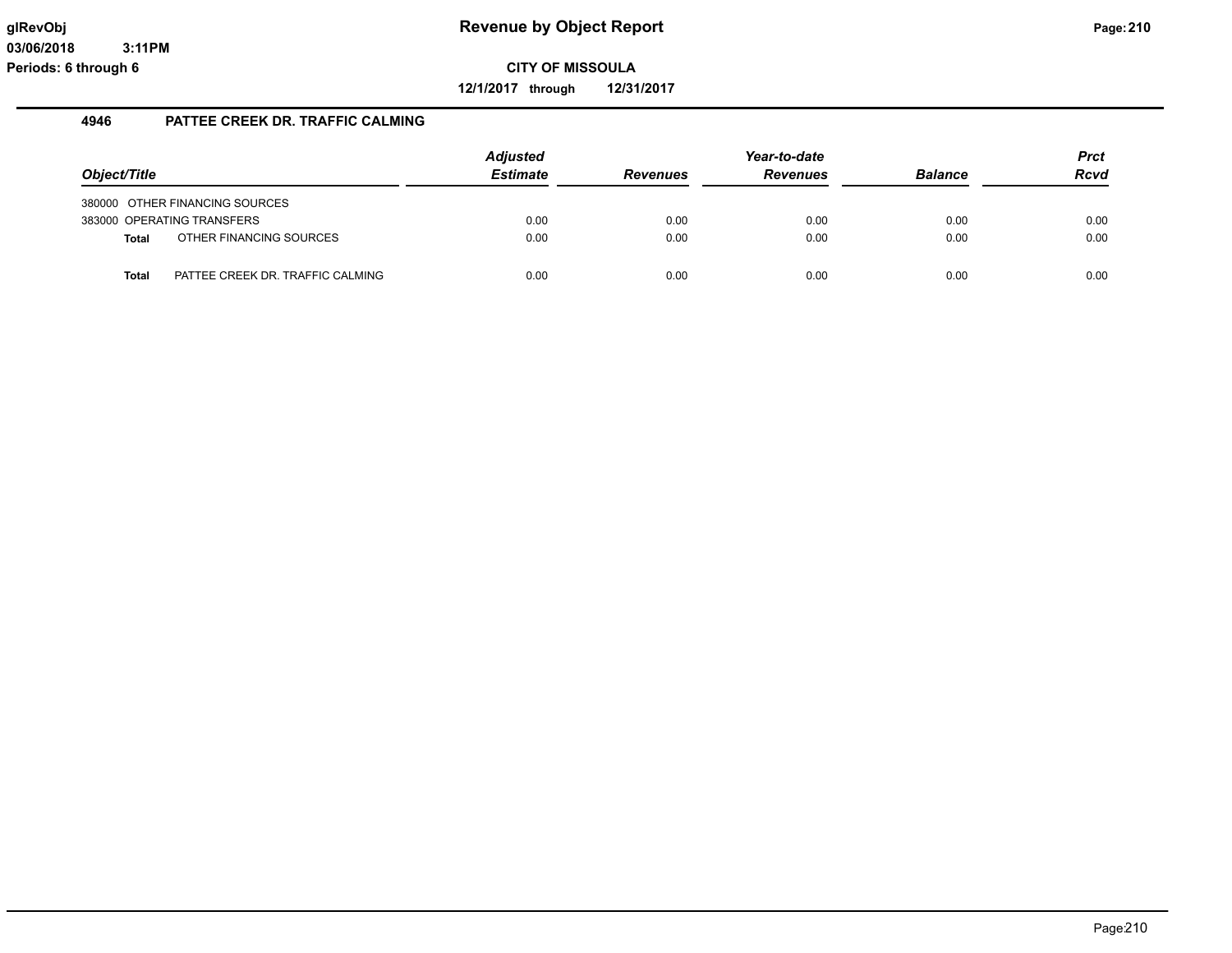**12/1/2017 through 12/31/2017**

## **4948 STORMWATER OUTFALL RETROFITS**

#### **4948 STORMWATER OUTFALL RETROFITS**

|                     |                                     | <b>Adjusted</b> |                 | Year-to-date    |                | <b>Prct</b> |
|---------------------|-------------------------------------|-----------------|-----------------|-----------------|----------------|-------------|
| Object/Title        |                                     | <b>Estimate</b> | <b>Revenues</b> | <b>Revenues</b> | <b>Balance</b> | <b>Rcvd</b> |
|                     | 330000 INTERGOVERNMENTAL REVENUES   |                 |                 |                 |                |             |
| 334121 DNRC GRANT   |                                     | 0.00            | 0.00            | 4.746.49        | $-4,746.49$    | 0.00        |
|                     | 337003 HEALTH DEPT-STORM WATER MGMT | 0.00            | 0.00            | 0.00            | 0.00           | 0.00        |
| 337004 MRA GRANTS   |                                     | 0.00            | 0.00            | 0.00            | 0.00           | 0.00        |
| Total               | INTERGOVERNMENTAL REVENUES          | 0.00            | 0.00            | 4,746.49        | $-4,746.49$    | 0.00        |
|                     | 380000 OTHER FINANCING SOURCES      |                 |                 |                 |                |             |
| 383014 TRANS FR MRA |                                     | 0.00            | 0.00            | 0.00            | 0.00           | 0.00        |
| 383015 TRANS FR MPC |                                     | 0.00            | 0.00            | 0.00            | 0.00           | 0.00        |
| <b>Total</b>        | OTHER FINANCING SOURCES             | 0.00            | 0.00            | 0.00            | 0.00           | 0.00        |
| <b>Total</b>        | STORMWATER OUTFALL RETROFITS        | 0.00            | 0.00            | 4.746.49        | $-4.746.49$    | 0.00        |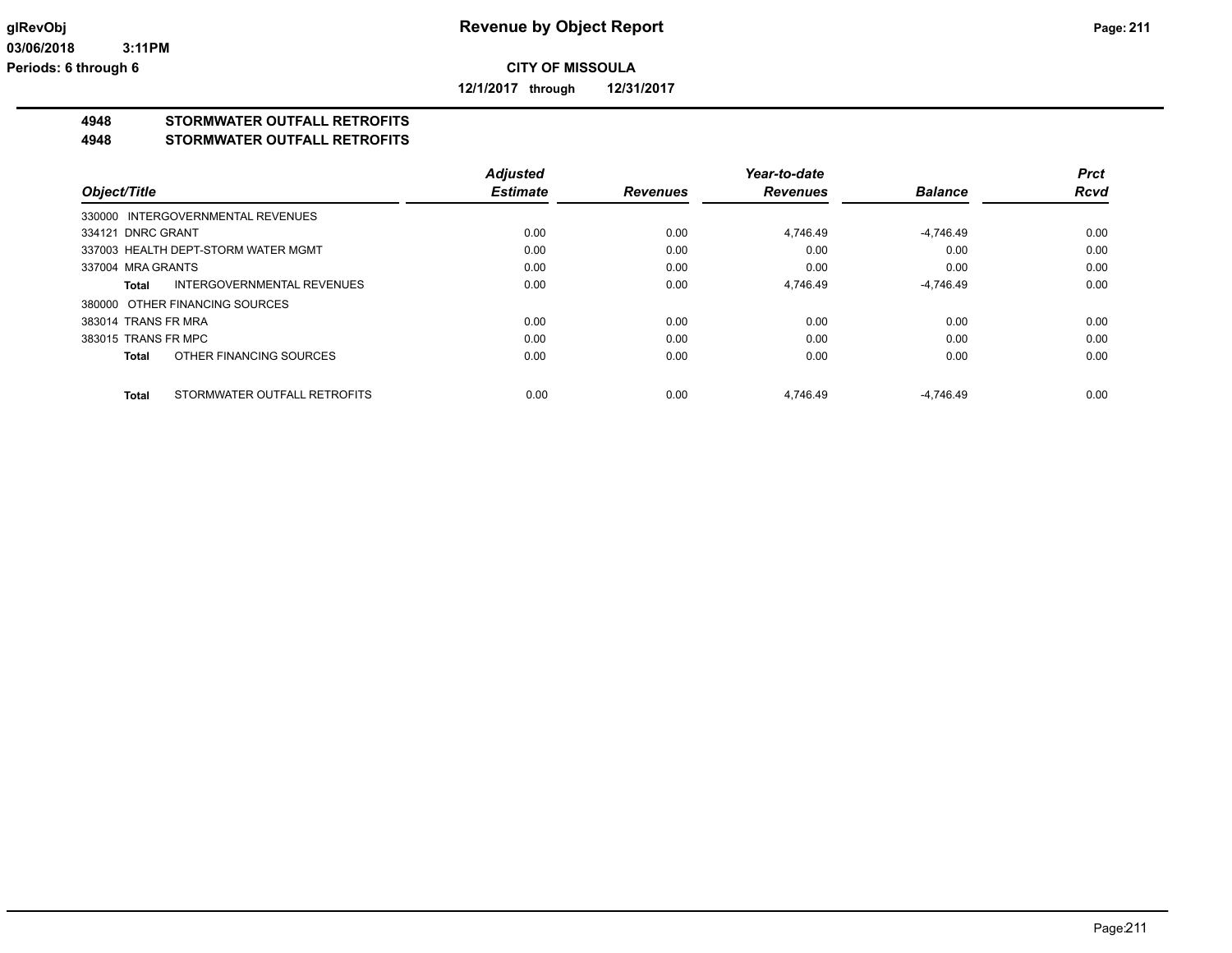**12/1/2017 through 12/31/2017**

### **4948 STORMWATER OUTFALL RETROFITS**

| Object/Title        |                                     | <b>Adjusted</b><br><b>Estimate</b> | <b>Revenues</b> | Year-to-date<br><b>Revenues</b> | <b>Balance</b> | <b>Prct</b><br>Rcvd |
|---------------------|-------------------------------------|------------------------------------|-----------------|---------------------------------|----------------|---------------------|
|                     | 330000 INTERGOVERNMENTAL REVENUES   |                                    |                 |                                 |                |                     |
| 334121 DNRC GRANT   |                                     | 0.00                               | 0.00            | 4.746.49                        | $-4.746.49$    | 0.00                |
|                     | 337003 HEALTH DEPT-STORM WATER MGMT | 0.00                               | 0.00            | 0.00                            | 0.00           | 0.00                |
| 337004 MRA GRANTS   |                                     | 0.00                               | 0.00            | 0.00                            | 0.00           | 0.00                |
| Total               | INTERGOVERNMENTAL REVENUES          | 0.00                               | 0.00            | 4,746.49                        | $-4,746.49$    | 0.00                |
|                     | 380000 OTHER FINANCING SOURCES      |                                    |                 |                                 |                |                     |
| 383014 TRANS FR MRA |                                     | 0.00                               | 0.00            | 0.00                            | 0.00           | 0.00                |
| 383015 TRANS FR MPC |                                     | 0.00                               | 0.00            | 0.00                            | 0.00           | 0.00                |
| Total               | OTHER FINANCING SOURCES             | 0.00                               | 0.00            | 0.00                            | 0.00           | 0.00                |
| Total               | STORMWATER OUTFALL RETROFITS        | 0.00                               | 0.00            | 4.746.49                        | $-4.746.49$    | 0.00                |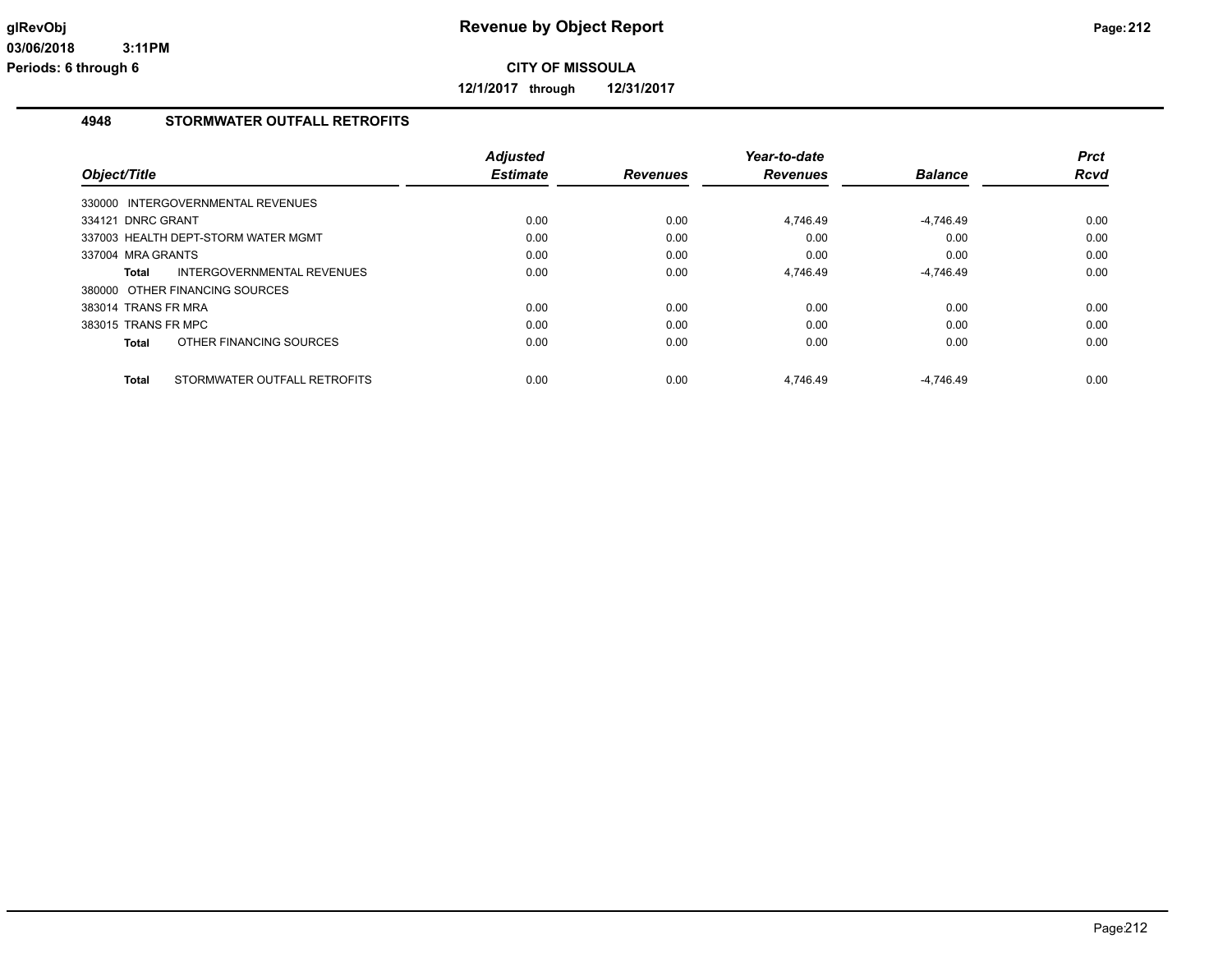**12/1/2017 through 12/31/2017**

**4949 WAYFINDING PROJECT**

**4949 WAYFINDING PROJECT**

|                                               | <b>Adjusted</b> |                 | Year-to-date    |                | <b>Prct</b> |
|-----------------------------------------------|-----------------|-----------------|-----------------|----------------|-------------|
| Object/Title                                  | <b>Estimate</b> | <b>Revenues</b> | <b>Revenues</b> | <b>Balance</b> | <b>Rcvd</b> |
| 330000 INTERGOVERNMENTAL REVENUES             |                 |                 |                 |                |             |
| 334125 FWP GRANT                              | 0.00            | 0.00            | 0.00            | 0.00           | 0.00        |
| <b>INTERGOVERNMENTAL REVENUES</b><br>Total    | 0.00            | 0.00            | 0.00            | 0.00           | 0.00        |
| 360000 MISCELLANEOUS REVENUES                 |                 |                 |                 |                |             |
| 365000 DONATIONS                              | 0.00            | 0.00            | 0.00            | 0.00           | 0.00        |
| <b>MISCELLANEOUS REVENUES</b><br><b>Total</b> | 0.00            | 0.00            | 0.00            | 0.00           | 0.00        |
| 380000 OTHER FINANCING SOURCES                |                 |                 |                 |                |             |
| 383042 TRANSFERS FROM OTHER FUNDS             | 0.00            | 0.00            | 0.00            | 0.00           | 0.00        |
| OTHER FINANCING SOURCES<br>Total              | 0.00            | 0.00            | 0.00            | 0.00           | 0.00        |
| <b>WAYFINDING PROJECT</b><br>Total            | 0.00            | 0.00            | 0.00            | 0.00           | 0.00        |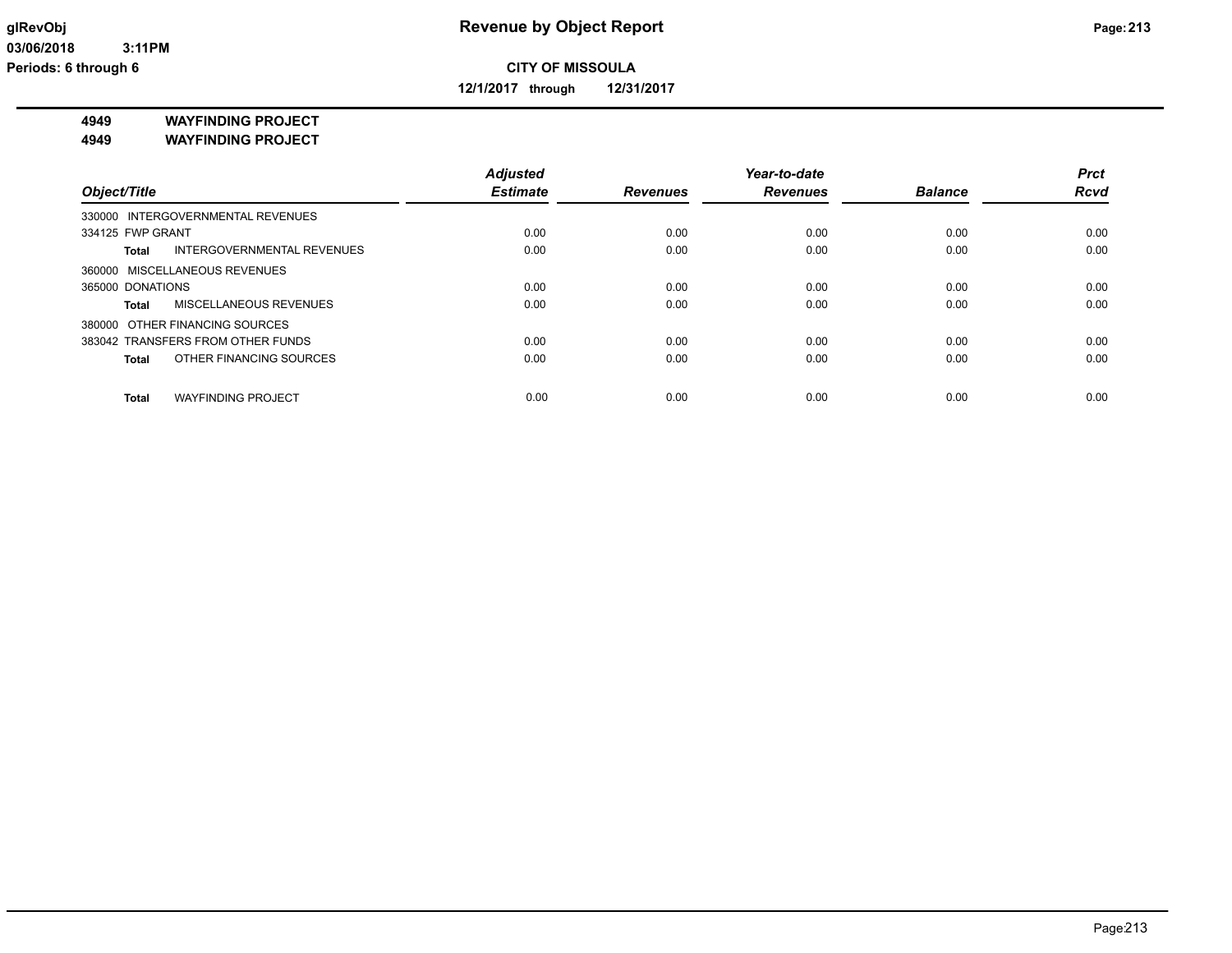**12/1/2017 through 12/31/2017**

#### **4949 WAYFINDING PROJECT**

| Object/Title                              | <b>Adjusted</b><br><b>Estimate</b> | <b>Revenues</b> | Year-to-date<br><b>Revenues</b> | <b>Balance</b> | <b>Prct</b><br>Rcvd |
|-------------------------------------------|------------------------------------|-----------------|---------------------------------|----------------|---------------------|
| 330000 INTERGOVERNMENTAL REVENUES         |                                    |                 |                                 |                |                     |
| 334125 FWP GRANT                          | 0.00                               | 0.00            | 0.00                            | 0.00           | 0.00                |
| INTERGOVERNMENTAL REVENUES<br>Total       | 0.00                               | 0.00            | 0.00                            | 0.00           | 0.00                |
| 360000 MISCELLANEOUS REVENUES             |                                    |                 |                                 |                |                     |
| 365000 DONATIONS                          | 0.00                               | 0.00            | 0.00                            | 0.00           | 0.00                |
| MISCELLANEOUS REVENUES<br>Total           | 0.00                               | 0.00            | 0.00                            | 0.00           | 0.00                |
| 380000 OTHER FINANCING SOURCES            |                                    |                 |                                 |                |                     |
| 383042 TRANSFERS FROM OTHER FUNDS         | 0.00                               | 0.00            | 0.00                            | 0.00           | 0.00                |
| OTHER FINANCING SOURCES<br><b>Total</b>   | 0.00                               | 0.00            | 0.00                            | 0.00           | 0.00                |
| <b>WAYFINDING PROJECT</b><br><b>Total</b> | 0.00                               | 0.00            | 0.00                            | 0.00           | 0.00                |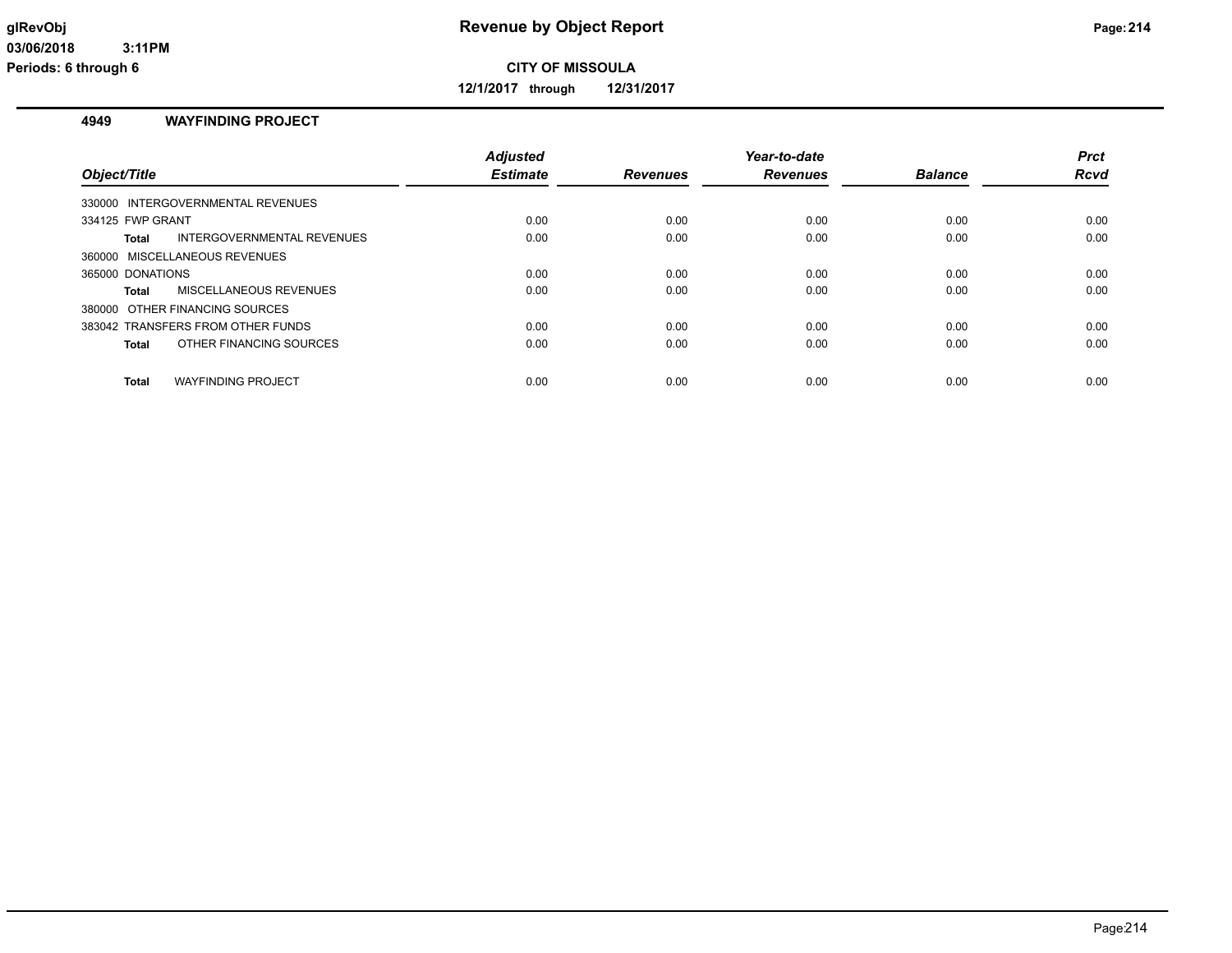## **glRevObj Revenue by Object Report Page:215**

**CITY OF MISSOULA**

**12/1/2017 through 12/31/2017**

#### **4991 ARRA HB645 4991 ARRA HB645**

|                                 | <b>Adjusted</b> |                 | Year-to-date    |                | <b>Prct</b> |
|---------------------------------|-----------------|-----------------|-----------------|----------------|-------------|
| Object/Title                    | <b>Estimate</b> | <b>Revenues</b> | <b>Revenues</b> | <b>Balance</b> | <b>Rcvd</b> |
| 360000 MISCELLANEOUS REVENUES   |                 |                 |                 |                |             |
| 360000 MISCELLANEOUS REVENUES   | 0.00            | 0.00            | 0.00            | 0.00           | 0.00        |
| MISCELLANEOUS REVENUES<br>Total | 0.00            | 0.00            | 0.00            | 0.00           | 0.00        |
| ARRA HB645<br><b>Total</b>      | 0.00            | 0.00            | 0.00            | 0.00           | 0.00        |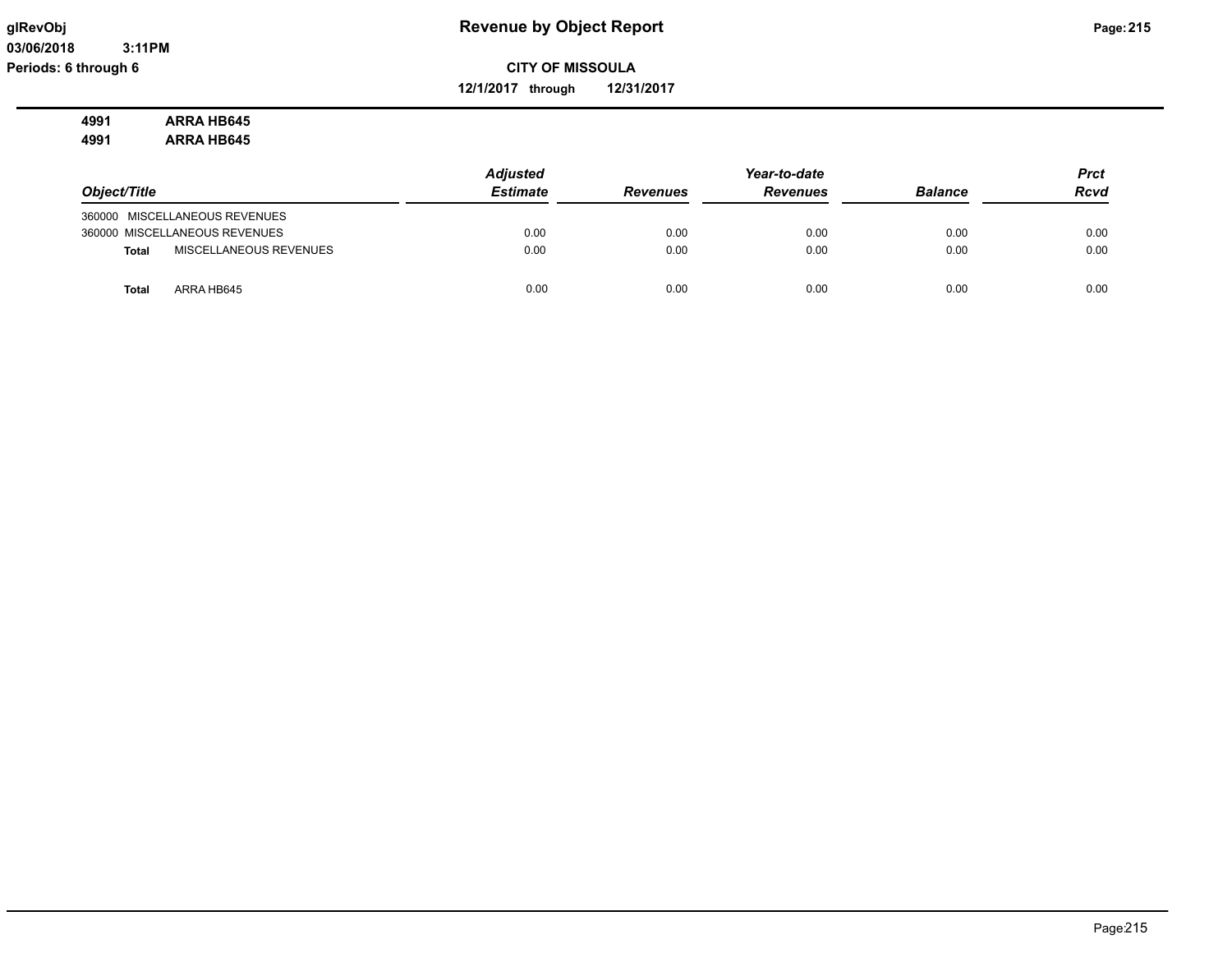**12/1/2017 through 12/31/2017**

#### **4991 ARRA HB645**

| Object/Title |                               | <b>Adjusted</b><br><b>Estimate</b> | <b>Revenues</b> | Year-to-date<br><b>Revenues</b> | <b>Balance</b> | <b>Prct</b><br><b>Rcvd</b> |
|--------------|-------------------------------|------------------------------------|-----------------|---------------------------------|----------------|----------------------------|
|              | 360000 MISCELLANEOUS REVENUES |                                    |                 |                                 |                |                            |
|              | 360000 MISCELLANEOUS REVENUES | 0.00                               | 0.00            | 0.00                            | 0.00           | 0.00                       |
| Total        | MISCELLANEOUS REVENUES        | 0.00                               | 0.00            | 0.00                            | 0.00           | 0.00                       |
| <b>Total</b> | ARRA HB645                    | 0.00                               | 0.00            | 0.00                            | 0.00           | 0.00                       |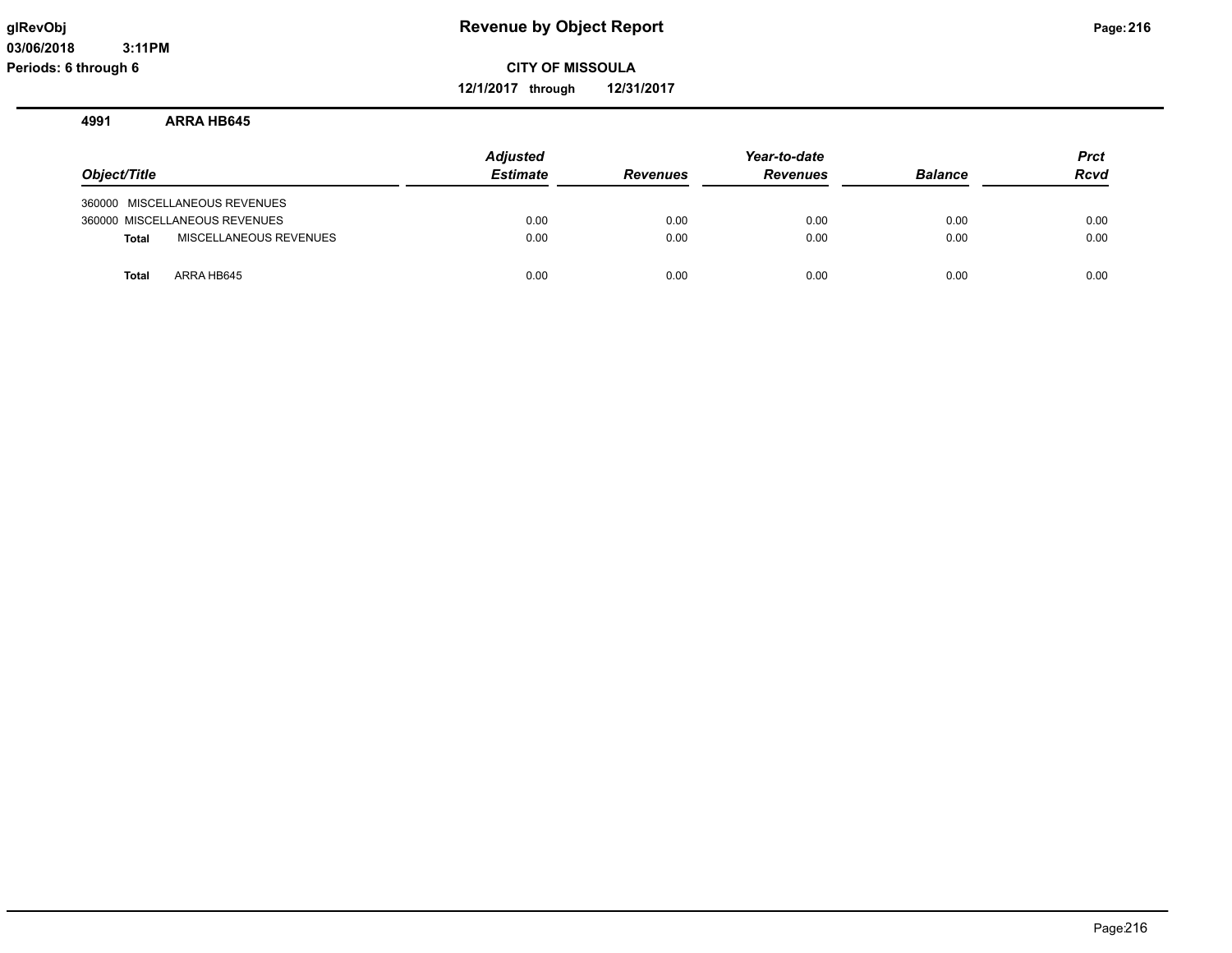**12/1/2017 through 12/31/2017**

## **4992 WFL MILLER CREEK ROAD**

**4992 WFL MILLER CREEK ROAD**

|                     |                                   | <b>Adjusted</b> |                 | Year-to-date    |                | <b>Prct</b> |
|---------------------|-----------------------------------|-----------------|-----------------|-----------------|----------------|-------------|
| Object/Title        |                                   | <b>Estimate</b> | <b>Revenues</b> | <b>Revenues</b> | <b>Balance</b> | <b>Rcvd</b> |
|                     | 330000 INTERGOVERNMENTAL REVENUES |                 |                 |                 |                |             |
| 334990 ARRA FUNDING |                                   | 0.00            | 0.00            | 0.00            | 0.00           | 0.00        |
| <b>Total</b>        | INTERGOVERNMENTAL REVENUES        | 0.00            | 0.00            | 0.00            | 0.00           | 0.00        |
| Total               | WFL MILLER CREEK ROAD             | 0.00            | 0.00            | 0.00            | 0.00           | 0.00        |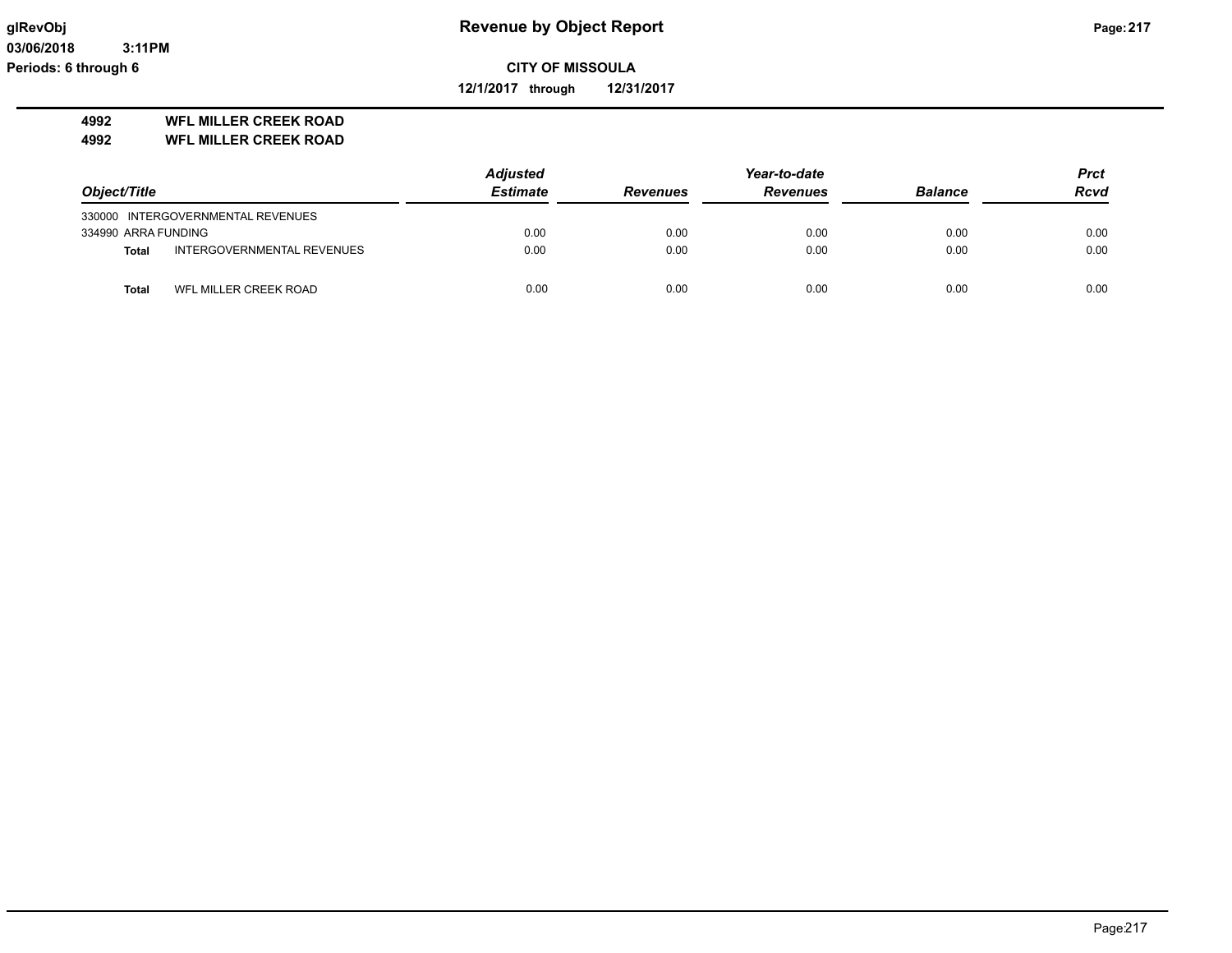**12/1/2017 through 12/31/2017**

## **4992 WFL MILLER CREEK ROAD**

|                     |                                   | <b>Adjusted</b> |                 | Year-to-date    |                | <b>Prct</b> |
|---------------------|-----------------------------------|-----------------|-----------------|-----------------|----------------|-------------|
| Object/Title        |                                   | <b>Estimate</b> | <b>Revenues</b> | <b>Revenues</b> | <b>Balance</b> | <b>Rcvd</b> |
|                     | 330000 INTERGOVERNMENTAL REVENUES |                 |                 |                 |                |             |
| 334990 ARRA FUNDING |                                   | 0.00            | 0.00            | 0.00            | 0.00           | 0.00        |
| <b>Total</b>        | INTERGOVERNMENTAL REVENUES        | 0.00            | 0.00            | 0.00            | 0.00           | 0.00        |
| <b>Total</b>        | WFL MILLER CREEK ROAD             | 0.00            | 0.00            | 0.00            | 0.00           | 0.00        |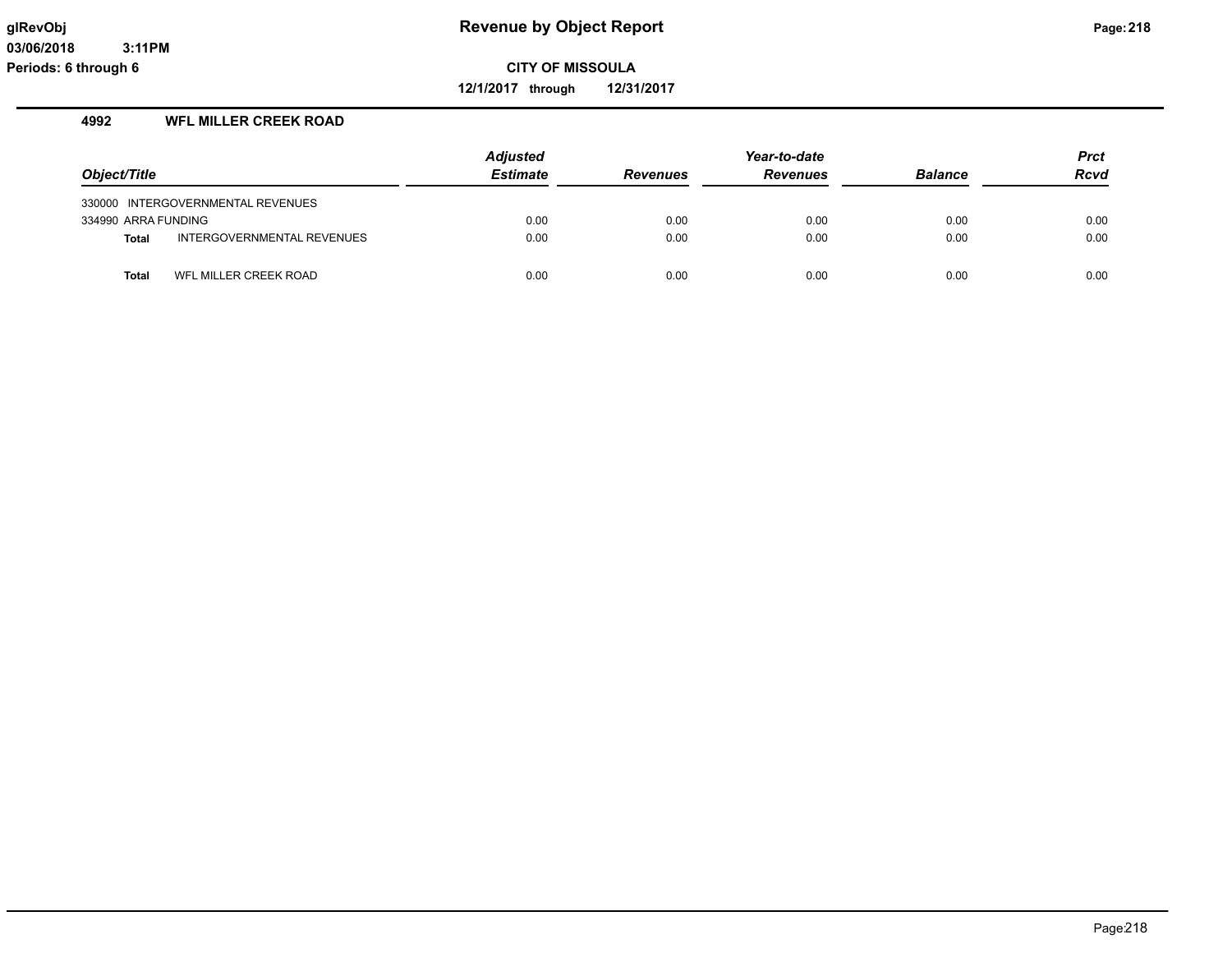**12/1/2017 through 12/31/2017**

**4993 WESTERN FEDERAL LANDS**

**4993 WESTERN FEDERAL LANDS**

|                                         | <b>Adjusted</b> |                 | Year-to-date    |                | <b>Prct</b> |
|-----------------------------------------|-----------------|-----------------|-----------------|----------------|-------------|
| Object/Title                            | <b>Estimate</b> | <b>Revenues</b> | <b>Revenues</b> | <b>Balance</b> | <b>Rcvd</b> |
| 330000 INTERGOVERNMENTAL REVENUES       |                 |                 |                 |                |             |
| 331005 WESTERN FEDERAL LANDS GRANT      | 0.00            | 0.00            | 0.00            | 0.00           | 0.00        |
| 334125 FWP GRANT                        | 0.00            | 0.00            | 0.00            | 0.00           | 0.00        |
| INTERGOVERNMENTAL REVENUES<br>Total     | 0.00            | 0.00            | 0.00            | 0.00           | 0.00        |
| 370000 INVESTMENTS & ROYALTY EARNINGS   |                 |                 |                 |                |             |
| 371010 INTEREST ON INVESTMENTS          | 0.00            | 0.00            | 0.00            | 0.00           | 0.00        |
| INVESTMENTS & ROYALTY EARNINGS<br>Total | 0.00            | 0.00            | 0.00            | 0.00           | 0.00        |
| WESTERN FEDERAL LANDS<br><b>Total</b>   | 0.00            | 0.00            | 0.00            | 0.00           | 0.00        |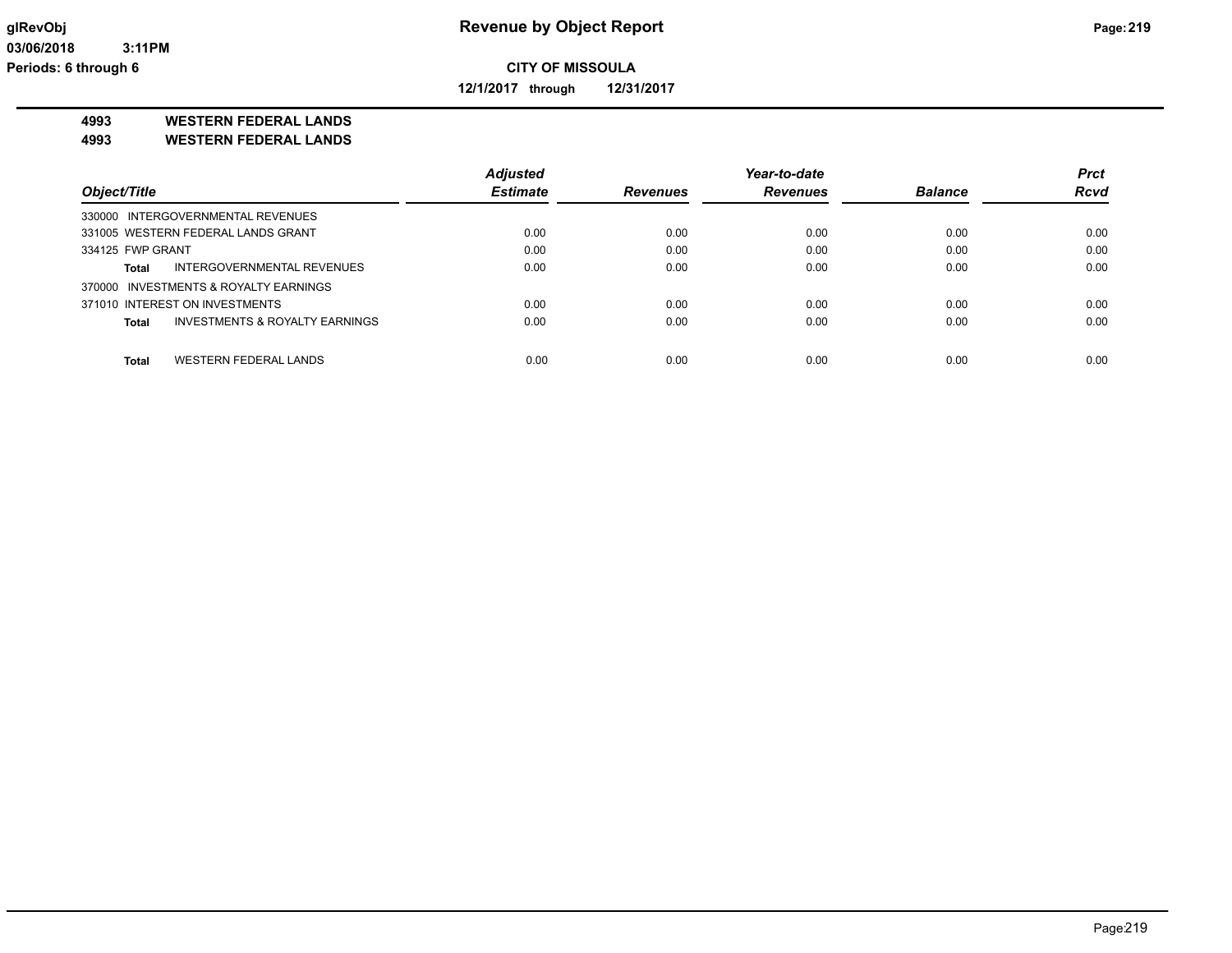**12/1/2017 through 12/31/2017**

# **4993 WESTERN FEDERAL LANDS**

|                                         | <b>Adiusted</b> |                 | Year-to-date    |                | <b>Prct</b> |
|-----------------------------------------|-----------------|-----------------|-----------------|----------------|-------------|
| Object/Title                            | <b>Estimate</b> | <b>Revenues</b> | <b>Revenues</b> | <b>Balance</b> | <b>Rcvd</b> |
| 330000 INTERGOVERNMENTAL REVENUES       |                 |                 |                 |                |             |
| 331005 WESTERN FEDERAL LANDS GRANT      | 0.00            | 0.00            | 0.00            | 0.00           | 0.00        |
| 334125 FWP GRANT                        | 0.00            | 0.00            | 0.00            | 0.00           | 0.00        |
| INTERGOVERNMENTAL REVENUES<br>Total     | 0.00            | 0.00            | 0.00            | 0.00           | 0.00        |
| 370000 INVESTMENTS & ROYALTY EARNINGS   |                 |                 |                 |                |             |
| 371010 INTEREST ON INVESTMENTS          | 0.00            | 0.00            | 0.00            | 0.00           | 0.00        |
| INVESTMENTS & ROYALTY EARNINGS<br>Total | 0.00            | 0.00            | 0.00            | 0.00           | 0.00        |
|                                         |                 |                 |                 |                |             |
| WESTERN FEDERAL LANDS<br><b>Total</b>   | 0.00            | 0.00            | 0.00            | 0.00           | 0.00        |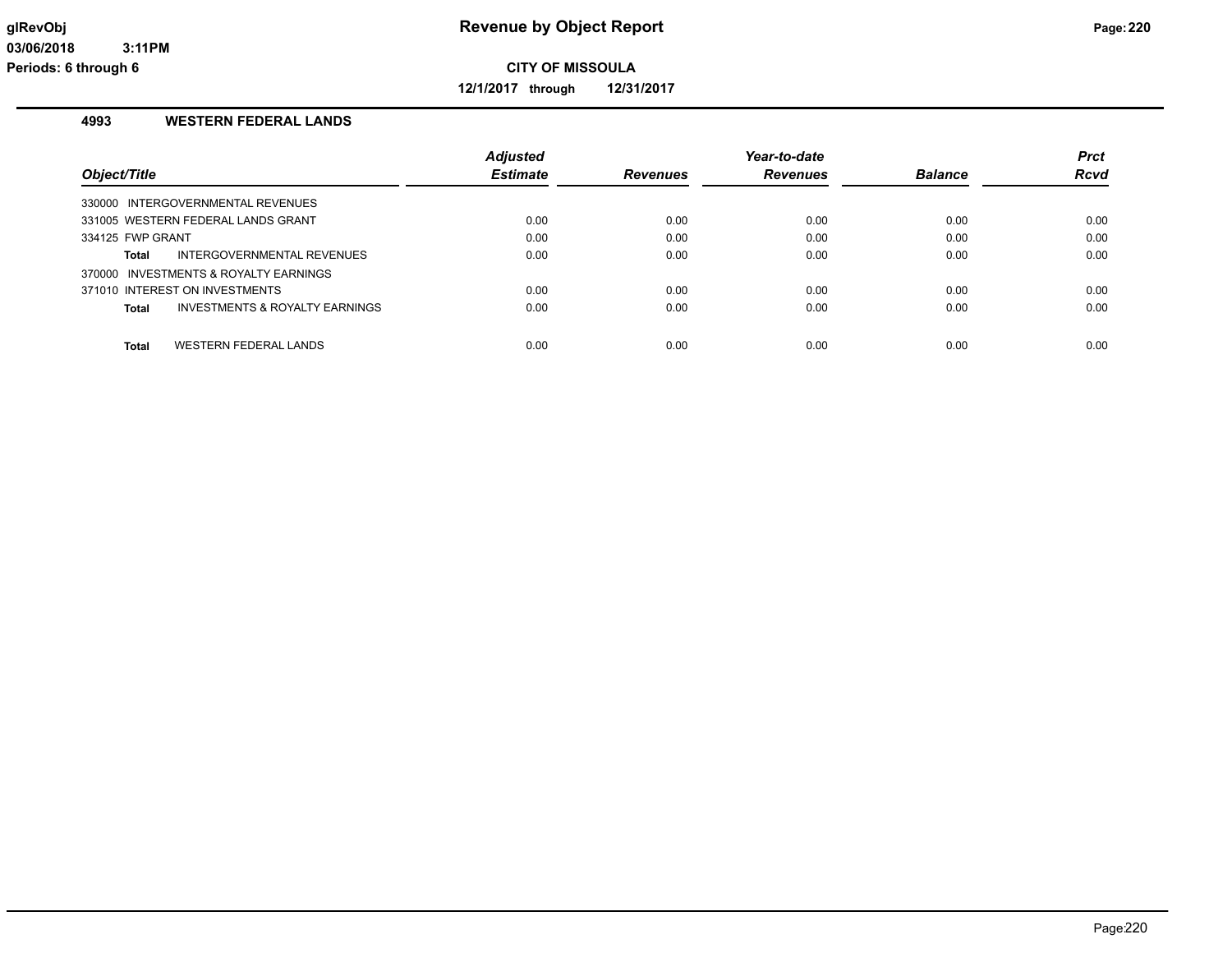**12/1/2017 through 12/31/2017**

# **5020 CIVIC STADIUM**

**5020 CIVIC STADIUM**

|                                                           | <b>Adjusted</b> |                 | Year-to-date    |                | <b>Prct</b> |
|-----------------------------------------------------------|-----------------|-----------------|-----------------|----------------|-------------|
| Object/Title                                              | <b>Estimate</b> | <b>Revenues</b> | <b>Revenues</b> | <b>Balance</b> | <b>Rcvd</b> |
| 330000 INTERGOVERNMENTAL REVENUES                         |                 |                 |                 |                |             |
| 336023 STATE CONTRIB. - PERS                              | 0.00            | 0.00            | 0.00            | 0.00           | 0.00        |
| <b>INTERGOVERNMENTAL REVENUES</b><br>Total                | 0.00            | 0.00            | 0.00            | 0.00           | 0.00        |
| 360000 MISCELLANEOUS REVENUES                             |                 |                 |                 |                |             |
| 360010 MISCELLANEOUS                                      | 0.00            | 0.00            | 0.00            | 0.00           | 0.00        |
| 361010 RENTAL REVENUE                                     | 120,000.00      | 0.00            | 0.00            | 120,000.00     | 0.00        |
| 362000 OTHER MISCELLANEOUS REVENUE                        | 0.00            | 0.00            | 0.00            | 0.00           | 0.00        |
| 362003 US BANK FEE REIMBURSEMENT                          | 0.00            | 0.00            | 0.00            | 0.00           | 0.00        |
| 365030 DONATIONS STADIUM R&D                              | 0.00            | 0.00            | 0.00            | 0.00           | 0.00        |
| MISCELLANEOUS REVENUES<br>Total                           | 120,000.00      | 0.00            | 0.00            | 120,000.00     | 0.00        |
| INVESTMENTS & ROYALTY EARNINGS<br>370000                  |                 |                 |                 |                |             |
| 371010 INTEREST ON INVESTMENTS                            | 0.00            | 0.00            | 0.00            | 0.00           | 0.00        |
| <b>INVESTMENTS &amp; ROYALTY EARNINGS</b><br><b>Total</b> | 0.00            | 0.00            | 0.00            | 0.00           | 0.00        |
| OTHER FINANCING SOURCES<br>380000                         |                 |                 |                 |                |             |
| 383000 OPERATING TRANSFERS                                | 0.00            | 0.00            | 0.00            | 0.00           | 0.00        |
| 383400 CAPITAL CONTRIBUTION                               | 0.00            | 0.00            | 0.00            | 0.00           | 0.00        |
| OTHER FINANCING SOURCES<br>Total                          | 0.00            | 0.00            | 0.00            | 0.00           | 0.00        |
| <b>CIVIC STADIUM</b><br><b>Total</b>                      | 120,000.00      | 0.00            | 0.00            | 120,000.00     | 0.00        |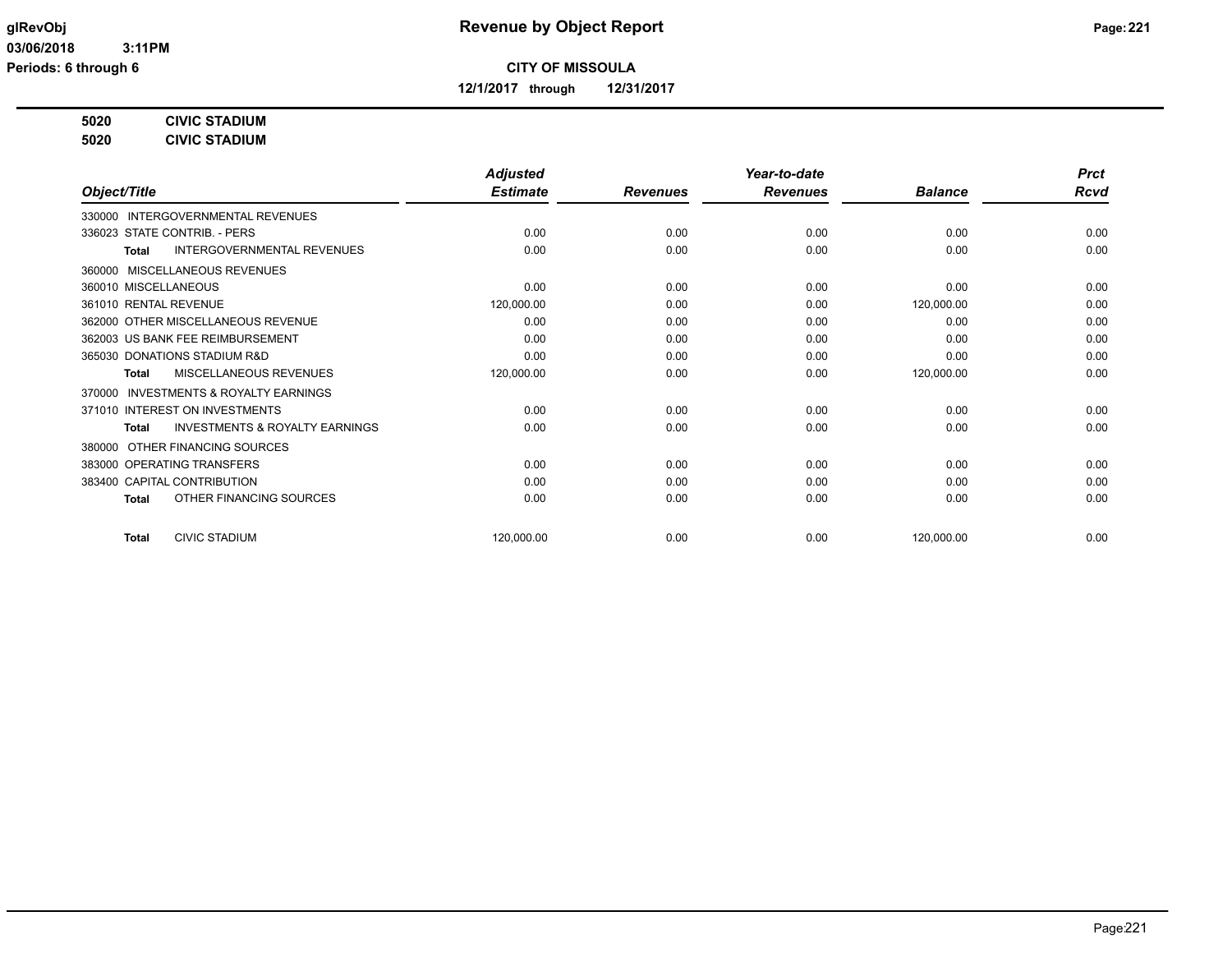**12/1/2017 through 12/31/2017**

## **5020 CIVIC STADIUM**

|                                                           | <b>Adjusted</b> |                 | Year-to-date    |                | <b>Prct</b> |
|-----------------------------------------------------------|-----------------|-----------------|-----------------|----------------|-------------|
| Object/Title                                              | <b>Estimate</b> | <b>Revenues</b> | <b>Revenues</b> | <b>Balance</b> | <b>Rcvd</b> |
| 330000 INTERGOVERNMENTAL REVENUES                         |                 |                 |                 |                |             |
| 336023 STATE CONTRIB. - PERS                              | 0.00            | 0.00            | 0.00            | 0.00           | 0.00        |
| <b>INTERGOVERNMENTAL REVENUES</b><br>Total                | 0.00            | 0.00            | 0.00            | 0.00           | 0.00        |
| 360000 MISCELLANEOUS REVENUES                             |                 |                 |                 |                |             |
| 360010 MISCELLANEOUS                                      | 0.00            | 0.00            | 0.00            | 0.00           | 0.00        |
| 361010 RENTAL REVENUE                                     | 120,000.00      | 0.00            | 0.00            | 120,000.00     | 0.00        |
| 362000 OTHER MISCELLANEOUS REVENUE                        | 0.00            | 0.00            | 0.00            | 0.00           | 0.00        |
| 362003 US BANK FEE REIMBURSEMENT                          | 0.00            | 0.00            | 0.00            | 0.00           | 0.00        |
| 365030 DONATIONS STADIUM R&D                              | 0.00            | 0.00            | 0.00            | 0.00           | 0.00        |
| MISCELLANEOUS REVENUES<br>Total                           | 120,000.00      | 0.00            | 0.00            | 120,000.00     | 0.00        |
| INVESTMENTS & ROYALTY EARNINGS<br>370000                  |                 |                 |                 |                |             |
| 371010 INTEREST ON INVESTMENTS                            | 0.00            | 0.00            | 0.00            | 0.00           | 0.00        |
| <b>INVESTMENTS &amp; ROYALTY EARNINGS</b><br><b>Total</b> | 0.00            | 0.00            | 0.00            | 0.00           | 0.00        |
| OTHER FINANCING SOURCES<br>380000                         |                 |                 |                 |                |             |
| 383000 OPERATING TRANSFERS                                | 0.00            | 0.00            | 0.00            | 0.00           | 0.00        |
| 383400 CAPITAL CONTRIBUTION                               | 0.00            | 0.00            | 0.00            | 0.00           | 0.00        |
| OTHER FINANCING SOURCES<br><b>Total</b>                   | 0.00            | 0.00            | 0.00            | 0.00           | 0.00        |
| <b>CIVIC STADIUM</b><br><b>Total</b>                      | 120,000.00      | 0.00            | 0.00            | 120,000.00     | 0.00        |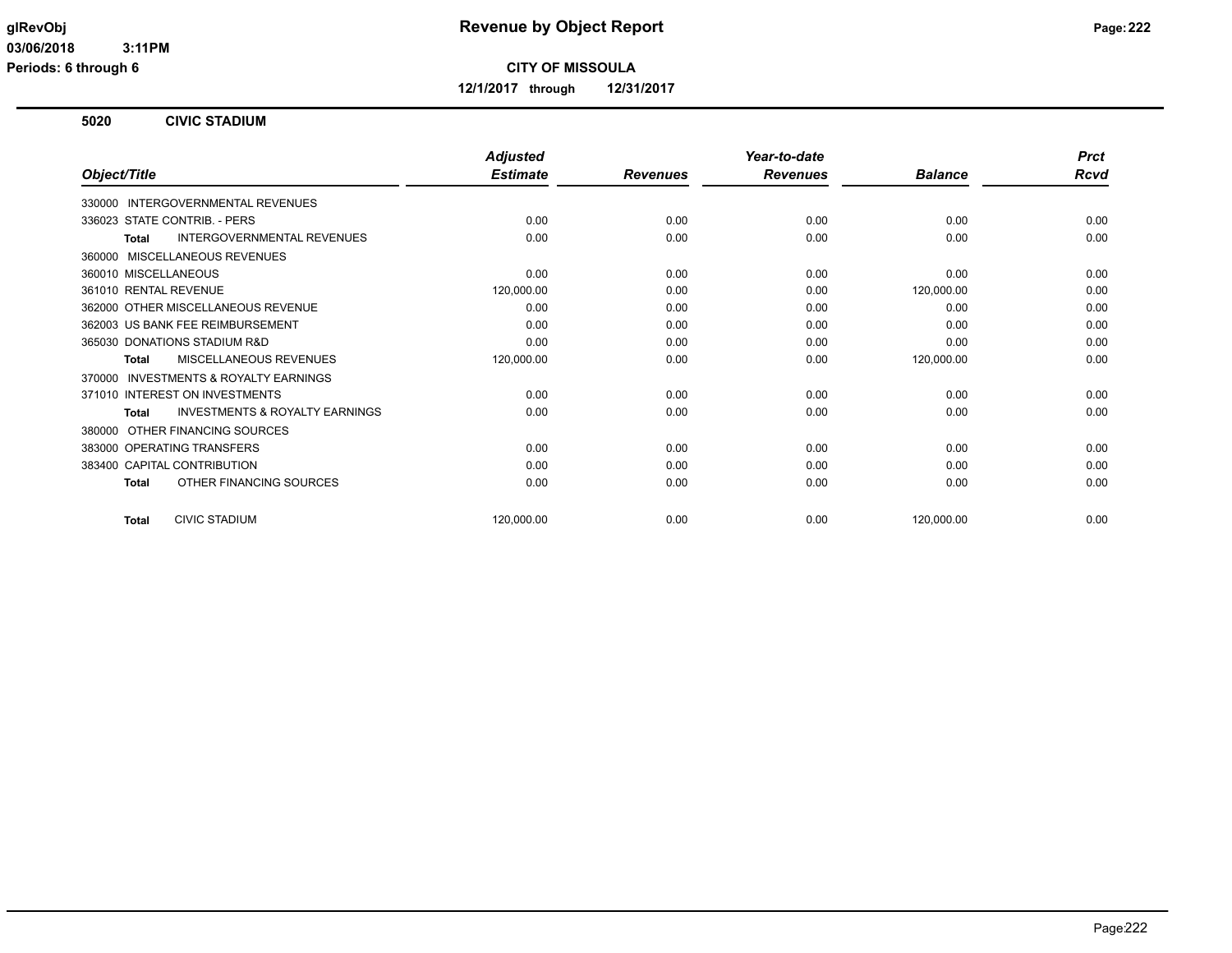**12/1/2017 through 12/31/2017**

# **5210 WATER**

**5210 WATER**

|                                                     |                                           | <b>Adjusted</b> |                 | Year-to-date    |                | <b>Prct</b> |
|-----------------------------------------------------|-------------------------------------------|-----------------|-----------------|-----------------|----------------|-------------|
| Object/Title                                        |                                           | <b>Estimate</b> | <b>Revenues</b> | <b>Revenues</b> | <b>Balance</b> | <b>Rcvd</b> |
| INTERGOVERNMENTAL REVENUES<br>330000                |                                           |                 |                 |                 |                |             |
| 336020 STATE PENSION CONTRIBUTION                   |                                           | 0.00            | 0.00            | 0.00            | 0.00           | 0.00        |
| 336023 STATE CONTRIB. - PERS                        |                                           | 0.00            | 284.01          | 1,445.08        | $-1,445.08$    | 0.00        |
| <b>Total</b>                                        | INTERGOVERNMENTAL REVENUES                | 0.00            | 284.01          | 1,445.08        | $-1,445.08$    | 0.00        |
| 340000 CHARGES FOR SERVICES                         |                                           |                 |                 |                 |                |             |
| 343021 METERED WATER REVENUE                        |                                           | 16,456,220.00   | $-1,777.33$     | 6,170,873.79    | 10,285,346.21  | 37.50       |
| 343022 UNMETERED WATER REVENUE                      |                                           | 2,476,385.00    | $-920.83$       | 705,319.13      | 1,771,065.87   | 28.48       |
| 343023 BULK WATER SALES                             |                                           | 0.00            | 0.00            | 0.00            | 0.00           | 0.00        |
| 343024 SALES OF WATER MATERIALS                     |                                           | 0.00            | 0.00            | 7,653.68        | $-7,653.68$    | 0.00        |
| 343026 WATER TAP FEES                               |                                           | 0.00            | 0.00            | 0.00            | 0.00           | 0.00        |
| 343027 MISCELLANEOUS WATER REVENUES                 |                                           | 0.00            | 0.00            | 127,803.54      | $-127,803.54$  | 0.00        |
| 343032 SEWER INSTALLATION CHARGES                   |                                           | 0.00            | $-3,390.00$     | $-24,200.00$    | 24,200.00      | 0.00        |
| <b>CHARGES FOR SERVICES</b><br><b>Total</b>         |                                           | 18,932,605.00   | $-6,088.16$     | 6,987,450.14    | 11,945,154.86  | 36.91       |
| <b>MISCELLANEOUS REVENUES</b><br>360000             |                                           |                 |                 |                 |                |             |
| 360010 MISCELLANEOUS                                |                                           | 0.00            | 0.00            | 0.00            | 0.00           | 0.00        |
| 368000 CAPITAL CONTRIBUTIONS                        |                                           | 0.00            | 0.00            | 3,035.23        | $-3,035.23$    | 0.00        |
| MISCELLANEOUS REVENUES<br>Total                     |                                           | 0.00            | 0.00            | 3,035.23        | $-3,035.23$    | 0.00        |
| <b>INVESTMENTS &amp; ROYALTY EARNINGS</b><br>370000 |                                           |                 |                 |                 |                |             |
| 371010 INTEREST ON INVESTMENTS                      |                                           | 0.00            | 0.00            | 0.00            | 0.00           | 0.00        |
| <b>Total</b>                                        | <b>INVESTMENTS &amp; ROYALTY EARNINGS</b> | 0.00            | 0.00            | 0.00            | 0.00           | 0.00        |
| <b>WATER</b><br><b>Total</b>                        |                                           | 18.932.605.00   | $-5,804.15$     | 6,991,930.45    | 11,940,674.55  | 36.93       |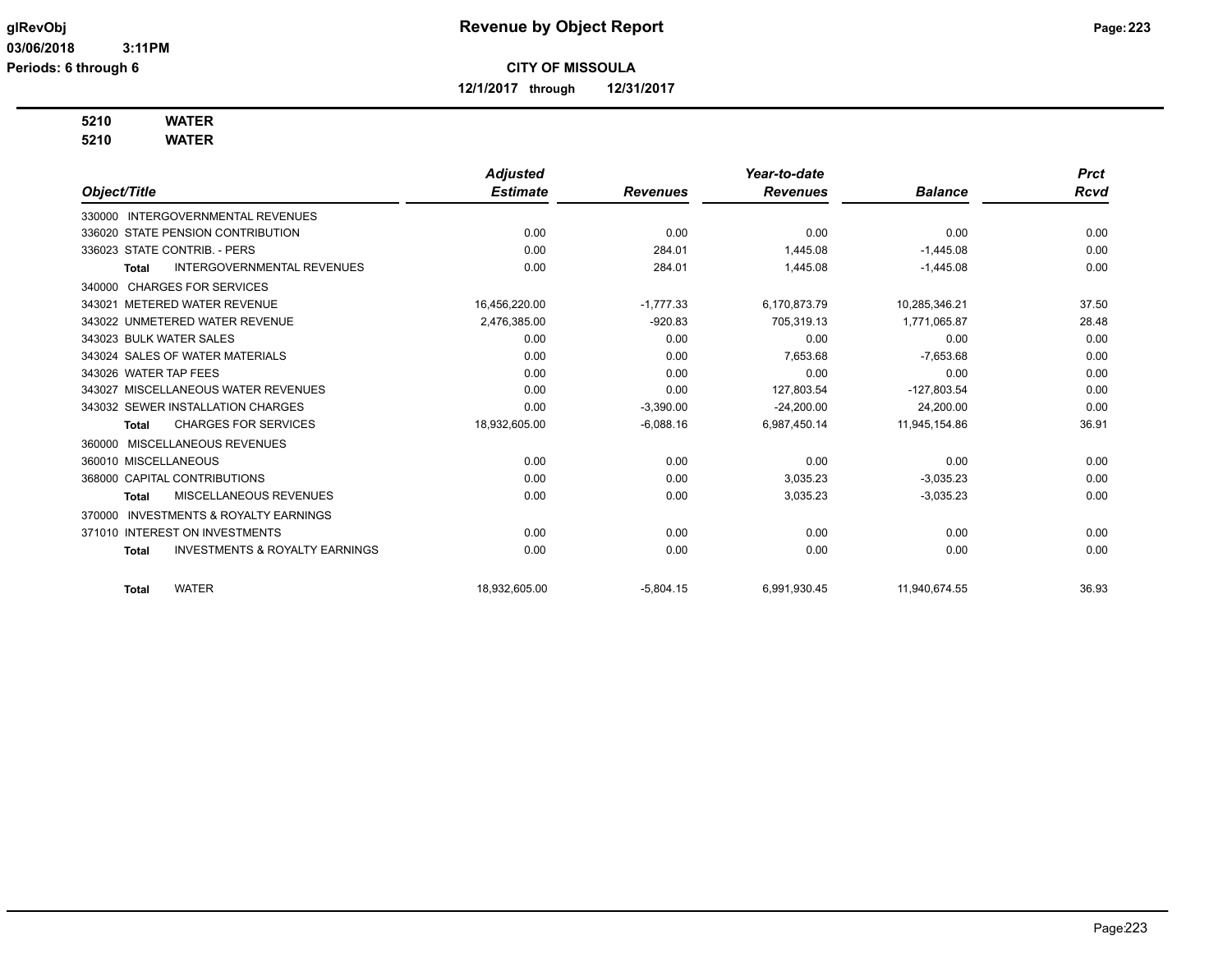**12/1/2017 through 12/31/2017**

**5210 WATER**

|                                                           | <b>Adjusted</b> |                 | Year-to-date    |                | <b>Prct</b> |
|-----------------------------------------------------------|-----------------|-----------------|-----------------|----------------|-------------|
| Object/Title                                              | <b>Estimate</b> | <b>Revenues</b> | <b>Revenues</b> | <b>Balance</b> | <b>Rcvd</b> |
| <b>INTERGOVERNMENTAL REVENUES</b><br>330000               |                 |                 |                 |                |             |
| 336020 STATE PENSION CONTRIBUTION                         | 0.00            | 0.00            | 0.00            | 0.00           | 0.00        |
| 336023 STATE CONTRIB. - PERS                              | 0.00            | 284.01          | 1,445.08        | $-1,445.08$    | 0.00        |
| <b>INTERGOVERNMENTAL REVENUES</b><br><b>Total</b>         | 0.00            | 284.01          | 1,445.08        | $-1,445.08$    | 0.00        |
| <b>CHARGES FOR SERVICES</b><br>340000                     |                 |                 |                 |                |             |
| 343021 METERED WATER REVENUE                              | 16,456,220.00   | $-1,777.33$     | 6,170,873.79    | 10,285,346.21  | 37.50       |
| 343022 UNMETERED WATER REVENUE                            | 2,476,385.00    | $-920.83$       | 705,319.13      | 1,771,065.87   | 28.48       |
| 343023 BULK WATER SALES                                   | 0.00            | 0.00            | 0.00            | 0.00           | 0.00        |
| 343024 SALES OF WATER MATERIALS                           | 0.00            | 0.00            | 7,653.68        | $-7,653.68$    | 0.00        |
| 343026 WATER TAP FEES                                     | 0.00            | 0.00            | 0.00            | 0.00           | 0.00        |
| 343027 MISCELLANEOUS WATER REVENUES                       | 0.00            | 0.00            | 127,803.54      | -127,803.54    | 0.00        |
| 343032 SEWER INSTALLATION CHARGES                         | 0.00            | $-3,390.00$     | $-24,200.00$    | 24,200.00      | 0.00        |
| <b>CHARGES FOR SERVICES</b><br><b>Total</b>               | 18,932,605.00   | $-6,088.16$     | 6,987,450.14    | 11,945,154.86  | 36.91       |
| 360000 MISCELLANEOUS REVENUES                             |                 |                 |                 |                |             |
| 360010 MISCELLANEOUS                                      | 0.00            | 0.00            | 0.00            | 0.00           | 0.00        |
| 368000 CAPITAL CONTRIBUTIONS                              | 0.00            | 0.00            | 3,035.23        | $-3,035.23$    | 0.00        |
| MISCELLANEOUS REVENUES<br><b>Total</b>                    | 0.00            | 0.00            | 3,035.23        | $-3,035.23$    | 0.00        |
| <b>INVESTMENTS &amp; ROYALTY EARNINGS</b><br>370000       |                 |                 |                 |                |             |
| 371010 INTEREST ON INVESTMENTS                            | 0.00            | 0.00            | 0.00            | 0.00           | 0.00        |
| <b>INVESTMENTS &amp; ROYALTY EARNINGS</b><br><b>Total</b> | 0.00            | 0.00            | 0.00            | 0.00           | 0.00        |
| <b>WATER</b><br><b>Total</b>                              | 18,932,605.00   | $-5,804.15$     | 6,991,930.45    | 11,940,674.55  | 36.93       |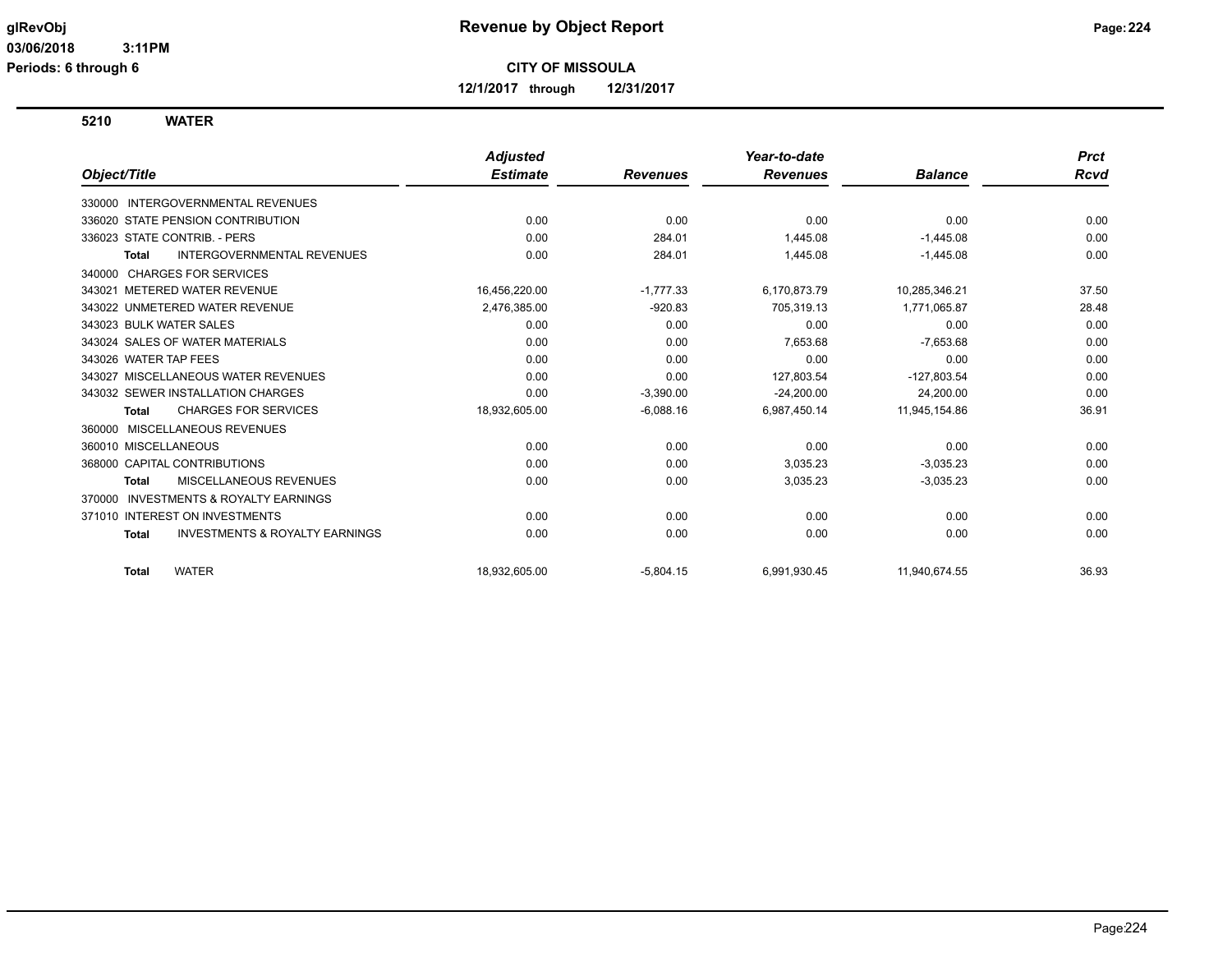**12/1/2017 through 12/31/2017**

**5215 WATER LOAN FUND**

**5215 WATER LOAN FUND**

|                                                           | <b>Adjusted</b> |                 | Year-to-date    |                | <b>Prct</b> |
|-----------------------------------------------------------|-----------------|-----------------|-----------------|----------------|-------------|
| Object/Title                                              | <b>Estimate</b> | <b>Revenues</b> | <b>Revenues</b> | <b>Balance</b> | <b>Rcvd</b> |
| 340000 CHARGES FOR SERVICES                               |                 |                 |                 |                |             |
| 343021 *** Title Not Found ***                            | 0.00            | 0.00            | 0.00            | 0.00           | 0.00        |
| <b>CHARGES FOR SERVICES</b><br>Total                      | 0.00            | 0.00            | 0.00            | 0.00           | 0.00        |
| 360000 MISCELLANEOUS REVENUES                             |                 |                 |                 |                |             |
| 360010 MISCELLANEOUS                                      | 0.00            | 0.00            | 0.00            | 0.00           | 0.00        |
| <b>MISCELLANEOUS REVENUES</b><br>Total                    | 0.00            | 0.00            | 0.00            | 0.00           | 0.00        |
| 370000 INVESTMENTS & ROYALTY EARNINGS                     |                 |                 |                 |                |             |
| 371010 INTEREST ON INVESTMENTS                            | 0.00            | 0.00            | 0.00            | 0.00           | 0.00        |
| 371020 GAIN/LOSS IN MARKET VALUE OF INVESTMENTS           | 0.00            | 0.00            | 0.00            | 0.00           | 0.00        |
| <b>INVESTMENTS &amp; ROYALTY EARNINGS</b><br><b>Total</b> | 0.00            | 0.00            | 0.00            | 0.00           | 0.00        |
| <b>WATER LOAN FUND</b><br><b>Total</b>                    | 0.00            | 0.00            | 0.00            | 0.00           | 0.00        |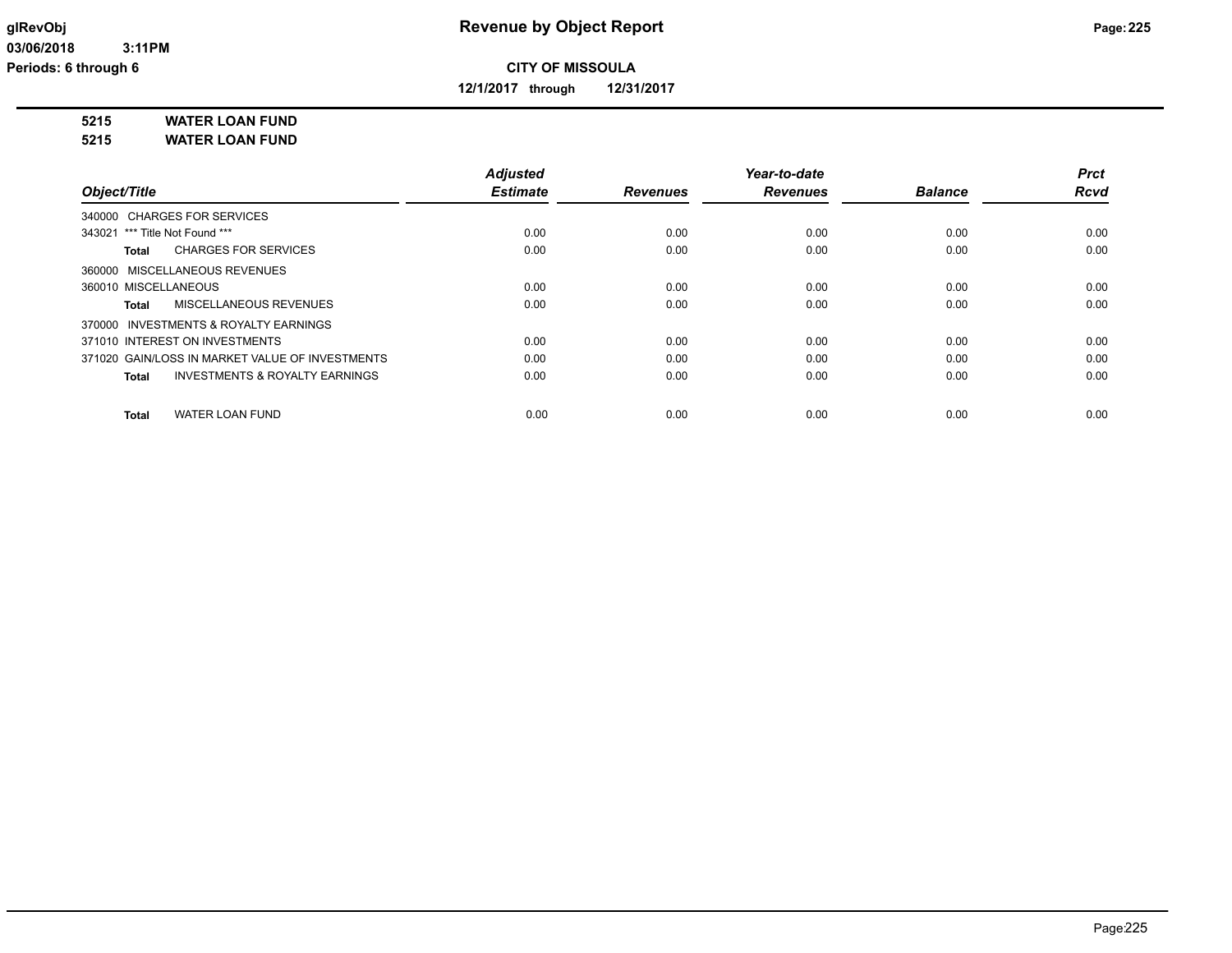**12/1/2017 through 12/31/2017**

## **5215 WATER LOAN FUND**

|                                                           | <b>Adjusted</b> |                 | Year-to-date    |                | <b>Prct</b> |
|-----------------------------------------------------------|-----------------|-----------------|-----------------|----------------|-------------|
| Object/Title                                              | <b>Estimate</b> | <b>Revenues</b> | <b>Revenues</b> | <b>Balance</b> | <b>Rcvd</b> |
| 340000 CHARGES FOR SERVICES                               |                 |                 |                 |                |             |
| 343021 *** Title Not Found ***                            | 0.00            | 0.00            | 0.00            | 0.00           | 0.00        |
| <b>CHARGES FOR SERVICES</b><br>Total                      | 0.00            | 0.00            | 0.00            | 0.00           | 0.00        |
| 360000 MISCELLANEOUS REVENUES                             |                 |                 |                 |                |             |
| 360010 MISCELLANEOUS                                      | 0.00            | 0.00            | 0.00            | 0.00           | 0.00        |
| MISCELLANEOUS REVENUES<br>Total                           | 0.00            | 0.00            | 0.00            | 0.00           | 0.00        |
| 370000 INVESTMENTS & ROYALTY EARNINGS                     |                 |                 |                 |                |             |
| 371010 INTEREST ON INVESTMENTS                            | 0.00            | 0.00            | 0.00            | 0.00           | 0.00        |
| 371020 GAIN/LOSS IN MARKET VALUE OF INVESTMENT            | 0.00            | 0.00            | 0.00            | 0.00           | 0.00        |
| <b>INVESTMENTS &amp; ROYALTY EARNINGS</b><br><b>Total</b> | 0.00            | 0.00            | 0.00            | 0.00           | 0.00        |
| <b>WATER LOAN FUND</b><br><b>Total</b>                    | 0.00            | 0.00            | 0.00            | 0.00           | 0.00        |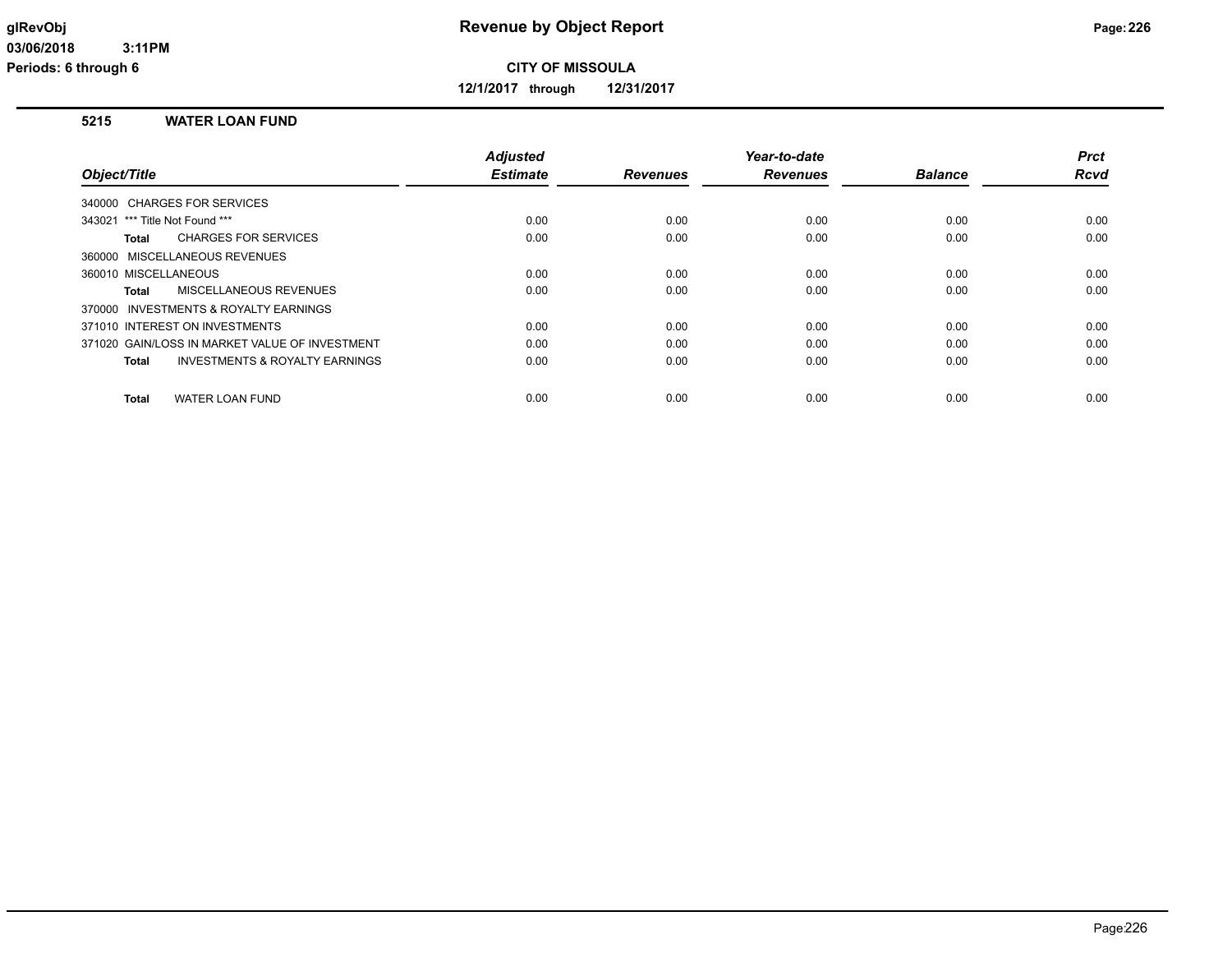**12/1/2017 through 12/31/2017**

**5220 WATER R&D FUND**

**5220 WATER R&D FUND**

|                                                           | <b>Adjusted</b> |                 | Year-to-date    |                | <b>Prct</b> |
|-----------------------------------------------------------|-----------------|-----------------|-----------------|----------------|-------------|
| Object/Title                                              | <b>Estimate</b> | <b>Revenues</b> | <b>Revenues</b> | <b>Balance</b> | <b>Rcvd</b> |
| 340000 CHARGES FOR SERVICES                               |                 |                 |                 |                |             |
| 343032 SEWER INSTALLATION CHARGES                         | 0.00            | 0.00            | 0.00            | 0.00           | 0.00        |
| <b>CHARGES FOR SERVICES</b><br><b>Total</b>               | 0.00            | 0.00            | 0.00            | 0.00           | 0.00        |
| 360000 MISCELLANEOUS REVENUES                             |                 |                 |                 |                |             |
| 360000 MISCELLANEOUS REVENUES                             | 0.00            | 0.00            | 0.00            | 0.00           | 0.00        |
| 360010 MISCELLANEOUS                                      | 0.00            | 0.00            | 0.00            | 0.00           | 0.00        |
| MISCELLANEOUS REVENUES<br><b>Total</b>                    | 0.00            | 0.00            | 0.00            | 0.00           | 0.00        |
| 370000 INVESTMENTS & ROYALTY EARNINGS                     |                 |                 |                 |                |             |
| 371010 INTEREST ON INVESTMENTS                            | 0.00            | 0.00            | 0.00            | 0.00           | 0.00        |
| 371020 GAIN/LOSS IN MARKET VALUE OF INVESTMENTS           | 0.00            | 0.00            | 0.00            | 0.00           | 0.00        |
| <b>INVESTMENTS &amp; ROYALTY EARNINGS</b><br><b>Total</b> | 0.00            | 0.00            | 0.00            | 0.00           | 0.00        |
| OTHER FINANCING SOURCES<br>380000                         |                 |                 |                 |                |             |
| 381090 PROCEEDS FROM CAPITAL LEASE                        | 0.00            | 0.00            | 0.00            | 0.00           | 0.00        |
| OTHER FINANCING SOURCES<br><b>Total</b>                   | 0.00            | 0.00            | 0.00            | 0.00           | 0.00        |
| <b>WATER R&amp;D FUND</b><br><b>Total</b>                 | 0.00            | 0.00            | 0.00            | 0.00           | 0.00        |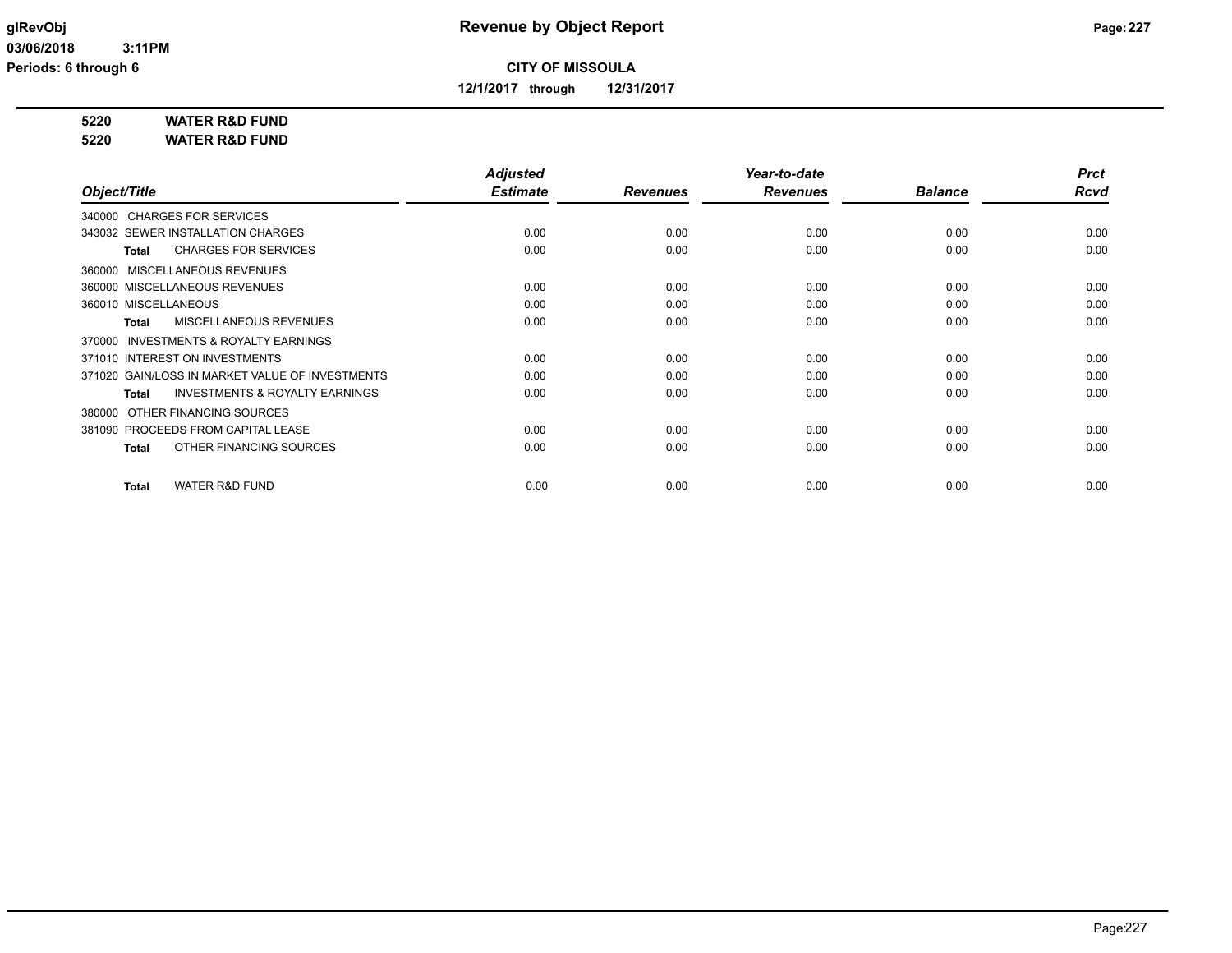**12/1/2017 through 12/31/2017**

## **5220 WATER R&D FUND**

|                                                           | <b>Adjusted</b> |                 | Year-to-date    |                | <b>Prct</b> |
|-----------------------------------------------------------|-----------------|-----------------|-----------------|----------------|-------------|
| Object/Title                                              | <b>Estimate</b> | <b>Revenues</b> | <b>Revenues</b> | <b>Balance</b> | Rcvd        |
| 340000 CHARGES FOR SERVICES                               |                 |                 |                 |                |             |
| 343032 SEWER INSTALLATION CHARGES                         | 0.00            | 0.00            | 0.00            | 0.00           | 0.00        |
| <b>CHARGES FOR SERVICES</b><br><b>Total</b>               | 0.00            | 0.00            | 0.00            | 0.00           | 0.00        |
| 360000 MISCELLANEOUS REVENUES                             |                 |                 |                 |                |             |
| 360000 MISCELLANEOUS REVENUES                             | 0.00            | 0.00            | 0.00            | 0.00           | 0.00        |
| 360010 MISCELLANEOUS                                      | 0.00            | 0.00            | 0.00            | 0.00           | 0.00        |
| MISCELLANEOUS REVENUES<br><b>Total</b>                    | 0.00            | 0.00            | 0.00            | 0.00           | 0.00        |
| INVESTMENTS & ROYALTY EARNINGS<br>370000                  |                 |                 |                 |                |             |
| 371010 INTEREST ON INVESTMENTS                            | 0.00            | 0.00            | 0.00            | 0.00           | 0.00        |
| 371020 GAIN/LOSS IN MARKET VALUE OF INVESTMENT            | 0.00            | 0.00            | 0.00            | 0.00           | 0.00        |
| <b>INVESTMENTS &amp; ROYALTY EARNINGS</b><br><b>Total</b> | 0.00            | 0.00            | 0.00            | 0.00           | 0.00        |
| OTHER FINANCING SOURCES<br>380000                         |                 |                 |                 |                |             |
| 381090 PROCEEDS FROM CAPITAL LEASE                        | 0.00            | 0.00            | 0.00            | 0.00           | 0.00        |
| OTHER FINANCING SOURCES<br><b>Total</b>                   | 0.00            | 0.00            | 0.00            | 0.00           | 0.00        |
|                                                           |                 |                 |                 |                |             |
| <b>WATER R&amp;D FUND</b><br><b>Total</b>                 | 0.00            | 0.00            | 0.00            | 0.00           | 0.00        |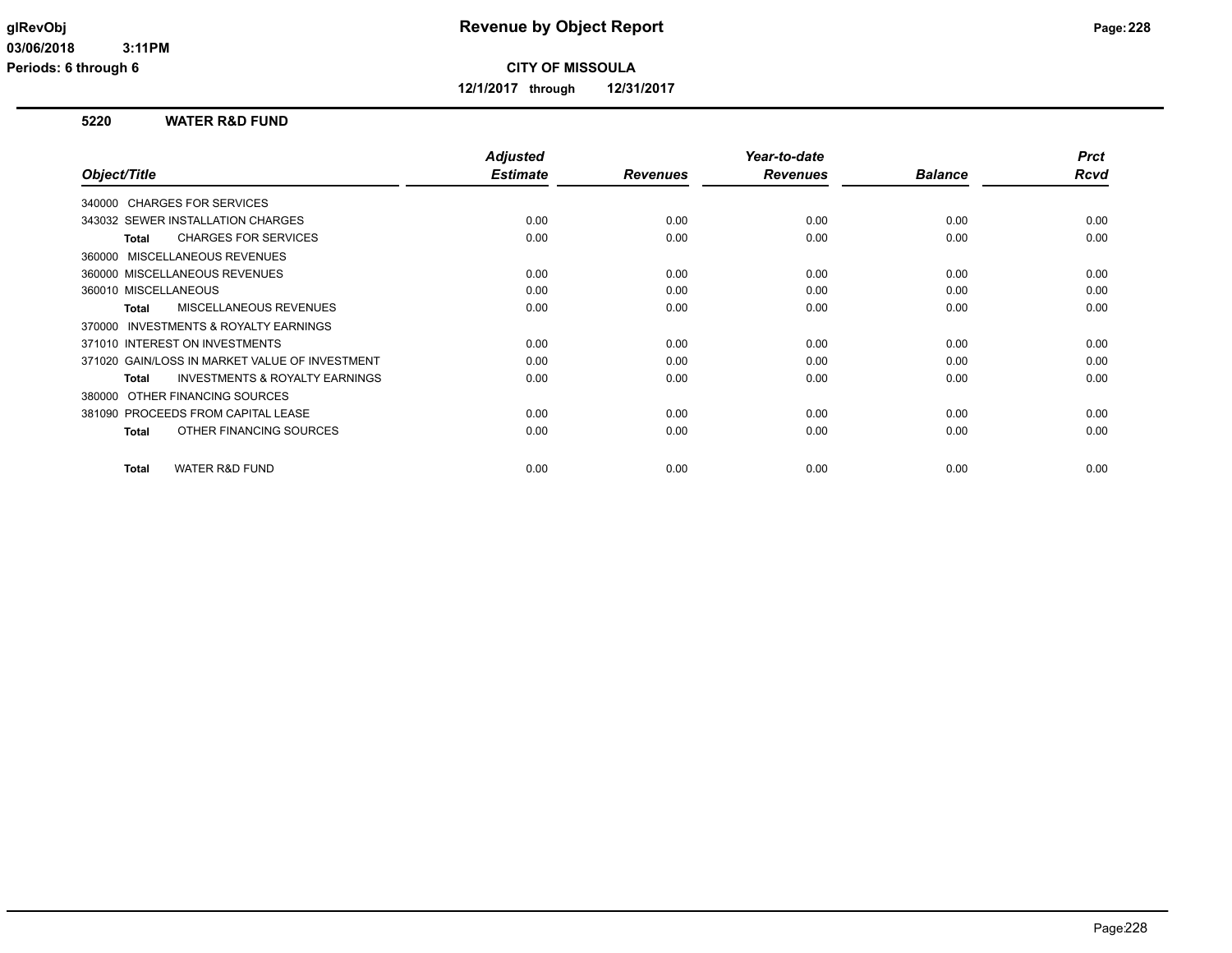**03/06/2018 3:11PM Periods: 6 through 6**

# **glRevObj Revenue by Object Report Page:229**

**CITY OF MISSOULA**

**12/1/2017 through 12/31/2017**

## **5240 WATER CONSTRUCTION FUND**

**5240 WATER CONSTRUCTION FUND**

|                                             | <b>Adjusted</b> |                 | Year-to-date    |                |             |  |
|---------------------------------------------|-----------------|-----------------|-----------------|----------------|-------------|--|
| Object/Title                                | <b>Estimate</b> | <b>Revenues</b> | <b>Revenues</b> | <b>Balance</b> | <b>Rcvd</b> |  |
| 340000 CHARGES FOR SERVICES                 |                 |                 |                 |                |             |  |
| 343026 WATER INSTALLATION CHARGES           | 0.00            | 0.00            | 0.00            | 0.00           | 0.00        |  |
| <b>CHARGES FOR SERVICES</b><br><b>Total</b> | 0.00            | 0.00            | 0.00            | 0.00           | 0.00        |  |
| WATER CONSTRUCTION FUND<br>Total            | 0.00            | 0.00            | 0.00            | 0.00           | 0.00        |  |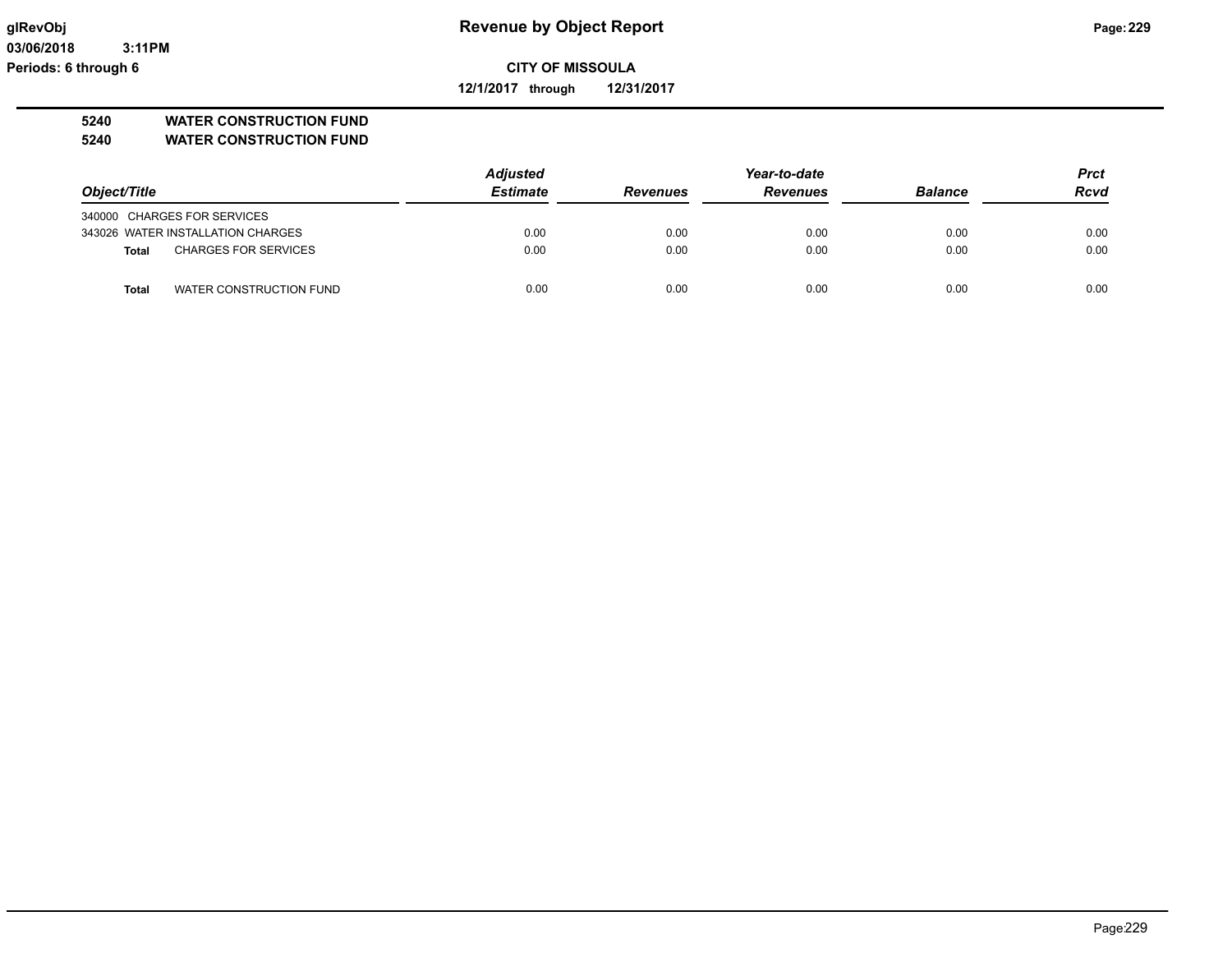**12/1/2017 through 12/31/2017**

## **5240 WATER CONSTRUCTION FUND**

| Object/Title |                                   | <b>Adjusted</b><br>Estimate | <b>Revenues</b> | Year-to-date<br><b>Revenues</b> | <b>Balance</b> | <b>Prct</b><br><b>Rcvd</b> |
|--------------|-----------------------------------|-----------------------------|-----------------|---------------------------------|----------------|----------------------------|
|              | 340000 CHARGES FOR SERVICES       |                             |                 |                                 |                |                            |
|              | 343026 WATER INSTALLATION CHARGES | 0.00                        | 0.00            | 0.00                            | 0.00           | 0.00                       |
| Total        | <b>CHARGES FOR SERVICES</b>       | 0.00                        | 0.00            | 0.00                            | 0.00           | 0.00                       |
| <b>Total</b> | WATER CONSTRUCTION FUND           | 0.00                        | 0.00            | 0.00                            | 0.00           | 0.00                       |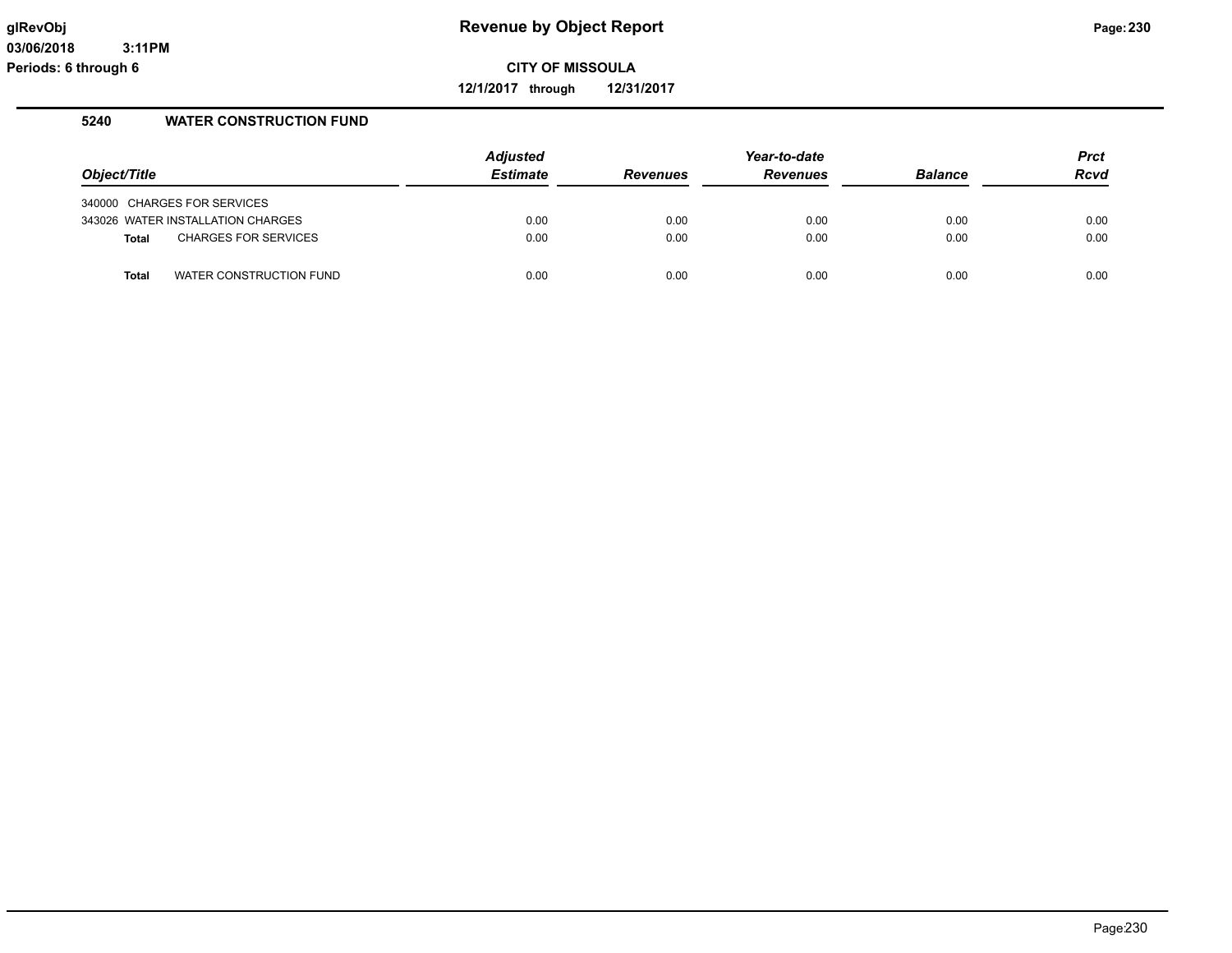**12/1/2017 through 12/31/2017**

# **5250 WATER PURCHASE LOAN**

**5250 WATER PURCHASE LOAN**

|                                                 | <b>Adjusted</b> | Year-to-date    |                 |                | <b>Prct</b> |
|-------------------------------------------------|-----------------|-----------------|-----------------|----------------|-------------|
| Object/Title                                    | <b>Estimate</b> | <b>Revenues</b> | <b>Revenues</b> | <b>Balance</b> | <b>Rcvd</b> |
| 370000 INVESTMENTS & ROYALTY EARNINGS           |                 |                 |                 |                |             |
| 371010 INTEREST ON INVESTMENTS                  | 0.00            | 0.00            | 0.00            | 0.00           | 0.00        |
| 371020 GAIN/LOSS IN MARKET VALUE OF INVESTMENTS | 0.00            | 0.00            | 0.00            | 0.00           | 0.00        |
| INVESTMENTS & ROYALTY EARNINGS<br>Total         | 0.00            | 0.00            | 0.00            | 0.00           | 0.00        |
|                                                 |                 |                 |                 |                |             |
| WATER PURCHASE LOAN<br><b>Total</b>             | 0.00            | 0.00            | 0.00            | 0.00           | 0.00        |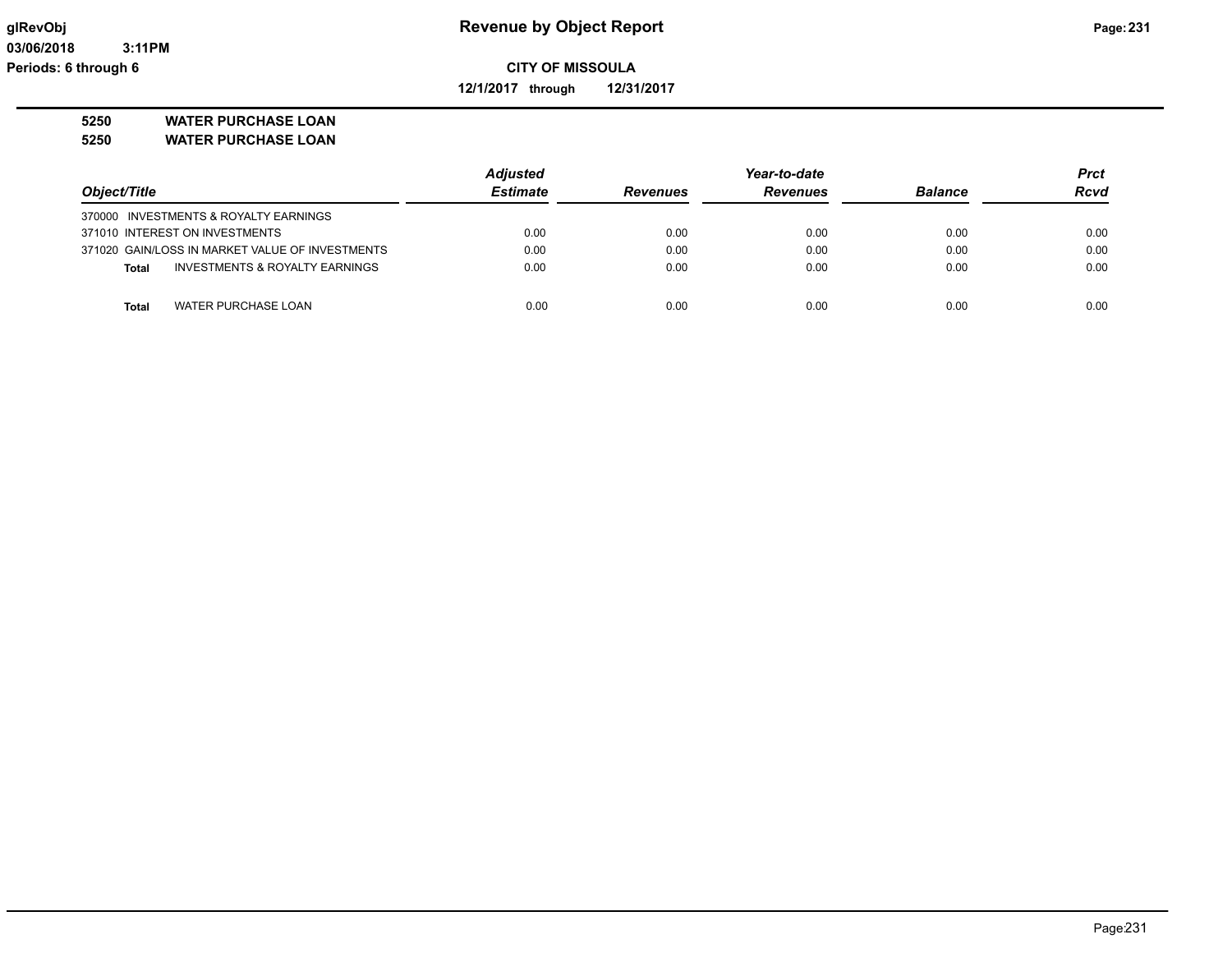**12/1/2017 through 12/31/2017**

## **5250 WATER PURCHASE LOAN**

| Object/Title                                   | <b>Adjusted</b><br><b>Estimate</b> | <b>Revenues</b> | Year-to-date<br><b>Revenues</b> | <b>Balance</b> | <b>Prct</b><br><b>Rcvd</b> |
|------------------------------------------------|------------------------------------|-----------------|---------------------------------|----------------|----------------------------|
| 370000 INVESTMENTS & ROYALTY EARNINGS          |                                    |                 |                                 |                |                            |
| 371010 INTEREST ON INVESTMENTS                 | 0.00                               | 0.00            | 0.00                            | 0.00           | 0.00                       |
| 371020 GAIN/LOSS IN MARKET VALUE OF INVESTMENT | 0.00                               | 0.00            | 0.00                            | 0.00           | 0.00                       |
| INVESTMENTS & ROYALTY EARNINGS<br><b>Total</b> | 0.00                               | 0.00            | 0.00                            | 0.00           | 0.00                       |
|                                                |                                    |                 |                                 |                |                            |
| WATER PURCHASE LOAN<br><b>Total</b>            | 0.00                               | 0.00            | 0.00                            | 0.00           | 0.00                       |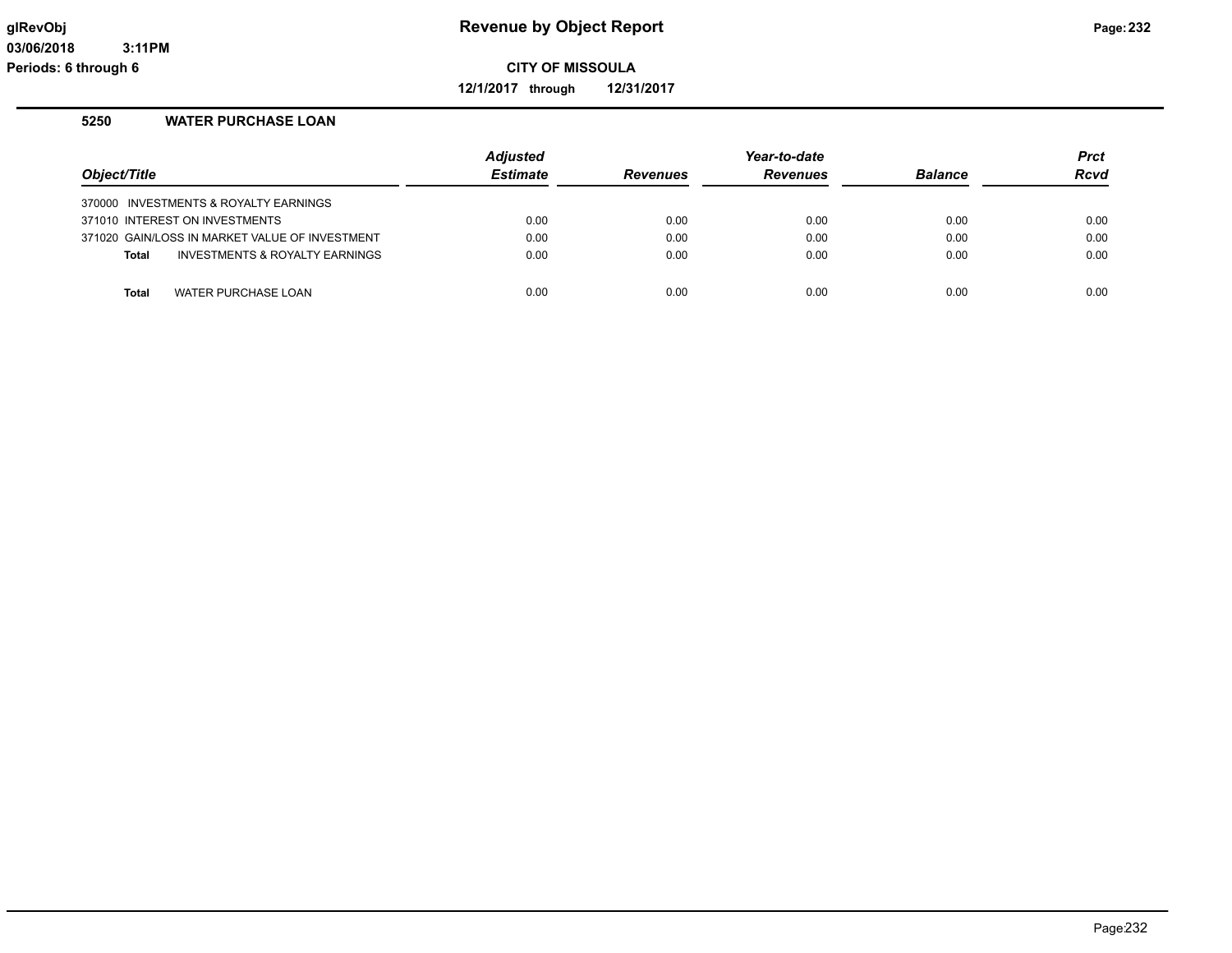**12/1/2017 through 12/31/2017**

## **5251 WATER PURCHASE LOAN RESERVE**

**5251 WATER PURCHASE LOAN RESERVE**

|                                                    | <b>Adjusted</b> |                 | Year-to-date    |                | <b>Prct</b> |
|----------------------------------------------------|-----------------|-----------------|-----------------|----------------|-------------|
| Object/Title                                       | <b>Estimate</b> | <b>Revenues</b> | <b>Revenues</b> | <b>Balance</b> | <b>Rcvd</b> |
| 360000 MISCELLANEOUS REVENUES                      |                 |                 |                 |                |             |
| 360010 MISCELLANEOUS                               | 0.00            | 0.00            | 0.00            | 0.00           | 0.00        |
| MISCELLANEOUS REVENUES<br>Total                    | 0.00            | 0.00            | 0.00            | 0.00           | 0.00        |
| 370000 INVESTMENTS & ROYALTY EARNINGS              |                 |                 |                 |                |             |
| 371010 INTEREST ON INVESTMENTS                     | 0.00            | 0.00            | 0.00            | 0.00           | 0.00        |
| 371020 GAIN/LOSS IN MARKET VALUE OF INVESTMENTS    | 0.00            | 0.00            | 0.00            | 0.00           | 0.00        |
| <b>INVESTMENTS &amp; ROYALTY EARNINGS</b><br>Total | 0.00            | 0.00            | 0.00            | 0.00           | 0.00        |
| 380000 OTHER FINANCING SOURCES                     |                 |                 |                 |                |             |
| 383042 TRANSFERS FROM OTHER FUNDS                  | 0.00            | 0.00            | 0.00            | 0.00           | 0.00        |
| OTHER FINANCING SOURCES<br><b>Total</b>            | 0.00            | 0.00            | 0.00            | 0.00           | 0.00        |
| WATER PURCHASE LOAN RESERVE<br><b>Total</b>        | 0.00            | 0.00            | 0.00            | 0.00           | 0.00        |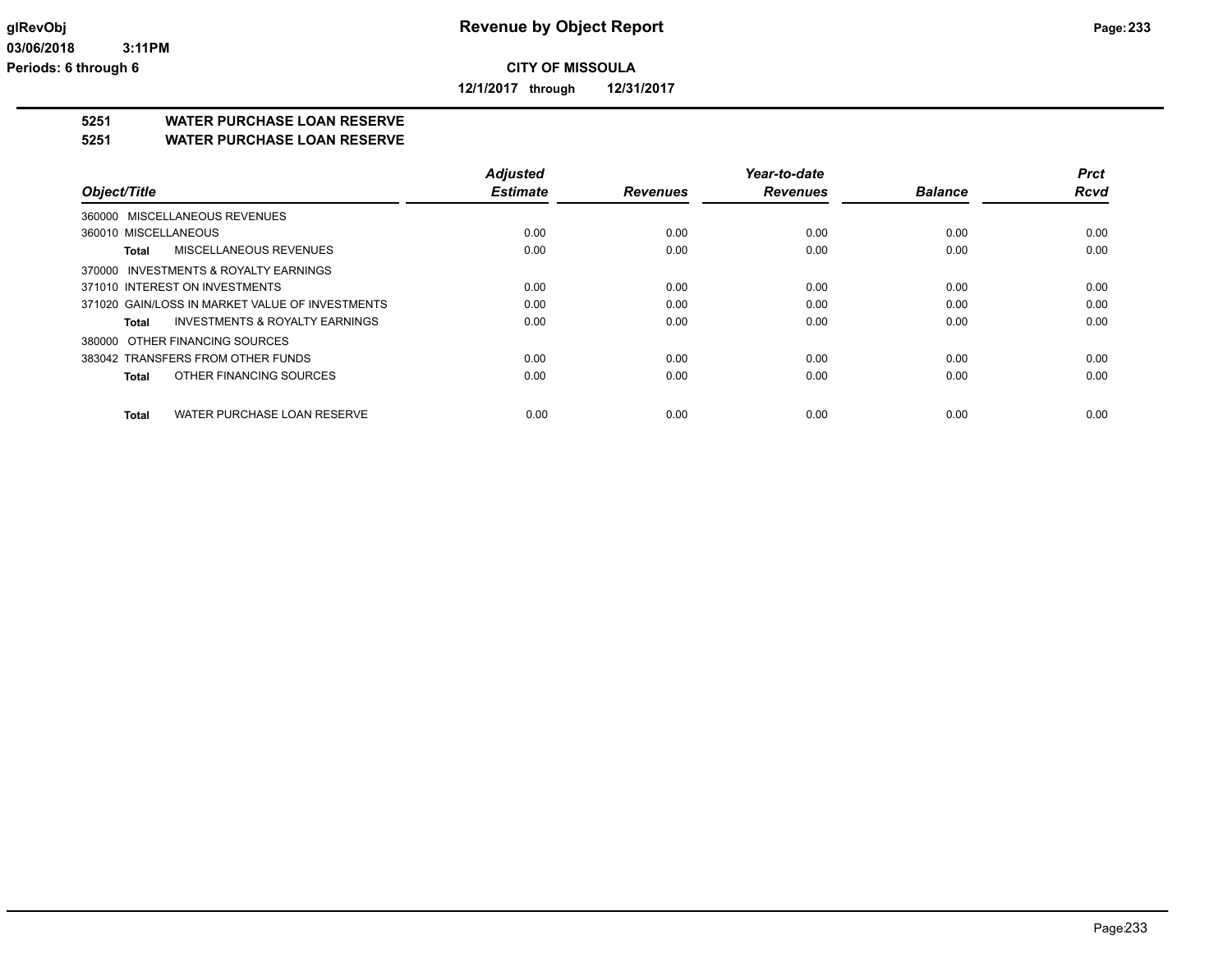**12/1/2017 through 12/31/2017**

# **5251 WATER PURCHASE LOAN RESERVE**

| <b>Adjusted</b> |                         | Year-to-date |                         | <b>Prct</b>            |
|-----------------|-------------------------|--------------|-------------------------|------------------------|
|                 | <b>Revenues</b>         |              |                         | <b>Rcvd</b>            |
|                 |                         |              |                         |                        |
| 0.00            | 0.00                    | 0.00         | 0.00                    | 0.00                   |
| 0.00            | 0.00                    | 0.00         | 0.00                    | 0.00                   |
|                 |                         |              |                         |                        |
| 0.00            | 0.00                    | 0.00         | 0.00                    | 0.00                   |
| 0.00            | 0.00                    | 0.00         | 0.00                    | 0.00                   |
| 0.00            | 0.00                    | 0.00         | 0.00                    | 0.00                   |
|                 |                         |              |                         |                        |
| 0.00            | 0.00                    | 0.00         | 0.00                    | 0.00                   |
| 0.00            | 0.00                    | 0.00         | 0.00                    | 0.00                   |
|                 |                         |              |                         | 0.00                   |
|                 | <b>Estimate</b><br>0.00 | 0.00         | <b>Revenues</b><br>0.00 | <b>Balance</b><br>0.00 |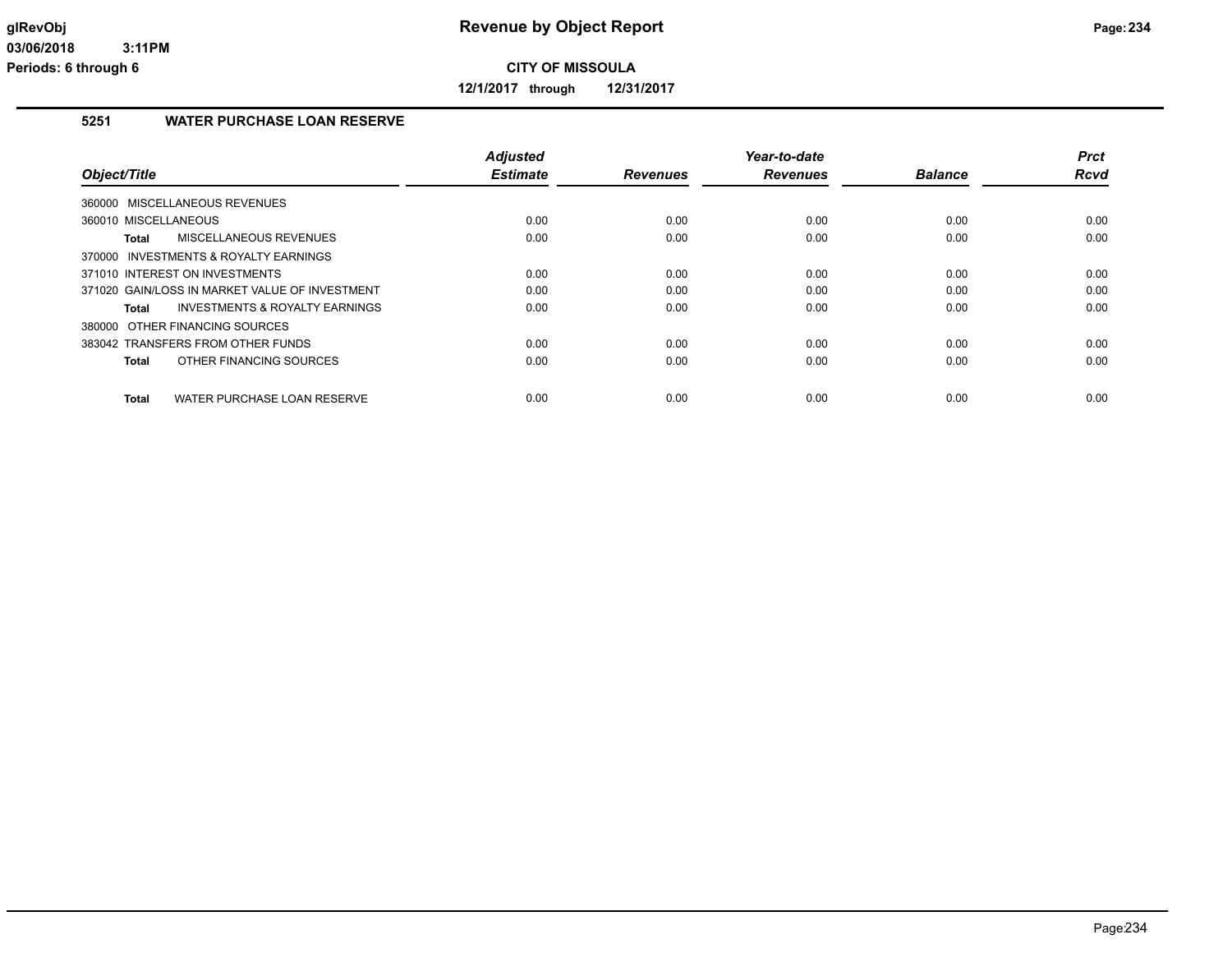**12/1/2017 through 12/31/2017**

# **5310 SEWER OPERATING BUDGET FUND**

#### **5310 SEWER OPERATING BUDGET FUND**

|                                                    | <b>Adjusted</b> |                 | Year-to-date    |                | <b>Prct</b> |
|----------------------------------------------------|-----------------|-----------------|-----------------|----------------|-------------|
| Object/Title                                       | <b>Estimate</b> | <b>Revenues</b> | <b>Revenues</b> | <b>Balance</b> | <b>Rcvd</b> |
| 320000 LICENSES & PERMITS                          |                 |                 |                 |                |             |
| 323027 HAULER PERMITS                              | 0.00            | $-150.00$       | 0.00            | 0.00           | 0.00        |
| <b>LICENSES &amp; PERMITS</b><br>Total             | 0.00            | $-150.00$       | 0.00            | 0.00           | 0.00        |
| 330000 INTERGOVERNMENTAL REVENUES                  |                 |                 |                 |                |             |
| 334071 DEQ/RIVER WATER SAMPLING                    | 0.00            | 0.00            | 0.00            | 0.00           | 0.00        |
| 336020 STATE PENSION CONTRIBUTION                  | 0.00            | 0.00            | 0.00            | 0.00           | 0.00        |
| 336023 STATE CONTRIB. - PERS                       | 0.00            | $-212.58$       | $-1.51$         | 1.51           | 0.00        |
| <b>INTERGOVERNMENTAL REVENUES</b><br><b>Total</b>  | 0.00            | $-212.58$       | $-1.51$         | 1.51           | 0.00        |
| 340000 CHARGES FOR SERVICES                        |                 |                 |                 |                |             |
| 343018 SALE/MILLING OF WOOD                        | 0.00            | 0.00            | 0.00            | 0.00           | 0.00        |
| 343032 SEWER INSTALLATION CHARGES                  | 0.00            | 0.00            | 0.00            | 0.00           | 0.00        |
| 343035 SALE OF SEWER MATERIALS AND SUPPLIES        | 0.00            | 0.00            | 0.00            | 0.00           | 0.00        |
| 343039 DISPOSAL FEES                               | 0.00            | $-3,660.68$     | 0.00            | 0.00           | 0.00        |
| 343041 COMPOST TIPPING FEES                        | 0.00            | $-60,654.00$    | 0.00            | 0.00           | 0.00        |
| 343045 COMPOST SALES                               | 0.00            | $-99,663.00$    | 0.00            | 0.00           | 0.00        |
| 343046 COMPOST DELIVERY CHARGE                     | 0.00            | 0.00            | 0.00            | 0.00           | 0.00        |
| <b>CHARGES FOR SERVICES</b><br><b>Total</b>        | 0.00            | $-163,977.68$   | 0.00            | 0.00           | 0.00        |
| 360000 MISCELLANEOUS REVENUES                      |                 |                 |                 |                |             |
| 360010 MISCELLANEOUS                               | 0.00            | 0.00            | 0.00            | 0.00           | 0.00        |
| 360030 CONTRIBUTIONS FROM PROPERTY OWNERS          | 0.00            | 0.00            | 0.00            | 0.00           | 0.00        |
| 363040 PENALTY AND INTEREST                        | 0.00            | $-948.18$       | 0.00            | 0.00           | 0.00        |
| 364012 SALE OF SURPLUS PROPERTY                    | 0.00            | 0.00            | 0.00            | 0.00           | 0.00        |
| MISCELLANEOUS REVENUES<br><b>Total</b>             | 0.00            | $-948.18$       | 0.00            | 0.00           | 0.00        |
| 370000 INVESTMENTS & ROYALTY EARNINGS              |                 |                 |                 |                |             |
| 371010 INTEREST ON INVESTMENTS                     | 0.00            | 0.00            | 0.00            | 0.00           | 0.00        |
| 371020 GAIN/LOSS IN MARKET VALUE OF INVESTMENTS    | 0.00            | 0.00            | 0.00            | 0.00           | 0.00        |
| <b>INVESTMENTS &amp; ROYALTY EARNINGS</b><br>Total | 0.00            | 0.00            | 0.00            | 0.00           | 0.00        |
| 380000 OTHER FINANCING SOURCES                     |                 |                 |                 |                |             |
| 381090 PROCEEDS FROM CAPITAL LEASE                 | 0.00            | 0.00            | 0.00            | 0.00           | 0.00        |
| 382010 SALE OF FIXED ASSETS                        | 0.00            | 0.00            | 0.00            | 0.00           | 0.00        |
| 383024 TRANS FR SEWER CLEARING                     | 0.00            | 0.00            | 0.00            | 0.00           | 0.00        |
| OTHER FINANCING SOURCES<br><b>Total</b>            | 0.00            | 0.00            | 0.00            | 0.00           | 0.00        |
| SEWER OPERATING BUDGET FUND<br>Total               | 0.00            | $-165.288.44$   | $-1.51$         | 1.51           | 0.00        |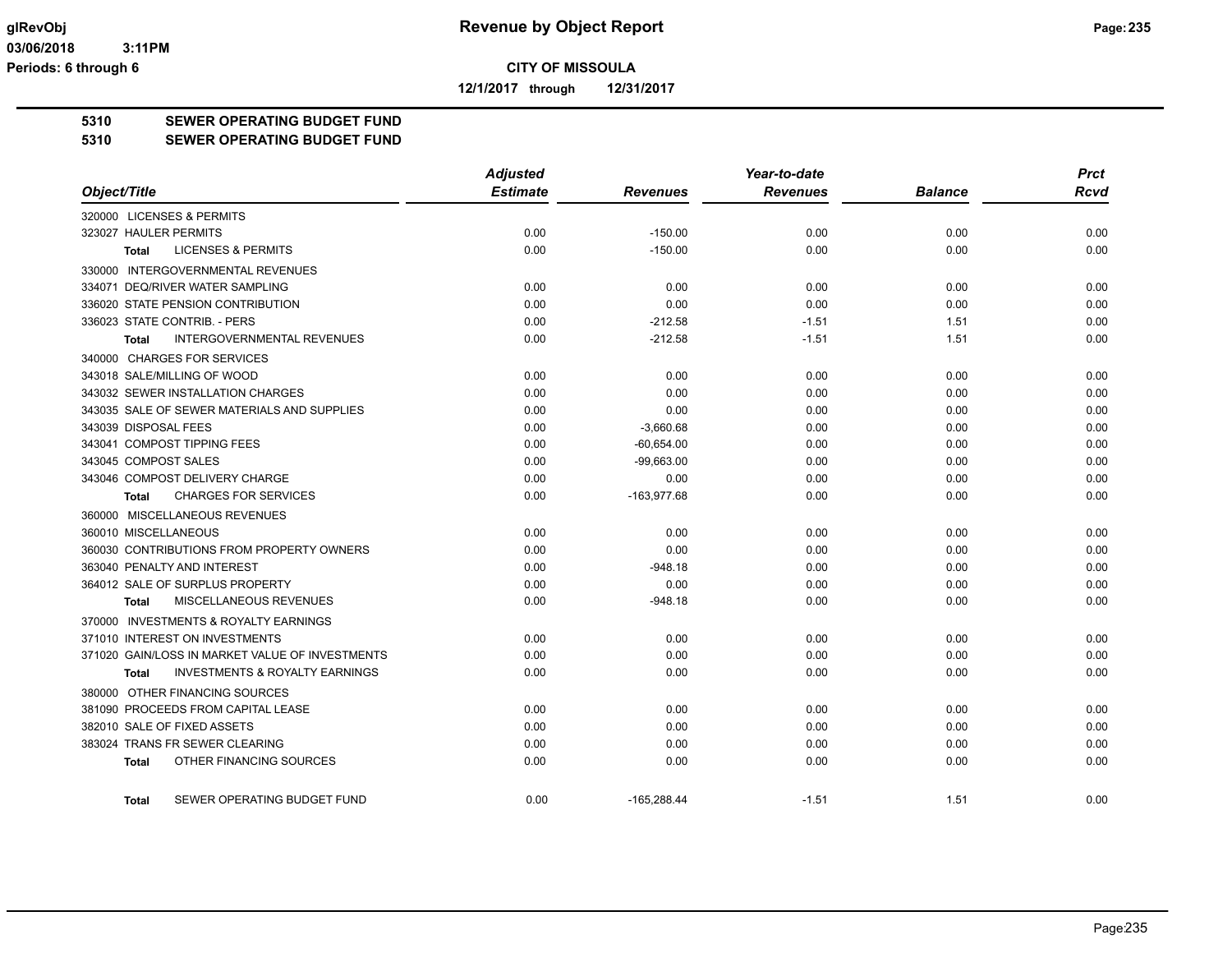**12/1/2017 through 12/31/2017**

## **5310 SEWER OPERATING BUDGET FUND**

|                                                           | <b>Adjusted</b> |                 | Year-to-date    |                | <b>Prct</b> |
|-----------------------------------------------------------|-----------------|-----------------|-----------------|----------------|-------------|
| Object/Title                                              | <b>Estimate</b> | <b>Revenues</b> | <b>Revenues</b> | <b>Balance</b> | <b>Rcvd</b> |
| 320000 LICENSES & PERMITS                                 |                 |                 |                 |                |             |
| 323027 HAULER PERMITS                                     | 0.00            | $-150.00$       | 0.00            | 0.00           | 0.00        |
| <b>LICENSES &amp; PERMITS</b><br><b>Total</b>             | 0.00            | $-150.00$       | 0.00            | 0.00           | 0.00        |
| 330000 INTERGOVERNMENTAL REVENUES                         |                 |                 |                 |                |             |
| 334071 DEQ/RIVER WATER SAMPLING                           | 0.00            | 0.00            | 0.00            | 0.00           | 0.00        |
| 336020 STATE PENSION CONTRIBUTION                         | 0.00            | 0.00            | 0.00            | 0.00           | 0.00        |
| 336023 STATE CONTRIB. - PERS                              | 0.00            | $-212.58$       | $-1.51$         | 1.51           | 0.00        |
| <b>INTERGOVERNMENTAL REVENUES</b><br><b>Total</b>         | 0.00            | $-212.58$       | $-1.51$         | 1.51           | 0.00        |
| 340000 CHARGES FOR SERVICES                               |                 |                 |                 |                |             |
| 343018 SALE/MILLING OF WOOD                               | 0.00            | 0.00            | 0.00            | 0.00           | 0.00        |
| 343032 SEWER INSTALLATION CHARGES                         | 0.00            | 0.00            | 0.00            | 0.00           | 0.00        |
| 343035 SALE OF SEWER MATERIALS AND SUPPLIES               | 0.00            | 0.00            | 0.00            | 0.00           | 0.00        |
| 343039 DISPOSAL FEES                                      | 0.00            | $-3,660.68$     | 0.00            | 0.00           | 0.00        |
| 343041 COMPOST TIPPING FEES                               | 0.00            | $-60,654.00$    | 0.00            | 0.00           | 0.00        |
| 343045 COMPOST SALES                                      | 0.00            | $-99,663.00$    | 0.00            | 0.00           | 0.00        |
| 343046 COMPOST DELIVERY CHARGE                            | 0.00            | 0.00            | 0.00            | 0.00           | 0.00        |
| <b>CHARGES FOR SERVICES</b><br><b>Total</b>               | 0.00            | $-163,977.68$   | 0.00            | 0.00           | 0.00        |
| 360000 MISCELLANEOUS REVENUES                             |                 |                 |                 |                |             |
| 360010 MISCELLANEOUS                                      | 0.00            | 0.00            | 0.00            | 0.00           | 0.00        |
| 360030 CONTRIBUTIONS FROM PROPERTY OWNERS                 | 0.00            | 0.00            | 0.00            | 0.00           | 0.00        |
| 363040 PENALTY AND INTEREST                               | 0.00            | $-948.18$       | 0.00            | 0.00           | 0.00        |
| 364012 SALE OF SURPLUS PROPERTY                           | 0.00            | 0.00            | 0.00            | 0.00           | 0.00        |
| MISCELLANEOUS REVENUES<br><b>Total</b>                    | 0.00            | $-948.18$       | 0.00            | 0.00           | 0.00        |
| 370000 INVESTMENTS & ROYALTY EARNINGS                     |                 |                 |                 |                |             |
| 371010 INTEREST ON INVESTMENTS                            | 0.00            | 0.00            | 0.00            | 0.00           | 0.00        |
| 371020 GAIN/LOSS IN MARKET VALUE OF INVESTMENT            | 0.00            | 0.00            | 0.00            | 0.00           | 0.00        |
| <b>INVESTMENTS &amp; ROYALTY EARNINGS</b><br><b>Total</b> | 0.00            | 0.00            | 0.00            | 0.00           | 0.00        |
| 380000 OTHER FINANCING SOURCES                            |                 |                 |                 |                |             |
| 381090 PROCEEDS FROM CAPITAL LEASE                        | 0.00            | 0.00            | 0.00            | 0.00           | 0.00        |
| 382010 SALE OF FIXED ASSETS                               | 0.00            | 0.00            | 0.00            | 0.00           | 0.00        |
| 383024 TRANS FR SEWER CLEARING                            | 0.00            | 0.00            | 0.00            | 0.00           | 0.00        |
| OTHER FINANCING SOURCES<br><b>Total</b>                   | 0.00            | 0.00            | 0.00            | 0.00           | 0.00        |
| SEWER OPERATING BUDGET FUND<br>Total                      | 0.00            | $-165,288.44$   | $-1.51$         | 1.51           | 0.00        |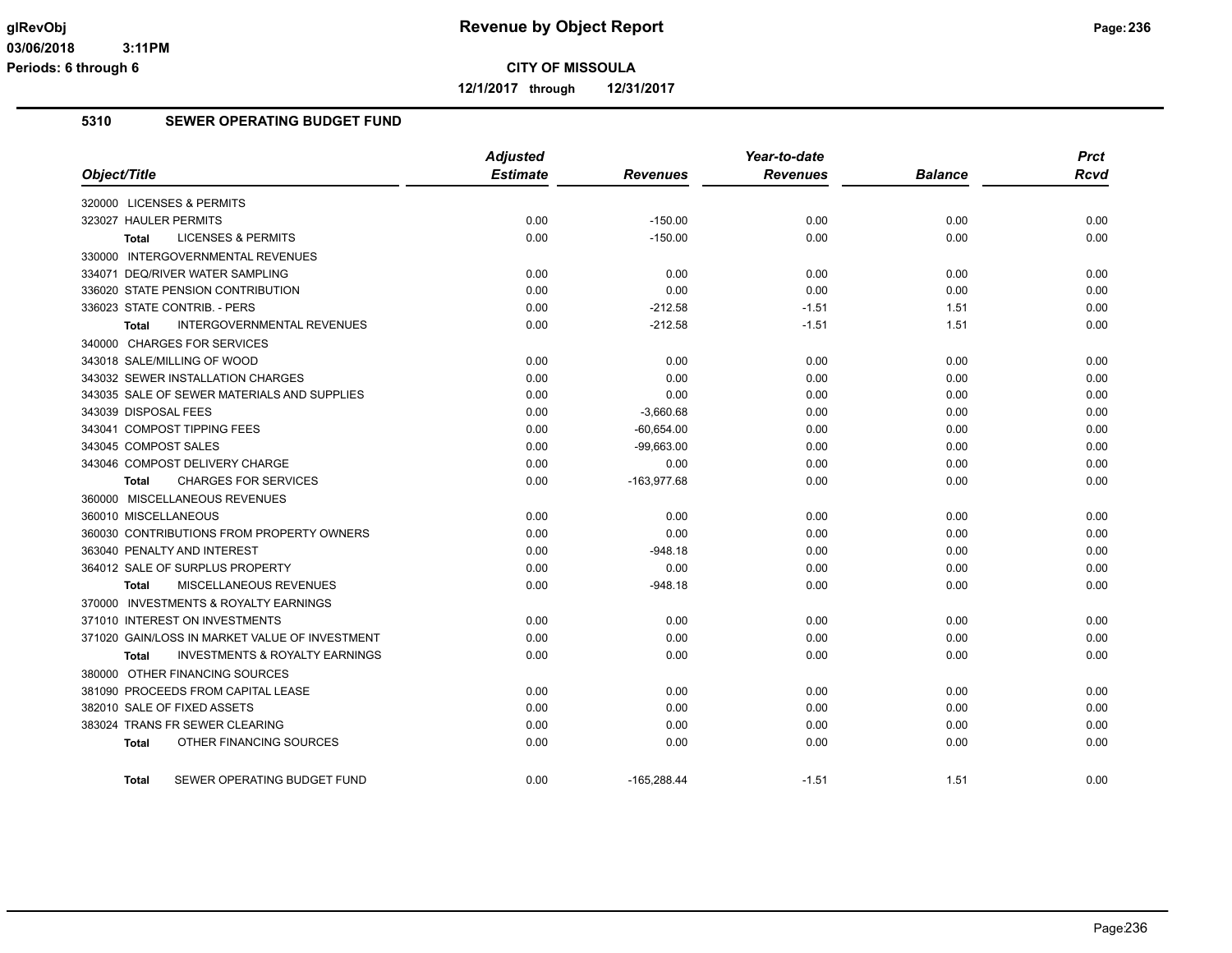**12/1/2017 through 12/31/2017**

#### **5311 WASTEWATER UTILITY FUND**

|                                                           | <b>Adjusted</b> | Year-to-date    |                 |                 | <b>Prct</b> |
|-----------------------------------------------------------|-----------------|-----------------|-----------------|-----------------|-------------|
| Object/Title                                              | <b>Estimate</b> | <b>Revenues</b> | <b>Revenues</b> | <b>Balance</b>  | <b>Rcvd</b> |
| 320000 LICENSES & PERMITS                                 |                 |                 |                 |                 |             |
| 323027 HAULER PERMITS                                     | 1,190.00        | 150.00          | 150.00          | 1,040.00        | 12.61       |
| <b>LICENSES &amp; PERMITS</b><br><b>Total</b>             | 1,190.00        | 150.00          | 150.00          | 1,040.00        | 12.61       |
| 330000 INTERGOVERNMENTAL REVENUES                         |                 |                 |                 |                 |             |
| 331990 IRS REIMB/DEBT SVS INTEREST                        | 248,879.00      | 115,909.20      | 115,909.20      | 132,969.80      | 46.57       |
| 331992 FEDERAL ARRA GRANTS                                | 0.00            | 0.00            | 0.00            | 0.00            | 0.00        |
| 336020 STATE PENSION CONTRIBUTION                         | 0.00            | 0.00            | 0.00            | 0.00            | 0.00        |
| 336023 STATE CONTRIB. - PERS                              | 1,250.00        | 394.90          | 986.78          | 263.22          | 78.94       |
| <b>INTERGOVERNMENTAL REVENUES</b><br><b>Total</b>         | 250,129.00      | 116,304.10      | 116,895.98      | 133,233.02      | 46.73       |
| 340000 CHARGES FOR SERVICES                               |                 |                 |                 |                 |             |
| 343018 SALE OF MATERIALS                                  | 0.00            | 0.00            | 1,275.00        | $-1,275.00$     | 0.00        |
| 343031 SEWER INSTALLATION CHARGES - DEVLPMNT              | 900,000.00      | 0.00            | 0.00            | 900,000.00      | 0.00        |
| 343032 SEWER INSTALLATION CHARGES                         | 44,850.00       | 18,408.25       | 18,408.25       | 26,441.75       | 41.04       |
| 343034 TREATMENT FACILITIES FEES                          | 8,040,674.00    | 3,976.83        | 3,873,280.37    | 4, 167, 393. 63 | 48.17       |
| 343035 SALE OF SEWER MATERIALS AND SUPPLIES               | 10,300.00       | 0.00            | 0.00            | 10,300.00       | 0.00        |
| 343037 DELINQUENT SEWER FEES                              | 0.00            | 0.00            | 0.00            | 0.00            | 0.00        |
| 343038 P & I TAX LIENS                                    | 0.00            | 117.15          | 2,013.78        | $-2,013.78$     | 0.00        |
| 343039 DISPOSAL FEES                                      | 29.170.00       | 4,840.00        | 4,840.00        | 24,330.00       | 16.59       |
| 343041 COMPOST TIPPING FEES                               | 659,215.00      | 284,219.50      | 295,951.00      | 363,264.00      | 44.89       |
| 343045 COMPOST SALES                                      | 417,960.00      | 110,715.00      | 110,845.00      | 307,115.00      | 26.52       |
| 343046 COMPOST DELIVERY CHARGE                            | 0.00            | 0.00            | 0.00            | 0.00            | 0.00        |
| <b>CHARGES FOR SERVICES</b><br><b>Total</b>               | 10,102,169.00   | 422,276.73      | 4,306,613.40    | 5,795,555.60    | 42.63       |
| 360000 MISCELLANEOUS REVENUES                             |                 |                 |                 |                 |             |
| 360010 MISCELLANEOUS                                      | 0.00            | 0.00            | 0.00            | 0.00            | 0.00        |
| 360030 CONTRIBUTIONS FROM PROPERTY OWNERS                 | 0.00            | 0.00            | 0.00            | 0.00            | 0.00        |
| 361200 RADIO TOWER LEASE PAYMENTS                         | 5,680.00        | 0.00            | 5,000.00        | 680.00          | 88.03       |
| 361201 EKO LAND LEASE                                     | 0.00            | 0.00            | 0.00            | 0.00            | 0.00        |
| 363040 PENALTY AND INTEREST                               | 0.00            | 1,152.87        | 1,152.87        | $-1,152.87$     | 0.00        |
| 364012 SALE OF SURPLUS PROPERTY                           | 49,500.00       | 697.50          | 697.50          | 48,802.50       | 1.41        |
| 365023 NORTHWESTERN ENERGY GRANT                          | 100.00          | 0.00            | 0.00            | 100.00          | 0.00        |
| MISCELLANEOUS REVENUES<br><b>Total</b>                    | 55,280.00       | 1,850.37        | 6,850.37        | 48,429.63       | 12.39       |
| 370000 INVESTMENTS & ROYALTY EARNINGS                     |                 |                 |                 |                 |             |
| 371010 INTEREST ON INVESTMENTS                            | 0.00            | 0.00            | 0.00            | 0.00            | 0.00        |
| 371020 GAIN/LOSS IN MARKET VALUE OF INVESTMENTS           | 0.00            | 0.00            | 0.00            | 0.00            | 0.00        |
| <b>INVESTMENTS &amp; ROYALTY EARNINGS</b><br><b>Total</b> | 0.00            | 0.00            | 0.00            | 0.00            | 0.00        |
| 380000 OTHER FINANCING SOURCES                            |                 |                 |                 |                 |             |
| 381010 BOND PROCEEDS                                      | 0.00            | 0.00            | 0.00            | 0.00            | 0.00        |
| 381090 PROCEEDS FROM CAPITAL LEASE                        | 0.00            | 0.00            | 0.00            | 0.00            | 0.00        |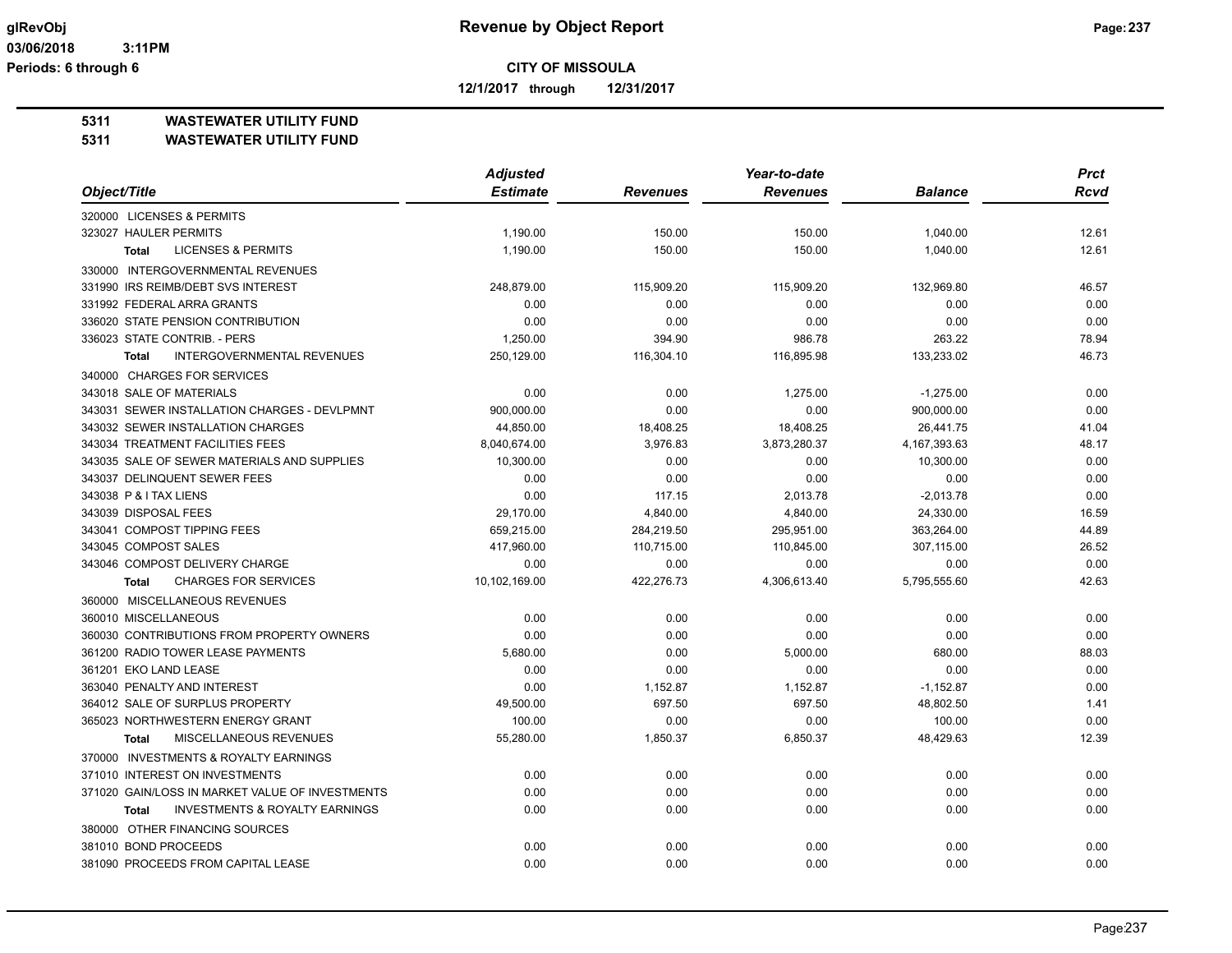**12/1/2017 through 12/31/2017**

# **5311 WASTEWATER UTILITY FUND**

|                                |                                   | <b>Adjusted</b> |                 | Prct            |                |             |
|--------------------------------|-----------------------------------|-----------------|-----------------|-----------------|----------------|-------------|
| Object/Title                   |                                   | Estimate        | <b>Revenues</b> | <b>Revenues</b> | <b>Balance</b> | <b>Rcvd</b> |
| 383034 *** Title Not Found *** |                                   | 369,852.00      | 0.00            | 0.00            | 369,852.00     | 0.00        |
|                                | 383042 TRANSFERS FROM OTHER FUNDS | 0.00            | 0.00            | 0.00            | 0.00           | 0.00        |
| Total                          | OTHER FINANCING SOURCES           | 369.852.00      | 0.00            | 0.00            | 369.852.00     | 0.00        |
| <b>Total</b>                   | WASTEWATER UTILITY FUND           | 10,778,620.00   | 540.581.20      | 4,430,509.75    | 6.348.110.25   | 41.10       |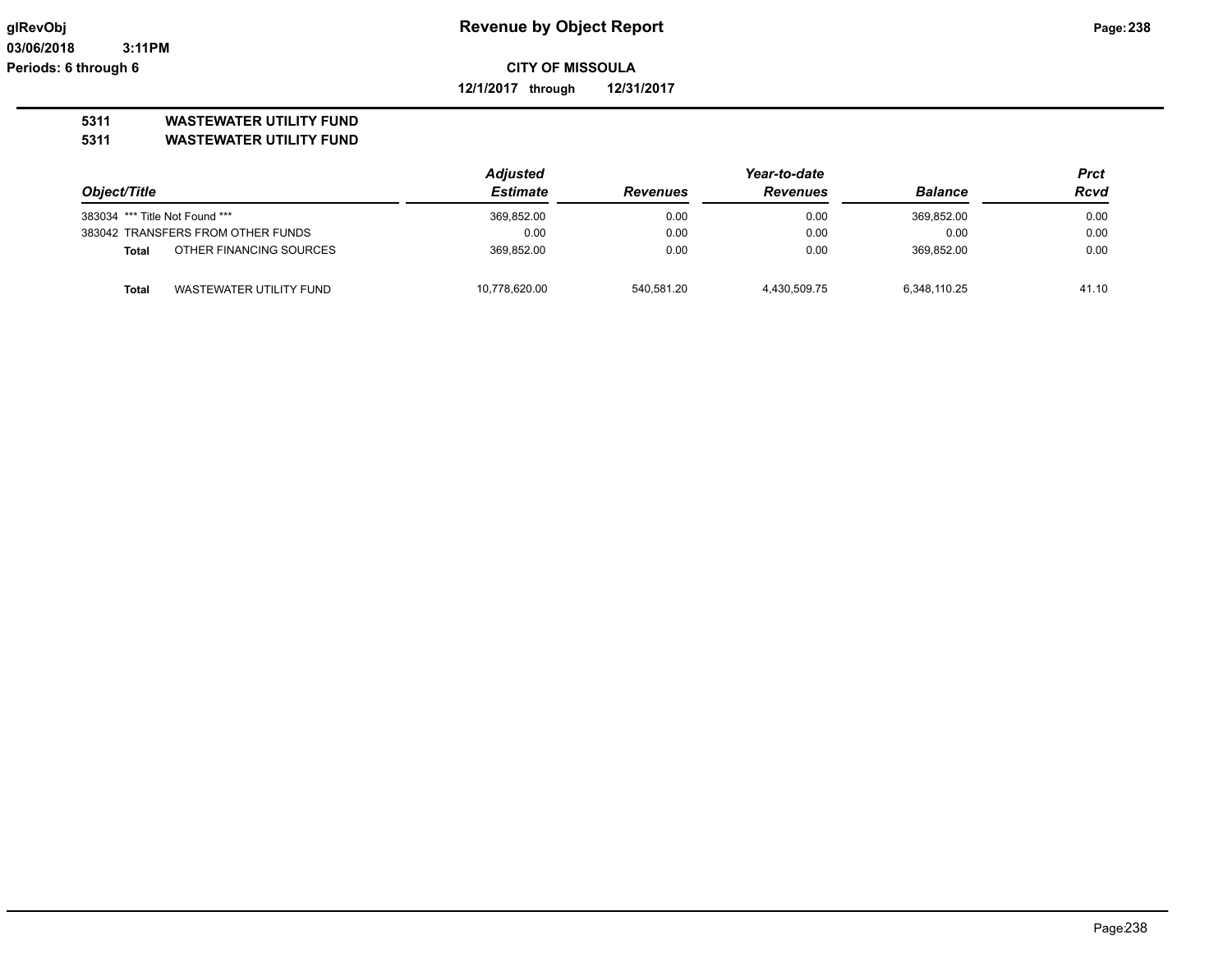**12/1/2017 through 12/31/2017**

|                                                           | <b>Adjusted</b> |                 | Year-to-date |                 | <b>Prct</b> |
|-----------------------------------------------------------|-----------------|-----------------|--------------|-----------------|-------------|
| Object/Title                                              | <b>Estimate</b> | <b>Revenues</b> | Revenues     | <b>Balance</b>  | <b>Rcvd</b> |
| 320000 LICENSES & PERMITS                                 |                 |                 |              |                 |             |
| 323027 HAULER PERMITS                                     | 1,190.00        | 150.00          | 150.00       | 1,040.00        | 12.61       |
| <b>LICENSES &amp; PERMITS</b><br><b>Total</b>             | 1,190.00        | 150.00          | 150.00       | 1,040.00        | 12.61       |
| 330000 INTERGOVERNMENTAL REVENUES                         |                 |                 |              |                 |             |
| 331990 IRS REIMB/DEBT SVS INTEREST                        | 248,879.00      | 115,909.20      | 115,909.20   | 132,969.80      | 46.57       |
| 331992 FEDERAL ARRA GRANTS                                | 0.00            | 0.00            | 0.00         | 0.00            | 0.00        |
| 336020 STATE PENSION CONTRIBUTION                         | 0.00            | 0.00            | 0.00         | 0.00            | 0.00        |
| 336023 STATE CONTRIB. - PERS                              | 1,250.00        | 394.90          | 986.78       | 263.22          | 78.94       |
| <b>INTERGOVERNMENTAL REVENUES</b><br><b>Total</b>         | 250,129.00      | 116,304.10      | 116,895.98   | 133,233.02      | 46.73       |
| 340000 CHARGES FOR SERVICES                               |                 |                 |              |                 |             |
| 343018 SALE OF MATERIALS                                  | 0.00            | 0.00            | 1,275.00     | $-1,275.00$     | 0.00        |
| 343031 SEWER INSTALLATION CHARGES - DEVLPMNT              | 900,000.00      | 0.00            | 0.00         | 900,000.00      | 0.00        |
| 343032 SEWER INSTALLATION CHARGES                         | 44,850.00       | 18,408.25       | 18,408.25    | 26,441.75       | 41.04       |
| 343034 TREATMENT FACILITIES FEES                          | 8,040,674.00    | 3,976.83        | 3,873,280.37 | 4, 167, 393. 63 | 48.17       |
| 343035 SALE OF SEWER MATERIALS AND SUPPLIES               | 10,300.00       | 0.00            | 0.00         | 10,300.00       | 0.00        |
| 343037 DELINQUENT SEWER FEES                              | 0.00            | 0.00            | 0.00         | 0.00            | 0.00        |
| 343038 P & I TAX LIENS                                    | 0.00            | 117.15          | 2,013.78     | $-2,013.78$     | 0.00        |
| 343039 DISPOSAL FEES                                      | 29,170.00       | 4,840.00        | 4,840.00     | 24,330.00       | 16.59       |
| 343041 COMPOST TIPPING FEES                               | 659,215.00      | 284,219.50      | 295,951.00   | 363,264.00      | 44.89       |
| 343045 COMPOST SALES                                      | 417,960.00      | 110,715.00      | 110,845.00   | 307,115.00      | 26.52       |
| 343046 COMPOST DELIVERY CHARGE                            | 0.00            | 0.00            | 0.00         | 0.00            | 0.00        |
| <b>CHARGES FOR SERVICES</b><br><b>Total</b>               | 10,102,169.00   | 422,276.73      | 4,306,613.40 | 5,795,555.60    | 42.63       |
| 360000 MISCELLANEOUS REVENUES                             |                 |                 |              |                 |             |
| 360010 MISCELLANEOUS                                      | 0.00            | 0.00            | 0.00         | 0.00            | 0.00        |
| 360030 CONTRIBUTIONS FROM PROPERTY OWNERS                 | 0.00            | 0.00            | 0.00         | 0.00            | 0.00        |
| 361200 RADIO TOWER LEASE PAYMENTS                         | 5,680.00        | 0.00            | 5,000.00     | 680.00          | 88.03       |
| 361201 EKO LAND LEASE                                     | 0.00            | 0.00            | 0.00         | 0.00            | 0.00        |
| 363040 PENALTY AND INTEREST                               | 0.00            | 1,152.87        | 1,152.87     | $-1,152.87$     | 0.00        |
| 364012 SALE OF SURPLUS PROPERTY                           | 49,500.00       | 697.50          | 697.50       | 48,802.50       | 1.41        |
| 365023 NORTHWESTERN ENERGY GRANT                          | 100.00          | 0.00            | 0.00         | 100.00          | 0.00        |
| MISCELLANEOUS REVENUES<br><b>Total</b>                    | 55,280.00       | 1,850.37        | 6,850.37     | 48,429.63       | 12.39       |
| 370000 INVESTMENTS & ROYALTY EARNINGS                     |                 |                 |              |                 |             |
| 371010 INTEREST ON INVESTMENTS                            | 0.00            | 0.00            | 0.00         | 0.00            | 0.00        |
| 371020 GAIN/LOSS IN MARKET VALUE OF INVESTMENT            | 0.00            | 0.00            | 0.00         | 0.00            | 0.00        |
| <b>INVESTMENTS &amp; ROYALTY EARNINGS</b><br><b>Total</b> | 0.00            | 0.00            | 0.00         | 0.00            | 0.00        |
|                                                           |                 |                 |              |                 |             |
| 380000 OTHER FINANCING SOURCES                            |                 |                 |              |                 |             |
| 381010 BOND PROCEEDS                                      | 0.00            | 0.00            | 0.00         | 0.00            | 0.00        |
| 381090 PROCEEDS FROM CAPITAL LEASE                        | 0.00            | 0.00            | 0.00         | 0.00            | 0.00        |
| 383034 *** Title Not Found ***                            | 369,852.00      | 0.00            | 0.00         | 369,852.00      | 0.00        |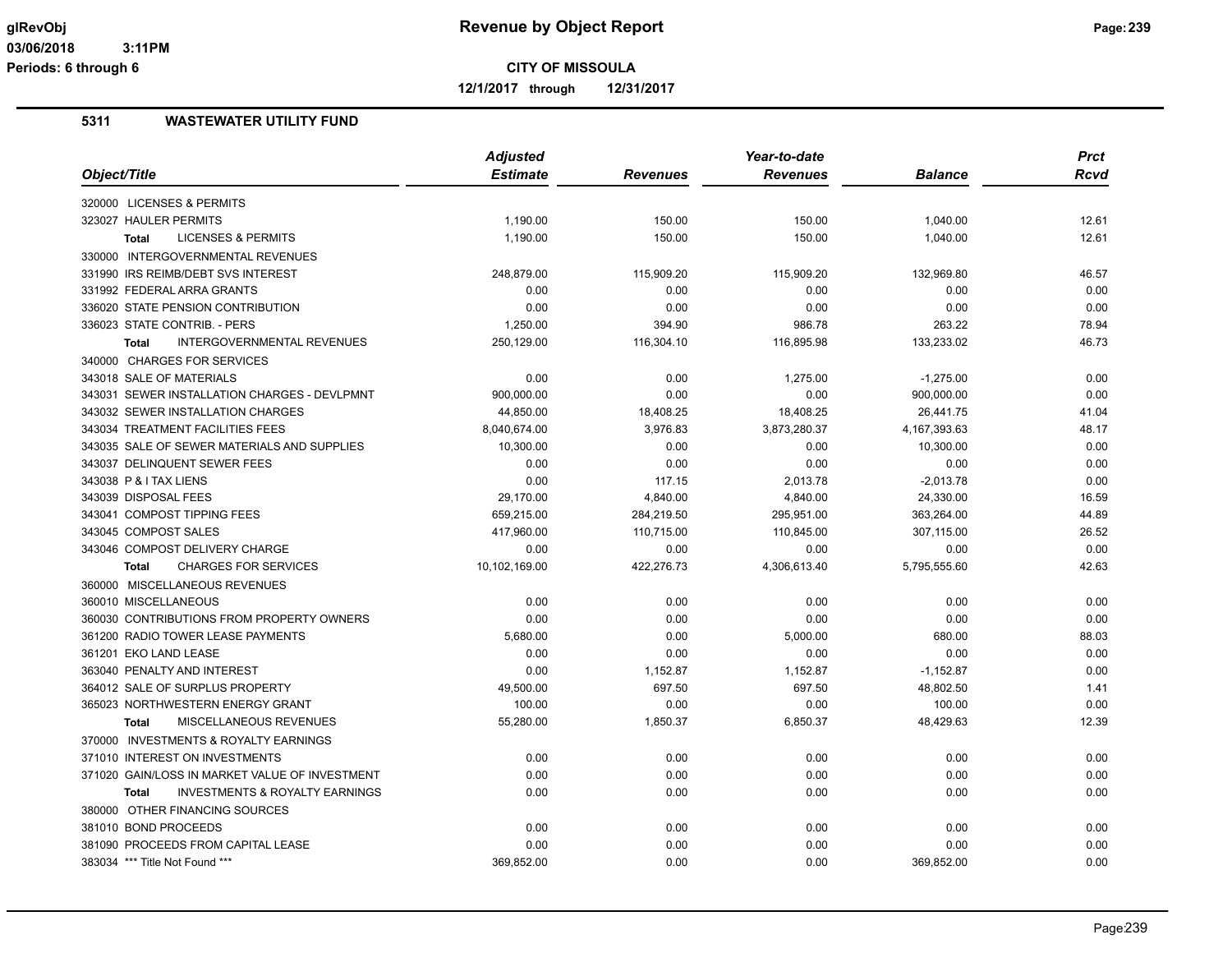**12/1/2017 through 12/31/2017**

|              |                                   | <b>Adjusted</b> | Year-to-date    |                 |                | <b>Prct</b> |
|--------------|-----------------------------------|-----------------|-----------------|-----------------|----------------|-------------|
| Object/Title |                                   | <b>Estimate</b> | <b>Revenues</b> | <b>Revenues</b> | <b>Balance</b> | <b>Rcvd</b> |
|              | 383042 TRANSFERS FROM OTHER FUNDS | 0.00            | 0.00            | 0.00            | 0.00           | 0.00        |
| <b>Total</b> | OTHER FINANCING SOURCES           | 369,852.00      | 0.00            | 0.00            | 369.852.00     | 0.00        |
| <b>Total</b> | WASTEWATER UTILITY FUND           | 10,778,620.00   | 540.581.20      | 4.430.509.75    | 6.348.110.25   | 41.10       |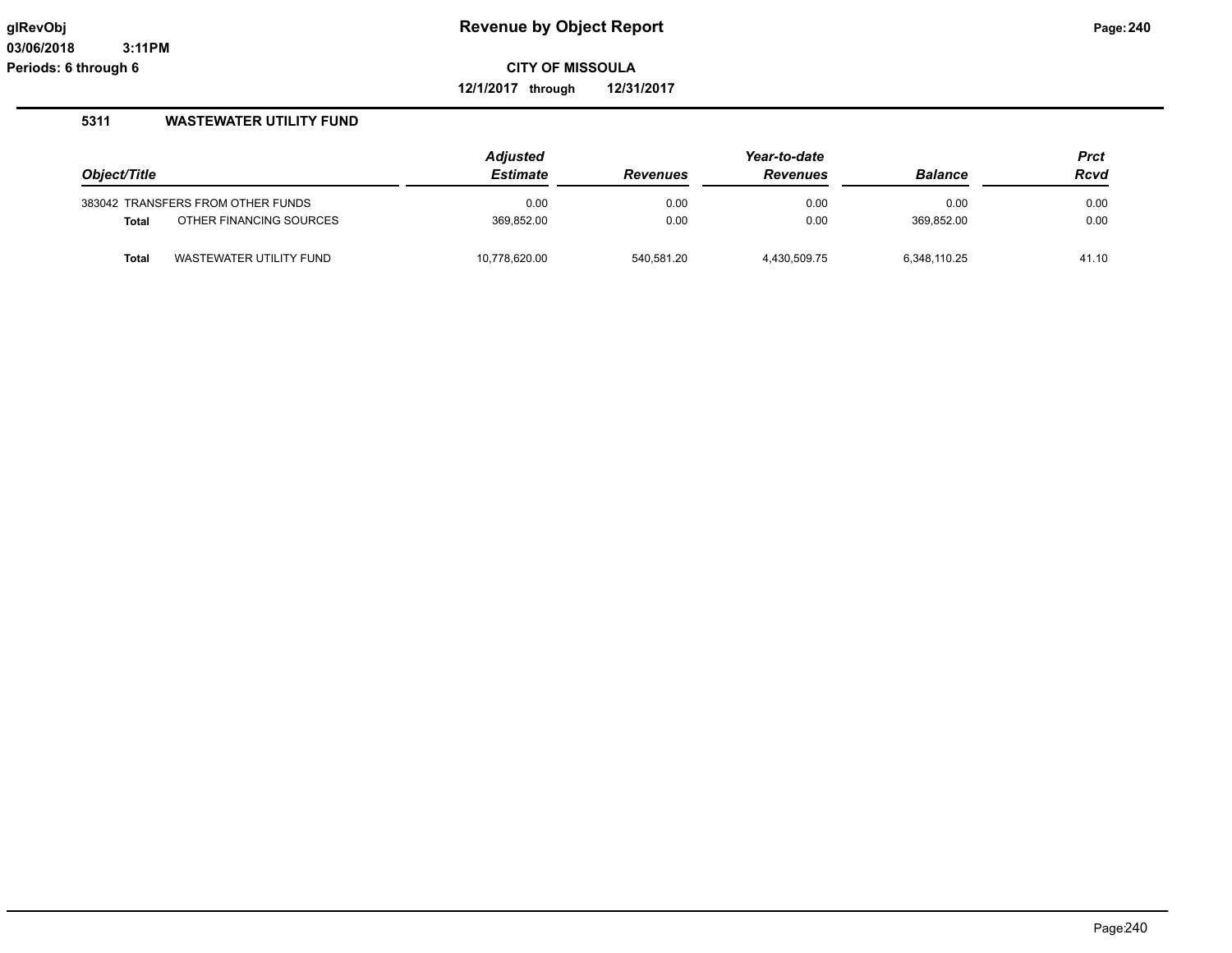**12/1/2017 through 12/31/2017**

**5315 SEWER LOAN FUND**

**5315 SEWER LOAN FUND**

|                                                     | <b>Adjusted</b> |                 | Year-to-date    |                | <b>Prct</b> |
|-----------------------------------------------------|-----------------|-----------------|-----------------|----------------|-------------|
| Object/Title                                        | <b>Estimate</b> | <b>Revenues</b> | <b>Revenues</b> | <b>Balance</b> | <b>Rcvd</b> |
| 340000 CHARGES FOR SERVICES                         |                 |                 |                 |                |             |
| 343032 SEWER INSTALLATION CHARGES                   | 0.00            | 0.00            | 0.00            | 0.00           | 0.00        |
| 343035 SALE OF SEWER MATERIALS AND SUPPLIES         | 0.00            | 1,808.12        | $-19,270.92$    | 19,270.92      | 0.00        |
| 343037 GREASE INTERCEPTOR LOANS                     | 0.00            | 0.00            | 0.00            | 0.00           | 0.00        |
| <b>CHARGES FOR SERVICES</b><br>Total                | 0.00            | 1,808.12        | $-19,270.92$    | 19,270.92      | 0.00        |
| 360000 MISCELLANEOUS REVENUES                       |                 |                 |                 |                |             |
| 360010 MISCELLANEOUS                                | 0.00            | 0.00            | 0.00            | 0.00           | 0.00        |
| MISCELLANEOUS REVENUES<br>Total                     | 0.00            | 0.00            | 0.00            | 0.00           | 0.00        |
| <b>INVESTMENTS &amp; ROYALTY EARNINGS</b><br>370000 |                 |                 |                 |                |             |
| 371010 INTEREST ON INVESTMENTS                      | 0.00            | 0.00            | 0.00            | 0.00           | 0.00        |
| <b>INVESTMENTS &amp; ROYALTY EARNINGS</b><br>Total  | 0.00            | 0.00            | 0.00            | 0.00           | 0.00        |
| OTHER FINANCING SOURCES<br>380000                   |                 |                 |                 |                |             |
| 383025 TRANS FR SEWER R & D                         | 0.00            | 0.00            | 0.00            | 0.00           | 0.00        |
| OTHER FINANCING SOURCES<br>Total                    | 0.00            | 0.00            | 0.00            | 0.00           | 0.00        |
| <b>SEWER LOAN FUND</b><br><b>Total</b>              | 0.00            | 1,808.12        | $-19,270.92$    | 19,270.92      | 0.00        |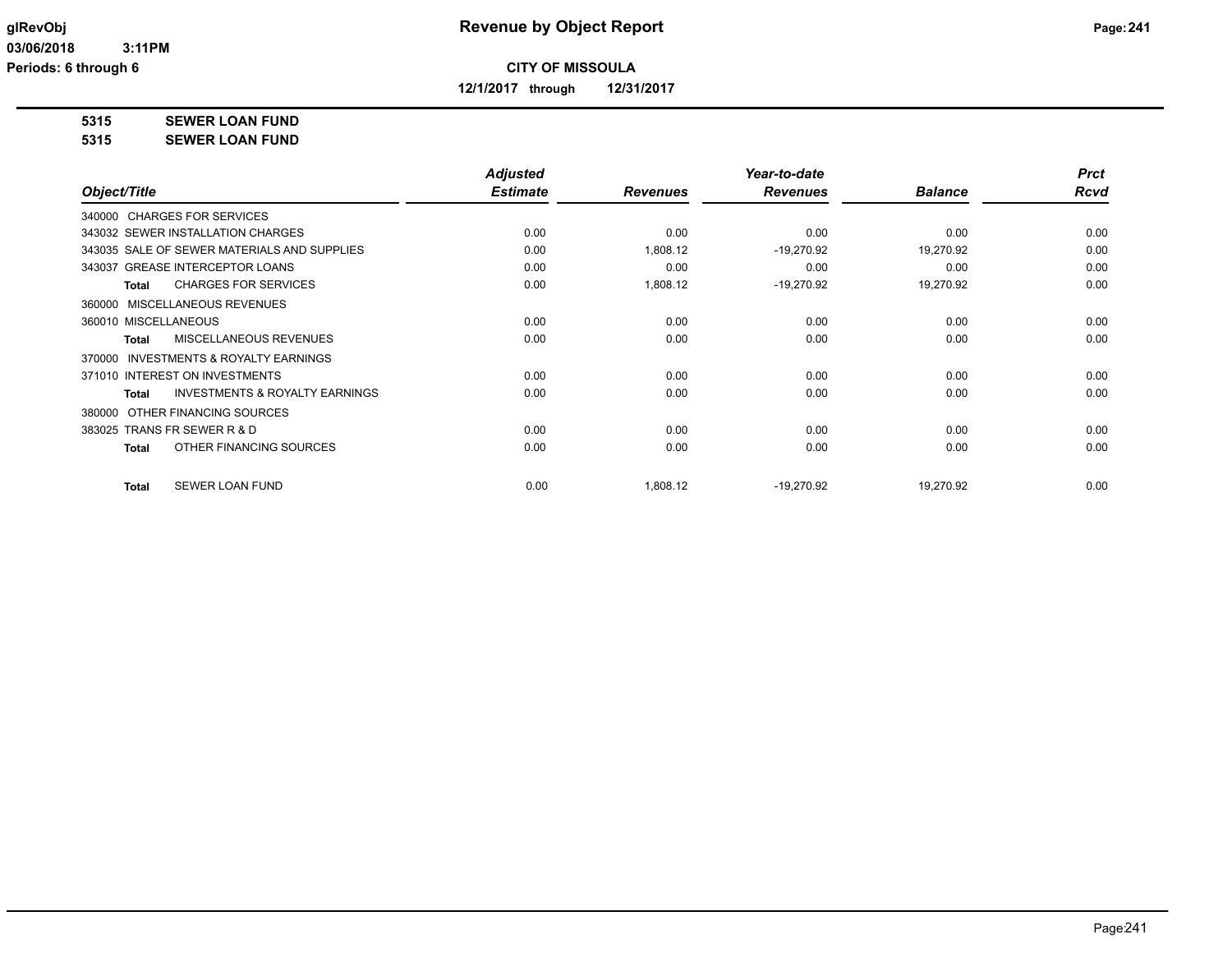**12/1/2017 through 12/31/2017**

## **5315 SEWER LOAN FUND**

|                                                           | <b>Adjusted</b> |                 | Year-to-date    |                | <b>Prct</b> |
|-----------------------------------------------------------|-----------------|-----------------|-----------------|----------------|-------------|
| Object/Title                                              | <b>Estimate</b> | <b>Revenues</b> | <b>Revenues</b> | <b>Balance</b> | <b>Rcvd</b> |
| 340000 CHARGES FOR SERVICES                               |                 |                 |                 |                |             |
| 343032 SEWER INSTALLATION CHARGES                         | 0.00            | 0.00            | 0.00            | 0.00           | 0.00        |
| 343035 SALE OF SEWER MATERIALS AND SUPPLIES               | 0.00            | 1,808.12        | $-19,270.92$    | 19,270.92      | 0.00        |
| 343037 GREASE INTERCEPTOR LOANS                           | 0.00            | 0.00            | 0.00            | 0.00           | 0.00        |
| <b>CHARGES FOR SERVICES</b><br><b>Total</b>               | 0.00            | 1,808.12        | $-19,270.92$    | 19,270.92      | 0.00        |
| 360000 MISCELLANEOUS REVENUES                             |                 |                 |                 |                |             |
| 360010 MISCELLANEOUS                                      | 0.00            | 0.00            | 0.00            | 0.00           | 0.00        |
| MISCELLANEOUS REVENUES<br><b>Total</b>                    | 0.00            | 0.00            | 0.00            | 0.00           | 0.00        |
| <b>INVESTMENTS &amp; ROYALTY EARNINGS</b><br>370000       |                 |                 |                 |                |             |
| 371010 INTEREST ON INVESTMENTS                            | 0.00            | 0.00            | 0.00            | 0.00           | 0.00        |
| <b>INVESTMENTS &amp; ROYALTY EARNINGS</b><br><b>Total</b> | 0.00            | 0.00            | 0.00            | 0.00           | 0.00        |
| OTHER FINANCING SOURCES<br>380000                         |                 |                 |                 |                |             |
| 383025 TRANS FR SEWER R & D                               | 0.00            | 0.00            | 0.00            | 0.00           | 0.00        |
| OTHER FINANCING SOURCES<br><b>Total</b>                   | 0.00            | 0.00            | 0.00            | 0.00           | 0.00        |
|                                                           |                 |                 |                 |                |             |
| <b>SEWER LOAN FUND</b><br><b>Total</b>                    | 0.00            | 1,808.12        | $-19.270.92$    | 19.270.92      | 0.00        |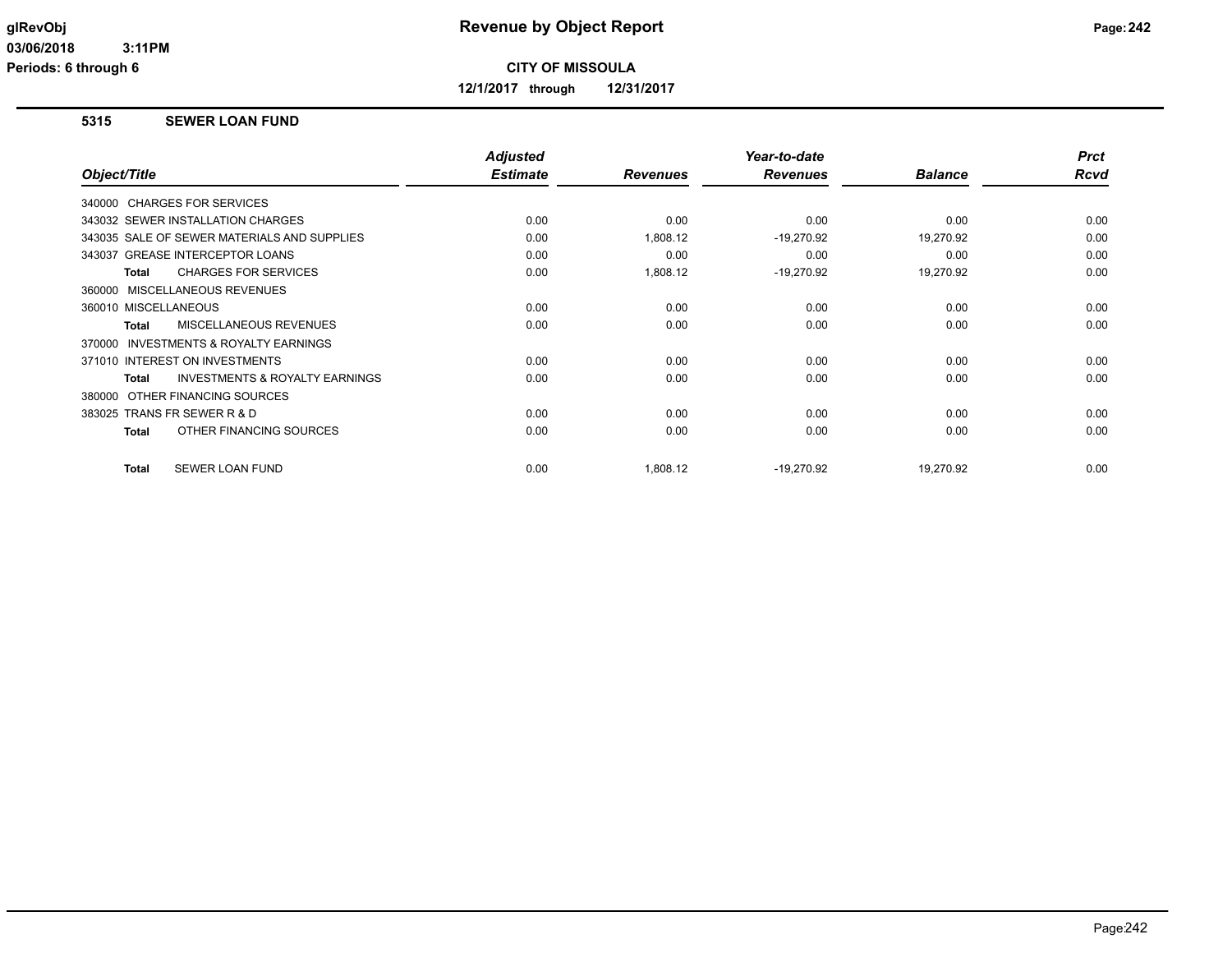**12/1/2017 through 12/31/2017**

# **5320 SEWER REPLACEMENT & DEPRECIATION FUND**

# **5320 SEWER REPLACEMENT & DEPRECIATION FUND**

|                                                           | <b>Adjusted</b> |                 | Year-to-date    |                | <b>Prct</b> |
|-----------------------------------------------------------|-----------------|-----------------|-----------------|----------------|-------------|
| Object/Title                                              | <b>Estimate</b> | <b>Revenues</b> | <b>Revenues</b> | <b>Balance</b> | <b>Rcvd</b> |
| 330000 INTERGOVERNMENTAL REVENUES                         |                 |                 |                 |                |             |
| 337010 COUNTY REIMBURSEMENT-DEANOS                        | 0.00            | 0.00            | 0.00            | 0.00           | 0.00        |
| <b>INTERGOVERNMENTAL REVENUES</b><br><b>Total</b>         | 0.00            | 0.00            | 0.00            | 0.00           | 0.00        |
| 340000 CHARGES FOR SERVICES                               |                 |                 |                 |                |             |
| 343032 SEWER INSTALLATION CHARGES                         | 0.00            | $-17,148.25$    | 0.00            | 0.00           | 0.00        |
| <b>CHARGES FOR SERVICES</b><br>Total                      | 0.00            | $-17,148.25$    | 0.00            | 0.00           | 0.00        |
| 360000 MISCELLANEOUS REVENUES                             |                 |                 |                 |                |             |
| 360000 MISCELLANEOUS REVENUES                             | 0.00            | 0.00            | 0.00            | 0.00           | 0.00        |
| 360010 MISCELLANEOUS                                      | 0.00            | 0.00            | 0.00            | 0.00           | 0.00        |
| 362006 GAIC INSURANCE SETTLEMENT                          | 0.00            | 0.00            | 0.00            | 0.00           | 0.00        |
| MISCELLANEOUS REVENUES<br>Total                           | 0.00            | 0.00            | 0.00            | 0.00           | 0.00        |
| <b>INVESTMENTS &amp; ROYALTY EARNINGS</b><br>370000       |                 |                 |                 |                |             |
| 371010 INTEREST ON INVESTMENTS                            | 0.00            | 0.00            | 0.00            | 0.00           | 0.00        |
| 371020 GAIN/LOSS IN MARKET VALUE OF INVESTMENTS           | 0.00            | 0.00            | 0.00            | 0.00           | 0.00        |
| <b>INVESTMENTS &amp; ROYALTY EARNINGS</b><br><b>Total</b> | 0.00            | 0.00            | 0.00            | 0.00           | 0.00        |
| 380000 OTHER FINANCING SOURCES                            |                 |                 |                 |                |             |
| 381002 SRF LOAN                                           | 0.00            | 0.00            | 0.00            | 0.00           | 0.00        |
| 381010 BOND PROCEEDS                                      | 0.00            | 0.00            | 0.00            | 0.00           | 0.00        |
| 381090 PROCEEDS FROM CAPITAL LEASE                        | 0.00            | 0.00            | 0.00            | 0.00           | 0.00        |
| 383000 OPERATING TRANSFERS                                | 0.00            | 0.00            | 0.00            | 0.00           | 0.00        |
| 383024 TRANS FR SEWER CLEARING                            | 0.00            | 0.00            | 0.00            | 0.00           | 0.00        |
| 383042 TRANSFERS FROM OTHER FUNDS                         | 0.00            | 0.00            | 0.00            | 0.00           | 0.00        |
| OTHER FINANCING SOURCES<br><b>Total</b>                   | 0.00            | 0.00            | 0.00            | 0.00           | 0.00        |
| SEWER REPLACEMENT & DEPRECIATION FI<br><b>Total</b>       | 0.00            | $-17,148.25$    | 0.00            | 0.00           | 0.00        |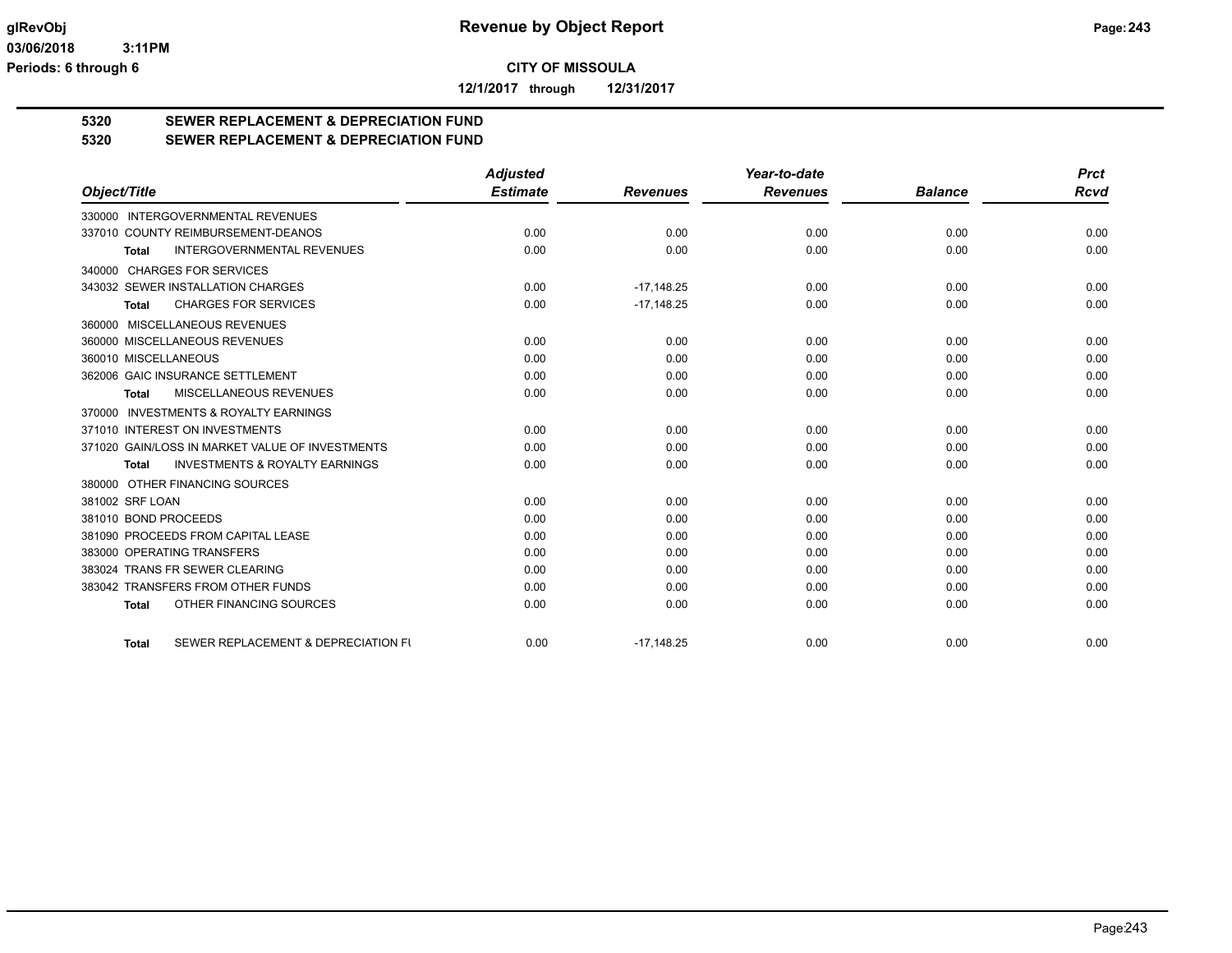**12/1/2017 through 12/31/2017**

## **5320 SEWER REPLACEMENT & DEPRECIATION FUND**

|                                                           | <b>Adjusted</b> |                 | Year-to-date    |                | <b>Prct</b> |
|-----------------------------------------------------------|-----------------|-----------------|-----------------|----------------|-------------|
| Object/Title                                              | <b>Estimate</b> | <b>Revenues</b> | <b>Revenues</b> | <b>Balance</b> | Rcvd        |
| 330000 INTERGOVERNMENTAL REVENUES                         |                 |                 |                 |                |             |
| 337010 COUNTY REIMBURSEMENT-DEANOS                        | 0.00            | 0.00            | 0.00            | 0.00           | 0.00        |
| <b>INTERGOVERNMENTAL REVENUES</b><br><b>Total</b>         | 0.00            | 0.00            | 0.00            | 0.00           | 0.00        |
| 340000 CHARGES FOR SERVICES                               |                 |                 |                 |                |             |
| 343032 SEWER INSTALLATION CHARGES                         | 0.00            | $-17,148.25$    | 0.00            | 0.00           | 0.00        |
| <b>CHARGES FOR SERVICES</b><br><b>Total</b>               | 0.00            | $-17,148.25$    | 0.00            | 0.00           | 0.00        |
| 360000 MISCELLANEOUS REVENUES                             |                 |                 |                 |                |             |
| 360000 MISCELLANEOUS REVENUES                             | 0.00            | 0.00            | 0.00            | 0.00           | 0.00        |
| 360010 MISCELLANEOUS                                      | 0.00            | 0.00            | 0.00            | 0.00           | 0.00        |
| 362006 GAIC INSURANCE SETTLEMENT                          | 0.00            | 0.00            | 0.00            | 0.00           | 0.00        |
| MISCELLANEOUS REVENUES<br><b>Total</b>                    | 0.00            | 0.00            | 0.00            | 0.00           | 0.00        |
| 370000 INVESTMENTS & ROYALTY EARNINGS                     |                 |                 |                 |                |             |
| 371010 INTEREST ON INVESTMENTS                            | 0.00            | 0.00            | 0.00            | 0.00           | 0.00        |
| 371020 GAIN/LOSS IN MARKET VALUE OF INVESTMENT            | 0.00            | 0.00            | 0.00            | 0.00           | 0.00        |
| <b>INVESTMENTS &amp; ROYALTY EARNINGS</b><br><b>Total</b> | 0.00            | 0.00            | 0.00            | 0.00           | 0.00        |
| 380000 OTHER FINANCING SOURCES                            |                 |                 |                 |                |             |
| 381002 SRF LOAN                                           | 0.00            | 0.00            | 0.00            | 0.00           | 0.00        |
| 381010 BOND PROCEEDS                                      | 0.00            | 0.00            | 0.00            | 0.00           | 0.00        |
| 381090 PROCEEDS FROM CAPITAL LEASE                        | 0.00            | 0.00            | 0.00            | 0.00           | 0.00        |
| 383000 OPERATING TRANSFERS                                | 0.00            | 0.00            | 0.00            | 0.00           | 0.00        |
| 383024 TRANS FR SEWER CLEARING                            | 0.00            | 0.00            | 0.00            | 0.00           | 0.00        |
| 383042 TRANSFERS FROM OTHER FUNDS                         | 0.00            | 0.00            | 0.00            | 0.00           | 0.00        |
| OTHER FINANCING SOURCES<br><b>Total</b>                   | 0.00            | 0.00            | 0.00            | 0.00           | 0.00        |
| SEWER REPLACEMENT & DEPRECIATION F<br><b>Total</b>        | 0.00            | $-17,148.25$    | 0.00            | 0.00           | 0.00        |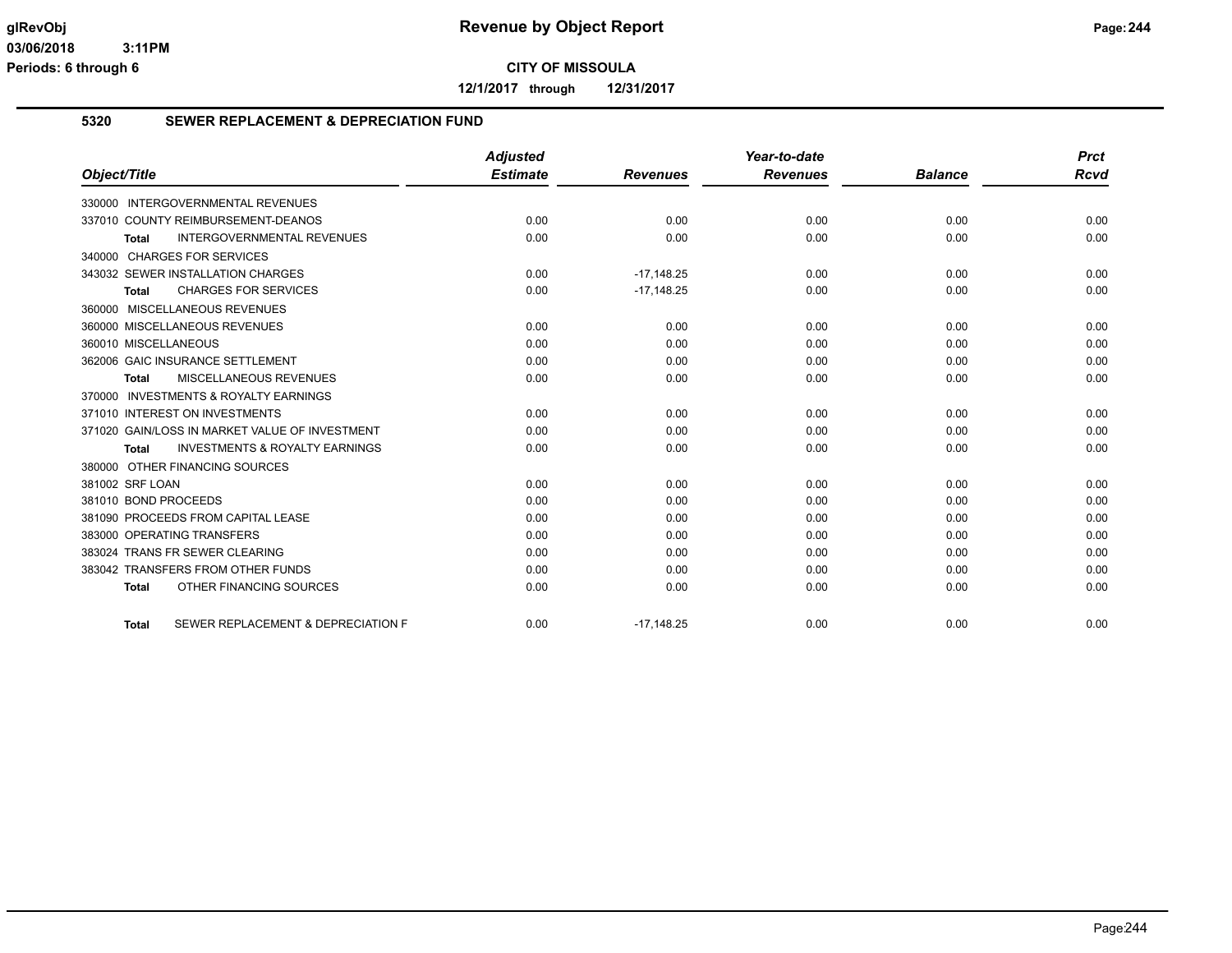**12/1/2017 through 12/31/2017**

# **5325 SEWER DEVELOPMENT FEE FUND**

#### **5325 SEWER DEVELOPMENT FEE FUND**

|                                                           | <b>Adjusted</b> |                 | Year-to-date    |                | <b>Prct</b> |
|-----------------------------------------------------------|-----------------|-----------------|-----------------|----------------|-------------|
| Object/Title                                              | <b>Estimate</b> | <b>Revenues</b> | <b>Revenues</b> | <b>Balance</b> | <b>Rcvd</b> |
| <b>INTERGOVERNMENTAL REVENUES</b><br>330000               |                 |                 |                 |                |             |
| 334120 TSEP GRANT                                         | 0.00            | 0.00            | 0.00            | 0.00           | 0.00        |
| <b>INTERGOVERNMENTAL REVENUES</b><br><b>Total</b>         | 0.00            | 0.00            | 0.00            | 0.00           | 0.00        |
| 340000 CHARGES FOR SERVICES                               |                 |                 |                 |                |             |
| 343032 SEWER INSTALLATION CHARGES                         | 0.00            | 0.00            | 0.00            | 0.00           | 0.00        |
| 343034 TREATMENT FACILITIES FEES                          | 0.00            | 95,900.00       | 622,274.60      | $-622,274.60$  | 0.00        |
| <b>CHARGES FOR SERVICES</b><br><b>Total</b>               | 0.00            | 95,900.00       | 622,274.60      | $-622,274.60$  | 0.00        |
| MISCELLANEOUS REVENUES<br>360000                          |                 |                 |                 |                |             |
| 362000 OTHER MISCELLANEOUS REVENUE                        | 0.00            | 0.00            | 0.00            | 0.00           | 0.00        |
| MISCELLANEOUS REVENUES<br><b>Total</b>                    | 0.00            | 0.00            | 0.00            | 0.00           | 0.00        |
| <b>INVESTMENTS &amp; ROYALTY EARNINGS</b><br>370000       |                 |                 |                 |                |             |
| 371010 INTEREST ON INVESTMENTS                            | 0.00            | 0.00            | 0.00            | 0.00           | 0.00        |
| <b>INVESTMENTS &amp; ROYALTY EARNINGS</b><br><b>Total</b> | 0.00            | 0.00            | 0.00            | 0.00           | 0.00        |
|                                                           |                 |                 |                 |                |             |
| SEWER DEVELOPMENT FEE FUND<br><b>Total</b>                | 0.00            | 95,900.00       | 622,274.60      | $-622,274.60$  | 0.00        |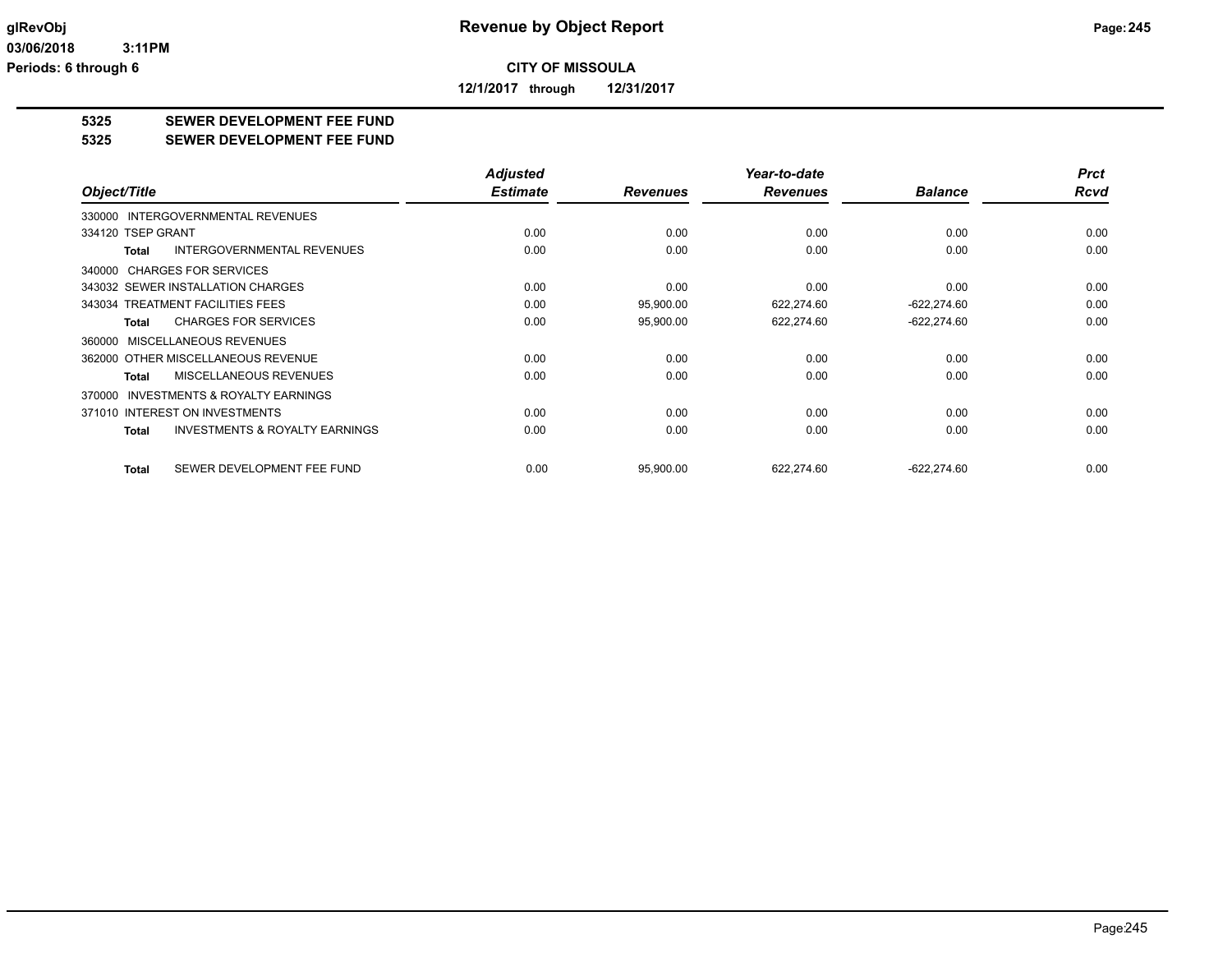**12/1/2017 through 12/31/2017**

# **5325 SEWER DEVELOPMENT FEE FUND**

| Object/Title                                        | <b>Adjusted</b><br><b>Estimate</b> | <b>Revenues</b> | Year-to-date<br><b>Revenues</b> | <b>Balance</b> | <b>Prct</b><br><b>Rcvd</b> |
|-----------------------------------------------------|------------------------------------|-----------------|---------------------------------|----------------|----------------------------|
| 330000 INTERGOVERNMENTAL REVENUES                   |                                    |                 |                                 |                |                            |
| 334120 TSEP GRANT                                   | 0.00                               | 0.00            | 0.00                            | 0.00           | 0.00                       |
| <b>INTERGOVERNMENTAL REVENUES</b><br>Total          | 0.00                               | 0.00            | 0.00                            | 0.00           | 0.00                       |
| 340000 CHARGES FOR SERVICES                         |                                    |                 |                                 |                |                            |
| 343032 SEWER INSTALLATION CHARGES                   | 0.00                               | 0.00            | 0.00                            | 0.00           | 0.00                       |
| 343034 TREATMENT FACILITIES FEES                    | 0.00                               | 95,900.00       | 622,274.60                      | $-622,274.60$  | 0.00                       |
| <b>CHARGES FOR SERVICES</b><br><b>Total</b>         | 0.00                               | 95,900.00       | 622,274.60                      | $-622,274.60$  | 0.00                       |
| MISCELLANEOUS REVENUES<br>360000                    |                                    |                 |                                 |                |                            |
| 362000 OTHER MISCELLANEOUS REVENUE                  | 0.00                               | 0.00            | 0.00                            | 0.00           | 0.00                       |
| <b>MISCELLANEOUS REVENUES</b><br>Total              | 0.00                               | 0.00            | 0.00                            | 0.00           | 0.00                       |
| <b>INVESTMENTS &amp; ROYALTY EARNINGS</b><br>370000 |                                    |                 |                                 |                |                            |
| 371010 INTEREST ON INVESTMENTS                      | 0.00                               | 0.00            | 0.00                            | 0.00           | 0.00                       |
| <b>INVESTMENTS &amp; ROYALTY EARNINGS</b><br>Total  | 0.00                               | 0.00            | 0.00                            | 0.00           | 0.00                       |
| SEWER DEVELOPMENT FEE FUND<br><b>Total</b>          | 0.00                               | 95.900.00       | 622.274.60                      | $-622.274.60$  | 0.00                       |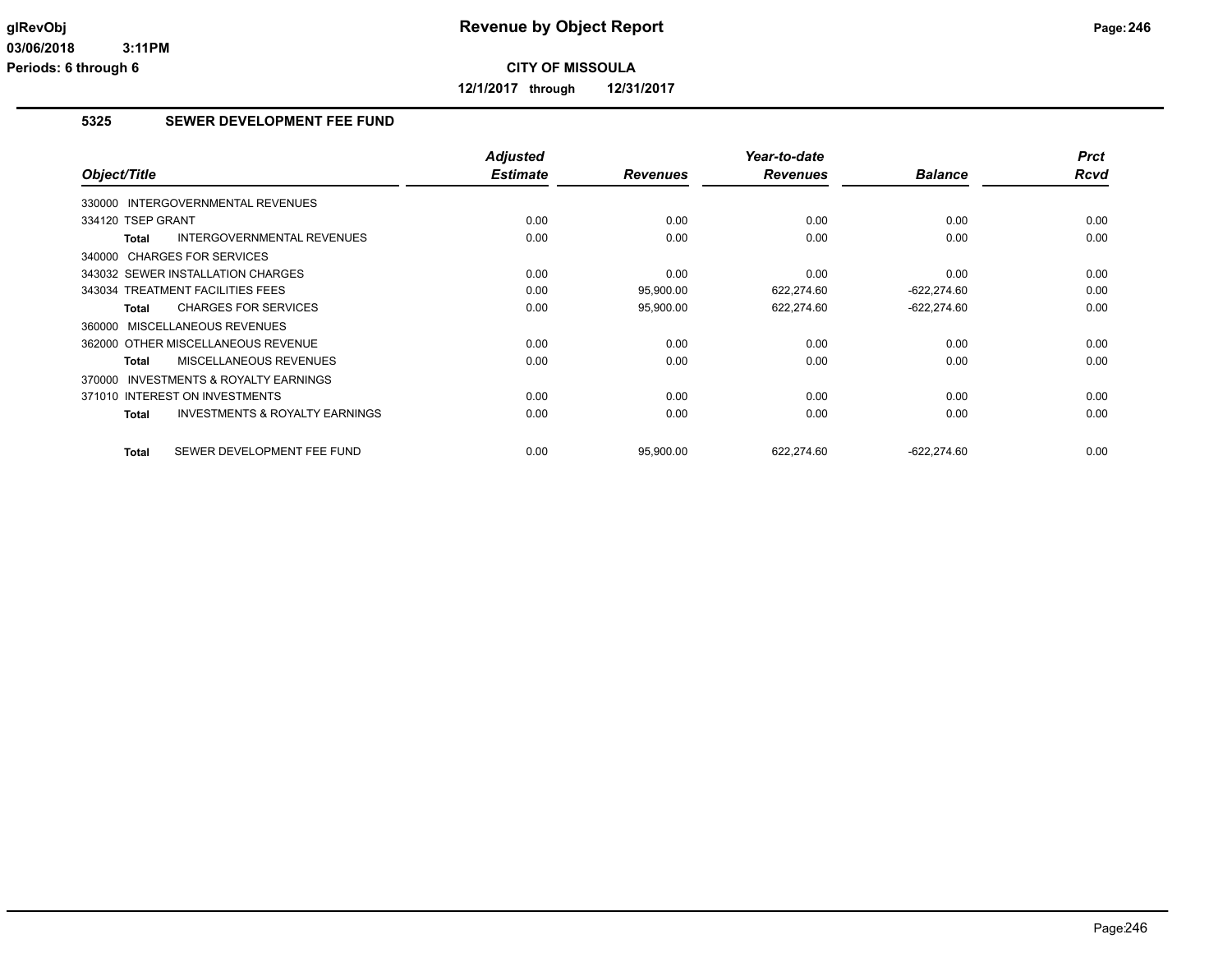**12/1/2017 through 12/31/2017**

**5340 SEWER CONSTRUCTION FUND**

**5340 SEWER CONSTRUCTION FUND**

|                                                    | <b>Adjusted</b> |                 | Year-to-date    |                | <b>Prct</b> |
|----------------------------------------------------|-----------------|-----------------|-----------------|----------------|-------------|
| Object/Title                                       | <b>Estimate</b> | <b>Revenues</b> | <b>Revenues</b> | <b>Balance</b> | <b>Rcvd</b> |
| 330000 INTERGOVERNMENTAL REVENUES                  |                 |                 |                 |                |             |
| 331090 EPA GRANT                                   | 0.00            | 0.00            | 0.00            | 0.00           | 0.00        |
| 334120 TSEP GRANT                                  | 0.00            | 0.00            | 0.00            | 0.00           | 0.00        |
| 334140 DNRC GRANT                                  | 0.00            | 0.00            | 0.00            | 0.00           | 0.00        |
| 337000 LOCAL GRANTS                                | 0.00            | 0.00            | 0.00            | 0.00           | 0.00        |
| <b>INTERGOVERNMENTAL REVENUES</b><br><b>Total</b>  | 0.00            | 0.00            | 0.00            | 0.00           | 0.00        |
| 340000 CHARGES FOR SERVICES                        |                 |                 |                 |                |             |
| 343032 SEWER INSTALLATION CHARGES                  | 0.00            | $-1,260.00$     | 0.00            | 0.00           | 0.00        |
| <b>CHARGES FOR SERVICES</b><br>Total               | 0.00            | $-1,260.00$     | 0.00            | 0.00           | 0.00        |
| 360000 MISCELLANEOUS REVENUES                      |                 |                 |                 |                |             |
| 360030 CONTRIBUTIONS FROM PROPERTY OWNERS          | 0.00            | 0.00            | 0.00            | 0.00           | 0.00        |
| 363020 PROPERTY ASSESSMENTS                        | 0.00            | 0.00            | 0.00            | 0.00           | 0.00        |
| 365000 DONATIONS                                   | 0.00            | 0.00            | 0.00            | 0.00           | 0.00        |
| MISCELLANEOUS REVENUES<br>Total                    | 0.00            | 0.00            | 0.00            | 0.00           | 0.00        |
| 370000 INVESTMENTS & ROYALTY EARNINGS              |                 |                 |                 |                |             |
| 371010 INTEREST ON INVESTMENTS                     | 0.00            | 0.00            | 0.00            | 0.00           | 0.00        |
| 371020 GAIN/LOSS IN MARKET VALUE OF INVESTMENTS    | 0.00            | 0.00            | 0.00            | 0.00           | 0.00        |
| <b>INVESTMENTS &amp; ROYALTY EARNINGS</b><br>Total | 0.00            | 0.00            | 0.00            | 0.00           | 0.00        |
| 380000 OTHER FINANCING SOURCES                     |                 |                 |                 |                |             |
| 381002 SRF LOAN                                    | 0.00            | 0.00            | 0.00            | 0.00           | 0.00        |
| 381020 REVENUE BONDS                               | 0.00            | 0.00            | 0.00            | 0.00           | 0.00        |
| 383011 TRANS FR SID REVOLVING                      | 0.00            | 0.00            | 0.00            | 0.00           | 0.00        |
| 383024 TRANS FR SEWER CLEARING                     | 0.00            | 0.00            | 0.00            | 0.00           | 0.00        |
| 383025 TRANS FR SEWER R & D                        | 0.00            | 0.00            | 0.00            | 0.00           | 0.00        |
| 383026 TRANS FR CDBG                               | 0.00            | 0.00            | 0.00            | 0.00           | 0.00        |
| 383040 TRANSFER FROM CITY GRANTS                   | 0.00            | 0.00            | 0.00            | 0.00           | 0.00        |
| OTHER FINANCING SOURCES<br><b>Total</b>            | 0.00            | 0.00            | 0.00            | 0.00           | 0.00        |
| SEWER CONSTRUCTION FUND<br>Total                   | 0.00            | $-1,260.00$     | 0.00            | 0.00           | 0.00        |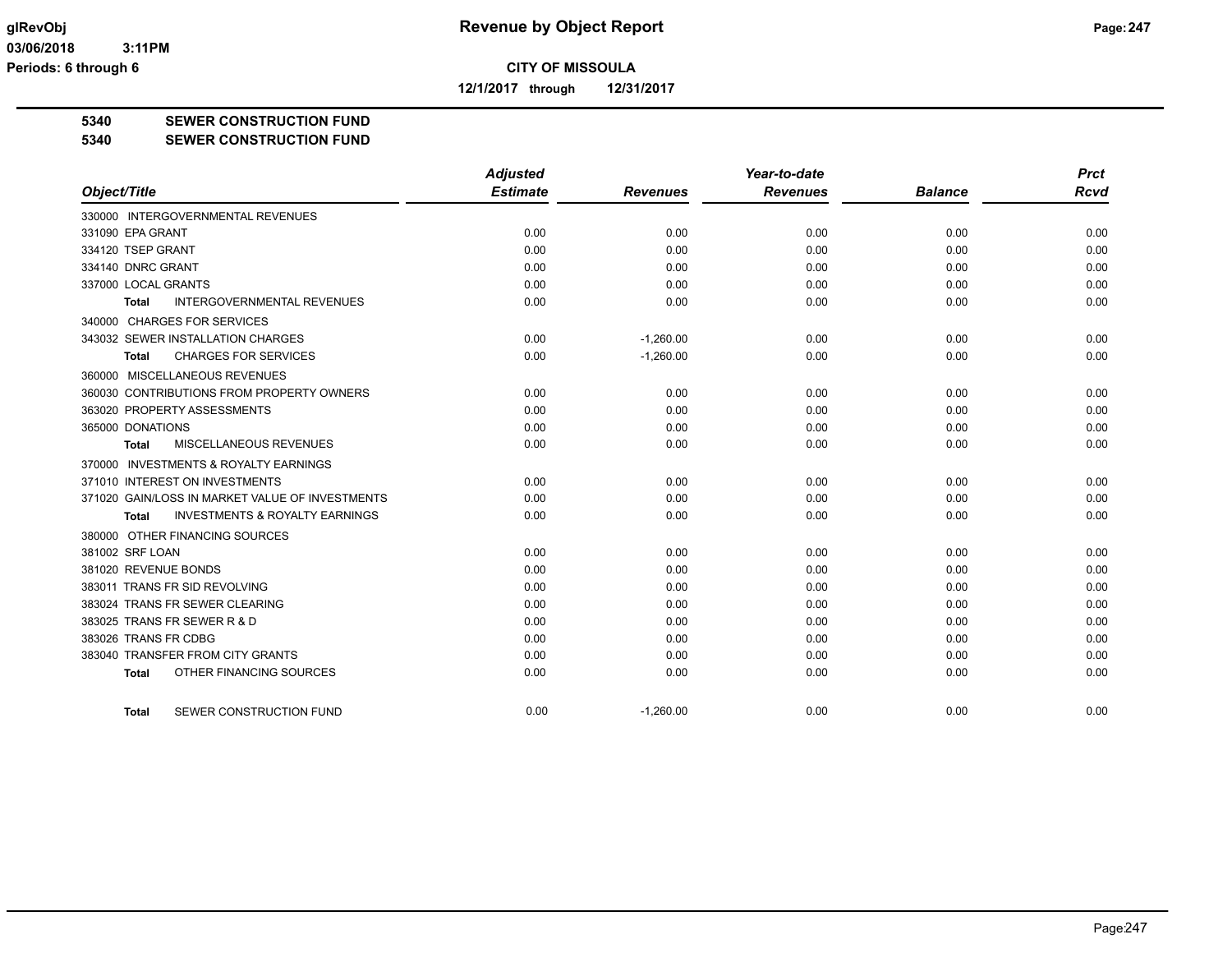**12/1/2017 through 12/31/2017**

# **5340 SEWER CONSTRUCTION FUND**

| Object/Title                                       | <b>Adjusted</b><br><b>Estimate</b> | <b>Revenues</b> | Year-to-date<br><b>Revenues</b> | <b>Balance</b> | <b>Prct</b><br>Rcvd |
|----------------------------------------------------|------------------------------------|-----------------|---------------------------------|----------------|---------------------|
|                                                    |                                    |                 |                                 |                |                     |
| 330000 INTERGOVERNMENTAL REVENUES                  |                                    |                 |                                 |                |                     |
| 331090 EPA GRANT                                   | 0.00                               | 0.00            | 0.00                            | 0.00           | 0.00                |
| 334120 TSEP GRANT                                  | 0.00                               | 0.00            | 0.00                            | 0.00           | 0.00                |
| 334140 DNRC GRANT                                  | 0.00                               | 0.00            | 0.00                            | 0.00           | 0.00                |
| 337000 LOCAL GRANTS                                | 0.00                               | 0.00            | 0.00                            | 0.00           | 0.00                |
| <b>INTERGOVERNMENTAL REVENUES</b><br>Total         | 0.00                               | 0.00            | 0.00                            | 0.00           | 0.00                |
| 340000 CHARGES FOR SERVICES                        |                                    |                 |                                 |                |                     |
| 343032 SEWER INSTALLATION CHARGES                  | 0.00                               | $-1,260.00$     | 0.00                            | 0.00           | 0.00                |
| <b>CHARGES FOR SERVICES</b><br>Total               | 0.00                               | $-1,260.00$     | 0.00                            | 0.00           | 0.00                |
| 360000 MISCELLANEOUS REVENUES                      |                                    |                 |                                 |                |                     |
| 360030 CONTRIBUTIONS FROM PROPERTY OWNERS          | 0.00                               | 0.00            | 0.00                            | 0.00           | 0.00                |
| 363020 PROPERTY ASSESSMENTS                        | 0.00                               | 0.00            | 0.00                            | 0.00           | 0.00                |
| 365000 DONATIONS                                   | 0.00                               | 0.00            | 0.00                            | 0.00           | 0.00                |
| MISCELLANEOUS REVENUES<br><b>Total</b>             | 0.00                               | 0.00            | 0.00                            | 0.00           | 0.00                |
| 370000 INVESTMENTS & ROYALTY EARNINGS              |                                    |                 |                                 |                |                     |
| 371010 INTEREST ON INVESTMENTS                     | 0.00                               | 0.00            | 0.00                            | 0.00           | 0.00                |
| 371020 GAIN/LOSS IN MARKET VALUE OF INVESTMENT     | 0.00                               | 0.00            | 0.00                            | 0.00           | 0.00                |
| <b>INVESTMENTS &amp; ROYALTY EARNINGS</b><br>Total | 0.00                               | 0.00            | 0.00                            | 0.00           | 0.00                |
| 380000 OTHER FINANCING SOURCES                     |                                    |                 |                                 |                |                     |
| 381002 SRF LOAN                                    | 0.00                               | 0.00            | 0.00                            | 0.00           | 0.00                |
| 381020 REVENUE BONDS                               | 0.00                               | 0.00            | 0.00                            | 0.00           | 0.00                |
| 383011 TRANS FR SID REVOLVING                      | 0.00                               | 0.00            | 0.00                            | 0.00           | 0.00                |
| 383024 TRANS FR SEWER CLEARING                     | 0.00                               | 0.00            | 0.00                            | 0.00           | 0.00                |
| 383025 TRANS FR SEWER R & D                        | 0.00                               | 0.00            | 0.00                            | 0.00           | 0.00                |
| 383026 TRANS FR CDBG                               | 0.00                               | 0.00            | 0.00                            | 0.00           | 0.00                |
| 383040 TRANSFER FROM CITY GRANTS                   | 0.00                               | 0.00            | 0.00                            | 0.00           | 0.00                |
| OTHER FINANCING SOURCES<br><b>Total</b>            | 0.00                               | 0.00            | 0.00                            | 0.00           | 0.00                |
| SEWER CONSTRUCTION FUND<br>Total                   | 0.00                               | $-1,260.00$     | 0.00                            | 0.00           | 0.00                |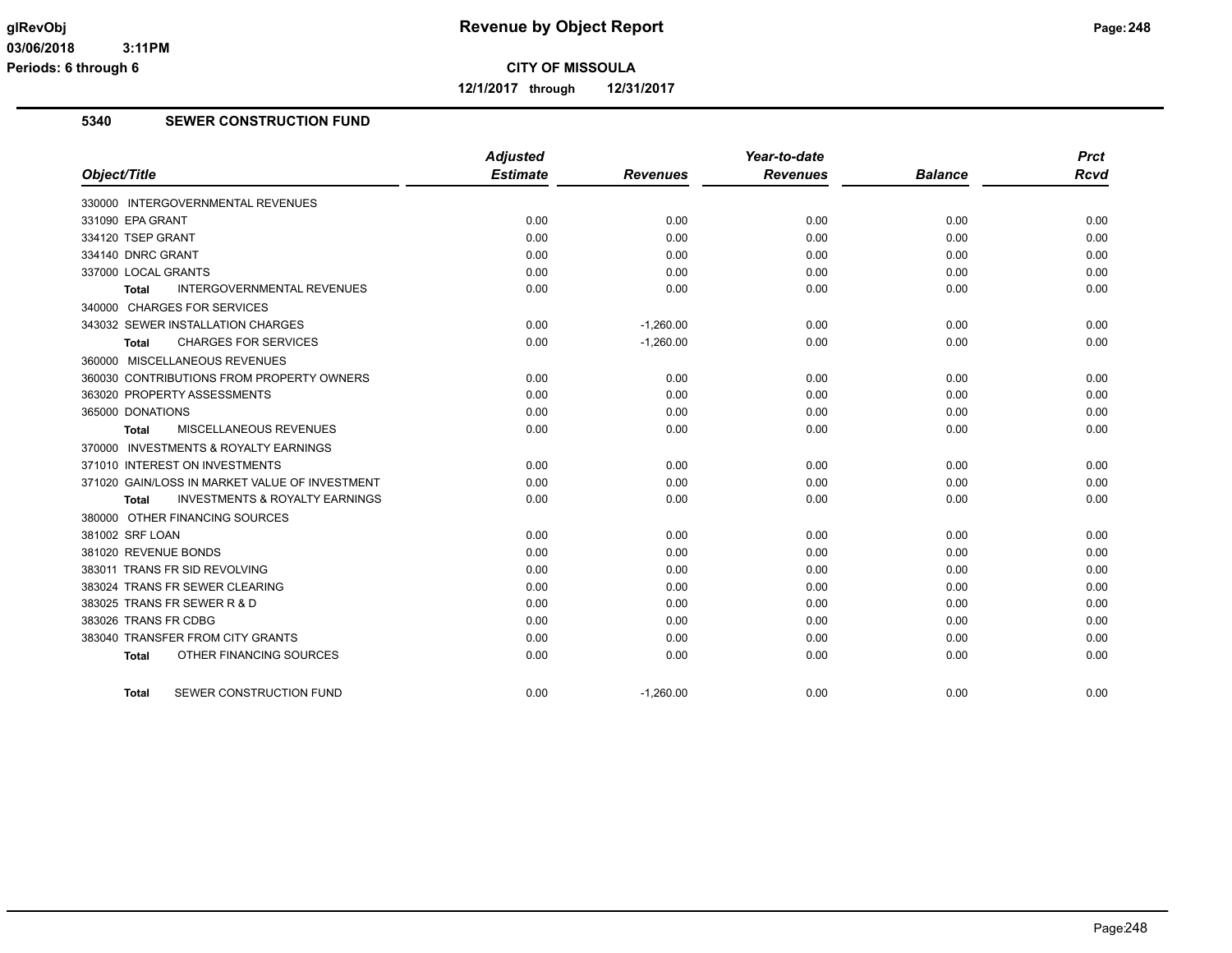**12/1/2017 through 12/31/2017**

#### **5361 2001 SEWER REVENUE BONDS-DEBT SERVICE 5361 2001 SEWER REVENUE BONDS-DEBT SERVICE**

|                                                     | <b>Adjusted</b> |                 | Year-to-date    |                | <b>Prct</b> |
|-----------------------------------------------------|-----------------|-----------------|-----------------|----------------|-------------|
| Object/Title                                        | <b>Estimate</b> | <b>Revenues</b> | <b>Revenues</b> | <b>Balance</b> | <b>Rcvd</b> |
| 340000 CHARGES FOR SERVICES                         |                 |                 |                 |                |             |
| 343032 SEWER INSTALLATION CHARGES                   | 0.00            | 0.00            | 0.00            | 0.00           | 0.00        |
| <b>CHARGES FOR SERVICES</b><br><b>Total</b>         | 0.00            | 0.00            | 0.00            | 0.00           | 0.00        |
| 2001 SEWER REVENUE BONDS-DEBT SERVI<br><b>Total</b> | 0.00            | 0.00            | 0.00            | 0.00           | 0.00        |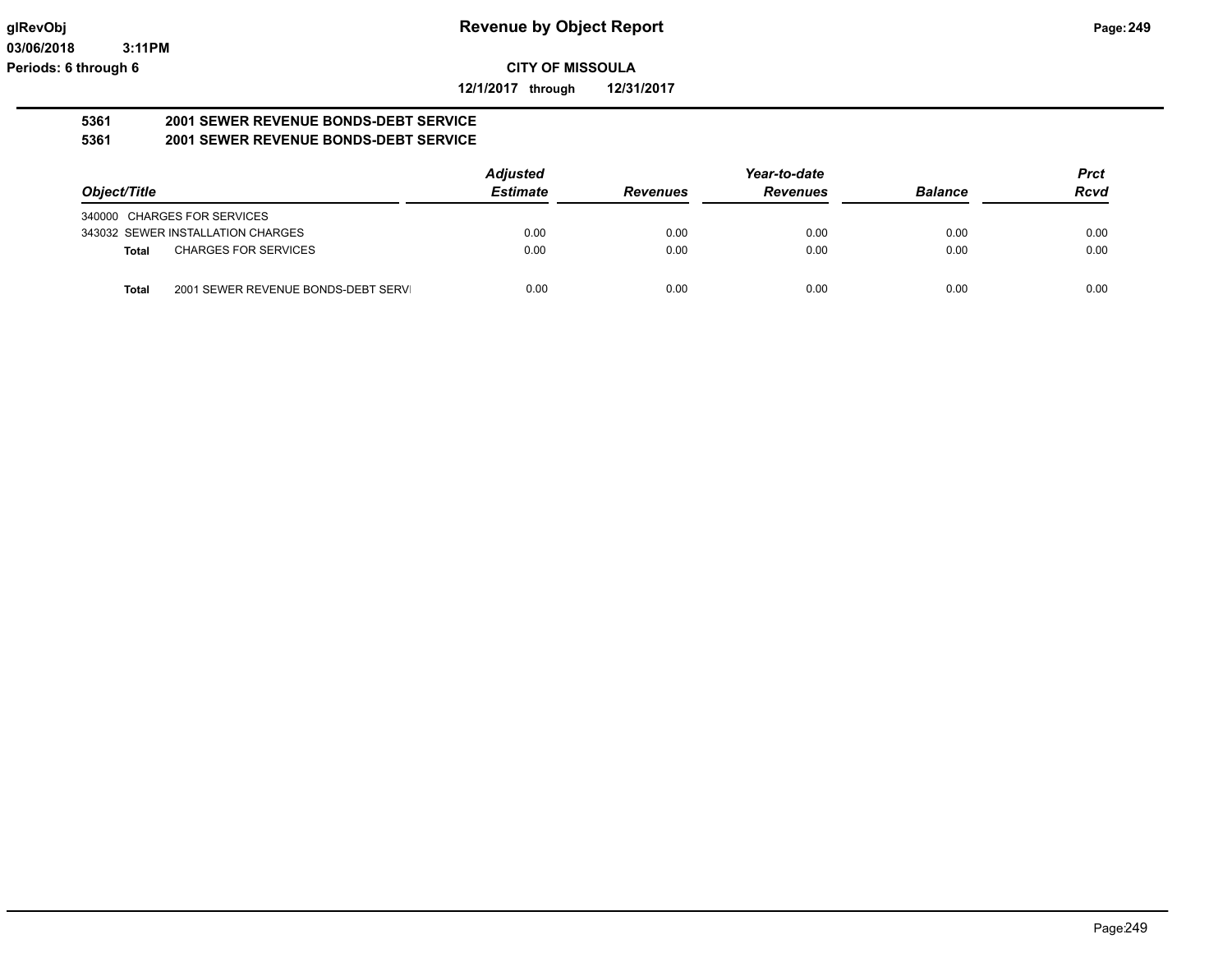**12/1/2017 through 12/31/2017**

#### **5361 2001 SEWER REVENUE BONDS-DEBT SERVICE**

|                             |                                    | <b>Adjusted</b> |                 | Year-to-date    |                | <b>Prct</b> |
|-----------------------------|------------------------------------|-----------------|-----------------|-----------------|----------------|-------------|
| Object/Title                |                                    | <b>Estimate</b> | <b>Revenues</b> | <b>Revenues</b> | <b>Balance</b> | <b>Rcvd</b> |
| 340000 CHARGES FOR SERVICES |                                    |                 |                 |                 |                |             |
|                             | 343032 SEWER INSTALLATION CHARGES  | 0.00            | 0.00            | 0.00            | 0.00           | 0.00        |
| Total                       | <b>CHARGES FOR SERVICES</b>        | 0.00            | 0.00            | 0.00            | 0.00           | 0.00        |
|                             |                                    |                 |                 |                 |                |             |
| Total                       | 2001 SEWER REVENUE BONDS-DEBT SERV | 0.00            | 0.00            | 0.00            | 0.00           | 0.00        |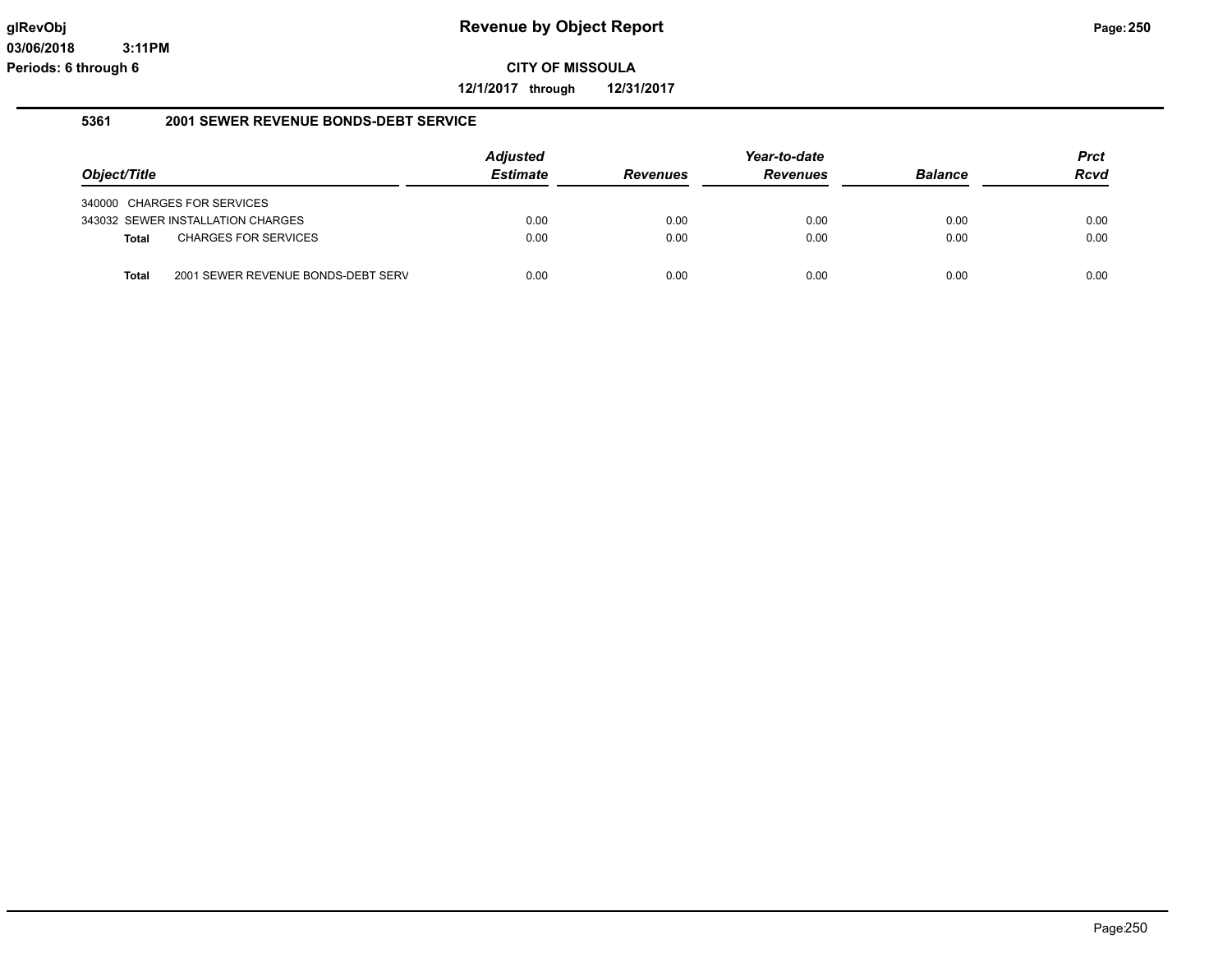**12/1/2017 through 12/31/2017**

#### **5365 99 SEWER REVENUE BONDS DEBT SERVICE FUND 5365 99 SEWER REVENUE BONDS DEBT SERVICE FUND**

|                                                     | <b>Adjusted</b> |                 | Year-to-date    |                | <b>Prct</b> |
|-----------------------------------------------------|-----------------|-----------------|-----------------|----------------|-------------|
| Object/Title                                        | <b>Estimate</b> | <b>Revenues</b> | <b>Revenues</b> | <b>Balance</b> | <b>Rcvd</b> |
| 380000 OTHER FINANCING SOURCES                      |                 |                 |                 |                |             |
| 383024 TRANS FR SEWER CLEARING                      | 0.00            | 0.00            | 0.00            | 0.00           | 0.00        |
| OTHER FINANCING SOURCES<br>Total                    | 0.00            | 0.00            | 0.00            | 0.00           | 0.00        |
| 99 SEWER REVENUE BONDS DEBT SERVICE<br><b>Total</b> | 0.00            | 0.00            | 0.00            | 0.00           | 0.00        |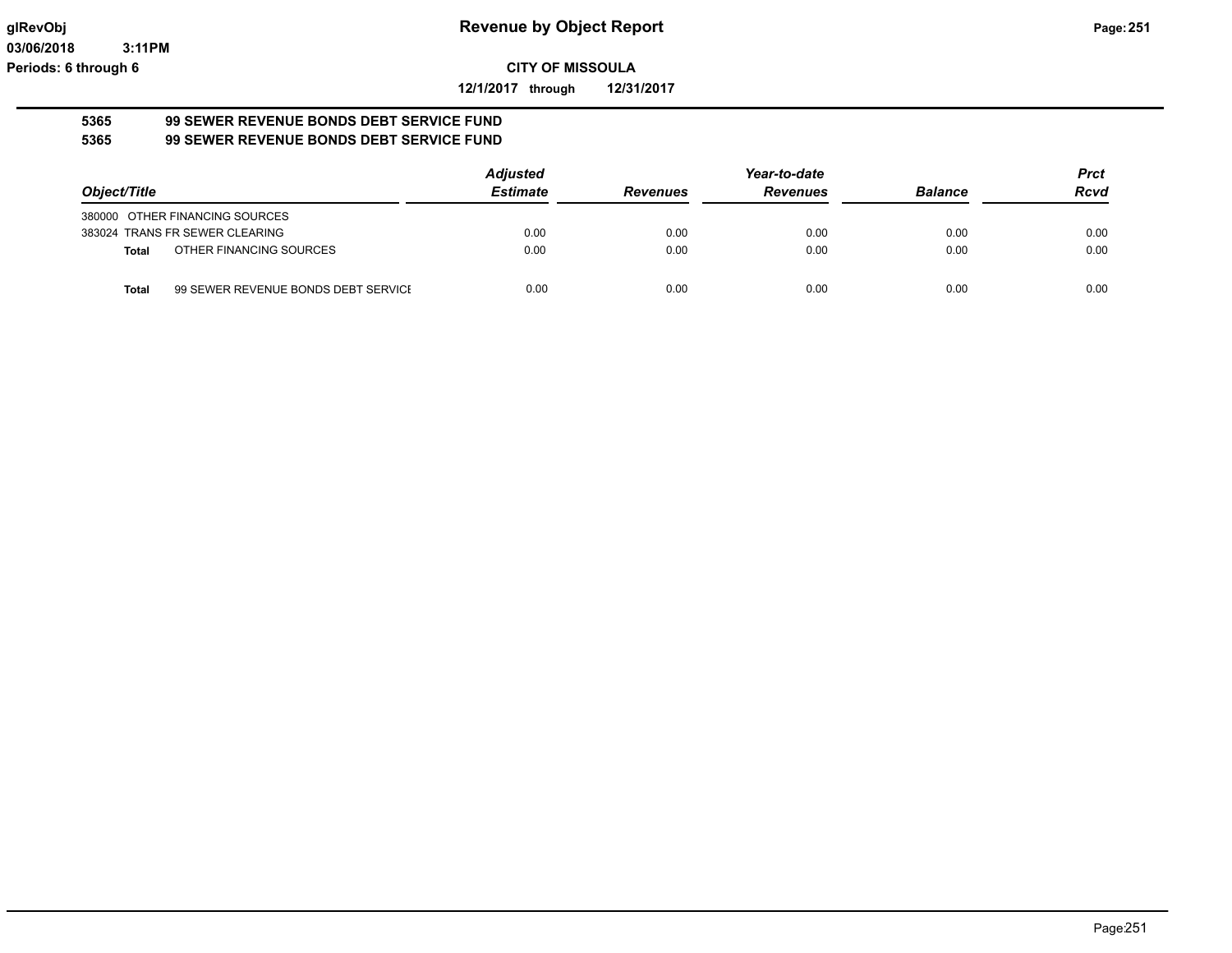**12/1/2017 through 12/31/2017**

#### **5365 99 SEWER REVENUE BONDS DEBT SERVICE FUND**

|              |                                    |                 |                 | Year-to-date    |                | <b>Prct</b> |
|--------------|------------------------------------|-----------------|-----------------|-----------------|----------------|-------------|
| Object/Title |                                    | <b>Estimate</b> | <b>Revenues</b> | <b>Revenues</b> | <b>Balance</b> | <b>Rcvd</b> |
|              | 380000 OTHER FINANCING SOURCES     |                 |                 |                 |                |             |
|              | 383024 TRANS FR SEWER CLEARING     | 0.00            | 0.00            | 0.00            | 0.00           | 0.00        |
| Total        | OTHER FINANCING SOURCES            | 0.00            | 0.00            | 0.00            | 0.00           | 0.00        |
| Total        | 99 SEWER REVENUE BONDS DEBT SERVIC | 0.00            | 0.00            | 0.00            | 0.00           | 0.00        |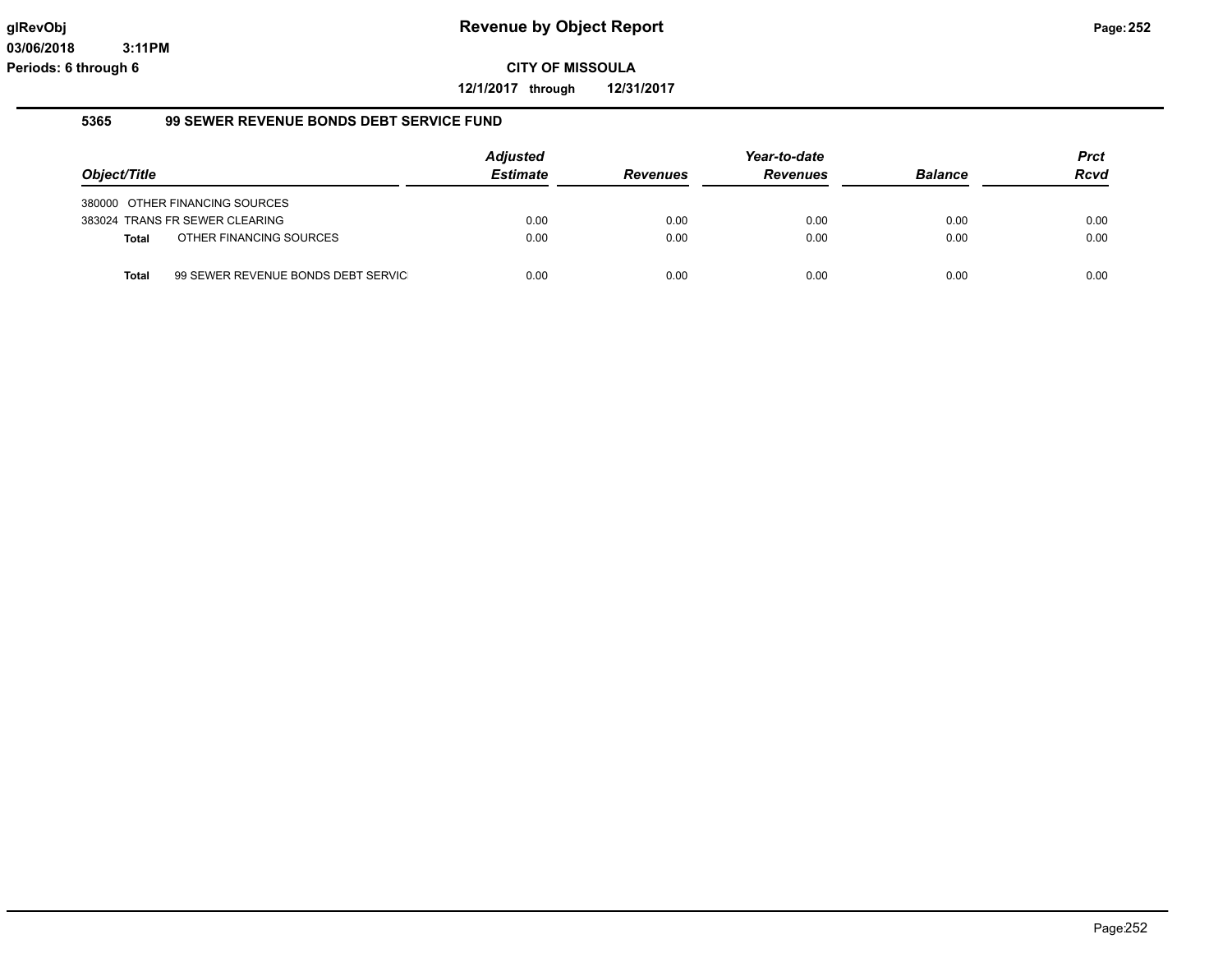**12/1/2017 through 12/31/2017**

**5371 2002 SEWER BONDS**

**5371 2002 SEWER BONDS**

|                                         | <b>Adjusted</b> |                 | Year-to-date    |                | <b>Prct</b> |
|-----------------------------------------|-----------------|-----------------|-----------------|----------------|-------------|
| Object/Title                            | <b>Estimate</b> | <b>Revenues</b> | <b>Revenues</b> | <b>Balance</b> | <b>Rcvd</b> |
| 380000 OTHER FINANCING SOURCES          |                 |                 |                 |                |             |
| 383024 TRANS FR SEWER CLEARING          | 0.00            | 0.00            | 0.00            | 0.00           | 0.00        |
| OTHER FINANCING SOURCES<br><b>Total</b> | 0.00            | 0.00            | 0.00            | 0.00           | 0.00        |
| 2002 SEWER BONDS<br>Total               | 0.00            | 0.00            | 0.00            | 0.00           | 0.00        |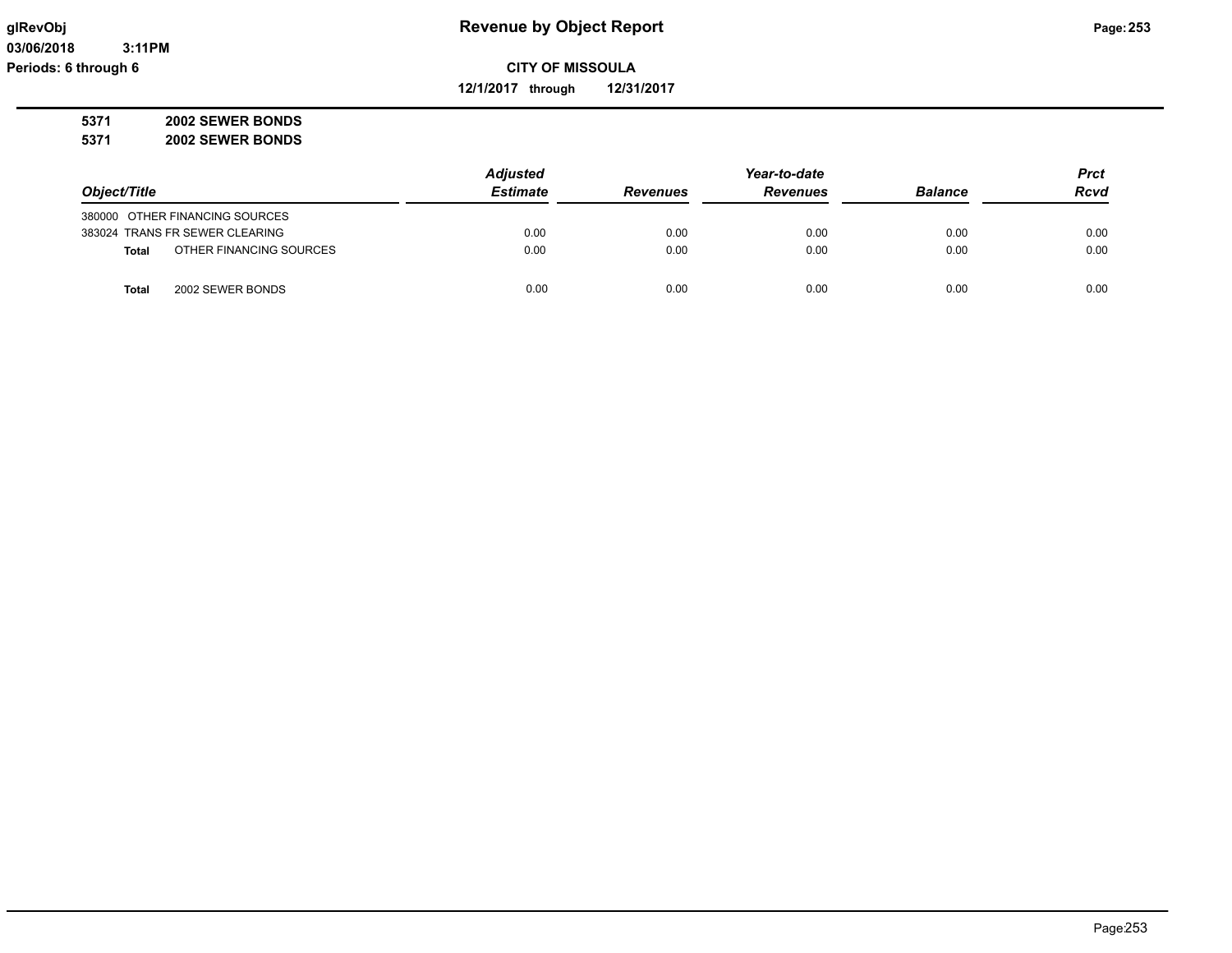**12/1/2017 through 12/31/2017**

### **5371 2002 SEWER BONDS**

|              |                                | <b>Adjusted</b> |                 | Year-to-date    |                | <b>Prct</b> |
|--------------|--------------------------------|-----------------|-----------------|-----------------|----------------|-------------|
| Object/Title |                                | <b>Estimate</b> | <b>Revenues</b> | <b>Revenues</b> | <b>Balance</b> | <b>Rcvd</b> |
|              | 380000 OTHER FINANCING SOURCES |                 |                 |                 |                |             |
|              | 383024 TRANS FR SEWER CLEARING | 0.00            | 0.00            | 0.00            | 0.00           | 0.00        |
| Total        | OTHER FINANCING SOURCES        | 0.00            | 0.00            | 0.00            | 0.00           | 0.00        |
| <b>Total</b> | 2002 SEWER BONDS               | 0.00            | 0.00            | 0.00            | 0.00           | 0.00        |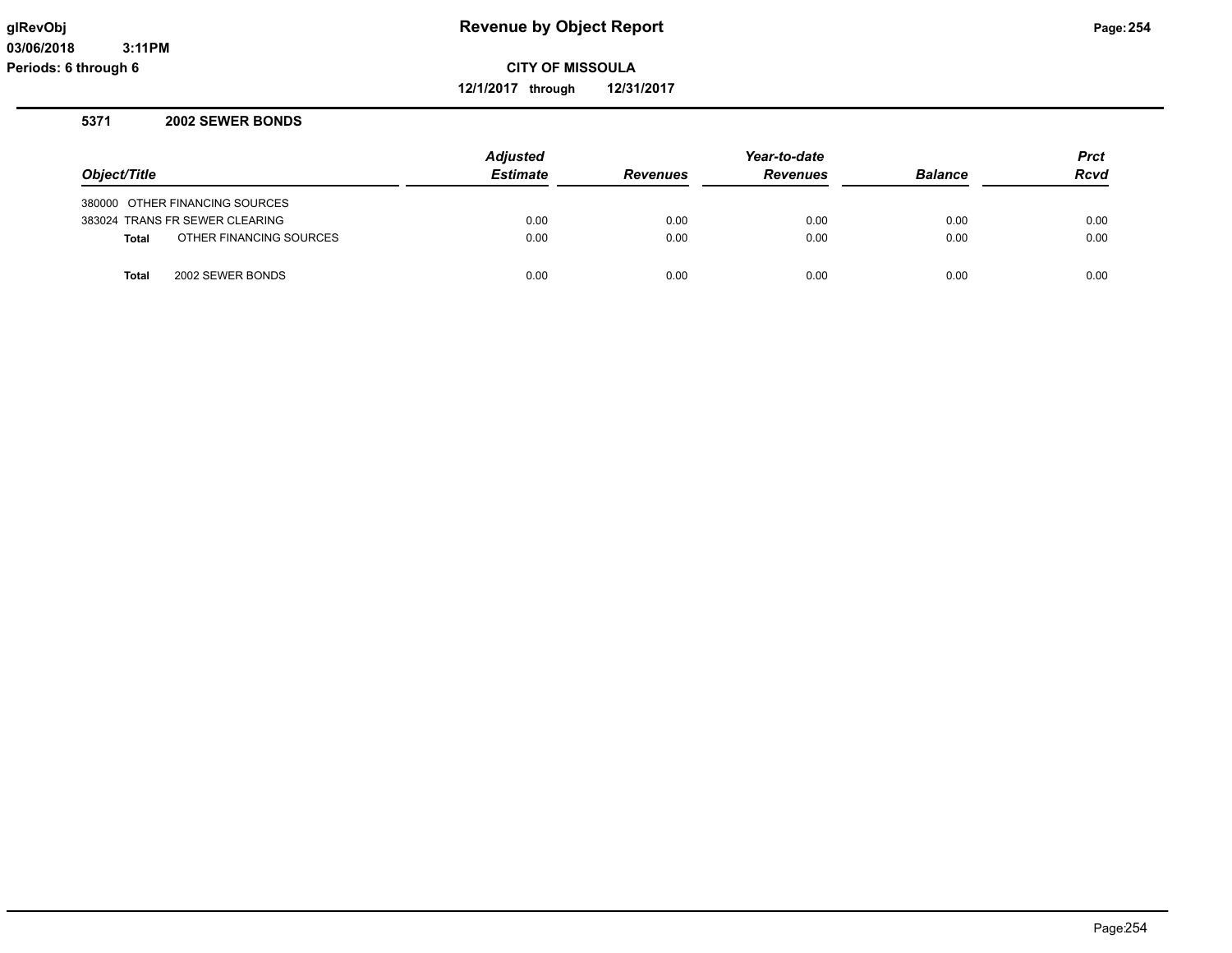**12/1/2017 through 12/31/2017**

# **5373 2002 WWTP UPGRADE REVENUE BOND**

## **5373 2002 WWTP UPGRADE REVENUE BOND**

|                                         | <b>Adjusted</b> | Year-to-date    |                 |                | <b>Prct</b> |
|-----------------------------------------|-----------------|-----------------|-----------------|----------------|-------------|
| Object/Title                            | <b>Estimate</b> | <b>Revenues</b> | <b>Revenues</b> | <b>Balance</b> | <b>Rcvd</b> |
| 380000 OTHER FINANCING SOURCES          |                 |                 |                 |                |             |
| 383024 TRANS FR SEWER CLEARING          | 0.00            | 0.00            | 0.00            | 0.00           | 0.00        |
| OTHER FINANCING SOURCES<br>Total        | 0.00            | 0.00            | 0.00            | 0.00           | 0.00        |
| 2002 WWTP UPGRADE REVENUE BOND<br>Total | 0.00            | 0.00            | 0.00            | 0.00           | 0.00        |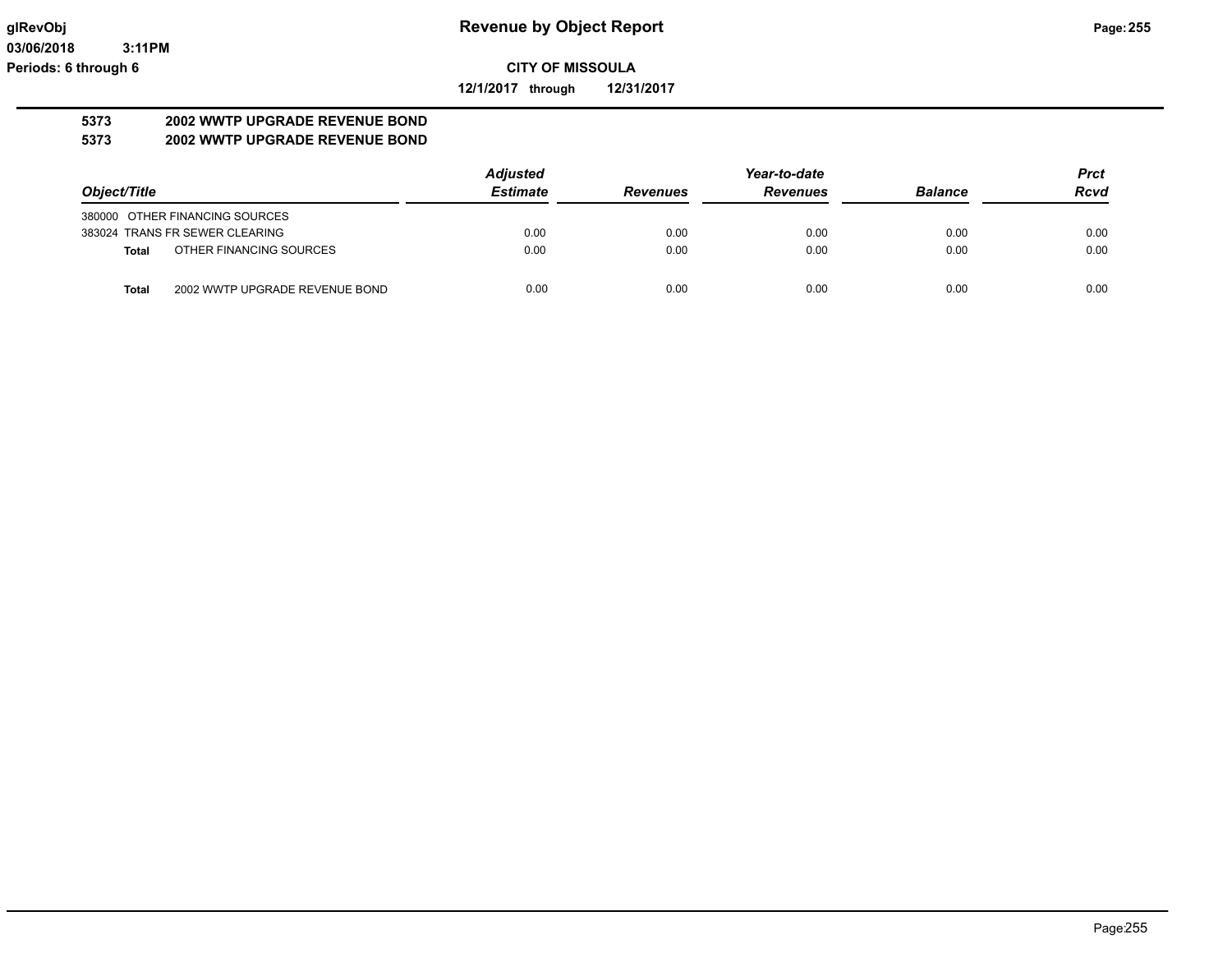**12/1/2017 through 12/31/2017**

## **5373 2002 WWTP UPGRADE REVENUE BOND**

| Object/Title |                                | <b>Adjusted</b><br><b>Estimate</b> | <b>Revenues</b> | Year-to-date<br><b>Revenues</b> | <b>Balance</b> | <b>Prct</b><br><b>Rcvd</b> |
|--------------|--------------------------------|------------------------------------|-----------------|---------------------------------|----------------|----------------------------|
|              | 380000 OTHER FINANCING SOURCES |                                    |                 |                                 |                |                            |
|              | 383024 TRANS FR SEWER CLEARING | 0.00                               | 0.00            | 0.00                            | 0.00           | 0.00                       |
| Total        | OTHER FINANCING SOURCES        | 0.00                               | 0.00            | 0.00                            | 0.00           | 0.00                       |
| <b>Total</b> | 2002 WWTP UPGRADE REVENUE BOND | 0.00                               | 0.00            | 0.00                            | 0.00           | 0.00                       |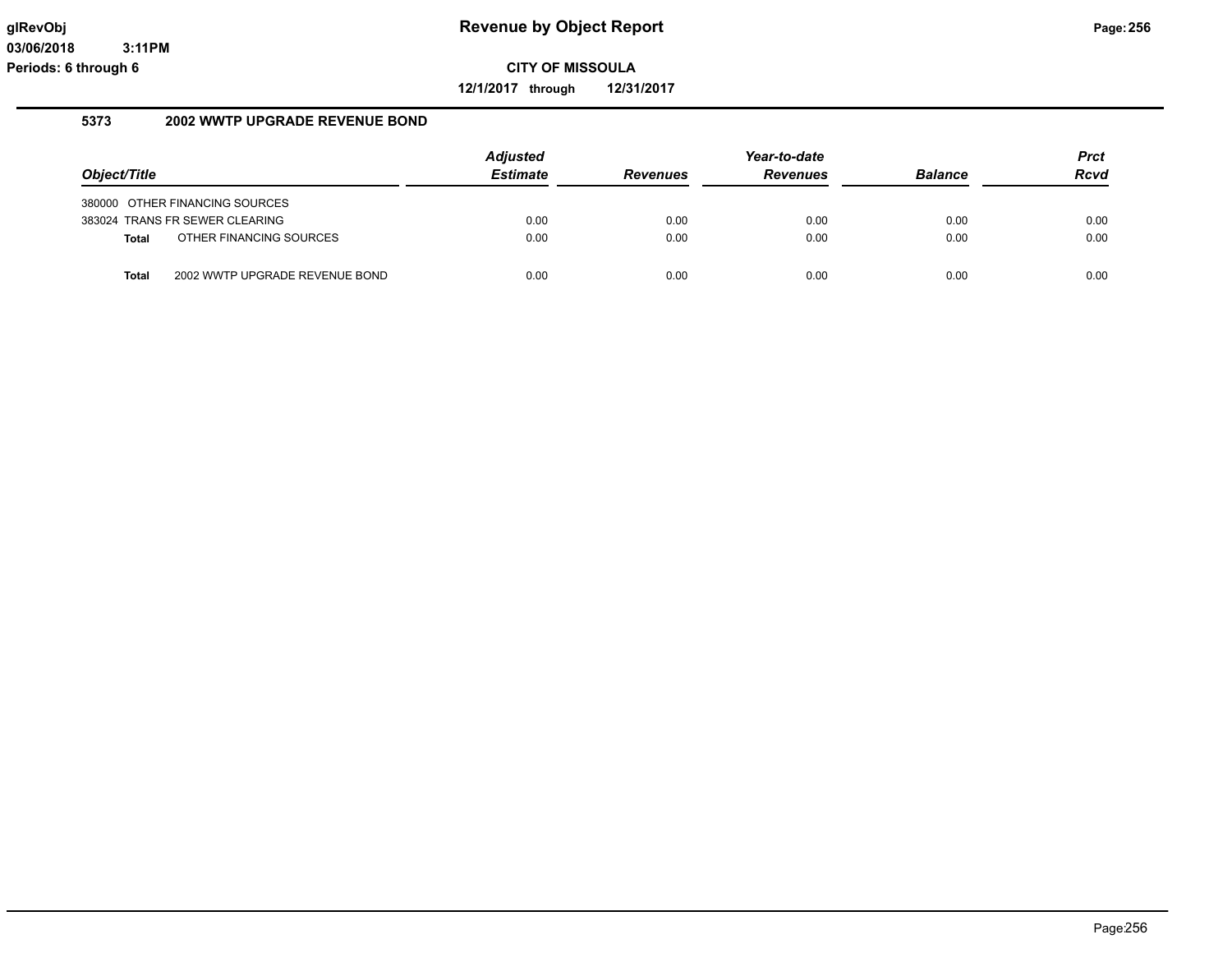**12/1/2017 through 12/31/2017**

## **5375 2003 WWTP SRF \$3.8M EPA DEBT**

**5375 2003 WWTP SRF \$3.8M EPA DEBT**

|                                               | <b>Adjusted</b> |                 | Year-to-date    |                |             |
|-----------------------------------------------|-----------------|-----------------|-----------------|----------------|-------------|
| Object/Title                                  | <b>Estimate</b> | <b>Revenues</b> | <b>Revenues</b> | <b>Balance</b> | <b>Rcvd</b> |
| 380000 OTHER FINANCING SOURCES                |                 |                 |                 |                |             |
| 383024 TRANS FR SEWER CLEARING                | 0.00            | 0.00            | 0.00            | 0.00           | 0.00        |
| OTHER FINANCING SOURCES<br><b>Total</b>       | 0.00            | 0.00            | 0.00            | 0.00           | 0.00        |
| 2003 WWTP SRF \$3.8M EPA DEBT<br><b>Total</b> | 0.00            | 0.00            | 0.00            | 0.00           | 0.00        |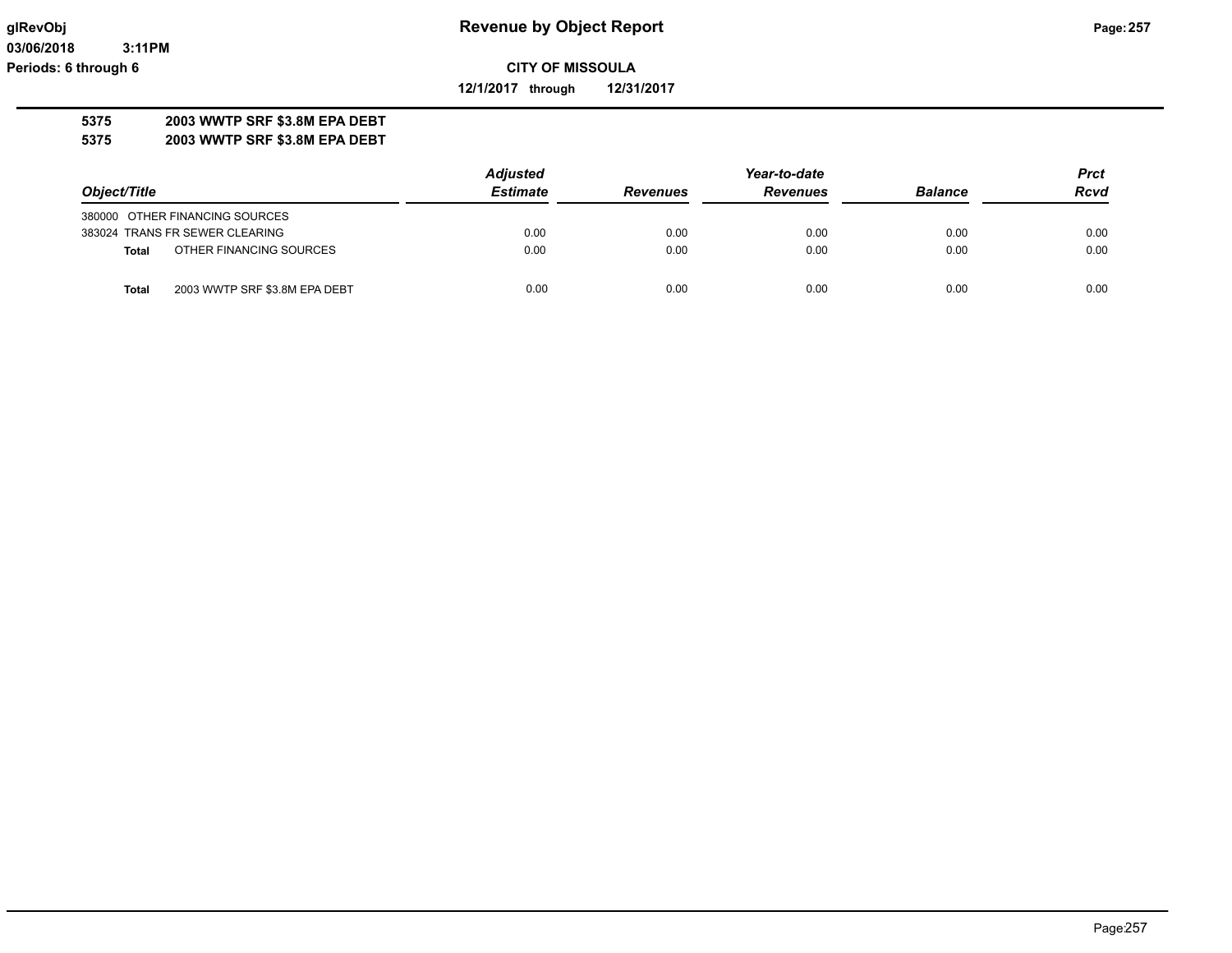**12/1/2017 through 12/31/2017**

## **5375 2003 WWTP SRF \$3.8M EPA DEBT**

|              |                                | <b>Adjusted</b> |                 | Year-to-date    |                | <b>Prct</b> |
|--------------|--------------------------------|-----------------|-----------------|-----------------|----------------|-------------|
| Object/Title |                                | <b>Estimate</b> | <b>Revenues</b> | <b>Revenues</b> | <b>Balance</b> | <b>Rcvd</b> |
|              | 380000 OTHER FINANCING SOURCES |                 |                 |                 |                |             |
|              | 383024 TRANS FR SEWER CLEARING | 0.00            | 0.00            | 0.00            | 0.00           | 0.00        |
| <b>Total</b> | OTHER FINANCING SOURCES        | 0.00            | 0.00            | 0.00            | 0.00           | 0.00        |
| <b>Total</b> | 2003 WWTP SRF \$3.8M EPA DEBT  | 0.00            | 0.00            | 0.00            | 0.00           | 0.00        |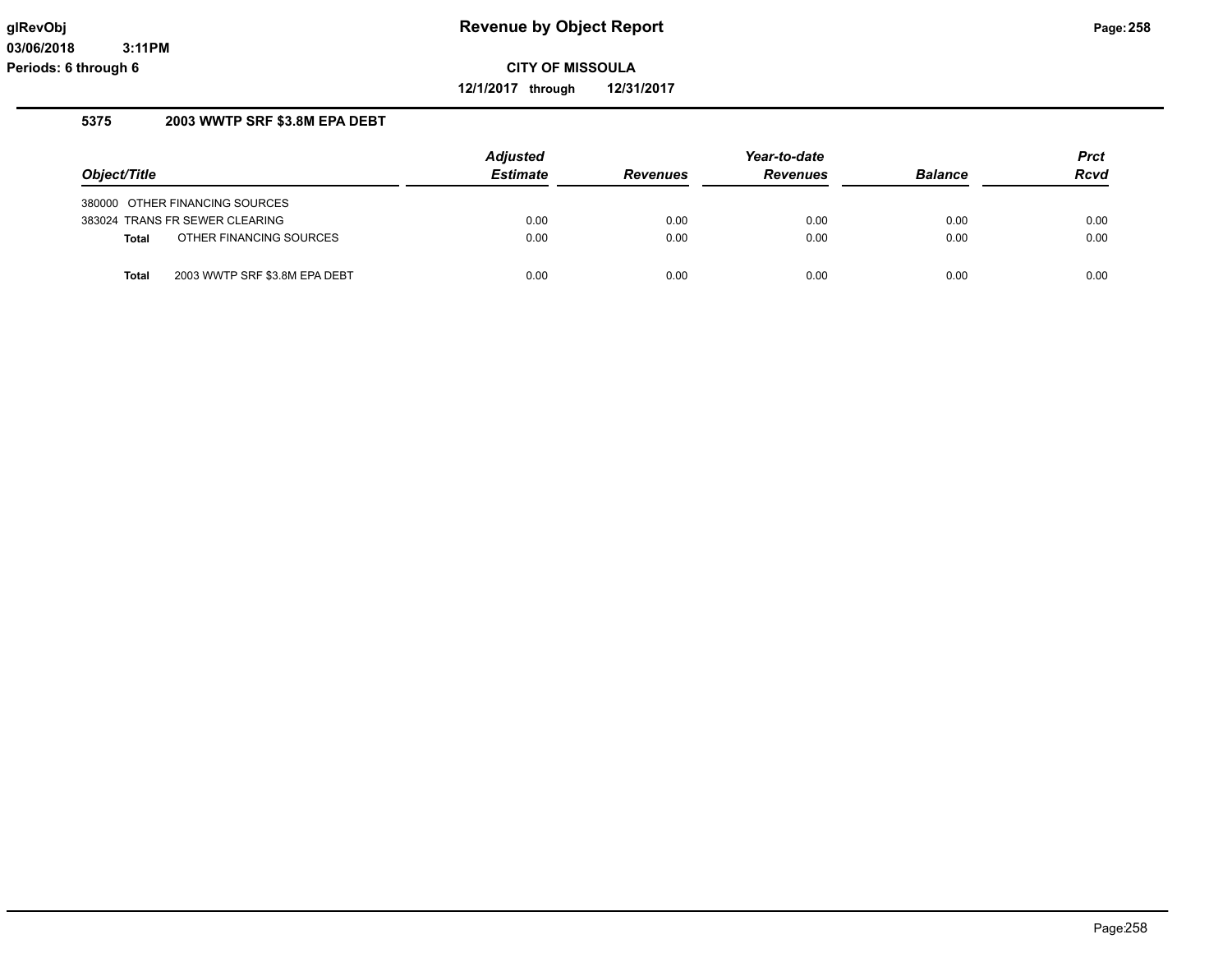**12/1/2017 through 12/31/2017**

#### **5377 2004 WWTP \$3.023 LOAN DEBT SERVICE 5377 2004 WWTP \$3.023 LOAN DEBT SERVICE**

|                                              | <b>Adjusted</b> |                 | Year-to-date    |                | <b>Prct</b> |
|----------------------------------------------|-----------------|-----------------|-----------------|----------------|-------------|
| Object/Title                                 | <b>Estimate</b> | <b>Revenues</b> | <b>Revenues</b> | <b>Balance</b> | <b>Rcvd</b> |
| 380000 OTHER FINANCING SOURCES               |                 |                 |                 |                |             |
| 383024 TRANS FR SEWER CLEARING               | 0.00            | 0.00            | 0.00            | 0.00           | 0.00        |
| OTHER FINANCING SOURCES<br>Total             | 0.00            | 0.00            | 0.00            | 0.00           | 0.00        |
| 2004 WWTP \$3.023 LOAN DEBT SERVICE<br>Total | 0.00            | 0.00            | 0.00            | 0.00           | 0.00        |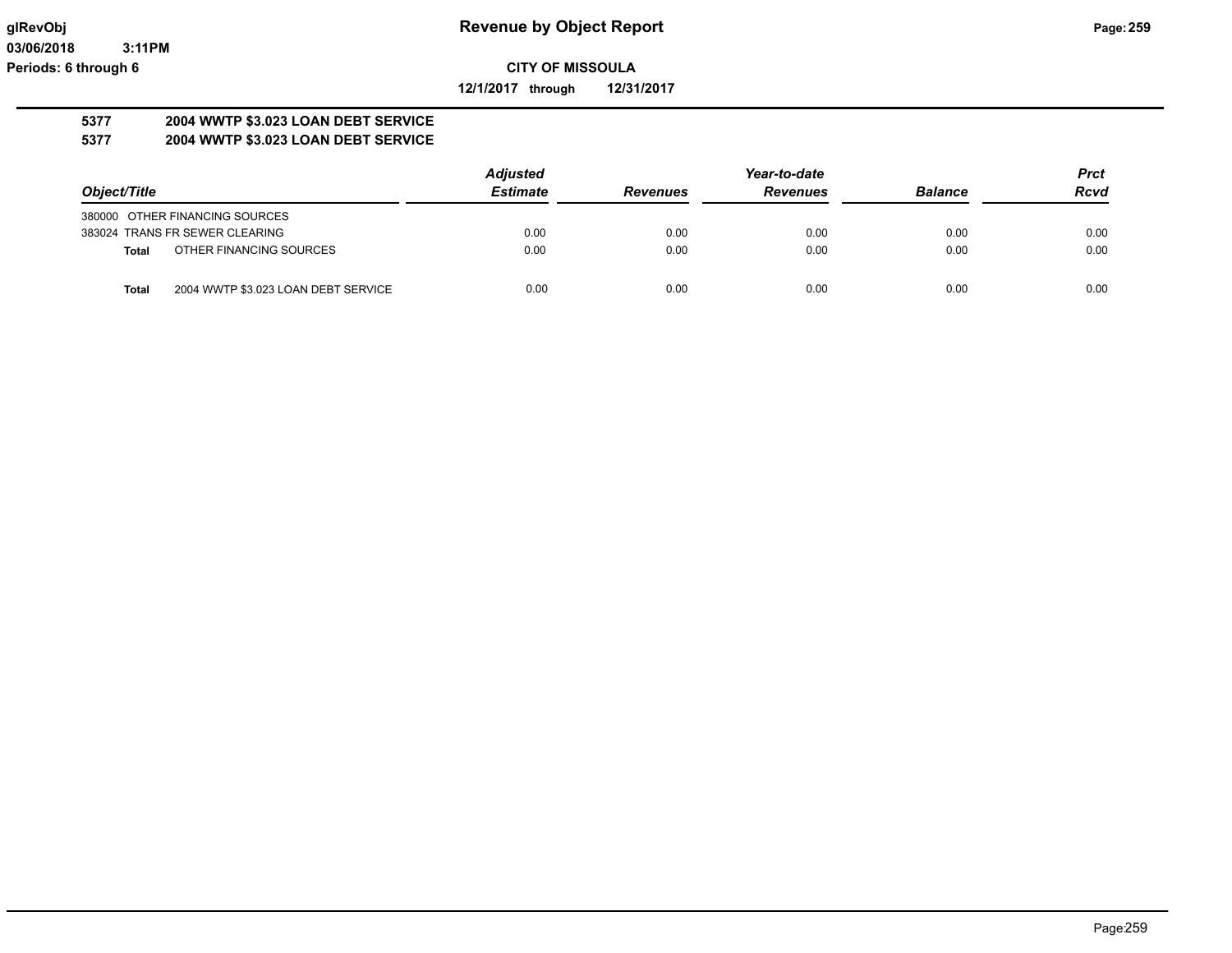**12/1/2017 through 12/31/2017**

## **5377 2004 WWTP \$3.023 LOAN DEBT SERVICE**

|              |                                     | <b>Adjusted</b> |                 | Year-to-date    |                | <b>Prct</b> |
|--------------|-------------------------------------|-----------------|-----------------|-----------------|----------------|-------------|
| Object/Title |                                     | <b>Estimate</b> | <b>Revenues</b> | <b>Revenues</b> | <b>Balance</b> | <b>Rcvd</b> |
|              | 380000 OTHER FINANCING SOURCES      |                 |                 |                 |                |             |
|              | 383024 TRANS FR SEWER CLEARING      | 0.00            | 0.00            | 0.00            | 0.00           | 0.00        |
| Total        | OTHER FINANCING SOURCES             | 0.00            | 0.00            | 0.00            | 0.00           | 0.00        |
| <b>Total</b> | 2004 WWTP \$3.023 LOAN DEBT SERVICE | 0.00            | 0.00            | 0.00            | 0.00           | 0.00        |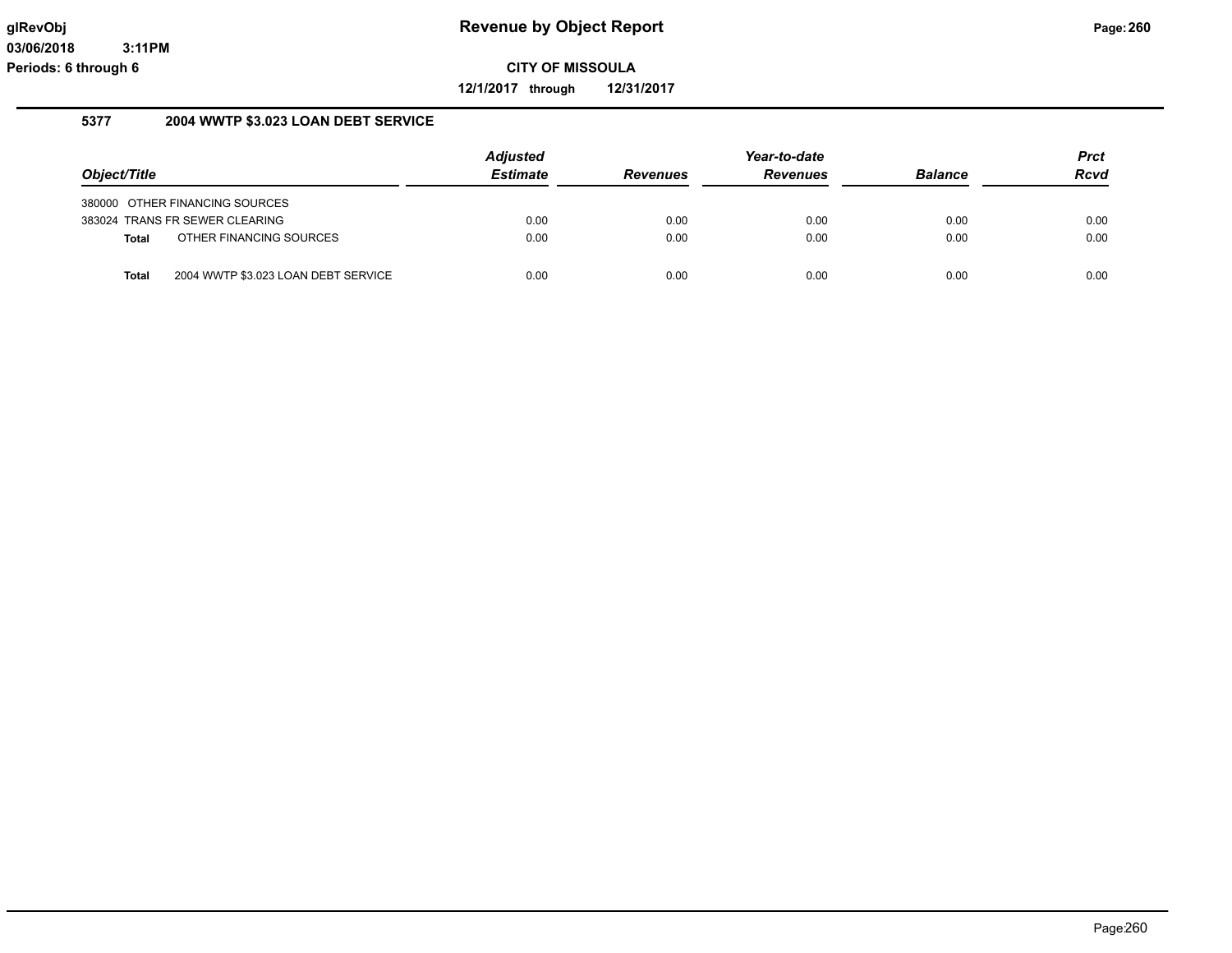**12/1/2017 through 12/31/2017**

## **5379 2005 BRICH/BRDY/LIN/GIL SRF DEBT**

**5379 2005 BRICH/BRDY/LIN/GIL SRF DEBT**

|                                           | <b>Adjusted</b> |                 | Year-to-date    |                | <b>Prct</b> |
|-------------------------------------------|-----------------|-----------------|-----------------|----------------|-------------|
| Object/Title                              | <b>Estimate</b> | <b>Revenues</b> | <b>Revenues</b> | <b>Balance</b> | <b>Rcvd</b> |
| 380000 OTHER FINANCING SOURCES            |                 |                 |                 |                |             |
| 383024 TRANS FR SEWER CLEARING            | 0.00            | 0.00            | 0.00            | 0.00           | 0.00        |
| OTHER FINANCING SOURCES<br>Total          | 0.00            | 0.00            | 0.00            | 0.00           | 0.00        |
| 2005 BRICH/BRDY/LIN/GIL SRF DEBT<br>Total | 0.00            | 0.00            | 0.00            | 0.00           | 0.00        |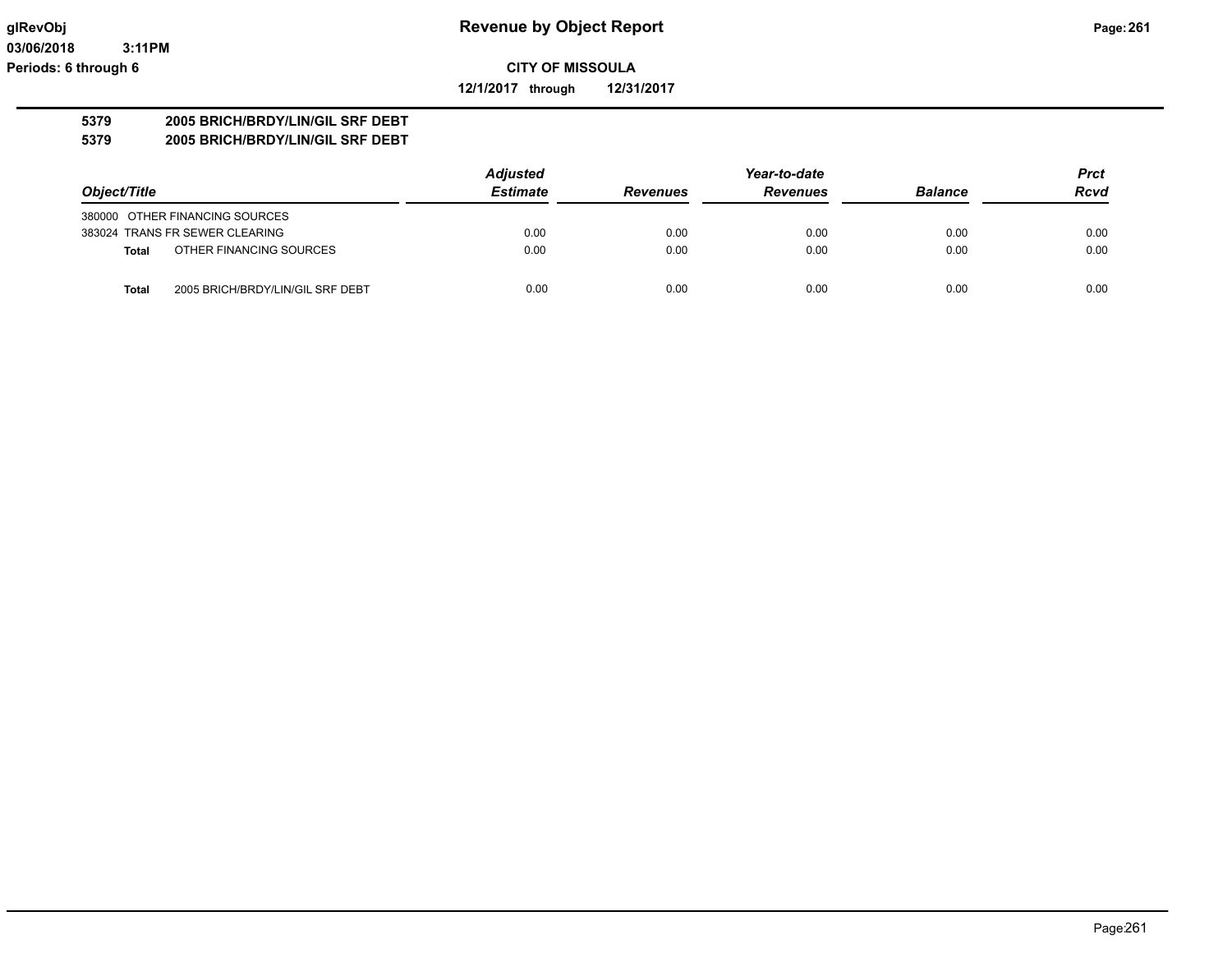**12/1/2017 through 12/31/2017**

## **5379 2005 BRICH/BRDY/LIN/GIL SRF DEBT**

|              |                                  | <b>Adjusted</b> |                 | Year-to-date    |                | <b>Prct</b> |
|--------------|----------------------------------|-----------------|-----------------|-----------------|----------------|-------------|
| Object/Title |                                  | <b>Estimate</b> | <b>Revenues</b> | <b>Revenues</b> | <b>Balance</b> | <b>Rcvd</b> |
|              | 380000 OTHER FINANCING SOURCES   |                 |                 |                 |                |             |
|              | 383024 TRANS FR SEWER CLEARING   | 0.00            | 0.00            | 0.00            | 0.00           | 0.00        |
| <b>Total</b> | OTHER FINANCING SOURCES          | 0.00            | 0.00            | 0.00            | 0.00           | 0.00        |
| <b>Total</b> | 2005 BRICH/BRDY/LIN/GIL SRF DEBT | 0.00            | 0.00            | 0.00            | 0.00           | 0.00        |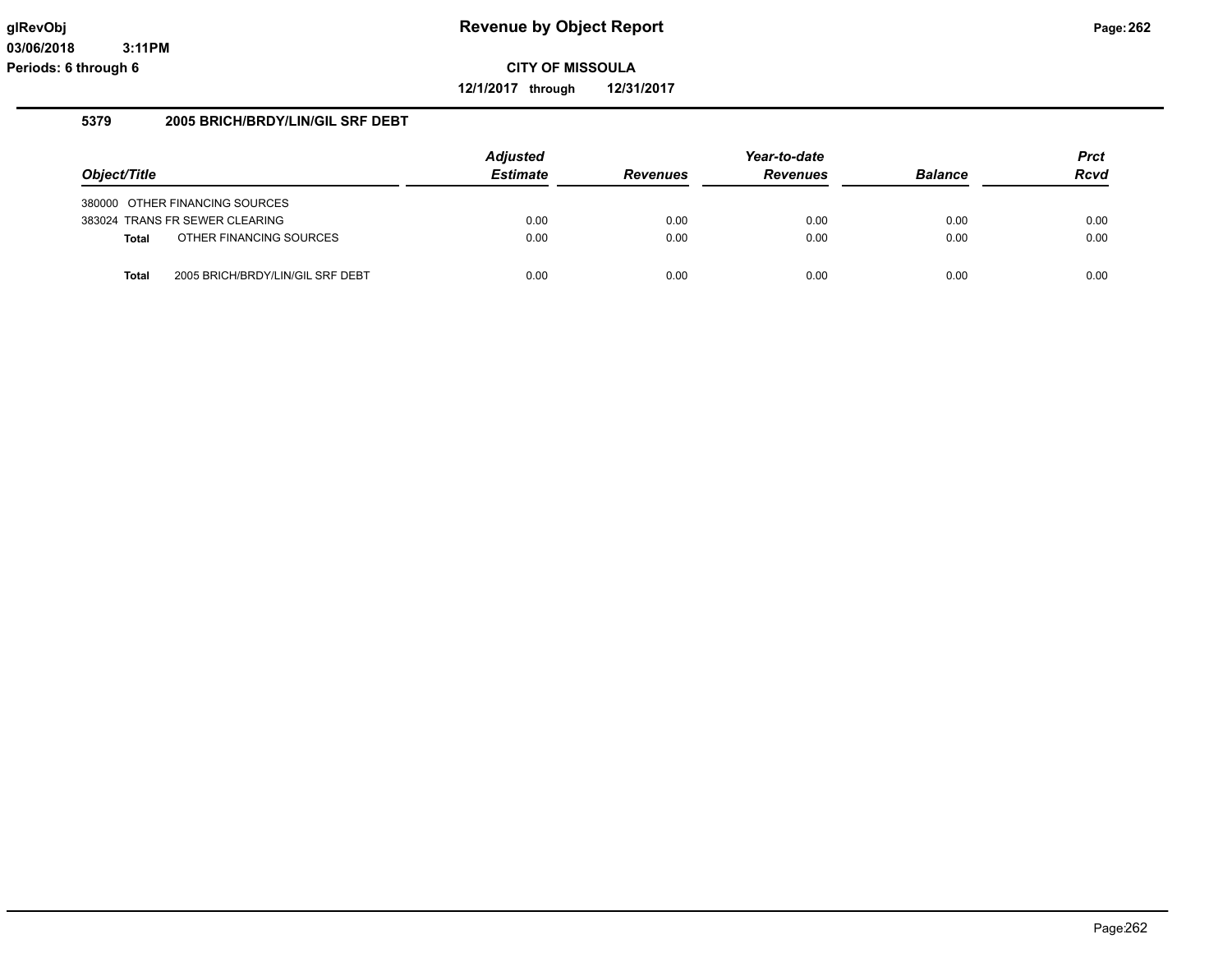**12/1/2017 through 12/31/2017**

# **5383 FY09 RATTLESNAKE SEWER DEBT SVS**

## **5383 FY09 RATTLESNAKE SEWER DEBT SVS**

|                                                 | <b>Adjusted</b> | Year-to-date    |                 |                | <b>Prct</b> |
|-------------------------------------------------|-----------------|-----------------|-----------------|----------------|-------------|
| Object/Title                                    | <b>Estimate</b> | <b>Revenues</b> | <b>Revenues</b> | <b>Balance</b> | Rcvd        |
| 380000 OTHER FINANCING SOURCES                  |                 |                 |                 |                |             |
| 383024 TRANS FR SEWER CLEARING                  | 0.00            | 0.00            | 0.00            | 0.00           | 0.00        |
| OTHER FINANCING SOURCES<br>Total                | 0.00            | 0.00            | 0.00            | 0.00           | 0.00        |
| FY09 RATTLESNAKE SEWER DEBT SVS<br><b>Total</b> | 0.00            | 0.00            | 0.00            | 0.00           | 0.00        |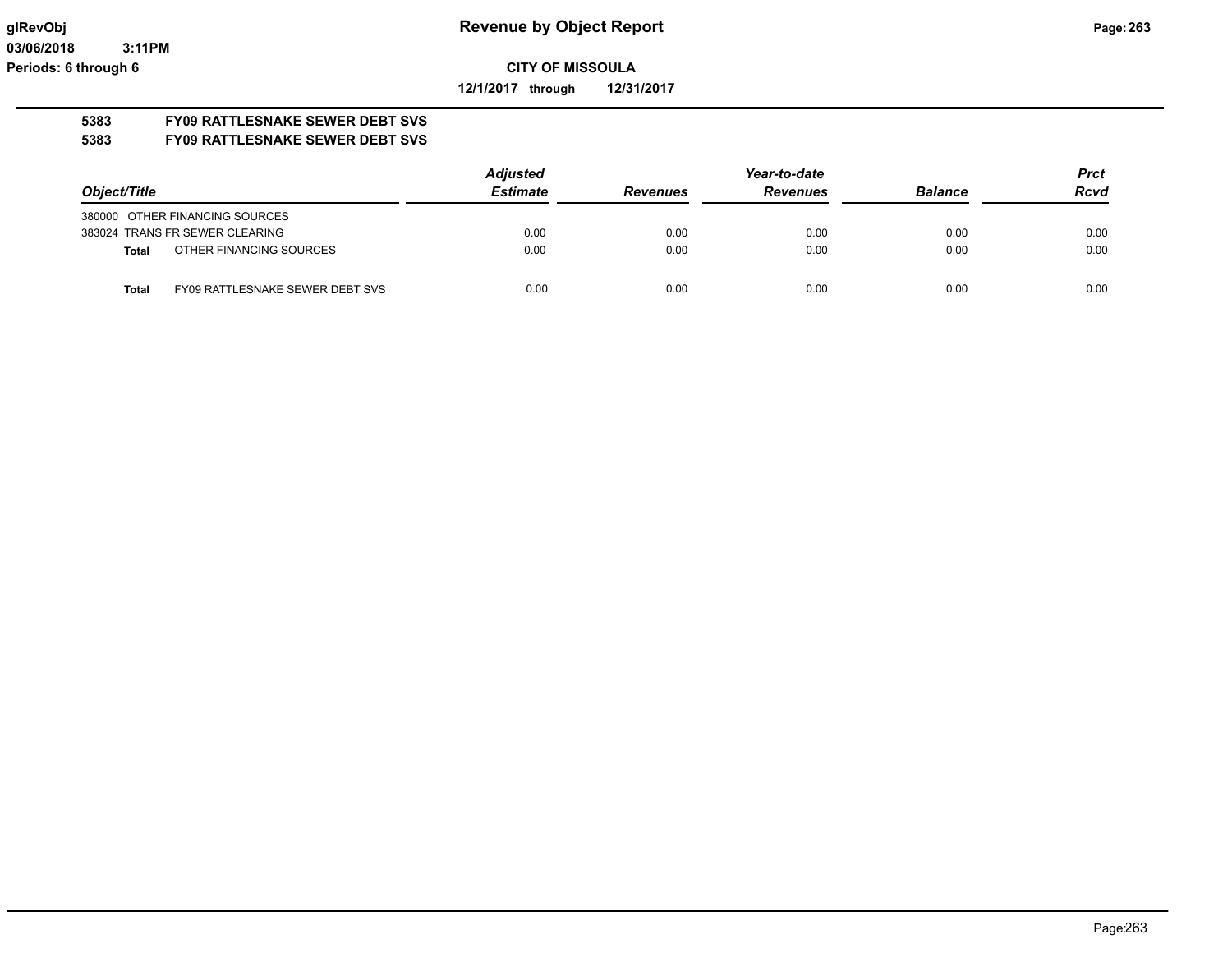**12/1/2017 through 12/31/2017**

#### **5383 FY09 RATTLESNAKE SEWER DEBT SVS**

| Object/Title |                                 | <b>Adjusted</b><br><b>Estimate</b> | <b>Revenues</b> | Year-to-date<br><b>Revenues</b> | <b>Balance</b> | <b>Prct</b><br><b>Rcvd</b> |
|--------------|---------------------------------|------------------------------------|-----------------|---------------------------------|----------------|----------------------------|
|              | 380000 OTHER FINANCING SOURCES  |                                    |                 |                                 |                |                            |
|              | 383024 TRANS FR SEWER CLEARING  | 0.00                               | 0.00            | 0.00                            | 0.00           | 0.00                       |
| <b>Total</b> | OTHER FINANCING SOURCES         | 0.00                               | 0.00            | 0.00                            | 0.00           | 0.00                       |
| <b>Total</b> | FY09 RATTLESNAKE SEWER DEBT SVS | 0.00                               | 0.00            | 0.00                            | 0.00           | 0.00                       |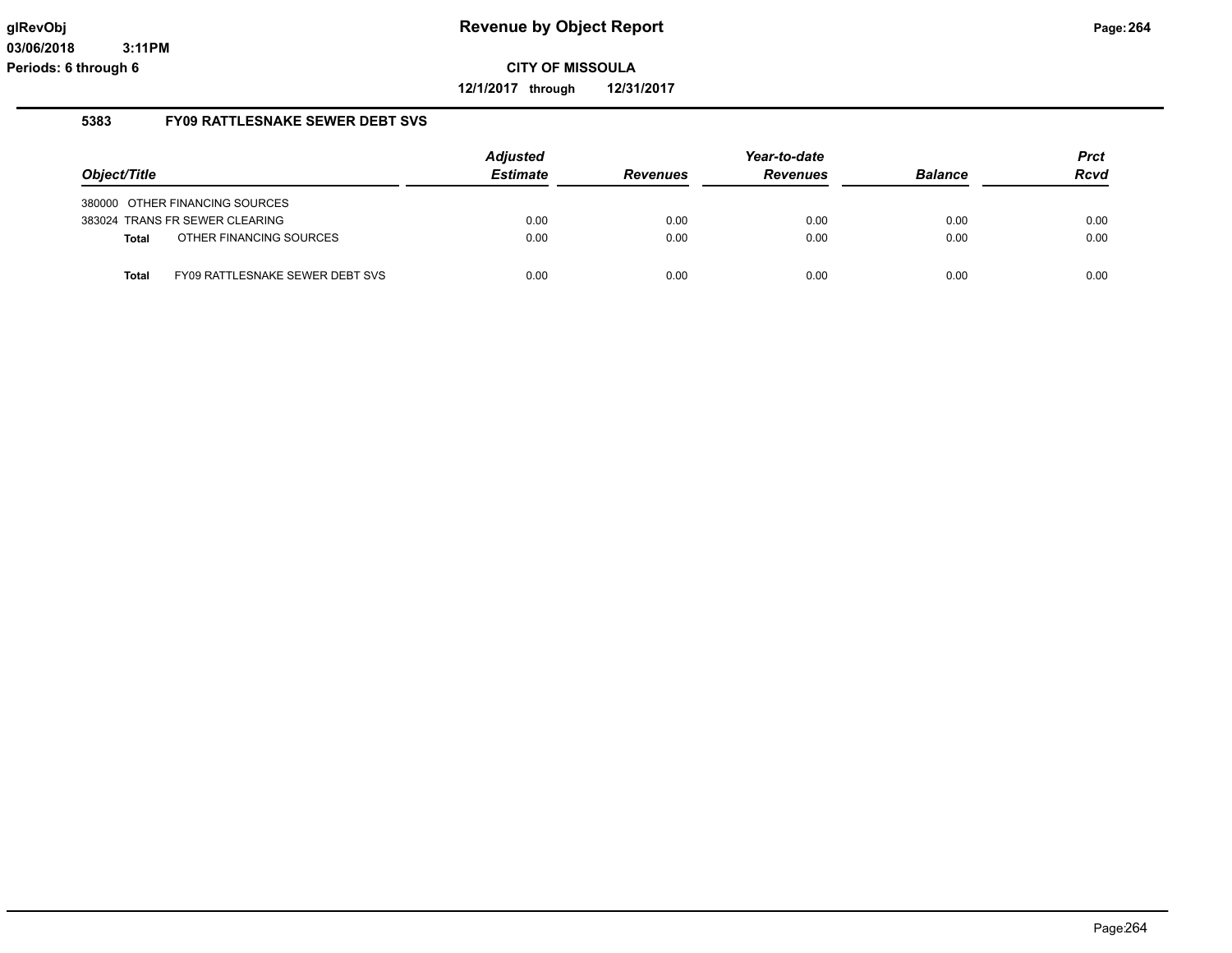**12/1/2017 through 12/31/2017**

## **5386 FY10 HEADWORKS DEBT SERVICE**

#### **5386 FY10 HEADWORKS DEBT SERVICE**

|                                             | <b>Adjusted</b> |                 | Year-to-date    |                | <b>Prct</b> |
|---------------------------------------------|-----------------|-----------------|-----------------|----------------|-------------|
| Object/Title                                | <b>Estimate</b> | <b>Revenues</b> | <b>Revenues</b> | <b>Balance</b> | <b>Rcvd</b> |
| 330000 INTERGOVERNMENTAL REVENUES           |                 |                 |                 |                |             |
| 331990 IRS REIMB/DEBT SVS INTEREST          | 0.00            | 0.00            | 0.00            | 0.00           | 0.00        |
| INTERGOVERNMENTAL REVENUES<br><b>Total</b>  | 0.00            | 0.00            | 0.00            | 0.00           | 0.00        |
| 380000 OTHER FINANCING SOURCES              |                 |                 |                 |                |             |
| 383024 TRANS FR SEWER CLEARING              | 0.00            | 0.00            | 0.00            | 0.00           | 0.00        |
| OTHER FINANCING SOURCES<br><b>Total</b>     | 0.00            | 0.00            | 0.00            | 0.00           | 0.00        |
|                                             |                 |                 |                 |                |             |
| <b>Total</b><br>FY10 HEADWORKS DEBT SERVICE | 0.00            | 0.00            | 0.00            | 0.00           | 0.00        |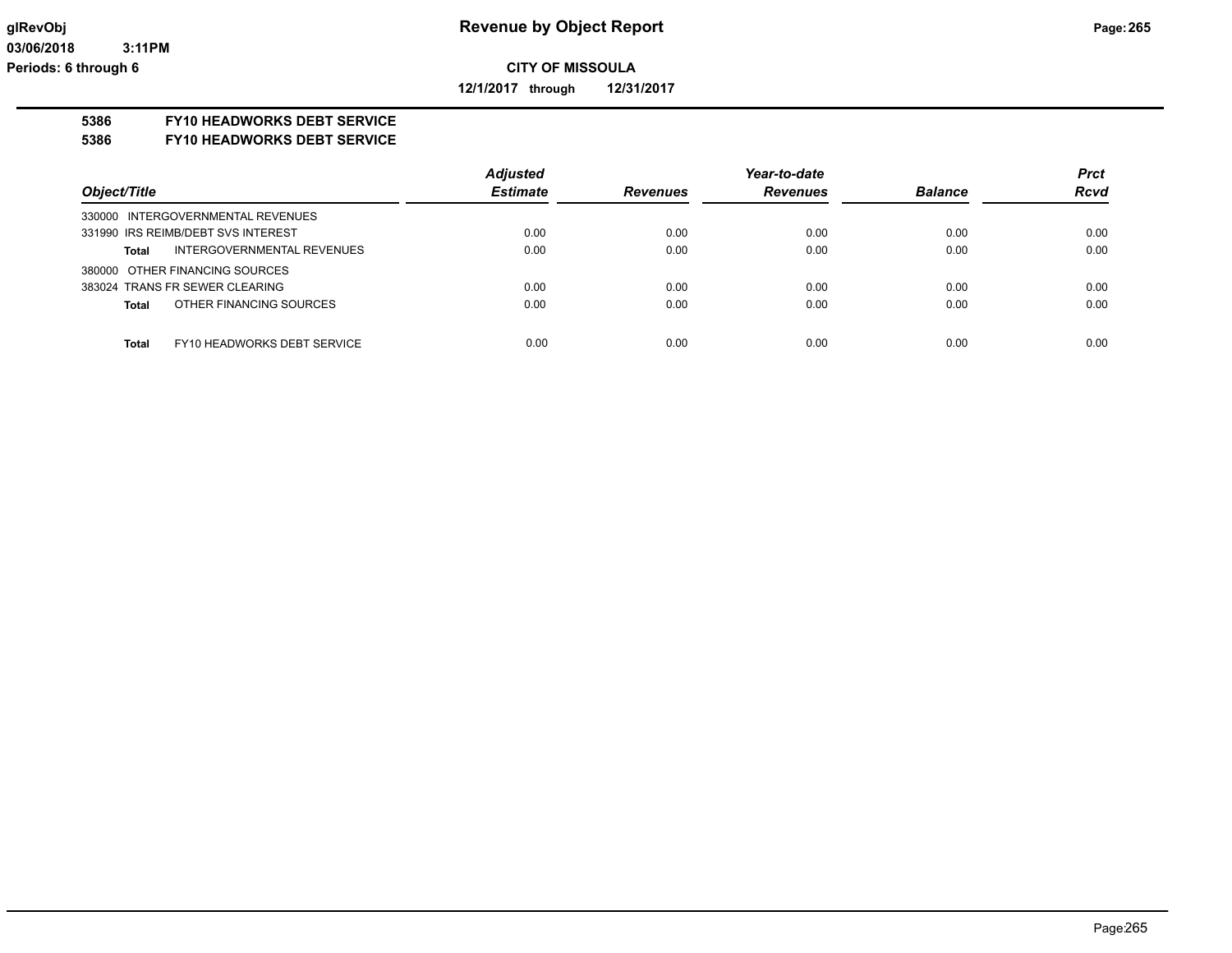**12/1/2017 through 12/31/2017**

## **5386 FY10 HEADWORKS DEBT SERVICE**

| Object/Title                                | <b>Adjusted</b><br><b>Estimate</b> | <b>Revenues</b> | Year-to-date<br><b>Revenues</b> | <b>Balance</b> | <b>Prct</b><br>Rcvd |
|---------------------------------------------|------------------------------------|-----------------|---------------------------------|----------------|---------------------|
| 330000 INTERGOVERNMENTAL REVENUES           |                                    |                 |                                 |                |                     |
| 331990 IRS REIMB/DEBT SVS INTEREST          | 0.00                               | 0.00            | 0.00                            | 0.00           | 0.00                |
| INTERGOVERNMENTAL REVENUES<br>Total         | 0.00                               | 0.00            | 0.00                            | 0.00           | 0.00                |
| 380000 OTHER FINANCING SOURCES              |                                    |                 |                                 |                |                     |
| 383024 TRANS FR SEWER CLEARING              | 0.00                               | 0.00            | 0.00                            | 0.00           | 0.00                |
| OTHER FINANCING SOURCES<br>Total            | 0.00                               | 0.00            | 0.00                            | 0.00           | 0.00                |
|                                             |                                    |                 |                                 |                |                     |
| FY10 HEADWORKS DEBT SERVICE<br><b>Total</b> | 0.00                               | 0.00            | 0.00                            | 0.00           | 0.00                |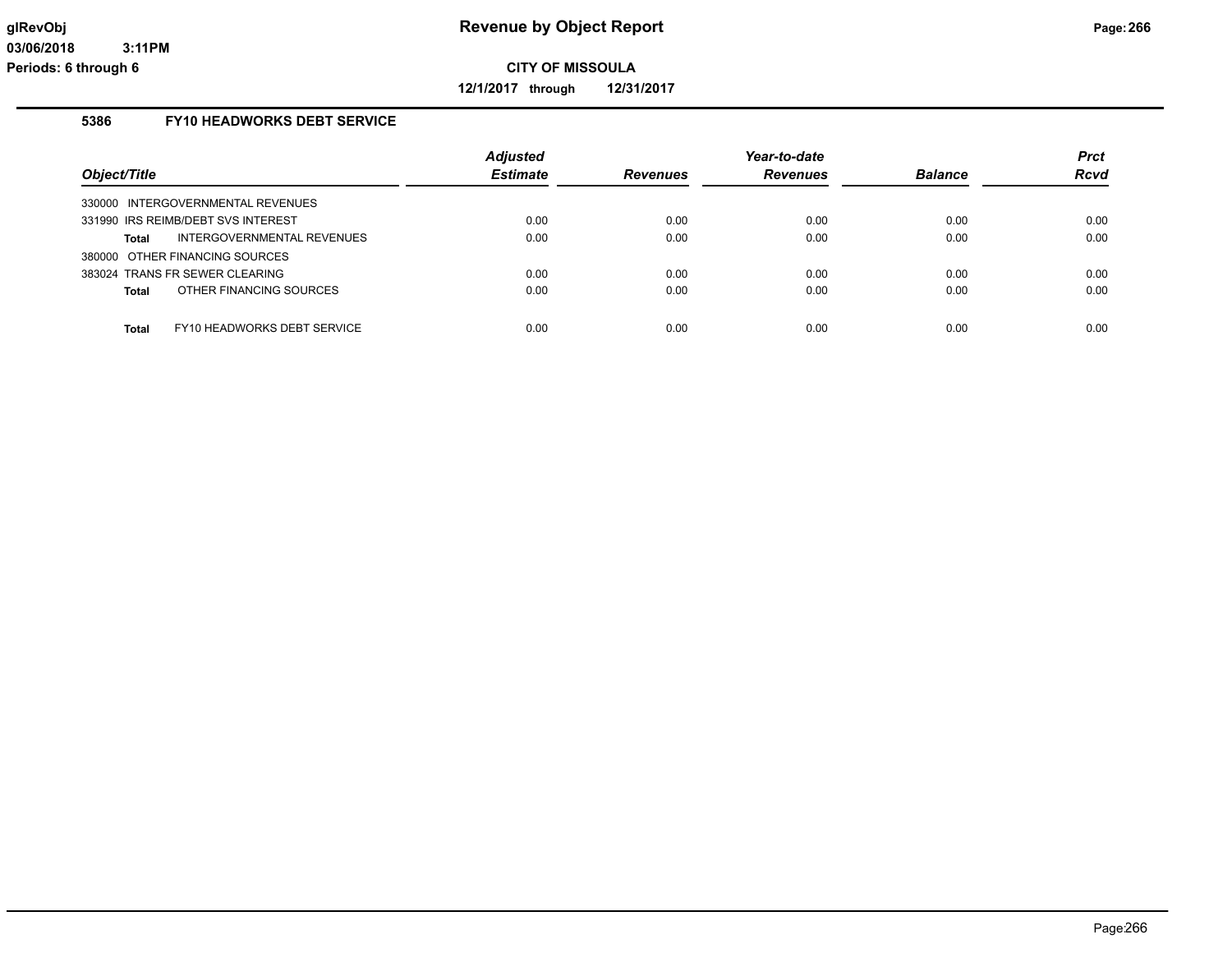**12/1/2017 through 12/31/2017**

#### **5387 FY11 SEWER \$1.29M BOND DEBT SERVICE 5387 FY11 SEWER \$1.29M BOND DEBT SERVICE**

|                                                      | <b>Adjusted</b> |                 | Year-to-date    |                | <b>Prct</b> |
|------------------------------------------------------|-----------------|-----------------|-----------------|----------------|-------------|
| Object/Title                                         | <b>Estimate</b> | <b>Revenues</b> | <b>Revenues</b> | <b>Balance</b> | <b>Rcvd</b> |
| 380000 OTHER FINANCING SOURCES                       |                 |                 |                 |                |             |
| 383024 TRANS FR SEWER CLEARING                       | 0.00            | 0.00            | 0.00            | 0.00           | 0.00        |
| OTHER FINANCING SOURCES<br>Total                     | 0.00            | 0.00            | 0.00            | 0.00           | 0.00        |
| FY11 SEWER \$1.29M BOND DEBT SERVICE<br><b>Total</b> | 0.00            | 0.00            | 0.00            | 0.00           | 0.00        |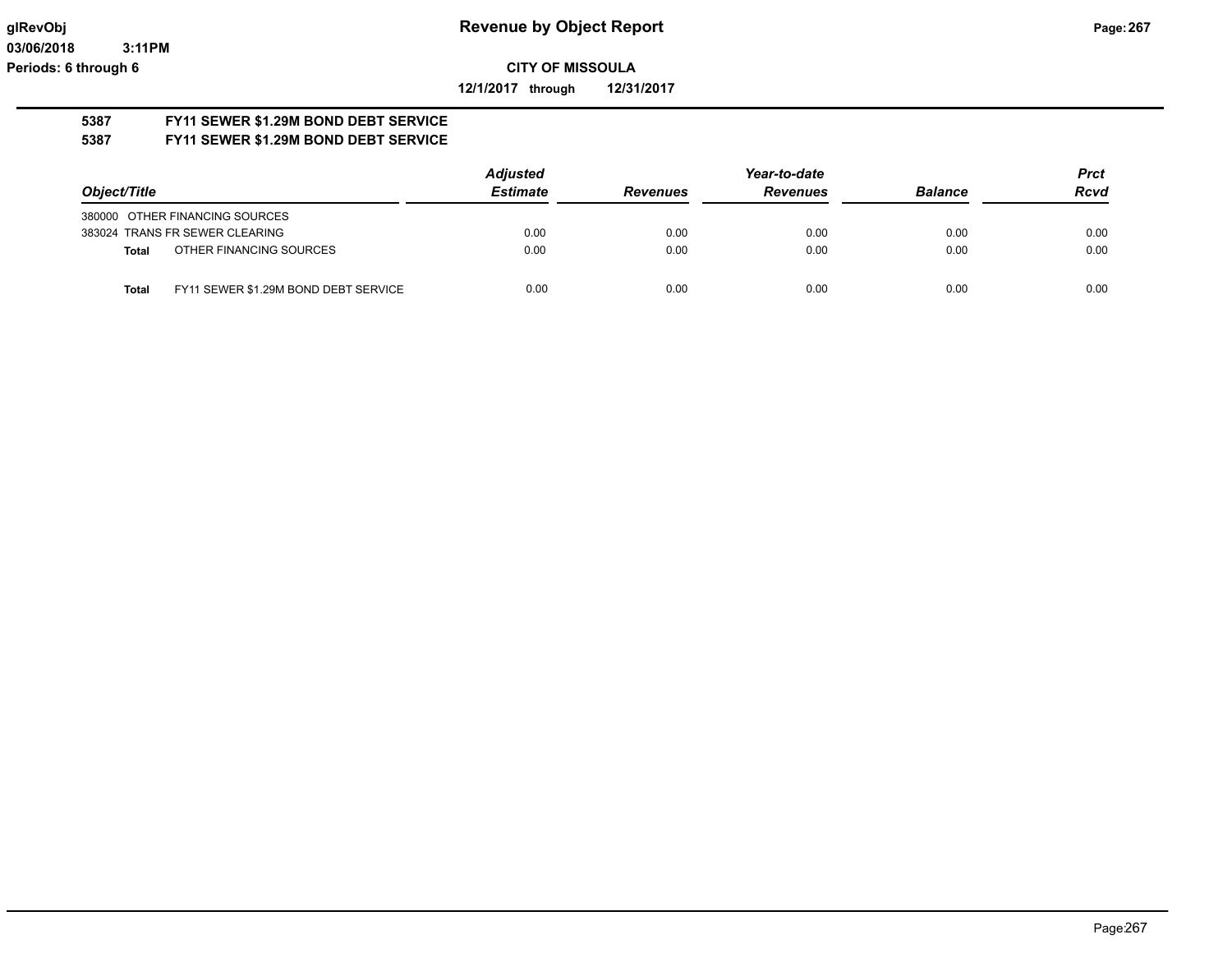**12/1/2017 through 12/31/2017**

## **5387 FY11 SEWER \$1.29M BOND DEBT SERVICE**

|              |                                      | <b>Adjusted</b> |                 | Year-to-date    |                | <b>Prct</b> |
|--------------|--------------------------------------|-----------------|-----------------|-----------------|----------------|-------------|
| Object/Title |                                      | <b>Estimate</b> | <b>Revenues</b> | <b>Revenues</b> | <b>Balance</b> | <b>Rcvd</b> |
|              | 380000 OTHER FINANCING SOURCES       |                 |                 |                 |                |             |
|              | 383024 TRANS FR SEWER CLEARING       | 0.00            | 0.00            | 0.00            | 0.00           | 0.00        |
| <b>Total</b> | OTHER FINANCING SOURCES              | 0.00            | 0.00            | 0.00            | 0.00           | 0.00        |
| <b>Total</b> | FY11 SEWER \$1.29M BOND DEBT SERVICE | 0.00            | 0.00            | 0.00            | 0.00           | 0.00        |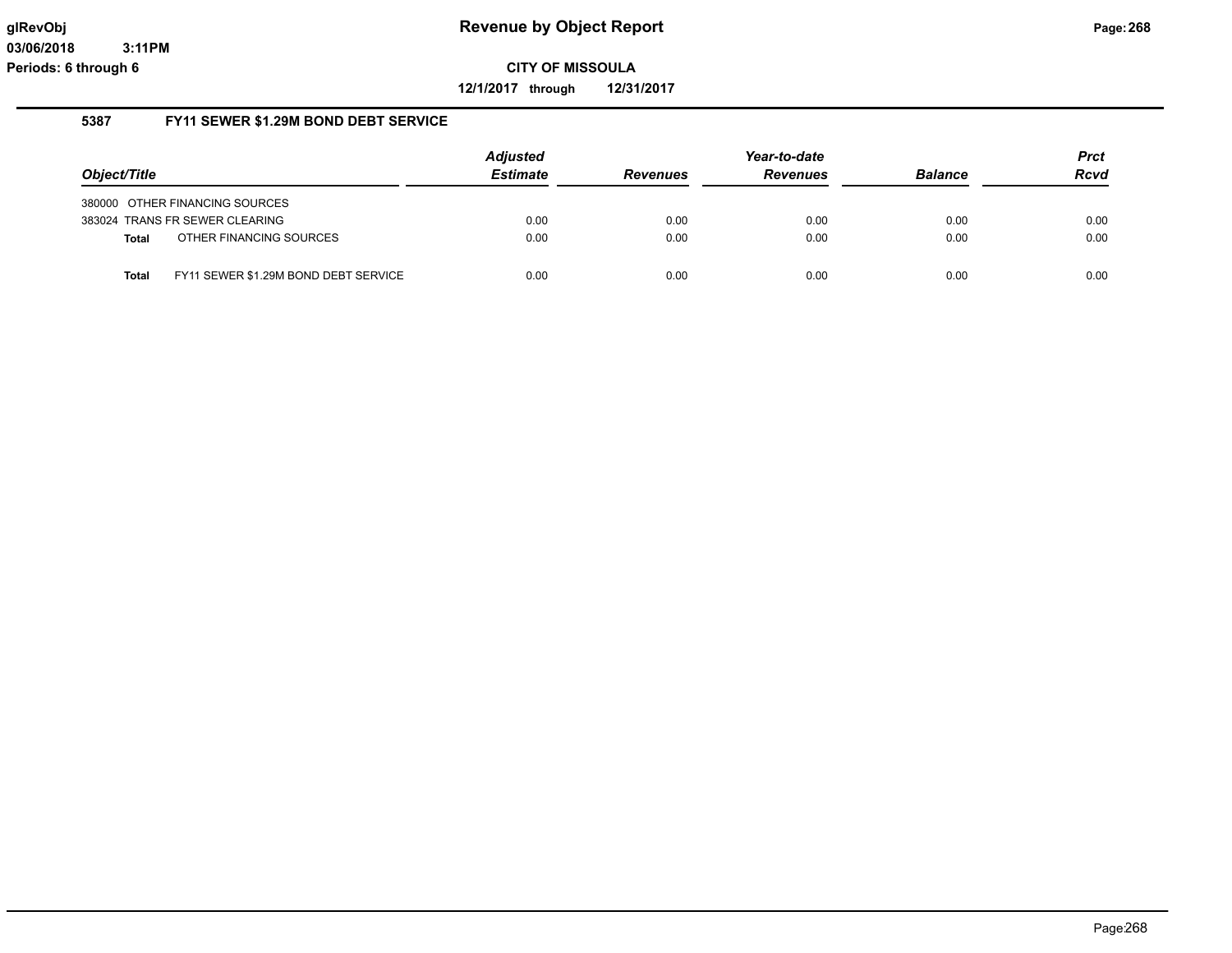**12/1/2017 through 12/31/2017**

#### **5389 FY15 SEWER REVENUE BOND DEBT SERVICE 5389 FY15 SEWER REVENUE BOND DEBT SERVICE**

|                                              | <b>Adjusted</b> |                 | Year-to-date    |                | <b>Prct</b> |
|----------------------------------------------|-----------------|-----------------|-----------------|----------------|-------------|
| Object/Title                                 | <b>Estimate</b> | <b>Revenues</b> | <b>Revenues</b> | <b>Balance</b> | <b>Rcvd</b> |
| 380000 OTHER FINANCING SOURCES               |                 |                 |                 |                |             |
| 383024 TRANS FR SEWER CLEARING               | 0.00            | 0.00            | 0.00            | 0.00           | 0.00        |
| OTHER FINANCING SOURCES<br>Total             | 0.00            | 0.00            | 0.00            | 0.00           | 0.00        |
| FY15 SEWER REVENUE BOND DEBT SERVIC<br>Total | 0.00            | 0.00            | 0.00            | 0.00           | 0.00        |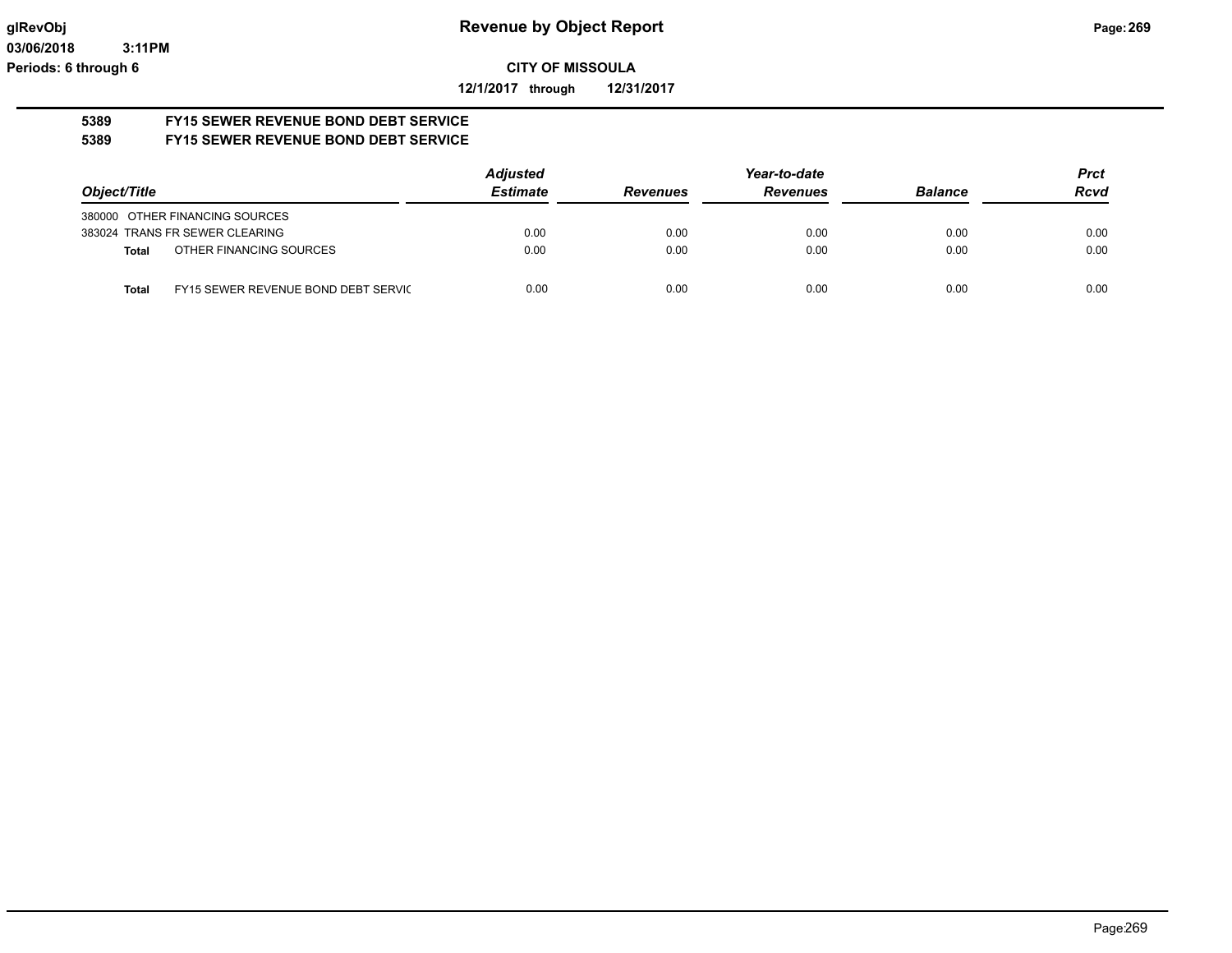**12/1/2017 through 12/31/2017**

### **5389 FY15 SEWER REVENUE BOND DEBT SERVICE**

|              |                                     | <b>Adjusted</b> |                 | Year-to-date    |                | <b>Prct</b> |
|--------------|-------------------------------------|-----------------|-----------------|-----------------|----------------|-------------|
| Object/Title |                                     | <b>Estimate</b> | <b>Revenues</b> | <b>Revenues</b> | <b>Balance</b> | <b>Rcvd</b> |
|              | 380000 OTHER FINANCING SOURCES      |                 |                 |                 |                |             |
|              | 383024 TRANS FR SEWER CLEARING      | 0.00            | 0.00            | 0.00            | 0.00           | 0.00        |
| <b>Total</b> | OTHER FINANCING SOURCES             | 0.00            | 0.00            | 0.00            | 0.00           | 0.00        |
| Total        | FY15 SEWER REVENUE BOND DEBT SERVIC | 0.00            | 0.00            | 0.00            | 0.00           | 0.00        |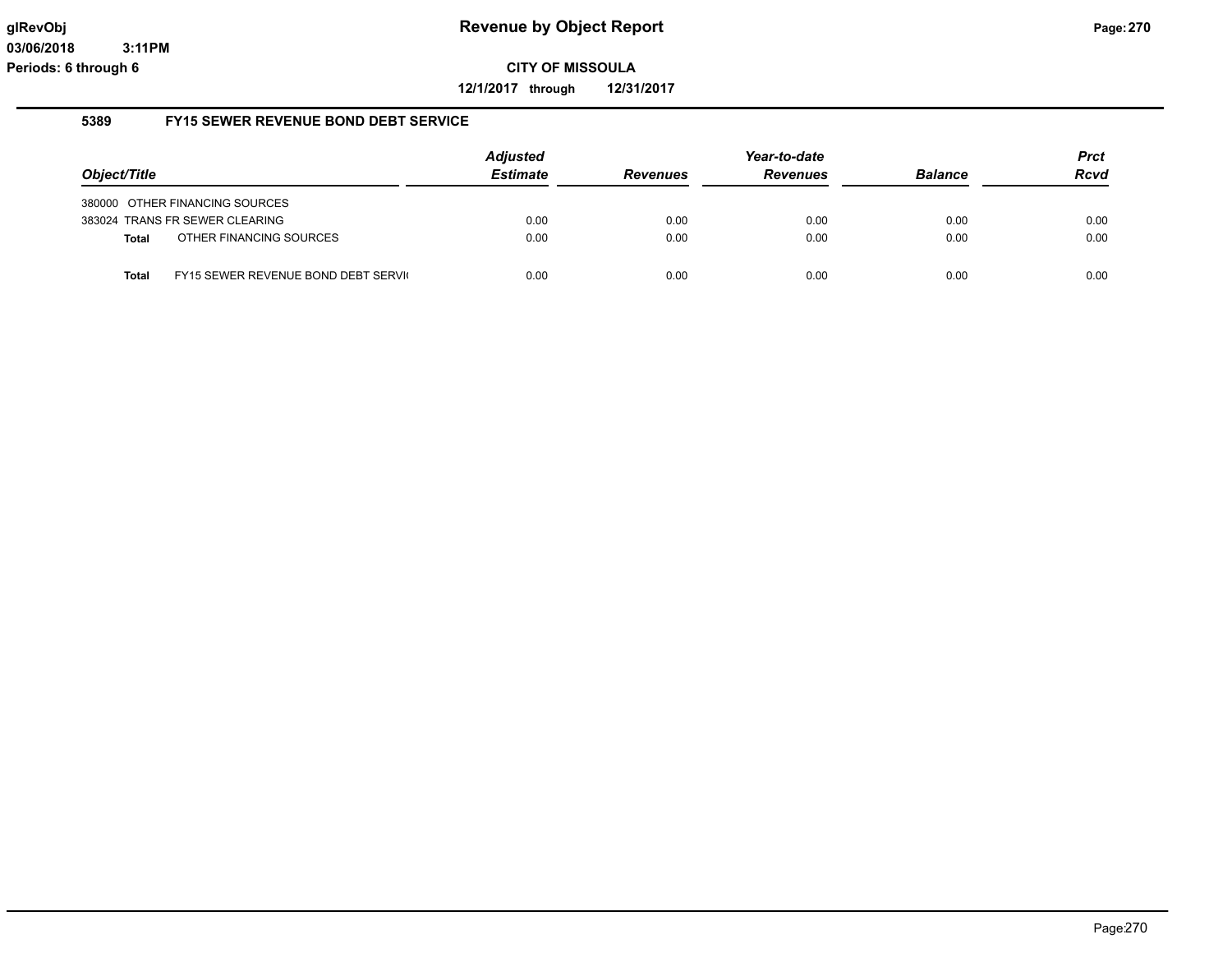**12/1/2017 through 12/31/2017**

#### **5391 16 SEWER REVENUE BOND DEBT SERVICE 5391 16 SEWER REVENUE BOND DEBT SERVICE**

|                      |                                    | <b>Adjusted</b> |                 | Year-to-date    |                | <b>Prct</b> |
|----------------------|------------------------------------|-----------------|-----------------|-----------------|----------------|-------------|
| Object/Title         |                                    | <b>Estimate</b> | <b>Revenues</b> | <b>Revenues</b> | <b>Balance</b> | <b>Rcvd</b> |
|                      | 380000 OTHER FINANCING SOURCES     |                 |                 |                 |                |             |
| 381010 BOND PROCEEDS |                                    | 0.00            | 0.00            | 0.00            | 0.00           | 0.00        |
| <b>Total</b>         | OTHER FINANCING SOURCES            | 0.00            | 0.00            | 0.00            | 0.00           | 0.00        |
| <b>Total</b>         | 16 SEWER REVENUE BOND DEBT SERVICE | 0.00            | 0.00            | 0.00            | 0.00           | 0.00        |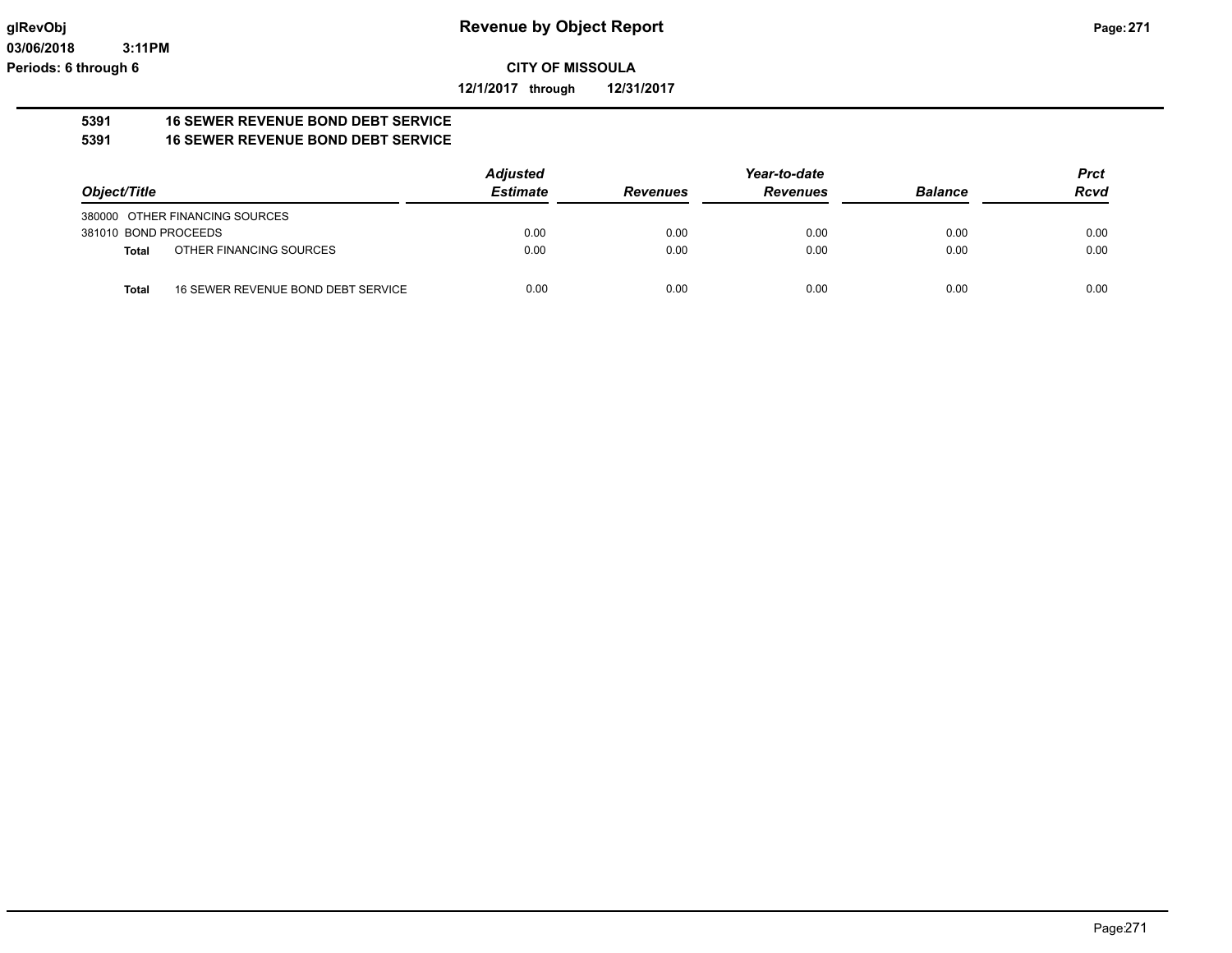**12/1/2017 through 12/31/2017**

#### **5391 16 SEWER REVENUE BOND DEBT SERVICE**

|                      |                                    | <b>Adjusted</b> |                 | Year-to-date    |                | <b>Prct</b> |
|----------------------|------------------------------------|-----------------|-----------------|-----------------|----------------|-------------|
| Object/Title         |                                    | <b>Estimate</b> | <b>Revenues</b> | <b>Revenues</b> | <b>Balance</b> | <b>Rcvd</b> |
|                      | 380000 OTHER FINANCING SOURCES     |                 |                 |                 |                |             |
| 381010 BOND PROCEEDS |                                    | 0.00            | 0.00            | 0.00            | 0.00           | 0.00        |
| <b>Total</b>         | OTHER FINANCING SOURCES            | 0.00            | 0.00            | 0.00            | 0.00           | 0.00        |
| Total                | 16 SEWER REVENUE BOND DEBT SERVICE | 0.00            | 0.00            | 0.00            | 0.00           | 0.00        |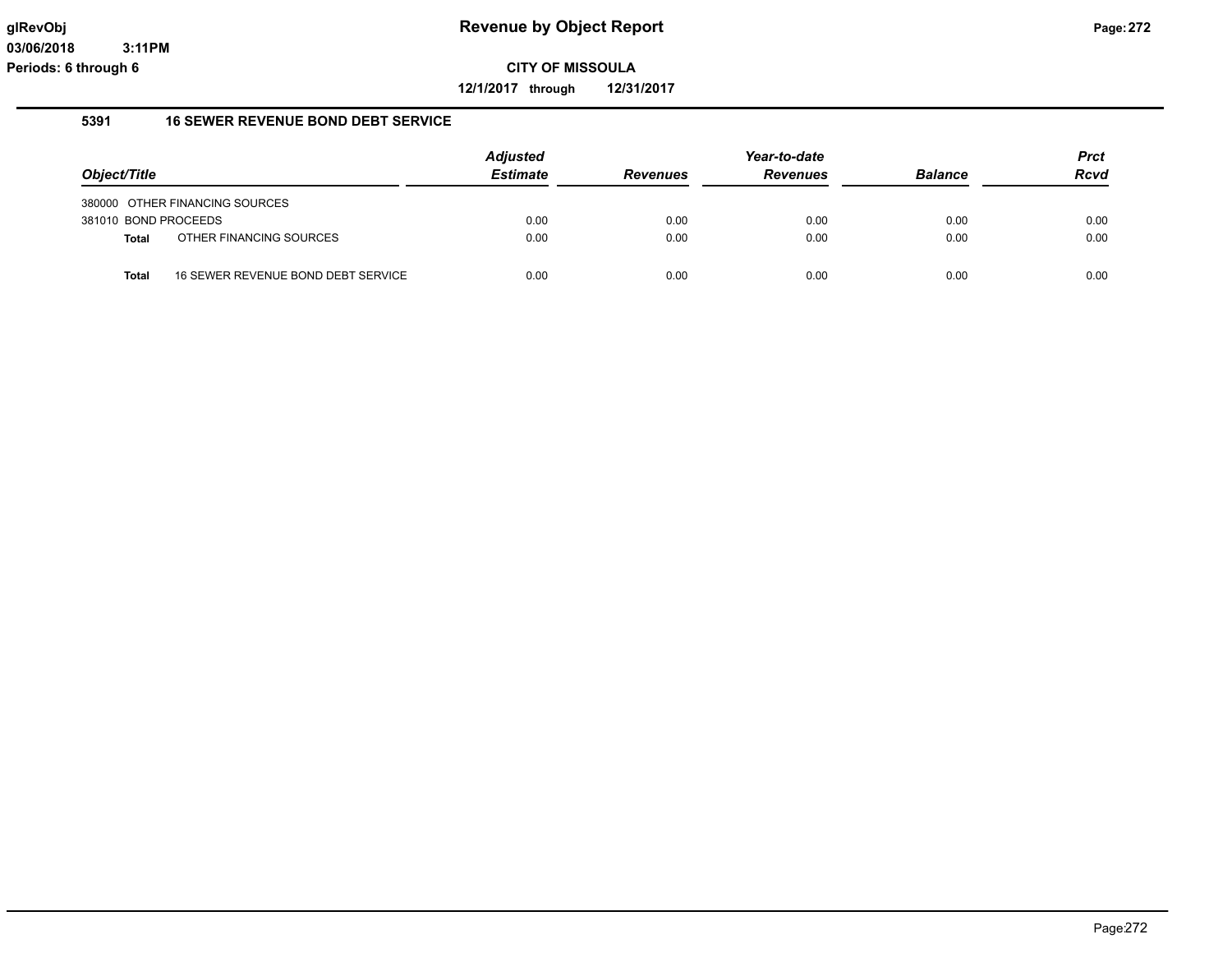**12/1/2017 through 12/31/2017**

#### **5392 16 SEWER REVENUE BOND DEBT RESERVE 5392 16 SEWER REVENUE BOND DEBT RESERVE**

|                                                    | <b>Adjusted</b> |                 | Year-to-date    |                | <b>Prct</b> |
|----------------------------------------------------|-----------------|-----------------|-----------------|----------------|-------------|
| Object/Title                                       | <b>Estimate</b> | <b>Revenues</b> | <b>Revenues</b> | <b>Balance</b> | <b>Rcvd</b> |
| 380000 OTHER FINANCING SOURCES                     |                 |                 |                 |                |             |
| 383042 TRANSFERS FROM OTHER FUNDS                  | 0.00            | 0.00            | 0.00            | 0.00           | 0.00        |
| OTHER FINANCING SOURCES<br>Total                   | 0.00            | 0.00            | 0.00            | 0.00           | 0.00        |
| 16 SEWER REVENUE BOND DEBT RESERVE<br><b>Total</b> | 0.00            | 0.00            | 0.00            | 0.00           | 0.00        |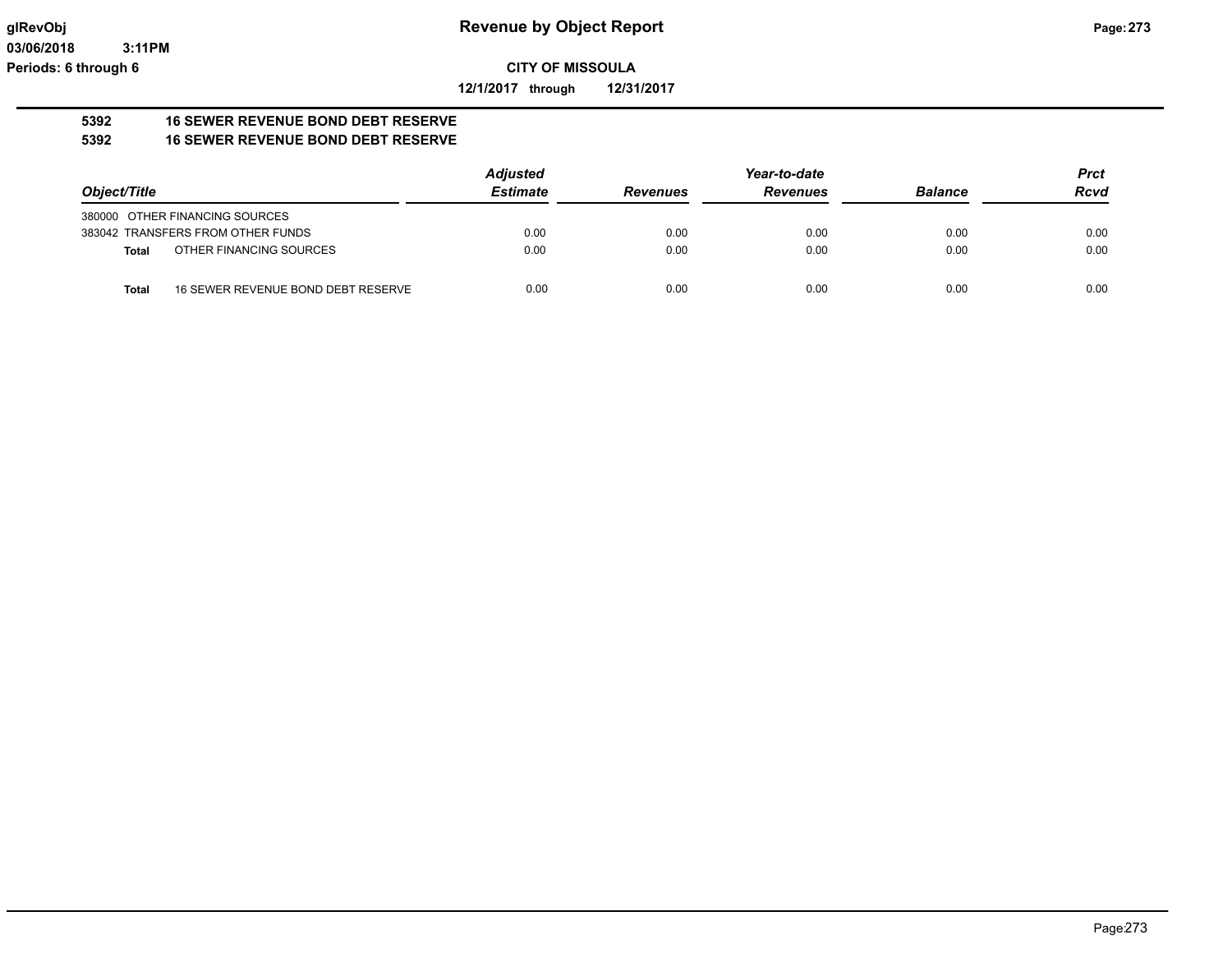**12/1/2017 through 12/31/2017**

### **5392 16 SEWER REVENUE BOND DEBT RESERVE**

|              |                                    | <b>Adjusted</b> |                 | Year-to-date    |                | <b>Prct</b> |
|--------------|------------------------------------|-----------------|-----------------|-----------------|----------------|-------------|
| Object/Title |                                    | <b>Estimate</b> | <b>Revenues</b> | <b>Revenues</b> | <b>Balance</b> | <b>Rcvd</b> |
|              | 380000 OTHER FINANCING SOURCES     |                 |                 |                 |                |             |
|              | 383042 TRANSFERS FROM OTHER FUNDS  | 0.00            | 0.00            | 0.00            | 0.00           | 0.00        |
| Total        | OTHER FINANCING SOURCES            | 0.00            | 0.00            | 0.00            | 0.00           | 0.00        |
| Total        | 16 SEWER REVENUE BOND DEBT RESERVE | 0.00            | 0.00            | 0.00            | 0.00           | 0.00        |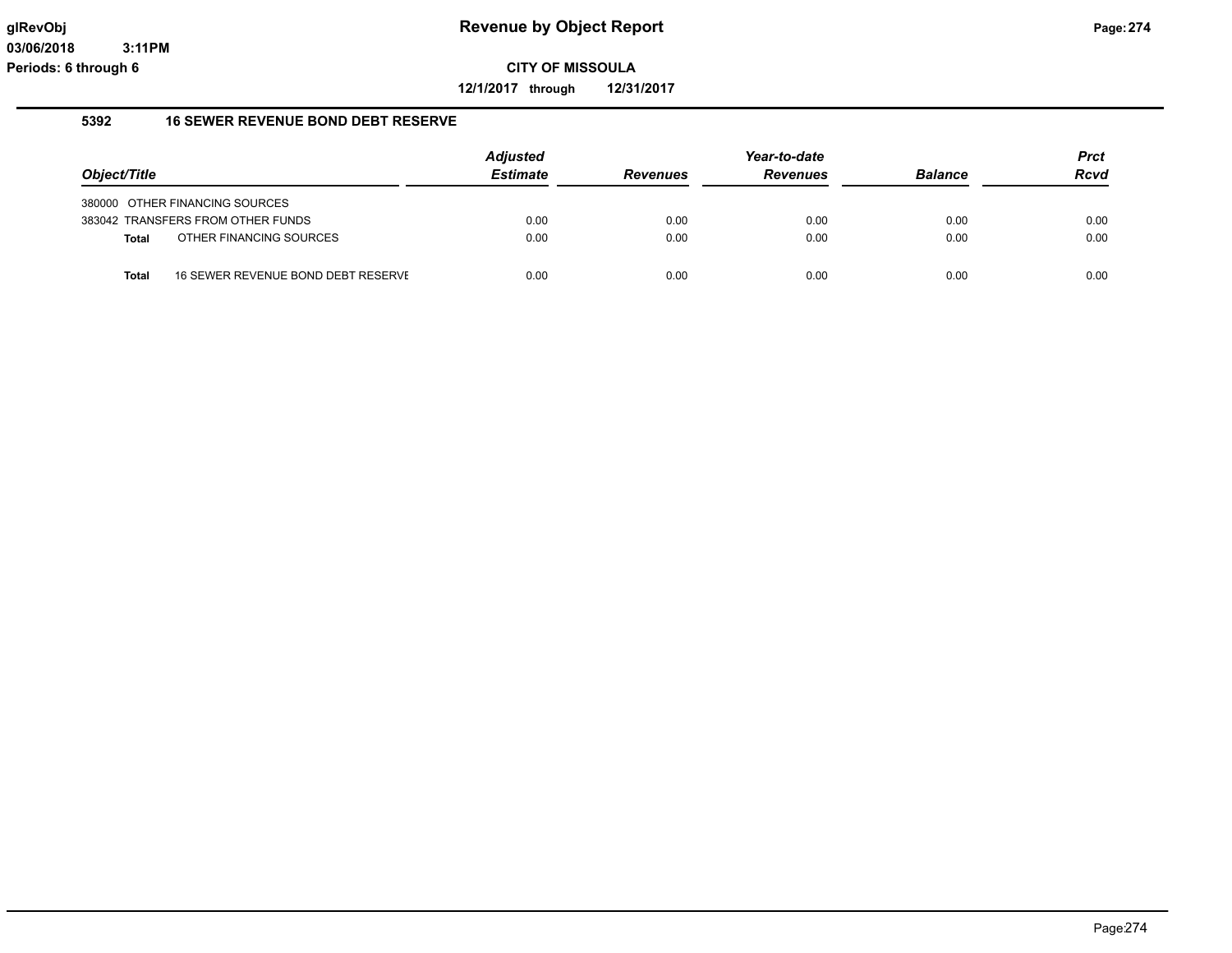**12/1/2017 through 12/31/2017**

**5450 STORMWATER UTILITIY**

**5450 STORMWATER UTILITIY**

|                                                    | <b>Adjusted</b> |                 | Year-to-date    |                | <b>Prct</b> |
|----------------------------------------------------|-----------------|-----------------|-----------------|----------------|-------------|
| Object/Title                                       | <b>Estimate</b> | <b>Revenues</b> | <b>Revenues</b> | <b>Balance</b> | <b>Rcvd</b> |
| 330000 INTERGOVERNMENTAL REVENUES                  |                 |                 |                 |                |             |
| 334121 DNRC GRANT                                  | 0.00            | 0.00            | 0.00            | 0.00           | 0.00        |
| 334123 MAQI FEDERAL ASSISTANCE                     | 64,942.00       | 0.00            | 953.00          | 63.989.00      | 1.47        |
| 334171 DEPT OF COMMERCE GRANTS                     | 0.00            | 0.00            | 0.00            | 0.00           | 0.00        |
| 336020 STATE PENSION CONTRIBUTION                  | 0.00            | 0.00            | 0.00            | 0.00           | 0.00        |
| 336023 STATE CONTRIB. - PERS                       | 153.00          | 9.23            | 54.79           | 98.21          | 35.81       |
| 337003 HEALTH DEPT-STORM WATER MGMT                | 0.00            | 0.00            | 0.00            | 0.00           | 0.00        |
| INTERGOVERNMENTAL REVENUES<br>Total                | 65,095.00       | 9.23            | 1,007.79        | 64,087.21      | 1.55        |
| 340000 CHARGES FOR SERVICES                        |                 |                 |                 |                |             |
| 345032 STORMWATER INSTALLATION FEES                | 0.00            | 0.00            | 0.00            | 0.00           | 0.00        |
| 345034 STORMWATER USE FEES                         | 267,140.00      | 128.16          | 134,500.42      | 132,639.58     | 50.35       |
| 345036 STORM WATER USE FEE PENALTY                 | 0.00            | 0.00            | 0.00            | 0.00           | 0.00        |
| <b>CHARGES FOR SERVICES</b><br>Total               | 267,140.00      | 128.16          | 134,500.42      | 132,639.58     | 50.35       |
| 360000 MISCELLANEOUS REVENUES                      |                 |                 |                 |                |             |
| 360010 MISCELLANEOUS                               | 0.00            | 0.00            | 0.00            | 0.00           | 0.00        |
| 360030 CONTRIBUTIONS FROM PROPERTY OWNERS          | 0.00            | 0.00            | 0.00            | 0.00           | 0.00        |
| 368005 *** Title Not Found ***                     | 0.00            | 0.00            | 0.00            | 0.00           | 0.00        |
| MISCELLANEOUS REVENUES<br><b>Total</b>             | 0.00            | 0.00            | 0.00            | 0.00           | 0.00        |
| 370000 INVESTMENTS & ROYALTY EARNINGS              |                 |                 |                 |                |             |
| 371010 INTEREST ON INVESTMENTS                     | 0.00            | 0.00            | 0.00            | 0.00           | 0.00        |
| <b>INVESTMENTS &amp; ROYALTY EARNINGS</b><br>Total | 0.00            | 0.00            | 0.00            | 0.00           | 0.00        |
| 380000 OTHER FINANCING SOURCES                     |                 |                 |                 |                |             |
| 381000 LOAN PROCEEDS                               | 55,265.00       | 0.00            | 0.00            | 55,265.00      | 0.00        |
| 383000 OPERATING TRANSFERS                         | 0.00            | 0.00            | 0.00            | 0.00           | 0.00        |
| 383014 TRANS FR MRA                                | 0.00            | 0.00            | 0.00            | 0.00           | 0.00        |
| 383015 TRANS FR MPC                                | 0.00            | 0.00            | 0.00            | 0.00           | 0.00        |
| 383018 TRANS FR PARK DISTRICT                      | 0.00            | 0.00            | 0.00            | 0.00           | 0.00        |
| OTHER FINANCING SOURCES<br>Total                   | 55,265.00       | 0.00            | 0.00            | 55,265.00      | 0.00        |
|                                                    |                 |                 |                 |                |             |
| STORMWATER UTILITIY<br>Total                       | 387.500.00      | 137.39          | 135.508.21      | 251.991.79     | 34.97       |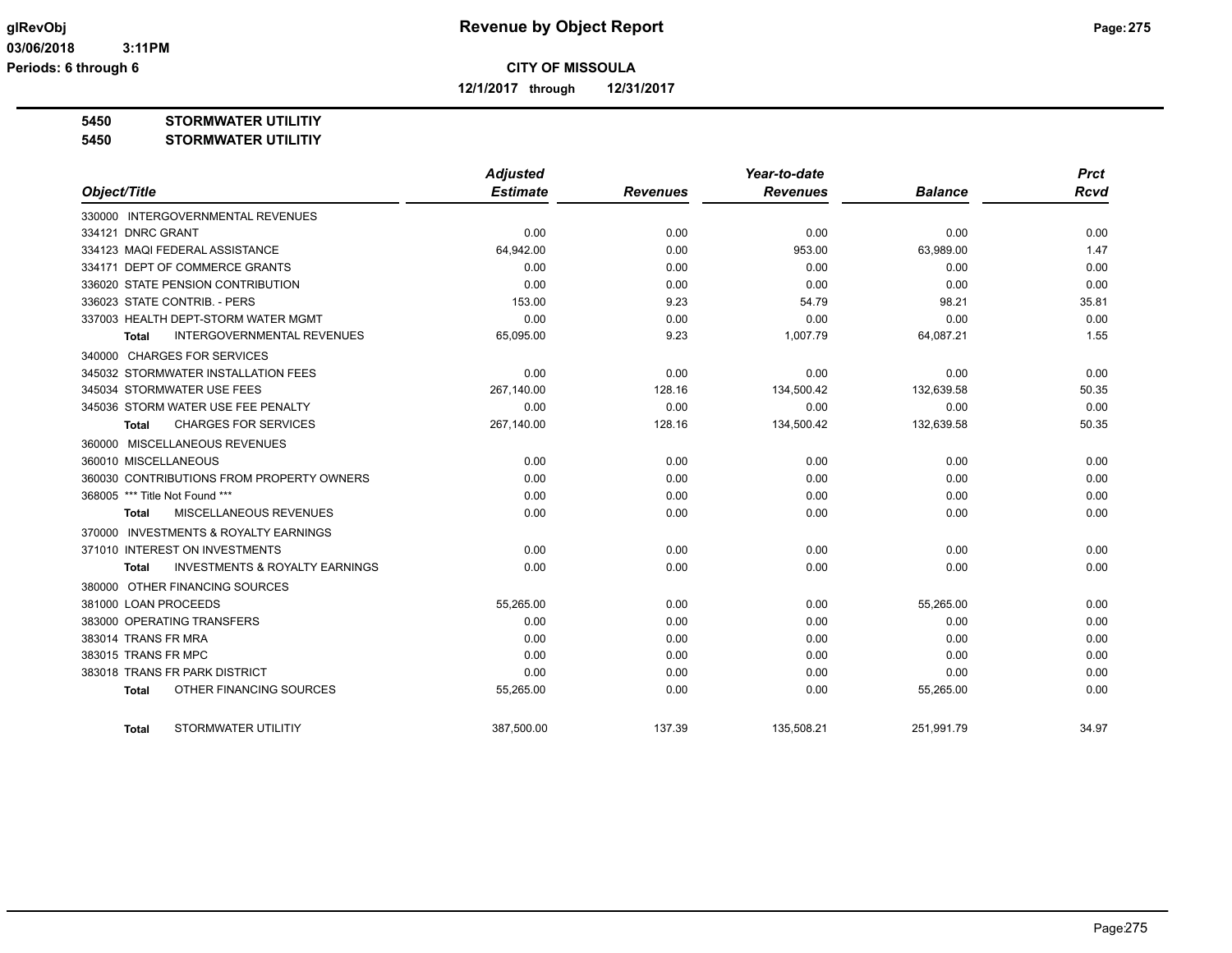**12/1/2017 through 12/31/2017**

## **5450 STORMWATER UTILITIY**

| Object/Title                               | <b>Adjusted</b><br><b>Estimate</b> | <b>Revenues</b> | Year-to-date<br><b>Revenues</b> | <b>Balance</b> | <b>Prct</b><br><b>Rcvd</b> |
|--------------------------------------------|------------------------------------|-----------------|---------------------------------|----------------|----------------------------|
| 330000 INTERGOVERNMENTAL REVENUES          |                                    |                 |                                 |                |                            |
| 334121 DNRC GRANT                          | 0.00                               | 0.00            | 0.00                            | 0.00           | 0.00                       |
| 334123 MAQI FEDERAL ASSISTANCE             | 64,942.00                          | 0.00            | 953.00                          | 63,989.00      | 1.47                       |
| 334171 DEPT OF COMMERCE GRANTS             | 0.00                               | 0.00            | 0.00                            | 0.00           | 0.00                       |
| 336020 STATE PENSION CONTRIBUTION          | 0.00                               | 0.00            | 0.00                            | 0.00           | 0.00                       |
| 336023 STATE CONTRIB. - PERS               | 153.00                             | 9.23            | 54.79                           | 98.21          | 35.81                      |
| 337003 HEALTH DEPT-STORM WATER MGMT        | 0.00                               | 0.00            | 0.00                            | 0.00           | 0.00                       |
| <b>INTERGOVERNMENTAL REVENUES</b><br>Total | 65,095.00                          | 9.23            | 1,007.79                        | 64,087.21      | 1.55                       |
| 340000 CHARGES FOR SERVICES                |                                    |                 |                                 |                |                            |
| 345032 STORMWATER INSTALLATION FEES        | 0.00                               | 0.00            | 0.00                            | 0.00           | 0.00                       |
| 345034 STORMWATER USE FEES                 | 267,140.00                         | 128.16          | 134,500.42                      | 132,639.58     | 50.35                      |
| 345036 STORM WATER USE FEE PENALTY         | 0.00                               | 0.00            | 0.00                            | 0.00           | 0.00                       |
| <b>CHARGES FOR SERVICES</b><br>Total       | 267,140.00                         | 128.16          | 134,500.42                      | 132,639.58     | 50.35                      |
| 360000 MISCELLANEOUS REVENUES              |                                    |                 |                                 |                |                            |
| 360010 MISCELLANEOUS                       | 0.00                               | 0.00            | 0.00                            | 0.00           | 0.00                       |
| 360030 CONTRIBUTIONS FROM PROPERTY OWNERS  | 0.00                               | 0.00            | 0.00                            | 0.00           | 0.00                       |
| 368005 *** Title Not Found ***             | 0.00                               | 0.00            | 0.00                            | 0.00           | 0.00                       |
| MISCELLANEOUS REVENUES<br>Total            | 0.00                               | 0.00            | 0.00                            | 0.00           | 0.00                       |
| 370000 INVESTMENTS & ROYALTY EARNINGS      |                                    |                 |                                 |                |                            |
| 371010 INTEREST ON INVESTMENTS             | 0.00                               |                 |                                 | 0.00           | 0.00                       |
| <b>INVESTMENTS &amp; ROYALTY EARNINGS</b>  | 0.00                               | 0.00<br>0.00    | 0.00<br>0.00                    | 0.00           | 0.00                       |
| Total                                      |                                    |                 |                                 |                |                            |
| 380000 OTHER FINANCING SOURCES             |                                    |                 |                                 |                |                            |
| 381000 LOAN PROCEEDS                       | 55,265.00                          | 0.00            | 0.00                            | 55,265.00      | 0.00                       |
| 383000 OPERATING TRANSFERS                 | 0.00                               | 0.00            | 0.00                            | 0.00           | 0.00                       |
| 383014 TRANS FR MRA                        | 0.00                               | 0.00            | 0.00                            | 0.00           | 0.00                       |
| 383015 TRANS FR MPC                        | 0.00                               | 0.00            | 0.00                            | 0.00           | 0.00                       |
| 383018 TRANS FR PARK DISTRICT              | 0.00                               | 0.00            | 0.00                            | 0.00           | 0.00                       |
| OTHER FINANCING SOURCES<br><b>Total</b>    | 55,265.00                          | 0.00            | 0.00                            | 55,265.00      | 0.00                       |
| STORMWATER UTILITIY<br><b>Total</b>        | 387.500.00                         | 137.39          | 135.508.21                      | 251.991.79     | 34.97                      |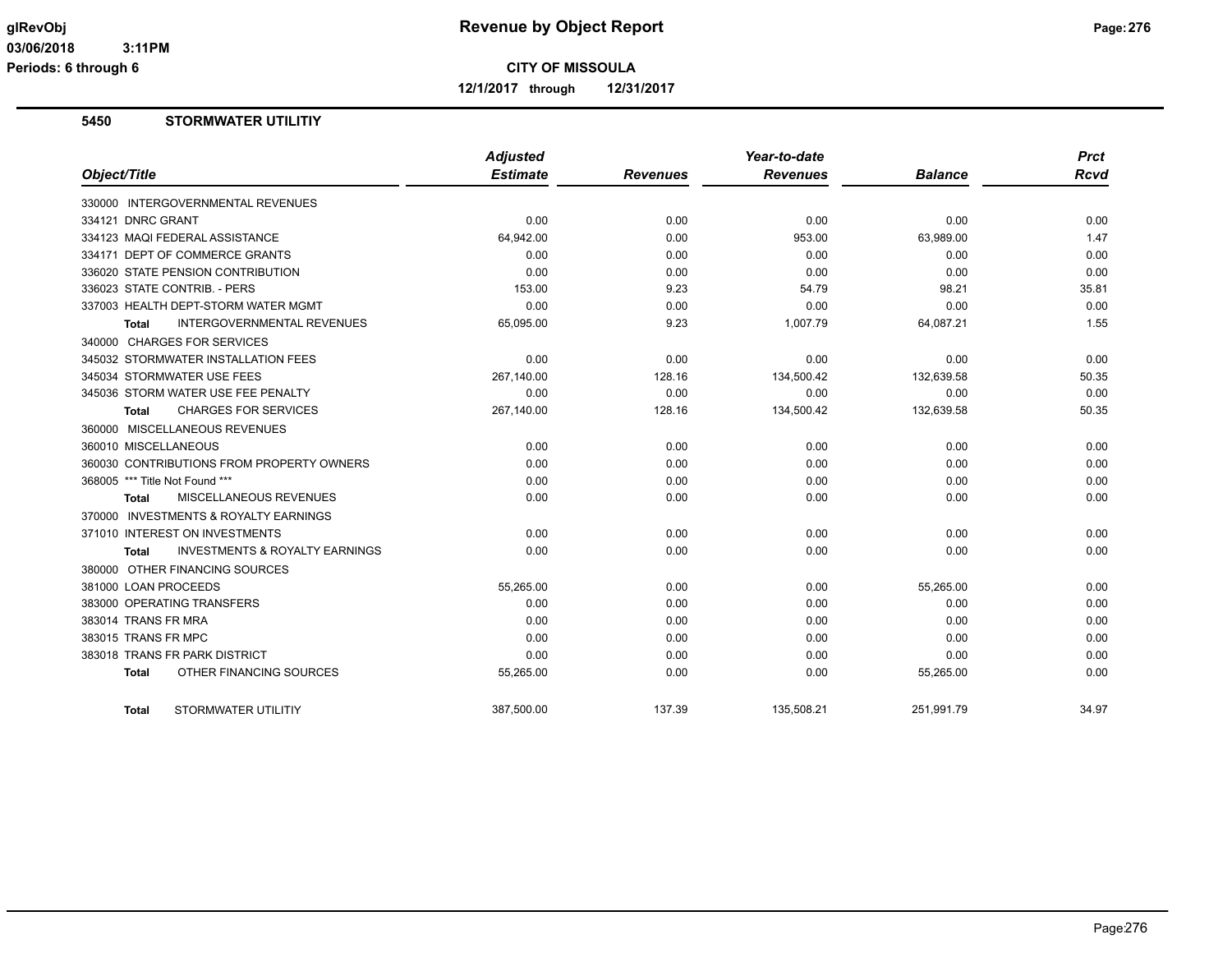**12/1/2017 through 12/31/2017**

## **5711 AQUATICS**

**5711 AQUATICS**

|                                                     | <b>Adjusted</b> |                 | Year-to-date    |                | <b>Prct</b> |
|-----------------------------------------------------|-----------------|-----------------|-----------------|----------------|-------------|
| Object/Title                                        | <b>Estimate</b> | <b>Revenues</b> | <b>Revenues</b> | <b>Balance</b> | <b>Rcvd</b> |
| 330000 INTERGOVERNMENTAL REVENUES                   |                 |                 |                 |                |             |
| 336020 STATE PENSION CONTRIBUTION                   | 0.00            | 0.00            | 0.00            | 0.00           | 0.00        |
| 336023 STATE CONTRIB. - PERS                        | 0.00            | 56.90           | 519.25          | $-519.25$      | 0.00        |
| INTERGOVERNMENTAL REVENUES<br><b>Total</b>          | 0.00            | 56.90           | 519.25          | $-519.25$      | 0.00        |
| <b>CHARGES FOR SERVICES</b><br>340000               |                 |                 |                 |                |             |
| <b>GRILL VAN CONCESSIONS</b><br>340051              | 100.000.00      | 0.00            | 29.889.05       | 70.110.95      | 29.89       |
| 346030 SWIMMING POOL FEES                           | 623,825.00      | 3,239.22        | 373,245.25      | 250,579.75     | 59.83       |
| 346060 CURRENTS SWIMMING FACILITY                   | 444,400.00      | 31,674.37       | 212,481.41      | 231,918.59     | 47.81       |
| <b>CHARGES FOR SERVICES</b><br><b>Total</b>         | 1,168,225.00    | 34,913.59       | 615,615.71      | 552,609.29     | 52.70       |
| MISCELLANEOUS REVENUES<br>360000                    |                 |                 |                 |                |             |
| 360010 MISCELLANEOUS                                | 0.00            | 0.00            | 0.00            | 0.00           | 0.00        |
| 365000 DONATIONS                                    | 0.00            | 0.00            | 0.00            | 0.00           | 0.00        |
| 365019 AQUATICS DONATIONS & GRANTS                  | 0.00            | 200.00          | 1,754.25        | $-1,754.25$    | 0.00        |
| MISCELLANEOUS REVENUES<br><b>Total</b>              | 0.00            | 200.00          | 1,754.25        | $-1,754.25$    | 0.00        |
| <b>INVESTMENTS &amp; ROYALTY EARNINGS</b><br>370000 |                 |                 |                 |                |             |
| 371010 INTEREST ON INVESTMENTS                      | 0.00            | 0.00            | 0.00            | 0.00           | 0.00        |
| <b>INVESTMENTS &amp; ROYALTY EARNINGS</b><br>Total  | 0.00            | 0.00            | 0.00            | 0.00           | 0.00        |
| OTHER FINANCING SOURCES<br>380000                   |                 |                 |                 |                |             |
| 383029 TRANS FR GENERAL                             | 203,000.00      | 203,000.00      | 203,000.00      | 0.00           | 100.00      |
| 383043 TRANSFERS FROM IMPACT FEES                   | 0.00            | 0.00            | 0.00            | 0.00           | 0.00        |
| 383400 CAPITAL CONTRIBUTION                         | 0.00            | 0.00            | 0.00            | 0.00           | 0.00        |
| OTHER FINANCING SOURCES<br><b>Total</b>             | 203,000.00      | 203,000.00      | 203,000.00      | 0.00           | 100.00      |
| <b>AQUATICS</b><br><b>Total</b>                     | 1,371,225.00    | 238,170.49      | 820,889.21      | 550,335.79     | 59.87       |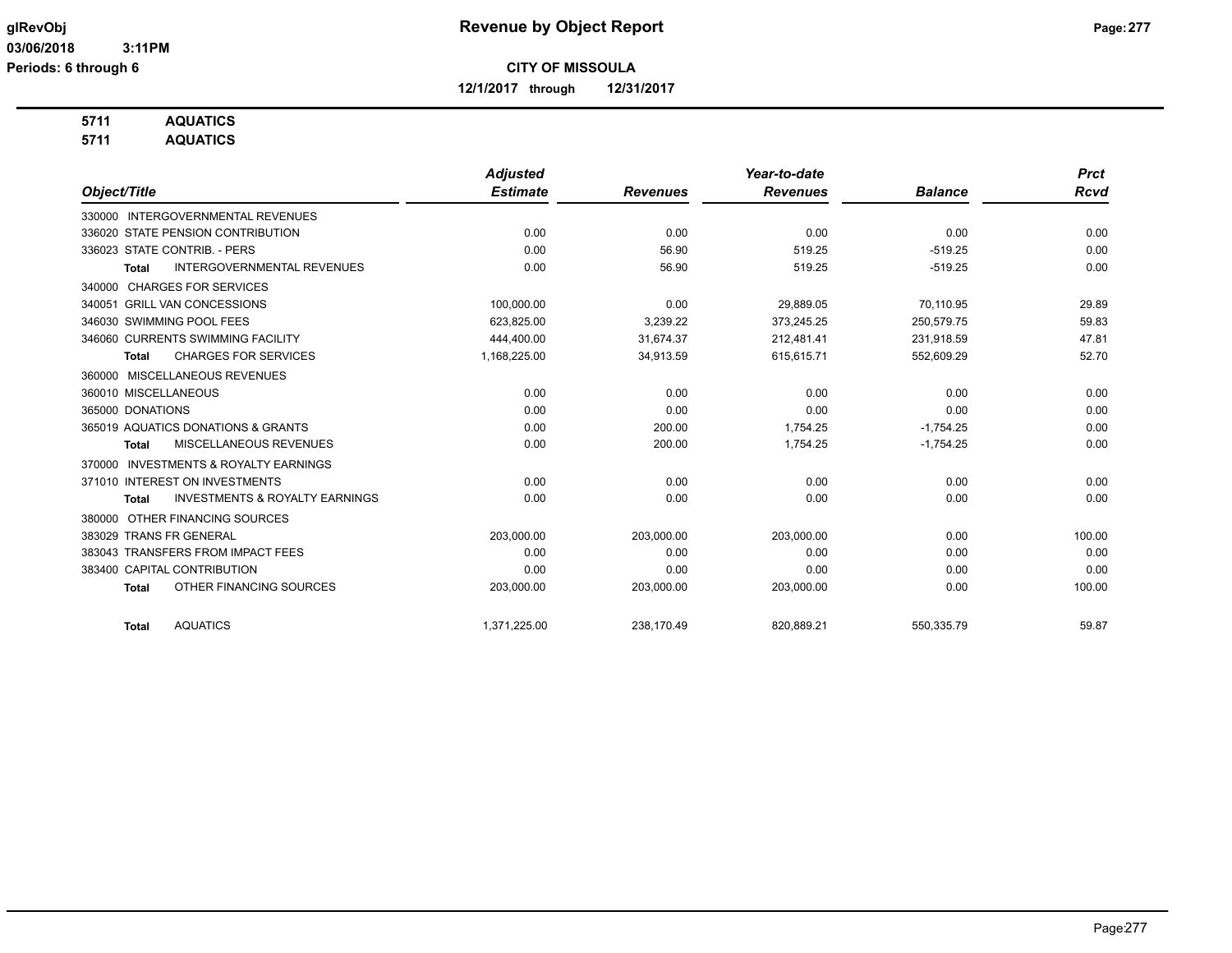**12/1/2017 through 12/31/2017**

**5711 AQUATICS**

|                                                     | <b>Adjusted</b> |                 | Year-to-date    |                | <b>Prct</b> |
|-----------------------------------------------------|-----------------|-----------------|-----------------|----------------|-------------|
| Object/Title                                        | <b>Estimate</b> | <b>Revenues</b> | <b>Revenues</b> | <b>Balance</b> | <b>Rcvd</b> |
| 330000 INTERGOVERNMENTAL REVENUES                   |                 |                 |                 |                |             |
| 336020 STATE PENSION CONTRIBUTION                   | 0.00            | 0.00            | 0.00            | 0.00           | 0.00        |
| 336023 STATE CONTRIB. - PERS                        | 0.00            | 56.90           | 519.25          | $-519.25$      | 0.00        |
| <b>INTERGOVERNMENTAL REVENUES</b><br>Total          | 0.00            | 56.90           | 519.25          | $-519.25$      | 0.00        |
| <b>CHARGES FOR SERVICES</b><br>340000               |                 |                 |                 |                |             |
| 340051 GRILL VAN CONCESSIONS                        | 100,000.00      | 0.00            | 29,889.05       | 70,110.95      | 29.89       |
| 346030 SWIMMING POOL FEES                           | 623,825.00      | 3,239.22        | 373,245.25      | 250,579.75     | 59.83       |
| 346060 CURRENTS SWIMMING FACILITY                   | 444,400.00      | 31,674.37       | 212,481.41      | 231,918.59     | 47.81       |
| <b>CHARGES FOR SERVICES</b><br>Total                | 1,168,225.00    | 34,913.59       | 615,615.71      | 552,609.29     | 52.70       |
| MISCELLANEOUS REVENUES<br>360000                    |                 |                 |                 |                |             |
| 360010 MISCELLANEOUS                                | 0.00            | 0.00            | 0.00            | 0.00           | 0.00        |
| 365000 DONATIONS                                    | 0.00            | 0.00            | 0.00            | 0.00           | 0.00        |
| 365019 AQUATICS DONATIONS & GRANTS                  | 0.00            | 200.00          | 1,754.25        | $-1,754.25$    | 0.00        |
| MISCELLANEOUS REVENUES<br>Total                     | 0.00            | 200.00          | 1,754.25        | $-1,754.25$    | 0.00        |
| <b>INVESTMENTS &amp; ROYALTY EARNINGS</b><br>370000 |                 |                 |                 |                |             |
| 371010 INTEREST ON INVESTMENTS                      | 0.00            | 0.00            | 0.00            | 0.00           | 0.00        |
| <b>INVESTMENTS &amp; ROYALTY EARNINGS</b><br>Total  | 0.00            | 0.00            | 0.00            | 0.00           | 0.00        |
| OTHER FINANCING SOURCES<br>380000                   |                 |                 |                 |                |             |
| 383029 TRANS FR GENERAL                             | 203,000.00      | 203,000.00      | 203,000.00      | 0.00           | 100.00      |
| 383043 TRANSFERS FROM IMPACT FEES                   | 0.00            | 0.00            | 0.00            | 0.00           | 0.00        |
| 383400 CAPITAL CONTRIBUTION                         | 0.00            | 0.00            | 0.00            | 0.00           | 0.00        |
| OTHER FINANCING SOURCES<br><b>Total</b>             | 203,000.00      | 203,000.00      | 203,000.00      | 0.00           | 100.00      |
| <b>AQUATICS</b><br><b>Total</b>                     | 1,371,225.00    | 238.170.49      | 820.889.21      | 550.335.79     | 59.87       |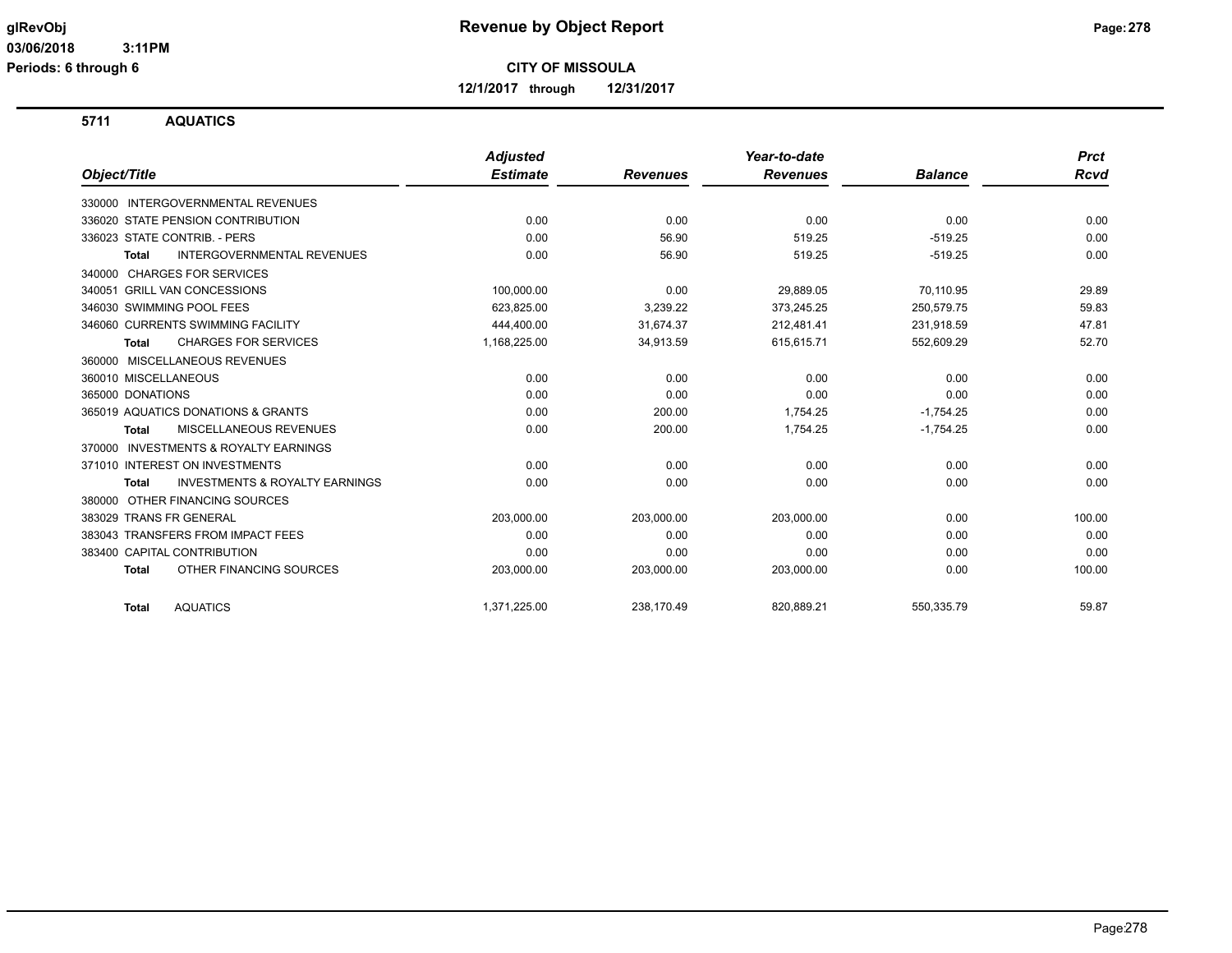**12/1/2017 through 12/31/2017**

#### **6050 EMPLOYEE BENEFIT PLAN FUND**

#### **6050 EMPLOYEE BENEFIT PLAN FUND**

|                                                    | <b>Adjusted</b> |                 | Year-to-date    |                | <b>Prct</b> |
|----------------------------------------------------|-----------------|-----------------|-----------------|----------------|-------------|
| Object/Title                                       | <b>Estimate</b> | <b>Revenues</b> | <b>Revenues</b> | <b>Balance</b> | Rcvd        |
| 330000 INTERGOVERNMENTAL REVENUES                  |                 |                 |                 |                |             |
| 334112 WELLNESS GRANT                              | 0.00            | 0.00            | 0.00            | 0.00           | 0.00        |
| <b>INTERGOVERNMENTAL REVENUES</b><br><b>Total</b>  | 0.00            | 0.00            | 0.00            | 0.00           | 0.00        |
| 360000 MISCELLANEOUS REVENUES                      |                 |                 |                 |                |             |
| 360010 MISCELLANEOUS                               | 0.00            | 0.00            | 0.00            | 0.00           | 0.00        |
| MISCELLANEOUS REVENUES<br>Total                    | 0.00            | 0.00            | 0.00            | 0.00           | 0.00        |
| 370000 INVESTMENTS & ROYALTY EARNINGS              |                 |                 |                 |                |             |
| 371010 INTEREST ON INVESTMENTS                     | 0.00            | 0.00            | 0.00            | 0.00           | 0.00        |
| <b>INVESTMENTS &amp; ROYALTY EARNINGS</b><br>Total | 0.00            | 0.00            | 0.00            | 0.00           | 0.00        |
| 380000 OTHER FINANCING SOURCES                     |                 |                 |                 |                |             |
| 383028 TRANS FROM GF FOR HEALTH RESERVE            | 442,000.00      | 36,833.33       | 221,000.02      | 220,999.98     | 50.00       |
| 383029 TRANS FR GENERAL                            | 77.868.00       | 6.186.00        | 44.547.38       | 33.320.62      | 57.21       |
| OTHER FINANCING SOURCES<br><b>Total</b>            | 519,868.00      | 43,019.33       | 265,547.40      | 254,320.60     | 51.08       |
| 390000 INTERNAL SERVICES                           |                 |                 |                 |                |             |
| 396001 INSURANCE REIMBURSEMENTS                    | 0.00            | 0.00            | 0.00            | 0.00           | 0.00        |
| 396002 CITY CONTRIBUTIONS                          | 3,854,970.00    | 304,320.29      | 2,028,893.32    | 1,826,076.68   | 52.63       |
| 396003 EMPLOYEE DEDUCTION CONTRIBUTIONS            | 1,358,284.00    | 76.174.47       | 606,702.97      | 751.581.03     | 44.67       |
| 396004 RETIREE CONTRIBUTIONS                       | 444,528.00      | 34,193.46       | 208,783.64      | 235,744.36     | 46.97       |
| 396005 FIRE + POLICE ADDTL HEALTH CONTRIB          | 1,885,321.00    | 149,692.00      | 1,088,446.00    | 796,875.00     | 57.73       |
| 396006 RX REBATES                                  | 0.00            | 0.00            | 0.00            | 0.00           | 0.00        |
| 396007 OTHER PARTICIPANT HEALTH PREM CONTRIB       | 0.00            | 0.00            | 0.00            | 0.00           | 0.00        |
| 396008 COBRA CONTRIBUTIONS                         | 0.00            | 0.00            | 0.00            | 0.00           | 0.00        |
| 396009 WELLNESS PROGRAM CONTRIBUTIONS              | 0.00            | 0.00            | 0.00            | 0.00           | 0.00        |
| 396010 EMPLOYEE SUPPLI LIFE INSURANCE CONTRI       | 0.00            | 2,975.97        | 16,955.04       | $-16,955.04$   | 0.00        |
| 396011 EMPLOYEE VISION INSURANCE CONTRIBUTIONS     | 0.00            | 88.09           | 749.48          | $-749.48$      | 0.00        |
| <b>INTERNAL SERVICES</b><br><b>Total</b>           | 7,543,103.00    | 567,444.28      | 3,950,530.45    | 3,592,572.55   | 52.37       |
| <b>EMPLOYEE BENEFIT PLAN FUND</b><br><b>Total</b>  | 8.062.971.00    | 610.463.61      | 4,216,077.85    | 3.846.893.15   | 52.29       |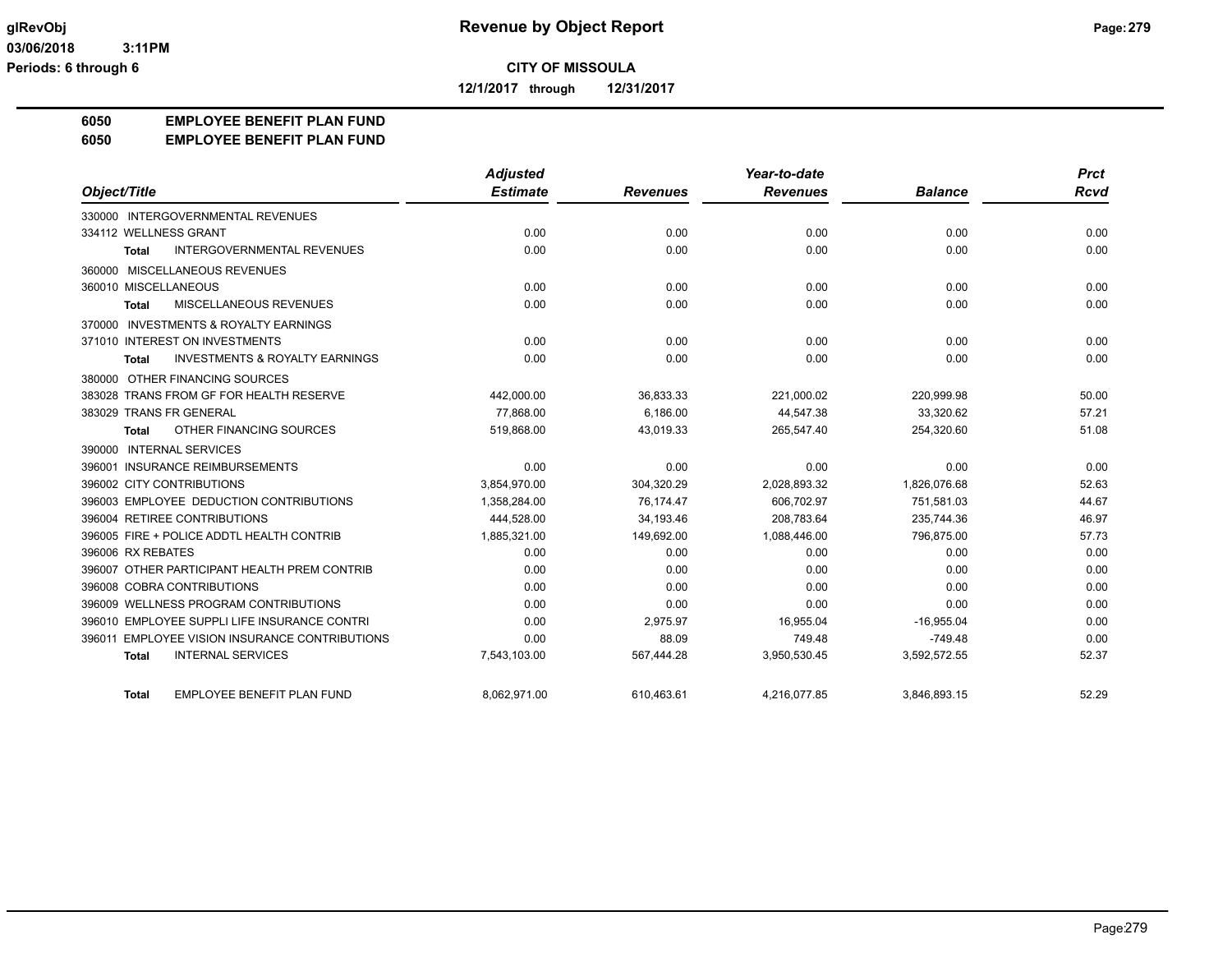**12/1/2017 through 12/31/2017**

## **6050 EMPLOYEE BENEFIT PLAN FUND**

|                                                           | <b>Adjusted</b> |                 | Year-to-date    |                | <b>Prct</b> |
|-----------------------------------------------------------|-----------------|-----------------|-----------------|----------------|-------------|
| Object/Title                                              | <b>Estimate</b> | <b>Revenues</b> | <b>Revenues</b> | <b>Balance</b> | Rcvd        |
| 330000 INTERGOVERNMENTAL REVENUES                         |                 |                 |                 |                |             |
| 334112 WELLNESS GRANT                                     | 0.00            | 0.00            | 0.00            | 0.00           | 0.00        |
| <b>INTERGOVERNMENTAL REVENUES</b><br>Total                | 0.00            | 0.00            | 0.00            | 0.00           | 0.00        |
| 360000 MISCELLANEOUS REVENUES                             |                 |                 |                 |                |             |
| 360010 MISCELLANEOUS                                      | 0.00            | 0.00            | 0.00            | 0.00           | 0.00        |
| MISCELLANEOUS REVENUES<br><b>Total</b>                    | 0.00            | 0.00            | 0.00            | 0.00           | 0.00        |
| 370000 INVESTMENTS & ROYALTY EARNINGS                     |                 |                 |                 |                |             |
| 371010 INTEREST ON INVESTMENTS                            | 0.00            | 0.00            | 0.00            | 0.00           | 0.00        |
| <b>INVESTMENTS &amp; ROYALTY EARNINGS</b><br><b>Total</b> | 0.00            | 0.00            | 0.00            | 0.00           | 0.00        |
| 380000 OTHER FINANCING SOURCES                            |                 |                 |                 |                |             |
| 383028 TRANS FROM GF FOR HEALTH RESERVE                   | 442,000.00      | 36,833.33       | 221,000.02      | 220,999.98     | 50.00       |
| 383029 TRANS FR GENERAL                                   | 77.868.00       | 6,186.00        | 44,547.38       | 33,320.62      | 57.21       |
| OTHER FINANCING SOURCES<br>Total                          | 519,868.00      | 43,019.33       | 265,547.40      | 254,320.60     | 51.08       |
| 390000 INTERNAL SERVICES                                  |                 |                 |                 |                |             |
| 396001 INSURANCE REIMBURSEMENTS                           | 0.00            | 0.00            | 0.00            | 0.00           | 0.00        |
| 396002 CITY CONTRIBUTIONS                                 | 3,854,970.00    | 304,320.29      | 2,028,893.32    | 1,826,076.68   | 52.63       |
| 396003 EMPLOYEE DEDUCTION CONTRIBUTIONS                   | 1,358,284.00    | 76,174.47       | 606,702.97      | 751,581.03     | 44.67       |
| 396004 RETIREE CONTRIBUTIONS                              | 444,528.00      | 34,193.46       | 208,783.64      | 235,744.36     | 46.97       |
| 396005 FIRE + POLICE ADDTL HEALTH CONTRIB                 | 1,885,321.00    | 149,692.00      | 1,088,446.00    | 796,875.00     | 57.73       |
| 396006 RX REBATES                                         | 0.00            | 0.00            | 0.00            | 0.00           | 0.00        |
| 396007 OTHER PARTICIPANT HEALTH PREM CONTRIB              | 0.00            | 0.00            | 0.00            | 0.00           | 0.00        |
| 396008 COBRA CONTRIBUTIONS                                | 0.00            | 0.00            | 0.00            | 0.00           | 0.00        |
| 396009 WELLNESS PROGRAM CONTRIBUTIONS                     | 0.00            | 0.00            | 0.00            | 0.00           | 0.00        |
| 396010 EMPLOYEE SUPPLI LIFE INSURANCE CONTRI              | 0.00            | 2,975.97        | 16,955.04       | $-16,955.04$   | 0.00        |
| 396011 EMPLOYEE VISION INSURANCE CONTRIBUTION             | 0.00            | 88.09           | 749.48          | $-749.48$      | 0.00        |
| <b>INTERNAL SERVICES</b><br><b>Total</b>                  | 7,543,103.00    | 567,444.28      | 3,950,530.45    | 3,592,572.55   | 52.37       |
| EMPLOYEE BENEFIT PLAN FUND<br>Total                       | 8.062.971.00    | 610.463.61      | 4,216,077.85    | 3.846.893.15   | 52.29       |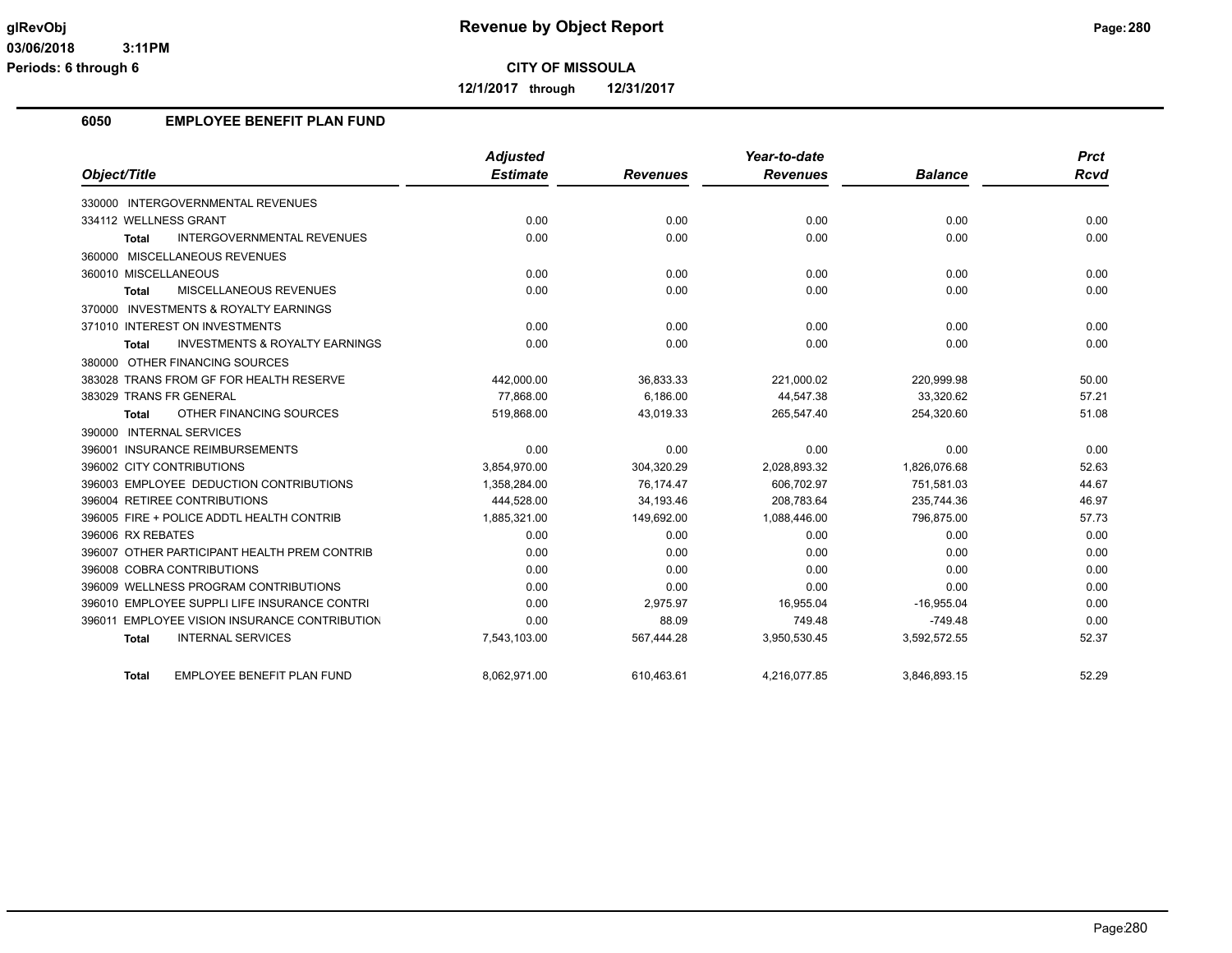**12/1/2017 through 12/31/2017**

**7370 PARKING COMMISSION FUND**

**7370 PARKING COMMISSION FUND**

|                                                           | <b>Adjusted</b> |                 | Year-to-date    |                | <b>Prct</b> |
|-----------------------------------------------------------|-----------------|-----------------|-----------------|----------------|-------------|
| Object/Title                                              | <b>Estimate</b> | <b>Revenues</b> | <b>Revenues</b> | <b>Balance</b> | <b>Rcvd</b> |
| 330000 INTERGOVERNMENTAL REVENUES                         |                 |                 |                 |                |             |
| 336020 STATE PENSION CONTRIBUTION                         | 0.00            | 0.00            | 0.00            | 0.00           | 0.00        |
| 336023 STATE CONTRIB. - PERS                              | 313.00          | 58.13           | 295.80          | 17.20          | 94.50       |
| INTERGOVERNMENTAL REVENUES<br><b>Total</b>                | 313.00          | 58.13           | 295.80          | 17.20          | 94.50       |
| 340000 CHARGES FOR SERVICES                               |                 |                 |                 |                |             |
| 343009 TOW CHARGES                                        | 0.00            | 0.00            | 0.00            | 0.00           | 0.00        |
| 343015 PARKING                                            | 0.00            | 0.00            | 0.00            | 0.00           | 0.00        |
| 343016 METER MONEY                                        | 971,239.00      | 92,450.99       | 619,176.55      | 352,062.45     | 63.75       |
| 343017 PARKING LEASE REVENUE                              | 702,000.00      | 177,903.00      | 553,393.50      | 148,606.50     | 78.83       |
| 343018 SALE OF MATERIALS                                  | 92,000.00       | 9,518.00        | 56,413.39       | 35.586.61      | 61.32       |
| 343301 BOOT REMOVAL                                       | 10,000.00       | 900.00          | 6,300.00        | 3,700.00       | 63.00       |
| <b>CHARGES FOR SERVICES</b><br><b>Total</b>               | 1,775,239.00    | 280,771.99      | 1,235,283.44    | 539,955.56     | 69.58       |
| 350000 FINES & FORFEITURES                                |                 |                 |                 |                |             |
| 352000 TICKETS                                            | 0.00            | 0.00            | 0.00            | 0.00           | 0.00        |
| 352001 PARKING TICKET REVENUE                             | 270,000.00      | 18,969.00       | 117,544.89      | 152,455.11     | 43.54       |
| 352002 PARKING FINES                                      | 0.00            | 0.00            | 0.00            | 0.00           | 0.00        |
| <b>FINES &amp; FORFEITURES</b><br><b>Total</b>            | 270,000.00      | 18,969.00       | 117,544.89      | 152,455.11     | 43.54       |
| 360000 MISCELLANEOUS REVENUES                             |                 |                 |                 |                |             |
| 360010 MISCELLANEOUS                                      | 38,000.00       | 3,485.00        | 30,936.26       | 7,063.74       | 81.41       |
| 360018 MARKET ON FRONT UTILITY PAYMENTS                   | 2,000.00        | 213.63          | 1,081.57        | 918.43         | 54.08       |
| 360019 GARBAGE-MARKET ON FRONT                            | 1,000.00        | 249.80          | 939.56          | 60.44          | 93.96       |
| 362002 BAD CHECK CHARGES                                  | 1,000.00        | 0.00            | 0.00            | 1,000.00       | 0.00        |
| 362005 LEASE LATE PAYMENT PENALTY                         | 0.00            | 0.00            | 0.00            | 0.00           | 0.00        |
| 364040 INSURANCE AND DAMAGE RECOVERY                      | 0.00            | 0.00            | 3,822.25        | $-3,822.25$    | 0.00        |
| MISCELLANEOUS REVENUES<br><b>Total</b>                    | 42,000.00       | 3,948.43        | 36,779.64       | 5,220.36       | 87.57       |
| 370000 INVESTMENTS & ROYALTY EARNINGS                     |                 |                 |                 |                |             |
| 371010 INTEREST ON INVESTMENTS                            | 20,000.00       | 0.00            | 0.00            | 20,000.00      | 0.00        |
| 371020 GAIN/LOSS IN MARKET VALUE OF INVESTMENTS           | 0.00            | 0.00            | 0.00            | 0.00           | 0.00        |
| <b>INVESTMENTS &amp; ROYALTY EARNINGS</b><br><b>Total</b> | 20,000.00       | 0.00            | 0.00            | 20,000.00      | 0.00        |
| 380000 OTHER FINANCING SOURCES                            |                 |                 |                 |                |             |
| 381010 BOND PROCEEDS                                      | 0.00            | 0.00            | 0.00            | 0.00           | 0.00        |
| 381090 PROCEEDS FROM CAPITAL LEASE                        | 0.00            | 0.00            | 0.00            | 0.00           | 0.00        |
| 382010 SALE OF FIXED ASSETS                               | 0.00            | 0.00            | 0.00            | 0.00           | 0.00        |
| 383013 TRANS FR SID DEBT SERVICE                          | 0.00            | 0.00            | 0.00            | 0.00           | 0.00        |
| 383400 CAPITAL CONTRIBUTION                               | 0.00            | 0.00            | 0.00            | 0.00           | 0.00        |
| OTHER FINANCING SOURCES<br><b>Total</b>                   | 0.00            | 0.00            | 0.00            | 0.00           | 0.00        |
| PARKING COMMISSION FUND<br><b>Total</b>                   | 2,107,552.00    | 303,747.55      | 1,389,903.77    | 717,648.23     | 65.95       |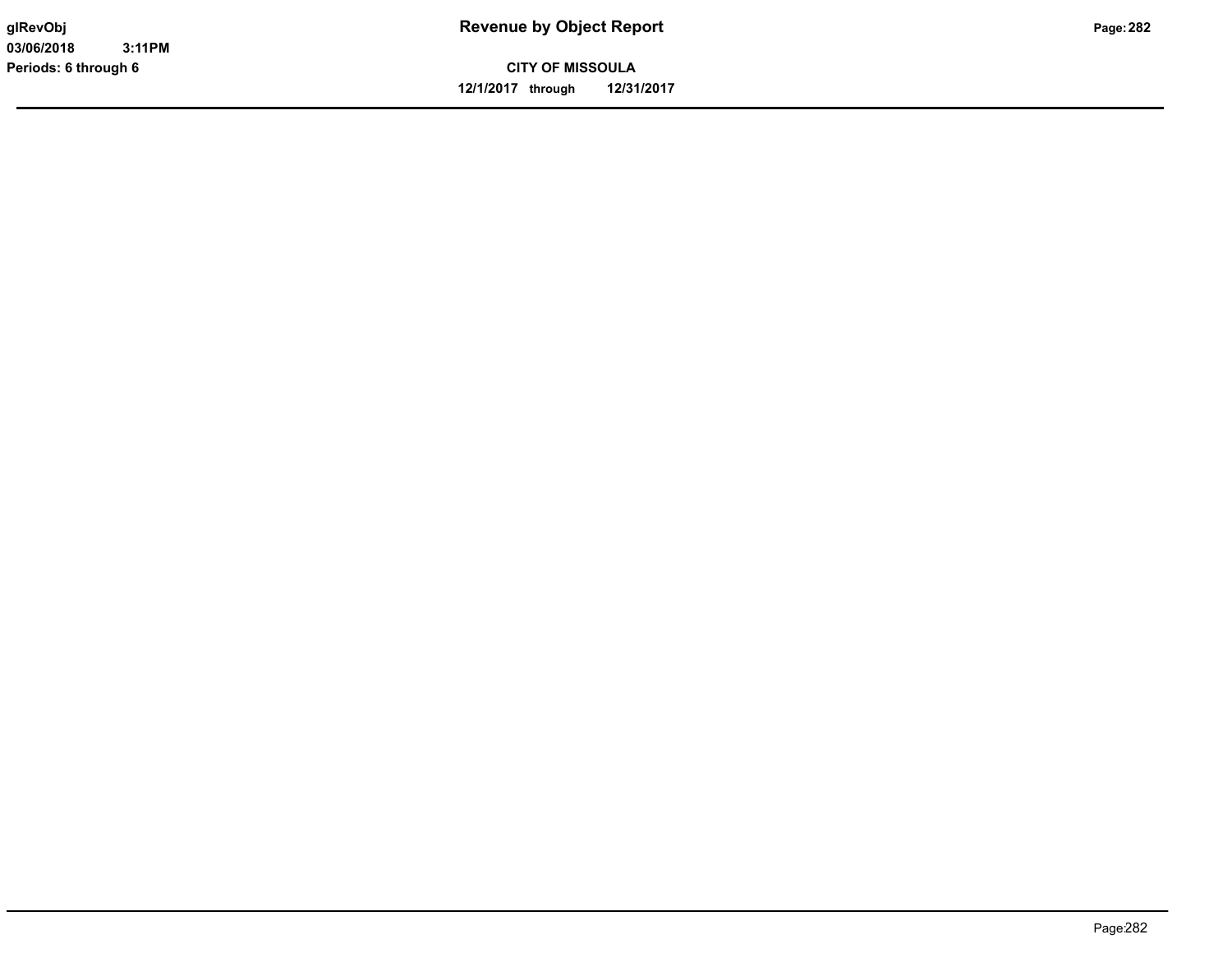**12/1/2017 through 12/31/2017**

## **7370 PARKING COMMISSION FUND**

|                                                           | <b>Adjusted</b> |                 | Year-to-date    | <b>Prct</b>    |       |
|-----------------------------------------------------------|-----------------|-----------------|-----------------|----------------|-------|
| Object/Title                                              | <b>Estimate</b> | <b>Revenues</b> | <b>Revenues</b> | <b>Balance</b> | Rcvd  |
| 330000 INTERGOVERNMENTAL REVENUES                         |                 |                 |                 |                |       |
| 336020 STATE PENSION CONTRIBUTION                         | 0.00            | 0.00            | 0.00            | 0.00           | 0.00  |
| 336023 STATE CONTRIB. - PERS                              | 313.00          | 58.13           | 295.80          | 17.20          | 94.50 |
| <b>INTERGOVERNMENTAL REVENUES</b><br><b>Total</b>         | 313.00          | 58.13           | 295.80          | 17.20          | 94.50 |
| 340000 CHARGES FOR SERVICES                               |                 |                 |                 |                |       |
| 343009 TOW CHARGES                                        | 0.00            | 0.00            | 0.00            | 0.00           | 0.00  |
| 343015 PARKING                                            | 0.00            | 0.00            | 0.00            | 0.00           | 0.00  |
| 343016 METER MONEY                                        | 971,239.00      | 92,450.99       | 619,176.55      | 352,062.45     | 63.75 |
| 343017 PARKING LEASE REVENUE                              | 702,000.00      | 177,903.00      | 553,393.50      | 148,606.50     | 78.83 |
| 343018 SALE OF MATERIALS                                  | 92,000.00       | 9,518.00        | 56,413.39       | 35,586.61      | 61.32 |
| 343301 BOOT REMOVAL                                       | 10,000.00       | 900.00          | 6,300.00        | 3,700.00       | 63.00 |
| <b>CHARGES FOR SERVICES</b><br><b>Total</b>               | 1,775,239.00    | 280,771.99      | 1,235,283.44    | 539,955.56     | 69.58 |
| 350000 FINES & FORFEITURES                                |                 |                 |                 |                |       |
| 352000 TICKETS                                            | 0.00            | 0.00            | 0.00            | 0.00           | 0.00  |
| 352001 PARKING TICKET REVENUE                             | 270,000.00      | 18,969.00       | 117,544.89      | 152,455.11     | 43.54 |
| 352002 PARKING FINES                                      | 0.00            | 0.00            | 0.00            | 0.00           | 0.00  |
| <b>FINES &amp; FORFEITURES</b><br><b>Total</b>            | 270,000.00      | 18,969.00       | 117,544.89      | 152,455.11     | 43.54 |
| 360000 MISCELLANEOUS REVENUES                             |                 |                 |                 |                |       |
| 360010 MISCELLANEOUS                                      | 38,000.00       | 3,485.00        | 30,936.26       | 7,063.74       | 81.41 |
| 360018 MARKET ON FRONT UTILITY PAYMENTS                   | 2,000.00        | 213.63          | 1,081.57        | 918.43         | 54.08 |
| 360019 GARBAGE-MARKET ON FRONT                            | 1,000.00        | 249.80          | 939.56          | 60.44          | 93.96 |
| 362002 BAD CHECK CHARGES                                  | 1,000.00        | 0.00            | 0.00            | 1,000.00       | 0.00  |
| 362005 LEASE LATE PAYMENT PENALTY                         | 0.00            | 0.00            | 0.00            | 0.00           | 0.00  |
| 364040 INSURANCE AND DAMAGE RECOVERY                      | 0.00            | 0.00            | 3,822.25        | $-3,822.25$    | 0.00  |
| MISCELLANEOUS REVENUES<br><b>Total</b>                    | 42,000.00       | 3,948.43        | 36,779.64       | 5,220.36       | 87.57 |
| 370000 INVESTMENTS & ROYALTY EARNINGS                     |                 |                 |                 |                |       |
| 371010 INTEREST ON INVESTMENTS                            | 20,000.00       | 0.00            | 0.00            | 20,000.00      | 0.00  |
| 371020 GAIN/LOSS IN MARKET VALUE OF INVESTMENT            | 0.00            | 0.00            | 0.00            | 0.00           | 0.00  |
| <b>INVESTMENTS &amp; ROYALTY EARNINGS</b><br><b>Total</b> | 20,000.00       | 0.00            | 0.00            | 20,000.00      | 0.00  |
| 380000 OTHER FINANCING SOURCES                            |                 |                 |                 |                |       |
| 381010 BOND PROCEEDS                                      | 0.00            | 0.00            | 0.00            | 0.00           | 0.00  |
| 381090 PROCEEDS FROM CAPITAL LEASE                        | 0.00            | 0.00            | 0.00            | 0.00           | 0.00  |
| 382010 SALE OF FIXED ASSETS                               | 0.00            | 0.00            | 0.00            | 0.00           | 0.00  |
| 383013 TRANS FR SID DEBT SERVICE                          | 0.00            | 0.00            | 0.00            | 0.00           | 0.00  |
| 383400 CAPITAL CONTRIBUTION                               | 0.00            | 0.00            | 0.00            | 0.00           | 0.00  |
| OTHER FINANCING SOURCES<br><b>Total</b>                   | 0.00            | 0.00            | 0.00            | 0.00           | 0.00  |
| PARKING COMMISSION FUND<br><b>Total</b>                   | 2,107,552.00    | 303,747.55      | 1,389,903.77    | 717,648.23     | 65.95 |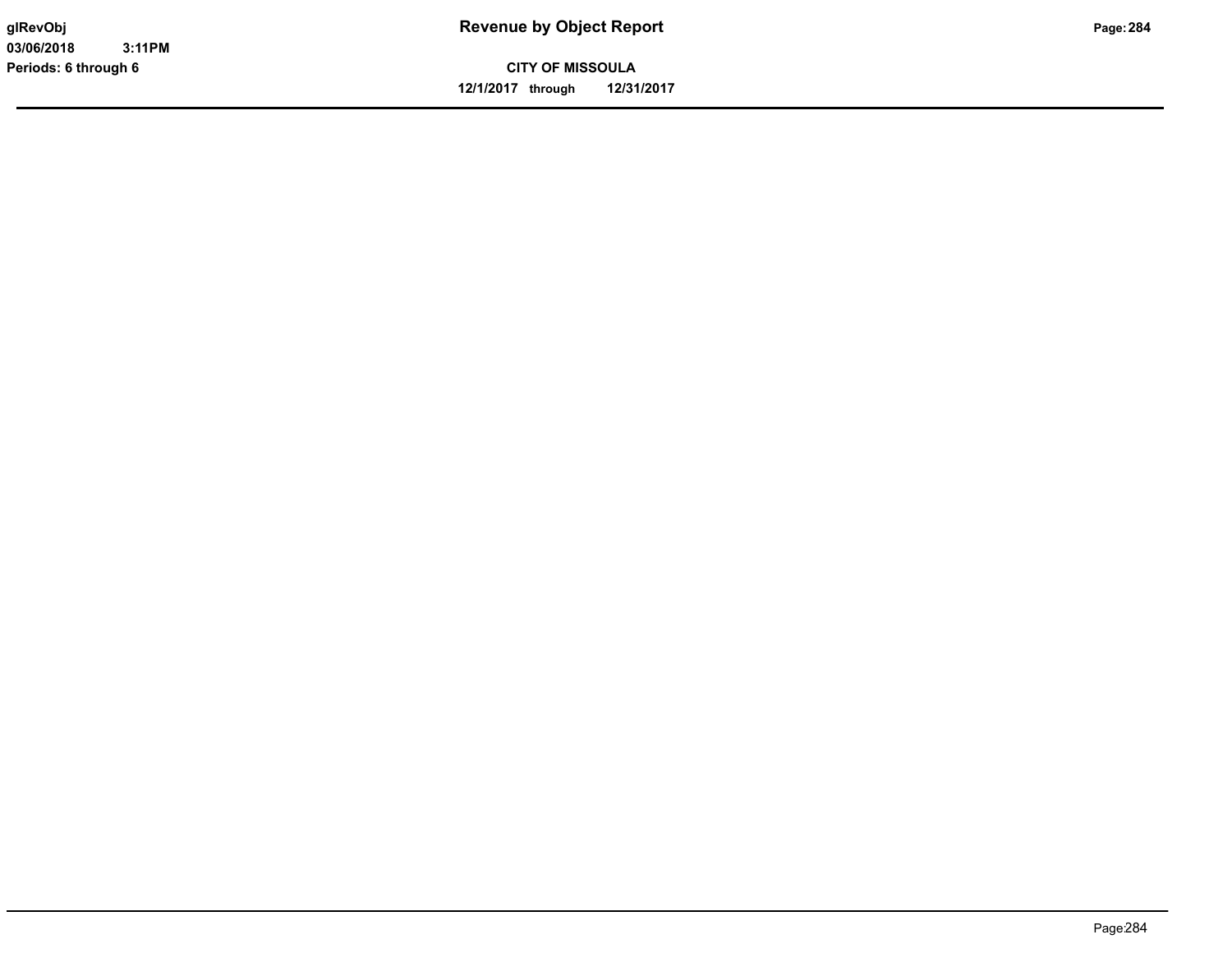**12/1/2017 through 12/31/2017**

**7371 FRONT STREET PARKING BONDS**

**7371 FRONT STREET PARKING BONDS**

|                                                           | <b>Adjusted</b> |                 | Year-to-date    |                | <b>Prct</b> |
|-----------------------------------------------------------|-----------------|-----------------|-----------------|----------------|-------------|
| Object/Title                                              | <b>Estimate</b> | <b>Revenues</b> | <b>Revenues</b> | <b>Balance</b> | Rcvd        |
| INTERGOVERNMENTAL REVENUES<br>330000                      |                 |                 |                 |                |             |
| 331990 IRS REIMB/DEBT SVS INTEREST                        | 0.00            | 0.00            | 0.00            | 0.00           | 0.00        |
| 338000 LOCAL SHARING OF TAX INCREMENT                     | 0.00            | 0.00            | 0.00            | 0.00           | 0.00        |
| <b>INTERGOVERNMENTAL REVENUES</b><br><b>Total</b>         | 0.00            | 0.00            | 0.00            | 0.00           | 0.00        |
| MISCELLANEOUS REVENUES<br>360000                          |                 |                 |                 |                |             |
| 360010 MISCELLANEOUS                                      | 0.00            | 0.00            | 0.00            | 0.00           | 0.00        |
| <b>MISCELLANEOUS REVENUES</b><br><b>Total</b>             | 0.00            | 0.00            | 0.00            | 0.00           | 0.00        |
| <b>INVESTMENTS &amp; ROYALTY EARNINGS</b><br>370000       |                 |                 |                 |                |             |
| 371010 INTEREST ON INVESTMENTS                            | 0.00            | 0.00            | 0.00            | 0.00           | 0.00        |
| <b>INVESTMENTS &amp; ROYALTY EARNINGS</b><br><b>Total</b> | 0.00            | 0.00            | 0.00            | 0.00           | 0.00        |
| OTHER FINANCING SOURCES<br>380000                         |                 |                 |                 |                |             |
| 381009 TRANSFERS IN                                       | 257,500.00      | 0.00            | 0.00            | 257,500.00     | 0.00        |
| 381010 BOND PROCEEDS                                      | 0.00            | 0.00            | 0.00            | 0.00           | 0.00        |
| 383000 OPERATING TRANSFERS                                | 0.00            | 12,666.25       | 77,145.00       | $-77,145.00$   | 0.00        |
| OTHER FINANCING SOURCES<br><b>Total</b>                   | 257,500.00      | 12,666.25       | 77,145.00       | 180,355.00     | 29.96       |
| <b>FRONT STREET PARKING BONDS</b><br><b>Total</b>         | 257,500.00      | 12,666.25       | 77,145.00       | 180,355.00     | 29.96       |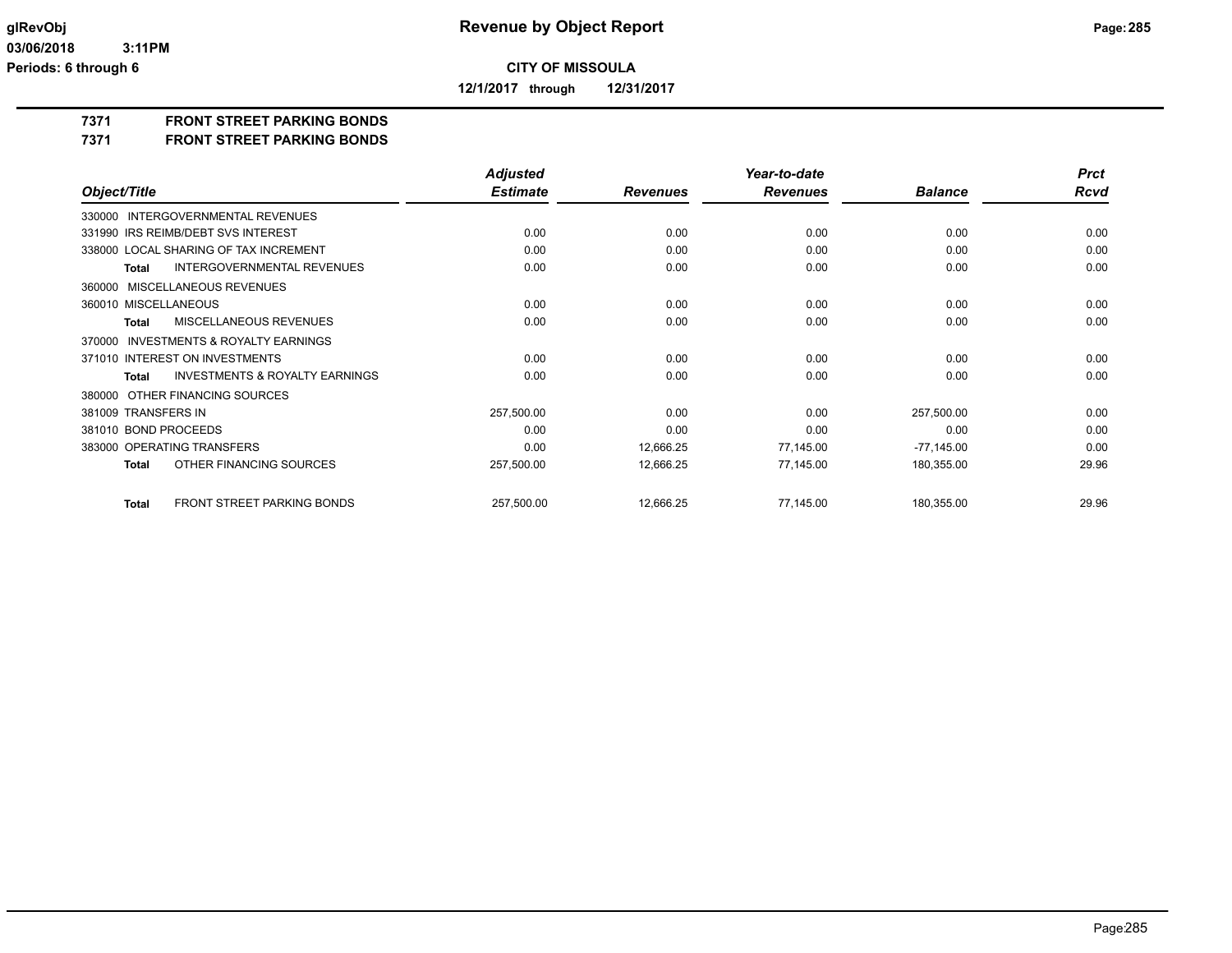**12/1/2017 through 12/31/2017**

## **7371 FRONT STREET PARKING BONDS**

|                                                           | <b>Adjusted</b> |                 | Year-to-date    |                | <b>Prct</b> |
|-----------------------------------------------------------|-----------------|-----------------|-----------------|----------------|-------------|
| Object/Title                                              | <b>Estimate</b> | <b>Revenues</b> | <b>Revenues</b> | <b>Balance</b> | Rcvd        |
| 330000 INTERGOVERNMENTAL REVENUES                         |                 |                 |                 |                |             |
| 331990 IRS REIMB/DEBT SVS INTEREST                        | 0.00            | 0.00            | 0.00            | 0.00           | 0.00        |
| 338000 LOCAL SHARING OF TAX INCREMENT                     | 0.00            | 0.00            | 0.00            | 0.00           | 0.00        |
| <b>INTERGOVERNMENTAL REVENUES</b><br>Total                | 0.00            | 0.00            | 0.00            | 0.00           | 0.00        |
| 360000 MISCELLANEOUS REVENUES                             |                 |                 |                 |                |             |
| 360010 MISCELLANEOUS                                      | 0.00            | 0.00            | 0.00            | 0.00           | 0.00        |
| <b>MISCELLANEOUS REVENUES</b><br><b>Total</b>             | 0.00            | 0.00            | 0.00            | 0.00           | 0.00        |
| INVESTMENTS & ROYALTY EARNINGS<br>370000                  |                 |                 |                 |                |             |
| 371010 INTEREST ON INVESTMENTS                            | 0.00            | 0.00            | 0.00            | 0.00           | 0.00        |
| <b>INVESTMENTS &amp; ROYALTY EARNINGS</b><br><b>Total</b> | 0.00            | 0.00            | 0.00            | 0.00           | 0.00        |
| 380000 OTHER FINANCING SOURCES                            |                 |                 |                 |                |             |
| 381009 TRANSFERS IN                                       | 257,500.00      | 0.00            | 0.00            | 257,500.00     | 0.00        |
| 381010 BOND PROCEEDS                                      | 0.00            | 0.00            | 0.00            | 0.00           | 0.00        |
| 383000 OPERATING TRANSFERS                                | 0.00            | 12,666.25       | 77,145.00       | $-77,145.00$   | 0.00        |
| OTHER FINANCING SOURCES<br>Total                          | 257,500.00      | 12,666.25       | 77,145.00       | 180,355.00     | 29.96       |
| <b>FRONT STREET PARKING BONDS</b><br><b>Total</b>         | 257,500.00      | 12,666.25       | 77,145.00       | 180,355.00     | 29.96       |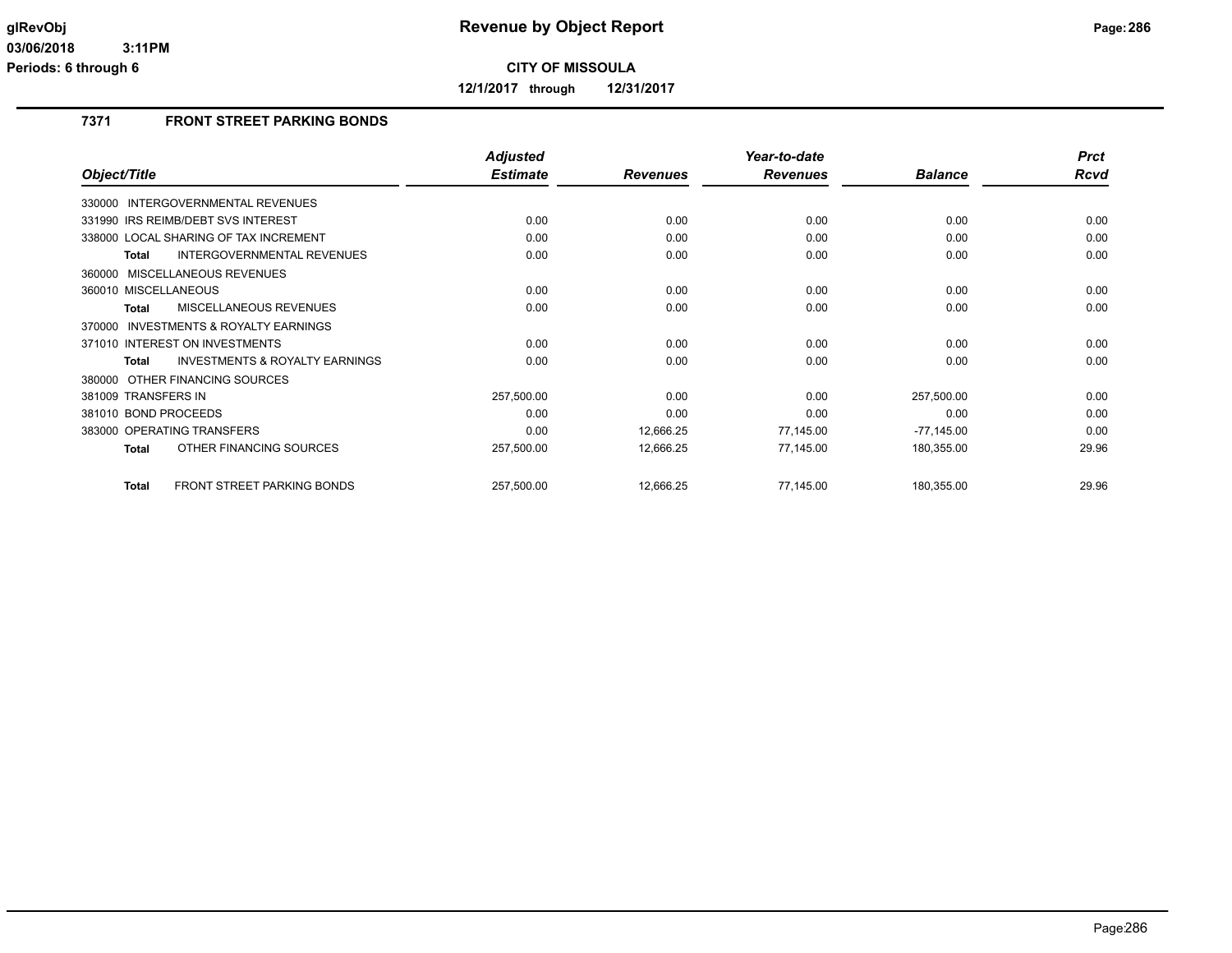**12/1/2017 through 12/31/2017**

# **7372 SINKING FUND/FRONT ST PARKING BONDS**

**7372 SINKING FUND/FRONT ST PARKING BONDS**

|                                                    | <b>Adjusted</b> |                 | Year-to-date    |                | <b>Prct</b> |
|----------------------------------------------------|-----------------|-----------------|-----------------|----------------|-------------|
| Object/Title                                       | <b>Estimate</b> | <b>Revenues</b> | <b>Revenues</b> | <b>Balance</b> | <b>Rcvd</b> |
| 330000 INTERGOVERNMENTAL REVENUES                  |                 |                 |                 |                |             |
| 338000 LOCAL SHARING OF TAX INCREMENT              | 0.00            | 0.00            | 0.00            | 0.00           | 0.00        |
| <b>INTERGOVERNMENTAL REVENUES</b><br>Total         | 0.00            | 0.00            | 0.00            | 0.00           | 0.00        |
| INVESTMENTS & ROYALTY EARNINGS<br>370000           |                 |                 |                 |                |             |
| 371010 INTEREST ON INVESTMENTS                     | 0.00            | 0.00            | 0.00            | 0.00           | 0.00        |
| <b>INVESTMENTS &amp; ROYALTY EARNINGS</b><br>Total | 0.00            | 0.00            | 0.00            | 0.00           | 0.00        |
| 380000 OTHER FINANCING SOURCES                     |                 |                 |                 |                |             |
| 381009 TRANSFERS IN                                | 255,000.00      | 0.00            | 0.00            | 255,000.00     | 0.00        |
| 381010 BOND PROCEEDS                               | 0.00            | 0.00            | 0.00            | 0.00           | 0.00        |
| 383000 OPERATING TRANSFERS                         | 0.00            | 13.750.00       | 79,500.00       | $-79,500.00$   | 0.00        |
| OTHER FINANCING SOURCES<br>Total                   | 255,000.00      | 13,750.00       | 79,500.00       | 175,500.00     | 31.18       |
| SINKING FUND/FRONT ST PARKING BONDS<br>Total       | 255,000.00      | 13,750.00       | 79,500.00       | 175,500.00     | 31.18       |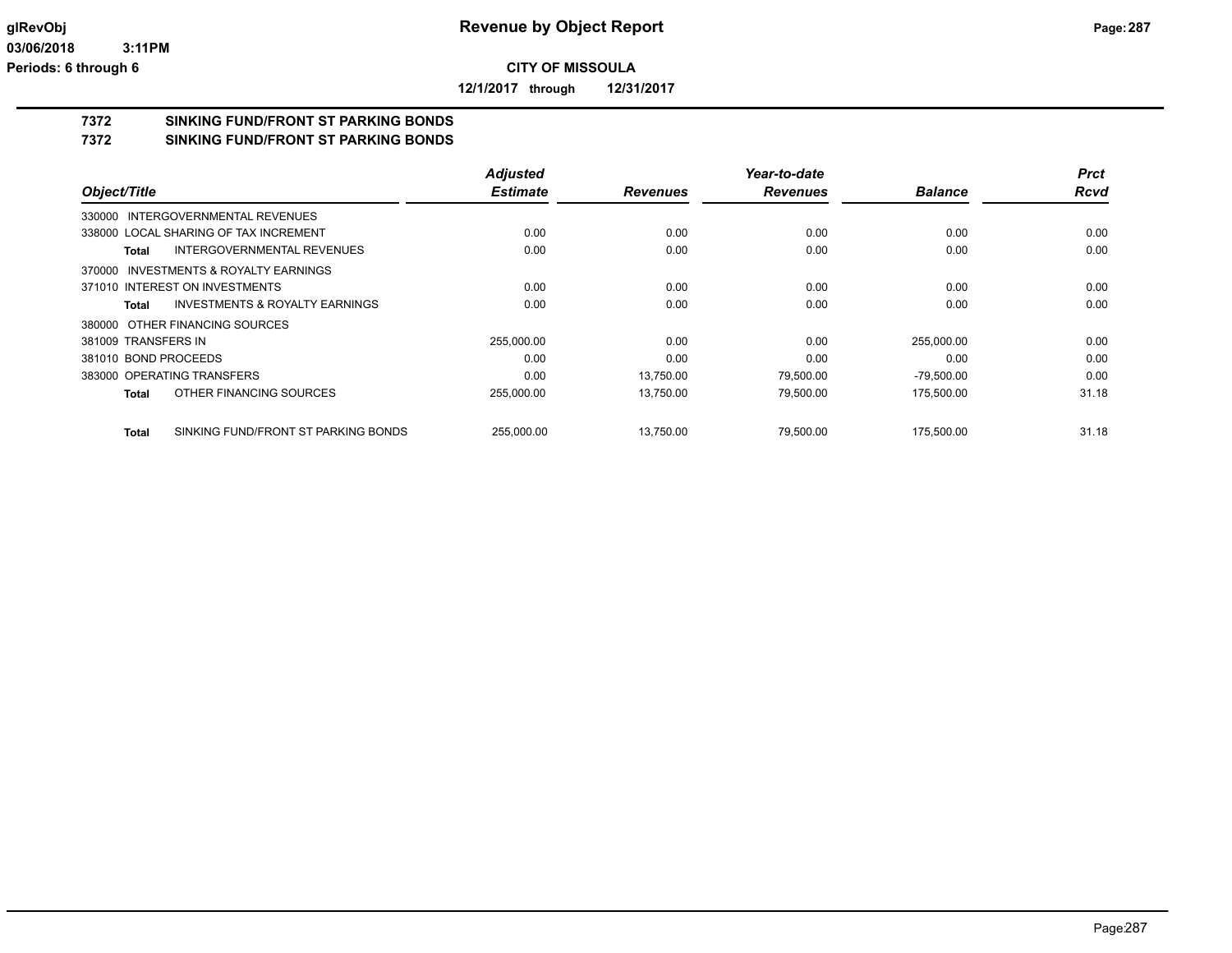**12/1/2017 through 12/31/2017**

## **7372 SINKING FUND/FRONT ST PARKING BONDS**

|                                                     | <b>Adjusted</b> |                 | Year-to-date    |                | <b>Prct</b> |
|-----------------------------------------------------|-----------------|-----------------|-----------------|----------------|-------------|
| Object/Title                                        | <b>Estimate</b> | <b>Revenues</b> | <b>Revenues</b> | <b>Balance</b> | <b>Rcvd</b> |
| 330000 INTERGOVERNMENTAL REVENUES                   |                 |                 |                 |                |             |
| 338000 LOCAL SHARING OF TAX INCREMENT               | 0.00            | 0.00            | 0.00            | 0.00           | 0.00        |
| <b>INTERGOVERNMENTAL REVENUES</b><br>Total          | 0.00            | 0.00            | 0.00            | 0.00           | 0.00        |
| 370000 INVESTMENTS & ROYALTY EARNINGS               |                 |                 |                 |                |             |
| 371010 INTEREST ON INVESTMENTS                      | 0.00            | 0.00            | 0.00            | 0.00           | 0.00        |
| <b>INVESTMENTS &amp; ROYALTY EARNINGS</b><br>Total  | 0.00            | 0.00            | 0.00            | 0.00           | 0.00        |
| 380000 OTHER FINANCING SOURCES                      |                 |                 |                 |                |             |
| 381009 TRANSFERS IN                                 | 255,000.00      | 0.00            | 0.00            | 255,000.00     | 0.00        |
| 381010 BOND PROCEEDS                                | 0.00            | 0.00            | 0.00            | 0.00           | 0.00        |
| 383000 OPERATING TRANSFERS                          | 0.00            | 13,750.00       | 79,500.00       | $-79,500.00$   | 0.00        |
| OTHER FINANCING SOURCES<br><b>Total</b>             | 255,000.00      | 13,750.00       | 79,500.00       | 175,500.00     | 31.18       |
| SINKING FUND/FRONT ST PARKING BONDS<br><b>Total</b> | 255.000.00      | 13.750.00       | 79.500.00       | 175.500.00     | 31.18       |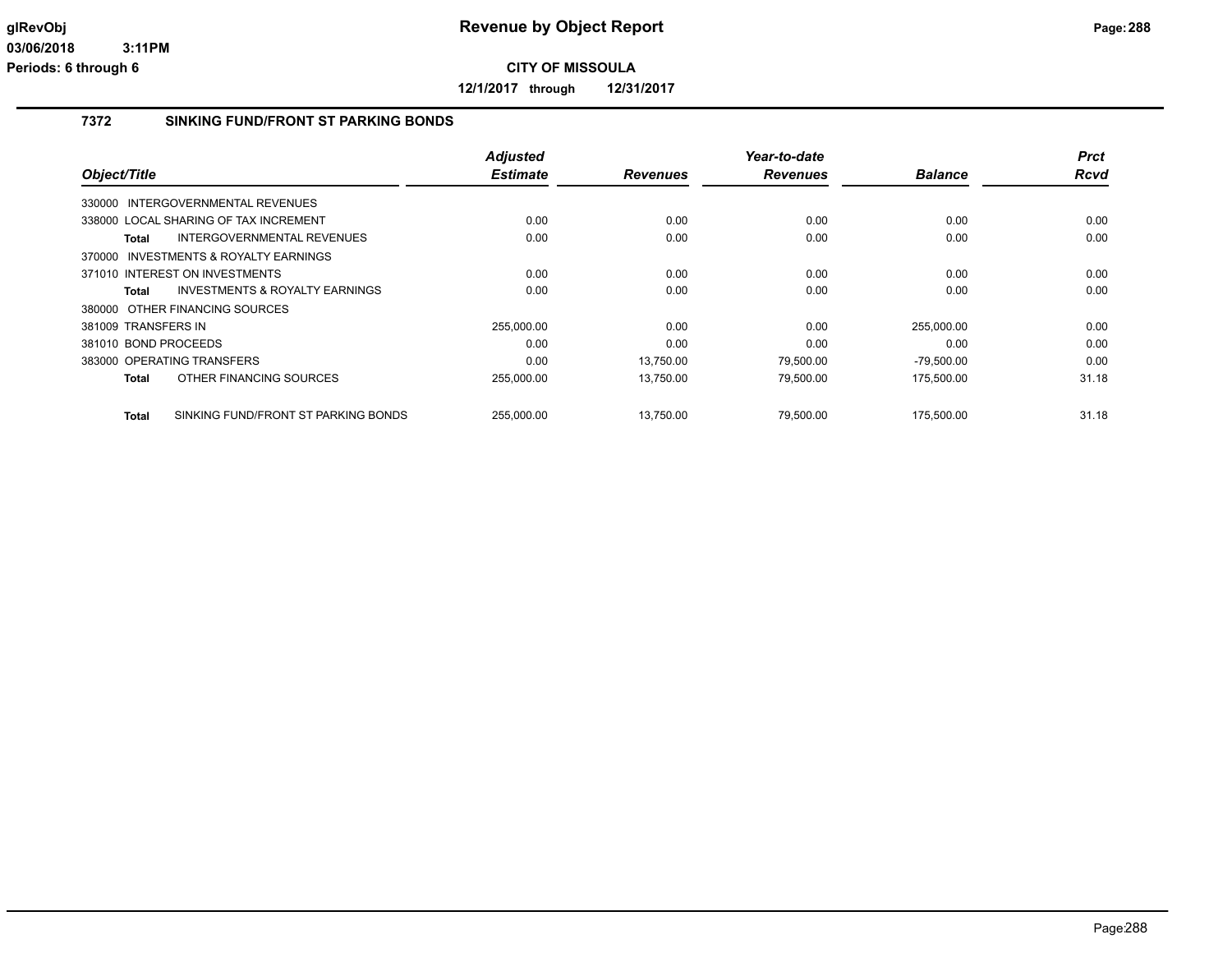**12/1/2017 through 12/31/2017**

## **7373 MPC SERIES 2010B CONSTRUCTION**

### **7373 MPC SERIES 2010B CONSTRUCTION**

|                                                           | <b>Adjusted</b> |                 | Year-to-date    |                | <b>Prct</b> |
|-----------------------------------------------------------|-----------------|-----------------|-----------------|----------------|-------------|
| Object/Title                                              | <b>Estimate</b> | <b>Revenues</b> | <b>Revenues</b> | <b>Balance</b> | <b>Rcvd</b> |
| TAXES/ASSESSMENTS<br>310000                               |                 |                 |                 |                |             |
| PENALTIES & INTEREST<br>312001                            | 0.00            | 0.00            | 0.00            | 0.00           | 0.00        |
| TAXES/ASSESSMENTS<br><b>Total</b>                         | 0.00            | 0.00            | 0.00            | 0.00           | 0.00        |
| MISCELLANEOUS REVENUES<br>360000                          |                 |                 |                 |                |             |
| 360010 MISCELLANEOUS                                      | 0.00            | 0.00            | 0.00            | 0.00           | 0.00        |
| MISCELLANEOUS REVENUES<br><b>Total</b>                    | 0.00            | 0.00            | 0.00            | 0.00           | 0.00        |
| <b>INVESTMENTS &amp; ROYALTY EARNINGS</b><br>370000       |                 |                 |                 |                |             |
| 371010 INTEREST ON INVESTMENTS                            | 0.00            | 0.00            | 0.00            | 0.00           | 0.00        |
| <b>INVESTMENTS &amp; ROYALTY EARNINGS</b><br><b>Total</b> | 0.00            | 0.00            | 0.00            | 0.00           | 0.00        |
| OTHER FINANCING SOURCES<br>380000                         |                 |                 |                 |                |             |
| 381010 BOND PROCEEDS                                      | 0.00            | 0.00            | 0.00            | 0.00           | 0.00        |
| 383000 OPERATING TRANSFERS                                | 0.00            | 0.00            | 0.00            | 0.00           | 0.00        |
| 383042 TRANSFERS FROM OTHER FUNDS                         | 0.00            | 0.00            | 0.00            | 0.00           | 0.00        |
| 383400 CAPITAL CONTRIBUTION                               | 0.00            | 0.00            | 0.00            | 0.00           | 0.00        |
| OTHER FINANCING SOURCES<br><b>Total</b>                   | 0.00            | 0.00            | 0.00            | 0.00           | 0.00        |
| MPC SERIES 2010B CONSTRUCTION<br><b>Total</b>             | 0.00            | 0.00            | 0.00            | 0.00           | 0.00        |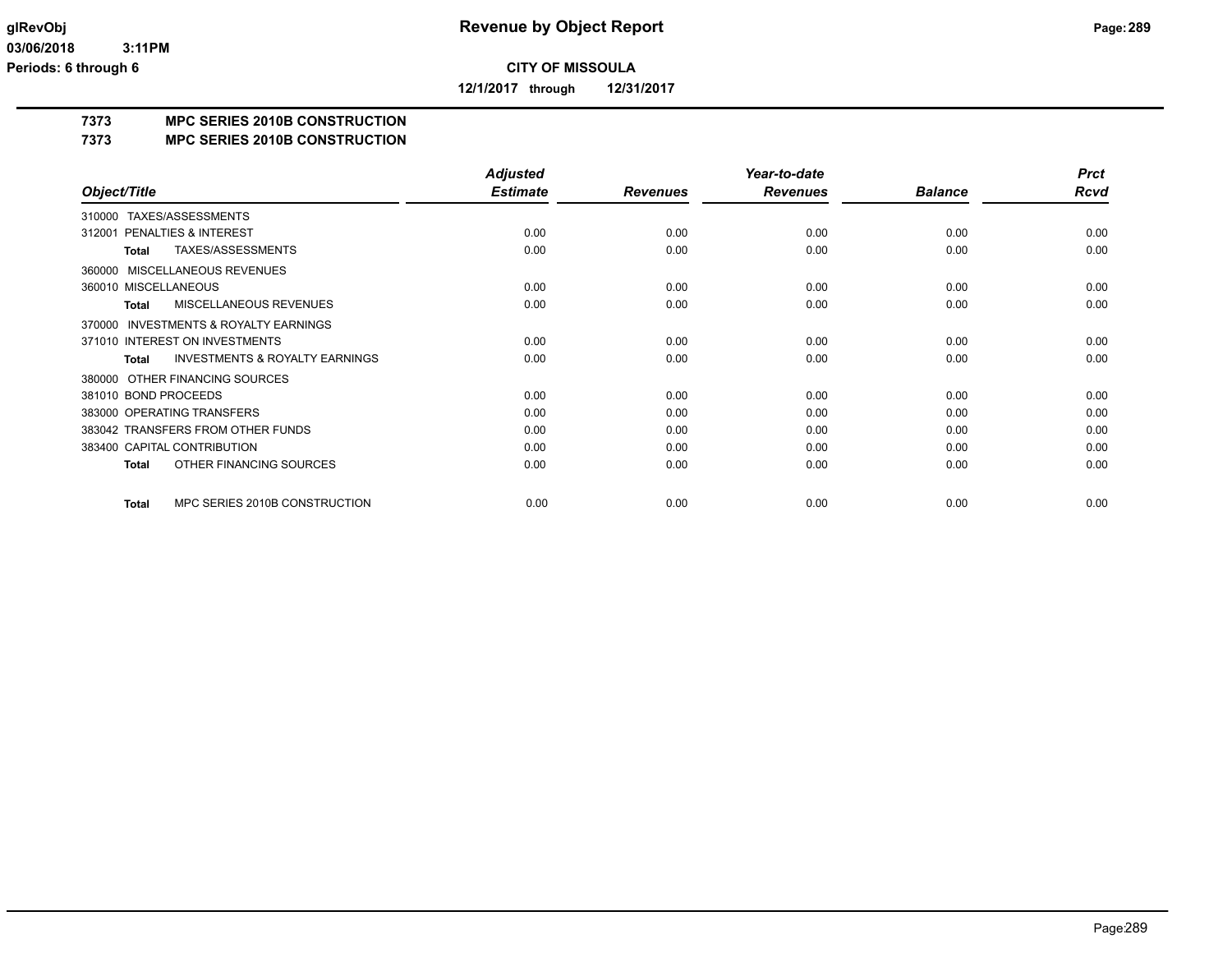**12/1/2017 through 12/31/2017**

## **7373 MPC SERIES 2010B CONSTRUCTION**

|                                                     | <b>Adjusted</b> |                 | Year-to-date    |                | <b>Prct</b> |
|-----------------------------------------------------|-----------------|-----------------|-----------------|----------------|-------------|
| Object/Title                                        | <b>Estimate</b> | <b>Revenues</b> | <b>Revenues</b> | <b>Balance</b> | <b>Rcvd</b> |
| 310000 TAXES/ASSESSMENTS                            |                 |                 |                 |                |             |
| PENALTIES & INTEREST<br>312001                      | 0.00            | 0.00            | 0.00            | 0.00           | 0.00        |
| TAXES/ASSESSMENTS<br><b>Total</b>                   | 0.00            | 0.00            | 0.00            | 0.00           | 0.00        |
| 360000 MISCELLANEOUS REVENUES                       |                 |                 |                 |                |             |
| 360010 MISCELLANEOUS                                | 0.00            | 0.00            | 0.00            | 0.00           | 0.00        |
| <b>MISCELLANEOUS REVENUES</b><br><b>Total</b>       | 0.00            | 0.00            | 0.00            | 0.00           | 0.00        |
| <b>INVESTMENTS &amp; ROYALTY EARNINGS</b><br>370000 |                 |                 |                 |                |             |
| 371010 INTEREST ON INVESTMENTS                      | 0.00            | 0.00            | 0.00            | 0.00           | 0.00        |
| <b>INVESTMENTS &amp; ROYALTY EARNINGS</b><br>Total  | 0.00            | 0.00            | 0.00            | 0.00           | 0.00        |
| 380000 OTHER FINANCING SOURCES                      |                 |                 |                 |                |             |
| 381010 BOND PROCEEDS                                | 0.00            | 0.00            | 0.00            | 0.00           | 0.00        |
| 383000 OPERATING TRANSFERS                          | 0.00            | 0.00            | 0.00            | 0.00           | 0.00        |
| 383042 TRANSFERS FROM OTHER FUNDS                   | 0.00            | 0.00            | 0.00            | 0.00           | 0.00        |
| 383400 CAPITAL CONTRIBUTION                         | 0.00            | 0.00            | 0.00            | 0.00           | 0.00        |
| OTHER FINANCING SOURCES<br><b>Total</b>             | 0.00            | 0.00            | 0.00            | 0.00           | 0.00        |
| MPC SERIES 2010B CONSTRUCTION<br><b>Total</b>       | 0.00            | 0.00            | 0.00            | 0.00           | 0.00        |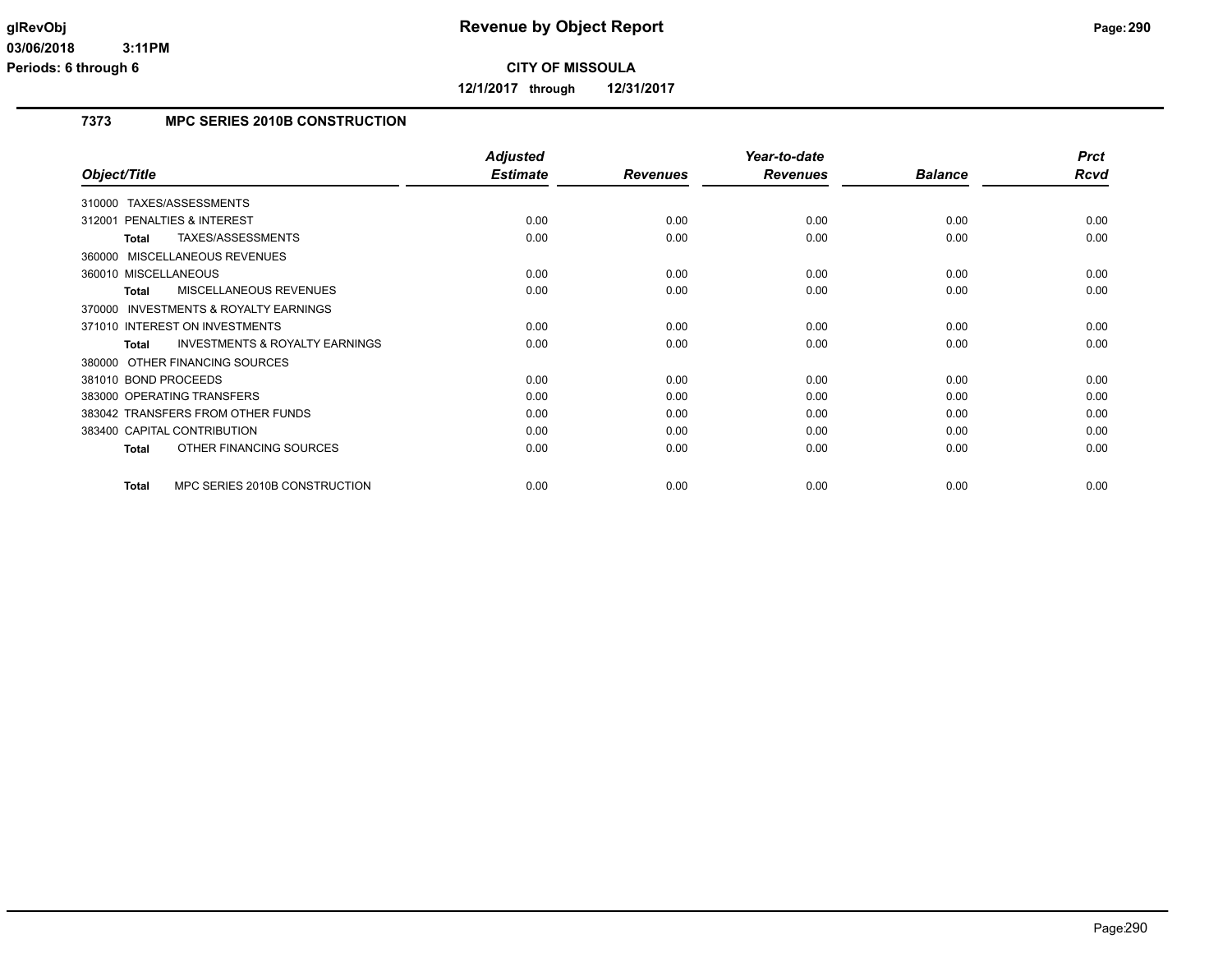**12/1/2017 through 12/31/2017**

### **7374 RESERVE FUND-PARKING BONDS**

### **7374 RESERVE FUND-PARKING BONDS**

|                      |                                           | <b>Adjusted</b> |                 | Year-to-date    |                | <b>Prct</b> |
|----------------------|-------------------------------------------|-----------------|-----------------|-----------------|----------------|-------------|
| Object/Title         |                                           | <b>Estimate</b> | <b>Revenues</b> | <b>Revenues</b> | <b>Balance</b> | <b>Rcvd</b> |
|                      | 370000 INVESTMENTS & ROYALTY EARNINGS     |                 |                 |                 |                |             |
|                      | 371010 INTEREST ON INVESTMENTS            | 0.00            | 0.00            | 0.00            | 0.00           | 0.00        |
| Total                | <b>INVESTMENTS &amp; ROYALTY EARNINGS</b> | 0.00            | 0.00            | 0.00            | 0.00           | 0.00        |
|                      | 380000 OTHER FINANCING SOURCES            |                 |                 |                 |                |             |
| 381009 TRANSFERS IN  |                                           | 0.00            | 0.00            | 0.00            | 0.00           | 0.00        |
| 381010 BOND PROCEEDS |                                           | 0.00            | 0.00            | 0.00            | 0.00           | 0.00        |
|                      | 383000 OPERATING TRANSFERS                | 0.00            | 0.00            | 0.00            | 0.00           | 0.00        |
| Total                | OTHER FINANCING SOURCES                   | 0.00            | 0.00            | 0.00            | 0.00           | 0.00        |
| Total                | RESERVE FUND-PARKING BONDS                | 0.00            | 0.00            | 0.00            | 0.00           | 0.00        |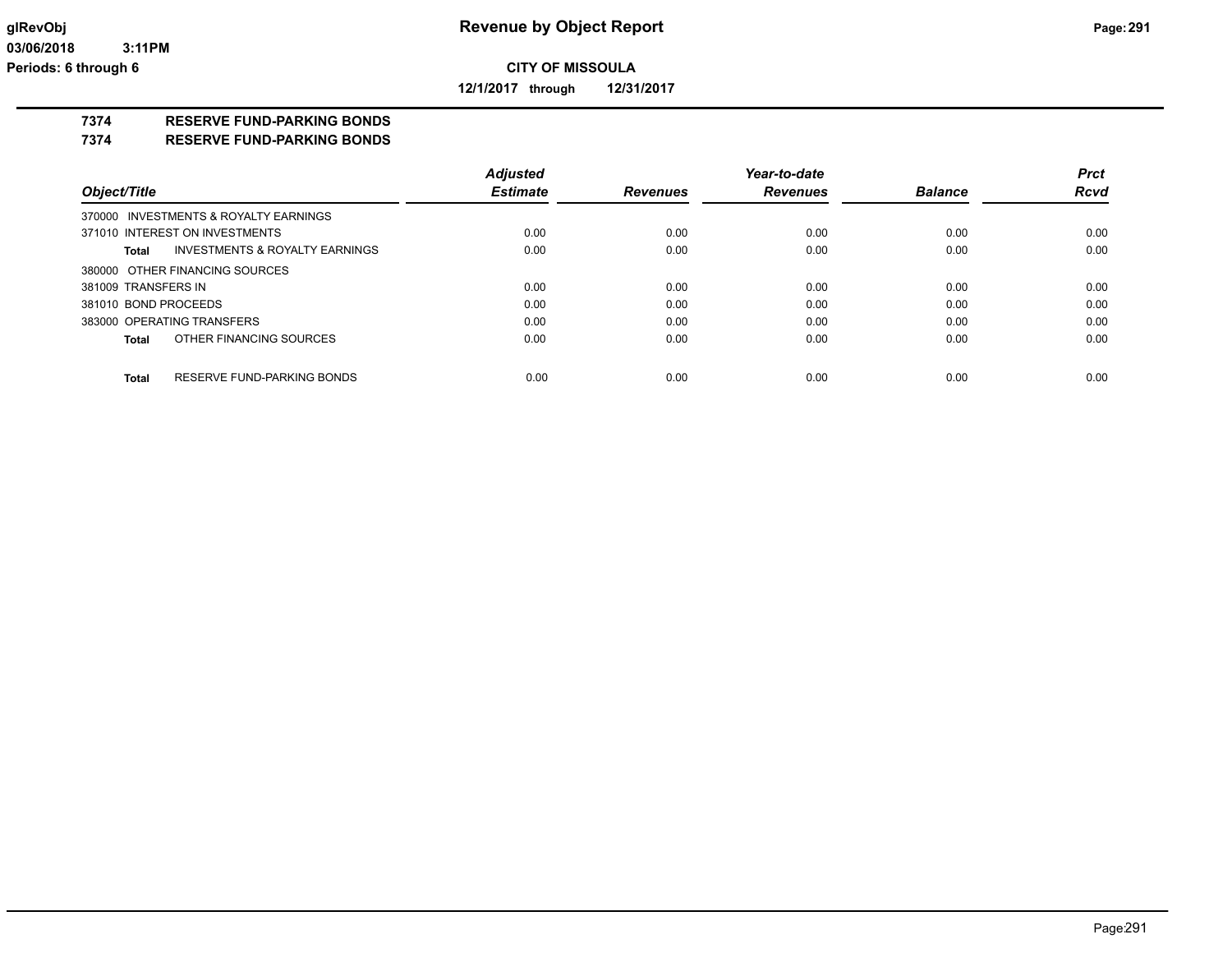**12/1/2017 through 12/31/2017**

## **7374 RESERVE FUND-PARKING BONDS**

|                                                    | <b>Adjusted</b> |                 | Year-to-date    |                | <b>Prct</b> |
|----------------------------------------------------|-----------------|-----------------|-----------------|----------------|-------------|
| Object/Title                                       | <b>Estimate</b> | <b>Revenues</b> | <b>Revenues</b> | <b>Balance</b> | Rcvd        |
| 370000 INVESTMENTS & ROYALTY EARNINGS              |                 |                 |                 |                |             |
| 371010 INTEREST ON INVESTMENTS                     | 0.00            | 0.00            | 0.00            | 0.00           | 0.00        |
| <b>INVESTMENTS &amp; ROYALTY EARNINGS</b><br>Total | 0.00            | 0.00            | 0.00            | 0.00           | 0.00        |
| 380000 OTHER FINANCING SOURCES                     |                 |                 |                 |                |             |
| 381009 TRANSFERS IN                                | 0.00            | 0.00            | 0.00            | 0.00           | 0.00        |
| 381010 BOND PROCEEDS                               | 0.00            | 0.00            | 0.00            | 0.00           | 0.00        |
| 383000 OPERATING TRANSFERS                         | 0.00            | 0.00            | 0.00            | 0.00           | 0.00        |
| OTHER FINANCING SOURCES<br>Total                   | 0.00            | 0.00            | 0.00            | 0.00           | 0.00        |
|                                                    |                 |                 |                 |                |             |
| RESERVE FUND-PARKING BONDS<br>Total                | 0.00            | 0.00            | 0.00            | 0.00           | 0.00        |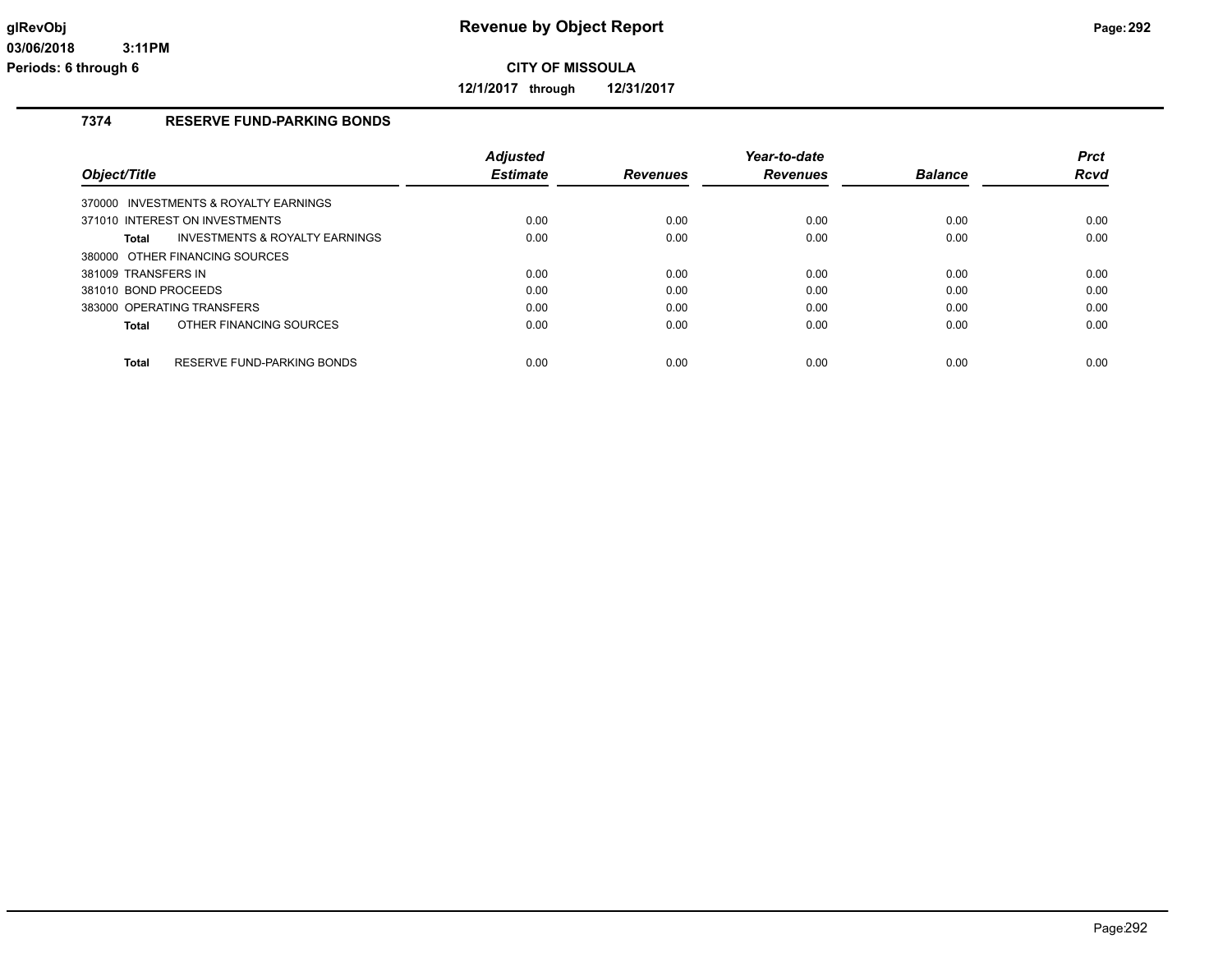**12/1/2017 through 12/31/2017**

## **7375 PLEDGED TAX INCREMENT-2010B BOND**

## **7375 PLEDGED TAX INCREMENT-2010B BOND**

|                                           | <b>Adjusted</b> |                 | Year-to-date    |                | <b>Prct</b> |
|-------------------------------------------|-----------------|-----------------|-----------------|----------------|-------------|
| Object/Title                              | <b>Estimate</b> | <b>Revenues</b> | <b>Revenues</b> | <b>Balance</b> | <b>Rcvd</b> |
| 330000 INTERGOVERNMENTAL REVENUES         |                 |                 |                 |                |             |
| 338000 LOCAL SHARING OF TAX INCREMENT     | 204.860.00      | 0.00            | 133.425.29      | 71.434.71      | 65.13       |
| INTERGOVERNMENTAL REVENUES<br>Total       | 204.860.00      | 0.00            | 133.425.29      | 71.434.71      | 65.13       |
| 370000 INVESTMENTS & ROYALTY EARNINGS     |                 |                 |                 |                |             |
| 371010 INTEREST ON INVESTMENTS            | 0.00            | 0.00            | $-25.810.71$    | 25.810.71      | 0.00        |
| INVESTMENTS & ROYALTY EARNINGS<br>Total   | 0.00            | 0.00            | $-25.810.71$    | 25.810.71      | 0.00        |
| 380000 OTHER FINANCING SOURCES            |                 |                 |                 |                |             |
| 383000 OPERATING TRANSFERS                | 0.00            | 0.00            | 0.00            | 0.00           | 0.00        |
| OTHER FINANCING SOURCES<br>Total          | 0.00            | 0.00            | 0.00            | 0.00           | 0.00        |
| PLEDGED TAX INCREMENT-2010B BOND<br>Total | 204.860.00      | 0.00            | 107.614.58      | 97.245.42      | 52.53       |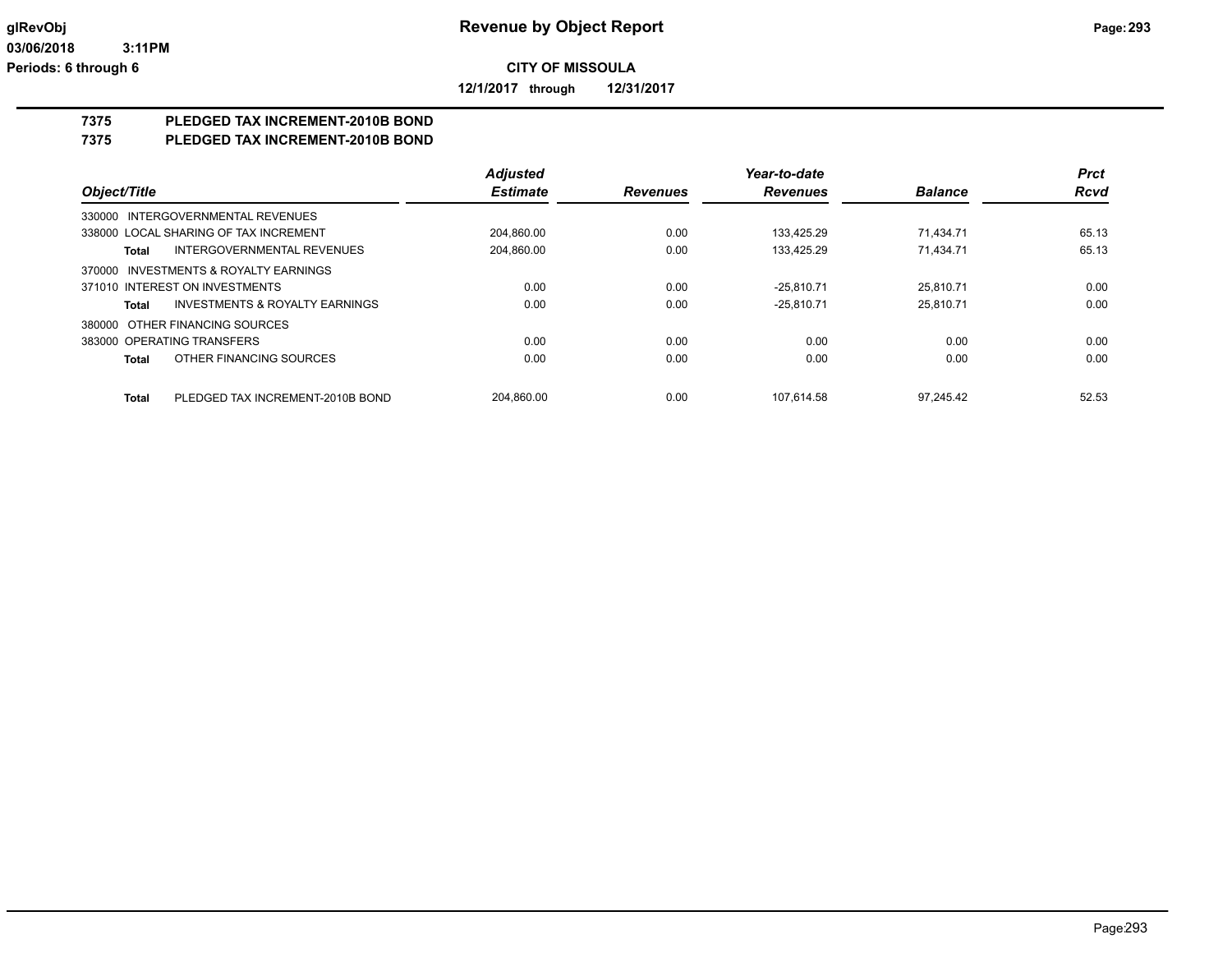**12/1/2017 through 12/31/2017**

## **7375 PLEDGED TAX INCREMENT-2010B BOND**

|              |                                           | Adjusted        |                 | Year-to-date    |                | <b>Prct</b> |
|--------------|-------------------------------------------|-----------------|-----------------|-----------------|----------------|-------------|
| Object/Title |                                           | <b>Estimate</b> | <b>Revenues</b> | <b>Revenues</b> | <b>Balance</b> | <b>Rcvd</b> |
|              | 330000 INTERGOVERNMENTAL REVENUES         |                 |                 |                 |                |             |
|              | 338000 LOCAL SHARING OF TAX INCREMENT     | 204.860.00      | 0.00            | 133.425.29      | 71.434.71      | 65.13       |
| Total        | INTERGOVERNMENTAL REVENUES                | 204,860.00      | 0.00            | 133.425.29      | 71.434.71      | 65.13       |
| 370000       | INVESTMENTS & ROYALTY EARNINGS            |                 |                 |                 |                |             |
|              | 371010 INTEREST ON INVESTMENTS            | 0.00            | 0.00            | $-25.810.71$    | 25.810.71      | 0.00        |
| Total        | <b>INVESTMENTS &amp; ROYALTY EARNINGS</b> | 0.00            | 0.00            | $-25.810.71$    | 25.810.71      | 0.00        |
|              | 380000 OTHER FINANCING SOURCES            |                 |                 |                 |                |             |
|              | 383000 OPERATING TRANSFERS                | 0.00            | 0.00            | 0.00            | 0.00           | 0.00        |
| Total        | OTHER FINANCING SOURCES                   | 0.00            | 0.00            | 0.00            | 0.00           | 0.00        |
| Total        | PLEDGED TAX INCREMENT-2010B BOND          | 204.860.00      | 0.00            | 107.614.58      | 97.245.42      | 52.53       |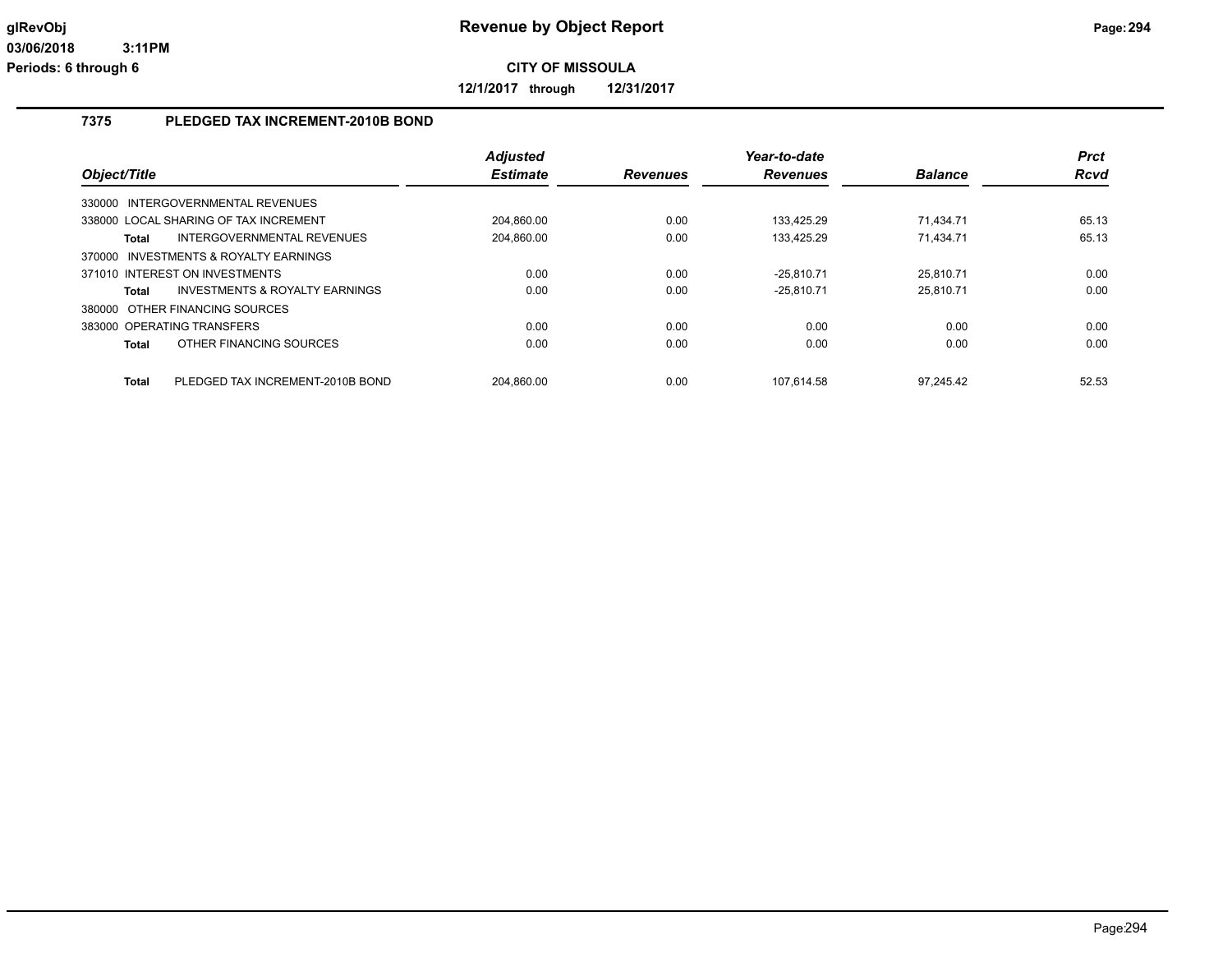**12/1/2017 through 12/31/2017**

### **7376 MPC 2010A BONDS DEBT INTEREST**

**7376 MPC 2010A BONDS DEBT INTEREST**

|                                       |                                | <b>Adjusted</b> |                 | Year-to-date    |                | <b>Prct</b> |
|---------------------------------------|--------------------------------|-----------------|-----------------|-----------------|----------------|-------------|
| Object/Title                          |                                | <b>Estimate</b> | <b>Revenues</b> | <b>Revenues</b> | <b>Balance</b> | <b>Rcvd</b> |
| 370000 INVESTMENTS & ROYALTY EARNINGS |                                |                 |                 |                 |                |             |
| 371010 INTEREST ON INVESTMENTS        |                                | 0.00            | 0.00            | 0.00            | 0.00           | 0.00        |
| Total                                 | INVESTMENTS & ROYALTY EARNINGS | 0.00            | 0.00            | 0.00            | 0.00           | 0.00        |
| 380000 OTHER FINANCING SOURCES        |                                |                 |                 |                 |                |             |
| 381009 TRANSFERS IN                   |                                | 0.00            | 0.00            | 0.00            | 0.00           | 0.00        |
| 381010 BOND PROCEEDS                  |                                | 0.00            | 0.00            | 0.00            | 0.00           | 0.00        |
| 383000 OPERATING TRANSFERS            |                                | 0.00            | 0.00            | 0.00            | 0.00           | 0.00        |
| Total                                 | OTHER FINANCING SOURCES        | 0.00            | 0.00            | 0.00            | 0.00           | 0.00        |
| <b>Total</b>                          | MPC 2010A BONDS DEBT INTEREST  | 0.00            | 0.00            | 0.00            | 0.00           | 0.00        |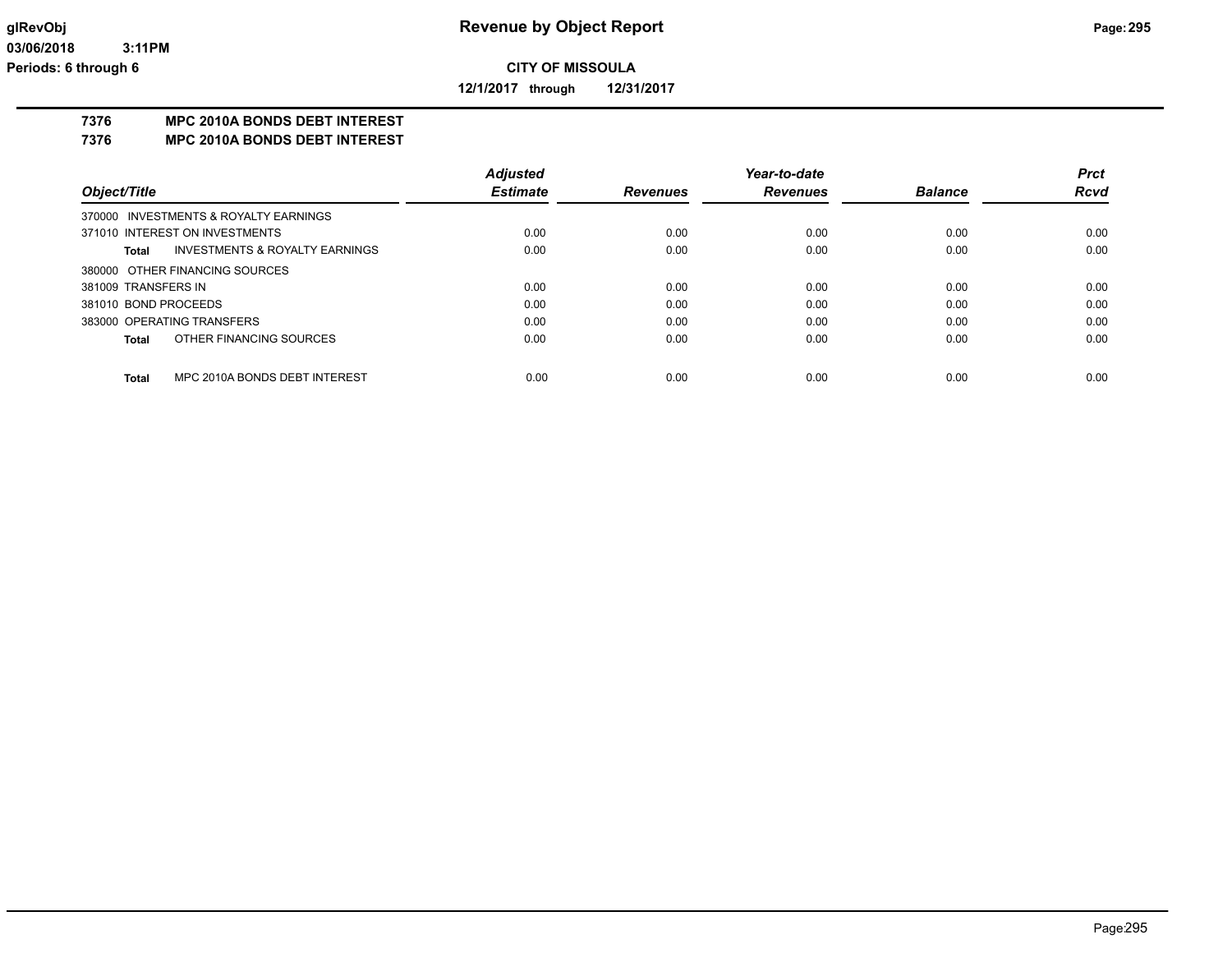**12/1/2017 through 12/31/2017**

## **7376 MPC 2010A BONDS DEBT INTEREST**

|                                               | <b>Adjusted</b> |                 | Year-to-date    |                | <b>Prct</b> |
|-----------------------------------------------|-----------------|-----------------|-----------------|----------------|-------------|
| Object/Title                                  | <b>Estimate</b> | <b>Revenues</b> | <b>Revenues</b> | <b>Balance</b> | Rcvd        |
| 370000 INVESTMENTS & ROYALTY EARNINGS         |                 |                 |                 |                |             |
| 371010 INTEREST ON INVESTMENTS                | 0.00            | 0.00            | 0.00            | 0.00           | 0.00        |
| INVESTMENTS & ROYALTY EARNINGS<br>Total       | 0.00            | 0.00            | 0.00            | 0.00           | 0.00        |
| 380000 OTHER FINANCING SOURCES                |                 |                 |                 |                |             |
| 381009 TRANSFERS IN                           | 0.00            | 0.00            | 0.00            | 0.00           | 0.00        |
| 381010 BOND PROCEEDS                          | 0.00            | 0.00            | 0.00            | 0.00           | 0.00        |
| 383000 OPERATING TRANSFERS                    | 0.00            | 0.00            | 0.00            | 0.00           | 0.00        |
| OTHER FINANCING SOURCES<br>Total              | 0.00            | 0.00            | 0.00            | 0.00           | 0.00        |
|                                               |                 |                 |                 |                |             |
| MPC 2010A BONDS DEBT INTEREST<br><b>Total</b> | 0.00            | 0.00            | 0.00            | 0.00           | 0.00        |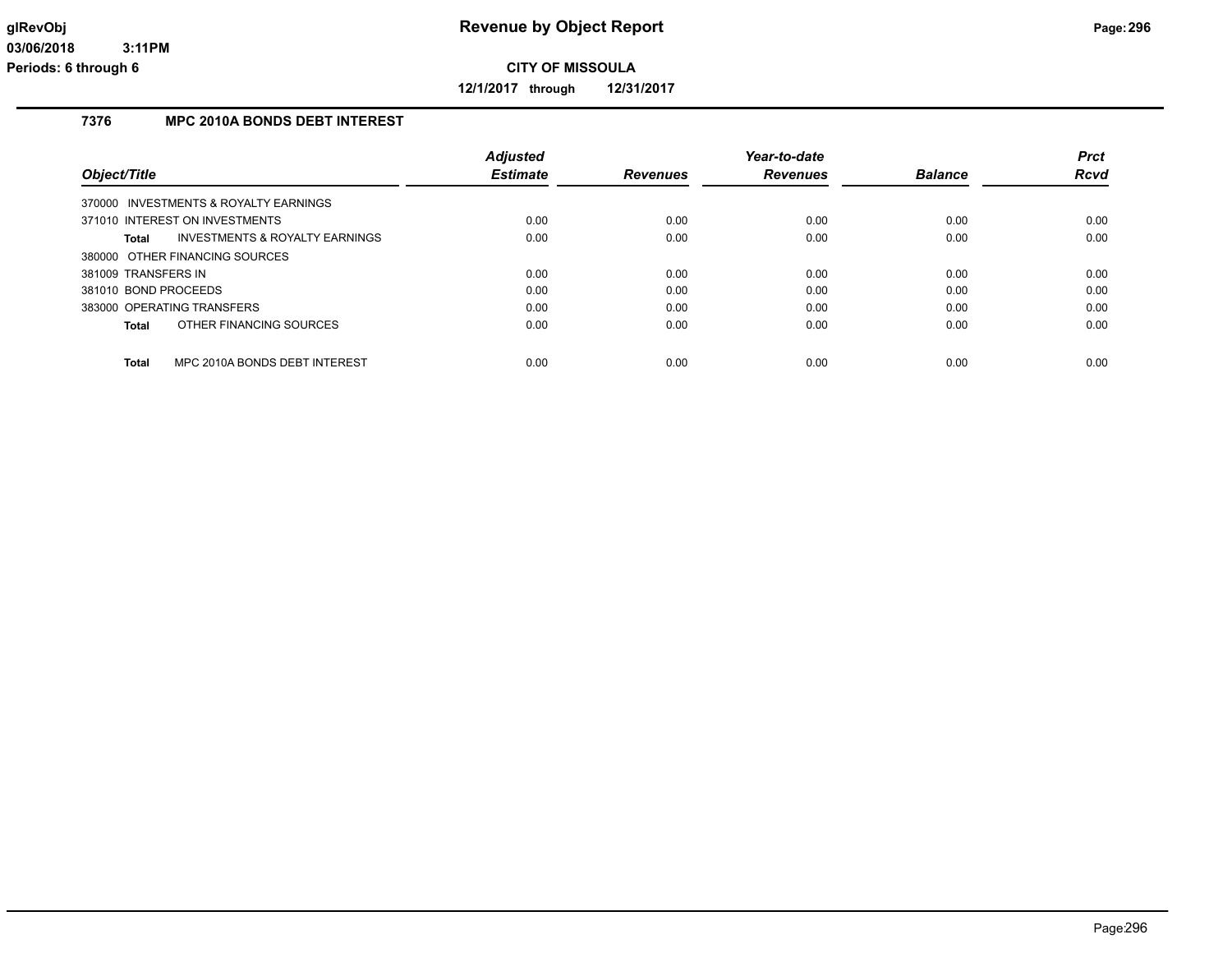**12/1/2017 through 12/31/2017**

## **7377 MPC 2010A BONDS SINKING FUND**

**7377 MPC 2010A BONDS SINKING FUND**

|                      |                                           | <b>Adjusted</b> |                 | Year-to-date    |                | <b>Prct</b> |
|----------------------|-------------------------------------------|-----------------|-----------------|-----------------|----------------|-------------|
| Object/Title         |                                           | <b>Estimate</b> | <b>Revenues</b> | <b>Revenues</b> | <b>Balance</b> | <b>Rcvd</b> |
|                      | 370000 INVESTMENTS & ROYALTY EARNINGS     |                 |                 |                 |                |             |
|                      | 371010 INTEREST ON INVESTMENTS            | 0.00            | 0.00            | 0.00            | 0.00           | 0.00        |
| Total                | <b>INVESTMENTS &amp; ROYALTY EARNINGS</b> | 0.00            | 0.00            | 0.00            | 0.00           | 0.00        |
|                      | 380000 OTHER FINANCING SOURCES            |                 |                 |                 |                |             |
| 381009 TRANSFERS IN  |                                           | 0.00            | 0.00            | 0.00            | 0.00           | 0.00        |
| 381010 BOND PROCEEDS |                                           | 0.00            | 0.00            | 0.00            | 0.00           | 0.00        |
|                      | 383000 OPERATING TRANSFERS                | 0.00            | 0.00            | 0.00            | 0.00           | 0.00        |
| <b>Total</b>         | OTHER FINANCING SOURCES                   | 0.00            | 0.00            | 0.00            | 0.00           | 0.00        |
| <b>Total</b>         | MPC 2010A BONDS SINKING FUND              | 0.00            | 0.00            | 0.00            | 0.00           | 0.00        |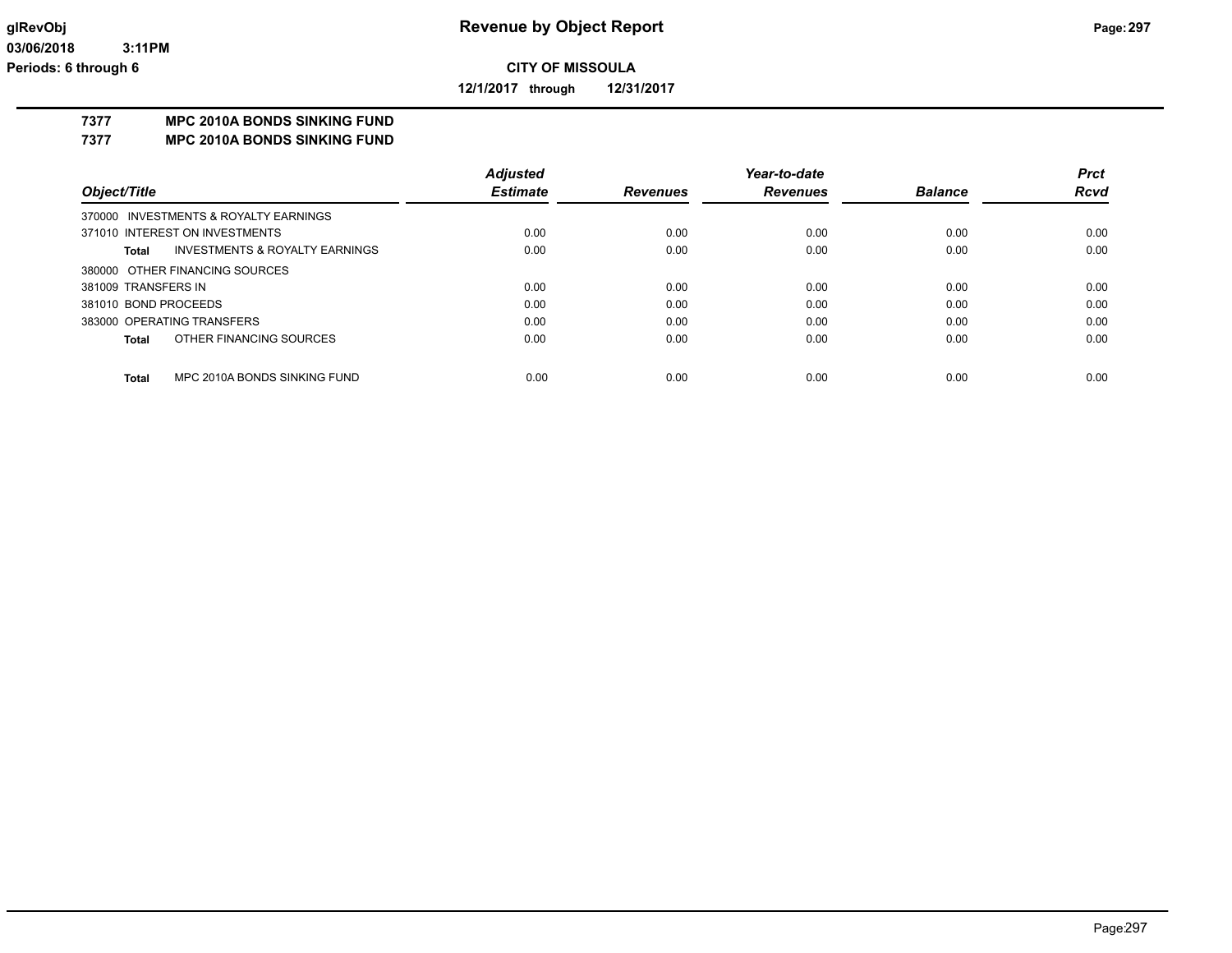**12/1/2017 through 12/31/2017**

## **7377 MPC 2010A BONDS SINKING FUND**

|                                                    | <b>Adjusted</b> |                 | Year-to-date    |                | <b>Prct</b> |
|----------------------------------------------------|-----------------|-----------------|-----------------|----------------|-------------|
| Object/Title                                       | <b>Estimate</b> | <b>Revenues</b> | <b>Revenues</b> | <b>Balance</b> | Rcvd        |
| 370000 INVESTMENTS & ROYALTY EARNINGS              |                 |                 |                 |                |             |
| 371010 INTEREST ON INVESTMENTS                     | 0.00            | 0.00            | 0.00            | 0.00           | 0.00        |
| <b>INVESTMENTS &amp; ROYALTY EARNINGS</b><br>Total | 0.00            | 0.00            | 0.00            | 0.00           | 0.00        |
| 380000 OTHER FINANCING SOURCES                     |                 |                 |                 |                |             |
| 381009 TRANSFERS IN                                | 0.00            | 0.00            | 0.00            | 0.00           | 0.00        |
| 381010 BOND PROCEEDS                               | 0.00            | 0.00            | 0.00            | 0.00           | 0.00        |
| 383000 OPERATING TRANSFERS                         | 0.00            | 0.00            | 0.00            | 0.00           | 0.00        |
| OTHER FINANCING SOURCES<br>Total                   | 0.00            | 0.00            | 0.00            | 0.00           | 0.00        |
|                                                    |                 |                 |                 |                |             |
| MPC 2010A BONDS SINKING FUND<br>Total              | 0.00            | 0.00            | 0.00            | 0.00           | 0.00        |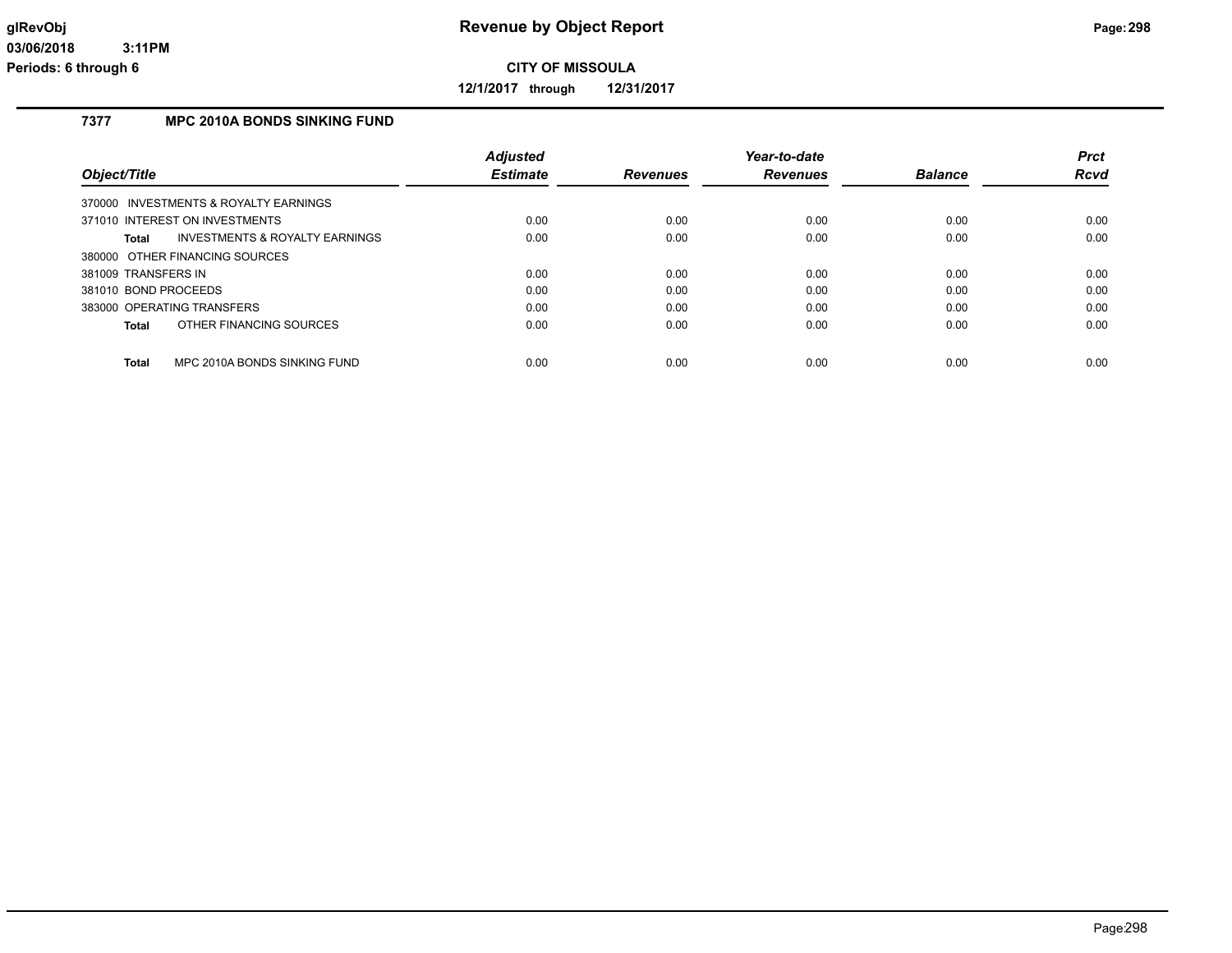**12/1/2017 through 12/31/2017**

### **7378 MPC 2010A BOND RESERVE**

**7378 MPC 2010A BOND RESERVE**

|                      |                                       | <b>Adjusted</b> |                 | Year-to-date    |                | <b>Prct</b> |
|----------------------|---------------------------------------|-----------------|-----------------|-----------------|----------------|-------------|
| Object/Title         |                                       | <b>Estimate</b> | <b>Revenues</b> | <b>Revenues</b> | <b>Balance</b> | <b>Rcvd</b> |
|                      | 370000 INVESTMENTS & ROYALTY EARNINGS |                 |                 |                 |                |             |
|                      | 371010 INTEREST ON INVESTMENTS        | 0.00            | 0.00            | 0.00            | 0.00           | 0.00        |
| Total                | INVESTMENTS & ROYALTY EARNINGS        | 0.00            | 0.00            | 0.00            | 0.00           | 0.00        |
|                      | 380000 OTHER FINANCING SOURCES        |                 |                 |                 |                |             |
| 381009 TRANSFERS IN  |                                       | 0.00            | 0.00            | 0.00            | 0.00           | 0.00        |
| 381010 BOND PROCEEDS |                                       | 0.00            | 0.00            | 0.00            | 0.00           | 0.00        |
|                      | 383000 OPERATING TRANSFERS            | 0.00            | 0.00            | 0.00            | 0.00           | 0.00        |
| Total                | OTHER FINANCING SOURCES               | 0.00            | 0.00            | 0.00            | 0.00           | 0.00        |
|                      |                                       |                 |                 |                 |                |             |
| <b>Total</b>         | MPC 2010A BOND RESERVE                | 0.00            | 0.00            | 0.00            | 0.00           | 0.00        |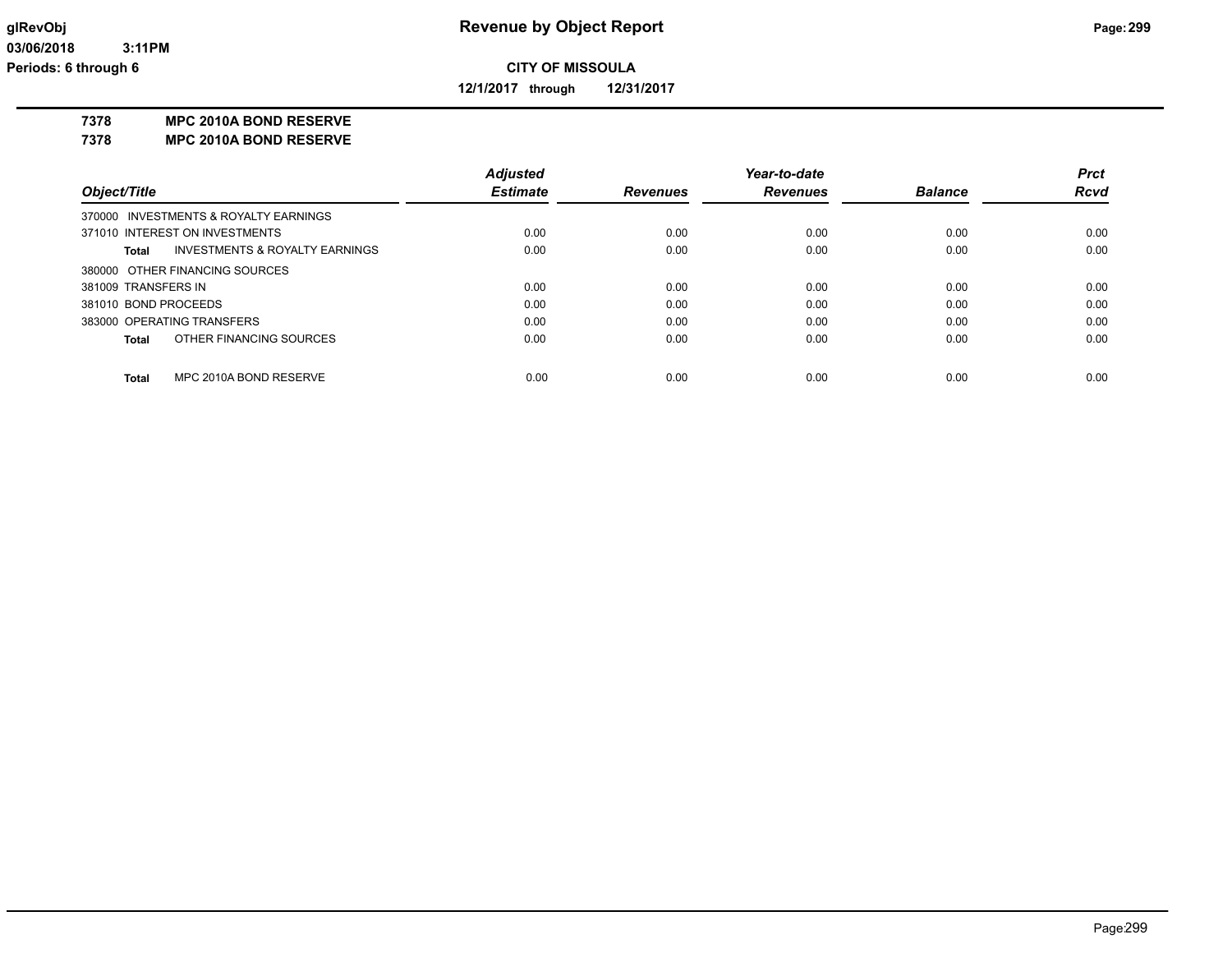**12/1/2017 through 12/31/2017**

## **7378 MPC 2010A BOND RESERVE**

|                                         | <b>Adjusted</b> |                 | Year-to-date    |                | <b>Prct</b> |
|-----------------------------------------|-----------------|-----------------|-----------------|----------------|-------------|
| Object/Title                            | <b>Estimate</b> | <b>Revenues</b> | <b>Revenues</b> | <b>Balance</b> | Rcvd        |
| 370000 INVESTMENTS & ROYALTY EARNINGS   |                 |                 |                 |                |             |
| 371010 INTEREST ON INVESTMENTS          | 0.00            | 0.00            | 0.00            | 0.00           | 0.00        |
| INVESTMENTS & ROYALTY EARNINGS<br>Total | 0.00            | 0.00            | 0.00            | 0.00           | 0.00        |
| 380000 OTHER FINANCING SOURCES          |                 |                 |                 |                |             |
| 381009 TRANSFERS IN                     | 0.00            | 0.00            | 0.00            | 0.00           | 0.00        |
| 381010 BOND PROCEEDS                    | 0.00            | 0.00            | 0.00            | 0.00           | 0.00        |
| 383000 OPERATING TRANSFERS              | 0.00            | 0.00            | 0.00            | 0.00           | 0.00        |
| OTHER FINANCING SOURCES<br>Total        | 0.00            | 0.00            | 0.00            | 0.00           | 0.00        |
|                                         |                 |                 |                 |                |             |
| MPC 2010A BOND RESERVE<br>Total         | 0.00            | 0.00            | 0.00            | 0.00           | 0.00        |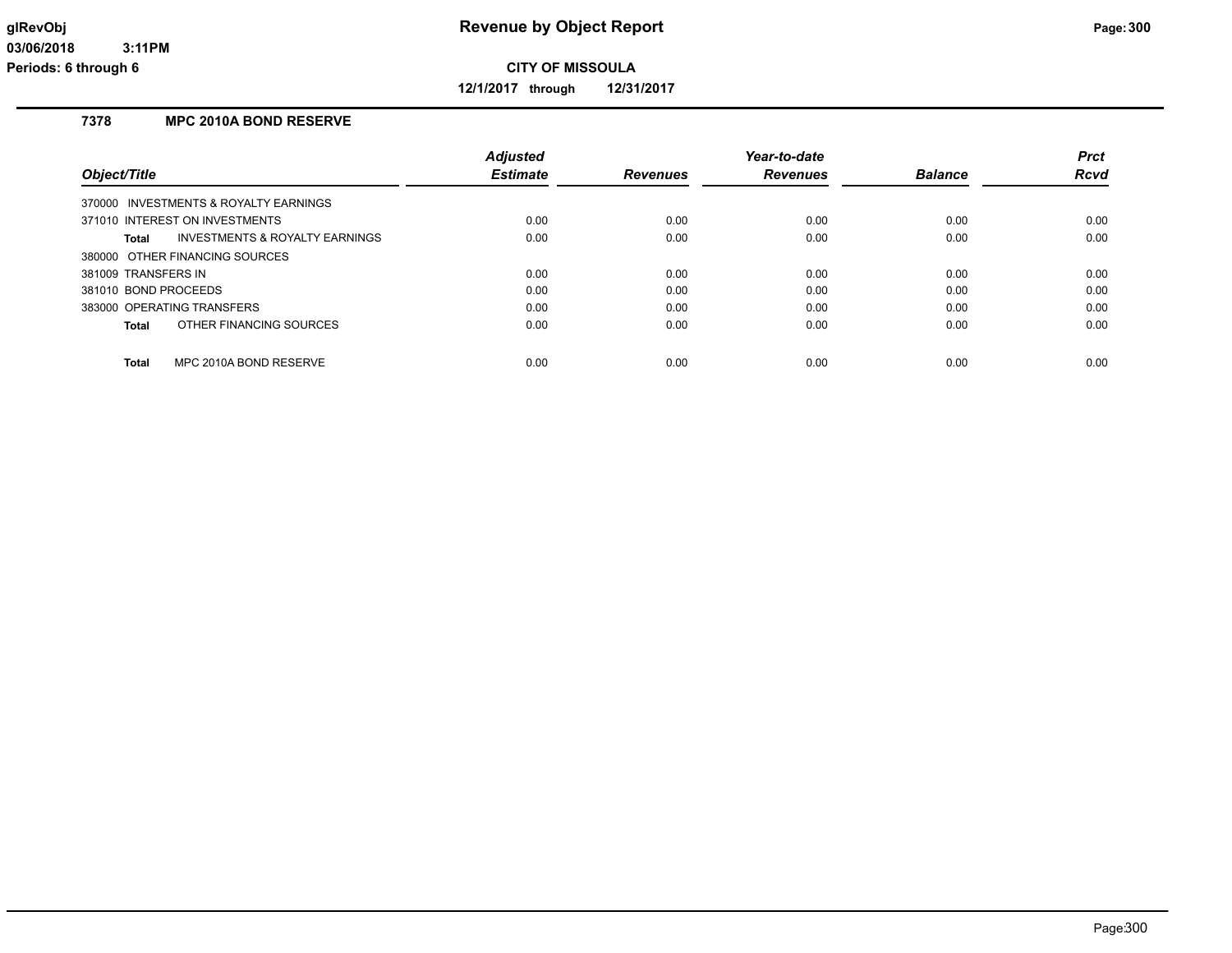**12/1/2017 through 12/31/2017**

## **7379 MPC 2010A BOND CONSTRUCTION**

**7379 MPC 2010A BOND CONSTRUCTION**

|                      |                                           | <b>Adjusted</b> |                 | Year-to-date    |                | <b>Prct</b> |
|----------------------|-------------------------------------------|-----------------|-----------------|-----------------|----------------|-------------|
| Object/Title         |                                           | <b>Estimate</b> | <b>Revenues</b> | <b>Revenues</b> | <b>Balance</b> | <b>Rcvd</b> |
|                      | 370000 INVESTMENTS & ROYALTY EARNINGS     |                 |                 |                 |                |             |
|                      | 371010 INTEREST ON INVESTMENTS            | 0.00            | 0.00            | 0.00            | 0.00           | 0.00        |
| Total                | <b>INVESTMENTS &amp; ROYALTY EARNINGS</b> | 0.00            | 0.00            | 0.00            | 0.00           | 0.00        |
|                      | 380000 OTHER FINANCING SOURCES            |                 |                 |                 |                |             |
| 381009 TRANSFERS IN  |                                           | 0.00            | 0.00            | 0.00            | 0.00           | 0.00        |
| 381010 BOND PROCEEDS |                                           | 0.00            | 0.00            | 0.00            | 0.00           | 0.00        |
|                      | 383000 OPERATING TRANSFERS                | 0.00            | 0.00            | 0.00            | 0.00           | 0.00        |
| Total                | OTHER FINANCING SOURCES                   | 0.00            | 0.00            | 0.00            | 0.00           | 0.00        |
| Total                | MPC 2010A BOND CONSTRUCTION               | 0.00            | 0.00            | 0.00            | 0.00           | 0.00        |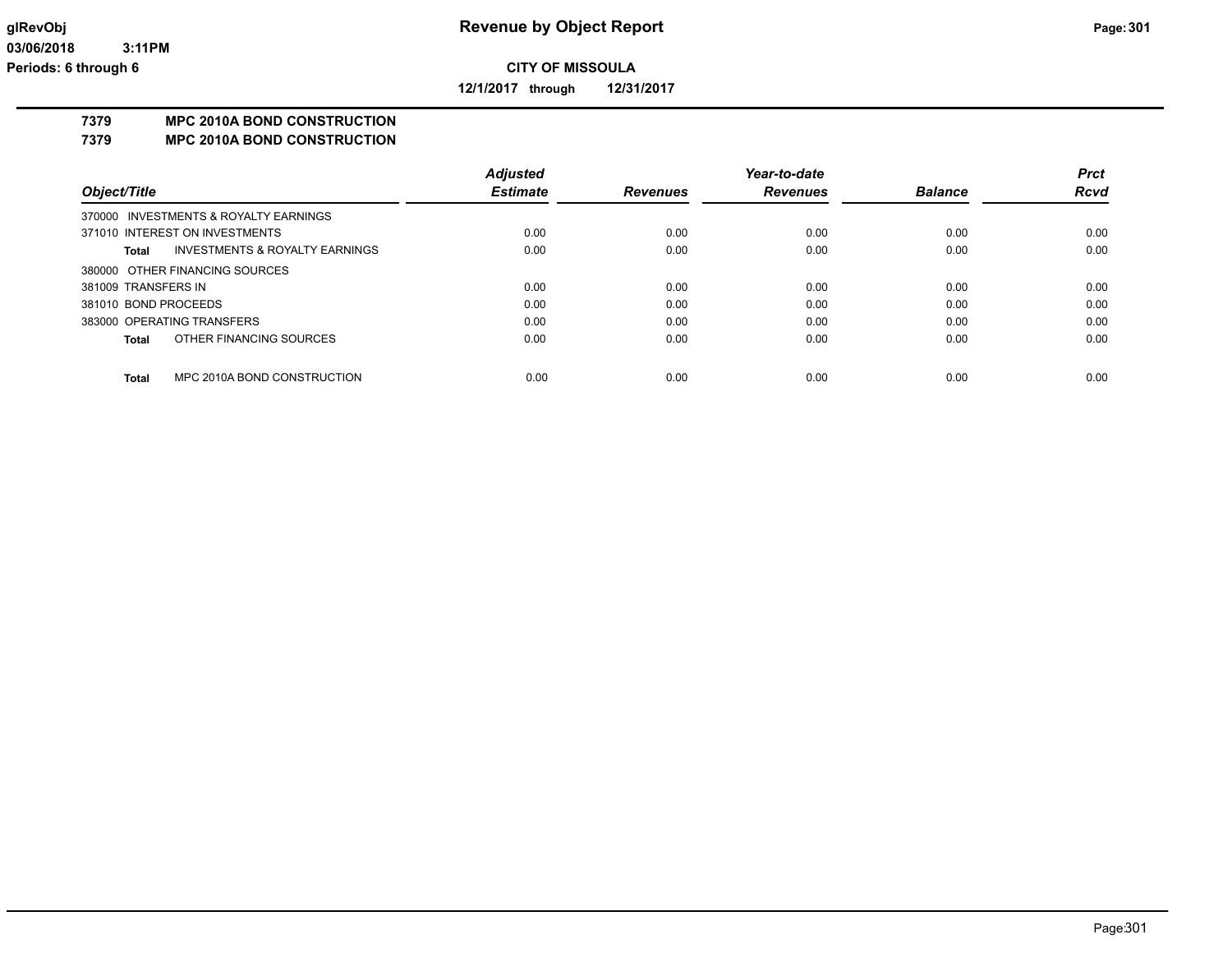**12/1/2017 through 12/31/2017**

## **7379 MPC 2010A BOND CONSTRUCTION**

|                                             | <b>Adjusted</b> |                 | Year-to-date    |                | <b>Prct</b> |
|---------------------------------------------|-----------------|-----------------|-----------------|----------------|-------------|
| Object/Title                                | <b>Estimate</b> | <b>Revenues</b> | <b>Revenues</b> | <b>Balance</b> | Rcvd        |
| 370000 INVESTMENTS & ROYALTY EARNINGS       |                 |                 |                 |                |             |
| 371010 INTEREST ON INVESTMENTS              | 0.00            | 0.00            | 0.00            | 0.00           | 0.00        |
| INVESTMENTS & ROYALTY EARNINGS<br>Total     | 0.00            | 0.00            | 0.00            | 0.00           | 0.00        |
| 380000 OTHER FINANCING SOURCES              |                 |                 |                 |                |             |
| 381009 TRANSFERS IN                         | 0.00            | 0.00            | 0.00            | 0.00           | 0.00        |
| 381010 BOND PROCEEDS                        | 0.00            | 0.00            | 0.00            | 0.00           | 0.00        |
| 383000 OPERATING TRANSFERS                  | 0.00            | 0.00            | 0.00            | 0.00           | 0.00        |
| OTHER FINANCING SOURCES<br>Total            | 0.00            | 0.00            | 0.00            | 0.00           | 0.00        |
|                                             |                 |                 |                 |                |             |
| MPC 2010A BOND CONSTRUCTION<br><b>Total</b> | 0.00            | 0.00            | 0.00            | 0.00           | 0.00        |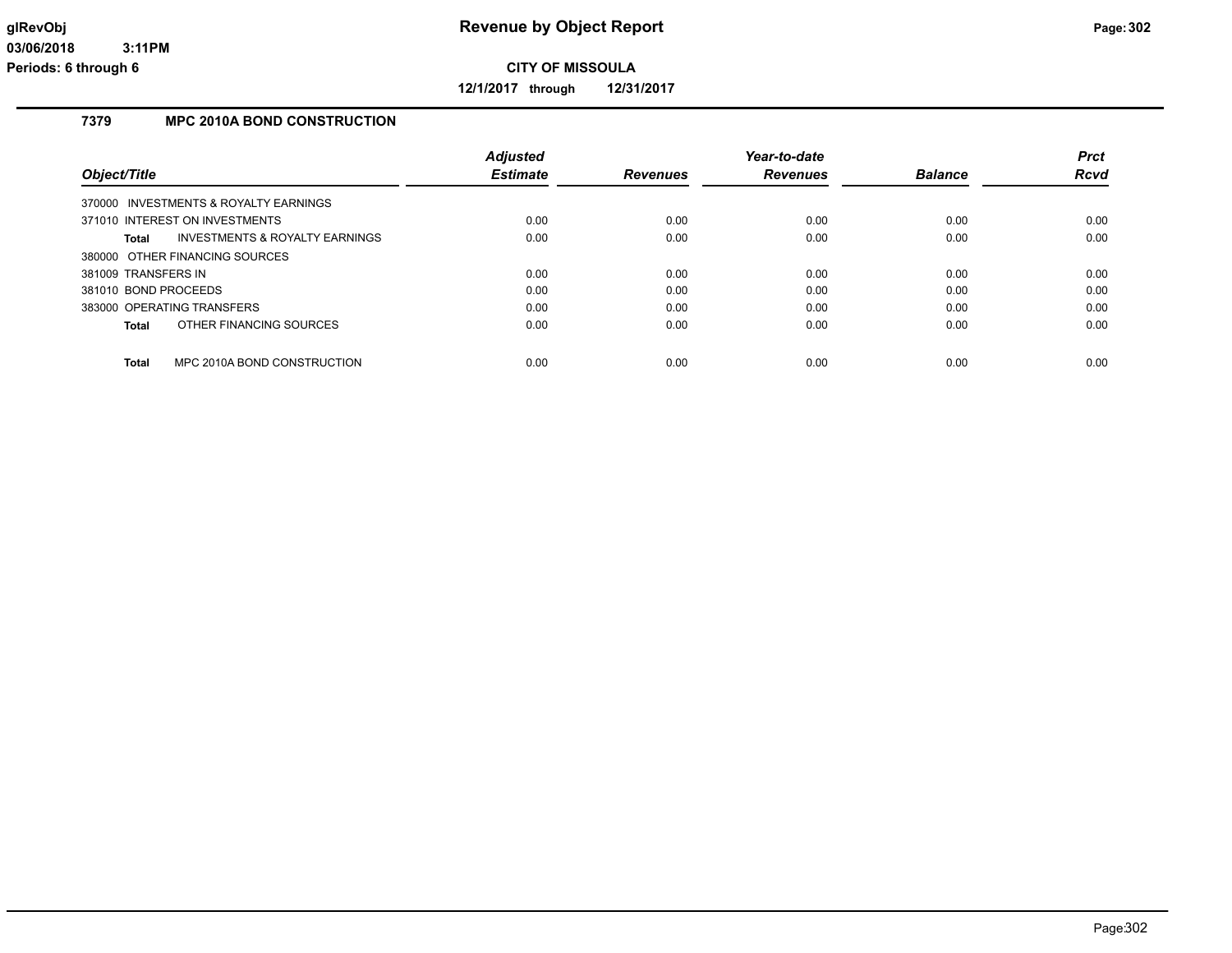**12/1/2017 through 12/31/2017**

## **7380 BUSINESS IMPROVEMENT DISTRICT**

### **7380 BUSINESS IMPROVEMENT DISTRICT**

|                                                      | <b>Adjusted</b> |                 | Year-to-date    |                | <b>Prct</b> |
|------------------------------------------------------|-----------------|-----------------|-----------------|----------------|-------------|
| Object/Title                                         | <b>Estimate</b> | <b>Revenues</b> | <b>Revenues</b> | <b>Balance</b> | <b>Rcvd</b> |
| TAXES/ASSESSMENTS<br>310000                          |                 |                 |                 |                |             |
| <b>TAX INCREMENT</b><br>311011                       | 452,737.00      | 163,347.19      | 177,325.75      | 275,411.25     | 39.17       |
| <b>PENALTIES &amp; INTEREST</b><br>312001            | 0.00            | 42.61           | 387.12          | $-387.12$      | 0.00        |
| TAXES/ASSESSMENTS<br>Total                           | 452,737.00      | 163,389.80      | 177,712.87      | 275,024.13     | 39.25       |
| <b>CHARGES FOR SERVICES</b><br>340000                |                 |                 |                 |                |             |
| <b>COMPOST TIPPING FEES</b><br>343041                | 5,000.00        | 5,083.33        | 27,878.42       | $-22,878.42$   | 557.57      |
| <b>CHARGES FOR SERVICES</b><br><b>Total</b>          | 5,000.00        | 5,083.33        | 27,878.42       | $-22,878.42$   | 557.57      |
| MISCELLANEOUS REVENUES<br>360000                     |                 |                 |                 |                |             |
| 363010 LIGHTING ASSESSMENTS                          | 0.00            | 0.00            | 0.00            | 0.00           | 0.00        |
| 363020 PROPERTY ASSESSMENTS                          | 0.00            | 0.00            | 0.00            | 0.00           | 0.00        |
| MISCELLANEOUS REVENUES<br>Total                      | 0.00            | 0.00            | 0.00            | 0.00           | 0.00        |
| <b>INVESTMENTS &amp; ROYALTY EARNINGS</b><br>370000  |                 |                 |                 |                |             |
| 371010 INTEREST ON INVESTMENTS                       | 0.00            | 0.00            | 0.00            | 0.00           | 0.00        |
| 371020 GAIN/LOSS IN MARKET VALUE OF INVESTMENTS      | 0.00            | 0.00            | 0.00            | 0.00           | 0.00        |
| <b>INVESTMENTS &amp; ROYALTY EARNINGS</b><br>Total   | 0.00            | 0.00            | 0.00            | 0.00           | 0.00        |
| <b>BUSINESS IMPROVEMENT DISTRICT</b><br><b>Total</b> | 457,737.00      | 168,473.13      | 205,591.29      | 252,145.71     | 44.91       |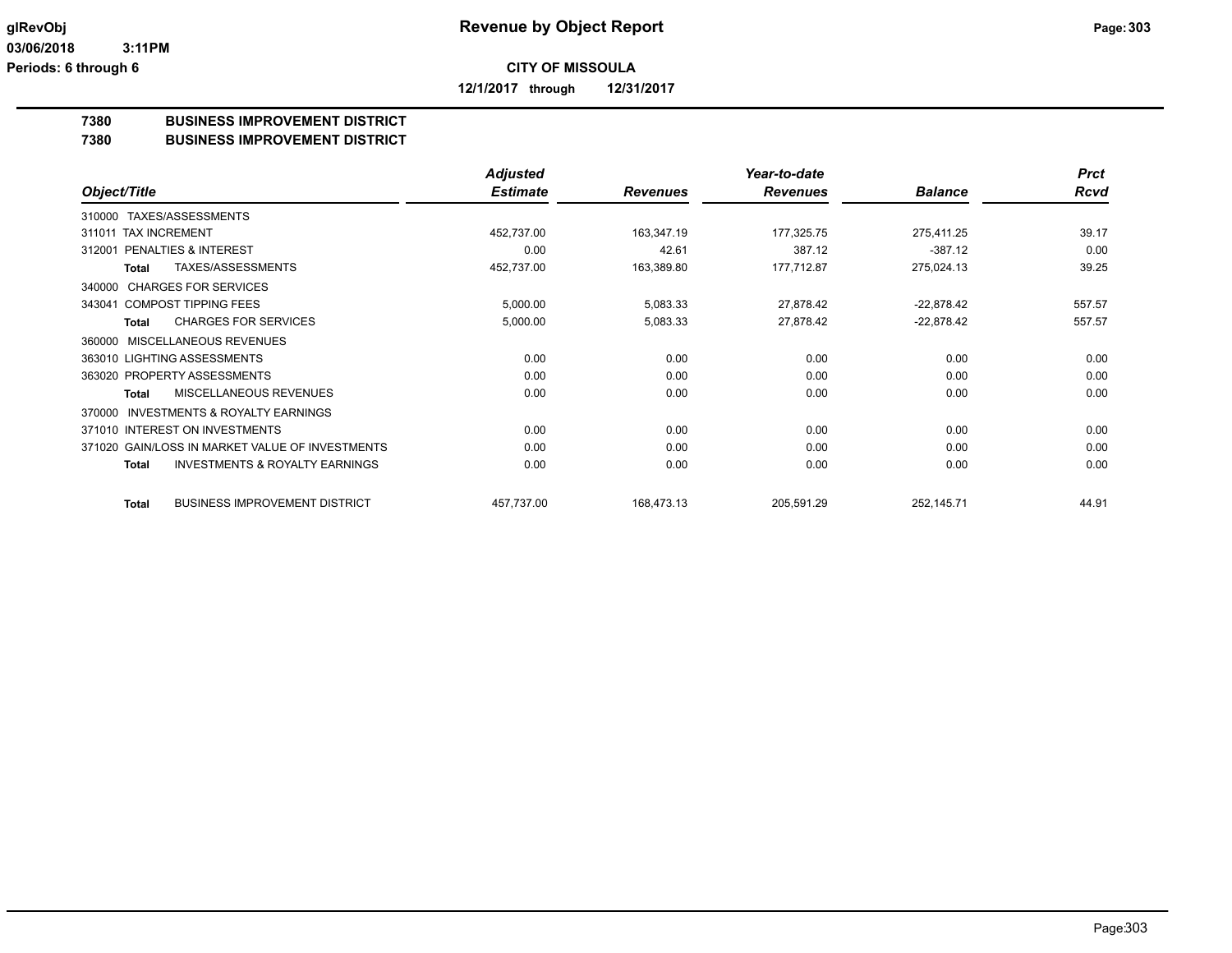**12/1/2017 through 12/31/2017**

### **7380 BUSINESS IMPROVEMENT DISTRICT**

|                                                           | <b>Adjusted</b> |                 | Year-to-date    |                | <b>Prct</b> |
|-----------------------------------------------------------|-----------------|-----------------|-----------------|----------------|-------------|
| Object/Title                                              | <b>Estimate</b> | <b>Revenues</b> | <b>Revenues</b> | <b>Balance</b> | <b>Rcvd</b> |
| 310000 TAXES/ASSESSMENTS                                  |                 |                 |                 |                |             |
| 311011 TAX INCREMENT                                      | 452,737.00      | 163,347.19      | 177,325.75      | 275,411.25     | 39.17       |
| <b>PENALTIES &amp; INTEREST</b><br>312001                 | 0.00            | 42.61           | 387.12          | $-387.12$      | 0.00        |
| TAXES/ASSESSMENTS<br><b>Total</b>                         | 452,737.00      | 163,389.80      | 177,712.87      | 275,024.13     | 39.25       |
| 340000 CHARGES FOR SERVICES                               |                 |                 |                 |                |             |
| 343041 COMPOST TIPPING FEES                               | 5,000.00        | 5,083.33        | 27,878.42       | $-22,878.42$   | 557.57      |
| <b>CHARGES FOR SERVICES</b><br><b>Total</b>               | 5,000.00        | 5,083.33        | 27,878.42       | $-22,878.42$   | 557.57      |
| MISCELLANEOUS REVENUES<br>360000                          |                 |                 |                 |                |             |
| 363010 LIGHTING ASSESSMENTS                               | 0.00            | 0.00            | 0.00            | 0.00           | 0.00        |
| 363020 PROPERTY ASSESSMENTS                               | 0.00            | 0.00            | 0.00            | 0.00           | 0.00        |
| <b>MISCELLANEOUS REVENUES</b><br><b>Total</b>             | 0.00            | 0.00            | 0.00            | 0.00           | 0.00        |
| <b>INVESTMENTS &amp; ROYALTY EARNINGS</b><br>370000       |                 |                 |                 |                |             |
| 371010 INTEREST ON INVESTMENTS                            | 0.00            | 0.00            | 0.00            | 0.00           | 0.00        |
| 371020 GAIN/LOSS IN MARKET VALUE OF INVESTMENT            | 0.00            | 0.00            | 0.00            | 0.00           | 0.00        |
| <b>INVESTMENTS &amp; ROYALTY EARNINGS</b><br><b>Total</b> | 0.00            | 0.00            | 0.00            | 0.00           | 0.00        |
| <b>BUSINESS IMPROVEMENT DISTRICT</b><br><b>Total</b>      | 457,737.00      | 168,473.13      | 205,591.29      | 252,145.71     | 44.91       |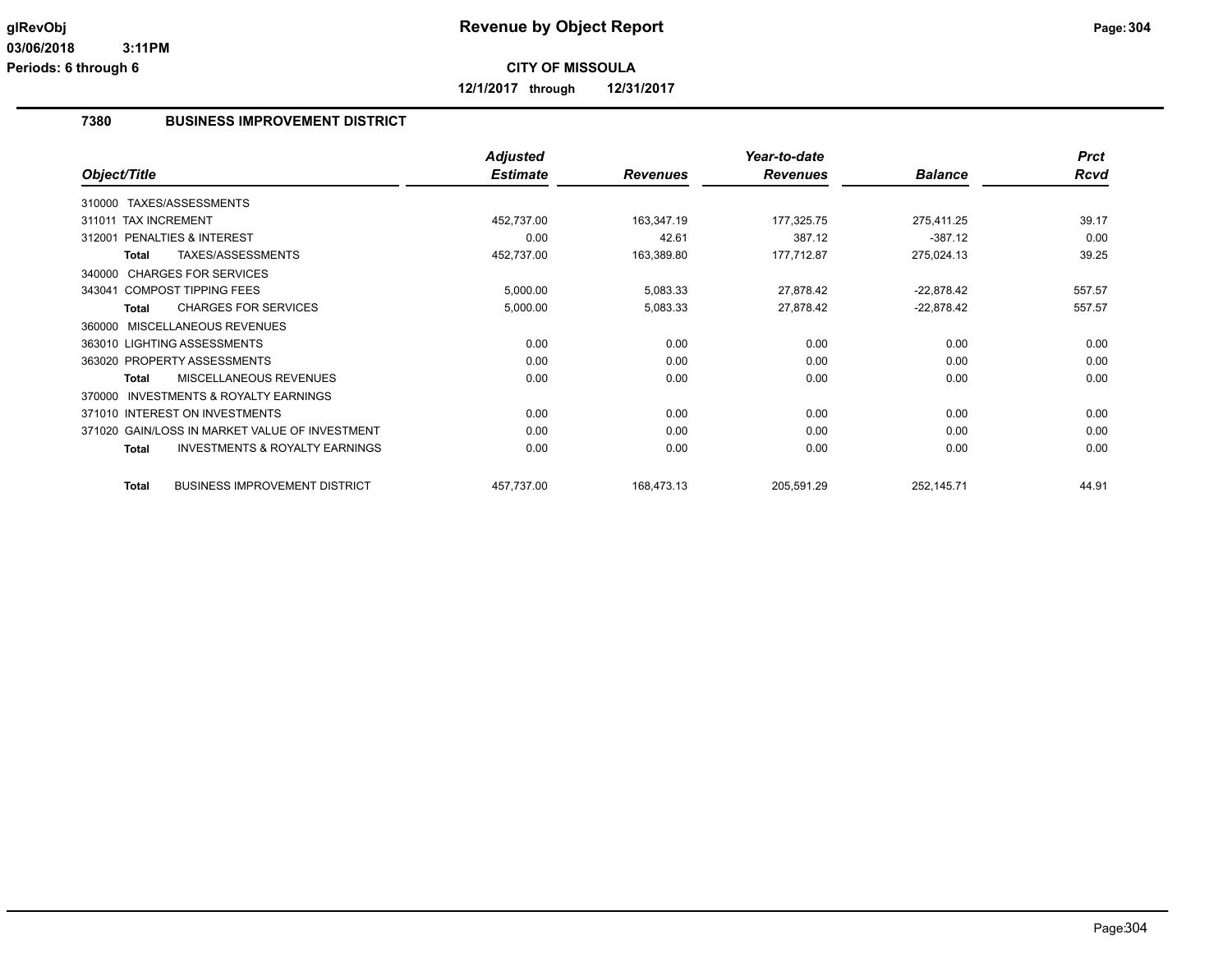**12/1/2017 through 12/31/2017**

# **7381 TOURISM BUSINESS IMPROVEMENT DISTRICT**

## **7381 TOURISM BUSINESS IMPROVEMENT DISTRICT**

|                                                | <b>Adjusted</b> |                 | Year-to-date    |                | <b>Prct</b> |
|------------------------------------------------|-----------------|-----------------|-----------------|----------------|-------------|
| Object/Title                                   | <b>Estimate</b> | <b>Revenues</b> | <b>Revenues</b> | <b>Balance</b> | <b>Rcvd</b> |
| 310000 TAXES/ASSESSMENTS                       |                 |                 |                 |                |             |
| 314100 TBID REVENUE                            | 837,644.00      | 0.00            | 0.00            | 837,644.00     | 0.00        |
| TAXES/ASSESSMENTS<br>Total                     | 837,644.00      | 0.00            | 0.00            | 837,644.00     | 0.00        |
| 370000 INVESTMENTS & ROYALTY EARNINGS          |                 |                 |                 |                |             |
| 371010 INTEREST ON INVESTMENTS                 | 0.00            | 0.00            | 0.00            | 0.00           | 0.00        |
| INVESTMENTS & ROYALTY EARNINGS<br><b>Total</b> | 0.00            | 0.00            | 0.00            | 0.00           | 0.00        |
|                                                |                 |                 |                 |                |             |
| Total<br>TOURISM BUSINESS IMPROVEMENT DISTRI   | 837.644.00      | 0.00            | 0.00            | 837.644.00     | 0.00        |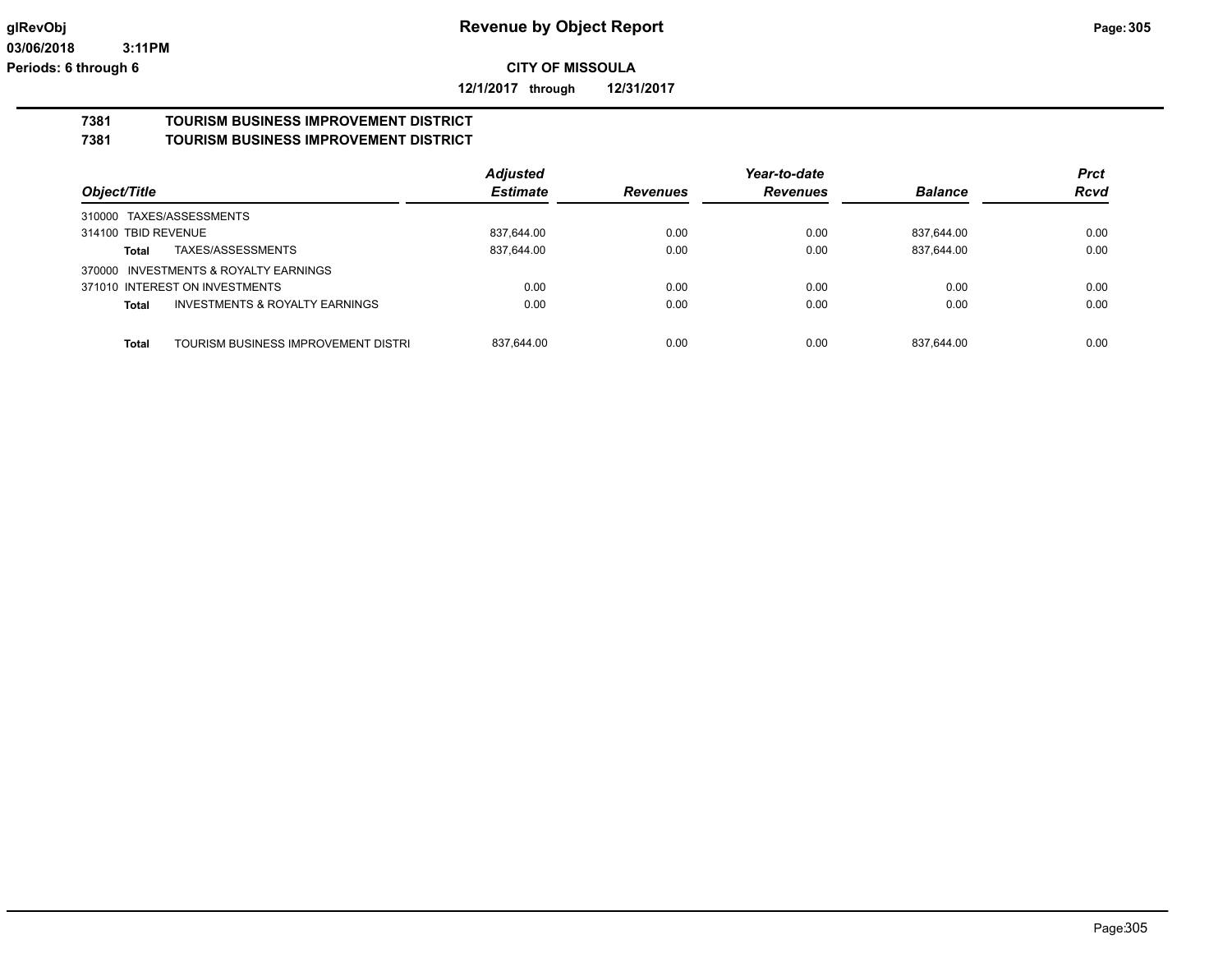**12/1/2017 through 12/31/2017**

### **7381 TOURISM BUSINESS IMPROVEMENT DISTRICT**

| Object/Title        |                                           | <b>Adjusted</b><br><b>Estimate</b> | <b>Revenues</b> | Year-to-date<br><b>Revenues</b> | <b>Balance</b> | <b>Prct</b><br>Rcvd |
|---------------------|-------------------------------------------|------------------------------------|-----------------|---------------------------------|----------------|---------------------|
|                     | 310000 TAXES/ASSESSMENTS                  |                                    |                 |                                 |                |                     |
| 314100 TBID REVENUE |                                           | 837,644.00                         | 0.00            | 0.00                            | 837,644.00     | 0.00                |
| <b>Total</b>        | TAXES/ASSESSMENTS                         | 837,644.00                         | 0.00            | 0.00                            | 837,644.00     | 0.00                |
|                     | 370000 INVESTMENTS & ROYALTY EARNINGS     |                                    |                 |                                 |                |                     |
|                     | 371010 INTEREST ON INVESTMENTS            | 0.00                               | 0.00            | 0.00                            | 0.00           | 0.00                |
| <b>Total</b>        | <b>INVESTMENTS &amp; ROYALTY EARNINGS</b> | 0.00                               | 0.00            | 0.00                            | 0.00           | 0.00                |
|                     |                                           |                                    |                 |                                 |                |                     |
| <b>Total</b>        | TOURISM BUSINESS IMPROVEMENT DISTRI       | 837.644.00                         | 0.00            | 0.00                            | 837.644.00     | 0.00                |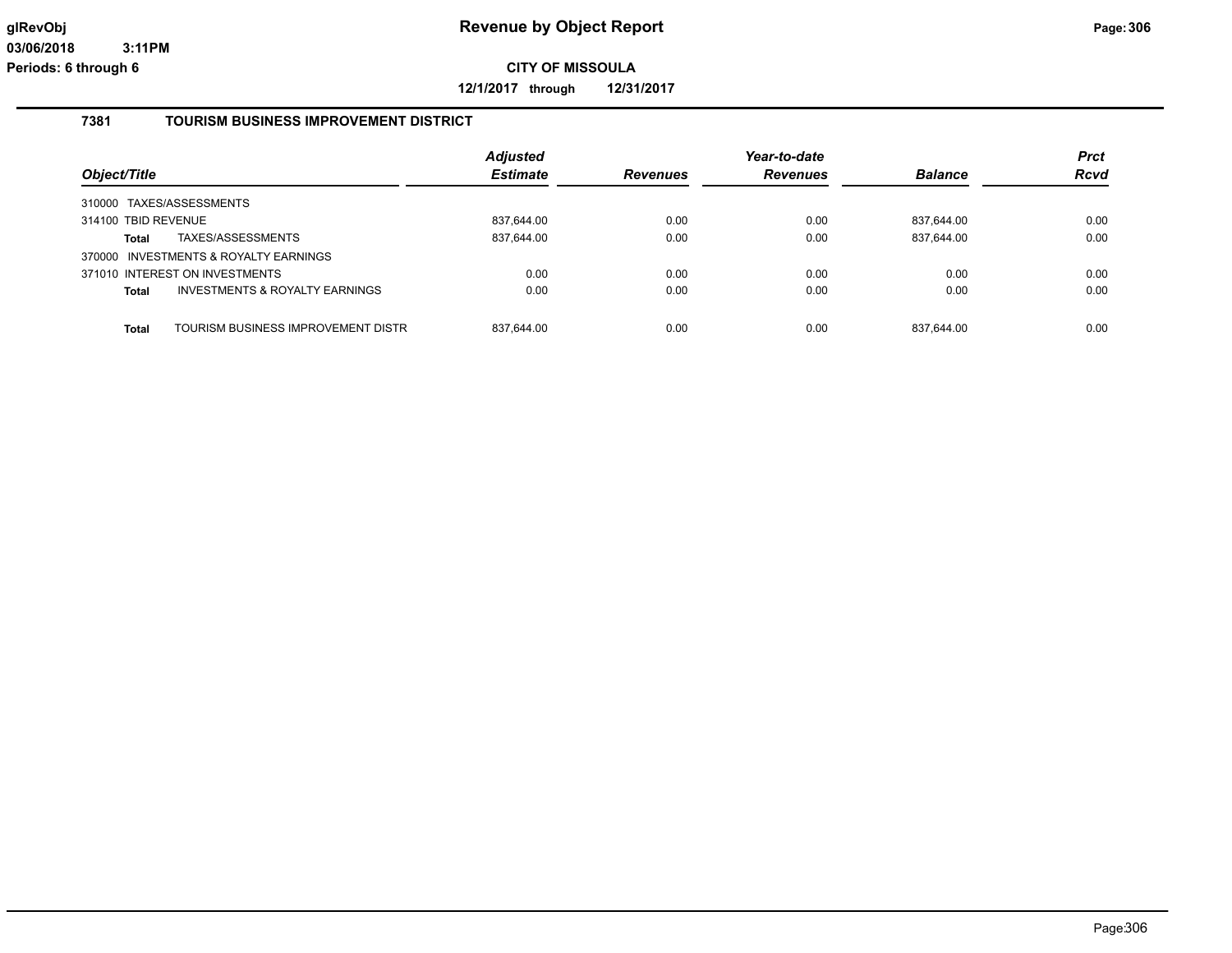**12/1/2017 through 12/31/2017**

### **7382 5.75M TIF RESERVE**

**7382 5.75M TIF RESERVE**

|                                         | <b>Adjusted</b> |                 | Year-to-date    |                | <b>Prct</b> |
|-----------------------------------------|-----------------|-----------------|-----------------|----------------|-------------|
| Object/Title                            | <b>Estimate</b> | <b>Revenues</b> | <b>Revenues</b> | <b>Balance</b> | <b>Rcvd</b> |
| 370000 INVESTMENTS & ROYALTY EARNINGS   |                 |                 |                 |                |             |
| 371010 INTEREST ON INVESTMENTS          | 0.00            | 0.00            | 0.00            | 0.00           | 0.00        |
| INVESTMENTS & ROYALTY EARNINGS<br>Total | 0.00            | 0.00            | 0.00            | 0.00           | 0.00        |
| 380000 OTHER FINANCING SOURCES          |                 |                 |                 |                |             |
| 381025 REVENUE BOND PROCEEDS            | 0.00            | 0.00            | 0.00            | 0.00           | 0.00        |
| 383014 TRANS FR MRA                     | 0.00            | 0.00            | 0.00            | 0.00           | 0.00        |
| 383040 TRANSFER FROM CITY GRANTS        | 0.00            | 0.00            | 0.00            | 0.00           | 0.00        |
| OTHER FINANCING SOURCES<br><b>Total</b> | 0.00            | 0.00            | 0.00            | 0.00           | 0.00        |
|                                         |                 |                 |                 |                |             |
| 5.75M TIF RESERVE<br><b>Total</b>       | 0.00            | 0.00            | 0.00            | 0.00           | 0.00        |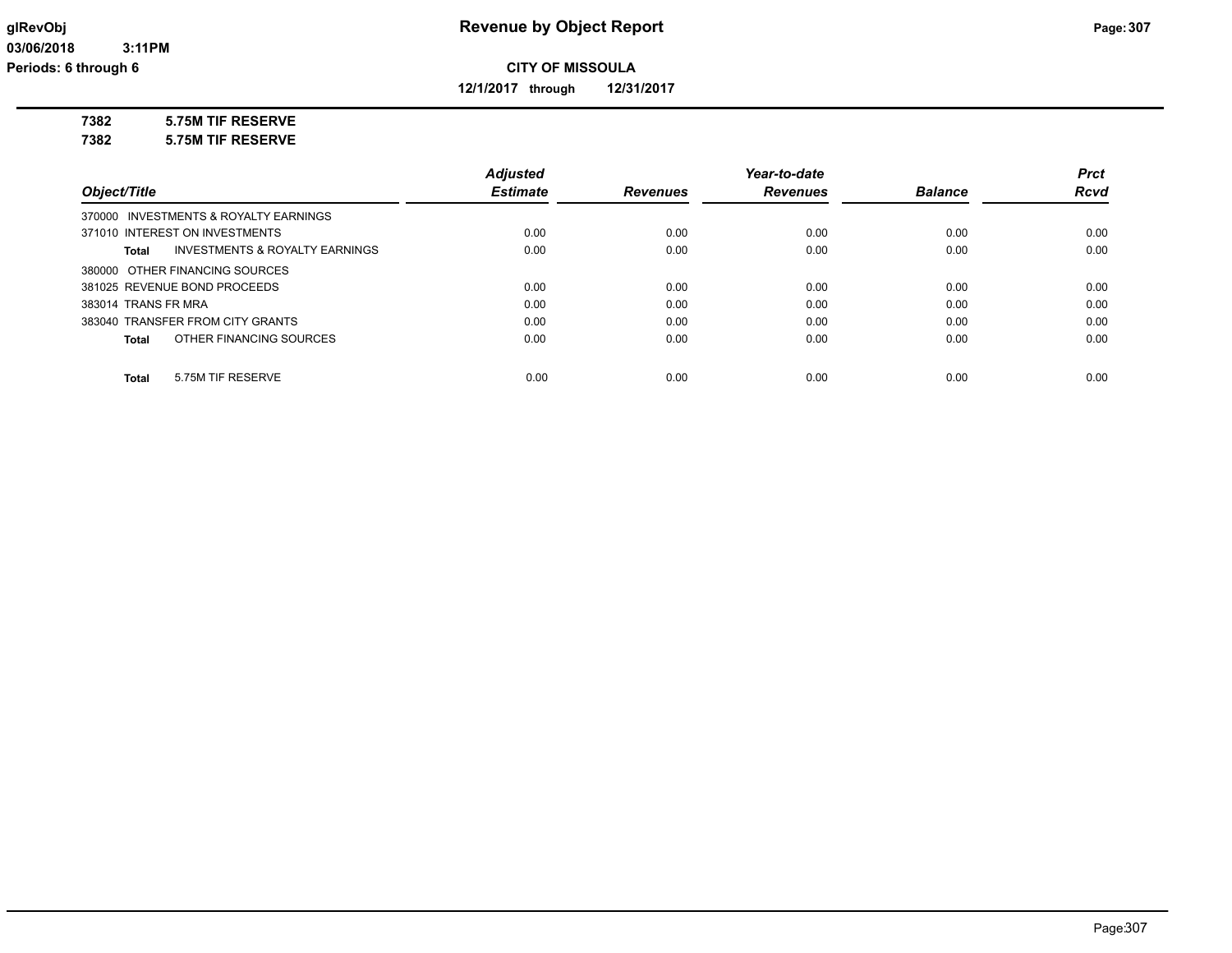**12/1/2017 through 12/31/2017**

### **7382 5.75M TIF RESERVE**

|                                                    | <b>Adiusted</b> |                 | Year-to-date    |                | <b>Prct</b> |
|----------------------------------------------------|-----------------|-----------------|-----------------|----------------|-------------|
| Object/Title                                       | <b>Estimate</b> | <b>Revenues</b> | <b>Revenues</b> | <b>Balance</b> | Rcvd        |
| 370000 INVESTMENTS & ROYALTY EARNINGS              |                 |                 |                 |                |             |
| 371010 INTEREST ON INVESTMENTS                     | 0.00            | 0.00            | 0.00            | 0.00           | 0.00        |
| <b>INVESTMENTS &amp; ROYALTY EARNINGS</b><br>Total | 0.00            | 0.00            | 0.00            | 0.00           | 0.00        |
| 380000 OTHER FINANCING SOURCES                     |                 |                 |                 |                |             |
| 381025 REVENUE BOND PROCEEDS                       | 0.00            | 0.00            | 0.00            | 0.00           | 0.00        |
| 383014 TRANS FR MRA                                | 0.00            | 0.00            | 0.00            | 0.00           | 0.00        |
| 383040 TRANSFER FROM CITY GRANTS                   | 0.00            | 0.00            | 0.00            | 0.00           | 0.00        |
| OTHER FINANCING SOURCES<br>Total                   | 0.00            | 0.00            | 0.00            | 0.00           | 0.00        |
|                                                    |                 |                 |                 |                |             |
| 5.75M TIF RESERVE<br>Total                         | 0.00            | 0.00            | 0.00            | 0.00           | 0.00        |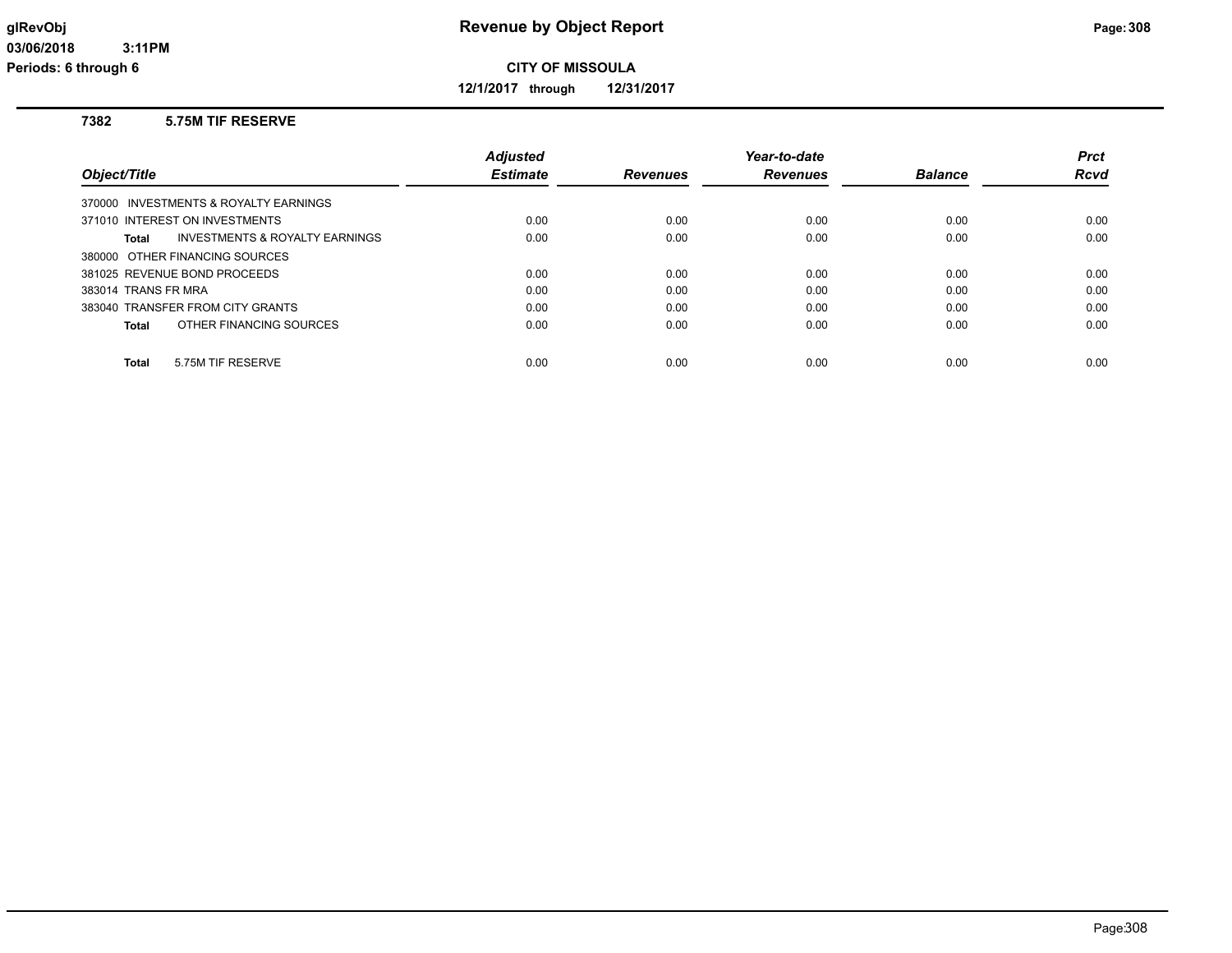**12/1/2017 through 12/31/2017**

### **7383 RIVERFRONT TRIANGLE URD**

### **7383 RIVERFRONT TRIANGLE URD**

|                                                           | <b>Adjusted</b> |                 | Year-to-date    |                | <b>Prct</b> |
|-----------------------------------------------------------|-----------------|-----------------|-----------------|----------------|-------------|
| Object/Title                                              | <b>Estimate</b> | <b>Revenues</b> | <b>Revenues</b> | <b>Balance</b> | <b>Rcvd</b> |
| TAXES/ASSESSMENTS<br>310000                               |                 |                 |                 |                |             |
| 311011 TAX INCREMENT                                      | 0.00            | 70,273.54       | 70,273.54       | $-70,273.54$   | 0.00        |
| PENALTIES & INTEREST<br>312001                            | 0.00            | 0.00            | 0.00            | 0.00           | 0.00        |
| TAXES/ASSESSMENTS<br><b>Total</b>                         | 0.00            | 70,273.54       | 70,273.54       | $-70,273.54$   | 0.00        |
| INTERGOVERNMENTAL REVENUES<br>330000                      |                 |                 |                 |                |             |
| 335210 PERSONAL PROPERTY TAX REIMBURSEMENT                | 9,316.00        | 4,657.92        | 4,657.92        | 4,658.08       | 50.00       |
| <b>INTERGOVERNMENTAL REVENUES</b><br><b>Total</b>         | 9,316.00        | 4,657.92        | 4,657.92        | 4,658.08       | 50.00       |
| INVESTMENTS & ROYALTY EARNINGS<br>370000                  |                 |                 |                 |                |             |
| 371010 INTEREST ON INVESTMENTS                            | 0.00            | 0.00            | 0.00            | 0.00           | 0.00        |
| <b>INVESTMENTS &amp; ROYALTY EARNINGS</b><br><b>Total</b> | 0.00            | 0.00            | 0.00            | 0.00           | 0.00        |
| OTHER FINANCING SOURCES<br>380000                         |                 |                 |                 |                |             |
| 381010 BOND PROCEEDS                                      | 1,512,105.00    | 0.00            | 0.00            | 1,512,105.00   | 0.00        |
| OTHER FINANCING SOURCES<br><b>Total</b>                   | 1,512,105.00    | 0.00            | 0.00            | 1,512,105.00   | 0.00        |
| <b>RIVERFRONT TRIANGLE URD</b><br><b>Total</b>            | 1,521,421.00    | 74,931.46       | 74,931.46       | 1,446,489.54   | 4.93        |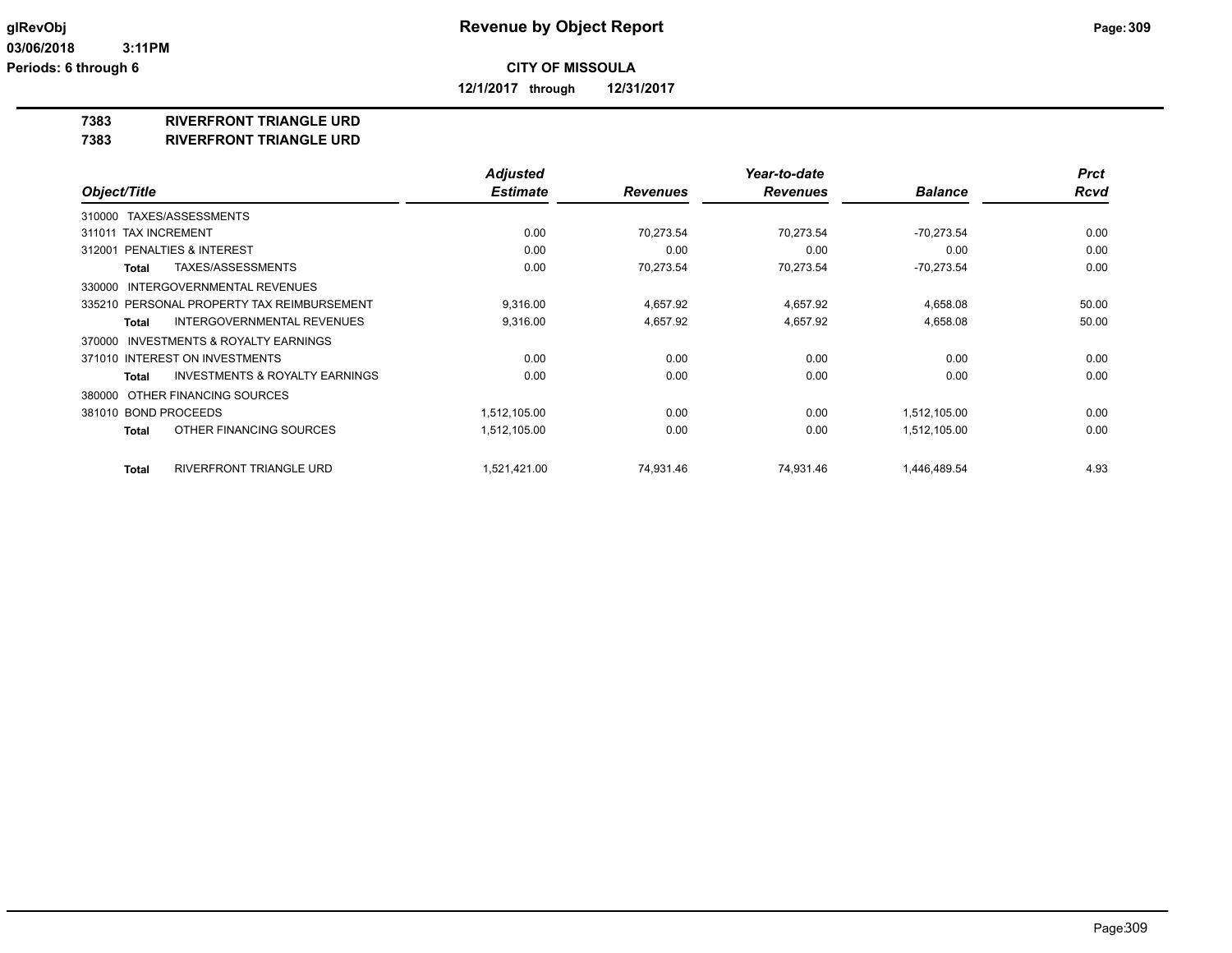**12/1/2017 through 12/31/2017**

## **7383 RIVERFRONT TRIANGLE URD**

|                                                     | <b>Adjusted</b> |                 | Year-to-date    |                | <b>Prct</b> |
|-----------------------------------------------------|-----------------|-----------------|-----------------|----------------|-------------|
| Object/Title                                        | <b>Estimate</b> | <b>Revenues</b> | <b>Revenues</b> | <b>Balance</b> | <b>Rcvd</b> |
| TAXES/ASSESSMENTS<br>310000                         |                 |                 |                 |                |             |
| 311011 TAX INCREMENT                                | 0.00            | 70,273.54       | 70,273.54       | $-70,273.54$   | 0.00        |
| 312001 PENALTIES & INTEREST                         | 0.00            | 0.00            | 0.00            | 0.00           | 0.00        |
| TAXES/ASSESSMENTS<br><b>Total</b>                   | 0.00            | 70,273.54       | 70,273.54       | $-70,273.54$   | 0.00        |
| <b>INTERGOVERNMENTAL REVENUES</b><br>330000         |                 |                 |                 |                |             |
| 335210 PERSONAL PROPERTY TAX REIMBURSEMENT          | 9,316.00        | 4,657.92        | 4,657.92        | 4,658.08       | 50.00       |
| <b>INTERGOVERNMENTAL REVENUES</b><br>Total          | 9,316.00        | 4,657.92        | 4,657.92        | 4,658.08       | 50.00       |
| <b>INVESTMENTS &amp; ROYALTY EARNINGS</b><br>370000 |                 |                 |                 |                |             |
| 371010 INTEREST ON INVESTMENTS                      | 0.00            | 0.00            | 0.00            | 0.00           | 0.00        |
| <b>INVESTMENTS &amp; ROYALTY EARNINGS</b><br>Total  | 0.00            | 0.00            | 0.00            | 0.00           | 0.00        |
| 380000 OTHER FINANCING SOURCES                      |                 |                 |                 |                |             |
| 381010 BOND PROCEEDS                                | 1,512,105.00    | 0.00            | 0.00            | 1,512,105.00   | 0.00        |
| OTHER FINANCING SOURCES<br><b>Total</b>             | 1,512,105.00    | 0.00            | 0.00            | 1,512,105.00   | 0.00        |
| <b>RIVERFRONT TRIANGLE URD</b><br><b>Total</b>      | 1,521,421.00    | 74,931.46       | 74,931.46       | 1,446,489.54   | 4.93        |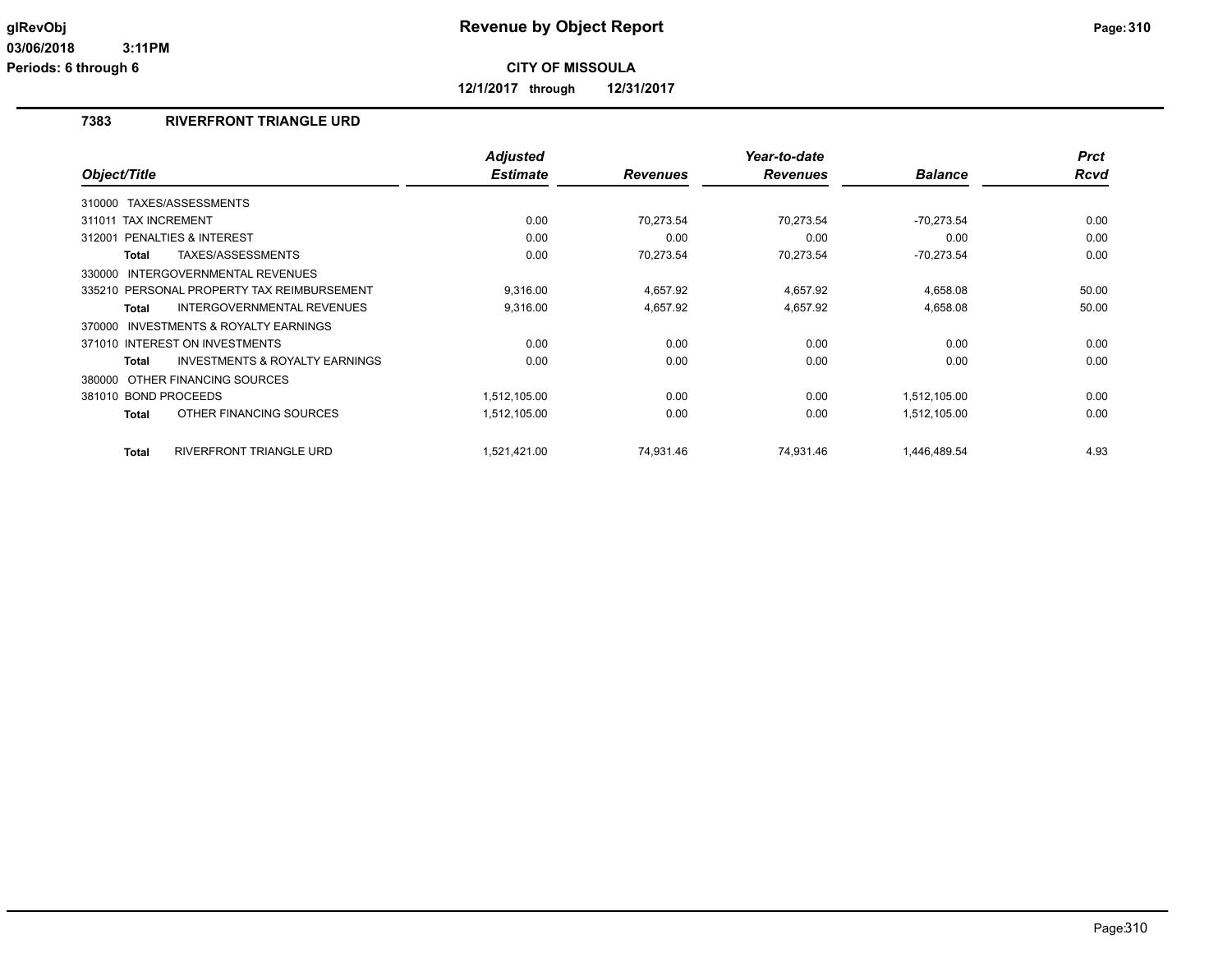**12/1/2017 through 12/31/2017**

### **7384 NRSS DEBT SERVICE CLEARING**

**7384 NRSS DEBT SERVICE CLEARING**

|                                                    | <b>Adjusted</b> |                 | Year-to-date    |                | <b>Prct</b> |
|----------------------------------------------------|-----------------|-----------------|-----------------|----------------|-------------|
| Object/Title                                       | <b>Estimate</b> | <b>Revenues</b> | <b>Revenues</b> | <b>Balance</b> | <b>Rcvd</b> |
| 310000 TAXES/ASSESSMENTS                           |                 |                 |                 |                |             |
| 311011 TAX INCREMENT                               | 60,183.00       | 408.584.30      | 413.179.09      | $-352.996.09$  | 686.54      |
| 312001 PENALTIES & INTEREST                        | 0.00            | 14.75           | 17.26           | $-17.26$       | 0.00        |
| TAXES/ASSESSMENTS<br><b>Total</b>                  | 60,183.00       | 408,599.05      | 413,196.35      | $-353,013.35$  | 686.57      |
| 370000 INVESTMENTS & ROYALTY EARNINGS              |                 |                 |                 |                |             |
| 371010 INTEREST ON INVESTMENTS                     | 0.00            | 0.00            | 0.00            | 0.00           | 0.00        |
| <b>INVESTMENTS &amp; ROYALTY EARNINGS</b><br>Total | 0.00            | 0.00            | 0.00            | 0.00           | 0.00        |
| 380000 OTHER FINANCING SOURCES                     |                 |                 |                 |                |             |
| 383014 TRANS FR MRA                                | 0.00            | 0.00            | 0.00            | 0.00           | 0.00        |
| OTHER FINANCING SOURCES<br><b>Total</b>            | 0.00            | 0.00            | 0.00            | 0.00           | 0.00        |
| NRSS DEBT SERVICE CLEARING<br><b>Total</b>         | 60.183.00       | 408.599.05      | 413.196.35      | $-353.013.35$  | 686.57      |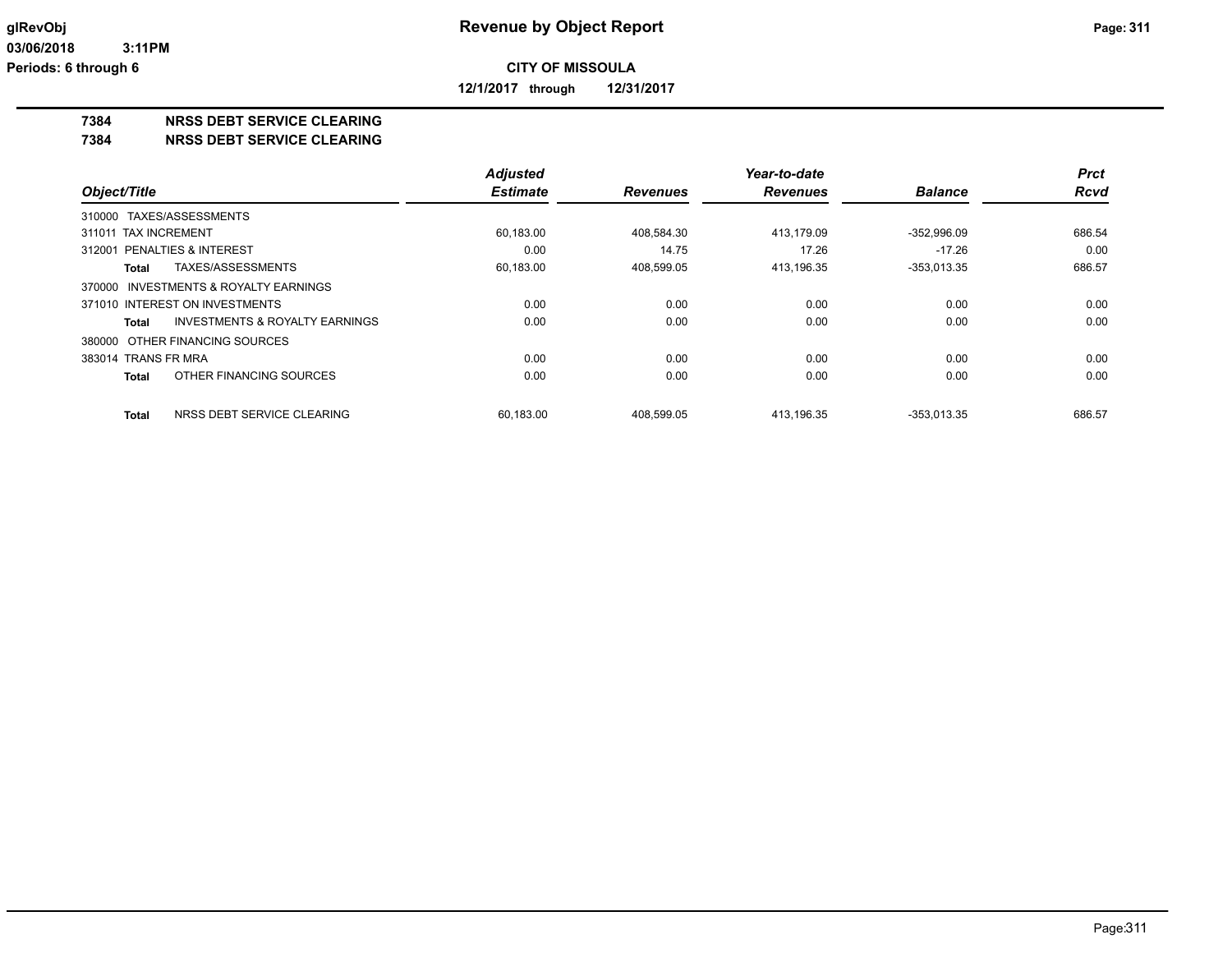**12/1/2017 through 12/31/2017**

## **7384 NRSS DEBT SERVICE CLEARING**

|                                                    | <b>Adjusted</b> |                 | Year-to-date    |                | <b>Prct</b> |
|----------------------------------------------------|-----------------|-----------------|-----------------|----------------|-------------|
| Object/Title                                       | <b>Estimate</b> | <b>Revenues</b> | <b>Revenues</b> | <b>Balance</b> | Rcvd        |
| 310000 TAXES/ASSESSMENTS                           |                 |                 |                 |                |             |
| <b>TAX INCREMENT</b><br>311011                     | 60,183.00       | 408,584.30      | 413,179.09      | $-352,996.09$  | 686.54      |
| PENALTIES & INTEREST<br>312001                     | 0.00            | 14.75           | 17.26           | $-17.26$       | 0.00        |
| TAXES/ASSESSMENTS<br>Total                         | 60,183.00       | 408,599.05      | 413,196.35      | $-353,013.35$  | 686.57      |
| 370000 INVESTMENTS & ROYALTY EARNINGS              |                 |                 |                 |                |             |
| 371010 INTEREST ON INVESTMENTS                     | 0.00            | 0.00            | 0.00            | 0.00           | 0.00        |
| <b>INVESTMENTS &amp; ROYALTY EARNINGS</b><br>Total | 0.00            | 0.00            | 0.00            | 0.00           | 0.00        |
| 380000 OTHER FINANCING SOURCES                     |                 |                 |                 |                |             |
| 383014 TRANS FR MRA                                | 0.00            | 0.00            | 0.00            | 0.00           | 0.00        |
| OTHER FINANCING SOURCES<br><b>Total</b>            | 0.00            | 0.00            | 0.00            | 0.00           | 0.00        |
| NRSS DEBT SERVICE CLEARING<br><b>Total</b>         | 60.183.00       | 408.599.05      | 413.196.35      | $-353.013.35$  | 686.57      |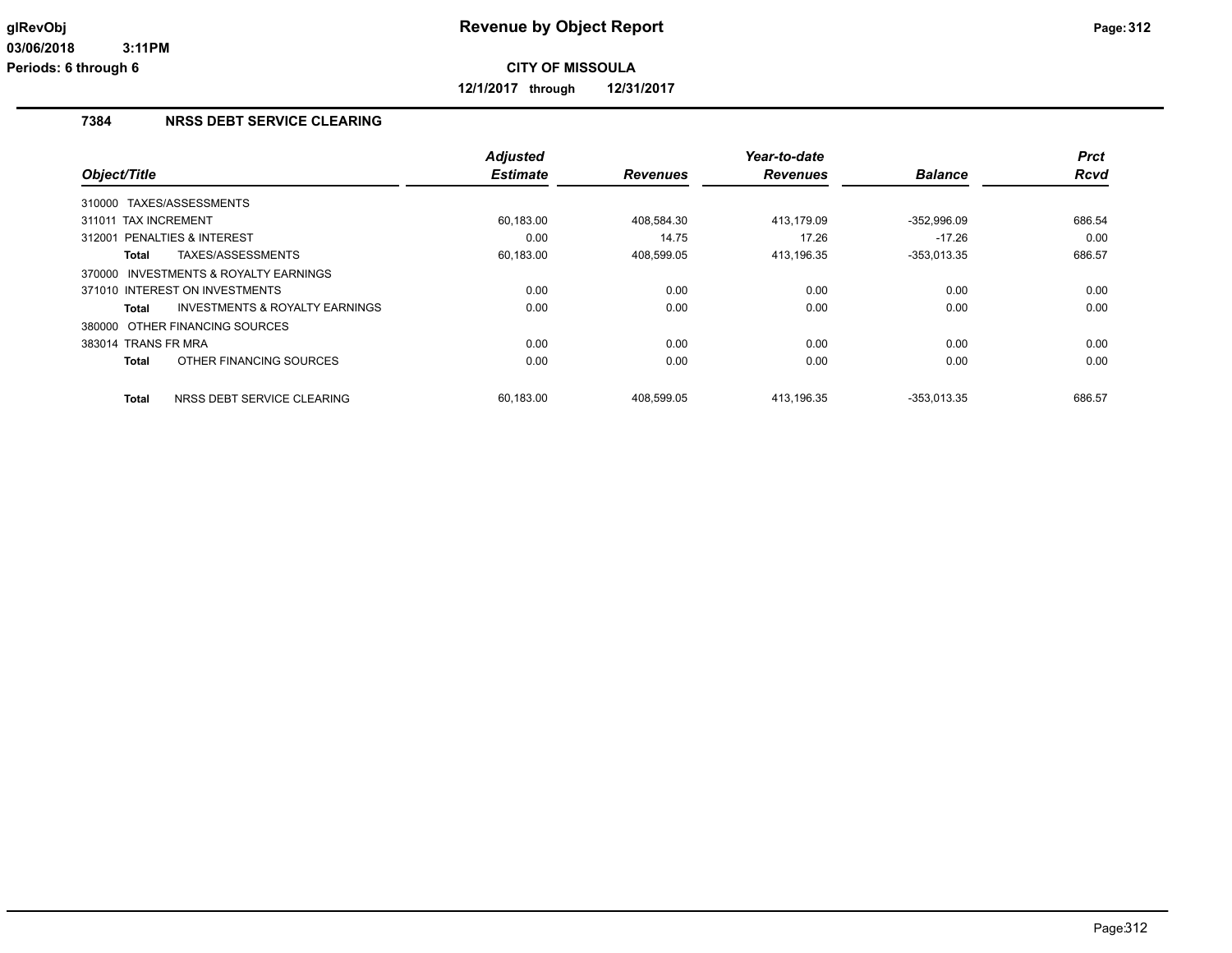**12/1/2017 through 12/31/2017**

**7385 FRONT STREET URD**

**7385 FRONT STREET URD**

|                                                           | <b>Adjusted</b> |                 | Year-to-date    |                | <b>Prct</b> |
|-----------------------------------------------------------|-----------------|-----------------|-----------------|----------------|-------------|
| Object/Title                                              | <b>Estimate</b> | <b>Revenues</b> | <b>Revenues</b> | <b>Balance</b> | <b>Rcvd</b> |
| 310000 TAXES/ASSESSMENTS                                  |                 |                 |                 |                |             |
| 311011 TAX INCREMENT                                      | 0.00            | 0.00            | 0.00            | 0.00           | 0.00        |
| TAXES/ASSESSMENTS<br>Total                                | 0.00            | 0.00            | 0.00            | 0.00           | 0.00        |
| <b>INTERGOVERNMENTAL REVENUES</b><br>330000               |                 |                 |                 |                |             |
| 331056 MDT FEDERAL CMAQ                                   | 0.00            | 0.00            | 0.00            | 0.00           | 0.00        |
| 335210 PERSONAL PROPERTY TAX REIMBURSEMENT                | 0.00            | 0.00            | 0.00            | 0.00           | 0.00        |
| <b>INTERGOVERNMENTAL REVENUES</b><br><b>Total</b>         | 0.00            | 0.00            | 0.00            | 0.00           | 0.00        |
| MISCELLANEOUS REVENUES<br>360000                          |                 |                 |                 |                |             |
| 365000 DONATIONS                                          | 0.00            | 0.00            | 0.00            | 0.00           | 0.00        |
| <b>MISCELLANEOUS REVENUES</b><br><b>Total</b>             | 0.00            | 0.00            | 0.00            | 0.00           | 0.00        |
| <b>INVESTMENTS &amp; ROYALTY EARNINGS</b><br>370000       |                 |                 |                 |                |             |
| 371010 INTEREST ON INVESTMENTS                            | 0.00            | 0.00            | 0.00            | 0.00           | 0.00        |
| <b>INVESTMENTS &amp; ROYALTY EARNINGS</b><br><b>Total</b> | 0.00            | 0.00            | 0.00            | 0.00           | 0.00        |
| 380000 OTHER FINANCING SOURCES                            |                 |                 |                 |                |             |
| 381010 BOND PROCEEDS                                      | 3,200,012.00    | 0.00            | 0.00            | 3,200,012.00   | 0.00        |
| 381029 PARKING STRUCTURE BOND PROCEEDS                    | 0.00            | 0.00            | 0.00            | 0.00           | 0.00        |
| 381071 WILMA NOTE PROCEEDS                                | 0.00            | 0.00            | 0.00            | 0.00           | 0.00        |
| 381072 FIB NOTE PROCEEDS                                  | 0.00            | 0.00            | 0.00            | 0.00           | 0.00        |
| 383066 TRANSFER FROM WATER UTILITY                        | 0.00            | 41,765.55       | 16,642.34       | $-16,642.34$   | 0.00        |
| 383067 TRANSFER FROM FSPS                                 | 79,623.00       | 0.00            | 0.00            | 79,623.00      | 0.00        |
| 383068 TRANSFER FROM SUBORDINATE LIEN                     | 0.00            | 0.00            | 0.00            | 0.00           | 0.00        |
| OTHER FINANCING SOURCES<br><b>Total</b>                   | 3,279,635.00    | 41,765.55       | 16,642.34       | 3,262,992.66   | 0.51        |
| <b>FRONT STREET URD</b><br><b>Total</b>                   | 3,279,635.00    | 41,765.55       | 16,642.34       | 3,262,992.66   | 0.51        |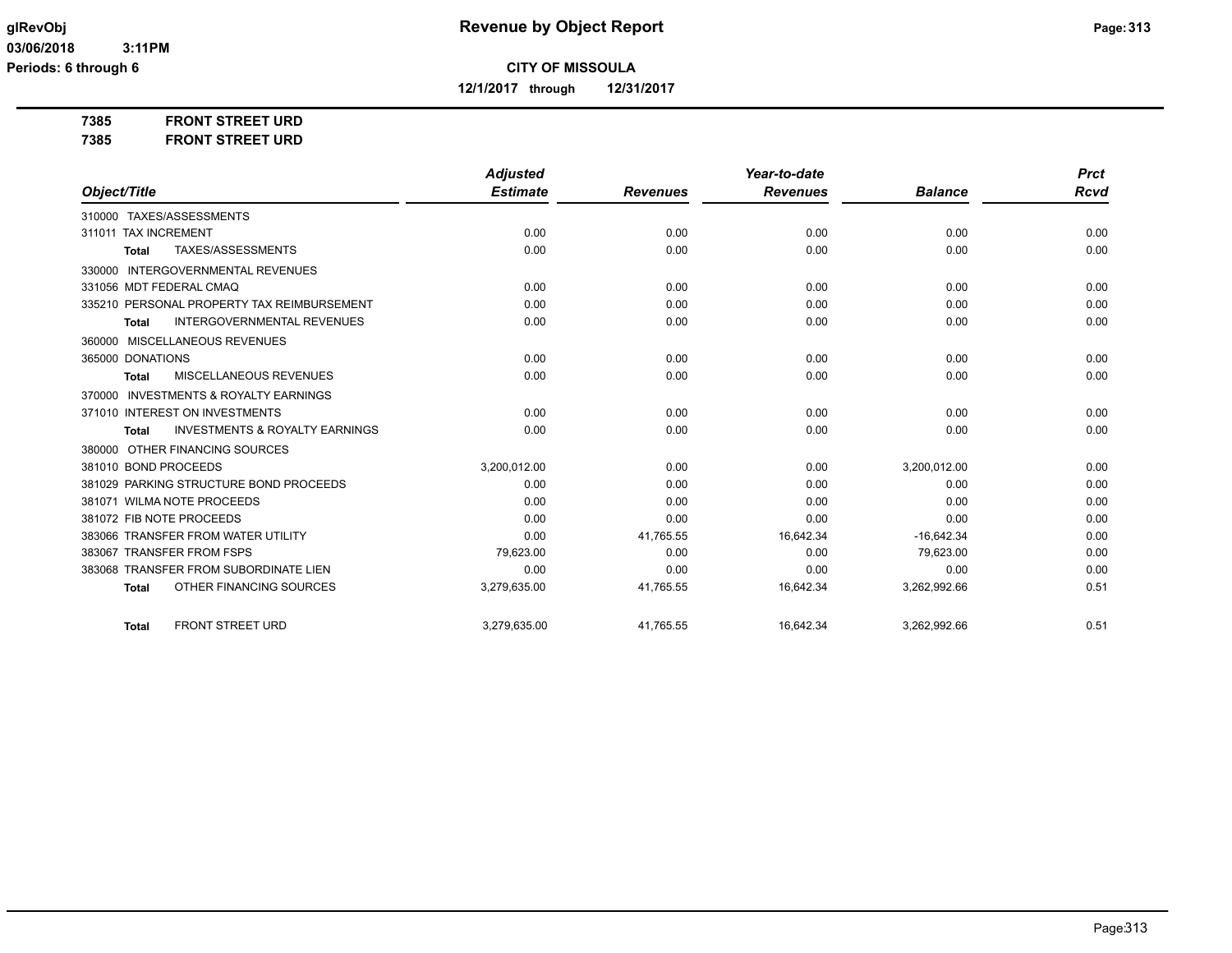**12/1/2017 through 12/31/2017**

### **7385 FRONT STREET URD**

|                                                           | <b>Adjusted</b> |                 | Year-to-date    |                | Prct |
|-----------------------------------------------------------|-----------------|-----------------|-----------------|----------------|------|
| Object/Title                                              | <b>Estimate</b> | <b>Revenues</b> | <b>Revenues</b> | <b>Balance</b> | Rcvd |
| 310000 TAXES/ASSESSMENTS                                  |                 |                 |                 |                |      |
| 311011 TAX INCREMENT                                      | 0.00            | 0.00            | 0.00            | 0.00           | 0.00 |
| TAXES/ASSESSMENTS<br><b>Total</b>                         | 0.00            | 0.00            | 0.00            | 0.00           | 0.00 |
| <b>INTERGOVERNMENTAL REVENUES</b><br>330000               |                 |                 |                 |                |      |
| 331056 MDT FEDERAL CMAQ                                   | 0.00            | 0.00            | 0.00            | 0.00           | 0.00 |
| 335210 PERSONAL PROPERTY TAX REIMBURSEMENT                | 0.00            | 0.00            | 0.00            | 0.00           | 0.00 |
| <b>INTERGOVERNMENTAL REVENUES</b><br><b>Total</b>         | 0.00            | 0.00            | 0.00            | 0.00           | 0.00 |
| 360000 MISCELLANEOUS REVENUES                             |                 |                 |                 |                |      |
| 365000 DONATIONS                                          | 0.00            | 0.00            | 0.00            | 0.00           | 0.00 |
| <b>MISCELLANEOUS REVENUES</b><br><b>Total</b>             | 0.00            | 0.00            | 0.00            | 0.00           | 0.00 |
| 370000 INVESTMENTS & ROYALTY EARNINGS                     |                 |                 |                 |                |      |
| 371010 INTEREST ON INVESTMENTS                            | 0.00            | 0.00            | 0.00            | 0.00           | 0.00 |
| <b>INVESTMENTS &amp; ROYALTY EARNINGS</b><br><b>Total</b> | 0.00            | 0.00            | 0.00            | 0.00           | 0.00 |
| OTHER FINANCING SOURCES<br>380000                         |                 |                 |                 |                |      |
| 381010 BOND PROCEEDS                                      | 3,200,012.00    | 0.00            | 0.00            | 3,200,012.00   | 0.00 |
| 381029 PARKING STRUCTURE BOND PROCEEDS                    | 0.00            | 0.00            | 0.00            | 0.00           | 0.00 |
| 381071 WILMA NOTE PROCEEDS                                | 0.00            | 0.00            | 0.00            | 0.00           | 0.00 |
| 381072 FIB NOTE PROCEEDS                                  | 0.00            | 0.00            | 0.00            | 0.00           | 0.00 |
| 383066 TRANSFER FROM WATER UTILITY                        | 0.00            | 41,765.55       | 16,642.34       | $-16,642.34$   | 0.00 |
| 383067 TRANSFER FROM FSPS                                 | 79,623.00       | 0.00            | 0.00            | 79,623.00      | 0.00 |
| 383068 TRANSFER FROM SUBORDINATE LIEN                     | 0.00            | 0.00            | 0.00            | 0.00           | 0.00 |
| OTHER FINANCING SOURCES<br><b>Total</b>                   | 3,279,635.00    | 41,765.55       | 16,642.34       | 3,262,992.66   | 0.51 |
| <b>FRONT STREET URD</b><br><b>Total</b>                   | 3,279,635.00    | 41,765.55       | 16,642.34       | 3,262,992.66   | 0.51 |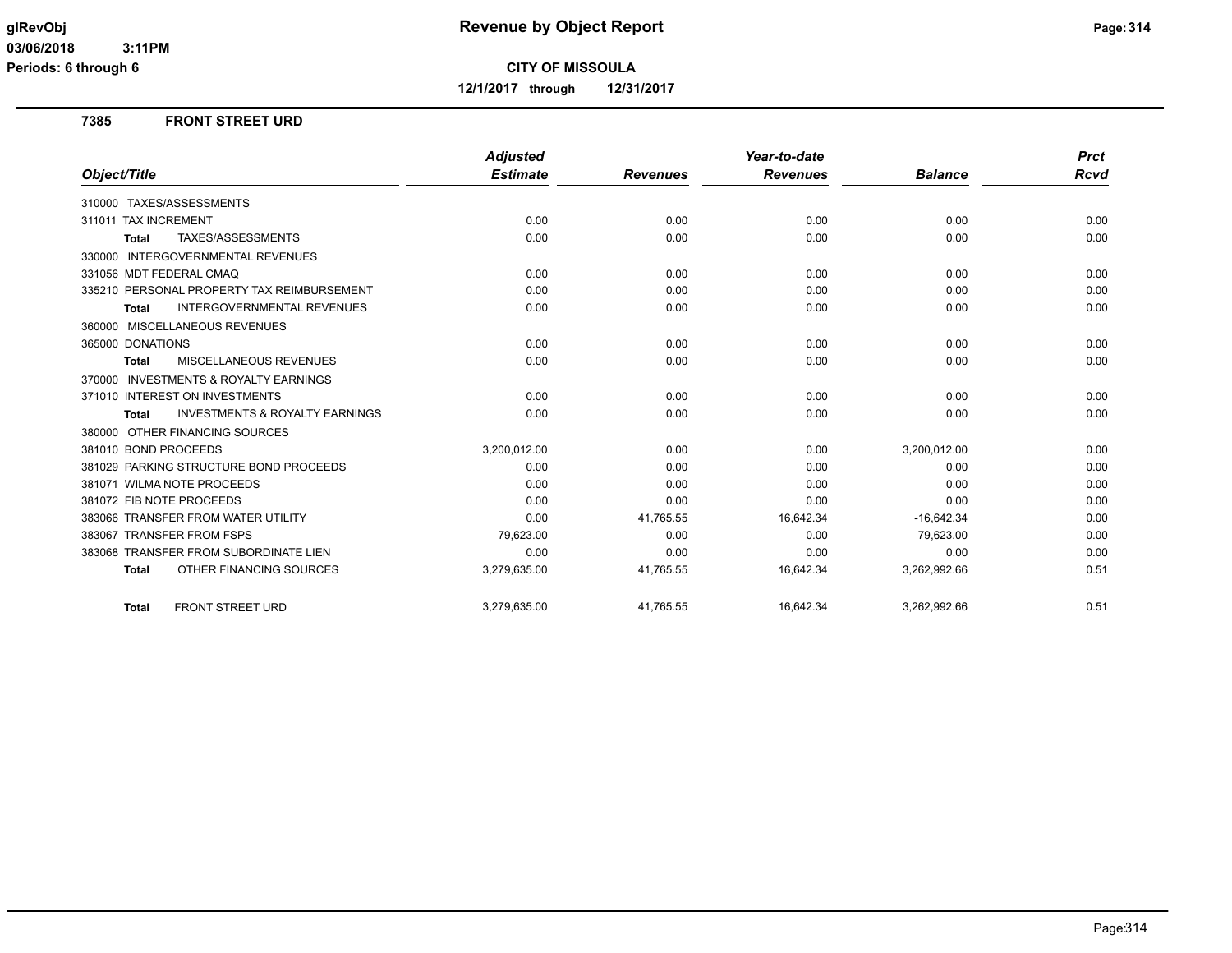**12/1/2017 through 12/31/2017**

## **7386 DEBT SERVICE-SAFEWAY/ST PAT 1.5M**

**7386 DEBT SERVICE-SAFEWAY/ST PAT 1.5M**

|                                                           | <b>Adjusted</b> |                 | Year-to-date    |                | <b>Prct</b> |
|-----------------------------------------------------------|-----------------|-----------------|-----------------|----------------|-------------|
| Object/Title                                              | <b>Estimate</b> | <b>Revenues</b> | <b>Revenues</b> | <b>Balance</b> | <b>Rcvd</b> |
| TAXES/ASSESSMENTS<br>310000                               |                 |                 |                 |                |             |
| 311011 TAX INCREMENT                                      | 0.00            | 0.00            | 0.00            | 0.00           | 0.00        |
| TAXES/ASSESSMENTS<br><b>Total</b>                         | 0.00            | 0.00            | 0.00            | 0.00           | 0.00        |
| MISCELLANEOUS REVENUES<br>360000                          |                 |                 |                 |                |             |
| 365000 DONATIONS                                          | 0.00            | 0.00            | 0.00            | 0.00           | 0.00        |
| <b>MISCELLANEOUS REVENUES</b><br><b>Total</b>             | 0.00            | 0.00            | 0.00            | 0.00           | 0.00        |
| <b>INVESTMENTS &amp; ROYALTY EARNINGS</b><br>370000       |                 |                 |                 |                |             |
| 371010 INTEREST ON INVESTMENTS                            | 0.00            | 0.00            | 0.00            | 0.00           | 0.00        |
| <b>INVESTMENTS &amp; ROYALTY EARNINGS</b><br><b>Total</b> | 0.00            | 0.00            | 0.00            | 0.00           | 0.00        |
| OTHER FINANCING SOURCES<br>380000                         |                 |                 |                 |                |             |
| 383014 TRANS FR MRA                                       | 115,103.00      | 123,961.00      | 123,961.00      | $-8,858.00$    | 107.70      |
| 383037 TRANSFER - URD II                                  | 0.00            | 0.00            | 0.00            | 0.00           | 0.00        |
| 384000 GUARANTOR REVENUE                                  | 0.00            | 0.00            | 0.00            | 0.00           | 0.00        |
| OTHER FINANCING SOURCES<br><b>Total</b>                   | 115,103.00      | 123,961.00      | 123,961.00      | $-8,858.00$    | 107.70      |
| DEBT SERVICE-SAFEWAY/ST PAT 1.5M<br><b>Total</b>          | 115,103.00      | 123,961.00      | 123,961.00      | $-8,858.00$    | 107.70      |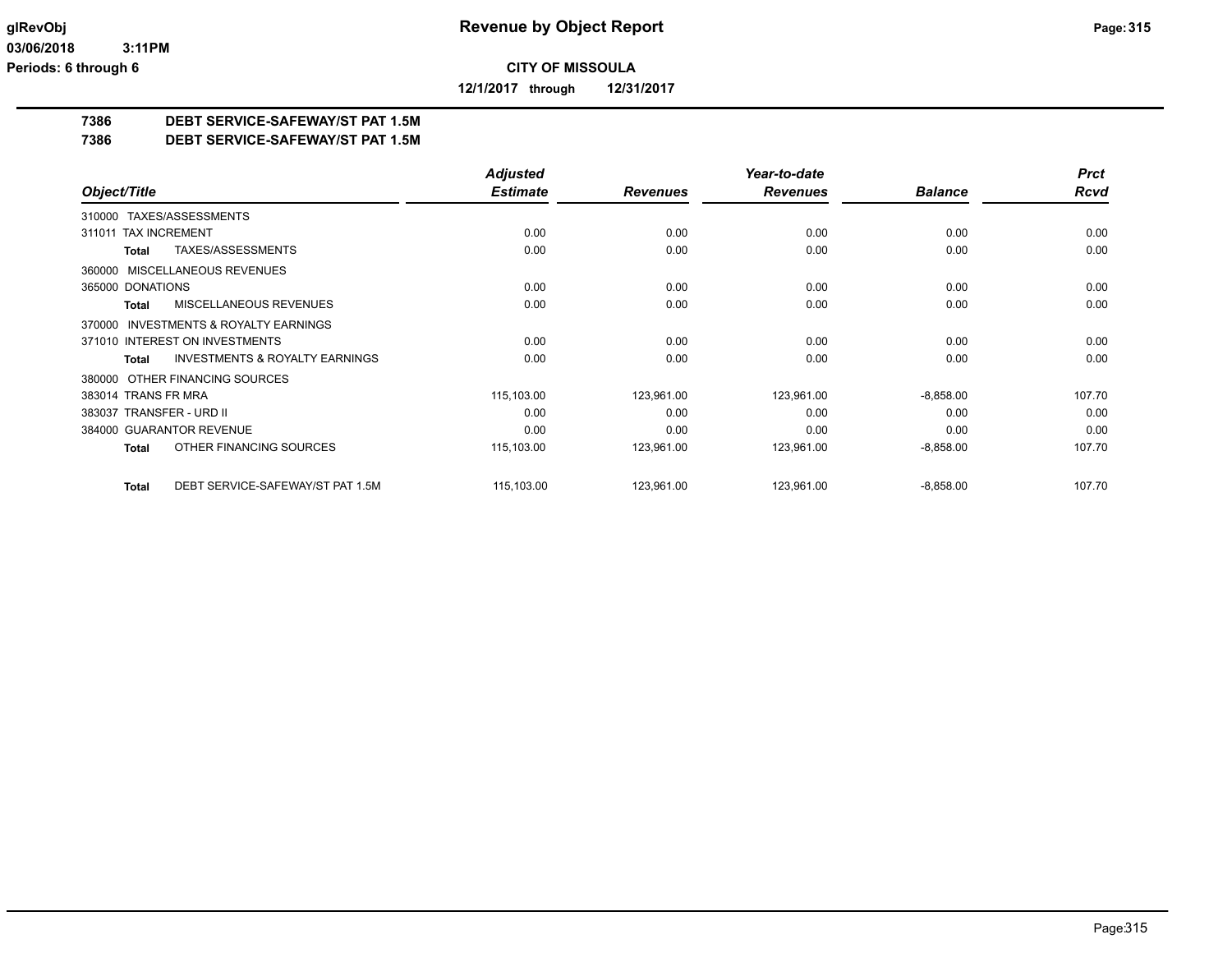**12/1/2017 through 12/31/2017**

### **7386 DEBT SERVICE-SAFEWAY/ST PAT 1.5M**

|                                                    | <b>Adjusted</b> |                 | Year-to-date    |                | <b>Prct</b> |
|----------------------------------------------------|-----------------|-----------------|-----------------|----------------|-------------|
| Object/Title                                       | <b>Estimate</b> | <b>Revenues</b> | <b>Revenues</b> | <b>Balance</b> | <b>Rcvd</b> |
| 310000 TAXES/ASSESSMENTS                           |                 |                 |                 |                |             |
| <b>TAX INCREMENT</b><br>311011                     | 0.00            | 0.00            | 0.00            | 0.00           | 0.00        |
| TAXES/ASSESSMENTS<br>Total                         | 0.00            | 0.00            | 0.00            | 0.00           | 0.00        |
| 360000 MISCELLANEOUS REVENUES                      |                 |                 |                 |                |             |
| 365000 DONATIONS                                   | 0.00            | 0.00            | 0.00            | 0.00           | 0.00        |
| MISCELLANEOUS REVENUES<br><b>Total</b>             | 0.00            | 0.00            | 0.00            | 0.00           | 0.00        |
| 370000 INVESTMENTS & ROYALTY EARNINGS              |                 |                 |                 |                |             |
| 371010 INTEREST ON INVESTMENTS                     | 0.00            | 0.00            | 0.00            | 0.00           | 0.00        |
| <b>INVESTMENTS &amp; ROYALTY EARNINGS</b><br>Total | 0.00            | 0.00            | 0.00            | 0.00           | 0.00        |
| 380000 OTHER FINANCING SOURCES                     |                 |                 |                 |                |             |
| 383014 TRANS FR MRA                                | 115,103.00      | 123,961.00      | 123,961.00      | $-8,858.00$    | 107.70      |
| 383037 TRANSFER - URD II                           | 0.00            | 0.00            | 0.00            | 0.00           | 0.00        |
| 384000 GUARANTOR REVENUE                           | 0.00            | 0.00            | 0.00            | 0.00           | 0.00        |
| OTHER FINANCING SOURCES<br><b>Total</b>            | 115,103.00      | 123,961.00      | 123,961.00      | $-8,858.00$    | 107.70      |
| DEBT SERVICE-SAFEWAY/ST PAT 1.5M<br><b>Total</b>   | 115,103.00      | 123,961.00      | 123,961.00      | $-8,858.00$    | 107.70      |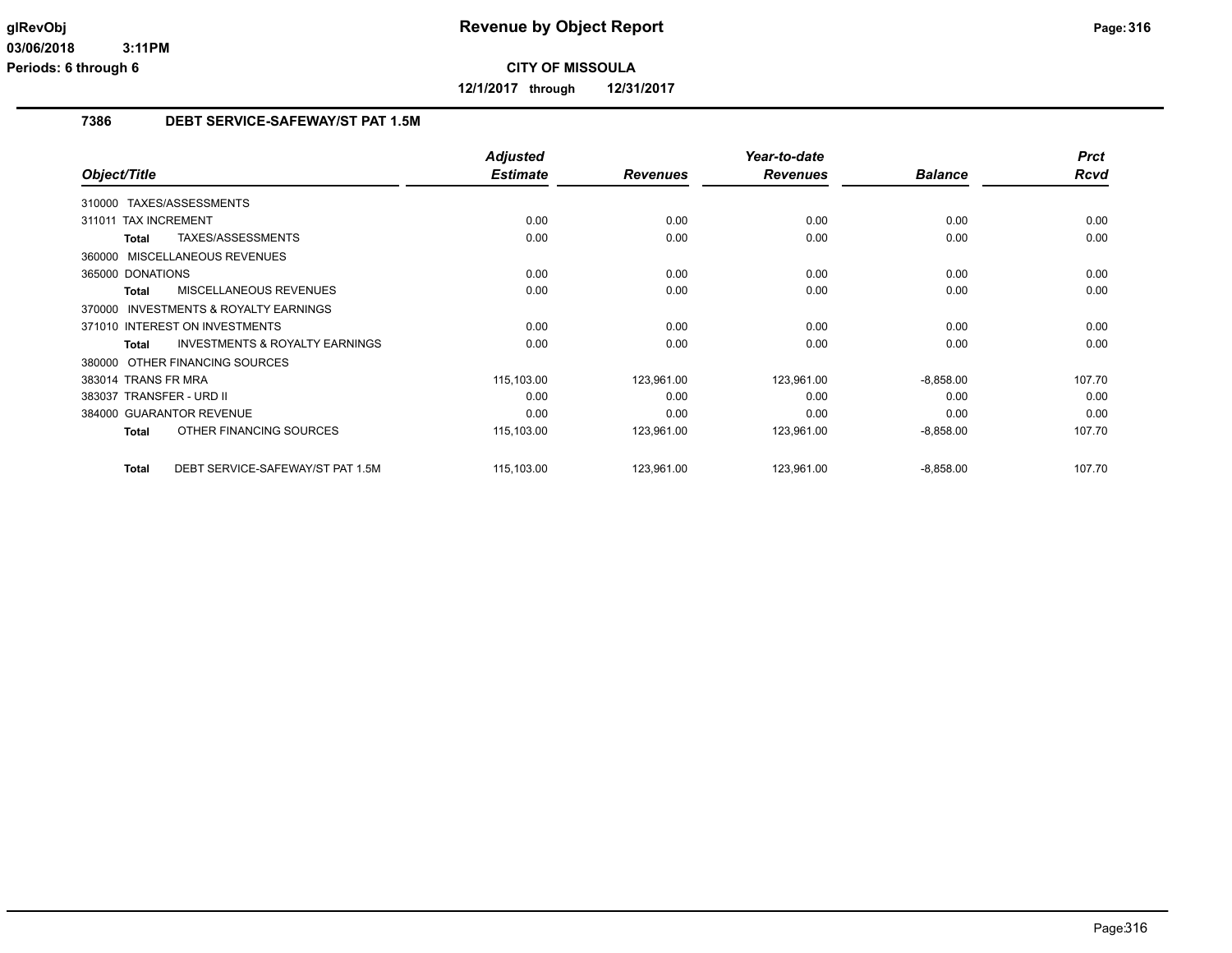**12/1/2017 through 12/31/2017**

## **7387 DEBT SERVICE-BROWNFIELD RLF 1.125M**

**7387 DEBT SERVICE-BROWNFIELD RLF 1.125M**

|                                                    | <b>Adjusted</b> |                 | Year-to-date    |                | <b>Prct</b> |
|----------------------------------------------------|-----------------|-----------------|-----------------|----------------|-------------|
| Object/Title                                       | <b>Estimate</b> | <b>Revenues</b> | <b>Revenues</b> | <b>Balance</b> | <b>Rcvd</b> |
| 310000 TAXES/ASSESSMENTS                           |                 |                 |                 |                |             |
| 311011 TAX INCREMENT                               | 0.00            | 0.00            | 0.00            | 0.00           | 0.00        |
| TAXES/ASSESSMENTS<br>Total                         | 0.00            | 0.00            | 0.00            | 0.00           | 0.00        |
| 370000 INVESTMENTS & ROYALTY EARNINGS              |                 |                 |                 |                |             |
| 371010 INTEREST ON INVESTMENTS                     | 0.00            | 0.00            | 0.00            | 0.00           | 0.00        |
| <b>INVESTMENTS &amp; ROYALTY EARNINGS</b><br>Total | 0.00            | 0.00            | 0.00            | 0.00           | 0.00        |
| 380000 OTHER FINANCING SOURCES                     |                 |                 |                 |                |             |
| 383014 TRANS FR MRA                                | 58,092.00       | 58.092.00       | 58.092.00       | 0.00           | 100.00      |
| 383016 TRANS FR TAX INCREMENT BOND                 | 0.00            | 0.00            | 0.00            | 0.00           | 0.00        |
| OTHER FINANCING SOURCES<br>Total                   | 58,092.00       | 58,092.00       | 58,092.00       | 0.00           | 100.00      |
| DEBT SERVICE-BROWNFIELD RLF 1.125M<br>Total        | 58.092.00       | 58.092.00       | 58.092.00       | 0.00           | 100.00      |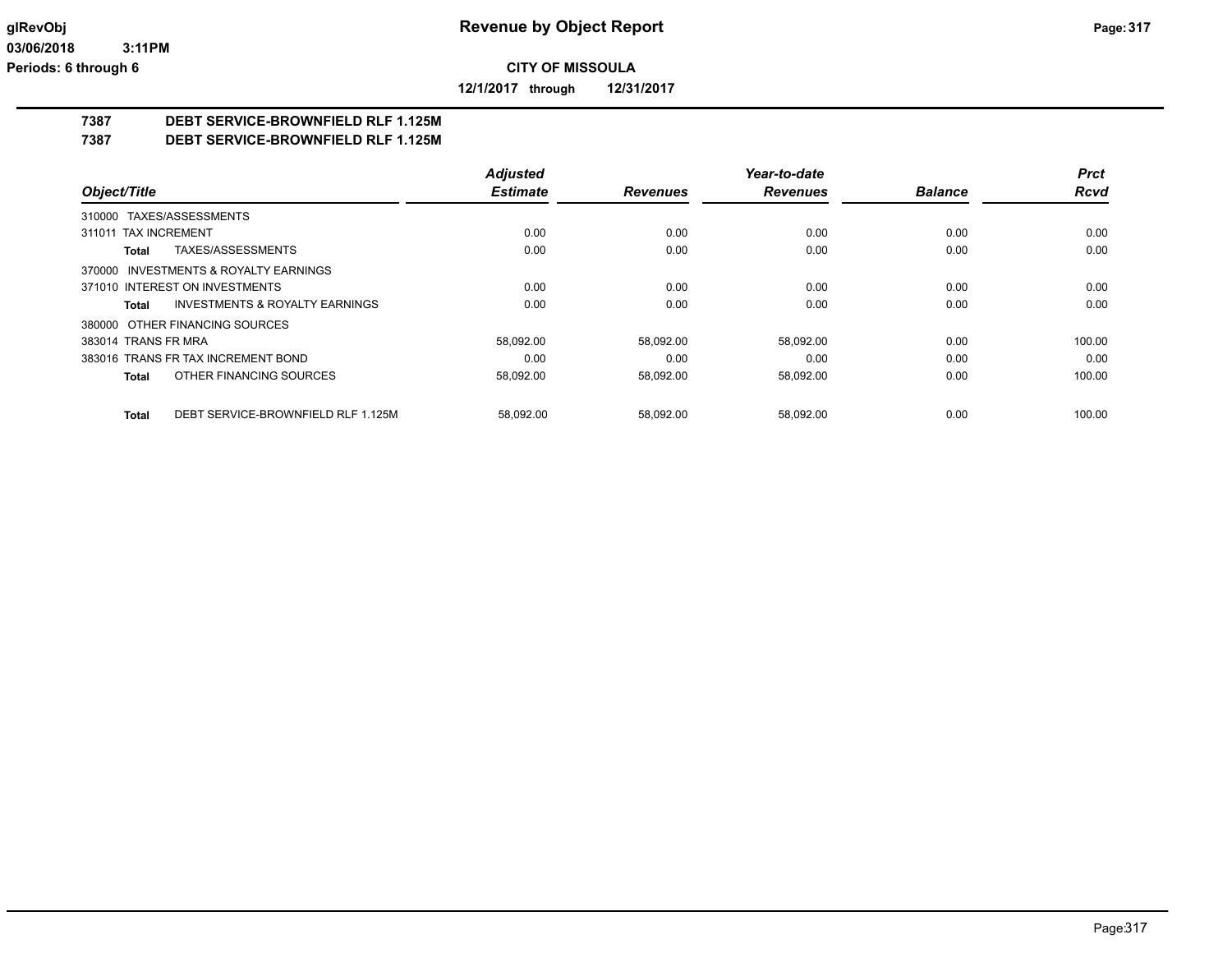**12/1/2017 through 12/31/2017**

## **7387 DEBT SERVICE-BROWNFIELD RLF 1.125M**

|                                                    | <b>Adjusted</b> |                 | Year-to-date    |                | <b>Prct</b> |
|----------------------------------------------------|-----------------|-----------------|-----------------|----------------|-------------|
| Object/Title                                       | <b>Estimate</b> | <b>Revenues</b> | <b>Revenues</b> | <b>Balance</b> | Rcvd        |
| 310000 TAXES/ASSESSMENTS                           |                 |                 |                 |                |             |
| <b>TAX INCREMENT</b><br>311011                     | 0.00            | 0.00            | 0.00            | 0.00           | 0.00        |
| TAXES/ASSESSMENTS<br>Total                         | 0.00            | 0.00            | 0.00            | 0.00           | 0.00        |
| 370000 INVESTMENTS & ROYALTY EARNINGS              |                 |                 |                 |                |             |
| 371010 INTEREST ON INVESTMENTS                     | 0.00            | 0.00            | 0.00            | 0.00           | 0.00        |
| <b>INVESTMENTS &amp; ROYALTY EARNINGS</b><br>Total | 0.00            | 0.00            | 0.00            | 0.00           | 0.00        |
| 380000 OTHER FINANCING SOURCES                     |                 |                 |                 |                |             |
| 383014 TRANS FR MRA                                | 58.092.00       | 58.092.00       | 58.092.00       | 0.00           | 100.00      |
| 383016 TRANS FR TAX INCREMENT BOND                 | 0.00            | 0.00            | 0.00            | 0.00           | 0.00        |
| OTHER FINANCING SOURCES<br>Total                   | 58,092.00       | 58,092.00       | 58,092.00       | 0.00           | 100.00      |
|                                                    |                 |                 |                 |                |             |
| DEBT SERVICE-BROWNFIELD RLF 1.125M<br><b>Total</b> | 58,092.00       | 58.092.00       | 58.092.00       | 0.00           | 100.00      |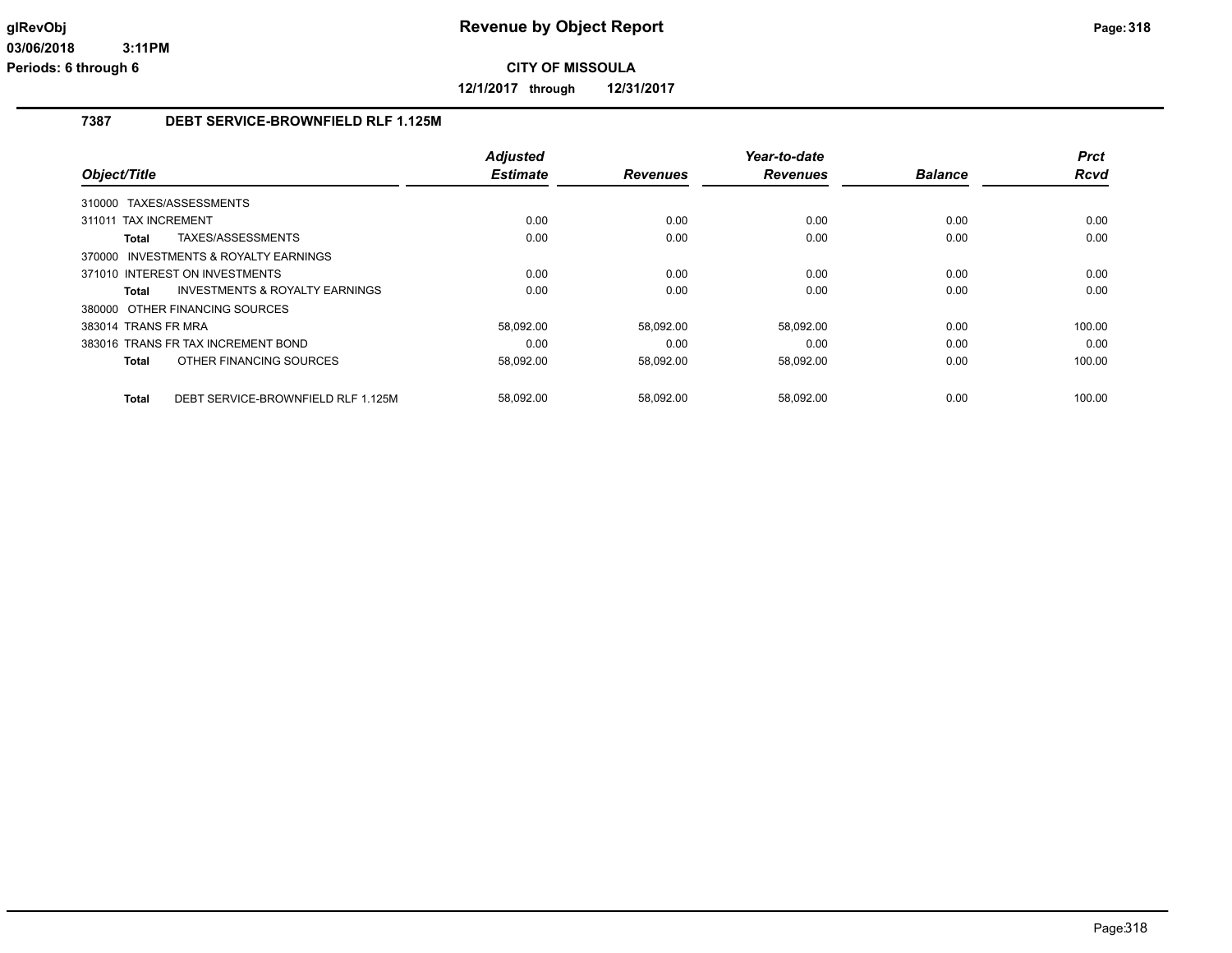**12/1/2017 through 12/31/2017**

**7388 RESERVE-3.6m TIF**

**7388 RESERVE-3.6m TIF**

|                                                    | <b>Adjusted</b> |                 | Year-to-date    |                | <b>Prct</b> |
|----------------------------------------------------|-----------------|-----------------|-----------------|----------------|-------------|
| Object/Title                                       | <b>Estimate</b> | <b>Revenues</b> | <b>Revenues</b> | <b>Balance</b> | <b>Rcvd</b> |
| 370000 INVESTMENTS & ROYALTY EARNINGS              |                 |                 |                 |                |             |
| 371010 INTEREST ON INVESTMENTS                     | 0.00            | 0.00            | 0.00            | 0.00           | 0.00        |
| 371020 GAIN/LOSS IN MARKET VALUE OF INVESTMENTS    | 0.00            | 0.00            | 0.00            | 0.00           | 0.00        |
| <b>INVESTMENTS &amp; ROYALTY EARNINGS</b><br>Total | 0.00            | 0.00            | 0.00            | 0.00           | 0.00        |
| 380000 OTHER FINANCING SOURCES                     |                 |                 |                 |                |             |
| 381025 REVENUE BOND PROCEEDS                       | 0.00            | 0.00            | 0.00            | 0.00           | 0.00        |
| 383014 TRANS FR MRA                                | 0.00            | 0.00            | 0.00            | 0.00           | 0.00        |
| 383037 TRANSFER - URD II                           | 0.00            | 0.00            | 0.00            | 0.00           | 0.00        |
| 383040 TRANSFER FROM CITY GRANTS                   | 0.00            | 0.00            | 0.00            | 0.00           | 0.00        |
| OTHER FINANCING SOURCES<br>Total                   | 0.00            | 0.00            | 0.00            | 0.00           | 0.00        |
| RESERVE-3.6m TIF<br>Total                          | 0.00            | 0.00            | 0.00            | 0.00           | 0.00        |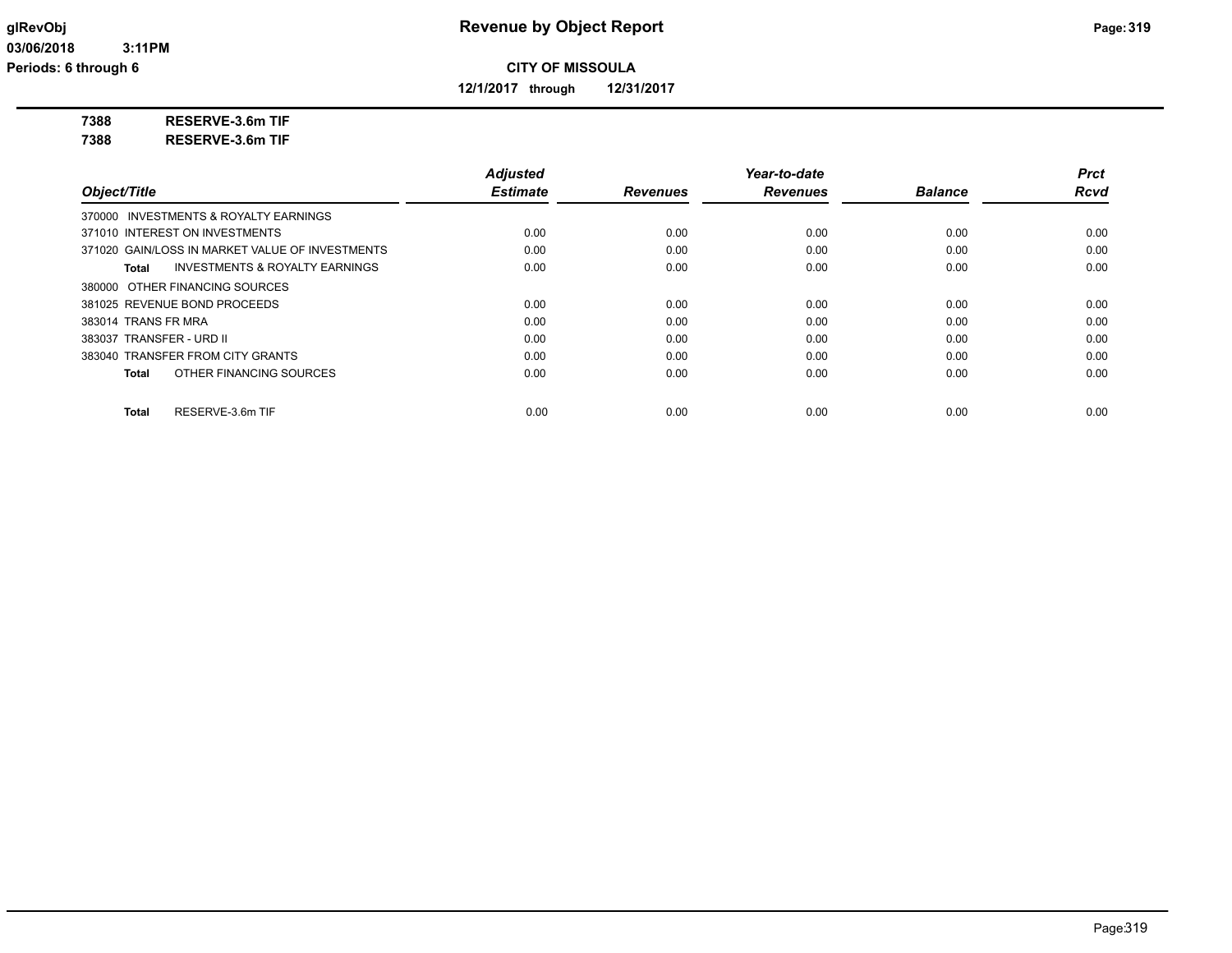**12/1/2017 through 12/31/2017**

### **7388 RESERVE-3.6m TIF**

| Object/Title                                       | <b>Adjusted</b><br><b>Estimate</b> | <b>Revenues</b> | Year-to-date<br><b>Revenues</b> | <b>Balance</b> | Prct<br><b>Rcvd</b> |
|----------------------------------------------------|------------------------------------|-----------------|---------------------------------|----------------|---------------------|
|                                                    |                                    |                 |                                 |                |                     |
| 370000 INVESTMENTS & ROYALTY EARNINGS              |                                    |                 |                                 |                |                     |
| 371010 INTEREST ON INVESTMENTS                     | 0.00                               | 0.00            | 0.00                            | 0.00           | 0.00                |
| 371020 GAIN/LOSS IN MARKET VALUE OF INVESTMENT     | 0.00                               | 0.00            | 0.00                            | 0.00           | 0.00                |
| <b>INVESTMENTS &amp; ROYALTY EARNINGS</b><br>Total | 0.00                               | 0.00            | 0.00                            | 0.00           | 0.00                |
| 380000 OTHER FINANCING SOURCES                     |                                    |                 |                                 |                |                     |
| 381025 REVENUE BOND PROCEEDS                       | 0.00                               | 0.00            | 0.00                            | 0.00           | 0.00                |
| 383014 TRANS FR MRA                                | 0.00                               | 0.00            | 0.00                            | 0.00           | 0.00                |
| 383037 TRANSFER - URD II                           | 0.00                               | 0.00            | 0.00                            | 0.00           | 0.00                |
| 383040 TRANSFER FROM CITY GRANTS                   | 0.00                               | 0.00            | 0.00                            | 0.00           | 0.00                |
| OTHER FINANCING SOURCES<br>Total                   | 0.00                               | 0.00            | 0.00                            | 0.00           | 0.00                |
| RESERVE-3.6m TIF<br><b>Total</b>                   | 0.00                               | 0.00            | 0.00                            | 0.00           | 0.00                |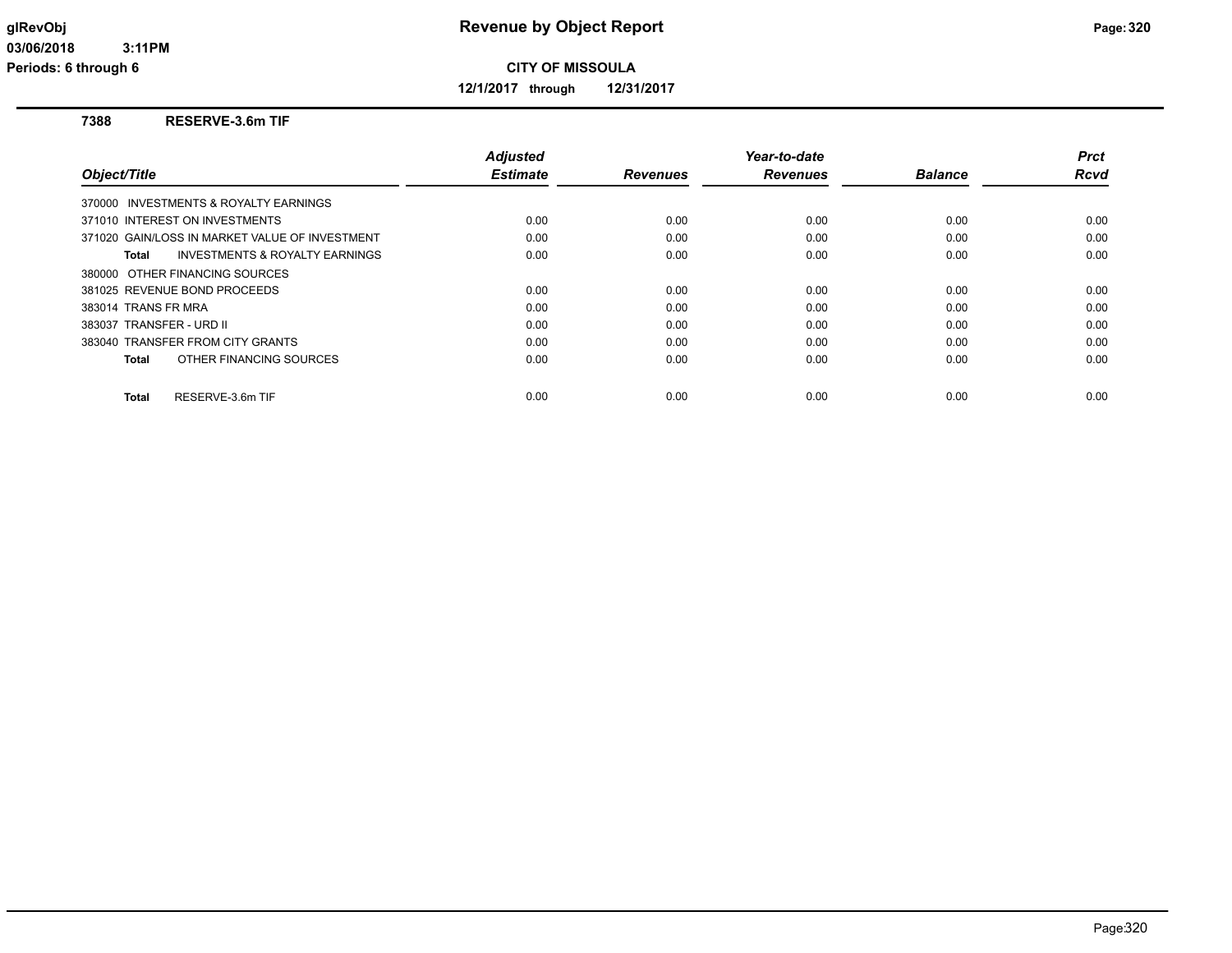**12/1/2017 through 12/31/2017**

**7389 DEBT SERVICE - 3.6M/5.75M**

**7389 DEBT SERVICE - 3.6M/5.75M**

|                                                    | <b>Adjusted</b> |                 | Year-to-date    |                | <b>Prct</b> |
|----------------------------------------------------|-----------------|-----------------|-----------------|----------------|-------------|
| Object/Title                                       | <b>Estimate</b> | <b>Revenues</b> | <b>Revenues</b> | <b>Balance</b> | <b>Rcvd</b> |
| 370000 INVESTMENTS & ROYALTY EARNINGS              |                 |                 |                 |                |             |
| 371010 INTEREST ON INVESTMENTS                     | 0.00            | 0.00            | 0.00            | 0.00           | 0.00        |
| 371020 GAIN/LOSS IN MARKET VALUE OF INVESTMENTS    | 0.00            | 0.00            | 0.00            | 0.00           | 0.00        |
| <b>INVESTMENTS &amp; ROYALTY EARNINGS</b><br>Total | 0.00            | 0.00            | 0.00            | 0.00           | 0.00        |
| 380000 OTHER FINANCING SOURCES                     |                 |                 |                 |                |             |
| 381009 TRANSFER FROM CLEARING                      | 0.00            | 0.00            | 0.00            | 0.00           | 0.00        |
| 381025 REVENUE BOND PROCEEDS                       | 0.00            | 0.00            | 0.00            | 0.00           | 0.00        |
| 383014 TRANS FR MRA                                | 675.282.00      | 674.548.25      | 674.548.25      | 733.75         | 99.89       |
| OTHER FINANCING SOURCES<br>Total                   | 675.282.00      | 674.548.25      | 674,548.25      | 733.75         | 99.89       |
| DEBT SERVICE - 3.6M/5.75M<br>Total                 | 675.282.00      | 674.548.25      | 674.548.25      | 733.75         | 99.89       |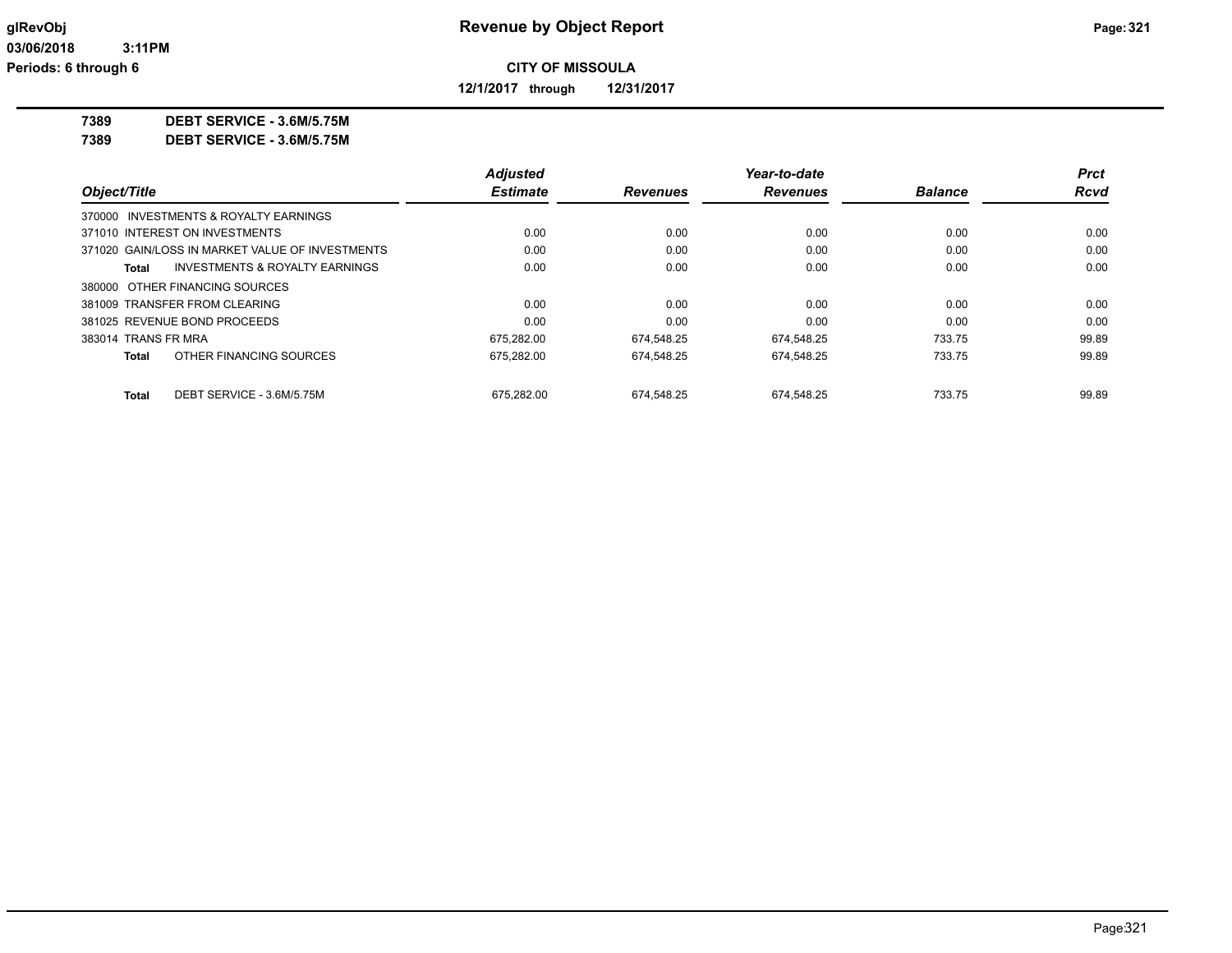**12/1/2017 through 12/31/2017**

### **7389 DEBT SERVICE - 3.6M/5.75M**

| Object/Title                                       | <b>Adjusted</b><br><b>Estimate</b> | <b>Revenues</b> | Year-to-date<br><b>Revenues</b> | <b>Balance</b> | <b>Prct</b><br>Rcvd |
|----------------------------------------------------|------------------------------------|-----------------|---------------------------------|----------------|---------------------|
| 370000 INVESTMENTS & ROYALTY EARNINGS              |                                    |                 |                                 |                |                     |
| 371010 INTEREST ON INVESTMENTS                     | 0.00                               | 0.00            | 0.00                            | 0.00           | 0.00                |
| 371020 GAIN/LOSS IN MARKET VALUE OF INVESTMENT     | 0.00                               | 0.00            | 0.00                            | 0.00           | 0.00                |
| <b>INVESTMENTS &amp; ROYALTY EARNINGS</b><br>Total | 0.00                               | 0.00            | 0.00                            | 0.00           | 0.00                |
| 380000 OTHER FINANCING SOURCES                     |                                    |                 |                                 |                |                     |
| 381009 TRANSFER FROM CLEARING                      | 0.00                               | 0.00            | 0.00                            | 0.00           | 0.00                |
| 381025 REVENUE BOND PROCEEDS                       | 0.00                               | 0.00            | 0.00                            | 0.00           | 0.00                |
| 383014 TRANS FR MRA                                | 675.282.00                         | 674.548.25      | 674.548.25                      | 733.75         | 99.89               |
| OTHER FINANCING SOURCES<br>Total                   | 675,282.00                         | 674,548.25      | 674,548.25                      | 733.75         | 99.89               |
| DEBT SERVICE - 3.6M/5.75M<br>Total                 | 675.282.00                         | 674.548.25      | 674.548.25                      | 733.75         | 99.89               |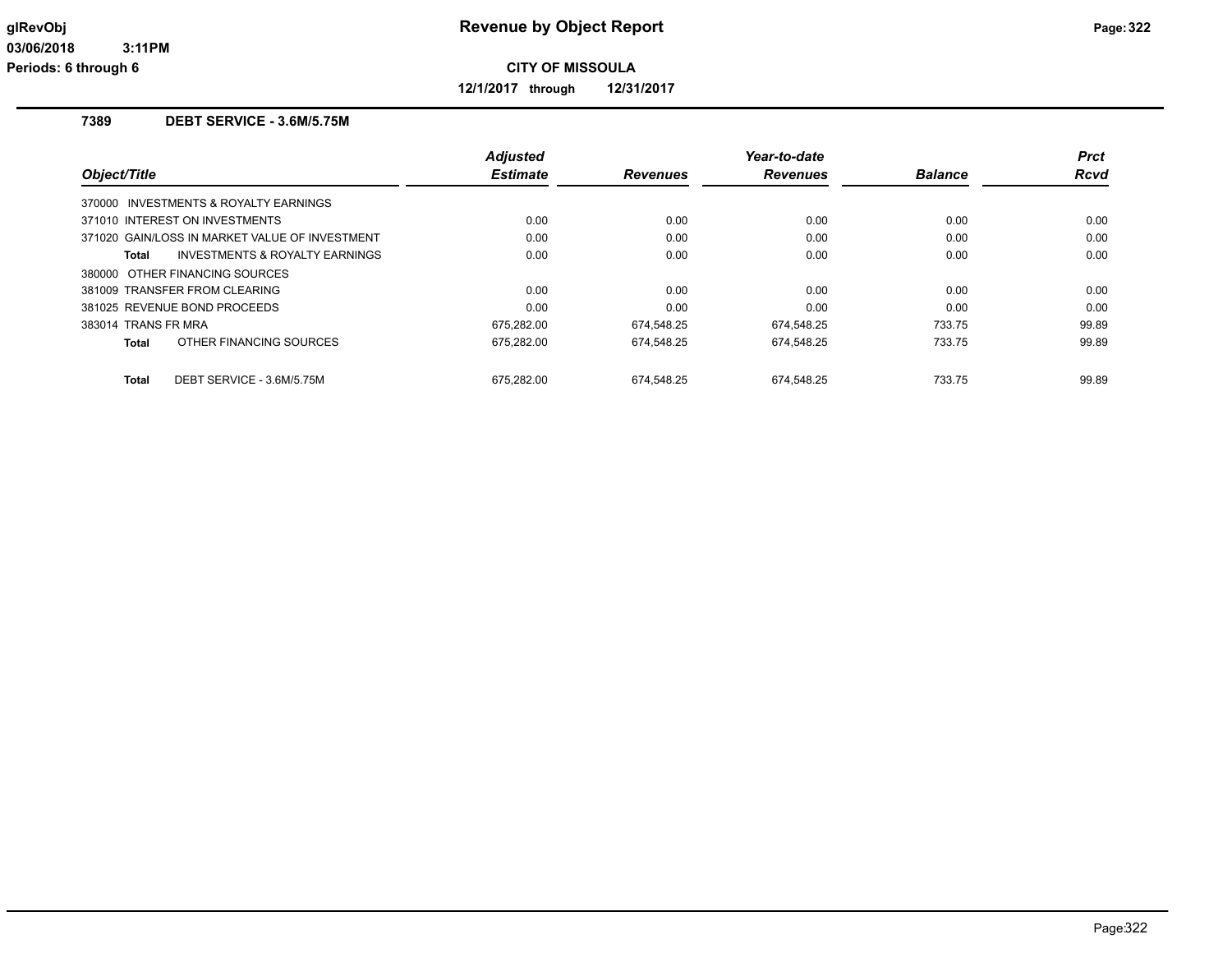**12/1/2017 through 12/31/2017**

**7390 URDII CLEARING - 3.6M TIF**

**7390 URDII CLEARING - 3.6M TIF**

|                                                           | <b>Adjusted</b> |                 | Year-to-date    |                | <b>Prct</b> |
|-----------------------------------------------------------|-----------------|-----------------|-----------------|----------------|-------------|
| Object/Title                                              | <b>Estimate</b> | <b>Revenues</b> | <b>Revenues</b> | <b>Balance</b> | Rcvd        |
| TAXES/ASSESSMENTS<br>310000                               |                 |                 |                 |                |             |
| TAXES/ASSESSMENTS<br>310000                               | 0.00            | 0.00            | 0.00            | 0.00           | 0.00        |
| 311011 TAX INCREMENT                                      | 1,831,576.00    | 1,217,220.85    | 1,231,915.59    | 599,660.41     | 67.26       |
| PENALTIES & INTEREST<br>312001                            | 0.00            | 372.20          | 520.70          | $-520.70$      | 0.00        |
| TAXES/ASSESSMENTS<br>Total                                | 1,831,576.00    | 1,217,593.05    | 1,232,436.29    | 599,139.71     | 67.29       |
| <b>INTERGOVERNMENTAL REVENUES</b><br>330000               |                 |                 |                 |                |             |
| 335210 PERSONAL PROPERTY TAX REIMBURSEMENT                | 187,331.00      | 93,665.65       | 93,665.65       | 93,665.35      | 50.00       |
| 335230 HB 124 REVENUE                                     | 255,260.00      | 127,630.00      | 127,630.00      | 127,630.00     | 50.00       |
| INTERGOVERNMENTAL REVENUES<br>Total                       | 442,591.00      | 221,295.65      | 221,295.65      | 221,295.35     | 50.00       |
| <b>INVESTMENTS &amp; ROYALTY EARNINGS</b><br>370000       |                 |                 |                 |                |             |
| 371010 INTEREST ON INVESTMENTS                            | 0.00            | 0.00            | 0.00            | 0.00           | 0.00        |
| 371020 GAIN/LOSS IN MARKET VALUE OF INVESTMENTS           | 0.00            | 0.00            | 0.00            | 0.00           | 0.00        |
| <b>INVESTMENTS &amp; ROYALTY EARNINGS</b><br><b>Total</b> | 0.00            | 0.00            | 0.00            | 0.00           | 0.00        |
| OTHER FINANCING SOURCES<br>380000                         |                 |                 |                 |                |             |
| 383037 TRANSFER FROM URD II                               | 0.00            | 0.00            | 0.00            | 0.00           | 0.00        |
| OTHER FINANCING SOURCES<br><b>Total</b>                   | 0.00            | 0.00            | 0.00            | 0.00           | 0.00        |
| URDII CLEARING - 3.6M TIF<br>Total                        | 2,274,167.00    | 1,438,888.70    | 1,453,731.94    | 820,435.06     | 63.92       |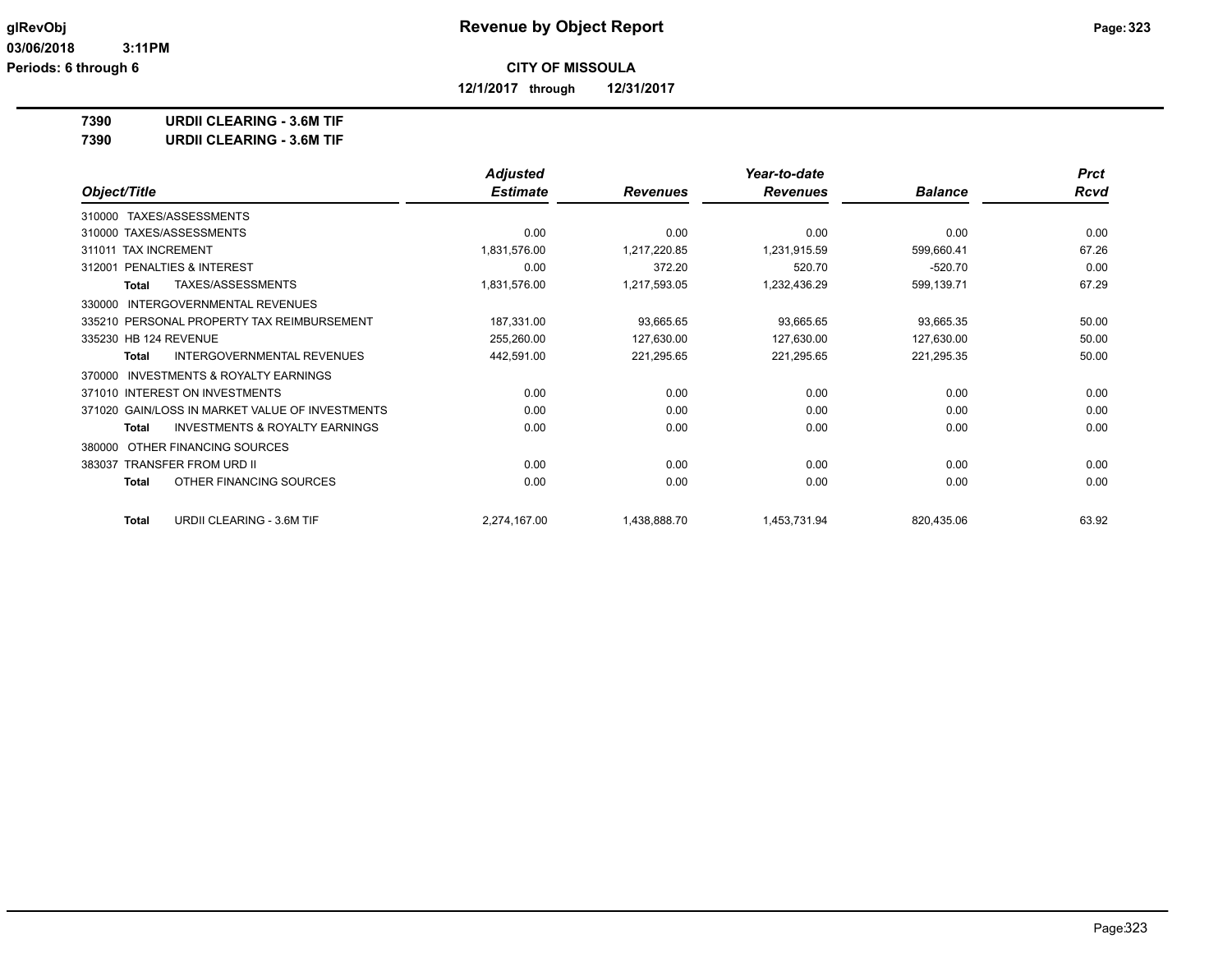**12/1/2017 through 12/31/2017**

### **7390 URDII CLEARING - 3.6M TIF**

|                                                    | <b>Adjusted</b> |                 | Year-to-date    |                | <b>Prct</b> |
|----------------------------------------------------|-----------------|-----------------|-----------------|----------------|-------------|
| Object/Title                                       | <b>Estimate</b> | <b>Revenues</b> | <b>Revenues</b> | <b>Balance</b> | Rcvd        |
| TAXES/ASSESSMENTS<br>310000                        |                 |                 |                 |                |             |
| 310000 TAXES/ASSESSMENTS                           | 0.00            | 0.00            | 0.00            | 0.00           | 0.00        |
| <b>TAX INCREMENT</b><br>311011                     | 1,831,576.00    | 1,217,220.85    | 1,231,915.59    | 599,660.41     | 67.26       |
| PENALTIES & INTEREST<br>312001                     | 0.00            | 372.20          | 520.70          | $-520.70$      | 0.00        |
| TAXES/ASSESSMENTS<br><b>Total</b>                  | 1,831,576.00    | 1,217,593.05    | 1,232,436.29    | 599,139.71     | 67.29       |
| <b>INTERGOVERNMENTAL REVENUES</b><br>330000        |                 |                 |                 |                |             |
| 335210 PERSONAL PROPERTY TAX REIMBURSEMENT         | 187,331.00      | 93,665.65       | 93,665.65       | 93,665.35      | 50.00       |
| 335230 HB 124 REVENUE                              | 255,260.00      | 127,630.00      | 127,630.00      | 127,630.00     | 50.00       |
| INTERGOVERNMENTAL REVENUES<br><b>Total</b>         | 442,591.00      | 221,295.65      | 221,295.65      | 221,295.35     | 50.00       |
| INVESTMENTS & ROYALTY EARNINGS<br>370000           |                 |                 |                 |                |             |
| 371010 INTEREST ON INVESTMENTS                     | 0.00            | 0.00            | 0.00            | 0.00           | 0.00        |
| 371020 GAIN/LOSS IN MARKET VALUE OF INVESTMENT     | 0.00            | 0.00            | 0.00            | 0.00           | 0.00        |
| <b>INVESTMENTS &amp; ROYALTY EARNINGS</b><br>Total | 0.00            | 0.00            | 0.00            | 0.00           | 0.00        |
| OTHER FINANCING SOURCES<br>380000                  |                 |                 |                 |                |             |
| <b>TRANSFER FROM URD II</b><br>383037              | 0.00            | 0.00            | 0.00            | 0.00           | 0.00        |
| OTHER FINANCING SOURCES<br><b>Total</b>            | 0.00            | 0.00            | 0.00            | 0.00           | 0.00        |
| URDII CLEARING - 3.6M TIF<br><b>Total</b>          | 2,274,167.00    | 1,438,888.70    | 1,453,731.94    | 820,435.06     | 63.92       |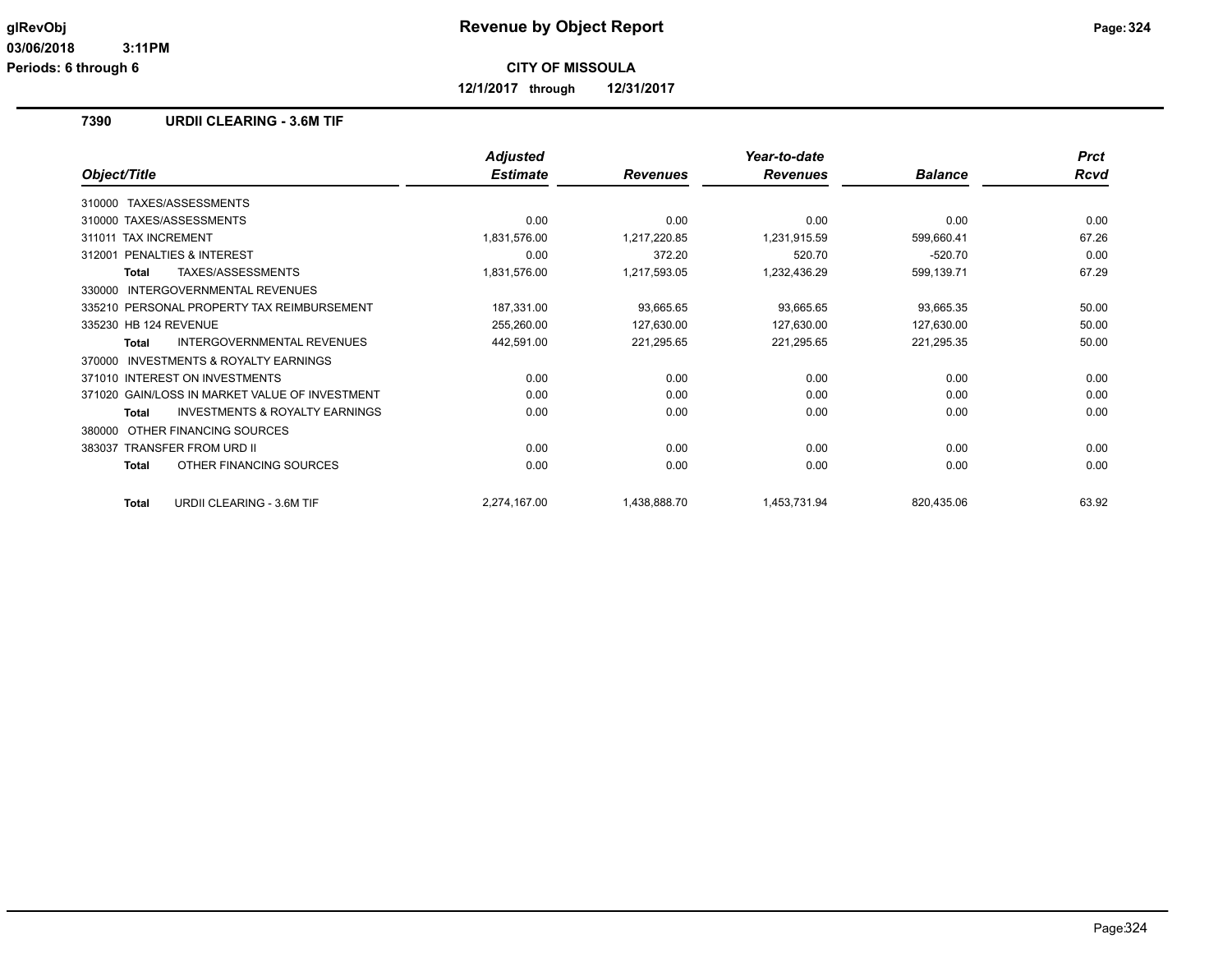**12/1/2017 through 12/31/2017**

**7391 MRA - URD I FUND**

**7391 MRA - URD I FUND**

|                                                    | <b>Adjusted</b> |                 | Year-to-date    |                | <b>Prct</b> |
|----------------------------------------------------|-----------------|-----------------|-----------------|----------------|-------------|
| Object/Title                                       | <b>Estimate</b> | <b>Revenues</b> | <b>Revenues</b> | <b>Balance</b> | <b>Rcvd</b> |
| 310000 TAXES/ASSESSMENTS                           |                 |                 |                 |                |             |
| 311011 TAX INCREMENT                               | 0.00            | 0.00            | 0.00            | 0.00           | 0.00        |
| 312001 PENALTIES & INTEREST                        | 0.00            | 0.00            | 0.00            | 0.00           | 0.00        |
| TAXES/ASSESSMENTS<br><b>Total</b>                  | 0.00            | 0.00            | 0.00            | 0.00           | 0.00        |
| 330000 INTERGOVERNMENTAL REVENUES                  |                 |                 |                 |                |             |
| 331050 ISTEA/CTEP GRANT                            | 0.00            | 0.00            | 0.00            | 0.00           | 0.00        |
| 336023 STATE CONTRIB. - PERS                       | 0.00            | 0.00            | 0.00            | 0.00           | 0.00        |
| INTERGOVERNMENTAL REVENUES<br>Total                | 0.00            | 0.00            | 0.00            | 0.00           | 0.00        |
| 360000 MISCELLANEOUS REVENUES                      |                 |                 |                 |                |             |
| 360000 MISCELLANEOUS REVENUES                      | 0.00            | 0.00            | 0.00            | 0.00           | 0.00        |
| 360010 MISCELLANEOUS                               | 0.00            | 0.00            | 0.00            | 0.00           | 0.00        |
| 364012 SALE OF SURPLUS PROPERTY                    | 0.00            | 0.00            | 0.00            | 0.00           | 0.00        |
| 365000 DONATIONS                                   | 0.00            | 0.00            | 0.00            | 0.00           | 0.00        |
| MISCELLANEOUS REVENUES<br><b>Total</b>             | 0.00            | 0.00            | 0.00            | 0.00           | 0.00        |
| 370000 INVESTMENTS & ROYALTY EARNINGS              |                 |                 |                 |                |             |
| 371010 INTEREST ON INVESTMENTS                     | 0.00            | 0.00            | 0.00            | 0.00           | 0.00        |
| 371020 GAIN/LOSS IN MARKET VALUE OF INVESTMENTS    | 0.00            | 0.00            | 0.00            | 0.00           | 0.00        |
| <b>INVESTMENTS &amp; ROYALTY EARNINGS</b><br>Total | 0.00            | 0.00            | 0.00            | 0.00           | 0.00        |
| 380000 OTHER FINANCING SOURCES                     |                 |                 |                 |                |             |
| 382010 SALE OF FIXED ASSETS                        | 0.00            | 0.00            | 0.00            | 0.00           | 0.00        |
| 383001 TRANS FR FLUSHING DISTRICT                  | 0.00            | 0.00            | 0.00            | 0.00           | 0.00        |
| 383016 TRANS FR TAX INCREMENT BOND                 | 0.00            | 0.00            | 0.00            | 0.00           | 0.00        |
| 383029 TRANS FR GENERAL                            | 0.00            | 0.00            | 0.00            | 0.00           | 0.00        |
| 383037 TRANSFER - URD II                           | 0.00            | 0.00            | 0.00            | 0.00           | 0.00        |
| 383038 TRANSFER - URD III                          | 0.00            | 0.00            | 0.00            | 0.00           | 0.00        |
| OTHER FINANCING SOURCES<br><b>Total</b>            | 0.00            | 0.00            | 0.00            | 0.00           | 0.00        |
| MRA - URD I FUND<br><b>Total</b>                   | 0.00            | 0.00            | 0.00            | 0.00           | 0.00        |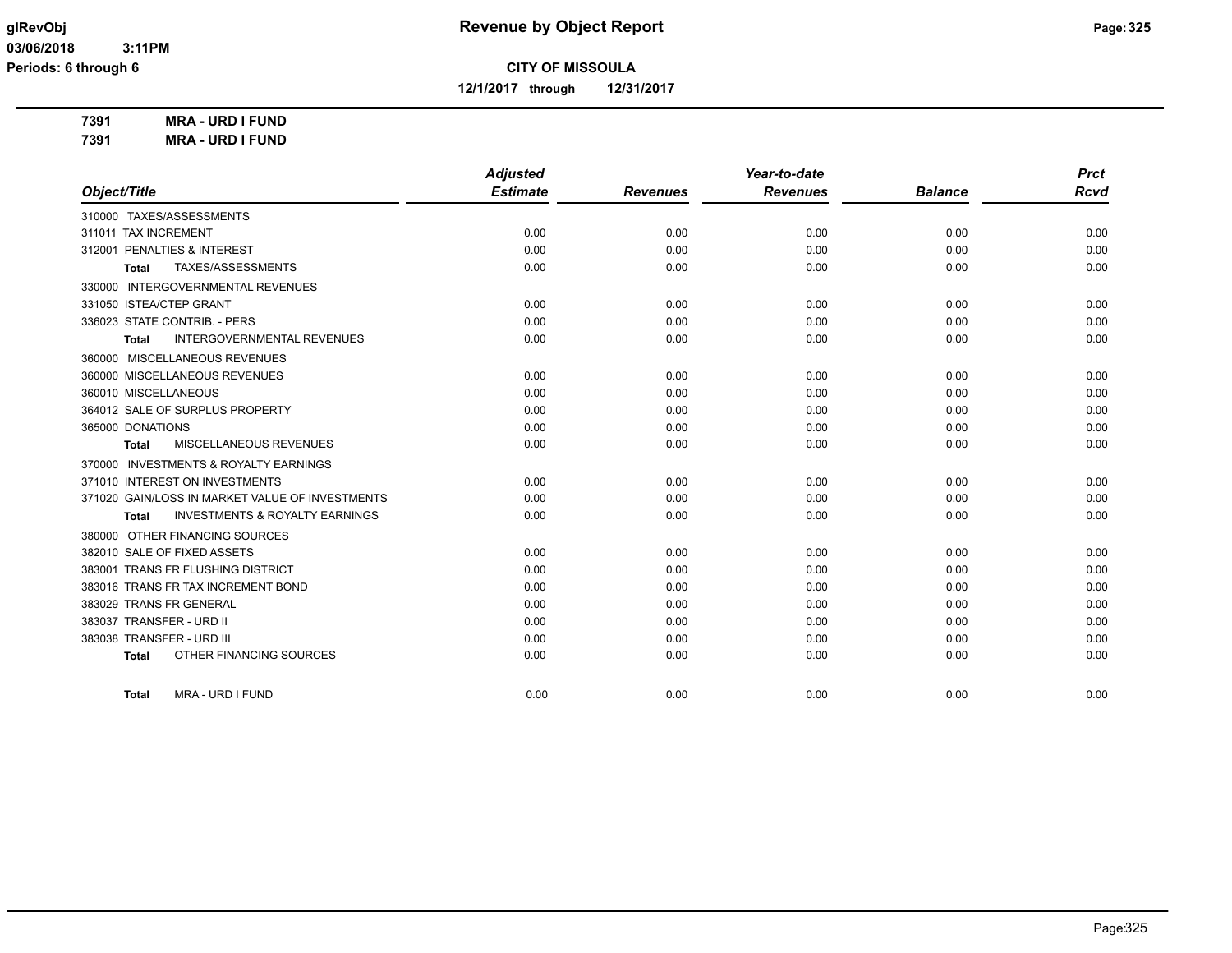**12/1/2017 through 12/31/2017**

#### **7391 MRA - URD I FUND**

|                                                           | <b>Adjusted</b> |                 | Year-to-date    |                | <b>Prct</b> |
|-----------------------------------------------------------|-----------------|-----------------|-----------------|----------------|-------------|
| Object/Title                                              | <b>Estimate</b> | <b>Revenues</b> | <b>Revenues</b> | <b>Balance</b> | <b>Rcvd</b> |
| 310000 TAXES/ASSESSMENTS                                  |                 |                 |                 |                |             |
| 311011 TAX INCREMENT                                      | 0.00            | 0.00            | 0.00            | 0.00           | 0.00        |
| 312001 PENALTIES & INTEREST                               | 0.00            | 0.00            | 0.00            | 0.00           | 0.00        |
| TAXES/ASSESSMENTS<br><b>Total</b>                         | 0.00            | 0.00            | 0.00            | 0.00           | 0.00        |
| 330000 INTERGOVERNMENTAL REVENUES                         |                 |                 |                 |                |             |
| 331050 ISTEA/CTEP GRANT                                   | 0.00            | 0.00            | 0.00            | 0.00           | 0.00        |
| 336023 STATE CONTRIB. - PERS                              | 0.00            | 0.00            | 0.00            | 0.00           | 0.00        |
| <b>INTERGOVERNMENTAL REVENUES</b><br><b>Total</b>         | 0.00            | 0.00            | 0.00            | 0.00           | 0.00        |
| 360000 MISCELLANEOUS REVENUES                             |                 |                 |                 |                |             |
| 360000 MISCELLANEOUS REVENUES                             | 0.00            | 0.00            | 0.00            | 0.00           | 0.00        |
| 360010 MISCELLANEOUS                                      | 0.00            | 0.00            | 0.00            | 0.00           | 0.00        |
| 364012 SALE OF SURPLUS PROPERTY                           | 0.00            | 0.00            | 0.00            | 0.00           | 0.00        |
| 365000 DONATIONS                                          | 0.00            | 0.00            | 0.00            | 0.00           | 0.00        |
| <b>MISCELLANEOUS REVENUES</b><br><b>Total</b>             | 0.00            | 0.00            | 0.00            | 0.00           | 0.00        |
| 370000 INVESTMENTS & ROYALTY EARNINGS                     |                 |                 |                 |                |             |
| 371010 INTEREST ON INVESTMENTS                            | 0.00            | 0.00            | 0.00            | 0.00           | 0.00        |
| 371020 GAIN/LOSS IN MARKET VALUE OF INVESTMENT            | 0.00            | 0.00            | 0.00            | 0.00           | 0.00        |
| <b>INVESTMENTS &amp; ROYALTY EARNINGS</b><br><b>Total</b> | 0.00            | 0.00            | 0.00            | 0.00           | 0.00        |
| 380000 OTHER FINANCING SOURCES                            |                 |                 |                 |                |             |
| 382010 SALE OF FIXED ASSETS                               | 0.00            | 0.00            | 0.00            | 0.00           | 0.00        |
| 383001 TRANS FR FLUSHING DISTRICT                         | 0.00            | 0.00            | 0.00            | 0.00           | 0.00        |
| 383016 TRANS FR TAX INCREMENT BOND                        | 0.00            | 0.00            | 0.00            | 0.00           | 0.00        |
| 383029 TRANS FR GENERAL                                   | 0.00            | 0.00            | 0.00            | 0.00           | 0.00        |
| 383037 TRANSFER - URD II                                  | 0.00            | 0.00            | 0.00            | 0.00           | 0.00        |
| 383038 TRANSFER - URD III                                 | 0.00            | 0.00            | 0.00            | 0.00           | 0.00        |
| OTHER FINANCING SOURCES<br><b>Total</b>                   | 0.00            | 0.00            | 0.00            | 0.00           | 0.00        |
| MRA - URD I FUND<br><b>Total</b>                          | 0.00            | 0.00            | 0.00            | 0.00           | 0.00        |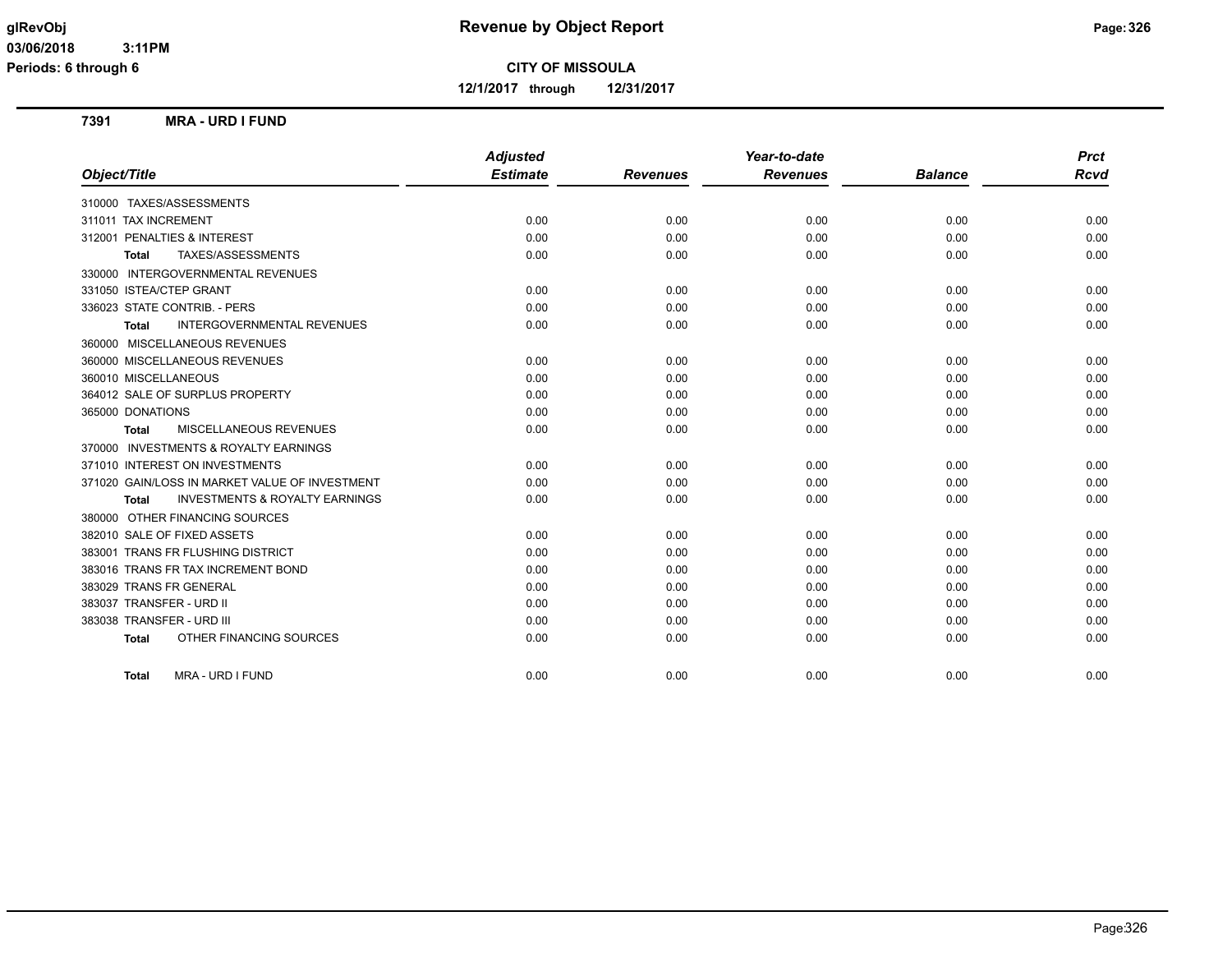**12/1/2017 through 12/31/2017**

**7392 MRA - URD II FUND 7392 MRA - URD II FUND**

|                                                           | <b>Adjusted</b> |                 | Year-to-date    |                | <b>Prct</b> |
|-----------------------------------------------------------|-----------------|-----------------|-----------------|----------------|-------------|
| Object/Title                                              | <b>Estimate</b> | <b>Revenues</b> | <b>Revenues</b> | <b>Balance</b> | Rcvd        |
| 310000 TAXES/ASSESSMENTS                                  |                 |                 |                 |                |             |
| 311011 TAX INCREMENT                                      | 0.00            | 0.00            | 0.00            | 0.00           | 0.00        |
| TAXES/ASSESSMENTS<br><b>Total</b>                         | 0.00            | 0.00            | 0.00            | 0.00           | 0.00        |
| 330000 INTERGOVERNMENTAL REVENUES                         |                 |                 |                 |                |             |
| 330000 INTERGOVERNMENTAL REVENUES                         | 0.00            | 0.00            | 0.00            | 0.00           | 0.00        |
| 331050 ISTEA/CTEP GRANT                                   | 0.00            | 0.00            | 0.00            | 0.00           | 0.00        |
| 331060 NATL RECREATION TRAILS GRANTS                      | 0.00            | 0.00            | 0.00            | 0.00           | 0.00        |
| 335210 PERSONAL PROPERTY TAX REIMBURSEMENT                | 0.00            | 0.00            | 0.00            | 0.00           | 0.00        |
| 335250 STATE REIMB - SB #184                              | 0.00            | 0.00            | 0.00            | 0.00           | 0.00        |
| 336023 STATE CONTRIB. - PERS                              | 0.00            | 0.00            | 0.00            | 0.00           | 0.00        |
| <b>INTERGOVERNMENTAL REVENUES</b><br><b>Total</b>         | 0.00            | 0.00            | 0.00            | 0.00           | 0.00        |
| 340000 CHARGES FOR SERVICES                               |                 |                 |                 |                |             |
| 343300 MISC CHARGES FOR SERVICES                          | 0.00            | 0.00            | 0.00            | 0.00           | 0.00        |
| <b>CHARGES FOR SERVICES</b><br><b>Total</b>               | 0.00            | 0.00            | 0.00            | 0.00           | 0.00        |
| 360000 MISCELLANEOUS REVENUES                             |                 |                 |                 |                |             |
| 360000 MISCELLANEOUS REVENUES                             | 0.00            | 0.00            | 0.00            | 0.00           | 0.00        |
| 360007 RLF REVENUES                                       | 0.00            | 0.00            | 0.00            | 0.00           | 0.00        |
| 360010 MISCELLANEOUS                                      | 0.00            | 0.00            | 0.00            | 0.00           | 0.00        |
| 365000 DONATIONS                                          | 0.00            | 0.00            | 0.00            | 0.00           | 0.00        |
| MISCELLANEOUS REVENUES<br><b>Total</b>                    | 0.00            | 0.00            | 0.00            | 0.00           | 0.00        |
| 370000 INVESTMENTS & ROYALTY EARNINGS                     |                 |                 |                 |                |             |
| 371010 INTEREST ON INVESTMENTS                            | 0.00            | 0.00            | 0.00            | 0.00           | 0.00        |
| 371020 GAIN/LOSS IN MARKET VALUE OF INVESTMENTS           | 0.00            | 0.00            | 0.00            | 0.00           | 0.00        |
| <b>INVESTMENTS &amp; ROYALTY EARNINGS</b><br><b>Total</b> | 0.00            | 0.00            | 0.00            | 0.00           | 0.00        |
| 380000 OTHER FINANCING SOURCES                            |                 |                 |                 |                |             |
| 381009 TRANSFERS IN                                       | 0.00            | 0.00            | 0.00            | 0.00           | 0.00        |
| 381025 REVENUE BOND PROCEEDS                              | 0.00            | 0.00            | 0.00            | 0.00           | 0.00        |
| 381026 DEBT SERVICE/BROWNSFIELD RLF 1.125M                | 0.00            | 0.00            | 0.00            | 0.00           | 0.00        |
| 381027 SOUTH RESERVE TRAIL CROSSING 5.M                   | 0.00            | 0.00            | 0.00            | 0.00           | 0.00        |
| 381028 BOND PROCEEDS-MILL SITE                            | 0.00            | 0.00            | 0.00            | 0.00           | 0.00        |
| 381074 CIVIC STADIUM TIF NOTES 1.5M                       | 0.00            | 0.00            | 0.00            | 0.00           | 0.00        |
| 383014 TRANS FR MRA                                       | 1,279,532.00    | 566,281.28      | 450,972.69      | 828,559.31     | 35.25       |
| 383037 TRANSFER - URD II                                  | 0.00            | 0.00            | 0.00            | 0.00           | 0.00        |
| 383038 TRANSFER - URD III                                 | 0.00            | 0.00            | 0.00            | 0.00           | 0.00        |
| 383039 FROM SID TRANSFERS                                 | 0.00            | 0.00            | 0.00            | 0.00           | 0.00        |
| 383060 TRANSFERS FROM FRONT ST URD                        | 0.00            | 0.00            | 0.00            | 0.00           | 0.00        |
| 383061 TRANSFERS FROM PARK IMPACT FEES                    | 0.00            | 0.00            | 0.00            | 0.00           | 0.00        |
| 383062 TRANSFERS FROM PARK SIDS                           | 0.00            | 0.00            | 0.00            | 0.00           | 0.00        |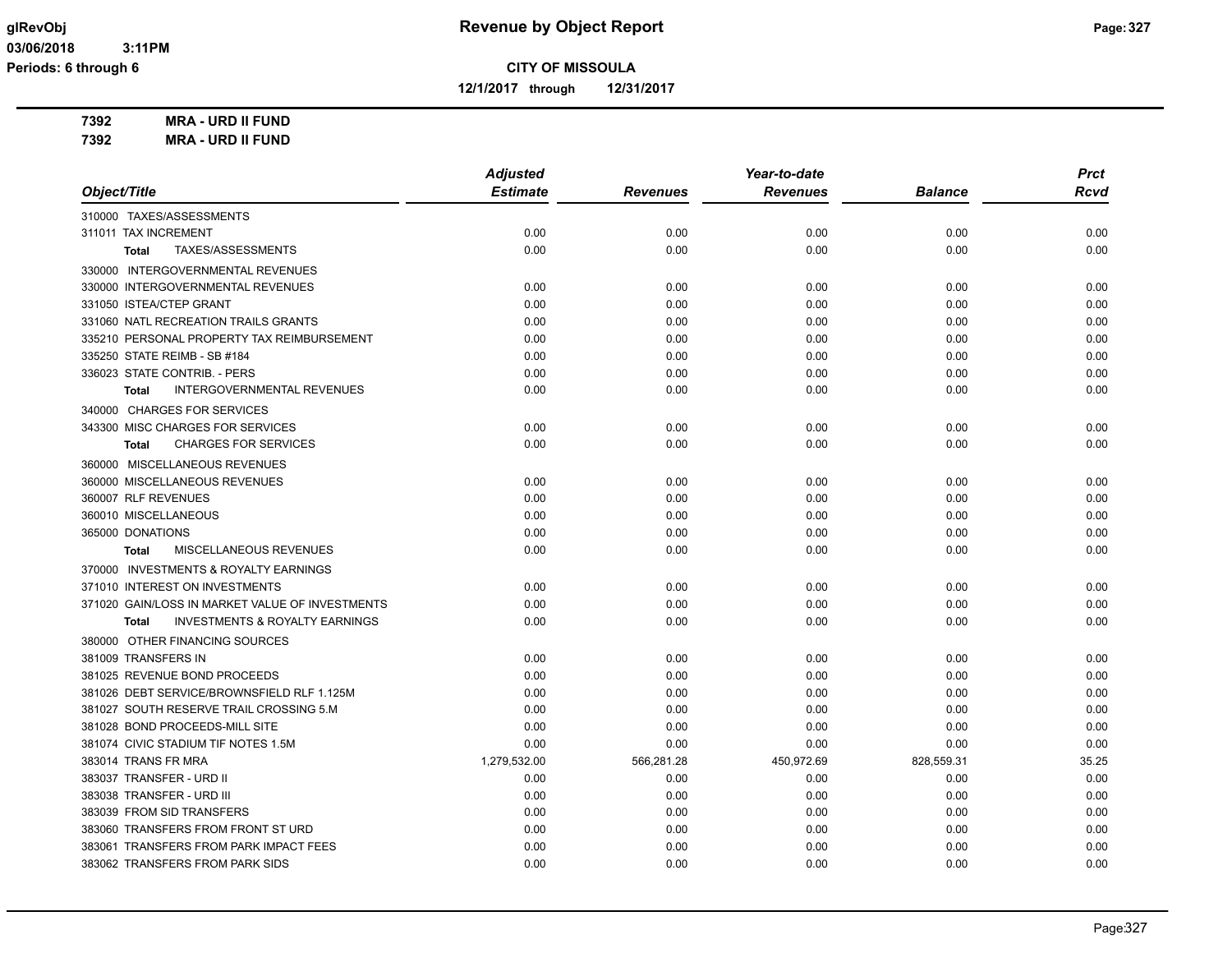**03/06/2018 3:11PM Periods: 6 through 6**

## **glRevObj Revenue by Object Report Page:328**

**CITY OF MISSOULA**

**12/1/2017 through 12/31/2017**

**7392 MRA - URD II FUND 7392 MRA - URD II FUND**

|                                   | <b>Adjusted</b> |                 | <b>Prct</b>     |                |       |
|-----------------------------------|-----------------|-----------------|-----------------|----------------|-------|
| Object/Title                      | <b>Estimate</b> | <b>Revenues</b> | <b>Revenues</b> | <b>Balance</b> | Rcvd  |
| 383063 *** Title Not Found ***    | 0.00            | 0.00            | 0.00            | 0.00           | 0.00  |
| OTHER FINANCING SOURCES<br>Total  | 1.279.532.00    | 566.281.28      | 450.972.69      | 828,559.31     | 35.25 |
| MRA - URD II FUND<br><b>Total</b> | 1,279,532.00    | 566,281.28      | 450.972.69      | 828,559.31     | 35.25 |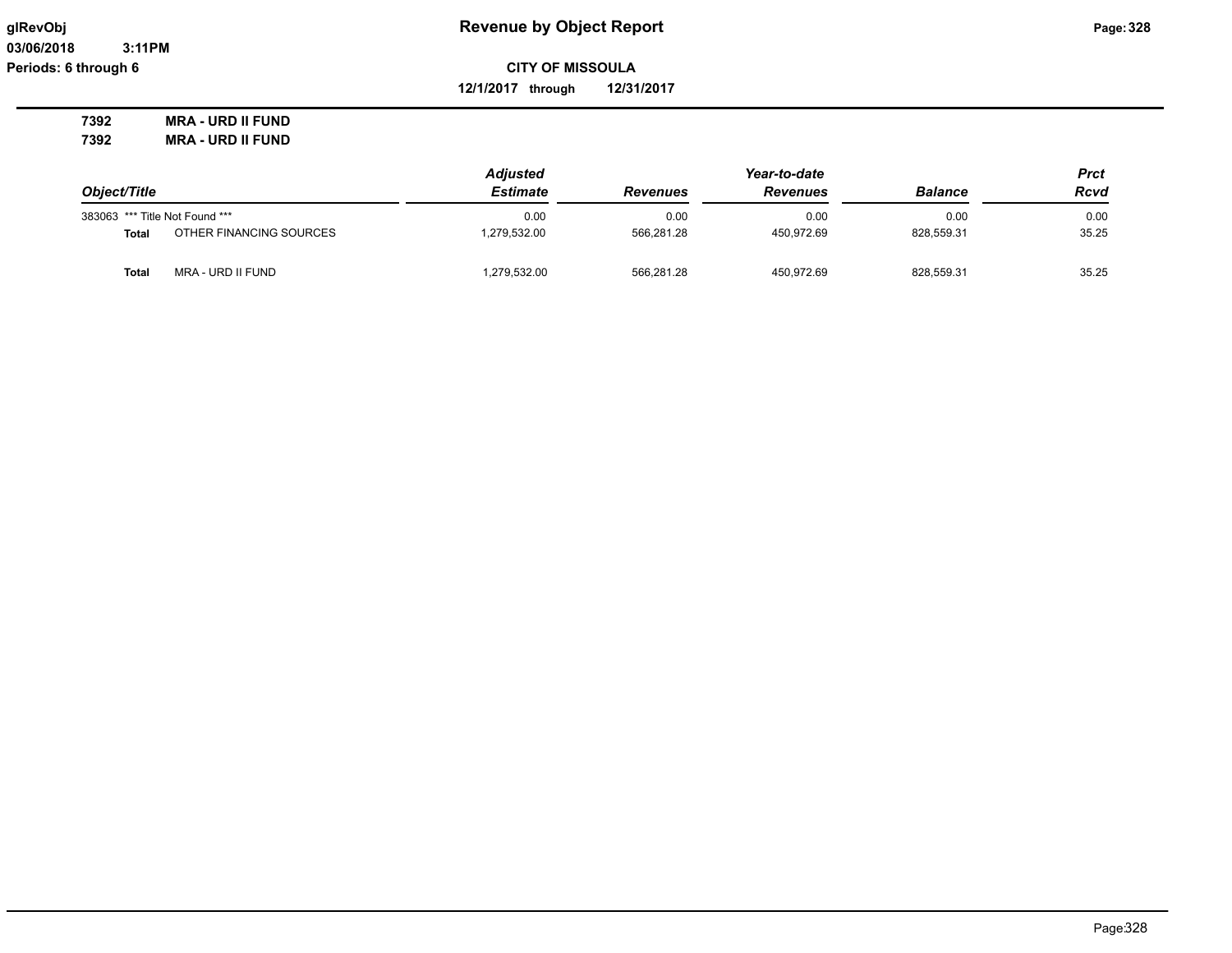**12/1/2017 through 12/31/2017**

#### **7392 MRA - URD II FUND**

|                                                           | <b>Adjusted</b> |                 | Year-to-date    |                | <b>Prct</b> |
|-----------------------------------------------------------|-----------------|-----------------|-----------------|----------------|-------------|
| Object/Title                                              | <b>Estimate</b> | <b>Revenues</b> | <b>Revenues</b> | <b>Balance</b> | <b>Rcvd</b> |
| 310000 TAXES/ASSESSMENTS                                  |                 |                 |                 |                |             |
| 311011 TAX INCREMENT                                      | 0.00            | 0.00            | 0.00            | 0.00           | 0.00        |
| TAXES/ASSESSMENTS<br><b>Total</b>                         | 0.00            | 0.00            | 0.00            | 0.00           | 0.00        |
| 330000 INTERGOVERNMENTAL REVENUES                         |                 |                 |                 |                |             |
| 330000 INTERGOVERNMENTAL REVENUES                         | 0.00            | 0.00            | 0.00            | 0.00           | 0.00        |
| 331050 ISTEA/CTEP GRANT                                   | 0.00            | 0.00            | 0.00            | 0.00           | 0.00        |
| 331060 NATL RECREATION TRAILS GRANTS                      | 0.00            | 0.00            | 0.00            | 0.00           | 0.00        |
| 335210 PERSONAL PROPERTY TAX REIMBURSEMENT                | 0.00            | 0.00            | 0.00            | 0.00           | 0.00        |
| 335250 STATE REIMB - SB #184                              | 0.00            | 0.00            | 0.00            | 0.00           | 0.00        |
| 336023 STATE CONTRIB. - PERS                              | 0.00            | 0.00            | 0.00            | 0.00           | 0.00        |
| INTERGOVERNMENTAL REVENUES<br><b>Total</b>                | 0.00            | 0.00            | 0.00            | 0.00           | 0.00        |
| 340000 CHARGES FOR SERVICES                               |                 |                 |                 |                |             |
| 343300 MISC CHARGES FOR SERVICES                          | 0.00            | 0.00            | 0.00            | 0.00           | 0.00        |
| <b>CHARGES FOR SERVICES</b><br><b>Total</b>               | 0.00            | 0.00            | 0.00            | 0.00           | 0.00        |
| 360000 MISCELLANEOUS REVENUES                             |                 |                 |                 |                |             |
| 360000 MISCELLANEOUS REVENUES                             | 0.00            | 0.00            | 0.00            | 0.00           | 0.00        |
| 360007 RLF REVENUES                                       | 0.00            | 0.00            | 0.00            | 0.00           | 0.00        |
| 360010 MISCELLANEOUS                                      | 0.00            | 0.00            | 0.00            | 0.00           | 0.00        |
| 365000 DONATIONS                                          | 0.00            | 0.00            | 0.00            | 0.00           | 0.00        |
| MISCELLANEOUS REVENUES<br><b>Total</b>                    | 0.00            | 0.00            | 0.00            | 0.00           | 0.00        |
| 370000 INVESTMENTS & ROYALTY EARNINGS                     |                 |                 |                 |                |             |
| 371010 INTEREST ON INVESTMENTS                            | 0.00            | 0.00            | 0.00            | 0.00           | 0.00        |
| 371020 GAIN/LOSS IN MARKET VALUE OF INVESTMENT            | 0.00            | 0.00            | 0.00            | 0.00           | 0.00        |
| <b>INVESTMENTS &amp; ROYALTY EARNINGS</b><br><b>Total</b> | 0.00            | 0.00            | 0.00            | 0.00           | 0.00        |
| 380000 OTHER FINANCING SOURCES                            |                 |                 |                 |                |             |
| 381009 TRANSFERS IN                                       | 0.00            | 0.00            | 0.00            | 0.00           | 0.00        |
| 381025 REVENUE BOND PROCEEDS                              | 0.00            | 0.00            | 0.00            | 0.00           | 0.00        |
| 381026 DEBT SERVICE/BROWNSFIELD RLF 1.125M                | 0.00            | 0.00            | 0.00            | 0.00           | 0.00        |
| 381027 SOUTH RESERVE TRAIL CROSSING 5.M                   | 0.00            | 0.00            | 0.00            | 0.00           | 0.00        |
| 381028 BOND PROCEEDS-MILL SITE                            | 0.00            | 0.00            | 0.00            | 0.00           | 0.00        |
| 381074 CIVIC STADIUM TIF NOTES 1.5M                       | 0.00            | 0.00            | 0.00            | 0.00           | 0.00        |
| 383014 TRANS FR MRA                                       | 1,279,532.00    | 566,281.28      | 450,972.69      | 828,559.31     | 35.25       |
| 383037 TRANSFER - URD II                                  | 0.00            | 0.00            | 0.00            | 0.00           | 0.00        |
| 383038 TRANSFER - URD III                                 | 0.00            | 0.00            | 0.00            | 0.00           | 0.00        |
| 383039 FROM SID TRANSFERS                                 | 0.00            | 0.00            | 0.00            | 0.00           | 0.00        |
| 383060 TRANSFERS FROM FRONT ST URD                        | 0.00            | 0.00            | 0.00            | 0.00           | 0.00        |
| 383061 TRANSFERS FROM PARK IMPACT FEES                    | 0.00            | 0.00            | 0.00            | 0.00           | 0.00        |
| 383062 TRANSFERS FROM PARK SIDS                           | 0.00            | 0.00            | 0.00            | 0.00           | 0.00        |
| 383063 *** Title Not Found ***                            | 0.00            | 0.00            | 0.00            | 0.00           | 0.00        |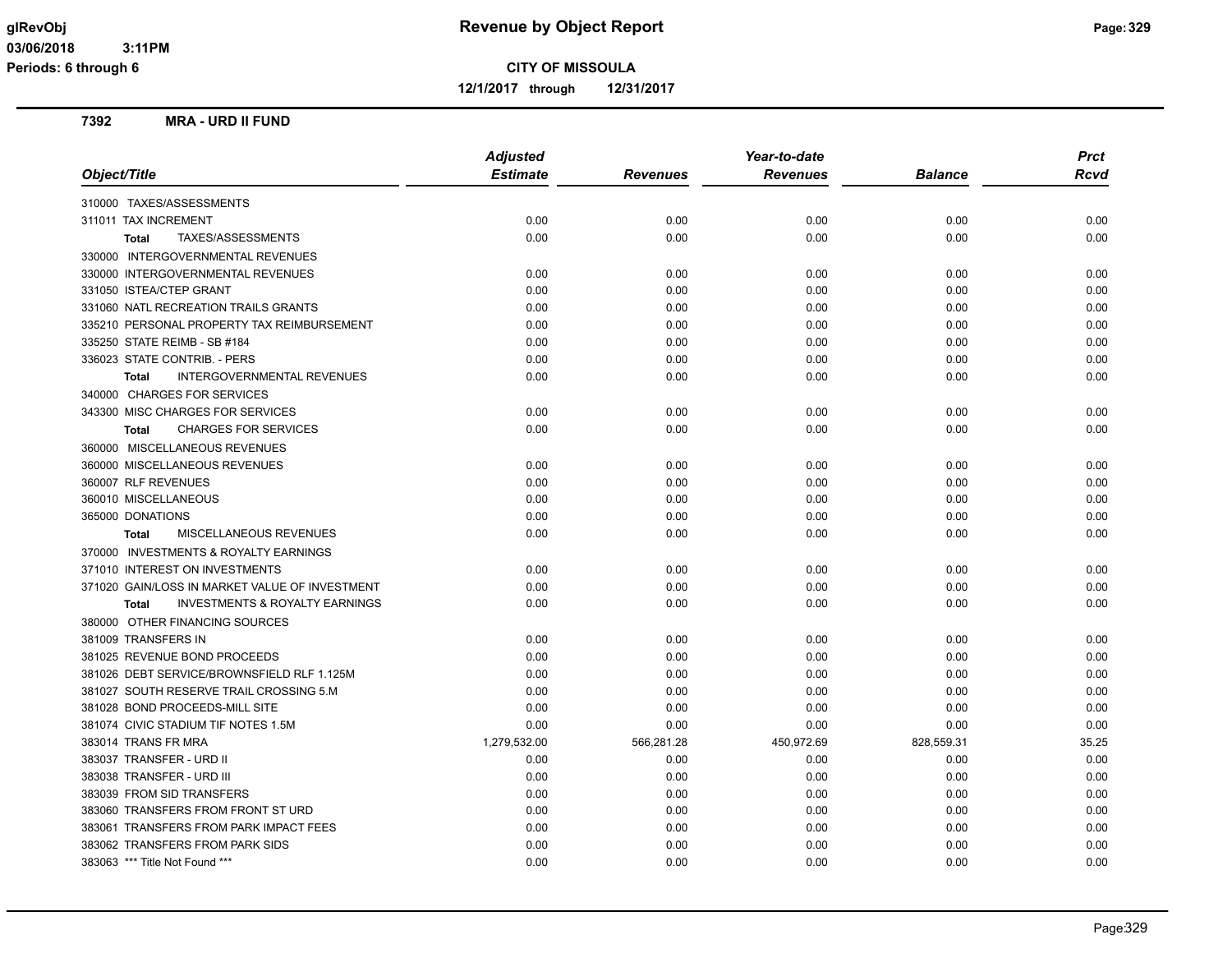**12/1/2017 through 12/31/2017**

**7392 MRA - URD II FUND**

|              |                         | <b>Adjusted</b> |                 | Year-to-date    |                |             |
|--------------|-------------------------|-----------------|-----------------|-----------------|----------------|-------------|
| Object/Title |                         | Estimate        | <b>Revenues</b> | <b>Revenues</b> | <b>Balance</b> | <b>Rcvd</b> |
| <b>Total</b> | OTHER FINANCING SOURCES | 1,279,532.00    | 566.281.28      | 450.972.69      | 828.559.31     | 35.25       |
| Tota         | MRA - URD II FUND       | 1,279,532.00    | 566,281.28      | 450,972.69      | 828,559.31     | 35.25       |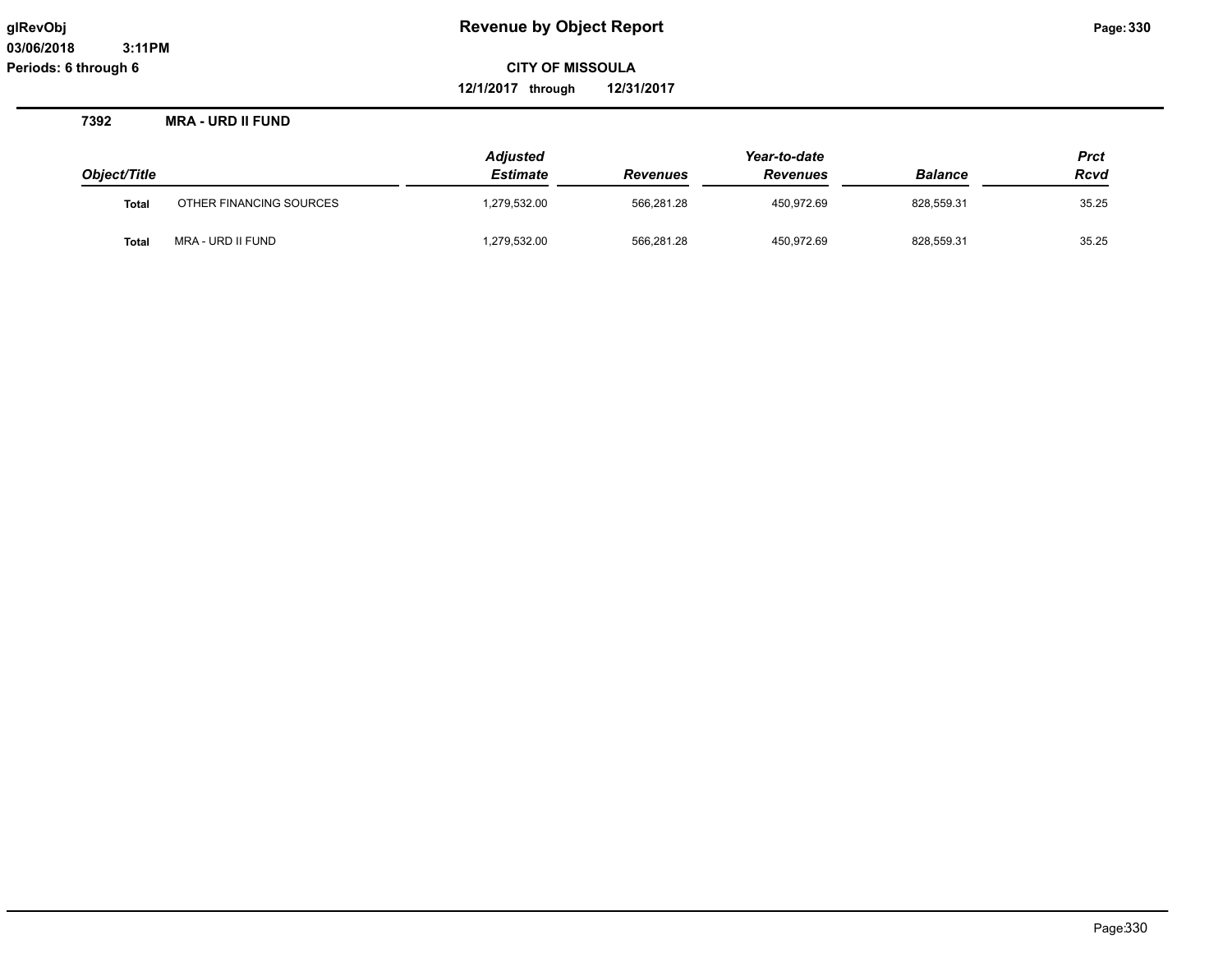**12/1/2017 through 12/31/2017**

**7393 MRA - URD III FUND 7393 MRA - URD III FUND**

|                                                    | <b>Adjusted</b> |                 | Year-to-date    |                | <b>Prct</b> |
|----------------------------------------------------|-----------------|-----------------|-----------------|----------------|-------------|
| Object/Title                                       | <b>Estimate</b> | <b>Revenues</b> | <b>Revenues</b> | <b>Balance</b> | <b>Rcvd</b> |
| 310000 TAXES/ASSESSMENTS                           |                 |                 |                 |                |             |
| 311011 TAX INCREMENT                               | 0.00            | 0.00            | 0.00            | 0.00           | 0.00        |
| 312001 PENALTIES & INTEREST                        | 0.00            | 0.00            | 0.00            | 0.00           | 0.00        |
| TAXES/ASSESSMENTS<br>Total                         | 0.00            | 0.00            | 0.00            | 0.00           | 0.00        |
| 330000 INTERGOVERNMENTAL REVENUES                  |                 |                 |                 |                |             |
| 331050 ISTEA/CTEP GRANT                            | 0.00            | 0.00            | 0.00            | 0.00           | 0.00        |
| 331060 NATL RECREATION TRAILS GRANTS               | 0.00            | 0.00            | 0.00            | 0.00           | 0.00        |
| 335210 PERSONAL PROPERTY TAX REIMBURSEMENT         | 0.00            | 0.00            | 0.00            | 0.00           | 0.00        |
| 336020 STATE PENSION CONTRIBUTION                  | 0.00            | 0.00            | 0.00            | 0.00           | 0.00        |
| 336023 STATE CONTRIB. - PERS                       | 0.00            | 49.75           | 263.38          | $-263.38$      | 0.00        |
| INTERGOVERNMENTAL REVENUES<br><b>Total</b>         | 0.00            | 49.75           | 263.38          | $-263.38$      | 0.00        |
| 340000 CHARGES FOR SERVICES                        |                 |                 |                 |                |             |
| 343065 BUILDING RENTALS                            | 0.00            | 0.00            | 0.00            | 0.00           | 0.00        |
| <b>CHARGES FOR SERVICES</b><br>Total               | 0.00            | 0.00            | 0.00            | 0.00           | 0.00        |
| 360000 MISCELLANEOUS REVENUES                      |                 |                 |                 |                |             |
| 360000 MISCELLANEOUS REVENUES                      | 0.00            | 0.00            | 0.00            | 0.00           | 0.00        |
| 360010 MISCELLANEOUS                               | 0.00            | 0.00            | 0.00            | 0.00           | 0.00        |
| 362000 OTHER MISCELLANEOUS REVENUE                 | 0.00            | 0.00            | 0.00            | 0.00           | 0.00        |
| 362004 URD III FACADE IMPROVEMENT LOAN REC         | 0.00            | 0.00            | 0.00            | 0.00           | 0.00        |
| 365000 DONATIONS                                   | 0.00            | 2,000.00        | 92,000.00       | $-92,000.00$   | 0.00        |
| MISCELLANEOUS REVENUES<br><b>Total</b>             | 0.00            | 2,000.00        | 92,000.00       | $-92,000.00$   | 0.00        |
| 370000 INVESTMENTS & ROYALTY EARNINGS              |                 |                 |                 |                |             |
| 371010 INTEREST ON INVESTMENTS                     | 0.00            | 0.00            | 0.00            | 0.00           | 0.00        |
| 371020 GAIN/LOSS IN MARKET VALUE OF INVESTMENTS    | 0.00            | 0.00            | 0.00            | 0.00           | 0.00        |
| <b>INVESTMENTS &amp; ROYALTY EARNINGS</b><br>Total | 0.00            | 0.00            | 0.00            | 0.00           | 0.00        |
| 380000 OTHER FINANCING SOURCES                     |                 |                 |                 |                |             |
| 381000 LOAN PROCEEDS                               | 0.00            | 0.00            | 0.00            | 0.00           | 0.00        |
| 381024 MARY AVENUE BOND PROCEEDS                   | 1,665,000.00    | 0.00            | 1,665,000.00    | 0.00           | 100.00      |
| 381025 REVENUE BOND PROCEEDS                       | 1,600,000.00    | 0.00            | 0.00            | 1,600,000.00   | 0.00        |
| 381026 *** Title Not Found ***                     | 1,890,000.00    | 0.00            | 0.00            | 1,890,000.00   | 0.00        |
| 381028 BOND PROCEEDS-MILL SITE                     | 2,207,000.00    | 0.00            | 0.00            | 2,207,000.00   | 0.00        |
| 383014 TRANS FR MRA                                | 790,943.00      | 0.00            | $-79,037.12$    | 869,980.12     | $-9.99$     |
| 383037 TRANSFER - URD II                           | 250,000.00      | 0.00            | 0.00            | 250,000.00     | 0.00        |
| OTHER FINANCING SOURCES<br>Total                   | 8,402,943.00    | 0.00            | 1,585,962.88    | 6,816,980.12   | 18.87       |
|                                                    |                 |                 |                 |                |             |

**Total** MRA - URD III FUND 8,402,943.00 2,049.75 1,678,226.26 6,724,716.74 19.97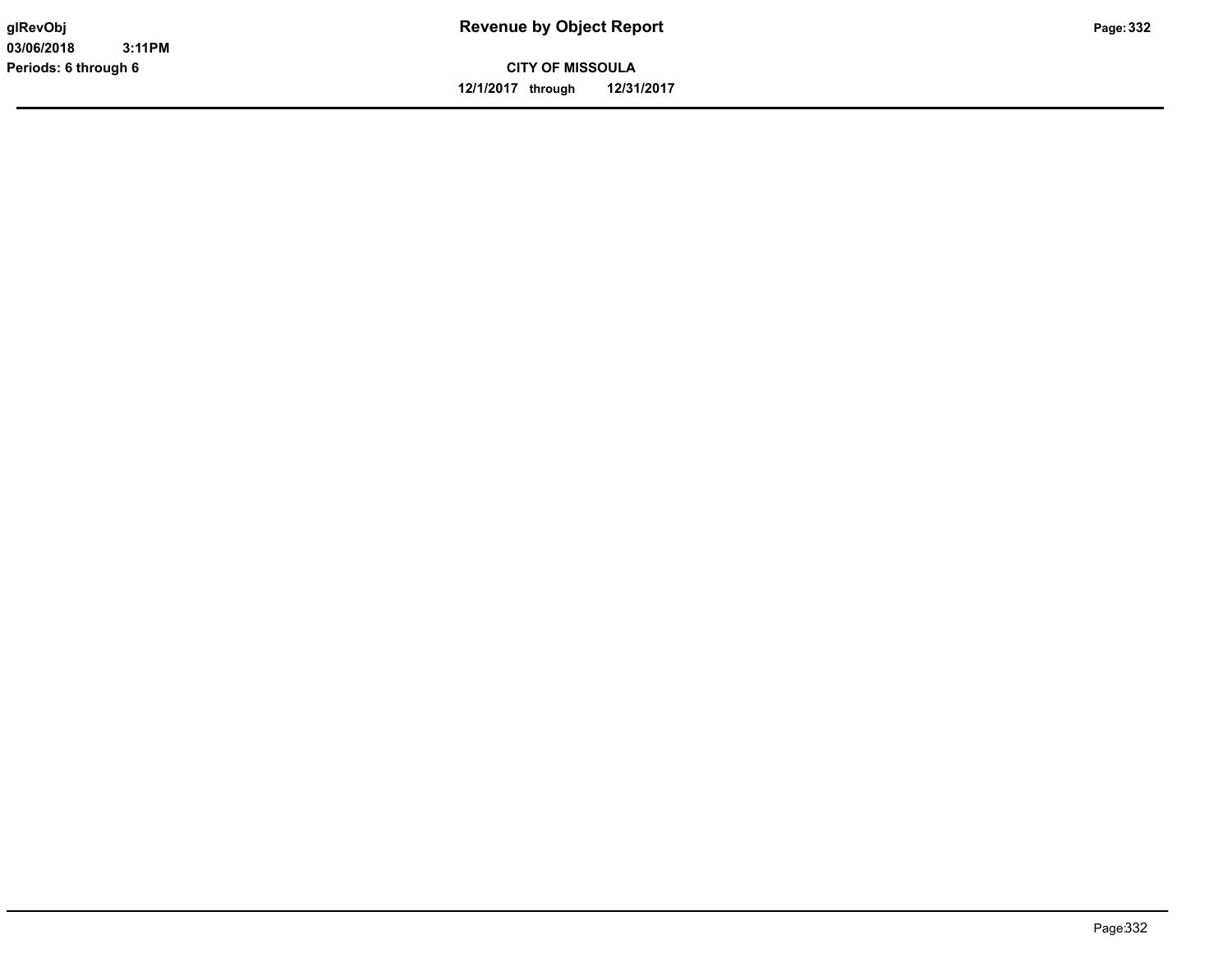**12/1/2017 through 12/31/2017**

#### **7393 MRA - URD III FUND**

|                                                           | <b>Adjusted</b> |                 | Year-to-date    |                | <b>Prct</b> |
|-----------------------------------------------------------|-----------------|-----------------|-----------------|----------------|-------------|
| Object/Title                                              | <b>Estimate</b> | <b>Revenues</b> | <b>Revenues</b> | <b>Balance</b> | <b>Rcvd</b> |
| 310000 TAXES/ASSESSMENTS                                  |                 |                 |                 |                |             |
| 311011 TAX INCREMENT                                      | 0.00            | 0.00            | 0.00            | 0.00           | 0.00        |
| 312001 PENALTIES & INTEREST                               | 0.00            | 0.00            | 0.00            | 0.00           | 0.00        |
| TAXES/ASSESSMENTS<br><b>Total</b>                         | 0.00            | 0.00            | 0.00            | 0.00           | 0.00        |
| 330000 INTERGOVERNMENTAL REVENUES                         |                 |                 |                 |                |             |
| 331050 ISTEA/CTEP GRANT                                   | 0.00            | 0.00            | 0.00            | 0.00           | 0.00        |
| 331060 NATL RECREATION TRAILS GRANTS                      | 0.00            | 0.00            | 0.00            | 0.00           | 0.00        |
| 335210 PERSONAL PROPERTY TAX REIMBURSEMENT                | 0.00            | 0.00            | 0.00            | 0.00           | 0.00        |
| 336020 STATE PENSION CONTRIBUTION                         | 0.00            | 0.00            | 0.00            | 0.00           | 0.00        |
| 336023 STATE CONTRIB. - PERS                              | 0.00            | 49.75           | 263.38          | $-263.38$      | 0.00        |
| <b>INTERGOVERNMENTAL REVENUES</b><br><b>Total</b>         | 0.00            | 49.75           | 263.38          | $-263.38$      | 0.00        |
| 340000 CHARGES FOR SERVICES                               |                 |                 |                 |                |             |
| 343065 BUILDING RENTALS                                   | 0.00            | 0.00            | 0.00            | 0.00           | 0.00        |
| <b>CHARGES FOR SERVICES</b><br><b>Total</b>               | 0.00            | 0.00            | 0.00            | 0.00           | 0.00        |
| 360000 MISCELLANEOUS REVENUES                             |                 |                 |                 |                |             |
| 360000 MISCELLANEOUS REVENUES                             | 0.00            | 0.00            | 0.00            | 0.00           | 0.00        |
| 360010 MISCELLANEOUS                                      | 0.00            | 0.00            | 0.00            | 0.00           | 0.00        |
| 362000 OTHER MISCELLANEOUS REVENUE                        | 0.00            | 0.00            | 0.00            | 0.00           | 0.00        |
| 362004 URD III FACADE IMPROVEMENT LOAN REC                | 0.00            | 0.00            | 0.00            | 0.00           | 0.00        |
| 365000 DONATIONS                                          | 0.00            | 2,000.00        | 92,000.00       | $-92,000.00$   | 0.00        |
| MISCELLANEOUS REVENUES<br><b>Total</b>                    | 0.00            | 2,000.00        | 92,000.00       | $-92,000.00$   | 0.00        |
| 370000 INVESTMENTS & ROYALTY EARNINGS                     |                 |                 |                 |                |             |
| 371010 INTEREST ON INVESTMENTS                            | 0.00            | 0.00            | 0.00            | 0.00           | 0.00        |
| 371020 GAIN/LOSS IN MARKET VALUE OF INVESTMENT            | 0.00            | 0.00            | 0.00            | 0.00           | 0.00        |
| <b>INVESTMENTS &amp; ROYALTY EARNINGS</b><br><b>Total</b> | 0.00            | 0.00            | 0.00            | 0.00           | 0.00        |
| 380000 OTHER FINANCING SOURCES                            |                 |                 |                 |                |             |
| 381000 LOAN PROCEEDS                                      | 0.00            | 0.00            | 0.00            | 0.00           | 0.00        |
| 381024 MARY AVENUE BOND PROCEEDS                          | 1,665,000.00    | 0.00            | 1,665,000.00    | 0.00           | 100.00      |
| 381025 REVENUE BOND PROCEEDS                              | 1,600,000.00    | 0.00            | 0.00            | 1,600,000.00   | 0.00        |
| 381026 *** Title Not Found ***                            | 1,890,000.00    | 0.00            | 0.00            | 1,890,000.00   | 0.00        |
| 381028 BOND PROCEEDS-MILL SITE                            | 2,207,000.00    | 0.00            | 0.00            | 2,207,000.00   | 0.00        |
| 383014 TRANS FR MRA                                       | 790,943.00      | 0.00            | $-79,037.12$    | 869,980.12     | $-9.99$     |
| 383037 TRANSFER - URD II                                  | 250,000.00      | 0.00            | 0.00            | 250,000.00     | 0.00        |
| OTHER FINANCING SOURCES<br><b>Total</b>                   | 8,402,943.00    | 0.00            | 1,585,962.88    | 6,816,980.12   | 18.87       |
| MRA - URD III FUND<br><b>Total</b>                        | 8,402,943.00    | 2,049.75        | 1,678,226.26    | 6,724,716.74   | 19.97       |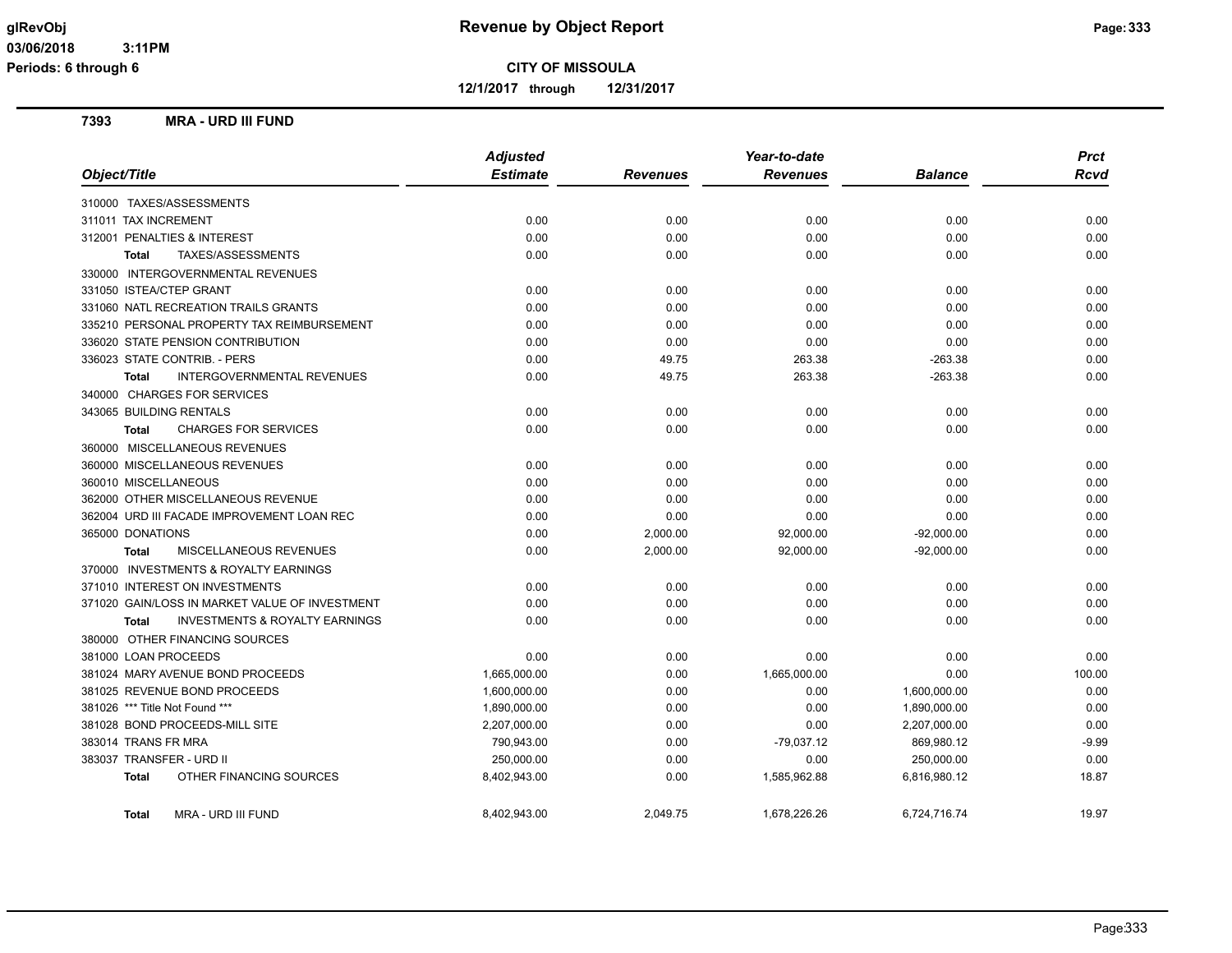**12/1/2017 through 12/31/2017**

## **7394 MRA URD III TI DEBT CLEARING FUND**

**7394 MRA URD III TI DEBT CLEARING FUND**

|                                                     | <b>Adjusted</b> |                 | Year-to-date    |                | <b>Prct</b> |
|-----------------------------------------------------|-----------------|-----------------|-----------------|----------------|-------------|
| Object/Title                                        | <b>Estimate</b> | <b>Revenues</b> | <b>Revenues</b> | <b>Balance</b> | Rcvd        |
| TAXES/ASSESSMENTS<br>310000                         |                 |                 |                 |                |             |
| <b>TAX INCREMENT</b><br>311011                      | 1,697,606.00    | 1,347,626.50    | 1,363,549.86    | 334,056.14     | 80.32       |
| <b>PENALTIES &amp; INTEREST</b><br>312001           | 0.00            | 234.77          | 417.66          | $-417.66$      | 0.00        |
| <b>TAXES/ASSESSMENTS</b><br>Total                   | 1,697,606.00    | 1,347,861.27    | 1,363,967.52    | 333,638.48     | 80.35       |
| <b>INTERGOVERNMENTAL REVENUES</b><br>330000         |                 |                 |                 |                |             |
| 335210 PERSONAL PROPERTY TAX REIMBURSEMENT          | 277,850.00      | 138,925.02      | 138,925.02      | 138,924.98     | 50.00       |
| 335250 STATE REIMB - SB #184                        | 0.00            | 0.00            | 0.00            | 0.00           | 0.00        |
| INTERGOVERNMENTAL REVENUES<br>Total                 | 277,850.00      | 138,925.02      | 138,925.02      | 138,924.98     | 50.00       |
| <b>INVESTMENTS &amp; ROYALTY EARNINGS</b><br>370000 |                 |                 |                 |                |             |
| 371010 INTEREST ON INVESTMENTS                      | 0.00            | 0.00            | 0.00            | 0.00           | 0.00        |
| 371020 GAIN/LOSS IN MARKET VALUE OF INVESTMENTS     | 0.00            | 0.00            | 0.00            | 0.00           | 0.00        |
| <b>INVESTMENTS &amp; ROYALTY EARNINGS</b><br>Total  | 0.00            | 0.00            | 0.00            | 0.00           | 0.00        |
| OTHER FINANCING SOURCES<br>380000                   |                 |                 |                 |                |             |
| 383014 TRANS FR MRA                                 | 0.00            | 0.00            | 0.00            | 0.00           | 0.00        |
| OTHER FINANCING SOURCES<br><b>Total</b>             | 0.00            | 0.00            | 0.00            | 0.00           | 0.00        |
| MRA URD III TI DEBT CLEARING FUND<br>Total          | 1,975,456.00    | 1,486,786.29    | 1,502,892.54    | 472,563.46     | 76.08       |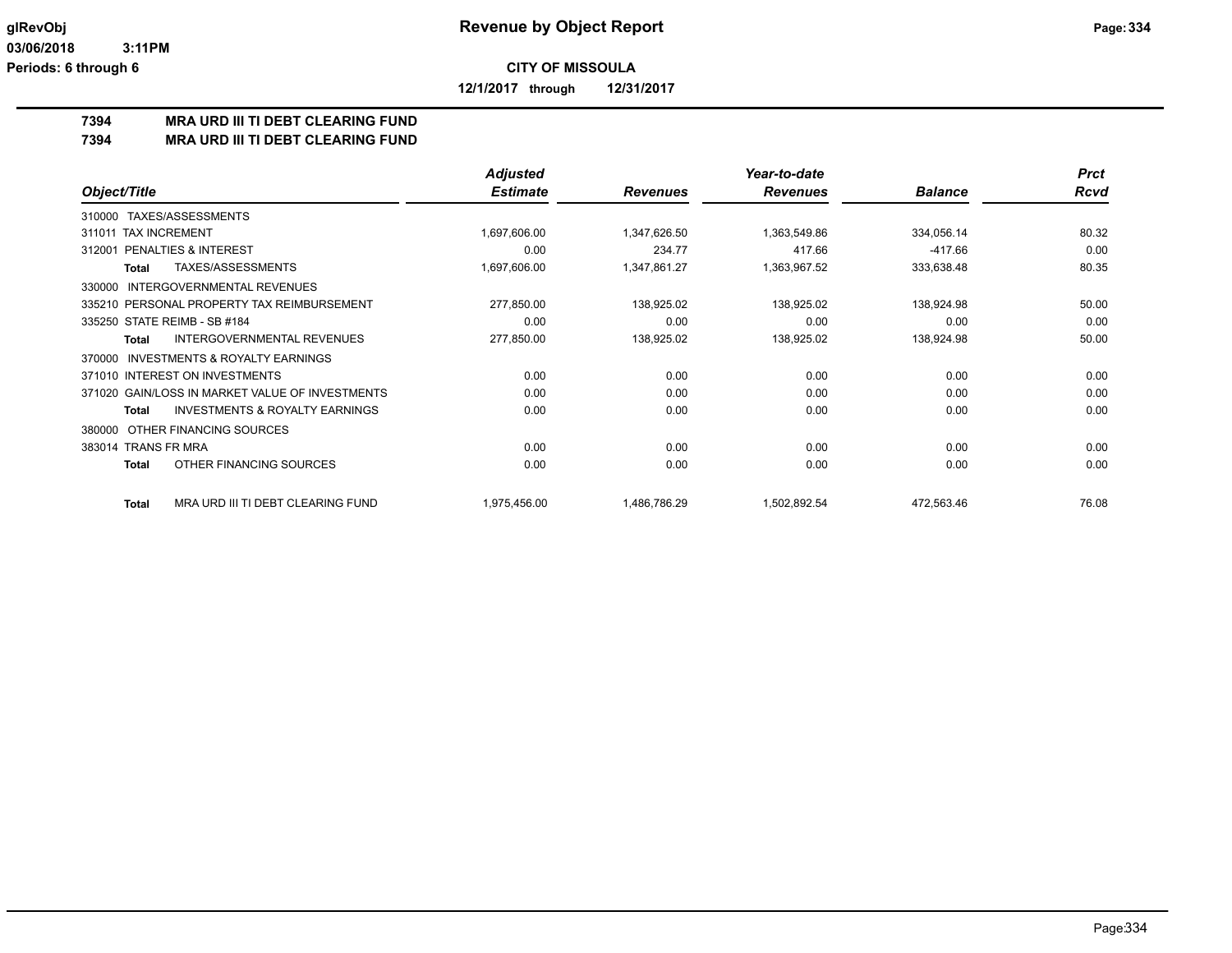**12/1/2017 through 12/31/2017**

#### **7394 MRA URD III TI DEBT CLEARING FUND**

|                                                           | <b>Adjusted</b> |                 | Year-to-date    |                | <b>Prct</b> |
|-----------------------------------------------------------|-----------------|-----------------|-----------------|----------------|-------------|
| Object/Title                                              | <b>Estimate</b> | <b>Revenues</b> | <b>Revenues</b> | <b>Balance</b> | <b>Rcvd</b> |
| TAXES/ASSESSMENTS<br>310000                               |                 |                 |                 |                |             |
| <b>TAX INCREMENT</b><br>311011                            | 1,697,606.00    | 1,347,626.50    | 1,363,549.86    | 334,056.14     | 80.32       |
| <b>PENALTIES &amp; INTEREST</b><br>312001                 | 0.00            | 234.77          | 417.66          | $-417.66$      | 0.00        |
| TAXES/ASSESSMENTS<br>Total                                | 1,697,606.00    | 1,347,861.27    | 1,363,967.52    | 333,638.48     | 80.35       |
| INTERGOVERNMENTAL REVENUES<br>330000                      |                 |                 |                 |                |             |
| 335210 PERSONAL PROPERTY TAX REIMBURSEMENT                | 277,850.00      | 138,925.02      | 138,925.02      | 138,924.98     | 50.00       |
| 335250 STATE REIMB - SB #184                              | 0.00            | 0.00            | 0.00            | 0.00           | 0.00        |
| INTERGOVERNMENTAL REVENUES<br><b>Total</b>                | 277,850.00      | 138,925.02      | 138,925.02      | 138,924.98     | 50.00       |
| INVESTMENTS & ROYALTY EARNINGS<br>370000                  |                 |                 |                 |                |             |
| 371010 INTEREST ON INVESTMENTS                            | 0.00            | 0.00            | 0.00            | 0.00           | 0.00        |
| 371020 GAIN/LOSS IN MARKET VALUE OF INVESTMENT            | 0.00            | 0.00            | 0.00            | 0.00           | 0.00        |
| <b>INVESTMENTS &amp; ROYALTY EARNINGS</b><br><b>Total</b> | 0.00            | 0.00            | 0.00            | 0.00           | 0.00        |
| OTHER FINANCING SOURCES<br>380000                         |                 |                 |                 |                |             |
| 383014 TRANS FR MRA                                       | 0.00            | 0.00            | 0.00            | 0.00           | 0.00        |
| OTHER FINANCING SOURCES<br><b>Total</b>                   | 0.00            | 0.00            | 0.00            | 0.00           | 0.00        |
| MRA URD III TI DEBT CLEARING FUND<br><b>Total</b>         | 1,975,456.00    | 1,486,786.29    | 1,502,892.54    | 472,563.46     | 76.08       |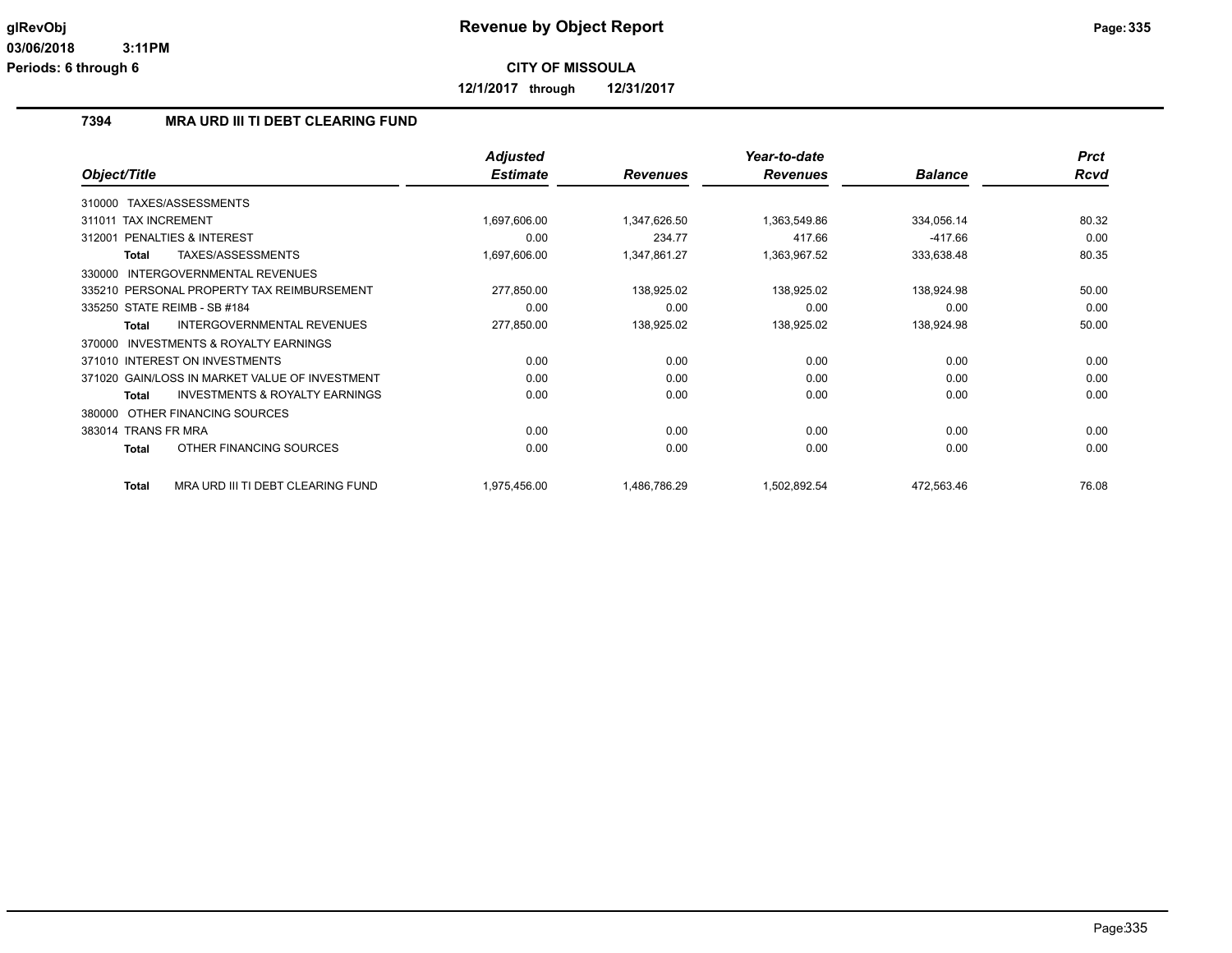**12/1/2017 through 12/31/2017**

# **7395 MRA TAX INCREMENT DEBT SERVICE**

**7395 MRA TAX INCREMENT DEBT SERVICE**

|                                                    | <b>Adjusted</b> |                 | Year-to-date    |                | <b>Prct</b> |
|----------------------------------------------------|-----------------|-----------------|-----------------|----------------|-------------|
| Object/Title                                       | <b>Estimate</b> | <b>Revenues</b> | <b>Revenues</b> | <b>Balance</b> | <b>Rcvd</b> |
| 370000 INVESTMENTS & ROYALTY EARNINGS              |                 |                 |                 |                |             |
| 371010 INTEREST ON INVESTMENTS                     | 0.00            | 0.00            | 0.00            | 0.00           | 0.00        |
| <b>INVESTMENTS &amp; ROYALTY EARNINGS</b><br>Total | 0.00            | 0.00            | 0.00            | 0.00           | 0.00        |
| 380000 OTHER FINANCING SOURCES                     |                 |                 |                 |                |             |
| 383014 TRANS FR MRA                                | 1,184,513.00    | 0.00            | 0.00            | 1,184,513.00   | 0.00        |
| OTHER FINANCING SOURCES<br>Total                   | 1,184,513.00    | 0.00            | 0.00            | 1,184,513.00   | 0.00        |
|                                                    |                 |                 |                 |                |             |
| <b>Total</b><br>MRA TAX INCREMENT DEBT SERVICE     | 1,184,513.00    | 0.00            | 0.00            | 1.184.513.00   | 0.00        |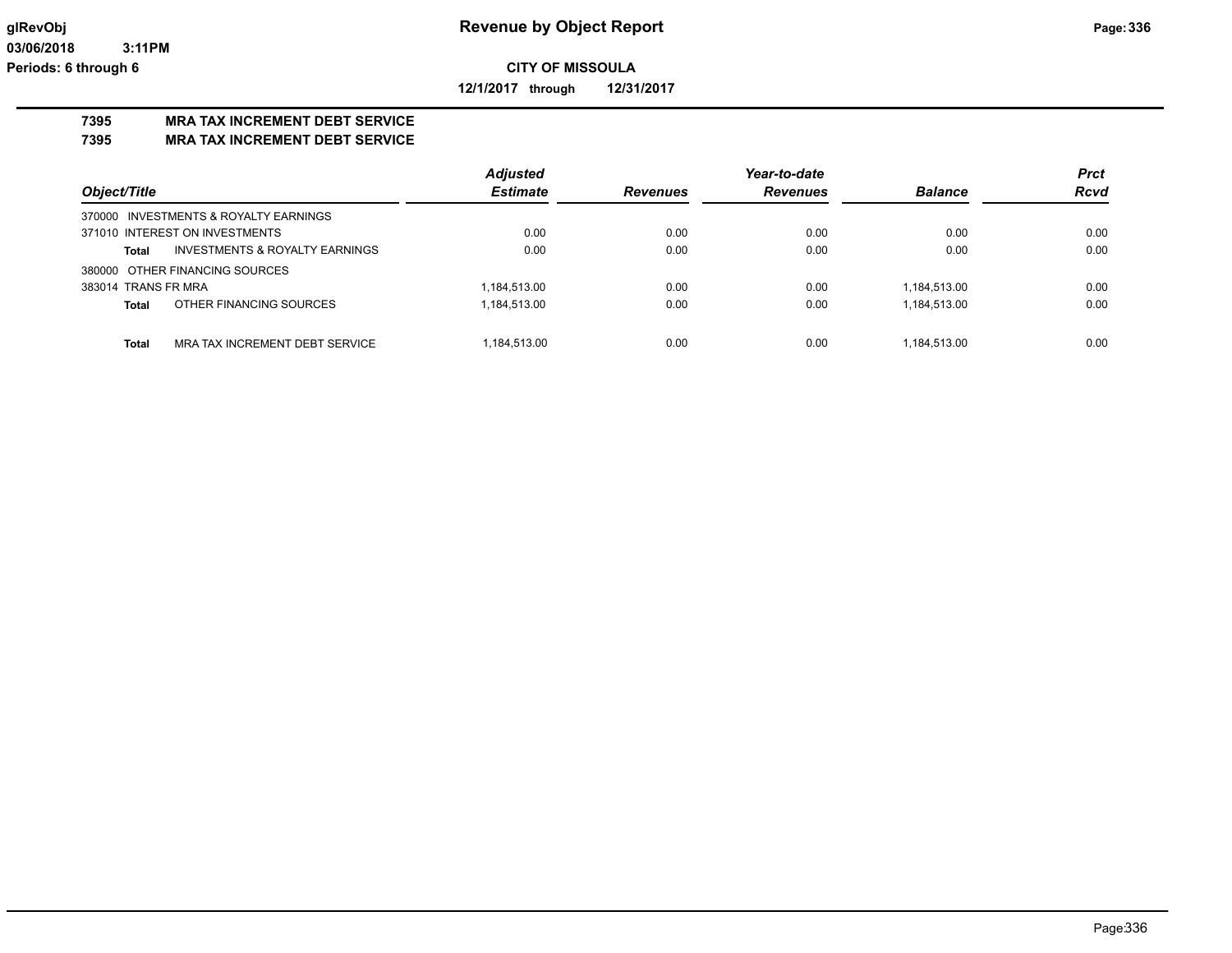**12/1/2017 through 12/31/2017**

## **7395 MRA TAX INCREMENT DEBT SERVICE**

|                     |                                           | <b>Adjusted</b> |                 | Year-to-date    |                | <b>Prct</b> |
|---------------------|-------------------------------------------|-----------------|-----------------|-----------------|----------------|-------------|
| Object/Title        |                                           | <b>Estimate</b> | <b>Revenues</b> | <b>Revenues</b> | <b>Balance</b> | Rcvd        |
|                     | 370000 INVESTMENTS & ROYALTY EARNINGS     |                 |                 |                 |                |             |
|                     | 371010 INTEREST ON INVESTMENTS            | 0.00            | 0.00            | 0.00            | 0.00           | 0.00        |
| Total               | <b>INVESTMENTS &amp; ROYALTY EARNINGS</b> | 0.00            | 0.00            | 0.00            | 0.00           | 0.00        |
|                     | 380000 OTHER FINANCING SOURCES            |                 |                 |                 |                |             |
| 383014 TRANS FR MRA |                                           | .184.513.00     | 0.00            | 0.00            | 1,184,513.00   | 0.00        |
| Total               | OTHER FINANCING SOURCES                   | 184,513.00      | 0.00            | 0.00            | 1,184,513.00   | 0.00        |
| Total               | MRA TAX INCREMENT DEBT SERVICE            | .184.513.00     | 0.00            | 0.00            | 1.184.513.00   | 0.00        |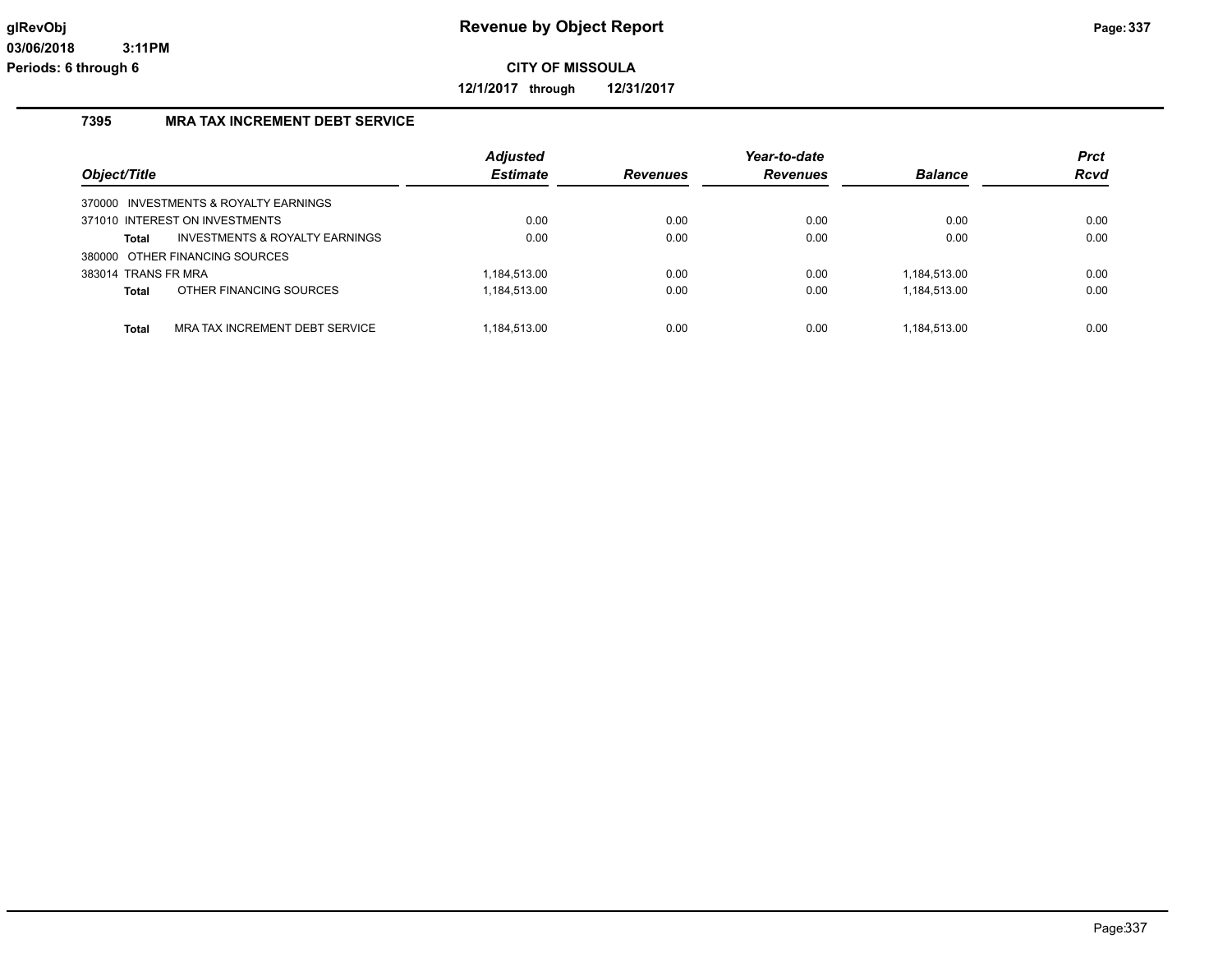**12/1/2017 through 12/31/2017**

## **7396 NRSS DEBT SERVICE SINKING FUND**

**7396 NRSS DEBT SERVICE SINKING FUND**

|                                                    | <b>Adjusted</b> |                 | Year-to-date    |                | <b>Prct</b> |
|----------------------------------------------------|-----------------|-----------------|-----------------|----------------|-------------|
| Object/Title                                       | <b>Estimate</b> | <b>Revenues</b> | <b>Revenues</b> | <b>Balance</b> | <b>Rcvd</b> |
| 370000 INVESTMENTS & ROYALTY EARNINGS              |                 |                 |                 |                |             |
| 371010 INTEREST ON INVESTMENTS                     | 0.00            | 0.00            | 0.00            | 0.00           | 0.00        |
| 371020 GAIN/LOSS IN MARKET VALUE OF INVESTMENTS    | 0.00            | 0.00            | 0.00            | 0.00           | 0.00        |
| <b>INVESTMENTS &amp; ROYALTY EARNINGS</b><br>Total | 0.00            | 0.00            | 0.00            | 0.00           | 0.00        |
| 380000 OTHER FINANCING SOURCES                     |                 |                 |                 |                |             |
| 383014 TRANS FR MRA                                | 86.336.00       | 0.00            | 15.881.03       | 70.454.97      | 18.39       |
| OTHER FINANCING SOURCES<br>Total                   | 86,336.00       | 0.00            | 15.881.03       | 70.454.97      | 18.39       |
|                                                    |                 |                 |                 |                |             |
| NRSS DEBT SERVICE SINKING FUND<br><b>Total</b>     | 86.336.00       | 0.00            | 15.881.03       | 70.454.97      | 18.39       |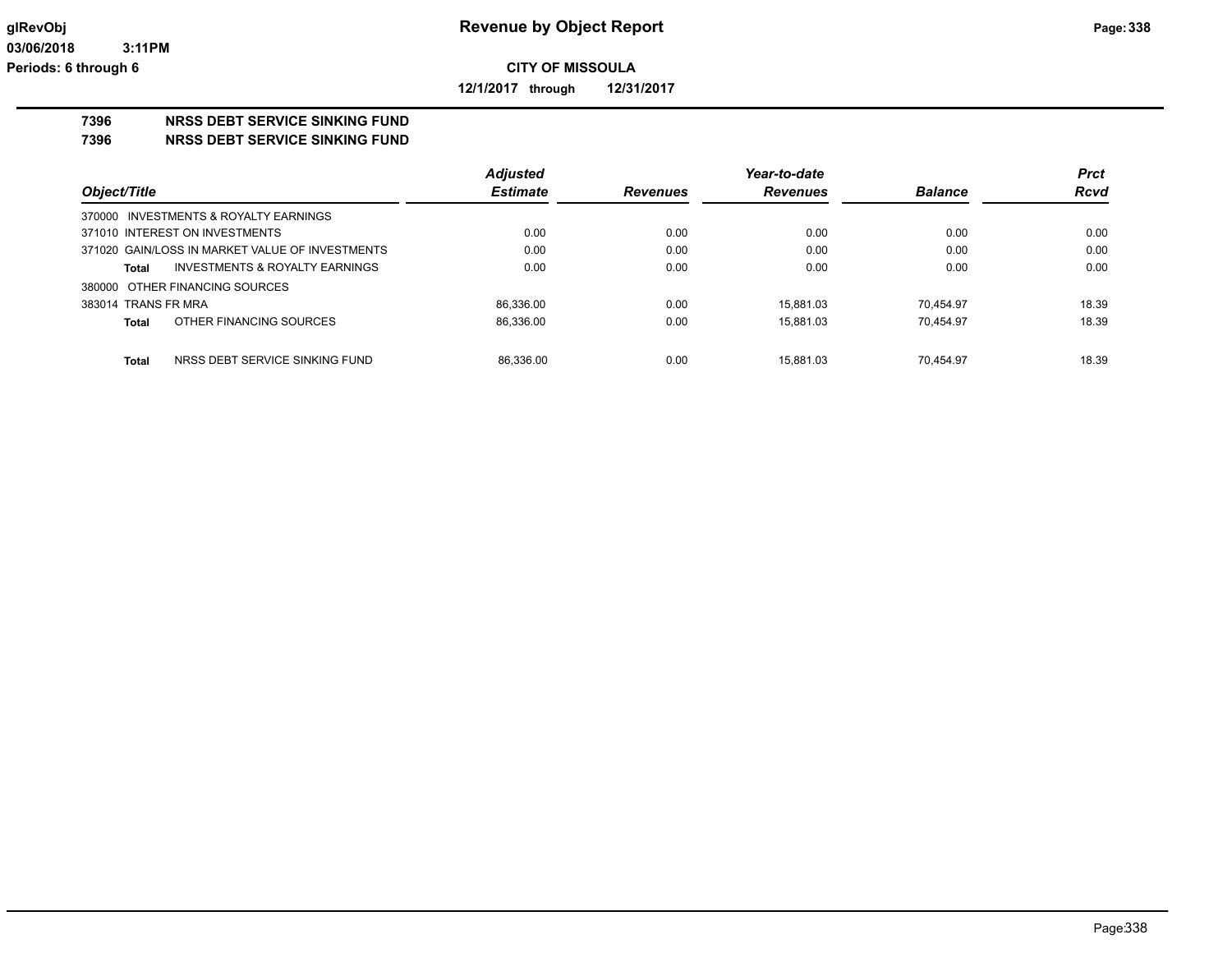**12/1/2017 through 12/31/2017**

#### **7396 NRSS DEBT SERVICE SINKING FUND**

|                     |                                                | <b>Adjusted</b> |          | Year-to-date    |                | <b>Prct</b> |
|---------------------|------------------------------------------------|-----------------|----------|-----------------|----------------|-------------|
| Object/Title        |                                                | <b>Estimate</b> | Revenues | <b>Revenues</b> | <b>Balance</b> | <b>Rcvd</b> |
|                     | 370000 INVESTMENTS & ROYALTY EARNINGS          |                 |          |                 |                |             |
|                     | 371010 INTEREST ON INVESTMENTS                 | 0.00            | 0.00     | 0.00            | 0.00           | 0.00        |
|                     | 371020 GAIN/LOSS IN MARKET VALUE OF INVESTMENT | 0.00            | 0.00     | 0.00            | 0.00           | 0.00        |
| Total               | INVESTMENTS & ROYALTY EARNINGS                 | 0.00            | 0.00     | 0.00            | 0.00           | 0.00        |
|                     | 380000 OTHER FINANCING SOURCES                 |                 |          |                 |                |             |
| 383014 TRANS FR MRA |                                                | 86.336.00       | 0.00     | 15.881.03       | 70.454.97      | 18.39       |
| Total               | OTHER FINANCING SOURCES                        | 86.336.00       | 0.00     | 15.881.03       | 70.454.97      | 18.39       |
|                     |                                                |                 |          |                 |                |             |
| Total               | NRSS DEBT SERVICE SINKING FUND                 | 86.336.00       | 0.00     | 15.881.03       | 70.454.97      | 18.39       |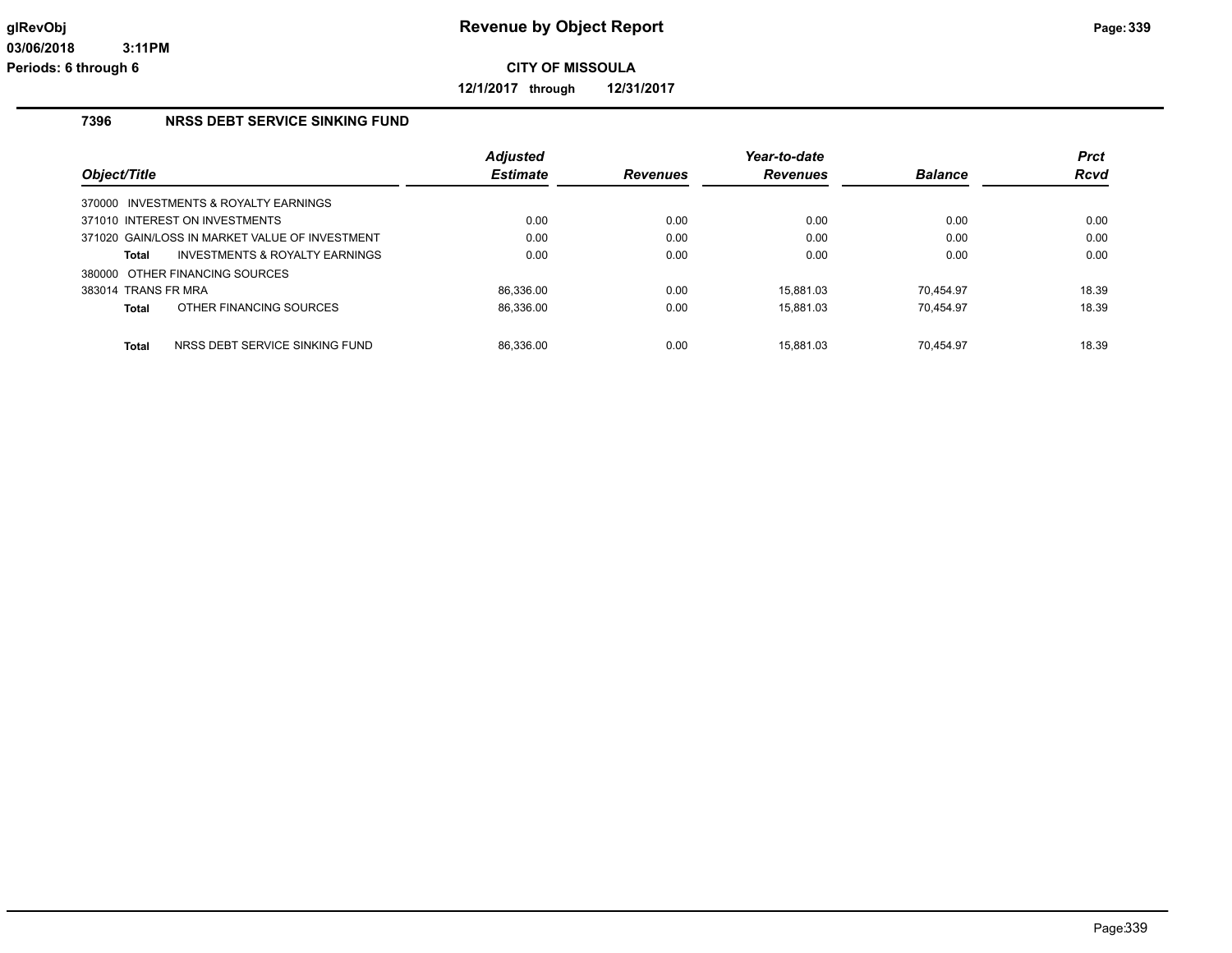**12/1/2017 through 12/31/2017**

#### **7397 NORTH RESERVE/SCOTT ST URD**

#### **7397 NORTH RESERVE/SCOTT ST URD**

|                                                           | <b>Adjusted</b> |                 | Year-to-date    |                | <b>Prct</b> |
|-----------------------------------------------------------|-----------------|-----------------|-----------------|----------------|-------------|
| Object/Title                                              | <b>Estimate</b> | <b>Revenues</b> | <b>Revenues</b> | <b>Balance</b> | Rcvd        |
| 310000 TAXES/ASSESSMENTS                                  |                 |                 |                 |                |             |
| <b>TAX INCREMENT</b><br>311011                            | 0.00            | 0.00            | 0.00            | 0.00           | 0.00        |
| PENALTIES & INTEREST<br>312001                            | 0.00            | 0.00            | 0.00            | 0.00           | 0.00        |
| TAXES/ASSESSMENTS<br><b>Total</b>                         | 0.00            | 0.00            | 0.00            | 0.00           | 0.00        |
| <b>INTERGOVERNMENTAL REVENUES</b><br>330000               |                 |                 |                 |                |             |
| 335210 PERSONAL PROPERTY TAX REIMBURSEMENT                | 0.00            | 0.00            | 0.00            | 0.00           | 0.00        |
| <b>INTERGOVERNMENTAL REVENUES</b><br><b>Total</b>         | 0.00            | 0.00            | 0.00            | 0.00           | 0.00        |
| MISCELLANEOUS REVENUES<br>360000                          |                 |                 |                 |                |             |
| 360000 MISCELLANEOUS REVENUES                             | 0.00            | 0.00            | 0.00            | 0.00           | 0.00        |
| <b>MISCELLANEOUS REVENUES</b><br><b>Total</b>             | 0.00            | 0.00            | 0.00            | 0.00           | 0.00        |
| <b>INVESTMENTS &amp; ROYALTY EARNINGS</b><br>370000       |                 |                 |                 |                |             |
| 371010 INTEREST ON INVESTMENTS                            | 0.00            | 0.00            | 0.00            | 0.00           | 0.00        |
| <b>INVESTMENTS &amp; ROYALTY EARNINGS</b><br><b>Total</b> | 0.00            | 0.00            | 0.00            | 0.00           | 0.00        |
| OTHER FINANCING SOURCES<br>380000                         |                 |                 |                 |                |             |
| 381010 BOND PROCEEDS                                      | 936.008.00      | 0.00            | 541,507.53      | 394,500.47     | 57.85       |
| 381025 PROCEEDS-SCOTT ST VILLAGE PHASE 2&3                | 0.00            | 36,618.00       | 36.618.00       | $-36,618.00$   | 0.00        |
| 383014 TRANS FR MRA                                       | 0.00            | 0.00            | $-2,487.39$     | 2,487.39       | 0.00        |
| OTHER FINANCING SOURCES<br><b>Total</b>                   | 936,008.00      | 36,618.00       | 575,638.14      | 360,369.86     | 61.50       |
|                                                           |                 |                 |                 |                |             |
| NORTH RESERVE/SCOTT ST URD<br><b>Total</b>                | 936.008.00      | 36.618.00       | 575.638.14      | 360.369.86     | 61.50       |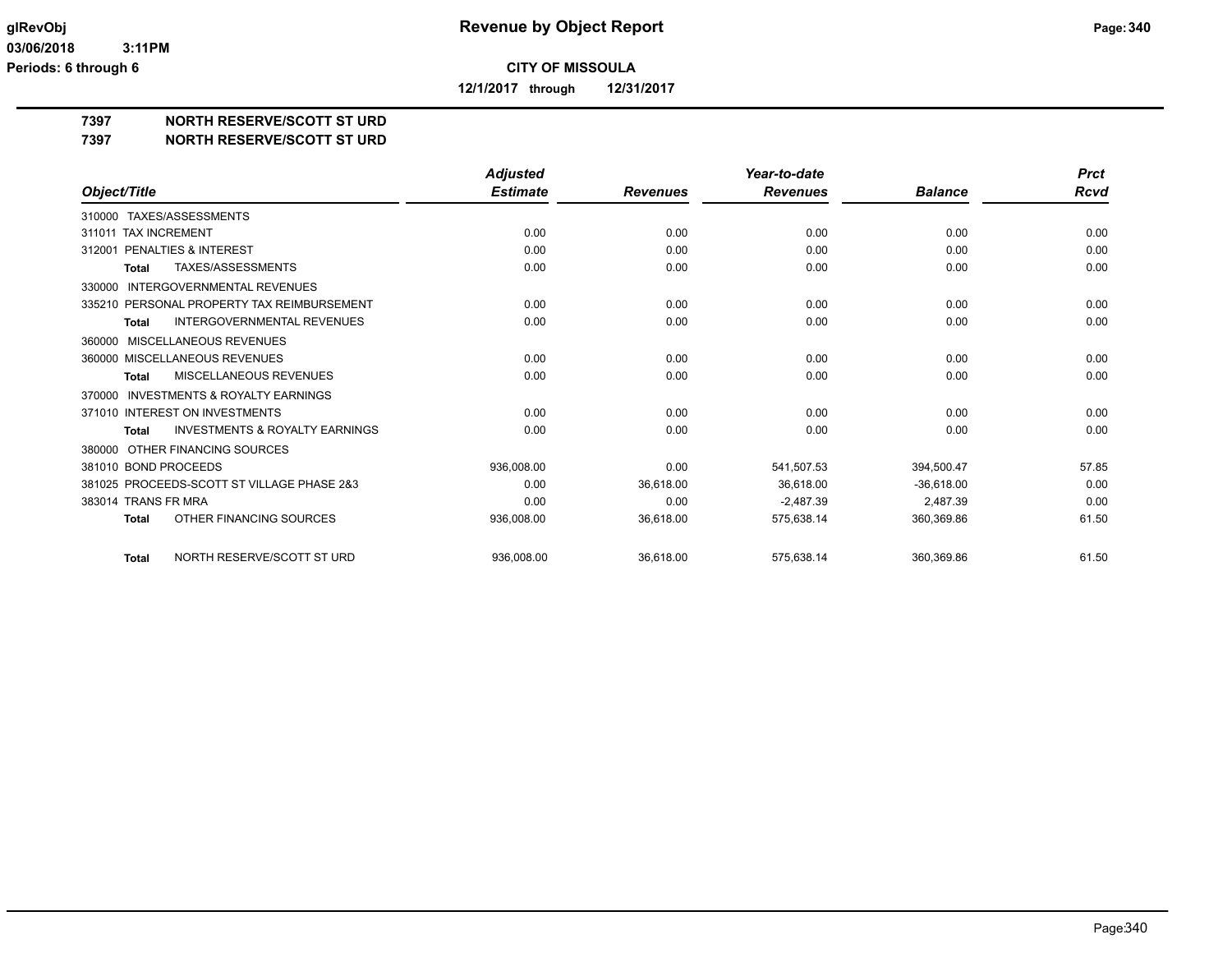**12/1/2017 through 12/31/2017**

## **7397 NORTH RESERVE/SCOTT ST URD**

|                                                     | <b>Adjusted</b> |                 | Year-to-date    |                | <b>Prct</b> |
|-----------------------------------------------------|-----------------|-----------------|-----------------|----------------|-------------|
| Object/Title                                        | <b>Estimate</b> | <b>Revenues</b> | <b>Revenues</b> | <b>Balance</b> | Rcvd        |
| TAXES/ASSESSMENTS<br>310000                         |                 |                 |                 |                |             |
| 311011 TAX INCREMENT                                | 0.00            | 0.00            | 0.00            | 0.00           | 0.00        |
| 312001 PENALTIES & INTEREST                         | 0.00            | 0.00            | 0.00            | 0.00           | 0.00        |
| TAXES/ASSESSMENTS<br>Total                          | 0.00            | 0.00            | 0.00            | 0.00           | 0.00        |
| <b>INTERGOVERNMENTAL REVENUES</b><br>330000         |                 |                 |                 |                |             |
| 335210 PERSONAL PROPERTY TAX REIMBURSEMENT          | 0.00            | 0.00            | 0.00            | 0.00           | 0.00        |
| <b>INTERGOVERNMENTAL REVENUES</b><br><b>Total</b>   | 0.00            | 0.00            | 0.00            | 0.00           | 0.00        |
| MISCELLANEOUS REVENUES<br>360000                    |                 |                 |                 |                |             |
| 360000 MISCELLANEOUS REVENUES                       | 0.00            | 0.00            | 0.00            | 0.00           | 0.00        |
| MISCELLANEOUS REVENUES<br><b>Total</b>              | 0.00            | 0.00            | 0.00            | 0.00           | 0.00        |
| <b>INVESTMENTS &amp; ROYALTY EARNINGS</b><br>370000 |                 |                 |                 |                |             |
| 371010 INTEREST ON INVESTMENTS                      | 0.00            | 0.00            | 0.00            | 0.00           | 0.00        |
| <b>INVESTMENTS &amp; ROYALTY EARNINGS</b><br>Total  | 0.00            | 0.00            | 0.00            | 0.00           | 0.00        |
| 380000 OTHER FINANCING SOURCES                      |                 |                 |                 |                |             |
| 381010 BOND PROCEEDS                                | 936,008.00      | 0.00            | 541,507.53      | 394.500.47     | 57.85       |
| 381025 PROCEEDS-SCOTT ST VILLAGE PHASE 2&3          | 0.00            | 36,618.00       | 36.618.00       | $-36.618.00$   | 0.00        |
| 383014 TRANS FR MRA                                 | 0.00            | 0.00            | $-2,487.39$     | 2,487.39       | 0.00        |
| OTHER FINANCING SOURCES<br><b>Total</b>             | 936,008.00      | 36,618.00       | 575,638.14      | 360,369.86     | 61.50       |
| NORTH RESERVE/SCOTT ST URD<br><b>Total</b>          | 936.008.00      | 36.618.00       | 575.638.14      | 360.369.86     | 61.50       |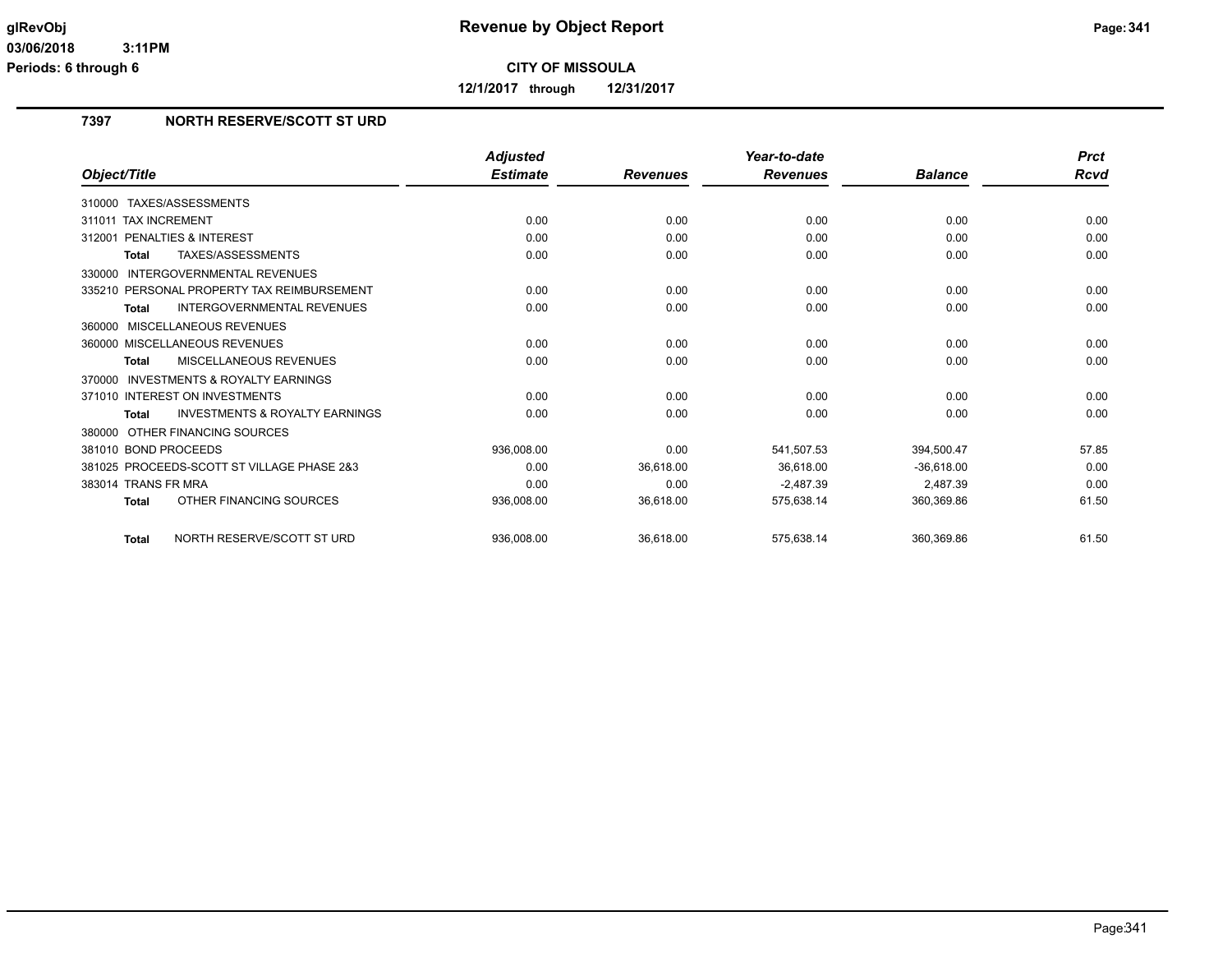**12/1/2017 through 12/31/2017**

# **7398 HELLGATE URD**

**7398 HELLGATE URD**

|                                     | <b>Adjusted</b> |                 | Year-to-date    |                |             |
|-------------------------------------|-----------------|-----------------|-----------------|----------------|-------------|
| Object/Title                        | <b>Estimate</b> | <b>Revenues</b> | <b>Revenues</b> | <b>Balance</b> | <b>Rcvd</b> |
| 310000 TAXES/ASSESSMENTS            |                 |                 |                 |                |             |
| 311011 TAX INCREMENT                | 0.00            | 47.548.10       | 49.032.36       | $-49,032.36$   | 0.00        |
| 312001 PENALTIES & INTEREST         | 0.00            | 1.57            | 1.57            | $-1.57$        | 0.00        |
| TAXES/ASSESSMENTS<br><b>Total</b>   | 0.00            | 47.549.67       | 49.033.93       | -49.033.93     | 0.00        |
|                                     |                 |                 |                 |                |             |
| <b>HELLGATE URD</b><br><b>Total</b> | 0.00            | 47.549.67       | 49.033.93       | -49.033.93     | 0.00        |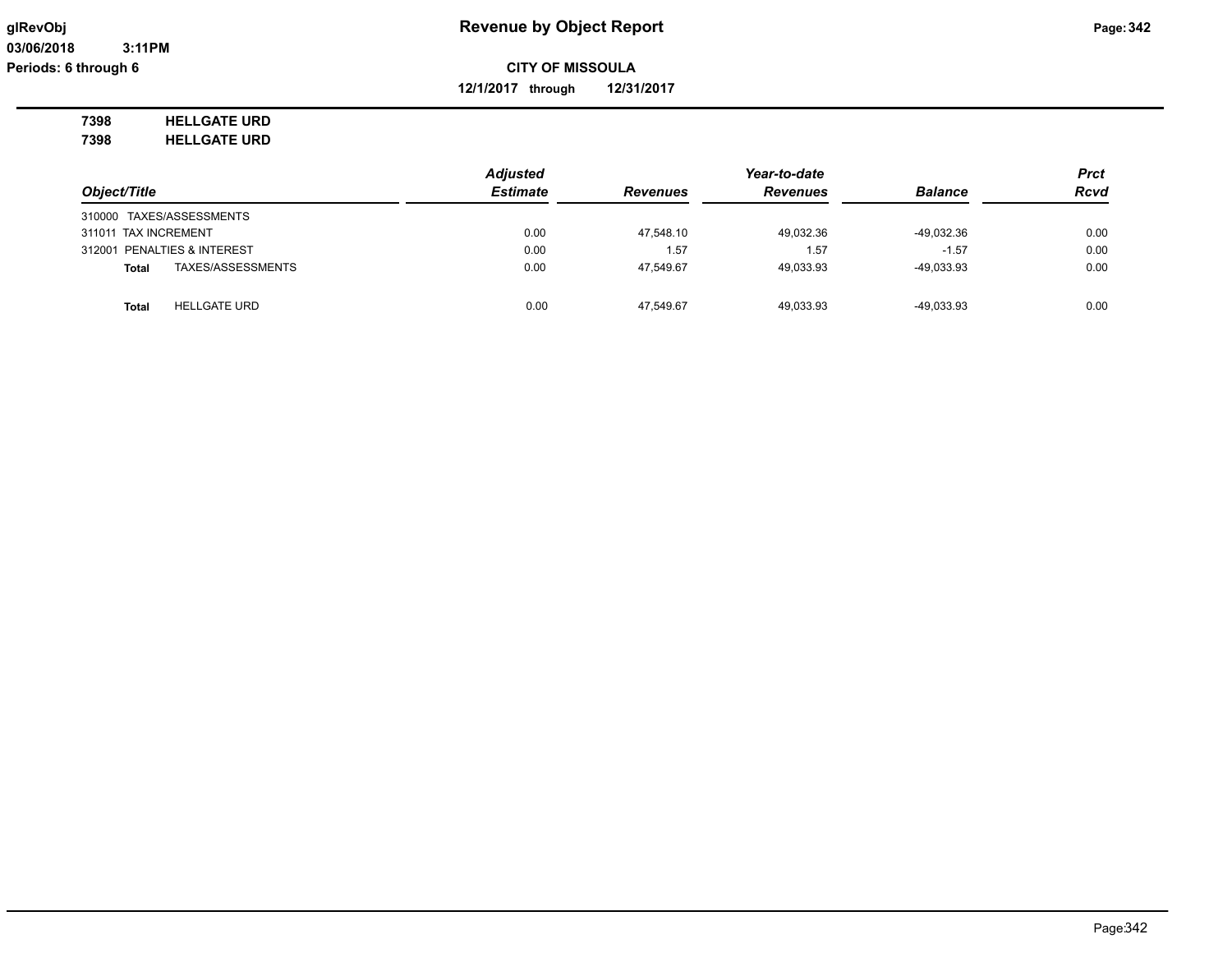**12/1/2017 through 12/31/2017**

#### **7398 HELLGATE URD**

| Object/Title                        | <b>Adjusted</b><br><b>Estimate</b> | <b>Revenues</b> | Year-to-date<br><b>Revenues</b> | <b>Balance</b> | Prct<br><b>Rcvd</b> |
|-------------------------------------|------------------------------------|-----------------|---------------------------------|----------------|---------------------|
| 310000 TAXES/ASSESSMENTS            |                                    |                 |                                 |                |                     |
| 311011 TAX INCREMENT                | 0.00                               | 47.548.10       | 49,032.36                       | $-49,032.36$   | 0.00                |
| 312001 PENALTIES & INTEREST         | 0.00                               | 1.57            | 1.57                            | $-1.57$        | 0.00                |
| TAXES/ASSESSMENTS<br><b>Total</b>   | 0.00                               | 47.549.67       | 49,033.93                       | $-49,033.93$   | 0.00                |
| <b>HELLGATE URD</b><br><b>Total</b> | 0.00                               | 47.549.67       | 49,033.93                       | $-49,033.93$   | 0.00                |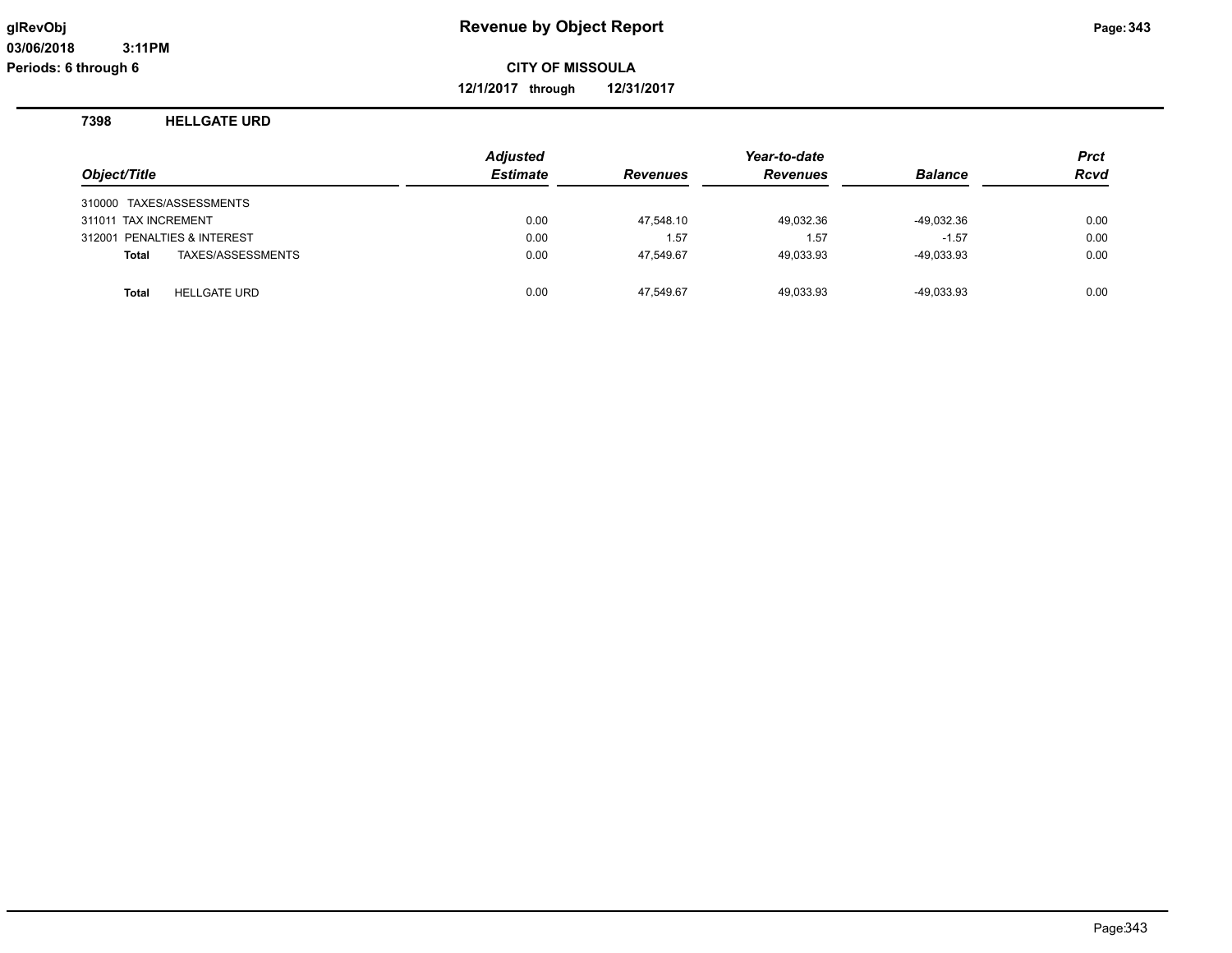**12/1/2017 through 12/31/2017**

## **7399 INTERMOUNTAIN BOND DEBT SERVICE**

#### **7399 INTERMOUNTAIN BOND DEBT SERVICE**

|                                                           | <b>Adjusted</b> |                 | Year-to-date    |                | <b>Prct</b> |
|-----------------------------------------------------------|-----------------|-----------------|-----------------|----------------|-------------|
| Object/Title                                              | <b>Estimate</b> | <b>Revenues</b> | <b>Revenues</b> | <b>Balance</b> | <b>Rcvd</b> |
| TAXES/ASSESSMENTS<br>310000                               |                 |                 |                 |                |             |
| 311011 TAX INCREMENT                                      | 0.00            | 0.00            | 0.00            | 0.00           | 0.00        |
| TAXES/ASSESSMENTS<br>Total                                | 0.00            | 0.00            | 0.00            | 0.00           | 0.00        |
| INVESTMENTS & ROYALTY EARNINGS<br>370000                  |                 |                 |                 |                |             |
| 371010 INTEREST ON INVESTMENTS                            | 0.00            | 0.00            | 0.00            | 0.00           | 0.00        |
| <b>INVESTMENTS &amp; ROYALTY EARNINGS</b><br><b>Total</b> | 0.00            | 0.00            | 0.00            | 0.00           | 0.00        |
| 380000 OTHER FINANCING SOURCES                            |                 |                 |                 |                |             |
| 381025 REVENUE BOND PROCEEDS                              | 0.00            | 0.00            | 0.00            | 0.00           | 0.00        |
| 383000 OPERATING TRANSFERS                                | 146,158.00      | 0.00            | 0.00            | 146,158.00     | 0.00        |
| 383014 TRANS FR MRA                                       | 0.00            | 146,158.00      | 146,158.00      | $-146, 158.00$ | 0.00        |
| OTHER FINANCING SOURCES<br><b>Total</b>                   | 146,158.00      | 146,158.00      | 146,158.00      | 0.00           | 100.00      |
| <b>INTERMOUNTAIN BOND DEBT SERVICE</b><br>Total           | 146,158.00      | 146,158.00      | 146,158.00      | 0.00           | 100.00      |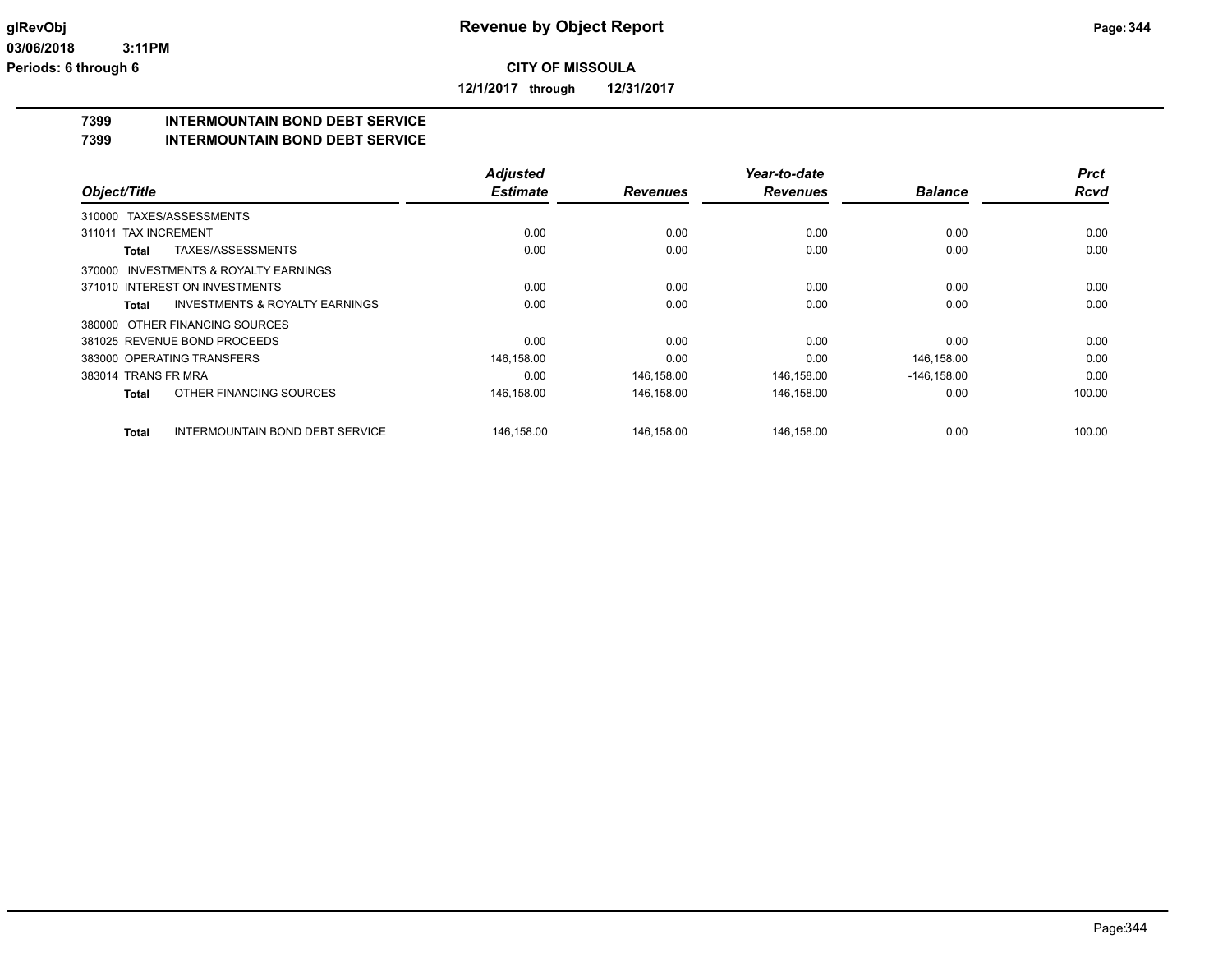**12/1/2017 through 12/31/2017**

## **7399 INTERMOUNTAIN BOND DEBT SERVICE**

|                                |                                           | <b>Adjusted</b> |                 | Year-to-date    |                | <b>Prct</b> |
|--------------------------------|-------------------------------------------|-----------------|-----------------|-----------------|----------------|-------------|
| Object/Title                   |                                           | <b>Estimate</b> | <b>Revenues</b> | <b>Revenues</b> | <b>Balance</b> | Rcvd        |
| TAXES/ASSESSMENTS<br>310000    |                                           |                 |                 |                 |                |             |
| 311011 TAX INCREMENT           |                                           | 0.00            | 0.00            | 0.00            | 0.00           | 0.00        |
| Total                          | TAXES/ASSESSMENTS                         | 0.00            | 0.00            | 0.00            | 0.00           | 0.00        |
|                                | 370000 INVESTMENTS & ROYALTY EARNINGS     |                 |                 |                 |                |             |
| 371010 INTEREST ON INVESTMENTS |                                           | 0.00            | 0.00            | 0.00            | 0.00           | 0.00        |
| Total                          | <b>INVESTMENTS &amp; ROYALTY EARNINGS</b> | 0.00            | 0.00            | 0.00            | 0.00           | 0.00        |
| 380000 OTHER FINANCING SOURCES |                                           |                 |                 |                 |                |             |
| 381025 REVENUE BOND PROCEEDS   |                                           | 0.00            | 0.00            | 0.00            | 0.00           | 0.00        |
| 383000 OPERATING TRANSFERS     |                                           | 146,158.00      | 0.00            | 0.00            | 146,158.00     | 0.00        |
| 383014 TRANS FR MRA            |                                           | 0.00            | 146,158.00      | 146,158.00      | $-146, 158.00$ | 0.00        |
| Total                          | OTHER FINANCING SOURCES                   | 146,158.00      | 146.158.00      | 146,158.00      | 0.00           | 100.00      |
| <b>Total</b>                   | <b>INTERMOUNTAIN BOND DEBT SERVICE</b>    | 146,158.00      | 146,158.00      | 146,158.00      | 0.00           | 100.00      |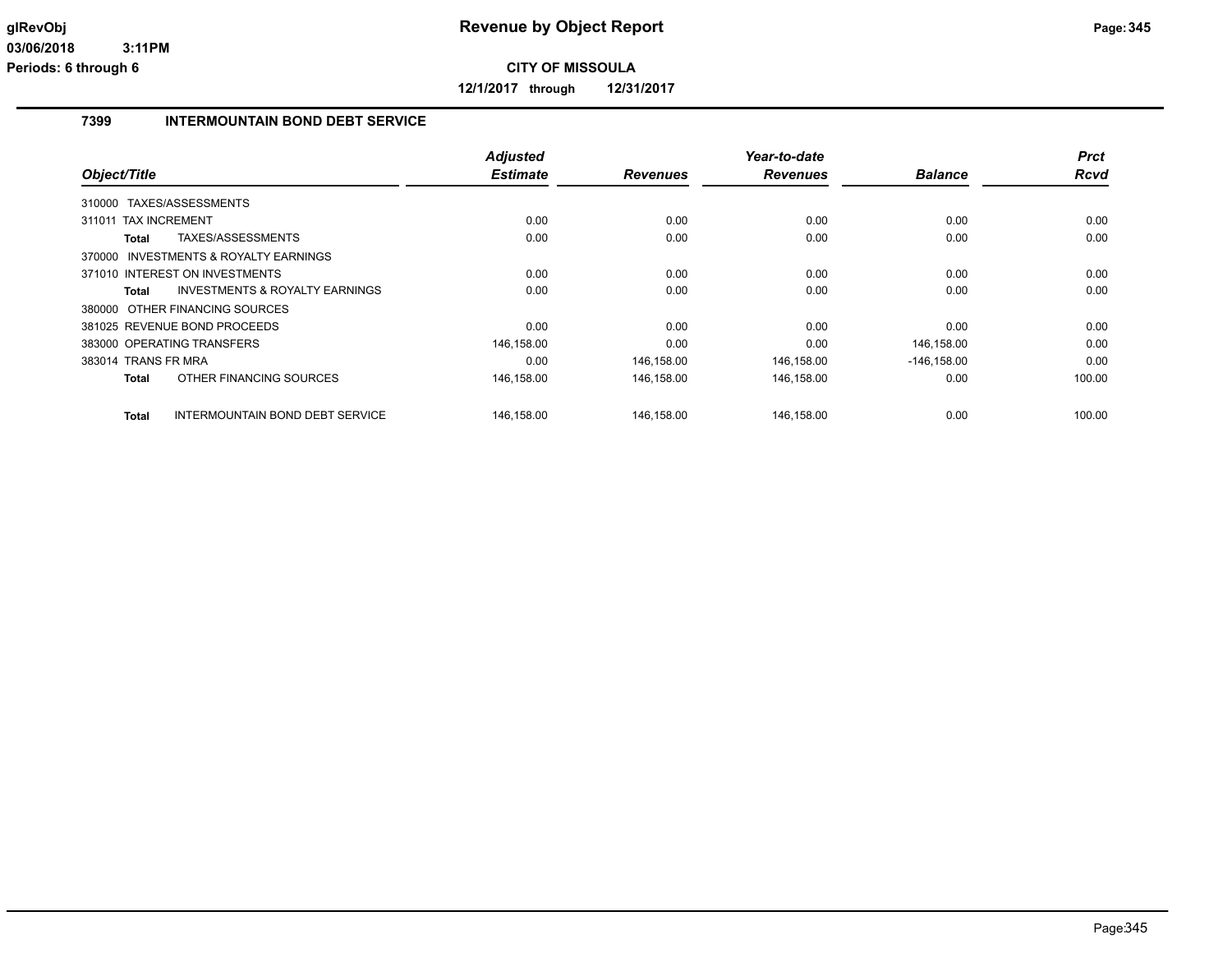**12/1/2017 through 12/31/2017**

**7400 FRONT ST BOND CLEARING**

**FRONT ST BOND CLEARING** 

|                                                           | <b>Adjusted</b> |                 | Year-to-date    |                | <b>Prct</b> |
|-----------------------------------------------------------|-----------------|-----------------|-----------------|----------------|-------------|
| Object/Title                                              | <b>Estimate</b> | <b>Revenues</b> | <b>Revenues</b> | <b>Balance</b> | Rcvd        |
| 310000 TAXES/ASSESSMENTS                                  |                 |                 |                 |                |             |
| 311011 TAX INCREMENT                                      | 357.755.00      | 239.194.47      | 239.194.47      | 118.560.53     | 66.86       |
| <b>PENALTIES &amp; INTEREST</b><br>312001                 | 0.00            | 68.22           | 7.826.52        | $-7.826.52$    | 0.00        |
| TAXES/ASSESSMENTS<br>Total                                | 357.755.00      | 239.262.69      | 247.020.99      | 110.734.01     | 69.05       |
| 330000 INTERGOVERNMENTAL REVENUES                         |                 |                 |                 |                |             |
| 335210 PERSONAL PROPERTY TAX REIMBURSEMENT                | 53.975.00       | 26.987.29       | 26.987.29       | 26.987.71      | 50.00       |
| INTERGOVERNMENTAL REVENUES<br>Total                       | 53.975.00       | 26.987.29       | 26.987.29       | 26.987.71      | 50.00       |
| 370000 INVESTMENTS & ROYALTY EARNINGS                     |                 |                 |                 |                |             |
| 371010 INTEREST ON INVESTMENTS                            | 0.00            | 0.00            | 0.00            | 0.00           | 0.00        |
| <b>INVESTMENTS &amp; ROYALTY EARNINGS</b><br><b>Total</b> | 0.00            | 0.00            | 0.00            | 0.00           | 0.00        |
| FRONT ST BOND CLEARING<br><b>Total</b>                    | 411.730.00      | 266.249.98      | 274.008.28      | 137.721.72     | 66.55       |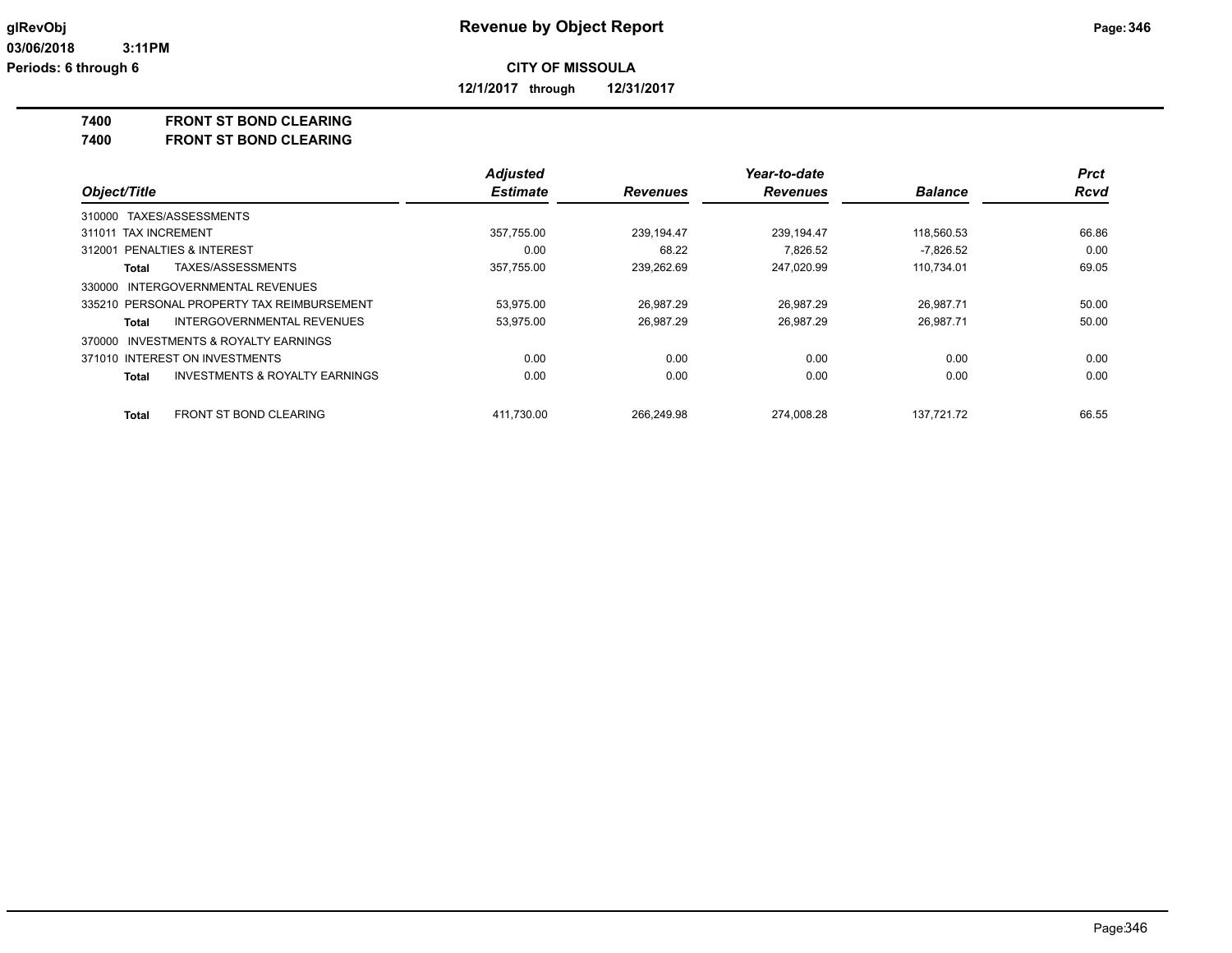**12/1/2017 through 12/31/2017**

## **7400 FRONT ST BOND CLEARING**

|                                                    | <b>Adjusted</b> |                 | Year-to-date    |                | <b>Prct</b> |
|----------------------------------------------------|-----------------|-----------------|-----------------|----------------|-------------|
| Object/Title                                       | <b>Estimate</b> | <b>Revenues</b> | <b>Revenues</b> | <b>Balance</b> | <b>Rcvd</b> |
| TAXES/ASSESSMENTS<br>310000                        |                 |                 |                 |                |             |
| 311011 TAX INCREMENT                               | 357,755.00      | 239,194.47      | 239,194.47      | 118,560.53     | 66.86       |
| PENALTIES & INTEREST<br>312001                     | 0.00            | 68.22           | 7.826.52        | $-7.826.52$    | 0.00        |
| TAXES/ASSESSMENTS<br>Total                         | 357,755.00      | 239,262.69      | 247,020.99      | 110,734.01     | 69.05       |
| <b>INTERGOVERNMENTAL REVENUES</b><br>330000        |                 |                 |                 |                |             |
| 335210 PERSONAL PROPERTY TAX REIMBURSEMENT         | 53,975.00       | 26,987.29       | 26,987.29       | 26,987.71      | 50.00       |
| INTERGOVERNMENTAL REVENUES<br>Total                | 53,975.00       | 26,987.29       | 26,987.29       | 26,987.71      | 50.00       |
| INVESTMENTS & ROYALTY EARNINGS<br>370000           |                 |                 |                 |                |             |
| 371010 INTEREST ON INVESTMENTS                     | 0.00            | 0.00            | 0.00            | 0.00           | 0.00        |
| <b>INVESTMENTS &amp; ROYALTY EARNINGS</b><br>Total | 0.00            | 0.00            | 0.00            | 0.00           | 0.00        |
| <b>FRONT ST BOND CLEARING</b><br><b>Total</b>      | 411.730.00      | 266.249.98      | 274.008.28      | 137.721.72     | 66.55       |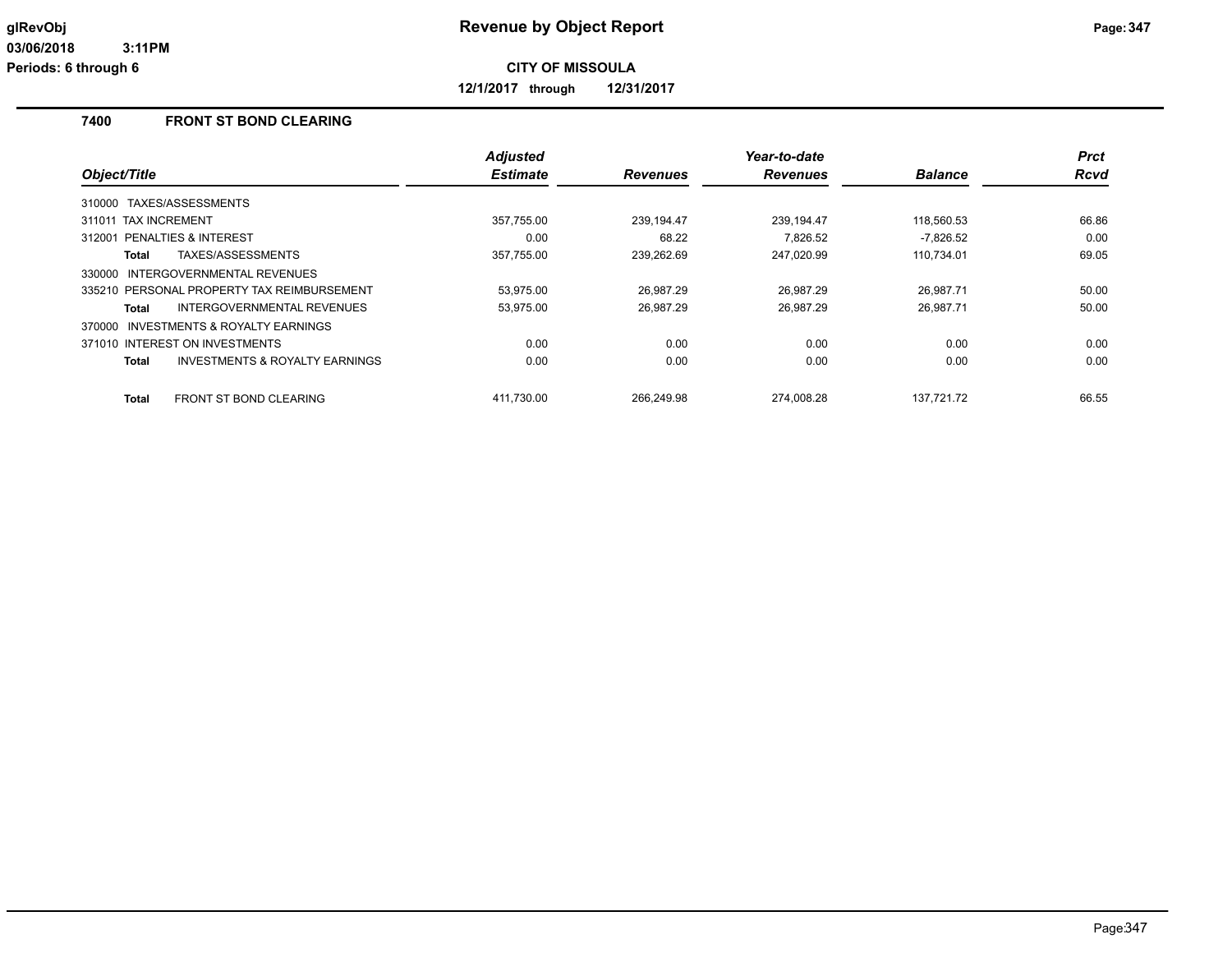**12/1/2017 through 12/31/2017**

#### **7401 FRONT ST PARKING STRUCTURE**

**7401 FRONT ST PARKING STRUCTURE**

|                                                   | <b>Adjusted</b> |                 | Year-to-date    |                | <b>Prct</b> |
|---------------------------------------------------|-----------------|-----------------|-----------------|----------------|-------------|
| Object/Title                                      | <b>Estimate</b> | <b>Revenues</b> | <b>Revenues</b> | <b>Balance</b> | <b>Rcvd</b> |
| 370000 INVESTMENTS & ROYALTY EARNINGS             |                 |                 |                 |                |             |
| 371010 INTEREST ON INVESTMENTS                    | 0.00            | 0.00            | 0.00            | 0.00           | 0.00        |
| INVESTMENTS & ROYALTY EARNINGS<br><b>Total</b>    | 0.00            | 0.00            | 0.00            | 0.00           | 0.00        |
| 380000 OTHER FINANCING SOURCES                    |                 |                 |                 |                |             |
| 383066 TRANSFER FR FRONT ST CLEARING              | 206.390.00      | 133.425.29      | 133.425.29      | 72.964.71      | 64.65       |
| OTHER FINANCING SOURCES<br><b>Total</b>           | 206,390.00      | 133.425.29      | 133.425.29      | 72.964.71      | 64.65       |
| <b>Total</b><br><b>FRONT ST PARKING STRUCTURE</b> | 206,390.00      | 133.425.29      | 133.425.29      | 72.964.71      | 64.65       |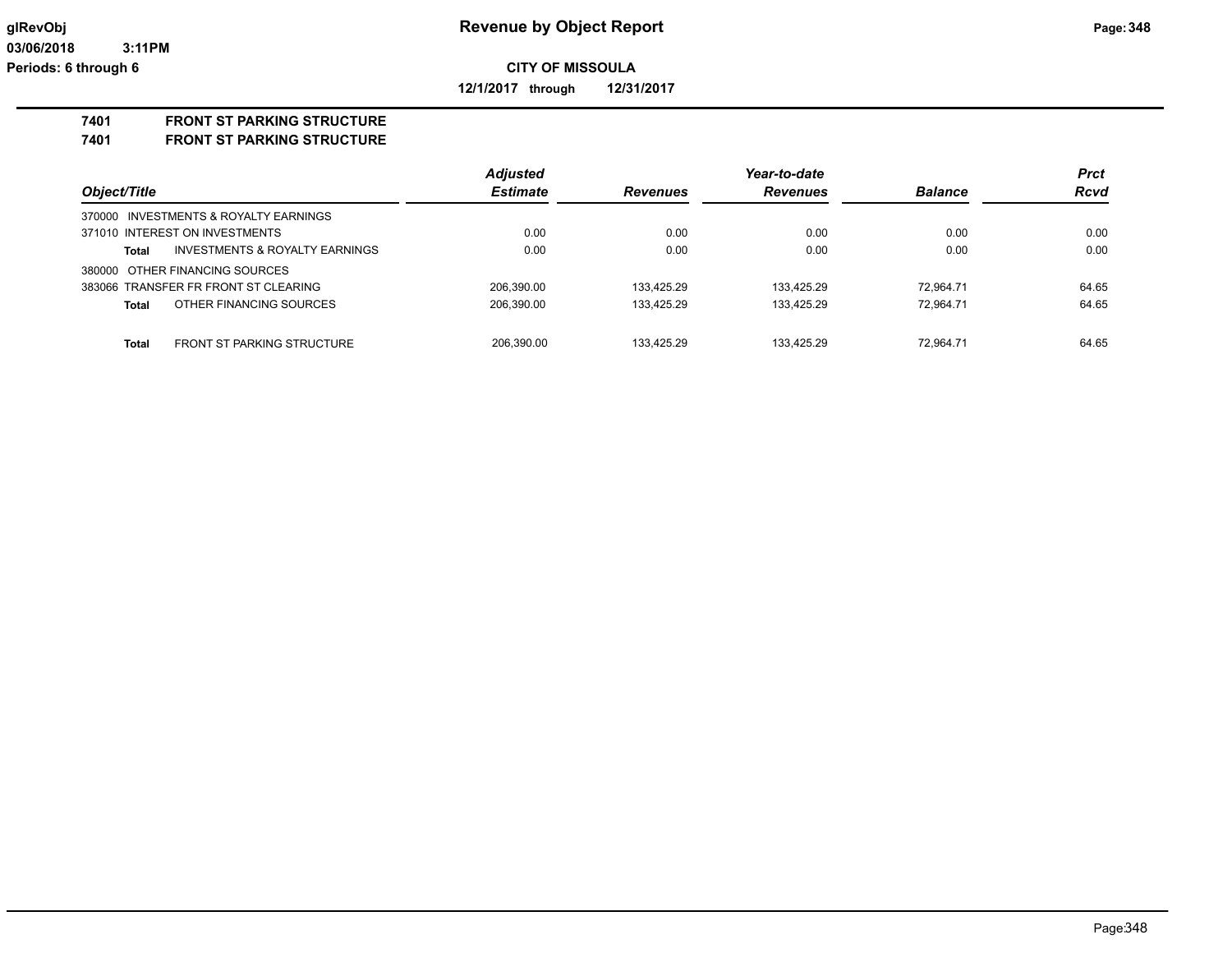**12/1/2017 through 12/31/2017**

## **7401 FRONT ST PARKING STRUCTURE**

| Object/Title |                                       | <b>Adjusted</b><br><b>Estimate</b> | <b>Revenues</b> | Year-to-date<br><b>Revenues</b> | <b>Balance</b> | <b>Prct</b><br>Rcvd |
|--------------|---------------------------------------|------------------------------------|-----------------|---------------------------------|----------------|---------------------|
|              | 370000 INVESTMENTS & ROYALTY EARNINGS |                                    |                 |                                 |                |                     |
|              | 371010 INTEREST ON INVESTMENTS        | 0.00                               | 0.00            | 0.00                            | 0.00           | 0.00                |
| Total        | INVESTMENTS & ROYALTY EARNINGS        | 0.00                               | 0.00            | 0.00                            | 0.00           | 0.00                |
|              | 380000 OTHER FINANCING SOURCES        |                                    |                 |                                 |                |                     |
|              | 383066 TRANSFER FR FRONT ST CLEARING  | 206.390.00                         | 133.425.29      | 133.425.29                      | 72.964.71      | 64.65               |
| Total        | OTHER FINANCING SOURCES               | 206,390.00                         | 133.425.29      | 133.425.29                      | 72.964.71      | 64.65               |
|              |                                       |                                    |                 |                                 |                |                     |
| <b>Total</b> | FRONT ST PARKING STRUCTURE            | 206.390.00                         | 133.425.29      | 133.425.29                      | 72.964.71      | 64.65               |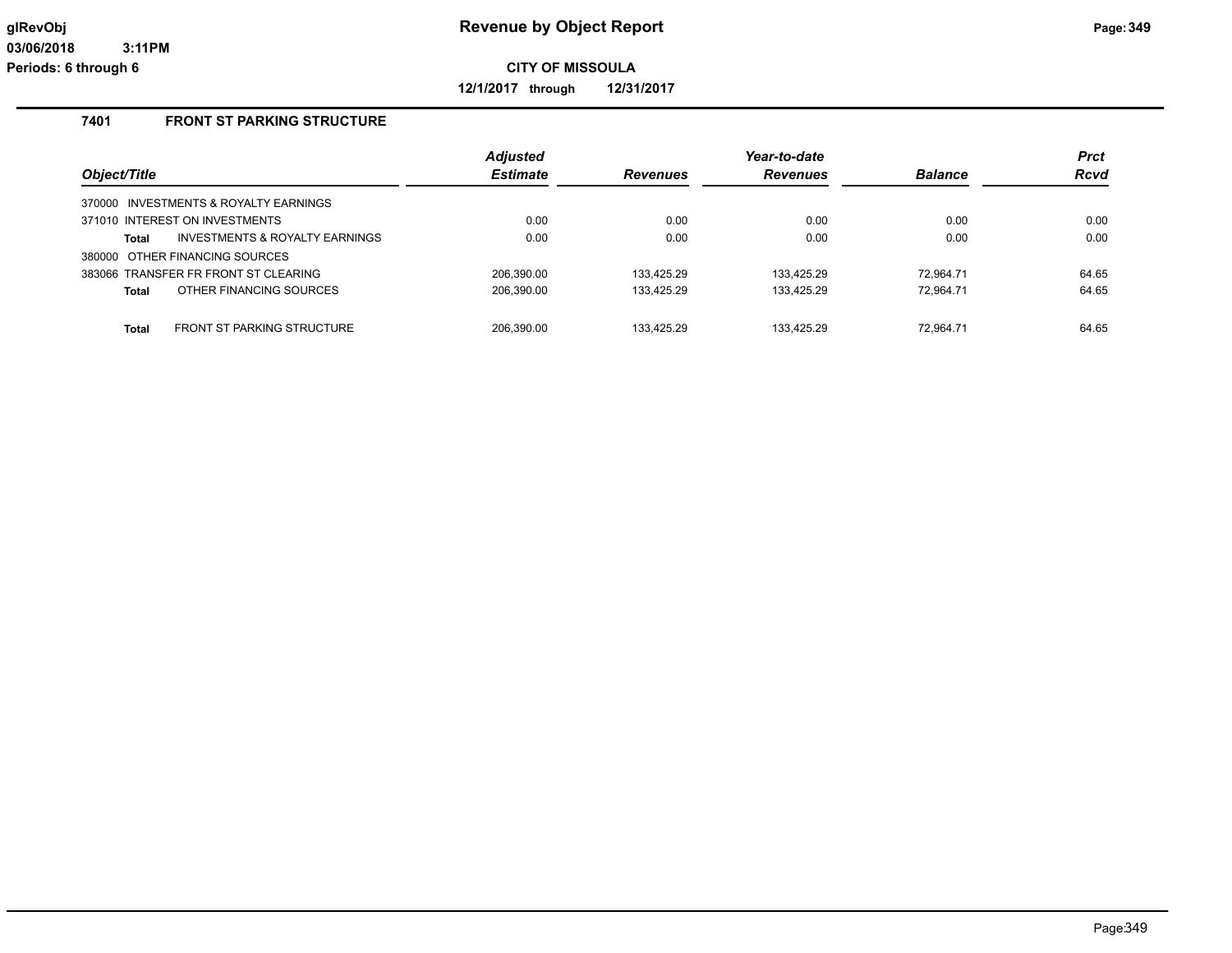**12/1/2017 through 12/31/2017**

## **7402 FRONT ST SUBORDINATE LIEN NOTE**

**7402 FRONT ST SUBORDINATE LIEN NOTE**

|                                                       | <b>Adjusted</b> |                 | Year-to-date    |                | <b>Prct</b> |
|-------------------------------------------------------|-----------------|-----------------|-----------------|----------------|-------------|
| Object/Title                                          | <b>Estimate</b> | <b>Revenues</b> | <b>Revenues</b> | <b>Balance</b> | <b>Rcvd</b> |
| 330000 INTERGOVERNMENTAL REVENUES                     |                 |                 |                 |                |             |
| 338001 EXCESS PLEDGED TAX INCREMENT RETURNED          | 0.00            | 0.00            | 0.00            | 0.00           | 0.00        |
| INTERGOVERNMENTAL REVENUES<br>Total                   | 0.00            | 0.00            | 0.00            | 0.00           | 0.00        |
| 370000 INVESTMENTS & ROYALTY EARNINGS                 |                 |                 |                 |                |             |
| 371010 INTEREST ON INVESTMENTS                        | 0.00            | 0.00            | 0.00            | 0.00           | 0.00        |
| INVESTMENTS & ROYALTY EARNINGS<br>Total               | 0.00            | 0.00            | 0.00            | 0.00           | 0.00        |
| 380000 OTHER FINANCING SOURCES                        |                 |                 |                 |                |             |
| 383066 TRANSFER FROM WATER UTILITY                    | 125.717.00      | 123.940.65      | 123.940.65      | 1.776.35       | 98.59       |
| 383067 TRANSFER FROM FSPS                             | 0.00            | 0.00            | 0.00            | 0.00           | 0.00        |
| OTHER FINANCING SOURCES<br><b>Total</b>               | 125,717.00      | 123,940.65      | 123,940.65      | 1.776.35       | 98.59       |
| <b>FRONT ST SUBORDINATE LIEN NOTE</b><br><b>Total</b> | 125.717.00      | 123.940.65      | 123.940.65      | 1.776.35       | 98.59       |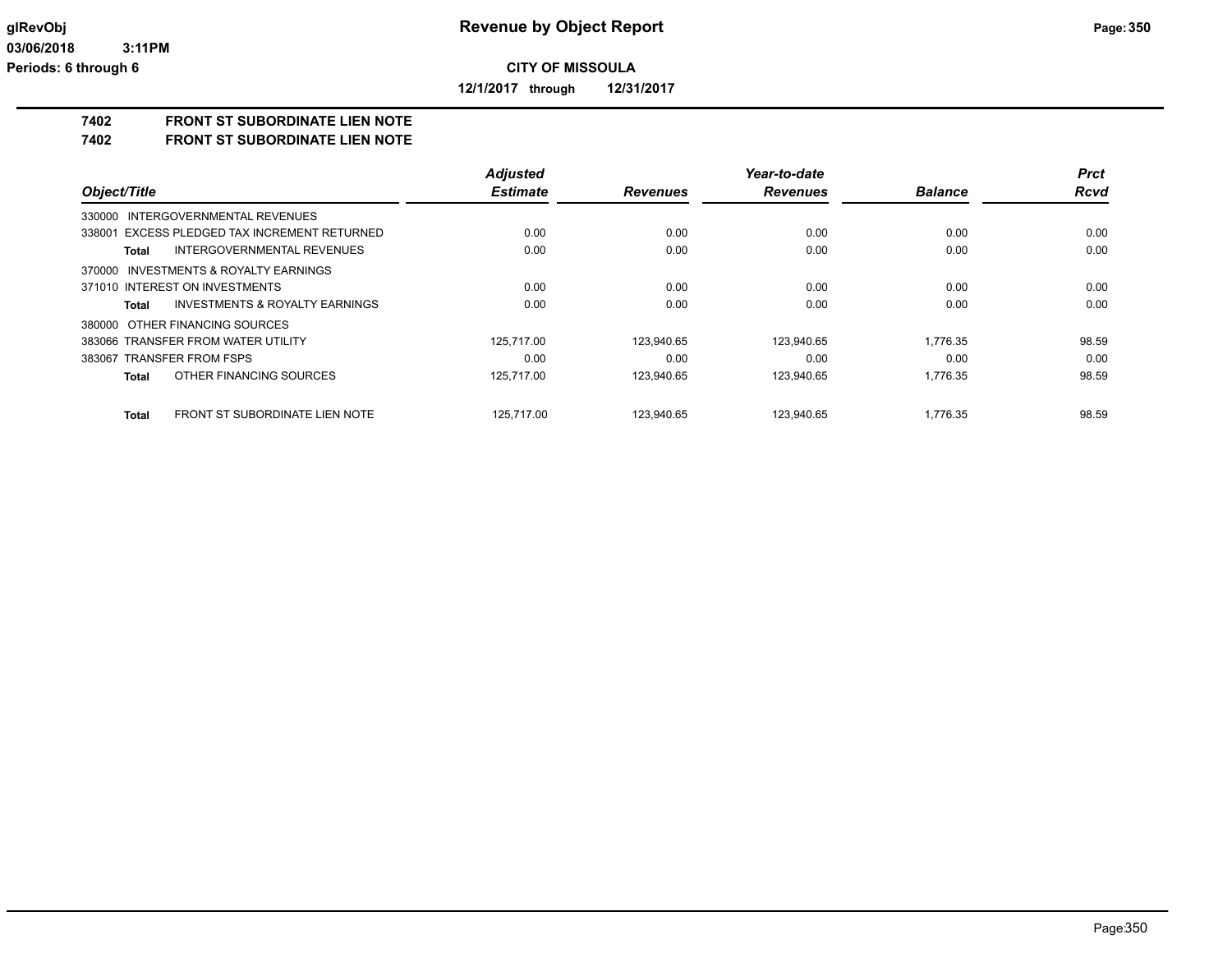**12/1/2017 through 12/31/2017**

## **7402 FRONT ST SUBORDINATE LIEN NOTE**

|                                                       | <b>Adjusted</b> |                 | Year-to-date    |                | <b>Prct</b> |
|-------------------------------------------------------|-----------------|-----------------|-----------------|----------------|-------------|
| Object/Title                                          | <b>Estimate</b> | <b>Revenues</b> | <b>Revenues</b> | <b>Balance</b> | Rcvd        |
| INTERGOVERNMENTAL REVENUES<br>330000                  |                 |                 |                 |                |             |
| 338001 EXCESS PLEDGED TAX INCREMENT RETURNED          | 0.00            | 0.00            | 0.00            | 0.00           | 0.00        |
| INTERGOVERNMENTAL REVENUES<br><b>Total</b>            | 0.00            | 0.00            | 0.00            | 0.00           | 0.00        |
| 370000 INVESTMENTS & ROYALTY EARNINGS                 |                 |                 |                 |                |             |
| 371010 INTEREST ON INVESTMENTS                        | 0.00            | 0.00            | 0.00            | 0.00           | 0.00        |
| <b>INVESTMENTS &amp; ROYALTY EARNINGS</b><br>Total    | 0.00            | 0.00            | 0.00            | 0.00           | 0.00        |
| 380000 OTHER FINANCING SOURCES                        |                 |                 |                 |                |             |
| 383066 TRANSFER FROM WATER UTILITY                    | 125.717.00      | 123.940.65      | 123.940.65      | 1.776.35       | 98.59       |
| 383067 TRANSFER FROM FSPS                             | 0.00            | 0.00            | 0.00            | 0.00           | 0.00        |
| OTHER FINANCING SOURCES<br><b>Total</b>               | 125.717.00      | 123,940.65      | 123,940.65      | 1.776.35       | 98.59       |
| <b>FRONT ST SUBORDINATE LIEN NOTE</b><br><b>Total</b> | 125.717.00      | 123.940.65      | 123.940.65      | 1.776.35       | 98.59       |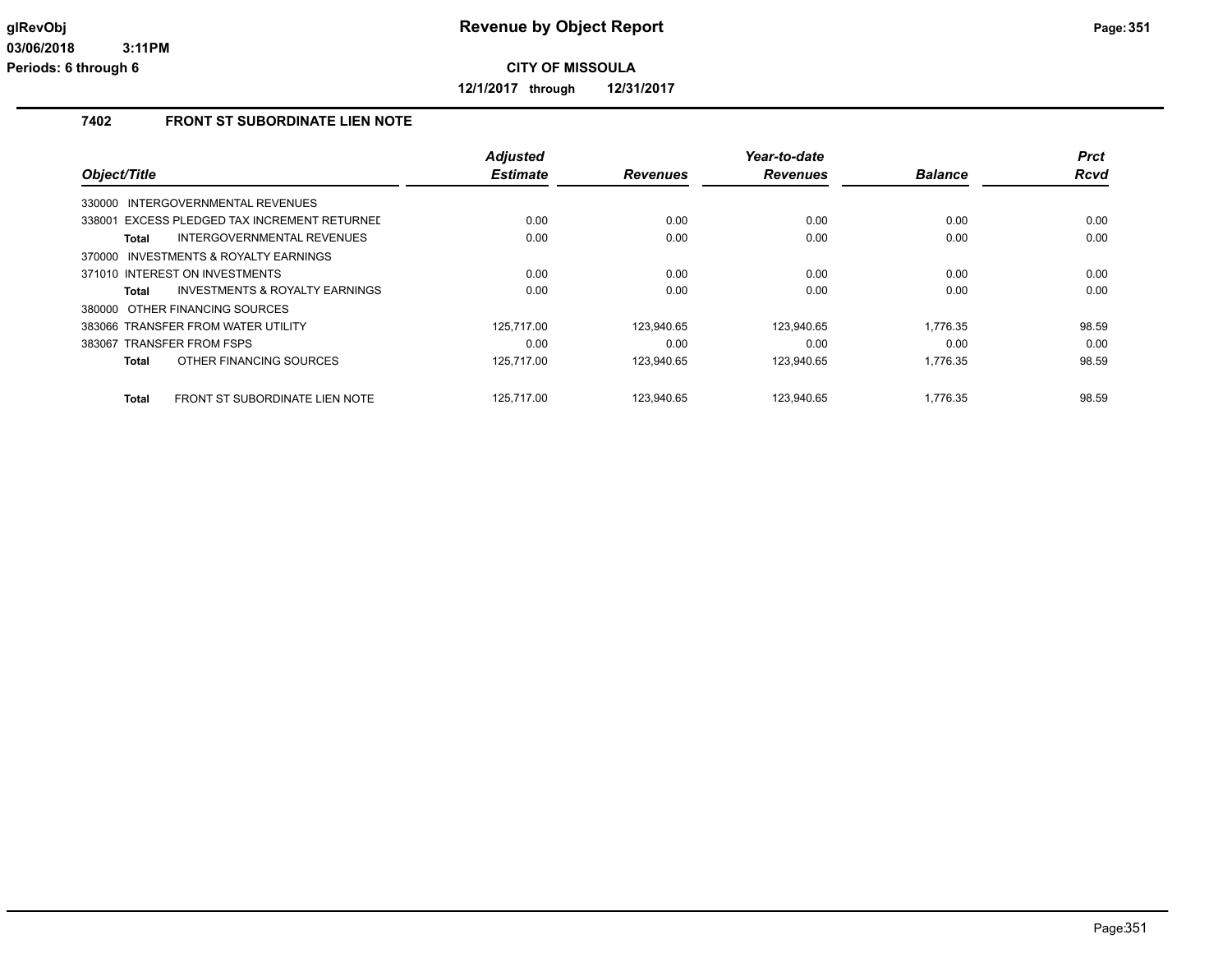**12/1/2017 through 12/31/2017**

## **7447 COURT COLLECTED PARKING FINES**

**7447 COURT COLLECTED PARKING FINES**

|                                               | <b>Adjusted</b> |                 | Year-to-date    |                | <b>Prct</b> |
|-----------------------------------------------|-----------------|-----------------|-----------------|----------------|-------------|
| Object/Title                                  | <b>Estimate</b> | <b>Revenues</b> | <b>Revenues</b> | <b>Balance</b> | <b>Rcvd</b> |
| 350000 FINES & FORFEITURES                    |                 |                 |                 |                |             |
| 352002 PARKING FINES                          | 0.00            | 0.00            | 370.00          | -370.00        | 0.00        |
| <b>FINES &amp; FORFEITURES</b><br>Total       | 0.00            | 0.00            | 370.00          | $-370.00$      | 0.00        |
| 370000 INVESTMENTS & ROYALTY EARNINGS         |                 |                 |                 |                |             |
| 371010 INTEREST ON INVESTMENTS                | 0.00            | 0.00            | 0.00            | 0.00           | 0.00        |
| INVESTMENTS & ROYALTY EARNINGS<br>Total       | 0.00            | 0.00            | 0.00            | 0.00           | 0.00        |
|                                               |                 |                 |                 |                |             |
| COURT COLLECTED PARKING FINES<br><b>Total</b> | 0.00            | 0.00            | 370.00          | $-370.00$      | 0.00        |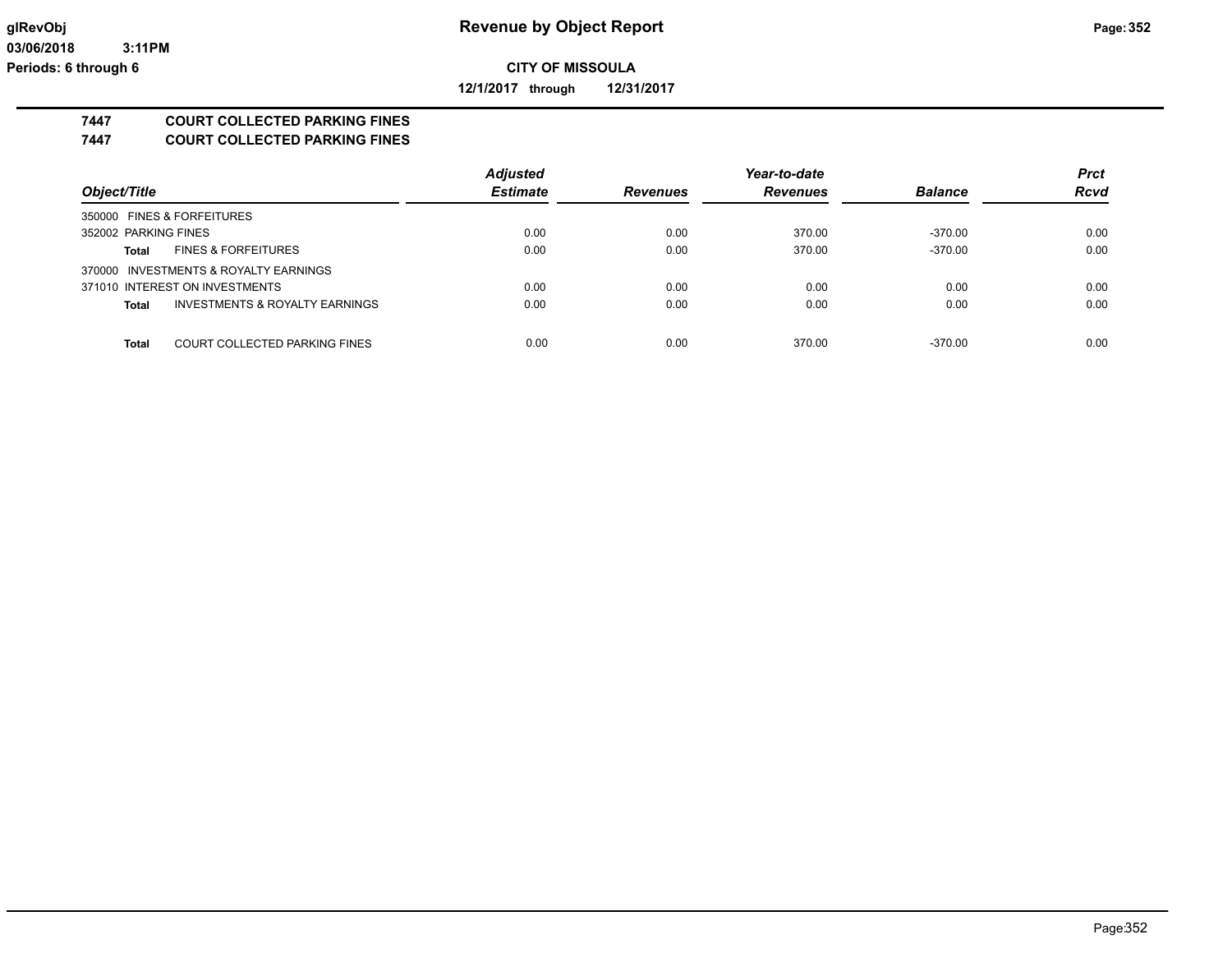**12/1/2017 through 12/31/2017**

## **7447 COURT COLLECTED PARKING FINES**

| Object/Title                   |                                           | <b>Adjusted</b><br><b>Estimate</b> | <b>Revenues</b> | Year-to-date<br><b>Revenues</b> | <b>Balance</b> | <b>Prct</b><br>Rcvd |
|--------------------------------|-------------------------------------------|------------------------------------|-----------------|---------------------------------|----------------|---------------------|
| 350000 FINES & FORFEITURES     |                                           |                                    |                 |                                 |                |                     |
| 352002 PARKING FINES           |                                           | 0.00                               | 0.00            | 370.00                          | $-370.00$      | 0.00                |
| Total                          | <b>FINES &amp; FORFEITURES</b>            | 0.00                               | 0.00            | 370.00                          | $-370.00$      | 0.00                |
|                                | 370000 INVESTMENTS & ROYALTY EARNINGS     |                                    |                 |                                 |                |                     |
| 371010 INTEREST ON INVESTMENTS |                                           | 0.00                               | 0.00            | 0.00                            | 0.00           | 0.00                |
| <b>Total</b>                   | <b>INVESTMENTS &amp; ROYALTY EARNINGS</b> | 0.00                               | 0.00            | 0.00                            | 0.00           | 0.00                |
|                                |                                           |                                    |                 |                                 |                |                     |
| <b>Total</b>                   | COURT COLLECTED PARKING FINES             | 0.00                               | 0.00            | 370.00                          | $-370.00$      | 0.00                |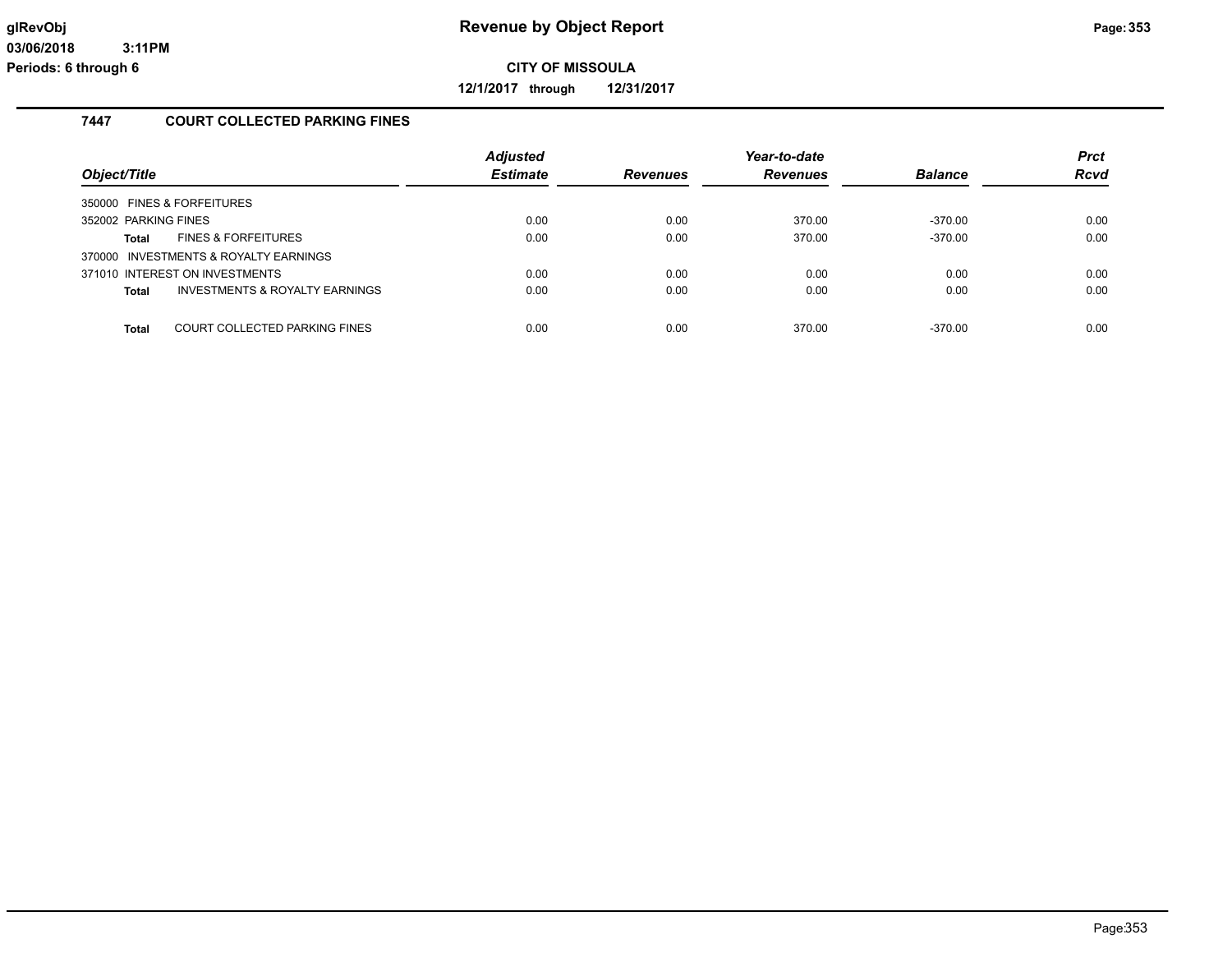**12/1/2017 through 12/31/2017**

**7458 COURT SURCHARGE**

**7458 COURT SURCHARGE**

|                                                 | <b>Adjusted</b> |                 | Year-to-date    |                | <b>Prct</b> |
|-------------------------------------------------|-----------------|-----------------|-----------------|----------------|-------------|
| Object/Title                                    | <b>Estimate</b> | <b>Revenues</b> | <b>Revenues</b> | <b>Balance</b> | <b>Rcvd</b> |
| 350000 FINES & FORFEITURES                      |                 |                 |                 |                |             |
| 351032 SURCHARGE ON FINES                       | 0.00            | 0.00            | 4.368.28        | $-4.368.28$    | 0.00        |
| <b>FINES &amp; FORFEITURES</b><br>Total         | 0.00            | 0.00            | 4.368.28        | $-4.368.28$    | 0.00        |
| 370000 INVESTMENTS & ROYALTY EARNINGS           |                 |                 |                 |                |             |
| 371010 INTEREST ON INVESTMENTS                  | 0.00            | 0.00            | 0.00            | 0.00           | 0.00        |
| 371020 GAIN/LOSS IN MARKET VALUE OF INVESTMENTS | 0.00            | 0.00            | 0.00            | 0.00           | 0.00        |
| INVESTMENTS & ROYALTY EARNINGS<br>Total         | 0.00            | 0.00            | 0.00            | 0.00           | 0.00        |
|                                                 |                 |                 |                 |                |             |
| <b>COURT SURCHARGE</b><br><b>Total</b>          | 0.00            | 0.00            | 4.368.28        | $-4.368.28$    | 0.00        |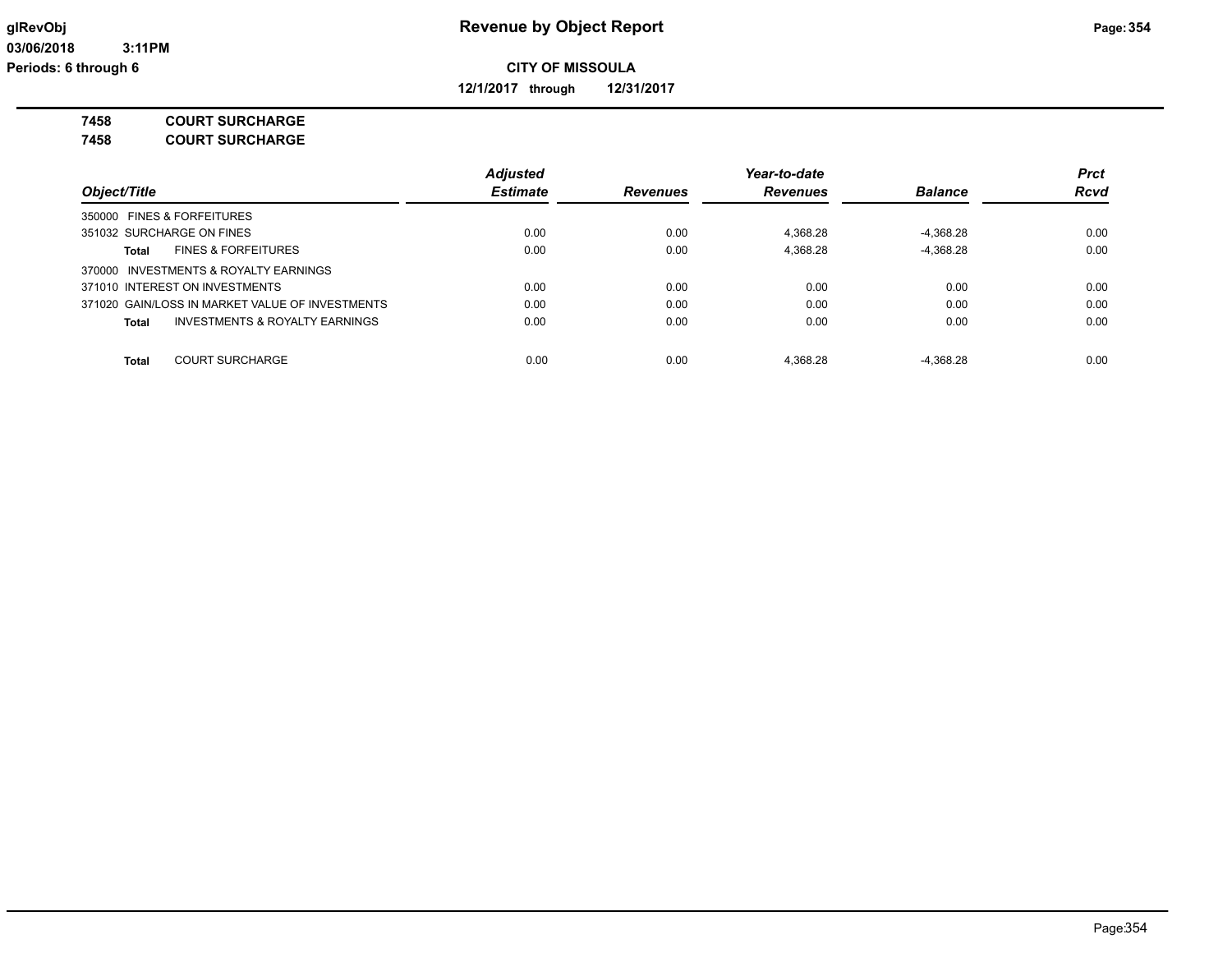**12/1/2017 through 12/31/2017**

#### **7458 COURT SURCHARGE**

|                                                | <b>Adjusted</b> |                 | Year-to-date    |                | <b>Prct</b> |
|------------------------------------------------|-----------------|-----------------|-----------------|----------------|-------------|
| Object/Title                                   | <b>Estimate</b> | <b>Revenues</b> | <b>Revenues</b> | <b>Balance</b> | <b>Rcvd</b> |
| 350000 FINES & FORFEITURES                     |                 |                 |                 |                |             |
| 351032 SURCHARGE ON FINES                      | 0.00            | 0.00            | 4.368.28        | -4,368.28      | 0.00        |
| <b>FINES &amp; FORFEITURES</b><br>Total        | 0.00            | 0.00            | 4.368.28        | $-4,368.28$    | 0.00        |
| 370000 INVESTMENTS & ROYALTY EARNINGS          |                 |                 |                 |                |             |
| 371010 INTEREST ON INVESTMENTS                 | 0.00            | 0.00            | 0.00            | 0.00           | 0.00        |
| 371020 GAIN/LOSS IN MARKET VALUE OF INVESTMENT | 0.00            | 0.00            | 0.00            | 0.00           | 0.00        |
| INVESTMENTS & ROYALTY EARNINGS<br>Total        | 0.00            | 0.00            | 0.00            | 0.00           | 0.00        |
| <b>COURT SURCHARGE</b><br>Total                | 0.00            | 0.00            | 4.368.28        | $-4.368.28$    | 0.00        |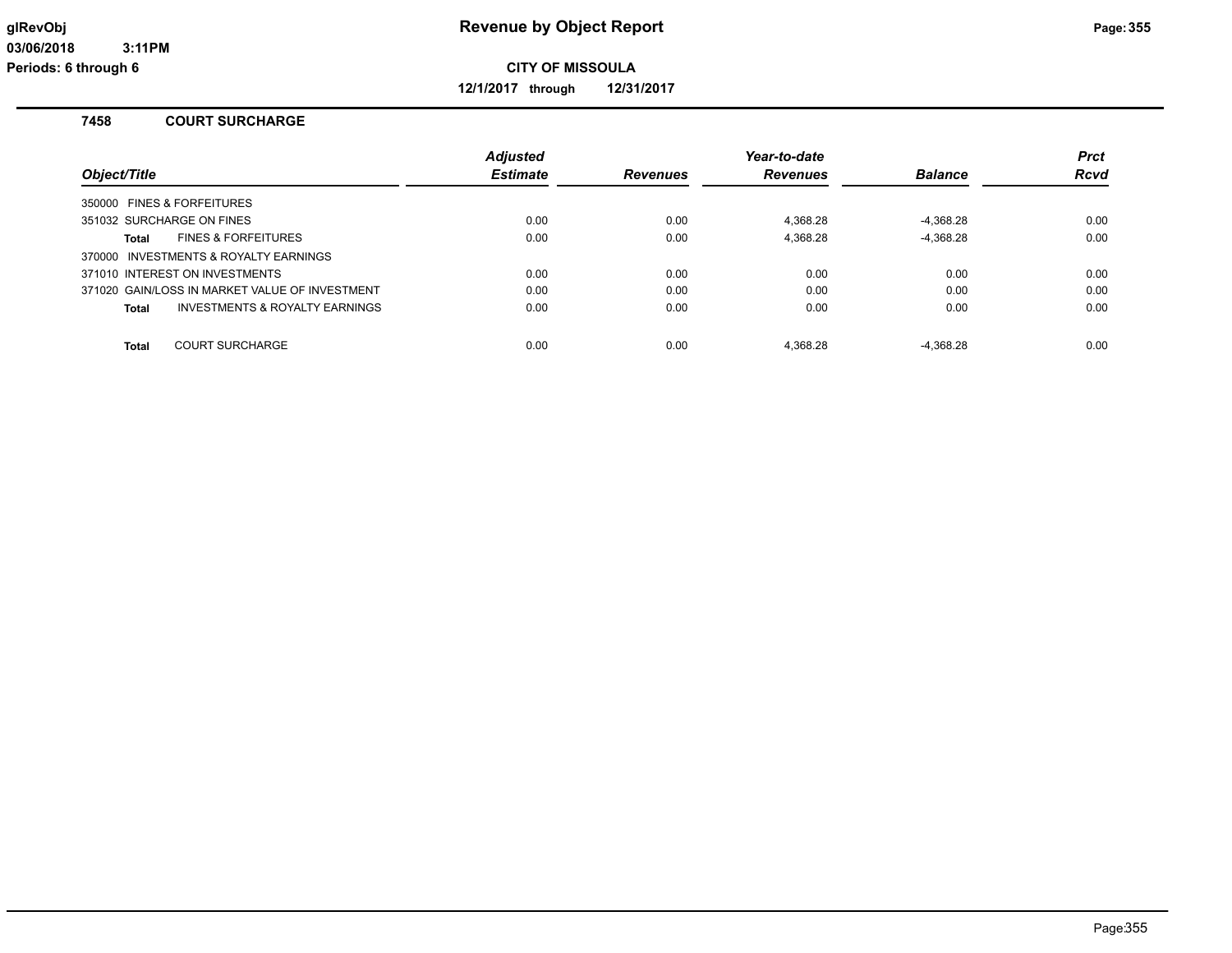**12/1/2017 through 12/31/2017**

**7469 PUBLIC DEFENDER FEES**

**7469 PUBLIC DEFENDER FEES**

|                                                 | <b>Adjusted</b> |                 | Year-to-date    |                | <b>Prct</b> |
|-------------------------------------------------|-----------------|-----------------|-----------------|----------------|-------------|
| Object/Title                                    | <b>Estimate</b> | <b>Revenues</b> | <b>Revenues</b> | <b>Balance</b> | <b>Rcvd</b> |
| 350000 FINES & FORFEITURES                      |                 |                 |                 |                |             |
| 351032 SURCHARGE ON FINES                       | 0.00            | 0.00            | 0.00            | 0.00           | 0.00        |
| 351033 PUBLIC DEFENDER FEES                     | 0.00            | 0.00            | 0.00            | 0.00           | 0.00        |
| <b>FINES &amp; FORFEITURES</b><br>Total         | 0.00            | 0.00            | 0.00            | 0.00           | 0.00        |
| 370000 INVESTMENTS & ROYALTY EARNINGS           |                 |                 |                 |                |             |
| 371010 INTEREST ON INVESTMENTS                  | 0.00            | 0.00            | 0.00            | 0.00           | 0.00        |
| 371020 GAIN/LOSS IN MARKET VALUE OF INVESTMENTS | 0.00            | 0.00            | 0.00            | 0.00           | 0.00        |
| INVESTMENTS & ROYALTY EARNINGS<br>Total         | 0.00            | 0.00            | 0.00            | 0.00           | 0.00        |
| PUBLIC DEFENDER FEES<br><b>Total</b>            | 0.00            | 0.00            | 0.00            | 0.00           | 0.00        |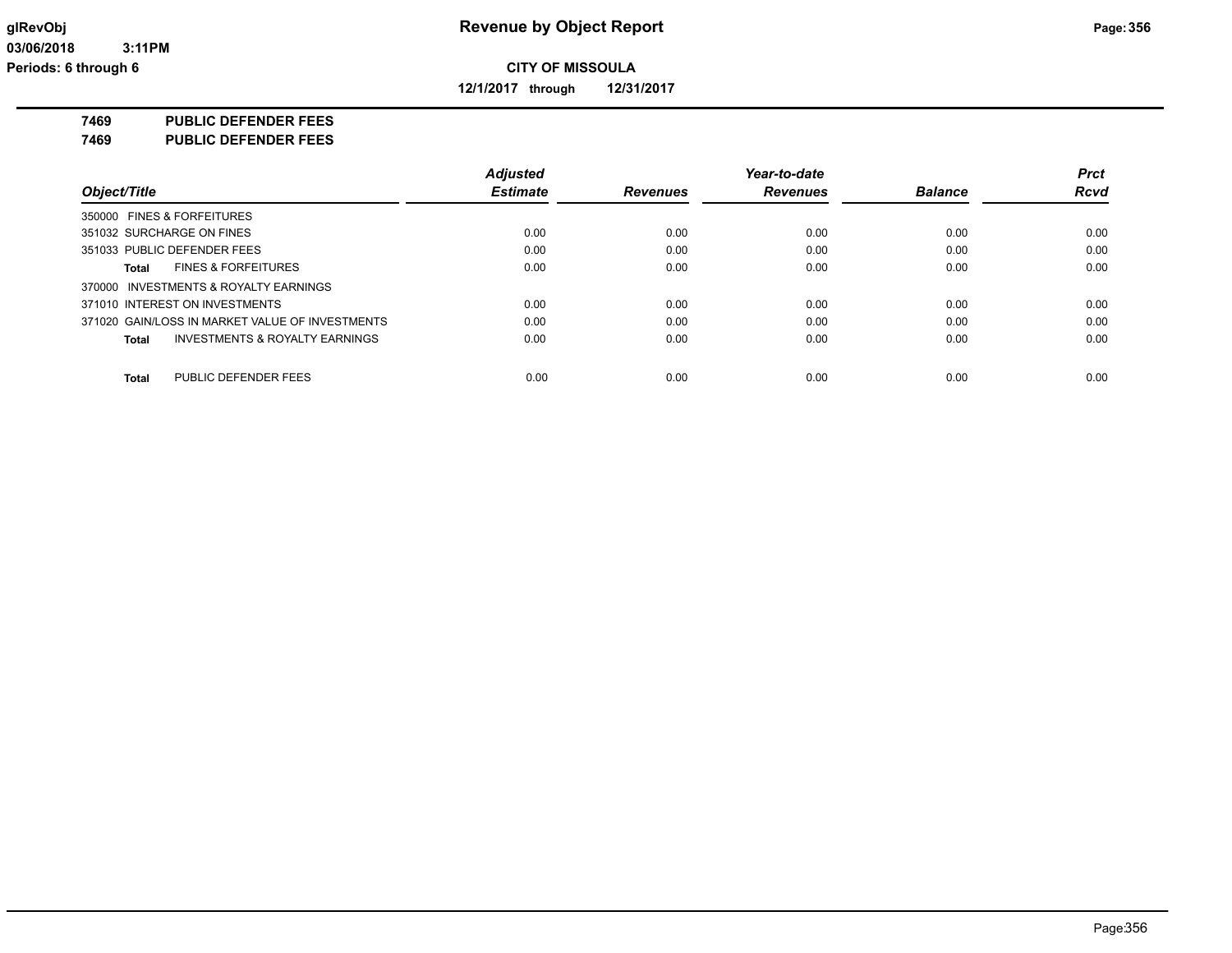**12/1/2017 through 12/31/2017**

## **7469 PUBLIC DEFENDER FEES**

|                                                    | <b>Adjusted</b> |                 | Year-to-date    |                | <b>Prct</b> |
|----------------------------------------------------|-----------------|-----------------|-----------------|----------------|-------------|
| Object/Title                                       | <b>Estimate</b> | <b>Revenues</b> | <b>Revenues</b> | <b>Balance</b> | Rcvd        |
| 350000 FINES & FORFEITURES                         |                 |                 |                 |                |             |
| 351032 SURCHARGE ON FINES                          | 0.00            | 0.00            | 0.00            | 0.00           | 0.00        |
| 351033 PUBLIC DEFENDER FEES                        | 0.00            | 0.00            | 0.00            | 0.00           | 0.00        |
| <b>FINES &amp; FORFEITURES</b><br>Total            | 0.00            | 0.00            | 0.00            | 0.00           | 0.00        |
| 370000 INVESTMENTS & ROYALTY EARNINGS              |                 |                 |                 |                |             |
| 371010 INTEREST ON INVESTMENTS                     | 0.00            | 0.00            | 0.00            | 0.00           | 0.00        |
| 371020 GAIN/LOSS IN MARKET VALUE OF INVESTMENT     | 0.00            | 0.00            | 0.00            | 0.00           | 0.00        |
| <b>INVESTMENTS &amp; ROYALTY EARNINGS</b><br>Total | 0.00            | 0.00            | 0.00            | 0.00           | 0.00        |
|                                                    |                 |                 |                 |                |             |
| PUBLIC DEFENDER FEES<br><b>Total</b>               | 0.00            | 0.00            | 0.00            | 0.00           | 0.00        |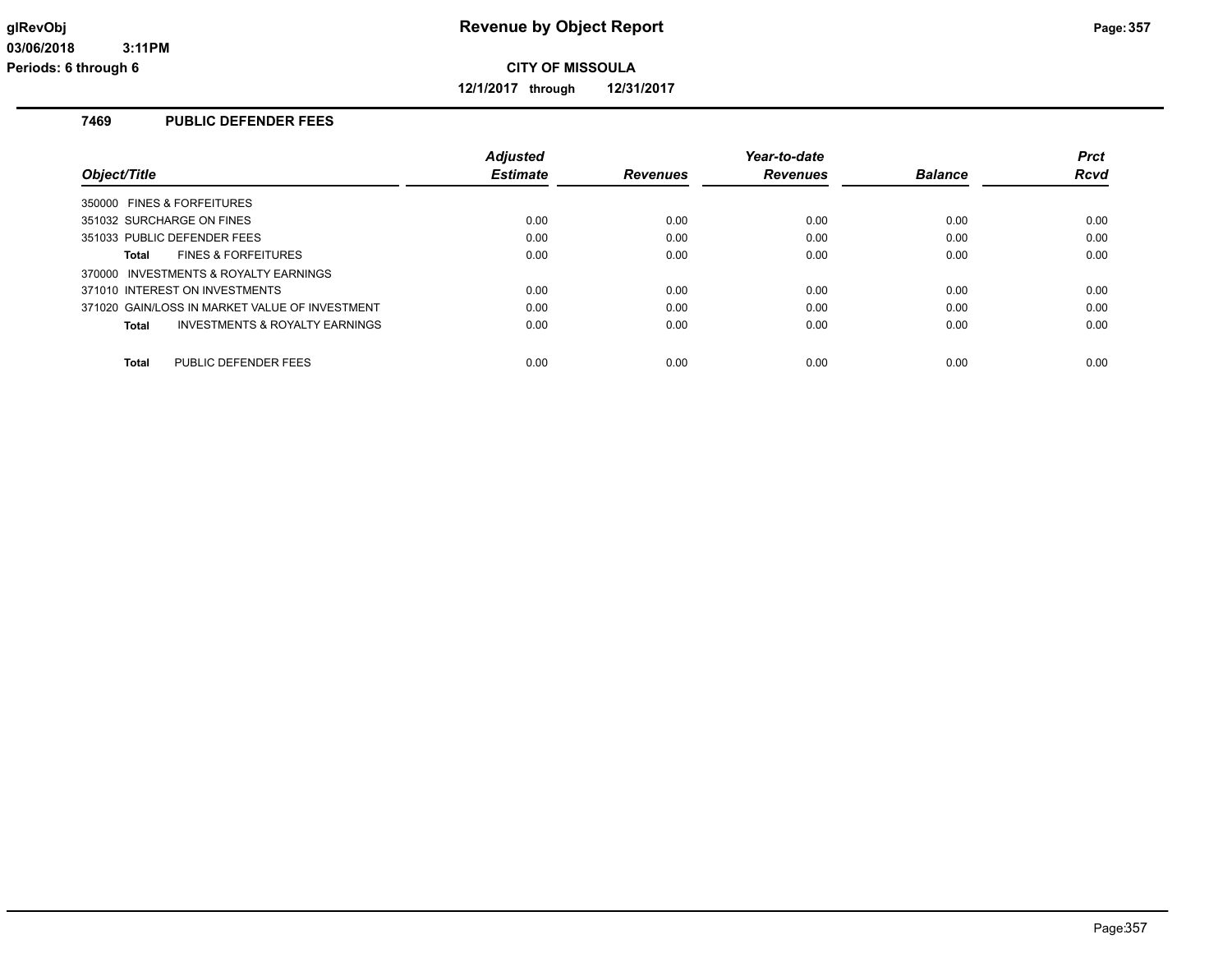**12/1/2017 through 12/31/2017**

**7900 PAYROLL CLEARING FUND**

**7900 PAYROLL CLEARING FUND**

|                                                 | <b>Adjusted</b> |                 | Year-to-date    |                | <b>Prct</b> |  |
|-------------------------------------------------|-----------------|-----------------|-----------------|----------------|-------------|--|
| Object/Title                                    | <b>Estimate</b> | <b>Revenues</b> | <b>Revenues</b> | <b>Balance</b> | <b>Rcvd</b> |  |
| 370000 INVESTMENTS & ROYALTY EARNINGS           |                 |                 |                 |                |             |  |
| 371010 INTEREST ON INVESTMENTS                  | 0.00            | 0.00            | 0.00            | 0.00           | 0.00        |  |
| 371020 GAIN/LOSS IN MARKET VALUE OF INVESTMENTS | 0.00            | 0.00            | 0.00            | 0.00           | 0.00        |  |
| INVESTMENTS & ROYALTY EARNINGS<br>Total         | 0.00            | 0.00            | 0.00            | 0.00           | 0.00        |  |
|                                                 |                 |                 |                 |                |             |  |
| PAYROLL CLEARING FUND<br><b>Total</b>           | 0.00            | 0.00            | 0.00            | 0.00           | 0.00        |  |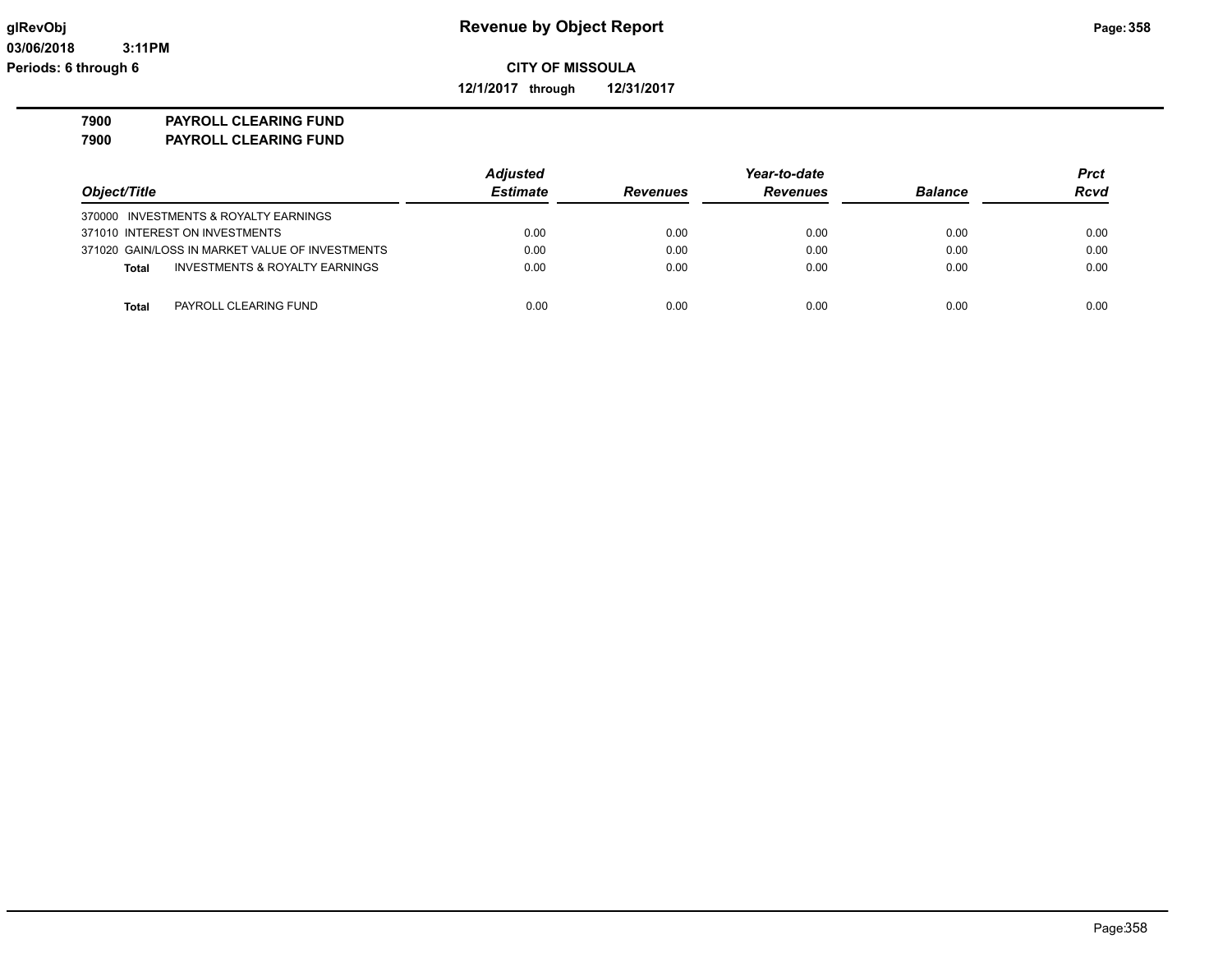**12/1/2017 through 12/31/2017**

#### **7900 PAYROLL CLEARING FUND**

| Object/Title                                                            | <b>Adjusted</b><br><b>Estimate</b> | <b>Revenues</b> | Year-to-date<br><b>Revenues</b> | <b>Balance</b> | <b>Prct</b><br>Rcvd |
|-------------------------------------------------------------------------|------------------------------------|-----------------|---------------------------------|----------------|---------------------|
|                                                                         |                                    |                 |                                 |                |                     |
| 370000 INVESTMENTS & ROYALTY EARNINGS<br>371010 INTEREST ON INVESTMENTS | 0.00                               | 0.00            | 0.00                            | 0.00           | 0.00                |
| 371020 GAIN/LOSS IN MARKET VALUE OF INVESTMENT                          | 0.00                               | 0.00            | 0.00                            | 0.00           | 0.00                |
| INVESTMENTS & ROYALTY EARNINGS<br><b>Total</b>                          | 0.00                               | 0.00            | 0.00                            | 0.00           | 0.00                |
|                                                                         |                                    |                 |                                 |                |                     |
| PAYROLL CLEARING FUND<br><b>Total</b>                                   | 0.00                               | 0.00            | 0.00                            | 0.00           | 0.00                |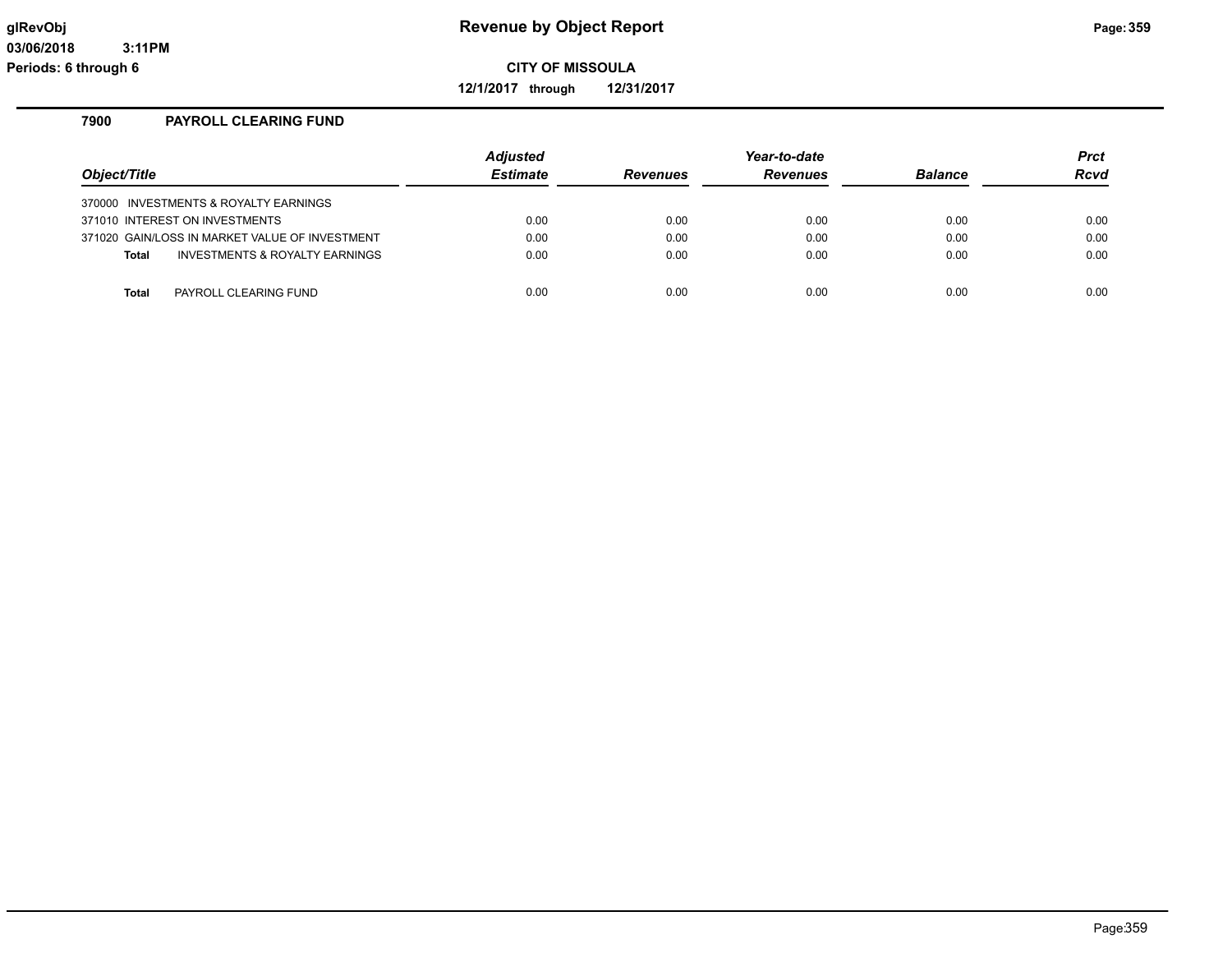**12/1/2017 through 12/31/2017**

**7903 COUNTY CLEARING 7903 COUNTY CLEARING**

*Object/Title Adjusted Estimate Revenues Year-to-date Revenues Balance Prct Rcvd* 320000 LICENSES & PERMITS 323030 ANIMAL LICENSES 0.00 408.50 3,472.20 -3,472.20 0.00 **Total** LICENSES & PERMITS 0.00 0.00 408.50 3,472.20 3,472.20 3,472.20 3,472.20 0.00 **Total** COUNTY CLEARING 0.00 408.50 3,472.20 -3,472.20 0.00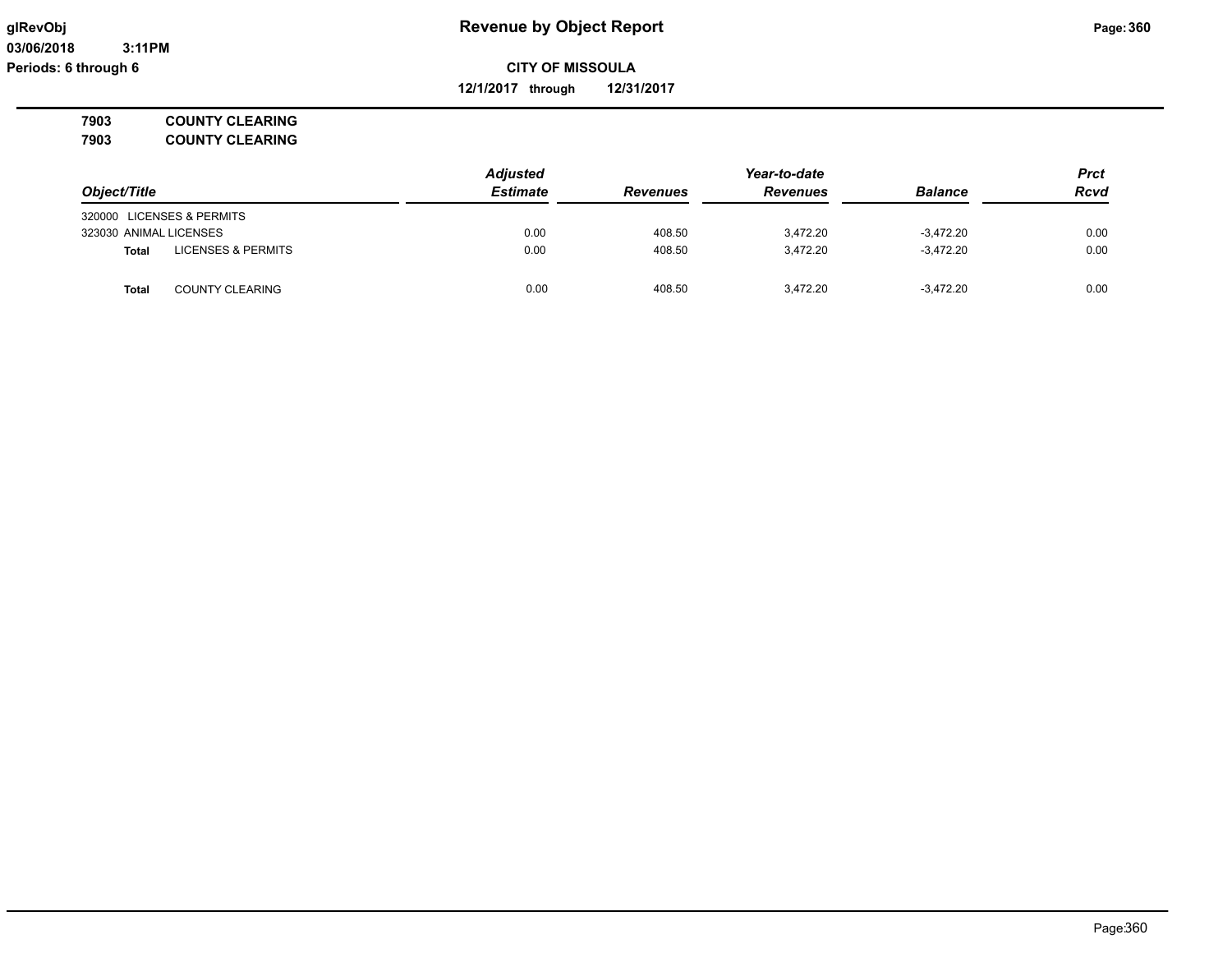**12/1/2017 through 12/31/2017**

### **7903 COUNTY CLEARING**

| Object/Title           |                               | <b>Adjusted</b><br><b>Estimate</b> | <b>Revenues</b> | Year-to-date<br><b>Revenues</b> | <b>Balance</b> | <b>Prct</b><br><b>Rcvd</b> |
|------------------------|-------------------------------|------------------------------------|-----------------|---------------------------------|----------------|----------------------------|
|                        | 320000 LICENSES & PERMITS     |                                    |                 |                                 |                |                            |
| 323030 ANIMAL LICENSES |                               | 0.00                               | 408.50          | 3.472.20                        | $-3.472.20$    | 0.00                       |
| Total                  | <b>LICENSES &amp; PERMITS</b> | 0.00                               | 408.50          | 3.472.20                        | $-3.472.20$    | 0.00                       |
| <b>Total</b>           | <b>COUNTY CLEARING</b>        | 0.00                               | 408.50          | 3,472.20                        | $-3.472.20$    | 0.00                       |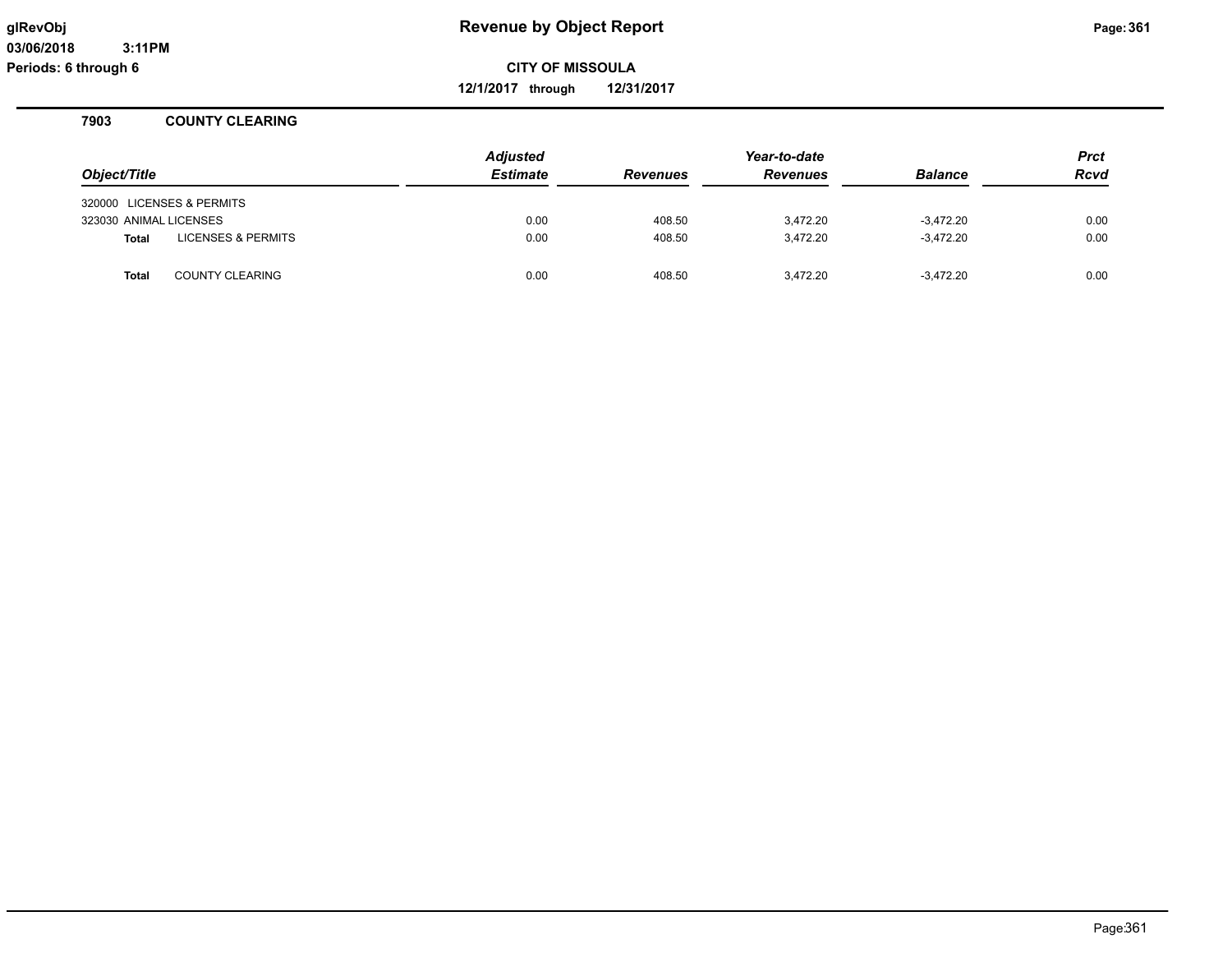**12/1/2017 through 12/31/2017**

# **7904 SEWER REBATE**

**7904 SEWER REBATE**

|                                                           | <b>Adjusted</b> |                 | Year-to-date    |                | <b>Prct</b> |
|-----------------------------------------------------------|-----------------|-----------------|-----------------|----------------|-------------|
| Object/Title                                              | <b>Estimate</b> | <b>Revenues</b> | <b>Revenues</b> | <b>Balance</b> | <b>Rcvd</b> |
| 340000 CHARGES FOR SERVICES                               |                 |                 |                 |                |             |
| 343036 *** Title Not Found ***                            | 0.00            | 0.00            | 0.00            | 0.00           | 0.00        |
| <b>CHARGES FOR SERVICES</b><br>Total                      | 0.00            | 0.00            | 0.00            | 0.00           | 0.00        |
| 360000 MISCELLANEOUS REVENUES                             |                 |                 |                 |                |             |
| 360010 MISCELLANEOUS                                      | 0.00            | 0.00            | 0.00            | 0.00           | 0.00        |
| MISCELLANEOUS REVENUES<br>Total                           | 0.00            | 0.00            | 0.00            | 0.00           | 0.00        |
| 370000 INVESTMENTS & ROYALTY EARNINGS                     |                 |                 |                 |                |             |
| 371010 INTEREST ON INVESTMENTS                            | 0.00            | 0.00            | 0.00            | 0.00           | 0.00        |
| 371020 GAIN/LOSS IN MARKET VALUE OF INVESTMENTS           | 0.00            | 0.00            | 0.00            | 0.00           | 0.00        |
| <b>INVESTMENTS &amp; ROYALTY EARNINGS</b><br><b>Total</b> | 0.00            | 0.00            | 0.00            | 0.00           | 0.00        |
| <b>SEWER REBATE</b><br><b>Total</b>                       | 0.00            | 0.00            | 0.00            | 0.00           | 0.00        |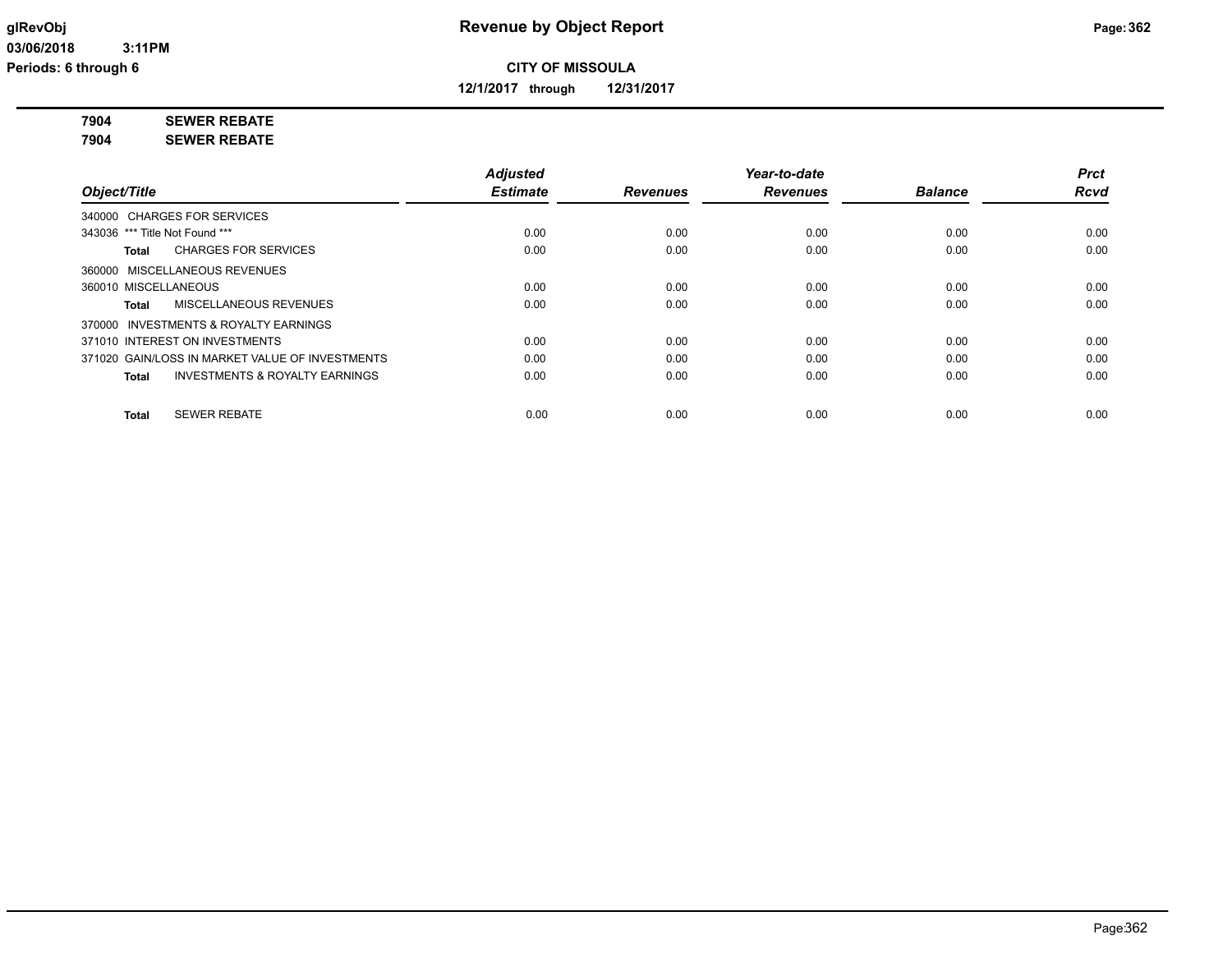**12/1/2017 through 12/31/2017**

### **7904 SEWER REBATE**

|                                                    | <b>Adjusted</b> |                 | Year-to-date    |                | <b>Prct</b> |
|----------------------------------------------------|-----------------|-----------------|-----------------|----------------|-------------|
| Object/Title                                       | <b>Estimate</b> | <b>Revenues</b> | <b>Revenues</b> | <b>Balance</b> | Rcvd        |
| 340000 CHARGES FOR SERVICES                        |                 |                 |                 |                |             |
| 343036 *** Title Not Found ***                     | 0.00            | 0.00            | 0.00            | 0.00           | 0.00        |
| <b>CHARGES FOR SERVICES</b><br>Total               | 0.00            | 0.00            | 0.00            | 0.00           | 0.00        |
| 360000 MISCELLANEOUS REVENUES                      |                 |                 |                 |                |             |
| 360010 MISCELLANEOUS                               | 0.00            | 0.00            | 0.00            | 0.00           | 0.00        |
| MISCELLANEOUS REVENUES<br>Total                    | 0.00            | 0.00            | 0.00            | 0.00           | 0.00        |
| 370000 INVESTMENTS & ROYALTY EARNINGS              |                 |                 |                 |                |             |
| 371010 INTEREST ON INVESTMENTS                     | 0.00            | 0.00            | 0.00            | 0.00           | 0.00        |
| 371020 GAIN/LOSS IN MARKET VALUE OF INVESTMENT     | 0.00            | 0.00            | 0.00            | 0.00           | 0.00        |
| <b>INVESTMENTS &amp; ROYALTY EARNINGS</b><br>Total | 0.00            | 0.00            | 0.00            | 0.00           | 0.00        |
|                                                    |                 |                 |                 |                |             |
| <b>SEWER REBATE</b><br>Total                       | 0.00            | 0.00            | 0.00            | 0.00           | 0.00        |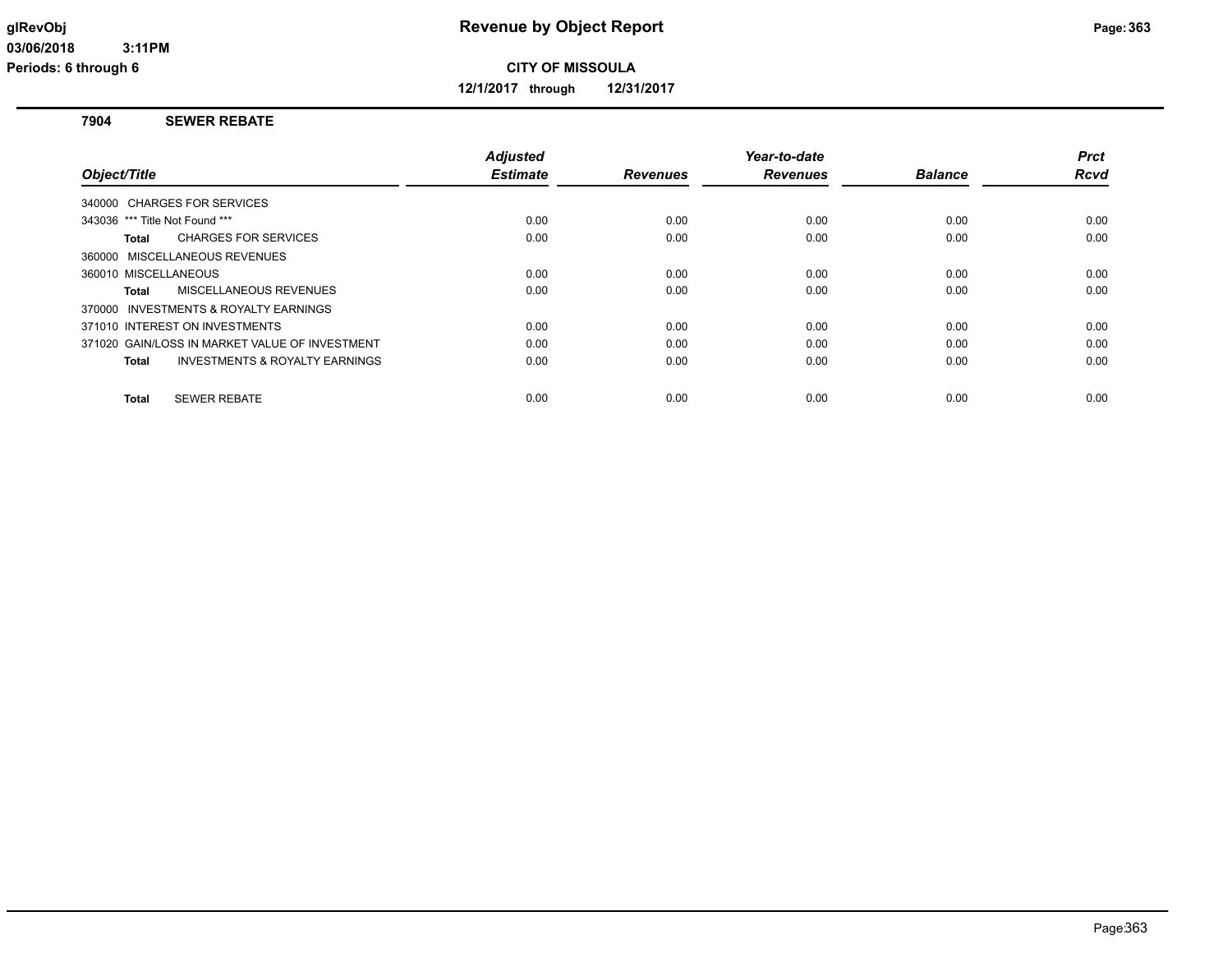**12/1/2017 through 12/31/2017**

**7905 WYE SEWER RSID 8489**

**7905 WYE SEWER RSID 8489**

|                                                 | <b>Adjusted</b> |                 | Year-to-date    |                | <b>Prct</b> |
|-------------------------------------------------|-----------------|-----------------|-----------------|----------------|-------------|
| Object/Title                                    | <b>Estimate</b> | <b>Revenues</b> | <b>Revenues</b> | <b>Balance</b> | <b>Rcvd</b> |
| 360000 MISCELLANEOUS REVENUES                   |                 |                 |                 |                |             |
| 360010 MISCELLANEOUS                            | 0.00            | 0.00            | 0.00            | 0.00           | 0.00        |
| MISCELLANEOUS REVENUES<br>Total                 | 0.00            | 0.00            | 0.00            | 0.00           | 0.00        |
| 370000 INVESTMENTS & ROYALTY EARNINGS           |                 |                 |                 |                |             |
| 371010 INTEREST ON INVESTMENTS                  | 0.00            | 0.00            | 0.00            | 0.00           | 0.00        |
| 371020 GAIN/LOSS IN MARKET VALUE OF INVESTMENTS | 0.00            | 0.00            | 0.00            | 0.00           | 0.00        |
| INVESTMENTS & ROYALTY EARNINGS<br>Total         | 0.00            | 0.00            | 0.00            | 0.00           | 0.00        |
|                                                 |                 |                 |                 |                |             |
| WYE SEWER RSID 8489<br><b>Total</b>             | 0.00            | 0.00            | 0.00            | 0.00           | 0.00        |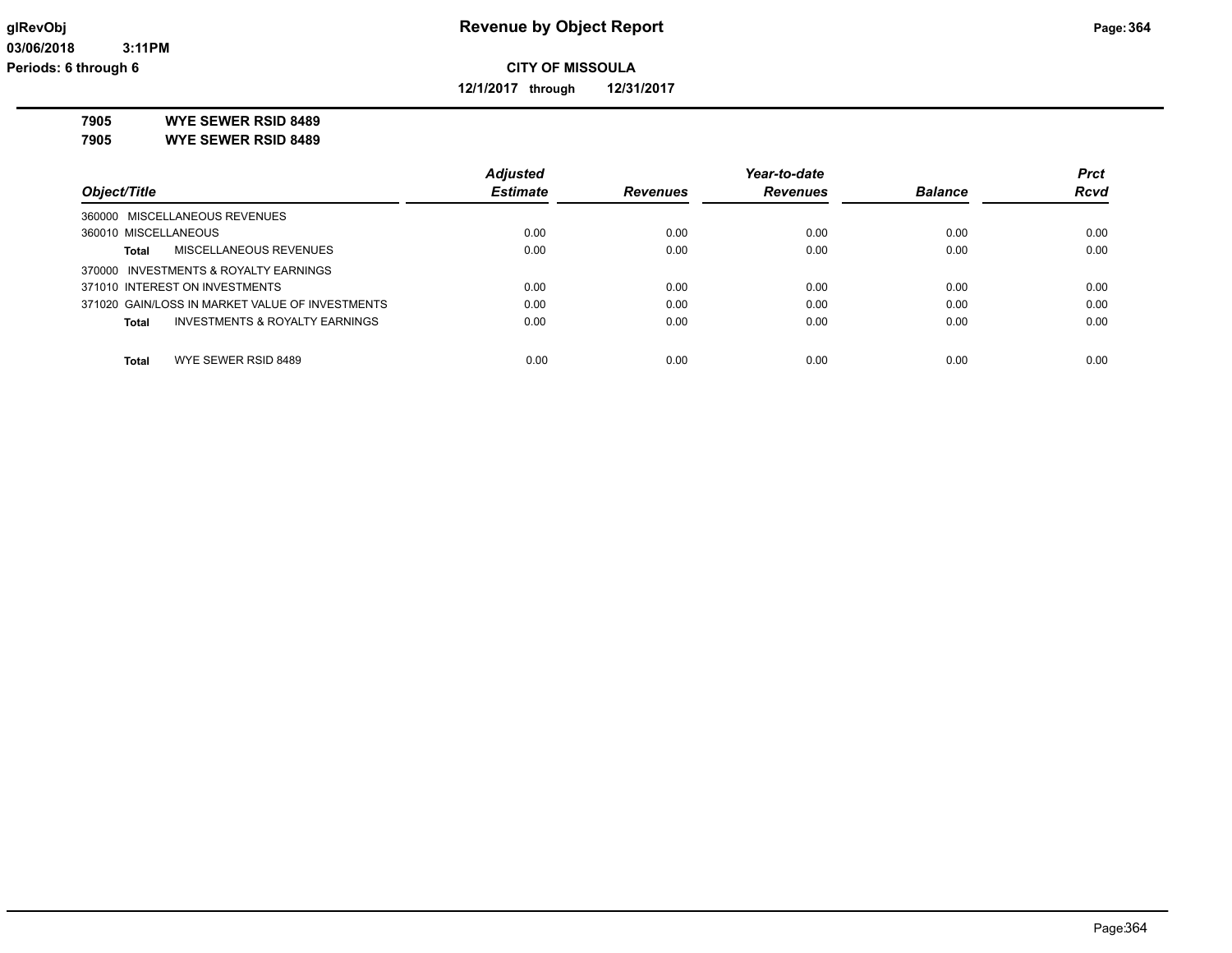**12/1/2017 through 12/31/2017**

# **7905 WYE SEWER RSID 8489**

| Object/Title                                   | <b>Adjusted</b><br><b>Estimate</b> | <b>Revenues</b> | Year-to-date<br><b>Revenues</b> | <b>Balance</b> | <b>Prct</b><br>Rcvd |
|------------------------------------------------|------------------------------------|-----------------|---------------------------------|----------------|---------------------|
| 360000 MISCELLANEOUS REVENUES                  |                                    |                 |                                 |                |                     |
| 360010 MISCELLANEOUS                           | 0.00                               | 0.00            | 0.00                            | 0.00           | 0.00                |
| MISCELLANEOUS REVENUES<br><b>Total</b>         | 0.00                               | 0.00            | 0.00                            | 0.00           | 0.00                |
| 370000 INVESTMENTS & ROYALTY EARNINGS          |                                    |                 |                                 |                |                     |
| 371010 INTEREST ON INVESTMENTS                 | 0.00                               | 0.00            | 0.00                            | 0.00           | 0.00                |
| 371020 GAIN/LOSS IN MARKET VALUE OF INVESTMENT | 0.00                               | 0.00            | 0.00                            | 0.00           | 0.00                |
| INVESTMENTS & ROYALTY EARNINGS<br><b>Total</b> | 0.00                               | 0.00            | 0.00                            | 0.00           | 0.00                |
| WYE SEWER RSID 8489<br>Total                   | 0.00                               | 0.00            | 0.00                            | 0.00           | 0.00                |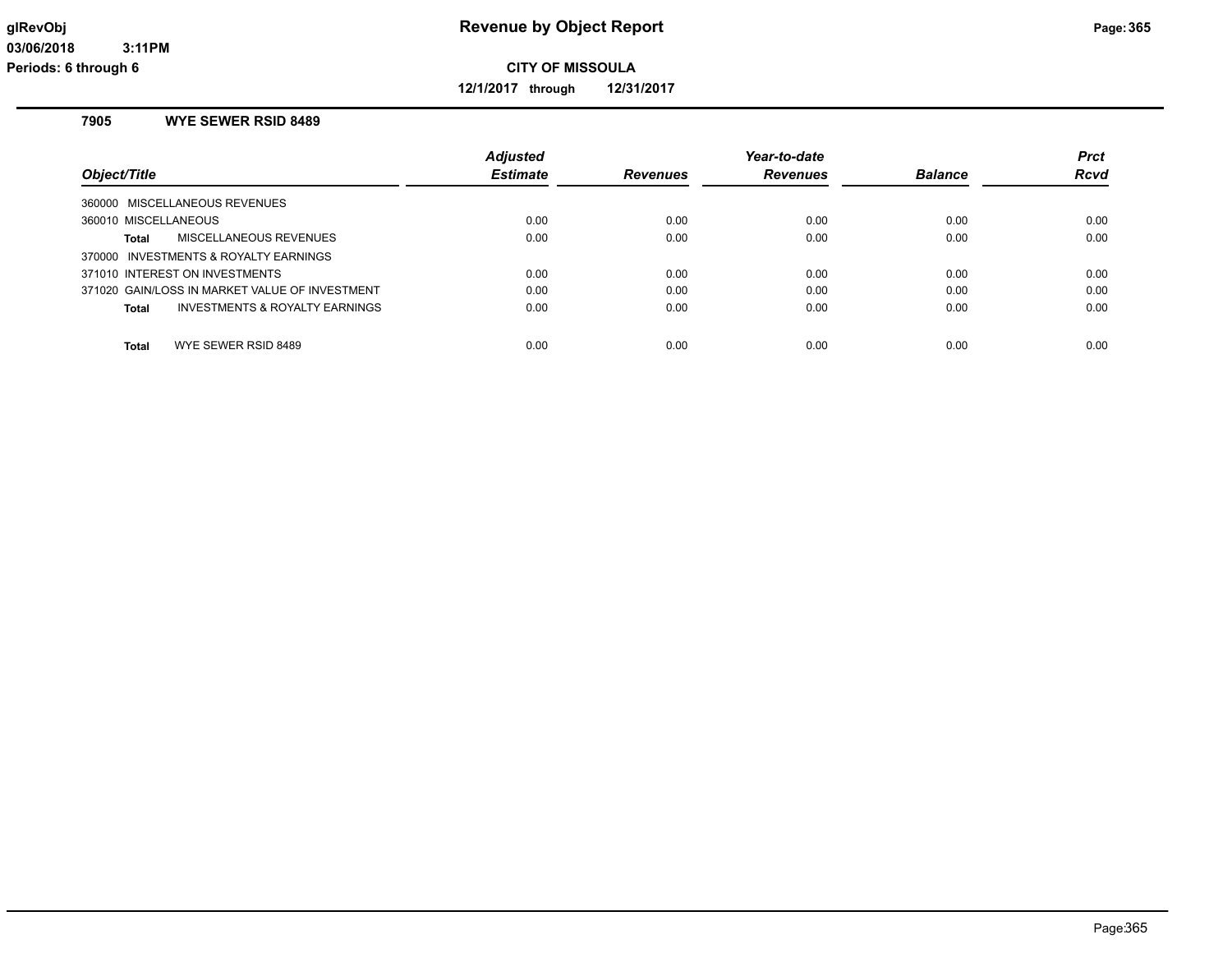**12/1/2017 through 12/31/2017**

**7906 COUNTY PARK BOARD CIP**

| <b>COUNTY PARK BOARD CIP</b><br>7906 |
|--------------------------------------|
|--------------------------------------|

|                                                 | <b>Adjusted</b> |                 | Year-to-date    |                | <b>Prct</b> |
|-------------------------------------------------|-----------------|-----------------|-----------------|----------------|-------------|
| Object/Title                                    | <b>Estimate</b> | <b>Revenues</b> | <b>Revenues</b> | <b>Balance</b> | Rcvd        |
| 340000 CHARGES FOR SERVICES                     |                 |                 |                 |                |             |
| 346050 COUNTY PLAYGROUND CONTRACT               | 0.00            | 0.00            | 0.00            | 0.00           | 0.00        |
| <b>CHARGES FOR SERVICES</b><br>Total            | 0.00            | 0.00            | 0.00            | 0.00           | 0.00        |
| 370000 INVESTMENTS & ROYALTY EARNINGS           |                 |                 |                 |                |             |
| 371010 INTEREST ON INVESTMENTS                  | 0.00            | 0.00            | 0.00            | 0.00           | 0.00        |
| 371020 GAIN/LOSS IN MARKET VALUE OF INVESTMENTS | 0.00            | 0.00            | 0.00            | 0.00           | 0.00        |
| INVESTMENTS & ROYALTY EARNINGS<br><b>Total</b>  | 0.00            | 0.00            | 0.00            | 0.00           | 0.00        |
|                                                 |                 |                 |                 |                |             |
| COUNTY PARK BOARD CIP<br>Total                  | 0.00            | 0.00            | 0.00            | 0.00           | 0.00        |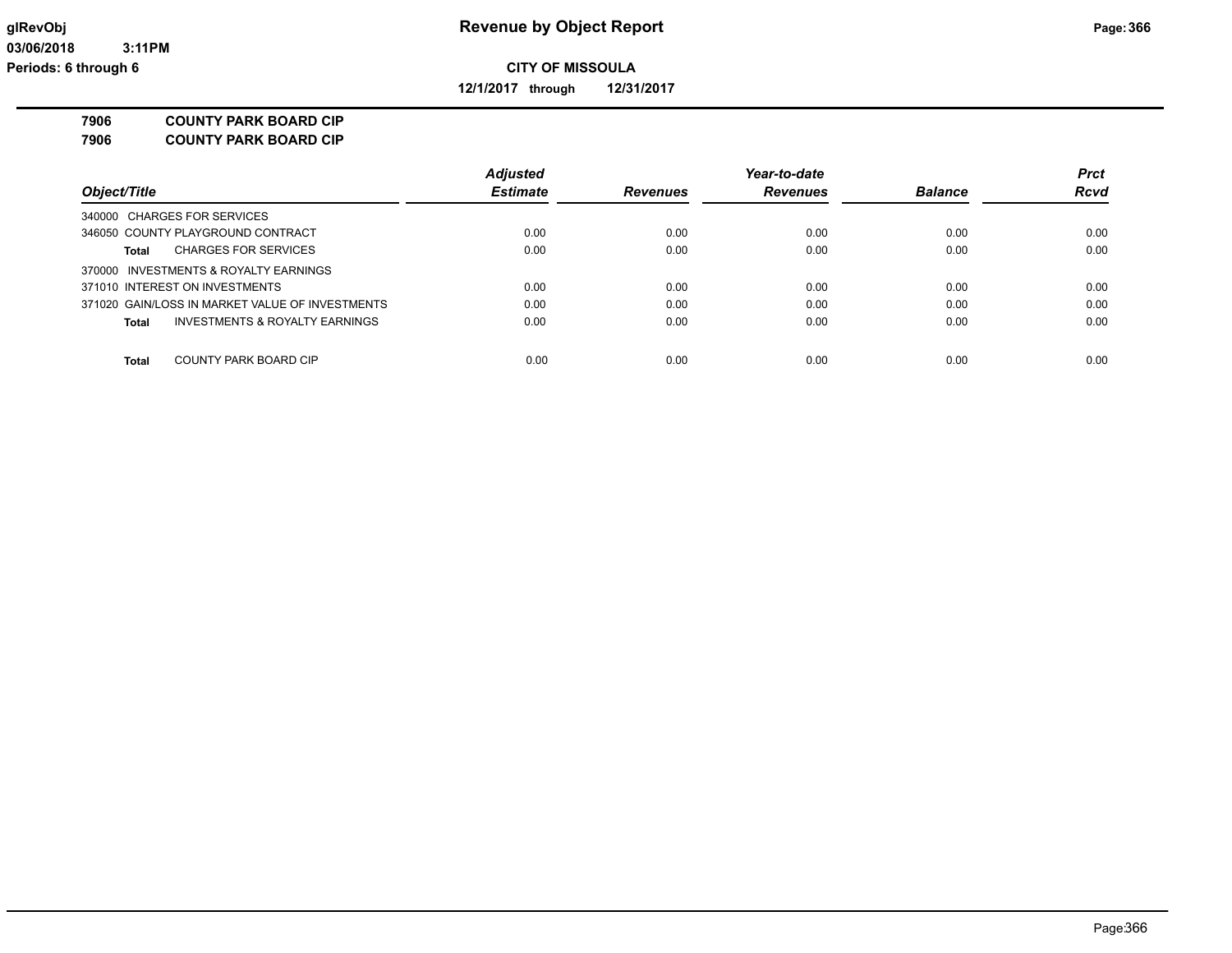**12/1/2017 through 12/31/2017**

# **7906 COUNTY PARK BOARD CIP**

|                                                | <b>Adjusted</b> |          | Year-to-date |                | <b>Prct</b> |
|------------------------------------------------|-----------------|----------|--------------|----------------|-------------|
| Object/Title                                   | <b>Estimate</b> | Revenues | Revenues     | <b>Balance</b> | Rcvd        |
| 340000 CHARGES FOR SERVICES                    |                 |          |              |                |             |
| 346050 COUNTY PLAYGROUND CONTRACT              | 0.00            | 0.00     | 0.00         | 0.00           | 0.00        |
| <b>CHARGES FOR SERVICES</b><br>Total           | 0.00            | 0.00     | 0.00         | 0.00           | 0.00        |
| 370000 INVESTMENTS & ROYALTY EARNINGS          |                 |          |              |                |             |
| 371010 INTEREST ON INVESTMENTS                 | 0.00            | 0.00     | 0.00         | 0.00           | 0.00        |
| 371020 GAIN/LOSS IN MARKET VALUE OF INVESTMENT | 0.00            | 0.00     | 0.00         | 0.00           | 0.00        |
| INVESTMENTS & ROYALTY EARNINGS<br>Total        | 0.00            | 0.00     | 0.00         | 0.00           | 0.00        |
| COUNTY PARK BOARD CIP<br><b>Total</b>          | 0.00            | 0.00     | 0.00         | 0.00           | 0.00        |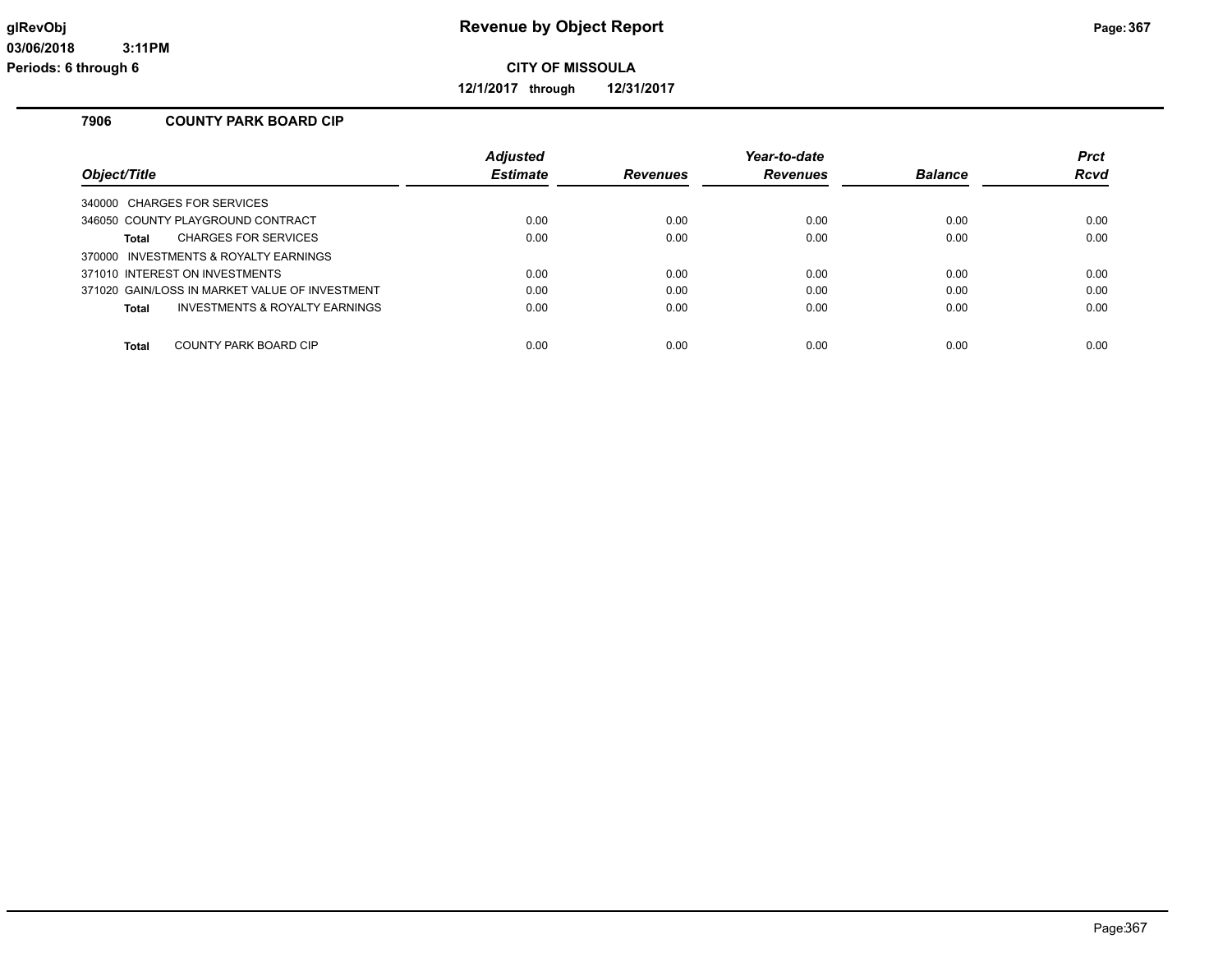**12/1/2017 through 12/31/2017**

#### **7907 ELK HILLS SUBDIVISION**

**7907 ELK HILLS SUBDIVISION**

|                                                 | Adjusted        |                 | Year-to-date    |                | <b>Prct</b> |
|-------------------------------------------------|-----------------|-----------------|-----------------|----------------|-------------|
| Object/Title                                    | <b>Estimate</b> | <b>Revenues</b> | <b>Revenues</b> | <b>Balance</b> | <b>Rcvd</b> |
| 370000 INVESTMENTS & ROYALTY EARNINGS           |                 |                 |                 |                |             |
| 371010 INTEREST ON INVESTMENTS                  | 0.00            | 0.00            | 0.00            | 0.00           | 0.00        |
| 371020 GAIN/LOSS IN MARKET VALUE OF INVESTMENTS | 0.00            | 0.00            | 0.00            | 0.00           | 0.00        |
| INVESTMENTS & ROYALTY EARNINGS<br>Total         | 0.00            | 0.00            | 0.00            | 0.00           | 0.00        |
|                                                 |                 |                 |                 |                |             |
| ELK HILLS SUBDIVISION<br>Total                  | 0.00            | 0.00            | 0.00            | 0.00           | 0.00        |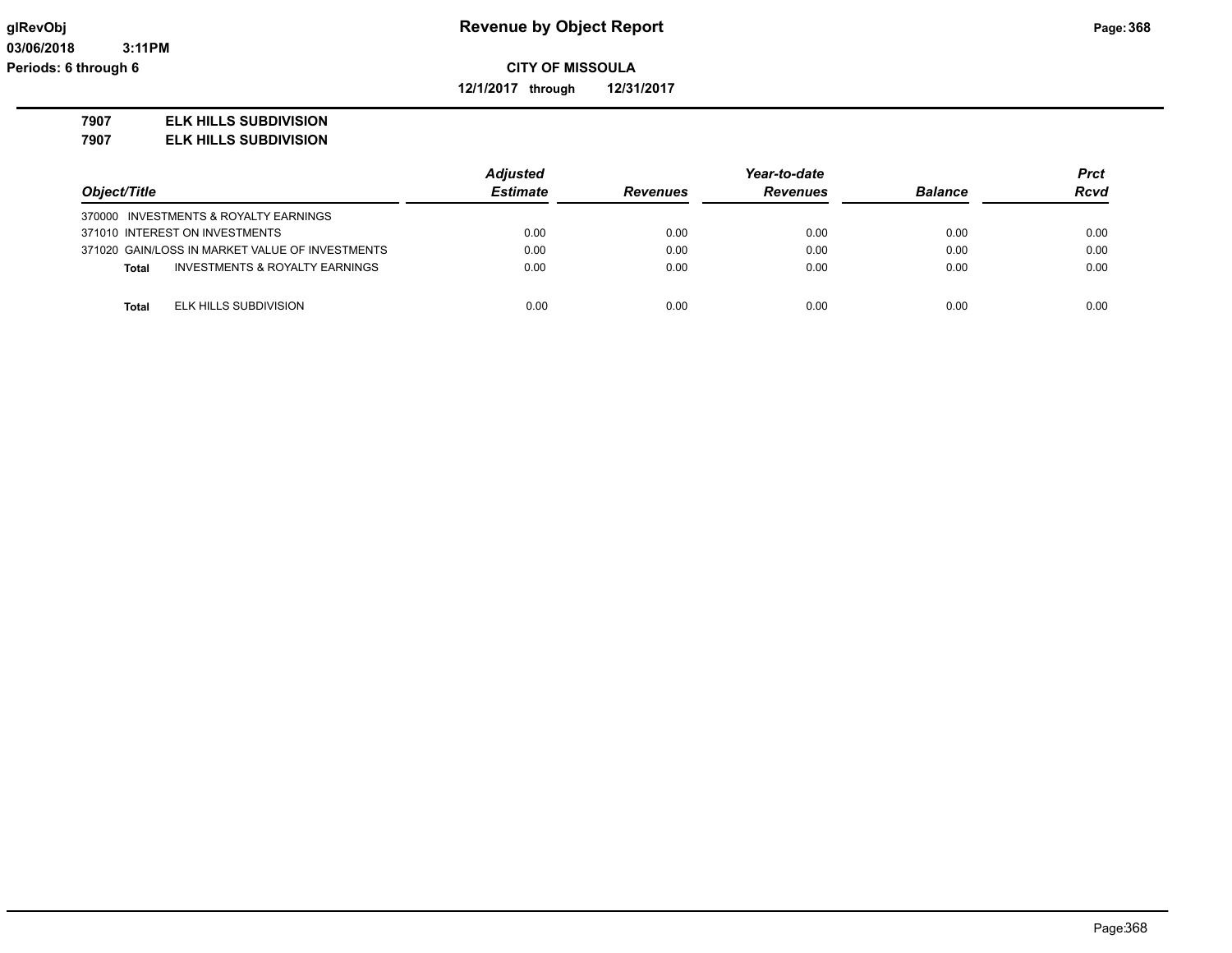**12/1/2017 through 12/31/2017**

# **7907 ELK HILLS SUBDIVISION**

| Object/Title |                                                | Adjusted<br><b>Estimate</b> | <b>Revenues</b> | Year-to-date<br><b>Revenues</b> | <b>Balance</b> | <b>Prct</b><br>Rcvd |
|--------------|------------------------------------------------|-----------------------------|-----------------|---------------------------------|----------------|---------------------|
|              | 370000 INVESTMENTS & ROYALTY EARNINGS          |                             |                 |                                 |                |                     |
|              | 371010 INTEREST ON INVESTMENTS                 | 0.00                        | 0.00            | 0.00                            | 0.00           | 0.00                |
|              | 371020 GAIN/LOSS IN MARKET VALUE OF INVESTMENT | 0.00                        | 0.00            | 0.00                            | 0.00           | 0.00                |
| <b>Total</b> | INVESTMENTS & ROYALTY EARNINGS                 | 0.00                        | 0.00            | 0.00                            | 0.00           | 0.00                |
|              |                                                |                             |                 |                                 |                |                     |
| <b>Total</b> | ELK HILLS SUBDIVISION                          | 0.00                        | 0.00            | 0.00                            | 0.00           | 0.00                |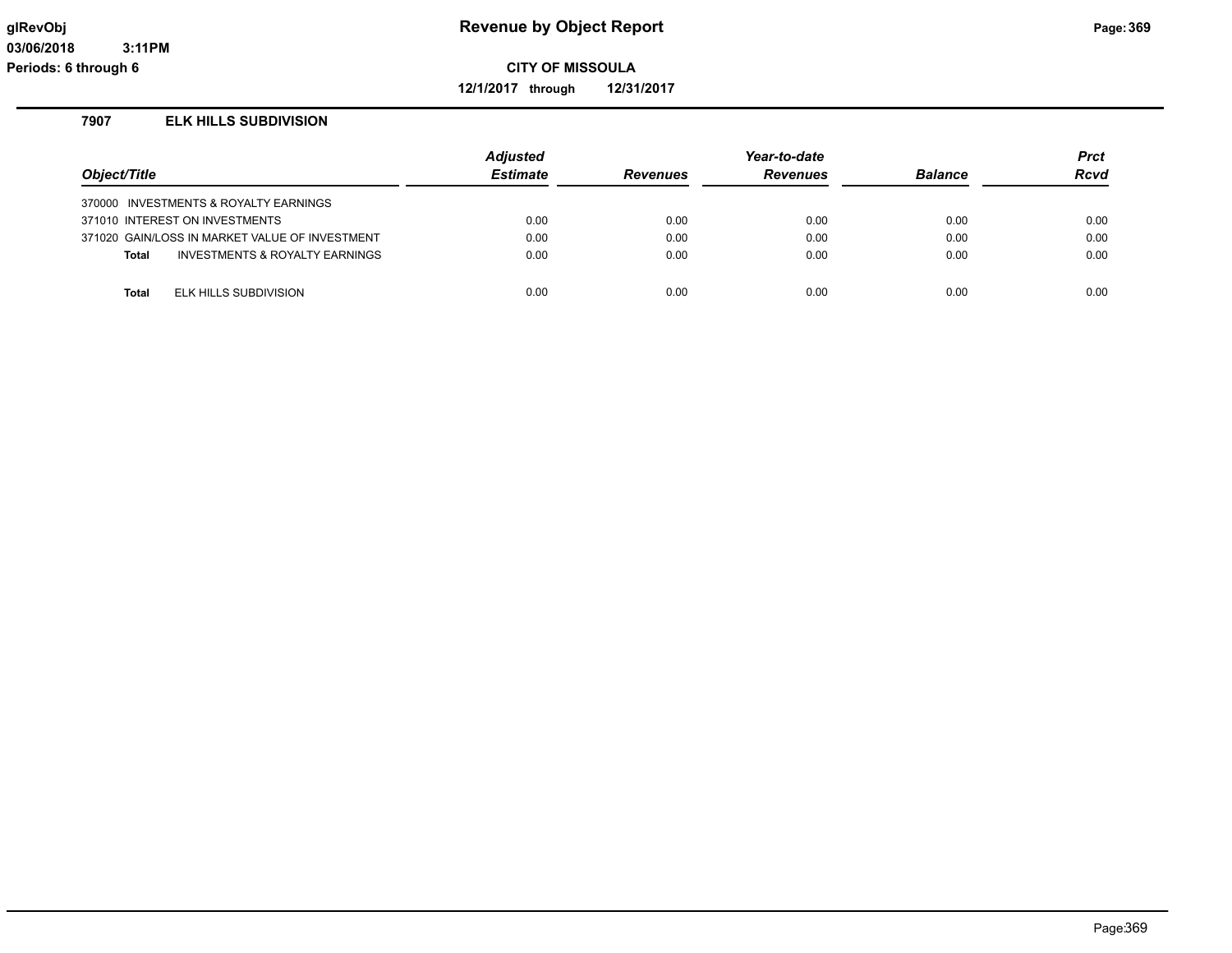**12/1/2017 through 12/31/2017**

#### **7908 RATTLESNAKE-CORNERSTONE TRAIL SW 7908 RATTLESNAKE-CORNERSTONE TRAIL SW**

|                                                  | <b>Adjusted</b> |          | Year-to-date    |                | <b>Prct</b> |
|--------------------------------------------------|-----------------|----------|-----------------|----------------|-------------|
| Object/Title                                     | <b>Estimate</b> | Revenues | <b>Revenues</b> | <b>Balance</b> | <b>Rcvd</b> |
| 370000 INVESTMENTS & ROYALTY EARNINGS            |                 |          |                 |                |             |
| 371010 INTEREST ON INVESTMENTS                   | 0.00            | 0.00     | 0.00            | 0.00           | 0.00        |
| 371020 GAIN/LOSS IN MARKET VALUE OF INVESTMENTS  | 0.00            | 0.00     | 0.00            | 0.00           | 0.00        |
| INVESTMENTS & ROYALTY EARNINGS<br>Total          | 0.00            | 0.00     | 0.00            | 0.00           | 0.00        |
| 380000 OTHER FINANCING SOURCES                   |                 |          |                 |                |             |
| 383000 OPERATING TRANSFERS                       | 0.00            | 0.00     | 0.00            | 0.00           | 0.00        |
| OTHER FINANCING SOURCES<br>Total                 | 0.00            | 0.00     | 0.00            | 0.00           | 0.00        |
|                                                  |                 |          |                 |                |             |
| RATTLESNAKE-CORNERSTONE TRAIL SW<br><b>Total</b> | 0.00            | 0.00     | 0.00            | 0.00           | 0.00        |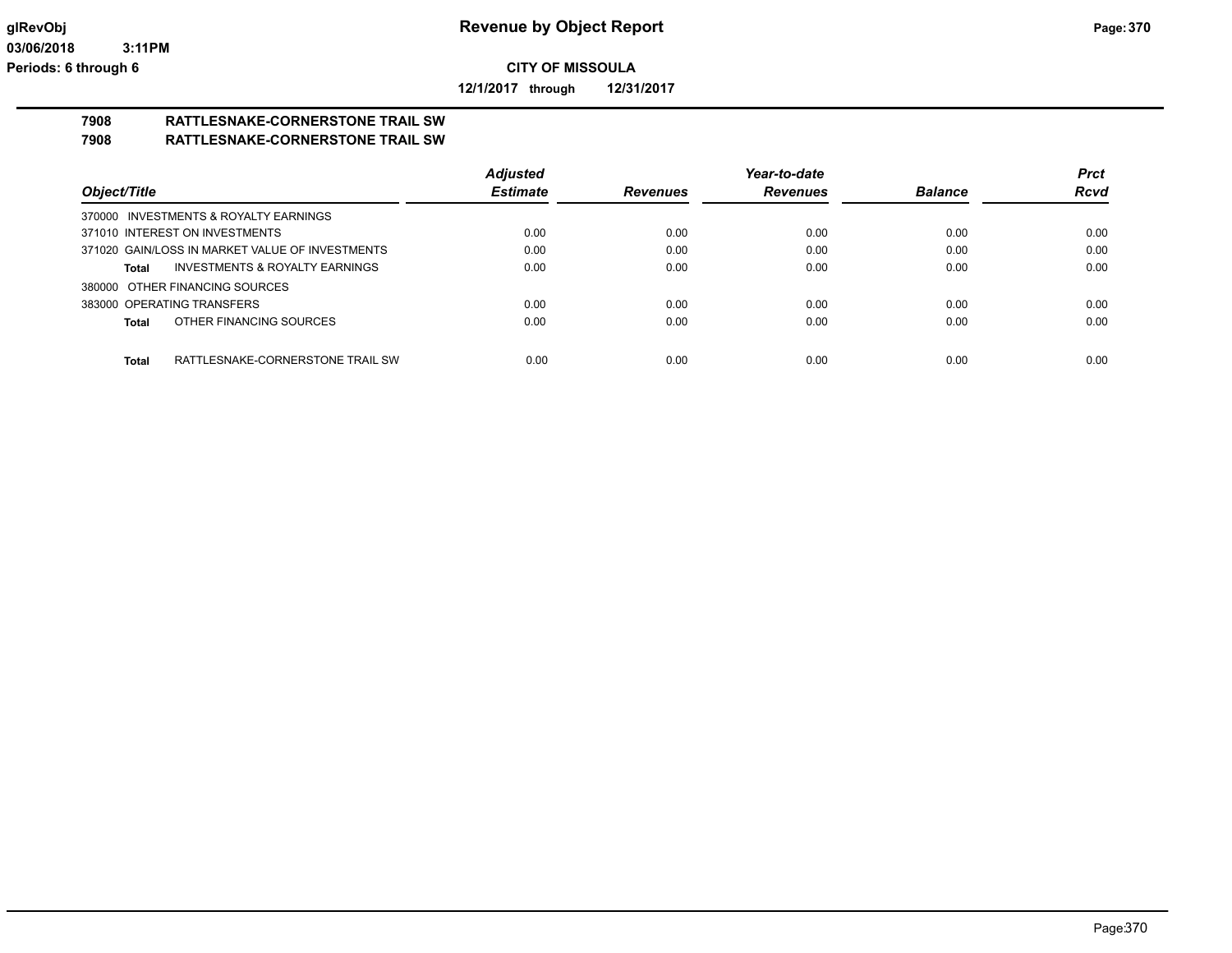**12/1/2017 through 12/31/2017**

#### **7908 RATTLESNAKE-CORNERSTONE TRAIL SW**

| Object/Title |                                                | <b>Adjusted</b><br><b>Estimate</b> | <b>Revenues</b> | Year-to-date<br><b>Revenues</b> | <b>Balance</b> | <b>Prct</b><br>Rcvd |
|--------------|------------------------------------------------|------------------------------------|-----------------|---------------------------------|----------------|---------------------|
|              | 370000 INVESTMENTS & ROYALTY EARNINGS          |                                    |                 |                                 |                |                     |
|              | 371010 INTEREST ON INVESTMENTS                 | 0.00                               | 0.00            | 0.00                            | 0.00           | 0.00                |
|              | 371020 GAIN/LOSS IN MARKET VALUE OF INVESTMENT | 0.00                               | 0.00            | 0.00                            | 0.00           | 0.00                |
| <b>Total</b> | INVESTMENTS & ROYALTY EARNINGS                 | 0.00                               | 0.00            | 0.00                            | 0.00           | 0.00                |
|              | 380000 OTHER FINANCING SOURCES                 |                                    |                 |                                 |                |                     |
|              | 383000 OPERATING TRANSFERS                     | 0.00                               | 0.00            | 0.00                            | 0.00           | 0.00                |
| <b>Total</b> | OTHER FINANCING SOURCES                        | 0.00                               | 0.00            | 0.00                            | 0.00           | 0.00                |
| <b>Total</b> | RATTLESNAKE-CORNERSTONE TRAIL SW               | 0.00                               | 0.00            | 0.00                            | 0.00           | 0.00                |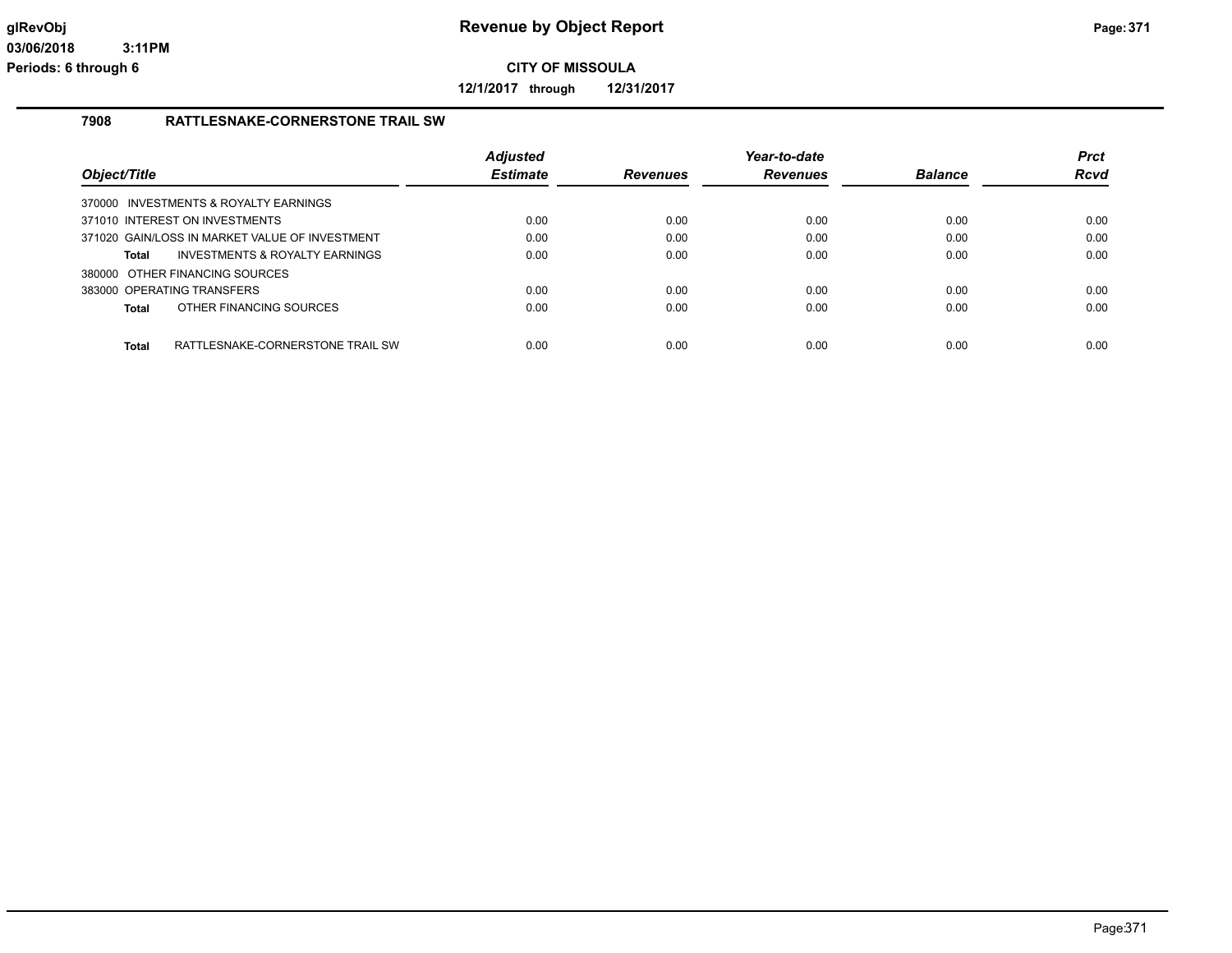**12/1/2017 through 12/31/2017**

**7909 YOUTH PROGRAMS**

**7909 YOUTH PROGRAMS**

|                                                    | <b>Adjusted</b> |                 | Year-to-date    |                |             |
|----------------------------------------------------|-----------------|-----------------|-----------------|----------------|-------------|
| Object/Title                                       | <b>Estimate</b> | <b>Revenues</b> | <b>Revenues</b> | <b>Balance</b> | <b>Rcvd</b> |
| 370000 INVESTMENTS & ROYALTY EARNINGS              |                 |                 |                 |                |             |
| 371010 INTEREST ON INVESTMENTS                     | 0.00            | 0.00            | 0.00            | 0.00           | 0.00        |
| 371020 GAIN/LOSS IN MARKET VALUE OF INVESTMENTS    | 0.00            | 0.00            | 0.00            | 0.00           | 0.00        |
| <b>INVESTMENTS &amp; ROYALTY EARNINGS</b><br>Total | 0.00            | 0.00            | 0.00            | 0.00           | 0.00        |
|                                                    |                 |                 |                 |                |             |
| YOUTH PROGRAMS<br><b>Total</b>                     | 0.00            | 0.00            | 0.00            | 0.00           | 0.00        |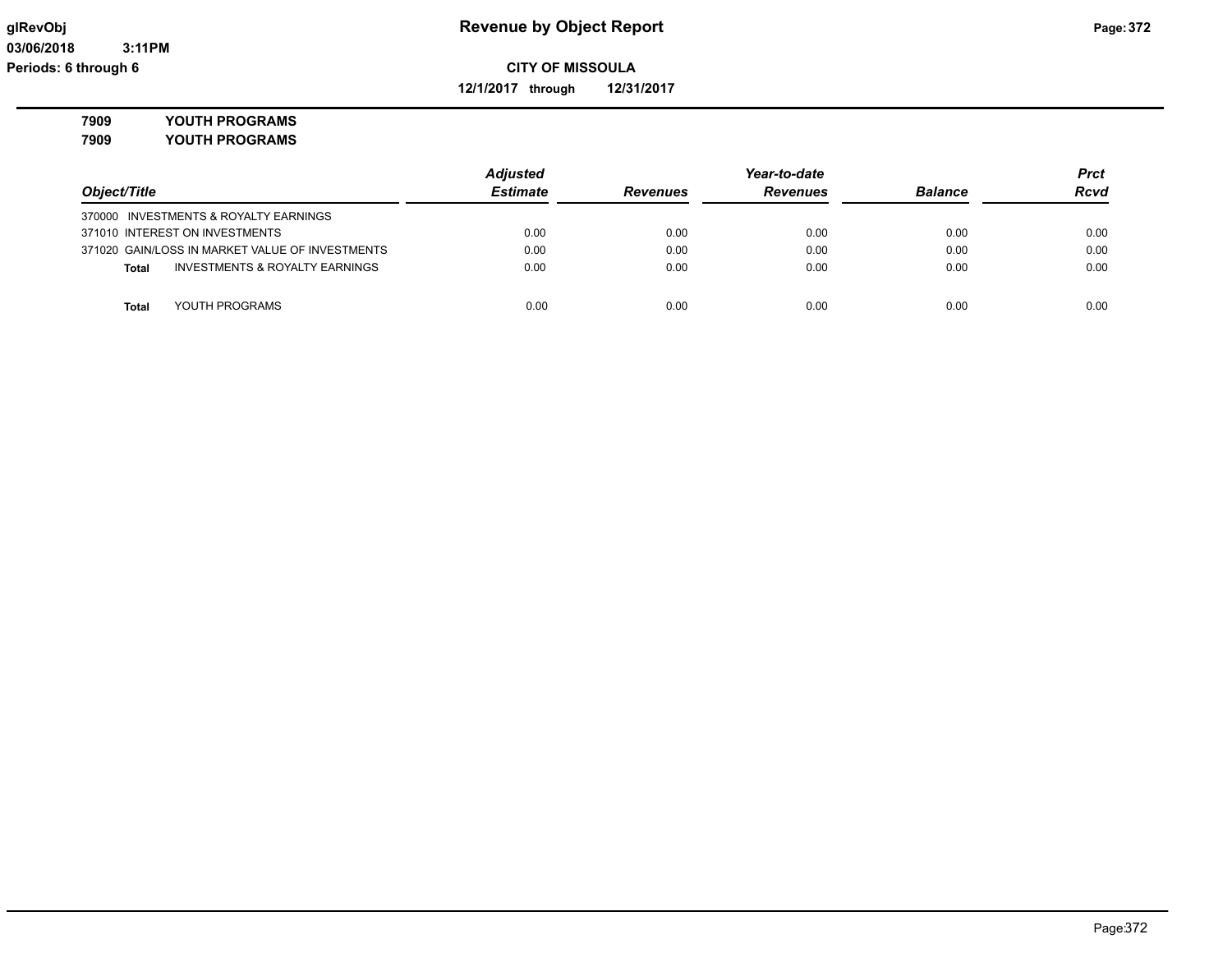**12/1/2017 through 12/31/2017**

### **7909 YOUTH PROGRAMS**

| Object/Title |                                                | <b>Adjusted</b><br><b>Estimate</b> | <b>Revenues</b> | Year-to-date<br><b>Revenues</b> | <b>Balance</b> | Prct<br><b>Rcvd</b> |
|--------------|------------------------------------------------|------------------------------------|-----------------|---------------------------------|----------------|---------------------|
|              | 370000 INVESTMENTS & ROYALTY EARNINGS          |                                    |                 |                                 |                |                     |
|              | 371010 INTEREST ON INVESTMENTS                 | 0.00                               | 0.00            | 0.00                            | 0.00           | 0.00                |
|              | 371020 GAIN/LOSS IN MARKET VALUE OF INVESTMENT | 0.00                               | 0.00            | 0.00                            | 0.00           | 0.00                |
| Total        | <b>INVESTMENTS &amp; ROYALTY EARNINGS</b>      | 0.00                               | 0.00            | 0.00                            | 0.00           | 0.00                |
|              |                                                |                                    |                 |                                 |                |                     |
| Total        | YOUTH PROGRAMS                                 | 0.00                               | 0.00            | 0.00                            | 0.00           | 0.00                |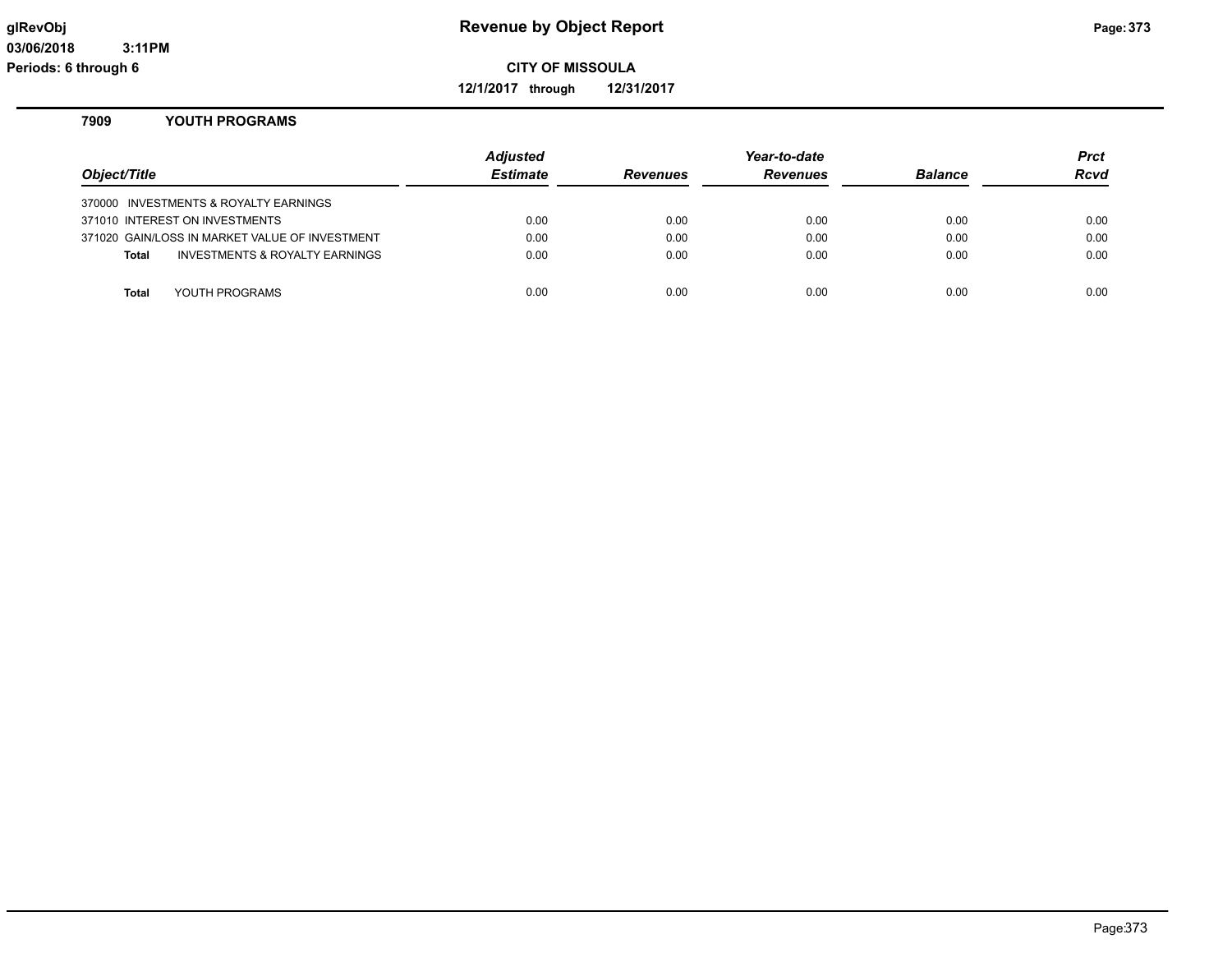**12/1/2017 through 12/31/2017**

# **7910 SIDEWALK & CURB LOAN FUND**

**7910 SIDEWALK & CURB LOAN FUND**

|                                                           | <b>Adjusted</b> | Year-to-date    |                 |                | Prct        |
|-----------------------------------------------------------|-----------------|-----------------|-----------------|----------------|-------------|
| Object/Title                                              | <b>Estimate</b> | <b>Revenues</b> | <b>Revenues</b> | <b>Balance</b> | <b>Rcvd</b> |
| 370000 INVESTMENTS & ROYALTY EARNINGS                     |                 |                 |                 |                |             |
| 371020 GAIN/LOSS IN MARKET VALUE OF INVESTMENTS           | 0.00            | 0.00            | 0.00            | 0.00           | 0.00        |
| <b>INVESTMENTS &amp; ROYALTY EARNINGS</b><br><b>Total</b> | 0.00            | 0.00            | 0.00            | 0.00           | 0.00        |
| SIDEWALK & CURB LOAN FUND<br>Total                        | 0.00            | 0.00            | 0.00            | 0.00           | 0.00        |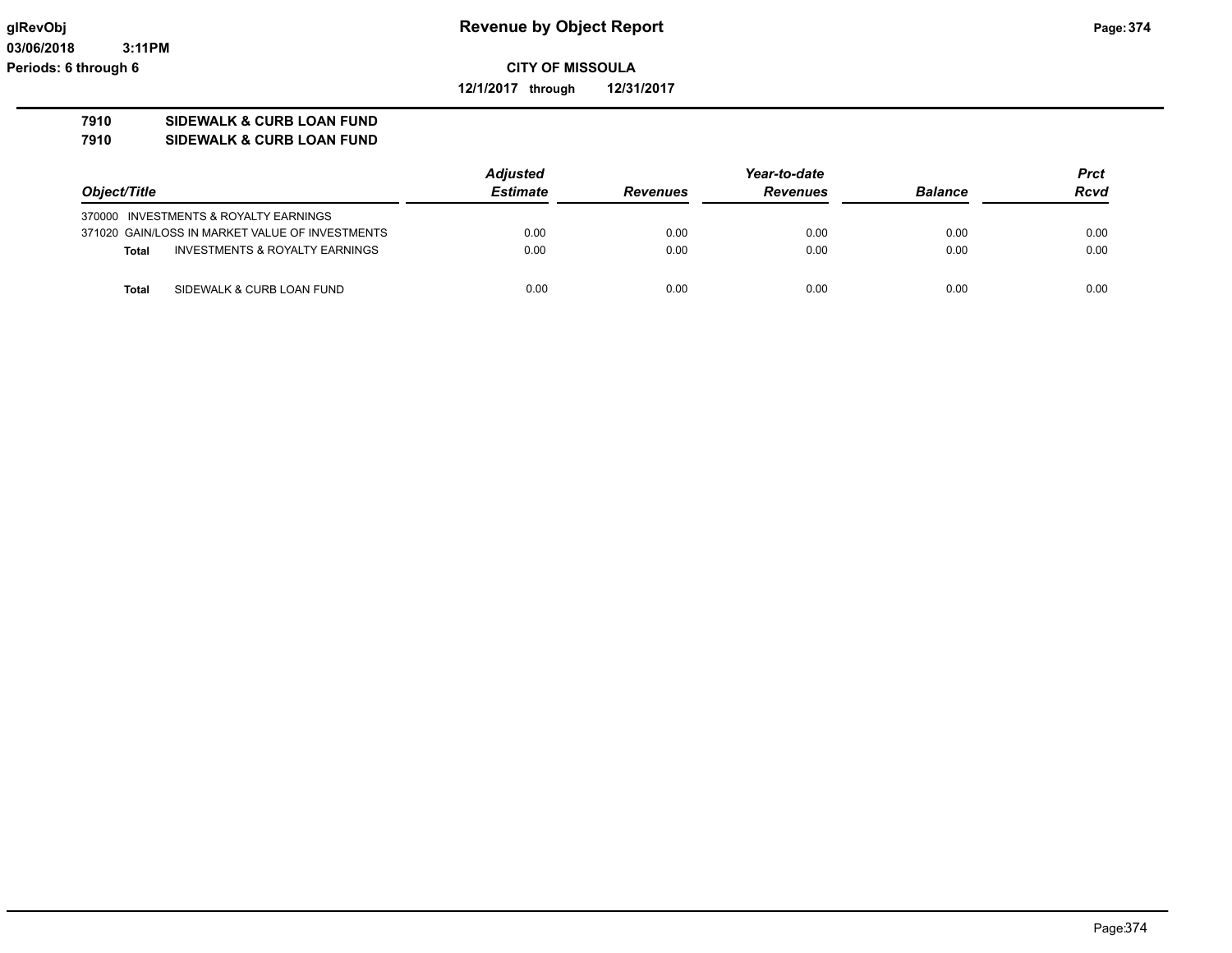**12/1/2017 through 12/31/2017**

# **7910 SIDEWALK & CURB LOAN FUND**

|              |                                                | Adjusted        |                 | Year-to-date    |                | <b>Prct</b> |
|--------------|------------------------------------------------|-----------------|-----------------|-----------------|----------------|-------------|
| Object/Title |                                                | <b>Estimate</b> | <b>Revenues</b> | <b>Revenues</b> | <b>Balance</b> | <b>Rcvd</b> |
|              | 370000 INVESTMENTS & ROYALTY EARNINGS          |                 |                 |                 |                |             |
|              | 371020 GAIN/LOSS IN MARKET VALUE OF INVESTMENT | 0.00            | 0.00            | 0.00            | 0.00           | 0.00        |
| <b>Total</b> | INVESTMENTS & ROYALTY EARNINGS                 | 0.00            | 0.00            | 0.00            | 0.00           | 0.00        |
| <b>Total</b> | SIDEWALK & CURB LOAN FUND                      | 0.00            | 0.00            | 0.00            | 0.00           | 0.00        |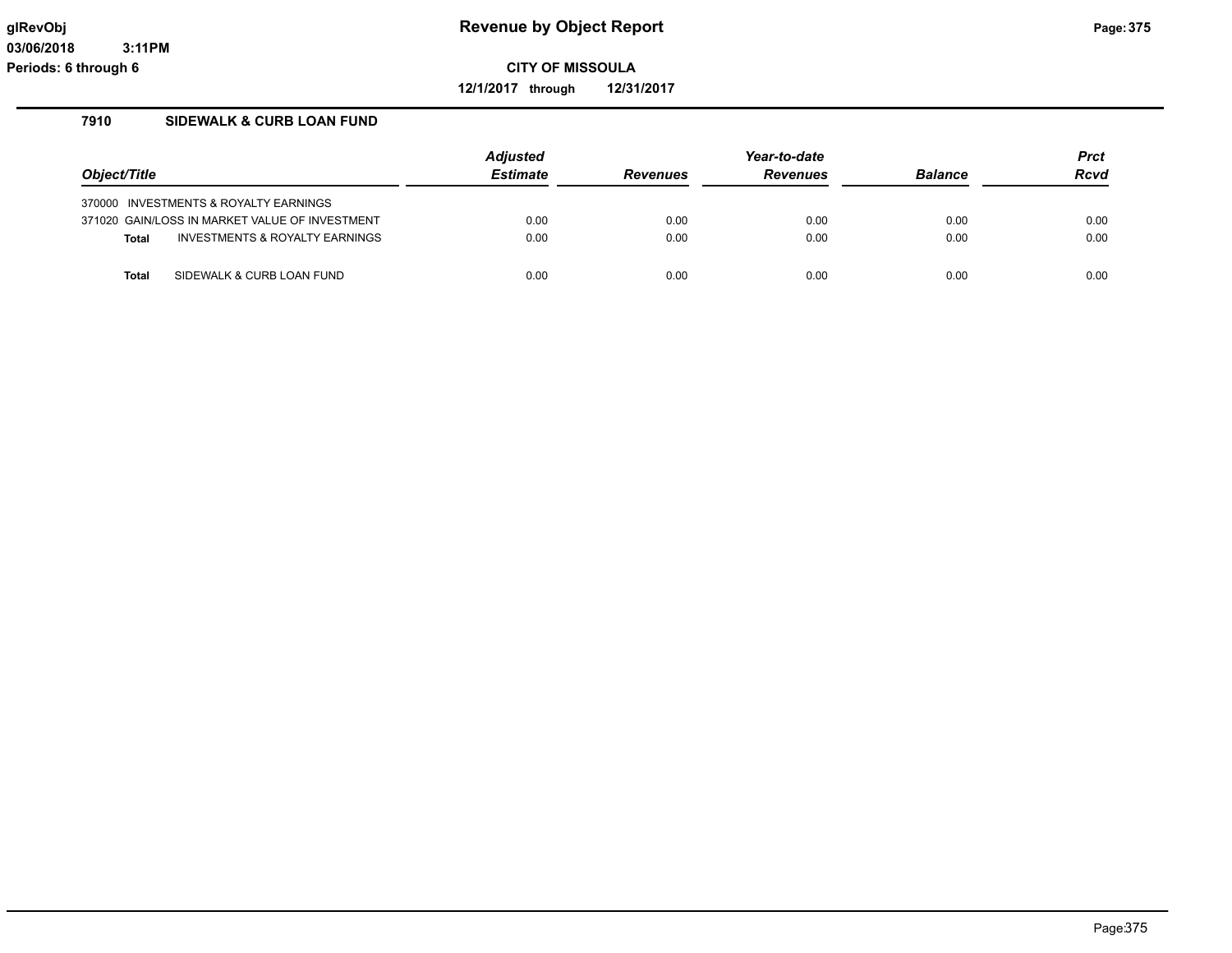**12/1/2017 through 12/31/2017**

#### **7911 RESIDENTIAL INSPECTION FUND**

#### **7911 RESIDENTIAL INSPECTION FUND**

|                                                           | <b>Adjusted</b> |                 | Year-to-date    |                | <b>Prct</b> |
|-----------------------------------------------------------|-----------------|-----------------|-----------------|----------------|-------------|
| Object/Title                                              | <b>Estimate</b> | <b>Revenues</b> | <b>Revenues</b> | <b>Balance</b> | <b>Rcvd</b> |
| 320000 LICENSES & PERMITS                                 |                 |                 |                 |                |             |
| 323018 PAVING ASSESSMENTS                                 | 0.00            | 15.00           | 15.00           | $-15.00$       | 0.00        |
| <b>LICENSES &amp; PERMITS</b><br>Total                    | 0.00            | 15.00           | 15.00           | $-15.00$       | 0.00        |
| 360000 MISCELLANEOUS REVENUES                             |                 |                 |                 |                |             |
| 360010 MISCELLANEOUS                                      | 0.00            | 0.00            | 0.00            | 0.00           | 0.00        |
| 365001 *** Title Not Found ***                            | 0.00            | 0.00            | 0.00            | 0.00           | 0.00        |
| 365002 OTHER RECREATION DONATIONS                         | 0.00            | 0.00            | 0.00            | 0.00           | 0.00        |
| MISCELLANEOUS REVENUES<br><b>Total</b>                    | 0.00            | 0.00            | 0.00            | 0.00           | 0.00        |
| 370000 INVESTMENTS & ROYALTY EARNINGS                     |                 |                 |                 |                |             |
| 371010 INTEREST ON INVESTMENTS                            | 0.00            | 0.00            | 0.00            | 0.00           | 0.00        |
| 371020 GAIN/LOSS IN MARKET VALUE OF INVESTMENTS           | 0.00            | 0.00            | 0.00            | 0.00           | 0.00        |
| <b>INVESTMENTS &amp; ROYALTY EARNINGS</b><br><b>Total</b> | 0.00            | 0.00            | 0.00            | 0.00           | 0.00        |
| <b>RESIDENTIAL INSPECTION FUND</b><br><b>Total</b>        | 0.00            | 15.00           | 15.00           | $-15.00$       | 0.00        |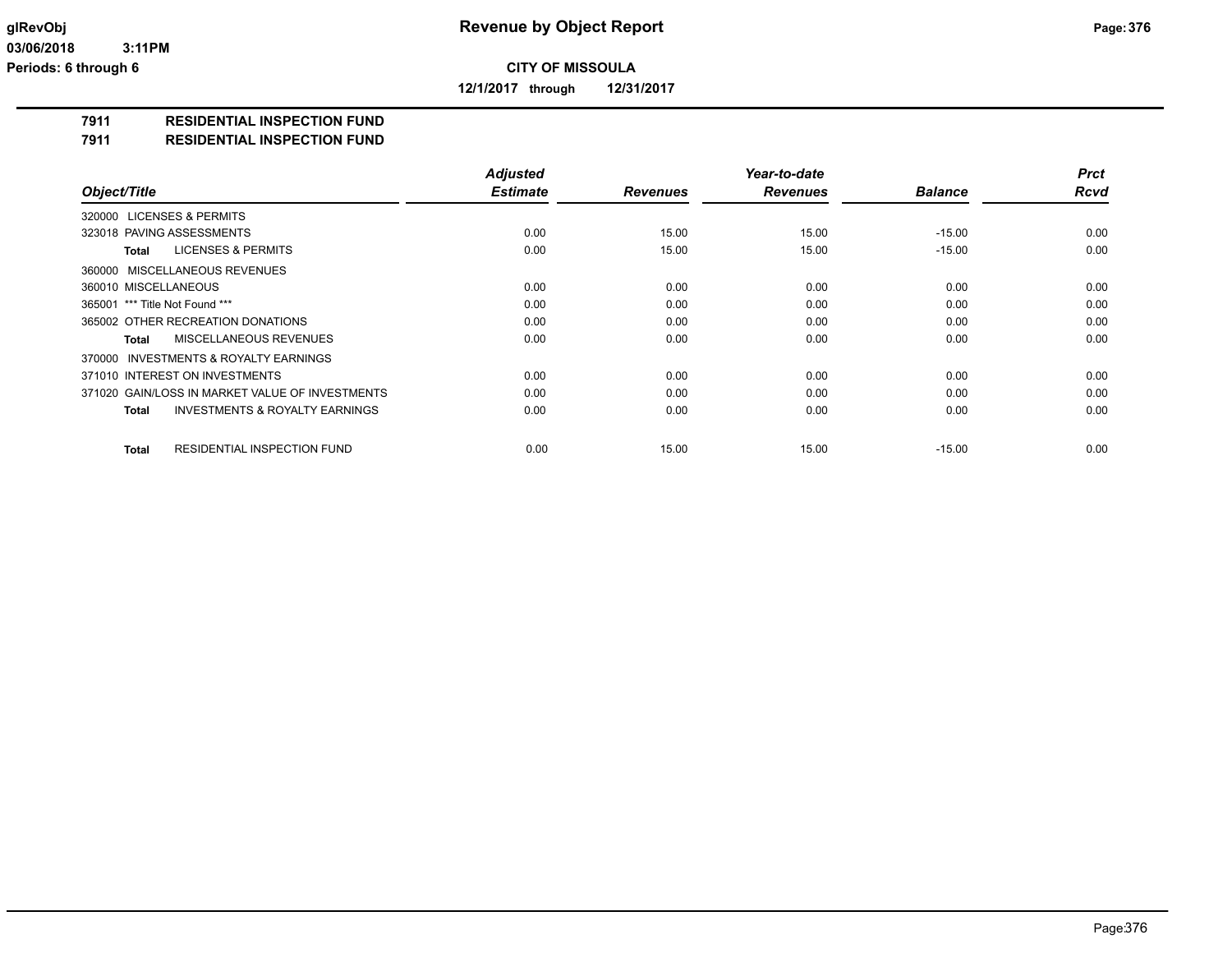**12/1/2017 through 12/31/2017**

# **7911 RESIDENTIAL INSPECTION FUND**

|                                                     | <b>Adjusted</b> |                 | Year-to-date    |                | <b>Prct</b> |
|-----------------------------------------------------|-----------------|-----------------|-----------------|----------------|-------------|
| Object/Title                                        | <b>Estimate</b> | <b>Revenues</b> | <b>Revenues</b> | <b>Balance</b> | Rcvd        |
| 320000 LICENSES & PERMITS                           |                 |                 |                 |                |             |
| 323018 PAVING ASSESSMENTS                           | 0.00            | 15.00           | 15.00           | $-15.00$       | 0.00        |
| <b>LICENSES &amp; PERMITS</b><br>Total              | 0.00            | 15.00           | 15.00           | $-15.00$       | 0.00        |
| 360000 MISCELLANEOUS REVENUES                       |                 |                 |                 |                |             |
| 360010 MISCELLANEOUS                                | 0.00            | 0.00            | 0.00            | 0.00           | 0.00        |
| *** Title Not Found ***<br>365001                   | 0.00            | 0.00            | 0.00            | 0.00           | 0.00        |
| 365002 OTHER RECREATION DONATIONS                   | 0.00            | 0.00            | 0.00            | 0.00           | 0.00        |
| <b>MISCELLANEOUS REVENUES</b><br>Total              | 0.00            | 0.00            | 0.00            | 0.00           | 0.00        |
| <b>INVESTMENTS &amp; ROYALTY EARNINGS</b><br>370000 |                 |                 |                 |                |             |
| 371010 INTEREST ON INVESTMENTS                      | 0.00            | 0.00            | 0.00            | 0.00           | 0.00        |
| 371020 GAIN/LOSS IN MARKET VALUE OF INVESTMENT      | 0.00            | 0.00            | 0.00            | 0.00           | 0.00        |
| <b>INVESTMENTS &amp; ROYALTY EARNINGS</b><br>Total  | 0.00            | 0.00            | 0.00            | 0.00           | 0.00        |
|                                                     |                 |                 |                 |                |             |
| <b>Total</b><br><b>RESIDENTIAL INSPECTION FUND</b>  | 0.00            | 15.00           | 15.00           | $-15.00$       | 0.00        |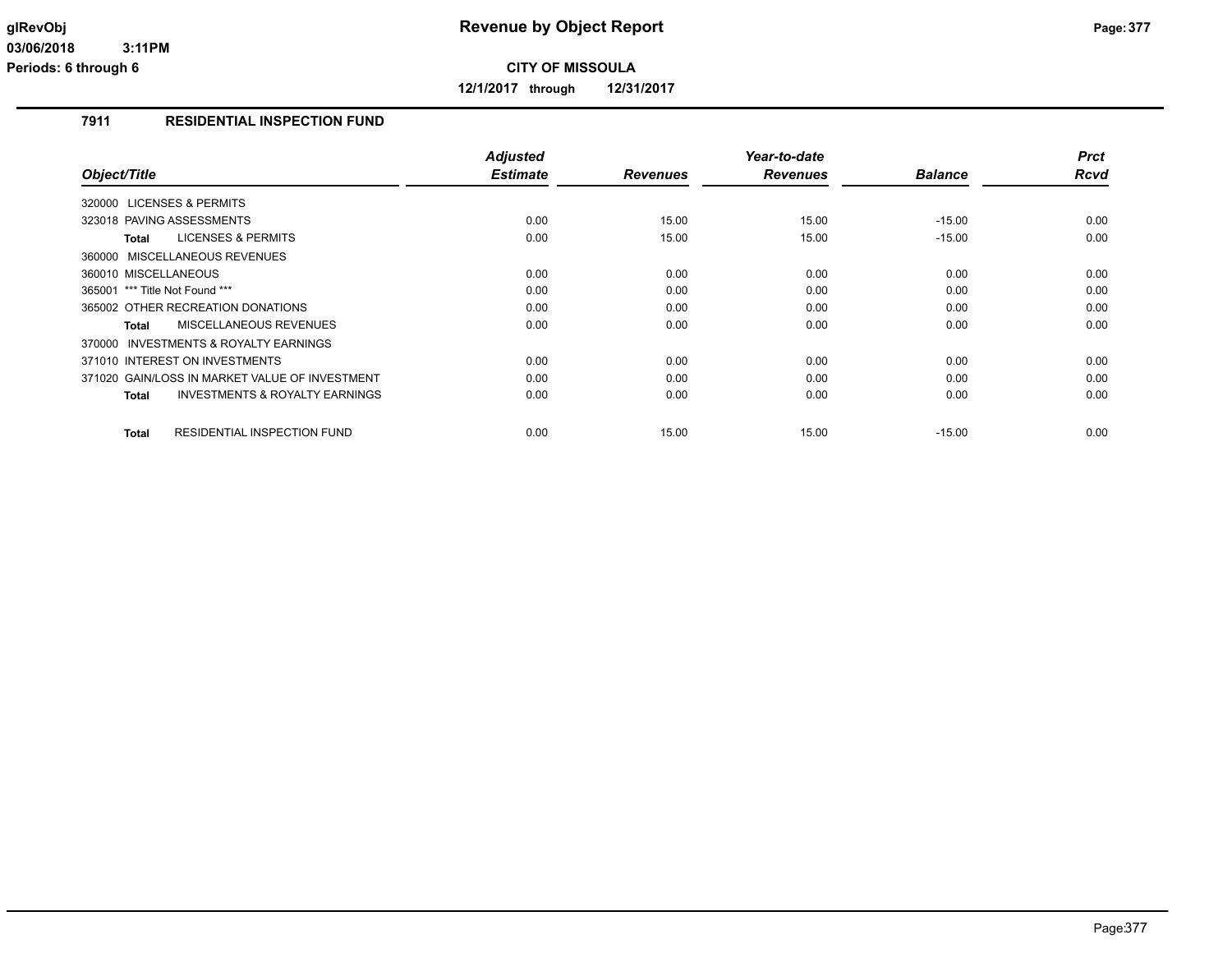**12/1/2017 through 12/31/2017**

**7955 PROPERTY TAX RELIEF**

**7955 PROPERTY TAX RELIEF**

|                                           | <b>Adjusted</b> | Year-to-date    |                 |                | <b>Prct</b> |
|-------------------------------------------|-----------------|-----------------|-----------------|----------------|-------------|
| Object/Title                              | <b>Estimate</b> | <b>Revenues</b> | <b>Revenues</b> | <b>Balance</b> | <b>Rcvd</b> |
| 360000 MISCELLANEOUS REVENUES             |                 |                 |                 |                |             |
| 365010 FRIENDS OF MISSOULA PARKS DONATION | 0.00            | 0.00            | 0.00            | 0.00           | 0.00        |
| MISCELLANEOUS REVENUES<br><b>Total</b>    | 0.00            | 0.00            | 0.00            | 0.00           | 0.00        |
| PROPERTY TAX RELIEF<br>Total              | 0.00            | 0.00            | 0.00            | 0.00           | 0.00        |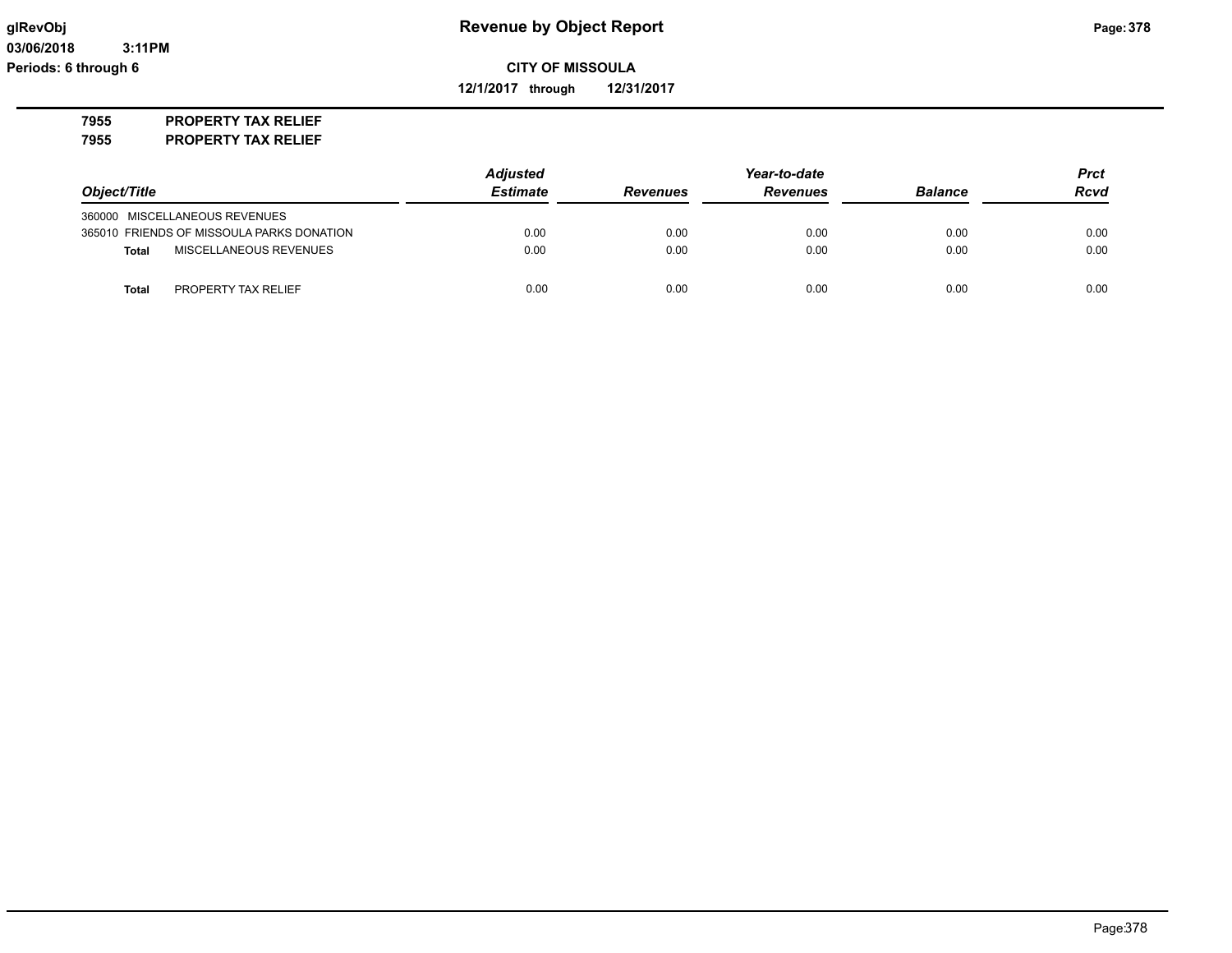**12/1/2017 through 12/31/2017**

# **7955 PROPERTY TAX RELIEF**

|                                           | <b>Adjusted</b> |                 | Year-to-date    |                | Prct        |
|-------------------------------------------|-----------------|-----------------|-----------------|----------------|-------------|
| Object/Title                              | <b>Estimate</b> | <b>Revenues</b> | <b>Revenues</b> | <b>Balance</b> | <b>Rcvd</b> |
| 360000 MISCELLANEOUS REVENUES             |                 |                 |                 |                |             |
| 365010 FRIENDS OF MISSOULA PARKS DONATION | 0.00            | 0.00            | 0.00            | 0.00           | 0.00        |
| MISCELLANEOUS REVENUES<br><b>Total</b>    | 0.00            | 0.00            | 0.00            | 0.00           | 0.00        |
| PROPERTY TAX RELIEF<br><b>Total</b>       | 0.00            | 0.00            | 0.00            | 0.00           | 0.00        |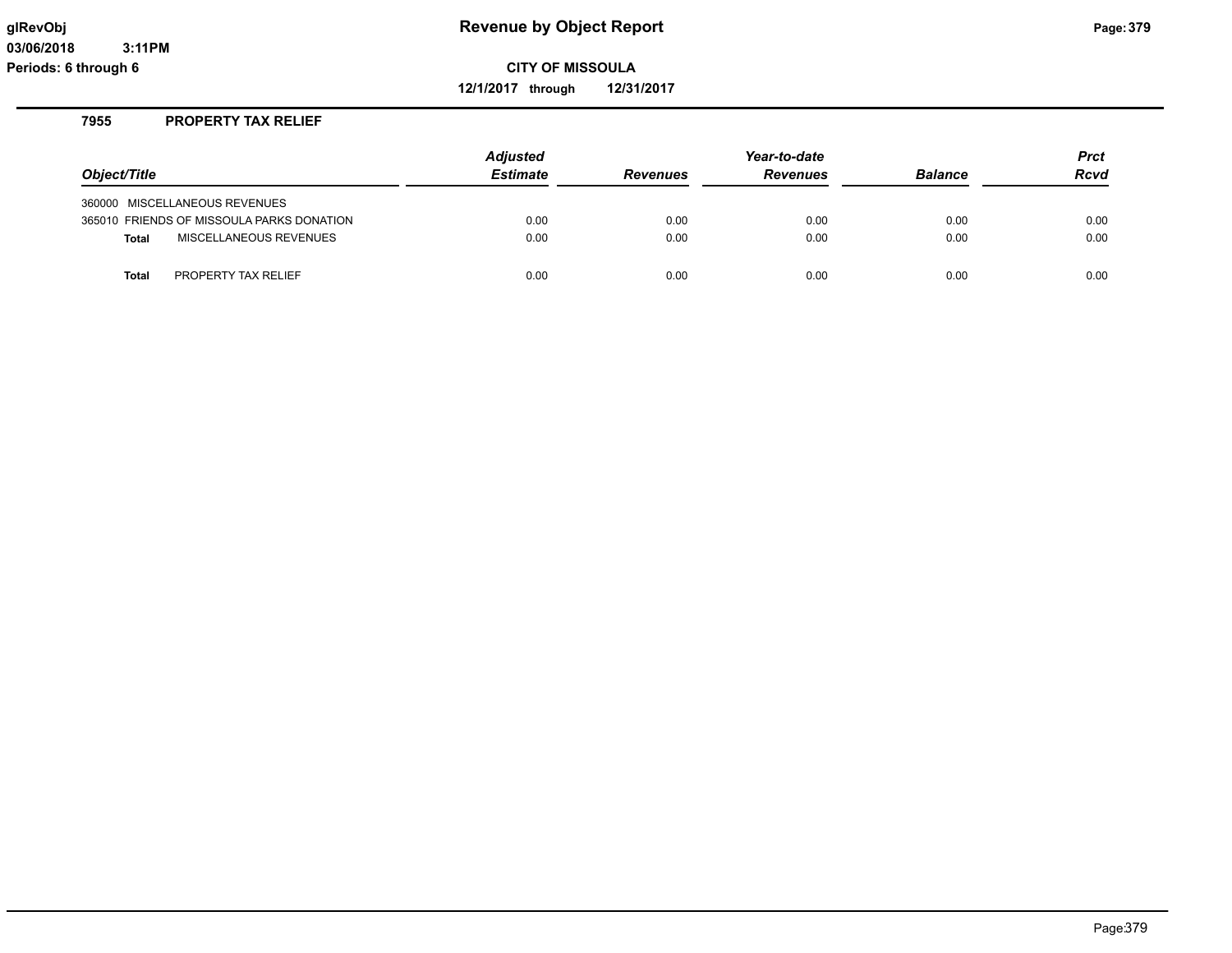**12/1/2017 through 12/31/2017**

#### **9000 GENERAL FIXED ASSETS ACCOUNT GROUP 9000 GENERAL FIXED ASSETS ACCOUNT GROUP**

|                                |                                           | <b>Adjusted</b> |                 | Year-to-date    |                | <b>Prct</b> |
|--------------------------------|-------------------------------------------|-----------------|-----------------|-----------------|----------------|-------------|
| Object/Title                   |                                           | <b>Estimate</b> | <b>Revenues</b> | <b>Revenues</b> | <b>Balance</b> | <b>Rcvd</b> |
|                                | 380000 OTHER FINANCING SOURCES            |                 |                 |                 |                |             |
| 382000 *** Title Not Found *** |                                           | 0.00            | 0.00            | 0.00            | 0.00           | 0.00        |
| <b>Total</b>                   | OTHER FINANCING SOURCES                   | 0.00            | 0.00            | 0.00            | 0.00           | 0.00        |
| <b>Total</b>                   | <b>GENERAL FIXED ASSETS ACCOUNT GROUP</b> | 0.00            | 0.00            | 0.00            | 0.00           | 0.00        |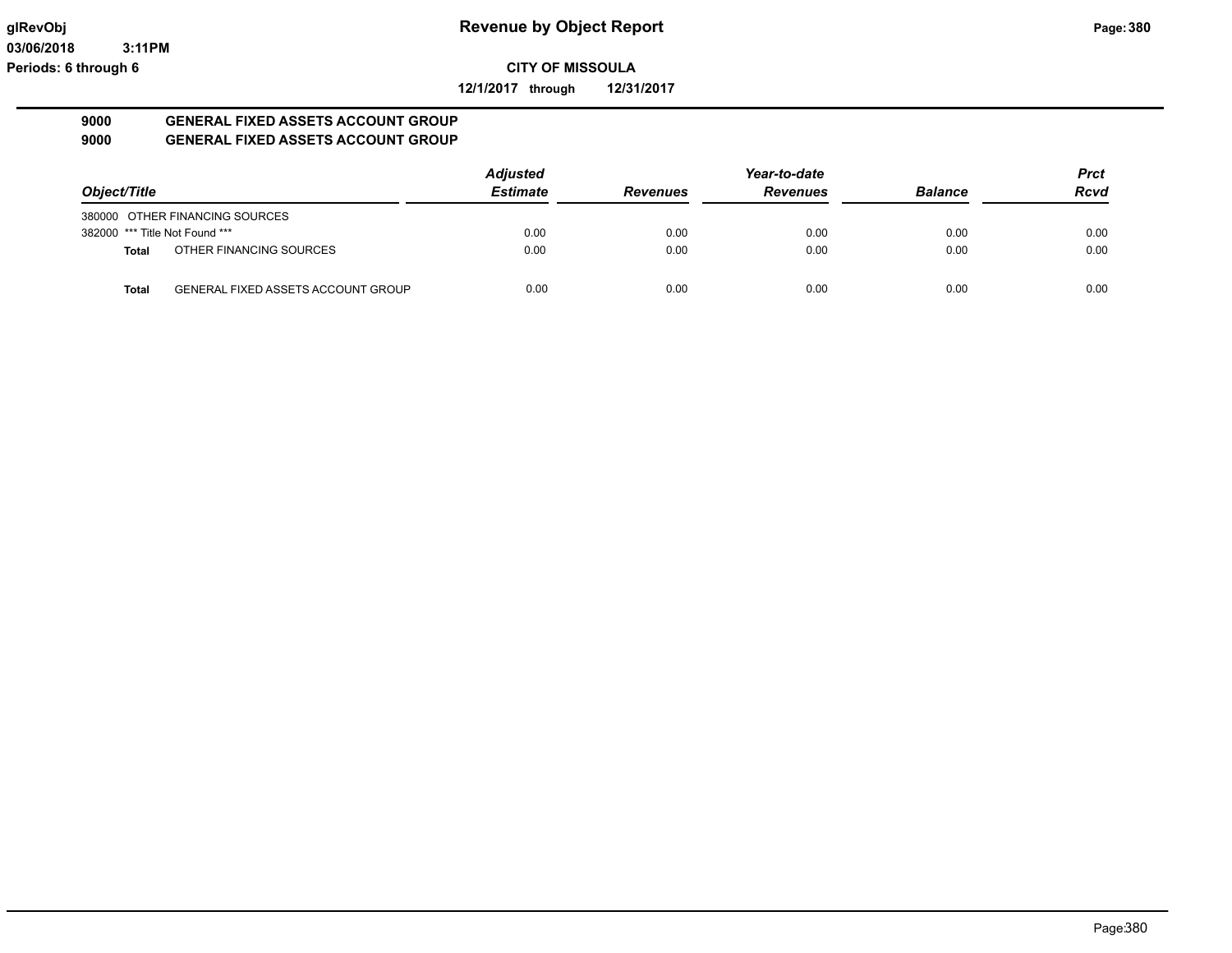**12/1/2017 through 12/31/2017**

#### **9000 GENERAL FIXED ASSETS ACCOUNT GROUP**

|                                |                                           | <b>Adjusted</b> |                 | Year-to-date    |                | Prct        |
|--------------------------------|-------------------------------------------|-----------------|-----------------|-----------------|----------------|-------------|
| Object/Title                   |                                           | <b>Estimate</b> | <b>Revenues</b> | <b>Revenues</b> | <b>Balance</b> | <b>Rcvd</b> |
|                                | 380000 OTHER FINANCING SOURCES            |                 |                 |                 |                |             |
| 382000 *** Title Not Found *** |                                           | 0.00            | 0.00            | 0.00            | 0.00           | 0.00        |
| Total                          | OTHER FINANCING SOURCES                   | 0.00            | 0.00            | 0.00            | 0.00           | 0.00        |
|                                |                                           |                 |                 |                 |                |             |
| <b>Total</b>                   | <b>GENERAL FIXED ASSETS ACCOUNT GROUF</b> | 0.00            | 0.00            | 0.00            | 0.00           | 0.00        |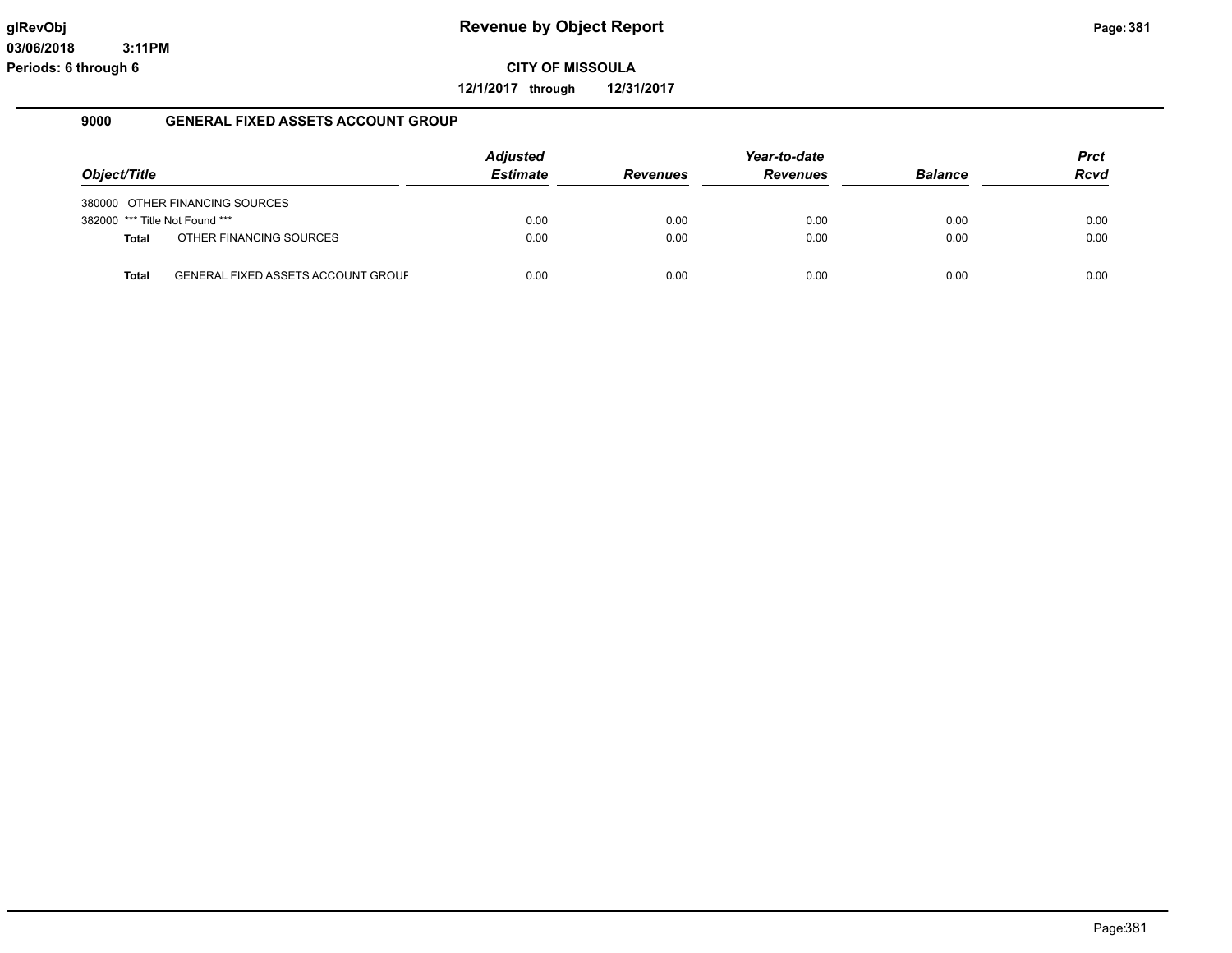**12/1/2017 through 12/31/2017**

#### *Grand Totals*

|                                               | <b>Adjusted</b> |                 | Year-to-date    |                | <b>Prct</b> |
|-----------------------------------------------|-----------------|-----------------|-----------------|----------------|-------------|
| Object/Title                                  | <b>Estimate</b> | <b>Revenues</b> | <b>Revenues</b> | <b>Balance</b> | <b>Rcvd</b> |
| 310000 TAXES/ASSESSMENTS                      |                 |                 |                 |                |             |
| 310000 TAXES/ASSESSMENTS                      | 0.00            | 0.00            | 0.00            | 0.00           | 0.00        |
| 311000 GENERAL PROPERTY TAXES                 | 30,713,521.00   | 15,389,977.44   | 15,677,956.68   | 15,035,564.32  | 51.05       |
| 311005 DELINQUENT TAXES                       | 0.00            | 6,501.44        | 7,706.96        | $-7,706.96$    | 0.00        |
| 311011 TAX INCREMENT                          | 4,399,857.00    | 3,493,794.95    | 3,544,470.66    | 855,386.34     | 80.56       |
| 311030 MOTOR VEHICLE TAXES                    | 1,555,054.00    | 126,210.38      | 422,422.29      | 1,132,631.71   | 27.16       |
| 312001 PENALTIES & INTEREST                   | 36,185.00       | 4,110.83        | 15,490.84       | 20,694.16      | 42.81       |
| 314100 TBID REVENUE                           | 837,644.00      | 0.00            | 0.00            | 837,644.00     | 0.00        |
| TAXES/ASSESSMENTS<br><b>Total</b>             | 37,542,261.00   | 19,020,595.04   | 19,668,047.43   | 17,874,213.57  | 52.39       |
| 320000 LICENSES & PERMITS                     |                 |                 |                 |                |             |
| 322011 LIQUOR LICENSES                        | 33,500.00       | 0.00            | 0.00            | 33,500.00      | 0.00        |
| 322012 BEER LICENSES                          | 45.000.00       | 0.00            | 0.00            | 45,000.00      | 0.00        |
| 322013 WINE LICENSES                          | 200.00          | 0.00            | 200.00          | 0.00           | 100.00      |
| 322014 GOING OUT OF BUSINESS LICENSE          | 0.00            | 0.00            | 0.00            | 0.00           | 0.00        |
| 322020 GENERAL BUSINESS/PROF/OCCUPATIONAL LIC | 673,000.00      | 4,950.00        | 56,753.51       | 616,246.49     | 8.43        |
| 322021 RENTAL LICENSES                        | 63,200.00       | 0.00            | 4,904.29        | 58,295.71      | 7.76        |
| 322022 BLIC PENALTIES & LICENSES              | 10,000.00       | 24.00           | 8,277.53        | 1,722.47       | 82.78       |
| 322023 TOURIST HOME REGISTRATION              | 760.00          | 0.00            | 1,050.00        | $-290.00$      | 138.16      |
| 322031 FRANCHISE FEE - AT&T                   | 685,000.00      | 0.00            | 162,144.69      | 522,855.31     | 23.67       |
| 322034 PEG ACCESS                             | 41,856.00       | 0.00            | 9,278.26        | 32,577.74      | 22.17       |
| 323011 BUILDING PERMITS                       | 1,258,000.00    | 109,361.89      | 826,626.52      | 431,373.48     | 65.71       |
| 323012 ELECTRICAL PERMITS                     | 271,000.00      | 23,069.92       | 166,994.80      | 104,005.20     | 61.62       |
| 323013 PLUMBING PERMITS                       | 155,000.00      | 18,706.00       | 115,889.00      | 39,111.00      | 74.77       |
| 323014 BLDG PERMIT REVIEW FEE                 | 0.00            | 0.00            | 0.00            | 0.00           | 0.00        |
| 323015 EXCAVATING PERMITS                     | 178,200.00      | 11,808.64       | 161,332.12      | 16,867.88      | 90.53       |
| 323016 MOVING PERMITS                         | 1,100.00        | 0.00            | 0.00            | 1,100.00       | 0.00        |
| 323017 MECHANICAL PERMITS                     | 114,000.00      | 15,924.10       | 75,394.90       | 38,605.10      | 66.14       |
| 323018 PAVING ASSESSMENTS                     | 0.00            | 2,143.00        | 2,207.00        | $-2,207.00$    | 0.00        |
| 323019 ALARM USERS PERMITS                    | 15,320.00       | 0.00            | 8,750.00        | 6,570.00       | 57.11       |
| 323020 FENCE PERMITS                          | 10,870.00       | 572.00          | 4,378.00        | 6,492.00       | 40.28       |
| 323021 PAVING PERMITS                         | 52,440.00       | 614.00          | 19,382.50       | 33,057.50      | 36.96       |
| 323022 GRADING/DRAINAGE PERMITS               | 18,560.00       | 354.00          | 9,574.00        | 8,986.00       | 51.58       |
| 323023 ADA ACCESS PERMITS                     | 22,390.00       | 1,227.00        | 10,997.00       | 11,393.00      | 49.12       |
| 323025 STREET USE PERMITS                     | 5,750.00        | 156.00          | 2,184.00        | 3,566.00       | 37.98       |
| 323026 PYROTECHNICS PERMITS                   | 2,570.00        | 290.00          | 598.00          | 1,972.00       | 23.27       |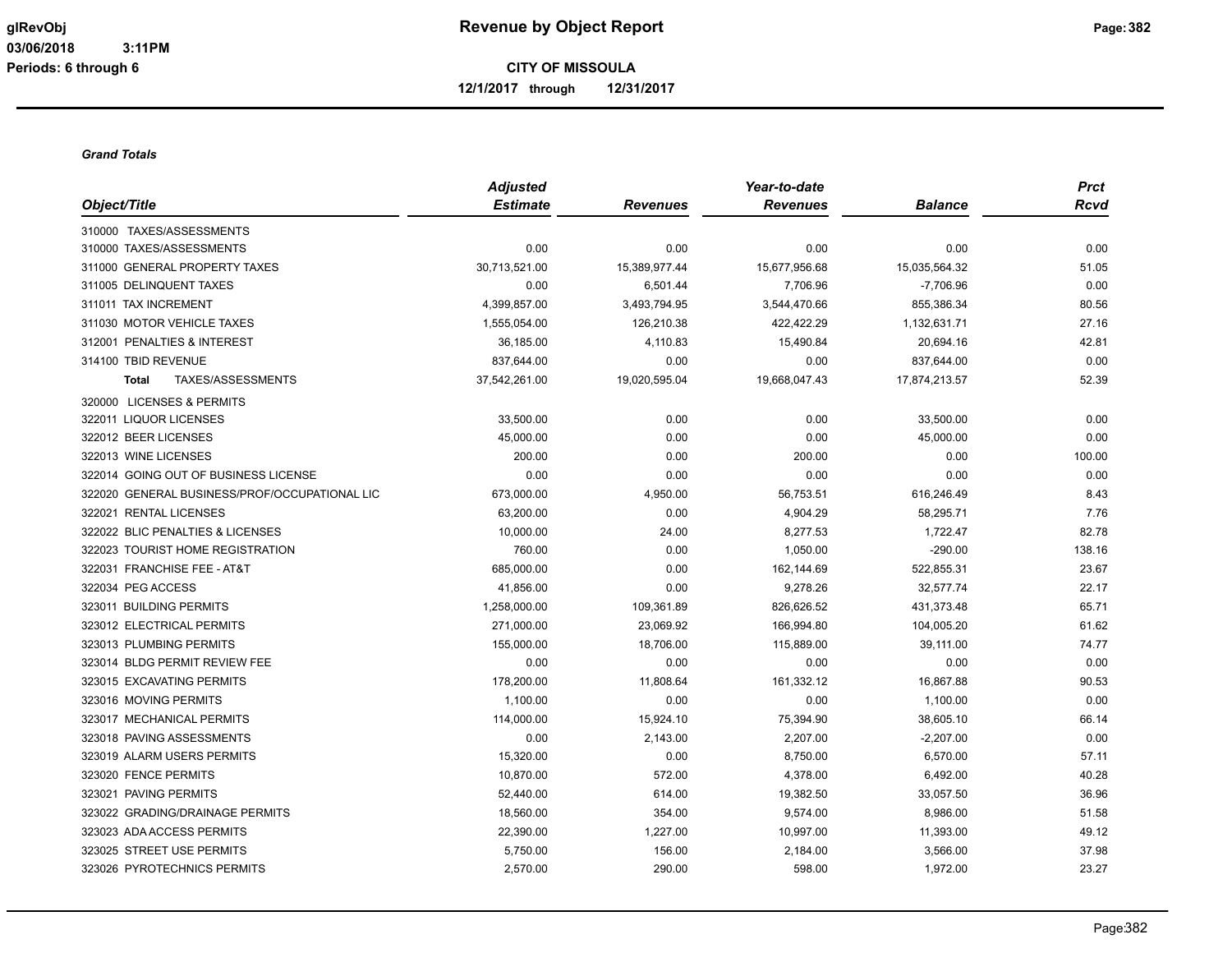**12/1/2017 through 12/31/2017**

|                                                | <b>Adjusted</b><br><b>Estimate</b> |                 | Year-to-date    |                | <b>Prct</b> |
|------------------------------------------------|------------------------------------|-----------------|-----------------|----------------|-------------|
| Object/Title                                   |                                    | <b>Revenues</b> | <b>Revenues</b> | <b>Balance</b> | Rcvd        |
| 323027 HAULER PERMITS                          | 1,190.00                           | 0.00            | 150.00          | 1,040.00       | 12.61       |
| 323030 ANIMAL LICENSES                         | 0.00                               | 408.50          | 3,472.20        | $-3,472.20$    | 0.00        |
| 323031 CHICKEN LICENSES                        | 460.00                             | 0.00            | 210.00          | 250.00         | 45.65       |
| 323052 STORM WATER POLLUTION PREVENTION PERMIT | 7,040.00                           | 635.00          | 4,287.00        | 2,753.00       | 60.89       |
| 323054 ZONING COMPLIANCE PERMITS               | 19,840.00                          | 1,551.00        | 11,504.00       | 8,336.00       | 57.98       |
| 323055 FLOOD PLAIN PERMITS                     | 2,310.00                           | 0.00            | 1,734.00        | 576.00         | 75.06       |
| 323056 SIGN PERMITS                            | 12,330.00                          | 2,211.00        | 8,032.00        | 4,298.00       | 65.14       |
| 323057 SIDEWALK CAFE PERMIT                    | 260.00                             | 0.00            | 0.00            | 260.00         | 0.00        |
| <b>LICENSES &amp; PERMITS</b><br><b>Total</b>  | 3,701,146.00                       | 194,006.05      | 1,676,305.32    | 2,024,840.68   | 45.29       |
| 330000 INTERGOVERNMENTAL REVENUES              |                                    |                 |                 |                |             |
| 330000 INTERGOVERNMENTAL REVENUES              | 201,628.00                         | 9,300.00        | 18,000.00       | 183,628.00     | 8.93        |
| 330005 MUTD GRANT ADMIN FEE                    | 0.00                               | 0.00            | 0.00            | 0.00           | 0.00        |
| 331000 FEDERAL GRANTS                          | 29,463.00                          | 0.00            | 11,083.06       | 18,379.94      | 37.62       |
| 331001 BYRNE DISCRETIONARY                     | 0.00                               | 0.00            | 0.00            | 0.00           | 0.00        |
| 331003 STATE HOME PROGRAM INCOME               | 0.00                               | 0.00            | 0.00            | 0.00           | 0.00        |
| 331005 WESTERN FEDERAL LANDS GRANT             | 0.00                               | 0.00            | 0.00            | 0.00           | 0.00        |
| 331010 GRANT - CDBG                            | 575,247.00                         | 16,038.03       | 129,812.27      | 445,434.73     | 22.57       |
| 331011 NSP GRANT/SILVERTIP PROJECT             | 599.00                             | 0.00            | 0.00            | 599.00         | 0.00        |
| 331012 ARRA/CDBG STIMULUS REVENUE              | 0.00                               | 0.00            | 0.00            | 0.00           | 0.00        |
| 331013 NORTHSIDE PED BRIDGE ARRA GRANT         | 0.00                               | 0.00            | 0.00            | 0.00           | 0.00        |
| 331014 WHITE PINE PLAYGROUND-CDBG GRANT        | 69,650.00                          | 0.00            | 0.00            | 69,650.00      | 0.00        |
| 331016 HOMEWORD 1800 PHILLIPS                  | 0.00                               | 0.00            | 0.00            | 0.00           | 0.00        |
| 331017 HUD 6.7M/SILVERTIP APTS                 | 0.00                               | 0.00            | 0.00            | 0.00           | 0.00        |
| 331018 MHA 1M/SILVERTIP APTS                   | 0.00                               | 0.00            | 0.00            | 0.00           | 0.00        |
| 331022 EQUIPMENT GRANT                         | 44,100.00                          | 0.00            | 0.00            | 44,100.00      | 0.00        |
| 331023 COPS HIRING GRANT 2011                  | 0.00                               | 0.00            | 0.00            | 0.00           | 0.00        |
| 331024 DEPT OF JUSTICE GRANTS                  | 50,000.00                          | 0.00            | 3,064.37        | 46,935.63      | 6.13        |
| 331025 DV ACCOUNTABILITY GRANT(ATTY)           | 44,664.00                          | 0.00            | 0.00            | 44,664.00      | 0.00        |
| 331026 ICAC GRANT                              | 102,019.00                         | 21,512.11       | 23,750.37       | 78,268.63      | 23.28       |
| 331027 JAG GRANTS REVENUE                      | 60,373.00                          | 0.00            | 0.00            | 60,373.00      | 0.00        |
| 331028 JAG VII                                 | 5,000.00                           | 0.00            | 0.00            | 5,000.00       | 0.00        |
| 331033 WORD                                    | 0.00                               | 0.00            | 0.00            | 0.00           | 0.00        |
| 331038 EPA BROWNSFIELD GRANT                   | 378,075.00                         | 0.00            | $-15,730.50$    | 393,805.50     | $-4.16$     |
| 331050 ISTEA/CTEP GRANT                        | 0.00                               | 0.00            | 0.00            | 0.00           | 0.00        |
| 331052 MDT CMAQ STRIPING GRANT                 | 0.00                               | 0.00            | 0.00            | 0.00           | 0.00        |
| 331053 CTEP PLAYFAIR                           | 0.00                               | 0.00            | $-5,000.00$     | 5,000.00       | 0.00        |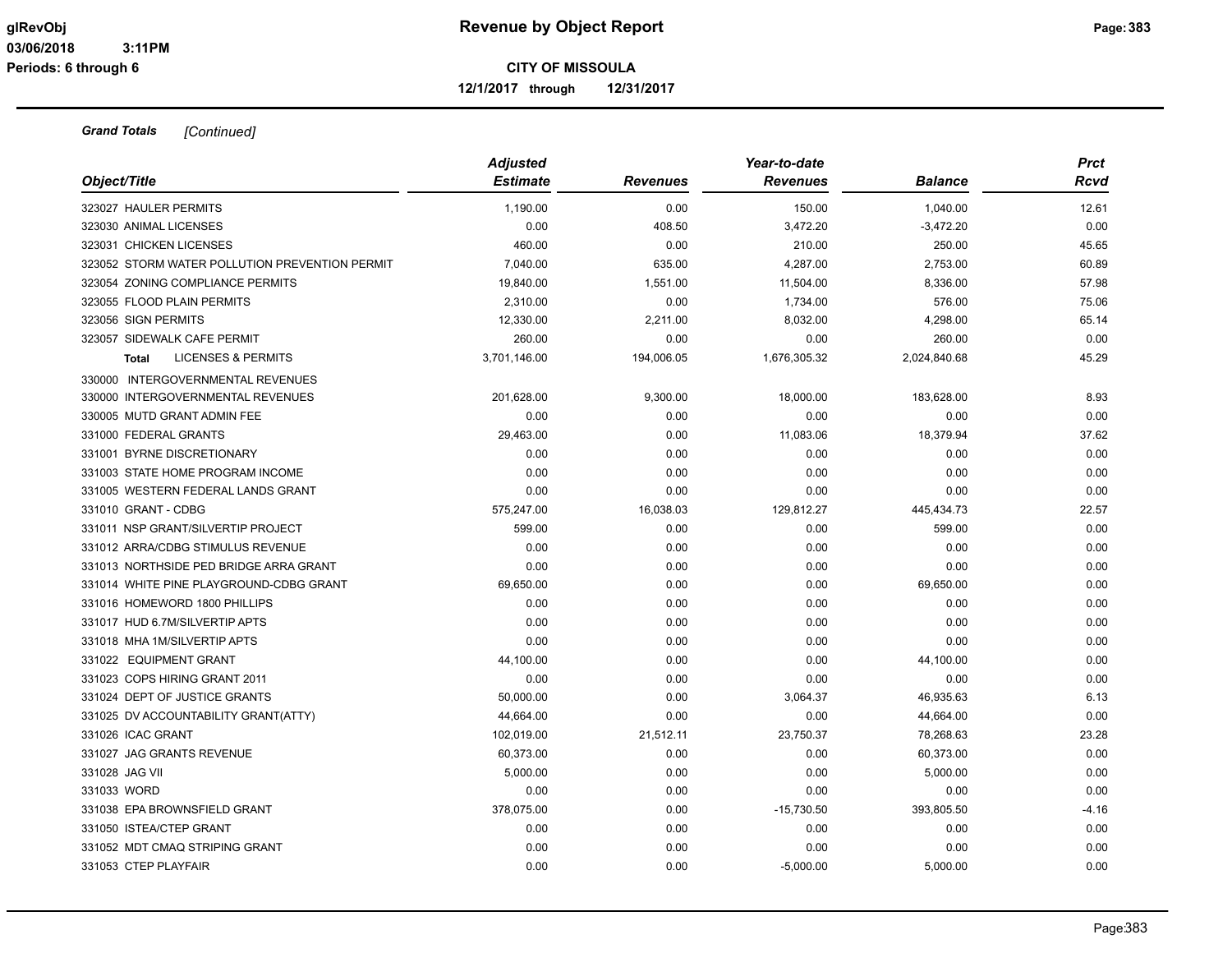**12/1/2017 through 12/31/2017**

| Object/Title                             | <b>Adjusted</b><br><b>Estimate</b> | <b>Revenues</b> | Year-to-date<br><b>Revenues</b> | <b>Balance</b> | <b>Prct</b><br>Rcvd |
|------------------------------------------|------------------------------------|-----------------|---------------------------------|----------------|---------------------|
| 331054 FHWA PL GRANT                     | 851,201.00                         | 79,638.29       | 79,638.29                       | 771,562.71     | 9.36                |
| 331055 FTA GRANT                         | 166,584.00                         | 40,725.75       | 40,725.75                       | 125,858.25     | 24.45               |
| 331056 MDT FEDERAL CMAQ                  | 285,698.00                         | 77,215.43       | 77,215.43                       | 208,482.57     | 27.03               |
| 331060 NATL RECREATION TRAILS GRANTS     | 0.00                               | 0.00            | 0.00                            | 0.00           | 0.00                |
| 331090 EPA GRANT                         | 509,603.00                         | 0.00            | 4,886.50                        | 504,716.50     | 0.96                |
| 331091 US DOT HMEP GRANT                 | 0.00                               | 9,192.74        | 9,192.74                        | $-9,192.74$    | 0.00                |
| 331113 *** Title Not Found ***           | 0.00                               | 0.00            | 87,950.75                       | $-87,950.75$   | 0.00                |
| 331156 CTEP GRANTS                       | 81,964.00                          | 0.00            | 0.00                            | 81,964.00      | 0.00                |
| 331170 HISTORICAL PRESERVATION GRANT     | 5,500.00                           | 0.00            | 5,500.00                        | 0.00           | 100.00              |
| 331180 LIBRARY LITERACY GRANT            | 0.00                               | 0.00            | 0.00                            | 0.00           | 0.00                |
| 331181 GRANTS/DONATIONS - FORT MISSOULA  | 0.00                               | 0.00            | 0.00                            | 0.00           | 0.00                |
| 331990 IRS REIMB/DEBT SVS INTEREST       | 248,879.00                         | 115,909.20      | 115,909.20                      | 132,969.80     | 46.57               |
| 331992 FEDERAL ARRA GRANTS               | 0.00                               | 0.00            | 0.00                            | 0.00           | 0.00                |
| 334013 STATE GRANT - OT SEATBELT         | 53,600.00                          | 0.00            | 21,713.60                       | 31,886.40      | 40.51               |
| 334014 *** Title Not Found ***           | 0.00                               | 0.00            | 0.00                            | 0.00           | 0.00                |
| 334015 COPS TECHNOLOGY GRANT             | 298,729.00                         | 0.00            | 35,654.17                       | 263,074.83     | 11.94               |
| 334016 BULLETPROOF VEST GRANT            | 28,000.00                          | 0.00            | 0.00                            | 28,000.00      | 0.00                |
| 334017 SCHOOL RESOURCE OFFICER           | 240,000.00                         | 0.00            | 77,515.00                       | 162,485.00     | 32.30               |
| 334018 STATE GRANT - CAPITAL             | 0.00                               | 0.00            | 0.00                            | 0.00           | 0.00                |
| 334020 UNDERAGE DRINKING GRANT           | 10,903.00                          | 0.00            | 0.00                            | 10,903.00      | 0.00                |
| 334025 COUNTY WEED                       | 15,000.00                          | 0.00            | 15,525.00                       | $-525.00$      | 103.50              |
| 334026 FOREST HEALTH GRANT               | 0.00                               | 0.00            | 0.00                            | 0.00           | 0.00                |
| 334028 DEPT OF AG INTERN GRANT           | 0.00                               | 0.00            | 0.00                            | 0.00           | 0.00                |
| 334040 GAS TAX APPORTIONMENT             | 2,044,567.00                       | 90,638.74       | 543,832.42                      | 1,500,734.58   | 26.60               |
| 334045 MONTANA DEPARTMENT TRANSPORTATION | 208,379.00                         | 0.00            | 0.00                            | 208,379.00     | 0.00                |
| 334071 DEQ/RIVER WATER SAMPLING          | 0.00                               | 0.00            | 0.00                            | 0.00           | 0.00                |
| 334076 BIG SKY TRUST FUND GRANTS         | 0.00                               | 0.00            | 0.00                            | 0.00           | 0.00                |
| 334112 WELLNESS GRANT                    | 0.00                               | 0.00            | 0.00                            | 0.00           | 0.00                |
| 334120 TSEP GRANT                        | 0.00                               | 0.00            | 0.00                            | 0.00           | 0.00                |
| 334121 DNRC GRANT                        | 73,450.00                          | 0.00            | 4,746.49                        | 68,703.51      | 6.46                |
| 334122 RENEWABLE RESOURCE GRANTS         | 0.00                               | 0.00            | 0.00                            | 0.00           | 0.00                |
| 334123 MAQI FEDERAL ASSISTANCE           | 64,942.00                          | 5,115.00        | 6,068.00                        | 58,874.00      | 9.34                |
| 334125 FWP GRANT                         | 0.00                               | 0.00            | 0.00                            | 0.00           | 0.00                |
| 334140 DNRC GRANT                        | 0.00                               | 0.00            | 0.00                            | 0.00           | 0.00                |
| 334145 WESTERN MT MENTAL HEALTH CTR      | 0.00                               | 0.00            | 0.00                            | 0.00           | 0.00                |
| 334146 ADDI FUNDS-1ST TIME HOMEBUYERS    | 0.00                               | 0.00            | 0.00                            | 0.00           | 0.00                |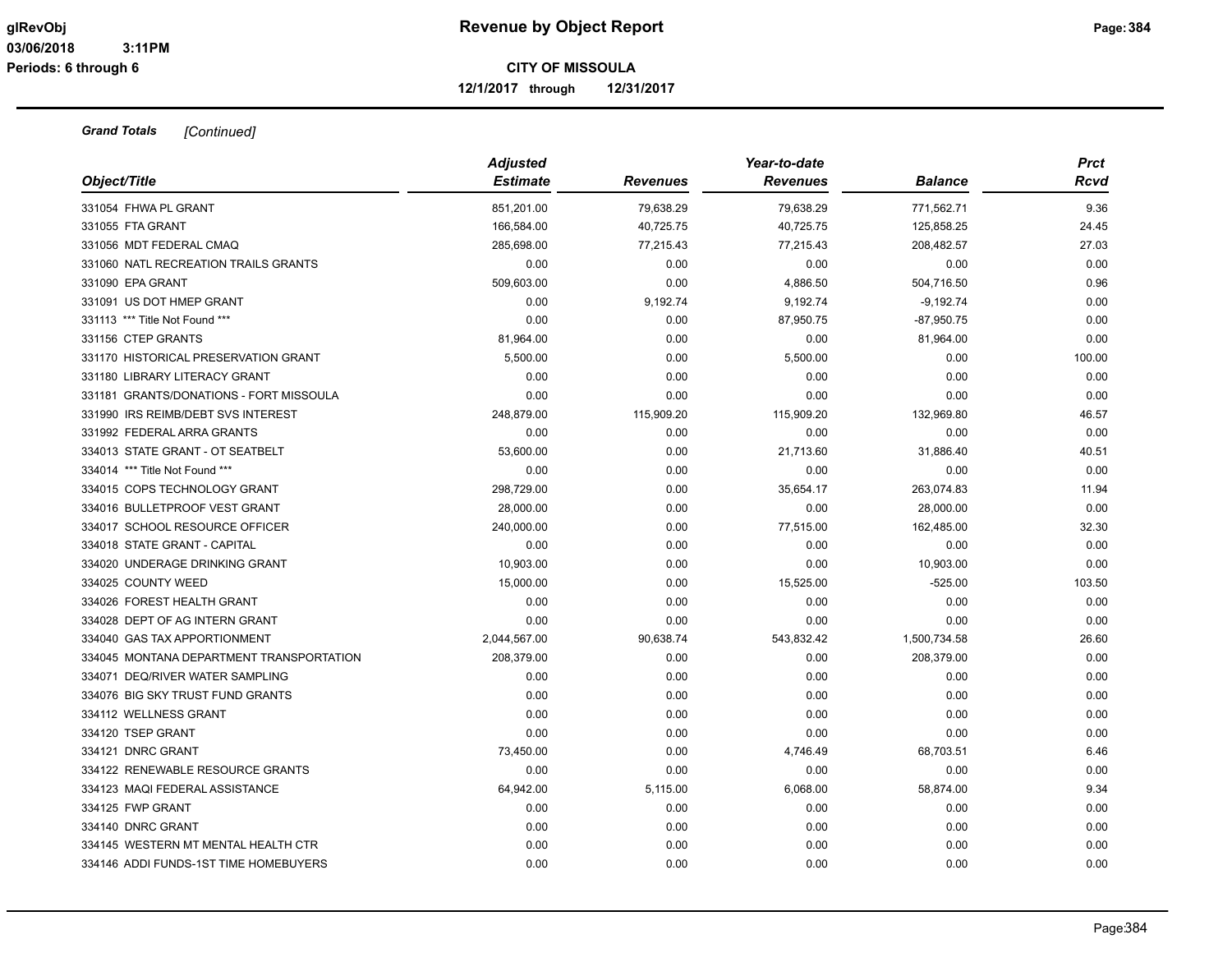**12/1/2017 through 12/31/2017**

| Object/Title                                 | <b>Adjusted</b><br><b>Estimate</b> | <b>Revenues</b> | Year-to-date<br><b>Revenues</b> | <b>Balance</b> | <b>Prct</b><br>Rcvd |
|----------------------------------------------|------------------------------------|-----------------|---------------------------------|----------------|---------------------|
| 334149 MISSOULA HOMEOWNERSHIP PROGRAM        | 0.00                               | 0.00            | 0.00                            | 0.00           | 0.00                |
| 334153 FY14 DISTRICT XI HRC TBRA             | 0.00                               | 0.00            | 0.00                            | 0.00           | 0.00                |
| 334154 HOMEWORD SWEETGRASS                   | 0.00                               | 0.00            | 0.00                            | 0.00           | 0.00                |
| 334155 FY08 NMCDC                            | 0.00                               | 0.00            | 0.00                            | 0.00           | 0.00                |
| 334156 HOME PROGRAM INCOME                   | 406,753.00                         | 59,549.34       | 59,549.34                       | 347,203.66     | 14.64               |
| 334157 FY09 MHA                              | 0.00                               | 0.00            | 0.00                            | 0.00           | 0.00                |
| 334159 FY09 HOMEWORD                         | 0.00                               | 0.00            | 0.00                            | 0.00           | 0.00                |
| 334160 FY09 NMCDC                            | 0.00                               | 0.00            | 0.00                            | 0.00           | 0.00                |
| 334161 FY10 DISTRICT XI HRC                  | 0.00                               | 0.00            | 0.00                            | 0.00           | 0.00                |
| 334163 FY10 homeWORD/SOLSTICE APT            | 0.00                               | 0.00            | 0.00                            | 0.00           | 0.00                |
| 334171 DEPT OF COMMERCE GRANTS               | 0.00                               | 0.00            | 0.00                            | 0.00           | 0.00                |
| 334251 RTP/TAP STATE GRANTS                  | 50,000.00                          | 0.00            | 2,377.70                        | 47,622.30      | 4.76                |
| 334990 ARRA FUNDING                          | 0.00                               | 0.00            | 0.00                            | 0.00           | 0.00                |
| 335075 STATE GAMBLING/VIDEO/KENO/BINGO FEES  | 115,000.00                         | 0.00            | 118,082.80                      | $-3,082.80$    | 102.68              |
| 335210 PERSONAL PROPERTY TAX REIMBURSEMENT   | 963,588.00                         | 264,235.88      | 264,235.88                      | 699,352.12     | 27.42               |
| 335230 HB 124 REVENUE                        | 8,372,862.00                       | 2,265,809.46    | 4,403,988.92                    | 3,968,873.08   | 52.60               |
| 335250 STATE REIMB - SB #184                 | 0.00                               | 0.00            | 0.00                            | 0.00           | 0.00                |
| 336001 MDT REIMBURSEMENTS                    | 0.00                               | 0.00            | 0.00                            | 0.00           | 0.00                |
| 336020 STATE PENSION CONTRIBUTION            | 0.00                               | 0.00            | 0.00                            | 0.00           | 0.00                |
| 336021 STATE CONTRIB - POLICE RETIREMENT     | 2,567,433.00                       | 280,847.92      | 1,247,319.78                    | 1,320,113.22   | 48.58               |
| 336022 STATE CONTRIB. - FIRE RETIREMENT      | 2,535,872.00                       | 275,855.52      | 1,246,752.90                    | 1,289,119.10   | 49.16               |
| 336023 STATE CONTRIB. - PERS                 | 12,551.00                          | 2,223.73        | 12,464.51                       | 86.49          | 99.31               |
| 336027 ON JOB TRAINING - REIMBURSEMENT       | 0.00                               | 0.00            | 0.00                            | 0.00           | 0.00                |
| 336030 COUNTY CONTRIBUTION                   | 9,900.00                           | 0.00            | 0.00                            | 9,900.00       | 0.00                |
| 337000 LOCAL GRANTS                          | 42,500.00                          | 0.00            | 0.00                            | 42,500.00      | 0.00                |
| 337001 NEIGHBORHOOD COUNCIL GRANT/DONATION   | 0.00                               | 5,304.23        | 9,804.23                        | $-9,804.23$    | 0.00                |
| 337002 MRA GRANT                             | 0.00                               | 0.00            | 0.00                            | 0.00           | 0.00                |
| 337003 HEALTH DEPT-STORM WATER MGMT          | 0.00                               | 0.00            | 0.00                            | 0.00           | 0.00                |
| 337004 MRA GRANTS                            | 0.00                               | 0.00            | 0.00                            | 0.00           | 0.00                |
| 337009 *** Title Not Found ***               | 0.00                               | 0.00            | 0.00                            | 0.00           | 0.00                |
| 337010 COUNTY REIMBURSEMENT-DEANOS           | 0.00                               | 0.00            | 0.00                            | 0.00           | 0.00                |
| 337012 LEGAL SERVICES-CONTRACTED/REIMB.      | 6,000.00                           | 0.00            | 7,200.00                        | $-1,200.00$    | 120.00              |
| 337013 MUTD SIGN MAINTENANCE AGREEMENT       | 279,585.00                         | 0.00            | 2,250.00                        | 277,335.00     | 0.80                |
| 337041 FMRP COUNTY MAINTENANCE AGREEMENT     | 0.00                               | 0.00            | 0.00                            | 0.00           | 0.00                |
| 338000 LOCAL SHARING OF TAX INCREMENT        | 204,860.00                         | 0.00            | 133,425.29                      | 71,434.71      | 65.13               |
| 338001 EXCESS PLEDGED TAX INCREMENT RETURNED | 0.00                               | 0.00            | 0.00                            | 0.00           | 0.00                |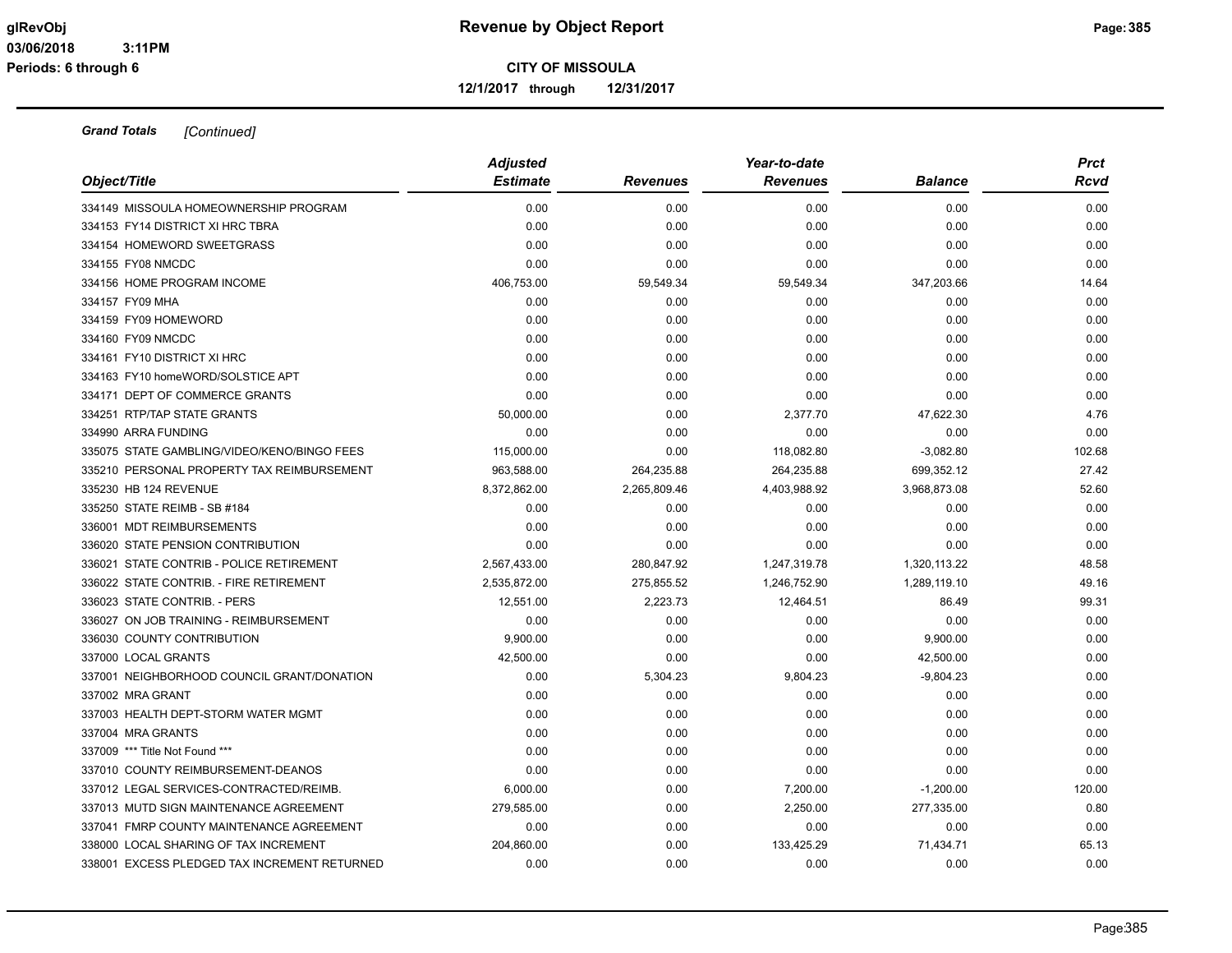**12/1/2017 through 12/31/2017**

| Object/Title                                      | <b>Adjusted</b><br><b>Estimate</b> | <b>Revenues</b> | Year-to-date<br><b>Revenues</b> | <b>Balance</b>  | <b>Prct</b><br>Rcvd |
|---------------------------------------------------|------------------------------------|-----------------|---------------------------------|-----------------|---------------------|
|                                                   |                                    |                 |                                 |                 |                     |
| 338100 PLANNING MILLS PASSED THRU COUNTY          | 324,069.00                         | 300,000.00      | 300,000.00                      | 24,069.00       | 92.57               |
| 339000 PAYMENT IN LIEU OF TAXES                   | 30,000.00                          | 0.00            | 0.00                            | 30,000.00       | 0.00                |
| <b>INTERGOVERNMENTAL REVENUES</b><br><b>Total</b> | 22,668,790.00                      | 3,919,111.37    | 9,098,504.26                    | 13,570,285.74   | 40.14               |
| 340000 CHARGES FOR SERVICES                       |                                    |                 |                                 |                 |                     |
| 340051 GRILL VAN CONCESSIONS                      | 100,000.00                         | 0.00            | 29,889.05                       | 70,110.95       | 29.89               |
| 341009 BLDG ADMIN FEES                            | 366,035.00                         | 183,017.50      | 183,017.50                      | 183,017.50      | 50.00               |
| 341010 MISCELLANEOUS COLLECTIONS                  | 850.00                             | $-31,560.00$    | 5,080.50                        | $-4,230.50$     | 597.71              |
| 341011 TRANSPORTATION ADMIN FEES                  | 28,947.00                          | 14,473.50       | 14,473.50                       | 14,473.50       | 50.00               |
| 341012 MAYORS PROCLAMATION FEES                   | 0.00                               | 0.00            | 0.00                            | 0.00            | 0.00                |
| 341013 AIR FUND FEES                              | 95.00                              | 0.00            | 0.00                            | 95.00           | 0.00                |
| 341015 SEWER ADMINISTRATION FEES                  | 1,355,940.00                       | 677,970.00      | 677,970.00                      | 677,970.00      | 50.00               |
| 341016 MRA ADMINISTRATION FEES                    | 148,857.00                         | 74,428.50       | 74,428.50                       | 74,428.50       | 50.00               |
| 341017 LIGHTING ADMINISTRATION FEES               | 15,250.00                          | 7,625.00        | 7,625.00                        | 7,625.00        | 50.00               |
| 341018 PARKING COMM ADMIN FEES                    | 199,699.00                         | 99,849.50       | 99,849.50                       | 99,849.50       | 50.00               |
| 341019 *** Title Not Found ***                    | 4,647.00                           | 2,323.50        | 2,323.50                        | 2,323.50        | 50.00               |
| 341021 SID ADMINISTRATION FEES                    | 0.00                               | 0.00            | 0.00                            | 0.00            | 0.00                |
| 341023 PLANNING ADMIN FEES                        | 25,000.00                          | 12,500.00       | 12,500.00                       | 12,500.00       | 50.00               |
| 341024 HOUSING GRANT ADMIN FEES                   | 104,000.00                         | 0.00            | 0.00                            | 104,000.00      | 0.00                |
| 341026 WATER ADMINISTRATION FEES                  | 0.00                               | 0.00            | 0.00                            | 0.00            | 0.00                |
| 341027 STORMWATER ADMINISTRATION FEES             | 26,988.00                          | 13,494.00       | 13,494.00                       | 13,494.00       | 50.00               |
| 341032 IMPACT FEE CLEARING ACCOUNT                | 0.00                               | 116,376.34      | 1,163,052.31                    | $-1,163,052.31$ | 0.00                |
| 341033 TIME PAY COLLECTIONS - MUNI COURT          | 363,482.00                         | 0.00            | 0.00                            | 363,482.00      | 0.00                |
| 341034 IMPACT FEES-FIRE SHARE                     | 110,000.00                         | 0.00            | 0.00                            | 110,000.00      | 0.00                |
| 341035 IMPACT FEES-POLICE SHARE                   | 19,000.00                          | 0.00            | 0.00                            | 19,000.00       | 0.00                |
| 341036 IMPACT FEES-COMMUNITY SERVICE SHARE        | 236,000.00                         | 0.00            | 0.00                            | 236,000.00      | 0.00                |
| 341037 IMPACT FEE-ROAD SHARE                      | 1,136,000.00                       | 0.00            | 0.00                            | 1,136,000.00    | 0.00                |
| 341041 SEWER EXTENSION RECORDING FEES             | 3,500.00                           | 113.00          | 3,839.00                        | $-339.00$       | 109.69              |
| 341052 MUNICIPAL COURT FILING FEES                | 330,000.00                         | 0.00            | 109,162.22                      | 220,837.78      | 33.08               |
| 341055 CRIME VICTIM SURCHARGE                     | 1,500.00                           | 0.00            | 504.00                          | 996.00          | 33.60               |
| 341067 SUBDIVISION EXEMPTION AFFIDAVITS           | 5,140.00                           | 0.00            | 3,000.00                        | 2,140.00        | 58.37               |
| 341068 SUBDIVISON FEES                            | 10,280.00                          | 0.00            | 4,170.00                        | 6,110.00        | 40.56               |
| 341069 REZONING FEES                              | 10,280.00                          | 3,220.00        | 8,185.00                        | 2,095.00        | 79.62               |
| 341070 DESIGN REVIEW BOARD                        | 33,910.00                          | 1,919.10        | 16,865.46                       | 17,044.54       | 49.74               |
| 341072 FLOOD PLAIN-0THER FEES                     | 0.00                               | 0.00            | 0.00                            | 0.00            | 0.00                |
| 341073 FIRE PLAN CHECK FEES                       | 30,830.00                          | 4,366.00        | 31,417.00                       | $-587.00$       | 101.90              |
| 341074 FIRE INSPECTION FEES                       | 55,000.00                          | 6,312.00        | 51,102.00                       | 3,898.00        | 92.91               |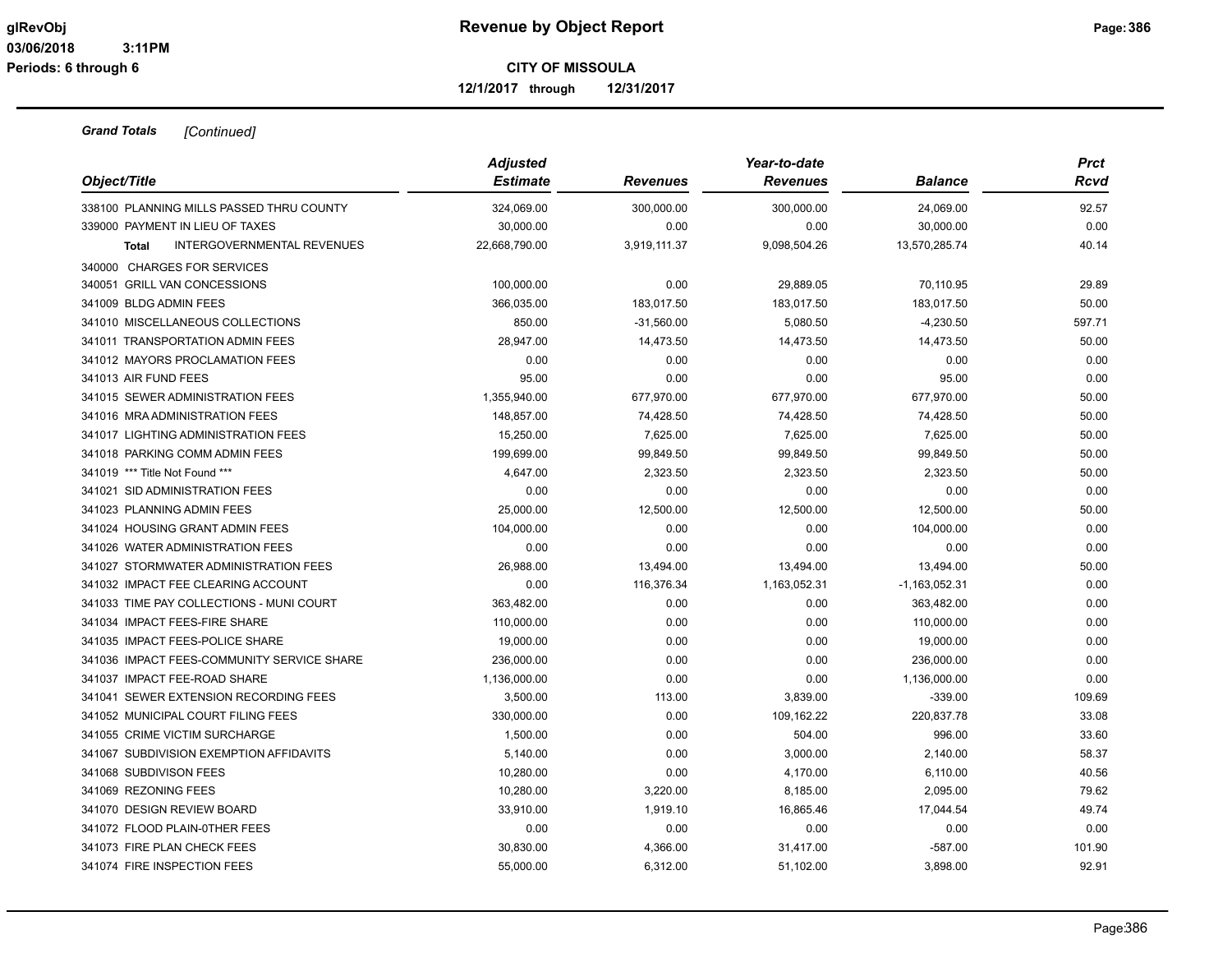**12/1/2017 through 12/31/2017**

| Object/Title                             | <b>Adjusted</b> |                 | Year-to-date    |                | <b>Prct</b> |  |
|------------------------------------------|-----------------|-----------------|-----------------|----------------|-------------|--|
|                                          | <b>Estimate</b> | <b>Revenues</b> | <b>Revenues</b> | <b>Balance</b> | Rcvd        |  |
| 341076 ENGINEERING PLAN CHECK FEES       | 44,700.00       | 2,349.00        | 27,643.00       | 17,057.00      | 61.84       |  |
| 341078 ENGINEERING MAP FEES              | 210.00          | 20.00           | 45.00           | 165.00         | 21.43       |  |
| 341079 GREASE INTERCEPTOR APPEAL FEES    | 1,130.00        | 165.00          | 484.50          | 645.50         | 42.88       |  |
| 341090 STREET VACATION PETITION FEES     | 0.00            | 0.00            | 0.00            | 0.00           | 0.00        |  |
| 341091 INSPECTION CODE BOOKS & COPIES    | 2,000.00        | 39.00           | 100.75          | 1,899.25       | 5.04        |  |
| 341450 *** Title Not Found ***           | 0.00            | 0.00            | 0.00            | 0.00           | 0.00        |  |
| 342000 *** Title Not Found ***           | 5,000.00        | 0.00            | 0.00            | 5,000.00       | 0.00        |  |
| 342010 POLICE/BID AGREEMENT              | 45,000.00       | 0.00            | 0.00            | 45,000.00      | 0.00        |  |
| 342012 PD REIMBURSABLE SERVICES          | 0.00            | 0.00            | 0.00            | 0.00           | 0.00        |  |
| 342013 SECURITY INVEST FEES              | 152,100.00      | 8,604.43        | 23,475.07       | 128,624.93     | 15.43       |  |
| 342014 POLICE DEPARTMENT SERVICE FEES    | 27,568.00       | 1,363.00        | 11,402.00       | 16,166.00      | 41.36       |  |
| 342015 POLICE OVERTIME FEES              | 100,000.00      | 8,656.38        | 93,750.82       | 6,249.18       | 93.75       |  |
| 342016 POLICE TRAINING FEES              | 36,000.00       | 0.00            | 12,585.72       | 23,414.28      | 34.96       |  |
| 342017 CATERING FEES                     | 5,000.00        | 875.00          | 4,126.00        | 874.00         | 82.52       |  |
| 342018 DESK REPORTS                      | 37,012.00       | 4,194.00        | 16,575.00       | 20,437.00      | 44.78       |  |
| 342019 ABANDONED VEHICLE REVENUE FEES    | 12,000.00       | 0.00            | 17,880.00       | $-5,880.00$    | 149.00      |  |
| 342020 FIRE DEPARTMENT FEES              | 550.00          | 0.00            | 85.00           | 465.00         | 15.45       |  |
| 342021 CPR EDUCATION PROGRAM             | 10,000.00       | 570.00          | 2,730.00        | 7,270.00       | 27.30       |  |
| 342022 OUTSIDE HIRES                     | 651,341.00      | 114,597.00      | 811,042.71      | $-159,701.71$  | 124.52      |  |
| 342060 BIKE PROGRAM SALES & FEES         | 0.00            | 399.98          | 1,683.67        | $-1,683.67$    | 0.00        |  |
| 343000 PW REIMBURSABLE SERVICES          | 35,000.00       | 433.08          | 4,942.46        | 30,057.54      | 14.12       |  |
| 343001 SIGN FABRICATION & CONTRACTS      | 0.00            | 0.00            | 0.00            | 0.00           | 0.00        |  |
| 343002 OTHER AGENCIES - VEH MAINT        | 55,000.00       | 186.80          | 40,679.98       | 14,320.02      | 73.96       |  |
| 343004 SPECIAL STATE CONTRACTS           | 175,000.00      | 0.00            | 55,164.50       | 119,835.50     | 31.52       |  |
| 343006 OTHER GOVT AGENCY-STREET PROJECTS | 0.00            | 0.00            | 10,000.00       | $-10,000.00$   | 0.00        |  |
| 343009 TOW CHARGES                       | 0.00            | 0.00            | 0.00            | 0.00           | 0.00        |  |
| 343010 STREET DEPT SALES & SERVICES      | 0.00            | 0.00            | 0.00            | 0.00           | 0.00        |  |
| 343011 STREET AND ROADWAY REPAIR CHARGES | 0.00            | 0.00            | 0.00            | 0.00           | 0.00        |  |
| 343013 SNOW REMOVAL FEES                 | 1,633.00        | 490.00          | 490.00          | 1,143.00       | 30.01       |  |
| 343015 PARKING                           | 0.00            | 0.00            | 0.00            | 0.00           | 0.00        |  |
| 343016 METER MONEY                       | 971,239.00      | 92,450.99       | 619,176.55      | 352,062.45     | 63.75       |  |
| 343017 PARKING LEASE REVENUE             | 702,000.00      | 177,903.00      | 553,393.50      | 148,606.50     | 78.83       |  |
| 343018 SALE OF MATERIALS                 | 92,000.00       | 9,518.00        | 57,688.39       | 34,311.61      | 62.70       |  |
| 343021 METERED WATER REVENUE             | 16,456,220.00   | $-1,777.33$     | 6,170,873.79    | 10,285,346.21  | 37.50       |  |
| 343022 UNMETERED WATER REVENUE           | 2,476,385.00    | $-920.83$       | 705,319.13      | 1,771,065.87   | 28.48       |  |
| 343023 BULK WATER SALES                  | 0.00            | 0.00            | 0.00            | 0.00           | 0.00        |  |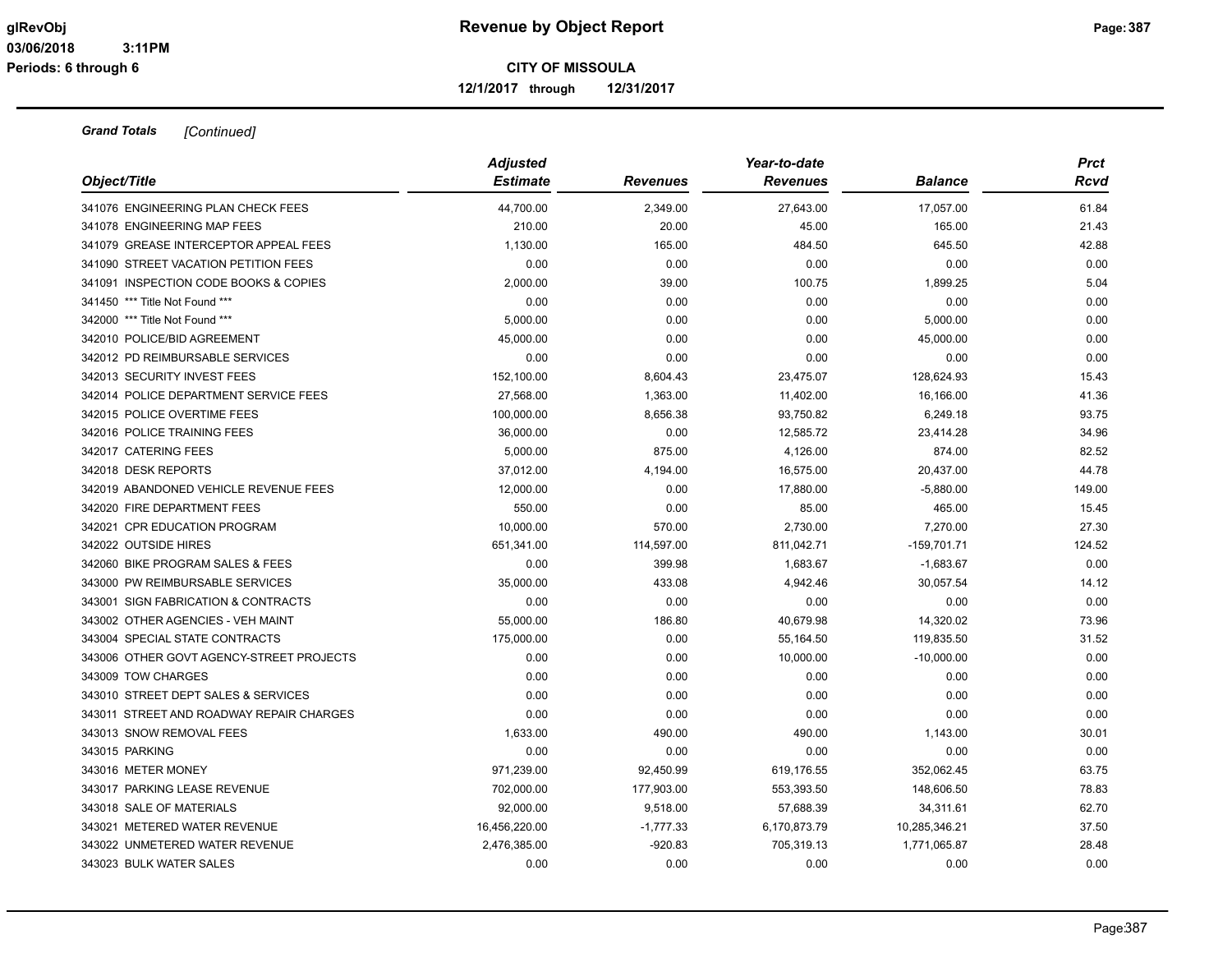**12/1/2017 through 12/31/2017**

| Object/Title                                 | <b>Adjusted</b><br><b>Estimate</b> | <b>Revenues</b> | Year-to-date<br><b>Revenues</b> | <b>Balance</b> | <b>Prct</b><br>Rcvd |
|----------------------------------------------|------------------------------------|-----------------|---------------------------------|----------------|---------------------|
|                                              |                                    |                 |                                 |                |                     |
| 343024 SALES OF WATER MATERIALS              | 0.00                               | 0.00            | 7,653.68                        | $-7,653.68$    | 0.00                |
| 343025 *** Title Not Found ***               | 114,100.00                         | 7,884.00        | 71,549.00                       | 42,551.00      | 62.71               |
| 343026 WATER INSTALLATION CHARGES            | 0.00                               | 0.00            | 0.00                            | 0.00           | 0.00                |
| 343027 MISCELLANEOUS WATER REVENUES          | 0.00                               | 0.00            | 127,803.54                      | $-127,803.54$  | 0.00                |
| 343031 SEWER INSTALLATION CHARGES - DEVLPMNT | 900,000.00                         | 0.00            | 0.00                            | 900,000.00     | 0.00                |
| 343032 SEWER INSTALLATION CHARGES            | 44,850.00                          | $-3,390.00$     | $-5,791.75$                     | 50,641.75      | $-12.91$            |
| 343033 *** Title Not Found ***               | 255,800.00                         | 7,815.00        | 155,074.00                      | 100,726.00     | 60.62               |
| 343034 TREATMENT FACILITIES FEES             | 8,040,674.00                       | 99,876.83       | 4,495,554.97                    | 3,545,119.03   | 55.91               |
| 343035 SALE OF SEWER MATERIALS AND SUPPLIES  | 10,300.00                          | 1,808.12        | $-19,270.92$                    | 29.570.92      | $-187.10$           |
| 343036 *** Title Not Found ***               | 0.00                               | 0.00            | 0.00                            | 0.00           | 0.00                |
| 343037 GREASE INTERCEPTOR LOANS              | 0.00                               | 0.00            | 0.00                            | 0.00           | 0.00                |
| 343038 P & I TAX LIENS                       | 0.00                               | 117.15          | 2,013.78                        | $-2,013.78$    | 0.00                |
| 343039 DISPOSAL FEES                         | 29,170.00                          | 1,179.32        | 4,840.00                        | 24,330.00      | 16.59               |
| 343041 COMPOST TIPPING FEES                  | 664,215.00                         | 228,648.83      | 323,829.42                      | 340,385.58     | 48.75               |
| 343045 COMPOST SALES                         | 417,960.00                         | 11,052.00       | 110,845.00                      | 307,115.00     | 26.52               |
| 343046 COMPOST DELIVERY CHARGE               | 0.00                               | 0.00            | 0.00                            | 0.00           | 0.00                |
| 343065 BUILDING RENTALS                      | 0.00                               | 0.00            | 0.00                            | 0.00           | 0.00                |
| 343080 STATE MAINTENANCE CONTRACT            | 550,000.00                         | 0.00            | 122,441.75                      | 427,558.25     | 22.26               |
| 343084 STREET MAINTENANCE MATERIALS REIMB    | 50,000.00                          | 0.00            | 0.00                            | 50,000.00      | 0.00                |
| 343097 SIDEWALK AND CURB FEES                | 300,000.00                         | 43,851.93       | 286,410.47                      | 13,589.53      | 95.47               |
| 343300 MISC CHARGES FOR SERVICES             | 0.00                               | 0.00            | 0.00                            | 0.00           | 0.00                |
| 343301 BOOT REMOVAL                          | 10,000.00                          | 900.00          | 6,300.00                        | 3,700.00       | 63.00               |
| 343302 PARKS SOIL PROJECT                    | 0.00                               | 0.00            | 0.00                            | 0.00           | 0.00                |
| 343310 SALE OF NICHE NAMEPLATES & VASES      | 0.00                               | 1,000.00        | 18,400.00                       | $-18,400.00$   | 0.00                |
| 343311 SALE OF NICHES                        | 0.00                               | 0.00            | 0.00                            | 0.00           | 0.00                |
| 343320 SALE OF GRAVES                        | 27,100.00                          | 700.00          | 12,500.00                       | 14,600.00      | 46.13               |
| 343321 FOUNDATIONS                           | 7,060.00                           | 350.00          | 4,330.00                        | 2,730.00       | 61.33               |
| 343322 FLOWER CARE                           | 18,650.00                          | 0.00            | 0.00                            | 18,650.00      | 0.00                |
| 343323 LINER/ POLYVAULTS/ ACCESS FEES        | 24,530.00                          | 0.00            | 4,800.00                        | 19,730.00      | 19.57               |
| 343324 OTHER CEMETERY FEES                   | 3,720.00                           | 300.00          | 1,800.00                        | 1,920.00       | 48.39               |
| 343325 2ND INTERMENT RIGHT                   | 5,840.00                           | 0.00            | 2,000.00                        | 3,840.00       | 34.25               |
| 343327 MONUMENT MAINTENANCE                  | 0.00                               | 0.00            | 0.00                            | 0.00           | 0.00                |
| 343340 OPENINGS/ CLOSINGS/ DISINTERMENTS     | 27,770.00                          | 0.00            | 7,750.00                        | 20,020.00      | 27.91               |
| 343341 CEMETERY MONUMENT PERMIT FEE          | 0.00                               | 0.00            | 0.00                            | 0.00           | 0.00                |
| 343343 CEMETERY OVERTIME SERVICES FEE        | 0.00                               | 0.00            | 0.00                            | 0.00           | 0.00                |
| 343350 MISCELLANEOUS FEES                    | 29,000.00                          | 0.00            | 85.00                           | 28.915.00      | 0.29                |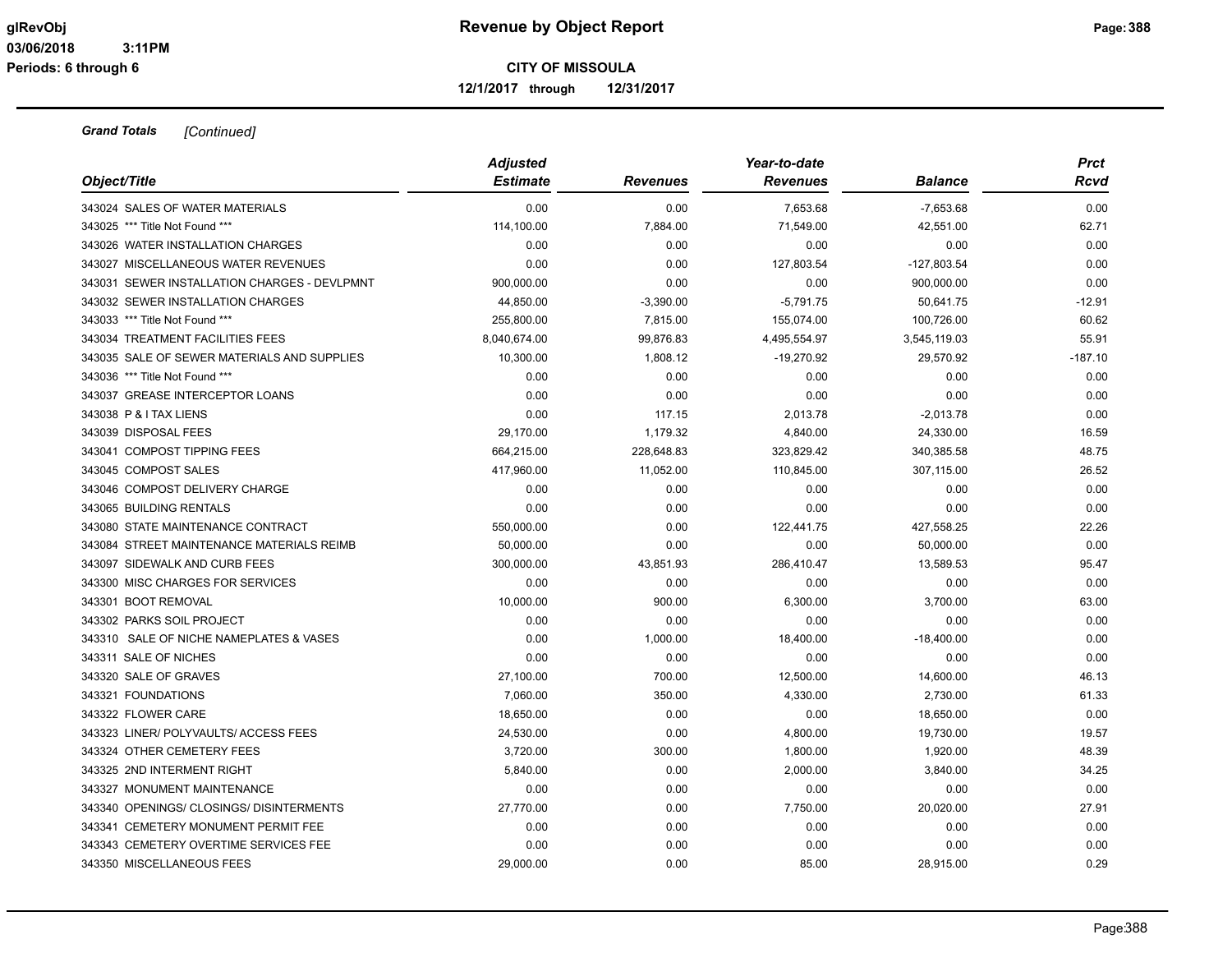**12/1/2017 through 12/31/2017**

| Object/Title                                               | <b>Adjusted</b><br><b>Estimate</b> | <b>Revenues</b> | Year-to-date<br><b>Revenues</b> | <b>Balance</b> | <b>Prct</b><br>Rcvd |
|------------------------------------------------------------|------------------------------------|-----------------|---------------------------------|----------------|---------------------|
|                                                            |                                    |                 |                                 |                |                     |
| 343360 WEED CONTROL<br>345032 STORMWATER INSTALLATION FEES | 2,250.00<br>0.00                   | 810.00          | 810.00<br>0.00                  | 1,440.00       | 36.00<br>0.00       |
|                                                            |                                    | 0.00            |                                 | 0.00           |                     |
| 345034 STORMWATER USE FEES                                 | 267,140.00                         | 128.16          | 134,500.42                      | 132,639.58     | 50.35               |
| 345036 STORM WATER USE FEE PENALTY                         | 0.00                               | 0.00            | 0.00                            | 0.00           | 0.00                |
| 346000 FEES                                                | 68,200.00                          | 984.98          | 26,302.66                       | 41,897.34      | 38.57               |
| 346001 TENNIS FEE                                          | 0.00                               | 0.00            | 990.00                          | $-990.00$      | 0.00                |
| 346030 SWIMMING POOL FEES                                  | 623,825.00                         | 3,239.22        | 373,245.25                      | 250,579.75     | 59.83               |
| 346031 OUTDOOR RECREATION - ADULTS                         | 420,307.00                         | 14,000.31       | 159,172.27                      | 261,134.73     | 37.87               |
| 346032 *** Title Not Found ***                             | 22,000.00                          | 0.00            | 0.00                            | 22,000.00      | 0.00                |
| 346033 OUTDOOR RECREATION - YOUTH                          | 153,950.00                         | 2,931.83        | 47,326.76                       | 106,623.24     | 30.74               |
| 346034 GROUNDS MAINTENANCE CONTRACT                        | 105,000.00                         | 0.00            | 48,368.00                       | 56,632.00      | 46.06               |
| 346035 SPECIAL USE PERMITS                                 | 0.00                               | 0.00            | 0.00                            | 0.00           | 0.00                |
| 346036 VENDOR CONCESSION FEES                              | 95,120.00                          | 200.00          | 2,485.50                        | 92,634.50      | 2.61                |
| 346037 PARK MERCHANDISE                                    | 0.00                               | 0.00            | 0.00                            | 0.00           | 0.00                |
| 346038 RECREATION CENTER FEES                              | 500.00                             | 0.00            | 0.00                            | 500.00         | 0.00                |
| 346039 VENDOR CONCESSIONS                                  | 0.00                               | 0.00            | 0.00                            | 0.00           | 0.00                |
| 346040 MCCORMICK SWIMMING POOL                             | 0.00                               | 0.00            | 0.00                            | 0.00           | 0.00                |
| 346050 COUNTY PLAYGROUND CONTRACT                          | 0.00                               | 0.00            | 0.00                            | 0.00           | 0.00                |
| 346051 MONTANA PARKS/REC CONFERENCE 2012                   | 2,500.00                           | $-278.00$       | 1,170.45                        | 1,329.55       | 46.82               |
| 346052 PLAYGROUND SAFETY TRAINING                          | 0.00                               | 0.00            | 4,080.00                        | $-4,080.00$    | 0.00                |
| 346053 CITY LIFE PROGRAMS                                  | 9,000.00                           | 2,295.00        | 5,072.00                        | 3,928.00       | 56.36               |
| 346054 PARKS MISC OVERTIME FEES                            | 0.00                               | 0.00            | 675.64                          | $-675.64$      | 0.00                |
| 346055 COUNTY PARK SUPPORT                                 | 0.00                               | 0.00            | 0.00                            | 0.00           | 0.00                |
| 346056 PICNIC SITE FEES                                    | 0.00                               | 0.00            | 0.00                            | 0.00           | 0.00                |
| 346060 CURRENTS SWIMMING FACILITY                          | 444,400.00                         | 31,674.37       | 212,481.41                      | 231,918.59     | 47.81               |
| 346061 RENTAL - COURT SPORTS                               | 0.00                               | 0.00            | 0.00                            | 0.00           | 0.00                |
| 346063 RENTAL - SHELTERS/ PAVILIONS/ PLAZAS                | 0.00                               | 0.00            | 0.00                            | 0.00           | 0.00                |
| 346065 RENTAL - DIAMOND FIELDS                             | 0.00                               | 0.00            | 0.00                            | 0.00           | 0.00                |
| 346066 RENTAL - RUGBY                                      | 0.00                               | 0.00            | 0.00                            | 0.00           | 0.00                |
| 346067 RENTAL - SYNTHETIC FIELDS                           | 0.00                               | 0.00            | 0.00                            | 0.00           | 0.00                |
| 346068 RENTAL - MULTI-USE                                  | 0.00                               | 0.00            | 0.00                            | 0.00           | 0.00                |
| 346069 RENTAL - MISCELLANEOUS                              | 0.00                               | 0.00            | 0.00                            | 0.00           | 0.00                |
| 346080 PAYMENT IN LIEU OF PARKS                            | 40,000.00                          | 6,902.00        | 6,902.00                        | 33,098.00      | 17.26               |
| 346082 HIGH PARK EASEMENT EXCHANGE                         | 0.00                               | 0.00            | 0.00                            | 0.00           | 0.00                |
| 346431 ENT - RENTAL - COURT SPORTS                         | 0.00                               | 0.00            | 0.00                            | 0.00           | 0.00                |
| 346433 ENT-RENTAL - SHELTERS/ PAVILIONS/ PLAZAS            | 0.00                               | 0.00            | 0.00                            | 0.00           | 0.00                |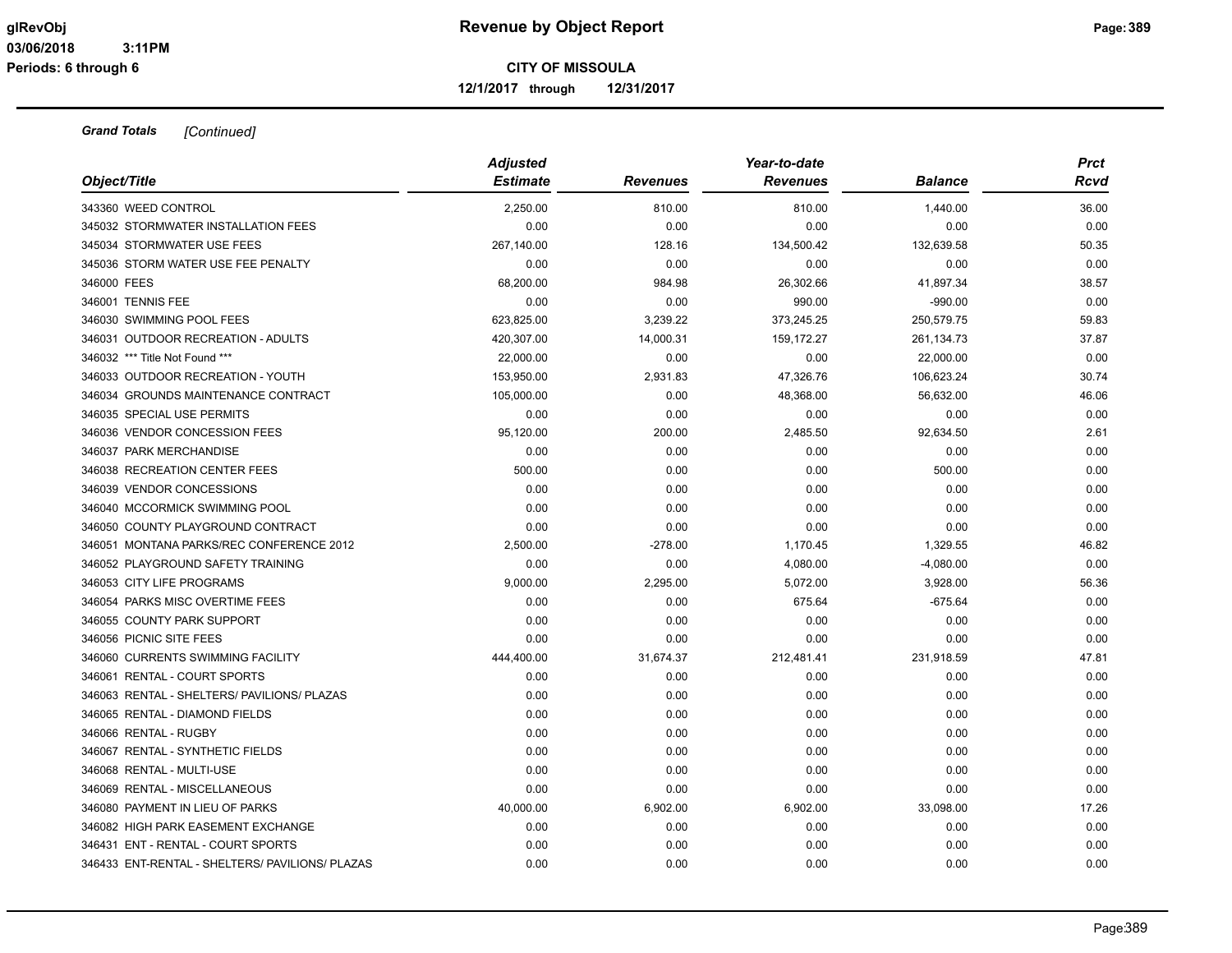**12/1/2017 through 12/31/2017**

|                                                | <b>Adjusted</b> |                 | Year-to-date    |                | <b>Prct</b> |
|------------------------------------------------|-----------------|-----------------|-----------------|----------------|-------------|
| Object/Title                                   | <b>Estimate</b> | <b>Revenues</b> | <b>Revenues</b> | <b>Balance</b> | Rcvd        |
| 346531 ENT-RENTAL - MISCELLANEOUS              | 0.00            | 0.00            | 0.00            | 0.00           | 0.00        |
| 346533 ENT-RENTAL - SYNTHETIC FIELDS           | 0.00            | 0.00            | 0.00            | 0.00           | 0.00        |
| 346631 ENT-RENTAL - DIAMOND FIELDS             | 0.00            | 0.00            | 0.00            | 0.00           | 0.00        |
| 346633 ENT-RENTAL - RUGBY                      | 0.00            | 0.00            | 0.00            | 0.00           | 0.00        |
| 346635 ENT-RENTAL - MULTI-USE                  | 0.00            | 0.00            | 0.00            | 0.00           | 0.00        |
| <b>CHARGES FOR SERVICES</b><br><b>Total</b>    | 40,600,249.00   | 2,071,525.49    | 18,517,785.88   | 22,082,463.12  | 45.61       |
| 350000 FINES & FORFEITURES                     |                 |                 |                 |                |             |
| 351013 DRUG FORFEITURES                        | 15,000.00       | 1.33            | 3,797.00        | 11,203.00      | 25.31       |
| 351022 LAW ENFORCEMENT ACADEMY SURCHARGE #5    | 0.00            | 0.00            | 4,634.81        | $-4,634.81$    | 0.00        |
| 351031 TRAFFIC FINES                           | 1,205,000.00    | 0.00            | 375,431.12      | 829,568.88     | 31.16       |
| 351032 SURCHARGE ON FINES                      | 102,500.00      | 0.00            | 33,748.97       | 68,751.03      | 32.93       |
| 351033 PUBLIC DEFENDER FEES                    | 55,000.00       | 0.00            | 24,537.39       | 30,462.61      | 44.61       |
| 351034 CELLULAR PHONE FINES                    | 80,000.00       | 0.00            | 40,748.45       | 39,251.55      | 50.94       |
| 351035 CELL PHONE FINES: EDUCATION             | 80,000.00       | 0.00            | 40,748.46       | 39,251.54      | 50.94       |
| 352000 TICKETS                                 | 0.00            | 0.00            | 0.00            | 0.00           | 0.00        |
| 352001 PARKING TICKET REVENUE                  | 270,000.00      | 18,969.00       | 117,544.89      | 152,455.11     | 43.54       |
| 352002 PARKING FINES                           | 0.00            | 0.00            | 370.00          | $-370.00$      | 0.00        |
| 355000 FALSE ALARM PENALTY                     | 10.000.00       | 2,288.00        | 4,888.00        | 5,112.00       | 48.88       |
| <b>FINES &amp; FORFEITURES</b><br><b>Total</b> | 1,817,500.00    | 21,258.33       | 646,449.09      | 1,171,050.91   | 35.57       |
| 360000 MISCELLANEOUS REVENUES                  |                 |                 |                 |                |             |
| 360000 MISCELLANEOUS REVENUES                  | 0.00            | 0.00            | 0.00            | 0.00           | 0.00        |
| 360001 COPIES                                  | 2,000.00        | 21.50           | 734.50          | 1,265.50       | 36.73       |
| 360003 MMIA REIMBURSEMENT-ATTORNEY             | 0.00            | 0.00            | 0.00            | 0.00           | 0.00        |
| 360005 LOAN REPAYMENTS                         | 25,000.00       | 0.00            | 37.61           | 24,962.39      | 0.15        |
| 360007 RLF REVENUES                            | 0.00            | 0.00            | 0.00            | 0.00           | 0.00        |
| 360010 MISCELLANEOUS                           | 444,101.00      | 47,722.08       | 87,886.61       | 356,214.39     | 19.79       |
| 360011 YOUTH COUNCIL FUNDS                     | 0.00            | 0.00            | 0.00            | 0.00           | 0.00        |
| 360013 REPAYMENT OF SEWER GRANT                | 7,000.00        | 0.00            | 2,815.00        | 4,185.00       | 40.21       |
| 360014 REPAYMENT OF LOAN/MHA                   | 0.00            | 0.00            | 0.00            | 0.00           | 0.00        |
| 360015 CONFERENCE REVENUES - BUILDING          | 0.00            | 0.00            | 0.00            | 0.00           | 0.00        |
| 360016 LAFRAY PARK DONATIONS                   | 0.00            | 0.00            | 0.00            | 0.00           | 0.00        |
| 360017 PARK PLANS FORFEITURE                   | 0.00            | 0.00            | 0.00            | 0.00           | 0.00        |
| 360018 MARKET ON FRONT UTILITY PAYMENTS        | 2,000.00        | 213.63          | 1,081.57        | 918.43         | 54.08       |
| 360019 GARBAGE-MARKET ON FRONT                 | 1,000.00        | 249.80          | 939.56          | 60.44          | 93.96       |
| 360020 GREENOUGH PARK ENCROACHMENTS            | 0.00            | 0.00            | 0.00            | 0.00           | 0.00        |
| 360030 CONTRIBUTIONS FROM PROPERTY OWNERS      | 0.00            | 0.00            | 0.00            | 0.00           | 0.00        |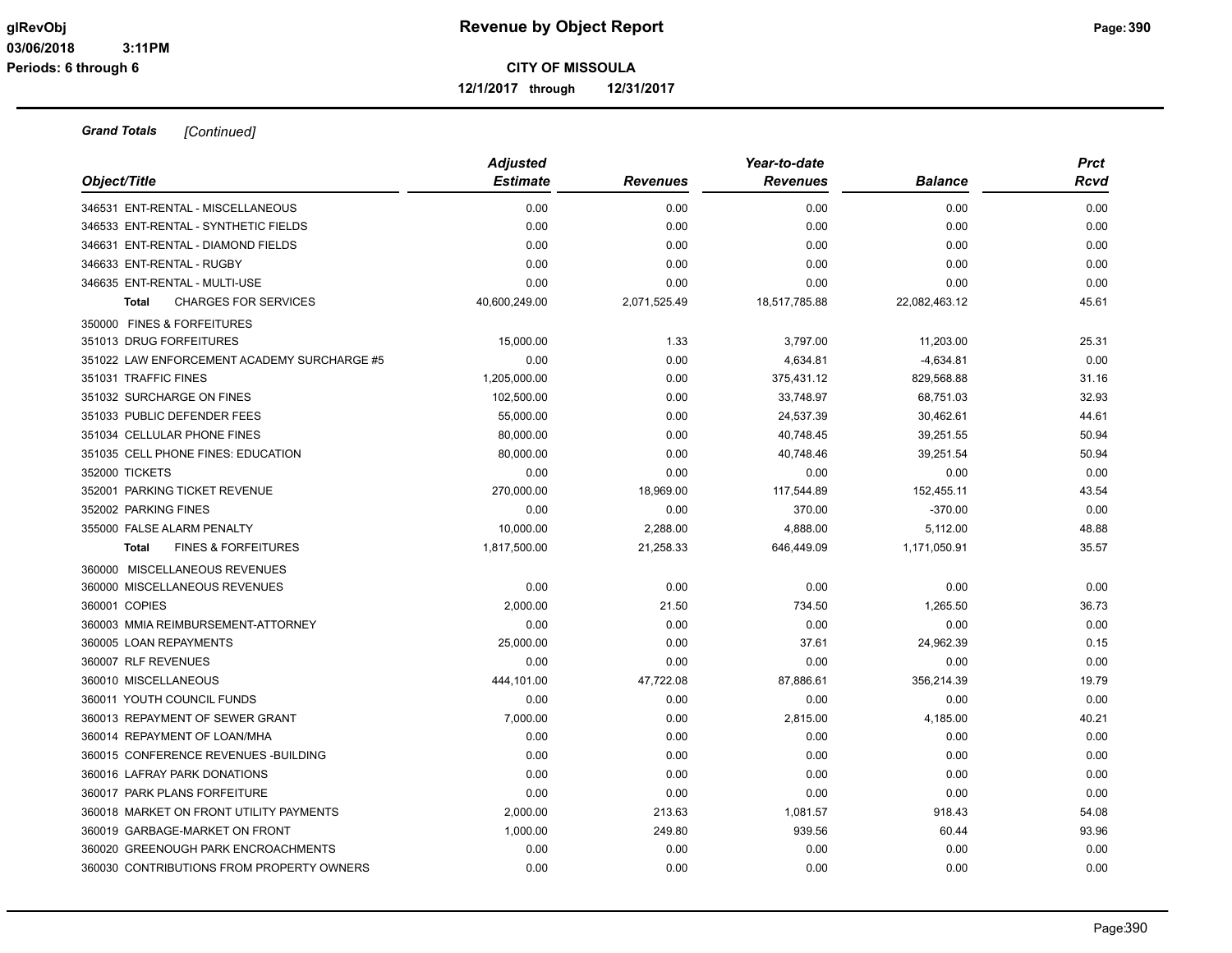**12/1/2017 through 12/31/2017**

|                                            | <b>Adjusted</b> |                 | Year-to-date    |                | <b>Prct</b> |
|--------------------------------------------|-----------------|-----------------|-----------------|----------------|-------------|
| Object/Title                               | <b>Estimate</b> | <b>Revenues</b> | <b>Revenues</b> | <b>Balance</b> | Rcvd        |
| 360050 OVER/SHORT                          | 0.00            | 0.00            | 5.00            | $-5.00$        | 0.00        |
| 360100 REFUNDS                             | 0.00            | 0.00            | 0.00            | 0.00           | 0.00        |
| 361000 RATTLESNAKE LAND LEASES             | 0.00            | 0.00            | 0.00            | 0.00           | 0.00        |
| 361003 CARAS PARK CONCERT REVENUE          | 0.00            | 0.00            | 0.00            | 0.00           | 0.00        |
| 361005 JOHNSON ST RENTAL INCOME            | 109,467.00      | 4,375.00        | 57,988.00       | 51,479.00      | 52.97       |
| 361010 RENTAL REVENUE                      | 120,000.00      | 0.00            | 0.00            | 120,000.00     | 0.00        |
| 361013 CLOSED GRANT REPAYMENTS             | 55,439.00       | 0.00            | 0.00            | 55,439.00      | 0.00        |
| 361200 RADIO TOWER LEASE PAYMENTS          | 5,680.00        | 0.00            | 5,000.00        | 680.00         | 88.03       |
| 361201 EKO LAND LEASE                      | 0.00            | 0.00            | 0.00            | 0.00           | 0.00        |
| 362000 OTHER MISCELLANEOUS REVENUE         | 18,000.00       | 0.00            | 0.00            | 18,000.00      | 0.00        |
| 362002 BAD CHECK CHARGES                   | 1,250.00        | 0.00            | 90.00           | 1,160.00       | 7.20        |
| 362003 US BANK FEE REIMBURSEMENT           | 0.00            | 0.00            | 0.00            | 0.00           | 0.00        |
| 362004 URD III FACADE IMPROVEMENT LOAN REC | 0.00            | 0.00            | 0.00            | 0.00           | 0.00        |
| 362005 LEASE LATE PAYMENT PENALTY          | 0.00            | 0.00            | 0.00            | 0.00           | 0.00        |
| 362006 GAIC INSURANCE SETTLEMENT           | 0.00            | 0.00            | 0.00            | 0.00           | 0.00        |
| 362007 *** Title Not Found ***             | 0.00            | 0.00            | 0.00            | 0.00           | 0.00        |
| 362011 SALE OF UNCLAIMED PROPERTY          | 0.00            | 1,286.25        | 3,277.49        | $-3,277.49$    | 0.00        |
| 362012 REC/GREEN TAG PROGRAM               | 0.00            | 0.00            | 0.00            | 0.00           | 0.00        |
| 363000 ASSESSMENTS PAID                    | 15,000.00       | 0.00            | 0.00            | 15,000.00      | 0.00        |
| 363010 LIGHTING ASSESSMENTS                | 467,868.00      | 399,831.26      | 407,606.24      | 60,261.76      | 87.12       |
| 363020 PROPERTY ASSESSMENTS                | 5,523,973.00    | 2,668,309.99    | 2,746,285.31    | 2,777,687.69   | 49.72       |
| 363021 PAYOFF PRINCIPAL ASSESSMENTS        | 0.00            | 5,452.45        | 36.052.41       | $-36.052.41$   | 0.00        |
| 363040 PENALTY AND INTEREST                | 0.00            | 787.08          | 2,004.44        | $-2,004.44$    | 0.00        |
| 363041 P&I ON CLOSED ASSESSMENT            | 0.00            | 0.00            | 0.00            | 0.00           | 0.00        |
| 364012 SALE OF SURPLUS PROPERTY            | 74,500.00       | 65,820.75       | 65,820.75       | 8,679.25       | 88.35       |
| 364040 INSURANCE AND DAMAGE RECOVERY       | 25,000.00       | 20,797.66       | 28,326.18       | $-3,326.18$    | 113.30      |
| 364041 WORKERS COMPENSATION REIMBURSEMENT  | 0.00            | 0.00            | 0.00            | 0.00           | 0.00        |
| 364042 EXPENDITURE REIMBURSEMENTS          | 0.00            | 0.00            | 0.00            | 0.00           | 0.00        |
| 364043 RATTLESNAKE CORRIDOR REIMBURSEMENT  | 8,250.00        | 0.00            | 5,148.00        | 3,102.00       | 62.40       |
| 364044 EMERGENCY RESPONSE REIMBURSEMENT    | 0.00            | 0.00            | 0.00            | 0.00           | 0.00        |
| 365000 DONATIONS                           | 421,775.00      | $-52,120.63$    | 155,641.50      | 266,133.50     | 36.90       |
| 365001 *** Title Not Found ***             | 0.00            | 0.00            | 3,043.56        | $-3,043.56$    | 0.00        |
| 365002 OTHER RECREATION DONATIONS          | 130,000.00      | $-2,950.00$     | 3,241.00        | 126,759.00     | 2.49        |
| 365003 DONATIONS - SMOKE ALARMS            | 0.00            | 0.00            | 0.00            | 0.00           | 0.00        |
| 365004 GRANT CR TRAIL ASSN DONATION        | 0.00            | 0.00            | 0.00            | 0.00           | 0.00        |
| 365005 CONTRIBUTIONS - PLANNING            | 0.00            | 64.560.00       | 64.560.00       | $-64.560.00$   | 0.00        |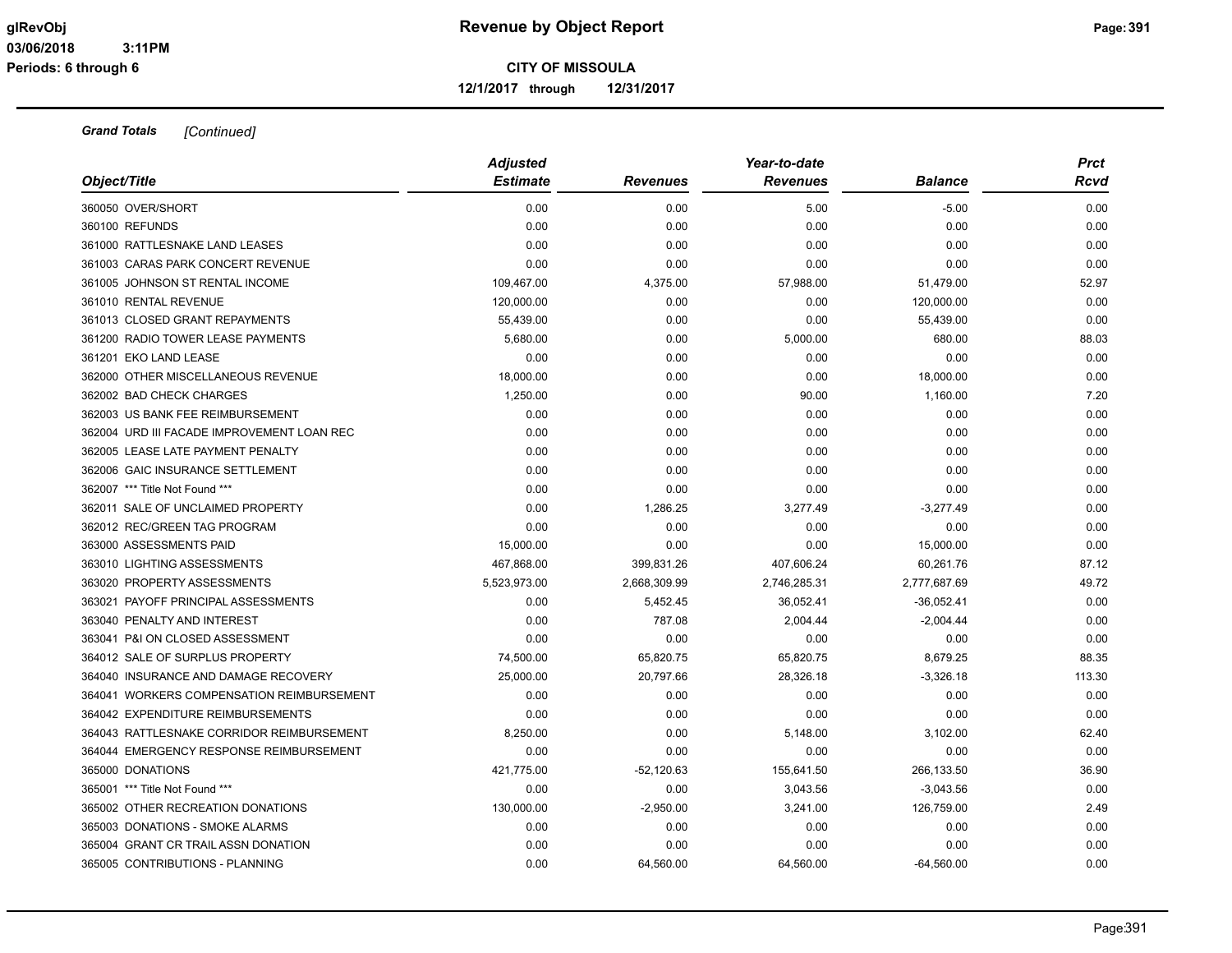**12/1/2017 through 12/31/2017**

| Object/Title                                              | <b>Adjusted</b><br><b>Estimate</b> | <b>Revenues</b> | Year-to-date<br><b>Revenues</b> | <b>Balance</b> | <b>Prct</b><br>Rcvd |
|-----------------------------------------------------------|------------------------------------|-----------------|---------------------------------|----------------|---------------------|
| 365009 DONATIONS - BASKETBALL/TENNIS COURT                | 45,000.00                          | 0.00            | 0.00                            | 45,000.00      | 0.00                |
| 365010 FRIENDS OF MISSOULA PARKS DONATION                 | 0.00                               | 5,058.63        | 5,058.63                        | $-5,058.63$    | 0.00                |
| 365011 *** Title Not Found ***                            | 0.00                               | 50,400.00       | 50,400.00                       | $-50,400.00$   | 0.00                |
| 365012 *** Title Not Found ***                            | 0.00                               | 0.00            | 0.00                            | 0.00           | 0.00                |
| 365013 SPONSORSHIP - RECREATION PROGRAMS                  | 0.00                               | 0.00            | 0.00                            | 0.00           | 0.00                |
| 365014 *** Title Not Found ***                            | 0.00                               | 0.00            | 0.00                            | 0.00           | 0.00                |
| 365015 *** Title Not Found ***                            | 0.00                               | 0.00            | 0.00                            | 0.00           | 0.00                |
| 365016 *** Title Not Found ***                            | 30,000.00                          | 1,227.00        | 2,727.00                        | 27,273.00      | 9.09                |
| 365017 *** Title Not Found ***                            | 0.00                               | 0.00            | 0.00                            | 0.00           | 0.00                |
| 365018 *** Title Not Found ***                            | 0.00                               | 1,278.00        | 1,278.00                        | $-1,278.00$    | 0.00                |
| 365019 *** Title Not Found ***                            | 0.00                               | 4,938.15        | 28,206.28                       | $-28,206.28$   | 0.00                |
| 365020 OPEN SPACE DONATIONS                               | 0.00                               | 0.00            | 0.00                            | 0.00           | 0.00                |
| 365021 PARKS AND RECS GRANTS & CONTRIBUTIONS              | 0.00                               | 0.00            | 0.00                            | 0.00           | 0.00                |
| 365023 NORTHWESTERN ENERGY GRANT                          | 101.00                             | 0.00            | 0.00                            | 101.00         | 0.00                |
| 365025 MISC FIRE GRANTS                                   | 0.00                               | 0.00            | 0.00                            | 0.00           | 0.00                |
| 365027 MISCELLANOUS PRIVATE GRANTS                        | 0.00                               | 0.00            | 0.00                            | 0.00           | 0.00                |
| 365030 DONATIONS STADIUM R&D                              | 0.00                               | 0.00            | 0.00                            | 0.00           | 0.00                |
| 365100 RECREATION OUTDOOR                                 | 0.00                               | 0.00            | 1,975.00                        | $-1,975.00$    | 0.00                |
| 365101 RECREATION SCHOLARSHIP                             | 0.00                               | 789.00          | 2,025.72                        | $-2,025.72$    | 0.00                |
| 365102 RECREATION YOUTH & ADULT SPORTS                    | 0.00                               | 0.00            | 400.00                          | $-400.00$      | 0.00                |
| 365103 URBAN FORESTRY PROGRAMS                            | 75,000.00                          | 114.35          | 3,964.35                        | 71,035.65      | 5.29                |
| 365109 CONSERVATION LANDS DONATIONS                       | 0.00                               | 0.00            | 0.00                            | 0.00           | 0.00                |
| 368000 CAPITAL CONTRIBUTIONS                              | 0.00                               | 0.00            | 3,035.23                        | $-3,035.23$    | 0.00                |
| 368005 *** Title Not Found ***                            | 0.00                               | 0.00            | 0.00                            | 0.00           | 0.00                |
| 368060 PARKS CAPITAL CONTRIBUTIONS                        | 0.00                               | 0.00            | 0.00                            | 0.00           | 0.00                |
| MISCELLANEOUS REVENUES<br><b>Total</b>                    | 7,607,404.00                       | 3,288,161.95    | 3,776,654.94                    | 3,830,749.06   | 49.64               |
| 370000 INVESTMENTS & ROYALTY EARNINGS                     |                                    |                 |                                 |                |                     |
| 371010 INTEREST ON INVESTMENTS                            | 23,000.00                          | 0.00            | $-25,534.95$                    | 48,534.95      | -111.02             |
| 371012 MUNICIPAL COURT BANK INTEREST                      | 16,793.00                          | 0.00            | 0.00                            | 16,793.00      | 0.00                |
| 371020 GAIN/LOSS IN MARKET VALUE OF INVESTMENTS           | 0.00                               | 0.00            | 0.00                            | 0.00           | 0.00                |
| 371500 INTEREST ON INTERFUND LOAN                         | 0.00                               | 0.00            | 0.00                            | 0.00           | 0.00                |
| 373002 LOAN REPAYMENT - FAMILY SERVICES                   | 146,924.00                         | 0.00            | 0.00                            | 146,924.00     | 0.00                |
| 373006 BURNS ST COMMONS                                   | 0.00                               | 0.00            | 0.00                            | 0.00           | 0.00                |
| <b>INVESTMENTS &amp; ROYALTY EARNINGS</b><br><b>Total</b> | 186,717.00                         | 0.00            | $-25,534.95$                    | 212,251.95     | $-13.68$            |
| 380000 OTHER FINANCING SOURCES                            |                                    |                 |                                 |                |                     |
| 381000 LOAN PROCEEDS                                      | 55,265.00                          | 0.00            | 0.05                            | 55,264.95      | 0.00                |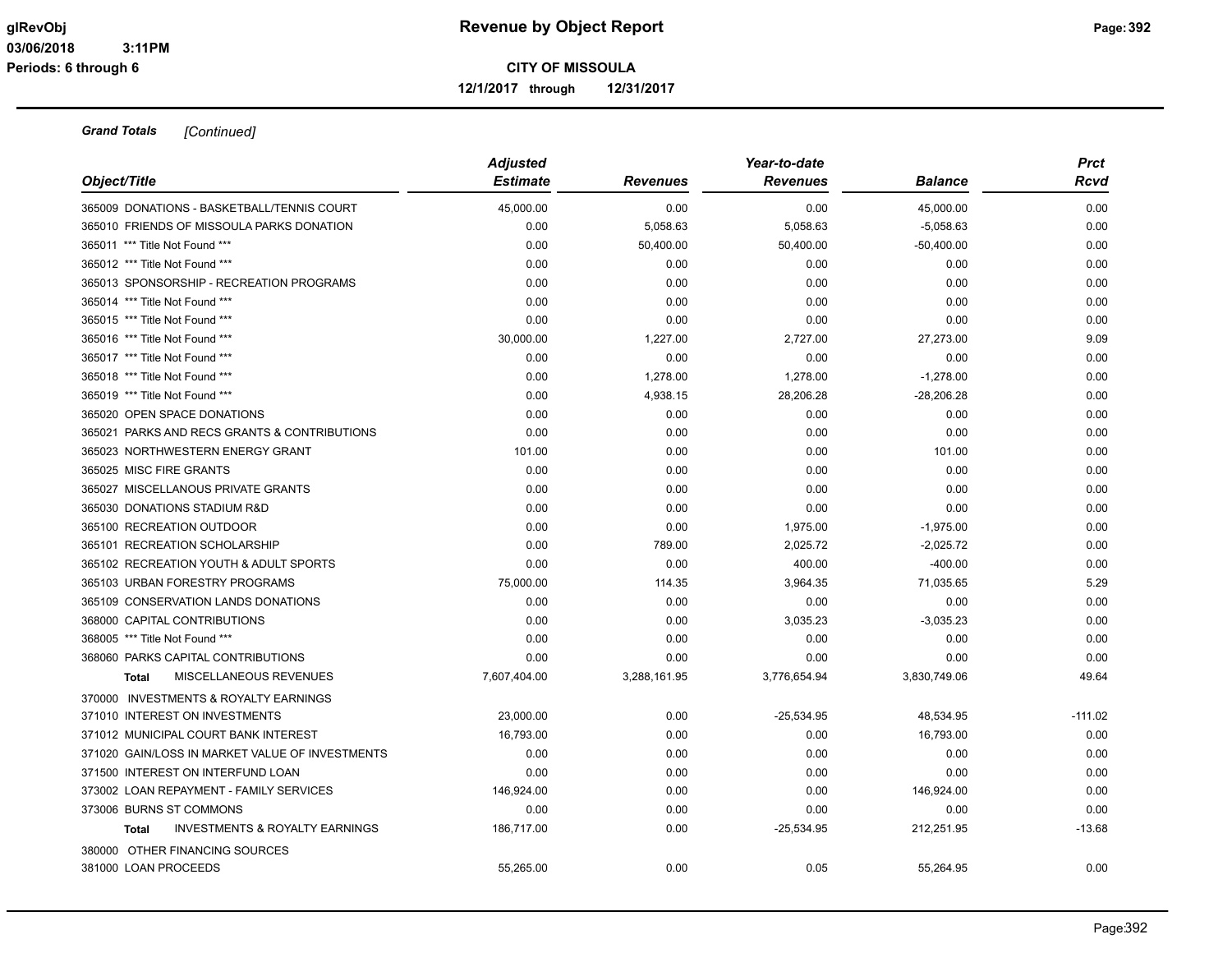**12/1/2017 through 12/31/2017**

| Object/Title                                   | <b>Adjusted</b><br><b>Estimate</b> | <b>Revenues</b> | Year-to-date<br><b>Revenues</b> | <b>Balance</b> | <b>Prct</b><br>Rcvd |
|------------------------------------------------|------------------------------------|-----------------|---------------------------------|----------------|---------------------|
| 381002 SRF LOAN                                | 0.00                               | 0.00            | 0.00                            | 0.00           | 0.00                |
| 381009 TRANSFERS IN                            | 512,500.00                         | 0.00            | 0.00                            | 512,500.00     | 0.00                |
| 381010 BOND PROCEEDS                           | 5,701,189.00                       | 0.00            | 541,507.53                      | 5,159,681.47   | 9.50                |
| 381020 REVENUE BONDS                           | 0.00                               | 0.00            | 0.00                            | 0.00           | 0.00                |
| 381024 MARY AVENUE BOND PROCEEDS               | 1,665,000.00                       | 0.00            | 1,665,000.00                    | 0.00           | 100.00              |
| 381025 PROCEEDS-SCOTT ST VILLAGE PHASE 2&3     | 1,600,000.00                       | 36,618.00       | 36,618.00                       | 1,563,382.00   | 2.29                |
| 381026 *** Title Not Found ***                 | 1,890,000.00                       | 0.00            | 0.00                            | 1,890,000.00   | 0.00                |
| 381027 SOUTH RESERVE TRAIL CROSSING 5.M        | 0.00                               | 0.00            | 0.00                            | 0.00           | 0.00                |
| 381028 BOND PROCEEDS-MILL SITE                 | 2,207,000.00                       | 0.00            | 0.00                            | 2,207,000.00   | 0.00                |
| 381029 PARKING STRUCTURE BOND PROCEEDS         | 0.00                               | 0.00            | 0.00                            | 0.00           | 0.00                |
| 381030 SID BONDS PROCEEDS                      | 0.00                               | 0.00            | 364,013.00                      | $-364,013.00$  | 0.00                |
| 381071 WILMA NOTE PROCEEDS                     | 0.00                               | 0.00            | 0.00                            | 0.00           | 0.00                |
| 381072 FIB NOTE PROCEEDS                       | 0.00                               | 0.00            | 0.00                            | 0.00           | 0.00                |
| 381074 CIVIC STADIUM TIF NOTES 1.5M            | 0.00                               | 0.00            | 0.00                            | 0.00           | 0.00                |
| 381090 PROCEEDS FROM CAPITAL LEASE             | 10,108,226.00                      | 0.00            | 2,478,380.38                    | 7,629,845.62   | 24.52               |
| 382000 *** Title Not Found ***                 | 0.00                               | 0.00            | 0.00                            | 0.00           | 0.00                |
| 382010 SALE OF FIXED ASSETS                    | 0.00                               | 0.00            | 0.00                            | 0.00           | 0.00                |
| 383000 OPERATING TRANSFERS                     | 887,831.00                         | 448,226.48      | 578,455.23                      | 309,375.77     | 65.15               |
| 383001 TRANS FR FLUSHING DISTRICT              | 41,000.00                          | 20,500.00       | 20,500.00                       | 20,500.00      | 50.00               |
| 383002 TRANS FR GAS TAX                        | 564,000.00                         | 282,000.00      | 282,000.00                      | 282,000.00     | 50.00               |
| 383004 TRANS FR EMPLOYEE HEALTH INSURANCE LEVY | 5,101,004.00                       | 2,550,502.03    | 2,550,502.03                    | 2,550,501.97   | 50.00               |
| 383007 TRANS FR CABLE FRANCHISE                | 301,433.00                         | 150,716.50      | 150,716.50                      | 150,716.50     | 50.00               |
| 383009 TRANS FR TITLE I                        | 0.00                               | 0.00            | 0.00                            | 0.00           | 0.00                |
| 383010 TRANS FR CIP                            | 0.00                               | 0.00            | 0.00                            | 0.00           | 0.00                |
| 383011 TRANS FR SID REVOLVING                  | 100,000.00                         | 0.00            | 0.00                            | 100,000.00     | 0.00                |
| 383013 TRANS FR SID DEBT SERVICE               | 0.00                               | 0.00            | 0.00                            | 0.00           | 0.00                |
| 383014 TRANS FR MRA                            | 4,189,801.00                       | 1,569,040.53    | 1,388,088.46                    | 2,801,712.54   | 33.13               |
| 383015 TRANS FR MPC                            | 0.00                               | 0.00            | 0.00                            | 0.00           | 0.00                |
| 383016 TRANS FR TAX INCREMENT BOND             | 0.00                               | 0.00            | 0.00                            | 0.00           | 0.00                |
| 383017 TRANS FR ROAD DISTRICT                  | 0.00                               | 0.00            | 0.00                            | 0.00           | 0.00                |
| 383018 TRANS FR PARK DISTRICT                  | 0.00                               | 0.00            | 0.00                            | 0.00           | 0.00                |
| 383020 TRANS FR CEMETERY CARE                  | 0.00                               | 0.00            | 0.00                            | 0.00           | 0.00                |
| 383021 TRANS FR P&R TRAILS DEVLP               | 0.00                               | 0.00            | 51,136.55                       | $-51,136.55$   | 0.00                |
| 383022 TRANS FR OPEN SPACE BOND                | 0.00                               | 0.00            | 0.00                            | 0.00           | 0.00                |
| 383023 TRANS FR DRUG FORFEITURE                | 0.00                               | 0.00            | 0.00                            | 0.00           | 0.00                |
| 383024 TRANS FR SEWER CLEARING                 | 0.00                               | 0.00            | 0.00                            | 0.00           | 0.00                |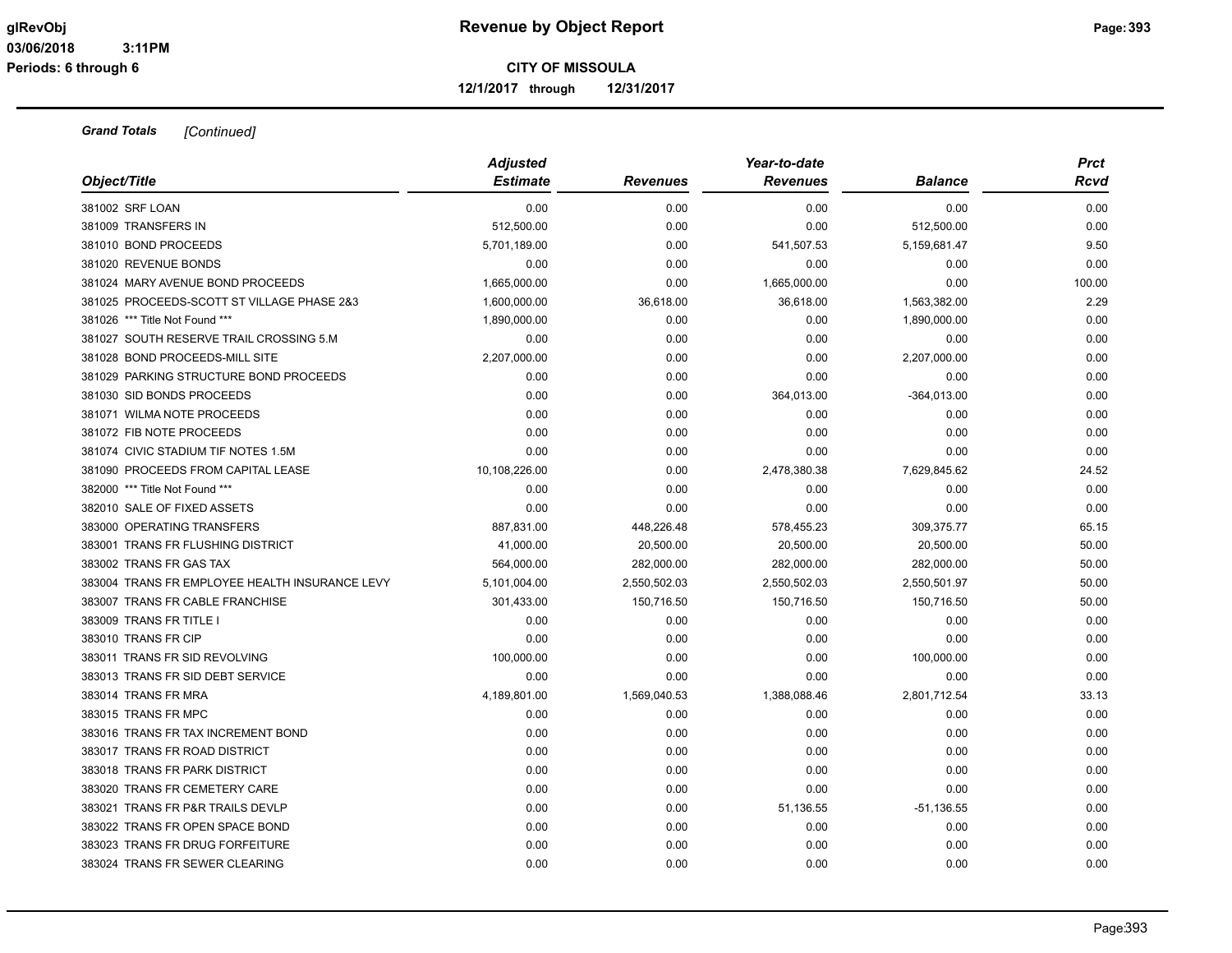**12/1/2017 through 12/31/2017**

|                                              | <b>Adjusted</b> |                 | Year-to-date    |                | <b>Prct</b> |
|----------------------------------------------|-----------------|-----------------|-----------------|----------------|-------------|
| Object/Title                                 | <b>Estimate</b> | <b>Revenues</b> | <b>Revenues</b> | <b>Balance</b> | Rcvd        |
| 383025 TRANS FR SEWER R & D                  | 0.00            | 0.00            | 0.00            | 0.00           | 0.00        |
| 383026 TRANS FR CDBG                         | 0.00            | 0.00            | 0.00            | 0.00           | 0.00        |
| 383028 TRANS FROM GF FOR HEALTH RESERVE      | 442,000.00      | 36,833.33       | 221,000.02      | 220,999.98     | 50.00       |
| 383029 TRANS FR GENERAL                      | 1,822,760.00    | 988,082.00      | 1,026,443.38    | 796,316.62     | 56.31       |
| 383034 *** Title Not Found ***               | 369,852.00      | 0.00            | 0.00            | 369,852.00     | 0.00        |
| 383036 TRANSFER - GRANT                      | 0.00            | 0.00            | 0.00            | 0.00           | 0.00        |
| 383037 TRANSFER FROM URD II                  | 250,000.00      | 0.00            | 0.00            | 250,000.00     | 0.00        |
| 383038 TRANSFER - URD III                    | 0.00            | 0.00            | 0.00            | 0.00           | 0.00        |
| 383039 FROM SID TRANSFERS                    | 0.00            | 0.00            | 0.00            | 0.00           | 0.00        |
| 383040 TRANSFER FROM CITY GRANTS             | 0.00            | 0.00            | 0.00            | 0.00           | 0.00        |
| 383042 TRANSFERS FROM OTHER FUNDS            | 0.00            | 0.00            | 19,560.00       | $-19,560.00$   | 0.00        |
| 383043 TRANSFERS FROM IMPACT FEES            | 0.00            | 0.00            | 0.00            | 0.00           | 0.00        |
| 383044 TFR FROM PARK REC&TRAIL FUND          | 0.00            | 0.00            | 0.00            | 0.00           | 0.00        |
| 383050 TRANSFER FROM IMPACT FEES             | 0.00            | 0.00            | 0.00            | 0.00           | 0.00        |
| 383060 TRANSFERS FROM FRONT ST URD           | 0.00            | 0.00            | 0.00            | 0.00           | 0.00        |
| 383061 TRANSFERS FROM PARK IMPACT FEES       | 0.00            | 0.00            | 0.00            | 0.00           | 0.00        |
| 383062 TRANSFERS FROM PARK SIDS              | 0.00            | 0.00            | 0.00            | 0.00           | 0.00        |
| 383063 *** Title Not Found ***               | 0.00            | 0.00            | 0.00            | 0.00           | 0.00        |
| 383065 TRANSFER FROM WWTF                    | 50,213.00       | 0.00            | 0.00            | 50,213.00      | 0.00        |
| 383066 TRANSFER FROM WATER UTILITY           | 360,840.00      | 314,450.25      | 289,327.04      | 71,512.96      | 80.18       |
| 383067 TRANSFER FROM FSPS                    | 79,623.00       | 0.00            | 0.00            | 79,623.00      | 0.00        |
| 383068 TRANSFER FROM SUBORDINATE LIEN        | 0.00            | 0.00            | 0.00            | 0.00           | 0.00        |
| 383400 CAPITAL CONTRIBUTION                  | 0.00            | 0.00            | 0.00            | 0.00           | 0.00        |
| 384000 GUARANTOR REVENUE                     | 0.00            | 0.00            | 0.00            | 0.00           | 0.00        |
| OTHER FINANCING SOURCES<br><b>Total</b>      | 38,299,537.00   | 6,396,969.12    | 11,663,248.17   | 26,636,288.83  | 30.45       |
| 390000 INTERNAL SERVICES                     |                 |                 |                 |                |             |
| 396001 INSURANCE REIMBURSEMENTS              | 0.00            | 0.00            | 0.00            | 0.00           | 0.00        |
| 396002 CITY CONTRIBUTIONS                    | 3,854,970.00    | 304,320.29      | 2,028,893.32    | 1,826,076.68   | 52.63       |
| 396003 EMPLOYEE DEDUCTION CONTRIBUTIONS      | 1,358,284.00    | 76,174.47       | 606,702.97      | 751,581.03     | 44.67       |
| 396004 RETIREE CONTRIBUTIONS                 | 444,528.00      | 34,193.46       | 208,783.64      | 235,744.36     | 46.97       |
| 396005 FIRE + POLICE ADDTL HEALTH CONTRIB    | 1,885,321.00    | 149,692.00      | 1,088,446.00    | 796,875.00     | 57.73       |
| 396006 RX REBATES                            | 0.00            | 0.00            | 0.00            | 0.00           | 0.00        |
| 396007 OTHER PARTICIPANT HEALTH PREM CONTRIB | 0.00            | 0.00            | 0.00            | 0.00           | 0.00        |
| 396008 COBRA CONTRIBUTIONS                   | 0.00            | 0.00            | 0.00            | 0.00           | 0.00        |
| 396009 WELLNESS PROGRAM CONTRIBUTIONS        | 0.00            | 0.00            | 0.00            | 0.00           | 0.00        |
| 396010 EMPLOYEE SUPPLI LIFE INSURANCE CONTRI | 0.00            | 2,975.97        | 16,955.04       | $-16,955.04$   | 0.00        |